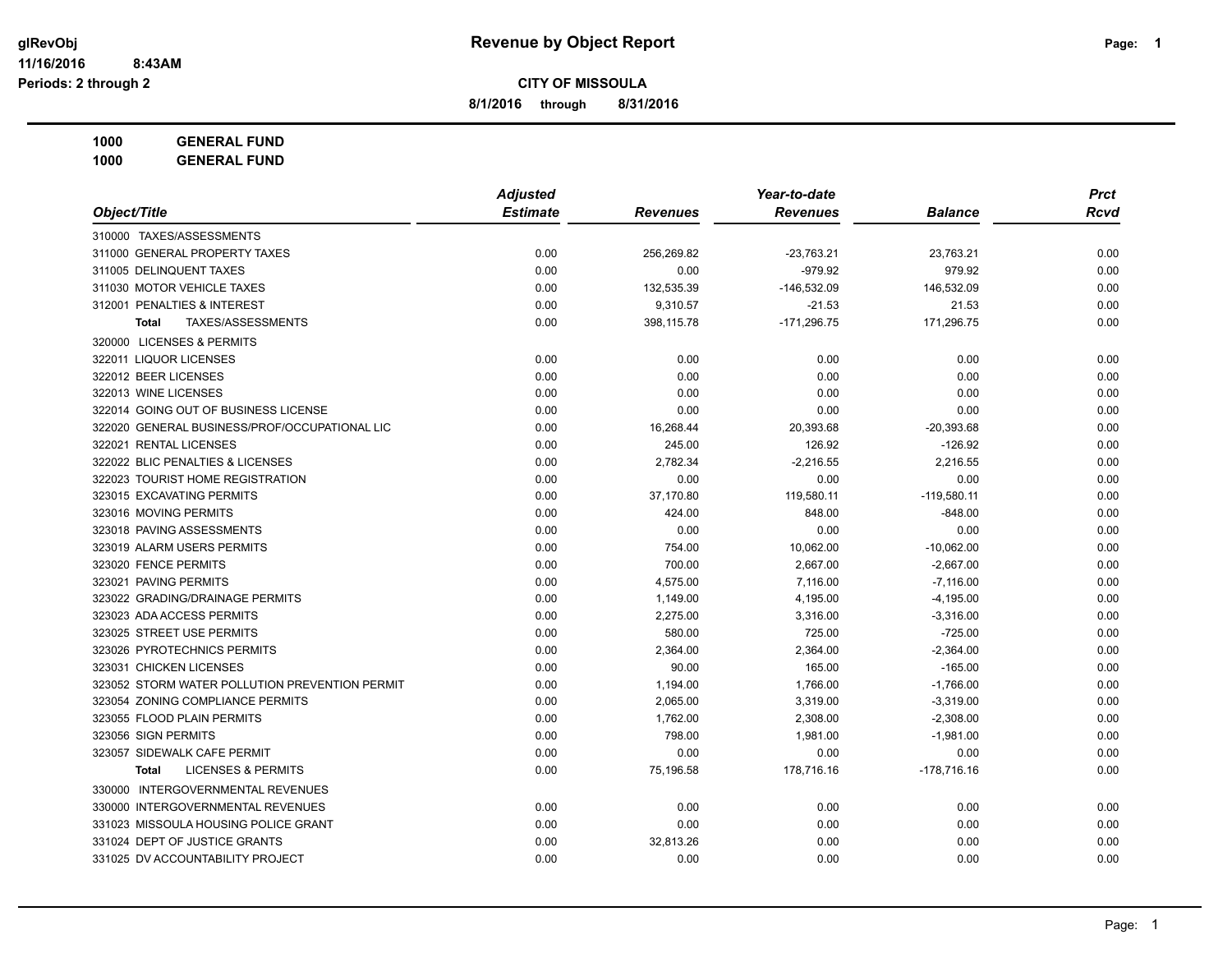**CITY OF MISSOULA**

**8/1/2016 through 8/31/2016**

#### **1000 GENERAL FUND**

|                                                   | <b>Adjusted</b> |                 | Year-to-date    |                | <b>Prct</b><br><b>Rcvd</b> |
|---------------------------------------------------|-----------------|-----------------|-----------------|----------------|----------------------------|
| Object/Title                                      | <b>Estimate</b> | <b>Revenues</b> | <b>Revenues</b> | <b>Balance</b> |                            |
| 331050 ISTEA/CTEP GRANT                           | 0.00            | 0.00            | 0.00            | 0.00           | 0.00                       |
| 331054 FHWA PL GRANT                              | 0.00            | 0.00            | 0.00            | 0.00           | 0.00                       |
| 331091 US DOT HMEP GRANT                          | 0.00            | 19,441.86       | 19,441.86       | $-19,441.86$   | 0.00                       |
| 331112 SAFER GRANT                                | 0.00            | 0.00            | 0.00            | 0.00           | 0.00                       |
| 331113 *** Title Not Found ***                    | 0.00            | 0.00            | 0.00            | 0.00           | 0.00                       |
| 331114 TITLE III GRANT-MSLA CO                    | 0.00            | 0.00            | 0.00            | 0.00           | 0.00                       |
| 331160 SAFE ROUTES TO SCHOOLS fY08 \$82,500       | 0.00            | 0.00            | 0.00            | 0.00           | 0.00                       |
| 331170 HISTORICAL PRESERVATION GRANT              | 0.00            | 0.00            | 0.00            | 0.00           | 0.00                       |
| 331178 DUI TASK FORCE                             | 0.00            | 0.00            | 0.00            | 0.00           | 0.00                       |
| 334014 *** Title Not Found ***                    | 0.00            | 0.00            | 0.00            | 0.00           | 0.00                       |
| 334017 SCHOOL RESOURCE OFFICER                    | 0.00            | 288,850.00      | 68,850.00       | $-68,850.00$   | 0.00                       |
| 335075 STATE GAMBLING/VIDEO/KENO/BINGO FEES       | 0.00            | 0.00            | 1,175.00        | $-1,175.00$    | 0.00                       |
| 335077 STATE KENO/BINGO PROCEEDS TAX              | 0.00            | 0.00            | 0.00            | 0.00           | 0.00                       |
| 335210 PERSONAL PROPERTY TAX REIMBURSEMENT        | 0.00            | 0.00            | 0.00            | 0.00           | 0.00                       |
| 335230 HB 124 REVENUE                             | 0.00            | 0.00            | 0.00            | 0.00           | 0.00                       |
| 336021 STATE CONTRIB - POLICE RETIREMENT          | 0.00            | 0.00            | 167,843.74      | -167,843.74    | 0.00                       |
| 336022 STATE CONTRIB. - FIRE RETIREMENT           | 0.00            | 0.00            | 181,893.16      | $-181,893.16$  | 0.00                       |
| 336023 STATE CONTRIB. - PERS                      | 0.00            | 0.00            | 0.00            | 0.00           | 0.00                       |
| 337000 LOCAL GRANTS                               | 0.00            | 5,000.00        | 0.00            | 0.00           | 0.00                       |
| 337009 *** Title Not Found ***                    | 0.00            | 0.00            | 0.00            | 0.00           | 0.00                       |
| 337012 LEGAL SERVICES-CONTRACTED/REIMB.           | 0.00            | 0.00            | 0.00            | 0.00           | 0.00                       |
| 337013 MUTD SIGN MAINTENANCE AGREEMENT            | 0.00            | 0.00            | 0.00            | 0.00           | 0.00                       |
| 338000 LOCAL SHARING OF TAX INCREMENT             | 0.00            | 0.00            | 0.00            | 0.00           | 0.00                       |
| 338100 PLANNING MILLS PASSED THRU COUNTY          | 0.00            | 0.00            | 0.00            | 0.00           | 0.00                       |
| 339000 PAYMENT IN LIEU OF TAXES                   | 0.00            | 0.00            | 0.00            | 0.00           | 0.00                       |
| <b>INTERGOVERNMENTAL REVENUES</b><br><b>Total</b> | 0.00            | 346,105.12      | 439,203.76      | -439,203.76    | 0.00                       |
| 340000 CHARGES FOR SERVICES                       |                 |                 |                 |                |                            |
| 341009 BLDG ADMIN FEES                            | 0.00            | 0.00            | 0.00            | 0.00           | 0.00                       |
| 341010 MISCELLANEOUS COLLECTIONS                  | 0.00            | 0.00            | 75.00           | $-75.00$       | 0.00                       |
| 341011 TRANSPORTATION ADMIN FEES                  | 0.00            | 0.00            | 0.00            | 0.00           | 0.00                       |
| 341012 MAYORS PROCLAMATION FEES                   | 0.00            | 0.00            | 0.00            | 0.00           | 0.00                       |
| 341013 AIR FUND FEES                              | 0.00            | 0.00            | 0.00            | 0.00           | 0.00                       |
| 341015 SEWER ADMINISTRATION FEES                  | 0.00            | 0.00            | 0.00            | 0.00           | 0.00                       |
| 341016 MRA ADMINISTRATION FEES                    | 0.00            | 0.00            | 0.00            | 0.00           | 0.00                       |
| 341017 LIGHTING ADMINISTRATION FEES               | 0.00            | 0.00            | 0.00            | 0.00           | 0.00                       |
| 341018 PARKING COMM ADMIN FEES                    | 0.00            | 0.00            | 0.00            | 0.00           | 0.00                       |
| 341019 *** Title Not Found ***                    | 0.00            | 0.00            | 0.00            | 0.00           | 0.00                       |
| 341021 SID ADMINISTRATION FEES                    | 0.00            | 0.00            | 0.00            | 0.00           | 0.00                       |
| 341022 PROJECT ADMIN FEES                         | 0.00            | 0.00            | 0.00            | 0.00           | 0.00                       |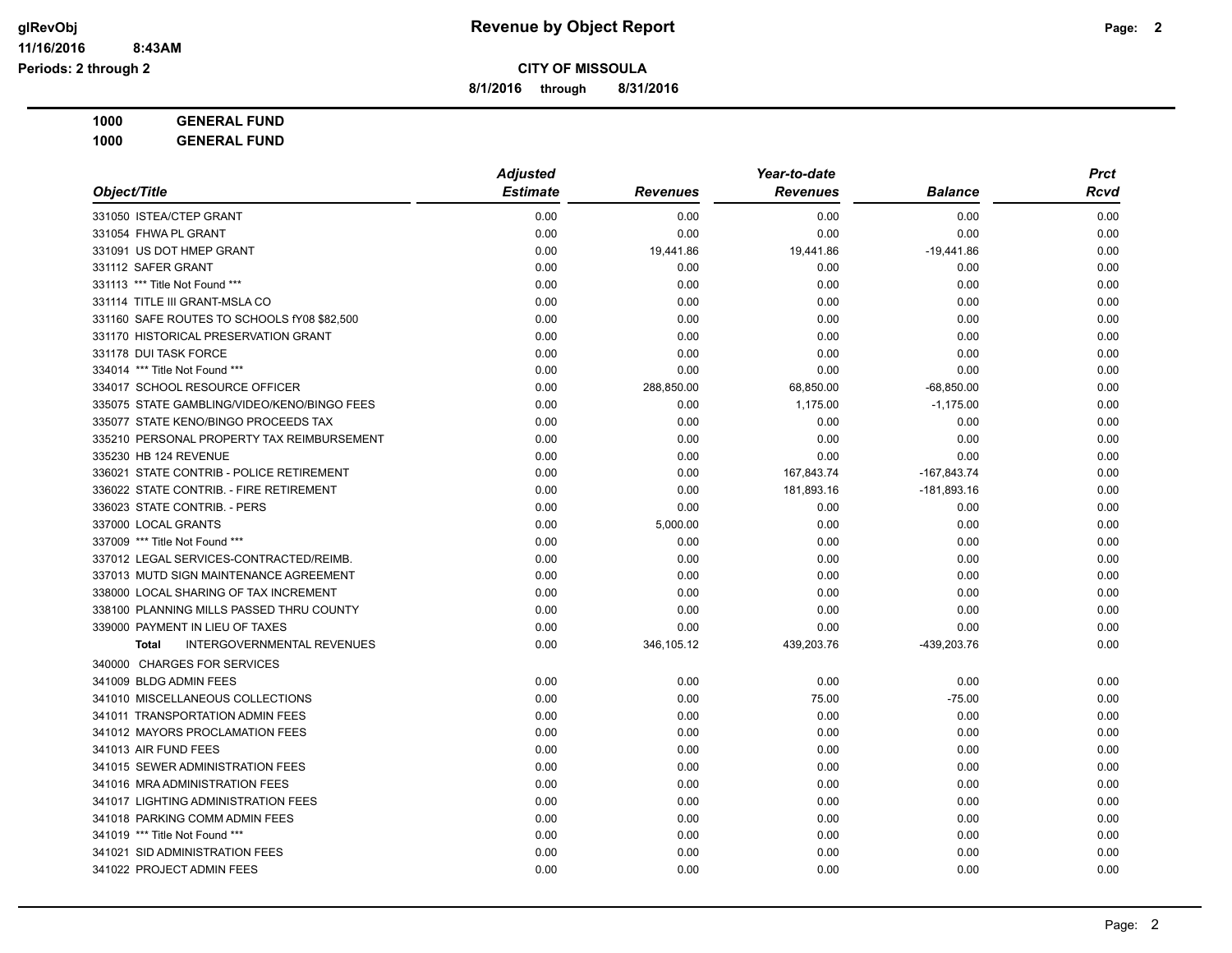**8/1/2016 through 8/31/2016**

**1000 GENERAL FUND**

|                                          | <b>Adjusted</b> |                 | Year-to-date    |                | <b>Prct</b> |
|------------------------------------------|-----------------|-----------------|-----------------|----------------|-------------|
| Object/Title                             | <b>Estimate</b> | <b>Revenues</b> | <b>Revenues</b> | <b>Balance</b> | Rcvd        |
| 341023 PLANNING ADMIN FEES               | 0.00            | 0.00            | 0.00            | 0.00           | 0.00        |
| 341031 STATE REIMB MUNI COURT            | 0.00            | 0.00            | 0.00            | 0.00           | 0.00        |
| 341041 SEWER EXTENSION RECORDING FEES    | 0.00            | 426.00          | 539.00          | $-539.00$      | 0.00        |
| 341052 MUNICIPAL COURT FILING FEES       | 0.00            | 29,105.86       | 29,105.86       | $-29,105.86$   | 0.00        |
| 341055 CRIME VICTIM SURCHARGE            | 0.00            | 5,811.73        | 5,811.73        | $-5,811.73$    | 0.00        |
| 341067 SUBDIVISION EXEMPTION AFFIDAVITS  | 0.00            | 400.00          | 1,391.16        | $-1,391.16$    | 0.00        |
| 341068 SUBDIVISON FEES                   | 0.00            | 0.00            | 1,249.00        | $-1,249.00$    | 0.00        |
| 341069 REZONING FEES                     | 0.00            | 0.00            | 0.00            | 0.00           | 0.00        |
| 341070 DESIGN REVIEW BOARD               | 0.00            | 1,795.28        | 4,513.60        | $-4,513.60$    | 0.00        |
| 341071 BOARD OF ADJUST. ZONING, SIGNS    | 0.00            | 0.00            | 0.00            | 0.00           | 0.00        |
| 341072 FLOOD PLAIN-0THER FEES            | 0.00            | 0.00            | 0.00            | 0.00           | 0.00        |
| 341073 FIRE PLAN CHECK FEES              | 0.00            | 6,124.00        | 9,669.00        | $-9,669.00$    | 0.00        |
| 341074 FIRE INSPECTION FEES              | 0.00            | 10,524.00       | 16,273.00       | $-16,273.00$   | 0.00        |
| 341076 ENGINEERING PLAN CHECK FEES       | 0.00            | 5,569.00        | 10,099.00       | $-10,099.00$   | 0.00        |
| 341077 ZONING COMPLIANCE INSPECTIONS     | 0.00            | 0.00            | 0.00            | 0.00           | 0.00        |
| 341078 ENGINEERING MAP FEES              | 0.00            | 0.00            | 5.00            | $-5.00$        | 0.00        |
| 341079 GREASE INTERCEPTOR APPEAL FEES    | 0.00            | 0.00            | 0.00            | 0.00           | 0.00        |
| 341090 STREET VACATION PETITION FEES     | 0.00            | 0.00            | $-1,981.00$     | 1,981.00       | 0.00        |
| 341091 INSPECTION CODE BOOKS & COPIES    | 0.00            | 0.00            | 0.00            | 0.00           | 0.00        |
| 341100 GRANT ADMINISTRATION SERVICE FEES | 0.00            | 0.00            | 0.00            | 0.00           | 0.00        |
| 342010 POLICE/BID AGREEMENT              | 0.00            | 0.00            | 0.00            | 0.00           | 0.00        |
| 342012 PD REIMBURSABLE SERVICES          | 0.00            | 531.66          | 531.66          | $-531.66$      | 0.00        |
| 342013 SECURITY INVEST FEES              | 0.00            | 1,290.50        | 2,536.50        | $-2,536.50$    | 0.00        |
| 342014 POLICE DEPARTMENT SERVICE FEES    | 0.00            | 4,231.00        | 5,177.00        | $-5,177.00$    | 0.00        |
| 342015 POLICE OVERTIME FEES              | 0.00            | 13,022.89       | 9,948.94        | $-9,948.94$    | 0.00        |
| 342016 POLICE TRAINING FEES              | 0.00            | 187.29          | 617.01          | $-617.01$      | 0.00        |
| 342017 CATERING FEES                     | 0.00            | 525.00          | 910.00          | $-910.00$      | 0.00        |
| 342018 DESK REPORTS                      | 0.00            | 2,450.00        | 4,061.00        | $-4,061.00$    | 0.00        |
| 342019 ABANDONED VEHICLE REVENUE FEES    | 0.00            | 290.00          | 690.00          | -690.00        | 0.00        |
| 342020 FIRE DEPARTMENT FEES              | 0.00            | 0.00            | 80.00           | $-80.00$       | 0.00        |
| 342021 CPR EDUCATION PROGRAM             | 0.00            | 420.00          | 1,405.00        | $-1,405.00$    | 0.00        |
| 342022 OUTSIDE HIRES                     | 0.00            | 12,347.77       | $-24,351.57$    | 24,351.57      | 0.00        |
| 342060 BIKE PROGRAM SALES & FEES         | 0.00            | 0.00            | 0.00            | 0.00           | 0.00        |
| 343000 PW REIMBURSABLE SERVICES          | 0.00            | 9,227.56        | 9,227.56        | $-9,227.56$    | 0.00        |
| 343001 SIGN FABRICATION & CONTRACTS      | 0.00            | 0.00            | 0.00            | 0.00           | 0.00        |
| 343002 OTHER AGENCIES - VEH MAINT        | 0.00            | 0.00            | 117.62          | $-117.62$      | 0.00        |
| 343003 STATE PAYMENT - TRAFFIC COUNTS    | 0.00            | 0.00            | 0.00            | 0.00           | 0.00        |
| 343004 SPECIAL STATE CONTRACTS           | 0.00            | 0.00            | 0.00            | 0.00           | 0.00        |
| 343006 OTHER GOVT AGENCY-STREET PROJECTS | 0.00            | 0.00            | 0.00            | 0.00           | 0.00        |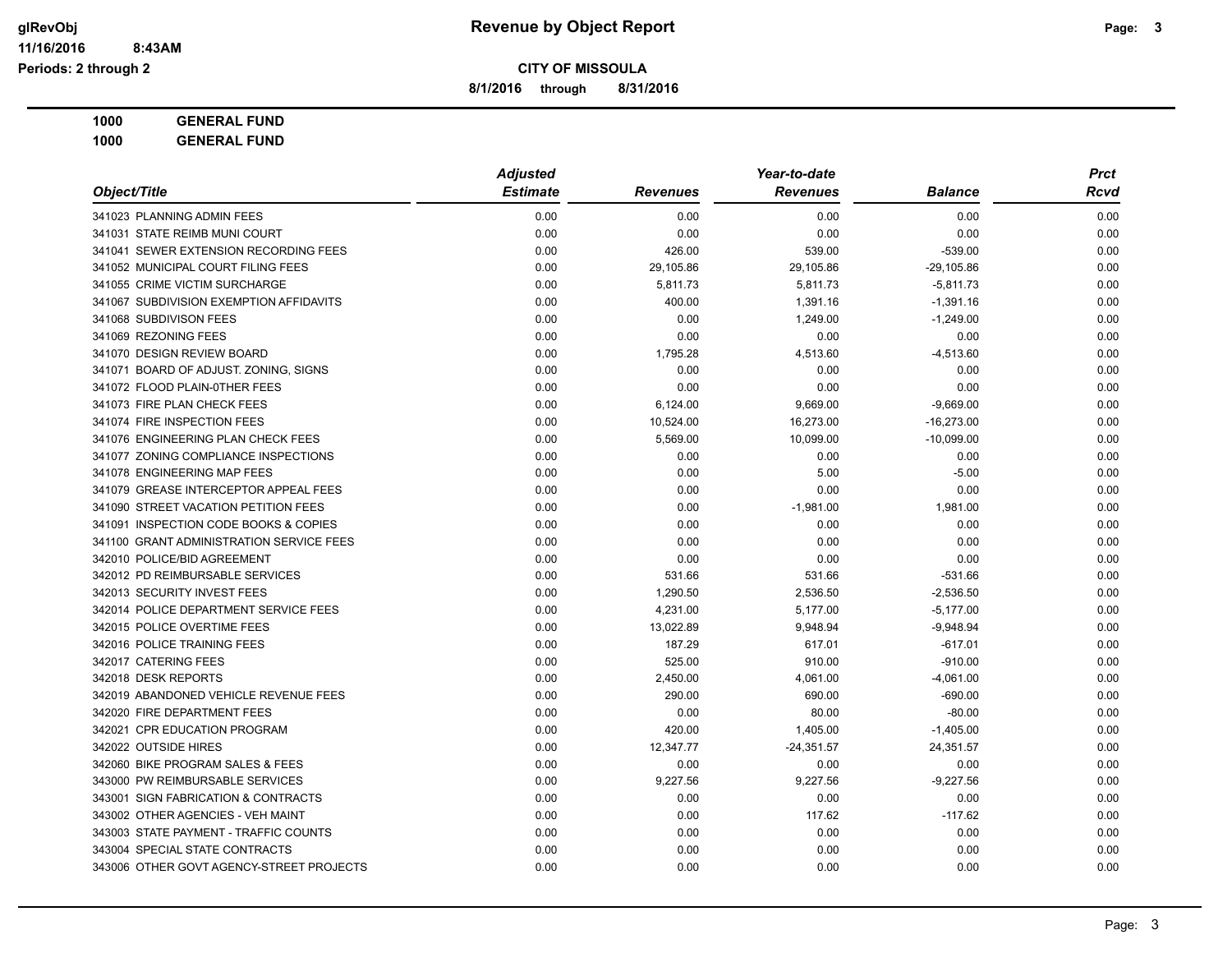**8/1/2016 through 8/31/2016**

**1000 GENERAL FUND**

|                                                | <b>Adjusted</b> |                 | Year-to-date    |                | <b>Prct</b> |
|------------------------------------------------|-----------------|-----------------|-----------------|----------------|-------------|
| Object/Title                                   | <b>Estimate</b> | <b>Revenues</b> | <b>Revenues</b> | <b>Balance</b> | <b>Rcvd</b> |
| 343008 PRIVATE COMPANY STREET PAYMENTS         | 0.00            | 0.00            | 0.00            | 0.00           | 0.00        |
| 343010 STREET DEPT SALES & SERVICES            | 0.00            | 0.00            | 0.00            | 0.00           | 0.00        |
| 343013 SNOW REMOVAL FEES                       | 0.00            | 0.00            | 126.00          | $-126.00$      | 0.00        |
| 343018 *** Title Not Found ***                 | 0.00            | 0.00            | 0.00            | 0.00           | 0.00        |
| 343080 STATE MAINTENANCE CONTRACT              | 0.00            | 4,584.90        | 4,584.90        | $-4,584.90$    | 0.00        |
| 343082 MDT URBAN PROJECTS                      | 0.00            | 0.00            | 0.00            | 0.00           | 0.00        |
| 343083 CONTRACT SEWER APPLICATIONS             | 0.00            | 0.00            | 0.00            | 0.00           | 0.00        |
| 343084 STREET MAINTENANCE MATERIALS REIMB      | 0.00            | 0.00            | 0.00            | 0.00           | 0.00        |
| 343097 SIDEWALK AND CURB FEES                  | 0.00            | 28,958.06       | 58,340.14       | $-58,340.14$   | 0.00        |
| 343311 SALE OF NICHES                          | 0.00            | 0.00            | 0.00            | 0.00           | 0.00        |
| 343320 CEMETERY - SALE OF PLOTS                | 0.00            | 2,350.00        | 4,600.00        | $-4,600.00$    | 0.00        |
| 343321 CEMETERY FOUNDATIONS                    | 0.00            | 720.00          | 720.00          | $-720.00$      | 0.00        |
| 343322 CEMETERY FLOWER CARE                    | 0.00            | 0.00            | 0.00            | 0.00           | 0.00        |
| 343323 CEMETERY - LINER INSTALL FEES           | 0.00            | 2,200.00        | 4,900.00        | $-4,900.00$    | 0.00        |
| 343324 OTHER CEMETERY FEES                     | 0.00            | 150.00          | 300.00          | $-300.00$      | 0.00        |
| 343325 2ND INTERMENT RIGHT                     | 0.00            | 0.00            | 800.00          | $-800.00$      | 0.00        |
| 343340 CEMETERY - OPENINGS & CLOSINGS          | 0.00            | 2,000.00        | 4,475.00        | $-4,475.00$    | 0.00        |
| 343350 CEMETERY CARE, FEES                     | 0.00            | 0.00            | 0.00            | 0.00           | 0.00        |
| 343360 WEED CONTROL                            | 0.00            | 0.00            | 0.00            | 0.00           | 0.00        |
| 346029 PARKS PETTY CASH FUND                   | 0.00            | 0.00            | 0.00            | 0.00           | 0.00        |
| 346031 RECREATION FEES                         | 0.00            | 43,100.52       | 59,626.14       | $-59,626.14$   | 0.00        |
| 346033 PARK FEES/FACILITY RENTALS              | 0.00            | 7,655.11        | 12,474.65       | $-12,474.65$   | 0.00        |
| 346034 GROUNDS MAINTENANCE CONTRACT            | 0.00            | 0.00            | 0.00            | 0.00           | 0.00        |
| 346036 PARK CONCESSION FEES                    | 0.00            | 0.00            | 0.00            | 0.00           | 0.00        |
| 346037 YOUTH DRUG COURT CONTRACT               | 0.00            | 0.00            | 0.00            | 0.00           | 0.00        |
| 346050 COUNTY PLAYGROUND CONTRACT              | 0.00            | 0.00            | 0.00            | 0.00           | 0.00        |
| 346051 MONTANA PARKS/REC CONFERENCE 2012       | 0.00            | 0.00            | 0.00            | 0.00           | 0.00        |
| 346070 RECREATION GENERAL MERCHANDISE          | 0.00            | 0.00            | 0.00            | 0.00           | 0.00        |
| <b>CHARGES FOR SERVICES</b><br>Total           | 0.00            | 195,998.13      | 238,647.90      | $-238,647.90$  | 0.00        |
| 350000 FINES & FORFEITURES                     |                 |                 |                 |                |             |
| 351022 LAW ENFORCEMENT ACADEMY SURCHARGE #5    | 0.00            | 5,151.17        | 5,151.17        | $-5,151.17$    | 0.00        |
| 351031 TRAFFIC FINES                           | 0.00            | 105,139.42      | 105,139.42      | $-105, 139.42$ | 0.00        |
| 351032 SURCHARGE ON FINES                      | 0.00            | 7,290.74        | 7,290.74        | $-7,290.74$    | 0.00        |
| 351033 PUBLIC DEFENDER FEES                    | 0.00            | 0.00            | 0.00            | 0.00           | 0.00        |
| 351034 CELLULAR PHONE FINES                    | 0.00            | 8,155.25        | 8,155.25        | $-8,155.25$    | 0.00        |
| 351035 CELL PHONE FINES: EDUCATION             | 0.00            | 8,155.25        | 8,155.25        | $-8,155.25$    | 0.00        |
| 355000 FALSE ALARM PENALTY                     | 0.00            | 104.00          | 104.00          | $-104.00$      | 0.00        |
| <b>FINES &amp; FORFEITURES</b><br><b>Total</b> | 0.00            | 133,995.83      | 133,995.83      | -133,995.83    | 0.00        |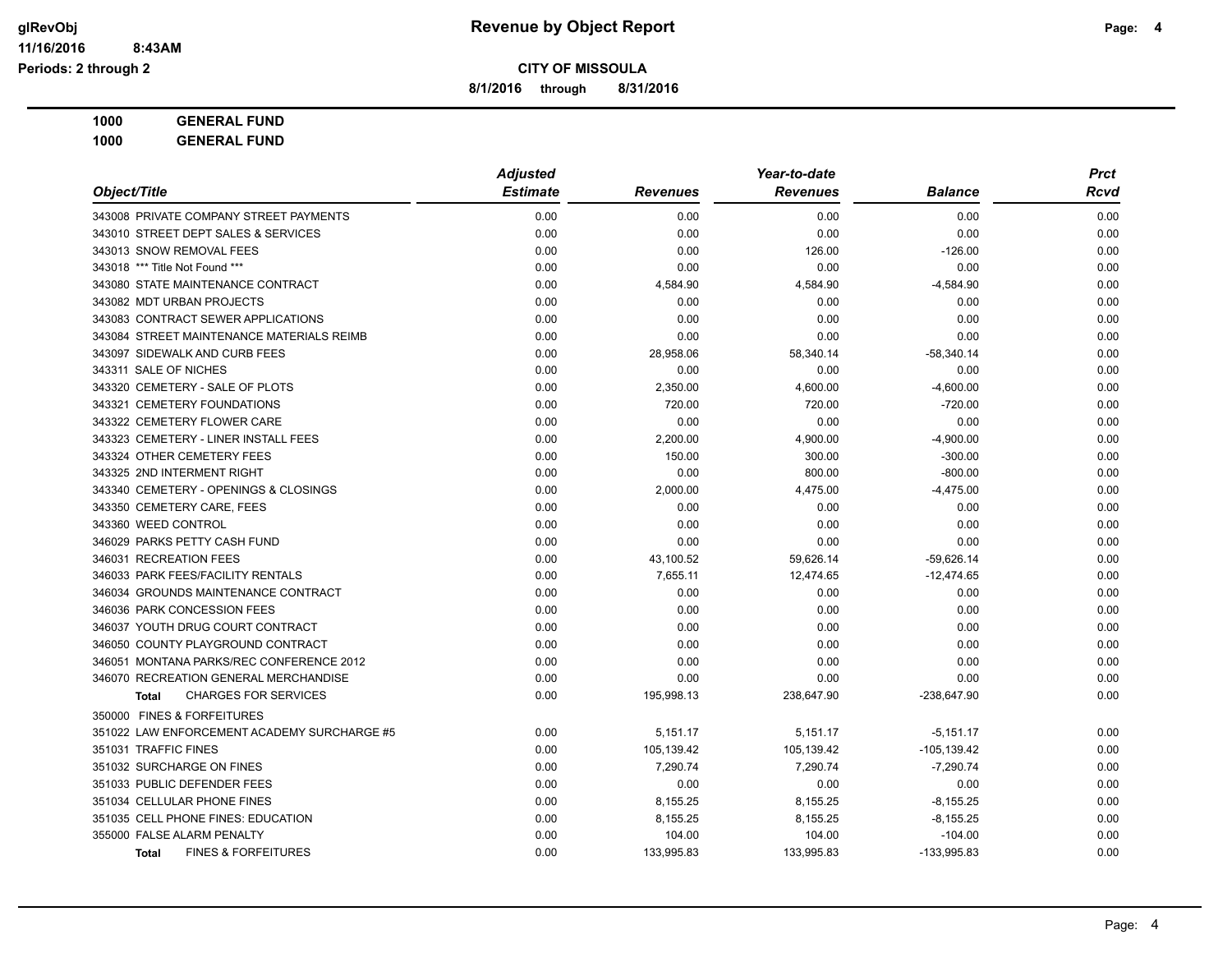**CITY OF MISSOULA**

**8/1/2016 through 8/31/2016**

#### **1000 GENERAL FUND**

 **8:43AM**

|                                              | <b>Adjusted</b> |                 | Year-to-date    |                | <b>Prct</b><br>Rcvd |
|----------------------------------------------|-----------------|-----------------|-----------------|----------------|---------------------|
| Object/Title                                 | <b>Estimate</b> | <b>Revenues</b> | <b>Revenues</b> | <b>Balance</b> |                     |
| 360000 MISCELLANEOUS REVENUES                |                 |                 |                 |                |                     |
| 360000 MISCELLANEOUS REVENUES                | 0.00            | 0.00            | 0.00            | 0.00           | 0.00                |
| 360001 COPIES                                | 0.00            | 57.00           | 62.00           | $-62.00$       | 0.00                |
| 360002 PHONES                                | 0.00            | 0.00            | 0.00            | 0.00           | 0.00                |
| 360003 MMIA REIMBURSEMENT-ATTORNEY           | 0.00            | 0.00            | 0.00            | 0.00           | 0.00                |
| 360010 MISCELLANEOUS                         | 0.00            | 100.00          | 340.52          | $-340.52$      | 0.00                |
| 360011 ENERGY REBATES FOR COMPUTER UPGRADES  | 0.00            | 0.00            | 0.00            | 0.00           | 0.00                |
| 360050 OVER/SHORT                            | 0.00            | 0.00            | 0.00            | 0.00           | 0.00                |
| 360100 REFUNDS                               | 0.00            | 0.00            | 0.00            | 0.00           | 0.00                |
| 362000 OTHER MISCELLANEOUS REVENUE           | 0.00            | 0.00            | 0.00            | 0.00           | 0.00                |
| 362001 MUNICIPAL COURT BAD CHECK CHARGES     | 0.00            | 0.00            | 0.00            | 0.00           | 0.00                |
| 362002 BAD CHECK CHARGES                     | 0.00            | 15.00           | 45.00           | $-45.00$       | 0.00                |
| 362003 US BANK FEE REIMBURSEMENT             | 0.00            | 0.00            | 0.00            | 0.00           | 0.00                |
| 362004 URD III FACADE IMPROVEMENT LOAN REC   | 0.00            | 0.00            | 0.00            | 0.00           | 0.00                |
| 362011 SALE OF UNCLAIMED PROPERTY            | 0.00            | 0.00            | 0.00            | 0.00           | 0.00                |
| 362012 REC/GREEN TAG PROGRAM                 | 0.00            | 0.00            | 0.00            | 0.00           | 0.00                |
| 364012 SALE OF SURPLUS PROPERTY              | 0.00            | 0.00            | 12,352.72       | $-12,352.72$   | 0.00                |
| 364040 INSURANCE AND DAMAGE RECOVERY         | 0.00            | 302.36          | 903.36          | $-903.36$      | 0.00                |
| 364041 WORKERS COMPENSATION REIMBURSEMENT    | 0.00            | 0.00            | 0.00            | 0.00           | 0.00                |
| 364042 EXPENDITURE REIMBURSEMENTS            | 0.00            | 0.00            | 0.00            | 0.00           | 0.00                |
| 364043 RATTLESNAKE CORRIDOR REIMBURSEMENT    | 0.00            | 0.00            | 2,860.00        | $-2,860.00$    | 0.00                |
| 364044 EMERGENCY RESPONSE REIMBURSEMENT      | 0.00            | 0.00            | 0.00            | 0.00           | 0.00                |
| 364047 MMIA EXPENDITURE REIMBURSEMENT        | 0.00            | 0.00            | 0.00            | 0.00           | 0.00                |
| 364051 DOT RADAR GRANT                       | 0.00            | 0.00            | 0.00            | 0.00           | 0.00                |
| 364053 EXPENDITURE REIMB-FIRE SERVICES       | 0.00            | 0.00            | 0.00            | 0.00           | 0.00                |
| 364060 REIMB LETTER OF CREDIT-709 PARKVIEW   | 0.00            | 0.00            | 0.00            | 0.00           | 0.00                |
| 364061 REIMB LETTER OF CREDIT-LINNEA LANE    | 0.00            | 0.00            | 0.00            | 0.00           | 0.00                |
| 365000 DONATIONS                             | 0.00            | 0.00            | 0.00            | 0.00           | 0.00                |
| 365001 *** Title Not Found ***               | 0.00            | 1,518.34        | 1,567.19        | $-1,567.19$    | 0.00                |
| 365003 DONATIONS - SMOKE ALARMS              | 0.00            | 0.00            | 0.00            | 0.00           | 0.00                |
| 365004 GRANT CR TRAIL ASSN DONATION          | 0.00            | 0.00            | 0.00            | 0.00           | 0.00                |
| 365015 DONATIONS - COMBAT CHALLENGE          | 0.00            | 0.00            | 0.00            | 0.00           | 0.00                |
| 365016 LOCAL MATCH MDT                       | 0.00            | 0.00            | 0.00            | 0.00           | 0.00                |
| 365017 LOCAL MATCH TRANSIT                   | 0.00            | 0.00            | 0.00            | 0.00           | 0.00                |
| 365018 DONATIONS - MLCT CONFERENCE           | 0.00            | 0.00            | 0.00            | 0.00           | 0.00                |
| 365021 PARKS AND RECS GRANTS & CONTRIBUTIONS | 0.00            | 0.00            | 0.00            | 0.00           | 0.00                |
| 365022 NEIGHBORHOOD COUNCIL DONATIONS        | 0.00            | 0.00            | 0.00            | 0.00           | 0.00                |
| 368000 SALE OF COINS                         | 0.00            | 0.00            | 0.00            | 0.00           | 0.00                |
| 368001 SALE OF POLICE PROMOTIONS             | 0.00            | 0.00            | 0.00            | 0.00           | 0.00                |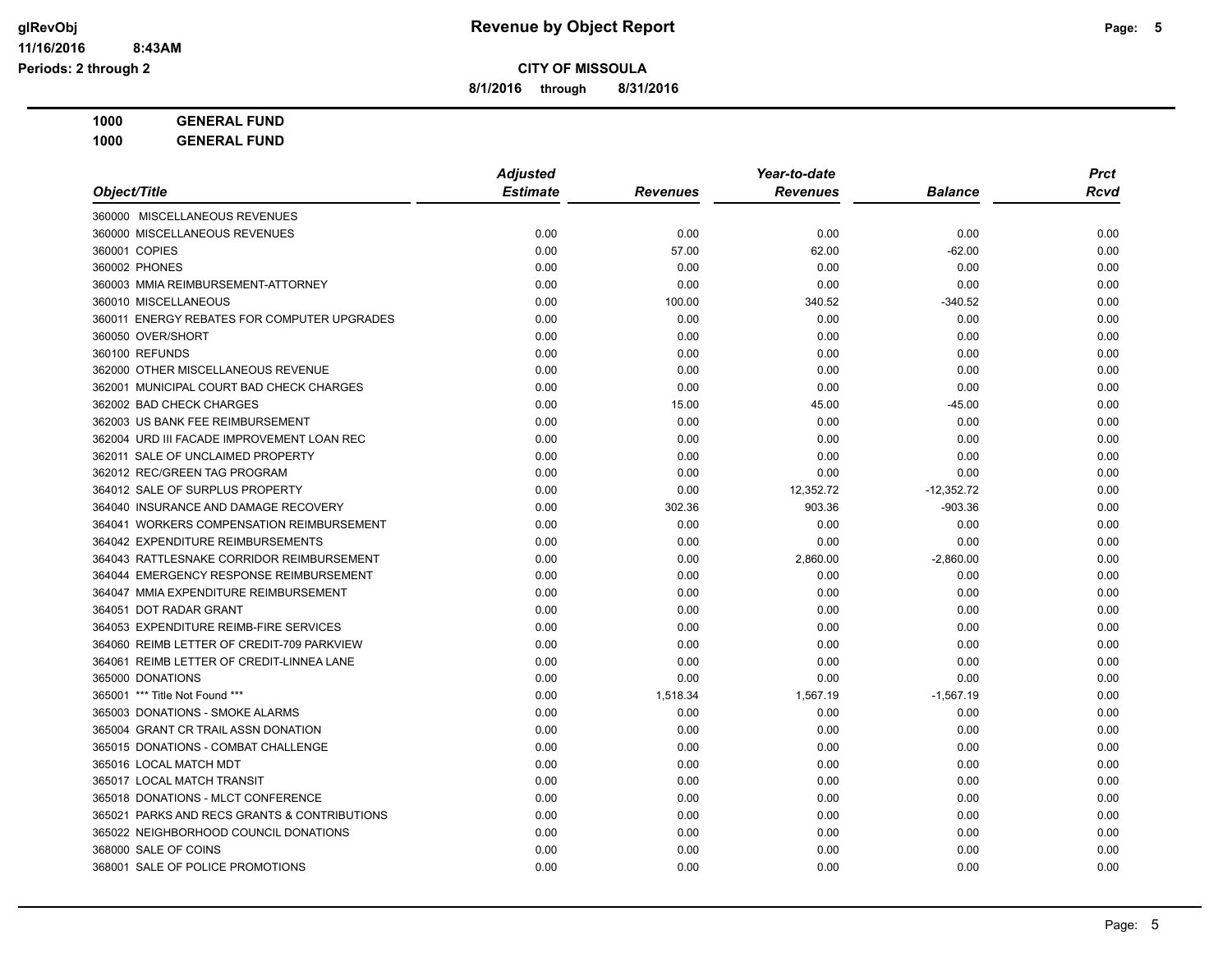**8/1/2016 through 8/31/2016**

**1000 GENERAL FUND**

|                                                           | <b>Adjusted</b> |                 | Year-to-date    |                | <b>Prct</b> |
|-----------------------------------------------------------|-----------------|-----------------|-----------------|----------------|-------------|
| Object/Title                                              | <b>Estimate</b> | <b>Revenues</b> | <b>Revenues</b> | <b>Balance</b> | <b>Rcvd</b> |
| 368002 SALE OF FIRE PROMOTIONS                            | 0.00            | 0.00            | 0.00            | 0.00           | 0.00        |
| MISCELLANEOUS REVENUES<br><b>Total</b>                    | 0.00            | 1,992.70        | 18,130.79       | $-18,130.79$   | 0.00        |
| 370000 INVESTMENTS & ROYALTY EARNINGS                     |                 |                 |                 |                |             |
| 371010 INTEREST ON INVESTMENTS                            | 0.00            | 0.00            | 0.00            | 0.00           | 0.00        |
| 371020 GAIN/LOSS IN MARKET VALUE OF INVESTMENTS           | 0.00            | 0.00            | 0.00            | 0.00           | 0.00        |
| <b>INVESTMENTS &amp; ROYALTY EARNINGS</b><br><b>Total</b> | 0.00            | 0.00            | 0.00            | 0.00           | 0.00        |
| 380000 OTHER FINANCING SOURCES                            |                 |                 |                 |                |             |
| 381070 PROCEEDS FROM NOTES/LOANS/INTERCAP                 | 0.00            | 0.00            | 0.00            | 0.00           | 0.00        |
| 381090 PROCEEDS FROM CAPITAL LEASE                        | 0.00            | 0.00            | 0.00            | 0.00           | 0.00        |
| 382010 SALE OF FIXED ASSETS                               | 0.00            | 0.00            | 0.00            | 0.00           | 0.00        |
| 383000 OPERATING TRANSFERS                                | 0.00            | 0.00            | 0.00            | 0.00           | 0.00        |
| 383001 TRANS FR FLUSHING DISTRICT                         | 0.00            | 0.00            | 0.00            | 0.00           | 0.00        |
| 383002 TRANS FR GAS TAX                                   | 0.00            | 0.00            | 0.00            | 0.00           | 0.00        |
| 383003 TRANS FR COMPREHENSIVE INSURANCE LEVY              | 0.00            | 0.00            | 0.00            | 0.00           | 0.00        |
| 383004 TRANS FR EMPLOYEE HEALTH INSURANCE LEVY            | 0.00            | 0.00            | 0.00            | 0.00           | 0.00        |
| 383007 TRANS FR CABLE FRANCHISE                           | 0.00            | 0.00            | 0.00            | 0.00           | 0.00        |
| 383008 TRANS FR RUSSELL PARK DISTRICT                     | 0.00            | 0.00            | 0.00            | 0.00           | 0.00        |
| 383009 TRANS FR TITLE I                                   | 0.00            | 0.00            | 0.00            | 0.00           | 0.00        |
| 383010 TRANS FR CIP                                       | 0.00            | 0.00            | 0.00            | 0.00           | 0.00        |
| 383011 TRANS FR SID REVOLVING                             | 0.00            | 0.00            | 0.00            | 0.00           | 0.00        |
| 383014 TRANS FR MRA                                       | 0.00            | 0.00            | 0.00            | 0.00           | 0.00        |
| 383015 TRANS FR MPC                                       | 0.00            | 0.00            | 0.00            | 0.00           | 0.00        |
| 383017 TRANS FR BUILDING                                  | 0.00            | 0.00            | 0.00            | 0.00           | 0.00        |
| 383018 TRANS FR WILLOWWOOD PARK DISTRICT                  | 0.00            | 0.00            | 0.00            | 0.00           | 0.00        |
| 383020 TRANS FR CEMETERY CARE                             | 0.00            | 0.00            | 0.00            | 0.00           | 0.00        |
| 383021 TRANS FR P&R TRAILS DEVLP                          | 0.00            | 0.00            | 0.00            | 0.00           | 0.00        |
| 383024 TRANS FR SEWER CLEARING                            | 0.00            | 0.00            | 0.00            | 0.00           | 0.00        |
| 383027 TRANS FR URD                                       | 0.00            | 0.00            | 0.00            | 0.00           | 0.00        |
| 383028 TRANS FROM GF FOR HEALTH RESERVE                   | 0.00            | 0.00            | 0.00            | 0.00           | 0.00        |
| 383046 TRANS FR PARKS MAINTENANCE DIST                    | 0.00            | 0.00            | 0.00            | 0.00           | 0.00        |
| 383047 TRANS FR STREET MAINTENANCE DISTRICT               | 0.00            | 0.00            | 0.00            | 0.00           | 0.00        |
| 383050 TRANSFER FROM IMPACT FEES                          | 0.00            | 0.00            | 0.00            | 0.00           | 0.00        |
| 383065 TRANSFER FROM WWTF                                 | 0.00            | 0.00            | 0.00            | 0.00           | 0.00        |
| OTHER FINANCING SOURCES<br>Total                          | 0.00            | 0.00            | 0.00            | 0.00           | 0.00        |
| 390000 INTERNAL SERVICES                                  |                 |                 |                 |                |             |
| 399999 NEW REQUESTS FUNDING                               | 0.00            | 0.00            | 0.00            | 0.00           | 0.00        |
| <b>INTERNAL SERVICES</b><br><b>Total</b>                  | 0.00            | 0.00            | 0.00            | 0.00           | 0.00        |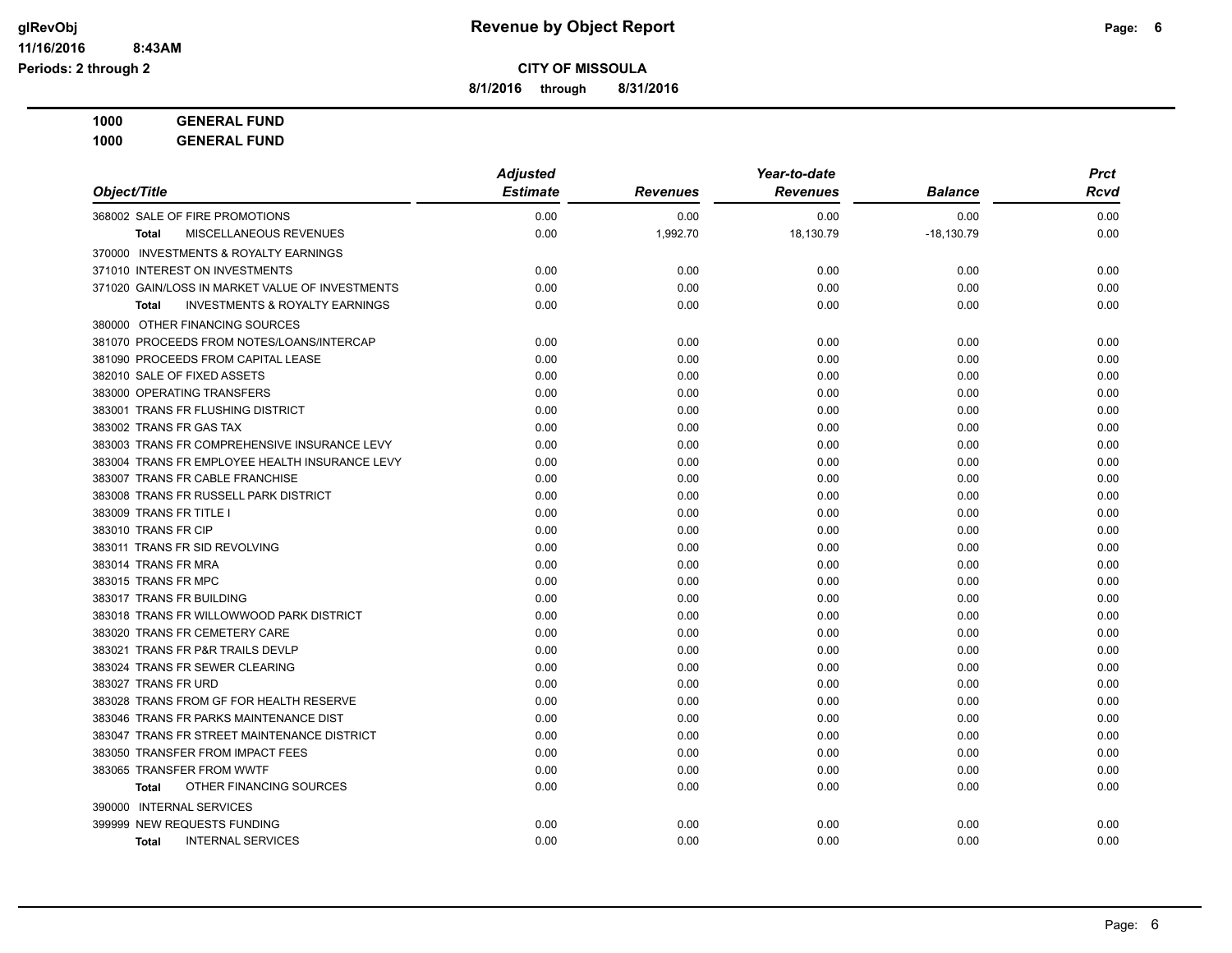| glRevObj<br>11/16/2016 | 8:43AM       |                                            |          |                                    | <b>Revenue by Object Report</b> |            |             | Page: 7 |
|------------------------|--------------|--------------------------------------------|----------|------------------------------------|---------------------------------|------------|-------------|---------|
| Periods: 2 through 2   |              |                                            | 8/1/2016 | <b>CITY OF MISSOULA</b><br>through | 8/31/2016                       |            |             |         |
| 1000                   | <b>Total</b> | <b>GENERAL FUND</b><br><b>GENERAL FUND</b> |          | 0.00                               | 1.151.404.14                    | 837,397.69 | -837.397.69 | 0.00    |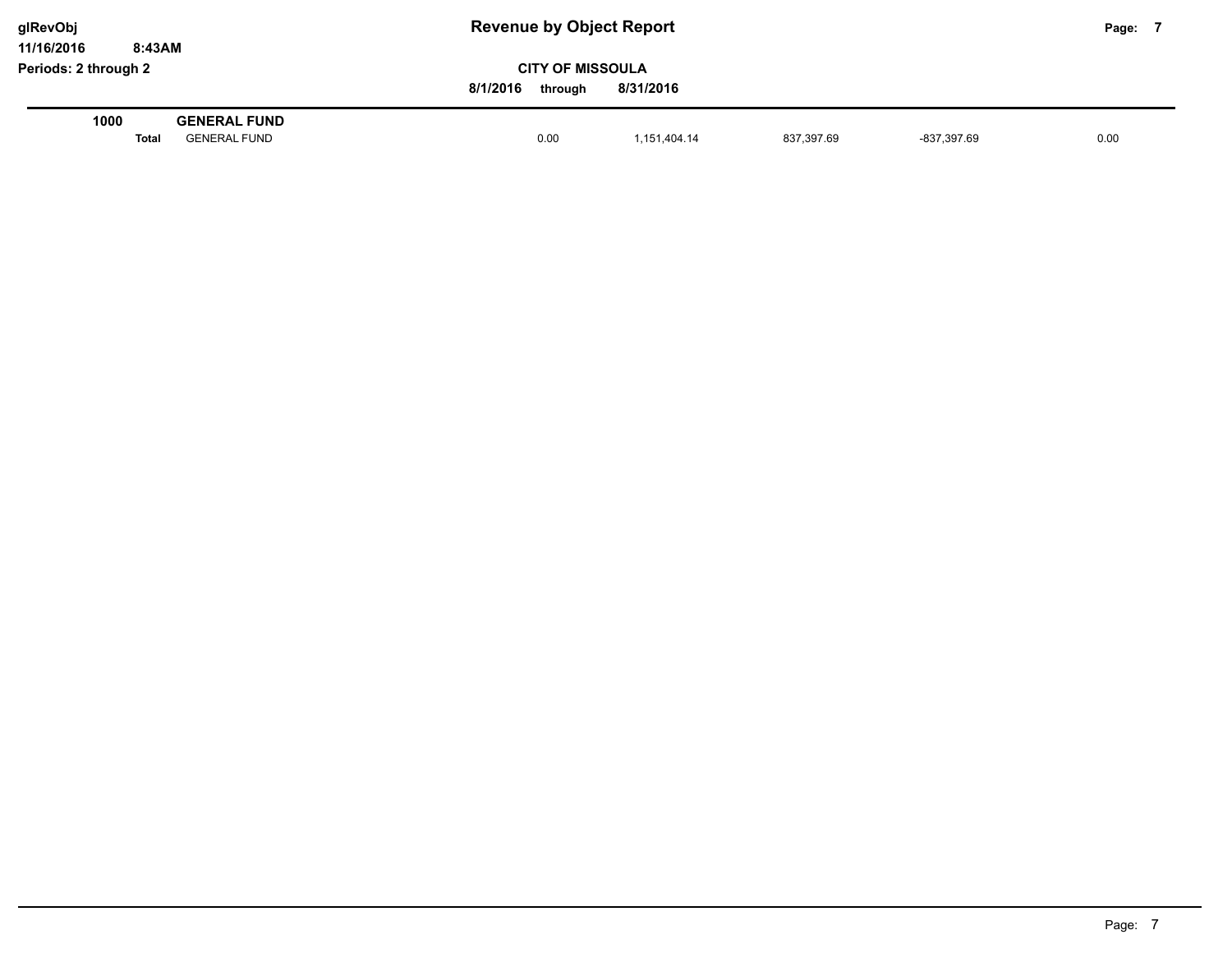**CITY OF MISSOULA**

**8/1/2016 through 8/31/2016**

|                                               | <b>Adjusted</b> |                 | Year-to-date    | <b>Prct</b>    |      |
|-----------------------------------------------|-----------------|-----------------|-----------------|----------------|------|
| Object/Title                                  | <b>Estimate</b> | <b>Revenues</b> | <b>Revenues</b> | <b>Balance</b> | Rcvd |
| 310000 TAXES/ASSESSMENTS                      |                 |                 |                 |                |      |
| 311000 GENERAL PROPERTY TAXES                 | 0.00            | 256,269.82      | $-23,763.21$    | 23,763.21      | 0.00 |
| 311005 DELINQUENT TAXES                       | 0.00            | 0.00            | $-979.92$       | 979.92         | 0.00 |
| 311030 MOTOR VEHICLE TAXES                    | 0.00            | 132,535.39      | -146,532.09     | 146,532.09     | 0.00 |
| 312001 PENALTIES & INTEREST                   | 0.00            | 9,310.57        | $-21.53$        | 21.53          | 0.00 |
| TAXES/ASSESSMENTS<br><b>Total</b>             | 0.00            | 398,115.78      | $-171,296.75$   | 171,296.75     | 0.00 |
| 320000 LICENSES & PERMITS                     |                 |                 |                 |                |      |
| 322011 LIQUOR LICENSES                        | 0.00            | 0.00            | 0.00            | 0.00           | 0.00 |
| 322012 BEER LICENSES                          | 0.00            | 0.00            | 0.00            | 0.00           | 0.00 |
| 322013 WINE LICENSES                          | 0.00            | 0.00            | 0.00            | 0.00           | 0.00 |
| 322014 GOING OUT OF BUSINESS LICENSE          | 0.00            | 0.00            | 0.00            | 0.00           | 0.00 |
| 322020 GENERAL BUSINESS/PROF/OCCUPATIONAL LIC | 0.00            | 16,268.44       | 20,393.68       | $-20,393.68$   | 0.00 |
| 322021 RENTAL LICENSES                        | 0.00            | 245.00          | 126.92          | $-126.92$      | 0.00 |
| 322022 BLIC PENALTIES & LICENSES              | 0.00            | 2,782.34        | $-2,216.55$     | 2,216.55       | 0.00 |
| 322023 TOURIST HOME REGISTRATION              | 0.00            | 0.00            | 0.00            | 0.00           | 0.00 |
| 323015 EXCAVATING PERMITS                     | 0.00            | 37,170.80       | 119,580.11      | $-119,580.11$  | 0.00 |
| 323016 MOVING PERMITS                         | 0.00            | 424.00          | 848.00          | $-848.00$      | 0.00 |
| 323018 PAVING ASSESSMENTS                     | 0.00            | 0.00            | 0.00            | 0.00           | 0.00 |
| 323019 ALARM USERS PERMITS                    | 0.00            | 754.00          | 10,062.00       | $-10,062.00$   | 0.00 |
| 323020 FENCE PERMITS                          | 0.00            | 700.00          | 2,667.00        | $-2,667.00$    | 0.00 |
| 323021 PAVING PERMITS                         | 0.00            | 4,575.00        | 7,116.00        | $-7,116.00$    | 0.00 |
| 323022 GRADING/DRAINAGE PERMITS               | 0.00            | 1,149.00        | 4,195.00        | $-4,195.00$    | 0.00 |
| 323023 ADA ACCESS PERMITS                     | 0.00            | 2,275.00        | 3,316.00        | $-3,316.00$    | 0.00 |
| 323025 STREET USE PERMITS                     | 0.00            | 580.00          | 725.00          | $-725.00$      | 0.00 |
| 323026 PYROTECHNICS PERMITS                   | 0.00            | 2,364.00        | 2,364.00        | $-2,364.00$    | 0.00 |
| 323031 CHICKEN LICENSES                       | 0.00            | 90.00           | 165.00          | $-165.00$      | 0.00 |
| 323052 STORM WATER POLLUTION PREVENTION PERM  | 0.00            | 1,194.00        | 1,766.00        | $-1,766.00$    | 0.00 |
| 323054 ZONING COMPLIANCE PERMITS              | 0.00            | 2,065.00        | 3,319.00        | $-3,319.00$    | 0.00 |
| 323055 FLOOD PLAIN PERMITS                    | 0.00            | 1,762.00        | 2,308.00        | $-2,308.00$    | 0.00 |
| 323056 SIGN PERMITS                           | 0.00            | 798.00          | 1,981.00        | $-1,981.00$    | 0.00 |
| 323057 SIDEWALK CAFE PERMIT                   | 0.00            | 0.00            | 0.00            | 0.00           | 0.00 |
| <b>LICENSES &amp; PERMITS</b><br><b>Total</b> | 0.00            | 75,196.58       | 178,716.16      | $-178,716.16$  | 0.00 |
| 330000 INTERGOVERNMENTAL REVENUES             |                 |                 |                 |                |      |
| 330000 INTERGOVERNMENTAL REVENUES             | 0.00            | 0.00            | 0.00            | 0.00           | 0.00 |
| 331023 MISSOULA HOUSING POLICE GRANT          | 0.00            | 0.00            | 0.00            | 0.00           | 0.00 |
| 331024 DEPT OF JUSTICE GRANTS                 | 0.00            | 32,813.26       | 0.00            | 0.00           | 0.00 |
| 331025 DV ACCOUNTABILITY PROJECT              | 0.00            | 0.00            | 0.00            | 0.00           | 0.00 |
| 331050 ISTEA/CTEP GRANT                       | 0.00            | 0.00            | 0.00            | 0.00           | 0.00 |
| 331054 FHWA PL GRANT                          | 0.00            | 0.00            | 0.00            | 0.00           | 0.00 |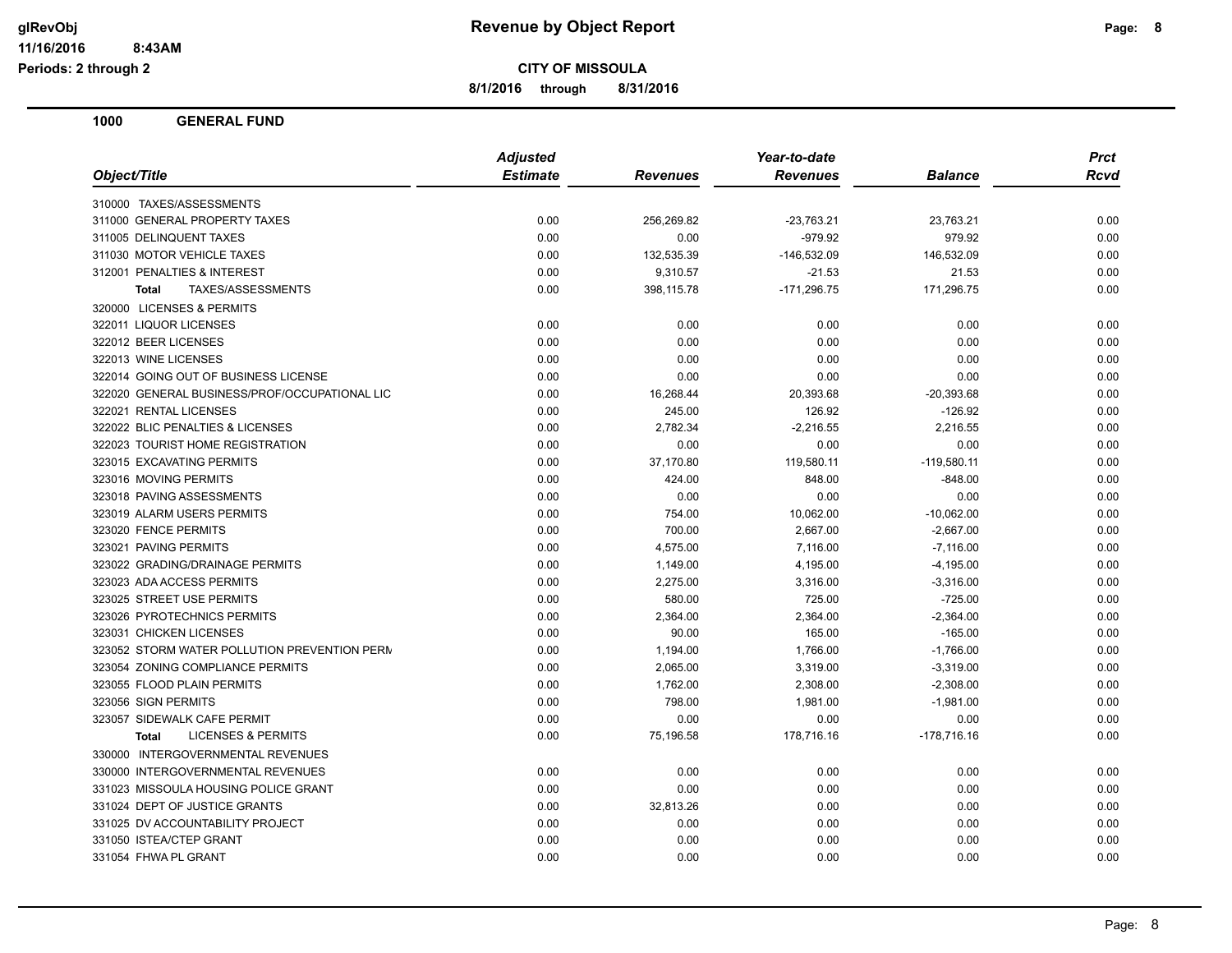**CITY OF MISSOULA**

**8/1/2016 through 8/31/2016**

|                                                   | <b>Adjusted</b> |            | Year-to-date    |                | <b>Prct</b> |
|---------------------------------------------------|-----------------|------------|-----------------|----------------|-------------|
| Object/Title                                      | <b>Estimate</b> | Revenues   | <b>Revenues</b> | <b>Balance</b> | <b>Rcvd</b> |
| 331091 US DOT HMEP GRANT                          | 0.00            | 19,441.86  | 19,441.86       | $-19,441.86$   | 0.00        |
| 331112 SAFER GRANT                                | 0.00            | 0.00       | 0.00            | 0.00           | 0.00        |
| 331113 *** Title Not Found ***                    | 0.00            | 0.00       | 0.00            | 0.00           | 0.00        |
| 331114 TITLE III GRANT-MSLA CO                    | 0.00            | 0.00       | 0.00            | 0.00           | 0.00        |
| 331160 SAFE ROUTES TO SCHOOLS fY08 \$82,500       | 0.00            | 0.00       | 0.00            | 0.00           | 0.00        |
| 331170 HISTORICAL PRESERVATION GRANT              | 0.00            | 0.00       | 0.00            | 0.00           | 0.00        |
| 331178 DUI TASK FORCE                             | 0.00            | 0.00       | 0.00            | 0.00           | 0.00        |
| 334014 *** Title Not Found ***                    | 0.00            | 0.00       | 0.00            | 0.00           | 0.00        |
| 334017 SCHOOL RESOURCE OFFICER                    | 0.00            | 288,850.00 | 68,850.00       | $-68,850.00$   | 0.00        |
| 335075 STATE GAMBLING/VIDEO/KENO/BINGO FEES       | 0.00            | 0.00       | 1,175.00        | $-1,175.00$    | 0.00        |
| 335077 STATE KENO/BINGO PROCEEDS TAX              | 0.00            | 0.00       | 0.00            | 0.00           | 0.00        |
| 335210 PERSONAL PROPERTY TAX REIMBURSEMENT        | 0.00            | 0.00       | 0.00            | 0.00           | 0.00        |
| 335230 HB 124 REVENUE                             | 0.00            | 0.00       | 0.00            | 0.00           | 0.00        |
| 336021 STATE CONTRIB - POLICE RETIREMENT          | 0.00            | 0.00       | 167,843.74      | $-167,843.74$  | 0.00        |
| 336022 STATE CONTRIB. - FIRE RETIREMENT           | 0.00            | 0.00       | 181,893.16      | $-181,893.16$  | 0.00        |
| 336023 STATE CONTRIB. - PERS                      | 0.00            | 0.00       | 0.00            | 0.00           | 0.00        |
| 337000 LOCAL GRANTS                               | 0.00            | 5,000.00   | 0.00            | 0.00           | 0.00        |
| 337009 *** Title Not Found ***                    | 0.00            | 0.00       | 0.00            | 0.00           | 0.00        |
| 337012 LEGAL SERVICES-CONTRACTED/REIMB.           | 0.00            | 0.00       | 0.00            | 0.00           | 0.00        |
| 337013 MUTD SIGN MAINTENANCE AGREEMENT            | 0.00            | 0.00       | 0.00            | 0.00           | 0.00        |
| 338000 LOCAL SHARING OF TAX INCREMENT             | 0.00            | 0.00       | 0.00            | 0.00           | 0.00        |
| 338100 PLANNING MILLS PASSED THRU COUNTY          | 0.00            | 0.00       | 0.00            | 0.00           | 0.00        |
| 339000 PAYMENT IN LIEU OF TAXES                   | 0.00            | 0.00       | 0.00            | 0.00           | 0.00        |
| <b>INTERGOVERNMENTAL REVENUES</b><br><b>Total</b> | 0.00            | 346,105.12 | 439,203.76      | -439,203.76    | 0.00        |
| 340000 CHARGES FOR SERVICES                       |                 |            |                 |                |             |
| 341009 BLDG ADMIN FEES                            | 0.00            | 0.00       | 0.00            | 0.00           | 0.00        |
| 341010 MISCELLANEOUS COLLECTIONS                  | 0.00            | 0.00       | 75.00           | $-75.00$       | 0.00        |
| 341011 TRANSPORTATION ADMIN FEES                  | 0.00            | 0.00       | 0.00            | 0.00           | 0.00        |
| 341012 MAYORS PROCLAMATION FEES                   | 0.00            | 0.00       | 0.00            | 0.00           | 0.00        |
| 341013 AIR FUND FEES                              | 0.00            | 0.00       | 0.00            | 0.00           | 0.00        |
| 341015 SEWER ADMINISTRATION FEES                  | 0.00            | 0.00       | 0.00            | 0.00           | 0.00        |
| 341016 MRA ADMINISTRATION FEES                    | 0.00            | 0.00       | 0.00            | 0.00           | 0.00        |
| 341017 LIGHTING ADMINISTRATION FEES               | 0.00            | 0.00       | 0.00            | 0.00           | 0.00        |
| 341018 PARKING COMM ADMIN FEES                    | 0.00            | 0.00       | 0.00            | 0.00           | 0.00        |
| 341019 *** Title Not Found ***                    | 0.00            | 0.00       | 0.00            | 0.00           | 0.00        |
| 341021 SID ADMINISTRATION FEES                    | 0.00            | 0.00       | 0.00            | 0.00           | 0.00        |
| 341022 PROJECT ADMIN FEES                         | 0.00            | 0.00       | 0.00            | 0.00           | 0.00        |
| 341023 PLANNING ADMIN FEES                        | 0.00            | 0.00       | 0.00            | 0.00           | 0.00        |
| 341031 STATE REIMB MUNI COURT                     | 0.00            | 0.00       | 0.00            | 0.00           | 0.00        |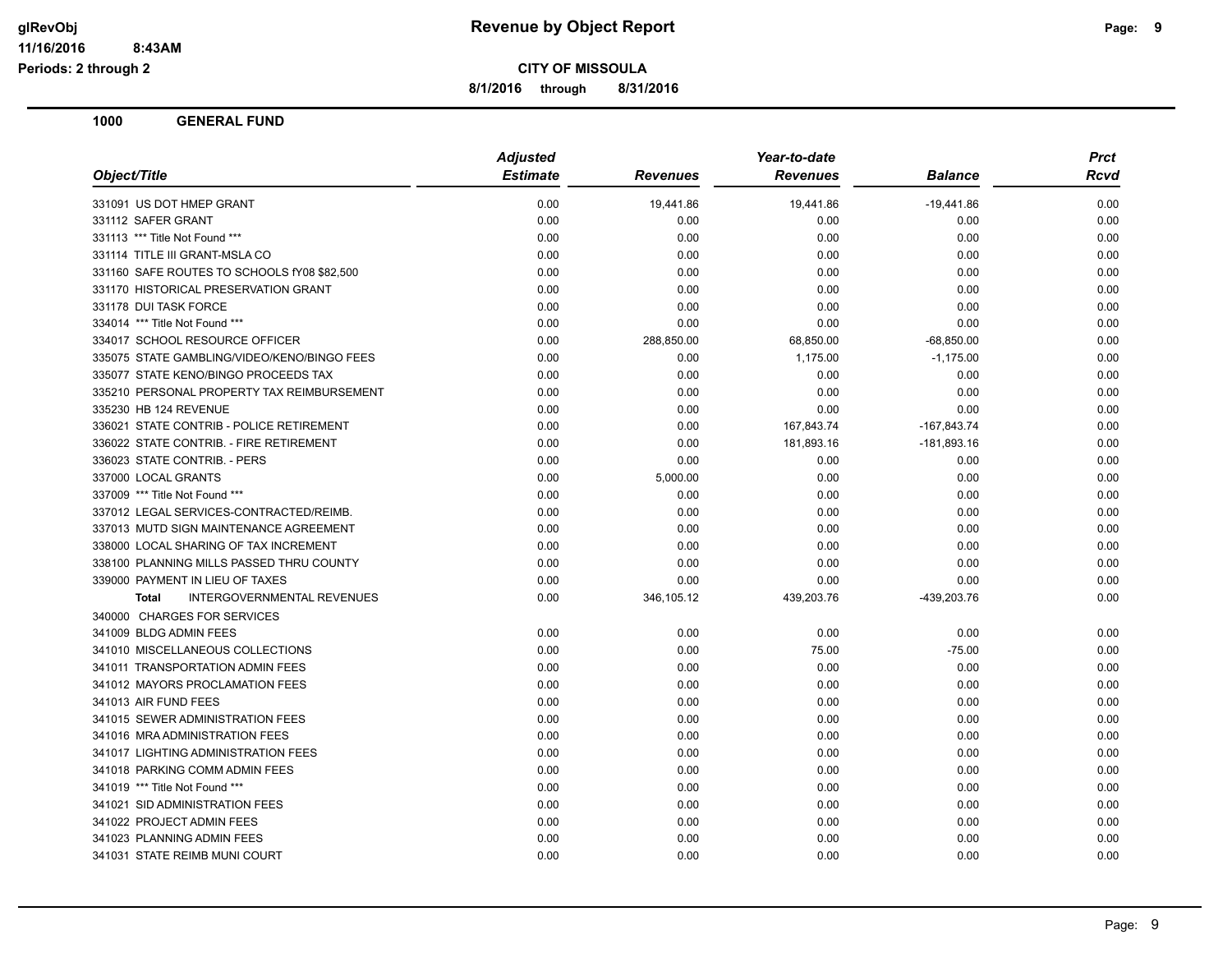**CITY OF MISSOULA**

**8/1/2016 through 8/31/2016**

|                                          | <b>Adjusted</b> |                 | Year-to-date    |                | <b>Prct</b> |
|------------------------------------------|-----------------|-----------------|-----------------|----------------|-------------|
| Object/Title                             | <b>Estimate</b> | <b>Revenues</b> | <b>Revenues</b> | <b>Balance</b> | Rcvd        |
| 341041 SEWER EXTENSION RECORDING FEES    | 0.00            | 426.00          | 539.00          | $-539.00$      | 0.00        |
| 341052 MUNICIPAL COURT FILING FEES       | 0.00            | 29,105.86       | 29,105.86       | $-29,105.86$   | 0.00        |
| 341055 CRIME VICTIM SURCHARGE            | 0.00            | 5,811.73        | 5,811.73        | $-5,811.73$    | 0.00        |
| 341067 SUBDIVISION EXEMPTION AFFIDAVITS  | 0.00            | 400.00          | 1,391.16        | $-1,391.16$    | 0.00        |
| 341068 SUBDIVISON FEES                   | 0.00            | 0.00            | 1,249.00        | $-1,249.00$    | 0.00        |
| 341069 REZONING FEES                     | 0.00            | 0.00            | 0.00            | 0.00           | 0.00        |
| 341070 DESIGN REVIEW BOARD               | 0.00            | 1,795.28        | 4,513.60        | $-4,513.60$    | 0.00        |
| 341071 BOARD OF ADJUST. ZONING, SIGNS    | 0.00            | 0.00            | 0.00            | 0.00           | 0.00        |
| 341072 FLOOD PLAIN-0THER FEES            | 0.00            | 0.00            | 0.00            | 0.00           | 0.00        |
| 341073 FIRE PLAN CHECK FEES              | 0.00            | 6,124.00        | 9,669.00        | $-9,669.00$    | 0.00        |
| 341074 FIRE INSPECTION FEES              | 0.00            | 10,524.00       | 16,273.00       | $-16,273.00$   | 0.00        |
| 341076 ENGINEERING PLAN CHECK FEES       | 0.00            | 5,569.00        | 10,099.00       | $-10,099.00$   | 0.00        |
| 341077 ZONING COMPLIANCE INSPECTIONS     | 0.00            | 0.00            | 0.00            | 0.00           | 0.00        |
| 341078 ENGINEERING MAP FEES              | 0.00            | 0.00            | 5.00            | $-5.00$        | 0.00        |
| 341079 GREASE INTERCEPTOR APPEAL FEES    | 0.00            | 0.00            | 0.00            | 0.00           | 0.00        |
| 341090 STREET VACATION PETITION FEES     | 0.00            | 0.00            | $-1,981.00$     | 1,981.00       | 0.00        |
| 341091 INSPECTION CODE BOOKS & COPIES    | 0.00            | 0.00            | 0.00            | 0.00           | 0.00        |
| 341100 GRANT ADMINISTRATION SERVICE FEES | 0.00            | 0.00            | 0.00            | 0.00           | 0.00        |
| 342010 POLICE/BID AGREEMENT              | 0.00            | 0.00            | 0.00            | 0.00           | 0.00        |
| 342012 PD REIMBURSABLE SERVICES          | 0.00            | 531.66          | 531.66          | $-531.66$      | 0.00        |
| 342013 SECURITY INVEST FEES              | 0.00            | 1,290.50        | 2,536.50        | $-2,536.50$    | 0.00        |
| 342014 POLICE DEPARTMENT SERVICE FEES    | 0.00            | 4,231.00        | 5,177.00        | $-5,177.00$    | 0.00        |
| 342015 POLICE OVERTIME FEES              | 0.00            | 13,022.89       | 9,948.94        | $-9,948.94$    | 0.00        |
| 342016 POLICE TRAINING FEES              | 0.00            | 187.29          | 617.01          | $-617.01$      | 0.00        |
| 342017 CATERING FEES                     | 0.00            | 525.00          | 910.00          | $-910.00$      | 0.00        |
| 342018 DESK REPORTS                      | 0.00            | 2,450.00        | 4,061.00        | $-4,061.00$    | 0.00        |
| 342019 ABANDONED VEHICLE REVENUE FEES    | 0.00            | 290.00          | 690.00          | $-690.00$      | 0.00        |
| 342020 FIRE DEPARTMENT FEES              | 0.00            | 0.00            | 80.00           | $-80.00$       | 0.00        |
| 342021 CPR EDUCATION PROGRAM             | 0.00            | 420.00          | 1,405.00        | $-1,405.00$    | 0.00        |
| 342022 OUTSIDE HIRES                     | 0.00            | 12,347.77       | $-24,351.57$    | 24,351.57      | 0.00        |
| 342060 BIKE PROGRAM SALES & FEES         | 0.00            | 0.00            | 0.00            | 0.00           | 0.00        |
| 343000 PW REIMBURSABLE SERVICES          | 0.00            | 9,227.56        | 9,227.56        | $-9,227.56$    | 0.00        |
| 343001 SIGN FABRICATION & CONTRACTS      | 0.00            | 0.00            | 0.00            | 0.00           | 0.00        |
| 343002 OTHER AGENCIES - VEH MAINT        | 0.00            | 0.00            | 117.62          | $-117.62$      | 0.00        |
| 343003 STATE PAYMENT - TRAFFIC COUNTS    | 0.00            | 0.00            | 0.00            | 0.00           | 0.00        |
| 343004 SPECIAL STATE CONTRACTS           | 0.00            | 0.00            | 0.00            | 0.00           | 0.00        |
| 343006 OTHER GOVT AGENCY-STREET PROJECTS | 0.00            | 0.00            | 0.00            | 0.00           | 0.00        |
| 343008 PRIVATE COMPANY STREET PAYMENTS   | 0.00            | 0.00            | 0.00            | 0.00           | 0.00        |
| 343010 STREET DEPT SALES & SERVICES      | 0.00            | 0.00            | 0.00            | 0.00           | 0.00        |
| 343013 SNOW REMOVAL FEES                 | 0.00            | 0.00            | 126.00          | $-126.00$      | 0.00        |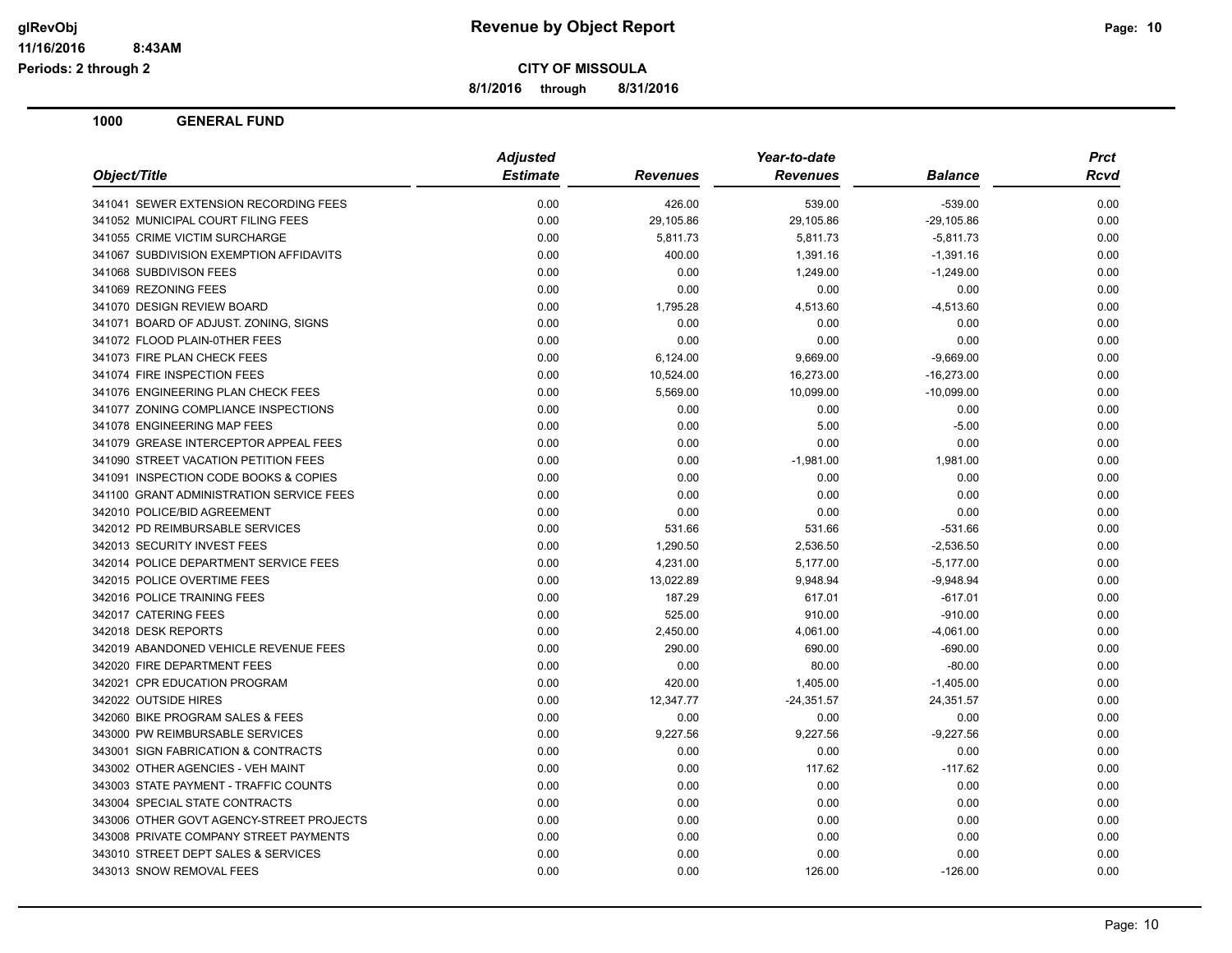**CITY OF MISSOULA**

**8/1/2016 through 8/31/2016**

| Object/Title                                | <b>Adjusted</b><br><b>Estimate</b> | <b>Revenues</b> | Year-to-date<br><b>Revenues</b> | <b>Balance</b> | <b>Prct</b> |
|---------------------------------------------|------------------------------------|-----------------|---------------------------------|----------------|-------------|
|                                             |                                    |                 |                                 |                | Rcvd        |
| 343018 *** Title Not Found ***              | 0.00                               | 0.00            | 0.00                            | 0.00           | 0.00        |
| 343080 STATE MAINTENANCE CONTRACT           | 0.00                               | 4,584.90        | 4,584.90                        | $-4,584.90$    | 0.00        |
| 343082 MDT URBAN PROJECTS                   | 0.00                               | 0.00            | 0.00                            | 0.00           | 0.00        |
| 343083 CONTRACT SEWER APPLICATIONS          | 0.00                               | 0.00            | 0.00                            | 0.00           | 0.00        |
| 343084 STREET MAINTENANCE MATERIALS REIMB   | 0.00                               | 0.00            | 0.00                            | 0.00           | 0.00        |
| 343097 SIDEWALK AND CURB FEES               | 0.00                               | 28,958.06       | 58,340.14                       | $-58,340.14$   | 0.00        |
| 343311 SALE OF NICHES                       | 0.00                               | 0.00            | 0.00                            | 0.00           | 0.00        |
| 343320 CEMETERY - SALE OF PLOTS             | 0.00                               | 2,350.00        | 4,600.00                        | $-4,600.00$    | 0.00        |
| 343321 CEMETERY FOUNDATIONS                 | 0.00                               | 720.00          | 720.00                          | $-720.00$      | 0.00        |
| 343322 CEMETERY FLOWER CARE                 | 0.00                               | 0.00            | 0.00                            | 0.00           | 0.00        |
| 343323 CEMETERY - LINER INSTALL FEES        | 0.00                               | 2,200.00        | 4,900.00                        | $-4,900.00$    | 0.00        |
| 343324 OTHER CEMETERY FEES                  | 0.00                               | 150.00          | 300.00                          | $-300.00$      | 0.00        |
| 343325 2ND INTERMENT RIGHT                  | 0.00                               | 0.00            | 800.00                          | $-800.00$      | 0.00        |
| 343340 CEMETERY - OPENINGS & CLOSINGS       | 0.00                               | 2,000.00        | 4,475.00                        | $-4,475.00$    | 0.00        |
| 343350 CEMETERY CARE, FEES                  | 0.00                               | 0.00            | 0.00                            | 0.00           | 0.00        |
| 343360 WEED CONTROL                         | 0.00                               | 0.00            | 0.00                            | 0.00           | 0.00        |
| 346029 PARKS PETTY CASH FUND                | 0.00                               | 0.00            | 0.00                            | 0.00           | 0.00        |
| 346031 RECREATION FEES                      | 0.00                               | 43,100.52       | 59,626.14                       | $-59,626.14$   | 0.00        |
| 346033 PARK FEES/FACILITY RENTALS           | 0.00                               | 7,655.11        | 12,474.65                       | $-12,474.65$   | 0.00        |
| 346034 GROUNDS MAINTENANCE CONTRACT         | 0.00                               | 0.00            | 0.00                            | 0.00           | 0.00        |
| 346036 PARK CONCESSION FEES                 | 0.00                               | 0.00            | 0.00                            | 0.00           | 0.00        |
| 346037 YOUTH DRUG COURT CONTRACT            | 0.00                               | 0.00            | 0.00                            | 0.00           | 0.00        |
| 346050 COUNTY PLAYGROUND CONTRACT           | 0.00                               | 0.00            | 0.00                            | 0.00           | 0.00        |
| 346051 MONTANA PARKS/REC CONFERENCE 2012    | 0.00                               | 0.00            | 0.00                            | 0.00           | 0.00        |
| 346070 RECREATION GENERAL MERCHANDISE       | 0.00                               | 0.00            | 0.00                            | 0.00           | 0.00        |
| <b>CHARGES FOR SERVICES</b><br><b>Total</b> | 0.00                               | 195,998.13      | 238,647.90                      | -238,647.90    | 0.00        |
| 350000 FINES & FORFEITURES                  |                                    |                 |                                 |                |             |
| 351022 LAW ENFORCEMENT ACADEMY SURCHARGE #! | 0.00                               | 5,151.17        | 5,151.17                        | $-5,151.17$    | 0.00        |
| 351031 TRAFFIC FINES                        | 0.00                               | 105,139.42      | 105,139.42                      | $-105, 139.42$ | 0.00        |
| 351032 SURCHARGE ON FINES                   | 0.00                               | 7,290.74        | 7,290.74                        | $-7,290.74$    | 0.00        |
| 351033 PUBLIC DEFENDER FEES                 | 0.00                               | 0.00            | 0.00                            | 0.00           | 0.00        |
| 351034 CELLULAR PHONE FINES                 | 0.00                               | 8,155.25        | 8,155.25                        | $-8,155.25$    | 0.00        |
| 351035 CELL PHONE FINES: EDUCATION          | 0.00                               | 8,155.25        | 8,155.25                        | $-8, 155.25$   | 0.00        |
| 355000 FALSE ALARM PENALTY                  | 0.00                               | 104.00          | 104.00                          | $-104.00$      | 0.00        |
| <b>FINES &amp; FORFEITURES</b><br>Total     | 0.00                               | 133,995.83      | 133,995.83                      | -133,995.83    | 0.00        |
| 360000 MISCELLANEOUS REVENUES               |                                    |                 |                                 |                |             |
| 360000 MISCELLANEOUS REVENUES               | 0.00                               | 0.00            | 0.00                            | 0.00           | 0.00        |
| 360001 COPIES                               | 0.00                               | 57.00           | 62.00                           | $-62.00$       | 0.00        |
| 360002 PHONES                               | 0.00                               | 0.00            | 0.00                            | 0.00           | 0.00        |
|                                             |                                    |                 |                                 |                |             |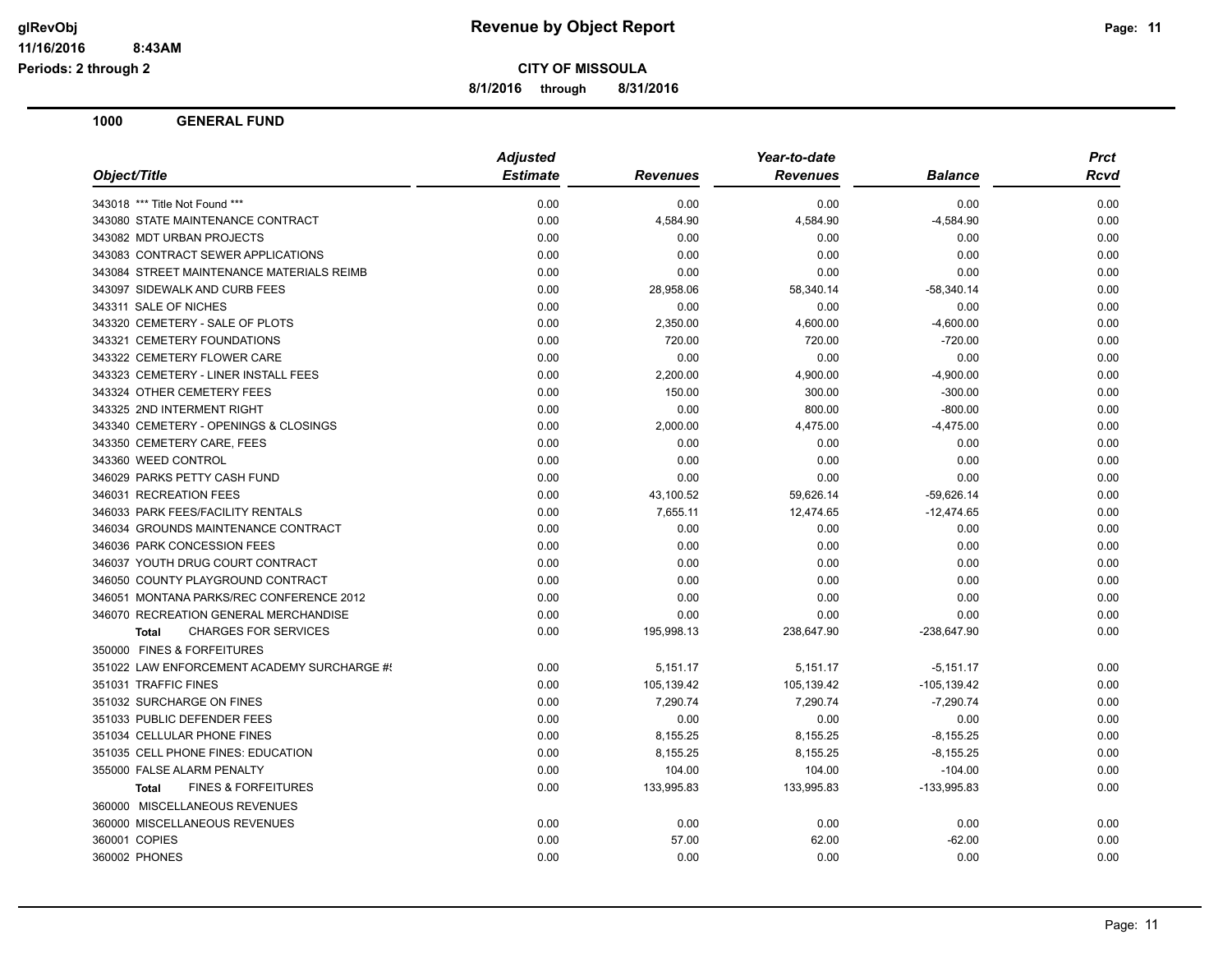**CITY OF MISSOULA**

**8/1/2016 through 8/31/2016**

| Object/Title                                  | <b>Adjusted</b><br><b>Estimate</b> | <b>Revenues</b> | Year-to-date<br><b>Revenues</b> | <b>Balance</b> | <b>Prct</b><br>Rcvd |
|-----------------------------------------------|------------------------------------|-----------------|---------------------------------|----------------|---------------------|
|                                               |                                    |                 |                                 |                |                     |
| 360003 MMIA REIMBURSEMENT-ATTORNEY            | 0.00                               | 0.00            | 0.00                            | 0.00           | 0.00                |
| 360010 MISCELLANEOUS                          | 0.00                               | 100.00          | 340.52                          | $-340.52$      | 0.00                |
| 360011 ENERGY REBATES FOR COMPUTER UPGRADES   | 0.00                               | 0.00            | 0.00                            | 0.00           | 0.00                |
| 360050 OVER/SHORT                             | 0.00                               | 0.00            | 0.00                            | 0.00           | 0.00                |
| 360100 REFUNDS                                | 0.00                               | 0.00            | 0.00                            | 0.00           | 0.00                |
| 362000 OTHER MISCELLANEOUS REVENUE            | 0.00                               | 0.00            | 0.00                            | 0.00           | 0.00                |
| 362001 MUNICIPAL COURT BAD CHECK CHARGES      | 0.00                               | 0.00            | 0.00                            | 0.00           | 0.00                |
| 362002 BAD CHECK CHARGES                      | 0.00                               | 15.00           | 45.00                           | $-45.00$       | 0.00                |
| 362003 US BANK FEE REIMBURSEMENT              | 0.00                               | 0.00            | 0.00                            | 0.00           | 0.00                |
| 362004 URD III FACADE IMPROVEMENT LOAN REC    | 0.00                               | 0.00            | 0.00                            | 0.00           | 0.00                |
| 362011 SALE OF UNCLAIMED PROPERTY             | 0.00                               | 0.00            | 0.00                            | 0.00           | 0.00                |
| 362012 REC/GREEN TAG PROGRAM                  | 0.00                               | 0.00            | 0.00                            | 0.00           | 0.00                |
| 364012 SALE OF SURPLUS PROPERTY               | 0.00                               | 0.00            | 12,352.72                       | $-12,352.72$   | 0.00                |
| 364040 INSURANCE AND DAMAGE RECOVERY          | 0.00                               | 302.36          | 903.36                          | $-903.36$      | 0.00                |
| 364041 WORKERS COMPENSATION REIMBURSEMENT     | 0.00                               | 0.00            | 0.00                            | 0.00           | 0.00                |
| 364042 EXPENDITURE REIMBURSEMENTS             | 0.00                               | 0.00            | 0.00                            | 0.00           | 0.00                |
| 364043 RATTLESNAKE CORRIDOR REIMBURSEMENT     | 0.00                               | 0.00            | 2,860.00                        | $-2,860.00$    | 0.00                |
| 364044 EMERGENCY RESPONSE REIMBURSEMENT       | 0.00                               | 0.00            | 0.00                            | 0.00           | 0.00                |
| 364047 MMIA EXPENDITURE REIMBURSEMENT         | 0.00                               | 0.00            | 0.00                            | 0.00           | 0.00                |
| 364051 DOT RADAR GRANT                        | 0.00                               | 0.00            | 0.00                            | 0.00           | 0.00                |
| 364053 EXPENDITURE REIMB-FIRE SERVICES        | 0.00                               | 0.00            | 0.00                            | 0.00           | 0.00                |
| 364060 REIMB LETTER OF CREDIT-709 PARKVIEW    | 0.00                               | 0.00            | 0.00                            | 0.00           | 0.00                |
| 364061 REIMB LETTER OF CREDIT-LINNEA LANE     | 0.00                               | 0.00            | 0.00                            | 0.00           | 0.00                |
| 365000 DONATIONS                              | 0.00                               | 0.00            | 0.00                            | 0.00           | 0.00                |
| 365001 *** Title Not Found ***                | 0.00                               | 1,518.34        | 1,567.19                        | $-1,567.19$    | 0.00                |
| 365003 DONATIONS - SMOKE ALARMS               | 0.00                               | 0.00            | 0.00                            | 0.00           | 0.00                |
| 365004 GRANT CR TRAIL ASSN DONATION           | 0.00                               | 0.00            | 0.00                            | 0.00           | 0.00                |
| 365015 DONATIONS - COMBAT CHALLENGE           | 0.00                               | 0.00            | 0.00                            | 0.00           | 0.00                |
| 365016 LOCAL MATCH MDT                        | 0.00                               | 0.00            | 0.00                            | 0.00           | 0.00                |
| 365017 LOCAL MATCH TRANSIT                    | 0.00                               | 0.00            | 0.00                            | 0.00           | 0.00                |
| 365018 DONATIONS - MLCT CONFERENCE            | 0.00                               | 0.00            | 0.00                            | 0.00           | 0.00                |
| 365021 PARKS AND RECS GRANTS & CONTRIBUTIONS  | 0.00                               | 0.00            | 0.00                            | 0.00           | 0.00                |
| 365022 NEIGHBORHOOD COUNCIL DONATIONS         | 0.00                               | 0.00            | 0.00                            | 0.00           | 0.00                |
| 368000 SALE OF COINS                          | 0.00                               | 0.00            | 0.00                            | 0.00           | 0.00                |
| 368001 SALE OF POLICE PROMOTIONS              | 0.00                               | 0.00            | 0.00                            | 0.00           | 0.00                |
| 368002 SALE OF FIRE PROMOTIONS                | 0.00                               | 0.00            | 0.00                            | 0.00           | 0.00                |
| <b>MISCELLANEOUS REVENUES</b><br><b>Total</b> | 0.00                               | 1,992.70        | 18,130.79                       | $-18,130.79$   | 0.00                |
| 370000 INVESTMENTS & ROYALTY EARNINGS         |                                    |                 |                                 |                |                     |
| 371010 INTEREST ON INVESTMENTS                | 0.00                               | 0.00            | 0.00                            | 0.00           | 0.00                |
|                                               |                                    |                 |                                 |                |                     |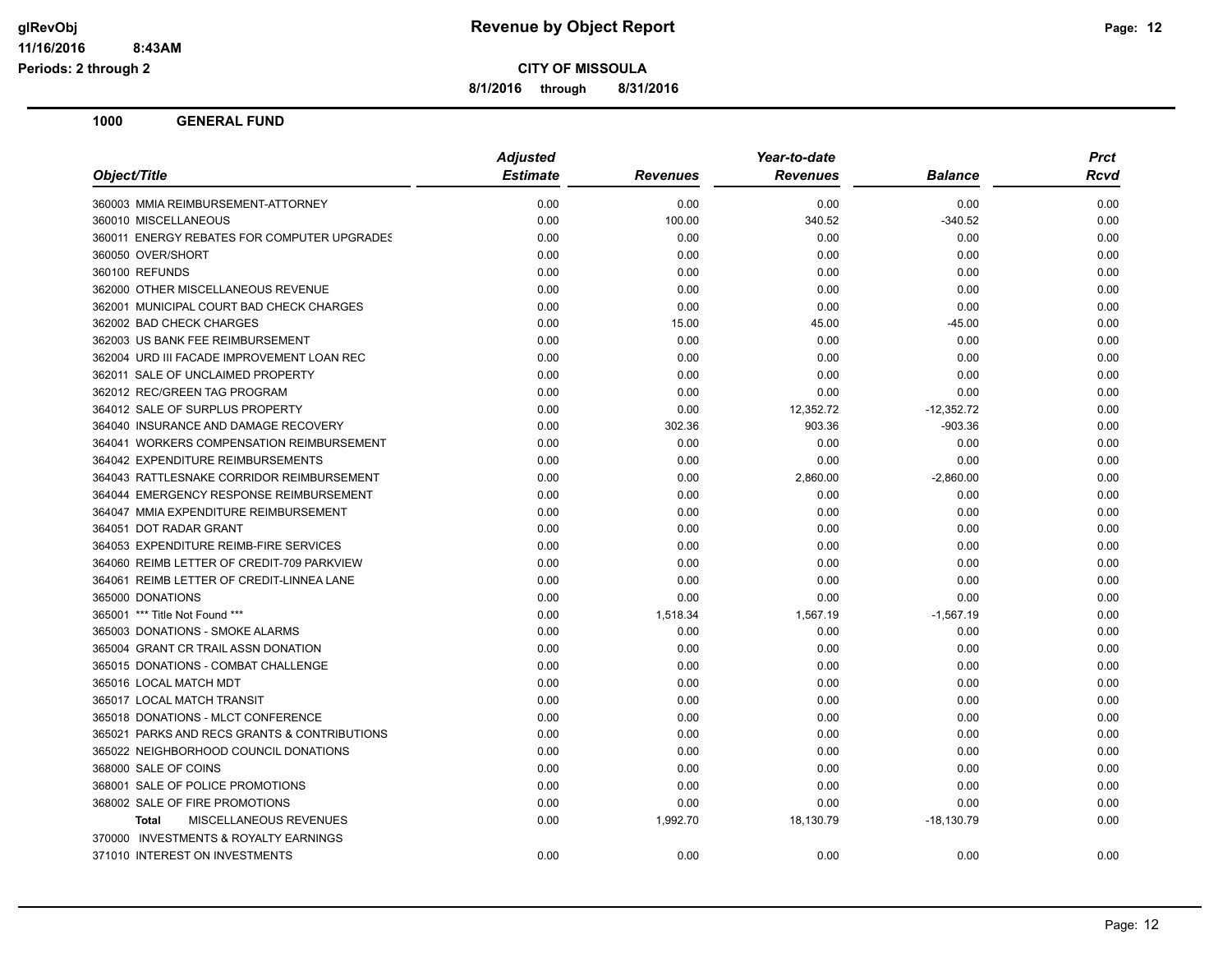**CITY OF MISSOULA**

**8/1/2016 through 8/31/2016**

 **8:43AM**

|                                                    | <b>Adjusted</b> |                 | Year-to-date    |                | <b>Prct</b> |
|----------------------------------------------------|-----------------|-----------------|-----------------|----------------|-------------|
| Object/Title                                       | <b>Estimate</b> | <b>Revenues</b> | <b>Revenues</b> | <b>Balance</b> | <b>Rcvd</b> |
| 371020 GAIN/LOSS IN MARKET VALUE OF INVESTMENT     | 0.00            | 0.00            | 0.00            | 0.00           | 0.00        |
| <b>INVESTMENTS &amp; ROYALTY EARNINGS</b><br>Total | 0.00            | 0.00            | 0.00            | 0.00           | 0.00        |
| 380000 OTHER FINANCING SOURCES                     |                 |                 |                 |                |             |
| 381070 PROCEEDS FROM NOTES/LOANS/INTERCAP          | 0.00            | 0.00            | 0.00            | 0.00           | 0.00        |
| 381090 PROCEEDS FROM CAPITAL LEASE                 | 0.00            | 0.00            | 0.00            | 0.00           | 0.00        |
| 382010 SALE OF FIXED ASSETS                        | 0.00            | 0.00            | 0.00            | 0.00           | 0.00        |
| 383000 OPERATING TRANSFERS                         | 0.00            | 0.00            | 0.00            | 0.00           | 0.00        |
| 383001 TRANS FR FLUSHING DISTRICT                  | 0.00            | 0.00            | 0.00            | 0.00           | 0.00        |
| 383002 TRANS FR GAS TAX                            | 0.00            | 0.00            | 0.00            | 0.00           | 0.00        |
| 383003 TRANS FR COMPREHENSIVE INSURANCE LEVY       | 0.00            | 0.00            | 0.00            | 0.00           | 0.00        |
| 383004 TRANS FR EMPLOYEE HEALTH INSURANCE LEV      | 0.00            | 0.00            | 0.00            | 0.00           | 0.00        |
| 383007 TRANS FR CABLE FRANCHISE                    | 0.00            | 0.00            | 0.00            | 0.00           | 0.00        |
| 383008 TRANS FR RUSSELL PARK DISTRICT              | 0.00            | 0.00            | 0.00            | 0.00           | 0.00        |
| 383009 TRANS FR TITLE I                            | 0.00            | 0.00            | 0.00            | 0.00           | 0.00        |
| 383010 TRANS FR CIP                                | 0.00            | 0.00            | 0.00            | 0.00           | 0.00        |
| 383011 TRANS FR SID REVOLVING                      | 0.00            | 0.00            | 0.00            | 0.00           | 0.00        |
| 383014 TRANS FR MRA                                | 0.00            | 0.00            | 0.00            | 0.00           | 0.00        |
| 383015 TRANS FR MPC                                | 0.00            | 0.00            | 0.00            | 0.00           | 0.00        |
| 383017 TRANS FR BUILDING                           | 0.00            | 0.00            | 0.00            | 0.00           | 0.00        |
| 383018 TRANS FR WILLOWWOOD PARK DISTRICT           | 0.00            | 0.00            | 0.00            | 0.00           | 0.00        |
| 383020 TRANS FR CEMETERY CARE                      | 0.00            | 0.00            | 0.00            | 0.00           | 0.00        |
| 383021 TRANS FR P&R TRAILS DEVLP                   | 0.00            | 0.00            | 0.00            | 0.00           | 0.00        |
| 383024 TRANS FR SEWER CLEARING                     | 0.00            | 0.00            | 0.00            | 0.00           | 0.00        |
| 383027 TRANS FR URD                                | 0.00            | 0.00            | 0.00            | 0.00           | 0.00        |
| 383028 TRANS FROM GF FOR HEALTH RESERVE            | 0.00            | 0.00            | 0.00            | 0.00           | 0.00        |
| 383046 TRANS FR PARKS MAINTENANCE DIST             | 0.00            | 0.00            | 0.00            | 0.00           | 0.00        |
| 383047 TRANS FR STREET MAINTENANCE DISTRICT        | 0.00            | 0.00            | 0.00            | 0.00           | 0.00        |
| 383050 TRANSFER FROM IMPACT FEES                   | 0.00            | 0.00            | 0.00            | 0.00           | 0.00        |
| 383065 TRANSFER FROM WWTF                          | 0.00            | 0.00            | 0.00            | 0.00           | 0.00        |
| OTHER FINANCING SOURCES<br><b>Total</b>            | 0.00            | 0.00            | 0.00            | 0.00           | 0.00        |
| 390000 INTERNAL SERVICES                           |                 |                 |                 |                |             |
| 399999 NEW REQUESTS FUNDING                        | 0.00            | 0.00            | 0.00            | 0.00           | 0.00        |
| <b>INTERNAL SERVICES</b><br><b>Total</b>           | 0.00            | 0.00            | 0.00            | 0.00           | 0.00        |
| <b>GENERAL FUND</b><br><b>Total</b>                | 0.00            | 1,151,404.14    | 837,397.69      | -837,397.69    | 0.00        |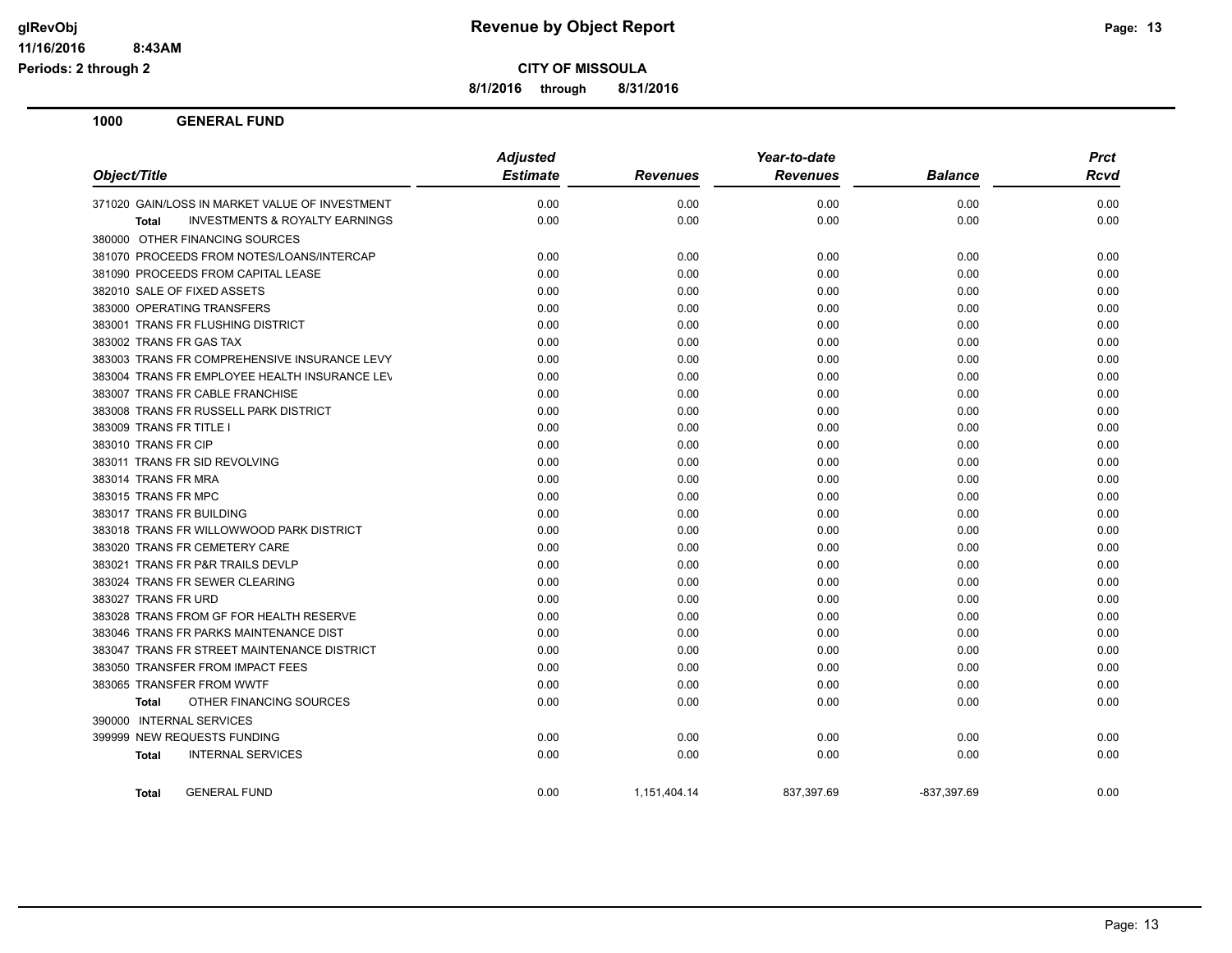**8/1/2016 through 8/31/2016**

#### **1211 PARK ACQUISITION & DEVELOPMENT**

#### **1211 PARK ACQUISITION & DEVELOPMENT**

|                                                           | <b>Adjusted</b> |                 | Year-to-date    |                | <b>Prct</b> |
|-----------------------------------------------------------|-----------------|-----------------|-----------------|----------------|-------------|
| Object/Title                                              | <b>Estimate</b> | <b>Revenues</b> | <b>Revenues</b> | <b>Balance</b> | Rcvd        |
| 340000 CHARGES FOR SERVICES                               |                 |                 |                 |                |             |
| 346080 PAYMENT IN LIEU OF PARKS                           | 0.00            | 0.00            | 0.00            | 0.00           | 0.00        |
| 346082 HIGH PARK EASEMENT EXCHANGE                        | 0.00            | 0.00            | 0.00            | 0.00           | 0.00        |
| <b>CHARGES FOR SERVICES</b><br><b>Total</b>               | 0.00            | 0.00            | 0.00            | 0.00           | 0.00        |
| 360000 MISCELLANEOUS REVENUES                             |                 |                 |                 |                |             |
| 360010 MISCELLANEOUS                                      | 0.00            | 0.00            | 0.00            | 0.00           | 0.00        |
| 360016 LAFRAY PARK DONATIONS                              | 0.00            | 0.00            | 0.00            | 0.00           | 0.00        |
| 360017 PARK PLANS FORFEITURE                              | 0.00            | 0.00            | 0.00            | 0.00           | 0.00        |
| 360020 GREENOUGH PARK ENCROACHMENTS                       | 0.00            | 0.00            | 0.00            | 0.00           | 0.00        |
| 365102 RECREATION YOUTH & ADULT SPORTS                    | 0.00            | 0.00            | 0.00            | 0.00           | 0.00        |
| MISCELLANEOUS REVENUES<br>Total                           | 0.00            | 0.00            | 0.00            | 0.00           | 0.00        |
| <b>INVESTMENTS &amp; ROYALTY EARNINGS</b><br>370000       |                 |                 |                 |                |             |
| 371010 INTEREST ON INVESTMENTS                            | 0.00            | 0.00            | 0.00            | 0.00           | 0.00        |
| 371020 GAIN/LOSS IN MARKET VALUE OF INVESTMENTS           | 0.00            | 0.00            | 0.00            | 0.00           | 0.00        |
| <b>INVESTMENTS &amp; ROYALTY EARNINGS</b><br><b>Total</b> | 0.00            | 0.00            | 0.00            | 0.00           | 0.00        |
| OTHER FINANCING SOURCES<br>380000                         |                 |                 |                 |                |             |
| 383000 OPERATING TRANSFERS                                | 0.00            | 0.00            | 0.00            | 0.00           | 0.00        |
| 383029 TRANS FR GENERAL                                   | 0.00            | 0.00            | 0.00            | 0.00           | 0.00        |
| OTHER FINANCING SOURCES<br><b>Total</b>                   | 0.00            | 0.00            | 0.00            | 0.00           | 0.00        |
| PARK ACQUISITION & DEVELOPMENT<br>Total                   | 0.00            | 0.00            | 0.00            | 0.00           | 0.00        |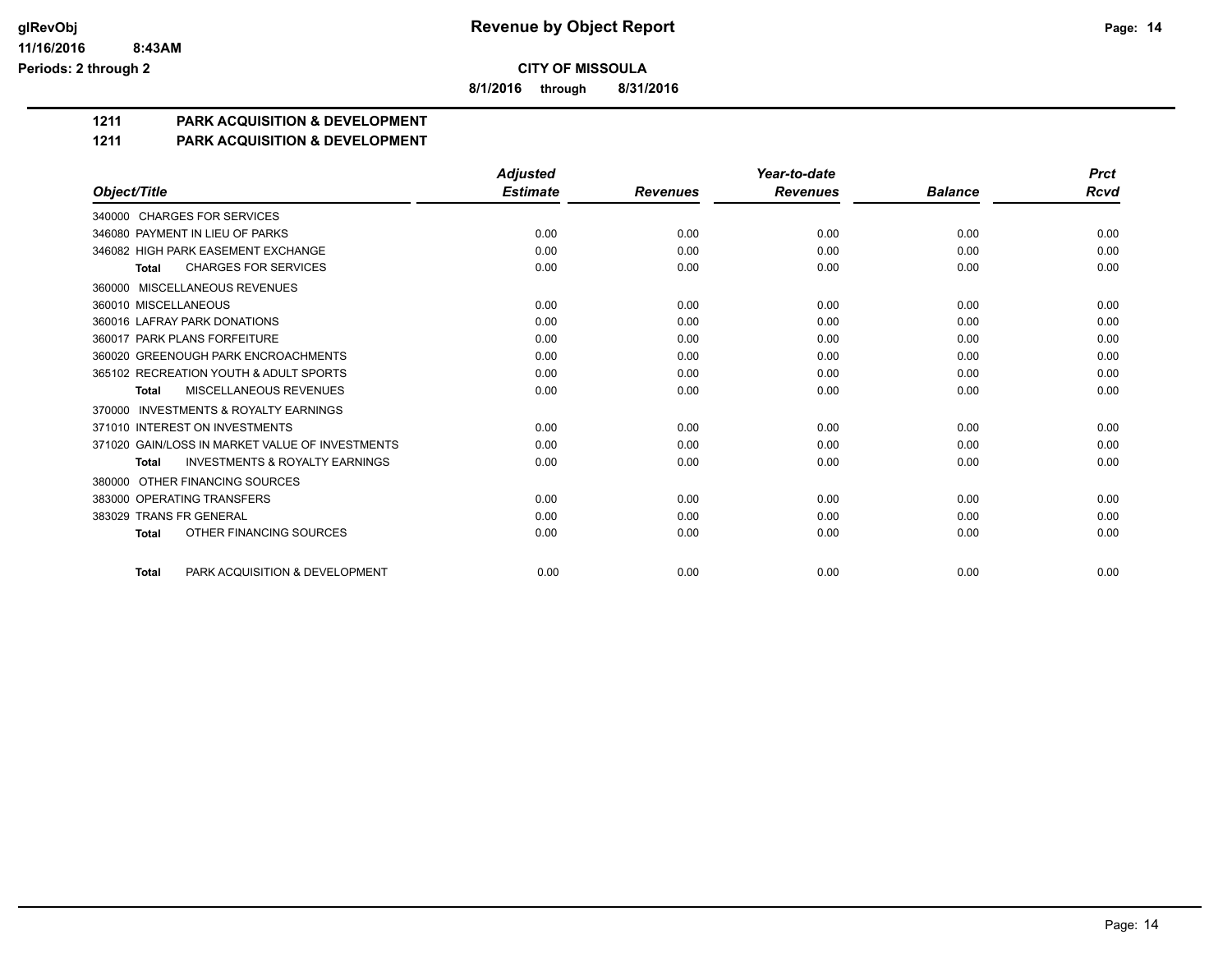**8/1/2016 through 8/31/2016**

#### **1211 PARK ACQUISITION & DEVELOPMENT**

|                                                           | <b>Adjusted</b> |                 | Year-to-date    |                | <b>Prct</b> |
|-----------------------------------------------------------|-----------------|-----------------|-----------------|----------------|-------------|
| Object/Title                                              | <b>Estimate</b> | <b>Revenues</b> | <b>Revenues</b> | <b>Balance</b> | Rcvd        |
| 340000 CHARGES FOR SERVICES                               |                 |                 |                 |                |             |
| 346080 PAYMENT IN LIEU OF PARKS                           | 0.00            | 0.00            | 0.00            | 0.00           | 0.00        |
| 346082 HIGH PARK EASEMENT EXCHANGE                        | 0.00            | 0.00            | 0.00            | 0.00           | 0.00        |
| <b>CHARGES FOR SERVICES</b><br><b>Total</b>               | 0.00            | 0.00            | 0.00            | 0.00           | 0.00        |
| 360000 MISCELLANEOUS REVENUES                             |                 |                 |                 |                |             |
| 360010 MISCELLANEOUS                                      | 0.00            | 0.00            | 0.00            | 0.00           | 0.00        |
| 360016 LAFRAY PARK DONATIONS                              | 0.00            | 0.00            | 0.00            | 0.00           | 0.00        |
| 360017 PARK PLANS FORFEITURE                              | 0.00            | 0.00            | 0.00            | 0.00           | 0.00        |
| 360020 GREENOUGH PARK ENCROACHMENTS                       | 0.00            | 0.00            | 0.00            | 0.00           | 0.00        |
| 365102 RECREATION YOUTH & ADULT SPORTS                    | 0.00            | 0.00            | 0.00            | 0.00           | 0.00        |
| MISCELLANEOUS REVENUES<br><b>Total</b>                    | 0.00            | 0.00            | 0.00            | 0.00           | 0.00        |
| <b>INVESTMENTS &amp; ROYALTY EARNINGS</b><br>370000       |                 |                 |                 |                |             |
| 371010 INTEREST ON INVESTMENTS                            | 0.00            | 0.00            | 0.00            | 0.00           | 0.00        |
| 371020 GAIN/LOSS IN MARKET VALUE OF INVESTMENT            | 0.00            | 0.00            | 0.00            | 0.00           | 0.00        |
| <b>INVESTMENTS &amp; ROYALTY EARNINGS</b><br><b>Total</b> | 0.00            | 0.00            | 0.00            | 0.00           | 0.00        |
| OTHER FINANCING SOURCES<br>380000                         |                 |                 |                 |                |             |
| 383000 OPERATING TRANSFERS                                | 0.00            | 0.00            | 0.00            | 0.00           | 0.00        |
| 383029 TRANS FR GENERAL                                   | 0.00            | 0.00            | 0.00            | 0.00           | 0.00        |
| OTHER FINANCING SOURCES<br><b>Total</b>                   | 0.00            | 0.00            | 0.00            | 0.00           | 0.00        |
| PARK ACQUISITION & DEVELOPMENT<br><b>Total</b>            | 0.00            | 0.00            | 0.00            | 0.00           | 0.00        |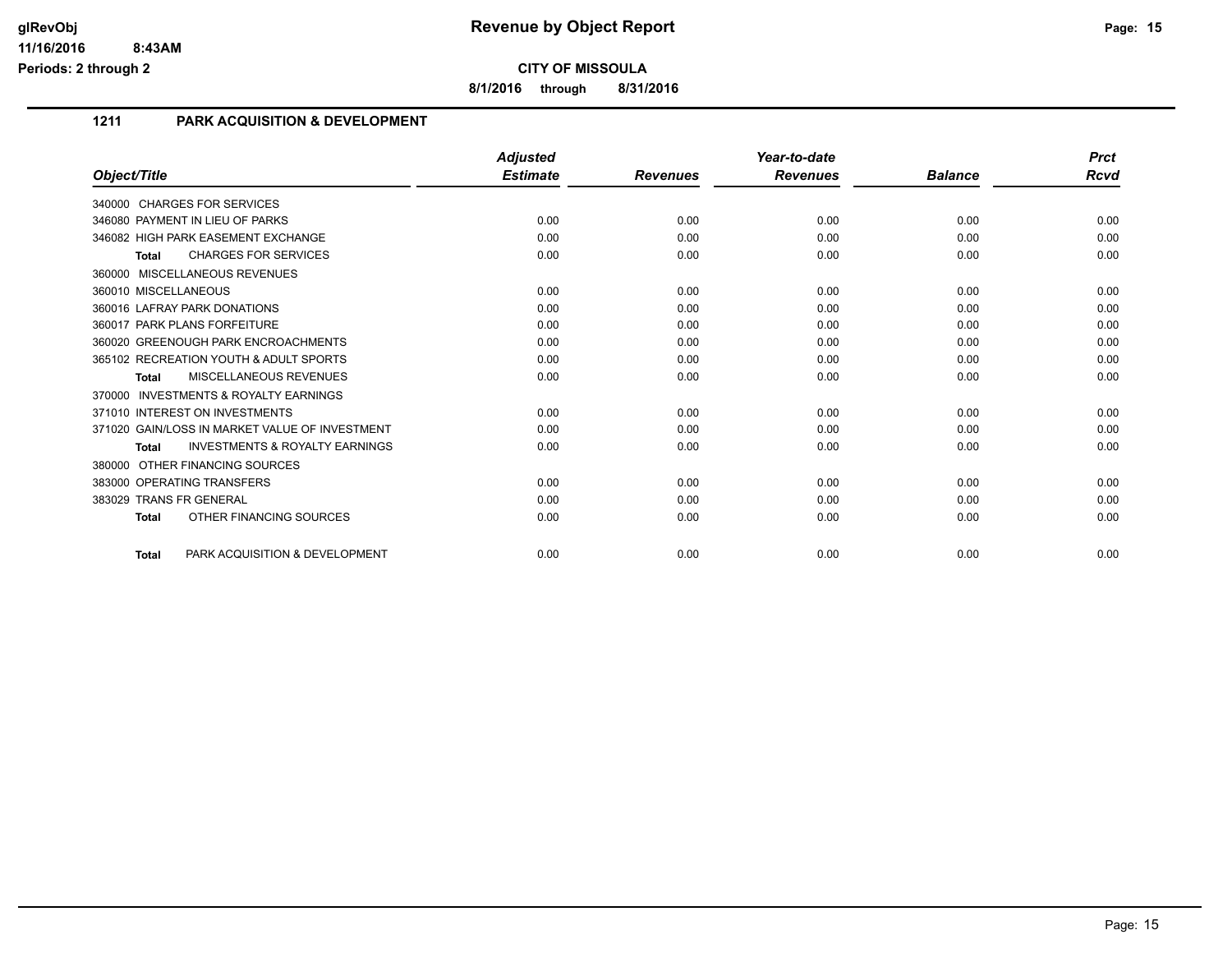**8/1/2016 through 8/31/2016**

**1212 PARK ENTERPRISE FUND**

**1212 PARK ENTERPRISE FUND**

|                                                           | <b>Adjusted</b> |                 | Year-to-date    |                | <b>Prct</b> |
|-----------------------------------------------------------|-----------------|-----------------|-----------------|----------------|-------------|
| Object/Title                                              | <b>Estimate</b> | <b>Revenues</b> | <b>Revenues</b> | <b>Balance</b> | <b>Rcvd</b> |
| 340000 CHARGES FOR SERVICES                               |                 |                 |                 |                |             |
| 346000 FEES                                               | 0.00            | 4,517.11        | 6,979.83        | $-6,979.83$    | 0.00        |
| 346001 TENNIS FEE                                         | 0.00            | 0.00            | 0.00            | 0.00           | 0.00        |
| 346030 SWIMMING POOL FEES                                 | 0.00            | 0.00            | 750.00          | $-750.00$      | 0.00        |
| 346040 MCCORMICK SWIMMING POOL                            | 0.00            | 0.00            | 0.00            | 0.00           | 0.00        |
| 346056 PICNIC SITE FEES                                   | 0.00            | 0.00            | 0.00            | 0.00           | 0.00        |
| 346060 CURRENTS SWIMMING FACILITY                         | 0.00            | 0.00            | 0.00            | 0.00           | 0.00        |
| <b>CHARGES FOR SERVICES</b><br><b>Total</b>               | 0.00            | 4,517.11        | 7,729.83        | $-7,729.83$    | 0.00        |
| MISCELLANEOUS REVENUES<br>360000                          |                 |                 |                 |                |             |
| 360010 MISCELLANEOUS                                      | 0.00            | 0.00            | 0.00            | 0.00           | 0.00        |
| <b>MISCELLANEOUS REVENUES</b><br><b>Total</b>             | 0.00            | 0.00            | 0.00            | 0.00           | 0.00        |
| <b>INVESTMENTS &amp; ROYALTY EARNINGS</b><br>370000       |                 |                 |                 |                |             |
| 371010 INTEREST ON INVESTMENTS                            | 0.00            | 0.00            | 0.00            | 0.00           | 0.00        |
| 371020 GAIN/LOSS IN MARKET VALUE OF INVESTMENTS           | 0.00            | 0.00            | 0.00            | 0.00           | 0.00        |
| <b>INVESTMENTS &amp; ROYALTY EARNINGS</b><br><b>Total</b> | 0.00            | 0.00            | 0.00            | 0.00           | 0.00        |
| PARK ENTERPRISE FUND<br><b>Total</b>                      | 0.00            | 4,517.11        | 7,729.83        | $-7,729.83$    | 0.00        |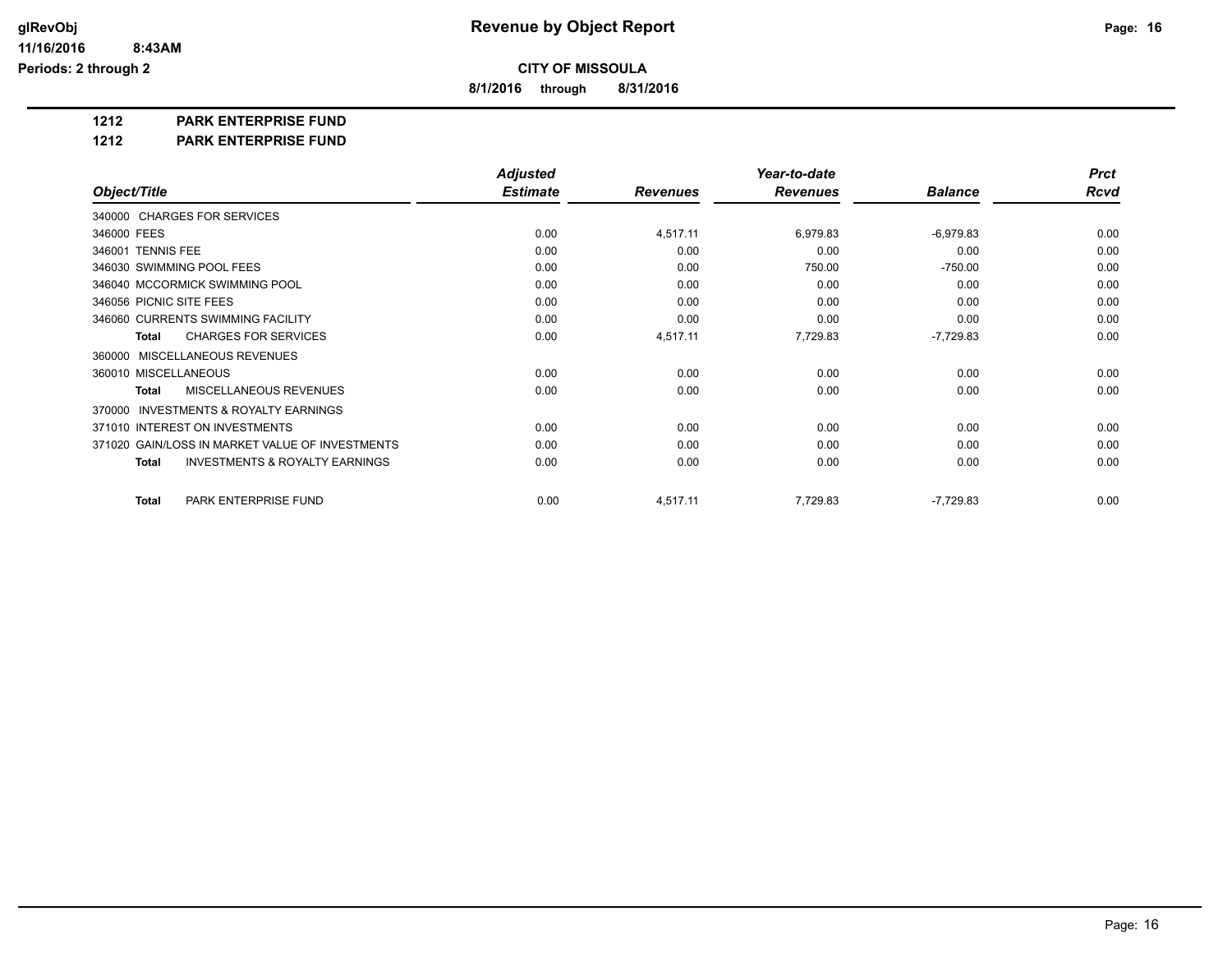**8/1/2016 through 8/31/2016**

#### **1212 PARK ENTERPRISE FUND**

|                                                           | <b>Adjusted</b> |                 | Year-to-date    |                | <b>Prct</b> |
|-----------------------------------------------------------|-----------------|-----------------|-----------------|----------------|-------------|
| Object/Title                                              | <b>Estimate</b> | <b>Revenues</b> | <b>Revenues</b> | <b>Balance</b> | <b>Rcvd</b> |
| 340000 CHARGES FOR SERVICES                               |                 |                 |                 |                |             |
| 346000 FEES                                               | 0.00            | 4,517.11        | 6,979.83        | $-6,979.83$    | 0.00        |
| 346001 TENNIS FEE                                         | 0.00            | 0.00            | 0.00            | 0.00           | 0.00        |
| 346030 SWIMMING POOL FEES                                 | 0.00            | 0.00            | 750.00          | $-750.00$      | 0.00        |
| 346040 MCCORMICK SWIMMING POOL                            | 0.00            | 0.00            | 0.00            | 0.00           | 0.00        |
| 346056 PICNIC SITE FEES                                   | 0.00            | 0.00            | 0.00            | 0.00           | 0.00        |
| 346060 CURRENTS SWIMMING FACILITY                         | 0.00            | 0.00            | 0.00            | 0.00           | 0.00        |
| <b>CHARGES FOR SERVICES</b><br>Total                      | 0.00            | 4,517.11        | 7,729.83        | $-7,729.83$    | 0.00        |
| 360000 MISCELLANEOUS REVENUES                             |                 |                 |                 |                |             |
| 360010 MISCELLANEOUS                                      | 0.00            | 0.00            | 0.00            | 0.00           | 0.00        |
| MISCELLANEOUS REVENUES<br>Total                           | 0.00            | 0.00            | 0.00            | 0.00           | 0.00        |
| <b>INVESTMENTS &amp; ROYALTY EARNINGS</b><br>370000       |                 |                 |                 |                |             |
| 371010 INTEREST ON INVESTMENTS                            | 0.00            | 0.00            | 0.00            | 0.00           | 0.00        |
| 371020 GAIN/LOSS IN MARKET VALUE OF INVESTMENT            | 0.00            | 0.00            | 0.00            | 0.00           | 0.00        |
| <b>INVESTMENTS &amp; ROYALTY EARNINGS</b><br><b>Total</b> | 0.00            | 0.00            | 0.00            | 0.00           | 0.00        |
| PARK ENTERPRISE FUND<br>Total                             | 0.00            | 4,517.11        | 7,729.83        | $-7,729.83$    | 0.00        |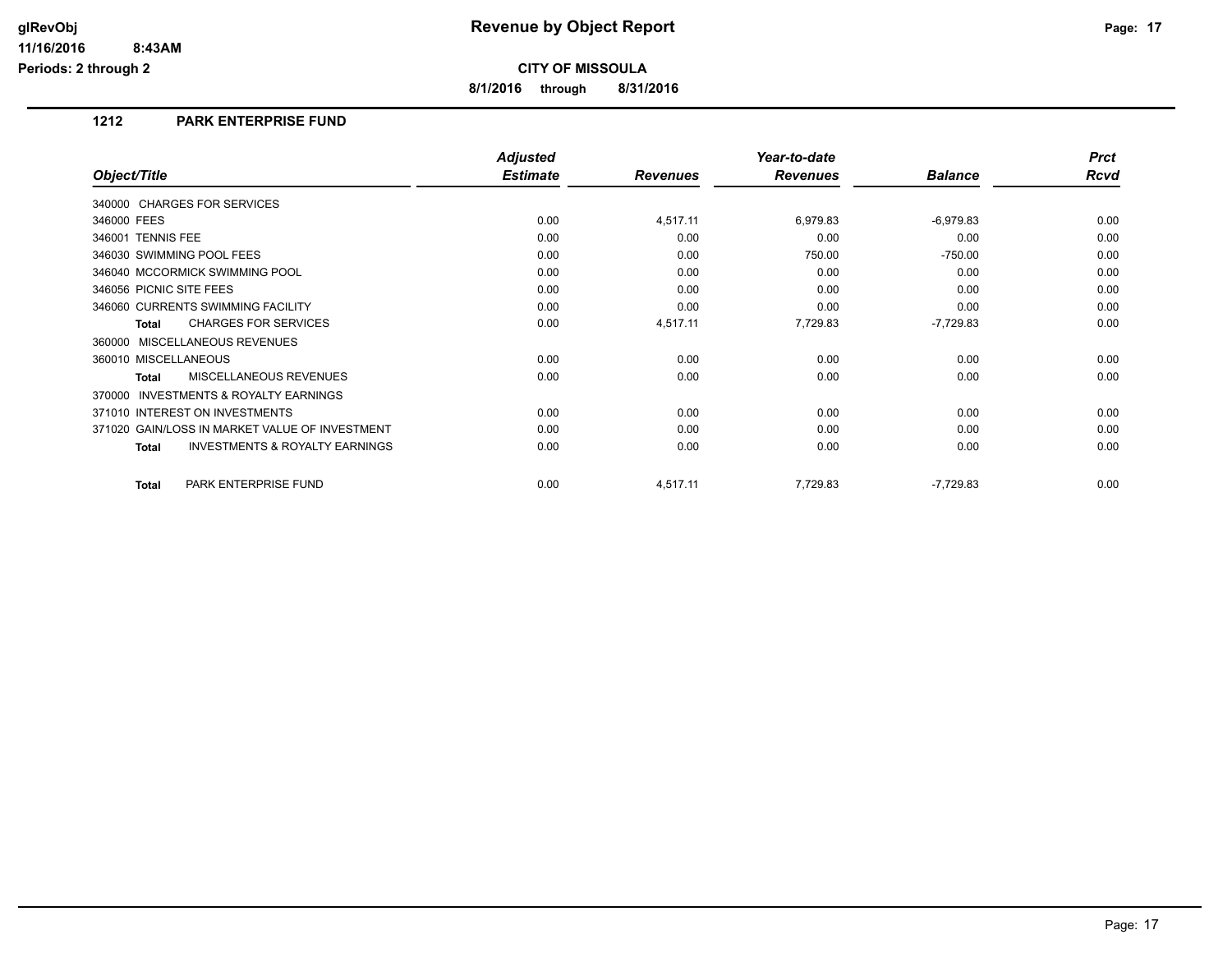**8/1/2016 through 8/31/2016**

**1216 PARKS & REC TRAILS, DEV 1216 PARKS & REC TRAILS, DEV**

*Object/Title Adjusted Estimate Revenues Year-to-date Revenues Balance Prct Rcvd* 330000 INTERGOVERNMENTAL REVENUES 331013 NORTHSIDE PED BRIDGE ARRA GRANT 0.00 0.00 0.00 0.00 0.00 331014 WHITE PINE PLAYGROUND-CDBG GRANT  $0.00$   $0.00$   $0.00$   $0.00$   $0.00$   $0.00$   $0.00$   $0.00$   $0.00$   $0.00$   $0.00$   $0.00$ 334025 COUNTY WEED 0.00 0.00 0.00 0.00 0.00 334026 FOREST HEALTH GRANT 0.00 0.00 0.00 0.00 0.00 334028 DEPT OF AG INTERN GRANT CONSUMING THE CONSUMING CONSUMING A LOCAL CONSUMING CONSUMING CONSUMING CONSUMING CONSUMING CONSUMING CONSUMING CONSUMING CONSUMING CONSUMING CONSUMING CONSUMING CONSUMING CONSUMING CONSUMING 334121 DNRC GRANT 0.00 0.00 0.00 0.00 0.00  $0.00 \hspace{1.5em} 0.00 \hspace{3.8em} 0.49,800.00 \hspace{3.8em} 49,800.00 \hspace{3.8em} 49,800.00 \hspace{3.8em} 49,800.00 \hspace{3.8em} 49,800.00 \hspace{3.8em} 49,800.00 \hspace{3.8em} 49,800.00 \hspace{3.8em} 49,800.00 \hspace{3.8em} 49,800.00 \hspace{3.8em} 49,800.00 \hspace{3.8em} 4$ 334125 FWP GRANT 0.00 0.00 0.00 0.00 0.00 334251 RTP/TAP STATE GRANTS 0.00 0.00 -2,548.00 2,548.00 0.00 336023 STATE CONTRIB. - PERS 0.00 0.00 0.00 0.00 0.00 **Total** INTERGOVERNMENTAL REVENUES 0.00 0.00 -52,348.00 52,348.00 0.00 340000 CHARGES FOR SERVICES 343036 \*\*\* Title Not Found \*\*\* 0.00 0.00 0.00 0.00 0.00 343302 PARKS SOIL PROJECT 0.00 0.00 0.00 0.00 0.00 346034 GROUNDS MAINTENANCE CONTRACT 0.00 0.00 0.00 0.00 0.00 346052 PLAYGROUND SAFETY TRAINING 0.00 0.00 0.00 0.00 0.00  $346055$  COUNTY PARK SUPPORT  $0.00$   $0.00$   $0.00$   $0.00$   $0.00$   $0.00$   $0.00$   $0.00$   $0.00$   $0.00$   $0.00$ **Total** CHARGES FOR SERVICES 0.00 0.00 0.00 0.00 0.00 360000 MISCELLANEOUS REVENUES 360000 MISCELLANEOUS REVENUES 0.00 0.00 0.00 0.00 0.00 360010 MISCELLANEOUS 0.00 0.00 0.00 0.00 0.00 361000 RATTLESNAKE LAND LEASES 0.00 0.00 0.00 0.00 0.00 361003 CARAS PARK CONCERT REVENUE 0.00 0.00 0.00 0.00 0.00 364040 INSURANCE AND DAMAGE RECOVERY 0.00 119.51 119.51 -119.51 0.00 365000 DONATIONS 0.00 0.00 0.00 0.00 0.00 365001 \*\*\* Title Not Found \*\*\* 0.00 0.00 0.00 0.00 0.00 365002 OTHER RECREATION DONATIONS 0.00 407.05 2,400.05 -2,400.05 0.00 365003 DONATIONS - SMOKE ALARMS 0.00 0.00 100.55 -100.55 0.00 365004 GRANT CR TRAIL ASSN DONATION 0.00 0.00 0.00 0.00 0.00 365005 DONATIONS - ARCO 0.00 0.00 0.00 0.00 0.00 365009 DONATIONS - BASKETBALL/TENNIS COURT 0.00 1,200.00 1,200.00 -1,200.00 0.00 365019 PARKS DONATIONS 0.00 367.32 663.20 -663.20 0.00 365020 OPEN SPACE DONATIONS 0.00 0.00 0.00 0.00 0.00 365100 RECREATION OUTDOOR 0.00 0.00 0.00 0.00 0.00 365101 RECREATION SCHOLARSHIP 0.00 -593.84 -1,177.24 1,177.24 0.00 365102 RECREATION YOUTH & ADULT SPORTS 0.00 0.00 0.00 0.00 0.00 365103 URBAN FORESTRY PROGRAMS 0.00 1,123.00 1,123.00 -1,123.00 0.00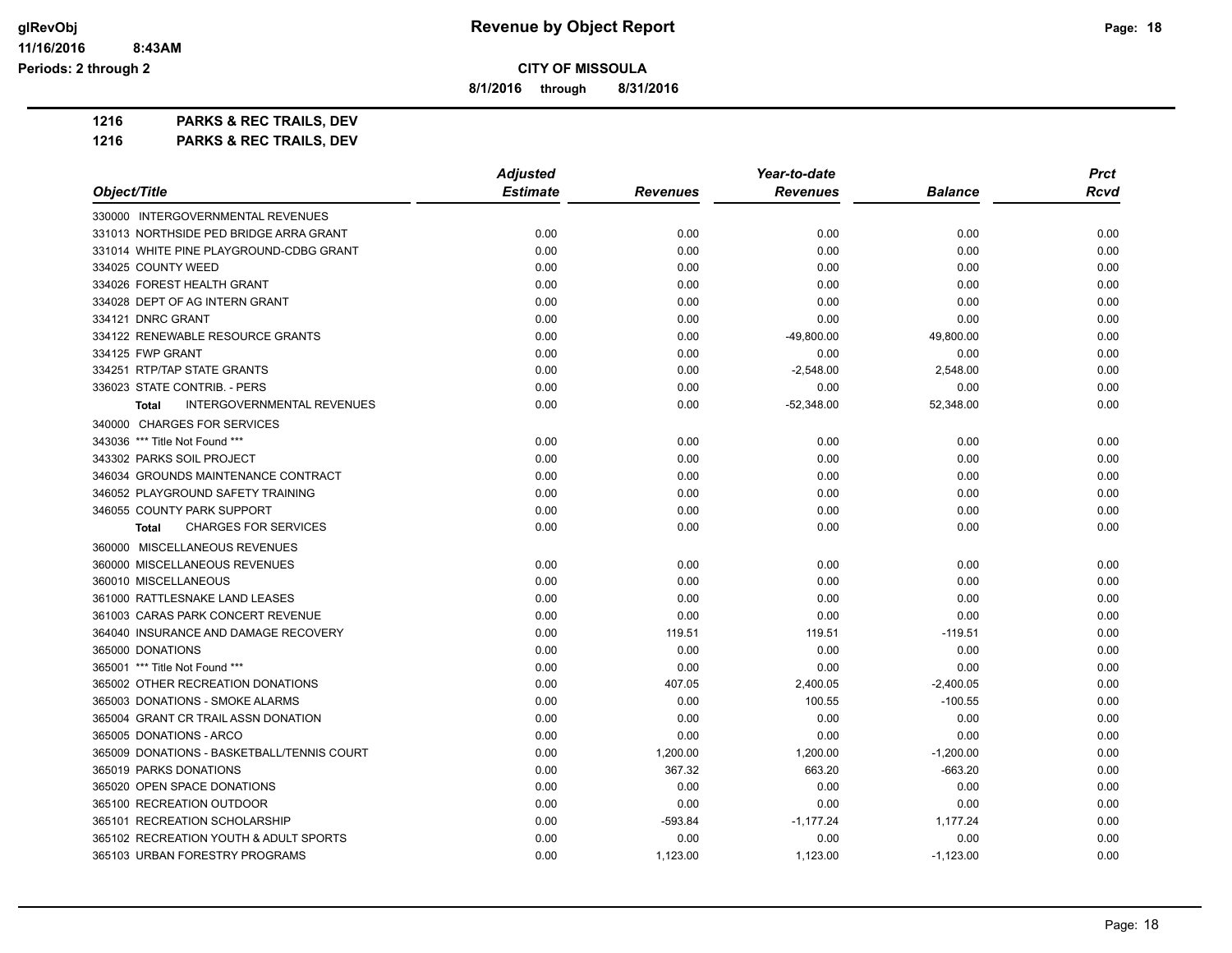**8/1/2016 through 8/31/2016**

**1216 PARKS & REC TRAILS, DEV**

**1216 PARKS & REC TRAILS, DEV**

|                                                           | <b>Adjusted</b> |                 | Year-to-date    |                |             |  |
|-----------------------------------------------------------|-----------------|-----------------|-----------------|----------------|-------------|--|
| Object/Title                                              | <b>Estimate</b> | <b>Revenues</b> | <b>Revenues</b> | <b>Balance</b> | <b>Rcvd</b> |  |
| 365109 CONSERVATION LANDS DONATIONS                       | 0.00            | 0.00            | 0.00            | 0.00           | 0.00        |  |
| MISCELLANEOUS REVENUES<br><b>Total</b>                    | 0.00            | 2,623.04        | 4,429.07        | $-4,429.07$    | 0.00        |  |
| INVESTMENTS & ROYALTY EARNINGS<br>370000                  |                 |                 |                 |                |             |  |
| 371010 INTEREST ON INVESTMENTS                            | 0.00            | 0.00            | 0.00            | 0.00           | 0.00        |  |
| 371020 GAIN/LOSS IN MARKET VALUE OF INVESTMENTS           | 0.00            | 0.00            | 0.00            | 0.00           | 0.00        |  |
| <b>INVESTMENTS &amp; ROYALTY EARNINGS</b><br><b>Total</b> | 0.00            | 0.00            | 0.00            | 0.00           | 0.00        |  |
| 380000 OTHER FINANCING SOURCES                            |                 |                 |                 |                |             |  |
| 383000 OPERATING TRANSFERS                                | 0.00            | 0.00            | 0.00            | 0.00           | 0.00        |  |
| 383001 TRANS FR FLUSHING DISTRICT                         | 0.00            | 0.00            | 0.00            | 0.00           | 0.00        |  |
| 383026 TRANS FR CDBG                                      | 0.00            | 90,303.40       | 90,303.40       | $-90,303.40$   | 0.00        |  |
| 383043 TRANSFERS FROM IMPACT FEES                         | 0.00            | 0.00            | 0.00            | 0.00           | 0.00        |  |
| OTHER FINANCING SOURCES<br><b>Total</b>                   | 0.00            | 90,303.40       | 90,303.40       | $-90,303.40$   | 0.00        |  |
| PARKS & REC TRAILS, DEV<br><b>Total</b>                   | 0.00            | 92,926.44       | 42,384.47       | $-42,384.47$   | 0.00        |  |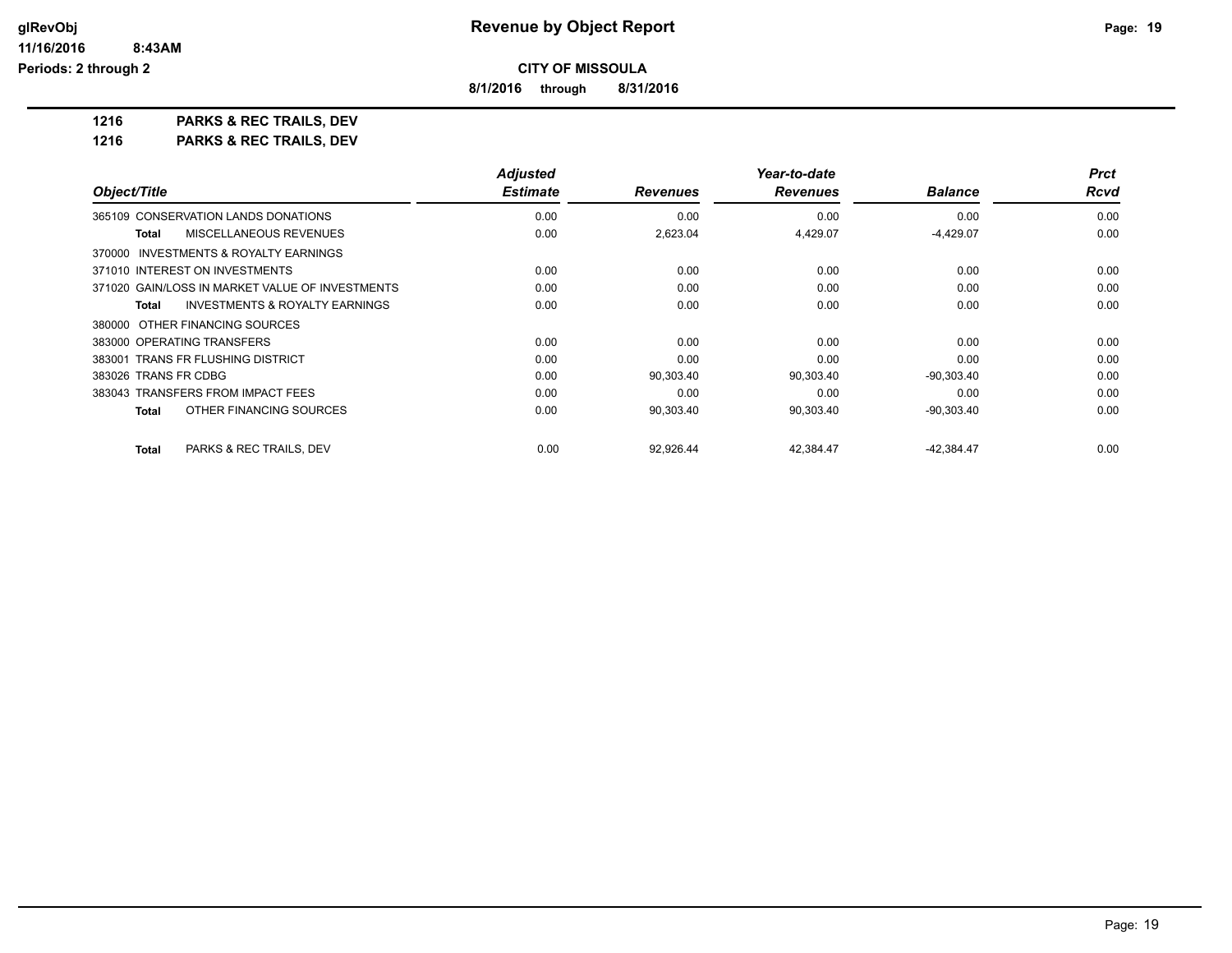**8/1/2016 through 8/31/2016**

#### **1216 PARKS & REC TRAILS, DEV**

|                                                   | <b>Adjusted</b> |                 | Year-to-date    |                | <b>Prct</b> |
|---------------------------------------------------|-----------------|-----------------|-----------------|----------------|-------------|
| Object/Title                                      | <b>Estimate</b> | <b>Revenues</b> | <b>Revenues</b> | <b>Balance</b> | <b>Rcvd</b> |
| 330000 INTERGOVERNMENTAL REVENUES                 |                 |                 |                 |                |             |
| 331013 NORTHSIDE PED BRIDGE ARRA GRANT            | 0.00            | 0.00            | 0.00            | 0.00           | 0.00        |
| 331014 WHITE PINE PLAYGROUND-CDBG GRANT           | 0.00            | 0.00            | 0.00            | 0.00           | 0.00        |
| 334025 COUNTY WEED                                | 0.00            | 0.00            | 0.00            | 0.00           | 0.00        |
| 334026 FOREST HEALTH GRANT                        | 0.00            | 0.00            | 0.00            | 0.00           | 0.00        |
| 334028 DEPT OF AG INTERN GRANT                    | 0.00            | 0.00            | 0.00            | 0.00           | 0.00        |
| 334121 DNRC GRANT                                 | 0.00            | 0.00            | 0.00            | 0.00           | 0.00        |
| 334122 RENEWABLE RESOURCE GRANTS                  | 0.00            | 0.00            | -49,800.00      | 49,800.00      | 0.00        |
| 334125 FWP GRANT                                  | 0.00            | 0.00            | 0.00            | 0.00           | 0.00        |
| 334251 RTP/TAP STATE GRANTS                       | 0.00            | 0.00            | $-2,548.00$     | 2,548.00       | 0.00        |
| 336023 STATE CONTRIB. - PERS                      | 0.00            | 0.00            | 0.00            | 0.00           | 0.00        |
| <b>INTERGOVERNMENTAL REVENUES</b><br><b>Total</b> | 0.00            | 0.00            | $-52,348.00$    | 52,348.00      | 0.00        |
| 340000 CHARGES FOR SERVICES                       |                 |                 |                 |                |             |
| 343036 *** Title Not Found ***                    | 0.00            | 0.00            | 0.00            | 0.00           | 0.00        |
| 343302 PARKS SOIL PROJECT                         | 0.00            | 0.00            | 0.00            | 0.00           | 0.00        |
| 346034 GROUNDS MAINTENANCE CONTRACT               | 0.00            | 0.00            | 0.00            | 0.00           | 0.00        |
| 346052 PLAYGROUND SAFETY TRAINING                 | 0.00            | 0.00            | 0.00            | 0.00           | 0.00        |
| 346055 COUNTY PARK SUPPORT                        | 0.00            | 0.00            | 0.00            | 0.00           | 0.00        |
| <b>CHARGES FOR SERVICES</b><br><b>Total</b>       | 0.00            | 0.00            | 0.00            | 0.00           | 0.00        |
| 360000 MISCELLANEOUS REVENUES                     |                 |                 |                 |                |             |
| 360000 MISCELLANEOUS REVENUES                     | 0.00            | 0.00            | 0.00            | 0.00           | 0.00        |
| 360010 MISCELLANEOUS                              | 0.00            | 0.00            | 0.00            | 0.00           | 0.00        |
| 361000 RATTLESNAKE LAND LEASES                    | 0.00            | 0.00            | 0.00            | 0.00           | 0.00        |
| 361003 CARAS PARK CONCERT REVENUE                 | 0.00            | 0.00            | 0.00            | 0.00           | 0.00        |
| 364040 INSURANCE AND DAMAGE RECOVERY              | 0.00            | 119.51          | 119.51          | $-119.51$      | 0.00        |
| 365000 DONATIONS                                  | 0.00            | 0.00            | 0.00            | 0.00           | 0.00        |
| 365001 *** Title Not Found ***                    | 0.00            | 0.00            | 0.00            | 0.00           | 0.00        |
| 365002 OTHER RECREATION DONATIONS                 | 0.00            | 407.05          | 2,400.05        | $-2,400.05$    | 0.00        |
| 365003 DONATIONS - SMOKE ALARMS                   | 0.00            | 0.00            | 100.55          | $-100.55$      | 0.00        |
| 365004 GRANT CR TRAIL ASSN DONATION               | 0.00            | 0.00            | 0.00            | 0.00           | 0.00        |
| 365005 DONATIONS - ARCO                           | 0.00            | 0.00            | 0.00            | 0.00           | 0.00        |
| 365009 DONATIONS - BASKETBALL/TENNIS COURT        | 0.00            | 1,200.00        | 1,200.00        | $-1,200.00$    | 0.00        |
| 365019 PARKS DONATIONS                            | 0.00            | 367.32          | 663.20          | $-663.20$      | 0.00        |
| 365020 OPEN SPACE DONATIONS                       | 0.00            | 0.00            | 0.00            | 0.00           | 0.00        |
| 365100 RECREATION OUTDOOR                         | 0.00            | 0.00            | 0.00            | 0.00           | 0.00        |
| 365101 RECREATION SCHOLARSHIP                     | 0.00            | $-593.84$       | $-1,177.24$     | 1,177.24       | 0.00        |
| 365102 RECREATION YOUTH & ADULT SPORTS            | 0.00            | 0.00            | 0.00            | 0.00           | 0.00        |
| 365103 URBAN FORESTRY PROGRAMS                    | 0.00            | 1,123.00        | 1,123.00        | $-1,123.00$    | 0.00        |
| 365109 CONSERVATION LANDS DONATIONS               | 0.00            | 0.00            | 0.00            | 0.00           | 0.00        |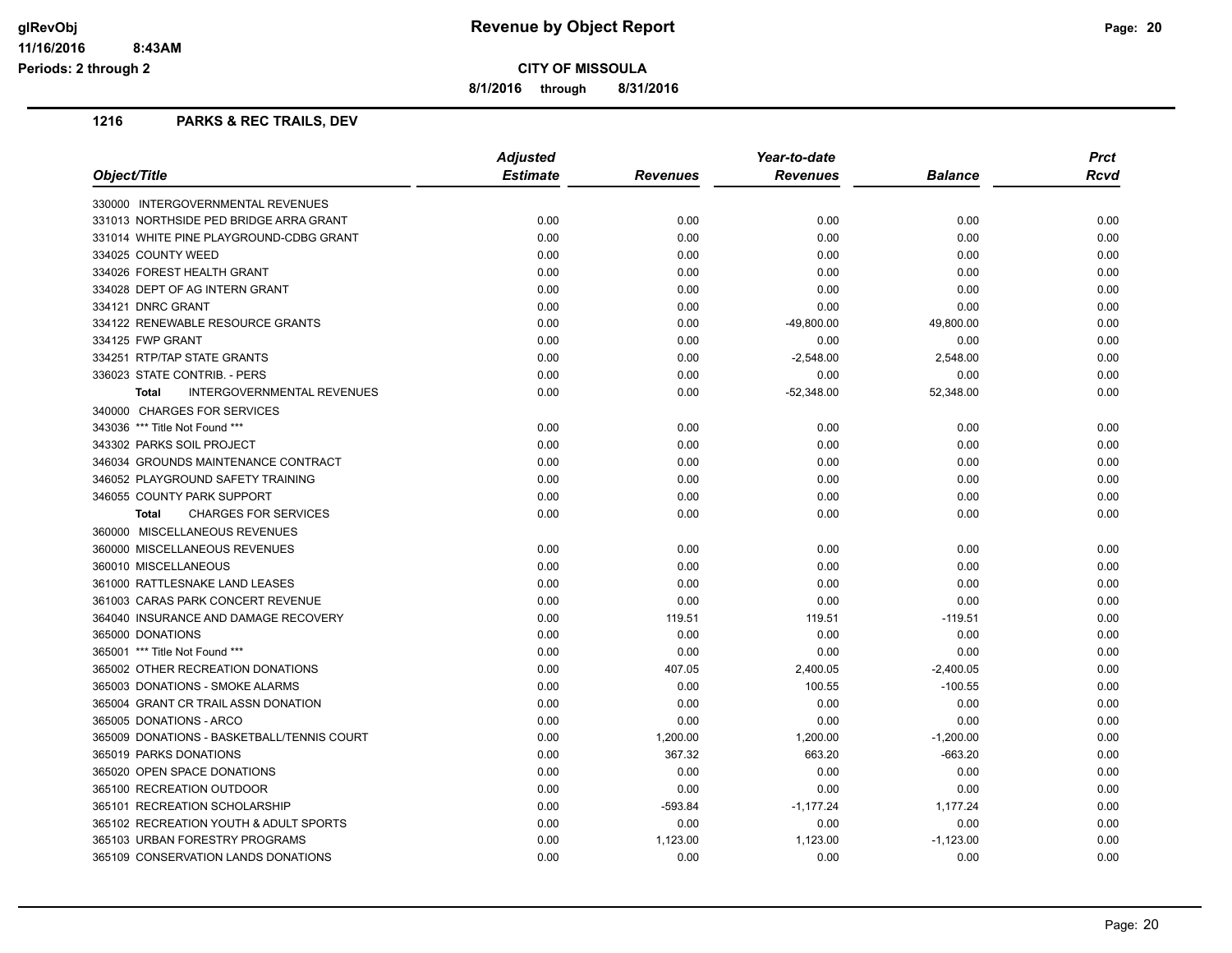**CITY OF MISSOULA**

**8/1/2016 through 8/31/2016**

#### **1216 PARKS & REC TRAILS, DEV**

 **8:43AM**

| Object/Title                                              | <b>Adjusted</b><br><b>Estimate</b> | <b>Revenues</b> | Year-to-date<br><b>Revenues</b> | <b>Balance</b> | <b>Prct</b><br>Rcvd |
|-----------------------------------------------------------|------------------------------------|-----------------|---------------------------------|----------------|---------------------|
|                                                           |                                    |                 |                                 |                |                     |
| MISCELLANEOUS REVENUES<br><b>Total</b>                    | 0.00                               | 2,623.04        | 4,429.07                        | $-4,429.07$    | 0.00                |
| <b>INVESTMENTS &amp; ROYALTY EARNINGS</b><br>370000       |                                    |                 |                                 |                |                     |
| 371010 INTEREST ON INVESTMENTS                            | 0.00                               | 0.00            | 0.00                            | 0.00           | 0.00                |
| 371020 GAIN/LOSS IN MARKET VALUE OF INVESTMENT            | 0.00                               | 0.00            | 0.00                            | 0.00           | 0.00                |
| <b>INVESTMENTS &amp; ROYALTY EARNINGS</b><br><b>Total</b> | 0.00                               | 0.00            | 0.00                            | 0.00           | 0.00                |
| 380000 OTHER FINANCING SOURCES                            |                                    |                 |                                 |                |                     |
| 383000 OPERATING TRANSFERS                                | 0.00                               | 0.00            | 0.00                            | 0.00           | 0.00                |
| 383001 TRANS FR FLUSHING DISTRICT                         | 0.00                               | 0.00            | 0.00                            | 0.00           | 0.00                |
| 383026 TRANS FR CDBG                                      | 0.00                               | 90,303.40       | 90,303.40                       | $-90,303.40$   | 0.00                |
| 383043 TRANSFERS FROM IMPACT FEES                         | 0.00                               | 0.00            | 0.00                            | 0.00           | 0.00                |
| OTHER FINANCING SOURCES<br><b>Total</b>                   | 0.00                               | 90,303.40       | 90,303.40                       | $-90,303.40$   | 0.00                |
| PARKS & REC TRAILS, DEV<br><b>Total</b>                   | 0.00                               | 92,926.44       | 42,384.47                       | $-42,384.47$   | 0.00                |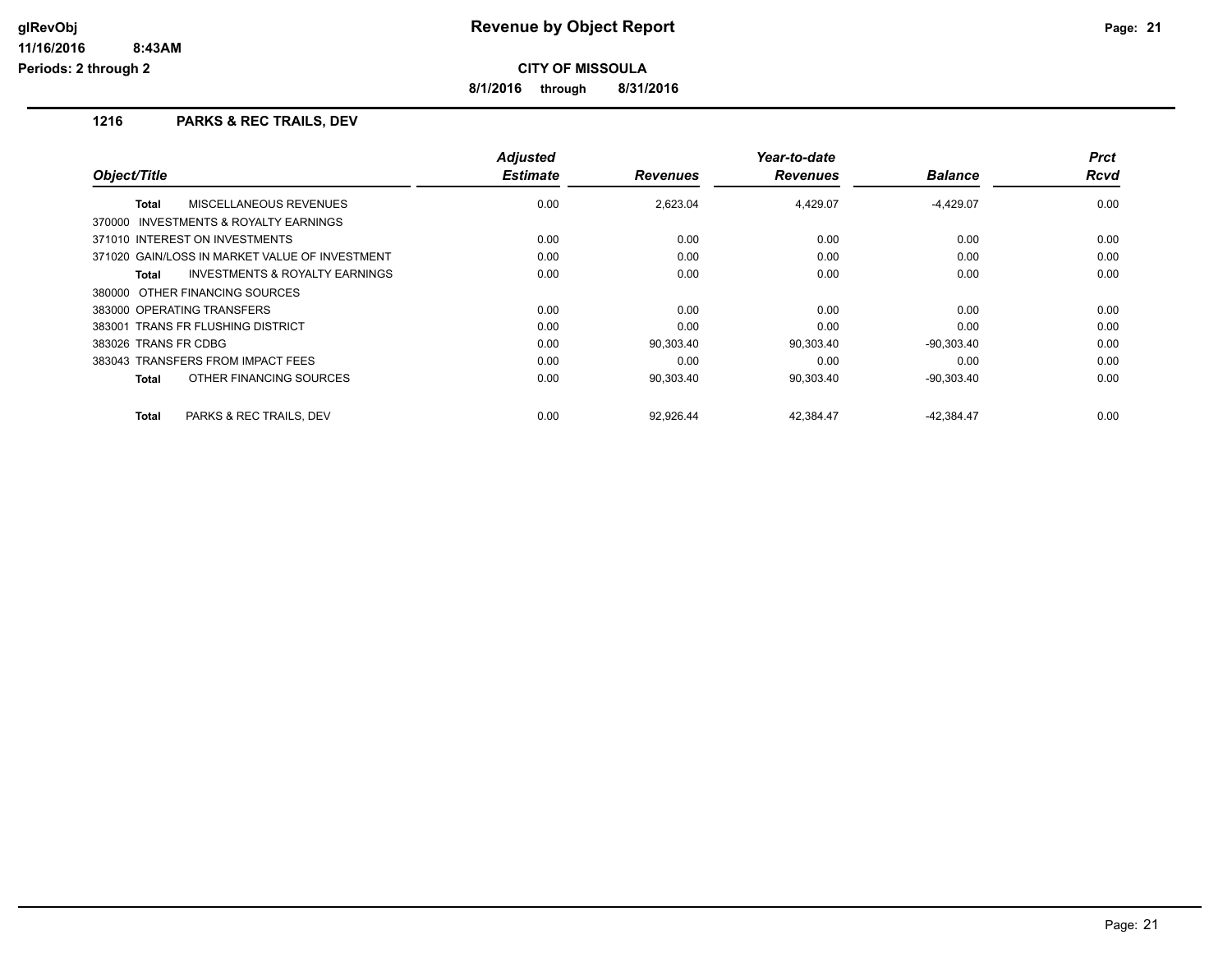**8/1/2016 through 8/31/2016**

#### **1217 PARKS CITY LIFE GYM LEASE**

**1217 PARKS CITY LIFE GYM LEASE**

|                                           | <b>Adjusted</b> |                 | Year-to-date    |                | <b>Prct</b> |
|-------------------------------------------|-----------------|-----------------|-----------------|----------------|-------------|
| Object/Title                              | <b>Estimate</b> | <b>Revenues</b> | <b>Revenues</b> | <b>Balance</b> | Rcvd        |
| 330000 INTERGOVERNMENTAL REVENUES         |                 |                 |                 |                |             |
| 336023 STATE CONTRIB. - PERS              | 0.00            | 0.00            | 0.00            | 0.00           | 0.00        |
| INTERGOVERNMENTAL REVENUES<br>Total       | 0.00            | 0.00            | 0.00            | 0.00           | 0.00        |
| 340000 CHARGES FOR SERVICES               |                 |                 |                 |                |             |
| 346031 RECREATION FEES                    | 0.00            | 3,239.00        | 3,399.00        | $-3,399.00$    | 0.00        |
| 346032 PRESCHOOL PROGRAMS                 | 0.00            | 0.00            | 0.00            | 0.00           | 0.00        |
| 346053 CITY LIFE PROGRAMS                 | 0.00            | 0.00            | 0.00            | 0.00           | 0.00        |
| <b>CHARGES FOR SERVICES</b><br>Total      | 0.00            | 3,239.00        | 3,399.00        | $-3,399.00$    | 0.00        |
| 360000 MISCELLANEOUS REVENUES             |                 |                 |                 |                |             |
| 365019 PARKS DONATIONS                    | 0.00            | 0.00            | 0.00            | 0.00           | 0.00        |
| MISCELLANEOUS REVENUES<br><b>Total</b>    | 0.00            | 0.00            | 0.00            | 0.00           | 0.00        |
| PARKS CITY LIFE GYM LEASE<br><b>Total</b> | 0.00            | 3,239.00        | 3.399.00        | $-3.399.00$    | 0.00        |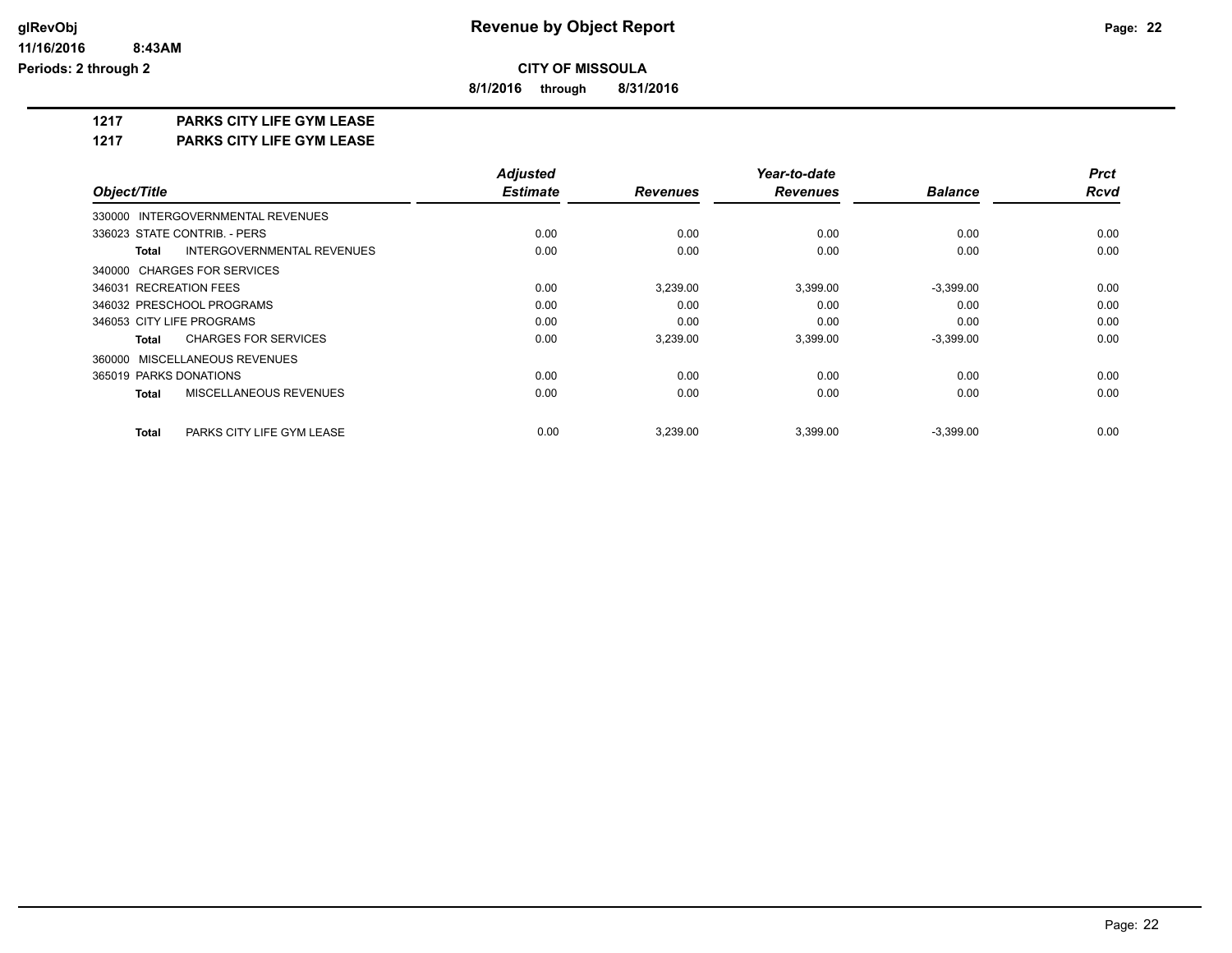**8/1/2016 through 8/31/2016**

#### **1217 PARKS CITY LIFE GYM LEASE**

| Object/Title                                | <b>Adjusted</b><br><b>Estimate</b> | <b>Revenues</b> | Year-to-date<br><b>Revenues</b> | <b>Balance</b> | <b>Prct</b><br>Rcvd |
|---------------------------------------------|------------------------------------|-----------------|---------------------------------|----------------|---------------------|
| INTERGOVERNMENTAL REVENUES<br>330000        |                                    |                 |                                 |                |                     |
| 336023 STATE CONTRIB. - PERS                | 0.00                               | 0.00            | 0.00                            | 0.00           | 0.00                |
| <b>INTERGOVERNMENTAL REVENUES</b><br>Total  | 0.00                               | 0.00            | 0.00                            | 0.00           | 0.00                |
| 340000 CHARGES FOR SERVICES                 |                                    |                 |                                 |                |                     |
| 346031 RECREATION FEES                      | 0.00                               | 3,239.00        | 3,399.00                        | $-3,399.00$    | 0.00                |
| 346032 PRESCHOOL PROGRAMS                   | 0.00                               | 0.00            | 0.00                            | 0.00           | 0.00                |
| 346053 CITY LIFE PROGRAMS                   | 0.00                               | 0.00            | 0.00                            | 0.00           | 0.00                |
| <b>CHARGES FOR SERVICES</b><br><b>Total</b> | 0.00                               | 3,239.00        | 3,399.00                        | $-3,399.00$    | 0.00                |
| 360000 MISCELLANEOUS REVENUES               |                                    |                 |                                 |                |                     |
| 365019 PARKS DONATIONS                      | 0.00                               | 0.00            | 0.00                            | 0.00           | 0.00                |
| MISCELLANEOUS REVENUES<br><b>Total</b>      | 0.00                               | 0.00            | 0.00                            | 0.00           | 0.00                |
| PARKS CITY LIFE GYM LEASE<br><b>Total</b>   | 0.00                               | 3,239.00        | 3.399.00                        | $-3,399.00$    | 0.00                |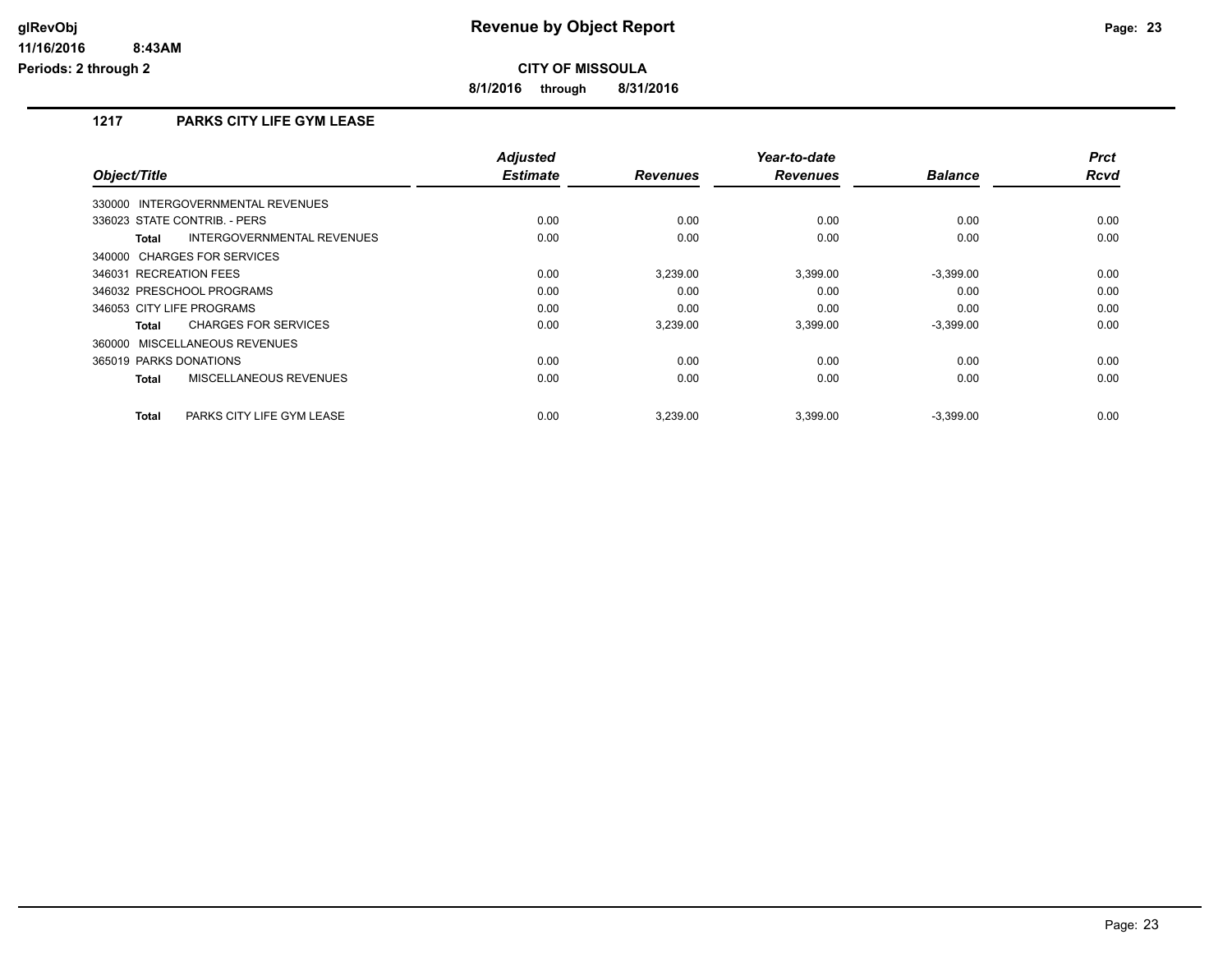**8/1/2016 through 8/31/2016**

**1218 ALL ABILITIES PLAYGROUND**

**1218 ALL ABILITIES PLAYGROUND**

|                                          | <b>Adjusted</b> |                 | Year-to-date    |                |             |
|------------------------------------------|-----------------|-----------------|-----------------|----------------|-------------|
| Object/Title                             | <b>Estimate</b> | <b>Revenues</b> | <b>Revenues</b> | <b>Balance</b> | <b>Rcvd</b> |
| 360000 MISCELLANEOUS REVENUES            |                 |                 |                 |                |             |
| 365019 PARKS DONATIONS                   | 0.00            | 7.685.00        | 7,685.00        | $-7.685.00$    | 0.00        |
| MISCELLANEOUS REVENUES<br>Total          | 0.00            | 7,685.00        | 7,685.00        | $-7.685.00$    | 0.00        |
| 380000 OTHER FINANCING SOURCES           |                 |                 |                 |                |             |
| 383010 TRANS FR CIP                      | 0.00            | 0.00            | 0.00            | 0.00           | 0.00        |
| OTHER FINANCING SOURCES<br><b>Total</b>  | 0.00            | 0.00            | 0.00            | 0.00           | 0.00        |
|                                          |                 |                 |                 |                |             |
| ALL ABILITIES PLAYGROUND<br><b>Total</b> | 0.00            | 7.685.00        | 7.685.00        | $-7.685.00$    | 0.00        |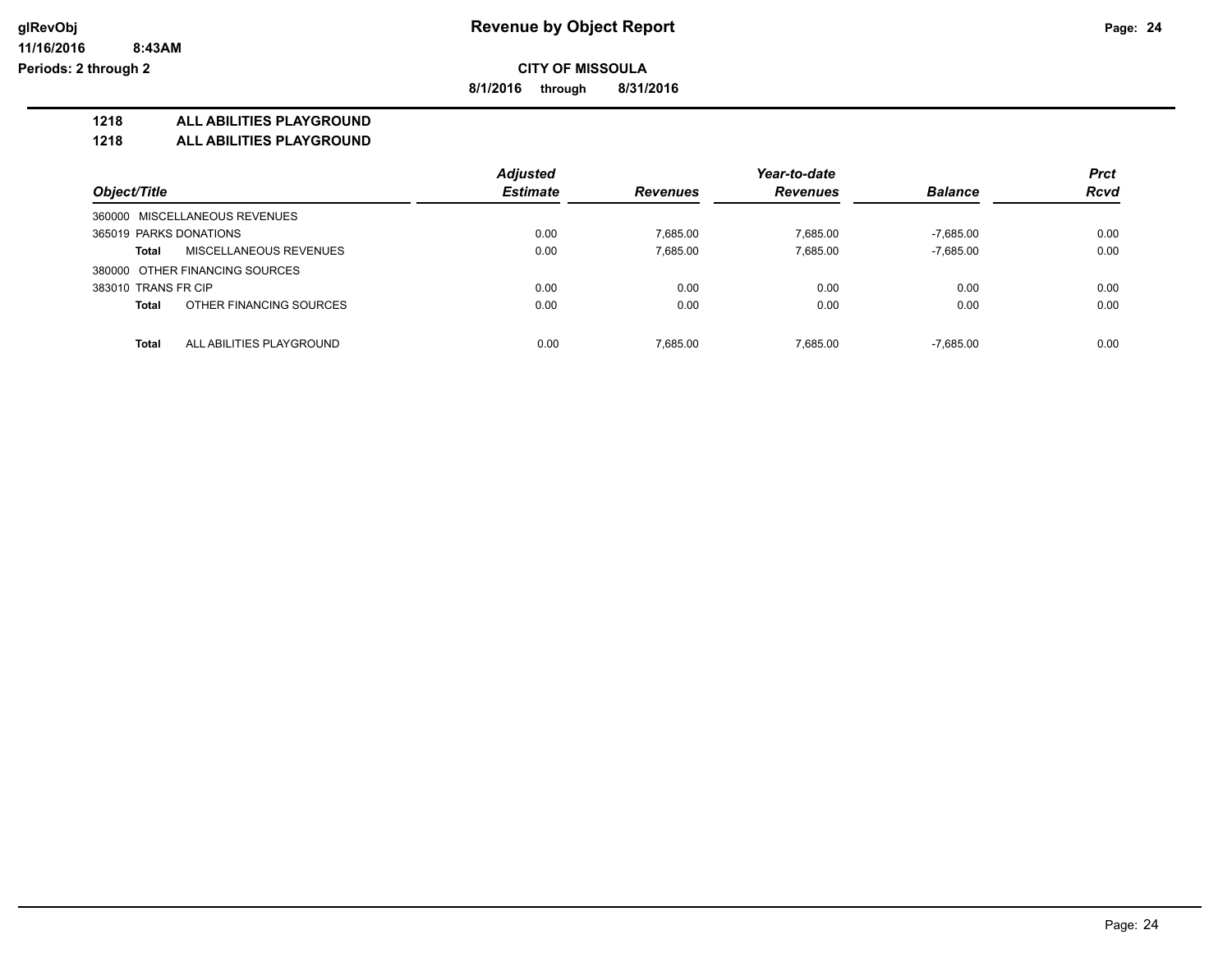**CITY OF MISSOULA**

**8/1/2016 through 8/31/2016**

#### **1218 ALL ABILITIES PLAYGROUND**

 **8:43AM**

| Object/Title           |                                | <b>Adjusted</b><br><b>Estimate</b> | <b>Revenues</b> | Year-to-date<br><b>Revenues</b> | <b>Balance</b> | <b>Prct</b><br><b>Rcvd</b> |
|------------------------|--------------------------------|------------------------------------|-----------------|---------------------------------|----------------|----------------------------|
|                        | 360000 MISCELLANEOUS REVENUES  |                                    |                 |                                 |                |                            |
| 365019 PARKS DONATIONS |                                | 0.00                               | 7.685.00        | 7.685.00                        | $-7.685.00$    | 0.00                       |
| <b>Total</b>           | MISCELLANEOUS REVENUES         | 0.00                               | 7,685.00        | 7,685.00                        | $-7,685.00$    | 0.00                       |
|                        | 380000 OTHER FINANCING SOURCES |                                    |                 |                                 |                |                            |
| 383010 TRANS FR CIP    |                                | 0.00                               | 0.00            | 0.00                            | 0.00           | 0.00                       |
| <b>Total</b>           | OTHER FINANCING SOURCES        | 0.00                               | 0.00            | 0.00                            | 0.00           | 0.00                       |
| <b>Total</b>           | ALL ABILITIES PLAYGROUND       | 0.00                               | 7.685.00        | 7.685.00                        | $-7.685.00$    | 0.00                       |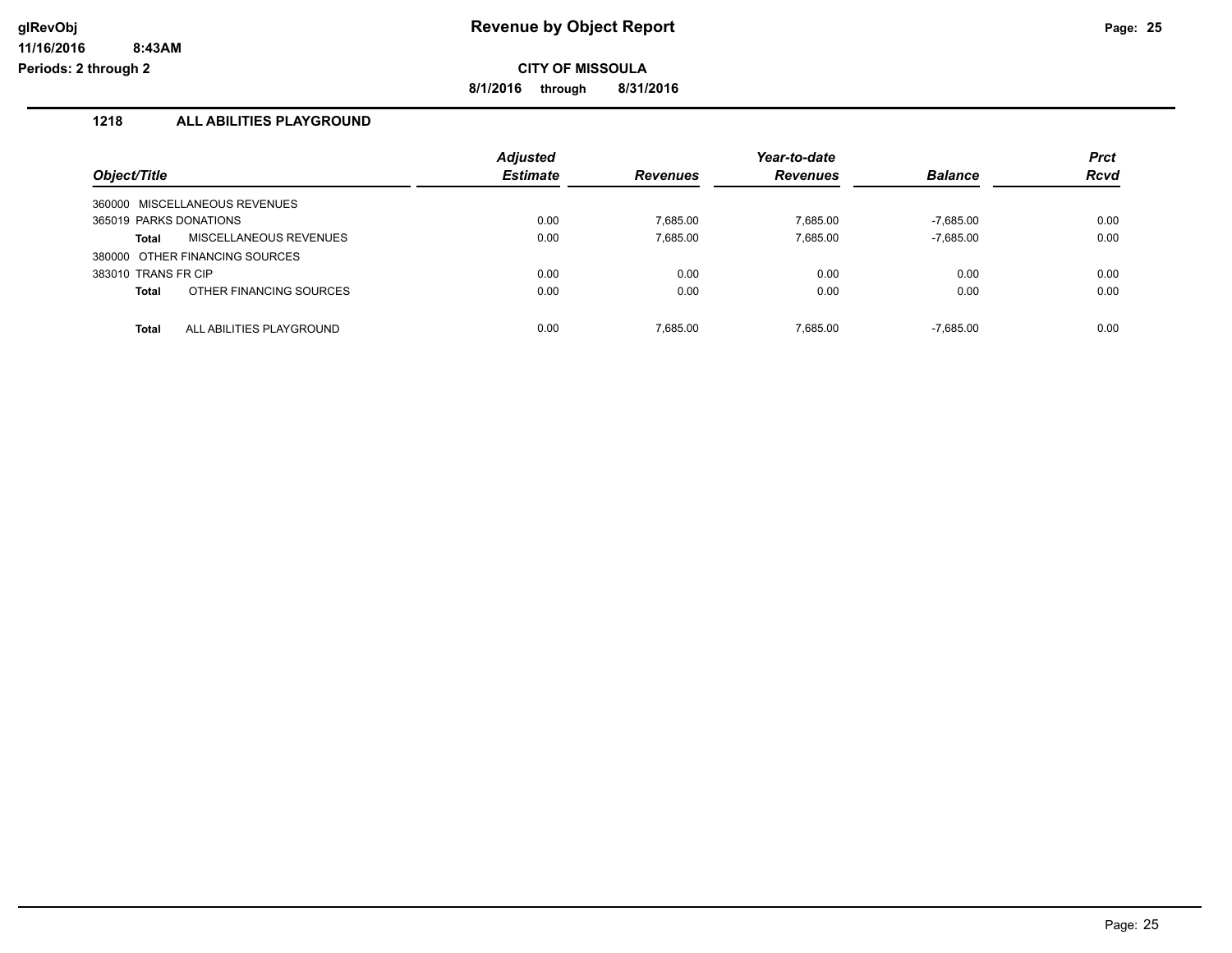**8/1/2016 through 8/31/2016**

#### **1219 FT MISSOULA REGIONAL PARK**

#### **1219 FT MISSOULA REGIONAL PARK**

|                                            | <b>Adjusted</b> |                 | Year-to-date    |                | <b>Prct</b> |
|--------------------------------------------|-----------------|-----------------|-----------------|----------------|-------------|
| Object/Title                               | <b>Estimate</b> | <b>Revenues</b> | <b>Revenues</b> | <b>Balance</b> | <b>Rcvd</b> |
| 330000 INTERGOVERNMENTAL REVENUES          |                 |                 |                 |                |             |
| 330000 INTERGOVERNMENTAL REVENUES          | 0.00            | 188,064.31      | 188,064.31      | $-188,064.31$  | 0.00        |
| 336023 STATE CONTRIB. - PERS               | 0.00            | 0.00            | 0.00            | 0.00           | 0.00        |
| <b>INTERGOVERNMENTAL REVENUES</b><br>Total | 0.00            | 188,064.31      | 188,064.31      | $-188,064.31$  | 0.00        |
| 340000 CHARGES FOR SERVICES                |                 |                 |                 |                |             |
| 346031 RECREATION FEES                     | 0.00            | 0.00            | 0.00            | 0.00           | 0.00        |
| 346033 PARK FEES/FACILITY RENTALS          | 0.00            | 0.00            | 0.00            | 0.00           | 0.00        |
| <b>CHARGES FOR SERVICES</b><br>Total       | 0.00            | 0.00            | 0.00            | 0.00           | 0.00        |
| 360000 MISCELLANEOUS REVENUES              |                 |                 |                 |                |             |
| 360010 MISCELLANEOUS                       | 0.00            | 0.00            | 317,218.66      | $-317,218.66$  | 0.00        |
| MISCELLANEOUS REVENUES<br>Total            | 0.00            | 0.00            | 317,218.66      | $-317,218.66$  | 0.00        |
| 380000 OTHER FINANCING SOURCES             |                 |                 |                 |                |             |
| 381010 BOND PROCEEDS                       | 0.00            | 0.00            | 0.00            | 0.00           | 0.00        |
| 383050 TRANSFER FROM IMPACT FEES           | 0.00            | 0.00            | 0.00            | 0.00           | 0.00        |
| OTHER FINANCING SOURCES<br>Total           | 0.00            | 0.00            | 0.00            | 0.00           | 0.00        |
| FT MISSOULA REGIONAL PARK<br>Total         | 0.00            | 188,064.31      | 505,282.97      | $-505,282.97$  | 0.00        |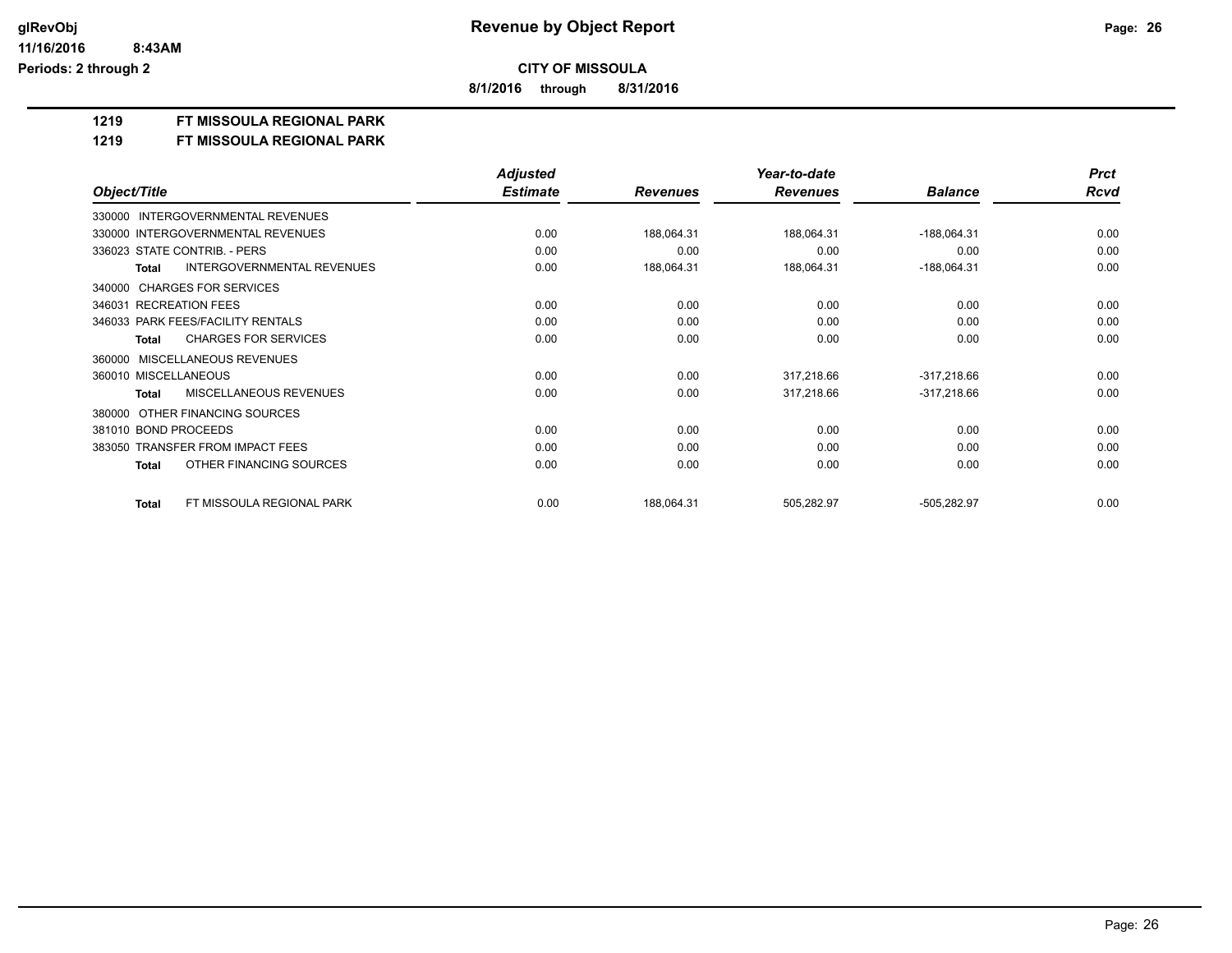**8/1/2016 through 8/31/2016**

#### **1219 FT MISSOULA REGIONAL PARK**

|                                            | <b>Adjusted</b> |                 | Year-to-date    |                | <b>Prct</b> |
|--------------------------------------------|-----------------|-----------------|-----------------|----------------|-------------|
| Object/Title                               | <b>Estimate</b> | <b>Revenues</b> | <b>Revenues</b> | <b>Balance</b> | <b>Rcvd</b> |
| 330000 INTERGOVERNMENTAL REVENUES          |                 |                 |                 |                |             |
| 330000 INTERGOVERNMENTAL REVENUES          | 0.00            | 188,064.31      | 188,064.31      | $-188,064.31$  | 0.00        |
| 336023 STATE CONTRIB. - PERS               | 0.00            | 0.00            | 0.00            | 0.00           | 0.00        |
| <b>INTERGOVERNMENTAL REVENUES</b><br>Total | 0.00            | 188,064.31      | 188,064.31      | $-188,064.31$  | 0.00        |
| 340000 CHARGES FOR SERVICES                |                 |                 |                 |                |             |
| 346031 RECREATION FEES                     | 0.00            | 0.00            | 0.00            | 0.00           | 0.00        |
| 346033 PARK FEES/FACILITY RENTALS          | 0.00            | 0.00            | 0.00            | 0.00           | 0.00        |
| <b>CHARGES FOR SERVICES</b><br>Total       | 0.00            | 0.00            | 0.00            | 0.00           | 0.00        |
| 360000 MISCELLANEOUS REVENUES              |                 |                 |                 |                |             |
| 360010 MISCELLANEOUS                       | 0.00            | 0.00            | 317,218.66      | $-317,218.66$  | 0.00        |
| <b>MISCELLANEOUS REVENUES</b><br>Total     | 0.00            | 0.00            | 317,218.66      | $-317,218.66$  | 0.00        |
| 380000 OTHER FINANCING SOURCES             |                 |                 |                 |                |             |
| 381010 BOND PROCEEDS                       | 0.00            | 0.00            | 0.00            | 0.00           | 0.00        |
| 383050 TRANSFER FROM IMPACT FEES           | 0.00            | 0.00            | 0.00            | 0.00           | 0.00        |
| OTHER FINANCING SOURCES<br><b>Total</b>    | 0.00            | 0.00            | 0.00            | 0.00           | 0.00        |
| FT MISSOULA REGIONAL PARK<br><b>Total</b>  | 0.00            | 188,064.31      | 505,282.97      | $-505,282.97$  | 0.00        |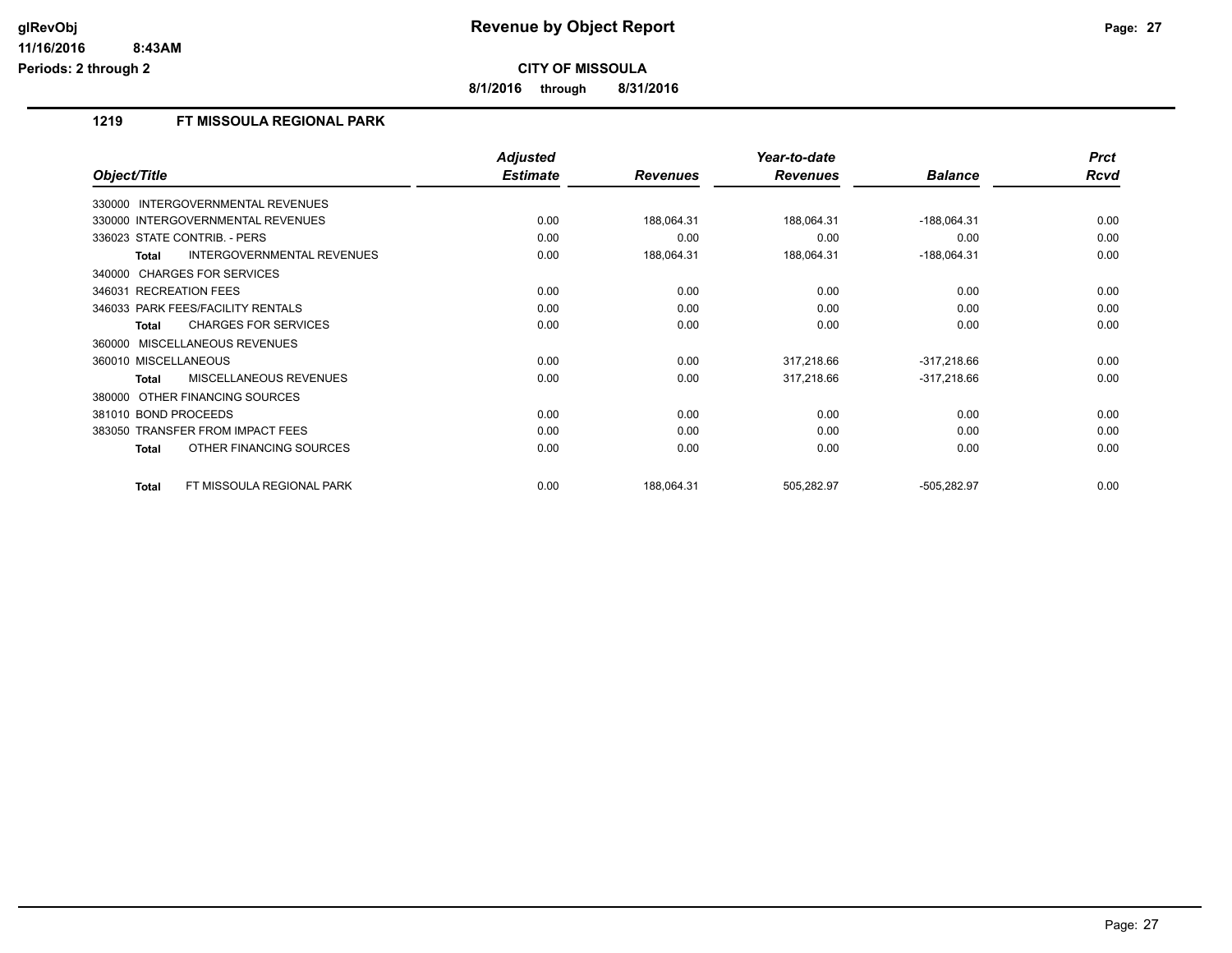**11/16/2016 8:43AM**

#### **CITY OF MISSOULA**

**8/1/2016 through 8/31/2016**

## **1241 CREMAIN WALL & CEMETERY DONATIONS FUND**

### **1241 CREMAIN WALL & CEMETERY DONATIONS FUND**

|                                                         | <b>Adjusted</b> |                 | Year-to-date    |                | <b>Prct</b> |
|---------------------------------------------------------|-----------------|-----------------|-----------------|----------------|-------------|
| Object/Title                                            | <b>Estimate</b> | <b>Revenues</b> | <b>Revenues</b> | <b>Balance</b> | <b>Rcvd</b> |
| <b>CHARGES FOR SERVICES</b><br>340000                   |                 |                 |                 |                |             |
| 343310 SALE OF NICHE NAMEPLATES & VASES                 | 0.00            | 1,700.00        | 2,400.00        | $-2,400.00$    | 0.00        |
| <b>SALE OF NICHES</b><br>343311                         | 0.00            | 0.00            | 0.00            | 0.00           | 0.00        |
| <b>CHARGES FOR SERVICES</b><br>Total                    | 0.00            | 1.700.00        | 2,400.00        | $-2,400.00$    | 0.00        |
| 360000 MISCELLANEOUS REVENUES                           |                 |                 |                 |                |             |
| 360010 MISCELLANEOUS                                    | 0.00            | 0.00            | 0.00            | 0.00           | 0.00        |
| 365000 DONATIONS                                        | 0.00            | 0.00            | 0.00            | 0.00           | 0.00        |
| MISCELLANEOUS REVENUES<br>Total                         | 0.00            | 0.00            | 0.00            | 0.00           | 0.00        |
| INVESTMENTS & ROYALTY EARNINGS<br>370000                |                 |                 |                 |                |             |
| 371010 INTEREST ON INVESTMENTS                          | 0.00            | 0.00            | 0.00            | 0.00           | 0.00        |
| 371020 GAIN/LOSS IN MARKET VALUE OF INVESTMENTS         | 0.00            | 0.00            | 0.00            | 0.00           | 0.00        |
| <b>INVESTMENTS &amp; ROYALTY EARNINGS</b><br>Total      | 0.00            | 0.00            | 0.00            | 0.00           | 0.00        |
| <b>CREMAIN WALL &amp; CEMETERY DONATIONS F</b><br>Total | 0.00            | 1,700.00        | 2,400.00        | $-2,400.00$    | 0.00        |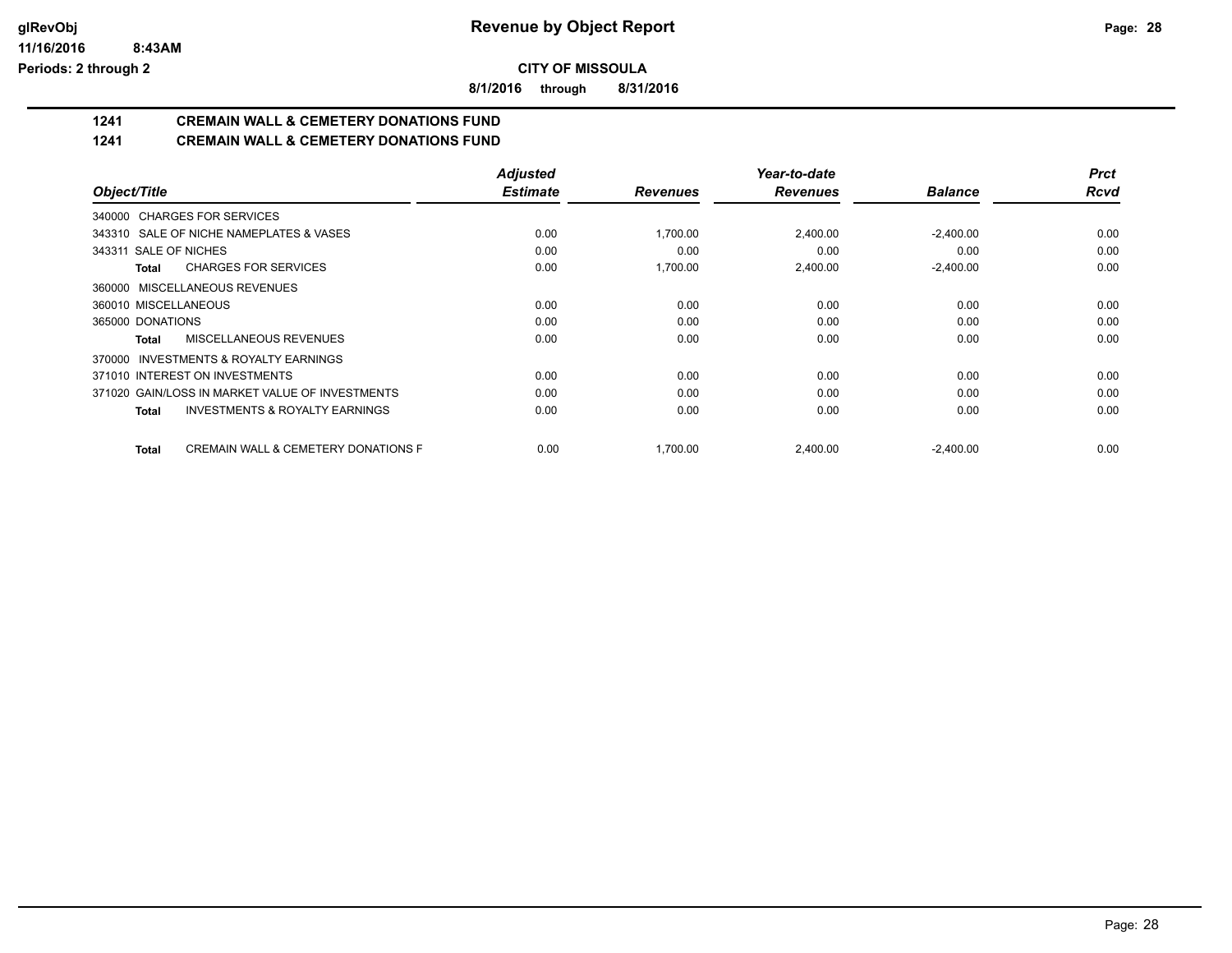**8:43AM**

**CITY OF MISSOULA**

**8/1/2016 through 8/31/2016**

#### **1241 CREMAIN WALL & CEMETERY DONATIONS FUND**

| Object/Title                                                   | <b>Adjusted</b><br><b>Estimate</b> | <b>Revenues</b> | Year-to-date<br><b>Revenues</b> | <b>Balance</b> | <b>Prct</b><br>Rcvd |
|----------------------------------------------------------------|------------------------------------|-----------------|---------------------------------|----------------|---------------------|
|                                                                |                                    |                 |                                 |                |                     |
| 340000 CHARGES FOR SERVICES                                    |                                    |                 |                                 |                |                     |
| 343310 SALE OF NICHE NAMEPLATES & VASES                        | 0.00                               | 1,700.00        | 2,400.00                        | $-2,400.00$    | 0.00                |
| 343311 SALE OF NICHES                                          | 0.00                               | 0.00            | 0.00                            | 0.00           | 0.00                |
| <b>CHARGES FOR SERVICES</b><br>Total                           | 0.00                               | 1,700.00        | 2,400.00                        | $-2,400.00$    | 0.00                |
| 360000 MISCELLANEOUS REVENUES                                  |                                    |                 |                                 |                |                     |
| 360010 MISCELLANEOUS                                           | 0.00                               | 0.00            | 0.00                            | 0.00           | 0.00                |
| 365000 DONATIONS                                               | 0.00                               | 0.00            | 0.00                            | 0.00           | 0.00                |
| <b>MISCELLANEOUS REVENUES</b><br>Total                         | 0.00                               | 0.00            | 0.00                            | 0.00           | 0.00                |
| INVESTMENTS & ROYALTY EARNINGS<br>370000                       |                                    |                 |                                 |                |                     |
| 371010 INTEREST ON INVESTMENTS                                 | 0.00                               | 0.00            | 0.00                            | 0.00           | 0.00                |
| 371020 GAIN/LOSS IN MARKET VALUE OF INVESTMENT                 | 0.00                               | 0.00            | 0.00                            | 0.00           | 0.00                |
| <b>INVESTMENTS &amp; ROYALTY EARNINGS</b><br>Total             | 0.00                               | 0.00            | 0.00                            | 0.00           | 0.00                |
| <b>CREMAIN WALL &amp; CEMETERY DONATIONS F</b><br><b>Total</b> | 0.00                               | 1.700.00        | 2.400.00                        | $-2.400.00$    | 0.00                |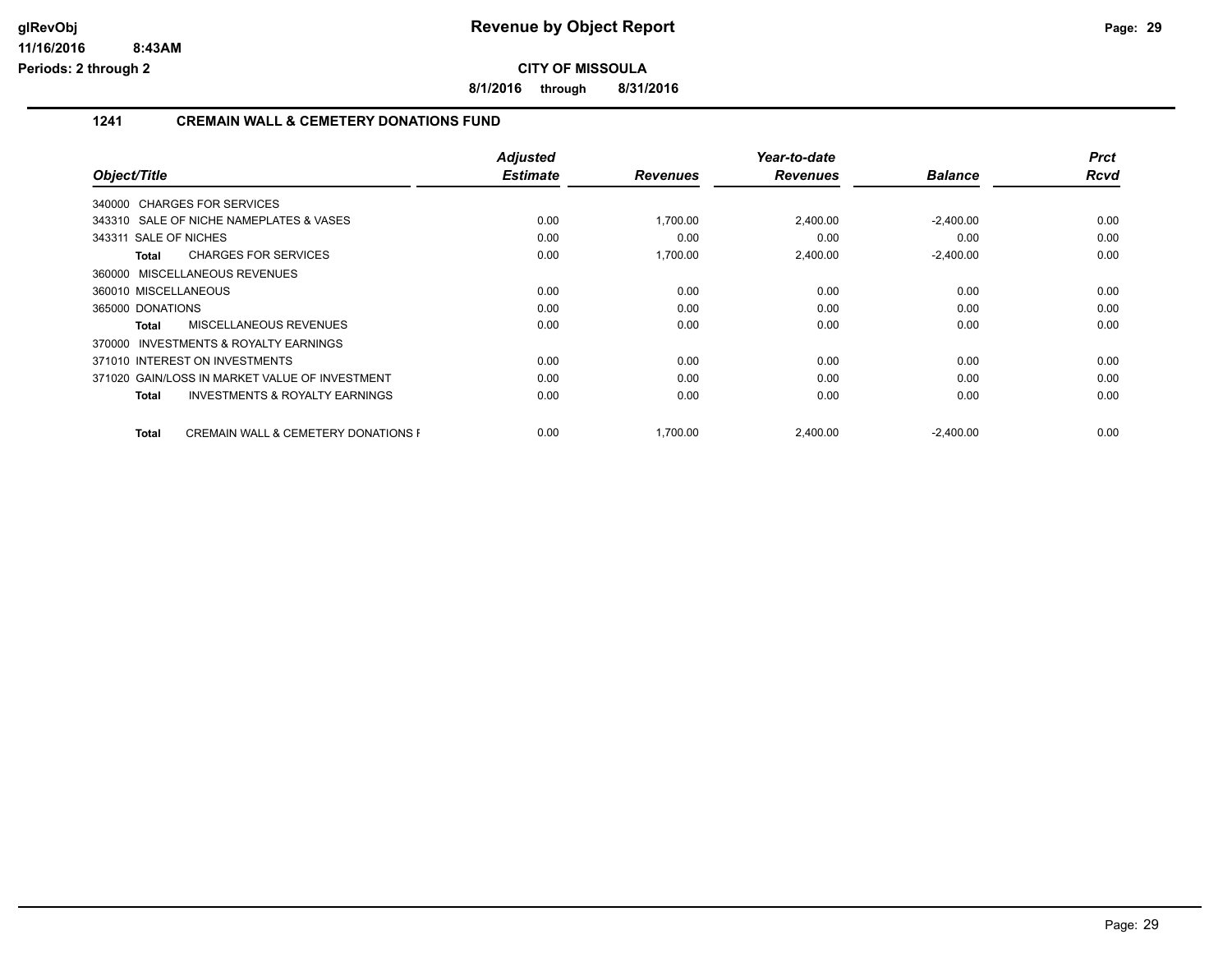**8/1/2016 through 8/31/2016**

#### **1242 CEMETERY CARE FUND**

**1242 CEMETERY CARE FUND**

|                                                           | <b>Adjusted</b> |                 | Year-to-date    |                | <b>Prct</b> |
|-----------------------------------------------------------|-----------------|-----------------|-----------------|----------------|-------------|
| Object/Title                                              | <b>Estimate</b> | <b>Revenues</b> | <b>Revenues</b> | <b>Balance</b> | <b>Rcvd</b> |
| 340000 CHARGES FOR SERVICES                               |                 |                 |                 |                |             |
| 343320 CEMETERY - SALE OF PLOTS                           | 0.00            | 2,350.00        | 4,600.00        | $-4,600.00$    | 0.00        |
| 343321 CEMETERY FOUNDATIONS                               | 0.00            | 720.00          | 720.00          | $-720.00$      | 0.00        |
| 343322 CEMETERY FLOWER CARE                               | 0.00            | 0.00            | 0.00            | 0.00           | 0.00        |
| 343323 CEMETERY - LINER INSTALL FEES                      | 0.00            | 2,200.00        | 4,900.00        | $-4,900.00$    | 0.00        |
| 343324 OTHER CEMETERY FEES                                | 0.00            | 150.00          | 300.00          | $-300.00$      | 0.00        |
| 343325 2ND INTERMENT RIGHT                                | 0.00            | 0.00            | 800.00          | $-800.00$      | 0.00        |
| 343340 CEMETERY - OPENINGS & CLOSINGS                     | 0.00            | 2,000.00        | 4,475.00        | $-4,475.00$    | 0.00        |
| 343350 CEMETERY CARE, FEES                                | 0.00            | 0.00            | 0.00            | 0.00           | 0.00        |
| <b>CHARGES FOR SERVICES</b><br>Total                      | 0.00            | 7,420.00        | 15,795.00       | $-15,795.00$   | 0.00        |
| 360000 MISCELLANEOUS REVENUES                             |                 |                 |                 |                |             |
| 360010 MISCELLANEOUS                                      | 0.00            | 0.00            | 0.00            | 0.00           | 0.00        |
| <b>MISCELLANEOUS REVENUES</b><br><b>Total</b>             | 0.00            | 0.00            | 0.00            | 0.00           | 0.00        |
| INVESTMENTS & ROYALTY EARNINGS<br>370000                  |                 |                 |                 |                |             |
| 371010 INTEREST ON INVESTMENTS                            | 0.00            | 0.00            | 0.00            | 0.00           | 0.00        |
| 371020 GAIN/LOSS IN MARKET VALUE OF INVESTMENTS           | 0.00            | 0.00            | 0.00            | 0.00           | 0.00        |
| <b>INVESTMENTS &amp; ROYALTY EARNINGS</b><br><b>Total</b> | 0.00            | 0.00            | 0.00            | 0.00           | 0.00        |
| 380000 OTHER FINANCING SOURCES                            |                 |                 |                 |                |             |
| 382010 SALE OF FIXED ASSETS                               | 0.00            | 0.00            | 0.00            | 0.00           | 0.00        |
| OTHER FINANCING SOURCES<br><b>Total</b>                   | 0.00            | 0.00            | 0.00            | 0.00           | 0.00        |
| <b>CEMETERY CARE FUND</b><br><b>Total</b>                 | 0.00            | 7.420.00        | 15.795.00       | $-15.795.00$   | 0.00        |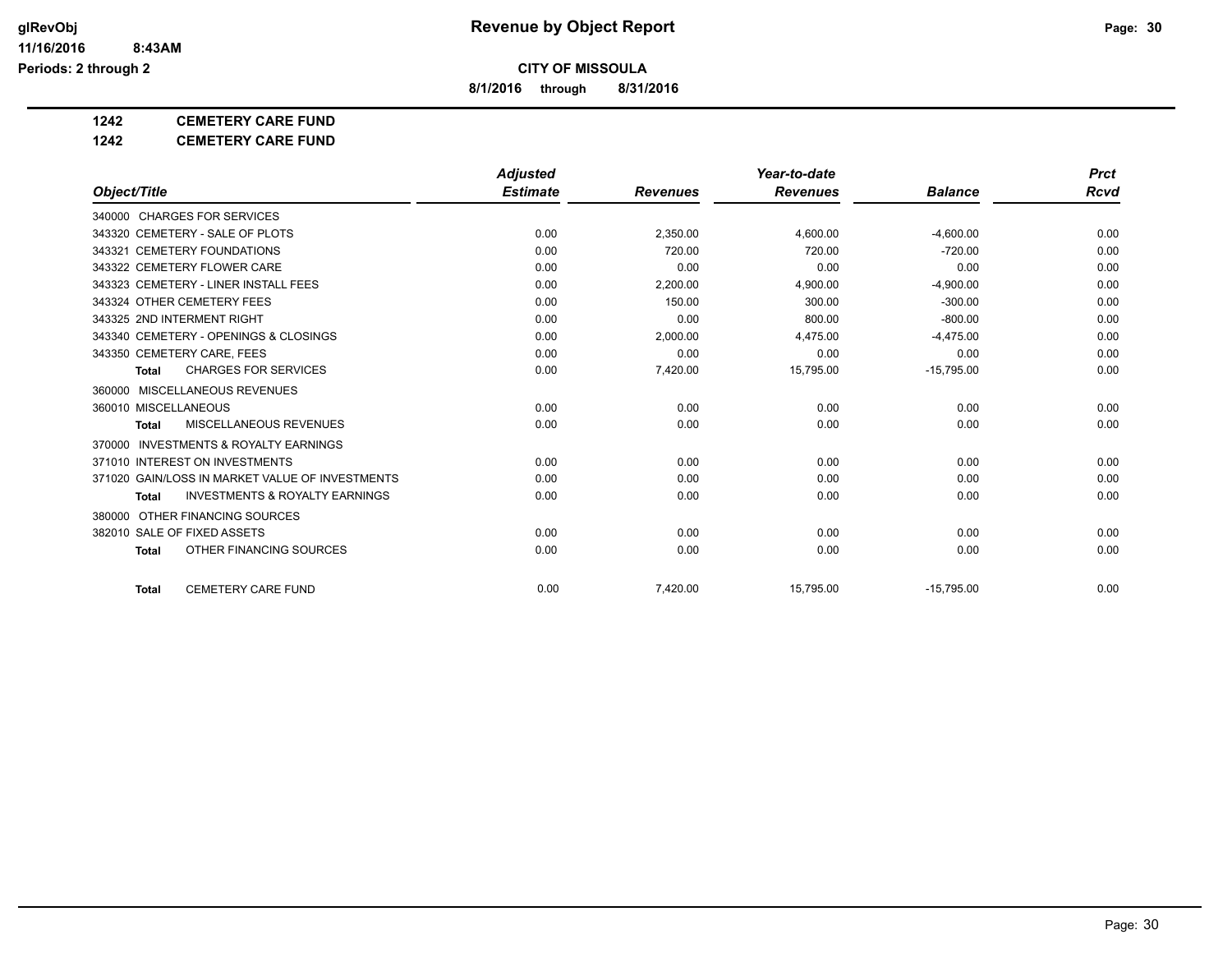**8/1/2016 through 8/31/2016**

#### **1242 CEMETERY CARE FUND**

|                                                           | <b>Adjusted</b> |                 | Year-to-date    |                | <b>Prct</b> |
|-----------------------------------------------------------|-----------------|-----------------|-----------------|----------------|-------------|
| Object/Title                                              | <b>Estimate</b> | <b>Revenues</b> | <b>Revenues</b> | <b>Balance</b> | Rcvd        |
| 340000 CHARGES FOR SERVICES                               |                 |                 |                 |                |             |
| 343320 CEMETERY - SALE OF PLOTS                           | 0.00            | 2,350.00        | 4,600.00        | $-4,600.00$    | 0.00        |
| 343321 CEMETERY FOUNDATIONS                               | 0.00            | 720.00          | 720.00          | $-720.00$      | 0.00        |
| 343322 CEMETERY FLOWER CARE                               | 0.00            | 0.00            | 0.00            | 0.00           | 0.00        |
| 343323 CEMETERY - LINER INSTALL FEES                      | 0.00            | 2,200.00        | 4,900.00        | $-4,900.00$    | 0.00        |
| 343324 OTHER CEMETERY FEES                                | 0.00            | 150.00          | 300.00          | $-300.00$      | 0.00        |
| 343325 2ND INTERMENT RIGHT                                | 0.00            | 0.00            | 800.00          | $-800.00$      | 0.00        |
| 343340 CEMETERY - OPENINGS & CLOSINGS                     | 0.00            | 2,000.00        | 4,475.00        | $-4,475.00$    | 0.00        |
| 343350 CEMETERY CARE, FEES                                | 0.00            | 0.00            | 0.00            | 0.00           | 0.00        |
| <b>CHARGES FOR SERVICES</b><br><b>Total</b>               | 0.00            | 7,420.00        | 15,795.00       | $-15,795.00$   | 0.00        |
| 360000 MISCELLANEOUS REVENUES                             |                 |                 |                 |                |             |
| 360010 MISCELLANEOUS                                      | 0.00            | 0.00            | 0.00            | 0.00           | 0.00        |
| <b>MISCELLANEOUS REVENUES</b><br><b>Total</b>             | 0.00            | 0.00            | 0.00            | 0.00           | 0.00        |
| 370000 INVESTMENTS & ROYALTY EARNINGS                     |                 |                 |                 |                |             |
| 371010 INTEREST ON INVESTMENTS                            | 0.00            | 0.00            | 0.00            | 0.00           | 0.00        |
| 371020 GAIN/LOSS IN MARKET VALUE OF INVESTMENT            | 0.00            | 0.00            | 0.00            | 0.00           | 0.00        |
| <b>INVESTMENTS &amp; ROYALTY EARNINGS</b><br><b>Total</b> | 0.00            | 0.00            | 0.00            | 0.00           | 0.00        |
| 380000 OTHER FINANCING SOURCES                            |                 |                 |                 |                |             |
| 382010 SALE OF FIXED ASSETS                               | 0.00            | 0.00            | 0.00            | 0.00           | 0.00        |
| OTHER FINANCING SOURCES<br><b>Total</b>                   | 0.00            | 0.00            | 0.00            | 0.00           | 0.00        |
| <b>CEMETERY CARE FUND</b><br><b>Total</b>                 | 0.00            | 7,420.00        | 15,795.00       | $-15,795.00$   | 0.00        |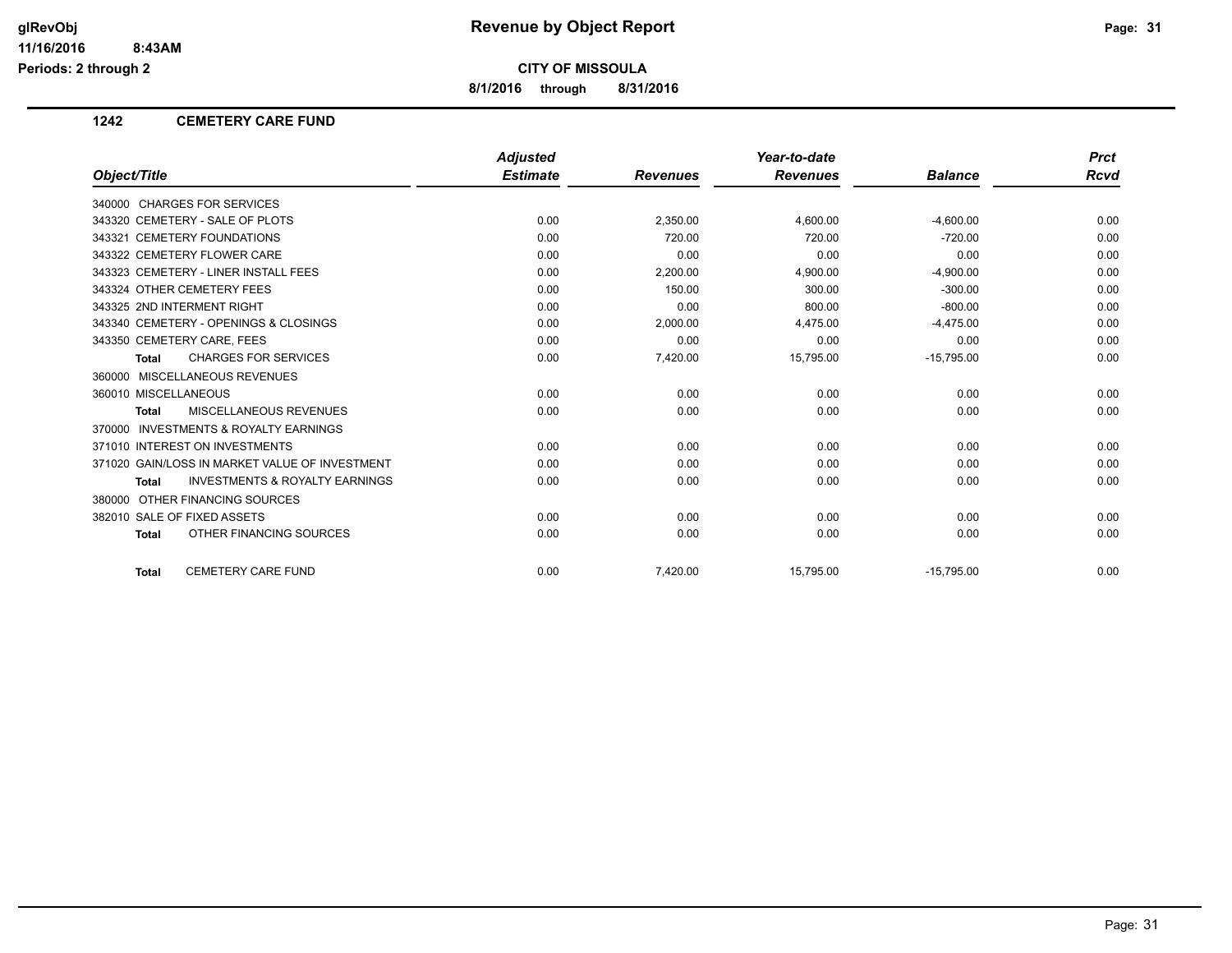**8/1/2016 through 8/31/2016**

**1243 CEMETERY MEMORIAL FUND**

**1243 CEMETERY MEMORIAL FUND**

|                                                 | <b>Adjusted</b> |                 | Year-to-date    |                | <b>Prct</b> |
|-------------------------------------------------|-----------------|-----------------|-----------------|----------------|-------------|
| Object/Title                                    | <b>Estimate</b> | <b>Revenues</b> | <b>Revenues</b> | <b>Balance</b> | <b>Rcvd</b> |
| 360000 MISCELLANEOUS REVENUES                   |                 |                 |                 |                |             |
| 360010 MISCELLANEOUS                            | 0.00            | 0.00            | 0.00            | 0.00           | 0.00        |
| 365000 DONATIONS                                | 0.00            | 0.00            | 0.00            | 0.00           | 0.00        |
| MISCELLANEOUS REVENUES<br>Total                 | 0.00            | 0.00            | 0.00            | 0.00           | 0.00        |
| 370000 INVESTMENTS & ROYALTY EARNINGS           |                 |                 |                 |                |             |
| 371010 INTEREST ON INVESTMENTS                  | 0.00            | 0.00            | 0.00            | 0.00           | 0.00        |
| 371020 GAIN/LOSS IN MARKET VALUE OF INVESTMENTS | 0.00            | 0.00            | 0.00            | 0.00           | 0.00        |
| INVESTMENTS & ROYALTY EARNINGS<br>Total         | 0.00            | 0.00            | 0.00            | 0.00           | 0.00        |
| <b>CEMETERY MEMORIAL FUND</b><br>Total          | 0.00            | 0.00            | 0.00            | 0.00           | 0.00        |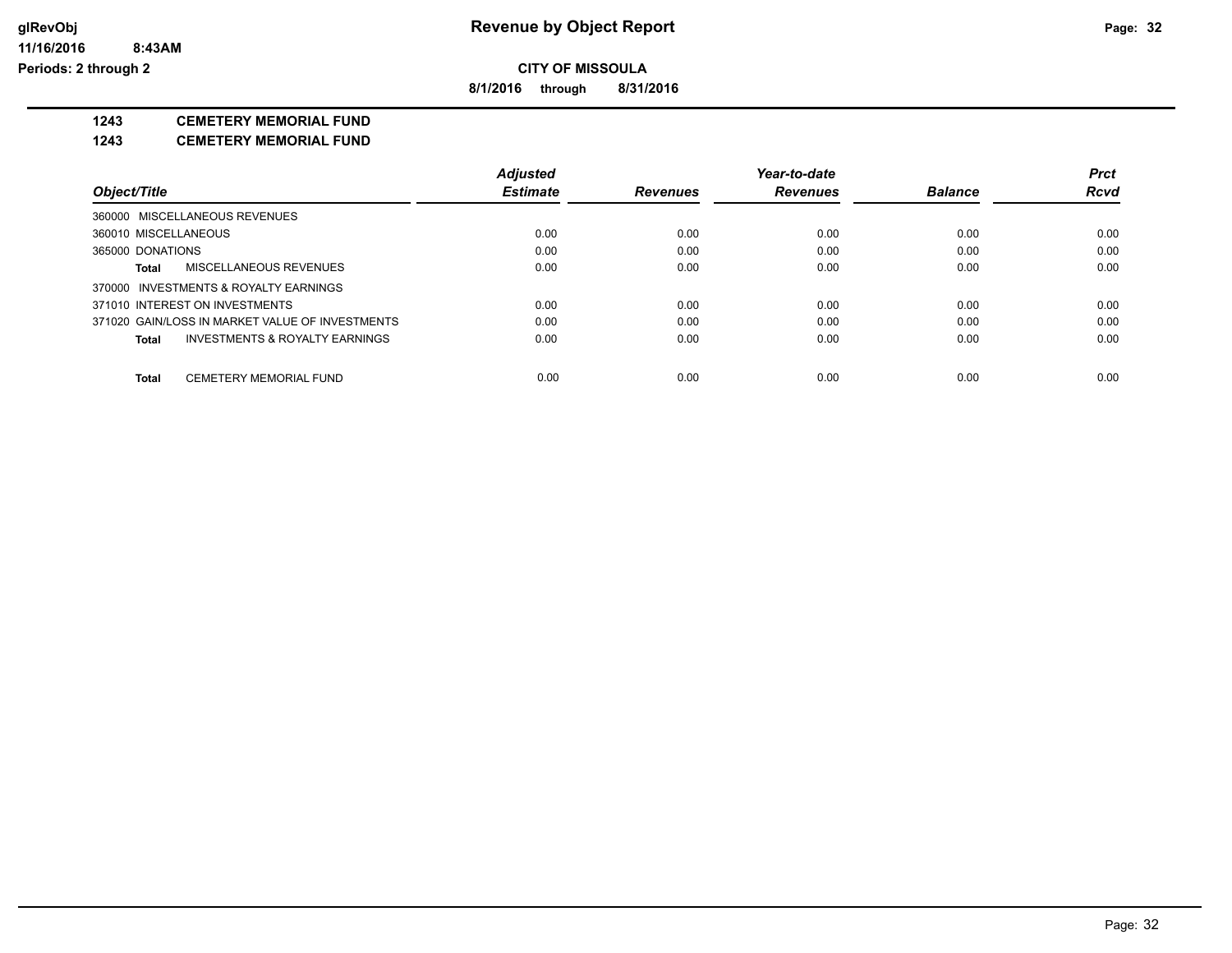**glRevObj Revenue by Object Report Page: 33** 

**CITY OF MISSOULA**

**8/1/2016 through 8/31/2016**

#### **1243 CEMETERY MEMORIAL FUND**

 **8:43AM**

|                                                | <b>Adjusted</b> |                 | Year-to-date    |                | <b>Prct</b> |
|------------------------------------------------|-----------------|-----------------|-----------------|----------------|-------------|
| Object/Title                                   | <b>Estimate</b> | <b>Revenues</b> | <b>Revenues</b> | <b>Balance</b> | <b>Rcvd</b> |
| 360000 MISCELLANEOUS REVENUES                  |                 |                 |                 |                |             |
| 360010 MISCELLANEOUS                           | 0.00            | 0.00            | 0.00            | 0.00           | 0.00        |
| 365000 DONATIONS                               | 0.00            | 0.00            | 0.00            | 0.00           | 0.00        |
| MISCELLANEOUS REVENUES<br>Total                | 0.00            | 0.00            | 0.00            | 0.00           | 0.00        |
| 370000 INVESTMENTS & ROYALTY EARNINGS          |                 |                 |                 |                |             |
| 371010 INTEREST ON INVESTMENTS                 | 0.00            | 0.00            | 0.00            | 0.00           | 0.00        |
| 371020 GAIN/LOSS IN MARKET VALUE OF INVESTMENT | 0.00            | 0.00            | 0.00            | 0.00           | 0.00        |
| INVESTMENTS & ROYALTY EARNINGS<br>Total        | 0.00            | 0.00            | 0.00            | 0.00           | 0.00        |
| <b>CEMETERY MEMORIAL FUND</b><br><b>Total</b>  | 0.00            | 0.00            | 0.00            | 0.00           | 0.00        |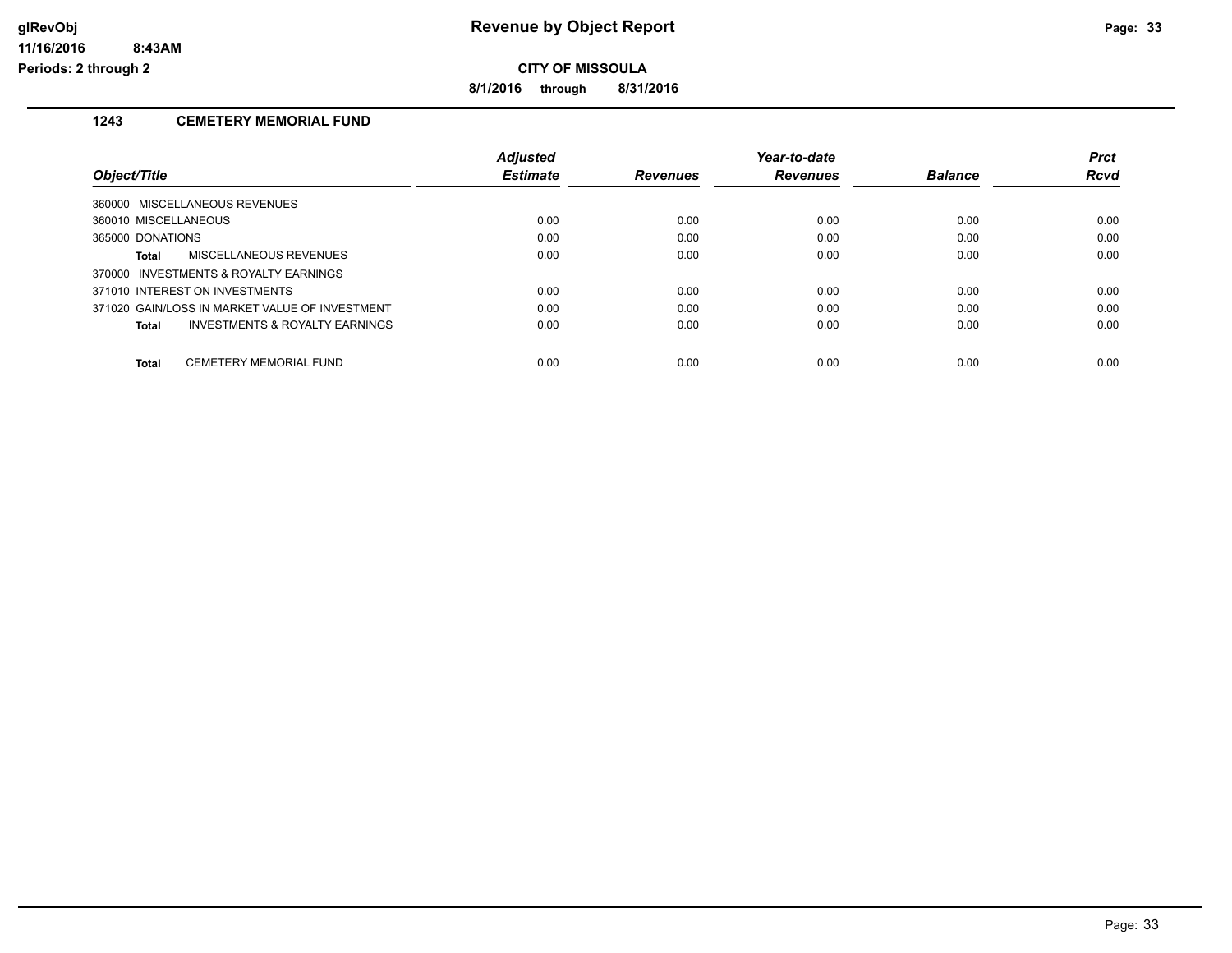**8/1/2016 through 8/31/2016**

**1265 TITLE 1 PROJECTS FUND**

**1265 TITLE 1 PROJECTS FUND**

|                                                    | <b>Adjusted</b> |                 | Year-to-date    |                | <b>Prct</b> |
|----------------------------------------------------|-----------------|-----------------|-----------------|----------------|-------------|
| Object/Title                                       | <b>Estimate</b> | <b>Revenues</b> | <b>Revenues</b> | <b>Balance</b> | <b>Rcvd</b> |
| 360000 MISCELLANEOUS REVENUES                      |                 |                 |                 |                |             |
| 360010 MISCELLANEOUS                               | 0.00            | 0.00            | 0.00            | 0.00           | 0.00        |
| MISCELLANEOUS REVENUES<br>Total                    | 0.00            | 0.00            | 0.00            | 0.00           | 0.00        |
| 370000 INVESTMENTS & ROYALTY EARNINGS              |                 |                 |                 |                |             |
| 371010 INTEREST ON INVESTMENTS                     | 0.00            | 0.00            | 0.00            | 0.00           | 0.00        |
| 373002 LOAN REPAYMENT - FAMILY SERVICES            | 0.00            | 946.15          | 0.00            | 0.00           | 0.00        |
| 373006 BURNS ST COMMONS                            | 0.00            | 0.00            | 0.00            | 0.00           | 0.00        |
| <b>INVESTMENTS &amp; ROYALTY EARNINGS</b><br>Total | 0.00            | 946.15          | 0.00            | 0.00           | 0.00        |
| TITLE 1 PROJECTS FUND<br>Total                     | 0.00            | 946.15          | 0.00            | 0.00           | 0.00        |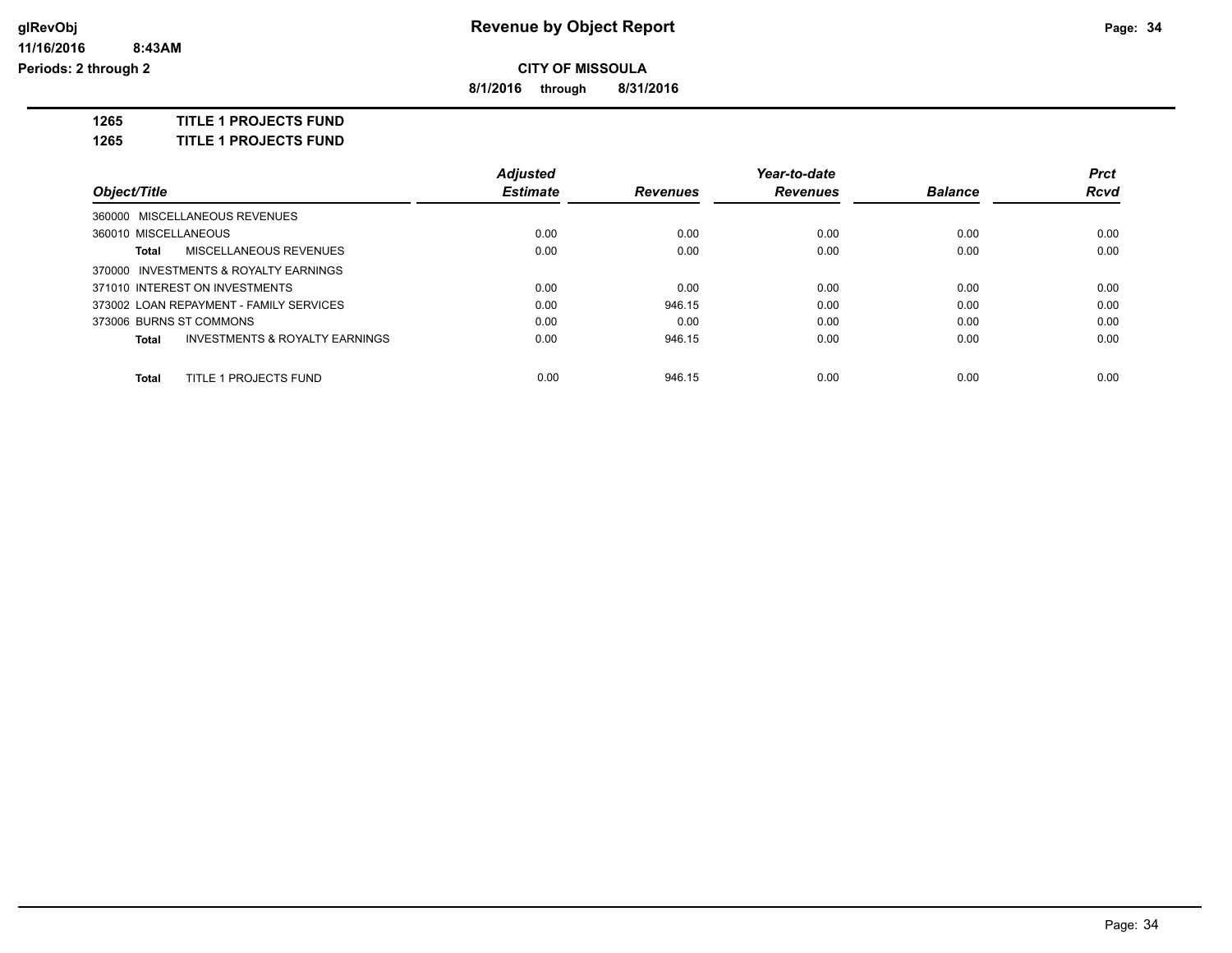**CITY OF MISSOULA**

**8/1/2016 through 8/31/2016**

#### **1265 TITLE 1 PROJECTS FUND**

|                                                    | <b>Adjusted</b> |                 | Year-to-date    |                | <b>Prct</b> |
|----------------------------------------------------|-----------------|-----------------|-----------------|----------------|-------------|
| Object/Title                                       | <b>Estimate</b> | <b>Revenues</b> | <b>Revenues</b> | <b>Balance</b> | <b>Rcvd</b> |
| 360000 MISCELLANEOUS REVENUES                      |                 |                 |                 |                |             |
| 360010 MISCELLANEOUS                               | 0.00            | 0.00            | 0.00            | 0.00           | 0.00        |
| <b>MISCELLANEOUS REVENUES</b><br>Total             | 0.00            | 0.00            | 0.00            | 0.00           | 0.00        |
| 370000 INVESTMENTS & ROYALTY EARNINGS              |                 |                 |                 |                |             |
| 371010 INTEREST ON INVESTMENTS                     | 0.00            | 0.00            | 0.00            | 0.00           | 0.00        |
| 373002 LOAN REPAYMENT - FAMILY SERVICES            | 0.00            | 946.15          | 0.00            | 0.00           | 0.00        |
| 373006 BURNS ST COMMONS                            | 0.00            | 0.00            | 0.00            | 0.00           | 0.00        |
| <b>INVESTMENTS &amp; ROYALTY EARNINGS</b><br>Total | 0.00            | 946.15          | 0.00            | 0.00           | 0.00        |
| TITLE 1 PROJECTS FUND<br>Total                     | 0.00            | 946.15          | 0.00            | 0.00           | 0.00        |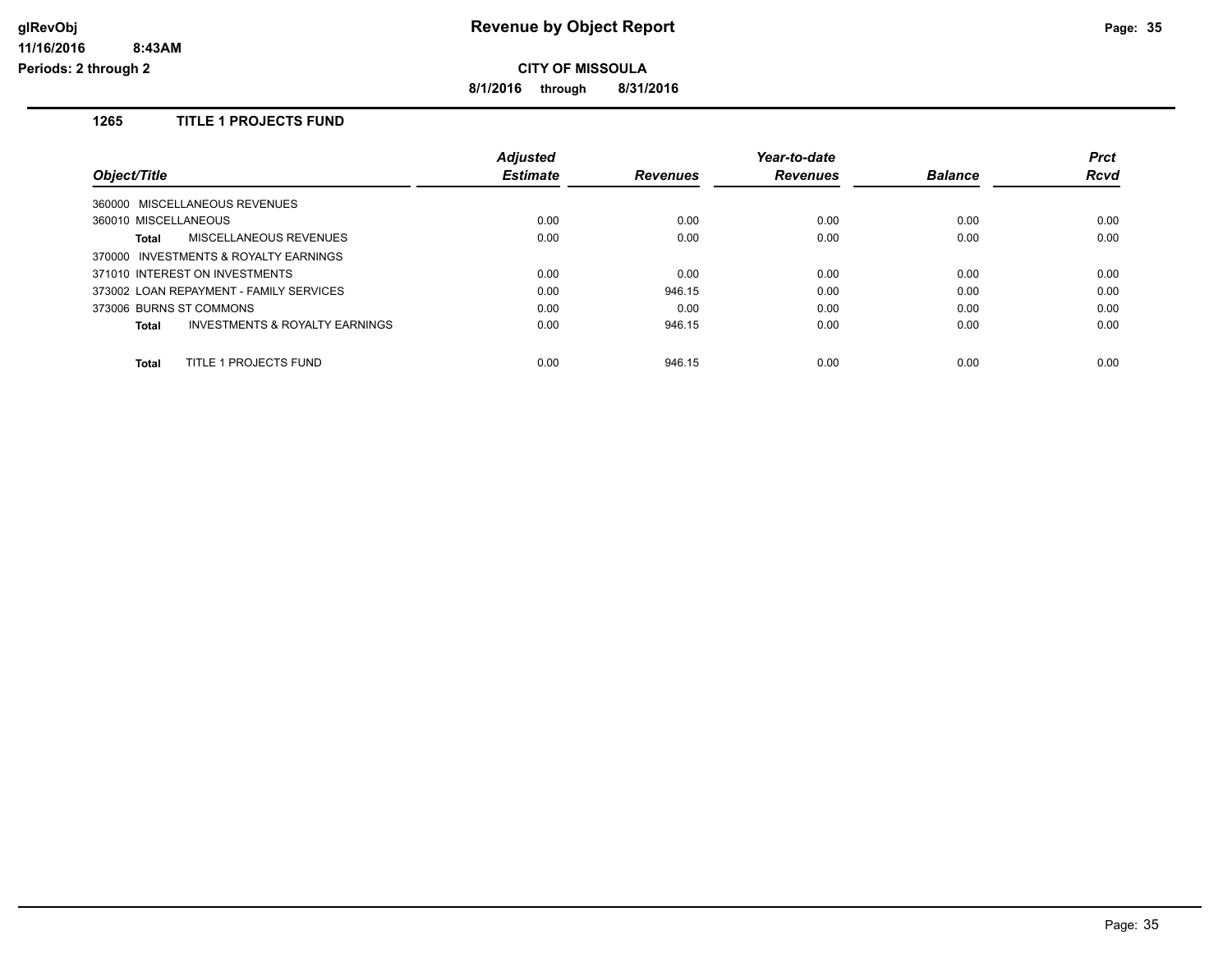**CITY OF MISSOULA**

**8/1/2016 through 8/31/2016**

# **1396 PROGRAM INCOME REVOLVING LOAN PROGRAM**

| 1396 | <b>PROGRAM INCOME REVOLVING LOAN PROGRAM</b> |  |
|------|----------------------------------------------|--|
|      |                                              |  |

|                                                           | <b>Adjusted</b> |                 | Year-to-date    |                | <b>Prct</b> |
|-----------------------------------------------------------|-----------------|-----------------|-----------------|----------------|-------------|
| Object/Title                                              | <b>Estimate</b> | <b>Revenues</b> | <b>Revenues</b> | <b>Balance</b> | <b>Rcvd</b> |
| 330000 INTERGOVERNMENTAL REVENUES                         |                 |                 |                 |                |             |
| 331010 ENTITLEMENT - CDBG                                 | 0.00            | 0.00            | 0.00            | 0.00           | 0.00        |
| <b>INTERGOVERNMENTAL REVENUES</b><br><b>Total</b>         | 0.00            | 0.00            | 0.00            | 0.00           | 0.00        |
| MISCELLANEOUS REVENUES<br>360000                          |                 |                 |                 |                |             |
| 360005 LOAN REPAYMENTS                                    | 0.00            | 0.00            | 0.00            | 0.00           | 0.00        |
| 360010 MISCELLANEOUS                                      | 0.00            | 0.00            | 0.00            | 0.00           | 0.00        |
| 360013 REPAYMENT OF SEWER GRANT                           | 0.00            | 0.00            | 0.00            | 0.00           | 0.00        |
| 360014 REPAYMENT OF LOAN/MHA                              | 0.00            | 0.00            | 0.00            | 0.00           | 0.00        |
| 361013 CLOSED GRANT REPAYMENTS                            | 0.00            | 0.00            | 0.00            | 0.00           | 0.00        |
| MISCELLANEOUS REVENUES<br><b>Total</b>                    | 0.00            | 0.00            | 0.00            | 0.00           | 0.00        |
| INVESTMENTS & ROYALTY EARNINGS<br>370000                  |                 |                 |                 |                |             |
| 371010 INTEREST ON INVESTMENTS                            | 0.00            | 0.00            | 0.00            | 0.00           | 0.00        |
| 371020 GAIN/LOSS IN MARKET VALUE OF INVESTMENTS           | 0.00            | 0.00            | 0.00            | 0.00           | 0.00        |
| <b>INVESTMENTS &amp; ROYALTY EARNINGS</b><br><b>Total</b> | 0.00            | 0.00            | 0.00            | 0.00           | 0.00        |
| OTHER FINANCING SOURCES<br>380000                         |                 |                 |                 |                |             |
| 383026 TRANS FR CDBG                                      | 0.00            | 0.00            | 0.00            | 0.00           | 0.00        |
| OTHER FINANCING SOURCES<br><b>Total</b>                   | 0.00            | 0.00            | 0.00            | 0.00           | 0.00        |
| PROGRAM INCOME REVOLVING LOAN PRO<br>Total                | 0.00            | 0.00            | 0.00            | 0.00           | 0.00        |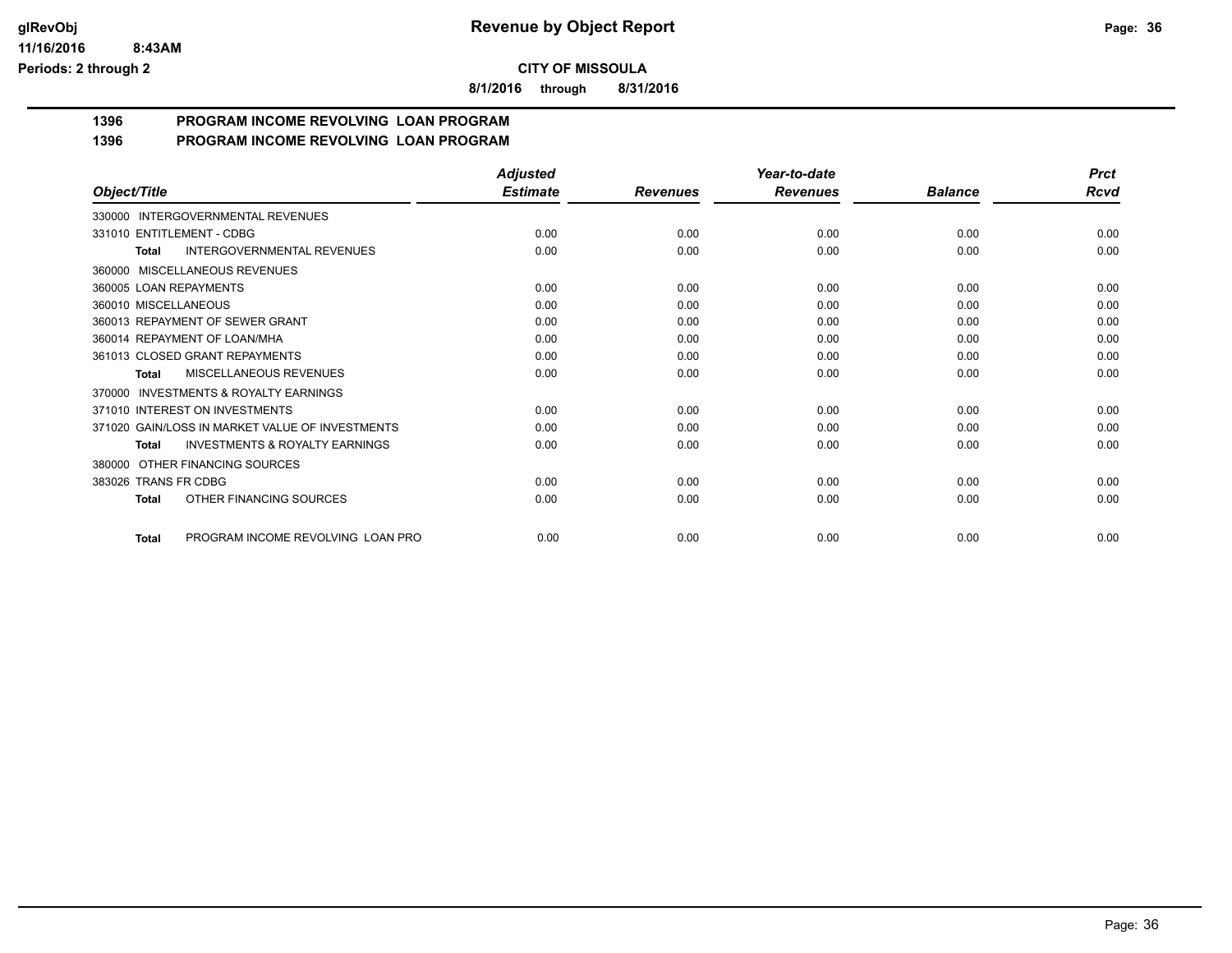**11/16/2016 8:43AM Periods: 2 through 2**

**CITY OF MISSOULA**

**8/1/2016 through 8/31/2016**

### **1396 PROGRAM INCOME REVOLVING LOAN PROGRAM**

|                                                           | <b>Adjusted</b> |                 | Year-to-date    |                | <b>Prct</b> |
|-----------------------------------------------------------|-----------------|-----------------|-----------------|----------------|-------------|
| Object/Title                                              | <b>Estimate</b> | <b>Revenues</b> | <b>Revenues</b> | <b>Balance</b> | <b>Rcvd</b> |
| 330000 INTERGOVERNMENTAL REVENUES                         |                 |                 |                 |                |             |
| 331010 ENTITLEMENT - CDBG                                 | 0.00            | 0.00            | 0.00            | 0.00           | 0.00        |
| INTERGOVERNMENTAL REVENUES<br><b>Total</b>                | 0.00            | 0.00            | 0.00            | 0.00           | 0.00        |
| 360000 MISCELLANEOUS REVENUES                             |                 |                 |                 |                |             |
| 360005 LOAN REPAYMENTS                                    | 0.00            | 0.00            | 0.00            | 0.00           | 0.00        |
| 360010 MISCELLANEOUS                                      | 0.00            | 0.00            | 0.00            | 0.00           | 0.00        |
| 360013 REPAYMENT OF SEWER GRANT                           | 0.00            | 0.00            | 0.00            | 0.00           | 0.00        |
| 360014 REPAYMENT OF LOAN/MHA                              | 0.00            | 0.00            | 0.00            | 0.00           | 0.00        |
| 361013 CLOSED GRANT REPAYMENTS                            | 0.00            | 0.00            | 0.00            | 0.00           | 0.00        |
| <b>MISCELLANEOUS REVENUES</b><br><b>Total</b>             | 0.00            | 0.00            | 0.00            | 0.00           | 0.00        |
| <b>INVESTMENTS &amp; ROYALTY EARNINGS</b><br>370000       |                 |                 |                 |                |             |
| 371010 INTEREST ON INVESTMENTS                            | 0.00            | 0.00            | 0.00            | 0.00           | 0.00        |
| 371020 GAIN/LOSS IN MARKET VALUE OF INVESTMENT            | 0.00            | 0.00            | 0.00            | 0.00           | 0.00        |
| <b>INVESTMENTS &amp; ROYALTY EARNINGS</b><br><b>Total</b> | 0.00            | 0.00            | 0.00            | 0.00           | 0.00        |
| OTHER FINANCING SOURCES<br>380000                         |                 |                 |                 |                |             |
| 383026 TRANS FR CDBG                                      | 0.00            | 0.00            | 0.00            | 0.00           | 0.00        |
| OTHER FINANCING SOURCES<br><b>Total</b>                   | 0.00            | 0.00            | 0.00            | 0.00           | 0.00        |
| PROGRAM INCOME REVOLVING LOAN PRC<br><b>Total</b>         | 0.00            | 0.00            | 0.00            | 0.00           | 0.00        |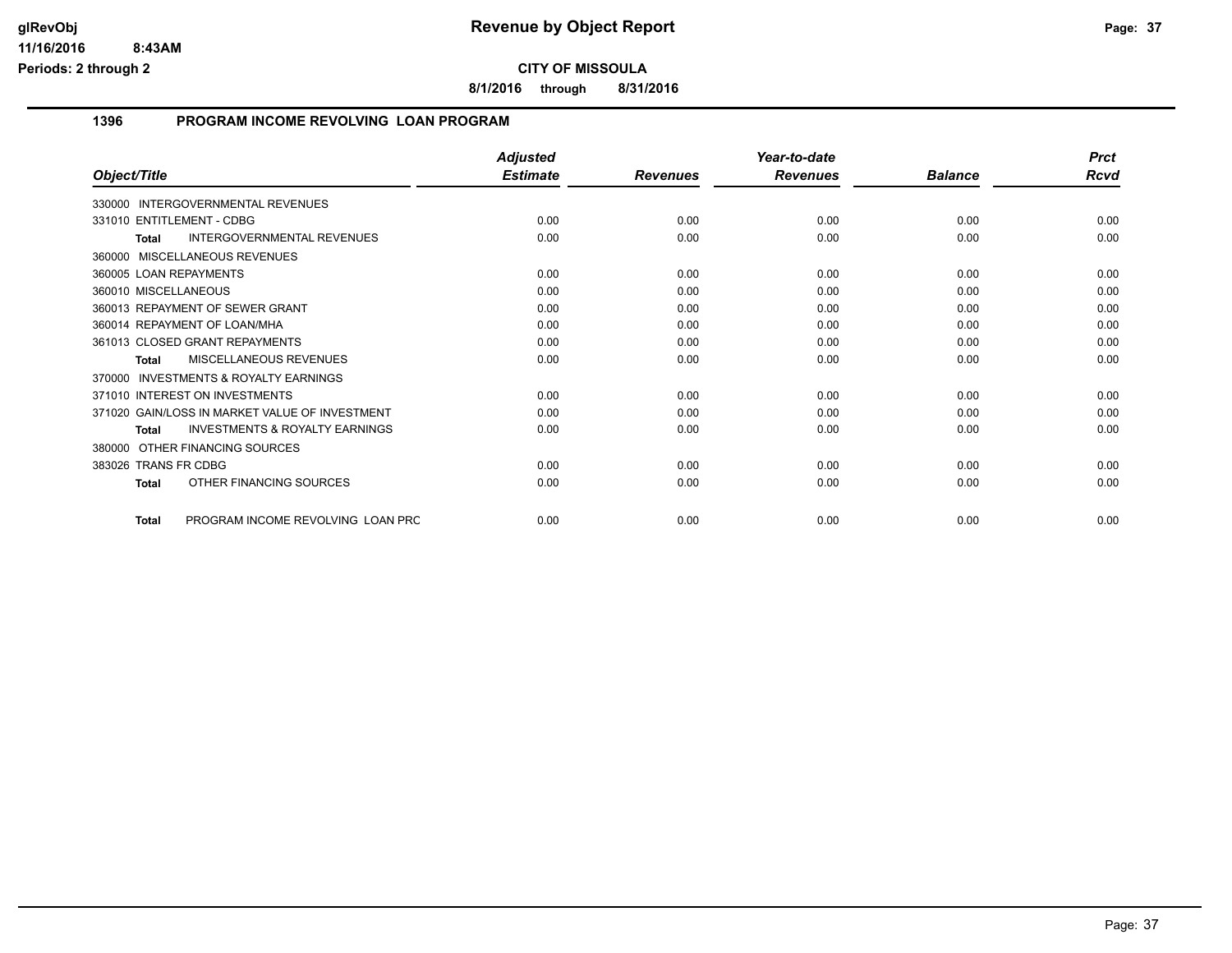**8/1/2016 through 8/31/2016**

### **1397 STATE HOME PROGRAM INCOME**

### **1397 STATE HOME PROGRAM INCOME**

|                                                    | <b>Adjusted</b> |                 | Year-to-date    |                | <b>Prct</b> |
|----------------------------------------------------|-----------------|-----------------|-----------------|----------------|-------------|
| Object/Title                                       | <b>Estimate</b> | <b>Revenues</b> | <b>Revenues</b> | <b>Balance</b> | <b>Rcvd</b> |
| 330000 INTERGOVERNMENTAL REVENUES                  |                 |                 |                 |                |             |
| 331003 STATE HOME PROGRAM INCOME                   | 0.00            | 0.00            | 0.00            | 0.00           | 0.00        |
| INTERGOVERNMENTAL REVENUES<br>Total                | 0.00            | 0.00            | 0.00            | 0.00           | 0.00        |
| 360000 MISCELLANEOUS REVENUES                      |                 |                 |                 |                |             |
| 360005 LOAN REPAYMENTS                             | 0.00            | 0.00            | 0.00            | 0.00           | 0.00        |
| MISCELLANEOUS REVENUES<br>Total                    | 0.00            | 0.00            | 0.00            | 0.00           | 0.00        |
| 370000 INVESTMENTS & ROYALTY EARNINGS              |                 |                 |                 |                |             |
| 371010 INTEREST ON INVESTMENTS                     | 0.00            | 0.00            | 0.00            | 0.00           | 0.00        |
| <b>INVESTMENTS &amp; ROYALTY EARNINGS</b><br>Total | 0.00            | 0.00            | 0.00            | 0.00           | 0.00        |
| STATE HOME PROGRAM INCOME<br><b>Total</b>          | 0.00            | 0.00            | 0.00            | 0.00           | 0.00        |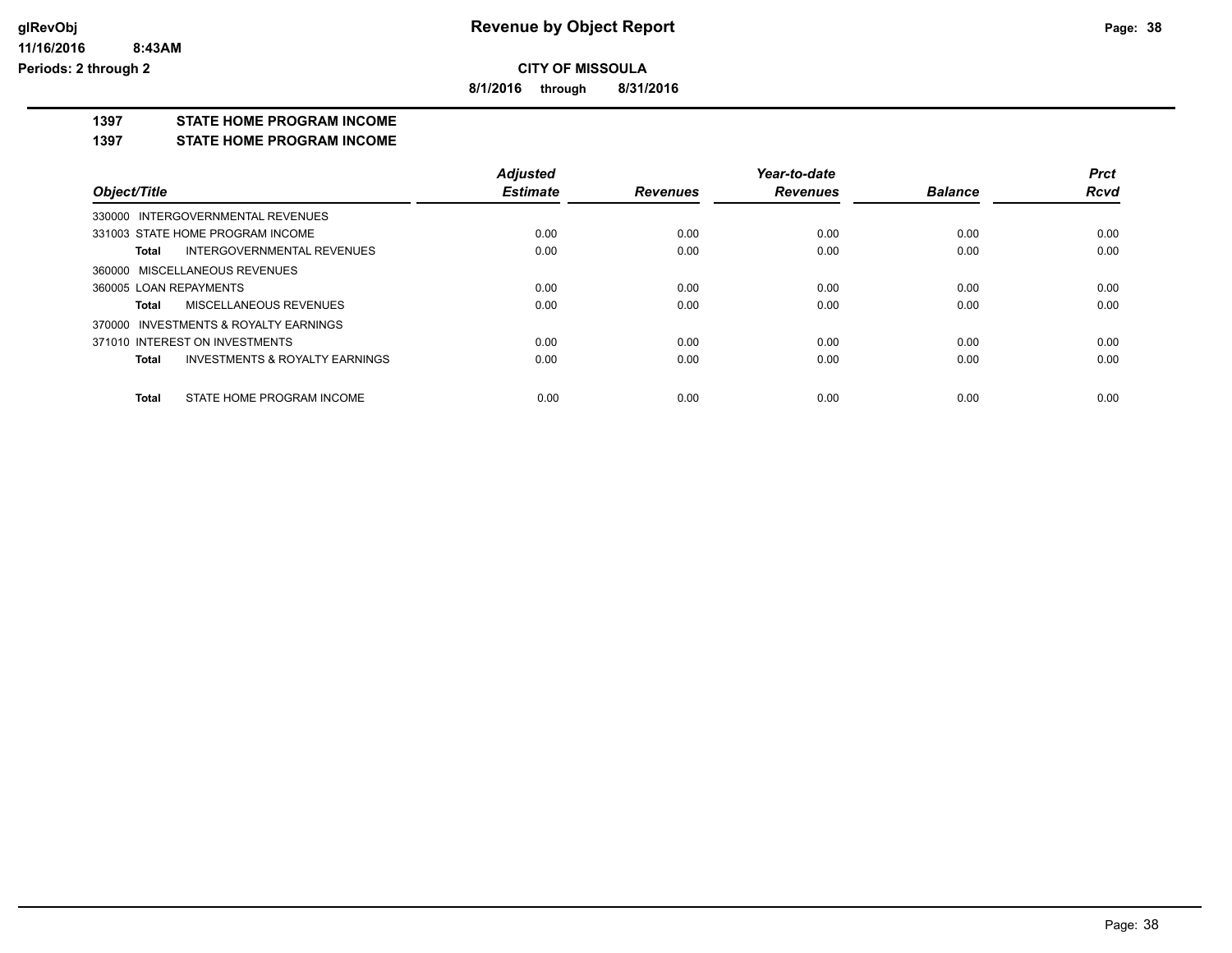**8/1/2016 through 8/31/2016**

### **1397 STATE HOME PROGRAM INCOME**

| Object/Title           |                                           | <b>Adjusted</b><br><b>Estimate</b> | <b>Revenues</b> | Year-to-date<br><b>Revenues</b> | <b>Balance</b> | <b>Prct</b><br><b>Rcvd</b> |
|------------------------|-------------------------------------------|------------------------------------|-----------------|---------------------------------|----------------|----------------------------|
| 330000                 | INTERGOVERNMENTAL REVENUES                |                                    |                 |                                 |                |                            |
|                        | 331003 STATE HOME PROGRAM INCOME          | 0.00                               | 0.00            | 0.00                            | 0.00           | 0.00                       |
| Total                  | INTERGOVERNMENTAL REVENUES                | 0.00                               | 0.00            | 0.00                            | 0.00           | 0.00                       |
| 360000                 | MISCELLANEOUS REVENUES                    |                                    |                 |                                 |                |                            |
| 360005 LOAN REPAYMENTS |                                           | 0.00                               | 0.00            | 0.00                            | 0.00           | 0.00                       |
| <b>Total</b>           | MISCELLANEOUS REVENUES                    | 0.00                               | 0.00            | 0.00                            | 0.00           | 0.00                       |
| 370000                 | INVESTMENTS & ROYALTY EARNINGS            |                                    |                 |                                 |                |                            |
|                        | 371010 INTEREST ON INVESTMENTS            | 0.00                               | 0.00            | 0.00                            | 0.00           | 0.00                       |
| <b>Total</b>           | <b>INVESTMENTS &amp; ROYALTY EARNINGS</b> | 0.00                               | 0.00            | 0.00                            | 0.00           | 0.00                       |
| <b>Total</b>           | STATE HOME PROGRAM INCOME                 | 0.00                               | 0.00            | 0.00                            | 0.00           | 0.00                       |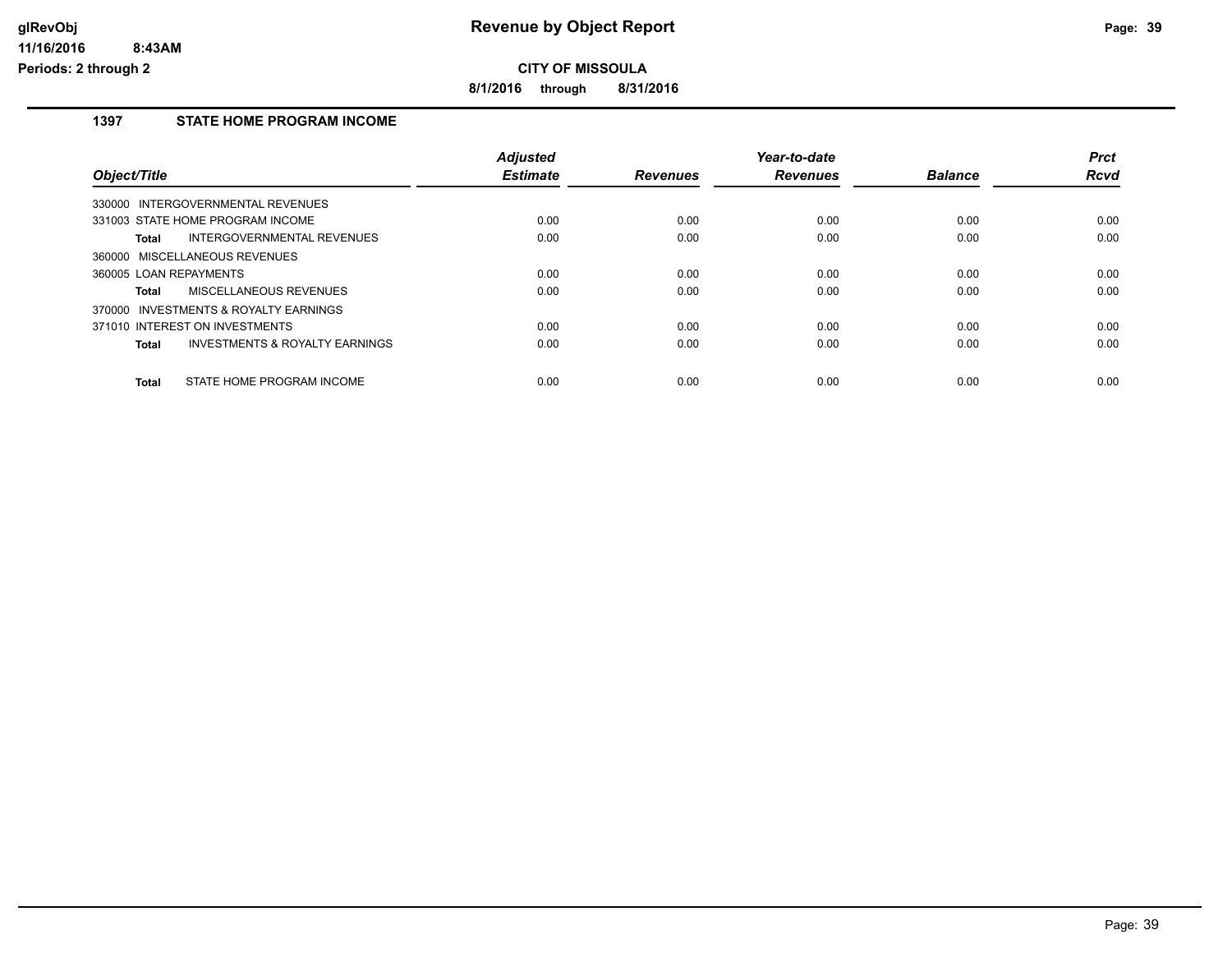**8/1/2016 through 8/31/2016**

**2250 PLANNING FUND**

**2250 PLANNING FUND**

|                                                           | <b>Adjusted</b> |                 | Year-to-date    |                | <b>Prct</b> |
|-----------------------------------------------------------|-----------------|-----------------|-----------------|----------------|-------------|
| Object/Title                                              | <b>Estimate</b> | <b>Revenues</b> | <b>Revenues</b> | <b>Balance</b> | <b>Rcvd</b> |
| 330000 INTERGOVERNMENTAL REVENUES                         |                 |                 |                 |                |             |
| 331055 FTA GRANT                                          | 0.00            | 0.00            | 0.00            | 0.00           | 0.00        |
| 331056 MDT FEDERAL CMAQ                                   | 0.00            | 0.00            | 0.00            | 0.00           | 0.00        |
| 331170 HISTORICAL PRESERVATION GRANT                      | 0.00            | 0.00            | 0.00            | 0.00           | 0.00        |
| 336023 STATE CONTRIB. - PERS                              | 0.00            | 0.00            | 0.00            | 0.00           | 0.00        |
| 338100 PLANNING MILLS PASSED THRU COUNTY                  | 0.00            | 0.00            | 0.00            | 0.00           | 0.00        |
| <b>INTERGOVERNMENTAL REVENUES</b><br><b>Total</b>         | 0.00            | 0.00            | 0.00            | 0.00           | 0.00        |
| 370000 INVESTMENTS & ROYALTY EARNINGS                     |                 |                 |                 |                |             |
| 371010 INTEREST ON INVESTMENTS                            | 0.00            | 0.00            | 0.00            | 0.00           | 0.00        |
| <b>INVESTMENTS &amp; ROYALTY EARNINGS</b><br><b>Total</b> | 0.00            | 0.00            | 0.00            | 0.00           | 0.00        |
| OTHER FINANCING SOURCES<br>380000                         |                 |                 |                 |                |             |
| 383029 TRANS FR GENERAL                                   | 0.00            | 0.00            | 0.00            | 0.00           | 0.00        |
| OTHER FINANCING SOURCES<br><b>Total</b>                   | 0.00            | 0.00            | 0.00            | 0.00           | 0.00        |
|                                                           |                 |                 |                 |                |             |
| <b>PLANNING FUND</b><br><b>Total</b>                      | 0.00            | 0.00            | 0.00            | 0.00           | 0.00        |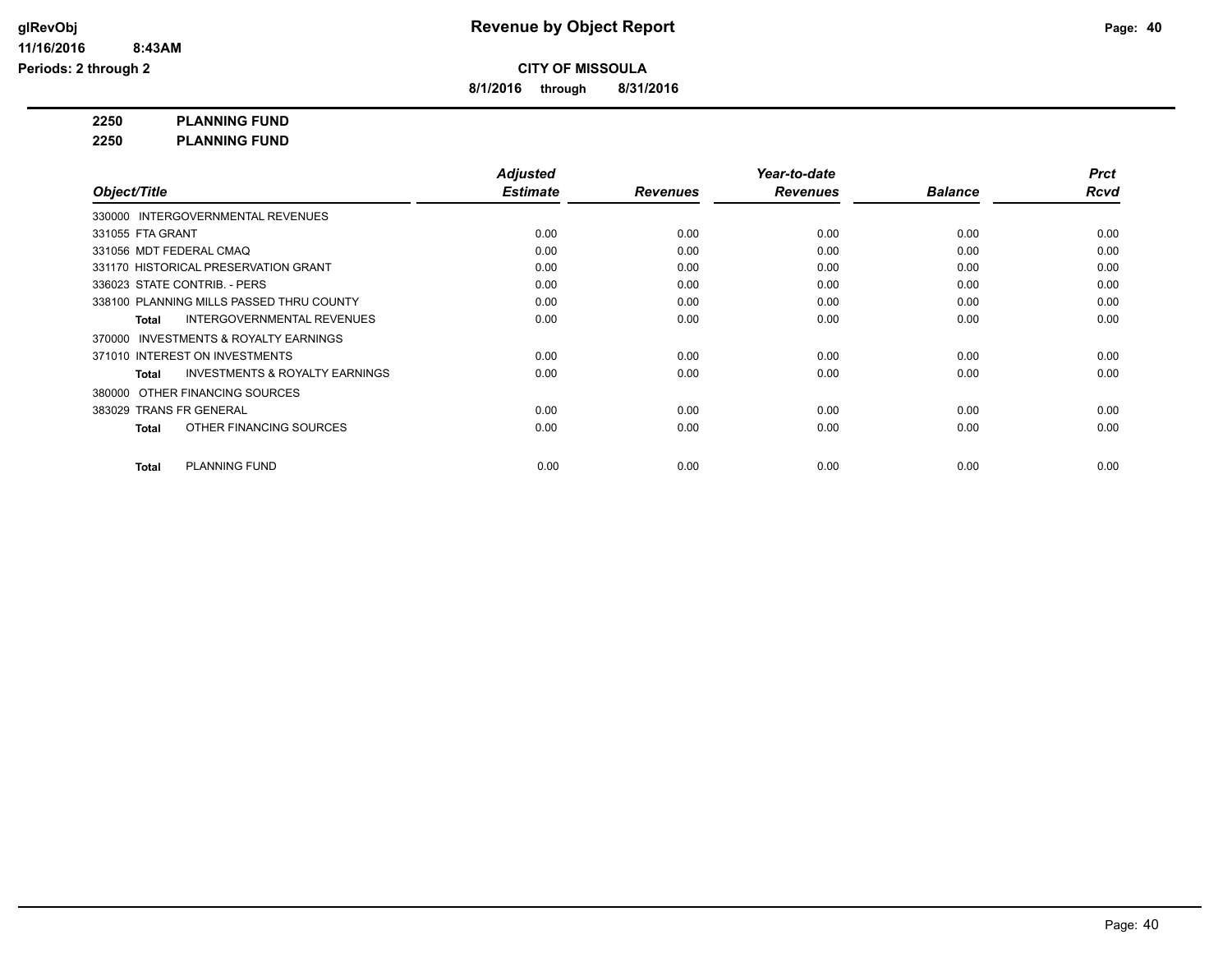**8/1/2016 through 8/31/2016**

### **2250 PLANNING FUND**

| Object/Title                                       | <b>Adjusted</b><br><b>Estimate</b> | <b>Revenues</b> | Year-to-date<br><b>Revenues</b> | <b>Balance</b> | <b>Prct</b><br>Rcvd |
|----------------------------------------------------|------------------------------------|-----------------|---------------------------------|----------------|---------------------|
| 330000 INTERGOVERNMENTAL REVENUES                  |                                    |                 |                                 |                |                     |
| 331055 FTA GRANT                                   | 0.00                               | 0.00            | 0.00                            | 0.00           | 0.00                |
| 331056 MDT FEDERAL CMAQ                            | 0.00                               | 0.00            | 0.00                            | 0.00           | 0.00                |
| 331170 HISTORICAL PRESERVATION GRANT               | 0.00                               | 0.00            | 0.00                            | 0.00           | 0.00                |
| 336023 STATE CONTRIB. - PERS                       | 0.00                               | 0.00            | 0.00                            | 0.00           | 0.00                |
| 338100 PLANNING MILLS PASSED THRU COUNTY           | 0.00                               | 0.00            | 0.00                            | 0.00           | 0.00                |
| <b>INTERGOVERNMENTAL REVENUES</b><br>Total         | 0.00                               | 0.00            | 0.00                            | 0.00           | 0.00                |
| 370000 INVESTMENTS & ROYALTY EARNINGS              |                                    |                 |                                 |                |                     |
| 371010 INTEREST ON INVESTMENTS                     | 0.00                               | 0.00            | 0.00                            | 0.00           | 0.00                |
| <b>INVESTMENTS &amp; ROYALTY EARNINGS</b><br>Total | 0.00                               | 0.00            | 0.00                            | 0.00           | 0.00                |
| 380000 OTHER FINANCING SOURCES                     |                                    |                 |                                 |                |                     |
| 383029 TRANS FR GENERAL                            | 0.00                               | 0.00            | 0.00                            | 0.00           | 0.00                |
| OTHER FINANCING SOURCES<br>Total                   | 0.00                               | 0.00            | 0.00                            | 0.00           | 0.00                |
|                                                    |                                    |                 |                                 |                |                     |
| <b>PLANNING FUND</b><br>Total                      | 0.00                               | 0.00            | 0.00                            | 0.00           | 0.00                |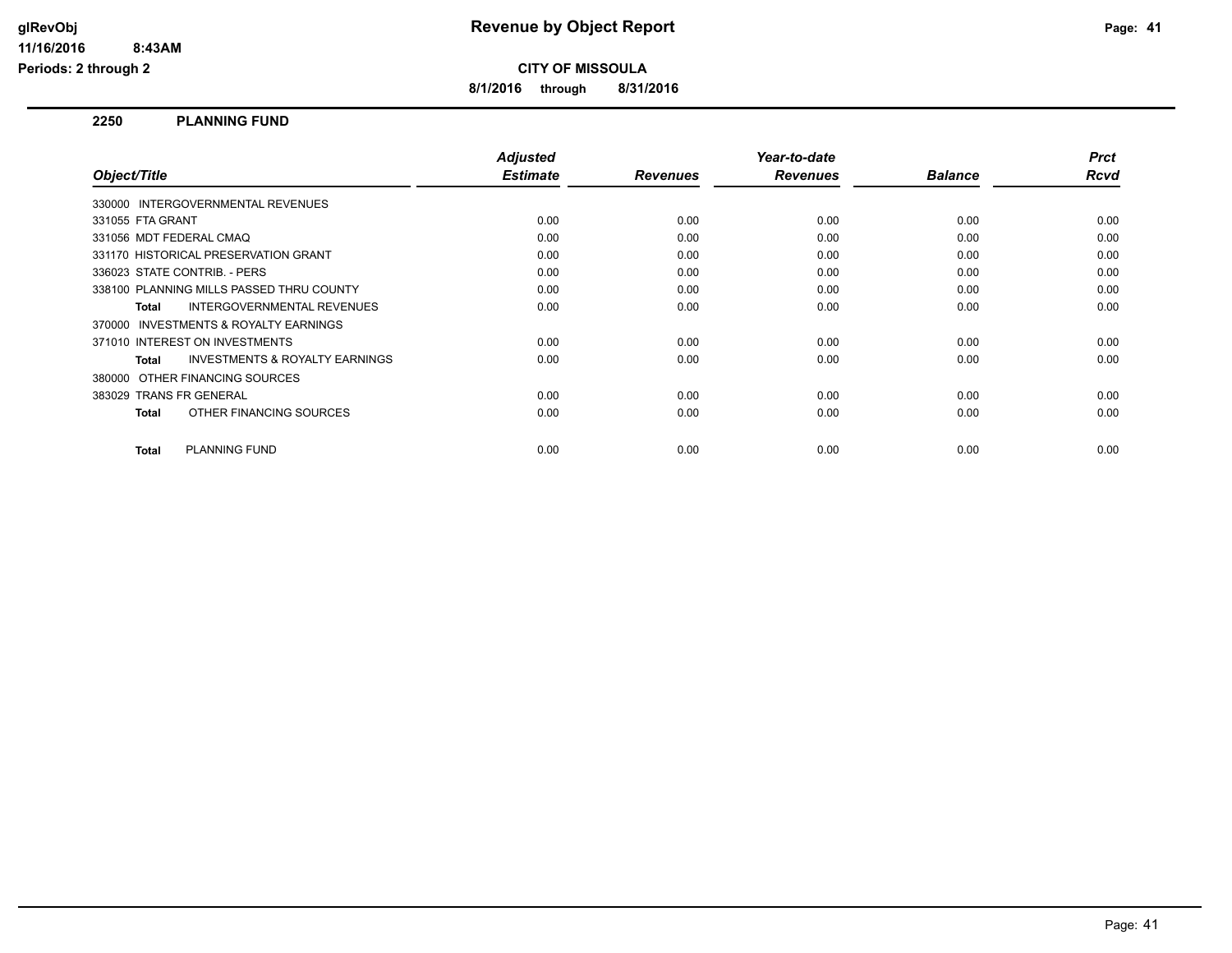**8/1/2016 through 8/31/2016**

### **2310 PUBLIC SAFETY INFORMATION SYSTEMS 2310 PUBLIC SAFETY INFORMATION SYSTEMS**

|                                            | <b>Adjusted</b> |                 | Year-to-date    |                | <b>Prct</b> |
|--------------------------------------------|-----------------|-----------------|-----------------|----------------|-------------|
| Object/Title                               | <b>Estimate</b> | <b>Revenues</b> | <b>Revenues</b> | <b>Balance</b> | <b>Rcvd</b> |
| 330000 INTERGOVERNMENTAL REVENUES          |                 |                 |                 |                |             |
| 330000 INTERGOVERNMENTAL REVENUES          | 0.00            | 0.00            | 0.00            | 0.00           | 0.00        |
| INTERGOVERNMENTAL REVENUES<br>Total        | 0.00            | 0.00            | 0.00            | 0.00           | 0.00        |
| 380000 OTHER FINANCING SOURCES             |                 |                 |                 |                |             |
| 383029 TRANS FR GENERAL                    | 0.00            | 0.00            | 0.00            | 0.00           | 0.00        |
| OTHER FINANCING SOURCES<br>Total           | 0.00            | 0.00            | 0.00            | 0.00           | 0.00        |
|                                            |                 |                 |                 |                |             |
| PUBLIC SAFETY INFORMATION SYSTEMS<br>Total | 0.00            | 0.00            | 0.00            | 0.00           | 0.00        |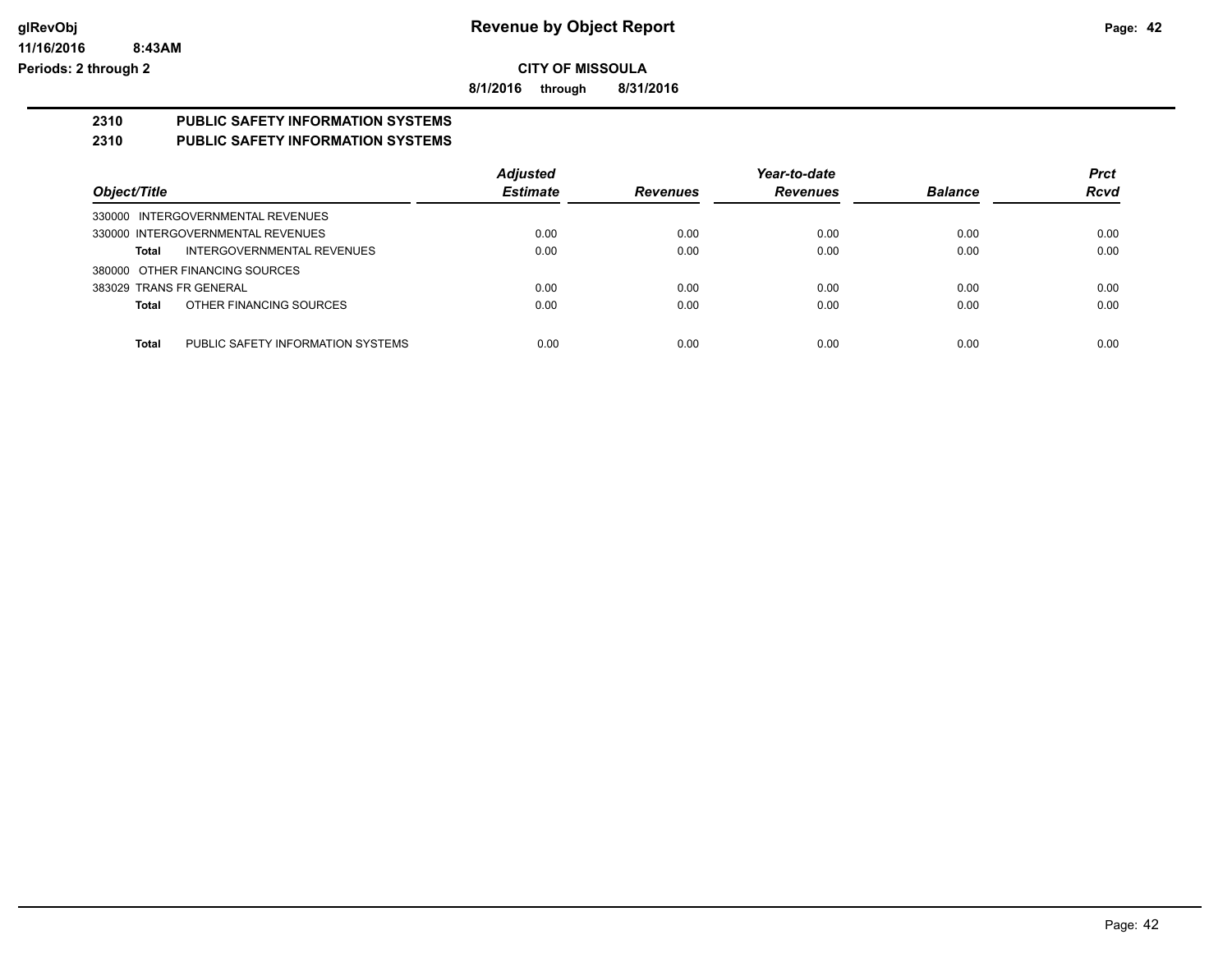**8/1/2016 through 8/31/2016**

### **2310 PUBLIC SAFETY INFORMATION SYSTEMS**

| Object/Title                                      | <b>Adjusted</b><br><b>Estimate</b> | <b>Revenues</b> | Year-to-date<br><b>Revenues</b> | <b>Balance</b> | <b>Prct</b><br><b>Rcvd</b> |
|---------------------------------------------------|------------------------------------|-----------------|---------------------------------|----------------|----------------------------|
| 330000 INTERGOVERNMENTAL REVENUES                 |                                    |                 |                                 |                |                            |
| 330000 INTERGOVERNMENTAL REVENUES                 | 0.00                               | 0.00            | 0.00                            | 0.00           | 0.00                       |
| INTERGOVERNMENTAL REVENUES<br><b>Total</b>        | 0.00                               | 0.00            | 0.00                            | 0.00           | 0.00                       |
| 380000 OTHER FINANCING SOURCES                    |                                    |                 |                                 |                |                            |
| 383029 TRANS FR GENERAL                           | 0.00                               | 0.00            | 0.00                            | 0.00           | 0.00                       |
| OTHER FINANCING SOURCES<br><b>Total</b>           | 0.00                               | 0.00            | 0.00                            | 0.00           | 0.00                       |
|                                                   |                                    |                 |                                 |                |                            |
| PUBLIC SAFETY INFORMATION SYSTEMS<br><b>Total</b> | 0.00                               | 0.00            | 0.00                            | 0.00           | 0.00                       |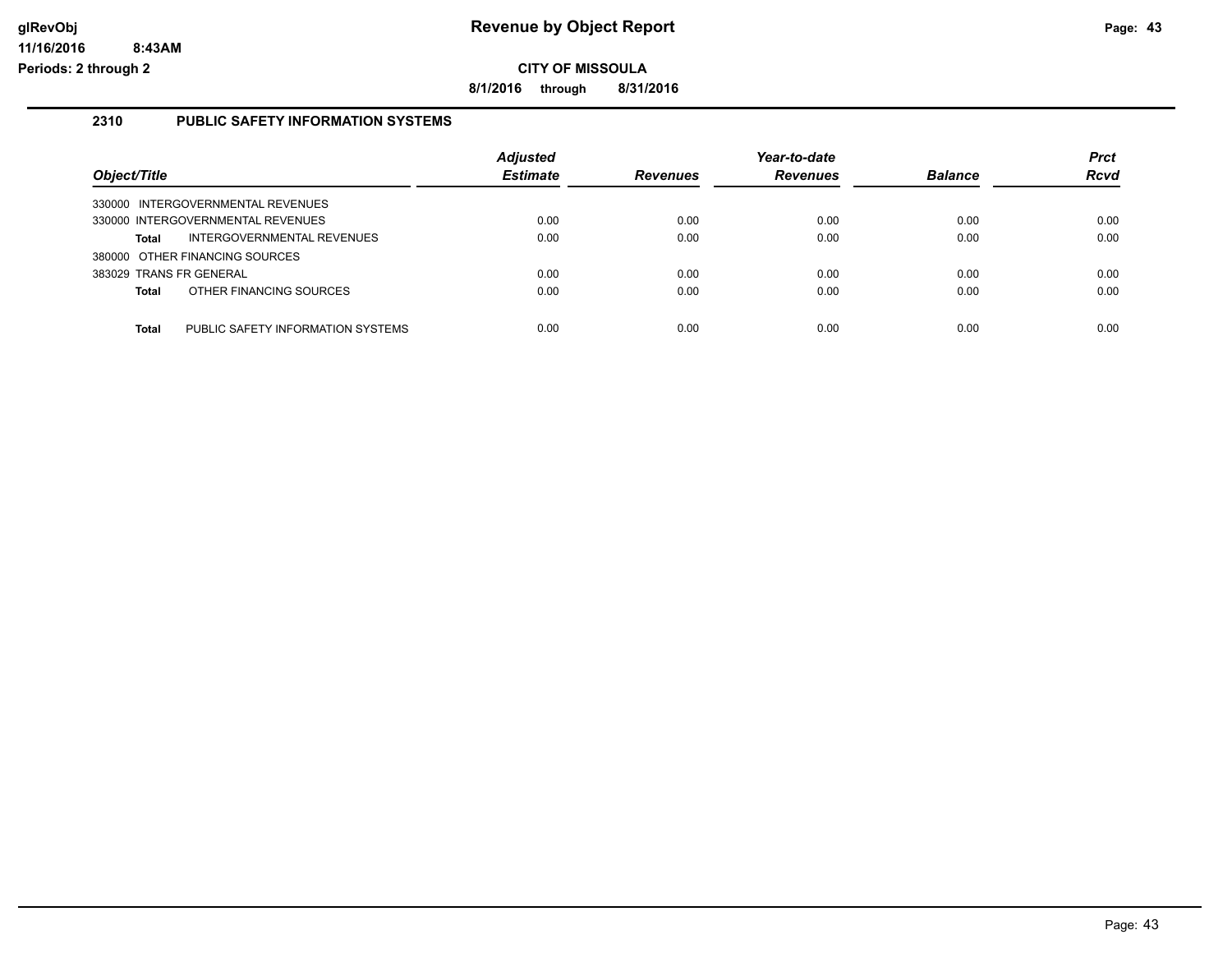**8/1/2016 through 8/31/2016**

**2321 IMPACT FEE FUND**

**2321 IMPACT FEE FUND**

|                                                           | <b>Adjusted</b> |                 | Year-to-date    |                | <b>Prct</b> |
|-----------------------------------------------------------|-----------------|-----------------|-----------------|----------------|-------------|
| Object/Title                                              | <b>Estimate</b> | <b>Revenues</b> | <b>Revenues</b> | <b>Balance</b> | Rcvd        |
| 340000 CHARGES FOR SERVICES                               |                 |                 |                 |                |             |
| 341032 IMPACT FEE CLEARING ACCOUNT                        | 0.00            | 465,888.35      | 593,594.69      | $-593.594.69$  | 0.00        |
| 341033 IMPACT FEES-PARKS SHARE                            | 0.00            | 0.00            | 0.00            | 0.00           | 0.00        |
| 341034 IMPACT FEES-FIRE SHARE                             | 0.00            | 0.00            | 0.00            | 0.00           | 0.00        |
| 341035 IMPACT FEES-POLICE SHARE                           | 0.00            | 0.00            | 0.00            | 0.00           | 0.00        |
| 341036 IMPACT FEES-COMMUNITY SERVICE SHARE                | 0.00            | 0.00            | 0.00            | 0.00           | 0.00        |
| 341037 IMPACT FEE-ROAD SHARE                              | 0.00            | 0.00            | 0.00            | 0.00           | 0.00        |
| <b>CHARGES FOR SERVICES</b><br>Total                      | 0.00            | 465,888.35      | 593,594.69      | $-593,594.69$  | 0.00        |
| 370000 INVESTMENTS & ROYALTY EARNINGS                     |                 |                 |                 |                |             |
| 371010 INTEREST ON INVESTMENTS                            | 0.00            | 0.00            | 0.00            | 0.00           | 0.00        |
| <b>INVESTMENTS &amp; ROYALTY EARNINGS</b><br><b>Total</b> | 0.00            | 0.00            | 0.00            | 0.00           | 0.00        |
| <b>IMPACT FEE FUND</b><br>Total                           | 0.00            | 465.888.35      | 593.594.69      | $-593.594.69$  | 0.00        |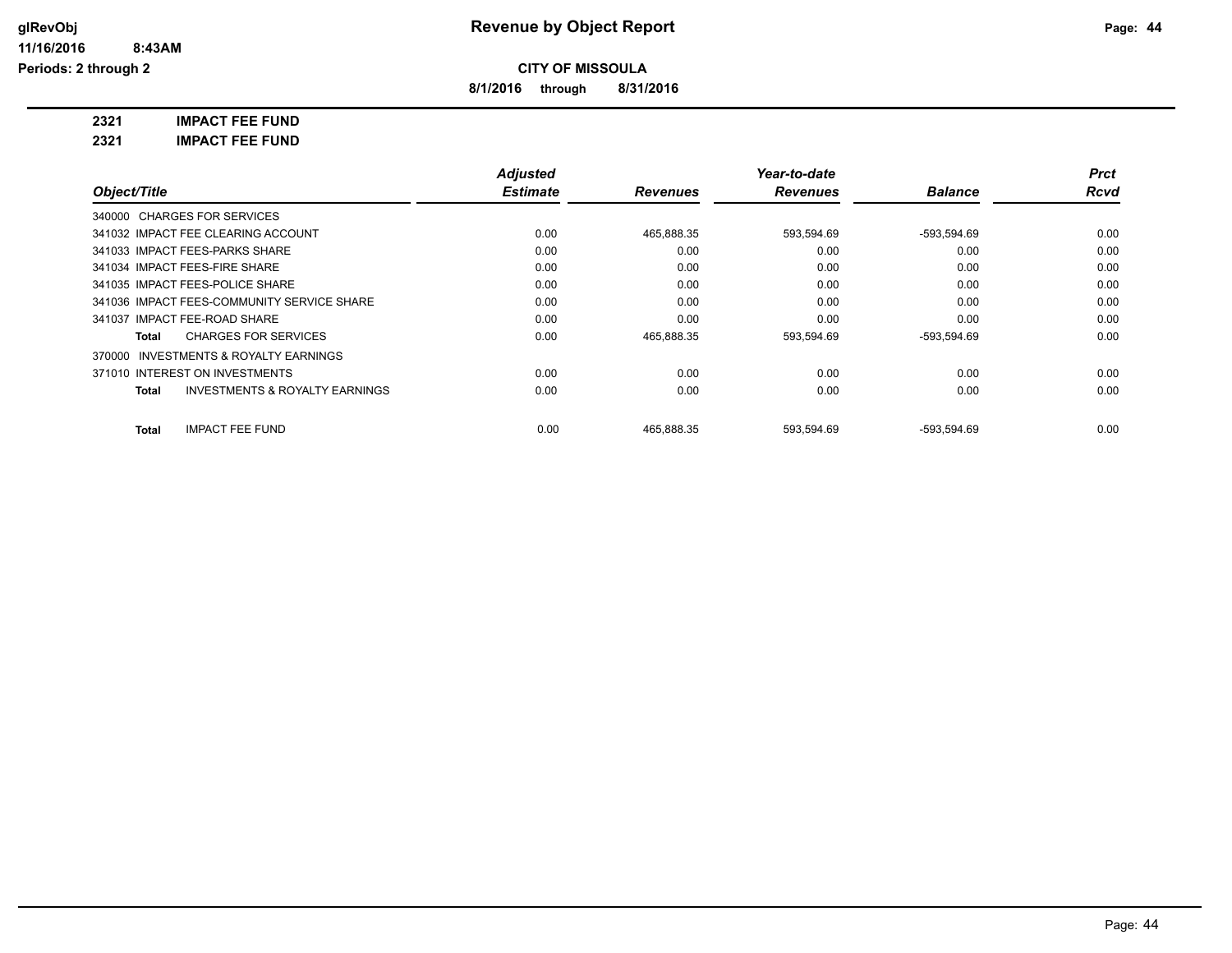**CITY OF MISSOULA**

**8/1/2016 through 8/31/2016**

### **2321 IMPACT FEE FUND**

 **8:43AM**

| Object/Title                                       | <b>Adjusted</b><br><b>Estimate</b> | <b>Revenues</b> | Year-to-date<br><b>Revenues</b> | <b>Balance</b> | <b>Prct</b><br><b>Rcvd</b> |
|----------------------------------------------------|------------------------------------|-----------------|---------------------------------|----------------|----------------------------|
|                                                    |                                    |                 |                                 |                |                            |
| 340000 CHARGES FOR SERVICES                        |                                    |                 |                                 |                |                            |
| 341032 IMPACT FEE CLEARING ACCOUNT                 | 0.00                               | 465,888.35      | 593,594.69                      | -593,594.69    | 0.00                       |
| 341033 IMPACT FEES-PARKS SHARE                     | 0.00                               | 0.00            | 0.00                            | 0.00           | 0.00                       |
| 341034 IMPACT FEES-FIRE SHARE                      | 0.00                               | 0.00            | 0.00                            | 0.00           | 0.00                       |
| 341035 IMPACT FEES-POLICE SHARE                    | 0.00                               | 0.00            | 0.00                            | 0.00           | 0.00                       |
| 341036 IMPACT FEES-COMMUNITY SERVICE SHARE         | 0.00                               | 0.00            | 0.00                            | 0.00           | 0.00                       |
| 341037 IMPACT FEE-ROAD SHARE                       | 0.00                               | 0.00            | 0.00                            | 0.00           | 0.00                       |
| <b>CHARGES FOR SERVICES</b><br>Total               | 0.00                               | 465.888.35      | 593,594.69                      | -593.594.69    | 0.00                       |
| INVESTMENTS & ROYALTY EARNINGS<br>370000           |                                    |                 |                                 |                |                            |
| 371010 INTEREST ON INVESTMENTS                     | 0.00                               | 0.00            | 0.00                            | 0.00           | 0.00                       |
| <b>INVESTMENTS &amp; ROYALTY EARNINGS</b><br>Total | 0.00                               | 0.00            | 0.00                            | 0.00           | 0.00                       |
| <b>IMPACT FEE FUND</b><br><b>Total</b>             | 0.00                               | 465.888.35      | 593,594.69                      | -593,594.69    | 0.00                       |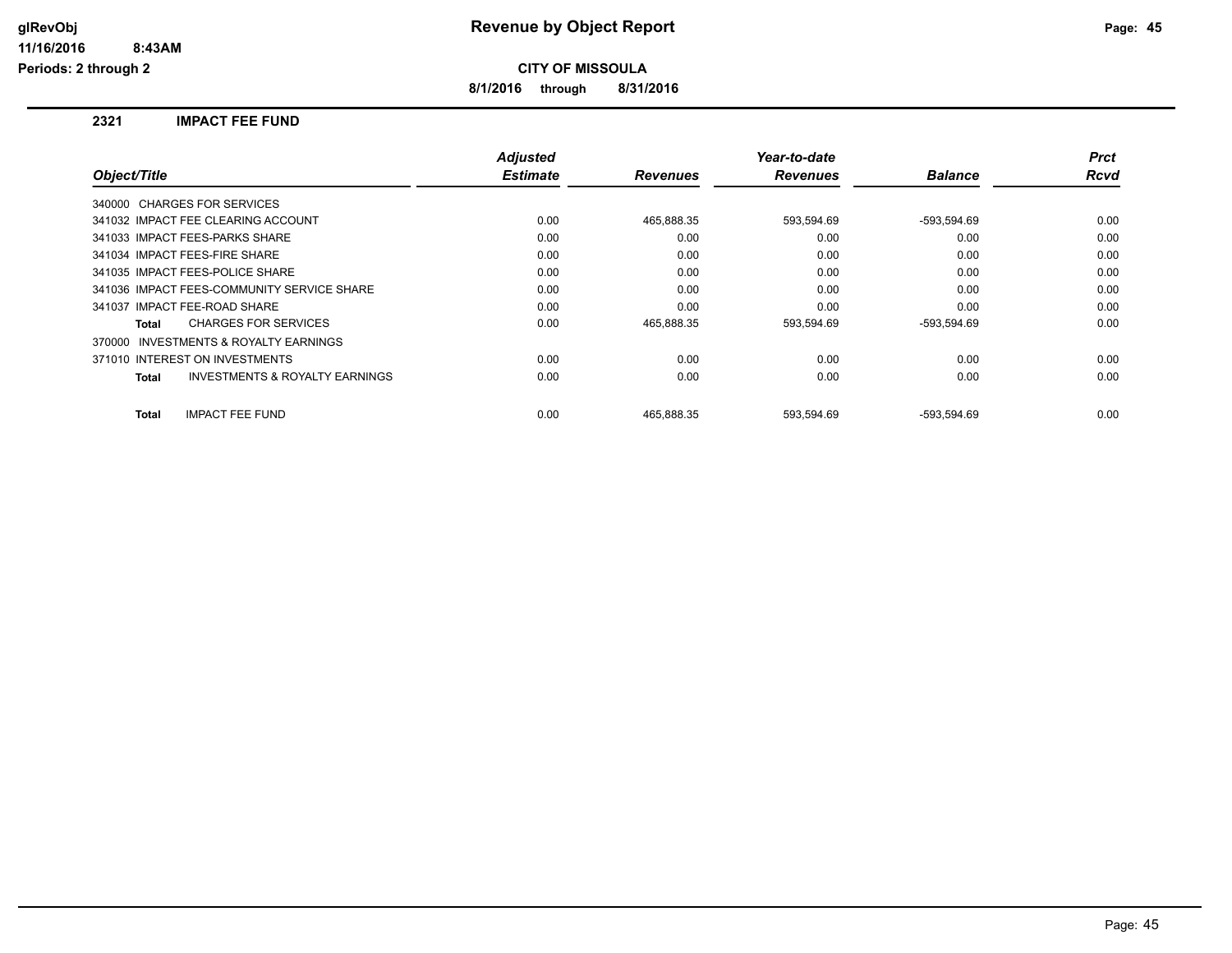# **11/16/2016**

**Periods: 2 through 2**

 **8:43AM**

**CITY OF MISSOULA**

**8/1/2016 through 8/31/2016**

#### **2322 GEORGE ELMER/CATTLE DR INTERSECTION 2322 GEORGE ELMER/CATTLE DR INTERSECTION**

| 2322 | GEORGE ELMER/CATTLE DR INTERSECTION |  |
|------|-------------------------------------|--|
|      |                                     |  |

|                                                            | <b>Adjusted</b> |                 | Year-to-date    |                | <b>Prct</b> |
|------------------------------------------------------------|-----------------|-----------------|-----------------|----------------|-------------|
| Object/Title                                               | <b>Estimate</b> | <b>Revenues</b> | <b>Revenues</b> | <b>Balance</b> | <b>Rcvd</b> |
| 360000 MISCELLANEOUS REVENUES                              |                 |                 |                 |                |             |
| 365000 DEVELOPER CONRIBUTIONS                              | 0.00            | 0.00            | 0.00            | 0.00           | 0.00        |
| <b>MISCELLANEOUS REVENUES</b><br><b>Total</b>              | 0.00            | 0.00            | 0.00            | 0.00           | 0.00        |
| <b>GEORGE ELMER/CATTLE DR INTERSECTION</b><br><b>Total</b> | 0.00            | 0.00            | 0.00            | 0.00           | 0.00        |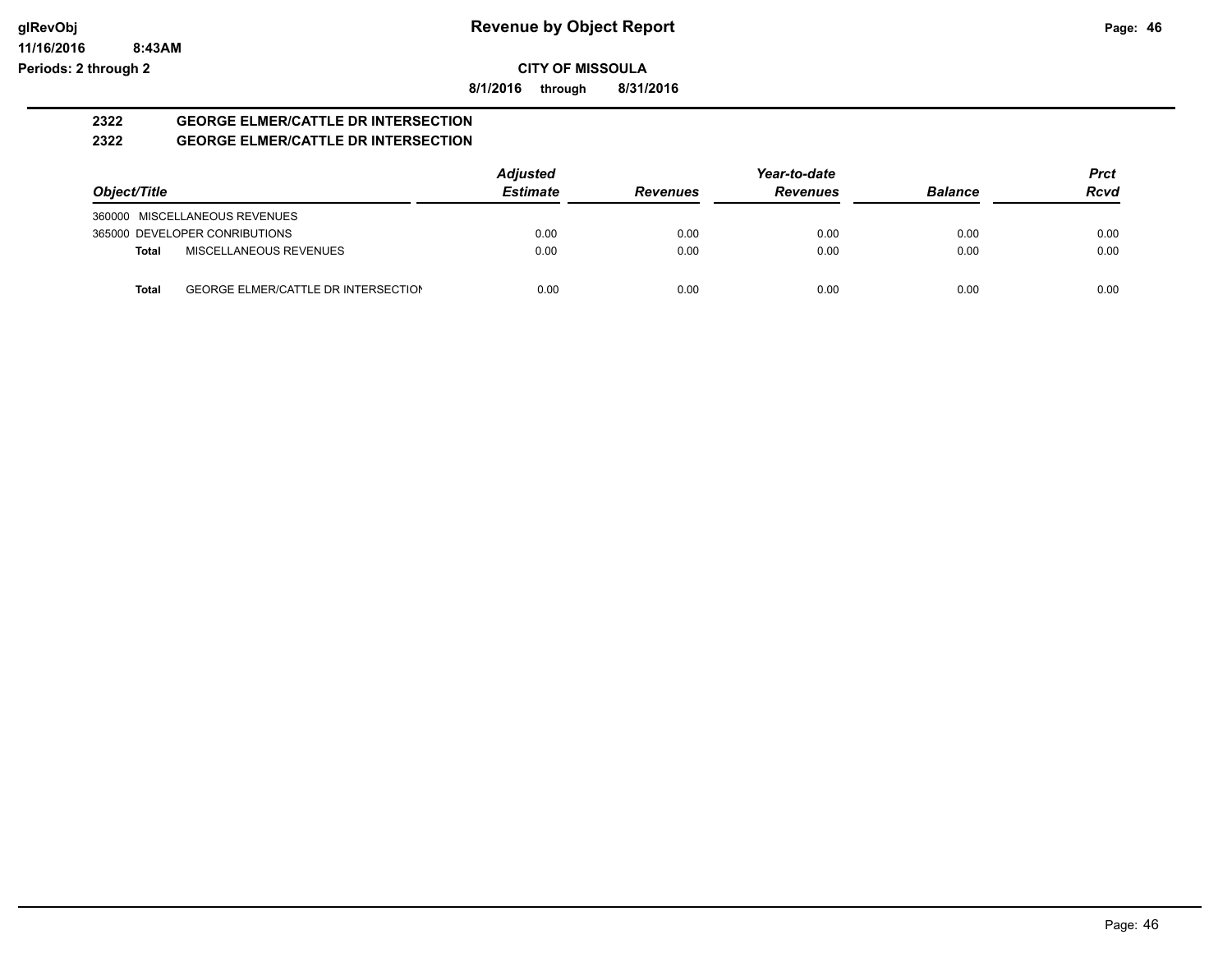**8/1/2016 through 8/31/2016**

### **2322 GEORGE ELMER/CATTLE DR INTERSECTION**

| Object/Title |                                            | <b>Adjusted</b><br><b>Estimate</b> | <b>Revenues</b> | Year-to-date<br><b>Revenues</b> | <b>Balance</b> | <b>Prct</b><br><b>Rcvd</b> |
|--------------|--------------------------------------------|------------------------------------|-----------------|---------------------------------|----------------|----------------------------|
|              | 360000 MISCELLANEOUS REVENUES              |                                    |                 |                                 |                |                            |
|              | 365000 DEVELOPER CONRIBUTIONS              | 0.00                               | 0.00            | 0.00                            | 0.00           | 0.00                       |
| <b>Total</b> | MISCELLANEOUS REVENUES                     | 0.00                               | 0.00            | 0.00                            | 0.00           | 0.00                       |
| <b>Total</b> | <b>GEORGE ELMER/CATTLE DR INTERSECTIOL</b> | 0.00                               | 0.00            | 0.00                            | 0.00           | 0.00                       |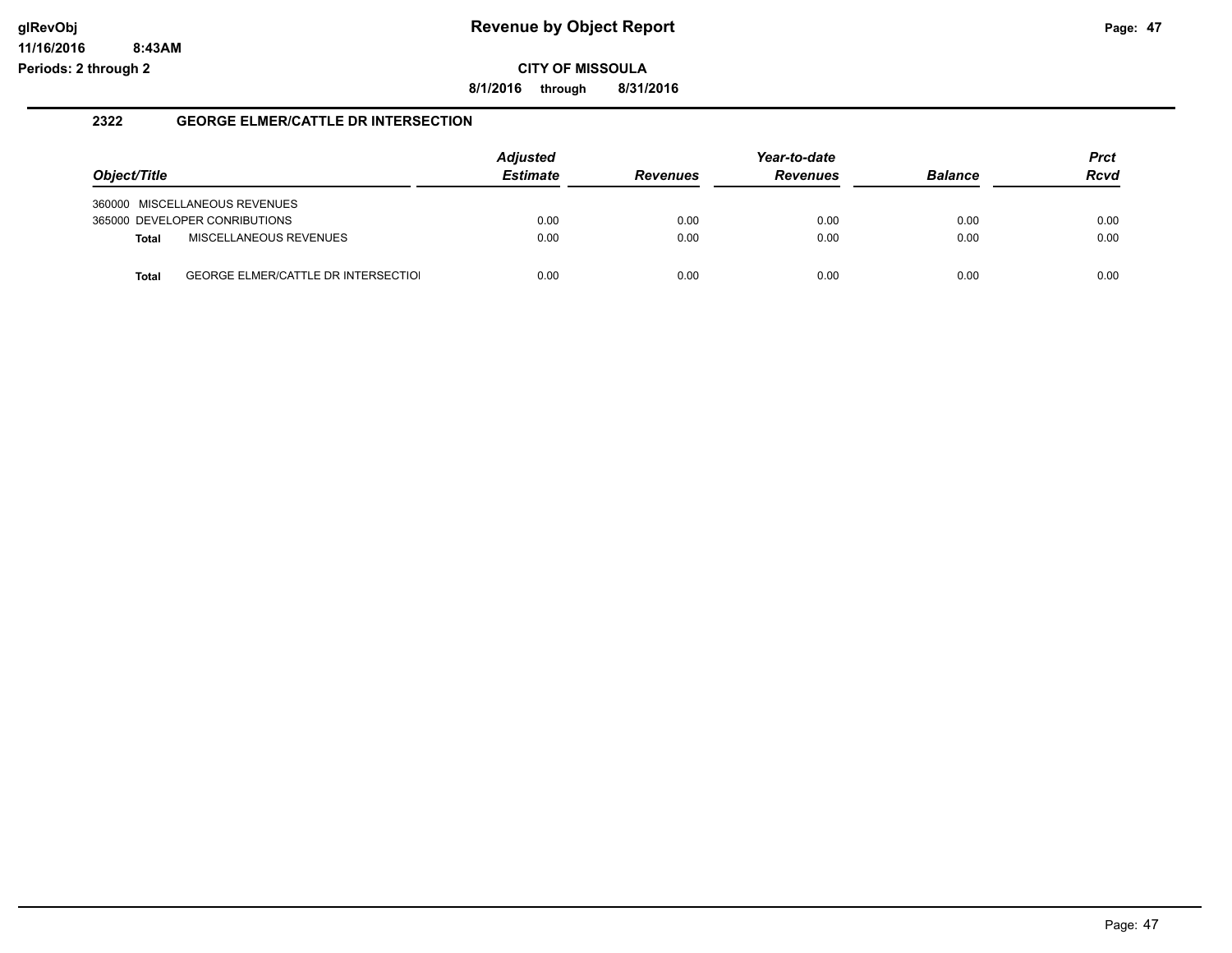**8/1/2016 through 8/31/2016**

**2365 PUBLIC ART FUND**

**2365 PUBLIC ART FUND**

|                                            | <b>Adjusted</b> |                 | Year-to-date    |                | <b>Prct</b> |
|--------------------------------------------|-----------------|-----------------|-----------------|----------------|-------------|
| Object/Title                               | <b>Estimate</b> | <b>Revenues</b> | <b>Revenues</b> | <b>Balance</b> | <b>Rcvd</b> |
| 330000 INTERGOVERNMENTAL REVENUES          |                 |                 |                 |                |             |
| 337000 LOCAL GRANTS                        | 0.00            | 0.00            | 0.00            | 0.00           | 0.00        |
| 337002 MRA GRANT                           | 0.00            | 0.00            | 0.00            | 0.00           | 0.00        |
| <b>INTERGOVERNMENTAL REVENUES</b><br>Total | 0.00            | 0.00            | 0.00            | 0.00           | 0.00        |
| 360000 MISCELLANEOUS REVENUES              |                 |                 |                 |                |             |
| 360010 MISCELLANEOUS                       | 0.00            | 0.00            | 0.00            | 0.00           | 0.00        |
| 364040 INSURANCE AND DAMAGE RECOVERY       | 0.00            | 0.00            | 0.00            | 0.00           | 0.00        |
| 365000 DONATIONS                           | 0.00            | 0.00            | 80.50           | $-80.50$       | 0.00        |
| MISCELLANEOUS REVENUES<br>Total            | 0.00            | 0.00            | 80.50           | $-80.50$       | 0.00        |
| 380000 OTHER FINANCING SOURCES             |                 |                 |                 |                |             |
| 383000 OPERATING TRANSFERS                 | 0.00            | 0.00            | 0.00            | 0.00           | 0.00        |
| OTHER FINANCING SOURCES<br>Total           | 0.00            | 0.00            | 0.00            | 0.00           | 0.00        |
| PUBLIC ART FUND<br>Total                   | 0.00            | 0.00            | 80.50           | $-80.50$       | 0.00        |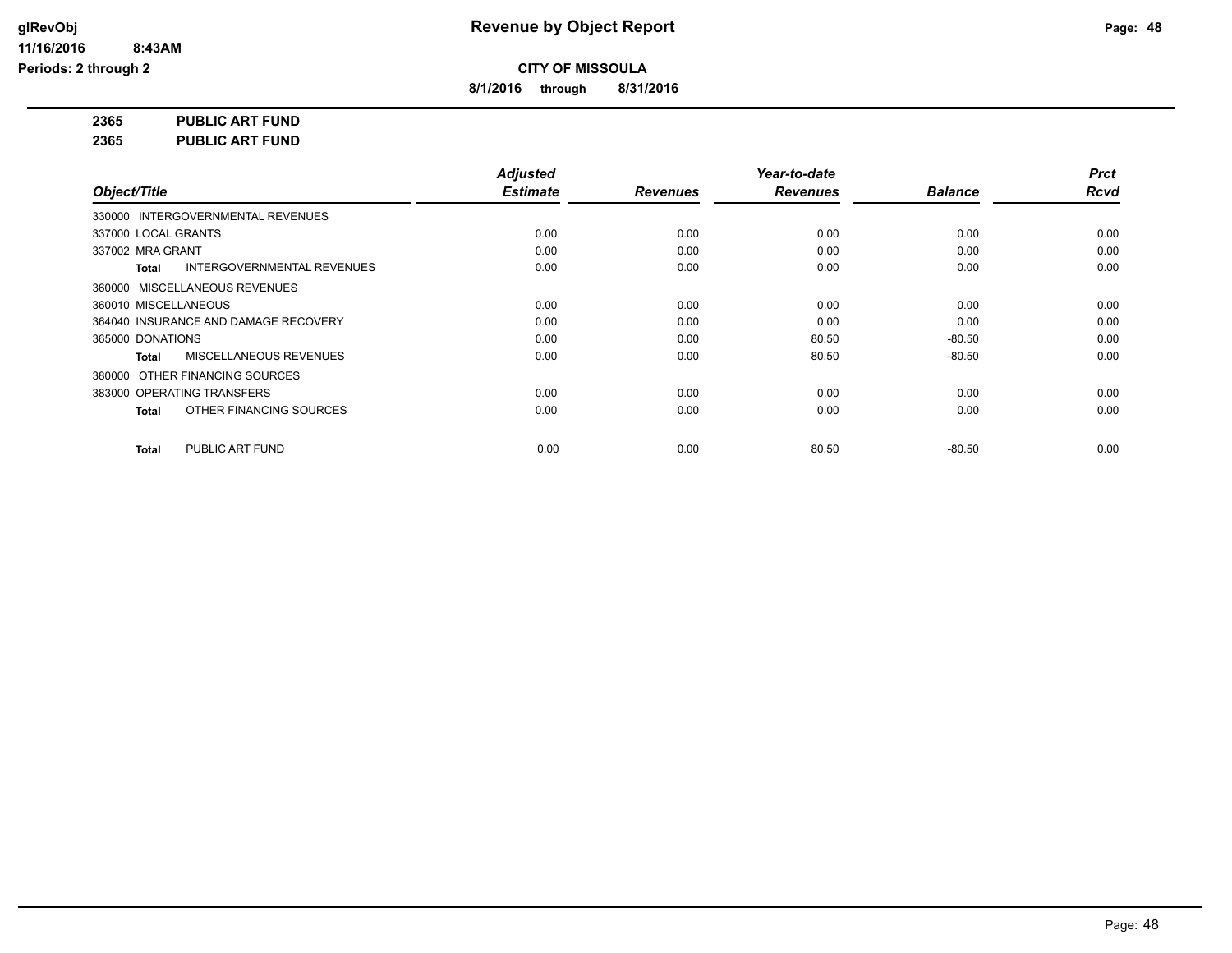**CITY OF MISSOULA**

**8/1/2016 through 8/31/2016**

### **2365 PUBLIC ART FUND**

 **8:43AM**

|                                        | <b>Adjusted</b> |                 | Year-to-date    |                | <b>Prct</b> |
|----------------------------------------|-----------------|-----------------|-----------------|----------------|-------------|
| Object/Title                           | <b>Estimate</b> | <b>Revenues</b> | <b>Revenues</b> | <b>Balance</b> | <b>Rcvd</b> |
| 330000 INTERGOVERNMENTAL REVENUES      |                 |                 |                 |                |             |
| 337000 LOCAL GRANTS                    | 0.00            | 0.00            | 0.00            | 0.00           | 0.00        |
| 337002 MRA GRANT                       | 0.00            | 0.00            | 0.00            | 0.00           | 0.00        |
| INTERGOVERNMENTAL REVENUES<br>Total    | 0.00            | 0.00            | 0.00            | 0.00           | 0.00        |
| 360000 MISCELLANEOUS REVENUES          |                 |                 |                 |                |             |
| 360010 MISCELLANEOUS                   | 0.00            | 0.00            | 0.00            | 0.00           | 0.00        |
| 364040 INSURANCE AND DAMAGE RECOVERY   | 0.00            | 0.00            | 0.00            | 0.00           | 0.00        |
| 365000 DONATIONS                       | 0.00            | 0.00            | 80.50           | $-80.50$       | 0.00        |
| <b>MISCELLANEOUS REVENUES</b><br>Total | 0.00            | 0.00            | 80.50           | $-80.50$       | 0.00        |
| 380000 OTHER FINANCING SOURCES         |                 |                 |                 |                |             |
| 383000 OPERATING TRANSFERS             | 0.00            | 0.00            | 0.00            | 0.00           | 0.00        |
| OTHER FINANCING SOURCES<br>Total       | 0.00            | 0.00            | 0.00            | 0.00           | 0.00        |
|                                        |                 |                 |                 |                |             |
| PUBLIC ART FUND<br>Total               | 0.00            | 0.00            | 80.50           | $-80.50$       | 0.00        |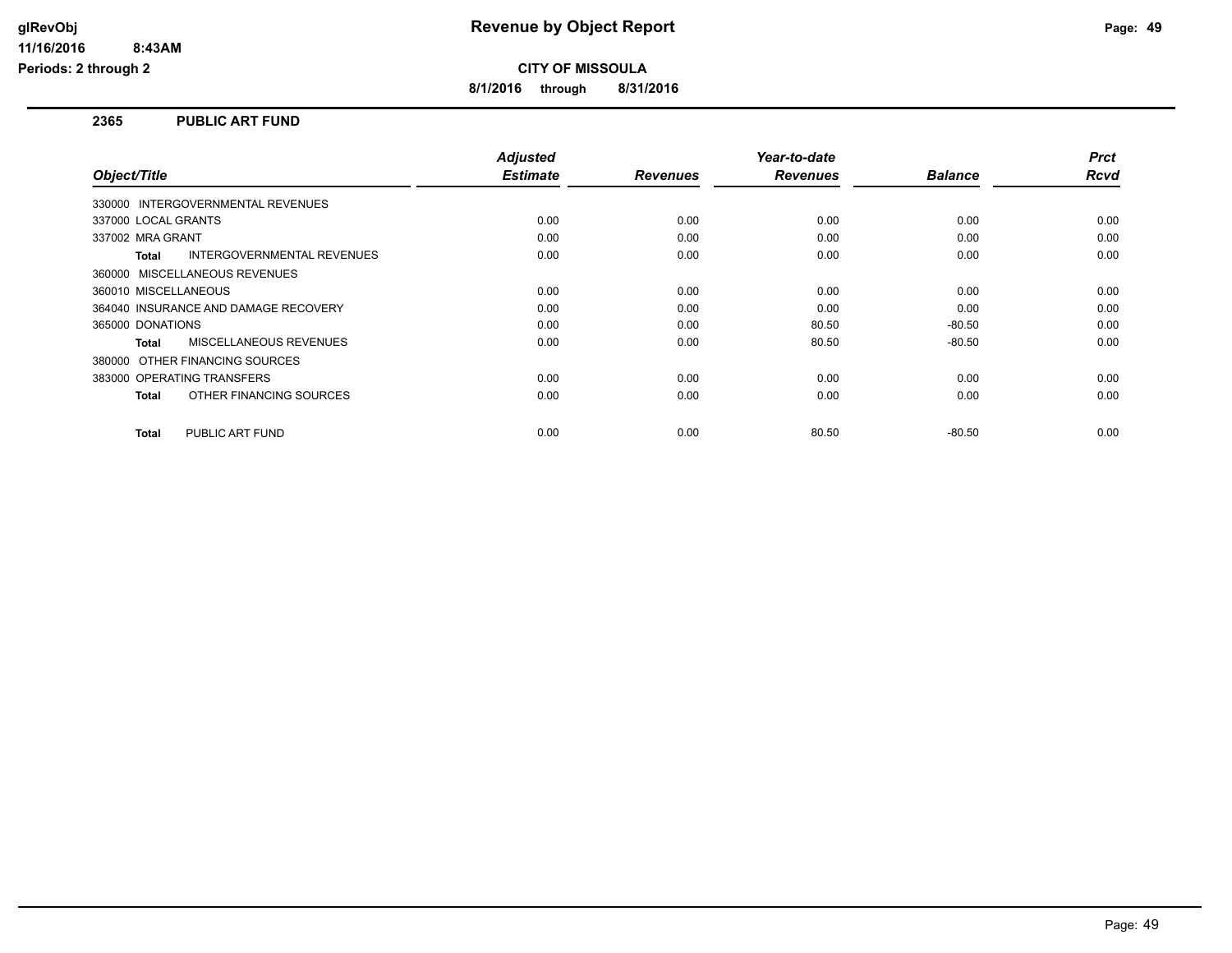**CITY OF MISSOULA**

**8/1/2016 through 8/31/2016**

## **2371 EMPLOYEE HEALTH INSURANCE LEVY FUND**

### **2371 EMPLOYEE HEALTH INSURANCE LEVY FUND**

|                                                     | <b>Adjusted</b> |                 | Year-to-date    |                | <b>Prct</b> |
|-----------------------------------------------------|-----------------|-----------------|-----------------|----------------|-------------|
| Object/Title                                        | <b>Estimate</b> | <b>Revenues</b> | <b>Revenues</b> | <b>Balance</b> | <b>Rcvd</b> |
| 310000 TAXES/ASSESSMENTS                            |                 |                 |                 |                |             |
| 311000 GENERAL PROPERTY TAXES                       | 0.00            | 51.44           | $-56.86$        | 56.86          | 0.00        |
| 312001 PENALTIES & INTEREST                         | 0.00            | 1.73            | $-7.37$         | 7.37           | 0.00        |
| TAXES/ASSESSMENTS<br>Total                          | 0.00            | 53.17           | $-64.23$        | 64.23          | 0.00        |
| 370000 INVESTMENTS & ROYALTY EARNINGS               |                 |                 |                 |                |             |
| 371010 INTEREST ON INVESTMENTS                      | 0.00            | 0.00            | 0.00            | 0.00           | 0.00        |
| <b>INVESTMENTS &amp; ROYALTY EARNINGS</b><br>Total  | 0.00            | 0.00            | 0.00            | 0.00           | 0.00        |
| EMPLOYEE HEALTH INSURANCE LEVY FUNI<br><b>Total</b> | 0.00            | 53.17           | $-64.23$        | 64.23          | 0.00        |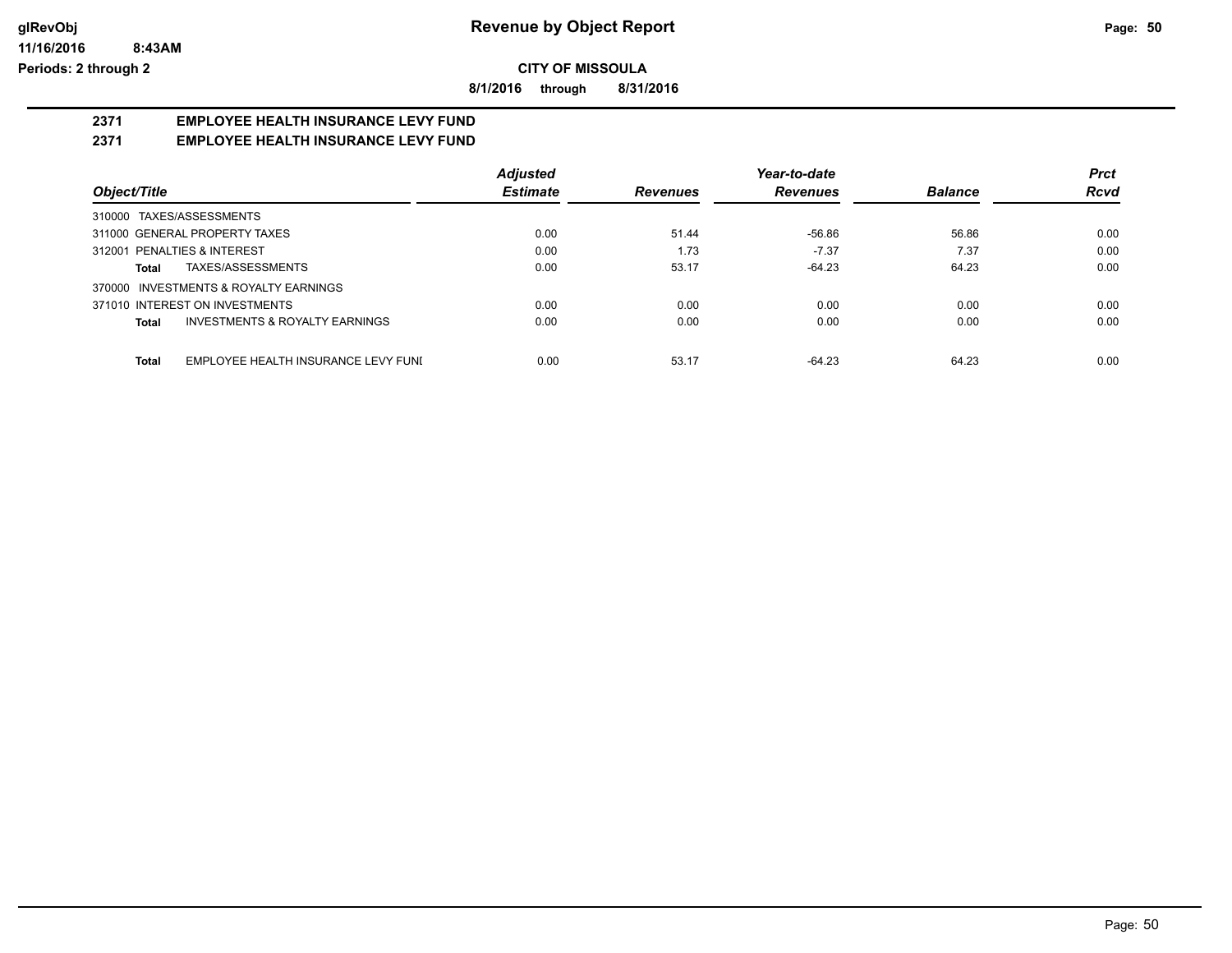**8/1/2016 through 8/31/2016**

### **2371 EMPLOYEE HEALTH INSURANCE LEVY FUND**

|                                             | <b>Adjusted</b> |                 | Year-to-date    |                | <b>Prct</b> |
|---------------------------------------------|-----------------|-----------------|-----------------|----------------|-------------|
| Object/Title                                | <b>Estimate</b> | <b>Revenues</b> | <b>Revenues</b> | <b>Balance</b> | <b>Rcvd</b> |
| 310000 TAXES/ASSESSMENTS                    |                 |                 |                 |                |             |
| 311000 GENERAL PROPERTY TAXES               | 0.00            | 51.44           | $-56.86$        | 56.86          | 0.00        |
| 312001 PENALTIES & INTEREST                 | 0.00            | 1.73            | $-7.37$         | 7.37           | 0.00        |
| TAXES/ASSESSMENTS<br>Total                  | 0.00            | 53.17           | $-64.23$        | 64.23          | 0.00        |
| 370000 INVESTMENTS & ROYALTY EARNINGS       |                 |                 |                 |                |             |
| 371010 INTEREST ON INVESTMENTS              | 0.00            | 0.00            | 0.00            | 0.00           | 0.00        |
| INVESTMENTS & ROYALTY EARNINGS<br>Total     | 0.00            | 0.00            | 0.00            | 0.00           | 0.00        |
|                                             |                 |                 |                 |                |             |
| Total<br>EMPLOYEE HEALTH INSURANCE LEVY FUN | 0.00            | 53.17           | $-64.23$        | 64.23          | 0.00        |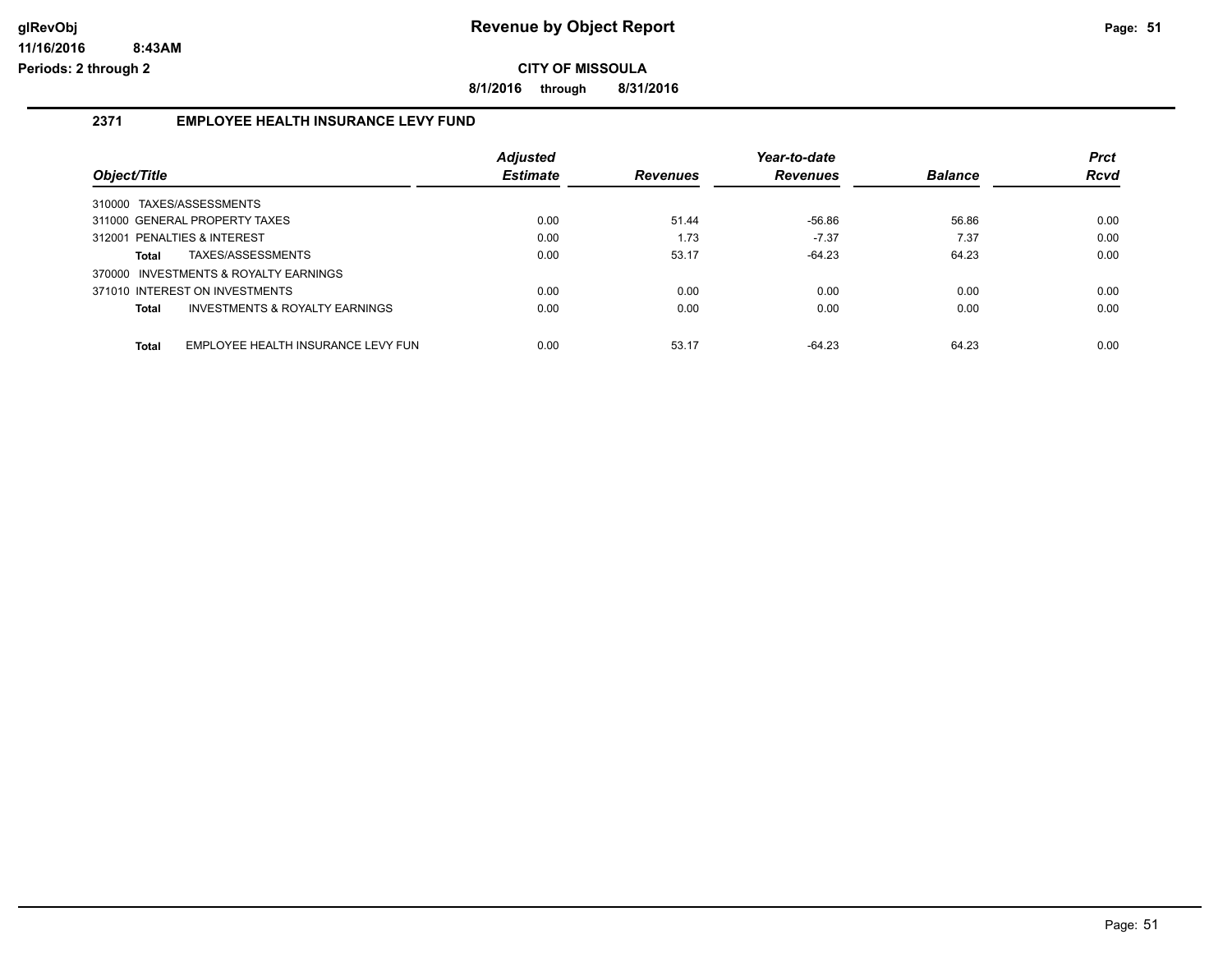**8/1/2016 through 8/31/2016**

**2372 PERMISSIVE MEDICAL LEVY**

**2372 PERMISSIVE MEDICAL LEVY**

|                                                    | <b>Adjusted</b> |                 | Year-to-date    |                | <b>Prct</b> |
|----------------------------------------------------|-----------------|-----------------|-----------------|----------------|-------------|
| Object/Title                                       | <b>Estimate</b> | <b>Revenues</b> | <b>Revenues</b> | <b>Balance</b> | Rcvd        |
| 310000 TAXES/ASSESSMENTS                           |                 |                 |                 |                |             |
| 311000 GENERAL PROPERTY TAXES                      | 0.00            | 50,788.39       | $-4,857.71$     | 4.857.71       | 0.00        |
| 312001 PENALTIES & INTEREST                        | 0.00            | 1.710.61        | $-132.54$       | 132.54         | 0.00        |
| TAXES/ASSESSMENTS<br>Total                         | 0.00            | 52.499.00       | $-4.990.25$     | 4.990.25       | 0.00        |
| 370000 INVESTMENTS & ROYALTY EARNINGS              |                 |                 |                 |                |             |
| 371010 INTEREST ON INVESTMENTS                     | 0.00            | 0.00            | 0.00            | 0.00           | 0.00        |
| <b>INVESTMENTS &amp; ROYALTY EARNINGS</b><br>Total | 0.00            | 0.00            | 0.00            | 0.00           | 0.00        |
| PERMISSIVE MEDICAL LEVY<br>Total                   | 0.00            | 52.499.00       | $-4.990.25$     | 4.990.25       | 0.00        |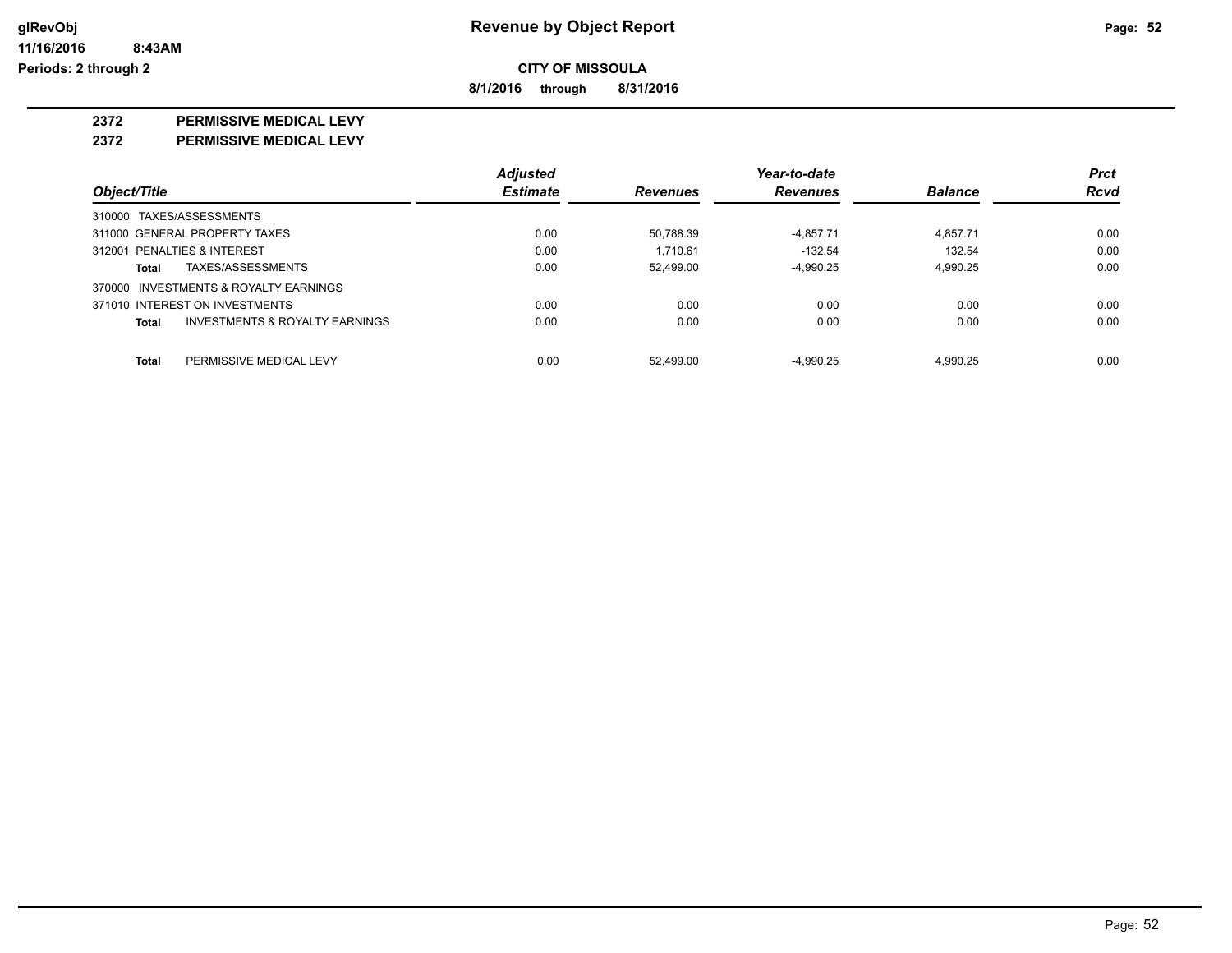**CITY OF MISSOULA**

**8/1/2016 through 8/31/2016**

### **2372 PERMISSIVE MEDICAL LEVY**

|                                                | <b>Adiusted</b> |                 | Year-to-date    |                | <b>Prct</b> |
|------------------------------------------------|-----------------|-----------------|-----------------|----------------|-------------|
| Object/Title                                   | <b>Estimate</b> | <b>Revenues</b> | <b>Revenues</b> | <b>Balance</b> | <b>Rcvd</b> |
| 310000 TAXES/ASSESSMENTS                       |                 |                 |                 |                |             |
| 311000 GENERAL PROPERTY TAXES                  | 0.00            | 50,788.39       | $-4.857.71$     | 4.857.71       | 0.00        |
| 312001 PENALTIES & INTEREST                    | 0.00            | 1.710.61        | $-132.54$       | 132.54         | 0.00        |
| TAXES/ASSESSMENTS<br><b>Total</b>              | 0.00            | 52.499.00       | $-4,990.25$     | 4.990.25       | 0.00        |
| 370000 INVESTMENTS & ROYALTY EARNINGS          |                 |                 |                 |                |             |
| 371010 INTEREST ON INVESTMENTS                 | 0.00            | 0.00            | 0.00            | 0.00           | 0.00        |
| INVESTMENTS & ROYALTY EARNINGS<br><b>Total</b> | 0.00            | 0.00            | 0.00            | 0.00           | 0.00        |
| <b>Total</b><br>PERMISSIVE MEDICAL LEVY        | 0.00            | 52.499.00       | $-4.990.25$     | 4.990.25       | 0.00        |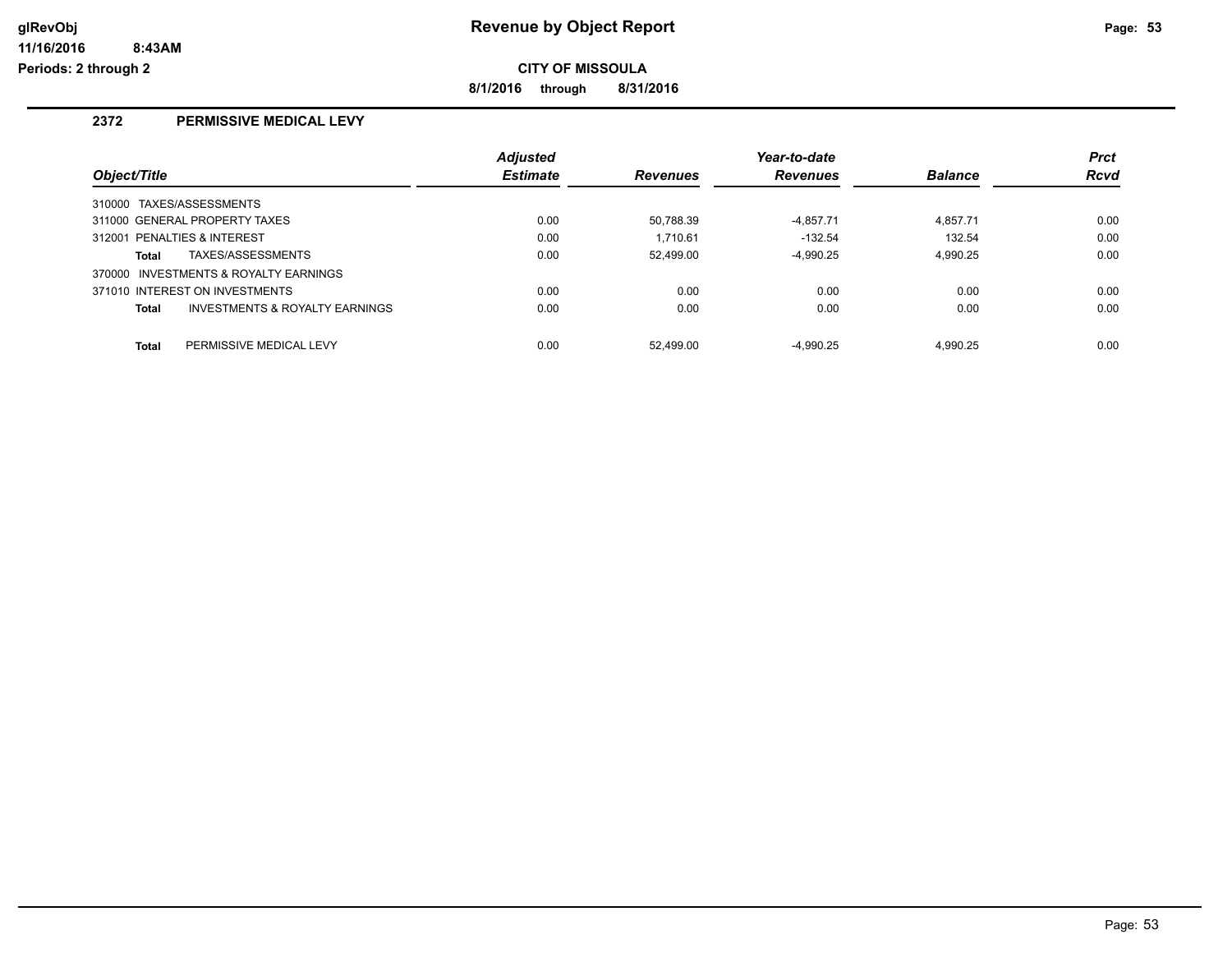**CITY OF MISSOULA**

**8/1/2016 through 8/31/2016**

# **2389 CABLE TELEVISION FRANCHISE FUND**

### **2389 CABLE TELEVISION FRANCHISE FUND**

|                           |                                 | <b>Adjusted</b> |                 | Year-to-date    |                | <b>Prct</b> |
|---------------------------|---------------------------------|-----------------|-----------------|-----------------|----------------|-------------|
| Object/Title              |                                 | <b>Estimate</b> | <b>Revenues</b> | <b>Revenues</b> | <b>Balance</b> | <b>Rcvd</b> |
| 320000 LICENSES & PERMITS |                                 |                 |                 |                 |                |             |
|                           | 322031 FRANCHISE FEE - AT&T     | 0.00            | 171.221.56      | 0.00            | 0.00           | 0.00        |
| 322034 PEG ACCESS         |                                 | 0.00            | 9.737.33        | 0.00            | 0.00           | 0.00        |
| Total                     | <b>LICENSES &amp; PERMITS</b>   | 0.00            | 180,958.89      | 0.00            | 0.00           | 0.00        |
|                           | 360000 MISCELLANEOUS REVENUES   |                 |                 |                 |                |             |
| 365000 DONATIONS          |                                 | 0.00            | 0.00            | 0.00            | 0.00           | 0.00        |
| Total                     | MISCELLANEOUS REVENUES          | 0.00            | 0.00            | 0.00            | 0.00           | 0.00        |
| Total                     | CABLE TELEVISION FRANCHISE FUND | 0.00            | 180.958.89      | 0.00            | 0.00           | 0.00        |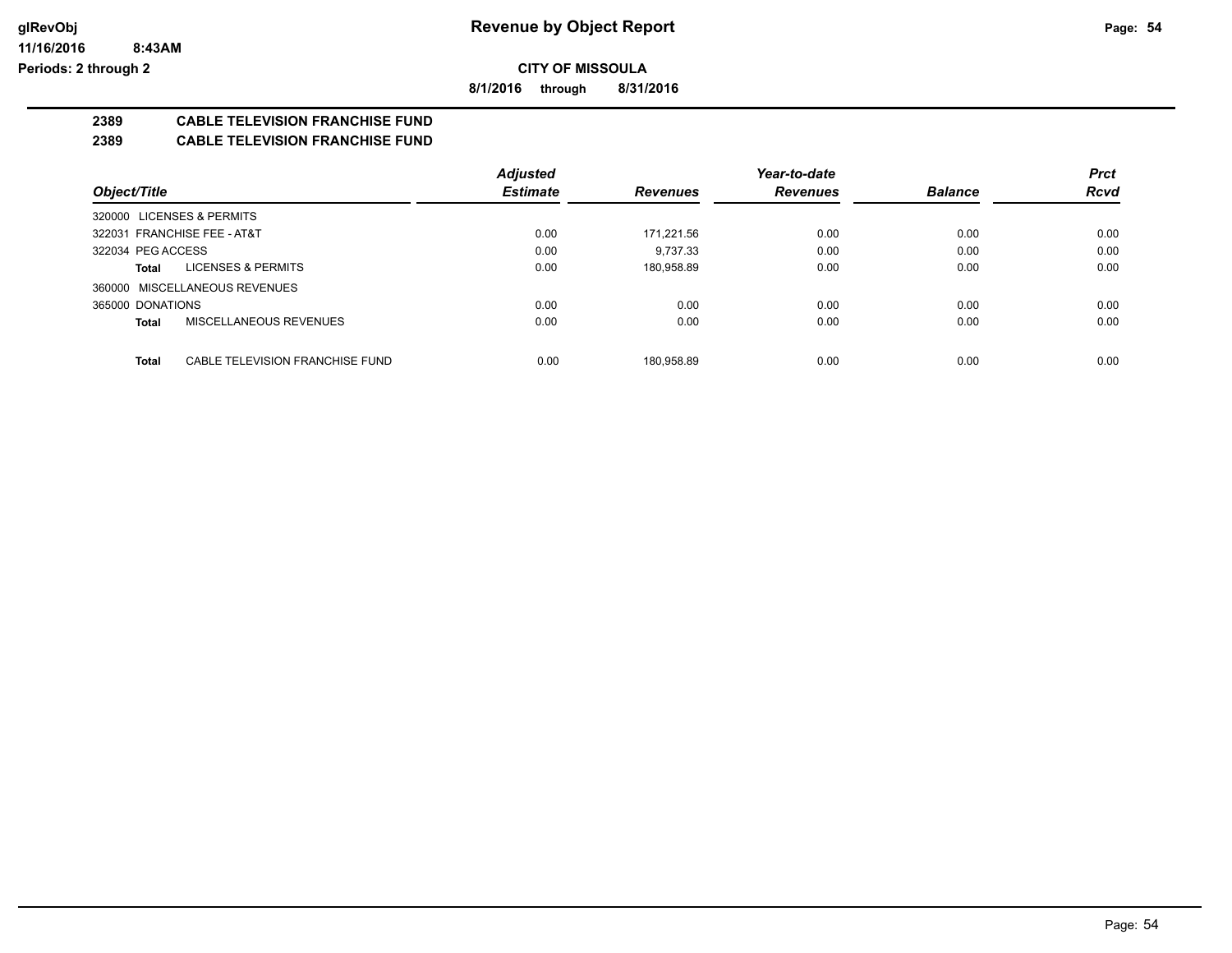**8:43AM**

**CITY OF MISSOULA**

**8/1/2016 through 8/31/2016**

### **2389 CABLE TELEVISION FRANCHISE FUND**

|                                          | <b>Adjusted</b> |                 | Year-to-date    |                | <b>Prct</b> |
|------------------------------------------|-----------------|-----------------|-----------------|----------------|-------------|
| Object/Title                             | <b>Estimate</b> | <b>Revenues</b> | <b>Revenues</b> | <b>Balance</b> | <b>Rcvd</b> |
| 320000 LICENSES & PERMITS                |                 |                 |                 |                |             |
| 322031 FRANCHISE FEE - AT&T              | 0.00            | 171.221.56      | 0.00            | 0.00           | 0.00        |
| 322034 PEG ACCESS                        | 0.00            | 9.737.33        | 0.00            | 0.00           | 0.00        |
| <b>LICENSES &amp; PERMITS</b><br>Total   | 0.00            | 180,958.89      | 0.00            | 0.00           | 0.00        |
| 360000 MISCELLANEOUS REVENUES            |                 |                 |                 |                |             |
| 365000 DONATIONS                         | 0.00            | 0.00            | 0.00            | 0.00           | 0.00        |
| <b>MISCELLANEOUS REVENUES</b><br>Total   | 0.00            | 0.00            | 0.00            | 0.00           | 0.00        |
|                                          |                 |                 |                 |                |             |
| Total<br>CABLE TELEVISION FRANCHISE FUND | 0.00            | 180.958.89      | 0.00            | 0.00           | 0.00        |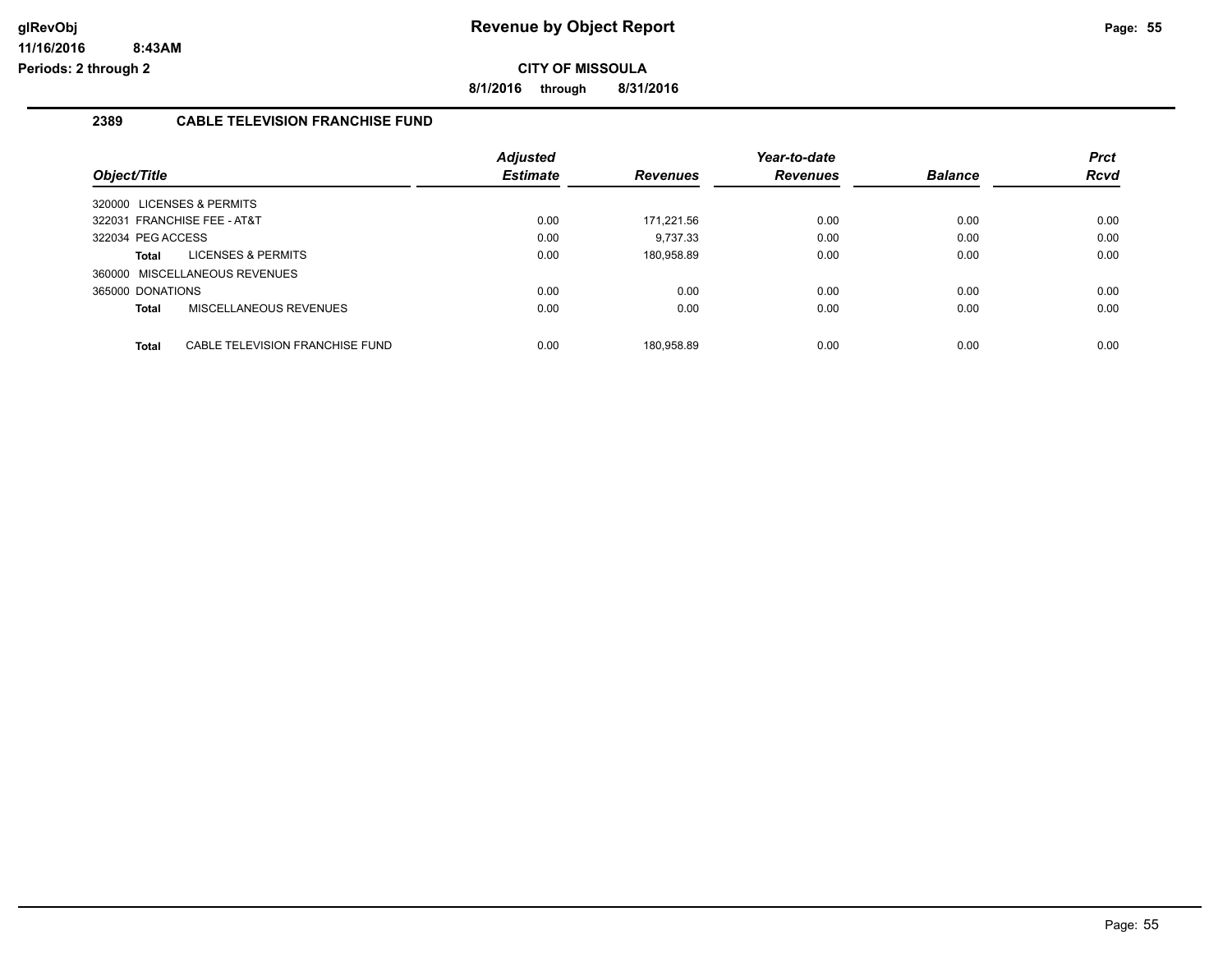**8/1/2016 through 8/31/2016**

**2390 DRUG FORFEITURE FUND**

**2390 DRUG FORFEITURE FUND**

|                                                           | <b>Adjusted</b> |                 | Year-to-date    |                | <b>Prct</b> |
|-----------------------------------------------------------|-----------------|-----------------|-----------------|----------------|-------------|
| Object/Title                                              | <b>Estimate</b> | <b>Revenues</b> | <b>Revenues</b> | <b>Balance</b> | <b>Rcvd</b> |
| 350000 FINES & FORFEITURES                                |                 |                 |                 |                |             |
| 351013 DRUG FORFEITURES                                   | 0.00            | 3.320.92        | 3.320.92        | $-3.320.92$    | 0.00        |
| <b>FINES &amp; FORFEITURES</b><br><b>Total</b>            | 0.00            | 3.320.92        | 3,320.92        | $-3.320.92$    | 0.00        |
| 370000 INVESTMENTS & ROYALTY EARNINGS                     |                 |                 |                 |                |             |
| 371010 INTEREST ON INVESTMENTS                            | 0.00            | 0.00            | 0.00            | 0.00           | 0.00        |
| <b>INVESTMENTS &amp; ROYALTY EARNINGS</b><br><b>Total</b> | 0.00            | 0.00            | 0.00            | 0.00           | 0.00        |
| DRUG FORFEITURE FUND<br><b>Total</b>                      | 0.00            | 3.320.92        | 3.320.92        | $-3.320.92$    | 0.00        |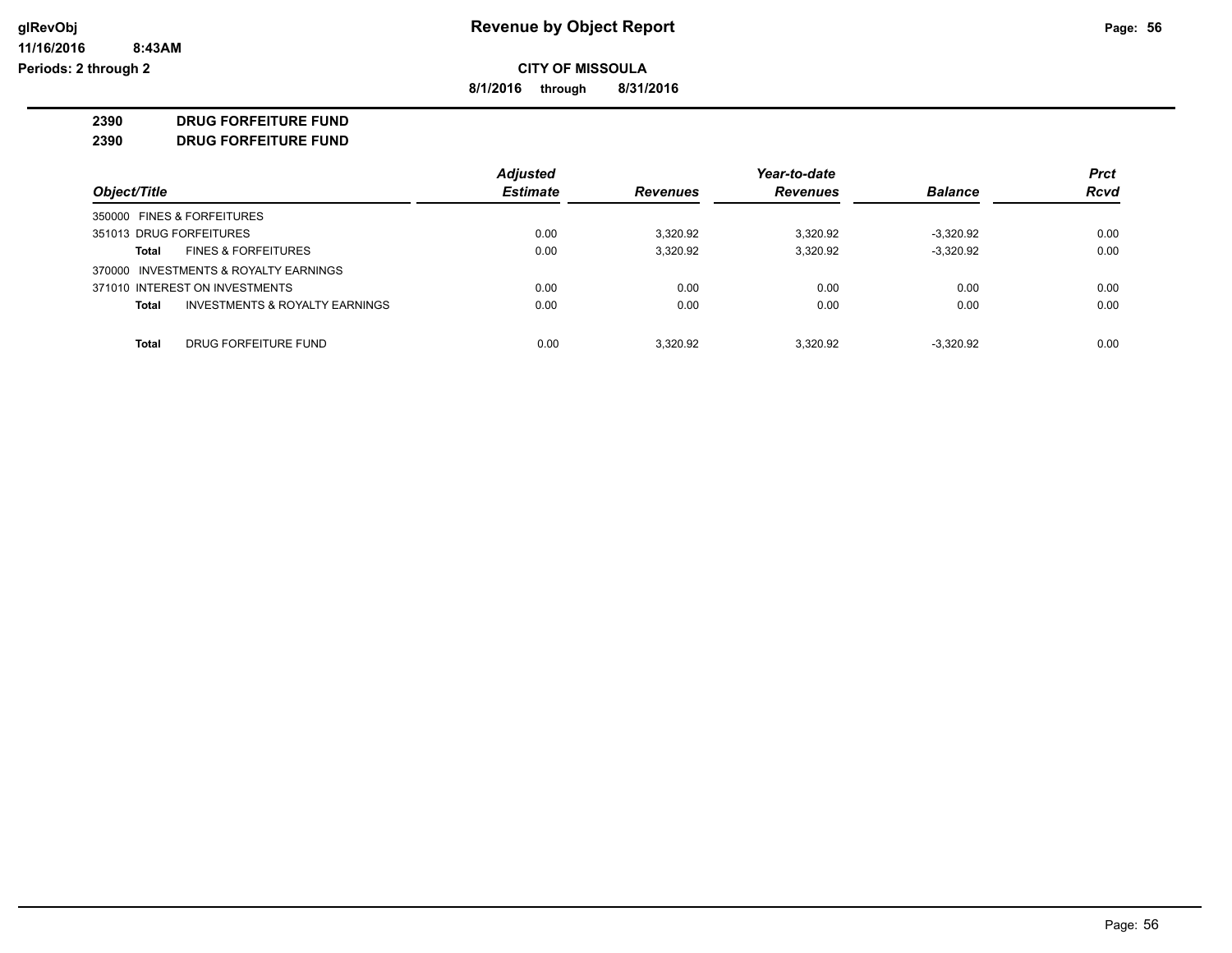**CITY OF MISSOULA**

**8/1/2016 through 8/31/2016**

### **2390 DRUG FORFEITURE FUND**

 **8:43AM**

|                                                     |                                           | <b>Adjusted</b> |                 | Year-to-date    |                | <b>Prct</b> |
|-----------------------------------------------------|-------------------------------------------|-----------------|-----------------|-----------------|----------------|-------------|
| Object/Title                                        |                                           | <b>Estimate</b> | <b>Revenues</b> | <b>Revenues</b> | <b>Balance</b> | <b>Rcvd</b> |
| 350000 FINES & FORFEITURES                          |                                           |                 |                 |                 |                |             |
| 351013 DRUG FORFEITURES                             |                                           | 0.00            | 3.320.92        | 3.320.92        | $-3.320.92$    | 0.00        |
| <b>FINES &amp; FORFEITURES</b><br>Total             |                                           | 0.00            | 3.320.92        | 3,320.92        | $-3.320.92$    | 0.00        |
| <b>INVESTMENTS &amp; ROYALTY EARNINGS</b><br>370000 |                                           |                 |                 |                 |                |             |
| 371010 INTEREST ON INVESTMENTS                      |                                           | 0.00            | 0.00            | 0.00            | 0.00           | 0.00        |
| <b>Total</b>                                        | <b>INVESTMENTS &amp; ROYALTY EARNINGS</b> | 0.00            | 0.00            | 0.00            | 0.00           | 0.00        |
| DRUG FORFEITURE FUND<br>Total                       |                                           | 0.00            | 3.320.92        | 3.320.92        | $-3.320.92$    | 0.00        |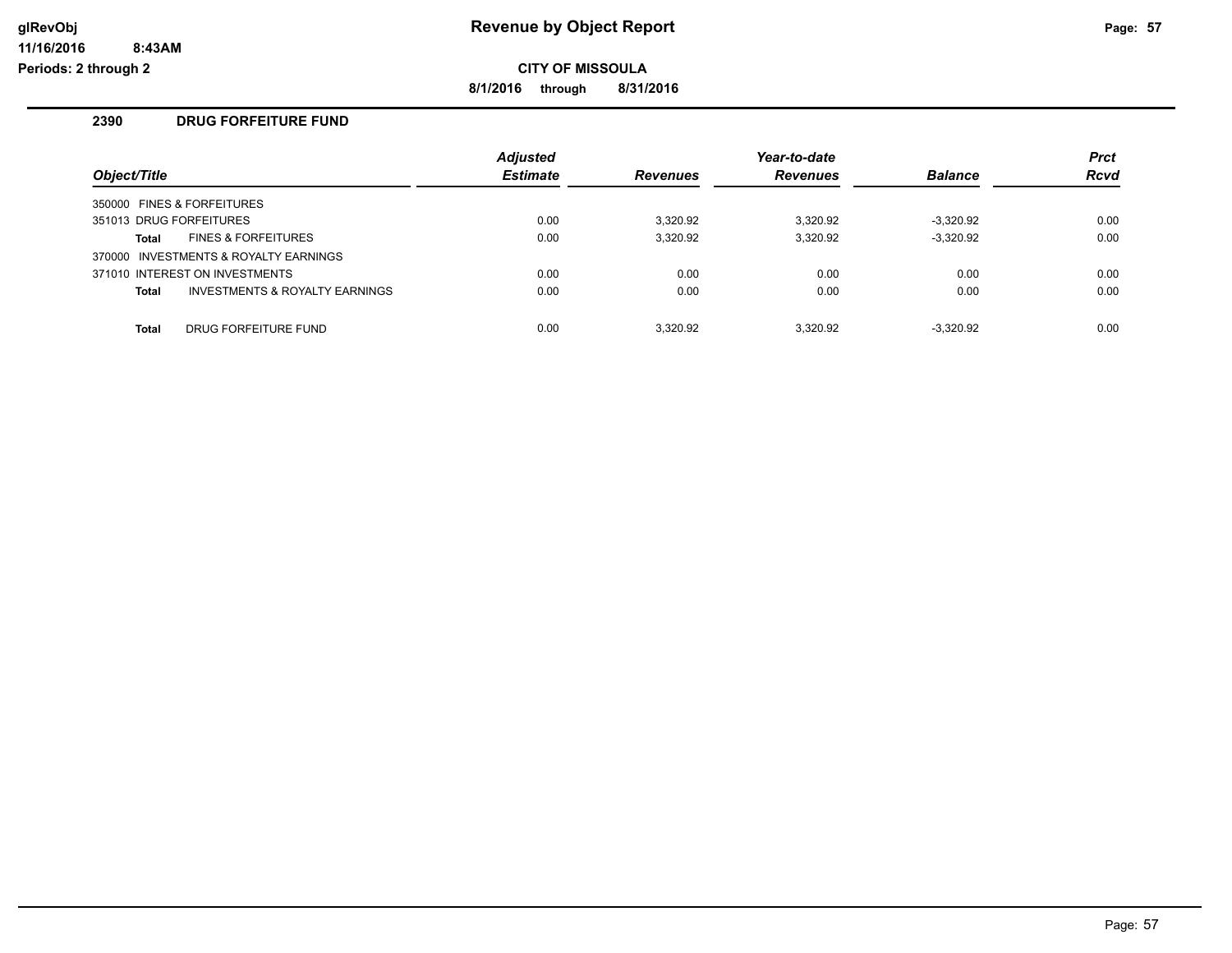**8/1/2016 through 8/31/2016**

**2394 BUILDING INSPECTION FUND**

**2394 BUILDING INSPECTION FUND**

|                                                           | <b>Adjusted</b> |                 | Year-to-date    |                | <b>Prct</b> |
|-----------------------------------------------------------|-----------------|-----------------|-----------------|----------------|-------------|
| Object/Title                                              | <b>Estimate</b> | <b>Revenues</b> | <b>Revenues</b> | <b>Balance</b> | <b>Rcvd</b> |
| 320000 LICENSES & PERMITS                                 |                 |                 |                 |                |             |
| 323011 BUILDING PERMITS                                   | 0.00            | 192,894.83      | 337,532.37      | $-337,532.37$  | 0.00        |
| 323012 ELECTRICAL PERMITS                                 | 0.00            | 25.970.16       | 52.437.14       | $-52.437.14$   | 0.00        |
| 323013 PLUMBING PERMITS                                   | 0.00            | 17,708.00       | 30,759.00       | $-30,759.00$   | 0.00        |
| 323014 BLDG PERMIT REVIEW FEE                             | 0.00            | 0.00            | 0.00            | 0.00           | 0.00        |
| 323016 MOVING PERMITS                                     | 0.00            | 0.00            | 0.00            | 0.00           | 0.00        |
| 323017 MECHANICAL PERMITS                                 | 0.00            | 10,365.00       | 17,661.00       | $-17,661.00$   | 0.00        |
| <b>LICENSES &amp; PERMITS</b><br><b>Total</b>             | 0.00            | 246,937.99      | 438,389.51      | -438,389.51    | 0.00        |
| 330000 INTERGOVERNMENTAL REVENUES                         |                 |                 |                 |                |             |
| 336023 STATE CONTRIB. - PERS                              | 0.00            | 0.00            | 0.00            | 0.00           | 0.00        |
| <b>INTERGOVERNMENTAL REVENUES</b><br><b>Total</b>         | 0.00            | 0.00            | 0.00            | 0.00           | 0.00        |
| 340000 CHARGES FOR SERVICES                               |                 |                 |                 |                |             |
| 341091 INSPECTION CODE BOOKS & COPIES                     | 0.00            | 21.75           | 147.50          | $-147.50$      | 0.00        |
| <b>CHARGES FOR SERVICES</b><br><b>Total</b>               | 0.00            | 21.75           | 147.50          | $-147.50$      | 0.00        |
| 360000 MISCELLANEOUS REVENUES                             |                 |                 |                 |                |             |
| 360010 MISCELLANEOUS                                      | 0.00            | 0.00            | 0.00            | 0.00           | 0.00        |
| 360015 CONFERENCE REVENUES - BUILDING                     | 0.00            | 0.00            | 0.00            | 0.00           | 0.00        |
| MISCELLANEOUS REVENUES<br>Total                           | 0.00            | 0.00            | 0.00            | 0.00           | 0.00        |
| 370000 INVESTMENTS & ROYALTY EARNINGS                     |                 |                 |                 |                |             |
| 371010 INTEREST ON INVESTMENTS                            | 0.00            | 0.00            | 0.00            | 0.00           | 0.00        |
| 371020 GAIN/LOSS IN MARKET VALUE OF INVESTMENTS           | 0.00            | 0.00            | 0.00            | 0.00           | 0.00        |
| <b>INVESTMENTS &amp; ROYALTY EARNINGS</b><br><b>Total</b> | 0.00            | 0.00            | 0.00            | 0.00           | 0.00        |
| 380000 OTHER FINANCING SOURCES                            |                 |                 |                 |                |             |
| 382010 SALE OF FIXED ASSETS                               | 0.00            | 0.00            | 0.00            | 0.00           | 0.00        |
| 383000 OPERATING TRANSFERS                                | 0.00            | 0.00            | 0.00            | 0.00           | 0.00        |
| OTHER FINANCING SOURCES<br><b>Total</b>                   | 0.00            | 0.00            | 0.00            | 0.00           | 0.00        |
| <b>BUILDING INSPECTION FUND</b><br><b>Total</b>           | 0.00            | 246,959.74      | 438,537.01      | -438,537.01    | 0.00        |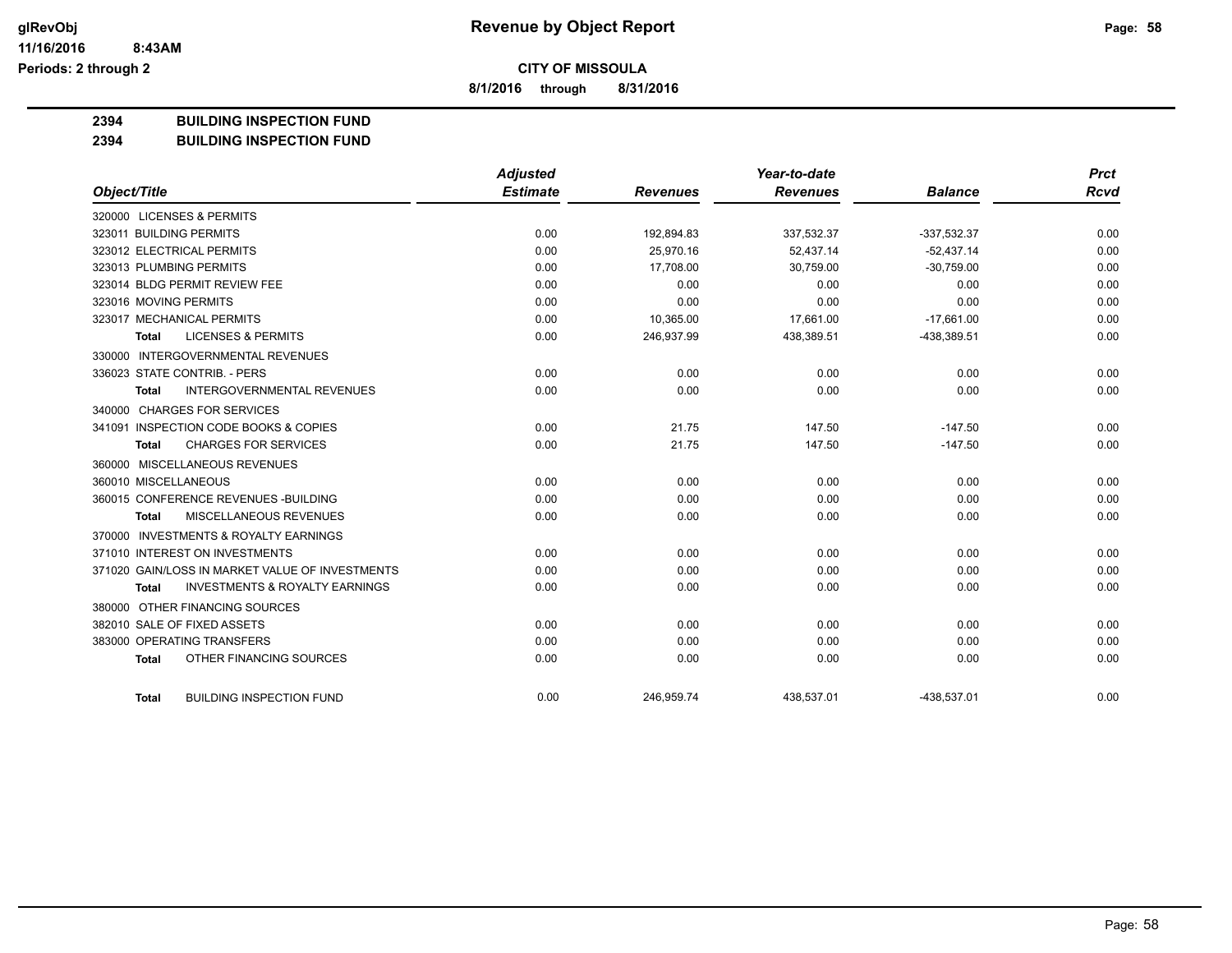**8/1/2016 through 8/31/2016**

### **2394 BUILDING INSPECTION FUND**

|                                                    | <b>Adjusted</b> |                 | Year-to-date    |                | <b>Prct</b> |
|----------------------------------------------------|-----------------|-----------------|-----------------|----------------|-------------|
| Object/Title                                       | <b>Estimate</b> | <b>Revenues</b> | <b>Revenues</b> | <b>Balance</b> | Rcvd        |
| 320000 LICENSES & PERMITS                          |                 |                 |                 |                |             |
| 323011 BUILDING PERMITS                            | 0.00            | 192,894.83      | 337,532.37      | $-337,532.37$  | 0.00        |
| 323012 ELECTRICAL PERMITS                          | 0.00            | 25,970.16       | 52,437.14       | $-52,437.14$   | 0.00        |
| 323013 PLUMBING PERMITS                            | 0.00            | 17,708.00       | 30,759.00       | $-30,759.00$   | 0.00        |
| 323014 BLDG PERMIT REVIEW FEE                      | 0.00            | 0.00            | 0.00            | 0.00           | 0.00        |
| 323016 MOVING PERMITS                              | 0.00            | 0.00            | 0.00            | 0.00           | 0.00        |
| 323017 MECHANICAL PERMITS                          | 0.00            | 10,365.00       | 17,661.00       | $-17,661.00$   | 0.00        |
| <b>LICENSES &amp; PERMITS</b><br><b>Total</b>      | 0.00            | 246,937.99      | 438,389.51      | -438,389.51    | 0.00        |
| 330000 INTERGOVERNMENTAL REVENUES                  |                 |                 |                 |                |             |
| 336023 STATE CONTRIB. - PERS                       | 0.00            | 0.00            | 0.00            | 0.00           | 0.00        |
| <b>INTERGOVERNMENTAL REVENUES</b><br><b>Total</b>  | 0.00            | 0.00            | 0.00            | 0.00           | 0.00        |
| 340000 CHARGES FOR SERVICES                        |                 |                 |                 |                |             |
| 341091 INSPECTION CODE BOOKS & COPIES              | 0.00            | 21.75           | 147.50          | $-147.50$      | 0.00        |
| <b>CHARGES FOR SERVICES</b><br><b>Total</b>        | 0.00            | 21.75           | 147.50          | $-147.50$      | 0.00        |
| 360000 MISCELLANEOUS REVENUES                      |                 |                 |                 |                |             |
| 360010 MISCELLANEOUS                               | 0.00            | 0.00            | 0.00            | 0.00           | 0.00        |
| 360015 CONFERENCE REVENUES - BUILDING              | 0.00            | 0.00            | 0.00            | 0.00           | 0.00        |
| MISCELLANEOUS REVENUES<br><b>Total</b>             | 0.00            | 0.00            | 0.00            | 0.00           | 0.00        |
| 370000 INVESTMENTS & ROYALTY EARNINGS              |                 |                 |                 |                |             |
| 371010 INTEREST ON INVESTMENTS                     | 0.00            | 0.00            | 0.00            | 0.00           | 0.00        |
| 371020 GAIN/LOSS IN MARKET VALUE OF INVESTMENT     | 0.00            | 0.00            | 0.00            | 0.00           | 0.00        |
| <b>INVESTMENTS &amp; ROYALTY EARNINGS</b><br>Total | 0.00            | 0.00            | 0.00            | 0.00           | 0.00        |
| 380000 OTHER FINANCING SOURCES                     |                 |                 |                 |                |             |
| 382010 SALE OF FIXED ASSETS                        | 0.00            | 0.00            | 0.00            | 0.00           | 0.00        |
| 383000 OPERATING TRANSFERS                         | 0.00            | 0.00            | 0.00            | 0.00           | 0.00        |
| OTHER FINANCING SOURCES<br><b>Total</b>            | 0.00            | 0.00            | 0.00            | 0.00           | 0.00        |
|                                                    |                 |                 |                 |                |             |
| <b>BUILDING INSPECTION FUND</b><br><b>Total</b>    | 0.00            | 246,959.74      | 438,537.01      | -438,537.01    | 0.00        |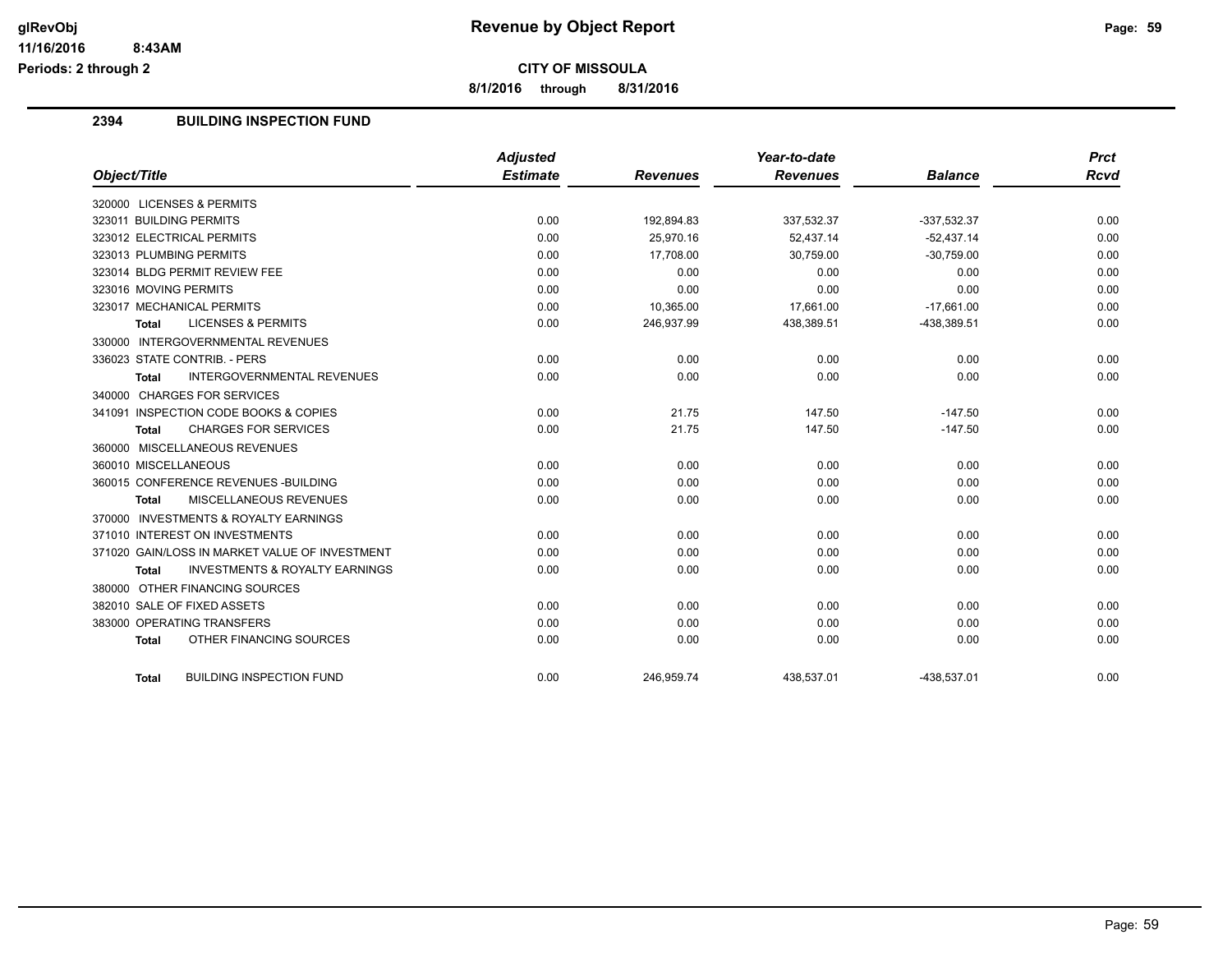**8:43AM**

**CITY OF MISSOULA**

**8/1/2016 through 8/31/2016**

## **2395 CITY GRANTS & PROGRAM INCOME FUND**

### **2395 CITY GRANTS & PROGRAM INCOME FUND**

|                                                           | <b>Adjusted</b> |                 | Year-to-date    |                | <b>Prct</b> |
|-----------------------------------------------------------|-----------------|-----------------|-----------------|----------------|-------------|
| Object/Title                                              | <b>Estimate</b> | <b>Revenues</b> | <b>Revenues</b> | <b>Balance</b> | Rcvd        |
| 330000 INTERGOVERNMENTAL REVENUES                         |                 |                 |                 |                |             |
| 331010 ENTITLEMENT - CDBG                                 | 0.00            | 0.00            | 0.00            | 0.00           | 0.00        |
| <b>INTERGOVERNMENTAL REVENUES</b><br><b>Total</b>         | 0.00            | 0.00            | 0.00            | 0.00           | 0.00        |
| 360000 MISCELLANEOUS REVENUES                             |                 |                 |                 |                |             |
| 360005 LOAN REPAYMENTS                                    | 0.00            | 0.00            | 0.00            | 0.00           | 0.00        |
| 360010 MISCELLANEOUS                                      | 0.00            | 0.00            | 0.00            | 0.00           | 0.00        |
| 360013 REPAYMENT OF SEWER GRANT                           | 0.00            | 0.00            | 0.00            | 0.00           | 0.00        |
| 360014 REPAYMENT OF LOAN/MHA                              | 0.00            | 0.00            | 0.00            | 0.00           | 0.00        |
| 362000 OTHER MISCELLANEOUS REVENUE                        | 0.00            | 0.00            | 0.00            | 0.00           | 0.00        |
| <b>MISCELLANEOUS REVENUES</b><br><b>Total</b>             | 0.00            | 0.00            | 0.00            | 0.00           | 0.00        |
| INVESTMENTS & ROYALTY EARNINGS<br>370000                  |                 |                 |                 |                |             |
| 371010 INTEREST ON INVESTMENTS                            | 0.00            | 0.00            | 0.00            | 0.00           | 0.00        |
| 371020 GAIN/LOSS IN MARKET VALUE OF INVESTMENTS           | 0.00            | 0.00            | 0.00            | 0.00           | 0.00        |
| <b>INVESTMENTS &amp; ROYALTY EARNINGS</b><br><b>Total</b> | 0.00            | 0.00            | 0.00            | 0.00           | 0.00        |
| OTHER FINANCING SOURCES<br>380000                         |                 |                 |                 |                |             |
| 383026 TRANS FR CDBG                                      | 0.00            | 0.00            | 0.00            | 0.00           | 0.00        |
| OTHER FINANCING SOURCES<br><b>Total</b>                   | 0.00            | 0.00            | 0.00            | 0.00           | 0.00        |
| CITY GRANTS & PROGRAM INCOME FUND<br>Total                | 0.00            | 0.00            | 0.00            | 0.00           | 0.00        |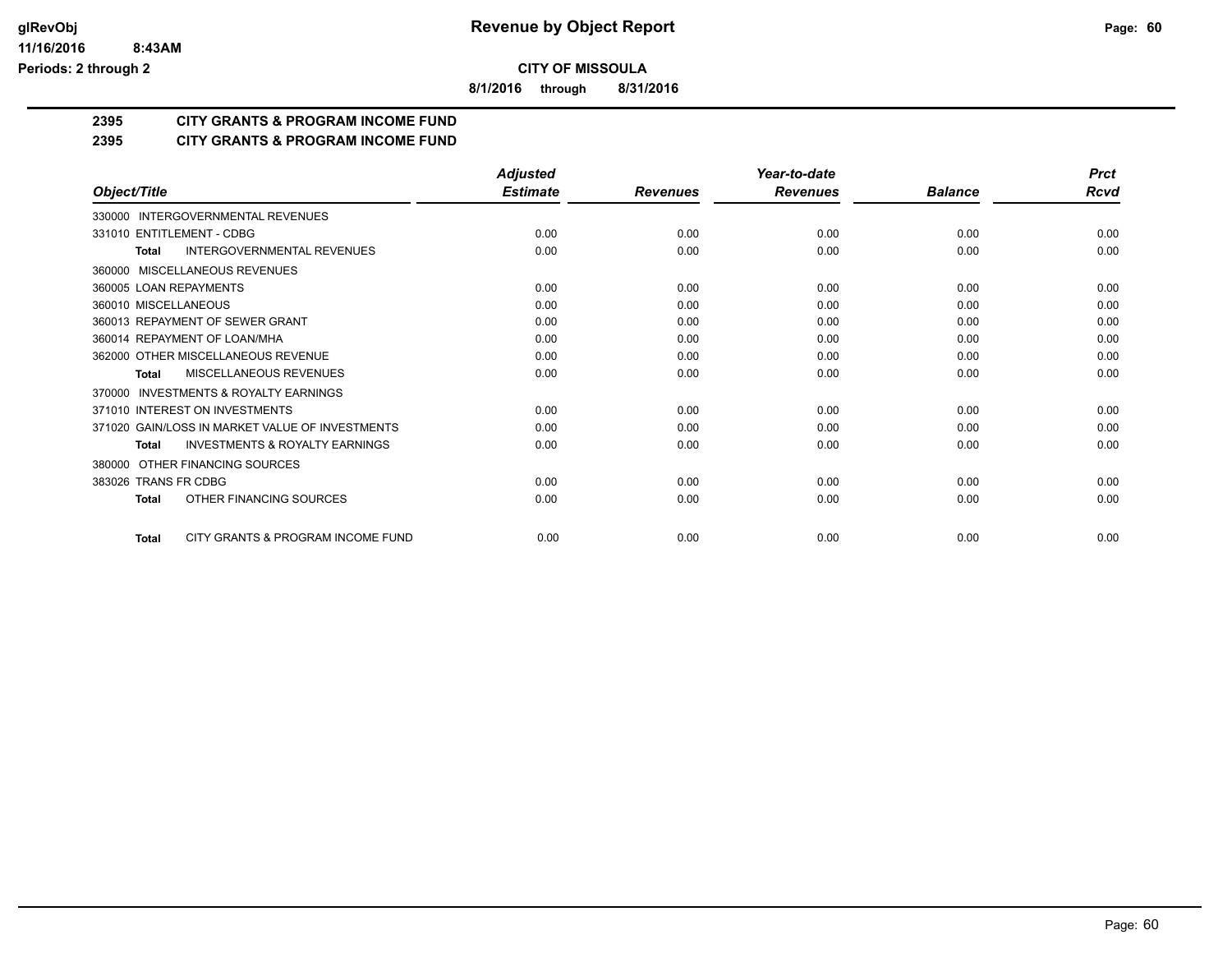**8/1/2016 through 8/31/2016**

### **2395 CITY GRANTS & PROGRAM INCOME FUND**

|                                                    | <b>Adjusted</b> |                 | Year-to-date    |                | <b>Prct</b> |
|----------------------------------------------------|-----------------|-----------------|-----------------|----------------|-------------|
| Object/Title                                       | <b>Estimate</b> | <b>Revenues</b> | <b>Revenues</b> | <b>Balance</b> | Rcvd        |
| 330000 INTERGOVERNMENTAL REVENUES                  |                 |                 |                 |                |             |
| 331010 ENTITLEMENT - CDBG                          | 0.00            | 0.00            | 0.00            | 0.00           | 0.00        |
| INTERGOVERNMENTAL REVENUES<br>Total                | 0.00            | 0.00            | 0.00            | 0.00           | 0.00        |
| 360000 MISCELLANEOUS REVENUES                      |                 |                 |                 |                |             |
| 360005 LOAN REPAYMENTS                             | 0.00            | 0.00            | 0.00            | 0.00           | 0.00        |
| 360010 MISCELLANEOUS                               | 0.00            | 0.00            | 0.00            | 0.00           | 0.00        |
| 360013 REPAYMENT OF SEWER GRANT                    | 0.00            | 0.00            | 0.00            | 0.00           | 0.00        |
| 360014 REPAYMENT OF LOAN/MHA                       | 0.00            | 0.00            | 0.00            | 0.00           | 0.00        |
| 362000 OTHER MISCELLANEOUS REVENUE                 | 0.00            | 0.00            | 0.00            | 0.00           | 0.00        |
| MISCELLANEOUS REVENUES<br>Total                    | 0.00            | 0.00            | 0.00            | 0.00           | 0.00        |
| 370000 INVESTMENTS & ROYALTY EARNINGS              |                 |                 |                 |                |             |
| 371010 INTEREST ON INVESTMENTS                     | 0.00            | 0.00            | 0.00            | 0.00           | 0.00        |
| 371020 GAIN/LOSS IN MARKET VALUE OF INVESTMENT     | 0.00            | 0.00            | 0.00            | 0.00           | 0.00        |
| <b>INVESTMENTS &amp; ROYALTY EARNINGS</b><br>Total | 0.00            | 0.00            | 0.00            | 0.00           | 0.00        |
| 380000 OTHER FINANCING SOURCES                     |                 |                 |                 |                |             |
| 383026 TRANS FR CDBG                               | 0.00            | 0.00            | 0.00            | 0.00           | 0.00        |
| OTHER FINANCING SOURCES<br>Total                   | 0.00            | 0.00            | 0.00            | 0.00           | 0.00        |
| CITY GRANTS & PROGRAM INCOME FUND<br><b>Total</b>  | 0.00            | 0.00            | 0.00            | 0.00           | 0.00        |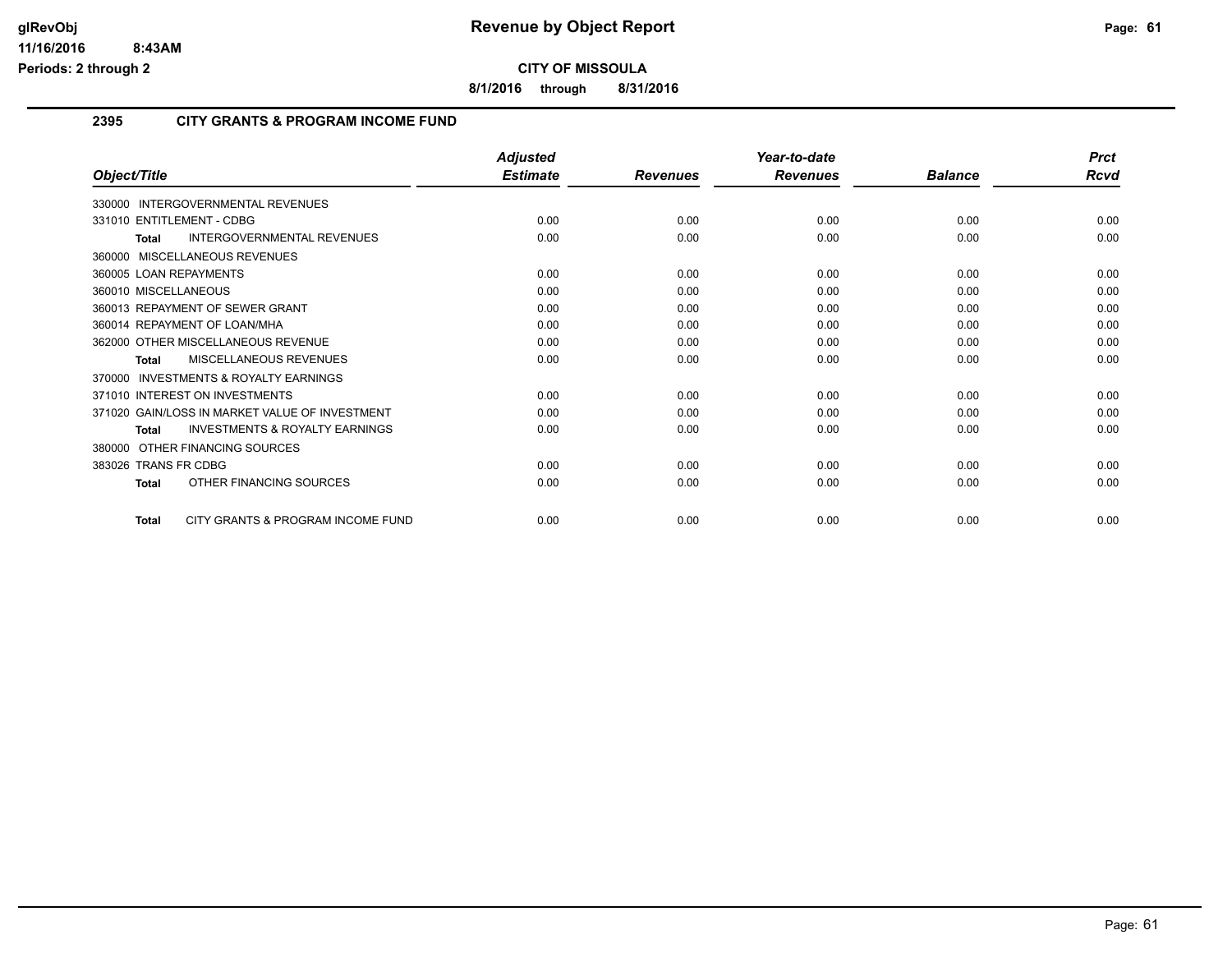**8/1/2016 through 8/31/2016**

### **2396 ENERGY EFFICIENCY REVOLVING LOAN FUND 2396 ENERGY EFFICIENCY REVOLVING LOAN FUND**

|                                                    | <b>Adjusted</b> |                 | Year-to-date    |                | <b>Prct</b> |
|----------------------------------------------------|-----------------|-----------------|-----------------|----------------|-------------|
| Object/Title                                       | <b>Estimate</b> | <b>Revenues</b> | <b>Revenues</b> | <b>Balance</b> | Rcvd        |
| 330000 INTERGOVERNMENTAL REVENUES                  |                 |                 |                 |                |             |
| 331031 EECBG REVOLVING LOAN                        | 0.00            | 0.00            | 0.00            | 0.00           | 0.00        |
| <b>INTERGOVERNMENTAL REVENUES</b><br>Total         | 0.00            | 0.00            | 0.00            | 0.00           | 0.00        |
| 370000 INVESTMENTS & ROYALTY EARNINGS              |                 |                 |                 |                |             |
| 371010 INTEREST ON INVESTMENTS                     | 0.00            | 0.00            | 0.00            | 0.00           | 0.00        |
| <b>INVESTMENTS &amp; ROYALTY EARNINGS</b><br>Total | 0.00            | 0.00            | 0.00            | 0.00           | 0.00        |
|                                                    |                 |                 |                 |                |             |
| ENERGY EFFICIENCY REVOLVING LOAN FUI<br>Total      | 0.00            | 0.00            | 0.00            | 0.00           | 0.00        |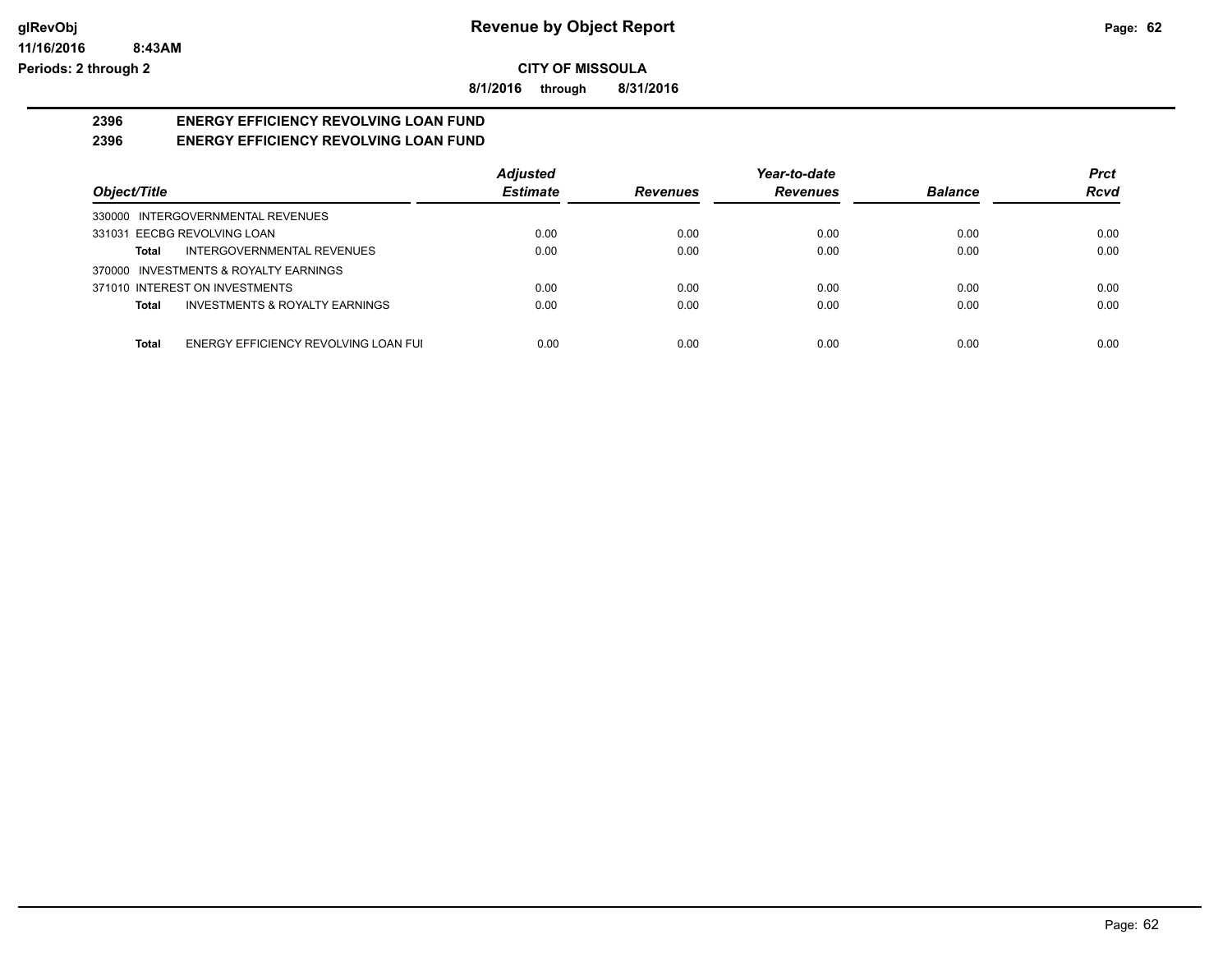**CITY OF MISSOULA**

**8/1/2016 through 8/31/2016**

### **2396 ENERGY EFFICIENCY REVOLVING LOAN FUND**

| Object/Title                                       | <b>Adjusted</b><br><b>Estimate</b> | <b>Revenues</b> | Year-to-date<br><b>Revenues</b> | <b>Balance</b> | <b>Prct</b><br><b>Rcvd</b> |
|----------------------------------------------------|------------------------------------|-----------------|---------------------------------|----------------|----------------------------|
| 330000 INTERGOVERNMENTAL REVENUES                  |                                    |                 |                                 |                |                            |
| 331031 EECBG REVOLVING LOAN                        | 0.00                               | 0.00            | 0.00                            | 0.00           | 0.00                       |
| INTERGOVERNMENTAL REVENUES<br>Total                | 0.00                               | 0.00            | 0.00                            | 0.00           | 0.00                       |
| 370000 INVESTMENTS & ROYALTY EARNINGS              |                                    |                 |                                 |                |                            |
| 371010 INTEREST ON INVESTMENTS                     | 0.00                               | 0.00            | 0.00                            | 0.00           | 0.00                       |
| <b>INVESTMENTS &amp; ROYALTY EARNINGS</b><br>Total | 0.00                               | 0.00            | 0.00                            | 0.00           | 0.00                       |
|                                                    |                                    |                 |                                 |                |                            |
| ENERGY EFFICIENCY REVOLVING LOAN FU<br>Total       | 0.00                               | 0.00            | 0.00                            | 0.00           | 0.00                       |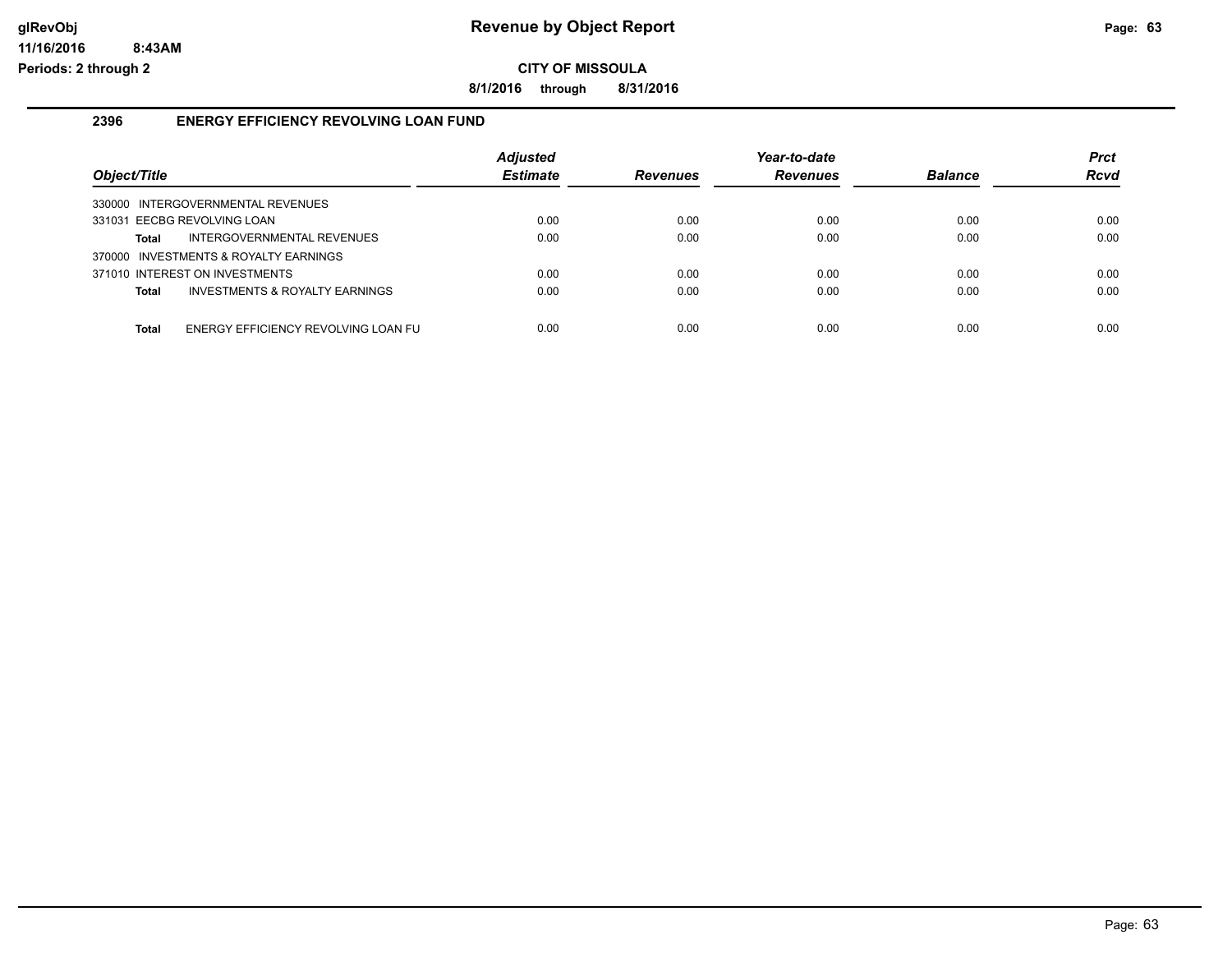**11/16/2016 8:43AM Periods: 2 through 2**

**CITY OF MISSOULA**

**8/1/2016 through 8/31/2016**

### **2399 DANGEROUS BUILDING DEMOLITION & REPAIR F 2399 DANGEROUS BUILDING DEMOLITION & REPAIR F**

|                         |                                      | <b>Adjusted</b> |                 | Year-to-date    |                | Prct |
|-------------------------|--------------------------------------|-----------------|-----------------|-----------------|----------------|------|
| Object/Title            |                                      | <b>Estimate</b> | <b>Revenues</b> | <b>Revenues</b> | <b>Balance</b> | Rcvd |
|                         | 360000 MISCELLANEOUS REVENUES        |                 |                 |                 |                |      |
| 363000 ASSESSMENTS PAID |                                      | 0.00            | 0.00            | 0.00            | 0.00           | 0.00 |
| <b>Total</b>            | MISCELLANEOUS REVENUES               | 0.00            | 0.00            | 0.00            | 0.00           | 0.00 |
| <b>Total</b>            | DANGEROUS BUILDING DEMOLITION & REP. | 0.00            | 0.00            | 0.00            | 0.00           | 0.00 |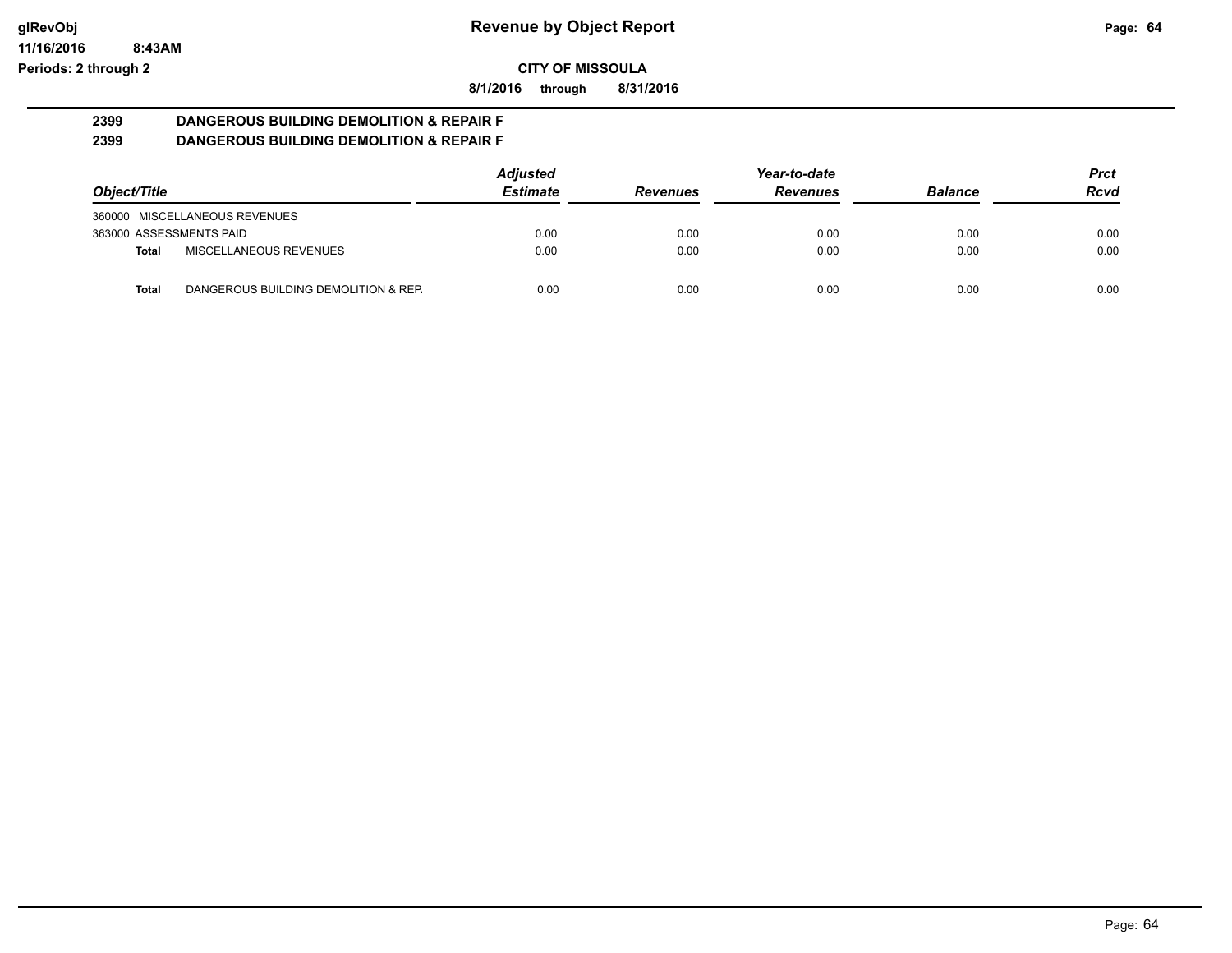**glRevObj Revenue by Object Report Page: 65** 

**11/16/2016 8:43AM Periods: 2 through 2**

#### **CITY OF MISSOULA**

**8/1/2016 through 8/31/2016**

### **2399 DANGEROUS BUILDING DEMOLITION & REPAIR F**

| Object/Title            |                                     | <b>Adjusted</b><br><b>Estimate</b> | <b>Revenues</b> | Year-to-date<br><b>Revenues</b> | <b>Balance</b> | <b>Prct</b><br><b>Rcvd</b> |
|-------------------------|-------------------------------------|------------------------------------|-----------------|---------------------------------|----------------|----------------------------|
|                         | 360000 MISCELLANEOUS REVENUES       |                                    |                 |                                 |                |                            |
| 363000 ASSESSMENTS PAID |                                     | 0.00                               | 0.00            | 0.00                            | 0.00           | 0.00                       |
| <b>Total</b>            | MISCELLANEOUS REVENUES              | 0.00                               | 0.00            | 0.00                            | 0.00           | 0.00                       |
| Total                   | DANGEROUS BUILDING DEMOLITION & REF | 0.00                               | 0.00            | 0.00                            | 0.00           | 0.00                       |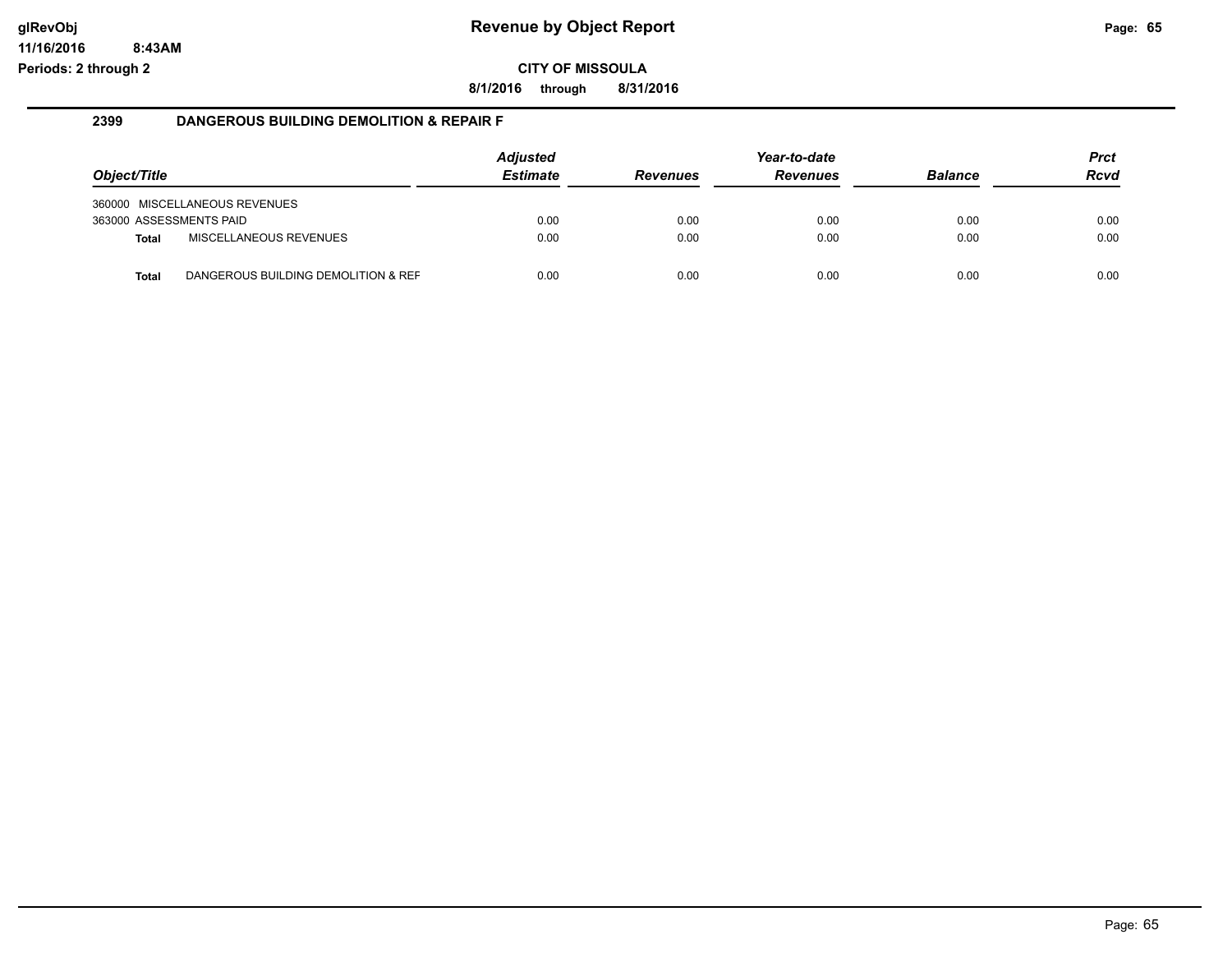**8/1/2016 through 8/31/2016**

# **2400 STREET LIGHTING ASSESSMENTS FUND**

## **2400 STREET LIGHTING ASSESSMENTS FUND**

|                                                  | <b>Adiusted</b> |                 | Year-to-date    |                | <b>Prct</b> |
|--------------------------------------------------|-----------------|-----------------|-----------------|----------------|-------------|
| Object/Title                                     | <b>Estimate</b> | <b>Revenues</b> | <b>Revenues</b> | <b>Balance</b> | <b>Rcvd</b> |
| 360000 MISCELLANEOUS REVENUES                    |                 |                 |                 |                |             |
| 360010 MISCELLANEOUS                             | 0.00            | 0.00            | 0.00            | 0.00           | 0.00        |
| 363010 LIGHTING ASSESSMENTS                      | 0.00            | 1.571.11        | $-22.59$        | 22.59          | 0.00        |
| 363040 PENALTY AND INTEREST                      | 0.00            | 122.70          | $-2.09$         | 2.09           | 0.00        |
| MISCELLANEOUS REVENUES<br>Total                  | 0.00            | 1.693.81        | $-24.68$        | 24.68          | 0.00        |
| 370000 INVESTMENTS & ROYALTY EARNINGS            |                 |                 |                 |                |             |
| 371010 INTEREST ON INVESTMENTS                   | 0.00            | 0.00            | 0.00            | 0.00           | 0.00        |
| 371020 GAIN/LOSS IN MARKET VALUE OF INVESTMENTS  | 0.00            | 0.00            | 0.00            | 0.00           | 0.00        |
| INVESTMENTS & ROYALTY EARNINGS<br>Total          | 0.00            | 0.00            | 0.00            | 0.00           | 0.00        |
| STREET LIGHTING ASSESSMENTS FUND<br><b>Total</b> | 0.00            | 1.693.81        | $-24.68$        | 24.68          | 0.00        |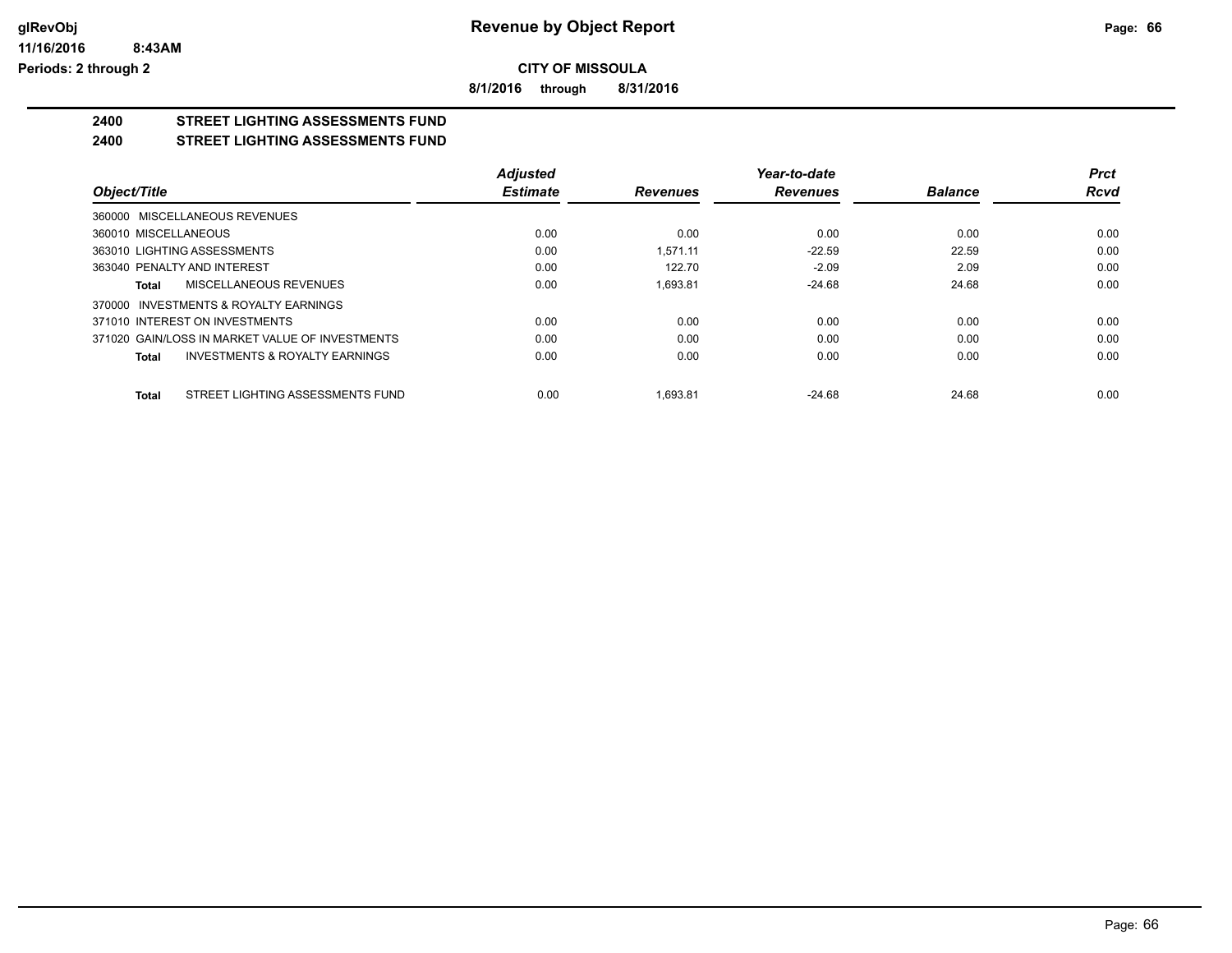**8/1/2016 through 8/31/2016**

### **2400 STREET LIGHTING ASSESSMENTS FUND**

| Object/Title                                       | <b>Adjusted</b><br><b>Estimate</b> | <b>Revenues</b> | Year-to-date<br><b>Revenues</b> | <b>Balance</b> | <b>Prct</b><br><b>Rcvd</b> |
|----------------------------------------------------|------------------------------------|-----------------|---------------------------------|----------------|----------------------------|
| 360000 MISCELLANEOUS REVENUES                      |                                    |                 |                                 |                |                            |
| 360010 MISCELLANEOUS                               | 0.00                               | 0.00            | 0.00                            | 0.00           | 0.00                       |
| 363010 LIGHTING ASSESSMENTS                        | 0.00                               | 1.571.11        | $-22.59$                        | 22.59          | 0.00                       |
| 363040 PENALTY AND INTEREST                        | 0.00                               | 122.70          | $-2.09$                         | 2.09           | 0.00                       |
| MISCELLANEOUS REVENUES<br>Total                    | 0.00                               | 1,693.81        | $-24.68$                        | 24.68          | 0.00                       |
| 370000 INVESTMENTS & ROYALTY EARNINGS              |                                    |                 |                                 |                |                            |
| 371010 INTEREST ON INVESTMENTS                     | 0.00                               | 0.00            | 0.00                            | 0.00           | 0.00                       |
| 371020 GAIN/LOSS IN MARKET VALUE OF INVESTMENT     | 0.00                               | 0.00            | 0.00                            | 0.00           | 0.00                       |
| <b>INVESTMENTS &amp; ROYALTY EARNINGS</b><br>Total | 0.00                               | 0.00            | 0.00                            | 0.00           | 0.00                       |
| STREET LIGHTING ASSESSMENTS FUND<br>Total          | 0.00                               | 1.693.81        | $-24.68$                        | 24.68          | 0.00                       |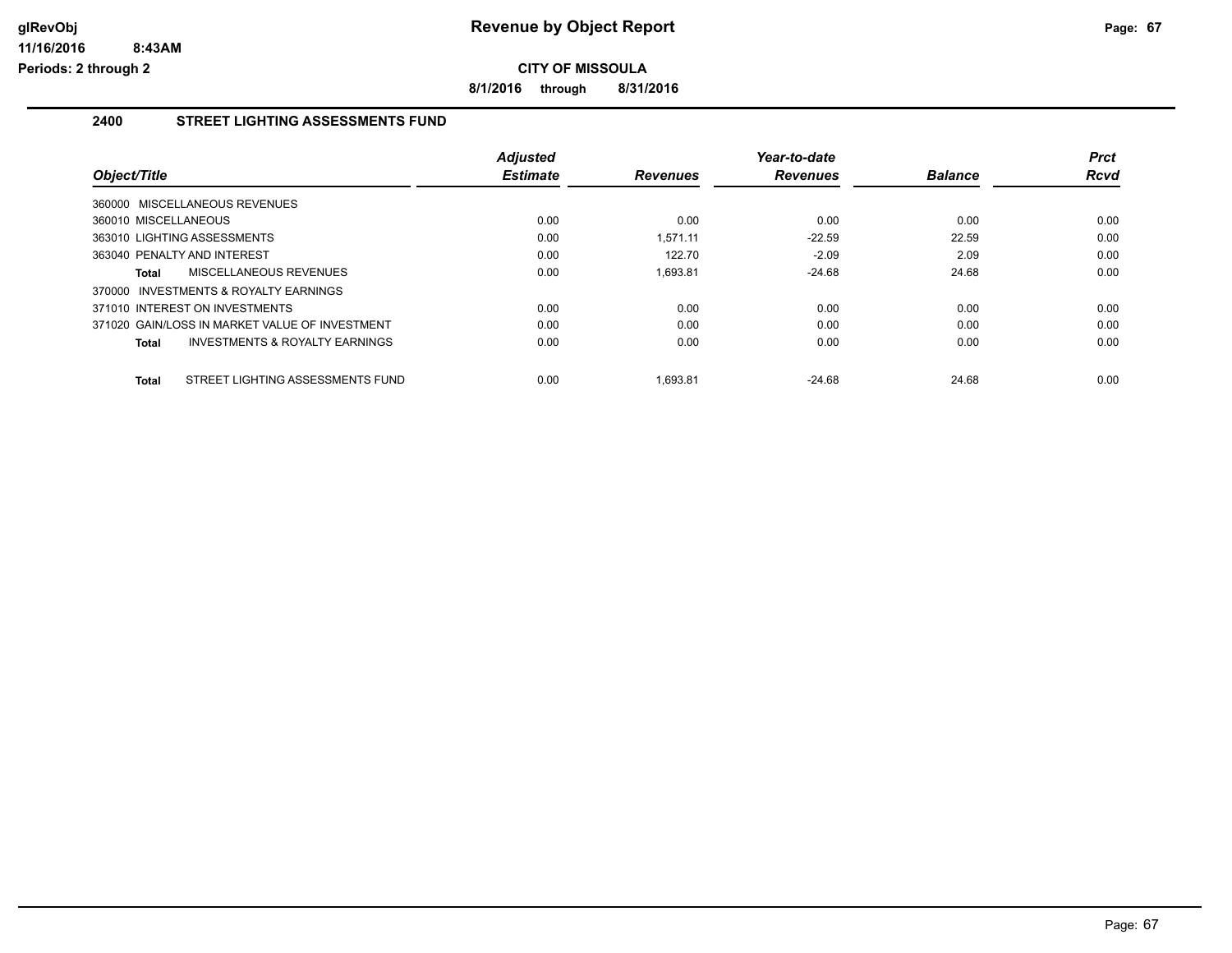**8:43AM**

**CITY OF MISSOULA**

**8/1/2016 through 8/31/2016**

## **2500 STREET MAINTENANCE ASSESSMENT FUND**

### **2500 STREET MAINTENANCE ASSESSMENT FUND**

|                                                    | <b>Adjusted</b> |                 | Year-to-date    |                | <b>Prct</b> |
|----------------------------------------------------|-----------------|-----------------|-----------------|----------------|-------------|
| Object/Title                                       | <b>Estimate</b> | <b>Revenues</b> | <b>Revenues</b> | <b>Balance</b> | <b>Rcvd</b> |
| 360000 MISCELLANEOUS REVENUES                      |                 |                 |                 |                |             |
| 363010 LIGHTING ASSESSMENTS                        | 0.00            | 571.30          | 0.00            | 0.00           | 0.00        |
| 363040 PENALTY AND INTEREST                        | 0.00            | 21.01           | 0.00            | 0.00           | 0.00        |
| <b>MISCELLANEOUS REVENUES</b><br>Total             | 0.00            | 592.31          | 0.00            | 0.00           | 0.00        |
| 370000 INVESTMENTS & ROYALTY EARNINGS              |                 |                 |                 |                |             |
| 371010 INTEREST ON INVESTMENTS                     | 0.00            | 0.00            | 0.00            | 0.00           | 0.00        |
| 371020 GAIN/LOSS IN MARKET VALUE OF INVESTMENTS    | 0.00            | 0.00            | 0.00            | 0.00           | 0.00        |
| <b>INVESTMENTS &amp; ROYALTY EARNINGS</b><br>Total | 0.00            | 0.00            | 0.00            | 0.00           | 0.00        |
| 380000 OTHER FINANCING SOURCES                     |                 |                 |                 |                |             |
| 383000 OPERATING TRANSFERS                         | 0.00            | 0.00            | 0.00            | 0.00           | 0.00        |
| OTHER FINANCING SOURCES<br><b>Total</b>            | 0.00            | 0.00            | 0.00            | 0.00           | 0.00        |
| STREET MAINTENANCE ASSESSMENT FUND<br>Total        | 0.00            | 592.31          | 0.00            | 0.00           | 0.00        |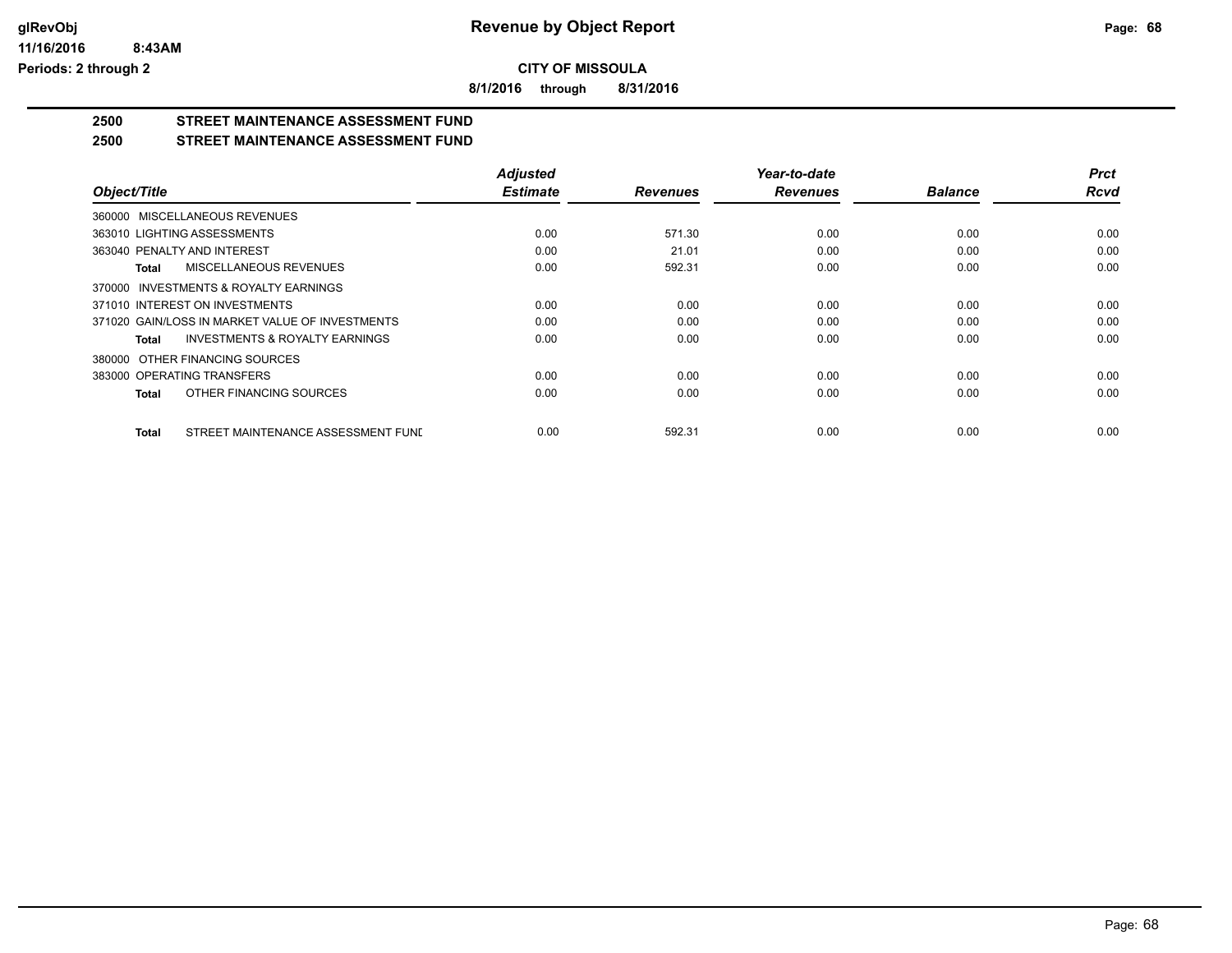**CITY OF MISSOULA**

**8/1/2016 through 8/31/2016**

### **2500 STREET MAINTENANCE ASSESSMENT FUND**

| Object/Title                                       | Adjusted<br><b>Estimate</b> | <b>Revenues</b> | Year-to-date<br><b>Revenues</b> | <b>Balance</b> | <b>Prct</b><br>Rcvd |
|----------------------------------------------------|-----------------------------|-----------------|---------------------------------|----------------|---------------------|
| 360000 MISCELLANEOUS REVENUES                      |                             |                 |                                 |                |                     |
| 363010 LIGHTING ASSESSMENTS                        | 0.00                        | 571.30          | 0.00                            | 0.00           | 0.00                |
| 363040 PENALTY AND INTEREST                        | 0.00                        | 21.01           | 0.00                            | 0.00           | 0.00                |
| MISCELLANEOUS REVENUES<br>Total                    | 0.00                        | 592.31          | 0.00                            | 0.00           | 0.00                |
| INVESTMENTS & ROYALTY EARNINGS<br>370000           |                             |                 |                                 |                |                     |
| 371010 INTEREST ON INVESTMENTS                     | 0.00                        | 0.00            | 0.00                            | 0.00           | 0.00                |
| 371020 GAIN/LOSS IN MARKET VALUE OF INVESTMENT     | 0.00                        | 0.00            | 0.00                            | 0.00           | 0.00                |
| <b>INVESTMENTS &amp; ROYALTY EARNINGS</b><br>Total | 0.00                        | 0.00            | 0.00                            | 0.00           | 0.00                |
| 380000 OTHER FINANCING SOURCES                     |                             |                 |                                 |                |                     |
| 383000 OPERATING TRANSFERS                         | 0.00                        | 0.00            | 0.00                            | 0.00           | 0.00                |
| OTHER FINANCING SOURCES<br>Total                   | 0.00                        | 0.00            | 0.00                            | 0.00           | 0.00                |
| STREET MAINTENANCE ASSESSMENT FUNI<br>Total        | 0.00                        | 592.31          | 0.00                            | 0.00           | 0.00                |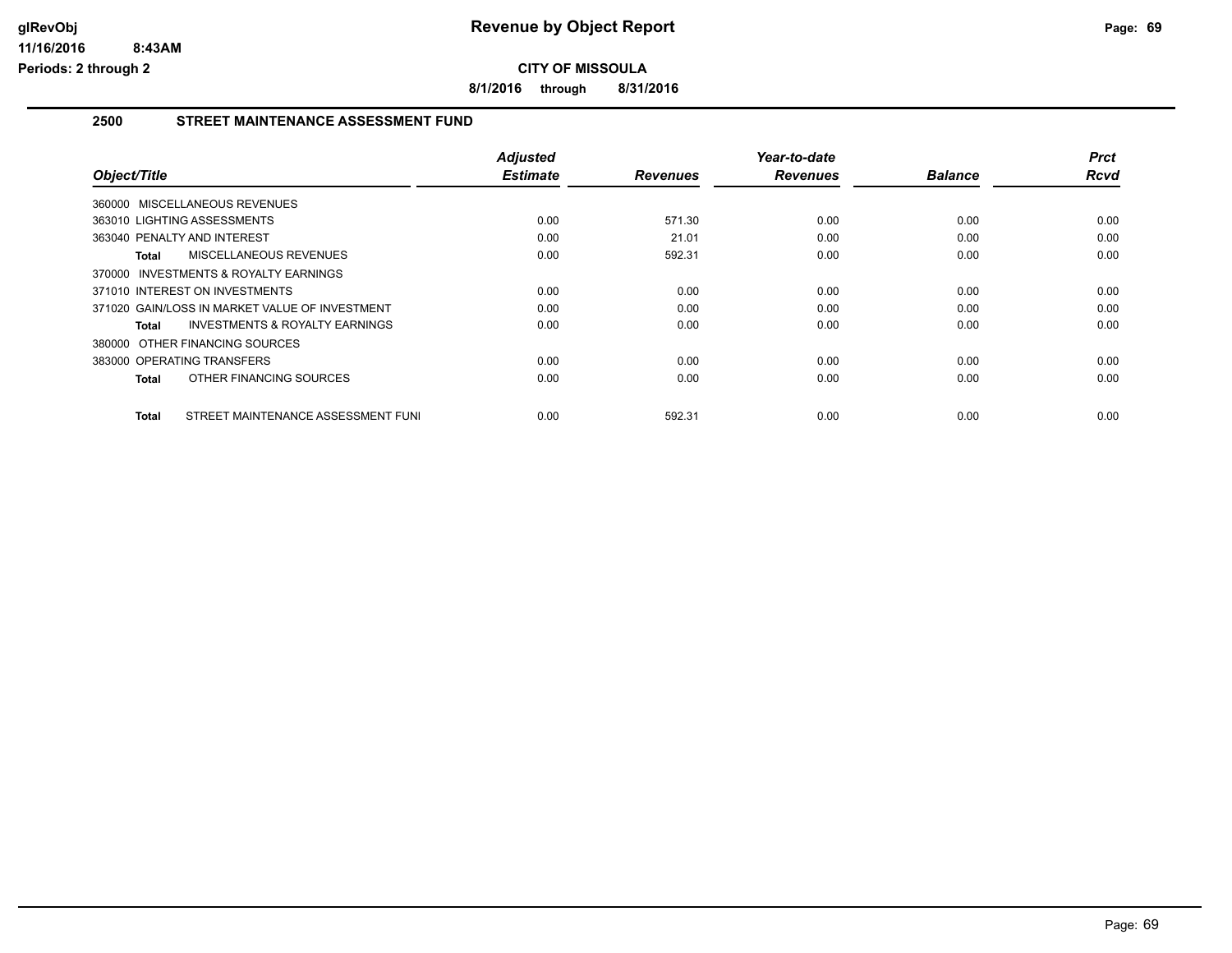**8:43AM**

**CITY OF MISSOULA**

**8/1/2016 through 8/31/2016**

# **2510 RUSSELL PARK MAINTENANCE ASSESSMENT FUND**

| 2510 | <b>RUSSELL PARK MAINTENANCE ASSESSMENT FUND</b> |
|------|-------------------------------------------------|
|------|-------------------------------------------------|

|                                                    | <b>Adjusted</b> |                 | Year-to-date    |                | <b>Prct</b> |
|----------------------------------------------------|-----------------|-----------------|-----------------|----------------|-------------|
| Object/Title                                       | <b>Estimate</b> | <b>Revenues</b> | <b>Revenues</b> | <b>Balance</b> | Rcvd        |
| 360000 MISCELLANEOUS REVENUES                      |                 |                 |                 |                |             |
| 360010 MISCELLANEOUS                               | 0.00            | 0.00            | 0.00            | 0.00           | 0.00        |
| 363010 LIGHTING ASSESSMENTS                        | 0.00            | 0.00            | 0.00            | 0.00           | 0.00        |
| 363020 PROPERTY ASSESSMENTS                        | 0.00            | 0.00            | 0.00            | 0.00           | 0.00        |
| 363040 PENALTY AND INTEREST                        | 0.00            | 0.00            | 0.00            | 0.00           | 0.00        |
| MISCELLANEOUS REVENUES<br><b>Total</b>             | 0.00            | 0.00            | 0.00            | 0.00           | 0.00        |
| 370000 INVESTMENTS & ROYALTY EARNINGS              |                 |                 |                 |                |             |
| 371010 INTEREST ON INVESTMENTS                     | 0.00            | 0.00            | 0.00            | 0.00           | 0.00        |
| 371020 GAIN/LOSS IN MARKET VALUE OF INVESTMENTS    | 0.00            | 0.00            | 0.00            | 0.00           | 0.00        |
| <b>INVESTMENTS &amp; ROYALTY EARNINGS</b><br>Total | 0.00            | 0.00            | 0.00            | 0.00           | 0.00        |
| 380000 OTHER FINANCING SOURCES                     |                 |                 |                 |                |             |
| 383000 OPERATING TRANSFERS                         | 0.00            | 0.00            | 0.00            | 0.00           | 0.00        |
| OTHER FINANCING SOURCES<br><b>Total</b>            | 0.00            | 0.00            | 0.00            | 0.00           | 0.00        |
|                                                    |                 |                 |                 |                |             |
| RUSSELL PARK MAINTENANCE ASSESSMEN<br><b>Total</b> | 0.00            | 0.00            | 0.00            | 0.00           | 0.00        |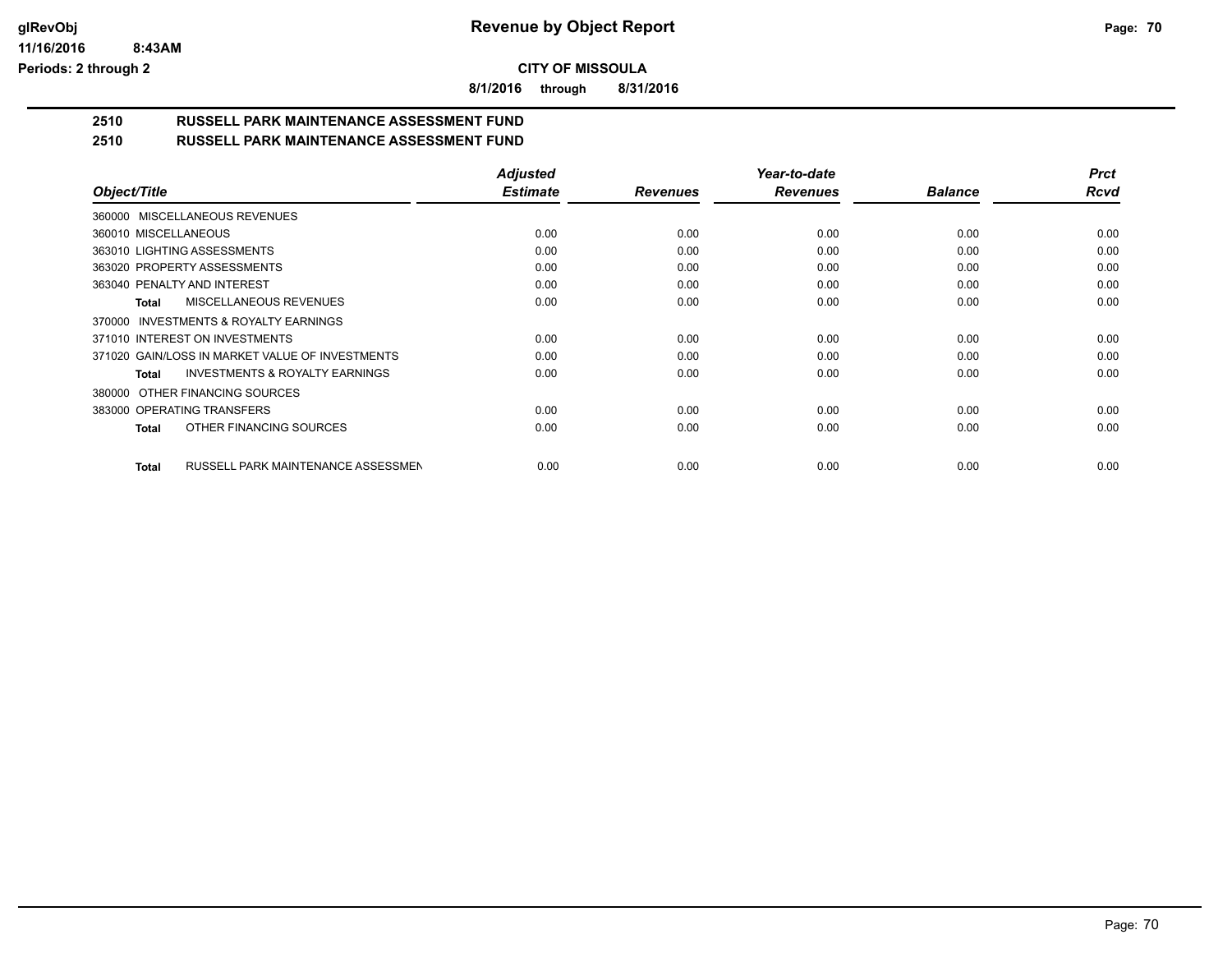**8/1/2016 through 8/31/2016**

### **2510 RUSSELL PARK MAINTENANCE ASSESSMENT FUND**

| Object/Title                                              | <b>Adjusted</b><br><b>Estimate</b> | <b>Revenues</b> | Year-to-date<br><b>Revenues</b> | <b>Balance</b> | <b>Prct</b><br>Rcvd |
|-----------------------------------------------------------|------------------------------------|-----------------|---------------------------------|----------------|---------------------|
| 360000 MISCELLANEOUS REVENUES                             |                                    |                 |                                 |                |                     |
| 360010 MISCELLANEOUS                                      | 0.00                               | 0.00            | 0.00                            | 0.00           | 0.00                |
| 363010 LIGHTING ASSESSMENTS                               | 0.00                               | 0.00            | 0.00                            | 0.00           | 0.00                |
| 363020 PROPERTY ASSESSMENTS                               | 0.00                               | 0.00            | 0.00                            | 0.00           | 0.00                |
| 363040 PENALTY AND INTEREST                               | 0.00                               | 0.00            | 0.00                            | 0.00           | 0.00                |
| <b>MISCELLANEOUS REVENUES</b><br>Total                    | 0.00                               | 0.00            | 0.00                            | 0.00           | 0.00                |
| 370000 INVESTMENTS & ROYALTY EARNINGS                     |                                    |                 |                                 |                |                     |
| 371010 INTEREST ON INVESTMENTS                            | 0.00                               | 0.00            | 0.00                            | 0.00           | 0.00                |
| 371020 GAIN/LOSS IN MARKET VALUE OF INVESTMENT            | 0.00                               | 0.00            | 0.00                            | 0.00           | 0.00                |
| <b>INVESTMENTS &amp; ROYALTY EARNINGS</b><br><b>Total</b> | 0.00                               | 0.00            | 0.00                            | 0.00           | 0.00                |
| 380000 OTHER FINANCING SOURCES                            |                                    |                 |                                 |                |                     |
| 383000 OPERATING TRANSFERS                                | 0.00                               | 0.00            | 0.00                            | 0.00           | 0.00                |
| OTHER FINANCING SOURCES<br><b>Total</b>                   | 0.00                               | 0.00            | 0.00                            | 0.00           | 0.00                |
|                                                           |                                    |                 |                                 |                |                     |
| RUSSELL PARK MAINTENANCE ASSESSMEN<br><b>Total</b>        | 0.00                               | 0.00            | 0.00                            | 0.00           | 0.00                |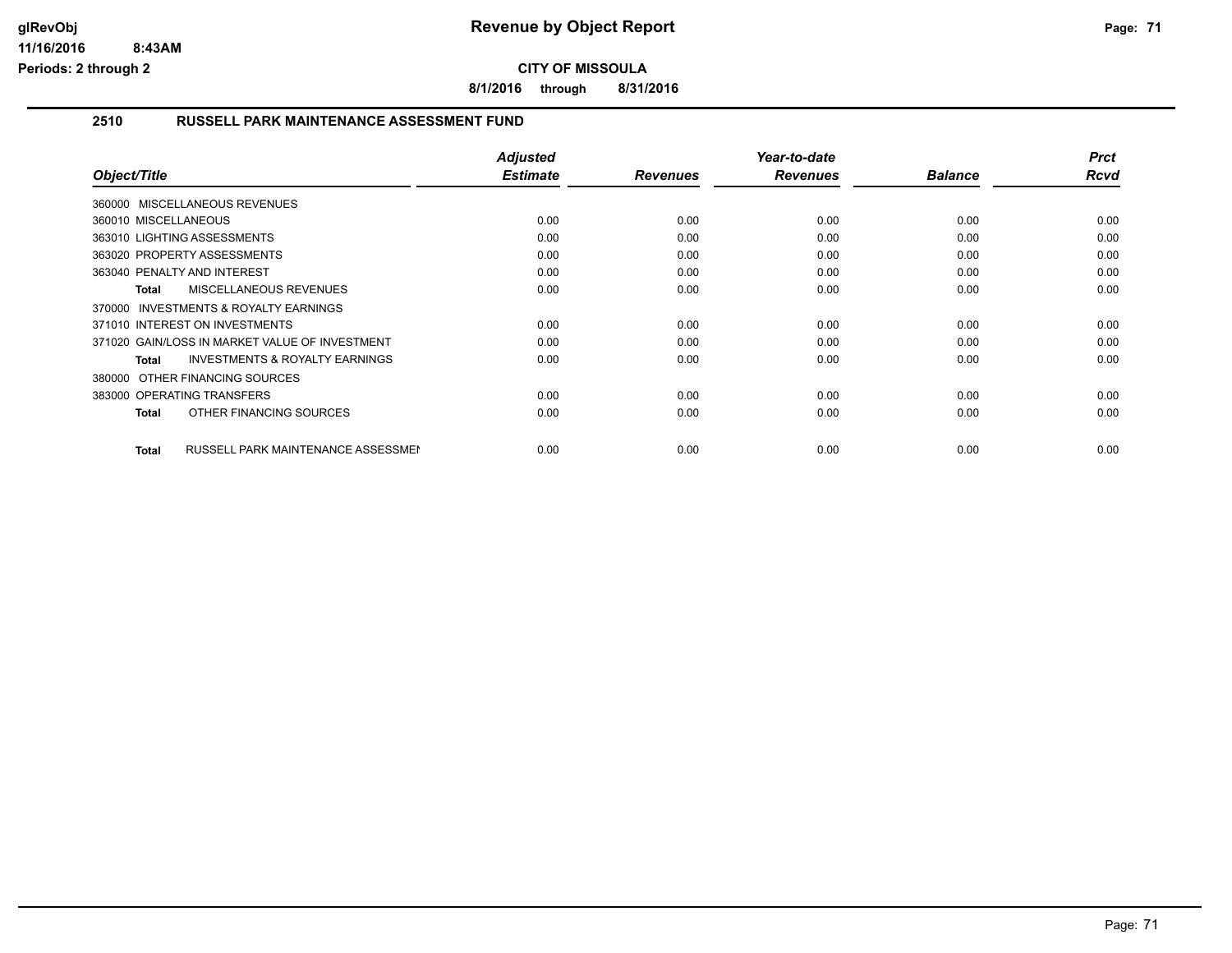**8/1/2016 through 8/31/2016**

# **2511 WILLOWWOOD PARK MAINTENANCE ASSESSMENT F**

**2511 WILLOWWOOD PARK MAINTENANCE ASSESSMENT F**

|                                                 | <b>Adjusted</b> |                 | Year-to-date    |                | Prct |
|-------------------------------------------------|-----------------|-----------------|-----------------|----------------|------|
| Object/Title                                    | <b>Estimate</b> | <b>Revenues</b> | <b>Revenues</b> | <b>Balance</b> | Rcvd |
| 360000 MISCELLANEOUS REVENUES                   |                 |                 |                 |                |      |
| 360010 MISCELLANEOUS                            | 0.00            | 0.00            | 0.00            | 0.00           | 0.00 |
| 363010 LIGHTING ASSESSMENTS                     | 0.00            | 0.00            | 0.00            | 0.00           | 0.00 |
| 363020 PROPERTY ASSESSMENTS                     | 0.00            | 0.00            | 0.00            | 0.00           | 0.00 |
| 363040 PENALTY AND INTEREST                     | 0.00            | 0.00            | 0.00            | 0.00           | 0.00 |
| MISCELLANEOUS REVENUES<br>Total                 | 0.00            | 0.00            | 0.00            | 0.00           | 0.00 |
| 370000 INVESTMENTS & ROYALTY EARNINGS           |                 |                 |                 |                |      |
| 371010 INTEREST ON INVESTMENTS                  | 0.00            | 0.00            | 0.00            | 0.00           | 0.00 |
| 371020 GAIN/LOSS IN MARKET VALUE OF INVESTMENTS | 0.00            | 0.00            | 0.00            | 0.00           | 0.00 |
| INVESTMENTS & ROYALTY EARNINGS<br>Total         | 0.00            | 0.00            | 0.00            | 0.00           | 0.00 |
| Total<br>WILLOWWOOD PARK MAINTENANCE ASSES      | 0.00            | 0.00            | 0.00            | 0.00           | 0.00 |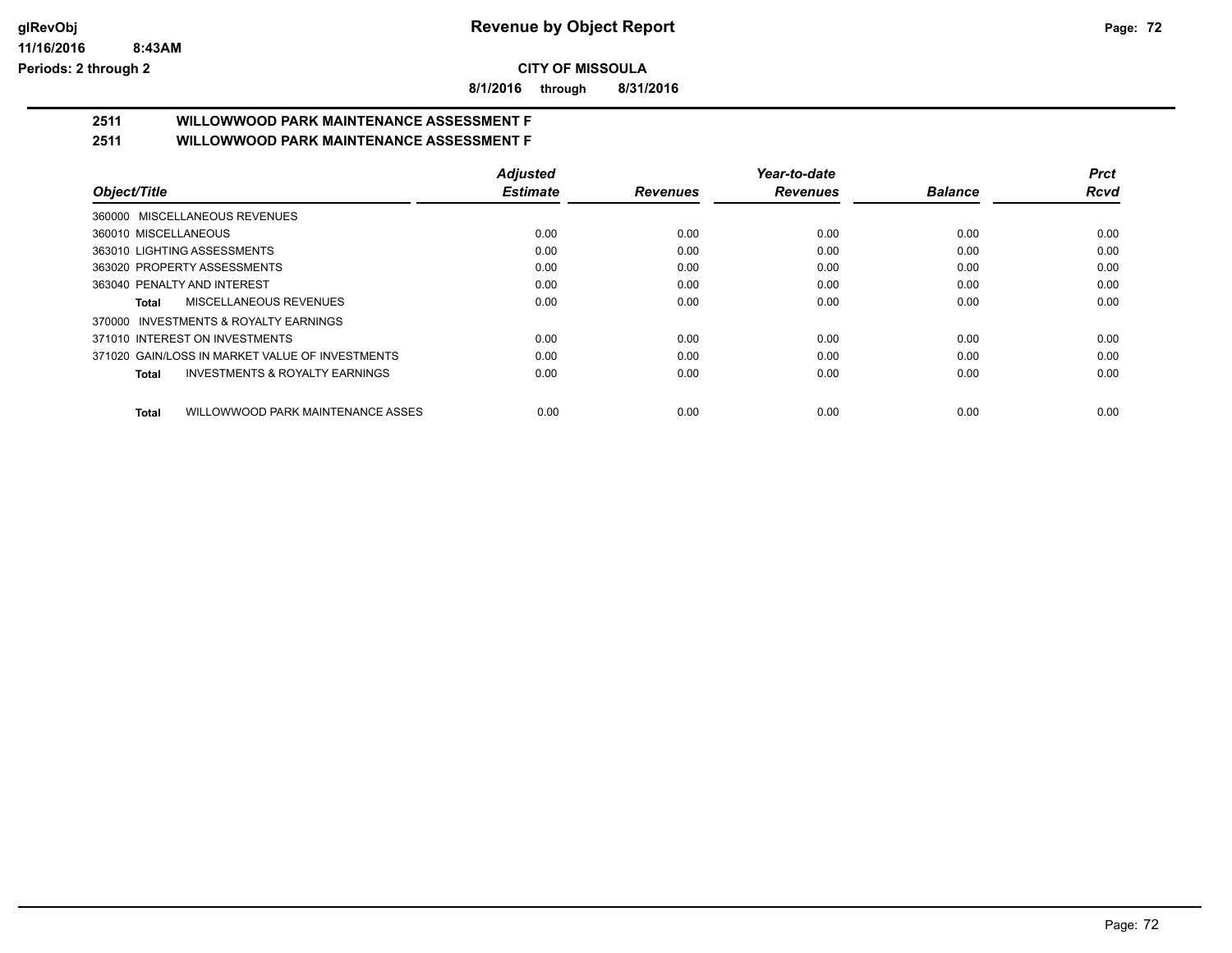**8/1/2016 through 8/31/2016**

#### **2511 WILLOWWOOD PARK MAINTENANCE ASSESSMENT F**

|                                                           | <b>Adjusted</b> |                 | Year-to-date    |                | <b>Prct</b> |
|-----------------------------------------------------------|-----------------|-----------------|-----------------|----------------|-------------|
| Object/Title                                              | <b>Estimate</b> | <b>Revenues</b> | <b>Revenues</b> | <b>Balance</b> | <b>Rcvd</b> |
| 360000 MISCELLANEOUS REVENUES                             |                 |                 |                 |                |             |
| 360010 MISCELLANEOUS                                      | 0.00            | 0.00            | 0.00            | 0.00           | 0.00        |
| 363010 LIGHTING ASSESSMENTS                               | 0.00            | 0.00            | 0.00            | 0.00           | 0.00        |
| 363020 PROPERTY ASSESSMENTS                               | 0.00            | 0.00            | 0.00            | 0.00           | 0.00        |
| 363040 PENALTY AND INTEREST                               | 0.00            | 0.00            | 0.00            | 0.00           | 0.00        |
| <b>MISCELLANEOUS REVENUES</b><br>Total                    | 0.00            | 0.00            | 0.00            | 0.00           | 0.00        |
| <b>INVESTMENTS &amp; ROYALTY EARNINGS</b><br>370000       |                 |                 |                 |                |             |
| 371010 INTEREST ON INVESTMENTS                            | 0.00            | 0.00            | 0.00            | 0.00           | 0.00        |
| 371020 GAIN/LOSS IN MARKET VALUE OF INVESTMENT            | 0.00            | 0.00            | 0.00            | 0.00           | 0.00        |
| <b>INVESTMENTS &amp; ROYALTY EARNINGS</b><br><b>Total</b> | 0.00            | 0.00            | 0.00            | 0.00           | 0.00        |
| WILLOWWOOD PARK MAINTENANCE ASSES<br><b>Total</b>         | 0.00            | 0.00            | 0.00            | 0.00           | 0.00        |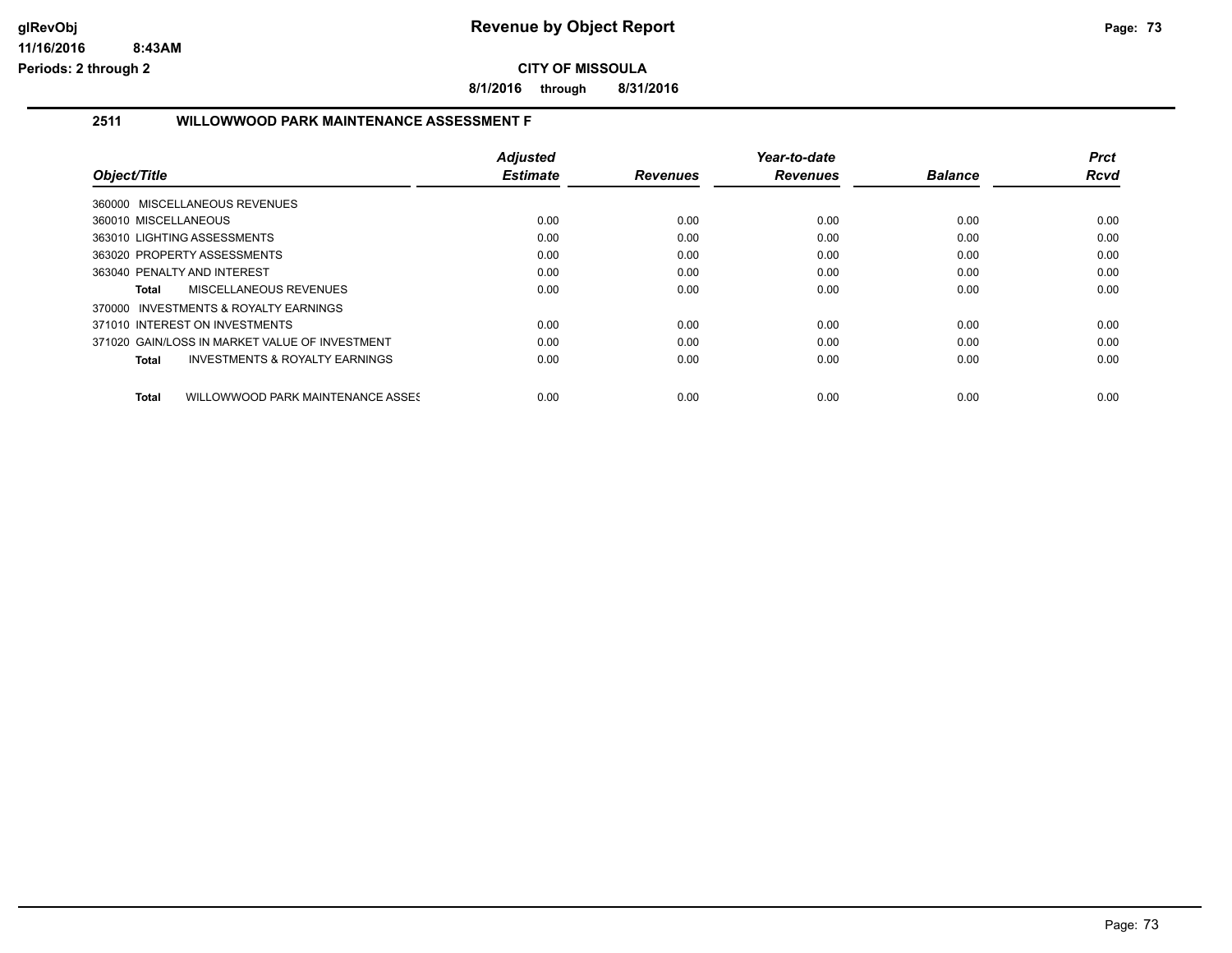**8/1/2016 through 8/31/2016**

**2512 ROAD DISTRICT #1**

**2512 ROAD DISTRICT #1**

|                                                    | <b>Adjusted</b> |                 | Year-to-date    |                | <b>Prct</b> |
|----------------------------------------------------|-----------------|-----------------|-----------------|----------------|-------------|
| Object/Title                                       | <b>Estimate</b> | <b>Revenues</b> | <b>Revenues</b> | <b>Balance</b> | <b>Rcvd</b> |
| 330000 INTERGOVERNMENTAL REVENUES                  |                 |                 |                 |                |             |
| 336023 STATE CONTRIB. - PERS                       | 0.00            | 0.00            | 0.00            | 0.00           | 0.00        |
| INTERGOVERNMENTAL REVENUES<br>Total                | 0.00            | 0.00            | 0.00            | 0.00           | 0.00        |
| 360000 MISCELLANEOUS REVENUES                      |                 |                 |                 |                |             |
| 363020 PROPERTY ASSESSMENTS                        | 0.00            | 16,408.50       | $-582.50$       | 582.50         | 0.00        |
| 363040 PENALTY AND INTEREST                        | 0.00            | 643.63          | $-2.78$         | 2.78           | 0.00        |
| MISCELLANEOUS REVENUES<br>Total                    | 0.00            | 17.052.13       | $-585.28$       | 585.28         | 0.00        |
| 370000 INVESTMENTS & ROYALTY EARNINGS              |                 |                 |                 |                |             |
| 371010 INTEREST ON INVESTMENTS                     | 0.00            | 0.00            | 0.00            | 0.00           | 0.00        |
| <b>INVESTMENTS &amp; ROYALTY EARNINGS</b><br>Total | 0.00            | 0.00            | 0.00            | 0.00           | 0.00        |
| <b>ROAD DISTRICT#1</b><br>Total                    | 0.00            | 17.052.13       | $-585.28$       | 585.28         | 0.00        |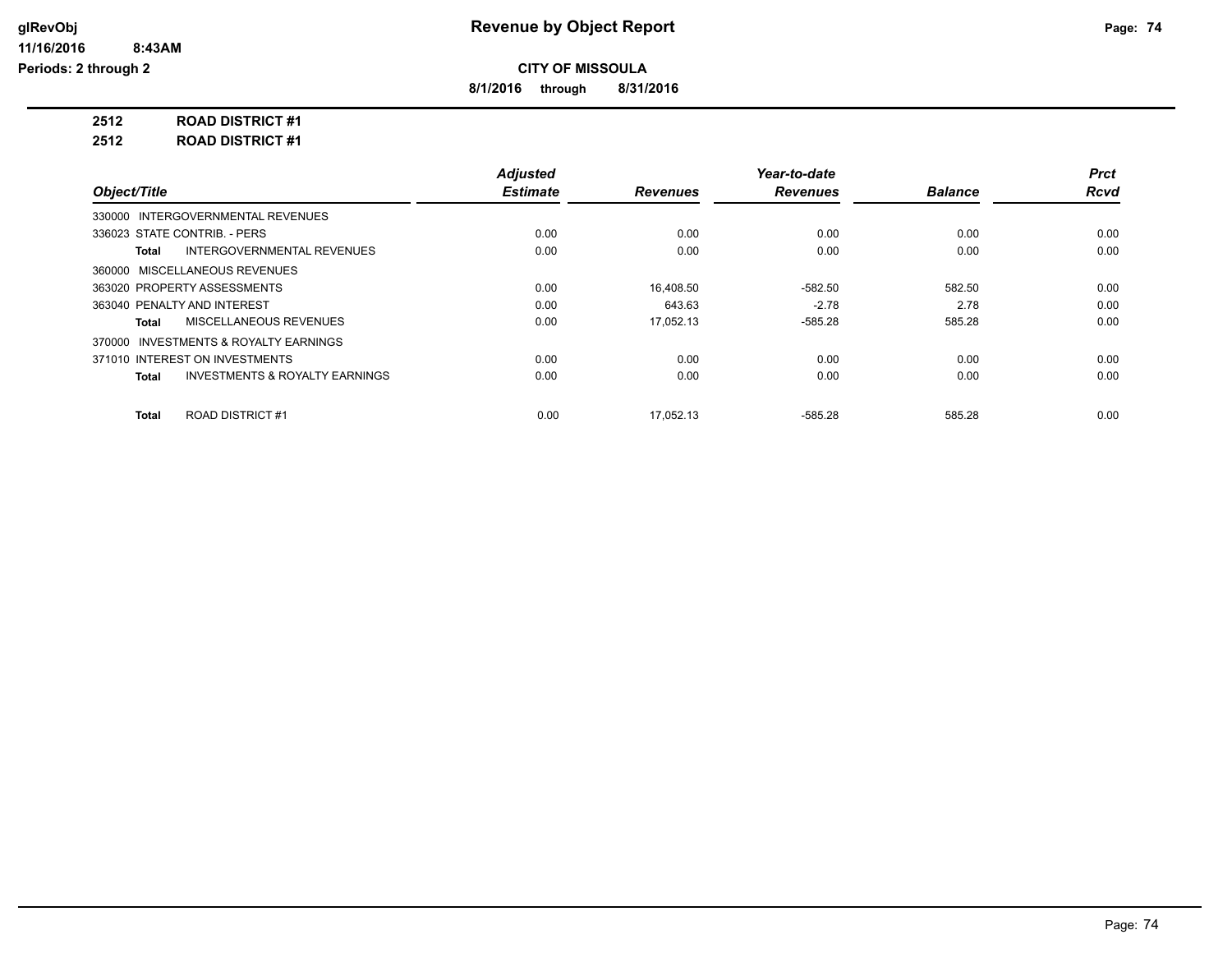**8/1/2016 through 8/31/2016**

#### **2512 ROAD DISTRICT #1**

|                                                     | <b>Adjusted</b> |                 | Year-to-date    |                | <b>Prct</b> |
|-----------------------------------------------------|-----------------|-----------------|-----------------|----------------|-------------|
| Object/Title                                        | <b>Estimate</b> | <b>Revenues</b> | <b>Revenues</b> | <b>Balance</b> | <b>Rcvd</b> |
| 330000 INTERGOVERNMENTAL REVENUES                   |                 |                 |                 |                |             |
| 336023 STATE CONTRIB. - PERS                        | 0.00            | 0.00            | 0.00            | 0.00           | 0.00        |
| INTERGOVERNMENTAL REVENUES<br>Total                 | 0.00            | 0.00            | 0.00            | 0.00           | 0.00        |
| 360000 MISCELLANEOUS REVENUES                       |                 |                 |                 |                |             |
| 363020 PROPERTY ASSESSMENTS                         | 0.00            | 16,408.50       | $-582.50$       | 582.50         | 0.00        |
| 363040 PENALTY AND INTEREST                         | 0.00            | 643.63          | $-2.78$         | 2.78           | 0.00        |
| MISCELLANEOUS REVENUES<br>Total                     | 0.00            | 17.052.13       | $-585.28$       | 585.28         | 0.00        |
| <b>INVESTMENTS &amp; ROYALTY EARNINGS</b><br>370000 |                 |                 |                 |                |             |
| 371010 INTEREST ON INVESTMENTS                      | 0.00            | 0.00            | 0.00            | 0.00           | 0.00        |
| <b>INVESTMENTS &amp; ROYALTY EARNINGS</b><br>Total  | 0.00            | 0.00            | 0.00            | 0.00           | 0.00        |
| ROAD DISTRICT #1<br><b>Total</b>                    | 0.00            | 17.052.13       | $-585.28$       | 585.28         | 0.00        |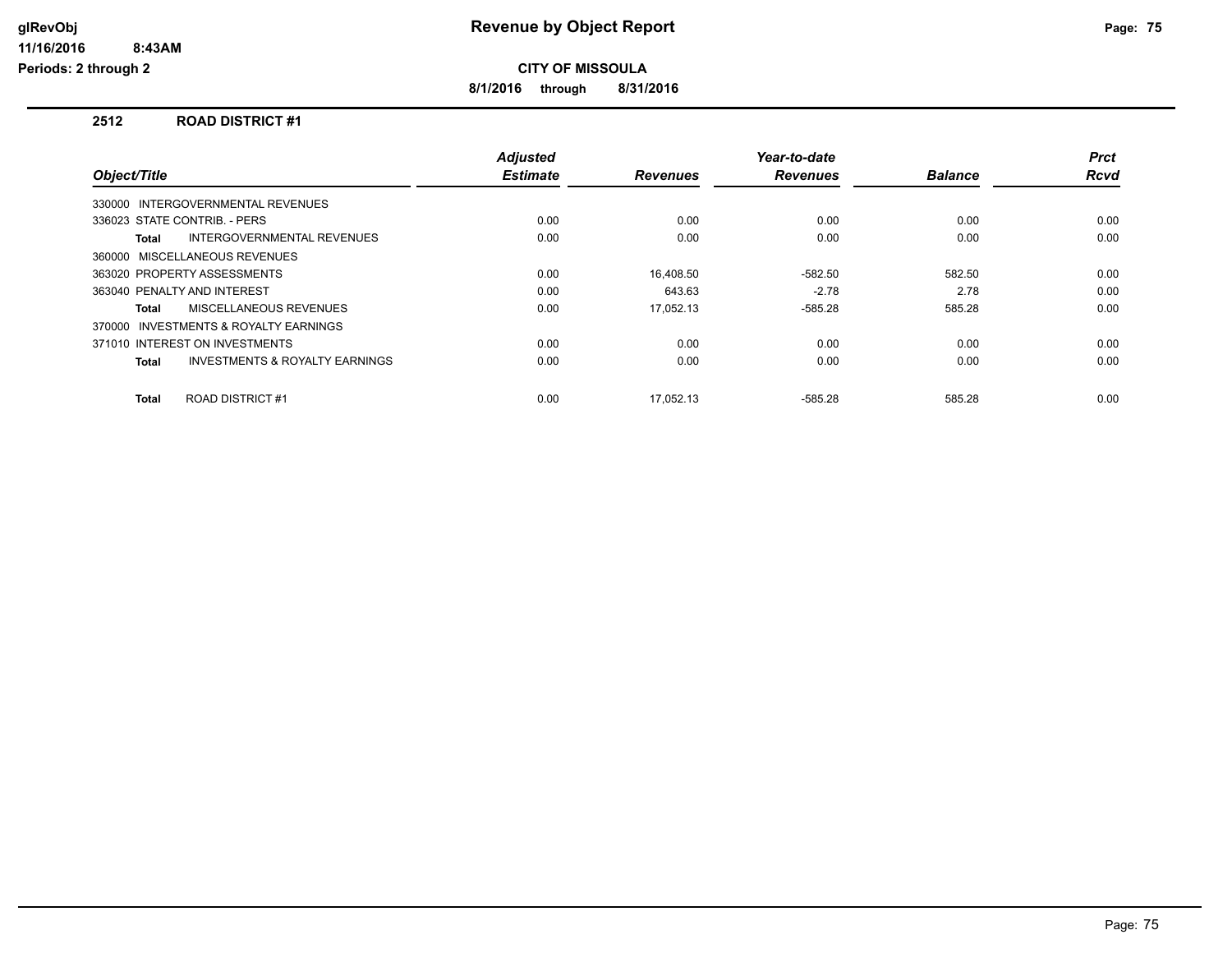**8/1/2016 through 8/31/2016**

**2513 PARK DISTRICT #1**

**2513 PARK DISTRICT #1**

|                                                    | <b>Adjusted</b> |                 | Year-to-date    |                | <b>Prct</b> |
|----------------------------------------------------|-----------------|-----------------|-----------------|----------------|-------------|
| Object/Title                                       | <b>Estimate</b> | <b>Revenues</b> | <b>Revenues</b> | <b>Balance</b> | <b>Rcvd</b> |
| 330000 INTERGOVERNMENTAL REVENUES                  |                 |                 |                 |                |             |
| 336023 STATE CONTRIB. - PERS                       | 0.00            | 0.00            | 0.00            | 0.00           | 0.00        |
| <b>INTERGOVERNMENTAL REVENUES</b><br>Total         | 0.00            | 0.00            | 0.00            | 0.00           | 0.00        |
| 360000 MISCELLANEOUS REVENUES                      |                 |                 |                 |                |             |
| 363020 PROPERTY ASSESSMENTS                        | 0.00            | 9,538.00        | $-340.50$       | 340.50         | 0.00        |
| 363040 PENALTY AND INTEREST                        | 0.00            | 374.23          | $-1.24$         | 1.24           | 0.00        |
| MISCELLANEOUS REVENUES<br><b>Total</b>             | 0.00            | 9,912.23        | $-341.74$       | 341.74         | 0.00        |
| INVESTMENTS & ROYALTY EARNINGS<br>370000           |                 |                 |                 |                |             |
| 371010 INTEREST ON INVESTMENTS                     | 0.00            | 0.00            | 0.00            | 0.00           | 0.00        |
| <b>INVESTMENTS &amp; ROYALTY EARNINGS</b><br>Total | 0.00            | 0.00            | 0.00            | 0.00           | 0.00        |
| OTHER FINANCING SOURCES<br>380000                  |                 |                 |                 |                |             |
| 381090 PROCEEDS FROM CAPITAL LEASE                 | 0.00            | 0.00            | 0.00            | 0.00           | 0.00        |
| OTHER FINANCING SOURCES<br>Total                   | 0.00            | 0.00            | 0.00            | 0.00           | 0.00        |
|                                                    |                 |                 |                 |                |             |
| <b>PARK DISTRICT #1</b><br><b>Total</b>            | 0.00            | 9,912.23        | $-341.74$       | 341.74         | 0.00        |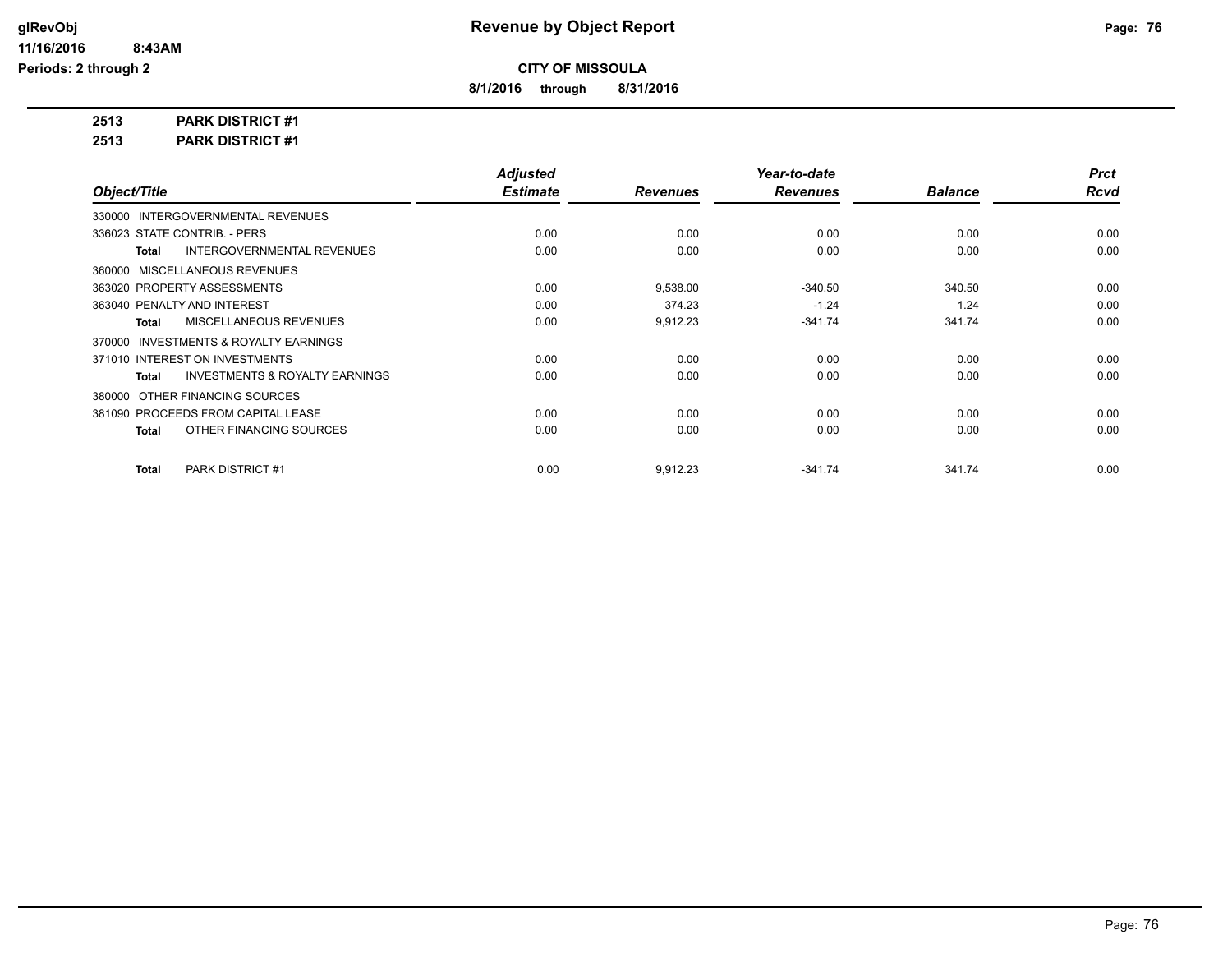**8/1/2016 through 8/31/2016**

#### **2513 PARK DISTRICT #1**

| Object/Title                                              | <b>Adjusted</b><br><b>Estimate</b> | <b>Revenues</b> | Year-to-date<br><b>Revenues</b> | <b>Balance</b> | <b>Prct</b><br>Rcvd |
|-----------------------------------------------------------|------------------------------------|-----------------|---------------------------------|----------------|---------------------|
| 330000 INTERGOVERNMENTAL REVENUES                         |                                    |                 |                                 |                |                     |
| 336023 STATE CONTRIB. - PERS                              | 0.00                               | 0.00            | 0.00                            | 0.00           | 0.00                |
| <b>INTERGOVERNMENTAL REVENUES</b><br>Total                | 0.00                               | 0.00            | 0.00                            | 0.00           | 0.00                |
| 360000 MISCELLANEOUS REVENUES                             |                                    |                 |                                 |                |                     |
| 363020 PROPERTY ASSESSMENTS                               | 0.00                               | 9,538.00        | $-340.50$                       | 340.50         | 0.00                |
| 363040 PENALTY AND INTEREST                               | 0.00                               | 374.23          | $-1.24$                         | 1.24           | 0.00                |
| MISCELLANEOUS REVENUES<br><b>Total</b>                    | 0.00                               | 9,912.23        | $-341.74$                       | 341.74         | 0.00                |
| 370000 INVESTMENTS & ROYALTY EARNINGS                     |                                    |                 |                                 |                |                     |
| 371010 INTEREST ON INVESTMENTS                            | 0.00                               | 0.00            | 0.00                            | 0.00           | 0.00                |
| <b>INVESTMENTS &amp; ROYALTY EARNINGS</b><br><b>Total</b> | 0.00                               | 0.00            | 0.00                            | 0.00           | 0.00                |
| 380000 OTHER FINANCING SOURCES                            |                                    |                 |                                 |                |                     |
| 381090 PROCEEDS FROM CAPITAL LEASE                        | 0.00                               | 0.00            | 0.00                            | 0.00           | 0.00                |
| OTHER FINANCING SOURCES<br><b>Total</b>                   | 0.00                               | 0.00            | 0.00                            | 0.00           | 0.00                |
| <b>PARK DISTRICT #1</b><br><b>Total</b>                   | 0.00                               | 9,912.23        | $-341.74$                       | 341.74         | 0.00                |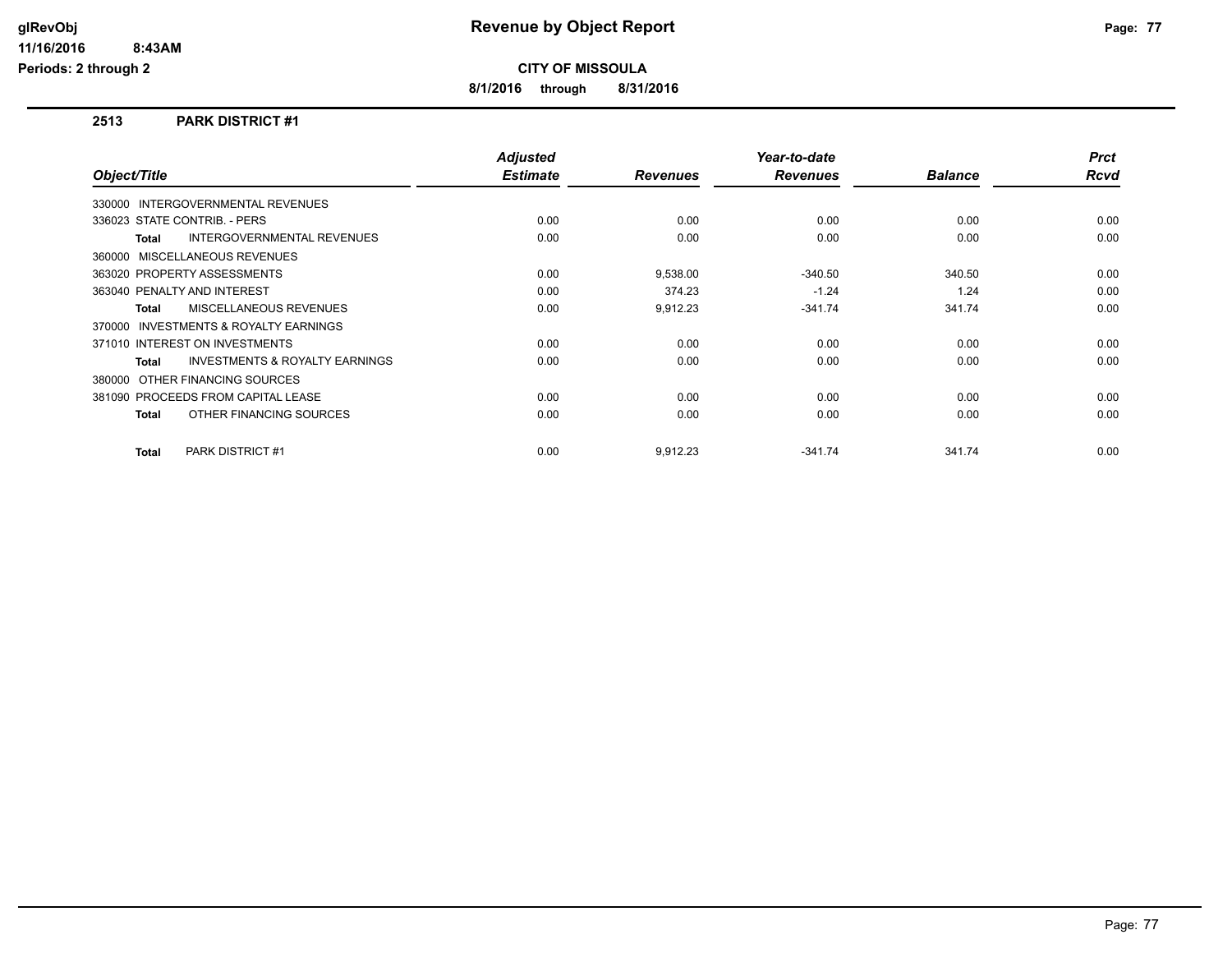**8/1/2016 through 8/31/2016**

**2820 STATE GAS TAX FUND**

**2820 STATE GAS TAX FUND**

|                                     | <b>Adjusted</b> |                 | Year-to-date    |                | <b>Prct</b> |
|-------------------------------------|-----------------|-----------------|-----------------|----------------|-------------|
| Object/Title                        | <b>Estimate</b> | <b>Revenues</b> | <b>Revenues</b> | <b>Balance</b> | <b>Rcvd</b> |
| 330000 INTERGOVERNMENTAL REVENUES   |                 |                 |                 |                |             |
| 331052 MDT CMAQ STRIPING GRANT      | 0.00            | 0.00            | 0.00            | 0.00           | 0.00        |
| 334040 GAS TAX APPORTIONMENT        | 0.00            | 90.125.79       | 180.251.60      | $-180.251.60$  | 0.00        |
| INTERGOVERNMENTAL REVENUES<br>Total | 0.00            | 90.125.79       | 180.251.60      | $-180,251.60$  | 0.00        |
| 380000 OTHER FINANCING SOURCES      |                 |                 |                 |                |             |
| 383000 OPERATING TRANSFERS          | 0.00            | 0.00            | 0.00            | 0.00           | 0.00        |
| OTHER FINANCING SOURCES<br>Total    | 0.00            | 0.00            | 0.00            | 0.00           | 0.00        |
|                                     |                 |                 |                 |                |             |
| STATE GAS TAX FUND<br>Total         | 0.00            | 90.125.79       | 180.251.60      | $-180.251.60$  | 0.00        |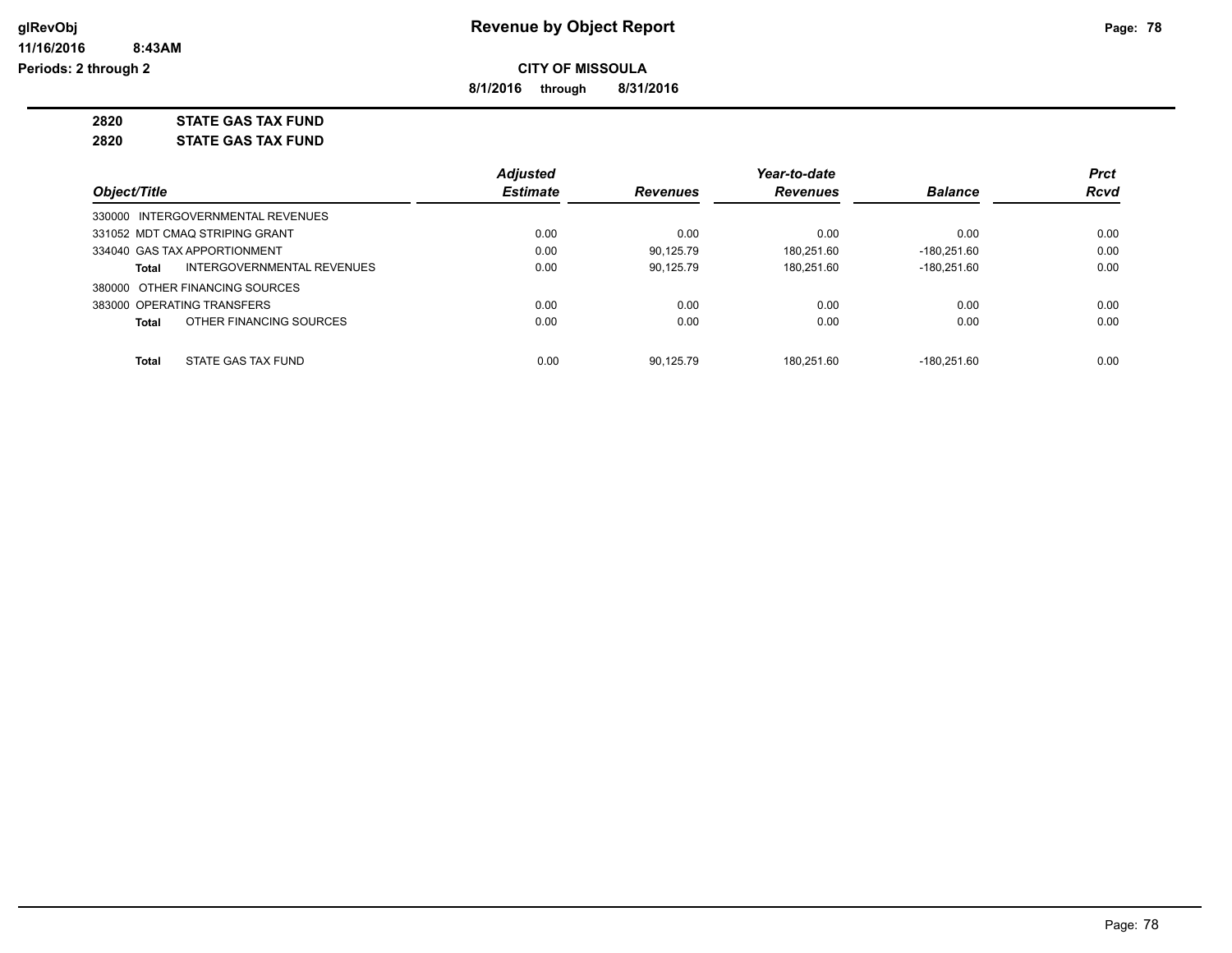**CITY OF MISSOULA**

**8/1/2016 through 8/31/2016**

#### **2820 STATE GAS TAX FUND**

 **8:43AM**

|                                            | <b>Adjusted</b> |                 | Year-to-date    |                | <b>Prct</b> |
|--------------------------------------------|-----------------|-----------------|-----------------|----------------|-------------|
| Object/Title                               | <b>Estimate</b> | <b>Revenues</b> | <b>Revenues</b> | <b>Balance</b> | <b>Rcvd</b> |
| 330000 INTERGOVERNMENTAL REVENUES          |                 |                 |                 |                |             |
| 331052 MDT CMAQ STRIPING GRANT             | 0.00            | 0.00            | 0.00            | 0.00           | 0.00        |
| 334040 GAS TAX APPORTIONMENT               | 0.00            | 90.125.79       | 180.251.60      | $-180.251.60$  | 0.00        |
| INTERGOVERNMENTAL REVENUES<br><b>Total</b> | 0.00            | 90.125.79       | 180.251.60      | $-180.251.60$  | 0.00        |
| 380000 OTHER FINANCING SOURCES             |                 |                 |                 |                |             |
| 383000 OPERATING TRANSFERS                 | 0.00            | 0.00            | 0.00            | 0.00           | 0.00        |
| OTHER FINANCING SOURCES<br><b>Total</b>    | 0.00            | 0.00            | 0.00            | 0.00           | 0.00        |
| <b>Total</b><br>STATE GAS TAX FUND         | 0.00            | 90.125.79       | 180.251.60      | $-180.251.60$  | 0.00        |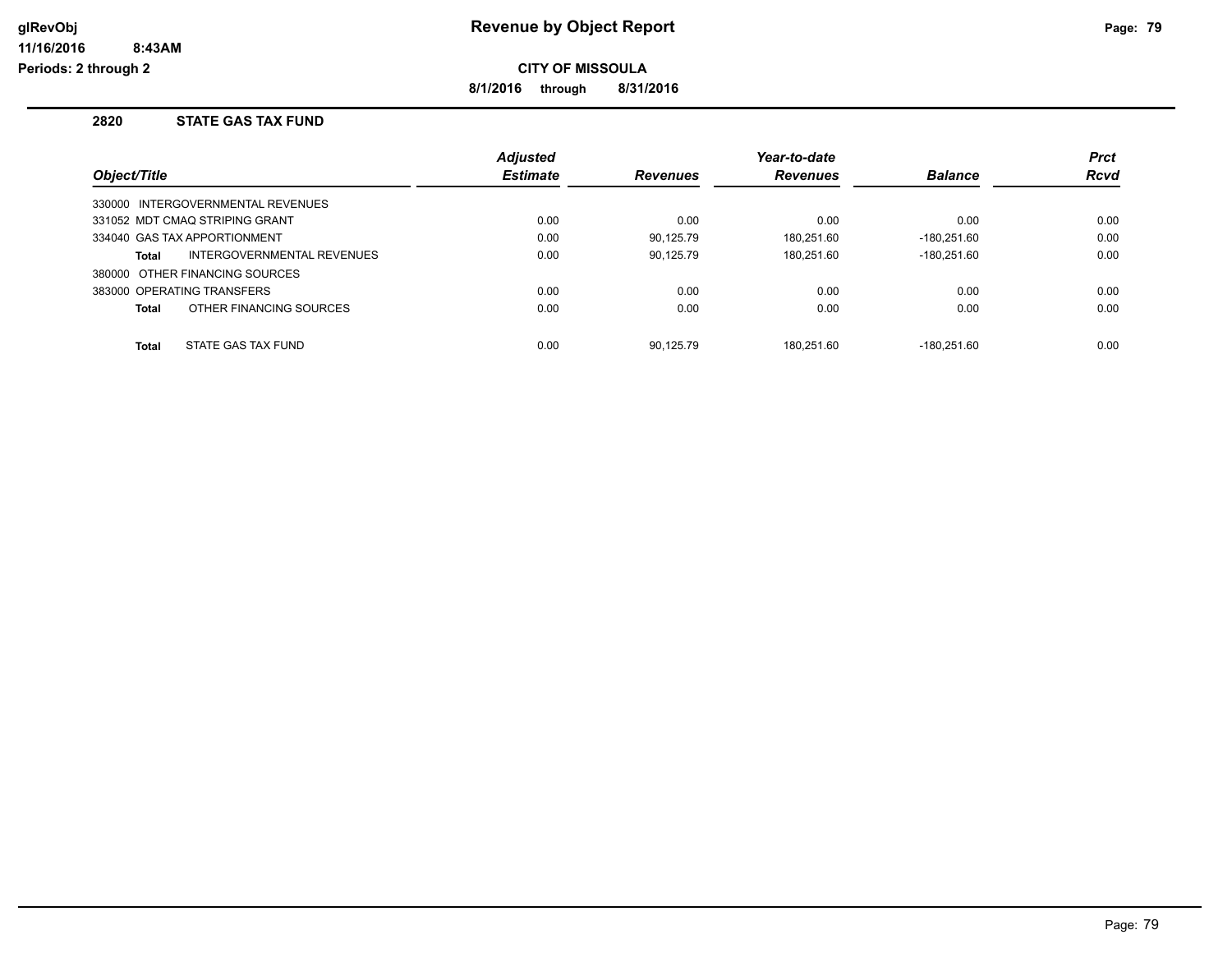**8/1/2016 through 8/31/2016**

#### **2917 CRIME VICTIM SURCHARGE**

**2917 CRIME VICTIM SURCHARGE**

|                                                           | <b>Adjusted</b> |                 | Year-to-date    |                | Prct |  |
|-----------------------------------------------------------|-----------------|-----------------|-----------------|----------------|------|--|
| Object/Title                                              | <b>Estimate</b> | <b>Revenues</b> | <b>Revenues</b> | <b>Balance</b> | Rcvd |  |
| 370000 INVESTMENTS & ROYALTY EARNINGS                     |                 |                 |                 |                |      |  |
| 371010 INTEREST ON INVESTMENTS                            | 0.00            | 0.00            | 0.00            | 0.00           | 0.00 |  |
| 371020 GAIN/LOSS IN MARKET VALUE OF INVESTMENTS           | 0.00            | 0.00            | 0.00            | 0.00           | 0.00 |  |
| <b>INVESTMENTS &amp; ROYALTY EARNINGS</b><br><b>Total</b> | 0.00            | 0.00            | 0.00            | 0.00           | 0.00 |  |
|                                                           |                 |                 |                 |                |      |  |
| <b>Total</b><br>CRIME VICTIM SURCHARGE                    | 0.00            | 0.00            | 0.00            | 0.00           | 0.00 |  |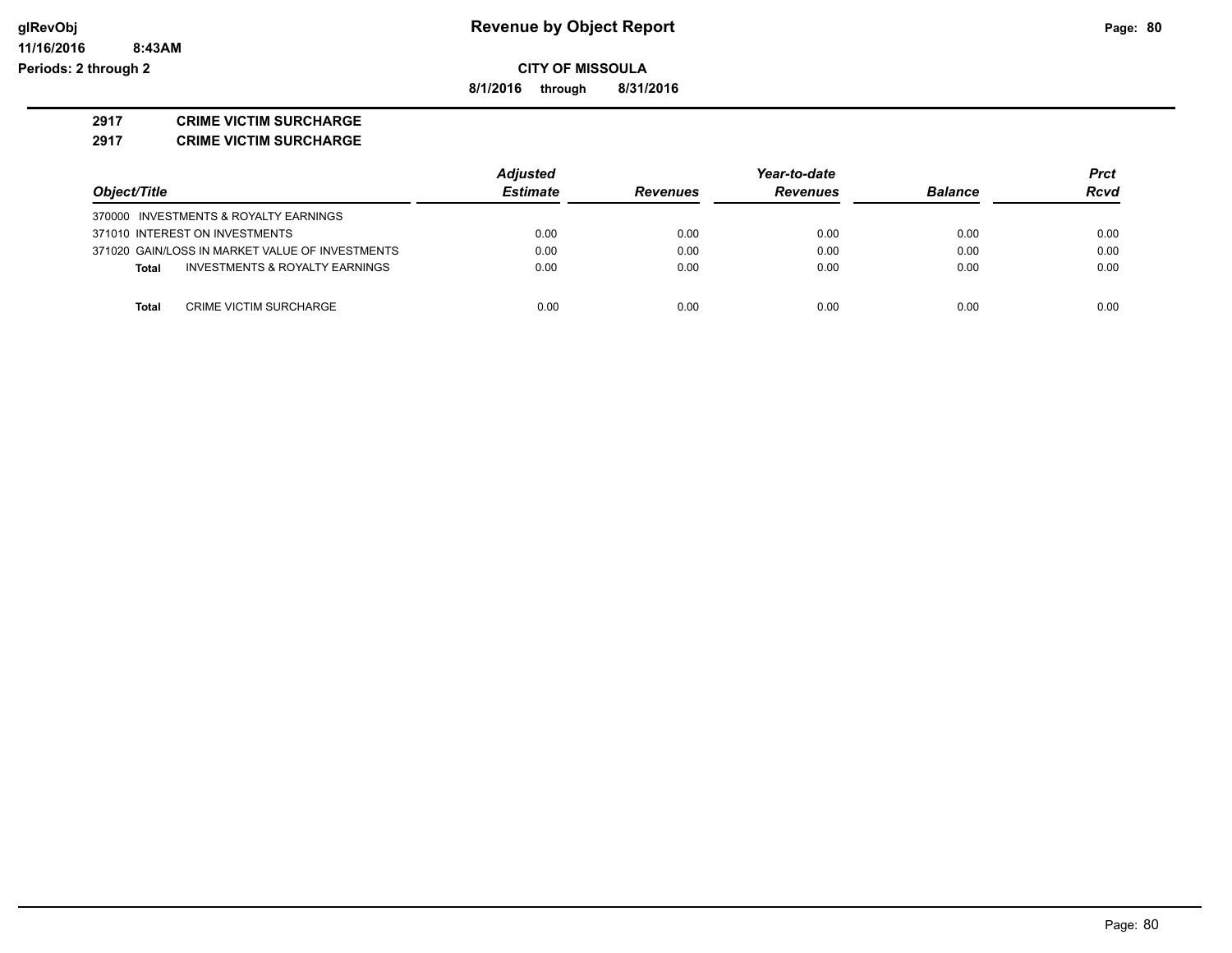**CITY OF MISSOULA**

**8/1/2016 through 8/31/2016**

## **2917 CRIME VICTIM SURCHARGE**

 **8:43AM**

| Object/Title                                   | Adjusted<br><b>Estimate</b> | <b>Revenues</b> | Year-to-date<br><b>Revenues</b> | <b>Balance</b> | <b>Prct</b><br><b>Rcvd</b> |
|------------------------------------------------|-----------------------------|-----------------|---------------------------------|----------------|----------------------------|
| 370000 INVESTMENTS & ROYALTY EARNINGS          |                             |                 |                                 |                |                            |
| 371010 INTEREST ON INVESTMENTS                 | 0.00                        | 0.00            | 0.00                            | 0.00           | 0.00                       |
| 371020 GAIN/LOSS IN MARKET VALUE OF INVESTMENT | 0.00                        | 0.00            | 0.00                            | 0.00           | 0.00                       |
| INVESTMENTS & ROYALTY EARNINGS<br><b>Total</b> | 0.00                        | 0.00            | 0.00                            | 0.00           | 0.00                       |
| <b>CRIME VICTIM SURCHARGE</b><br>Total         | 0.00                        | 0.00            | 0.00                            | 0.00           | 0.00                       |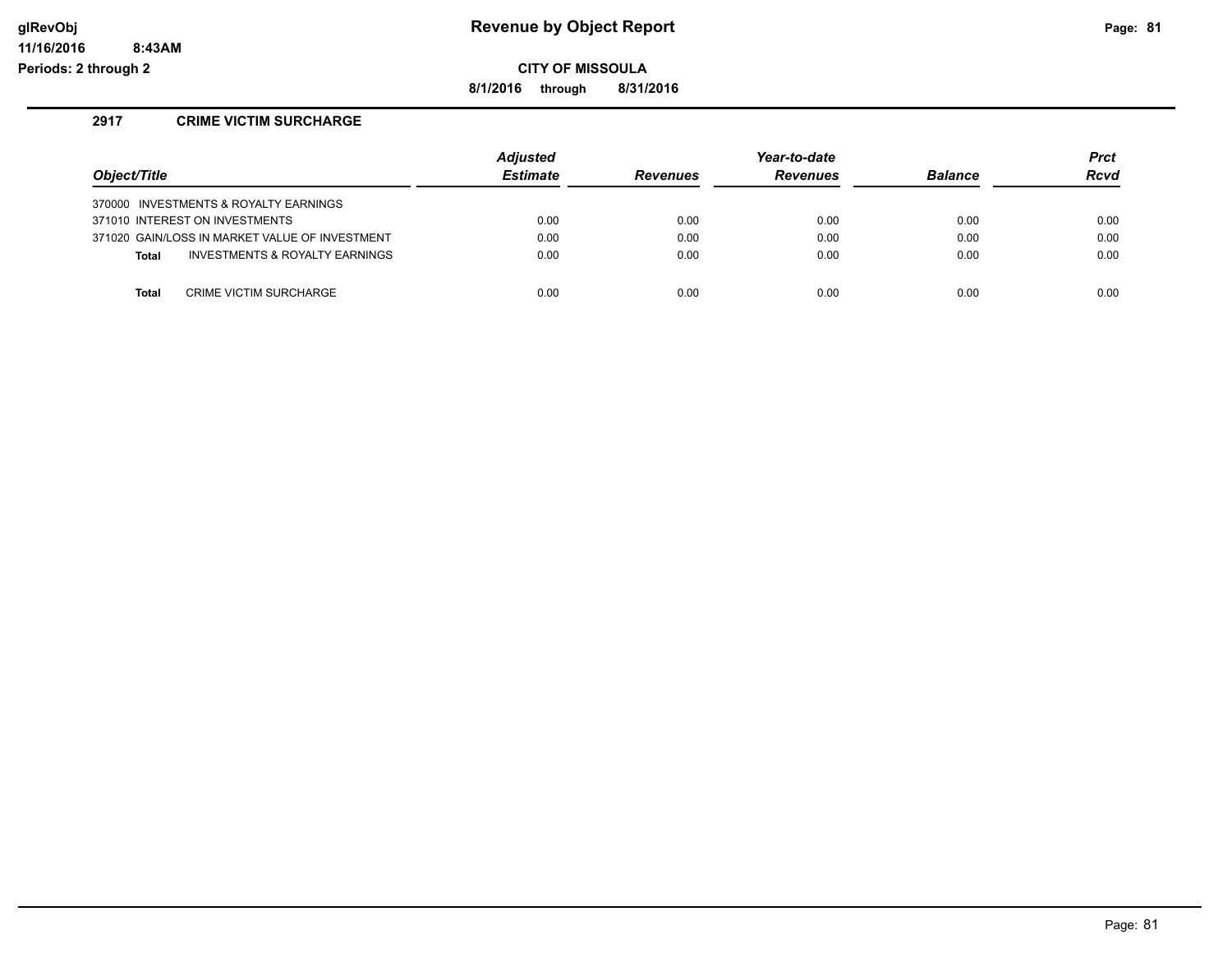**8/1/2016 through 8/31/2016**

# **2918 LAW ENFORCEMENT BLOCK GRANT FUND**

## **2918 LAW ENFORCEMENT BLOCK GRANT FUND**

|                                                           | <b>Adjusted</b> |                 | Year-to-date    |                | <b>Prct</b> |
|-----------------------------------------------------------|-----------------|-----------------|-----------------|----------------|-------------|
| Object/Title                                              | <b>Estimate</b> | <b>Revenues</b> | <b>Revenues</b> | <b>Balance</b> | <b>Rcvd</b> |
| 330000 INTERGOVERNMENTAL REVENUES                         |                 |                 |                 |                |             |
| 331000 FEDERAL GRANTS                                     | 0.00            | 0.00            | 0.00            | 0.00           | 0.00        |
| 331001 BYRNE DISCRETIONARY                                | 0.00            | 0.00            | 0.00            | 0.00           | 0.00        |
| 331022 EQUIPMENT GRANT                                    | 0.00            | 0.00            | 0.00            | 0.00           | 0.00        |
| 331023 COPS HIRING GRANT 2011                             | 0.00            | 0.00            | 0.00            | 0.00           | 0.00        |
| 331024 DEPT OF JUSTICE GRANTS                             | 0.00            | 0.00            | 0.00            | 0.00           | 0.00        |
| 331026 ICAC GRANT                                         | 0.00            | 0.00            | 0.00            | 0.00           | 0.00        |
| 331027 JAG GRANTS REVENUE                                 | 0.00            | 0.00            | $-165.37$       | 165.37         | 0.00        |
| 336021 STATE CONTRIB - POLICE RETIREMENT                  | 0.00            | 0.00            | 0.00            | 0.00           | 0.00        |
| <b>INTERGOVERNMENTAL REVENUES</b><br><b>Total</b>         | 0.00            | 0.00            | $-165.37$       | 165.37         | 0.00        |
| 340000 CHARGES FOR SERVICES                               |                 |                 |                 |                |             |
| 342010 POLICE/BID AGREEMENT                               | 0.00            | 0.00            | 0.00            | 0.00           | 0.00        |
| <b>CHARGES FOR SERVICES</b><br><b>Total</b>               | 0.00            | 0.00            | 0.00            | 0.00           | 0.00        |
| 360000 MISCELLANEOUS REVENUES                             |                 |                 |                 |                |             |
| 360010 MISCELLANEOUS                                      | 0.00            | 0.00            | 0.00            | 0.00           | 0.00        |
| MISCELLANEOUS REVENUES<br><b>Total</b>                    | 0.00            | 0.00            | 0.00            | 0.00           | 0.00        |
| <b>INVESTMENTS &amp; ROYALTY EARNINGS</b><br>370000       |                 |                 |                 |                |             |
| 371010 INTEREST ON INVESTMENTS                            | 0.00            | 0.00            | 0.00            | 0.00           | 0.00        |
| 371020 GAIN/LOSS IN MARKET VALUE OF INVESTMENTS           | 0.00            | 0.00            | 0.00            | 0.00           | 0.00        |
| <b>INVESTMENTS &amp; ROYALTY EARNINGS</b><br><b>Total</b> | 0.00            | 0.00            | 0.00            | 0.00           | 0.00        |
| OTHER FINANCING SOURCES<br>380000                         |                 |                 |                 |                |             |
| 383023 TRANS FR DRUG FORFEITURE                           | 0.00            | 0.00            | 0.00            | 0.00           | 0.00        |
| 383036 TRANSFER - GRANT                                   | 0.00            | 0.00            | 0.00            | 0.00           | 0.00        |
| OTHER FINANCING SOURCES<br><b>Total</b>                   | 0.00            | 0.00            | 0.00            | 0.00           | 0.00        |
|                                                           |                 |                 |                 |                |             |
| LAW ENFORCEMENT BLOCK GRANT FUND<br><b>Total</b>          | 0.00            | 0.00            | $-165.37$       | 165.37         | 0.00        |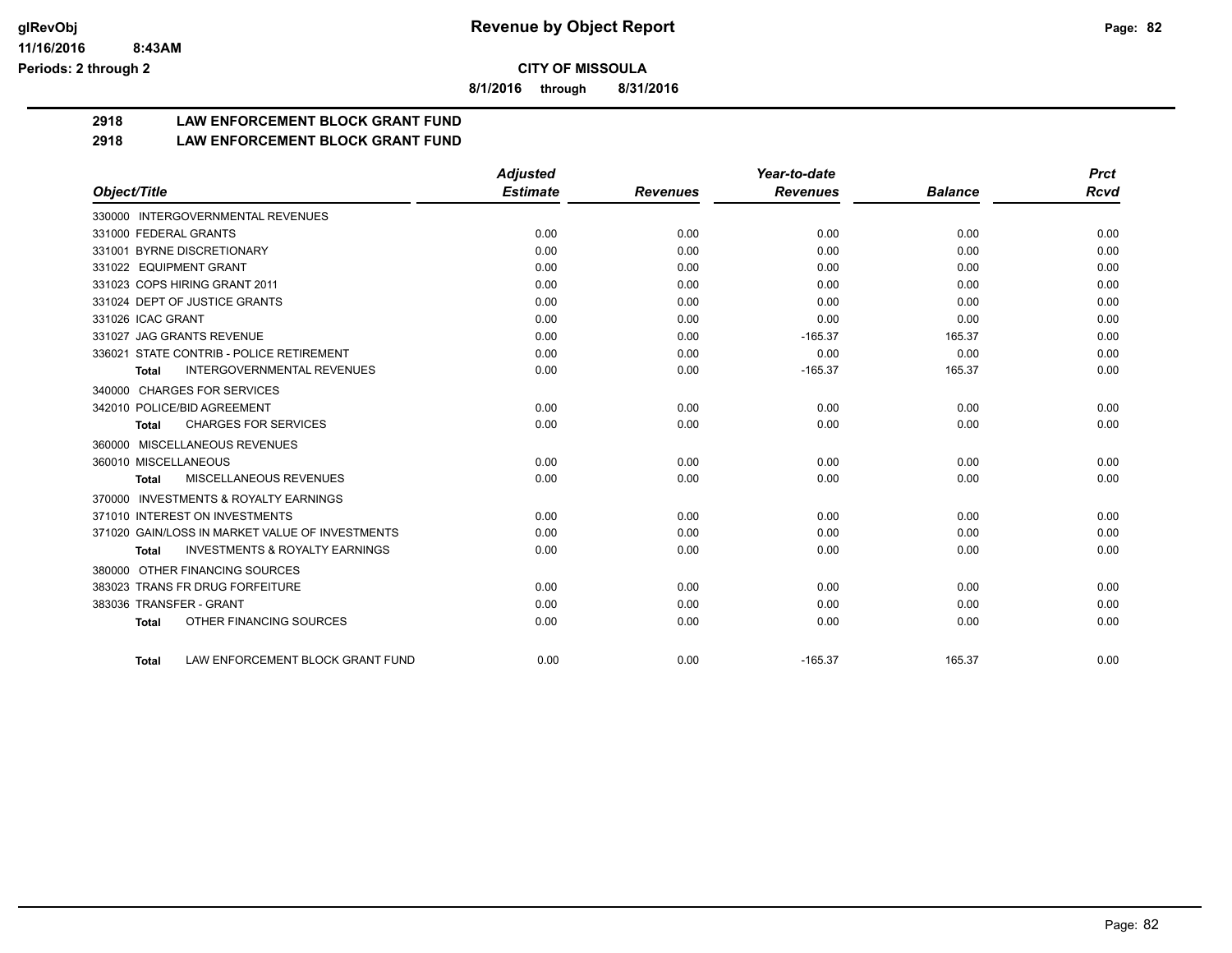**8/1/2016 through 8/31/2016**

#### **2918 LAW ENFORCEMENT BLOCK GRANT FUND**

|                                                           | <b>Adjusted</b> |                 | Year-to-date    |                | <b>Prct</b> |
|-----------------------------------------------------------|-----------------|-----------------|-----------------|----------------|-------------|
| Object/Title                                              | <b>Estimate</b> | <b>Revenues</b> | <b>Revenues</b> | <b>Balance</b> | <b>Rcvd</b> |
| 330000 INTERGOVERNMENTAL REVENUES                         |                 |                 |                 |                |             |
| 331000 FEDERAL GRANTS                                     | 0.00            | 0.00            | 0.00            | 0.00           | 0.00        |
| 331001 BYRNE DISCRETIONARY                                | 0.00            | 0.00            | 0.00            | 0.00           | 0.00        |
| 331022 EQUIPMENT GRANT                                    | 0.00            | 0.00            | 0.00            | 0.00           | 0.00        |
| 331023 COPS HIRING GRANT 2011                             | 0.00            | 0.00            | 0.00            | 0.00           | 0.00        |
| 331024 DEPT OF JUSTICE GRANTS                             | 0.00            | 0.00            | 0.00            | 0.00           | 0.00        |
| 331026 ICAC GRANT                                         | 0.00            | 0.00            | 0.00            | 0.00           | 0.00        |
| 331027 JAG GRANTS REVENUE                                 | 0.00            | 0.00            | $-165.37$       | 165.37         | 0.00        |
| 336021 STATE CONTRIB - POLICE RETIREMENT                  | 0.00            | 0.00            | 0.00            | 0.00           | 0.00        |
| <b>INTERGOVERNMENTAL REVENUES</b><br><b>Total</b>         | 0.00            | 0.00            | $-165.37$       | 165.37         | 0.00        |
| 340000 CHARGES FOR SERVICES                               |                 |                 |                 |                |             |
| 342010 POLICE/BID AGREEMENT                               | 0.00            | 0.00            | 0.00            | 0.00           | 0.00        |
| <b>CHARGES FOR SERVICES</b><br><b>Total</b>               | 0.00            | 0.00            | 0.00            | 0.00           | 0.00        |
| 360000 MISCELLANEOUS REVENUES                             |                 |                 |                 |                |             |
| 360010 MISCELLANEOUS                                      | 0.00            | 0.00            | 0.00            | 0.00           | 0.00        |
| MISCELLANEOUS REVENUES<br><b>Total</b>                    | 0.00            | 0.00            | 0.00            | 0.00           | 0.00        |
| 370000 INVESTMENTS & ROYALTY EARNINGS                     |                 |                 |                 |                |             |
| 371010 INTEREST ON INVESTMENTS                            | 0.00            | 0.00            | 0.00            | 0.00           | 0.00        |
| 371020 GAIN/LOSS IN MARKET VALUE OF INVESTMENT            | 0.00            | 0.00            | 0.00            | 0.00           | 0.00        |
| <b>INVESTMENTS &amp; ROYALTY EARNINGS</b><br><b>Total</b> | 0.00            | 0.00            | 0.00            | 0.00           | 0.00        |
| 380000 OTHER FINANCING SOURCES                            |                 |                 |                 |                |             |
| 383023 TRANS FR DRUG FORFEITURE                           | 0.00            | 0.00            | 0.00            | 0.00           | 0.00        |
| 383036 TRANSFER - GRANT                                   | 0.00            | 0.00            | 0.00            | 0.00           | 0.00        |
| OTHER FINANCING SOURCES<br><b>Total</b>                   | 0.00            | 0.00            | 0.00            | 0.00           | 0.00        |
| LAW ENFORCEMENT BLOCK GRANT FUND<br>Total                 | 0.00            | 0.00            | $-165.37$       | 165.37         | 0.00        |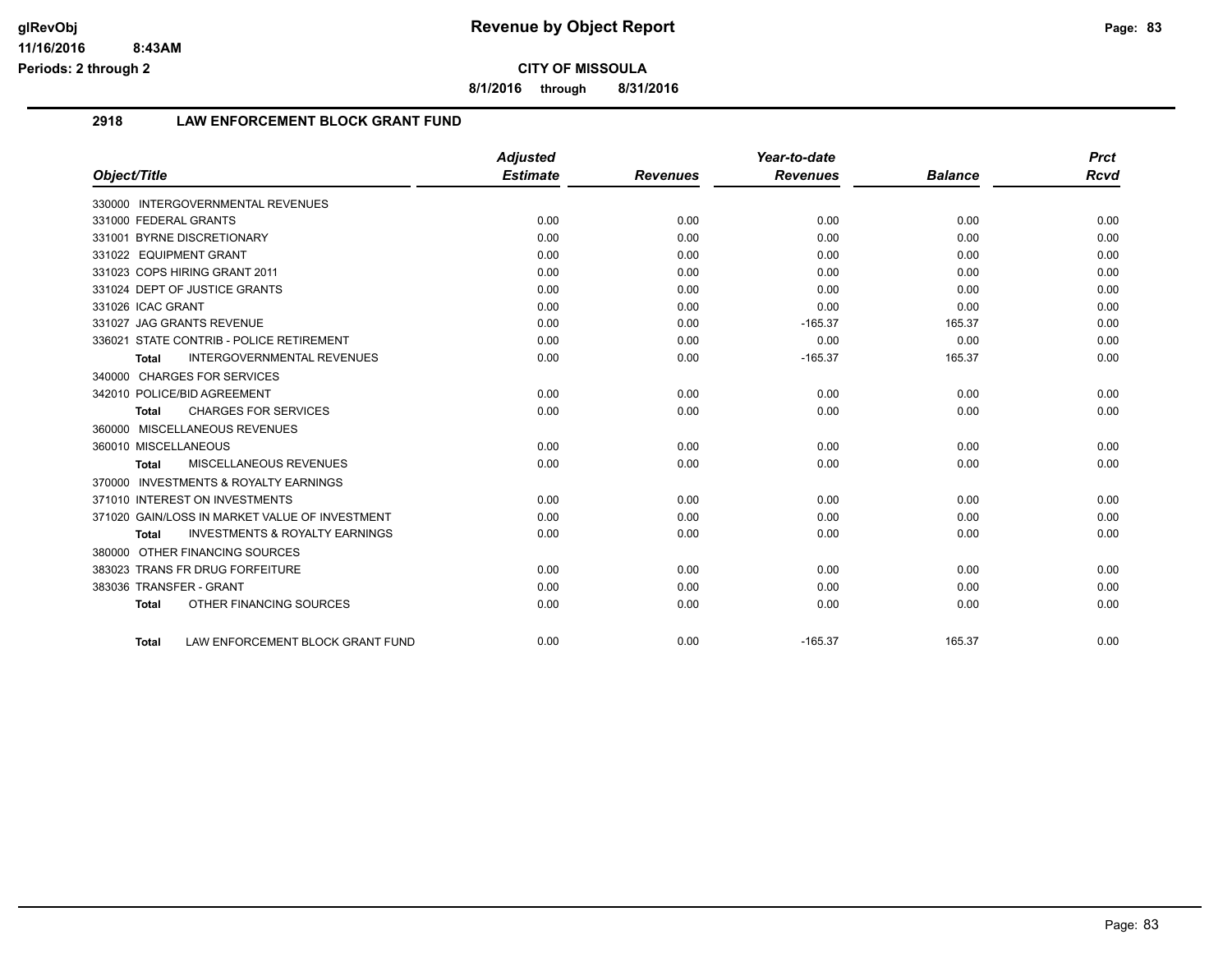**8/1/2016 through 8/31/2016**

## **2919 HIDTA FUND**

**2919 HIDTA FUND**

|                                                           | <b>Adjusted</b> |                 | Year-to-date    |                | <b>Prct</b> |
|-----------------------------------------------------------|-----------------|-----------------|-----------------|----------------|-------------|
| Object/Title                                              | <b>Estimate</b> | <b>Revenues</b> | <b>Revenues</b> | <b>Balance</b> | <b>Rcvd</b> |
| 340000 CHARGES FOR SERVICES                               |                 |                 |                 |                |             |
| 342013 SECURITY INVEST FEES                               | 0.00            | 3.041.50        | 3.041.50        | $-3.041.50$    | 0.00        |
| 342014 POLICE DEPARTMENT SERVICE FEES                     | 0.00            | 2.700.00        | 0.00            | 0.00           | 0.00        |
| <b>CHARGES FOR SERVICES</b><br>Total                      | 0.00            | 5.741.50        | 3.041.50        | $-3,041.50$    | 0.00        |
| 360000 MISCELLANEOUS REVENUES                             |                 |                 |                 |                |             |
| 360010 MISCELLANEOUS                                      | 0.00            | 0.00            | 0.00            | 0.00           | 0.00        |
| MISCELLANEOUS REVENUES<br>Total                           | 0.00            | 0.00            | 0.00            | 0.00           | 0.00        |
| 370000 INVESTMENTS & ROYALTY EARNINGS                     |                 |                 |                 |                |             |
| 371010 INTEREST ON INVESTMENTS                            | 0.00            | 0.00            | 0.00            | 0.00           | 0.00        |
| <b>INVESTMENTS &amp; ROYALTY EARNINGS</b><br><b>Total</b> | 0.00            | 0.00            | 0.00            | 0.00           | 0.00        |
| <b>HIDTA FUND</b><br><b>Total</b>                         | 0.00            | 5.741.50        | 3,041.50        | $-3,041.50$    | 0.00        |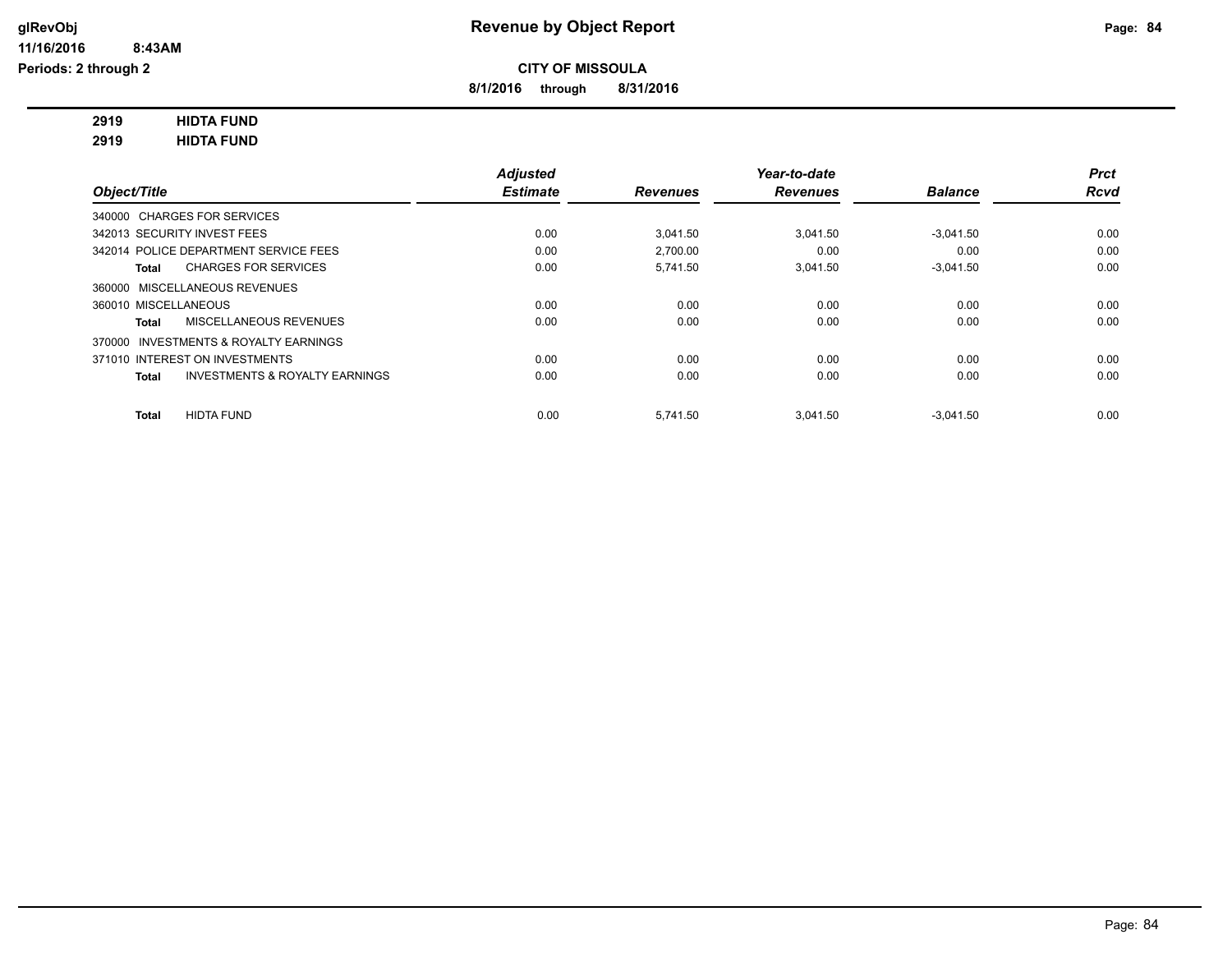**11/16/2016 8:43AM Periods: 2 through 2**

**CITY OF MISSOULA**

**8/1/2016 through 8/31/2016**

**2919 HIDTA FUND**

|                                                           | <b>Adjusted</b> |                 | Year-to-date    |                | <b>Prct</b> |
|-----------------------------------------------------------|-----------------|-----------------|-----------------|----------------|-------------|
| Object/Title                                              | <b>Estimate</b> | <b>Revenues</b> | <b>Revenues</b> | <b>Balance</b> | <b>Rcvd</b> |
| 340000 CHARGES FOR SERVICES                               |                 |                 |                 |                |             |
| 342013 SECURITY INVEST FEES                               | 0.00            | 3.041.50        | 3,041.50        | $-3,041.50$    | 0.00        |
| 342014 POLICE DEPARTMENT SERVICE FEES                     | 0.00            | 2,700.00        | 0.00            | 0.00           | 0.00        |
| <b>CHARGES FOR SERVICES</b><br>Total                      | 0.00            | 5.741.50        | 3.041.50        | $-3,041.50$    | 0.00        |
| 360000 MISCELLANEOUS REVENUES                             |                 |                 |                 |                |             |
| 360010 MISCELLANEOUS                                      | 0.00            | 0.00            | 0.00            | 0.00           | 0.00        |
| MISCELLANEOUS REVENUES<br><b>Total</b>                    | 0.00            | 0.00            | 0.00            | 0.00           | 0.00        |
| 370000 INVESTMENTS & ROYALTY EARNINGS                     |                 |                 |                 |                |             |
| 371010 INTEREST ON INVESTMENTS                            | 0.00            | 0.00            | 0.00            | 0.00           | 0.00        |
| <b>INVESTMENTS &amp; ROYALTY EARNINGS</b><br><b>Total</b> | 0.00            | 0.00            | 0.00            | 0.00           | 0.00        |
| <b>HIDTA FUND</b><br><b>Total</b>                         | 0.00            | 5.741.50        | 3.041.50        | $-3.041.50$    | 0.00        |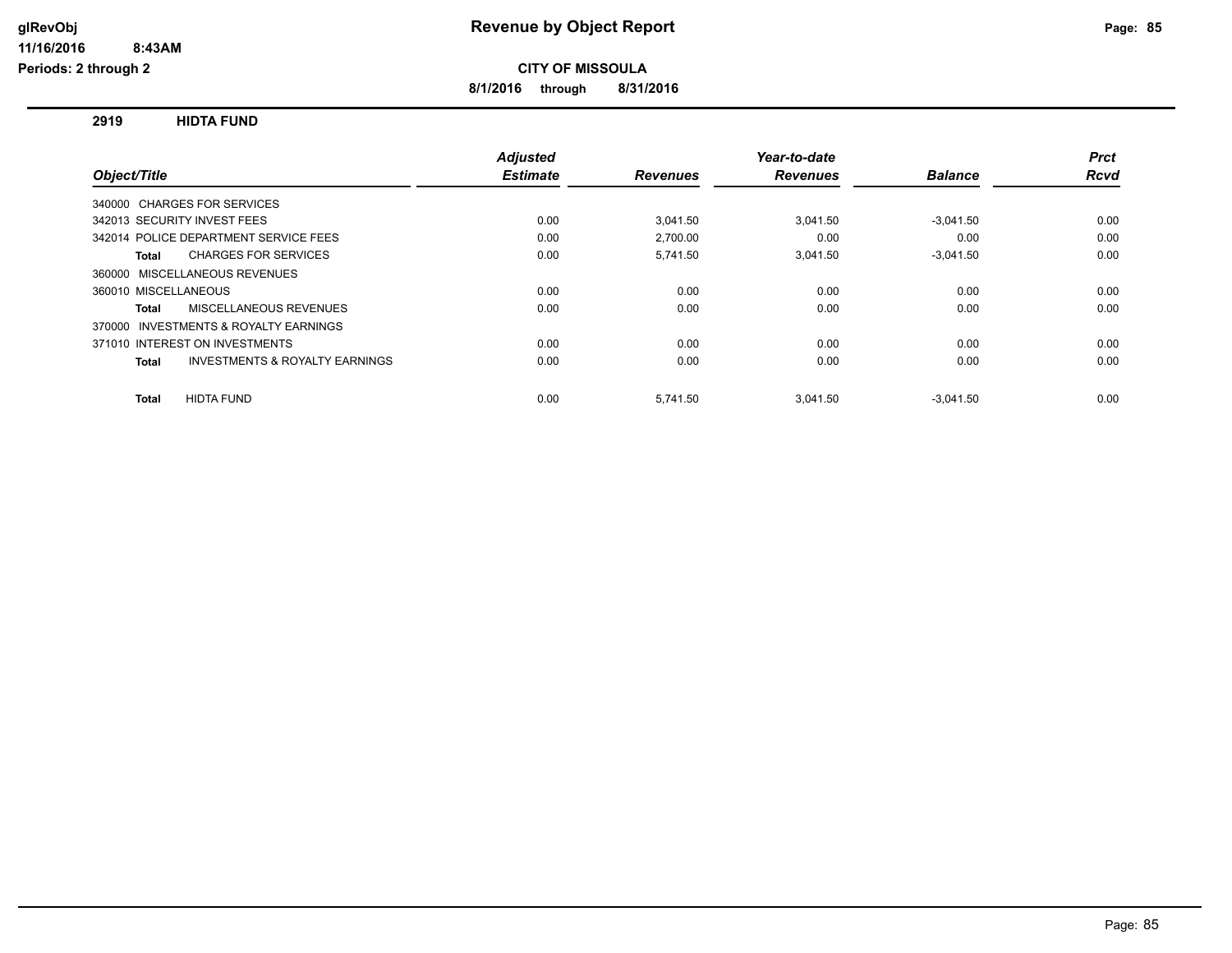**8:43AM**

**CITY OF MISSOULA**

**8/1/2016 through 8/31/2016**

## **2939 CDBG PROGRAM INCOME ACCOUNT**

#### **2939 CDBG PROGRAM INCOME ACCOUNT**

|                                                           | <b>Adjusted</b> |                 | Year-to-date    |                | <b>Prct</b> |
|-----------------------------------------------------------|-----------------|-----------------|-----------------|----------------|-------------|
| Object/Title                                              | <b>Estimate</b> | <b>Revenues</b> | <b>Revenues</b> | <b>Balance</b> | Rcvd        |
| 330000 INTERGOVERNMENTAL REVENUES                         |                 |                 |                 |                |             |
| 331000 FEDERAL GRANTS                                     | 0.00            | 0.00            | 0.00            | 0.00           | 0.00        |
| INTERGOVERNMENTAL REVENUES<br><b>Total</b>                | 0.00            | 0.00            | 0.00            | 0.00           | 0.00        |
| 360000 MISCELLANEOUS REVENUES                             |                 |                 |                 |                |             |
| 360010 MISCELLANEOUS                                      | 0.00            | 0.00            | 0.00            | 0.00           | 0.00        |
| MISCELLANEOUS REVENUES<br><b>Total</b>                    | 0.00            | 0.00            | 0.00            | 0.00           | 0.00        |
| 370000 INVESTMENTS & ROYALTY EARNINGS                     |                 |                 |                 |                |             |
| 371010 INTEREST ON INVESTMENTS                            | 0.00            | 0.00            | 0.00            | 0.00           | 0.00        |
| 371020 GAIN/LOSS IN MARKET VALUE OF INVESTMENTS           | 0.00            | 0.00            | 0.00            | 0.00           | 0.00        |
| <b>INVESTMENTS &amp; ROYALTY EARNINGS</b><br><b>Total</b> | 0.00            | 0.00            | 0.00            | 0.00           | 0.00        |
| 380000 OTHER FINANCING SOURCES                            |                 |                 |                 |                |             |
| 383000 OPERATING TRANSFERS                                | 0.00            | 0.00            | 0.00            | 0.00           | 0.00        |
| 383009 TRANS FR TITLE I                                   | 0.00            | 0.00            | 0.00            | 0.00           | 0.00        |
| OTHER FINANCING SOURCES<br><b>Total</b>                   | 0.00            | 0.00            | 0.00            | 0.00           | 0.00        |
|                                                           |                 |                 |                 |                |             |
| CDBG PROGRAM INCOME ACCOUNT<br><b>Total</b>               | 0.00            | 0.00            | 0.00            | 0.00           | 0.00        |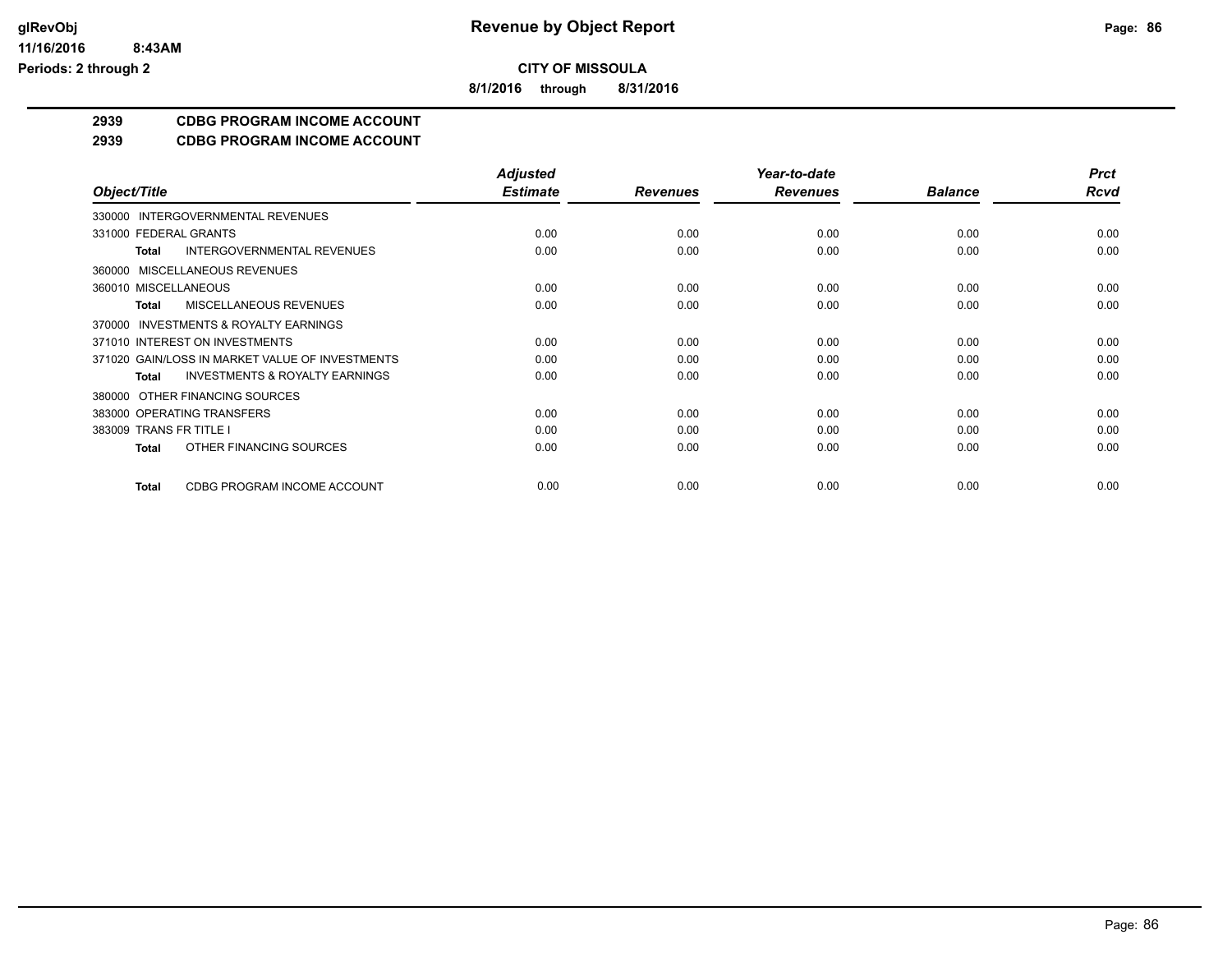**8:43AM**

**CITY OF MISSOULA**

**8/1/2016 through 8/31/2016**

#### **2939 CDBG PROGRAM INCOME ACCOUNT**

|                                                    | <b>Adjusted</b> |                 | Year-to-date    |                | <b>Prct</b> |
|----------------------------------------------------|-----------------|-----------------|-----------------|----------------|-------------|
| Object/Title                                       | <b>Estimate</b> | <b>Revenues</b> | <b>Revenues</b> | <b>Balance</b> | <b>Rcvd</b> |
| 330000 INTERGOVERNMENTAL REVENUES                  |                 |                 |                 |                |             |
| 331000 FEDERAL GRANTS                              | 0.00            | 0.00            | 0.00            | 0.00           | 0.00        |
| <b>INTERGOVERNMENTAL REVENUES</b><br><b>Total</b>  | 0.00            | 0.00            | 0.00            | 0.00           | 0.00        |
| 360000 MISCELLANEOUS REVENUES                      |                 |                 |                 |                |             |
| 360010 MISCELLANEOUS                               | 0.00            | 0.00            | 0.00            | 0.00           | 0.00        |
| <b>MISCELLANEOUS REVENUES</b><br><b>Total</b>      | 0.00            | 0.00            | 0.00            | 0.00           | 0.00        |
| 370000 INVESTMENTS & ROYALTY EARNINGS              |                 |                 |                 |                |             |
| 371010 INTEREST ON INVESTMENTS                     | 0.00            | 0.00            | 0.00            | 0.00           | 0.00        |
| 371020 GAIN/LOSS IN MARKET VALUE OF INVESTMENT     | 0.00            | 0.00            | 0.00            | 0.00           | 0.00        |
| <b>INVESTMENTS &amp; ROYALTY EARNINGS</b><br>Total | 0.00            | 0.00            | 0.00            | 0.00           | 0.00        |
| 380000 OTHER FINANCING SOURCES                     |                 |                 |                 |                |             |
| 383000 OPERATING TRANSFERS                         | 0.00            | 0.00            | 0.00            | 0.00           | 0.00        |
| 383009 TRANS FR TITLE I                            | 0.00            | 0.00            | 0.00            | 0.00           | 0.00        |
| OTHER FINANCING SOURCES<br><b>Total</b>            | 0.00            | 0.00            | 0.00            | 0.00           | 0.00        |
| CDBG PROGRAM INCOME ACCOUNT<br><b>Total</b>        | 0.00            | 0.00            | 0.00            | 0.00           | 0.00        |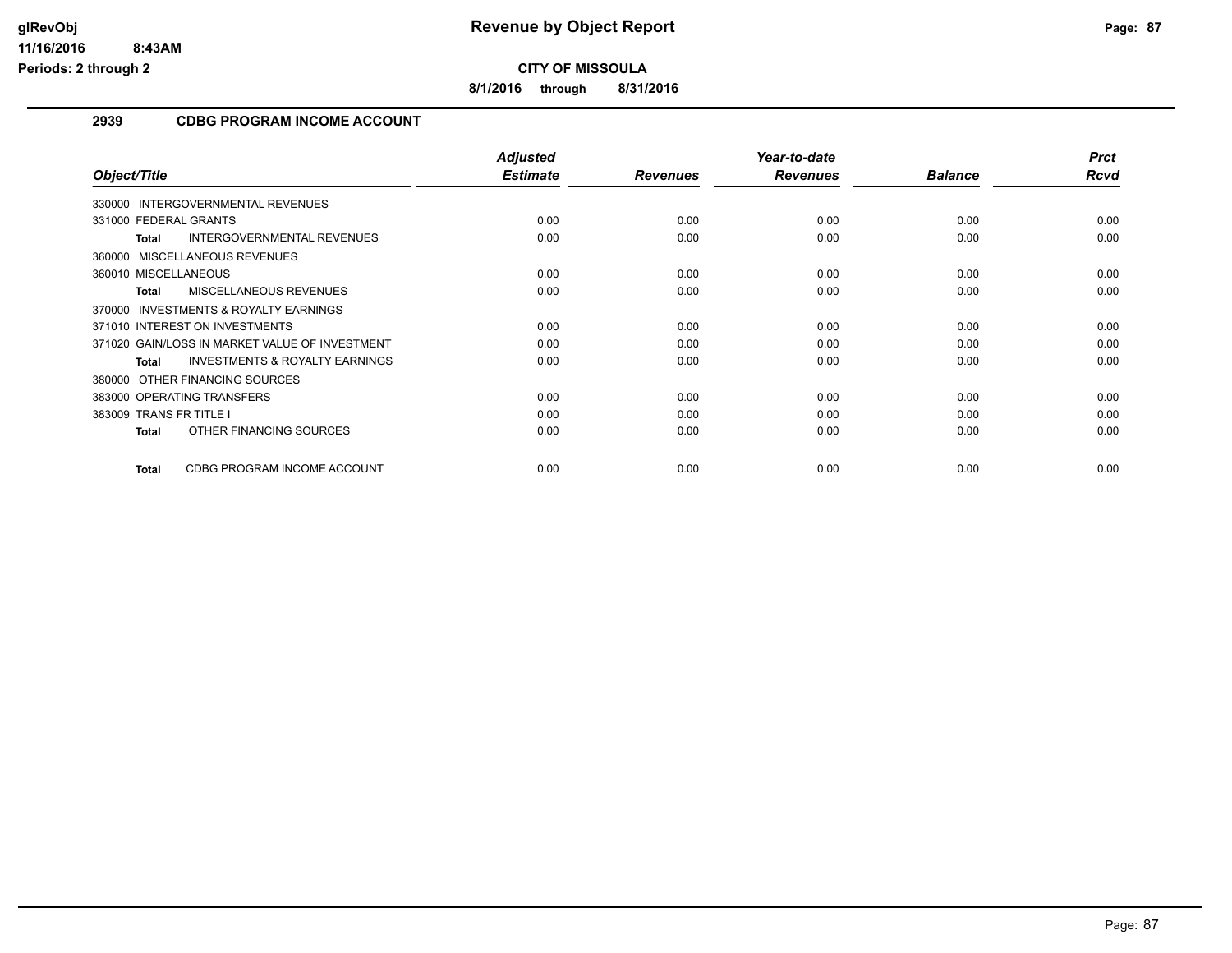**8/1/2016 through 8/31/2016**

## **2940 CDBG FUND**

**2940 CDBG FUND**

|                                                           | <b>Adjusted</b> |                 | Year-to-date    |                | <b>Prct</b> |
|-----------------------------------------------------------|-----------------|-----------------|-----------------|----------------|-------------|
| Object/Title                                              | <b>Estimate</b> | <b>Revenues</b> | <b>Revenues</b> | <b>Balance</b> | <b>Rcvd</b> |
| 330000 INTERGOVERNMENTAL REVENUES                         |                 |                 |                 |                |             |
| 331010 ENTITLEMENT - CDBG                                 | 0.00            | 0.00            | $-54,037.12$    | 54,037.12      | 0.00        |
| 331012 ARRA/CDBG STIMULUS REVENUE                         | 0.00            | 0.00            | 0.00            | 0.00           | 0.00        |
| <b>INTERGOVERNMENTAL REVENUES</b><br><b>Total</b>         | 0.00            | 0.00            | $-54,037.12$    | 54,037.12      | 0.00        |
| 360000 MISCELLANEOUS REVENUES                             |                 |                 |                 |                |             |
| 360010 MISCELLANEOUS                                      | 0.00            | 0.00            | 0.00            | 0.00           | 0.00        |
| MISCELLANEOUS REVENUES<br><b>Total</b>                    | 0.00            | 0.00            | 0.00            | 0.00           | 0.00        |
| 370000 INVESTMENTS & ROYALTY EARNINGS                     |                 |                 |                 |                |             |
| 371010 INTEREST ON INVESTMENTS                            | 0.00            | 0.00            | 0.00            | 0.00           | 0.00        |
| <b>INVESTMENTS &amp; ROYALTY EARNINGS</b><br><b>Total</b> | 0.00            | 0.00            | 0.00            | 0.00           | 0.00        |
| OTHER FINANCING SOURCES<br>380000                         |                 |                 |                 |                |             |
| 383000 OPERATING TRANSFERS                                | 0.00            | 0.00            | 0.00            | 0.00           | 0.00        |
| 383009 TRANS FR TITLE I                                   | 0.00            | 0.00            | 0.00            | 0.00           | 0.00        |
| OTHER FINANCING SOURCES<br><b>Total</b>                   | 0.00            | 0.00            | 0.00            | 0.00           | 0.00        |
| <b>CDBG FUND</b><br><b>Total</b>                          | 0.00            | 0.00            | $-54,037.12$    | 54,037.12      | 0.00        |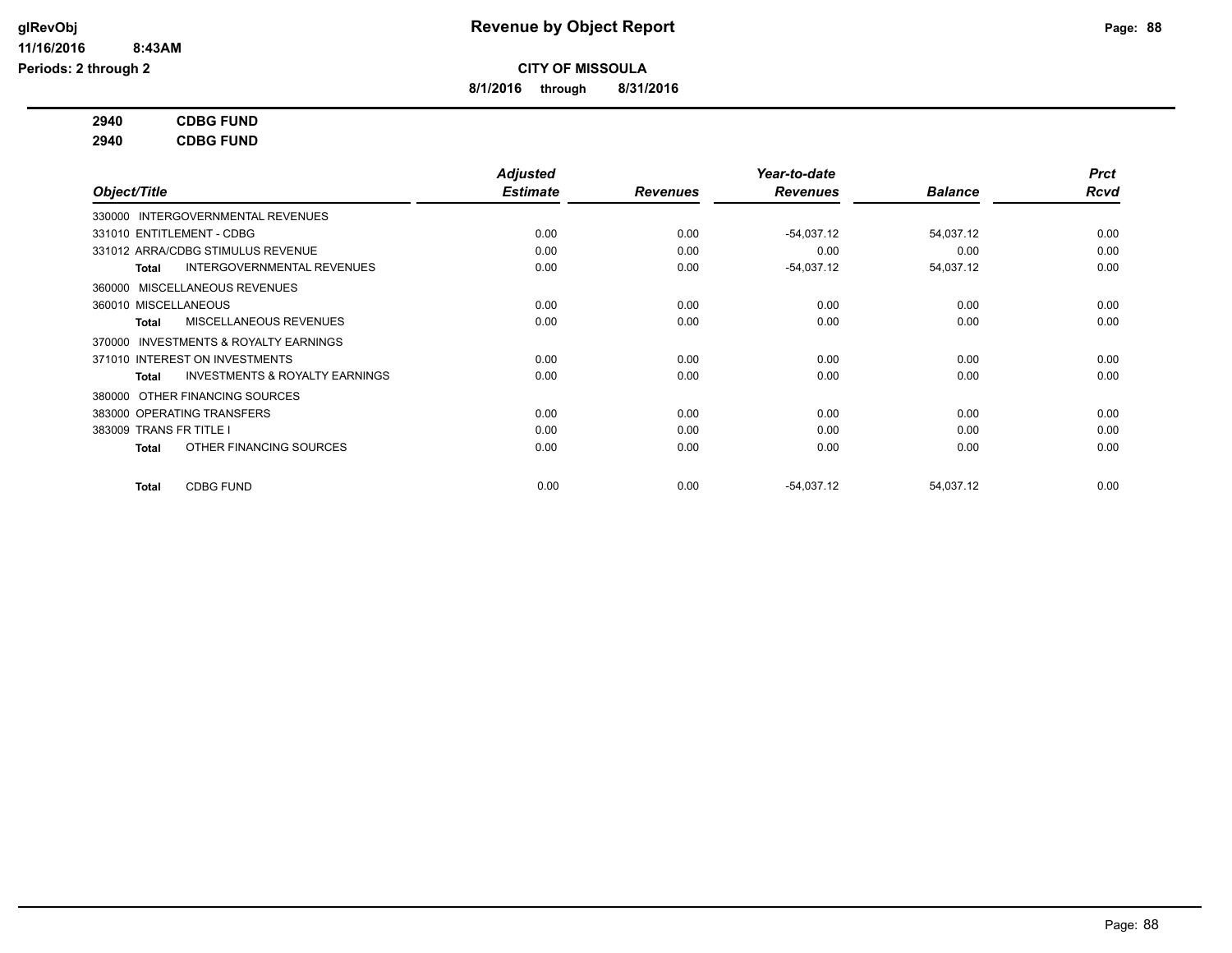**8/1/2016 through 8/31/2016**

**2940 CDBG FUND**

|                                                           | <b>Adjusted</b> |                 | Year-to-date    |                | <b>Prct</b> |
|-----------------------------------------------------------|-----------------|-----------------|-----------------|----------------|-------------|
| Object/Title                                              | <b>Estimate</b> | <b>Revenues</b> | <b>Revenues</b> | <b>Balance</b> | <b>Rcvd</b> |
| 330000 INTERGOVERNMENTAL REVENUES                         |                 |                 |                 |                |             |
| 331010 ENTITLEMENT - CDBG                                 | 0.00            | 0.00            | $-54,037.12$    | 54,037.12      | 0.00        |
| 331012 ARRA/CDBG STIMULUS REVENUE                         | 0.00            | 0.00            | 0.00            | 0.00           | 0.00        |
| <b>INTERGOVERNMENTAL REVENUES</b><br><b>Total</b>         | 0.00            | 0.00            | $-54,037.12$    | 54,037.12      | 0.00        |
| 360000 MISCELLANEOUS REVENUES                             |                 |                 |                 |                |             |
| 360010 MISCELLANEOUS                                      | 0.00            | 0.00            | 0.00            | 0.00           | 0.00        |
| MISCELLANEOUS REVENUES<br><b>Total</b>                    | 0.00            | 0.00            | 0.00            | 0.00           | 0.00        |
| 370000 INVESTMENTS & ROYALTY EARNINGS                     |                 |                 |                 |                |             |
| 371010 INTEREST ON INVESTMENTS                            | 0.00            | 0.00            | 0.00            | 0.00           | 0.00        |
| <b>INVESTMENTS &amp; ROYALTY EARNINGS</b><br><b>Total</b> | 0.00            | 0.00            | 0.00            | 0.00           | 0.00        |
| 380000 OTHER FINANCING SOURCES                            |                 |                 |                 |                |             |
| 383000 OPERATING TRANSFERS                                | 0.00            | 0.00            | 0.00            | 0.00           | 0.00        |
| 383009 TRANS FR TITLE I                                   | 0.00            | 0.00            | 0.00            | 0.00           | 0.00        |
| OTHER FINANCING SOURCES<br><b>Total</b>                   | 0.00            | 0.00            | 0.00            | 0.00           | 0.00        |
|                                                           |                 |                 |                 |                |             |
| <b>CDBG FUND</b><br><b>Total</b>                          | 0.00            | 0.00            | $-54,037.12$    | 54,037.12      | 0.00        |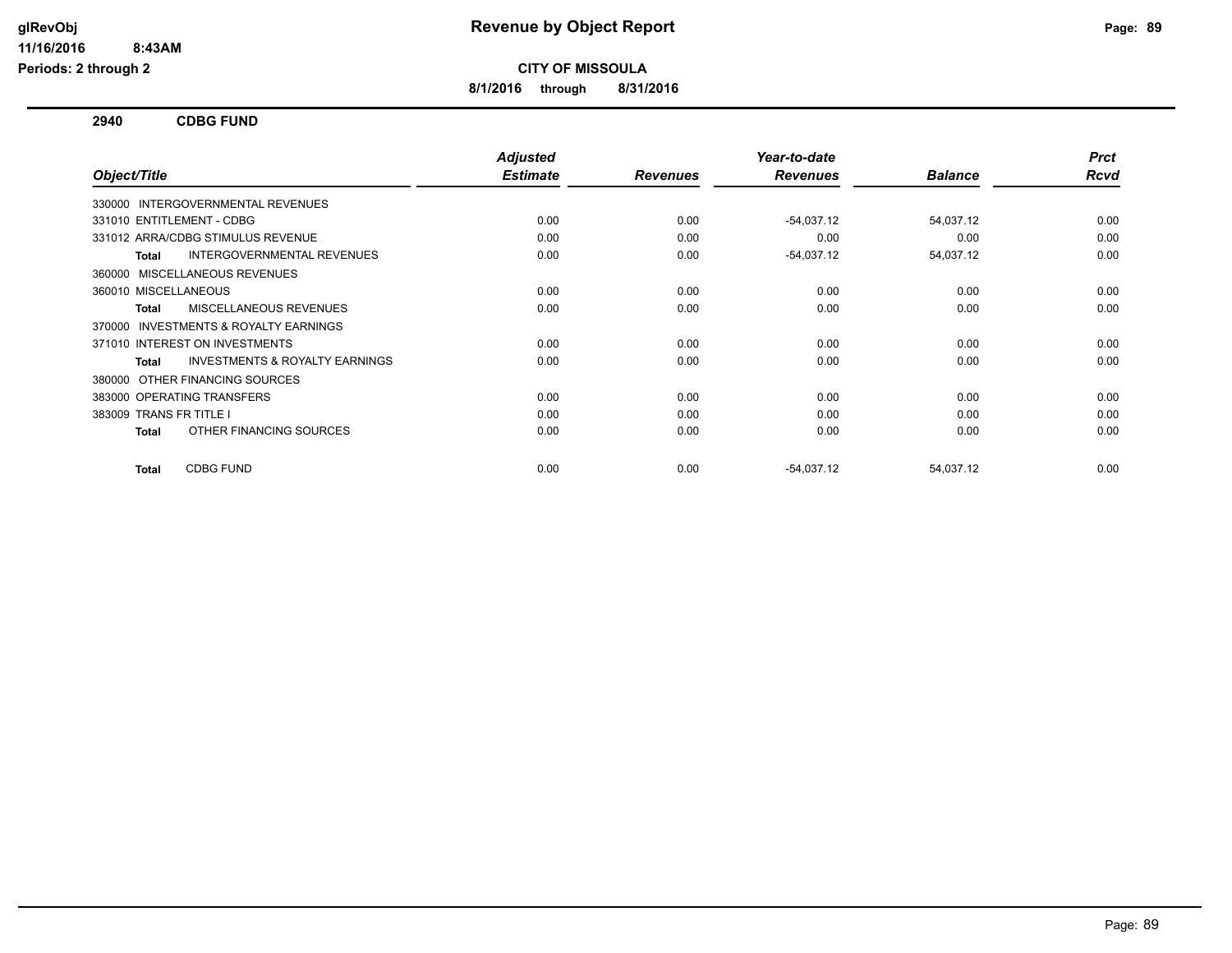**8/1/2016 through 8/31/2016**

## **2941 HOME FUND**

**2941 HOME FUND**

|                                                           | <b>Adjusted</b> |                 | Year-to-date    |                | <b>Prct</b> |
|-----------------------------------------------------------|-----------------|-----------------|-----------------|----------------|-------------|
| Object/Title                                              | <b>Estimate</b> | <b>Revenues</b> | <b>Revenues</b> | <b>Balance</b> | <b>Rcvd</b> |
| 330000 INTERGOVERNMENTAL REVENUES                         |                 |                 |                 |                |             |
| 330000 INTERGOVERNMENTAL REVENUES                         | 0.00            | 0.00            | -43,837.97      | 43,837.97      | 0.00        |
| 331016 HOMEWORD 1800 PHILLIPS                             | 0.00            | 0.00            | 0.00            | 0.00           | 0.00        |
| 331033 WORD                                               | 0.00            | 0.00            | 0.00            | 0.00           | 0.00        |
| 334145 WESTERN MT MENTAL HEALTH CTR                       | 0.00            | 0.00            | 0.00            | 0.00           | 0.00        |
| 334149 MISSOULA HOMEOWNERSHIP PROGRAM                     | 0.00            | 0.00            | 0.00            | 0.00           | 0.00        |
| 334153 FY14 DISTRICT XI HRC TBRA                          | 0.00            | 0.00            | $-15,989.01$    | 15,989.01      | 0.00        |
| 334154 HOMEWORD SWEETGRASS                                | 0.00            | 0.00            | 0.00            | 0.00           | 0.00        |
| 334155 FY08 NMCDC                                         | 0.00            | 0.00            | 0.00            | 0.00           | 0.00        |
| 334156 HOME PROGRAM INCOME                                | 0.00            | 0.00            | 0.00            | 0.00           | 0.00        |
| 334157 FY09 MHA                                           | 0.00            | 0.00            | 0.00            | 0.00           | 0.00        |
| 334159 FY09 HOMEWORD                                      | 0.00            | 0.00            | 0.00            | 0.00           | 0.00        |
| 334160 FY09 NMCDC                                         | 0.00            | 0.00            | 0.00            | 0.00           | 0.00        |
| 334161 FY10 DISTRICT XI HRC                               | 0.00            | 0.00            | 0.00            | 0.00           | 0.00        |
| 334163 FY10 homeWORD/SOLSTICE APT                         | 0.00            | 0.00            | 0.00            | 0.00           | 0.00        |
| <b>INTERGOVERNMENTAL REVENUES</b><br><b>Total</b>         | 0.00            | 0.00            | $-59,826.98$    | 59,826.98      | 0.00        |
| 340000 CHARGES FOR SERVICES                               |                 |                 |                 |                |             |
| 341450 *** Title Not Found ***                            | 0.00            | 0.00            | 0.00            | 0.00           | 0.00        |
| <b>CHARGES FOR SERVICES</b><br>Total                      | 0.00            | 0.00            | 0.00            | 0.00           | 0.00        |
| 360000 MISCELLANEOUS REVENUES                             |                 |                 |                 |                |             |
| 360005 LOAN REPAYMENTS                                    | 0.00            | 0.00            | 0.00            | 0.00           | 0.00        |
| 360010 MISCELLANEOUS                                      | 0.00            | 0.00            | 0.00            | 0.00           | 0.00        |
| <b>MISCELLANEOUS REVENUES</b><br><b>Total</b>             | 0.00            | 0.00            | 0.00            | 0.00           | 0.00        |
| 370000 INVESTMENTS & ROYALTY EARNINGS                     |                 |                 |                 |                |             |
| 371020 GAIN/LOSS IN MARKET VALUE OF INVESTMENTS           | 0.00            | 0.00            | 0.00            | 0.00           | 0.00        |
| <b>INVESTMENTS &amp; ROYALTY EARNINGS</b><br><b>Total</b> | 0.00            | 0.00            | 0.00            | 0.00           | 0.00        |
|                                                           |                 |                 |                 |                |             |
| <b>HOME FUND</b><br><b>Total</b>                          | 0.00            | 0.00            | $-59,826.98$    | 59,826.98      | 0.00        |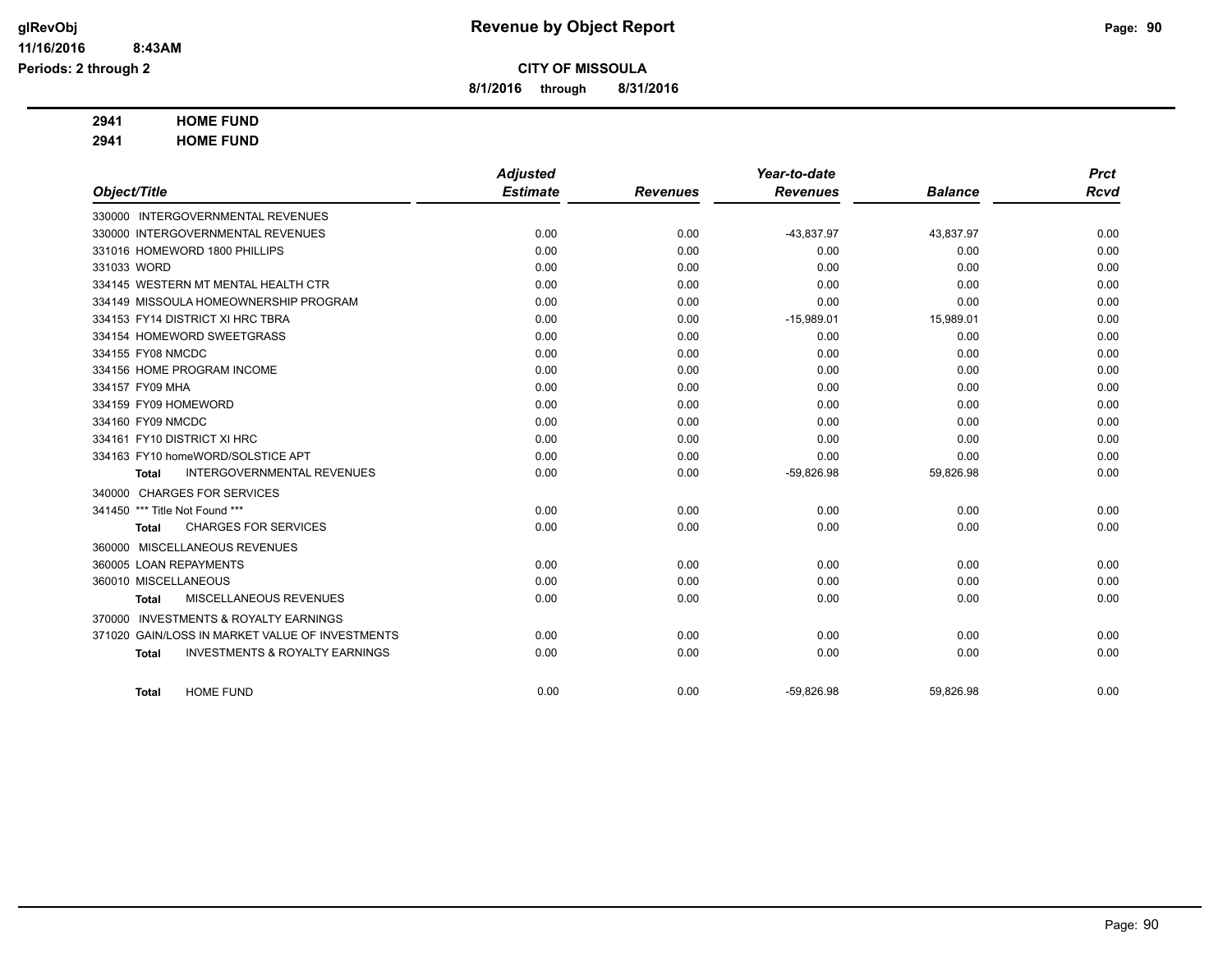**CITY OF MISSOULA**

**8/1/2016 through 8/31/2016**

**2941 HOME FUND**

|                                                           | <b>Adjusted</b> |                 | Year-to-date    |                | <b>Prct</b> |
|-----------------------------------------------------------|-----------------|-----------------|-----------------|----------------|-------------|
| Object/Title                                              | <b>Estimate</b> | <b>Revenues</b> | <b>Revenues</b> | <b>Balance</b> | <b>Rcvd</b> |
| 330000 INTERGOVERNMENTAL REVENUES                         |                 |                 |                 |                |             |
| 330000 INTERGOVERNMENTAL REVENUES                         | 0.00            | 0.00            | -43,837.97      | 43,837.97      | 0.00        |
| 331016 HOMEWORD 1800 PHILLIPS                             | 0.00            | 0.00            | 0.00            | 0.00           | 0.00        |
| 331033 WORD                                               | 0.00            | 0.00            | 0.00            | 0.00           | 0.00        |
| 334145 WESTERN MT MENTAL HEALTH CTR                       | 0.00            | 0.00            | 0.00            | 0.00           | 0.00        |
| 334149 MISSOULA HOMEOWNERSHIP PROGRAM                     | 0.00            | 0.00            | 0.00            | 0.00           | 0.00        |
| 334153 FY14 DISTRICT XI HRC TBRA                          | 0.00            | 0.00            | $-15,989.01$    | 15,989.01      | 0.00        |
| 334154 HOMEWORD SWEETGRASS                                | 0.00            | 0.00            | 0.00            | 0.00           | 0.00        |
| 334155 FY08 NMCDC                                         | 0.00            | 0.00            | 0.00            | 0.00           | 0.00        |
| 334156 HOME PROGRAM INCOME                                | 0.00            | 0.00            | 0.00            | 0.00           | 0.00        |
| 334157 FY09 MHA                                           | 0.00            | 0.00            | 0.00            | 0.00           | 0.00        |
| 334159 FY09 HOMEWORD                                      | 0.00            | 0.00            | 0.00            | 0.00           | 0.00        |
| 334160 FY09 NMCDC                                         | 0.00            | 0.00            | 0.00            | 0.00           | 0.00        |
| 334161 FY10 DISTRICT XI HRC                               | 0.00            | 0.00            | 0.00            | 0.00           | 0.00        |
| 334163 FY10 homeWORD/SOLSTICE APT                         | 0.00            | 0.00            | 0.00            | 0.00           | 0.00        |
| INTERGOVERNMENTAL REVENUES<br><b>Total</b>                | 0.00            | 0.00            | $-59,826.98$    | 59,826.98      | 0.00        |
| 340000 CHARGES FOR SERVICES                               |                 |                 |                 |                |             |
| 341450 *** Title Not Found ***                            | 0.00            | 0.00            | 0.00            | 0.00           | 0.00        |
| <b>CHARGES FOR SERVICES</b><br><b>Total</b>               | 0.00            | 0.00            | 0.00            | 0.00           | 0.00        |
| 360000 MISCELLANEOUS REVENUES                             |                 |                 |                 |                |             |
| 360005 LOAN REPAYMENTS                                    | 0.00            | 0.00            | 0.00            | 0.00           | 0.00        |
| 360010 MISCELLANEOUS                                      | 0.00            | 0.00            | 0.00            | 0.00           | 0.00        |
| MISCELLANEOUS REVENUES<br>Total                           | 0.00            | 0.00            | 0.00            | 0.00           | 0.00        |
| 370000 INVESTMENTS & ROYALTY EARNINGS                     |                 |                 |                 |                |             |
| 371020 GAIN/LOSS IN MARKET VALUE OF INVESTMENT            | 0.00            | 0.00            | 0.00            | 0.00           | 0.00        |
| <b>INVESTMENTS &amp; ROYALTY EARNINGS</b><br><b>Total</b> | 0.00            | 0.00            | 0.00            | 0.00           | 0.00        |
| <b>HOME FUND</b><br><b>Total</b>                          | 0.00            | 0.00            | $-59,826.98$    | 59,826.98      | 0.00        |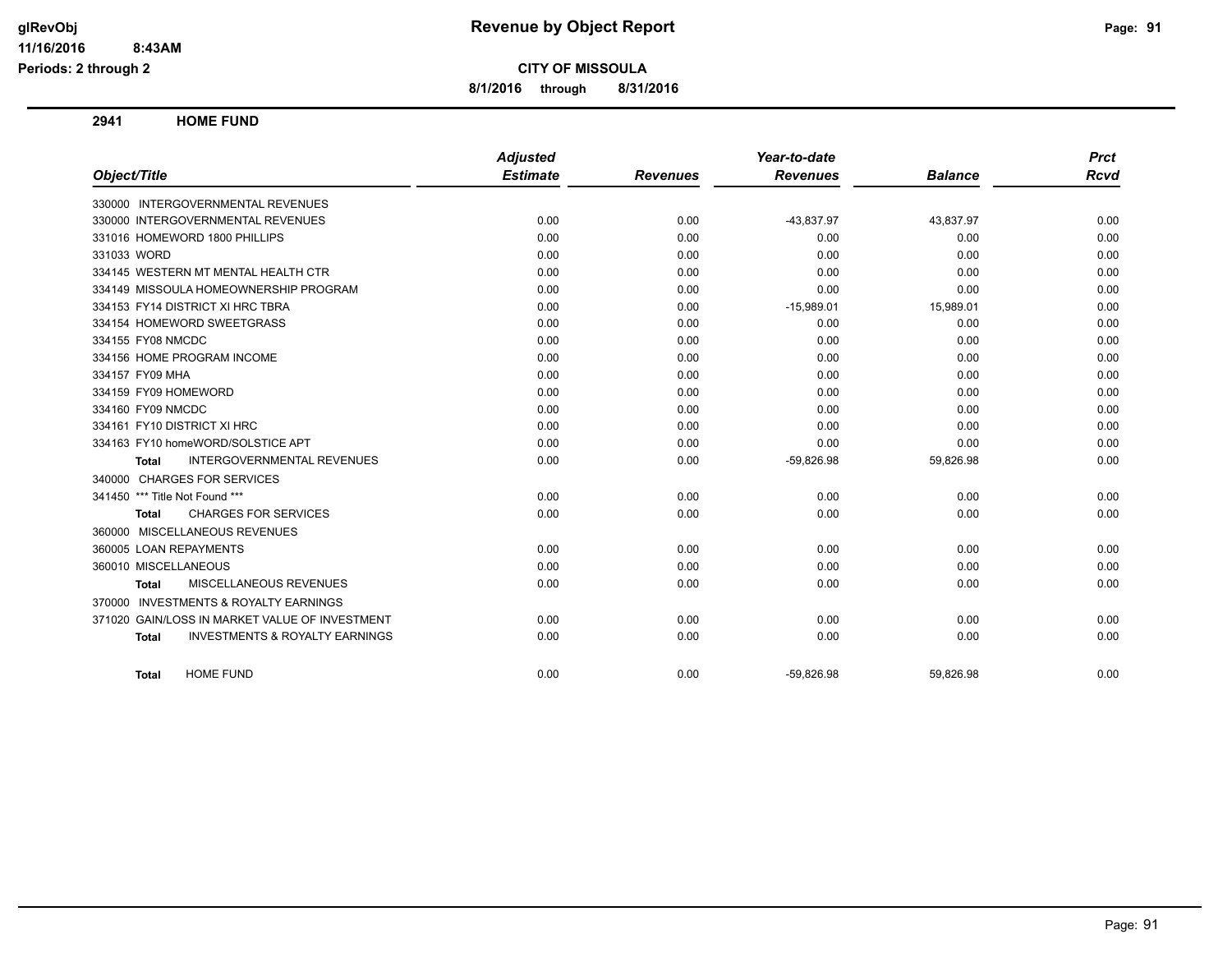**8/1/2016 through 8/31/2016**

**2942 ADDI PROGRAM**

**2942 ADDI PROGRAM**

|                                                    | Adjusted        |                 | Year-to-date    |                | <b>Prct</b> |
|----------------------------------------------------|-----------------|-----------------|-----------------|----------------|-------------|
| Object/Title                                       | <b>Estimate</b> | <b>Revenues</b> | <b>Revenues</b> | <b>Balance</b> | <b>Rcvd</b> |
| 330000 INTERGOVERNMENTAL REVENUES                  |                 |                 |                 |                |             |
| 330000 INTERGOVERNMENTAL REVENUES                  | 0.00            | 0.00            | 0.00            | 0.00           | 0.00        |
| 334146 ADDI FUNDS-1ST TIME HOMEBUYERS              | 0.00            | 0.00            | 0.00            | 0.00           | 0.00        |
| INTERGOVERNMENTAL REVENUES<br>Total                | 0.00            | 0.00            | 0.00            | 0.00           | 0.00        |
| 370000 INVESTMENTS & ROYALTY EARNINGS              |                 |                 |                 |                |             |
| 371010 INTEREST ON INVESTMENTS                     | 0.00            | 0.00            | 0.00            | 0.00           | 0.00        |
| 371020 GAIN/LOSS IN MARKET VALUE OF INVESTMENTS    | 0.00            | 0.00            | 0.00            | 0.00           | 0.00        |
| <b>INVESTMENTS &amp; ROYALTY EARNINGS</b><br>Total | 0.00            | 0.00            | 0.00            | 0.00           | 0.00        |
| <b>ADDI PROGRAM</b><br>Total                       | 0.00            | 0.00            | 0.00            | 0.00           | 0.00        |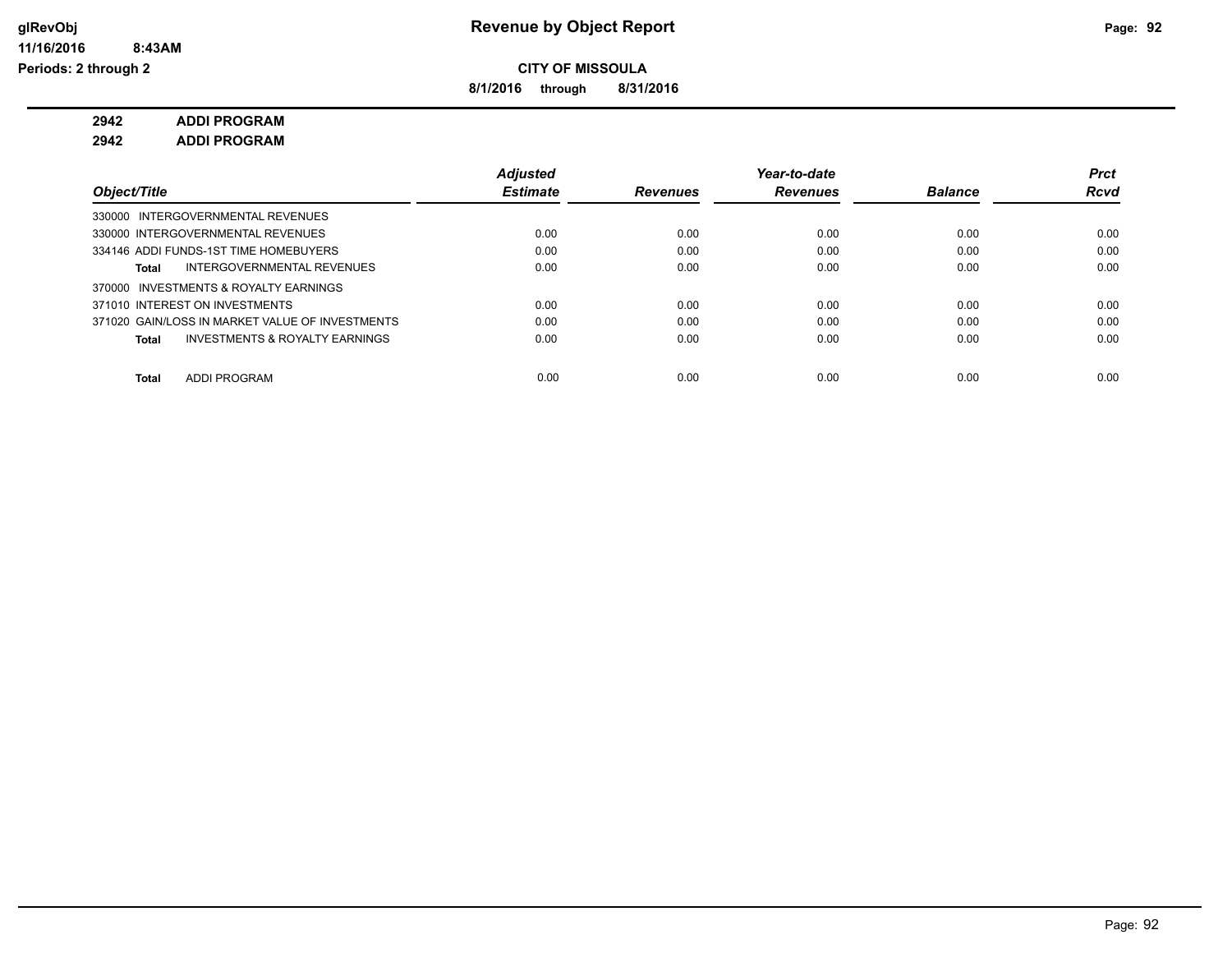**CITY OF MISSOULA**

**8/1/2016 through 8/31/2016**

**2942 ADDI PROGRAM**

 **8:43AM**

|                                                | <b>Adiusted</b> |                 | Year-to-date    |                | <b>Prct</b> |
|------------------------------------------------|-----------------|-----------------|-----------------|----------------|-------------|
| Object/Title                                   | <b>Estimate</b> | <b>Revenues</b> | <b>Revenues</b> | <b>Balance</b> | <b>Rcvd</b> |
| 330000 INTERGOVERNMENTAL REVENUES              |                 |                 |                 |                |             |
| 330000 INTERGOVERNMENTAL REVENUES              | 0.00            | 0.00            | 0.00            | 0.00           | 0.00        |
| 334146 ADDI FUNDS-1ST TIME HOMEBUYERS          | 0.00            | 0.00            | 0.00            | 0.00           | 0.00        |
| INTERGOVERNMENTAL REVENUES<br><b>Total</b>     | 0.00            | 0.00            | 0.00            | 0.00           | 0.00        |
| 370000 INVESTMENTS & ROYALTY EARNINGS          |                 |                 |                 |                |             |
| 371010 INTEREST ON INVESTMENTS                 | 0.00            | 0.00            | 0.00            | 0.00           | 0.00        |
| 371020 GAIN/LOSS IN MARKET VALUE OF INVESTMENT | 0.00            | 0.00            | 0.00            | 0.00           | 0.00        |
| INVESTMENTS & ROYALTY EARNINGS<br>Total        | 0.00            | 0.00            | 0.00            | 0.00           | 0.00        |
|                                                |                 |                 |                 |                |             |
| ADDI PROGRAM<br><b>Total</b>                   | 0.00            | 0.00            | 0.00            | 0.00           | 0.00        |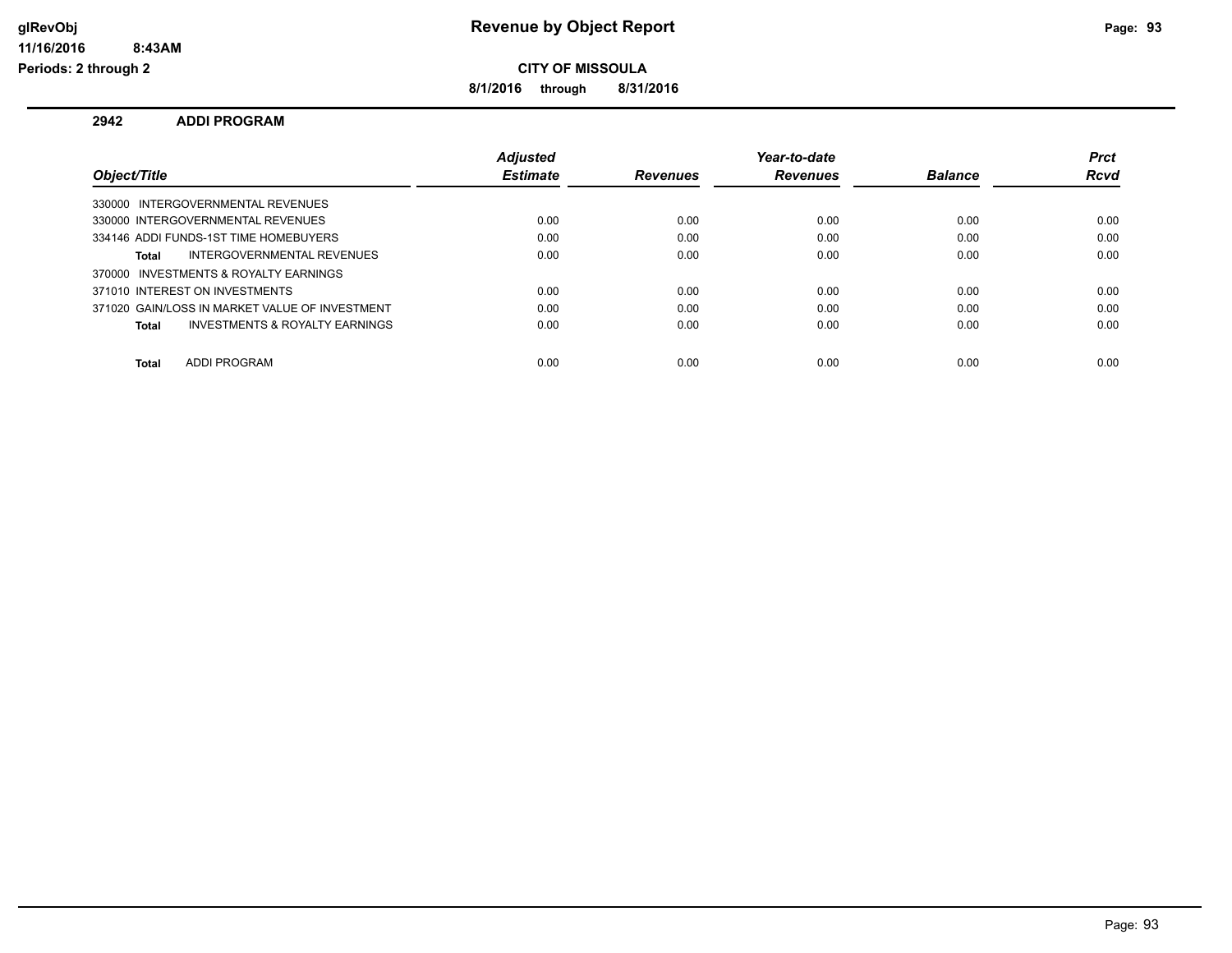**CITY OF MISSOULA**

**8/1/2016 through 8/31/2016**

#### **2943 CITY HOME PROGRAM INCOME**

 **8:43AM**

#### **2943 CITY HOME PROGRAM INCOME**

|                                     | <b>Adjusted</b> |                 | Year-to-date    |                | <b>Prct</b> |
|-------------------------------------|-----------------|-----------------|-----------------|----------------|-------------|
| Object/Title                        | <b>Estimate</b> | <b>Revenues</b> | <b>Revenues</b> | <b>Balance</b> | <b>Rcvd</b> |
| 330000 INTERGOVERNMENTAL REVENUES   |                 |                 |                 |                |             |
| 334156 *** Title Not Found ***      | 0.00            | 27.882.97       | 27.882.97       | $-27,882.97$   | 0.00        |
| INTERGOVERNMENTAL REVENUES<br>Total | 0.00            | 27.882.97       | 27.882.97       | $-27.882.97$   | 0.00        |
| 360000 MISCELLANEOUS REVENUES       |                 |                 |                 |                |             |
| 360005 LOAN REPAYMENTS              | 0.00            | 0.00            | 0.00            | 0.00           | 0.00        |
| 360010 MISCELLANEOUS                | 0.00            | 66.67           | 66.67           | $-66.67$       | 0.00        |
| MISCELLANEOUS REVENUES<br>Total     | 0.00            | 66.67           | 66.67           | $-66.67$       | 0.00        |
| 380000 OTHER FINANCING SOURCES      |                 |                 |                 |                |             |
| 383000 OPERATING TRANSFERS          | 0.00            | 0.00            | 0.00            | 0.00           | 0.00        |
| OTHER FINANCING SOURCES<br>Total    | 0.00            | 0.00            | 0.00            | 0.00           | 0.00        |
| CITY HOME PROGRAM INCOME<br>Total   | 0.00            | 27.949.64       | 27.949.64       | $-27.949.64$   | 0.00        |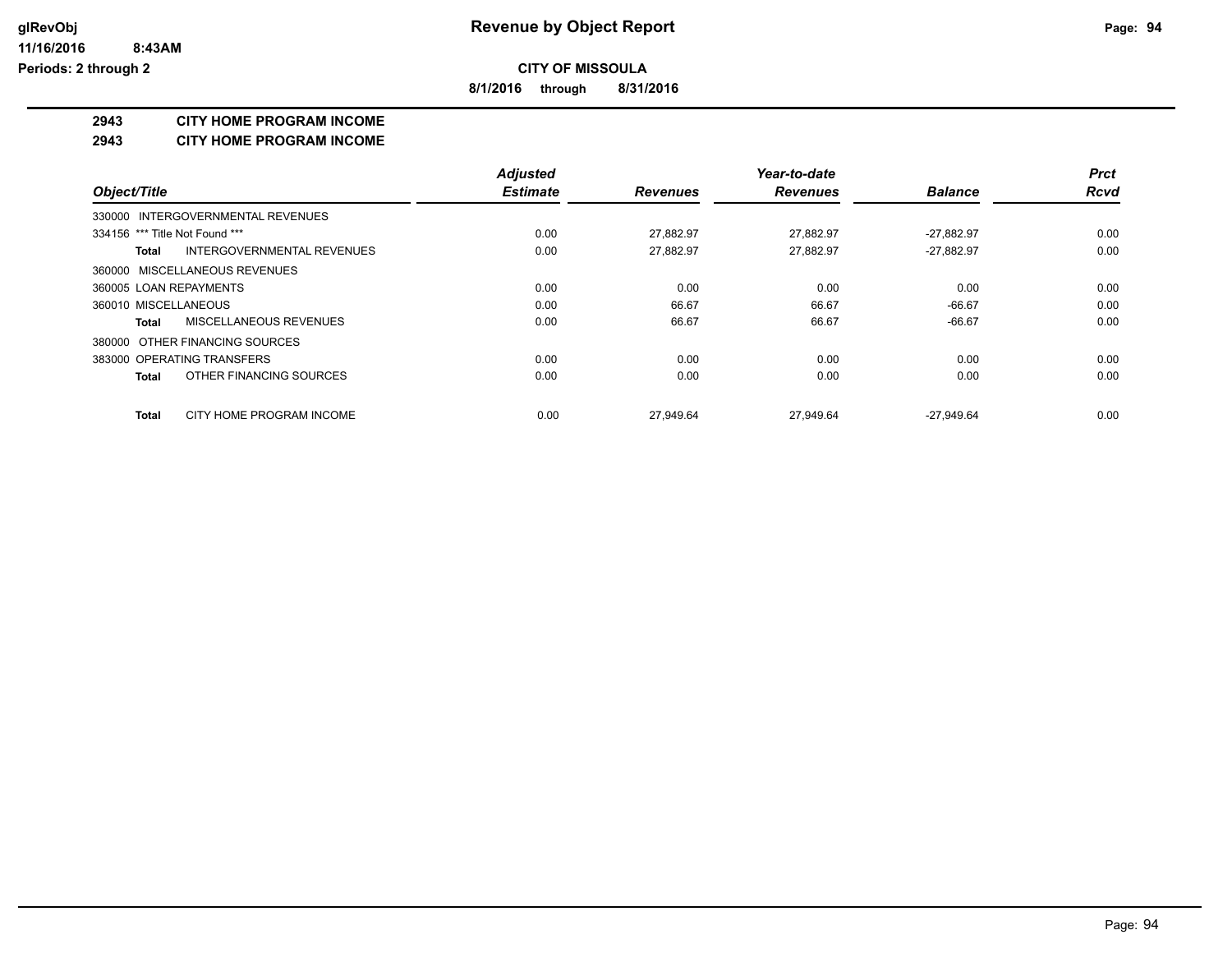**CITY OF MISSOULA**

**8/1/2016 through 8/31/2016**

#### **2943 CITY HOME PROGRAM INCOME**

 **8:43AM**

|                                            | <b>Adjusted</b><br><b>Estimate</b> |                 | Year-to-date    |                | <b>Prct</b><br><b>Rcvd</b> |
|--------------------------------------------|------------------------------------|-----------------|-----------------|----------------|----------------------------|
| Object/Title                               |                                    | <b>Revenues</b> | <b>Revenues</b> | <b>Balance</b> |                            |
| 330000 INTERGOVERNMENTAL REVENUES          |                                    |                 |                 |                |                            |
| 334156 *** Title Not Found ***             | 0.00                               | 27,882.97       | 27,882.97       | $-27,882.97$   | 0.00                       |
| INTERGOVERNMENTAL REVENUES<br><b>Total</b> | 0.00                               | 27,882.97       | 27,882.97       | $-27,882.97$   | 0.00                       |
| 360000 MISCELLANEOUS REVENUES              |                                    |                 |                 |                |                            |
| 360005 LOAN REPAYMENTS                     | 0.00                               | 0.00            | 0.00            | 0.00           | 0.00                       |
| 360010 MISCELLANEOUS                       | 0.00                               | 66.67           | 66.67           | $-66.67$       | 0.00                       |
| <b>MISCELLANEOUS REVENUES</b><br>Total     | 0.00                               | 66.67           | 66.67           | $-66.67$       | 0.00                       |
| 380000 OTHER FINANCING SOURCES             |                                    |                 |                 |                |                            |
| 383000 OPERATING TRANSFERS                 | 0.00                               | 0.00            | 0.00            | 0.00           | 0.00                       |
| OTHER FINANCING SOURCES<br>Total           | 0.00                               | 0.00            | 0.00            | 0.00           | 0.00                       |
| CITY HOME PROGRAM INCOME<br><b>Total</b>   | 0.00                               | 27.949.64       | 27.949.64       | $-27.949.64$   | 0.00                       |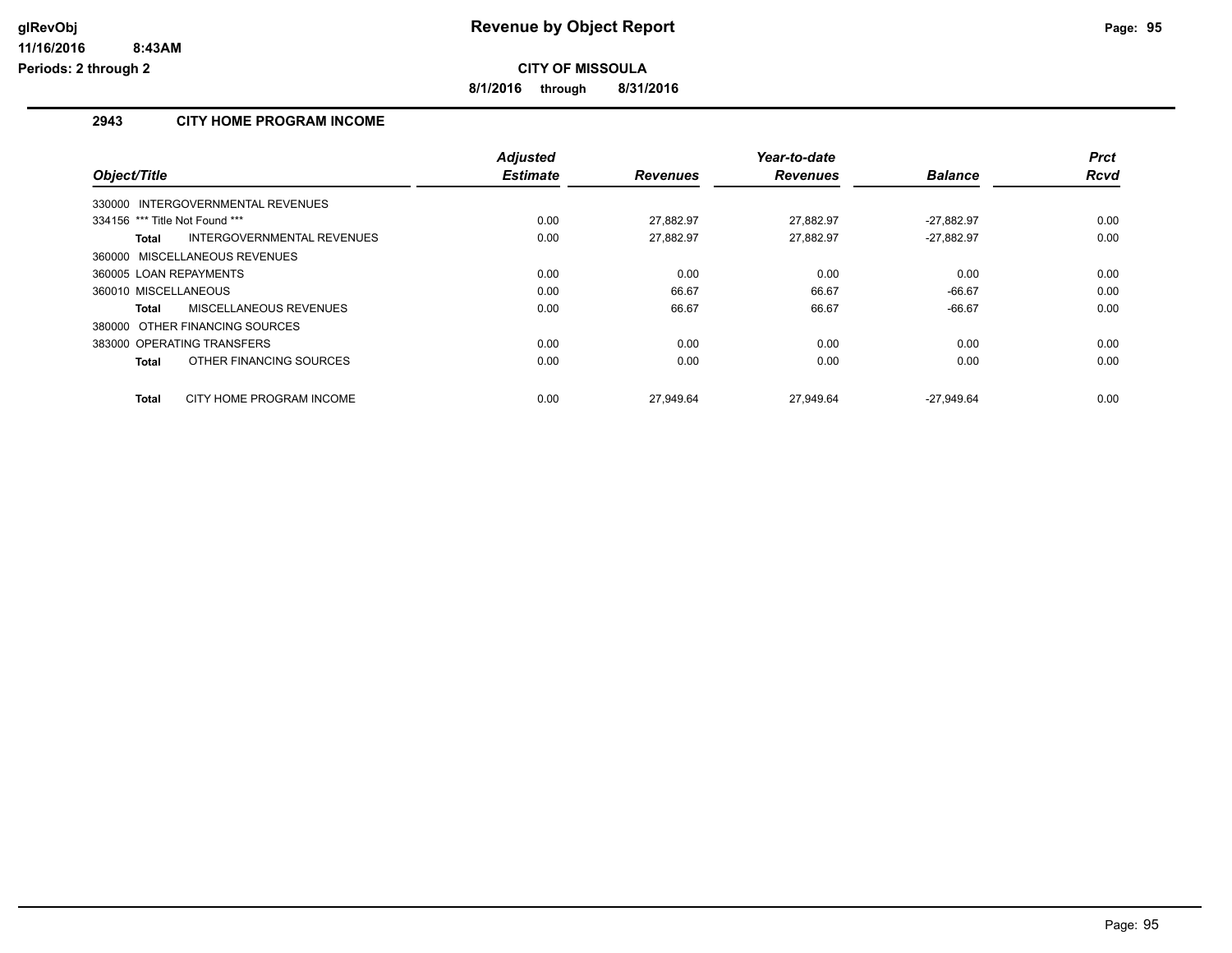**8/1/2016 through 8/31/2016**

# **2944 NEIGHBORHOOD STABILIZATION PROGRAM**

## **2944 NEIGHBORHOOD STABILIZATION PROGRAM**

|                                                    | <b>Adjusted</b> |                 | Year-to-date    |                | <b>Prct</b> |
|----------------------------------------------------|-----------------|-----------------|-----------------|----------------|-------------|
| Object/Title                                       | <b>Estimate</b> | <b>Revenues</b> | <b>Revenues</b> | <b>Balance</b> | Rcvd        |
| 330000 INTERGOVERNMENTAL REVENUES                  |                 |                 |                 |                |             |
| 331011 NSP GRANT/SILVERTIP PROJECT                 | 0.00            | 0.00            | 0.00            | 0.00           | 0.00        |
| 331017 HUD 6.7M/SILVERTIP APTS                     | 0.00            | 0.00            | 0.00            | 0.00           | 0.00        |
| 331018 MHA 1M/SILVERTIP APTS                       | 0.00            | 0.00            | 0.00            | 0.00           | 0.00        |
| INTERGOVERNMENTAL REVENUES<br><b>Total</b>         | 0.00            | 0.00            | 0.00            | 0.00           | 0.00        |
| NEIGHBORHOOD STABILIZATION PROGRAM<br><b>Total</b> | 0.00            | 0.00            | 0.00            | 0.00           | 0.00        |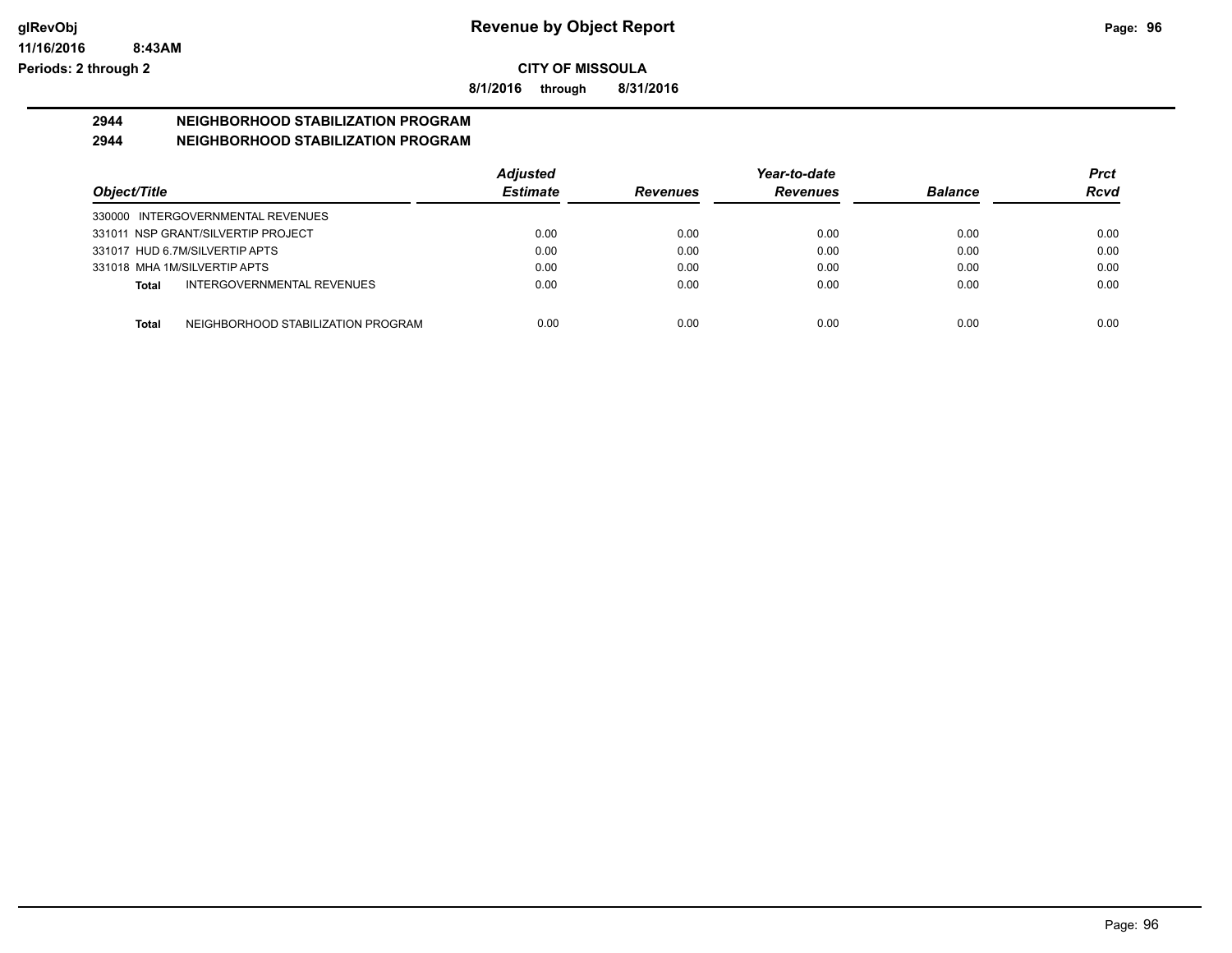**8/1/2016 through 8/31/2016**

#### **2944 NEIGHBORHOOD STABILIZATION PROGRAM**

| Object/Title |                                    | <b>Adjusted</b><br><b>Estimate</b> | <b>Revenues</b> | Year-to-date<br><b>Revenues</b> | <b>Balance</b> | <b>Prct</b><br><b>Rcvd</b> |
|--------------|------------------------------------|------------------------------------|-----------------|---------------------------------|----------------|----------------------------|
|              | 330000 INTERGOVERNMENTAL REVENUES  |                                    |                 |                                 |                |                            |
|              | 331011 NSP GRANT/SILVERTIP PROJECT | 0.00                               | 0.00            | 0.00                            | 0.00           | 0.00                       |
|              | 331017 HUD 6.7M/SILVERTIP APTS     | 0.00                               | 0.00            | 0.00                            | 0.00           | 0.00                       |
|              | 331018 MHA 1M/SILVERTIP APTS       | 0.00                               | 0.00            | 0.00                            | 0.00           | 0.00                       |
| Total        | INTERGOVERNMENTAL REVENUES         | 0.00                               | 0.00            | 0.00                            | 0.00           | 0.00                       |
| <b>Total</b> | NEIGHBORHOOD STABILIZATION PROGRAN | 0.00                               | 0.00            | 0.00                            | 0.00           | 0.00                       |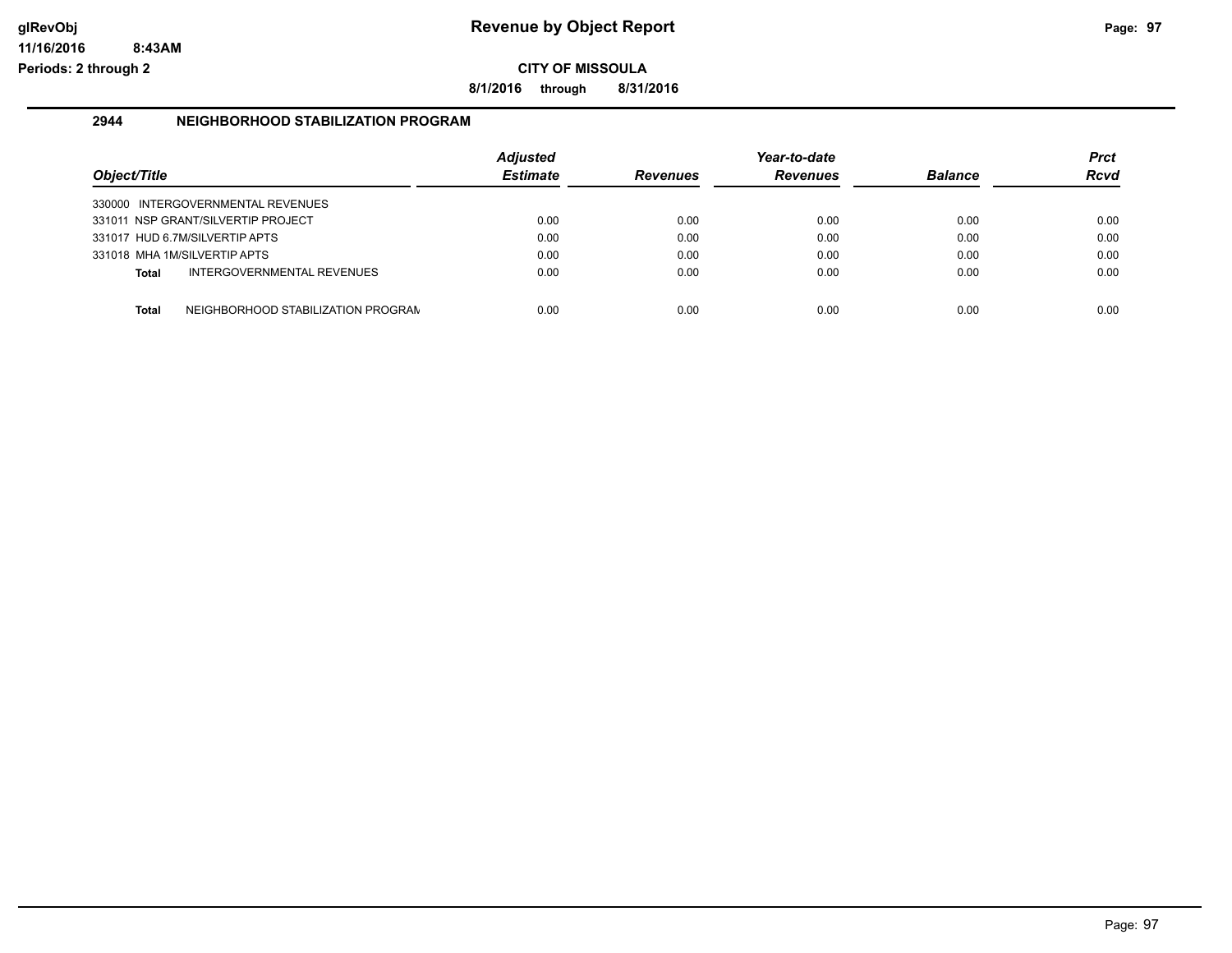**8/1/2016 through 8/31/2016**

**2955 TRANSPORTATION**

**2955 TRANSPORTATION**

|                                                           | <b>Adjusted</b> |                 | Year-to-date    |                | <b>Prct</b> |
|-----------------------------------------------------------|-----------------|-----------------|-----------------|----------------|-------------|
| Object/Title                                              | <b>Estimate</b> | <b>Revenues</b> | <b>Revenues</b> | <b>Balance</b> | <b>Rcvd</b> |
| 330000 INTERGOVERNMENTAL REVENUES                         |                 |                 |                 |                |             |
| 330000 INTERGOVERNMENTAL REVENUES                         | 0.00            | 0.00            | 0.00            | 0.00           | 0.00        |
| 330005 MUTD GRANT ADMIN FEE                               | 0.00            | 0.00            | 0.00            | 0.00           | 0.00        |
| 331054 FHWA PL GRANT                                      | 0.00            | 0.00            | $-173.636.00$   | 173.636.00     | 0.00        |
| 331055 FTA GRANT                                          | 0.00            | 0.00            | $-30.696.00$    | 30.696.00      | 0.00        |
| 331056 MDT FEDERAL CMAQ                                   | 0.00            | 110,789.21      | 49,077.21       | $-49,077.21$   | 0.00        |
| 336023 STATE CONTRIB. - PERS                              | 0.00            | 0.00            | 0.00            | 0.00           | 0.00        |
| 336030 COUNTY CONTRIBUTION                                | 0.00            | 0.00            | 0.00            | 0.00           | 0.00        |
| <b>INTERGOVERNMENTAL REVENUES</b><br><b>Total</b>         | 0.00            | 110,789.21      | $-155,254.79$   | 155,254.79     | 0.00        |
| <b>MISCELLANEOUS REVENUES</b><br>360000                   |                 |                 |                 |                |             |
| 362000 OTHER MISCELLANEOUS REVENUE                        | 0.00            | 0.00            | 0.00            | 0.00           | 0.00        |
| 362007 *** Title Not Found ***                            | 0.00            | 0.00            | 0.00            | 0.00           | 0.00        |
| 365016 LOCAL MATCH MDT                                    | 0.00            | 25.00           | 1,073.08        | $-1,073.08$    | 0.00        |
| MISCELLANEOUS REVENUES<br><b>Total</b>                    | 0.00            | 25.00           | 1,073.08        | $-1,073.08$    | 0.00        |
| <b>INVESTMENTS &amp; ROYALTY EARNINGS</b><br>370000       |                 |                 |                 |                |             |
| 371010 INTEREST ON INVESTMENTS                            | 0.00            | 0.00            | 0.00            | 0.00           | 0.00        |
| <b>INVESTMENTS &amp; ROYALTY EARNINGS</b><br><b>Total</b> | 0.00            | 0.00            | 0.00            | 0.00           | 0.00        |
| OTHER FINANCING SOURCES<br>380000                         |                 |                 |                 |                |             |
| 383000 OPERATING TRANSFERS                                | 0.00            | 0.00            | 0.00            | 0.00           | 0.00        |
| 383029 TRANS FR GENERAL                                   | 0.00            | 0.00            | 0.00            | 0.00           | 0.00        |
| OTHER FINANCING SOURCES<br><b>Total</b>                   | 0.00            | 0.00            | 0.00            | 0.00           | 0.00        |
| <b>TRANSPORTATION</b><br><b>Total</b>                     | 0.00            | 110,814.21      | $-154, 181.71$  | 154, 181. 71   | 0.00        |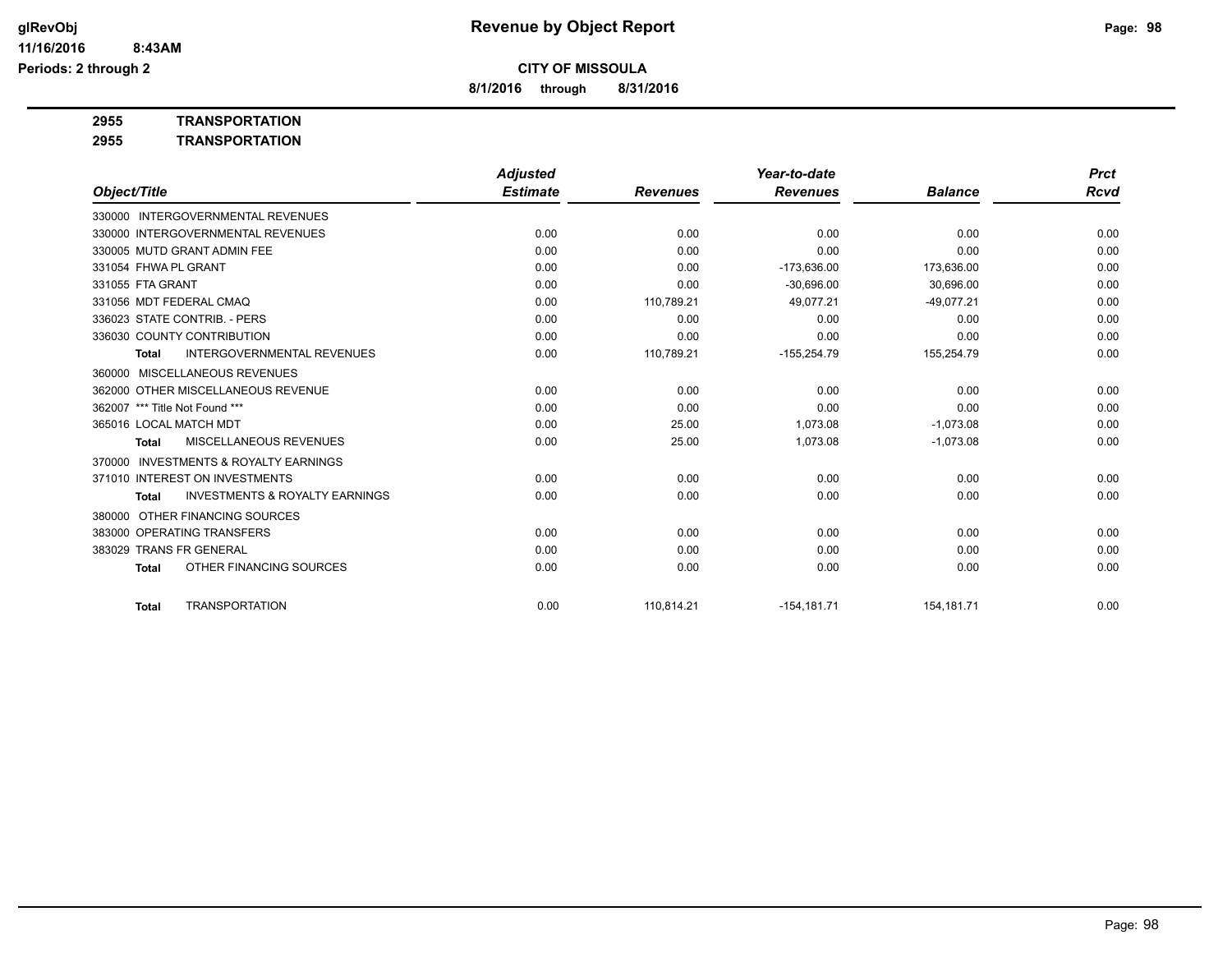**8/1/2016 through 8/31/2016**

#### **2955 TRANSPORTATION**

|                                                           | <b>Adjusted</b> |                 | Year-to-date    |                | <b>Prct</b> |
|-----------------------------------------------------------|-----------------|-----------------|-----------------|----------------|-------------|
| Object/Title                                              | <b>Estimate</b> | <b>Revenues</b> | <b>Revenues</b> | <b>Balance</b> | Rcvd        |
| 330000 INTERGOVERNMENTAL REVENUES                         |                 |                 |                 |                |             |
| 330000 INTERGOVERNMENTAL REVENUES                         | 0.00            | 0.00            | 0.00            | 0.00           | 0.00        |
| 330005 MUTD GRANT ADMIN FEE                               | 0.00            | 0.00            | 0.00            | 0.00           | 0.00        |
| 331054 FHWA PL GRANT                                      | 0.00            | 0.00            | $-173,636.00$   | 173,636.00     | 0.00        |
| 331055 FTA GRANT                                          | 0.00            | 0.00            | $-30,696.00$    | 30,696.00      | 0.00        |
| 331056 MDT FEDERAL CMAQ                                   | 0.00            | 110,789.21      | 49,077.21       | $-49,077.21$   | 0.00        |
| 336023 STATE CONTRIB. - PERS                              | 0.00            | 0.00            | 0.00            | 0.00           | 0.00        |
| 336030 COUNTY CONTRIBUTION                                | 0.00            | 0.00            | 0.00            | 0.00           | 0.00        |
| <b>INTERGOVERNMENTAL REVENUES</b><br><b>Total</b>         | 0.00            | 110,789.21      | $-155,254.79$   | 155,254.79     | 0.00        |
| 360000 MISCELLANEOUS REVENUES                             |                 |                 |                 |                |             |
| 362000 OTHER MISCELLANEOUS REVENUE                        | 0.00            | 0.00            | 0.00            | 0.00           | 0.00        |
| 362007 *** Title Not Found ***                            | 0.00            | 0.00            | 0.00            | 0.00           | 0.00        |
| 365016 LOCAL MATCH MDT                                    | 0.00            | 25.00           | 1,073.08        | $-1,073.08$    | 0.00        |
| MISCELLANEOUS REVENUES<br><b>Total</b>                    | 0.00            | 25.00           | 1,073.08        | $-1,073.08$    | 0.00        |
| 370000 INVESTMENTS & ROYALTY EARNINGS                     |                 |                 |                 |                |             |
| 371010 INTEREST ON INVESTMENTS                            | 0.00            | 0.00            | 0.00            | 0.00           | 0.00        |
| <b>INVESTMENTS &amp; ROYALTY EARNINGS</b><br><b>Total</b> | 0.00            | 0.00            | 0.00            | 0.00           | 0.00        |
| 380000 OTHER FINANCING SOURCES                            |                 |                 |                 |                |             |
| 383000 OPERATING TRANSFERS                                | 0.00            | 0.00            | 0.00            | 0.00           | 0.00        |
| 383029 TRANS FR GENERAL                                   | 0.00            | 0.00            | 0.00            | 0.00           | 0.00        |
| OTHER FINANCING SOURCES<br><b>Total</b>                   | 0.00            | 0.00            | 0.00            | 0.00           | 0.00        |
| <b>TRANSPORTATION</b><br><b>Total</b>                     | 0.00            | 110.814.21      | $-154.181.71$   | 154.181.71     | 0.00        |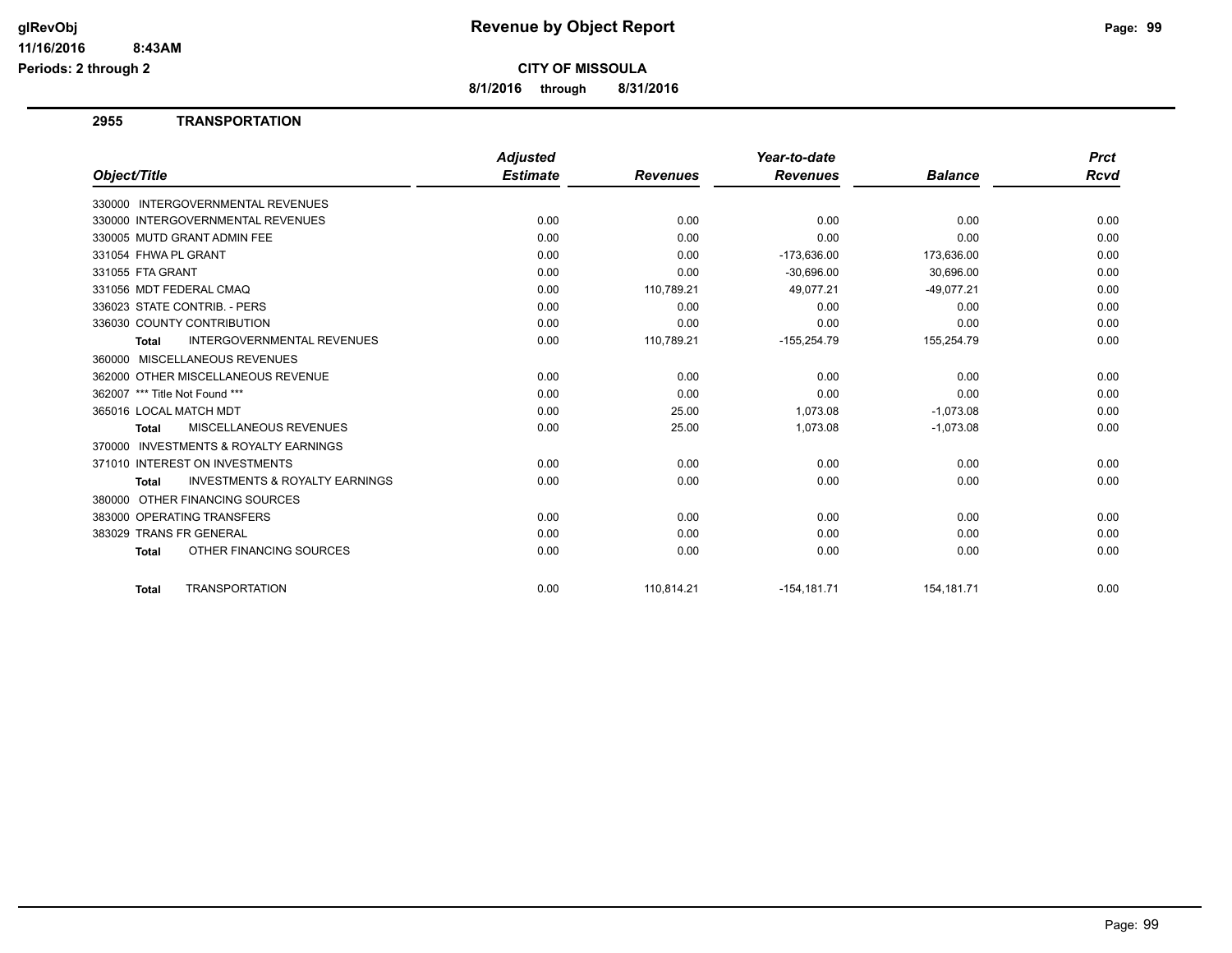**8/1/2016 through 8/31/2016**

**2987 FEDERAL TRANSPORTATION FUND**

|                                                           | <b>Adjusted</b> |                 | Year-to-date    | <b>Prct</b>    |      |
|-----------------------------------------------------------|-----------------|-----------------|-----------------|----------------|------|
| Object/Title                                              | <b>Estimate</b> | <b>Revenues</b> | <b>Revenues</b> | <b>Balance</b> | Rcvd |
| 310000 TAXES/ASSESSMENTS                                  |                 |                 |                 |                |      |
| 311011 TAX INCREMENT                                      | 0.00            | 0.00            | 0.00            | 0.00           | 0.00 |
| TAXES/ASSESSMENTS<br><b>Total</b>                         | 0.00            | 0.00            | 0.00            | 0.00           | 0.00 |
| 330000 INTERGOVERNMENTAL REVENUES                         |                 |                 |                 |                |      |
| 331050 ISTEA/CTEP GRANT                                   | 0.00            | 0.00            | 0.00            | 0.00           | 0.00 |
| 331051 ISTEA/CTEP-HIGGINS HILL/BECKWITH                   | 0.00            | 0.00            | 0.00            | 0.00           | 0.00 |
| 331052 MDT CMAQ STRIPING GRANT                            | 0.00            | 0.00            | 0.00            | 0.00           | 0.00 |
| 331053 CTEP PLAYFAIR                                      | 0.00            | 0.00            | 0.00            | 0.00           | 0.00 |
| 331153 RUSSELL S 3RD IMPROVEMENTS                         | 0.00            | 0.00            | 0.00            | 0.00           | 0.00 |
| 331154 CTEP-MILWAUKEE RR TRAIL                            | 0.00            | 0.00            | 0.00            | 0.00           | 0.00 |
| 331155 CTEP/GRANT CREEK TRAIL BCN                         | 0.00            | 0.00            | 0.00            | 0.00           | 0.00 |
| 331156 CTEP GRANT - S HILLS TRAILS SYSTEM                 | 0.00            | 0.00            | 0.00            | 0.00           | 0.00 |
| 331159 CTEP-U OF M CROSSWALK PROJECT                      | 0.00            | 0.00            | 0.00            | 0.00           | 0.00 |
| 331161 CTEP-LOLO ST/BRIDGE TO DUNCAN S/C                  | 0.00            | 0.00            | 0.00            | 0.00           | 0.00 |
| 331180 LIBRARY LITERACY GRANT                             | 0.00            | 0.00            | 0.00            | 0.00           | 0.00 |
| 331181 CTEP/CMAQ MADISON ST TO U CONNECTOR                | 0.00            | 0.00            | 0.00            | 0.00           | 0.00 |
| 334045 MONTANA DEPARTMENT TRANSPORTATION                  | 0.00            | 0.00            | 0.00            | 0.00           | 0.00 |
| 334251 RTP/TAP STATE GRANTS                               | 0.00            | 0.00            | 0.00            | 0.00           | 0.00 |
| 336023 STATE CONTRIB. - PERS                              | 0.00            | 0.00            | 0.00            | 0.00           | 0.00 |
| <b>INTERGOVERNMENTAL REVENUES</b><br><b>Total</b>         | 0.00            | 0.00            | 0.00            | 0.00           | 0.00 |
| 340000 CHARGES FOR SERVICES                               |                 |                 |                 |                |      |
| 343011 STREET AND ROADWAY REPAIR CHARGES                  | 0.00            | 0.00            | 0.00            | 0.00           | 0.00 |
| <b>CHARGES FOR SERVICES</b><br><b>Total</b>               | 0.00            | 0.00            | 0.00            | 0.00           | 0.00 |
| 360000 MISCELLANEOUS REVENUES                             |                 |                 |                 |                |      |
| 360010 MISCELLANEOUS                                      | 0.00            | 0.00            | 0.00            | 0.00           | 0.00 |
| 363020 PROPERTY ASSESSMENTS                               | 0.00            | 0.00            | 0.00            | 0.00           | 0.00 |
| 365000 DONATIONS                                          | 0.00            | 0.00            | 0.00            | 0.00           | 0.00 |
| 365004 GRANT CR TRAIL ASSN DONATION                       | 0.00            | 0.00            | 0.00            | 0.00           | 0.00 |
| MISCELLANEOUS REVENUES<br><b>Total</b>                    | 0.00            | 0.00            | 0.00            | 0.00           | 0.00 |
| 370000 INVESTMENTS & ROYALTY EARNINGS                     |                 |                 |                 |                |      |
| 371010 INTEREST ON INVESTMENTS                            | 0.00            | 0.00            | 0.00            | 0.00           | 0.00 |
| 371020 GAIN/LOSS IN MARKET VALUE OF INVESTMENTS           | 0.00            | 0.00            | 0.00            | 0.00           | 0.00 |
| <b>INVESTMENTS &amp; ROYALTY EARNINGS</b><br><b>Total</b> | 0.00            | 0.00            | 0.00            | 0.00           | 0.00 |
| 380000 OTHER FINANCING SOURCES                            |                 |                 |                 |                |      |
| 381009 TRANSFERS IN-OPEN SPACE BOND                       | 0.00            | 0.00            | 0.00            | 0.00           | 0.00 |
| 381010 BOND PROCEEDS                                      | 0.00            | 0.00            | 0.00            | 0.00           | 0.00 |
| 381011 OPEN SPACE REVENUE                                 | 0.00            | 0.00            | 0.00            | 0.00           | 0.00 |
| 383000 OPERATING TRANSFERS                                | 0.00            | 0.00            | 0.00            | 0.00           | 0.00 |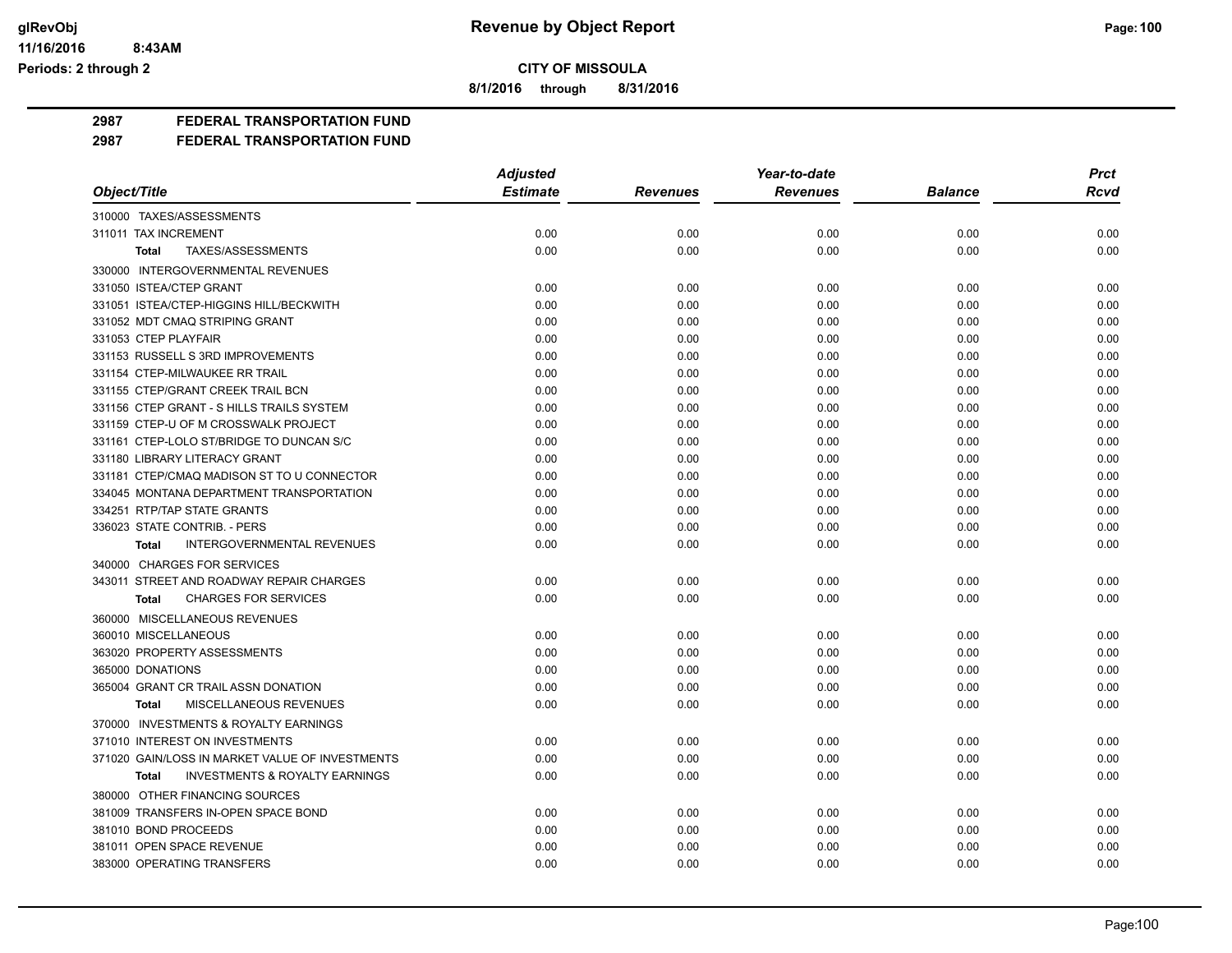**8/1/2016 through 8/31/2016**

## **2987 FEDERAL TRANSPORTATION FUND**

|                                             | <b>Adjusted</b> |                 | Year-to-date    |                | <b>Prct</b> |
|---------------------------------------------|-----------------|-----------------|-----------------|----------------|-------------|
| Obiect/Title                                | <b>Estimate</b> | <b>Revenues</b> | <b>Revenues</b> | <b>Balance</b> | Rcvd        |
| 383002 TRANS FR GAS TAX                     | 0.00            | 0.00            | 0.00            | 0.00           | 0.00        |
| 383010 TRANS FR CIP                         | 0.00            | 0.00            | 0.00            | 0.00           | 0.00        |
| 383014 TRANS FR MRA                         | 0.00            | 0.00            | 0.00            | 0.00           | 0.00        |
| 383021 TRANS FR P&R TRAILS DEVLP            | 0.00            | 0.00            | 0.00            | 0.00           | 0.00        |
| 383043 TRANSFERS FROM IMPACT FEES           | 0.00            | 0.00            | 0.00            | 0.00           | 0.00        |
| OTHER FINANCING SOURCES<br><b>Total</b>     | 0.00            | 0.00            | 0.00            | 0.00           | 0.00        |
| FEDERAL TRANSPORTATION FUND<br><b>Total</b> | 0.00            | 0.00            | 0.00            | 0.00           | 0.00        |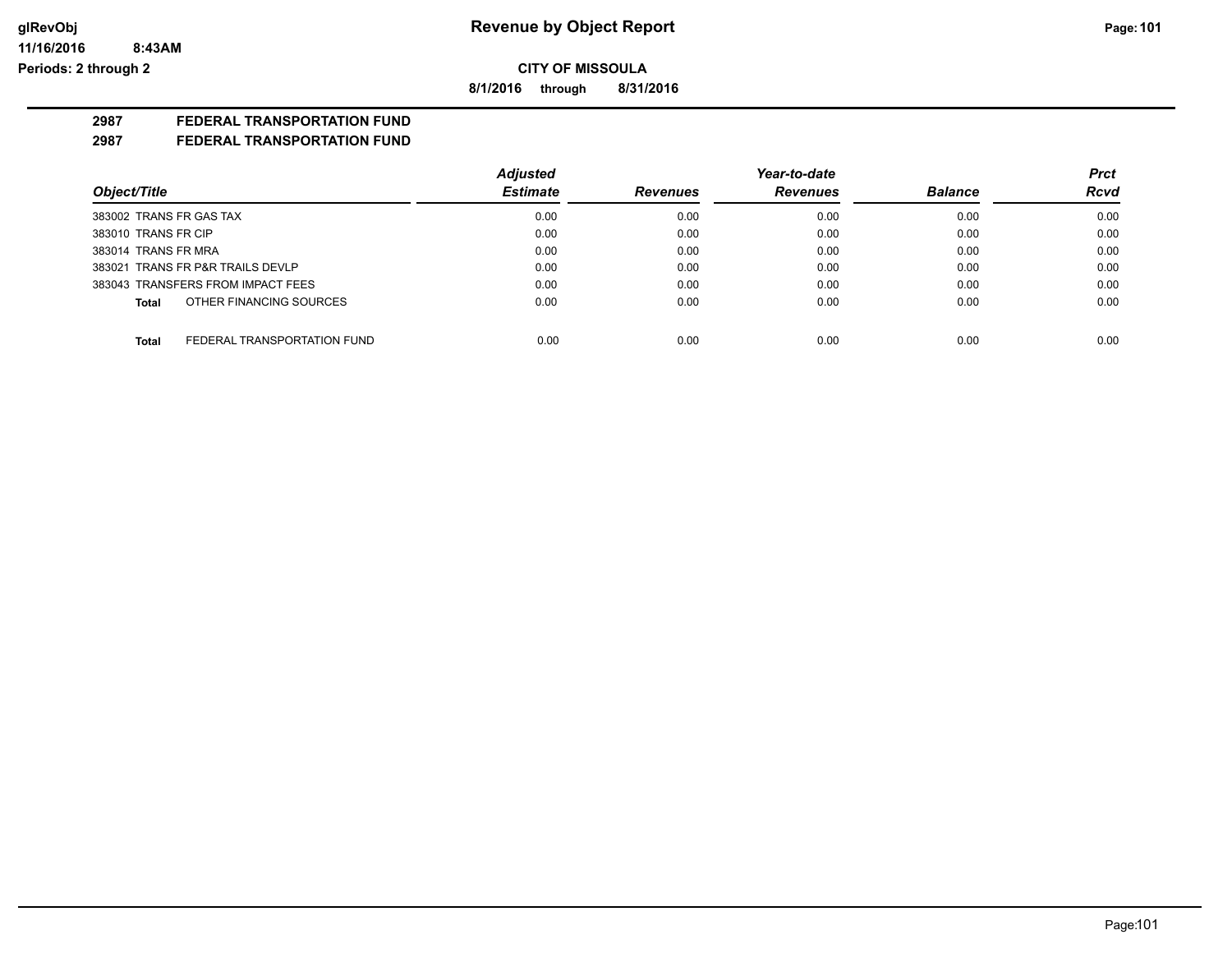**CITY OF MISSOULA**

**8/1/2016 through 8/31/2016**

|                                                           | <b>Adjusted</b> |                 | Year-to-date    |                | <b>Prct</b> |
|-----------------------------------------------------------|-----------------|-----------------|-----------------|----------------|-------------|
| Object/Title                                              | <b>Estimate</b> | <b>Revenues</b> | <b>Revenues</b> | <b>Balance</b> | <b>Rcvd</b> |
| 310000 TAXES/ASSESSMENTS                                  |                 |                 |                 |                |             |
| 311011 TAX INCREMENT                                      | 0.00            | 0.00            | 0.00            | 0.00           | 0.00        |
| TAXES/ASSESSMENTS<br><b>Total</b>                         | 0.00            | 0.00            | 0.00            | 0.00           | 0.00        |
| 330000 INTERGOVERNMENTAL REVENUES                         |                 |                 |                 |                |             |
| 331050 ISTEA/CTEP GRANT                                   | 0.00            | 0.00            | 0.00            | 0.00           | 0.00        |
| 331051 ISTEA/CTEP-HIGGINS HILL/BECKWITH                   | 0.00            | 0.00            | 0.00            | 0.00           | 0.00        |
| 331052 MDT CMAQ STRIPING GRANT                            | 0.00            | 0.00            | 0.00            | 0.00           | 0.00        |
| 331053 CTEP PLAYFAIR                                      | 0.00            | 0.00            | 0.00            | 0.00           | 0.00        |
| 331153 RUSSELL S 3RD IMPROVEMENTS                         | 0.00            | 0.00            | 0.00            | 0.00           | 0.00        |
| 331154 CTEP-MILWAUKEE RR TRAIL                            | 0.00            | 0.00            | 0.00            | 0.00           | 0.00        |
| 331155 CTEP/GRANT CREEK TRAIL BCN                         | 0.00            | 0.00            | 0.00            | 0.00           | 0.00        |
| 331156 CTEP GRANT - S HILLS TRAILS SYSTEM                 | 0.00            | 0.00            | 0.00            | 0.00           | 0.00        |
| 331159 CTEP-U OF M CROSSWALK PROJECT                      | 0.00            | 0.00            | 0.00            | 0.00           | 0.00        |
| 331161 CTEP-LOLO ST/BRIDGE TO DUNCAN S/C                  | 0.00            | 0.00            | 0.00            | 0.00           | 0.00        |
| 331180 LIBRARY LITERACY GRANT                             | 0.00            | 0.00            | 0.00            | 0.00           | 0.00        |
| 331181 CTEP/CMAQ MADISON ST TO U CONNECTOR                | 0.00            | 0.00            | 0.00            | 0.00           | 0.00        |
| 334045 MONTANA DEPARTMENT TRANSPORTATION                  | 0.00            | 0.00            | 0.00            | 0.00           | 0.00        |
| 334251 RTP/TAP STATE GRANTS                               | 0.00            | 0.00            | 0.00            | 0.00           | 0.00        |
| 336023 STATE CONTRIB. - PERS                              | 0.00            | 0.00            | 0.00            | 0.00           | 0.00        |
| INTERGOVERNMENTAL REVENUES<br><b>Total</b>                | 0.00            | 0.00            | 0.00            | 0.00           | 0.00        |
| 340000 CHARGES FOR SERVICES                               |                 |                 |                 |                |             |
| 343011 STREET AND ROADWAY REPAIR CHARGES                  | 0.00            | 0.00            | 0.00            | 0.00           | 0.00        |
| <b>CHARGES FOR SERVICES</b><br><b>Total</b>               | 0.00            | 0.00            | 0.00            | 0.00           | 0.00        |
| 360000 MISCELLANEOUS REVENUES                             |                 |                 |                 |                |             |
| 360010 MISCELLANEOUS                                      | 0.00            | 0.00            | 0.00            | 0.00           | 0.00        |
| 363020 PROPERTY ASSESSMENTS                               | 0.00            | 0.00            | 0.00            | 0.00           | 0.00        |
| 365000 DONATIONS                                          | 0.00            | 0.00            | 0.00            | 0.00           | 0.00        |
| 365004 GRANT CR TRAIL ASSN DONATION                       | 0.00            | 0.00            | 0.00            | 0.00           | 0.00        |
| MISCELLANEOUS REVENUES<br><b>Total</b>                    | 0.00            | 0.00            | 0.00            | 0.00           | 0.00        |
| 370000 INVESTMENTS & ROYALTY EARNINGS                     |                 |                 |                 |                |             |
| 371010 INTEREST ON INVESTMENTS                            | 0.00            | 0.00            | 0.00            | 0.00           | 0.00        |
| 371020 GAIN/LOSS IN MARKET VALUE OF INVESTMENT            | 0.00            | 0.00            | 0.00            | 0.00           | 0.00        |
| <b>INVESTMENTS &amp; ROYALTY EARNINGS</b><br><b>Total</b> | 0.00            | 0.00            | 0.00            | 0.00           | 0.00        |
| 380000 OTHER FINANCING SOURCES                            |                 |                 |                 |                |             |
| 381009 TRANSFERS IN-OPEN SPACE BOND                       | 0.00            | 0.00            | 0.00            | 0.00           | 0.00        |
| 381010 BOND PROCEEDS                                      | 0.00            | 0.00            | 0.00            | 0.00           | 0.00        |
| 381011 OPEN SPACE REVENUE                                 | 0.00            | 0.00            | 0.00            | 0.00           | 0.00        |
| 383000 OPERATING TRANSFERS                                | 0.00            | 0.00            | 0.00            | 0.00           | 0.00        |
| 383002 TRANS FR GAS TAX                                   | 0.00            | 0.00            | 0.00            | 0.00           | 0.00        |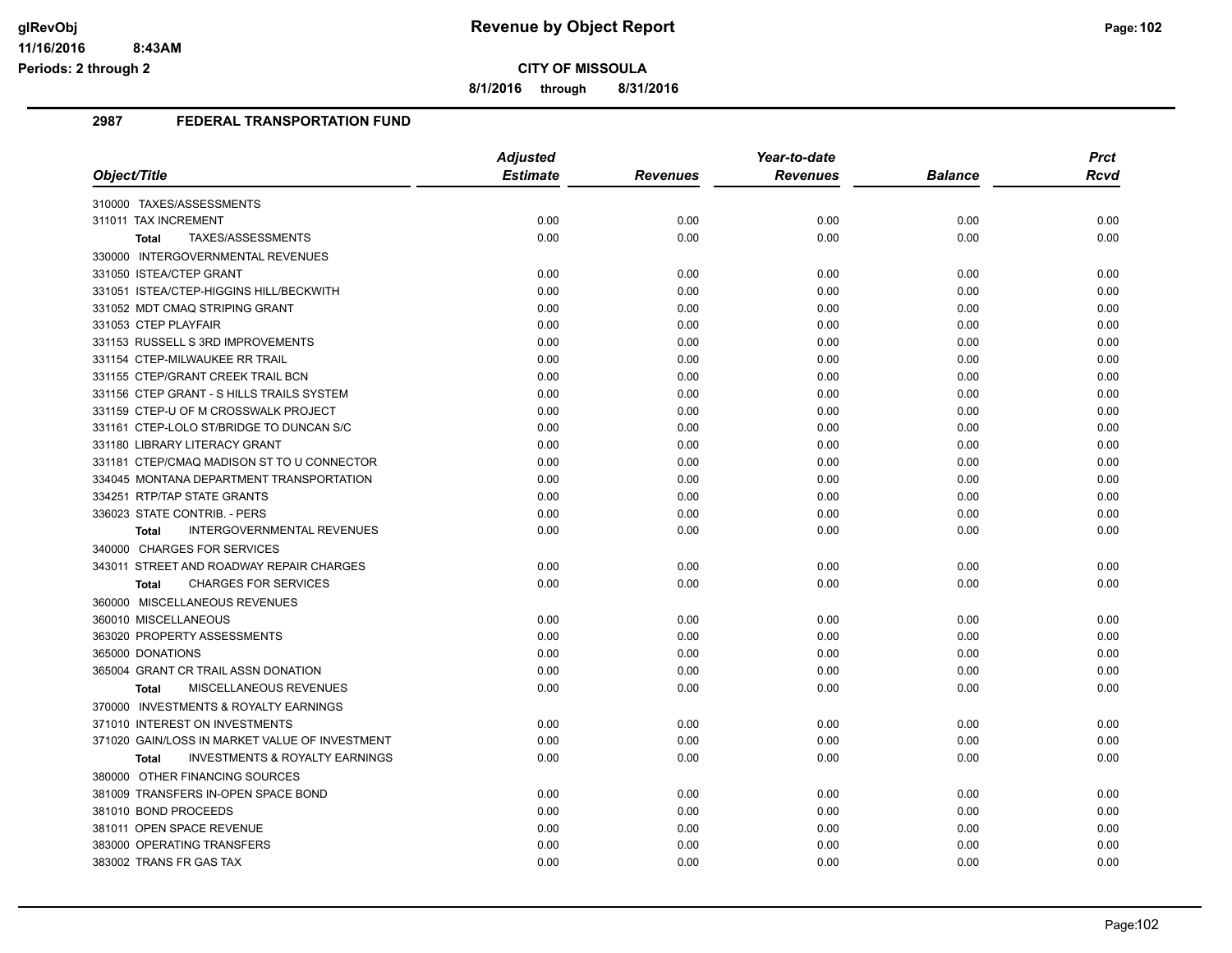**8/1/2016 through 8/31/2016**

| Object/Title                                | Adjusted<br><b>Estimate</b> | <b>Revenues</b> | Year-to-date<br><b>Revenues</b> | <b>Balance</b> | <b>Prct</b><br><b>Rcvd</b> |
|---------------------------------------------|-----------------------------|-----------------|---------------------------------|----------------|----------------------------|
| 383010 TRANS FR CIP                         | 0.00                        | 0.00            | 0.00                            | 0.00           | 0.00                       |
| 383014 TRANS FR MRA                         | 0.00                        | 0.00            | 0.00                            | 0.00           | 0.00                       |
| 383021 TRANS FR P&R TRAILS DEVLP            | 0.00                        | 0.00            | 0.00                            | 0.00           | 0.00                       |
| 383043 TRANSFERS FROM IMPACT FEES           | 0.00                        | 0.00            | 0.00                            | 0.00           | 0.00                       |
| OTHER FINANCING SOURCES<br><b>Total</b>     | 0.00                        | 0.00            | 0.00                            | 0.00           | 0.00                       |
| FEDERAL TRANSPORTATION FUND<br><b>Total</b> | 0.00                        | 0.00            | 0.00                            | 0.00           | 0.00                       |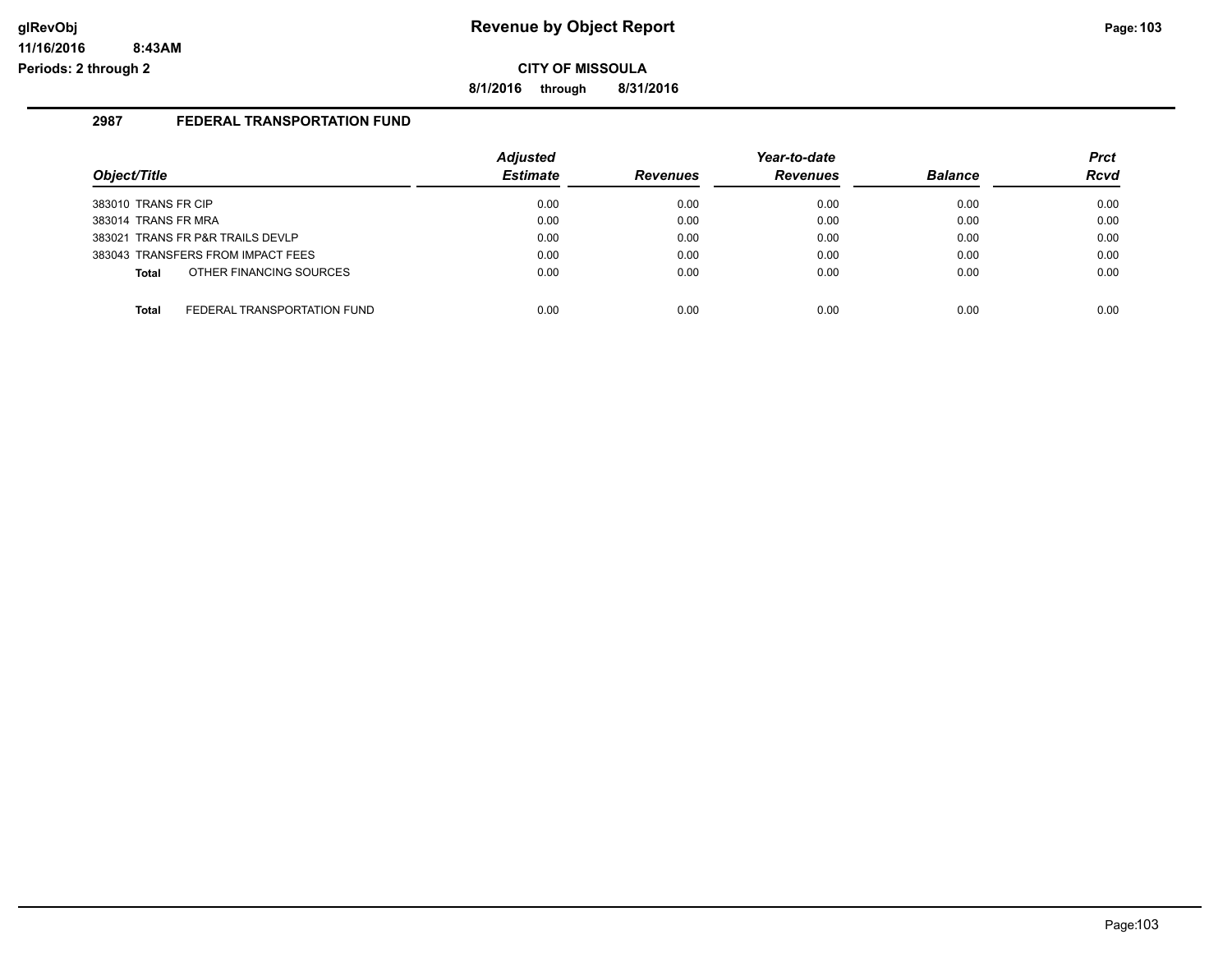**8/1/2016 through 8/31/2016**

**2988 GRANTS & DONATIONS FUND**

**2988 GRANTS & DONATIONS FUND**

|                                              | <b>Adjusted</b> |                 | Year-to-date    |                | <b>Prct</b> |
|----------------------------------------------|-----------------|-----------------|-----------------|----------------|-------------|
| Object/Title                                 | <b>Estimate</b> | <b>Revenues</b> | <b>Revenues</b> | <b>Balance</b> | Rcvd        |
| 330000 INTERGOVERNMENTAL REVENUES            |                 |                 |                 |                |             |
| 331013 NORTHSIDE PED BRIDGE/ARRA-CDBG GRANT  | 0.00            | 0.00            | 0.00            | 0.00           | 0.00        |
| 331014 EECBG GRANT                           | 0.00            | 0.00            | 0.00            | 0.00           | 0.00        |
| 331022 EQUIPMENT GRANT                       | 0.00            | 0.00            | 0.00            | 0.00           | 0.00        |
| 331025 DV ACCOUNTABILITY PROJECT             | 0.00            | 0.00            | 0.00            | 0.00           | 0.00        |
| 331026 FY09 POLICE ICAC FEDERAL GRANT        | 0.00            | 15,747.65       | 0.00            | 0.00           | 0.00        |
| 331028 DUI-COPS IN SHOPS                     | 0.00            | 0.00            | 0.00            | 0.00           | 0.00        |
| 331029 CHRP GRANT                            | 0.00            | 0.00            | 0.00            | 0.00           | 0.00        |
| 331030 COMMUNITY RESOURCE OFFICER/MCPS       | 0.00            | 0.00            | 0.00            | 0.00           | 0.00        |
| 331090 EPA GRANT                             | 0.00            | 0.00            | $-212,016.23$   | 212,016.23     | 0.00        |
| 331113 *** Title Not Found ***               | 0.00            | 0.00            | 0.00            | 0.00           | 0.00        |
| 331178 DUI TASK FORCE GRANT                  | 0.00            | 0.00            | 0.00            | 0.00           | 0.00        |
| 331181 GRANTS/DONATIONS - FORT MISSOULA      | 0.00            | 0.00            | 0.00            | 0.00           | 0.00        |
| 334013 STATE GRANT - OT SEATBELT             | 0.00            | 0.00            | 0.00            | 0.00           | 0.00        |
| 334014 *** Title Not Found ***               | 0.00            | 0.00            | 0.00            | 0.00           | 0.00        |
| 334015 COPS TECHNOLOGY GRANT                 | 0.00            | 0.00            | 0.00            | 0.00           | 0.00        |
| 334016 BULLETPROOF VEST GRANT                | 0.00            | 0.00            | 0.00            | 0.00           | 0.00        |
| 334018 STATE GRANT - CAPITAL                 | 0.00            | 0.00            | 0.00            | 0.00           | 0.00        |
| 334020 UNDERAGE DRINKING GRANT               | 0.00            | 0.00            | 0.00            | 0.00           | 0.00        |
| 334025 COUNTY WEED                           | 0.00            | 0.00            | 0.00            | 0.00           | 0.00        |
| 334028 DEPT OF AG INTERN GRANT               | 0.00            | 0.00            | 0.00            | 0.00           | 0.00        |
| 334076 BIG SKY TRUST FUND GRANTS             | 0.00            | 0.00            | 0.00            | 0.00           | 0.00        |
| 334121 DNRC-EPA AREA WIDE ASSESSMENT GRANT   | 0.00            | 0.00            | 0.00            | 0.00           | 0.00        |
| 336021 STATE CONTRIB - POLICE RETIREMENT     | 0.00            | 0.00            | 0.00            | 0.00           | 0.00        |
| 336023 STATE CONTRIB. - PERS                 | 0.00            | 0.00            | 0.00            | 0.00           | 0.00        |
| <b>INTERGOVERNMENTAL REVENUES</b><br>Total   | 0.00            | 15,747.65       | $-212,016.23$   | 212,016.23     | 0.00        |
| 340000 CHARGES FOR SERVICES                  |                 |                 |                 |                |             |
| 342000 ANTI-GRAFFITI PROJECT                 | 0.00            | 0.00            | 0.00            | 0.00           | 0.00        |
| 342013 SECURITY INVEST FEES                  | 0.00            | 0.00            | 0.00            | 0.00           | 0.00        |
| <b>CHARGES FOR SERVICES</b><br>Total         | 0.00            | 0.00            | 0.00            | 0.00           | 0.00        |
| 360000 MISCELLANEOUS REVENUES                |                 |                 |                 |                |             |
| 360010 MISCELLANEOUS                         | 0.00            | 0.00            | 0.00            | 0.00           | 0.00        |
| 365000 DONATIONS                             | 0.00            | 50.00           | 50.00           | $-50.00$       | 0.00        |
| 365015 GREEN BLOCK PILOT PROJECT             | 0.00            | 0.00            | 0.00            | 0.00           | 0.00        |
| 365021 PARKS AND RECS GRANTS & CONTRIBUTIONS | 0.00            | 0.00            | 0.00            | 0.00           | 0.00        |
| MISCELLANEOUS REVENUES<br><b>Total</b>       | 0.00            | 50.00           | 50.00           | $-50.00$       | 0.00        |
| 380000 OTHER FINANCING SOURCES               |                 |                 |                 |                |             |
| 383002 TRANS FR GAS TAX                      | 0.00            | 0.00            | 0.00            | 0.00           | 0.00        |
|                                              |                 |                 |                 |                |             |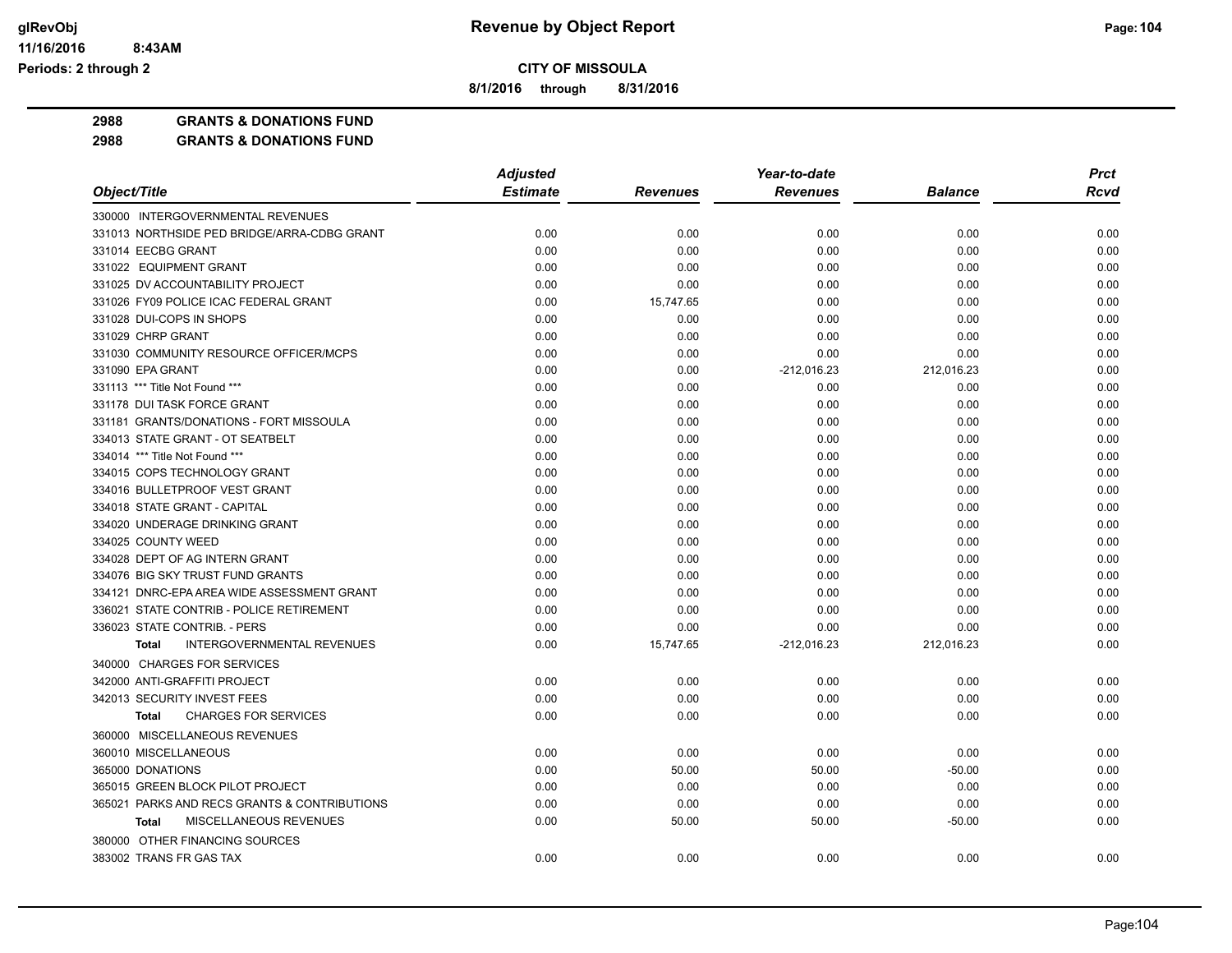**11/16/2016 8:43AM Periods: 2 through 2**

# **CITY OF MISSOULA**

**8/1/2016 through 8/31/2016**

## **2988 GRANTS & DONATIONS FUND**

**2988 GRANTS & DONATIONS FUND**

|                                             | <b>Adjusted</b> | Year-to-date    |                 |                | Prct |
|---------------------------------------------|-----------------|-----------------|-----------------|----------------|------|
| Object/Title                                | <b>Estimate</b> | <b>Revenues</b> | <b>Revenues</b> | <b>Balance</b> | Rcvd |
| 383022 TRANS FR OPEN SPACE BOND             | 0.00            | 0.00            | 0.00            | 0.00           | 0.00 |
| 383042 TRANSFERS FROM OTHER FUNDS           | 0.00            | 0.00            | 0.00            | 0.00           | 0.00 |
| OTHER FINANCING SOURCES<br>Total            | 0.00            | 0.00            | 0.00            | 0.00           | 0.00 |
| <b>GRANTS &amp; DONATIONS FUND</b><br>Total | 0.00            | 15.797.65       | $-211.966.23$   | 211.966.23     | 0.00 |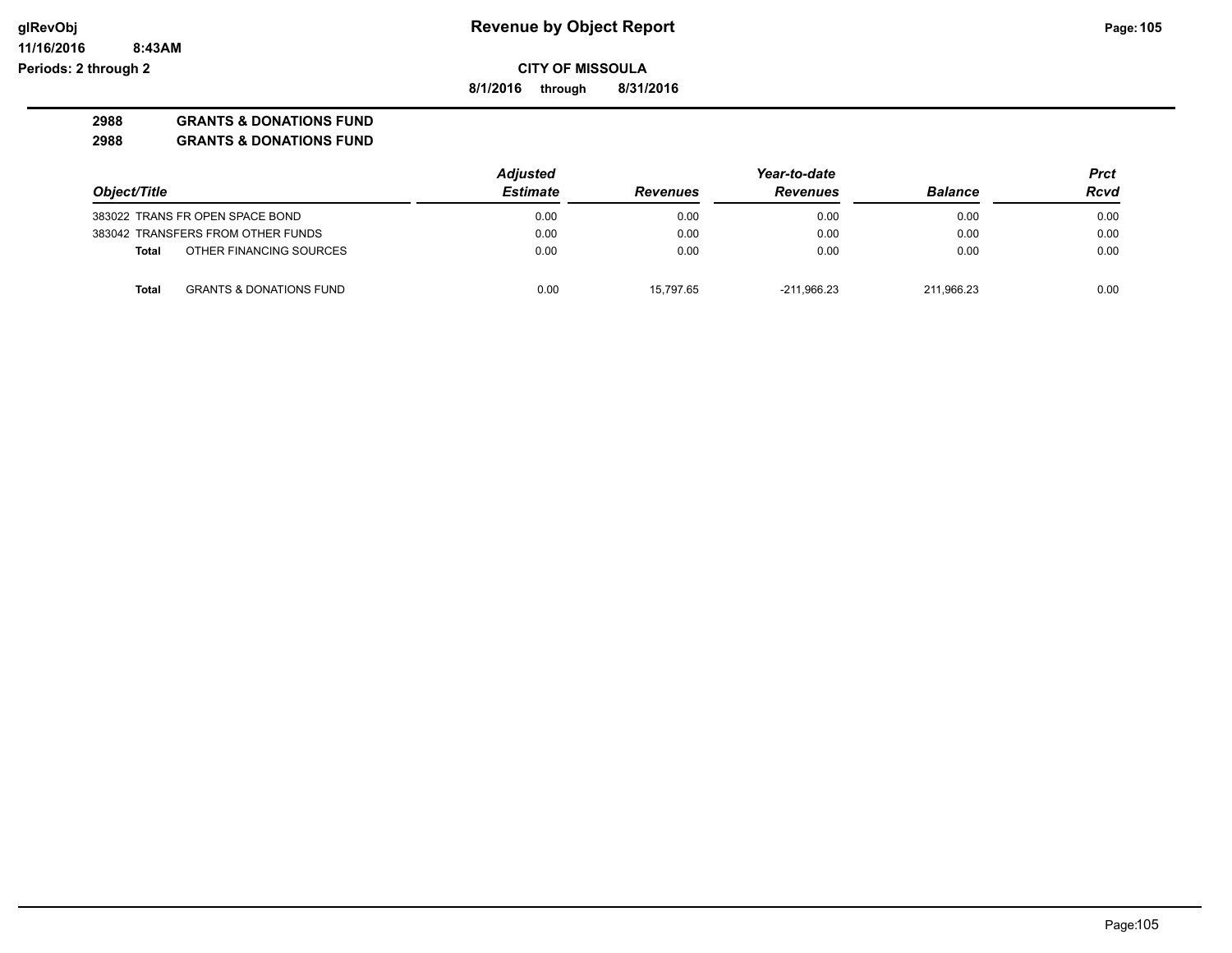**CITY OF MISSOULA**

**8/1/2016 through 8/31/2016**

#### **2988 GRANTS & DONATIONS FUND**

|                                              | <b>Adjusted</b> |           | Year-to-date    | <b>Prct</b>    |      |
|----------------------------------------------|-----------------|-----------|-----------------|----------------|------|
| Object/Title                                 | <b>Estimate</b> | Revenues  | <b>Revenues</b> | <b>Balance</b> | Rcvd |
| 330000 INTERGOVERNMENTAL REVENUES            |                 |           |                 |                |      |
| 331013 NORTHSIDE PED BRIDGE/ARRA-CDBG GRANT  | 0.00            | 0.00      | 0.00            | 0.00           | 0.00 |
| 331014 EECBG GRANT                           | 0.00            | 0.00      | 0.00            | 0.00           | 0.00 |
| 331022 EQUIPMENT GRANT                       | 0.00            | 0.00      | 0.00            | 0.00           | 0.00 |
| 331025 DV ACCOUNTABILITY PROJECT             | 0.00            | 0.00      | 0.00            | 0.00           | 0.00 |
| 331026 FY09 POLICE ICAC FEDERAL GRANT        | 0.00            | 15,747.65 | 0.00            | 0.00           | 0.00 |
| 331028 DUI-COPS IN SHOPS                     | 0.00            | 0.00      | 0.00            | 0.00           | 0.00 |
| 331029 CHRP GRANT                            | 0.00            | 0.00      | 0.00            | 0.00           | 0.00 |
| 331030 COMMUNITY RESOURCE OFFICER/MCPS       | 0.00            | 0.00      | 0.00            | 0.00           | 0.00 |
| 331090 EPA GRANT                             | 0.00            | 0.00      | $-212,016.23$   | 212,016.23     | 0.00 |
| 331113 *** Title Not Found ***               | 0.00            | 0.00      | 0.00            | 0.00           | 0.00 |
| 331178 DUI TASK FORCE GRANT                  | 0.00            | 0.00      | 0.00            | 0.00           | 0.00 |
| 331181 GRANTS/DONATIONS - FORT MISSOULA      | 0.00            | 0.00      | 0.00            | 0.00           | 0.00 |
| 334013 STATE GRANT - OT SEATBELT             | 0.00            | 0.00      | 0.00            | 0.00           | 0.00 |
| 334014 *** Title Not Found ***               | 0.00            | 0.00      | 0.00            | 0.00           | 0.00 |
| 334015 COPS TECHNOLOGY GRANT                 | 0.00            | 0.00      | 0.00            | 0.00           | 0.00 |
| 334016 BULLETPROOF VEST GRANT                | 0.00            | 0.00      | 0.00            | 0.00           | 0.00 |
| 334018 STATE GRANT - CAPITAL                 | 0.00            | 0.00      | 0.00            | 0.00           | 0.00 |
| 334020 UNDERAGE DRINKING GRANT               | 0.00            | 0.00      | 0.00            | 0.00           | 0.00 |
| 334025 COUNTY WEED                           | 0.00            | 0.00      | 0.00            | 0.00           | 0.00 |
| 334028 DEPT OF AG INTERN GRANT               | 0.00            | 0.00      | 0.00            | 0.00           | 0.00 |
| 334076 BIG SKY TRUST FUND GRANTS             | 0.00            | 0.00      | 0.00            | 0.00           | 0.00 |
| 334121 DNRC-EPA AREA WIDE ASSESSMENT GRANT   | 0.00            | 0.00      | 0.00            | 0.00           | 0.00 |
| 336021 STATE CONTRIB - POLICE RETIREMENT     | 0.00            | 0.00      | 0.00            | 0.00           | 0.00 |
| 336023 STATE CONTRIB. - PERS                 | 0.00            | 0.00      | 0.00            | 0.00           | 0.00 |
| INTERGOVERNMENTAL REVENUES<br><b>Total</b>   | 0.00            | 15,747.65 | $-212,016.23$   | 212,016.23     | 0.00 |
| 340000 CHARGES FOR SERVICES                  |                 |           |                 |                |      |
| 342000 ANTI-GRAFFITI PROJECT                 | 0.00            | 0.00      | 0.00            | 0.00           | 0.00 |
| 342013 SECURITY INVEST FEES                  | 0.00            | 0.00      | 0.00            | 0.00           | 0.00 |
| <b>CHARGES FOR SERVICES</b><br><b>Total</b>  | 0.00            | 0.00      | 0.00            | 0.00           | 0.00 |
| 360000 MISCELLANEOUS REVENUES                |                 |           |                 |                |      |
| 360010 MISCELLANEOUS                         | 0.00            | 0.00      | 0.00            | 0.00           | 0.00 |
| 365000 DONATIONS                             | 0.00            | 50.00     | 50.00           | $-50.00$       | 0.00 |
| 365015 GREEN BLOCK PILOT PROJECT             | 0.00            | 0.00      | 0.00            | 0.00           | 0.00 |
| 365021 PARKS AND RECS GRANTS & CONTRIBUTIONS | 0.00            | 0.00      | 0.00            | 0.00           | 0.00 |
| MISCELLANEOUS REVENUES<br><b>Total</b>       | 0.00            | 50.00     | 50.00           | $-50.00$       | 0.00 |
| 380000 OTHER FINANCING SOURCES               |                 |           |                 |                |      |
| 383002 TRANS FR GAS TAX                      | 0.00            | 0.00      | 0.00            | 0.00           | 0.00 |
| 383022 TRANS FR OPEN SPACE BOND              | 0.00            | 0.00      | 0.00            | 0.00           | 0.00 |
|                                              |                 |           |                 |                |      |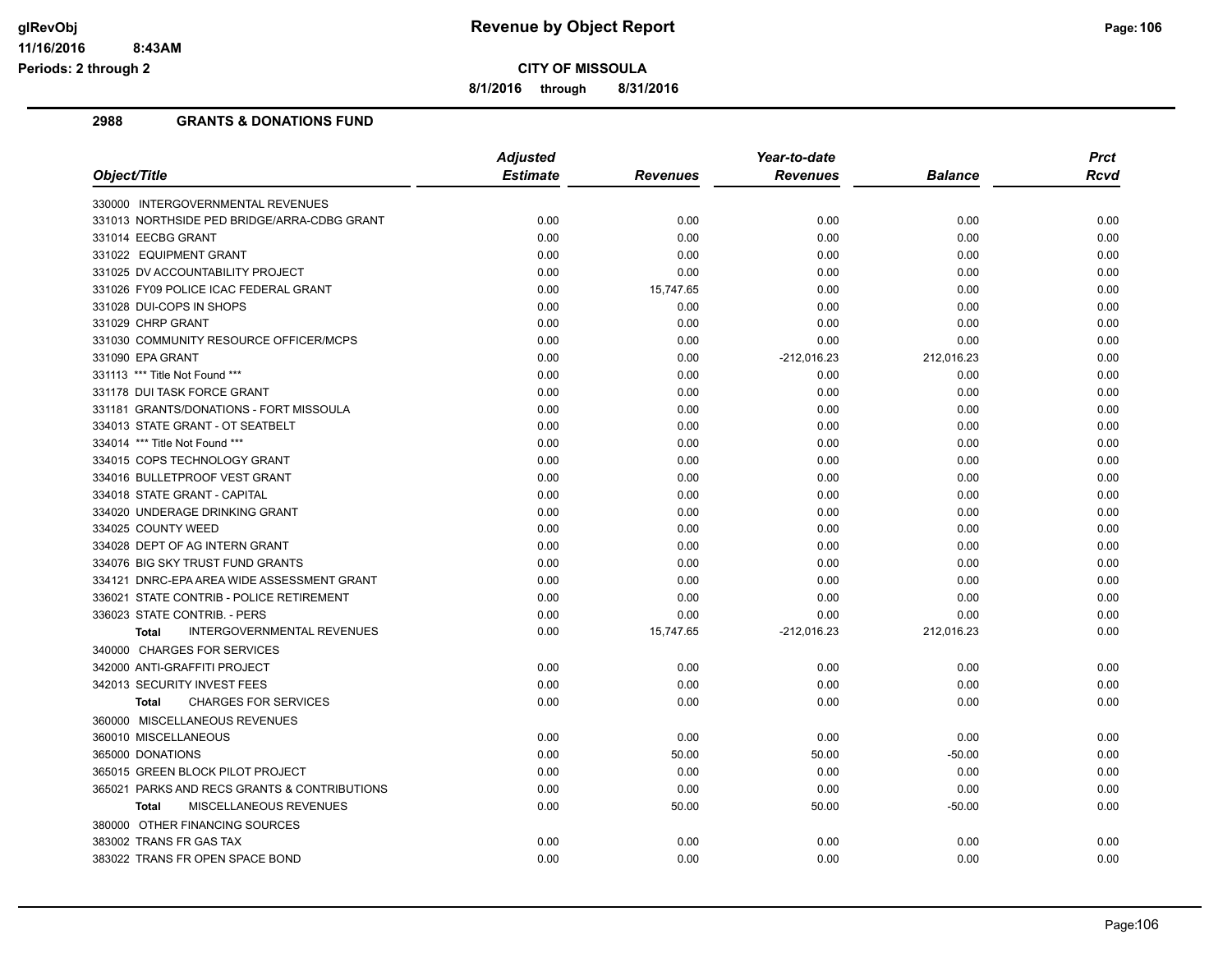**CITY OF MISSOULA**

**8/1/2016 through 8/31/2016**

#### **2988 GRANTS & DONATIONS FUND**

 **8:43AM**

|                                                    | <b>Adjusted</b> |                 | <b>Prct</b>     |                |             |
|----------------------------------------------------|-----------------|-----------------|-----------------|----------------|-------------|
| Object/Title                                       | Estimate        | <b>Revenues</b> | <b>Revenues</b> | <b>Balance</b> | <b>Rcvd</b> |
| 383042 TRANSFERS FROM OTHER FUNDS                  | 0.00            | 0.00            | 0.00            | 0.00           | 0.00        |
| OTHER FINANCING SOURCES<br><b>Total</b>            | 0.00            | 0.00            | 0.00            | 0.00           | 0.00        |
| <b>GRANTS &amp; DONATIONS FUND</b><br><b>Total</b> | 0.00            | 15.797.65       | $-211,966.23$   | 211,966.23     | 0.00        |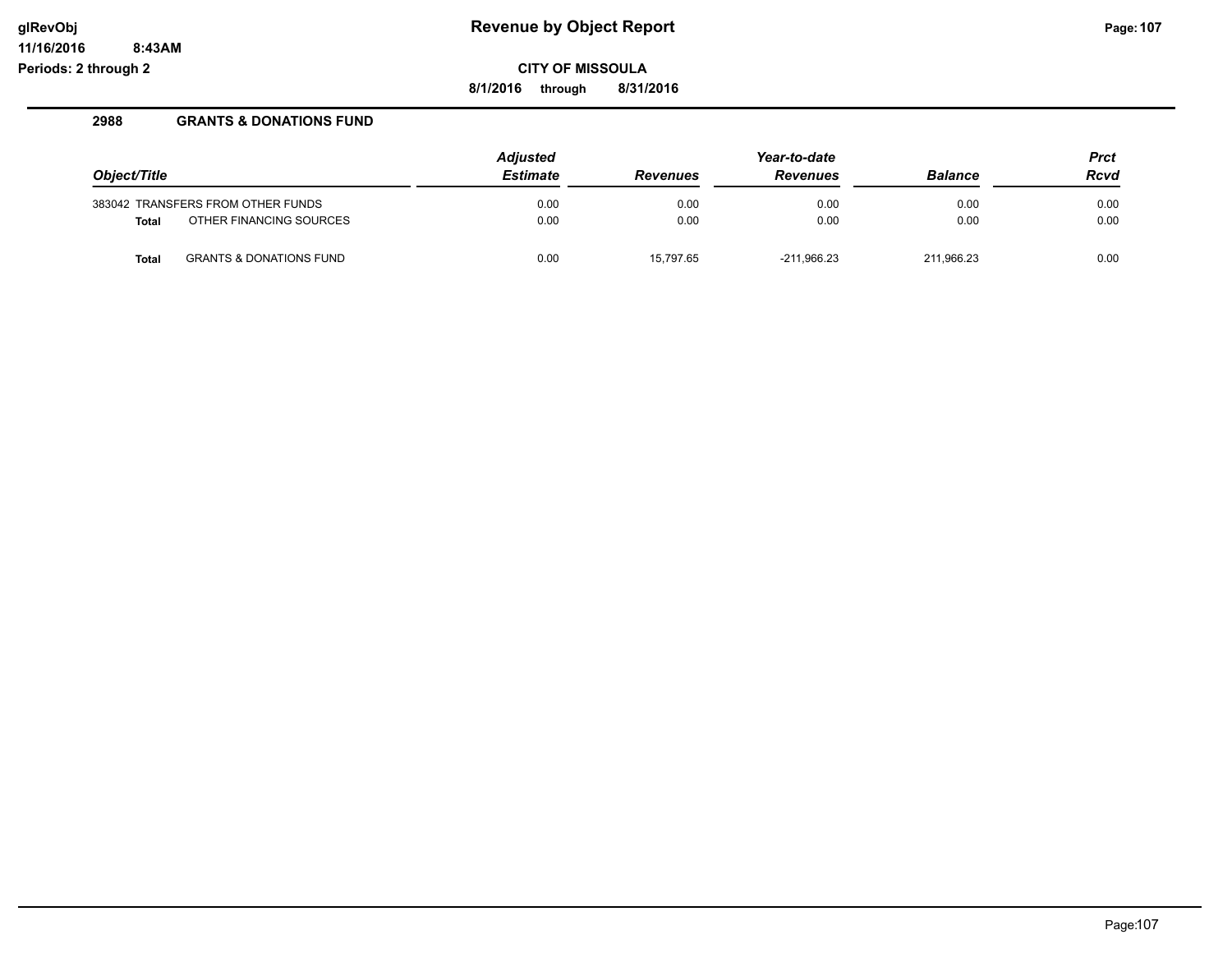**8/1/2016 through 8/31/2016**

**2989 POLICE GRANTS & DONATIONS**

**2989 POLICE GRANTS & DONATIONS**

|                                             | <b>Adjusted</b> |                 | Year-to-date    |                | <b>Prct</b> |
|---------------------------------------------|-----------------|-----------------|-----------------|----------------|-------------|
| Object/Title                                | <b>Estimate</b> | <b>Revenues</b> | <b>Revenues</b> | <b>Balance</b> | <b>Rcvd</b> |
| 330000 INTERGOVERNMENTAL REVENUES           |                 |                 |                 |                |             |
| 331022 EQUIPMENT GRANT                      | 0.00            | 0.00            | 0.00            | 0.00           | 0.00        |
| 331026 ICAC GRANT                           | 0.00            | 0.00            | 0.00            | 0.00           | 0.00        |
| 331028 JAG VII                              | 0.00            | 0.00            | 0.00            | 0.00           | 0.00        |
| 334013 STATE GRANT - OT SEATBELT            | 0.00            | 0.00            | 0.00            | 0.00           | 0.00        |
| 334015 COPS TECHNOLOGY GRANT                | 0.00            | 0.00            | 0.00            | 0.00           | 0.00        |
| 334016 BULLETPROOF VEST GRANT               | 0.00            | 0.00            | 0.00            | 0.00           | 0.00        |
| 336021 STATE CONTRIB - POLICE RETIREMENT    | 0.00            | 0.00            | 0.00            | 0.00           | 0.00        |
| <b>INTERGOVERNMENTAL REVENUES</b><br>Total  | 0.00            | 0.00            | 0.00            | 0.00           | 0.00        |
| <b>CHARGES FOR SERVICES</b><br>340000       |                 |                 |                 |                |             |
| 342000 *** Title Not Found ***              | 0.00            | 0.00            | 0.00            | 0.00           | 0.00        |
| <b>CHARGES FOR SERVICES</b><br><b>Total</b> | 0.00            | 0.00            | 0.00            | 0.00           | 0.00        |
| <b>MISCELLANEOUS REVENUES</b><br>360000     |                 |                 |                 |                |             |
| 365000 DONATIONS                            | 0.00            | 0.00            | 0.00            | 0.00           | 0.00        |
| MISCELLANEOUS REVENUES<br>Total             | 0.00            | 0.00            | 0.00            | 0.00           | 0.00        |
| POLICE GRANTS & DONATIONS<br>Total          | 0.00            | 0.00            | 0.00            | 0.00           | 0.00        |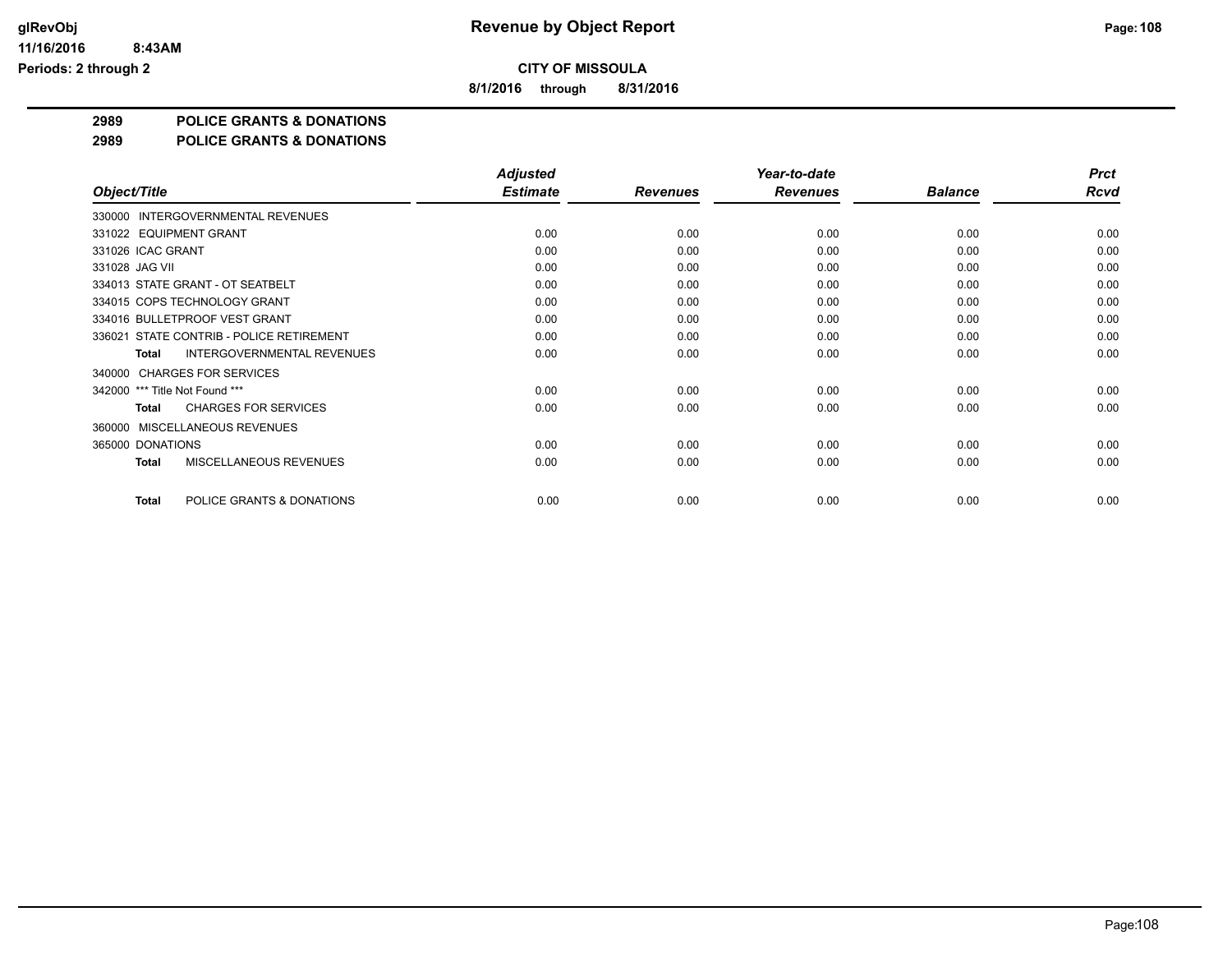**8/1/2016 through 8/31/2016**

## **2989 POLICE GRANTS & DONATIONS**

|                                                   | <b>Adjusted</b> |                 | Year-to-date    |                | <b>Prct</b> |
|---------------------------------------------------|-----------------|-----------------|-----------------|----------------|-------------|
| Object/Title                                      | <b>Estimate</b> | <b>Revenues</b> | <b>Revenues</b> | <b>Balance</b> | <b>Rcvd</b> |
| 330000 INTERGOVERNMENTAL REVENUES                 |                 |                 |                 |                |             |
| 331022 EQUIPMENT GRANT                            | 0.00            | 0.00            | 0.00            | 0.00           | 0.00        |
| 331026 ICAC GRANT                                 | 0.00            | 0.00            | 0.00            | 0.00           | 0.00        |
| 331028 JAG VII                                    | 0.00            | 0.00            | 0.00            | 0.00           | 0.00        |
| 334013 STATE GRANT - OT SEATBELT                  | 0.00            | 0.00            | 0.00            | 0.00           | 0.00        |
| 334015 COPS TECHNOLOGY GRANT                      | 0.00            | 0.00            | 0.00            | 0.00           | 0.00        |
| 334016 BULLETPROOF VEST GRANT                     | 0.00            | 0.00            | 0.00            | 0.00           | 0.00        |
| 336021 STATE CONTRIB - POLICE RETIREMENT          | 0.00            | 0.00            | 0.00            | 0.00           | 0.00        |
| <b>INTERGOVERNMENTAL REVENUES</b><br><b>Total</b> | 0.00            | 0.00            | 0.00            | 0.00           | 0.00        |
| 340000 CHARGES FOR SERVICES                       |                 |                 |                 |                |             |
| 342000 *** Title Not Found ***                    | 0.00            | 0.00            | 0.00            | 0.00           | 0.00        |
| <b>CHARGES FOR SERVICES</b><br><b>Total</b>       | 0.00            | 0.00            | 0.00            | 0.00           | 0.00        |
| 360000 MISCELLANEOUS REVENUES                     |                 |                 |                 |                |             |
| 365000 DONATIONS                                  | 0.00            | 0.00            | 0.00            | 0.00           | 0.00        |
| <b>MISCELLANEOUS REVENUES</b><br><b>Total</b>     | 0.00            | 0.00            | 0.00            | 0.00           | 0.00        |
| POLICE GRANTS & DONATIONS<br><b>Total</b>         | 0.00            | 0.00            | 0.00            | 0.00           | 0.00        |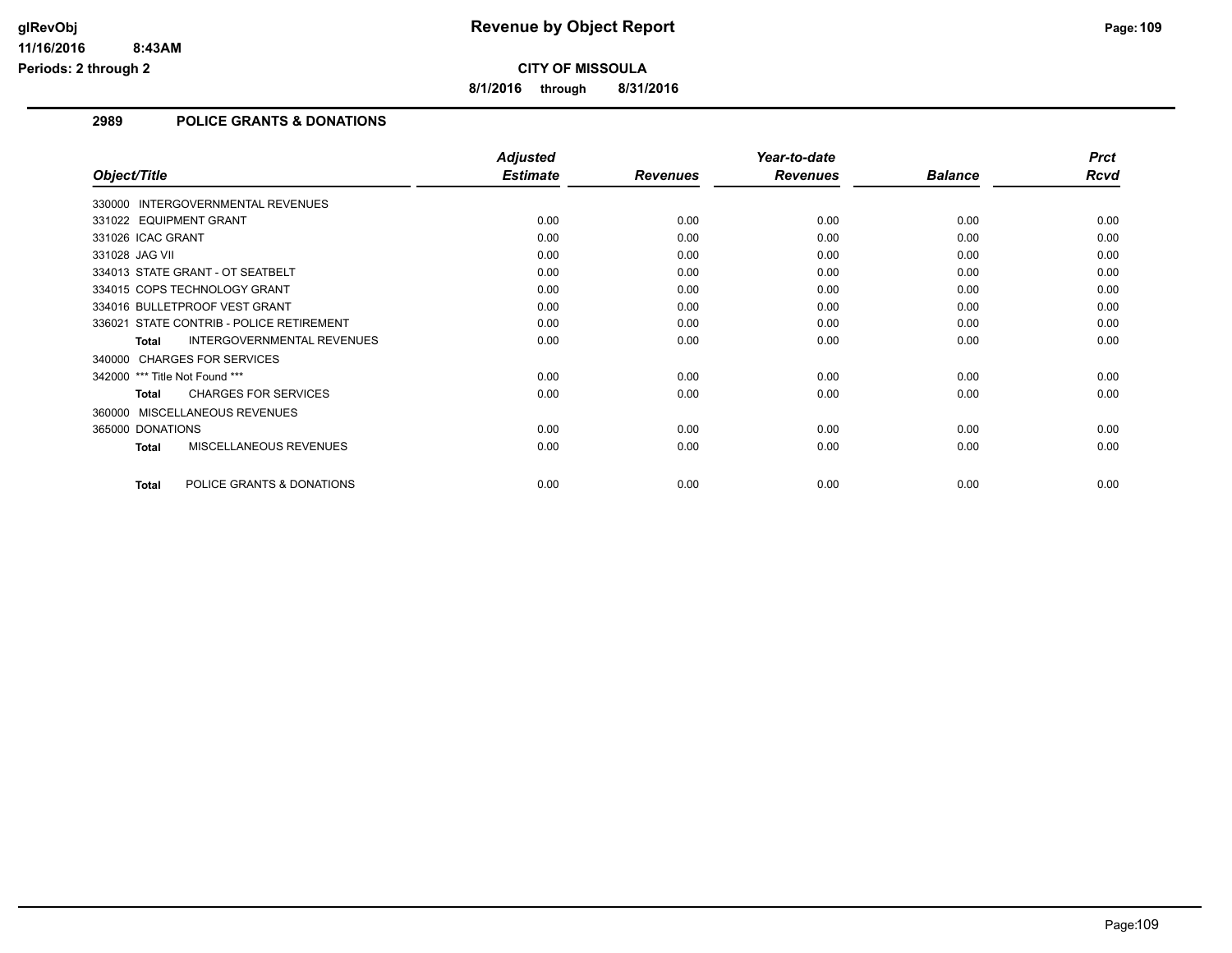**8/1/2016 through 8/31/2016**

**3000 SID REVOLVING FUND**

**3000 SID REVOLVING FUND**

|                                                    | <b>Adjusted</b> |                 | Year-to-date    |                | <b>Prct</b> |
|----------------------------------------------------|-----------------|-----------------|-----------------|----------------|-------------|
| Object/Title                                       | <b>Estimate</b> | <b>Revenues</b> | <b>Revenues</b> | <b>Balance</b> | <b>Rcvd</b> |
| 360000 MISCELLANEOUS REVENUES                      |                 |                 |                 |                |             |
| 360000 MISCELLANEOUS REVENUES                      | 0.00            | 0.00            | 0.00            | 0.00           | 0.00        |
| 360010 MISCELLANEOUS                               | 0.00            | 0.00            | 0.00            | 0.00           | 0.00        |
| 362000 OTHER MISCELLANEOUS REVENUE                 | 0.00            | 0.00            | 0.00            | 0.00           | 0.00        |
| MISCELLANEOUS REVENUES<br>Total                    | 0.00            | 0.00            | 0.00            | 0.00           | 0.00        |
| INVESTMENTS & ROYALTY EARNINGS<br>370000           |                 |                 |                 |                |             |
| 371010 INTEREST ON INVESTMENTS                     | 0.00            | 0.00            | 0.00            | 0.00           | 0.00        |
| 371020 GAIN/LOSS IN MARKET VALUE OF INVESTMENTS    | 0.00            | 0.00            | 0.00            | 0.00           | 0.00        |
| <b>INVESTMENTS &amp; ROYALTY EARNINGS</b><br>Total | 0.00            | 0.00            | 0.00            | 0.00           | 0.00        |
| OTHER FINANCING SOURCES<br>380000                  |                 |                 |                 |                |             |
| 380000 OTHER FINANCING SOURCES                     | 0.00            | 0.00            | 0.00            | 0.00           | 0.00        |
| 381002 SRF LOAN                                    | 0.00            | 0.00            | 0.00            | 0.00           | 0.00        |
| 381009 TRANSFERS IN                                | 0.00            | 0.00            | 0.00            | 0.00           | 0.00        |
| 381030 SID BONDS PROCEEDS                          | 0.00            | 0.00            | 0.00            | 0.00           | 0.00        |
| 383000 OPERATING TRANSFERS                         | 0.00            | 144,634.25      | 144,634.25      | $-144,634.25$  | 0.00        |
| 383039 FROM SID TRANSFERS                          | 0.00            | 0.00            | 0.00            | 0.00           | 0.00        |
| OTHER FINANCING SOURCES<br><b>Total</b>            | 0.00            | 144,634.25      | 144,634.25      | $-144,634.25$  | 0.00        |
| SID REVOLVING FUND<br><b>Total</b>                 | 0.00            | 144,634.25      | 144,634.25      | $-144,634.25$  | 0.00        |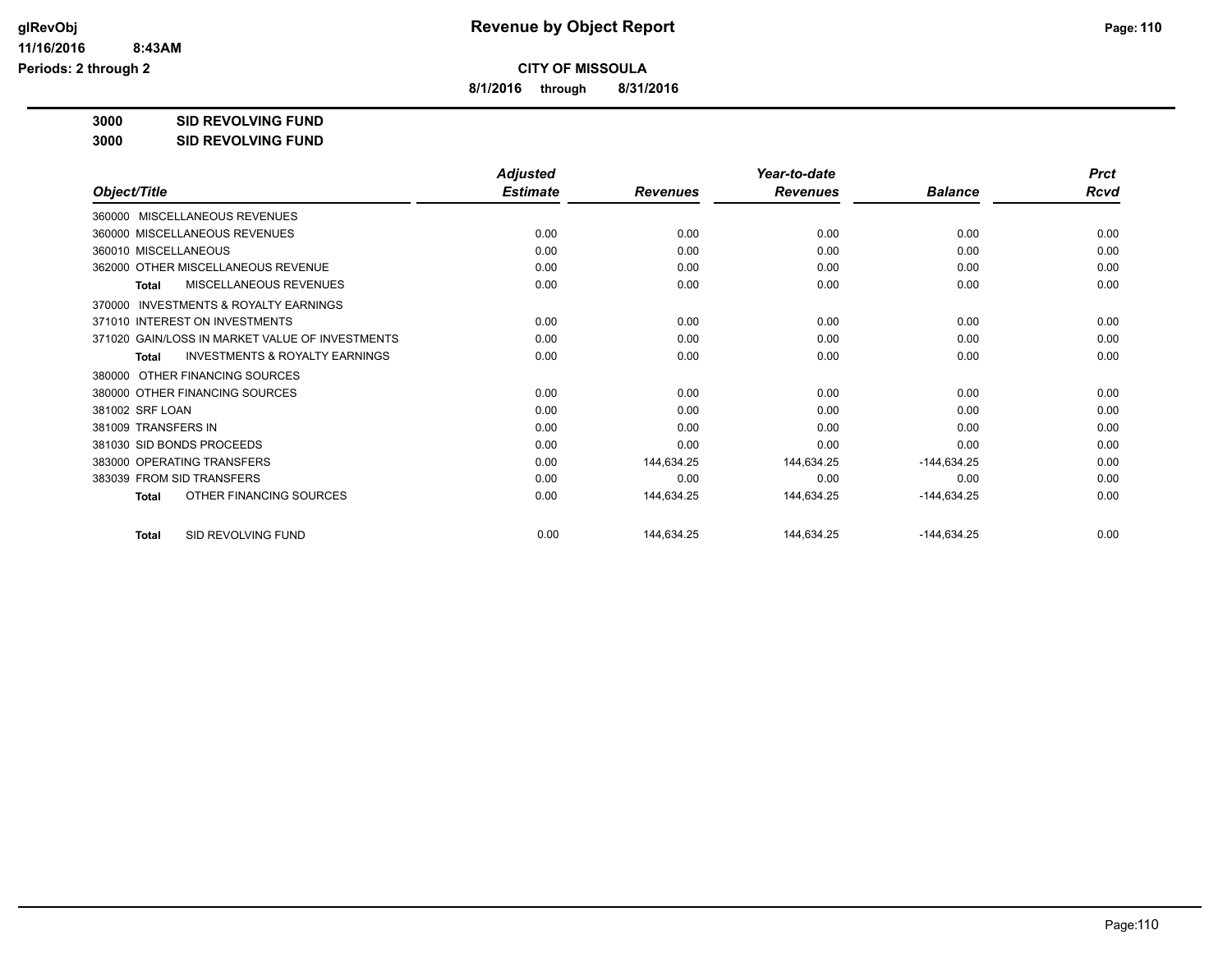**8/1/2016 through 8/31/2016**

## **3000 SID REVOLVING FUND**

|                                                           | <b>Adjusted</b> |                 | Year-to-date    |                | <b>Prct</b> |
|-----------------------------------------------------------|-----------------|-----------------|-----------------|----------------|-------------|
| Object/Title                                              | <b>Estimate</b> | <b>Revenues</b> | <b>Revenues</b> | <b>Balance</b> | <b>Rcvd</b> |
| 360000 MISCELLANEOUS REVENUES                             |                 |                 |                 |                |             |
| 360000 MISCELLANEOUS REVENUES                             | 0.00            | 0.00            | 0.00            | 0.00           | 0.00        |
| 360010 MISCELLANEOUS                                      | 0.00            | 0.00            | 0.00            | 0.00           | 0.00        |
| 362000 OTHER MISCELLANEOUS REVENUE                        | 0.00            | 0.00            | 0.00            | 0.00           | 0.00        |
| MISCELLANEOUS REVENUES<br><b>Total</b>                    | 0.00            | 0.00            | 0.00            | 0.00           | 0.00        |
| <b>INVESTMENTS &amp; ROYALTY EARNINGS</b><br>370000       |                 |                 |                 |                |             |
| 371010 INTEREST ON INVESTMENTS                            | 0.00            | 0.00            | 0.00            | 0.00           | 0.00        |
| 371020 GAIN/LOSS IN MARKET VALUE OF INVESTMENT            | 0.00            | 0.00            | 0.00            | 0.00           | 0.00        |
| <b>INVESTMENTS &amp; ROYALTY EARNINGS</b><br><b>Total</b> | 0.00            | 0.00            | 0.00            | 0.00           | 0.00        |
| 380000 OTHER FINANCING SOURCES                            |                 |                 |                 |                |             |
| 380000 OTHER FINANCING SOURCES                            | 0.00            | 0.00            | 0.00            | 0.00           | 0.00        |
| 381002 SRF LOAN                                           | 0.00            | 0.00            | 0.00            | 0.00           | 0.00        |
| 381009 TRANSFERS IN                                       | 0.00            | 0.00            | 0.00            | 0.00           | 0.00        |
| 381030 SID BONDS PROCEEDS                                 | 0.00            | 0.00            | 0.00            | 0.00           | 0.00        |
| 383000 OPERATING TRANSFERS                                | 0.00            | 144,634.25      | 144,634.25      | $-144,634.25$  | 0.00        |
| 383039 FROM SID TRANSFERS                                 | 0.00            | 0.00            | 0.00            | 0.00           | 0.00        |
| OTHER FINANCING SOURCES<br><b>Total</b>                   | 0.00            | 144,634.25      | 144,634.25      | $-144,634.25$  | 0.00        |
| SID REVOLVING FUND<br><b>Total</b>                        | 0.00            | 144,634.25      | 144,634.25      | $-144,634.25$  | 0.00        |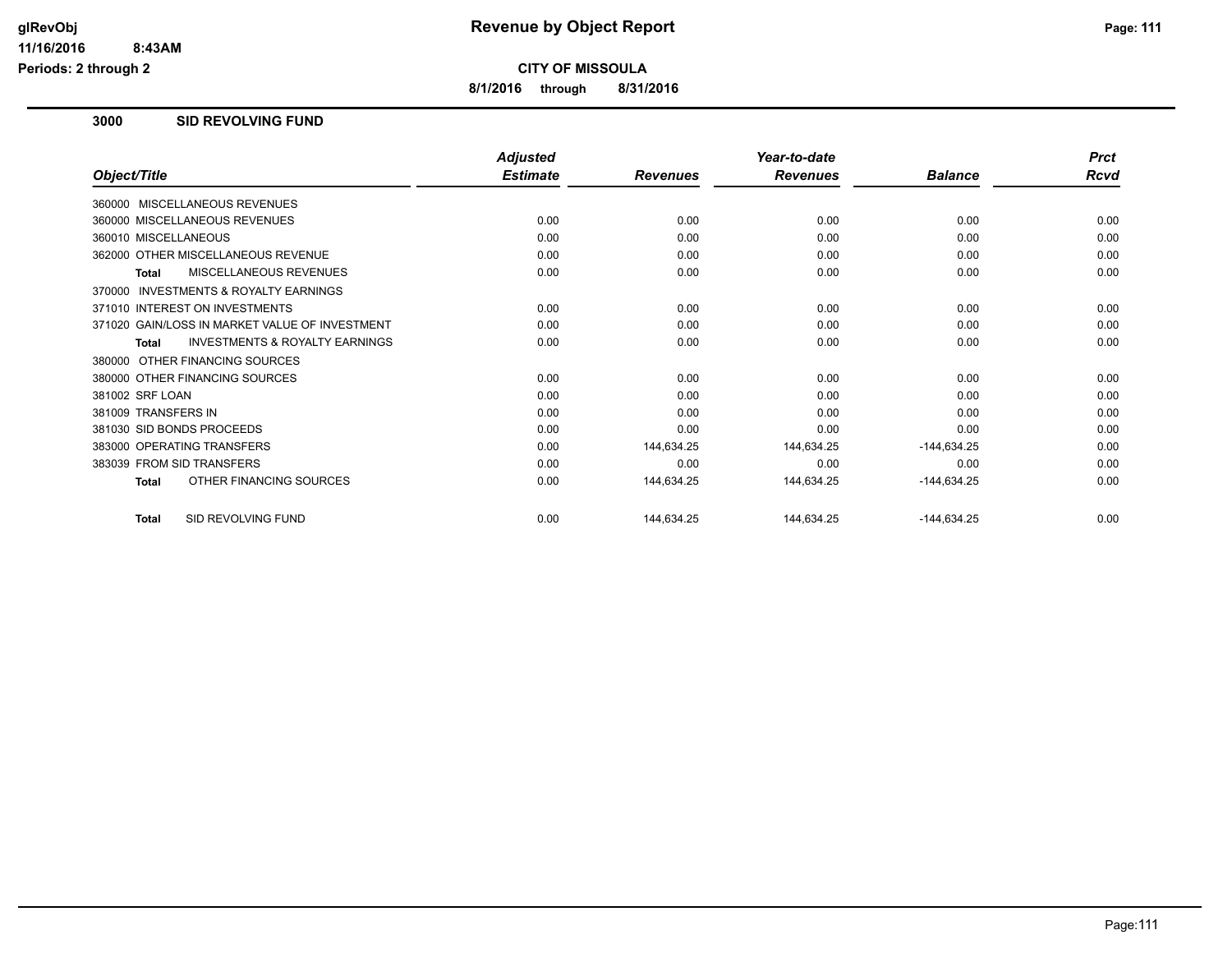**8/1/2016 through 8/31/2016**

# **3065 1998 PUBLIC SAFETY G O BONDS FUND**

**3065 1998 PUBLIC SAFETY G O BONDS FUND**

|                                                    | <b>Adjusted</b> |                 | Year-to-date    |                | <b>Prct</b> |
|----------------------------------------------------|-----------------|-----------------|-----------------|----------------|-------------|
| Object/Title                                       | <b>Estimate</b> | <b>Revenues</b> | <b>Revenues</b> | <b>Balance</b> | <b>Rcvd</b> |
| 310000 TAXES/ASSESSMENTS                           |                 |                 |                 |                |             |
| 310000 TAXES/ASSESSMENTS                           | 0.00            | 0.00            | 0.00            | 0.00           | 0.00        |
| 311000 GENERAL PROPERTY TAXES                      | 0.00            | 0.00            | 0.00            | 0.00           | 0.00        |
| 311001 CURRENT TAXES                               | 0.00            | 0.00            | 0.00            | 0.00           | 0.00        |
| 311030 MOTOR VEHICLE TAXES                         | 0.00            | 0.00            | 0.00            | 0.00           | 0.00        |
| 312000 PENALTIES & INTEREST - DELINQUENT TAXES     | 0.00            | 0.00            | 0.00            | 0.00           | 0.00        |
| 312001 PENALTIES & INTEREST                        | 0.00            | 0.00            | 0.00            | 0.00           | 0.00        |
| 314000 PROP TAX - OTHER THAN ASSESSED VAL          | 0.00            | 0.00            | 0.00            | 0.00           | 0.00        |
| 314001 LIGHT VEHICLE TAX                           | 0.00            | 0.00            | 0.00            | 0.00           | 0.00        |
| TAXES/ASSESSMENTS<br>Total                         | 0.00            | 0.00            | 0.00            | 0.00           | 0.00        |
| 330000 INTERGOVERNMENTAL REVENUES                  |                 |                 |                 |                |             |
| 334056 BANK CORP. LIC. TAX - (PREVIOUS YEARS)      | 0.00            | 0.00            | 0.00            | 0.00           | 0.00        |
| 335210 PERSONAL PROPERTY TAX REIMBURSEMENT         | 0.00            | 0.00            | 0.00            | 0.00           | 0.00        |
| 335230 HB 124 REVENUE                              | 0.00            | 0.00            | 0.00            | 0.00           | 0.00        |
| 335250 STATE REIMB - SB #184                       | 0.00            | 0.00            | 0.00            | 0.00           | 0.00        |
| <b>INTERGOVERNMENTAL REVENUES</b><br>Total         | 0.00            | 0.00            | 0.00            | 0.00           | 0.00        |
| 360000 MISCELLANEOUS REVENUES                      |                 |                 |                 |                |             |
| 360010 MISCELLANEOUS                               | 0.00            | 0.00            | 0.00            | 0.00           | 0.00        |
| <b>MISCELLANEOUS REVENUES</b><br>Total             | 0.00            | 0.00            | 0.00            | 0.00           | 0.00        |
| 370000 INVESTMENTS & ROYALTY EARNINGS              |                 |                 |                 |                |             |
| 371010 INTEREST ON INVESTMENTS                     | 0.00            | 0.00            | 0.00            | 0.00           | 0.00        |
| 371020 GAIN/LOSS IN MARKET VALUE OF INVESTMENTS    | 0.00            | 0.00            | 0.00            | 0.00           | 0.00        |
| <b>INVESTMENTS &amp; ROYALTY EARNINGS</b><br>Total | 0.00            | 0.00            | 0.00            | 0.00           | 0.00        |
| 380000 OTHER FINANCING SOURCES                     |                 |                 |                 |                |             |
| 381010 BOND PROCEEDS                               | 0.00            | 0.00            | 0.00            | 0.00           | 0.00        |
| 383042 TRANSFERS FROM OTHER FUNDS                  | 0.00            | 0.00            | 0.00            | 0.00           | 0.00        |
| OTHER FINANCING SOURCES<br>Total                   | 0.00            | 0.00            | 0.00            | 0.00           | 0.00        |
| 1998 PUBLIC SAFETY G O BONDS FUND<br>Total         | 0.00            | 0.00            | 0.00            | 0.00           | 0.00        |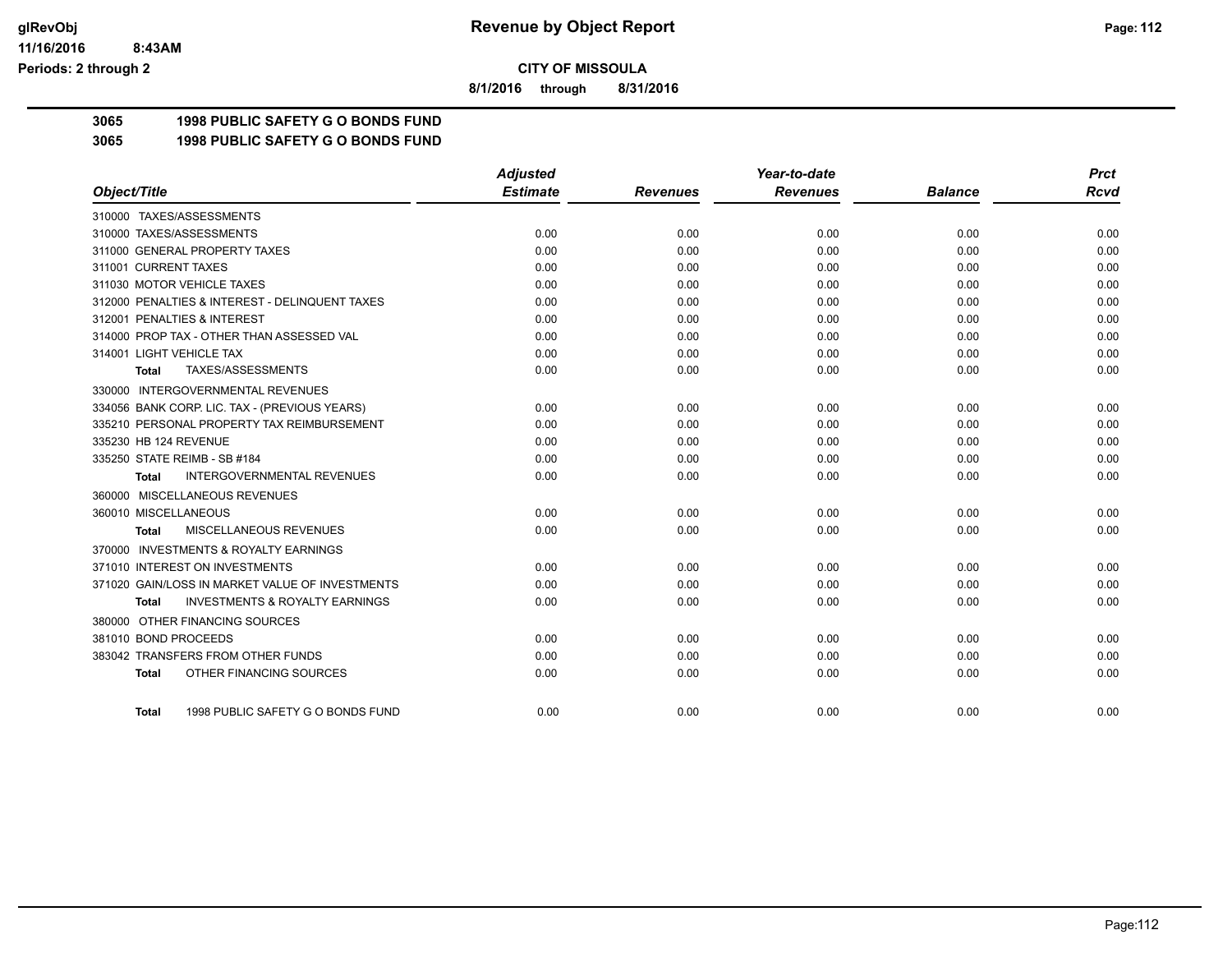**8/1/2016 through 8/31/2016**

## **3065 1998 PUBLIC SAFETY G O BONDS FUND**

|                                                    | <b>Adjusted</b><br><b>Estimate</b> | <b>Revenues</b> | Year-to-date<br><b>Revenues</b> | <b>Balance</b> | <b>Prct</b><br>Rcvd |
|----------------------------------------------------|------------------------------------|-----------------|---------------------------------|----------------|---------------------|
| Object/Title                                       |                                    |                 |                                 |                |                     |
| 310000 TAXES/ASSESSMENTS                           |                                    |                 |                                 |                |                     |
| 310000 TAXES/ASSESSMENTS                           | 0.00                               | 0.00            | 0.00                            | 0.00           | 0.00                |
| 311000 GENERAL PROPERTY TAXES                      | 0.00                               | 0.00            | 0.00                            | 0.00           | 0.00                |
| 311001 CURRENT TAXES                               | 0.00                               | 0.00            | 0.00                            | 0.00           | 0.00                |
| 311030 MOTOR VEHICLE TAXES                         | 0.00                               | 0.00            | 0.00                            | 0.00           | 0.00                |
| 312000 PENALTIES & INTEREST - DELINQUENT TAXES     | 0.00                               | 0.00            | 0.00                            | 0.00           | 0.00                |
| 312001 PENALTIES & INTEREST                        | 0.00                               | 0.00            | 0.00                            | 0.00           | 0.00                |
| 314000 PROP TAX - OTHER THAN ASSESSED VAL          | 0.00                               | 0.00            | 0.00                            | 0.00           | 0.00                |
| 314001 LIGHT VEHICLE TAX                           | 0.00                               | 0.00            | 0.00                            | 0.00           | 0.00                |
| TAXES/ASSESSMENTS<br>Total                         | 0.00                               | 0.00            | 0.00                            | 0.00           | 0.00                |
| 330000 INTERGOVERNMENTAL REVENUES                  |                                    |                 |                                 |                |                     |
| 334056 BANK CORP. LIC. TAX - (PREVIOUS YEARS)      | 0.00                               | 0.00            | 0.00                            | 0.00           | 0.00                |
| 335210 PERSONAL PROPERTY TAX REIMBURSEMENT         | 0.00                               | 0.00            | 0.00                            | 0.00           | 0.00                |
| 335230 HB 124 REVENUE                              | 0.00                               | 0.00            | 0.00                            | 0.00           | 0.00                |
| 335250 STATE REIMB - SB #184                       | 0.00                               | 0.00            | 0.00                            | 0.00           | 0.00                |
| <b>INTERGOVERNMENTAL REVENUES</b><br>Total         | 0.00                               | 0.00            | 0.00                            | 0.00           | 0.00                |
| 360000 MISCELLANEOUS REVENUES                      |                                    |                 |                                 |                |                     |
| 360010 MISCELLANEOUS                               | 0.00                               | 0.00            | 0.00                            | 0.00           | 0.00                |
| MISCELLANEOUS REVENUES<br><b>Total</b>             | 0.00                               | 0.00            | 0.00                            | 0.00           | 0.00                |
| 370000 INVESTMENTS & ROYALTY EARNINGS              |                                    |                 |                                 |                |                     |
| 371010 INTEREST ON INVESTMENTS                     | 0.00                               | 0.00            | 0.00                            | 0.00           | 0.00                |
| 371020 GAIN/LOSS IN MARKET VALUE OF INVESTMENT     | 0.00                               | 0.00            | 0.00                            | 0.00           | 0.00                |
| <b>INVESTMENTS &amp; ROYALTY EARNINGS</b><br>Total | 0.00                               | 0.00            | 0.00                            | 0.00           | 0.00                |
| 380000 OTHER FINANCING SOURCES                     |                                    |                 |                                 |                |                     |
| 381010 BOND PROCEEDS                               | 0.00                               | 0.00            | 0.00                            | 0.00           | 0.00                |
| 383042 TRANSFERS FROM OTHER FUNDS                  | 0.00                               | 0.00            | 0.00                            | 0.00           | 0.00                |
| OTHER FINANCING SOURCES<br><b>Total</b>            | 0.00                               | 0.00            | 0.00                            | 0.00           | 0.00                |
|                                                    |                                    |                 |                                 |                |                     |
| 1998 PUBLIC SAFETY G O BONDS FUND<br>Total         | 0.00                               | 0.00            | 0.00                            | 0.00           | 0.00                |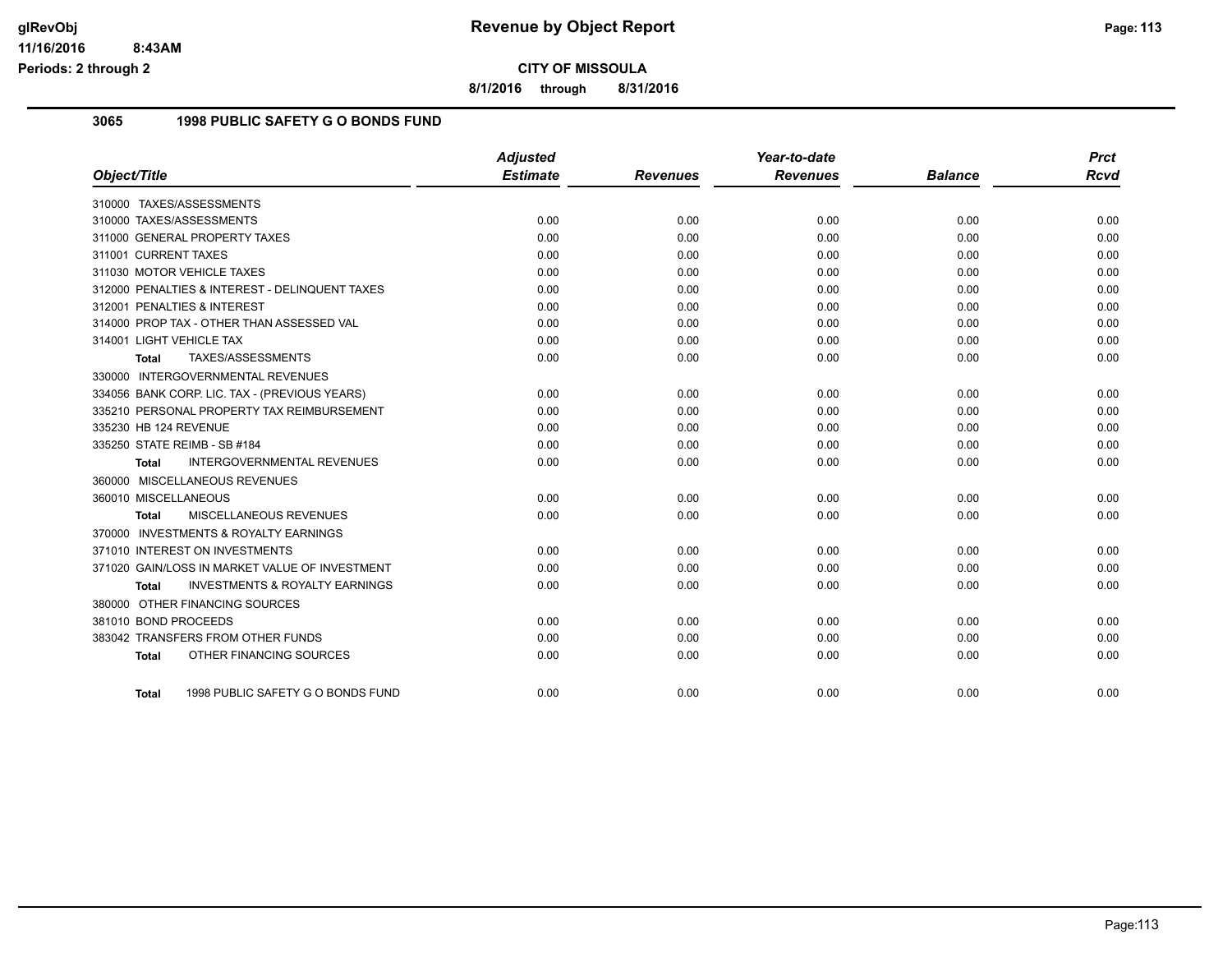**Periods: 2 through 2**

**CITY OF MISSOULA**

**8/1/2016 through 8/31/2016**

**3070 1996 OPEN SPACE GO BONDS**

**3070 1996 OPEN SPACE GO BONDS**

|                                                           | <b>Adjusted</b> |                 | Year-to-date    |                | <b>Prct</b> |
|-----------------------------------------------------------|-----------------|-----------------|-----------------|----------------|-------------|
| Object/Title                                              | <b>Estimate</b> | <b>Revenues</b> | <b>Revenues</b> | <b>Balance</b> | <b>Rcvd</b> |
| 310000 TAXES/ASSESSMENTS                                  |                 |                 |                 |                |             |
| 310000 TAXES/ASSESSMENTS                                  | 0.00            | 0.00            | 0.00            | 0.00           | 0.00        |
| 311000 GENERAL PROPERTY TAXES                             | 0.00            | 0.00            | 0.00            | 0.00           | 0.00        |
| 311030 MOTOR VEHICLE TAXES                                | 0.00            | 0.00            | 0.00            | 0.00           | 0.00        |
| 312000 PENALTIES & INTEREST - DELINQUENT TAXES            | 0.00            | 0.00            | 0.00            | 0.00           | 0.00        |
| 312001 PENALTIES & INTEREST                               | 0.00            | 0.00            | 0.00            | 0.00           | 0.00        |
| 314000 PROP TAX - OTHER THAN ASSESSED VAL                 | 0.00            | 0.00            | 0.00            | 0.00           | 0.00        |
| 314001 LIGHT VEHICLE TAX                                  | 0.00            | 0.00            | 0.00            | 0.00           | 0.00        |
| TAXES/ASSESSMENTS<br><b>Total</b>                         | 0.00            | 0.00            | 0.00            | 0.00           | 0.00        |
| <b>INTERGOVERNMENTAL REVENUES</b><br>330000               |                 |                 |                 |                |             |
| 334056 BANK CORP. LIC. TAX - (PREVIOUS YEARS)             | 0.00            | 0.00            | 0.00            | 0.00           | 0.00        |
| 335210 PERSONAL PROPERTY TAX REIMBURSEMENT                | 0.00            | 0.00            | 0.00            | 0.00           | 0.00        |
| 335250 STATE REIMB - SB #184                              | 0.00            | 0.00            | 0.00            | 0.00           | 0.00        |
| <b>INTERGOVERNMENTAL REVENUES</b><br><b>Total</b>         | 0.00            | 0.00            | 0.00            | 0.00           | 0.00        |
| INVESTMENTS & ROYALTY EARNINGS<br>370000                  |                 |                 |                 |                |             |
| 371010 INTEREST ON INVESTMENTS                            | 0.00            | 0.00            | 0.00            | 0.00           | 0.00        |
| 371020 GAIN/LOSS IN MARKET VALUE OF INVESTMENTS           | 0.00            | 0.00            | 0.00            | 0.00           | 0.00        |
| <b>INVESTMENTS &amp; ROYALTY EARNINGS</b><br><b>Total</b> | 0.00            | 0.00            | 0.00            | 0.00           | 0.00        |
| OTHER FINANCING SOURCES<br>380000                         |                 |                 |                 |                |             |
| 381010 BOND PROCEEDS                                      | 0.00            | 0.00            | 0.00            | 0.00           | 0.00        |
| OTHER FINANCING SOURCES<br><b>Total</b>                   | 0.00            | 0.00            | 0.00            | 0.00           | 0.00        |
| 1996 OPEN SPACE GO BONDS<br><b>Total</b>                  | 0.00            | 0.00            | 0.00            | 0.00           | 0.00        |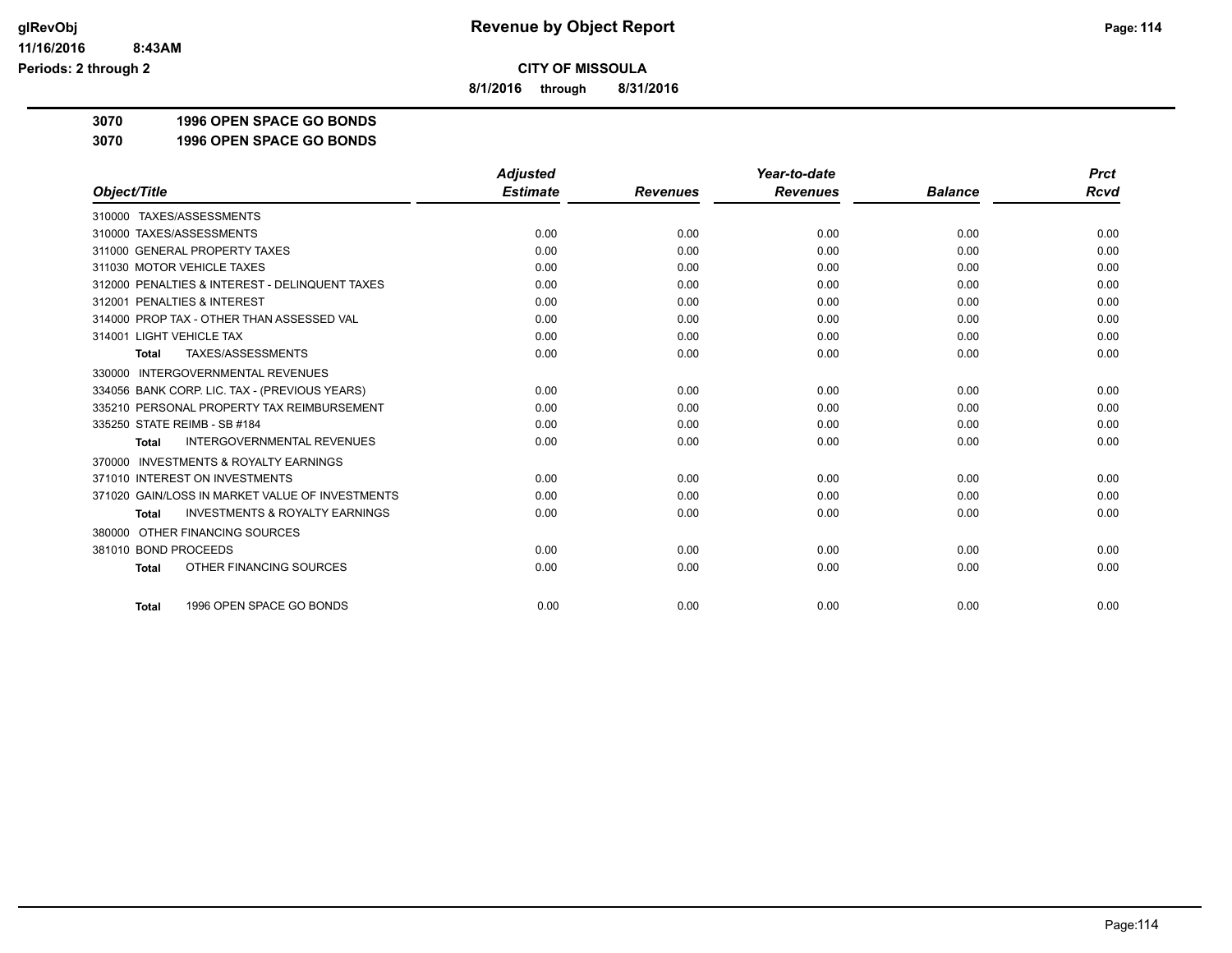**8/1/2016 through 8/31/2016**

## **3070 1996 OPEN SPACE GO BONDS**

|                                                           | <b>Adjusted</b> |                 | Year-to-date    |                | <b>Prct</b> |
|-----------------------------------------------------------|-----------------|-----------------|-----------------|----------------|-------------|
| Object/Title                                              | <b>Estimate</b> | <b>Revenues</b> | <b>Revenues</b> | <b>Balance</b> | Rcvd        |
| 310000 TAXES/ASSESSMENTS                                  |                 |                 |                 |                |             |
| 310000 TAXES/ASSESSMENTS                                  | 0.00            | 0.00            | 0.00            | 0.00           | 0.00        |
| 311000 GENERAL PROPERTY TAXES                             | 0.00            | 0.00            | 0.00            | 0.00           | 0.00        |
| 311030 MOTOR VEHICLE TAXES                                | 0.00            | 0.00            | 0.00            | 0.00           | 0.00        |
| 312000 PENALTIES & INTEREST - DELINQUENT TAXES            | 0.00            | 0.00            | 0.00            | 0.00           | 0.00        |
| 312001 PENALTIES & INTEREST                               | 0.00            | 0.00            | 0.00            | 0.00           | 0.00        |
| 314000 PROP TAX - OTHER THAN ASSESSED VAL                 | 0.00            | 0.00            | 0.00            | 0.00           | 0.00        |
| 314001 LIGHT VEHICLE TAX                                  | 0.00            | 0.00            | 0.00            | 0.00           | 0.00        |
| TAXES/ASSESSMENTS<br><b>Total</b>                         | 0.00            | 0.00            | 0.00            | 0.00           | 0.00        |
| 330000 INTERGOVERNMENTAL REVENUES                         |                 |                 |                 |                |             |
| 334056 BANK CORP. LIC. TAX - (PREVIOUS YEARS)             | 0.00            | 0.00            | 0.00            | 0.00           | 0.00        |
| 335210 PERSONAL PROPERTY TAX REIMBURSEMENT                | 0.00            | 0.00            | 0.00            | 0.00           | 0.00        |
| 335250 STATE REIMB - SB #184                              | 0.00            | 0.00            | 0.00            | 0.00           | 0.00        |
| <b>INTERGOVERNMENTAL REVENUES</b><br>Total                | 0.00            | 0.00            | 0.00            | 0.00           | 0.00        |
| 370000 INVESTMENTS & ROYALTY EARNINGS                     |                 |                 |                 |                |             |
| 371010 INTEREST ON INVESTMENTS                            | 0.00            | 0.00            | 0.00            | 0.00           | 0.00        |
| 371020 GAIN/LOSS IN MARKET VALUE OF INVESTMENT            | 0.00            | 0.00            | 0.00            | 0.00           | 0.00        |
| <b>INVESTMENTS &amp; ROYALTY EARNINGS</b><br><b>Total</b> | 0.00            | 0.00            | 0.00            | 0.00           | 0.00        |
| 380000 OTHER FINANCING SOURCES                            |                 |                 |                 |                |             |
| 381010 BOND PROCEEDS                                      | 0.00            | 0.00            | 0.00            | 0.00           | 0.00        |
| OTHER FINANCING SOURCES<br>Total                          | 0.00            | 0.00            | 0.00            | 0.00           | 0.00        |
|                                                           |                 |                 |                 |                |             |
| 1996 OPEN SPACE GO BONDS<br><b>Total</b>                  | 0.00            | 0.00            | 0.00            | 0.00           | 0.00        |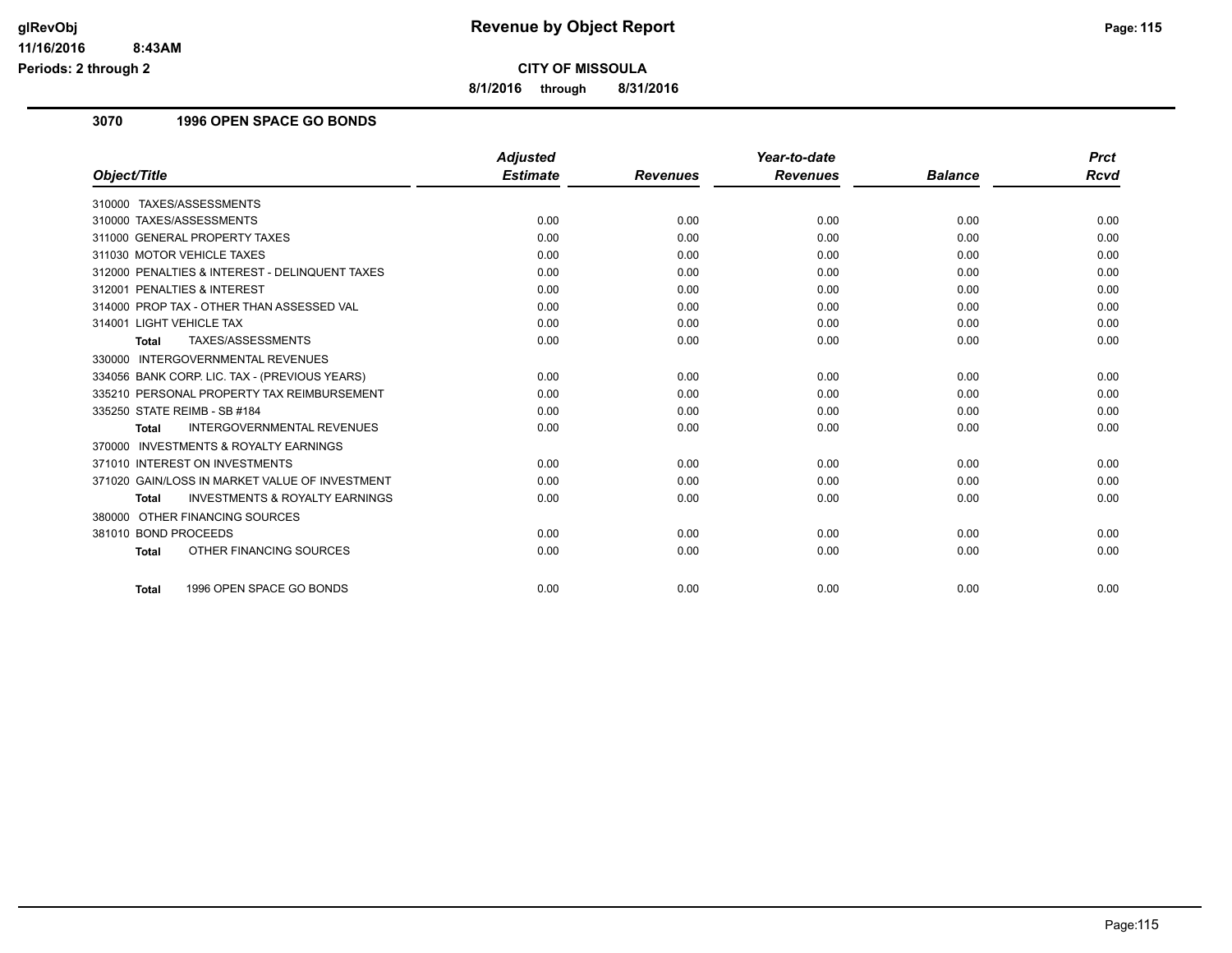**8/1/2016 through 8/31/2016**

# **3075 1997 OPEN SPACE G O BOND FUND**

## **3075 1997 OPEN SPACE G O BOND FUND**

|                                       |                                                 | <b>Adjusted</b> |                 | Year-to-date    |                | <b>Prct</b> |
|---------------------------------------|-------------------------------------------------|-----------------|-----------------|-----------------|----------------|-------------|
| Object/Title                          |                                                 | <b>Estimate</b> | <b>Revenues</b> | <b>Revenues</b> | <b>Balance</b> | <b>Rcvd</b> |
| 310000 TAXES/ASSESSMENTS              |                                                 |                 |                 |                 |                |             |
| 310000 TAXES/ASSESSMENTS              |                                                 | 0.00            | 0.00            | 0.00            | 0.00           | 0.00        |
| 311000 GENERAL PROPERTY TAXES         |                                                 | 0.00            | 0.00            | 0.00            | 0.00           | 0.00        |
| 311030 MOTOR VEHICLE TAXES            |                                                 | 0.00            | 0.00            | 0.00            | 0.00           | 0.00        |
|                                       | 312000 PENALTIES & INTEREST - DELINQUENT TAXES  | 0.00            | 0.00            | 0.00            | 0.00           | 0.00        |
| 312001 PENALTIES & INTEREST           |                                                 | 0.00            | 0.00            | 0.00            | 0.00           | 0.00        |
|                                       | 314000 PROP TAX - OTHER THAN ASSESSED VAL       | 0.00            | 0.00            | 0.00            | 0.00           | 0.00        |
| 314001 LIGHT VEHICLE TAX              |                                                 | 0.00            | 0.00            | 0.00            | 0.00           | 0.00        |
| <b>Total</b>                          | TAXES/ASSESSMENTS                               | 0.00            | 0.00            | 0.00            | 0.00           | 0.00        |
| 330000 INTERGOVERNMENTAL REVENUES     |                                                 |                 |                 |                 |                |             |
|                                       | 334056 BANK CORP. LIC. TAX - (PREVIOUS YEARS)   | 0.00            | 0.00            | 0.00            | 0.00           | 0.00        |
|                                       | 335210 PERSONAL PROPERTY TAX REIMBURSEMENT      | 0.00            | 0.00            | 0.00            | 0.00           | 0.00        |
| 335250 STATE REIMB - SB #184          |                                                 | 0.00            | 0.00            | 0.00            | 0.00           | 0.00        |
| <b>Total</b>                          | <b>INTERGOVERNMENTAL REVENUES</b>               | 0.00            | 0.00            | 0.00            | 0.00           | 0.00        |
| 360000 MISCELLANEOUS REVENUES         |                                                 |                 |                 |                 |                |             |
| 360010 MISCELLANEOUS                  |                                                 | 0.00            | 0.00            | 0.00            | 0.00           | 0.00        |
| <b>Total</b>                          | <b>MISCELLANEOUS REVENUES</b>                   | 0.00            | 0.00            | 0.00            | 0.00           | 0.00        |
| 370000 INVESTMENTS & ROYALTY EARNINGS |                                                 |                 |                 |                 |                |             |
| 371010 INTEREST ON INVESTMENTS        |                                                 | 0.00            | 0.00            | 0.00            | 0.00           | 0.00        |
|                                       | 371020 GAIN/LOSS IN MARKET VALUE OF INVESTMENTS | 0.00            | 0.00            | 0.00            | 0.00           | 0.00        |
| Total                                 | <b>INVESTMENTS &amp; ROYALTY EARNINGS</b>       | 0.00            | 0.00            | 0.00            | 0.00           | 0.00        |
| 380000 OTHER FINANCING SOURCES        |                                                 |                 |                 |                 |                |             |
| 380000 OTHER FINANCING SOURCES        |                                                 | 0.00            | 0.00            | 0.00            | 0.00           | 0.00        |
| 381010 BOND PROCEEDS                  |                                                 | 0.00            | 0.00            | 0.00            | 0.00           | 0.00        |
| <b>Total</b>                          | OTHER FINANCING SOURCES                         | 0.00            | 0.00            | 0.00            | 0.00           | 0.00        |
|                                       |                                                 |                 |                 |                 |                |             |
| <b>Total</b>                          | 1997 OPEN SPACE G O BOND FUND                   | 0.00            | 0.00            | 0.00            | 0.00           | 0.00        |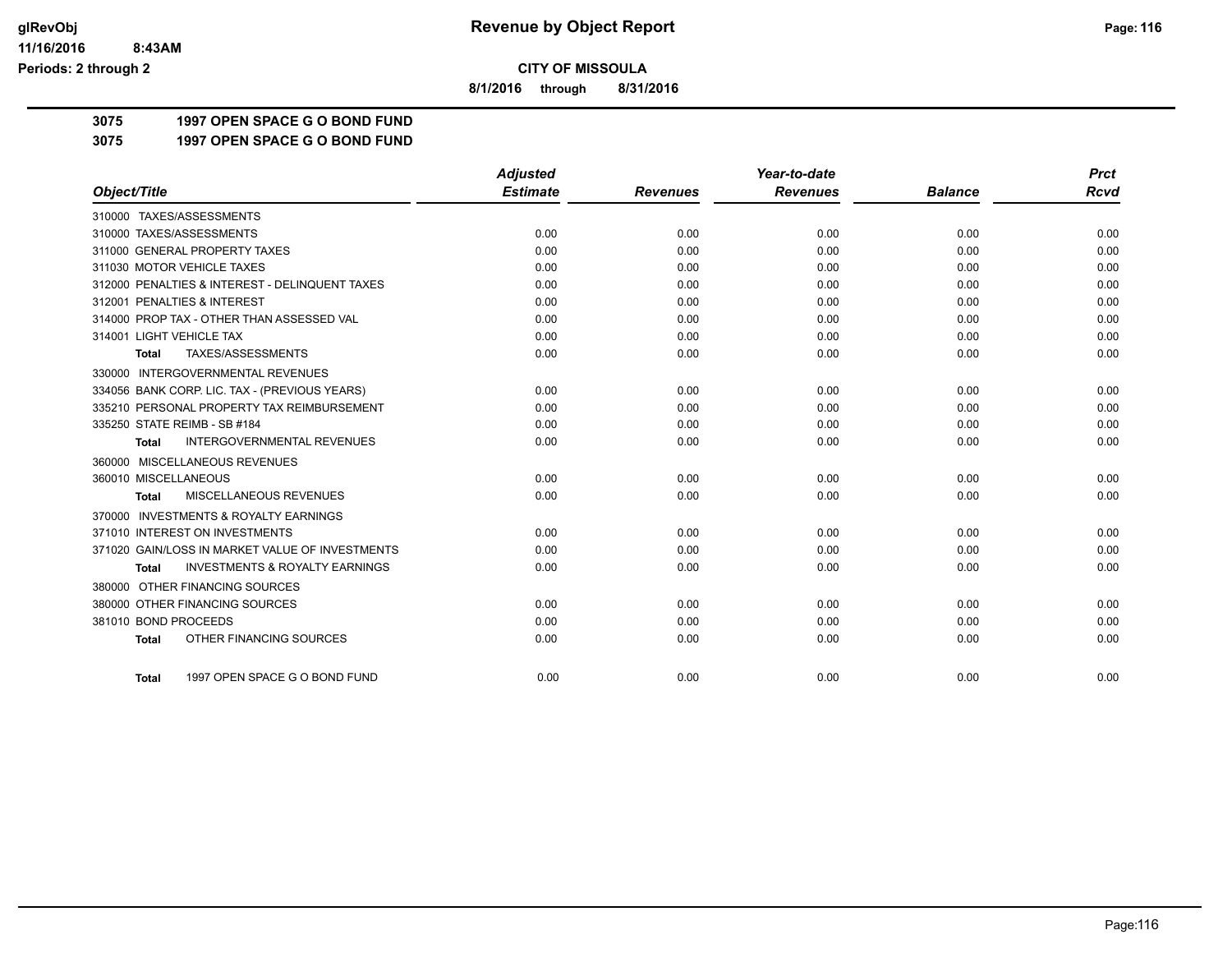**8/1/2016 through 8/31/2016**

## **3075 1997 OPEN SPACE G O BOND FUND**

|                                                           | <b>Adjusted</b> |                 | Year-to-date    |                | <b>Prct</b> |
|-----------------------------------------------------------|-----------------|-----------------|-----------------|----------------|-------------|
| Object/Title                                              | <b>Estimate</b> | <b>Revenues</b> | <b>Revenues</b> | <b>Balance</b> | <b>Rcvd</b> |
| 310000 TAXES/ASSESSMENTS                                  |                 |                 |                 |                |             |
| 310000 TAXES/ASSESSMENTS                                  | 0.00            | 0.00            | 0.00            | 0.00           | 0.00        |
| 311000 GENERAL PROPERTY TAXES                             | 0.00            | 0.00            | 0.00            | 0.00           | 0.00        |
| 311030 MOTOR VEHICLE TAXES                                | 0.00            | 0.00            | 0.00            | 0.00           | 0.00        |
| 312000 PENALTIES & INTEREST - DELINQUENT TAXES            | 0.00            | 0.00            | 0.00            | 0.00           | 0.00        |
| 312001 PENALTIES & INTEREST                               | 0.00            | 0.00            | 0.00            | 0.00           | 0.00        |
| 314000 PROP TAX - OTHER THAN ASSESSED VAL                 | 0.00            | 0.00            | 0.00            | 0.00           | 0.00        |
| 314001 LIGHT VEHICLE TAX                                  | 0.00            | 0.00            | 0.00            | 0.00           | 0.00        |
| TAXES/ASSESSMENTS<br><b>Total</b>                         | 0.00            | 0.00            | 0.00            | 0.00           | 0.00        |
| 330000 INTERGOVERNMENTAL REVENUES                         |                 |                 |                 |                |             |
| 334056 BANK CORP. LIC. TAX - (PREVIOUS YEARS)             | 0.00            | 0.00            | 0.00            | 0.00           | 0.00        |
| 335210 PERSONAL PROPERTY TAX REIMBURSEMENT                | 0.00            | 0.00            | 0.00            | 0.00           | 0.00        |
| 335250 STATE REIMB - SB #184                              | 0.00            | 0.00            | 0.00            | 0.00           | 0.00        |
| <b>INTERGOVERNMENTAL REVENUES</b><br><b>Total</b>         | 0.00            | 0.00            | 0.00            | 0.00           | 0.00        |
| 360000 MISCELLANEOUS REVENUES                             |                 |                 |                 |                |             |
| 360010 MISCELLANEOUS                                      | 0.00            | 0.00            | 0.00            | 0.00           | 0.00        |
| MISCELLANEOUS REVENUES<br><b>Total</b>                    | 0.00            | 0.00            | 0.00            | 0.00           | 0.00        |
| 370000 INVESTMENTS & ROYALTY EARNINGS                     |                 |                 |                 |                |             |
| 371010 INTEREST ON INVESTMENTS                            | 0.00            | 0.00            | 0.00            | 0.00           | 0.00        |
| 371020 GAIN/LOSS IN MARKET VALUE OF INVESTMENT            | 0.00            | 0.00            | 0.00            | 0.00           | 0.00        |
| <b>INVESTMENTS &amp; ROYALTY EARNINGS</b><br><b>Total</b> | 0.00            | 0.00            | 0.00            | 0.00           | 0.00        |
| 380000 OTHER FINANCING SOURCES                            |                 |                 |                 |                |             |
| 380000 OTHER FINANCING SOURCES                            | 0.00            | 0.00            | 0.00            | 0.00           | 0.00        |
| 381010 BOND PROCEEDS                                      | 0.00            | 0.00            | 0.00            | 0.00           | 0.00        |
| OTHER FINANCING SOURCES<br><b>Total</b>                   | 0.00            | 0.00            | 0.00            | 0.00           | 0.00        |
| 1997 OPEN SPACE G O BOND FUND<br><b>Total</b>             | 0.00            | 0.00            | 0.00            | 0.00           | 0.00        |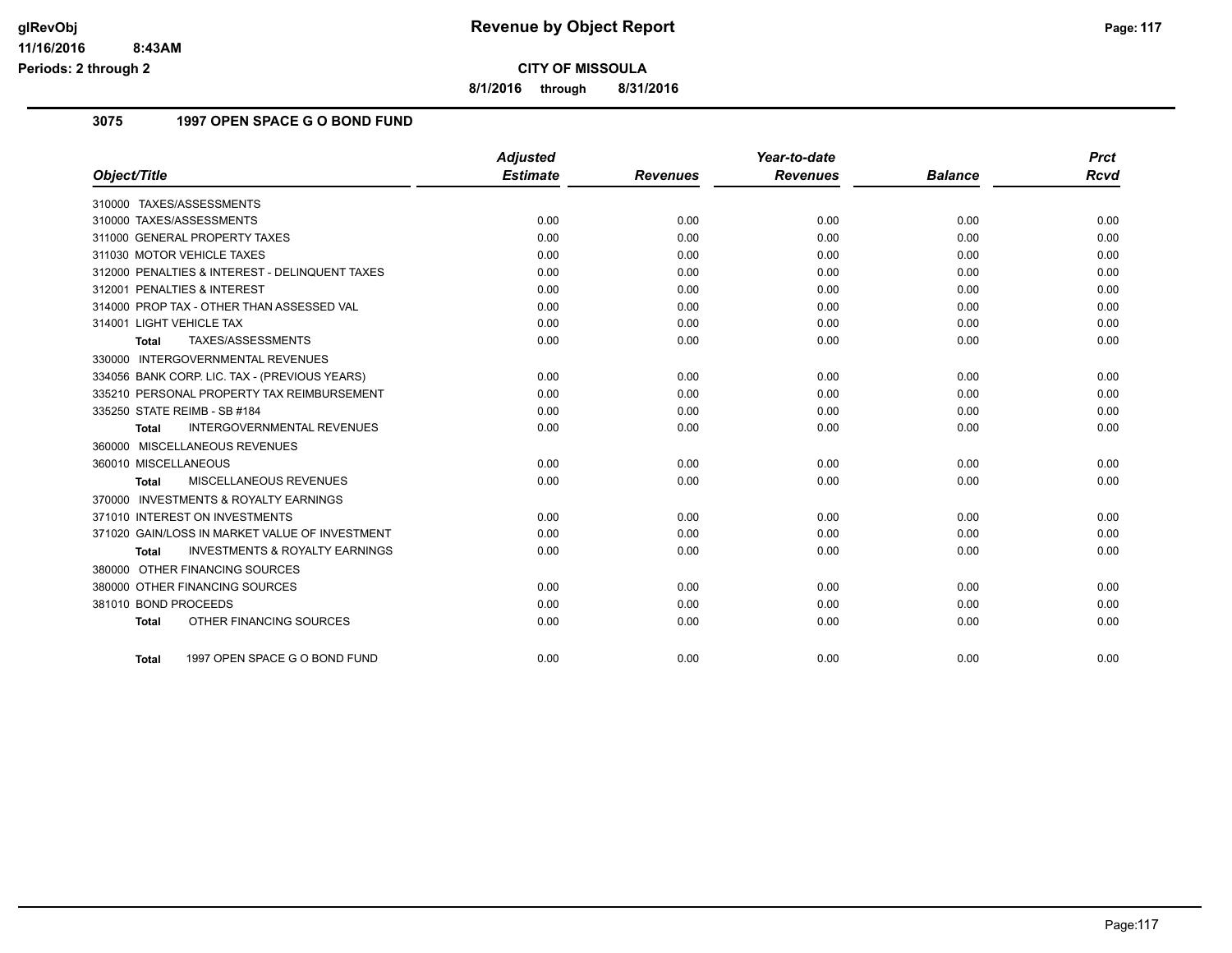**11/16/2016 8:43AM Periods: 2 through 2**

**CITY OF MISSOULA**

**8/1/2016 through 8/31/2016**

# **3080 1994 FIRE EQUIP/CITY HALLS REFUND BOND F**

**3080 1994 FIRE EQUIP/CITY HALLS REFUND BOND F**

|                                                           | <b>Adjusted</b> |                 | Year-to-date    |                | <b>Prct</b> |
|-----------------------------------------------------------|-----------------|-----------------|-----------------|----------------|-------------|
| Object/Title                                              | <b>Estimate</b> | <b>Revenues</b> | <b>Revenues</b> | <b>Balance</b> | <b>Rcvd</b> |
| 310000 TAXES/ASSESSMENTS                                  |                 |                 |                 |                |             |
| 310000 TAXES/ASSESSMENTS                                  | 0.00            | 0.00            | 0.00            | 0.00           | 0.00        |
| 311000 GENERAL PROPERTY TAXES                             | 0.00            | 0.00            | 0.00            | 0.00           | 0.00        |
| 311030 MOTOR VEHICLE TAXES                                | 0.00            | 0.00            | 0.00            | 0.00           | 0.00        |
| 312000 PENALTIES & INTEREST - DELINQUENT TAXES            | 0.00            | 0.00            | 0.00            | 0.00           | 0.00        |
| 312001 PENALTIES & INTEREST                               | 0.00            | 0.00            | 0.00            | 0.00           | 0.00        |
| 314000 PROP TAX - OTHER THAN ASSESSED VAL                 | 0.00            | 0.00            | 0.00            | 0.00           | 0.00        |
| 314001 LIGHT VEHICLE TAX                                  | 0.00            | 0.00            | 0.00            | 0.00           | 0.00        |
| TAXES/ASSESSMENTS<br>Total                                | 0.00            | 0.00            | 0.00            | 0.00           | 0.00        |
| 330000 INTERGOVERNMENTAL REVENUES                         |                 |                 |                 |                |             |
| 334056 BANK CORP. LIC. TAX - (PREVIOUS YEARS)             | 0.00            | 0.00            | 0.00            | 0.00           | 0.00        |
| 335210 PERSONAL PROPERTY TAX REIMBURSEMENT                | 0.00            | 0.00            | 0.00            | 0.00           | 0.00        |
| 335250 STATE REIMB - SB #184                              | 0.00            | 0.00            | 0.00            | 0.00           | 0.00        |
| <b>INTERGOVERNMENTAL REVENUES</b><br><b>Total</b>         | 0.00            | 0.00            | 0.00            | 0.00           | 0.00        |
| 360000 MISCELLANEOUS REVENUES                             |                 |                 |                 |                |             |
| 360010 MISCELLANEOUS                                      | 0.00            | 0.00            | 0.00            | 0.00           | 0.00        |
| MISCELLANEOUS REVENUES<br><b>Total</b>                    | 0.00            | 0.00            | 0.00            | 0.00           | 0.00        |
| <b>INVESTMENTS &amp; ROYALTY EARNINGS</b><br>370000       |                 |                 |                 |                |             |
| 371010 INTEREST ON INVESTMENTS                            | 0.00            | 0.00            | 0.00            | 0.00           | 0.00        |
| 371020 GAIN/LOSS IN MARKET VALUE OF INVESTMENTS           | 0.00            | 0.00            | 0.00            | 0.00           | 0.00        |
| <b>INVESTMENTS &amp; ROYALTY EARNINGS</b><br><b>Total</b> | 0.00            | 0.00            | 0.00            | 0.00           | 0.00        |
| 380000 OTHER FINANCING SOURCES                            |                 |                 |                 |                |             |
| 380000 OTHER FINANCING SOURCES                            | 0.00            | 0.00            | 0.00            | 0.00           | 0.00        |
| 381010 BOND PROCEEDS                                      | 0.00            | 0.00            | 0.00            | 0.00           | 0.00        |
| OTHER FINANCING SOURCES<br><b>Total</b>                   | 0.00            | 0.00            | 0.00            | 0.00           | 0.00        |
|                                                           |                 |                 |                 |                |             |
| 1994 FIRE EQUIP/CITY HALLS REFUND BONI<br><b>Total</b>    | 0.00            | 0.00            | 0.00            | 0.00           | 0.00        |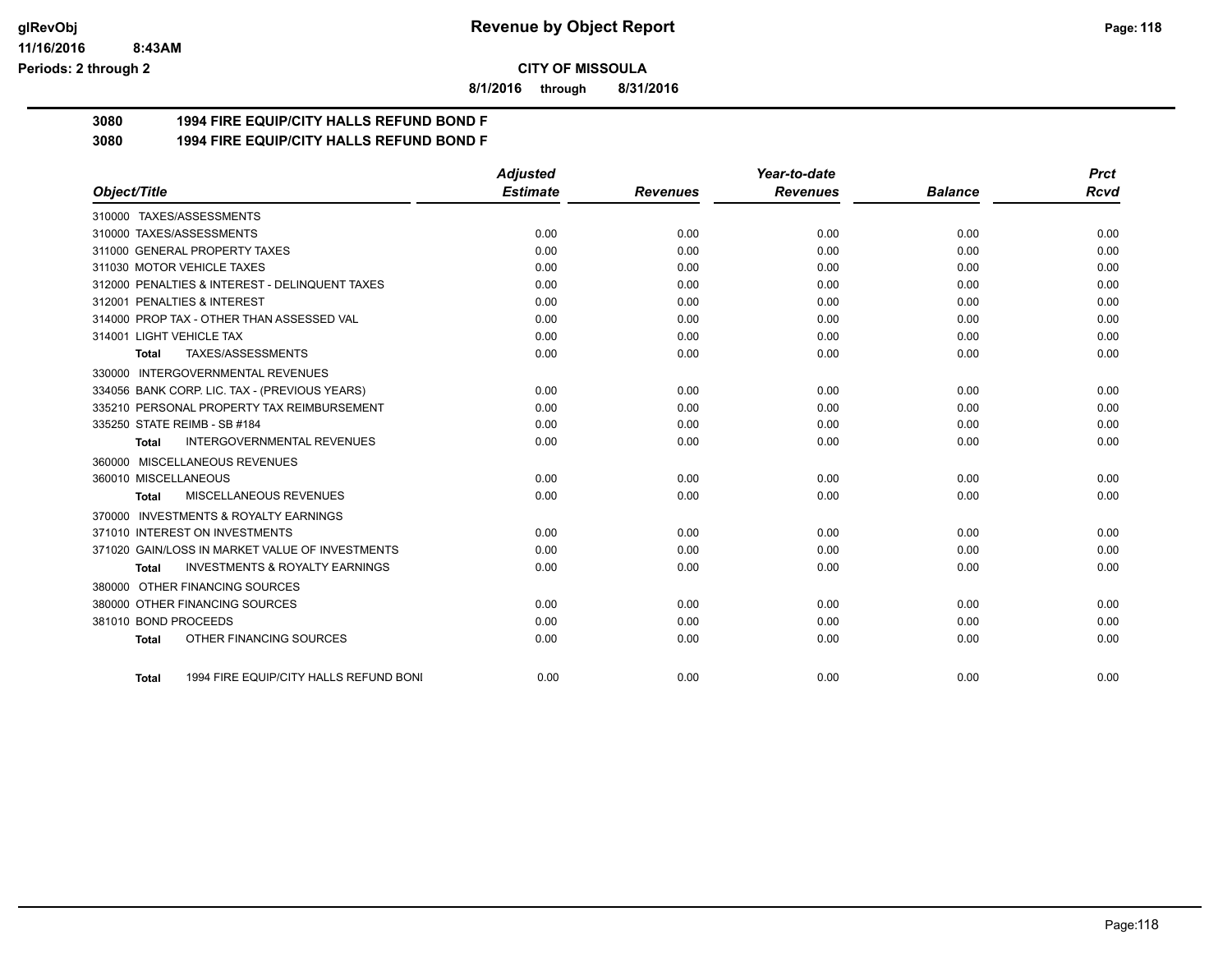**8/1/2016 through 8/31/2016**

## **3080 1994 FIRE EQUIP/CITY HALLS REFUND BOND F**

|                              |                                                | <b>Adjusted</b> |                 | Year-to-date    |                | <b>Prct</b> |
|------------------------------|------------------------------------------------|-----------------|-----------------|-----------------|----------------|-------------|
| Object/Title                 |                                                | <b>Estimate</b> | <b>Revenues</b> | <b>Revenues</b> | <b>Balance</b> | Rcvd        |
| 310000 TAXES/ASSESSMENTS     |                                                |                 |                 |                 |                |             |
| 310000 TAXES/ASSESSMENTS     |                                                | 0.00            | 0.00            | 0.00            | 0.00           | 0.00        |
|                              | 311000 GENERAL PROPERTY TAXES                  | 0.00            | 0.00            | 0.00            | 0.00           | 0.00        |
| 311030 MOTOR VEHICLE TAXES   |                                                | 0.00            | 0.00            | 0.00            | 0.00           | 0.00        |
|                              | 312000 PENALTIES & INTEREST - DELINQUENT TAXES | 0.00            | 0.00            | 0.00            | 0.00           | 0.00        |
| 312001 PENALTIES & INTEREST  |                                                | 0.00            | 0.00            | 0.00            | 0.00           | 0.00        |
|                              | 314000 PROP TAX - OTHER THAN ASSESSED VAL      | 0.00            | 0.00            | 0.00            | 0.00           | 0.00        |
| 314001 LIGHT VEHICLE TAX     |                                                | 0.00            | 0.00            | 0.00            | 0.00           | 0.00        |
| <b>Total</b>                 | TAXES/ASSESSMENTS                              | 0.00            | 0.00            | 0.00            | 0.00           | 0.00        |
|                              | 330000 INTERGOVERNMENTAL REVENUES              |                 |                 |                 |                |             |
|                              | 334056 BANK CORP. LIC. TAX - (PREVIOUS YEARS)  | 0.00            | 0.00            | 0.00            | 0.00           | 0.00        |
|                              | 335210 PERSONAL PROPERTY TAX REIMBURSEMENT     | 0.00            | 0.00            | 0.00            | 0.00           | 0.00        |
| 335250 STATE REIMB - SB #184 |                                                | 0.00            | 0.00            | 0.00            | 0.00           | 0.00        |
| <b>Total</b>                 | <b>INTERGOVERNMENTAL REVENUES</b>              | 0.00            | 0.00            | 0.00            | 0.00           | 0.00        |
|                              | 360000 MISCELLANEOUS REVENUES                  |                 |                 |                 |                |             |
| 360010 MISCELLANEOUS         |                                                | 0.00            | 0.00            | 0.00            | 0.00           | 0.00        |
| <b>Total</b>                 | MISCELLANEOUS REVENUES                         | 0.00            | 0.00            | 0.00            | 0.00           | 0.00        |
|                              | 370000 INVESTMENTS & ROYALTY EARNINGS          |                 |                 |                 |                |             |
|                              | 371010 INTEREST ON INVESTMENTS                 | 0.00            | 0.00            | 0.00            | 0.00           | 0.00        |
|                              | 371020 GAIN/LOSS IN MARKET VALUE OF INVESTMENT | 0.00            | 0.00            | 0.00            | 0.00           | 0.00        |
| <b>Total</b>                 | <b>INVESTMENTS &amp; ROYALTY EARNINGS</b>      | 0.00            | 0.00            | 0.00            | 0.00           | 0.00        |
|                              | 380000 OTHER FINANCING SOURCES                 |                 |                 |                 |                |             |
|                              | 380000 OTHER FINANCING SOURCES                 | 0.00            | 0.00            | 0.00            | 0.00           | 0.00        |
| 381010 BOND PROCEEDS         |                                                | 0.00            | 0.00            | 0.00            | 0.00           | 0.00        |
| <b>Total</b>                 | OTHER FINANCING SOURCES                        | 0.00            | 0.00            | 0.00            | 0.00           | 0.00        |
|                              |                                                |                 |                 |                 |                |             |
| Total                        | 1994 FIRE EQUIP/CITY HALLS REFUND BON          | 0.00            | 0.00            | 0.00            | 0.00           | 0.00        |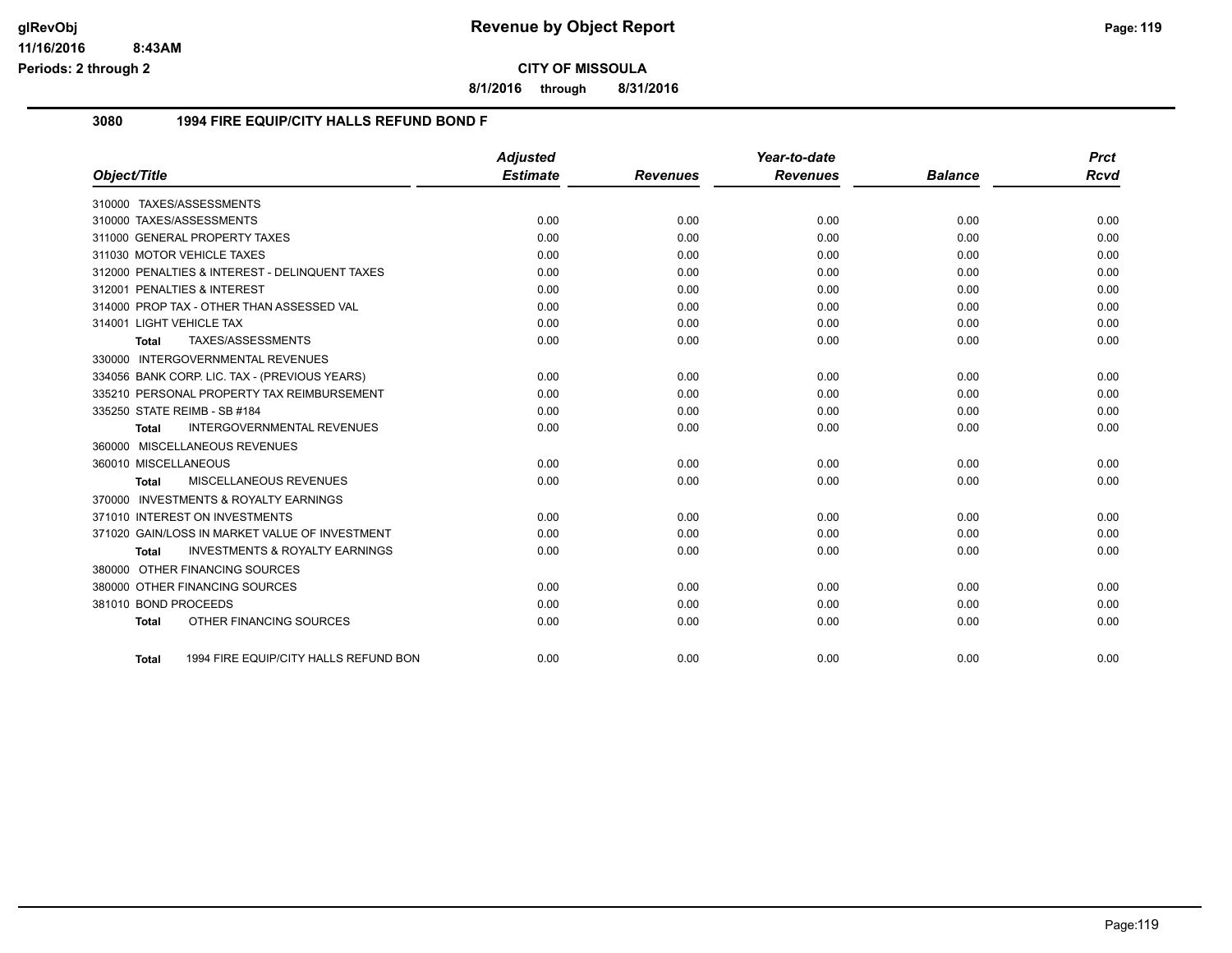**8/1/2016 through 8/31/2016**

# **3085 1993 FIRE STATION G O BOND FUND**

**3085 1993 FIRE STATION G O BOND FUND**

|                                                           | <b>Adjusted</b> |                 | Year-to-date    |                | <b>Prct</b> |
|-----------------------------------------------------------|-----------------|-----------------|-----------------|----------------|-------------|
| Object/Title                                              | <b>Estimate</b> | <b>Revenues</b> | <b>Revenues</b> | <b>Balance</b> | <b>Rcvd</b> |
| 310000 TAXES/ASSESSMENTS                                  |                 |                 |                 |                |             |
| 310000 TAXES/ASSESSMENTS                                  | 0.00            | 0.00            | 0.00            | 0.00           | 0.00        |
| 311000 GENERAL PROPERTY TAXES                             | 0.00            | 0.00            | 0.00            | 0.00           | 0.00        |
| 311030 MOTOR VEHICLE TAXES                                | 0.00            | 0.00            | 0.00            | 0.00           | 0.00        |
| 312000 PENALTIES & INTEREST - DELINQUENT TAXES            | 0.00            | 0.00            | 0.00            | 0.00           | 0.00        |
| 312001 PENALTIES & INTEREST                               | 0.00            | 0.00            | 0.00            | 0.00           | 0.00        |
| 314000 PROP TAX - OTHER THAN ASSESSED VAL                 | 0.00            | 0.00            | 0.00            | 0.00           | 0.00        |
| 314001 LIGHT VEHICLE TAX                                  | 0.00            | 0.00            | 0.00            | 0.00           | 0.00        |
| TAXES/ASSESSMENTS<br><b>Total</b>                         | 0.00            | 0.00            | 0.00            | 0.00           | 0.00        |
| <b>INTERGOVERNMENTAL REVENUES</b><br>330000               |                 |                 |                 |                |             |
| 334056 BANK CORP. LIC. TAX - (PREVIOUS YEARS)             | 0.00            | 0.00            | 0.00            | 0.00           | 0.00        |
| 335210 PERSONAL PROPERTY TAX REIMBURSEMENT                | 0.00            | 0.00            | 0.00            | 0.00           | 0.00        |
| 335250 STATE REIMB - SB #184                              | 0.00            | 0.00            | 0.00            | 0.00           | 0.00        |
| <b>INTERGOVERNMENTAL REVENUES</b><br><b>Total</b>         | 0.00            | 0.00            | 0.00            | 0.00           | 0.00        |
| MISCELLANEOUS REVENUES<br>360000                          |                 |                 |                 |                |             |
| 360010 MISCELLANEOUS                                      | 0.00            | 0.00            | 0.00            | 0.00           | 0.00        |
| MISCELLANEOUS REVENUES<br><b>Total</b>                    | 0.00            | 0.00            | 0.00            | 0.00           | 0.00        |
| <b>INVESTMENTS &amp; ROYALTY EARNINGS</b><br>370000       |                 |                 |                 |                |             |
| 371010 INTEREST ON INVESTMENTS                            | 0.00            | 0.00            | 0.00            | 0.00           | 0.00        |
| 371020 GAIN/LOSS IN MARKET VALUE OF INVESTMENTS           | 0.00            | 0.00            | 0.00            | 0.00           | 0.00        |
| <b>INVESTMENTS &amp; ROYALTY EARNINGS</b><br><b>Total</b> | 0.00            | 0.00            | 0.00            | 0.00           | 0.00        |
| 1993 FIRE STATION G O BOND FUND<br><b>Total</b>           | 0.00            | 0.00            | 0.00            | 0.00           | 0.00        |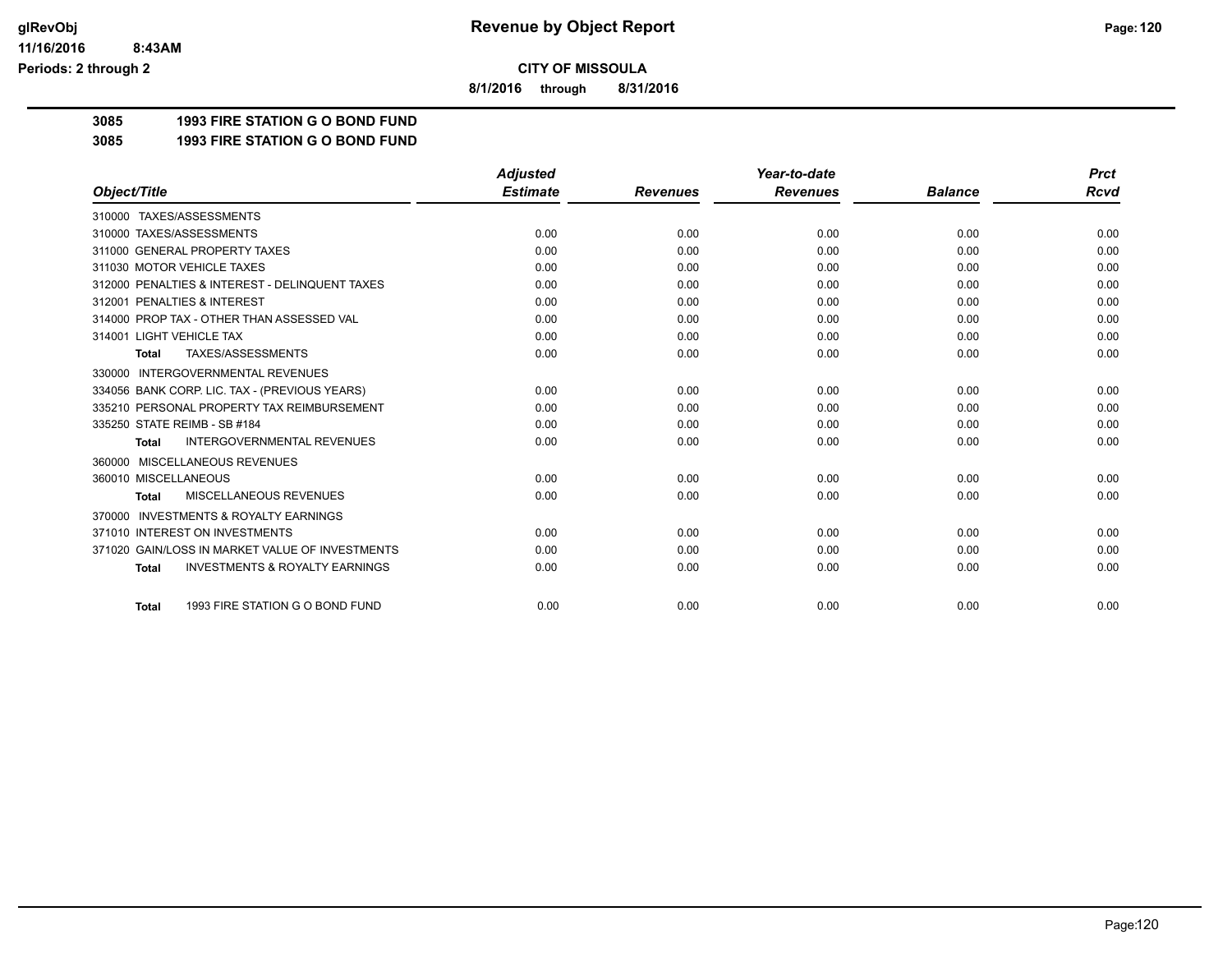**8/1/2016 through 8/31/2016**

## **3085 1993 FIRE STATION G O BOND FUND**

|                                                           | <b>Adjusted</b> |                 | Year-to-date    |                | <b>Prct</b> |
|-----------------------------------------------------------|-----------------|-----------------|-----------------|----------------|-------------|
| Object/Title                                              | <b>Estimate</b> | <b>Revenues</b> | <b>Revenues</b> | <b>Balance</b> | Rcvd        |
| 310000 TAXES/ASSESSMENTS                                  |                 |                 |                 |                |             |
| 310000 TAXES/ASSESSMENTS                                  | 0.00            | 0.00            | 0.00            | 0.00           | 0.00        |
| 311000 GENERAL PROPERTY TAXES                             | 0.00            | 0.00            | 0.00            | 0.00           | 0.00        |
| 311030 MOTOR VEHICLE TAXES                                | 0.00            | 0.00            | 0.00            | 0.00           | 0.00        |
| 312000 PENALTIES & INTEREST - DELINQUENT TAXES            | 0.00            | 0.00            | 0.00            | 0.00           | 0.00        |
| 312001 PENALTIES & INTEREST                               | 0.00            | 0.00            | 0.00            | 0.00           | 0.00        |
| 314000 PROP TAX - OTHER THAN ASSESSED VAL                 | 0.00            | 0.00            | 0.00            | 0.00           | 0.00        |
| 314001 LIGHT VEHICLE TAX                                  | 0.00            | 0.00            | 0.00            | 0.00           | 0.00        |
| TAXES/ASSESSMENTS<br>Total                                | 0.00            | 0.00            | 0.00            | 0.00           | 0.00        |
| 330000 INTERGOVERNMENTAL REVENUES                         |                 |                 |                 |                |             |
| 334056 BANK CORP. LIC. TAX - (PREVIOUS YEARS)             | 0.00            | 0.00            | 0.00            | 0.00           | 0.00        |
| 335210 PERSONAL PROPERTY TAX REIMBURSEMENT                | 0.00            | 0.00            | 0.00            | 0.00           | 0.00        |
| 335250 STATE REIMB - SB #184                              | 0.00            | 0.00            | 0.00            | 0.00           | 0.00        |
| <b>INTERGOVERNMENTAL REVENUES</b><br><b>Total</b>         | 0.00            | 0.00            | 0.00            | 0.00           | 0.00        |
| 360000 MISCELLANEOUS REVENUES                             |                 |                 |                 |                |             |
| 360010 MISCELLANEOUS                                      | 0.00            | 0.00            | 0.00            | 0.00           | 0.00        |
| MISCELLANEOUS REVENUES<br><b>Total</b>                    | 0.00            | 0.00            | 0.00            | 0.00           | 0.00        |
| 370000 INVESTMENTS & ROYALTY EARNINGS                     |                 |                 |                 |                |             |
| 371010 INTEREST ON INVESTMENTS                            | 0.00            | 0.00            | 0.00            | 0.00           | 0.00        |
| 371020 GAIN/LOSS IN MARKET VALUE OF INVESTMENT            | 0.00            | 0.00            | 0.00            | 0.00           | 0.00        |
| <b>INVESTMENTS &amp; ROYALTY EARNINGS</b><br><b>Total</b> | 0.00            | 0.00            | 0.00            | 0.00           | 0.00        |
| 1993 FIRE STATION G O BOND FUND<br>Total                  | 0.00            | 0.00            | 0.00            | 0.00           | 0.00        |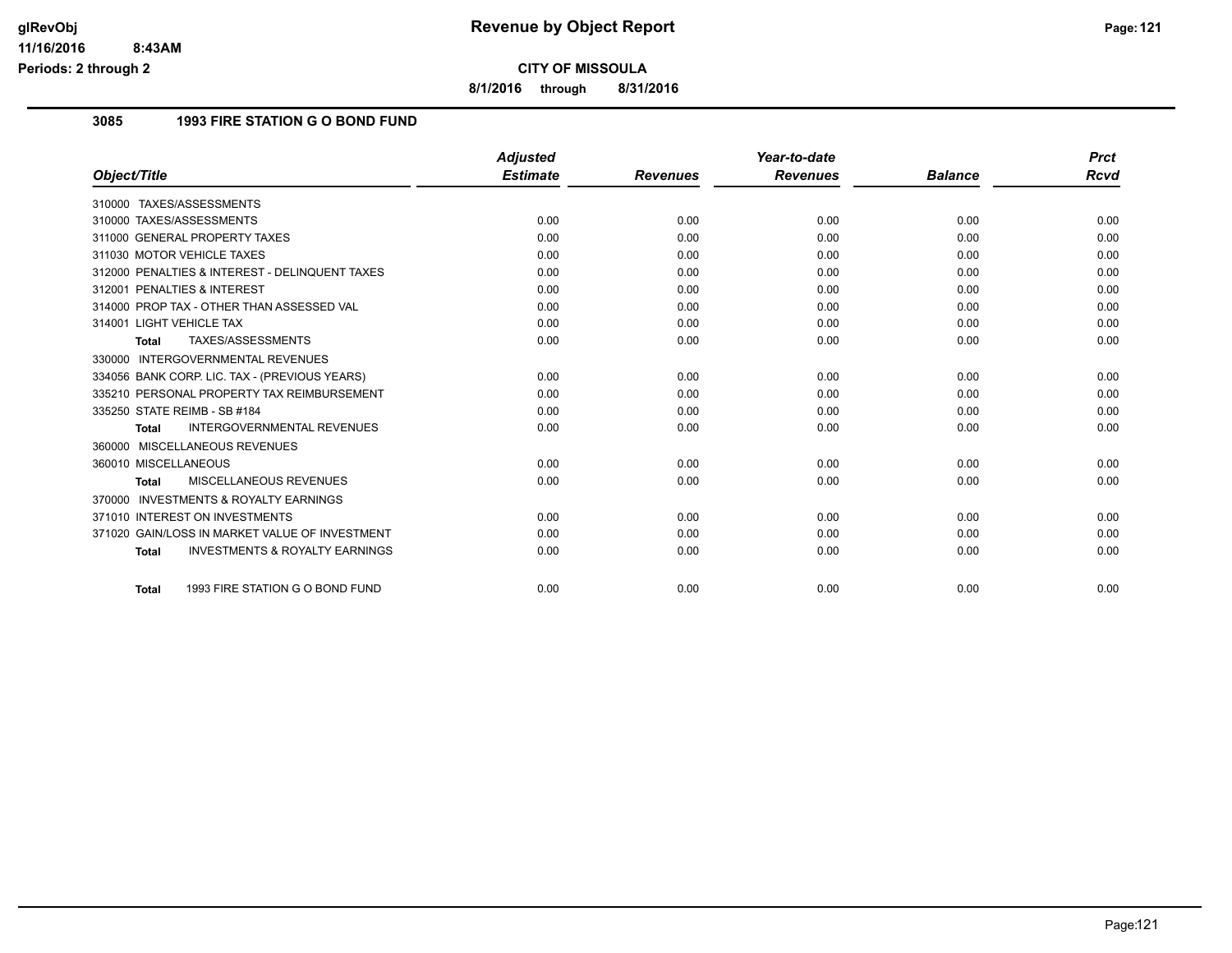**8/1/2016 through 8/31/2016**

**3090 2004 AQUATICS BOND**

**3090 2004 AQUATICS BOND**

|                                                           | <b>Adjusted</b> |                 | Year-to-date    |                | <b>Prct</b> |
|-----------------------------------------------------------|-----------------|-----------------|-----------------|----------------|-------------|
| Object/Title                                              | <b>Estimate</b> | <b>Revenues</b> | <b>Revenues</b> | <b>Balance</b> | <b>Rcvd</b> |
| 310000 TAXES/ASSESSMENTS                                  |                 |                 |                 |                |             |
| 310000 TAXES/ASSESSMENTS                                  | 0.00            | 0.00            | 0.00            | 0.00           | 0.00        |
| 311000 GENERAL PROPERTY TAXES                             | 0.00            | 0.00            | 0.00            | 0.00           | 0.00        |
| 311030 MOTOR VEHICLE TAXES                                | 0.00            | 0.00            | 0.00            | 0.00           | 0.00        |
| 312000 PENALTIES & INTEREST - DELINQUENT TAXES            | 0.00            | 0.00            | 0.00            | 0.00           | 0.00        |
| 312001 PENALTIES & INTEREST                               | 0.00            | 0.00            | 0.00            | 0.00           | 0.00        |
| 314000 PROP TAX - OTHER THAN ASSESSED VAL                 | 0.00            | 0.00            | 0.00            | 0.00           | 0.00        |
| 314001 LIGHT VEHICLE TAX                                  | 0.00            | 0.00            | 0.00            | 0.00           | 0.00        |
| TAXES/ASSESSMENTS<br><b>Total</b>                         | 0.00            | 0.00            | 0.00            | 0.00           | 0.00        |
| 330000 INTERGOVERNMENTAL REVENUES                         |                 |                 |                 |                |             |
| 334056 BANK CORP. LIC. TAX - (PREVIOUS YEARS)             | 0.00            | 0.00            | 0.00            | 0.00           | 0.00        |
| 335210 PERSONAL PROPERTY TAX REIMBURSEMENT                | 0.00            | 0.00            | 0.00            | 0.00           | 0.00        |
| 335250 STATE REIMB - SB #184                              | 0.00            | 0.00            | 0.00            | 0.00           | 0.00        |
| <b>INTERGOVERNMENTAL REVENUES</b><br><b>Total</b>         | 0.00            | 0.00            | 0.00            | 0.00           | 0.00        |
| MISCELLANEOUS REVENUES<br>360000                          |                 |                 |                 |                |             |
| 360010 MISCELLANEOUS                                      | 0.00            | 0.00            | 0.00            | 0.00           | 0.00        |
| MISCELLANEOUS REVENUES<br><b>Total</b>                    | 0.00            | 0.00            | 0.00            | 0.00           | 0.00        |
| <b>INVESTMENTS &amp; ROYALTY EARNINGS</b><br>370000       |                 |                 |                 |                |             |
| 371010 INTEREST ON INVESTMENTS                            | 0.00            | 0.00            | 0.00            | 0.00           | 0.00        |
| 371020 GAIN/LOSS IN MARKET VALUE OF INVESTMENTS           | 0.00            | 0.00            | 0.00            | 0.00           | 0.00        |
| <b>INVESTMENTS &amp; ROYALTY EARNINGS</b><br><b>Total</b> | 0.00            | 0.00            | 0.00            | 0.00           | 0.00        |
| 380000 OTHER FINANCING SOURCES                            |                 |                 |                 |                |             |
| 383043 TRANSFERS FROM IMPACT FEES                         | 0.00            | 0.00            | 0.00            | 0.00           | 0.00        |
| OTHER FINANCING SOURCES<br><b>Total</b>                   | 0.00            | 0.00            | 0.00            | 0.00           | 0.00        |
| 2004 AQUATICS BOND<br><b>Total</b>                        | 0.00            | 0.00            | 0.00            | 0.00           | 0.00        |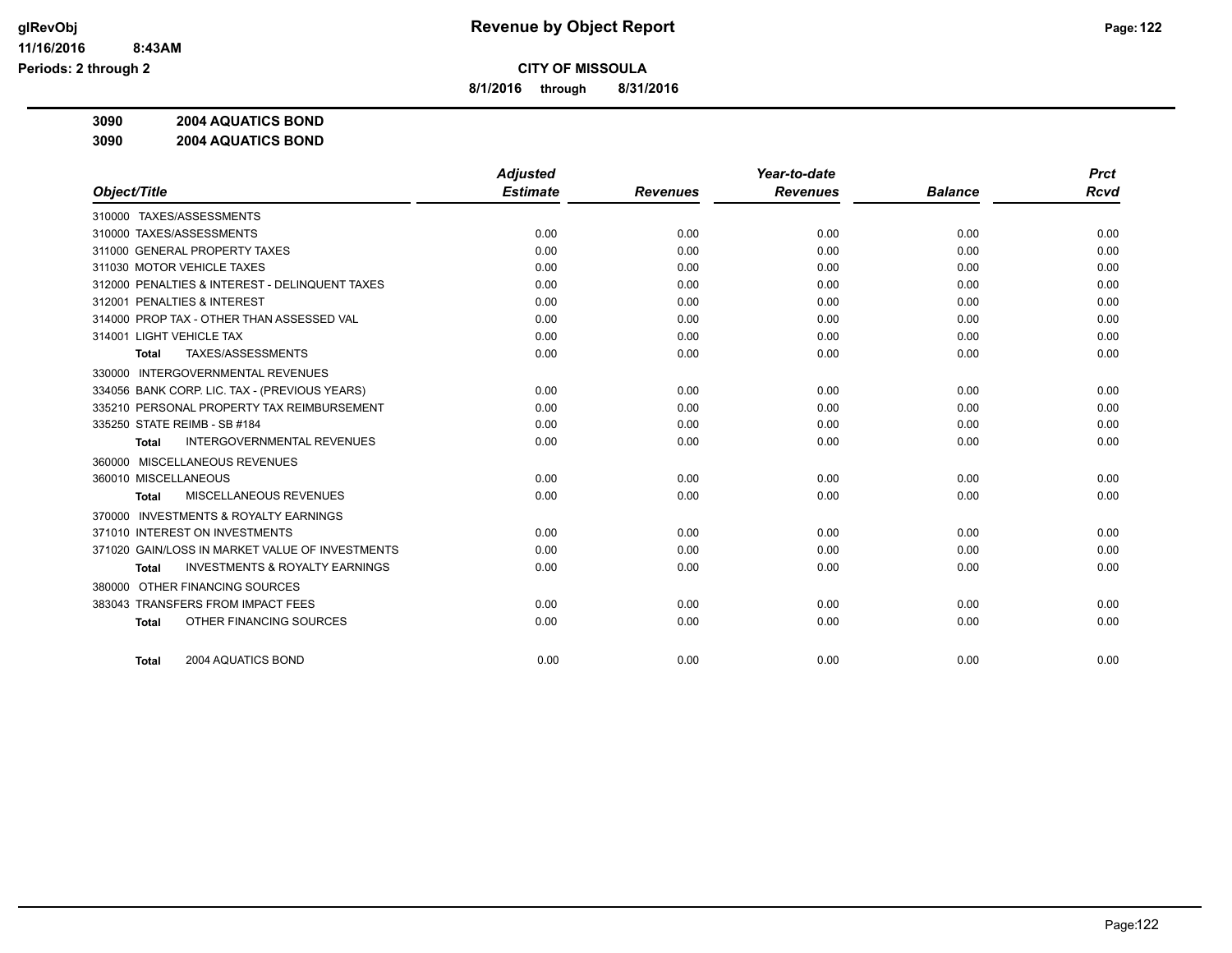**Periods: 2 through 2**

**CITY OF MISSOULA**

**8/1/2016 through 8/31/2016**

## **3090 2004 AQUATICS BOND**

 **8:43AM**

|                                                           | <b>Adjusted</b> |                 | Year-to-date    |                | <b>Prct</b> |
|-----------------------------------------------------------|-----------------|-----------------|-----------------|----------------|-------------|
| Object/Title                                              | <b>Estimate</b> | <b>Revenues</b> | <b>Revenues</b> | <b>Balance</b> | <b>Rcvd</b> |
| 310000 TAXES/ASSESSMENTS                                  |                 |                 |                 |                |             |
| 310000 TAXES/ASSESSMENTS                                  | 0.00            | 0.00            | 0.00            | 0.00           | 0.00        |
| 311000 GENERAL PROPERTY TAXES                             | 0.00            | 0.00            | 0.00            | 0.00           | 0.00        |
| 311030 MOTOR VEHICLE TAXES                                | 0.00            | 0.00            | 0.00            | 0.00           | 0.00        |
| 312000 PENALTIES & INTEREST - DELINQUENT TAXES            | 0.00            | 0.00            | 0.00            | 0.00           | 0.00        |
| 312001 PENALTIES & INTEREST                               | 0.00            | 0.00            | 0.00            | 0.00           | 0.00        |
| 314000 PROP TAX - OTHER THAN ASSESSED VAL                 | 0.00            | 0.00            | 0.00            | 0.00           | 0.00        |
| 314001 LIGHT VEHICLE TAX                                  | 0.00            | 0.00            | 0.00            | 0.00           | 0.00        |
| TAXES/ASSESSMENTS<br><b>Total</b>                         | 0.00            | 0.00            | 0.00            | 0.00           | 0.00        |
| 330000 INTERGOVERNMENTAL REVENUES                         |                 |                 |                 |                |             |
| 334056 BANK CORP. LIC. TAX - (PREVIOUS YEARS)             | 0.00            | 0.00            | 0.00            | 0.00           | 0.00        |
| 335210 PERSONAL PROPERTY TAX REIMBURSEMENT                | 0.00            | 0.00            | 0.00            | 0.00           | 0.00        |
| 335250 STATE REIMB - SB #184                              | 0.00            | 0.00            | 0.00            | 0.00           | 0.00        |
| INTERGOVERNMENTAL REVENUES<br><b>Total</b>                | 0.00            | 0.00            | 0.00            | 0.00           | 0.00        |
| 360000 MISCELLANEOUS REVENUES                             |                 |                 |                 |                |             |
| 360010 MISCELLANEOUS                                      | 0.00            | 0.00            | 0.00            | 0.00           | 0.00        |
| MISCELLANEOUS REVENUES<br><b>Total</b>                    | 0.00            | 0.00            | 0.00            | 0.00           | 0.00        |
| 370000 INVESTMENTS & ROYALTY EARNINGS                     |                 |                 |                 |                |             |
| 371010 INTEREST ON INVESTMENTS                            | 0.00            | 0.00            | 0.00            | 0.00           | 0.00        |
| 371020 GAIN/LOSS IN MARKET VALUE OF INVESTMENT            | 0.00            | 0.00            | 0.00            | 0.00           | 0.00        |
| <b>INVESTMENTS &amp; ROYALTY EARNINGS</b><br><b>Total</b> | 0.00            | 0.00            | 0.00            | 0.00           | 0.00        |
| 380000 OTHER FINANCING SOURCES                            |                 |                 |                 |                |             |
| 383043 TRANSFERS FROM IMPACT FEES                         | 0.00            | 0.00            | 0.00            | 0.00           | 0.00        |
| OTHER FINANCING SOURCES<br><b>Total</b>                   | 0.00            | 0.00            | 0.00            | 0.00           | 0.00        |
| 2004 AQUATICS BOND<br><b>Total</b>                        | 0.00            | 0.00            | 0.00            | 0.00           | 0.00        |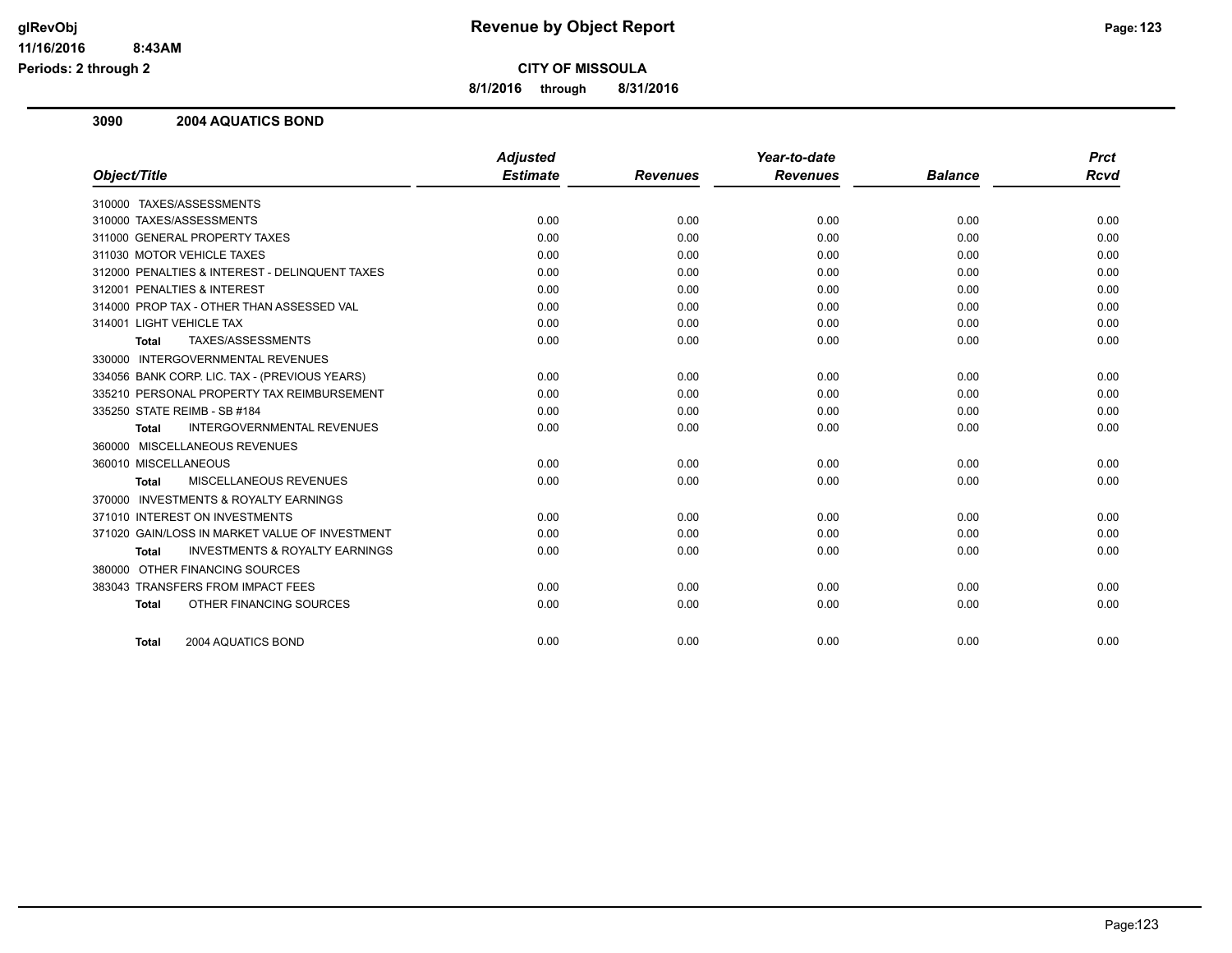**8/1/2016 through 8/31/2016**

# **3091 SERIES 2012A AQUATICS REFUNDING BOND**

# **3091 SERIES 2012A AQUATICS REFUNDING BOND**

|                                                           | <b>Adjusted</b> |                 | Year-to-date    |                | <b>Prct</b> |
|-----------------------------------------------------------|-----------------|-----------------|-----------------|----------------|-------------|
| Object/Title                                              | <b>Estimate</b> | <b>Revenues</b> | <b>Revenues</b> | <b>Balance</b> | Rcvd        |
| 310000 TAXES/ASSESSMENTS                                  |                 |                 |                 |                |             |
| 310000 TAXES/ASSESSMENTS                                  | 0.00            | 0.00            | 0.00            | 0.00           | 0.00        |
| 311000 GENERAL PROPERTY TAXES                             | 0.00            | 6,854.95        | $-659.96$       | 659.96         | 0.00        |
| 312000 PENALTIES & INTEREST - DELINQUENT TAXES            | 0.00            | 0.00            | 0.00            | 0.00           | 0.00        |
| 312001 PENALTIES & INTEREST                               | 0.00            | 230.88          | $-18.74$        | 18.74          | 0.00        |
| 314000 PROP TAX - OTHER THAN ASSESSED VAL                 | 0.00            | 0.00            | 0.00            | 0.00           | 0.00        |
| <b>TAXES/ASSESSMENTS</b><br><b>Total</b>                  | 0.00            | 7,085.83        | $-678.70$       | 678.70         | 0.00        |
| MISCELLANEOUS REVENUES<br>360000                          |                 |                 |                 |                |             |
| 360010 MISCELLANEOUS                                      | 0.00            | 0.00            | 0.00            | 0.00           | 0.00        |
| MISCELLANEOUS REVENUES<br><b>Total</b>                    | 0.00            | 0.00            | 0.00            | 0.00           | 0.00        |
| <b>INVESTMENTS &amp; ROYALTY EARNINGS</b><br>370000       |                 |                 |                 |                |             |
| 371010 INTEREST ON INVESTMENTS                            | 0.00            | 0.00            | 0.00            | 0.00           | 0.00        |
| 371020 GAIN/LOSS IN MARKET VALUE OF INVESTMENTS           | 0.00            | 0.00            | 0.00            | 0.00           | 0.00        |
| <b>INVESTMENTS &amp; ROYALTY EARNINGS</b><br><b>Total</b> | 0.00            | 0.00            | 0.00            | 0.00           | 0.00        |
| OTHER FINANCING SOURCES<br>380000                         |                 |                 |                 |                |             |
| 381010 BOND PROCEEDS                                      | 0.00            | 0.00            | 0.00            | 0.00           | 0.00        |
| OTHER FINANCING SOURCES<br><b>Total</b>                   | 0.00            | 0.00            | 0.00            | 0.00           | 0.00        |
| SERIES 2012A AQUATICS REFUNDING BONI<br><b>Total</b>      | 0.00            | 7,085.83        | $-678.70$       | 678.70         | 0.00        |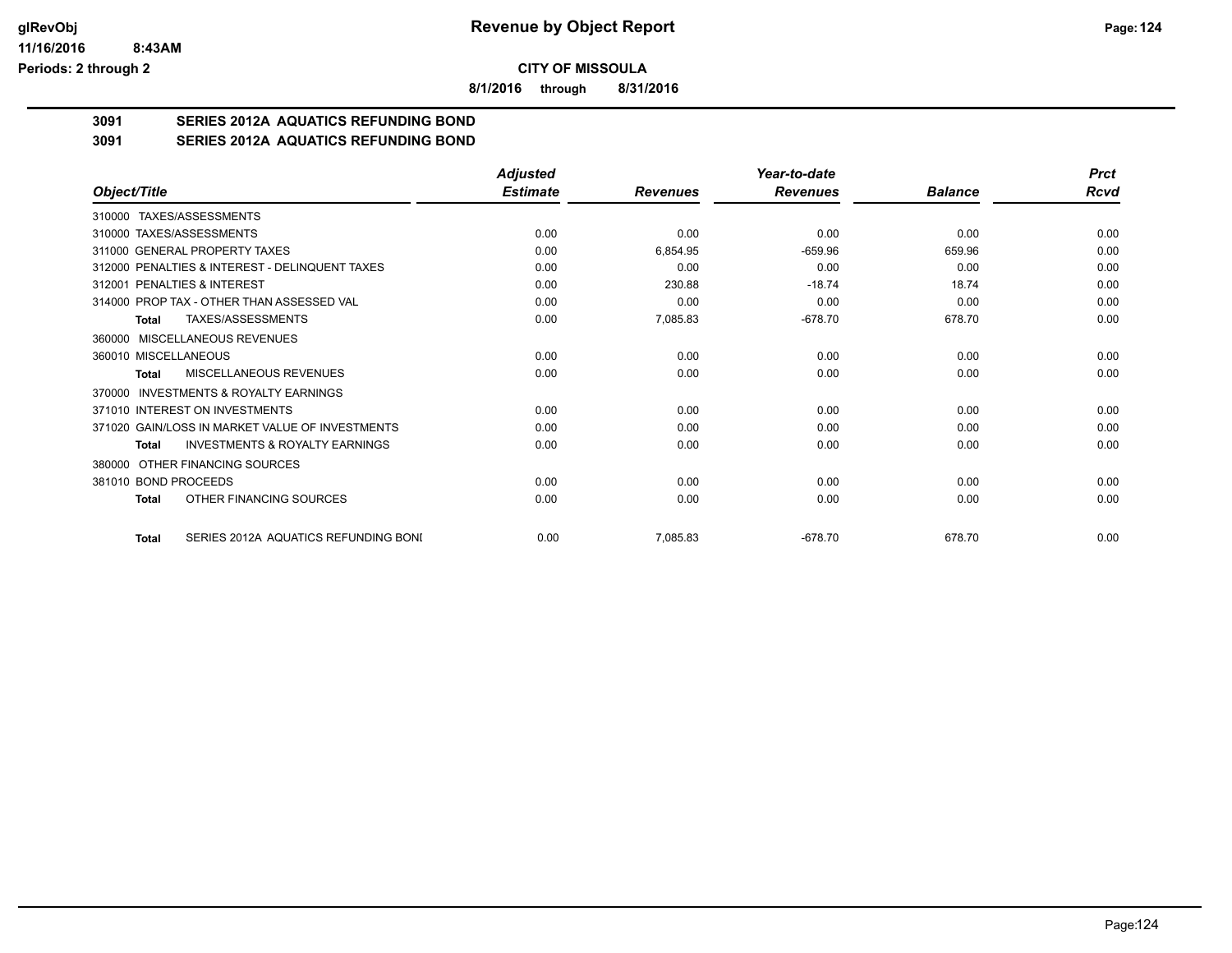**8/1/2016 through 8/31/2016**

## **3091 SERIES 2012A AQUATICS REFUNDING BOND**

|                                                           | <b>Adjusted</b> |                 | Year-to-date    |                | <b>Prct</b> |
|-----------------------------------------------------------|-----------------|-----------------|-----------------|----------------|-------------|
| Object/Title                                              | <b>Estimate</b> | <b>Revenues</b> | <b>Revenues</b> | <b>Balance</b> | <b>Rcvd</b> |
| 310000 TAXES/ASSESSMENTS                                  |                 |                 |                 |                |             |
| 310000 TAXES/ASSESSMENTS                                  | 0.00            | 0.00            | 0.00            | 0.00           | 0.00        |
| 311000 GENERAL PROPERTY TAXES                             | 0.00            | 6,854.95        | $-659.96$       | 659.96         | 0.00        |
| 312000 PENALTIES & INTEREST - DELINQUENT TAXES            | 0.00            | 0.00            | 0.00            | 0.00           | 0.00        |
| 312001 PENALTIES & INTEREST                               | 0.00            | 230.88          | $-18.74$        | 18.74          | 0.00        |
| 314000 PROP TAX - OTHER THAN ASSESSED VAL                 | 0.00            | 0.00            | 0.00            | 0.00           | 0.00        |
| TAXES/ASSESSMENTS<br><b>Total</b>                         | 0.00            | 7,085.83        | $-678.70$       | 678.70         | 0.00        |
| 360000 MISCELLANEOUS REVENUES                             |                 |                 |                 |                |             |
| 360010 MISCELLANEOUS                                      | 0.00            | 0.00            | 0.00            | 0.00           | 0.00        |
| <b>MISCELLANEOUS REVENUES</b><br><b>Total</b>             | 0.00            | 0.00            | 0.00            | 0.00           | 0.00        |
| 370000 INVESTMENTS & ROYALTY EARNINGS                     |                 |                 |                 |                |             |
| 371010 INTEREST ON INVESTMENTS                            | 0.00            | 0.00            | 0.00            | 0.00           | 0.00        |
| 371020 GAIN/LOSS IN MARKET VALUE OF INVESTMENT            | 0.00            | 0.00            | 0.00            | 0.00           | 0.00        |
| <b>INVESTMENTS &amp; ROYALTY EARNINGS</b><br><b>Total</b> | 0.00            | 0.00            | 0.00            | 0.00           | 0.00        |
| 380000 OTHER FINANCING SOURCES                            |                 |                 |                 |                |             |
| 381010 BOND PROCEEDS                                      | 0.00            | 0.00            | 0.00            | 0.00           | 0.00        |
| OTHER FINANCING SOURCES<br><b>Total</b>                   | 0.00            | 0.00            | 0.00            | 0.00           | 0.00        |
|                                                           |                 |                 |                 |                |             |
| SERIES 2012A AQUATICS REFUNDING BON<br><b>Total</b>       | 0.00            | 7,085.83        | $-678.70$       | 678.70         | 0.00        |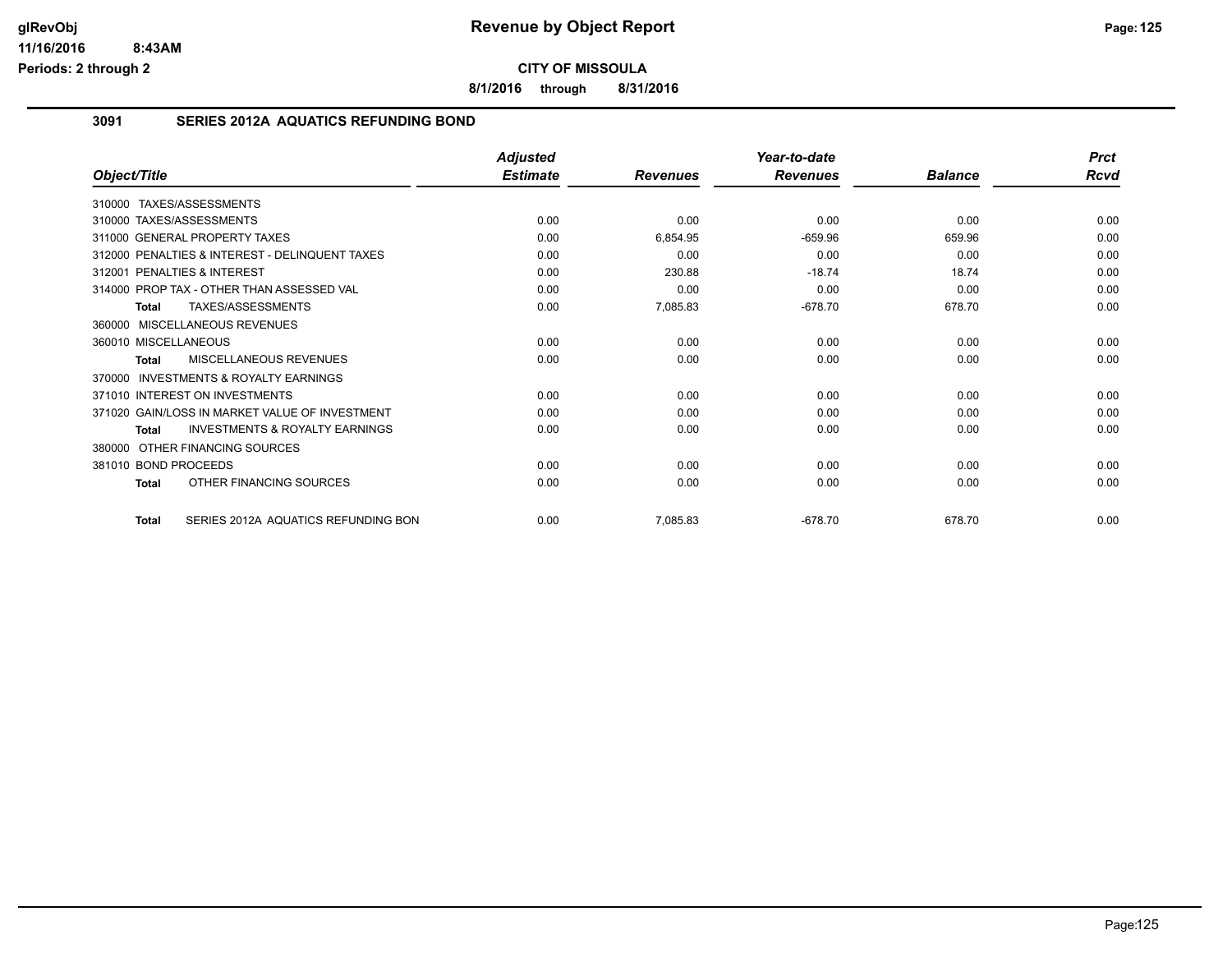**8/1/2016 through 8/31/2016**

# **3092 Series 2013A GO REFUNDING BONDS**

## **3092 Series 2013A GO REFUNDING BONDS**

|                                                    | <b>Adjusted</b> |                 | Year-to-date    |                | <b>Prct</b> |
|----------------------------------------------------|-----------------|-----------------|-----------------|----------------|-------------|
| Object/Title                                       | <b>Estimate</b> | <b>Revenues</b> | <b>Revenues</b> | <b>Balance</b> | <b>Rcvd</b> |
| 310000 TAXES/ASSESSMENTS                           |                 |                 |                 |                |             |
| 310000 TAXES/ASSESSMENTS                           | 0.00            | 0.00            | 0.00            | 0.00           | 0.00        |
| 311000 GENERAL PROPERTY TAXES                      | 0.00            | 7,948.15        | $-767.12$       | 767.12         | 0.00        |
| 312000 PENALTIES & INTEREST - DELINQUENT TAXES     | 0.00            | 0.00            | 0.00            | 0.00           | 0.00        |
| 312001 PENALTIES & INTEREST                        | 0.00            | 267.70          | $-21.36$        | 21.36          | 0.00        |
| TAXES/ASSESSMENTS<br>Total                         | 0.00            | 8,215.85        | $-788.48$       | 788.48         | 0.00        |
| 370000 INVESTMENTS & ROYALTY EARNINGS              |                 |                 |                 |                |             |
| 371010 INTEREST ON INVESTMENTS                     | 0.00            | 0.00            | 0.00            | 0.00           | 0.00        |
| 371020 GAIN/LOSS IN MARKET VALUE OF INVESTMENTS    | 0.00            | 0.00            | 0.00            | 0.00           | 0.00        |
| <b>INVESTMENTS &amp; ROYALTY EARNINGS</b><br>Total | 0.00            | 0.00            | 0.00            | 0.00           | 0.00        |
| OTHER FINANCING SOURCES<br>380000                  |                 |                 |                 |                |             |
| 381010 BOND PROCEEDS                               | 0.00            | 0.00            | 0.00            | 0.00           | 0.00        |
| OTHER FINANCING SOURCES<br>Total                   | 0.00            | 0.00            | 0.00            | 0.00           | 0.00        |
| Series 2013A GO REFUNDING BONDS<br><b>Total</b>    | 0.00            | 8,215.85        | $-788.48$       | 788.48         | 0.00        |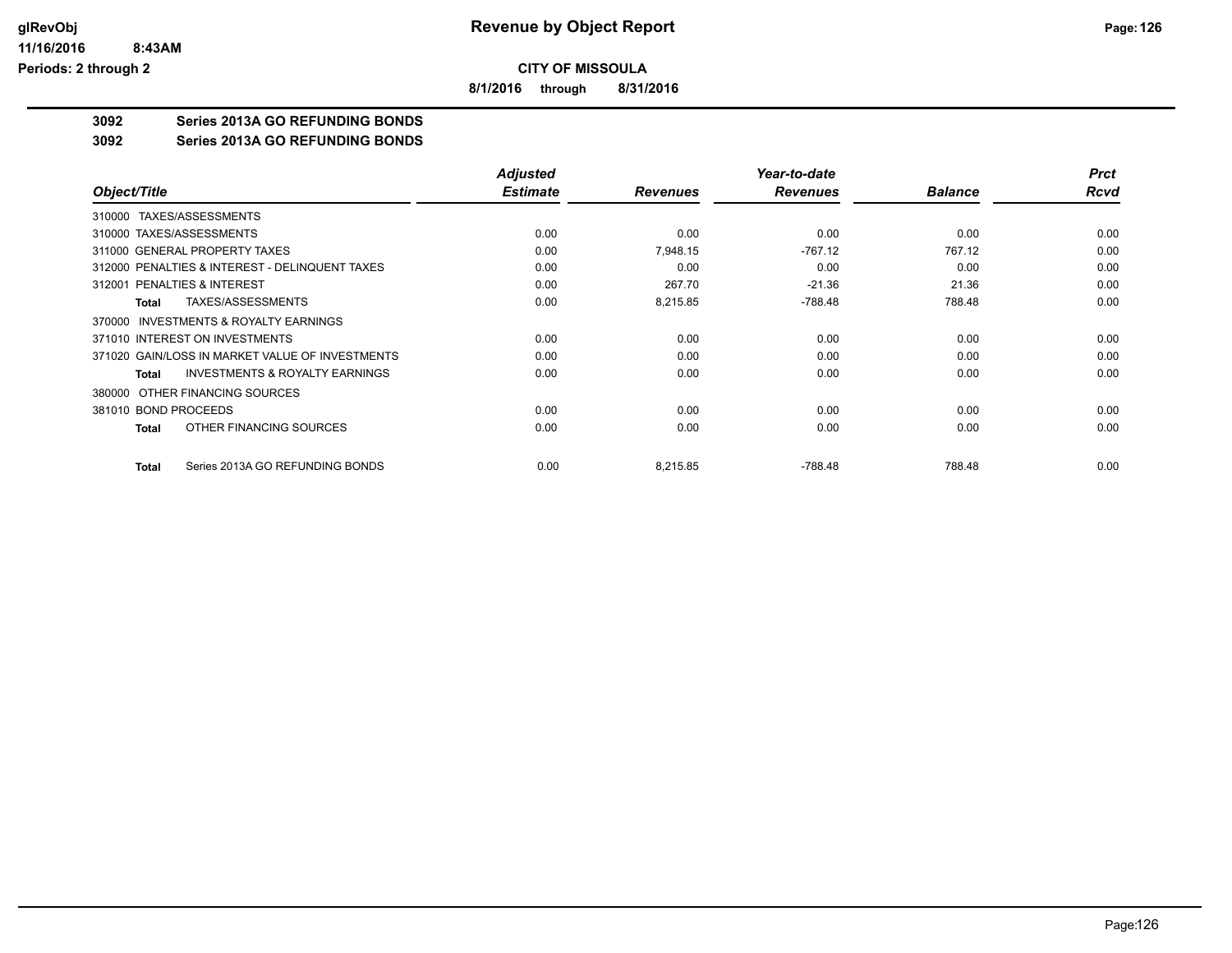**8/1/2016 through 8/31/2016**

## **3092 Series 2013A GO REFUNDING BONDS**

| Object/Title                                              | <b>Adjusted</b><br><b>Estimate</b> | <b>Revenues</b> | Year-to-date<br><b>Revenues</b> | <b>Balance</b> | <b>Prct</b><br><b>Rcvd</b> |
|-----------------------------------------------------------|------------------------------------|-----------------|---------------------------------|----------------|----------------------------|
| TAXES/ASSESSMENTS<br>310000                               |                                    |                 |                                 |                |                            |
| 310000 TAXES/ASSESSMENTS                                  | 0.00                               | 0.00            | 0.00                            | 0.00           | 0.00                       |
| 311000 GENERAL PROPERTY TAXES                             | 0.00                               | 7,948.15        | $-767.12$                       | 767.12         | 0.00                       |
| 312000 PENALTIES & INTEREST - DELINQUENT TAXES            | 0.00                               | 0.00            | 0.00                            | 0.00           | 0.00                       |
| 312001 PENALTIES & INTEREST                               | 0.00                               | 267.70          | $-21.36$                        | 21.36          | 0.00                       |
| TAXES/ASSESSMENTS<br><b>Total</b>                         | 0.00                               | 8,215.85        | $-788.48$                       | 788.48         | 0.00                       |
| <b>INVESTMENTS &amp; ROYALTY EARNINGS</b><br>370000       |                                    |                 |                                 |                |                            |
| 371010 INTEREST ON INVESTMENTS                            | 0.00                               | 0.00            | 0.00                            | 0.00           | 0.00                       |
| 371020 GAIN/LOSS IN MARKET VALUE OF INVESTMENT            | 0.00                               | 0.00            | 0.00                            | 0.00           | 0.00                       |
| <b>INVESTMENTS &amp; ROYALTY EARNINGS</b><br><b>Total</b> | 0.00                               | 0.00            | 0.00                            | 0.00           | 0.00                       |
| 380000 OTHER FINANCING SOURCES                            |                                    |                 |                                 |                |                            |
| 381010 BOND PROCEEDS                                      | 0.00                               | 0.00            | 0.00                            | 0.00           | 0.00                       |
| OTHER FINANCING SOURCES<br><b>Total</b>                   | 0.00                               | 0.00            | 0.00                            | 0.00           | 0.00                       |
| Series 2013A GO REFUNDING BONDS<br><b>Total</b>           | 0.00                               | 8,215.85        | $-788.48$                       | 788.48         | 0.00                       |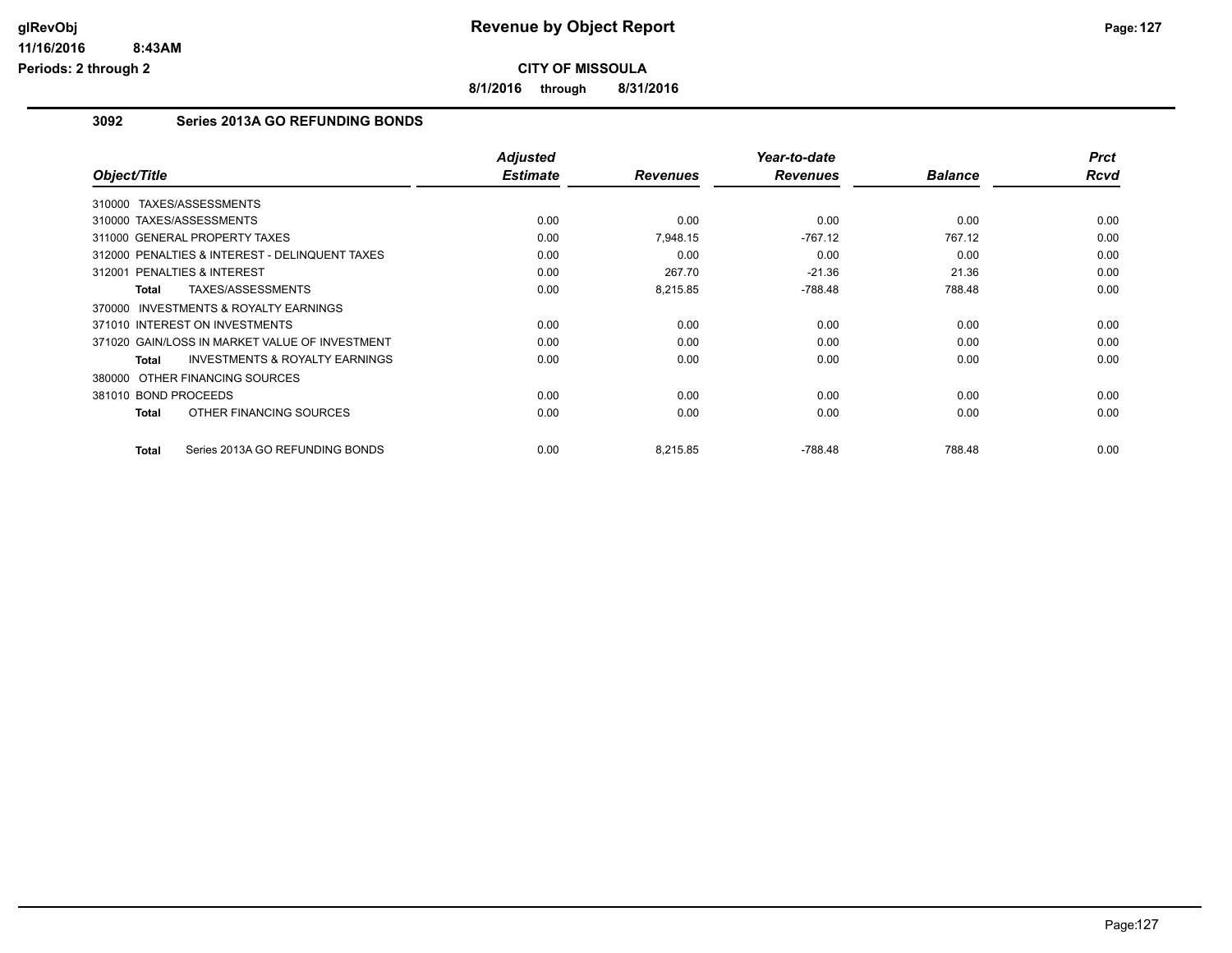**8/1/2016 through 8/31/2016**

# **3095 2004 REFUNDING BONDS DEBT SERVICE**

## **3095 2004 REFUNDING BONDS DEBT SERVICE**

|                                                    | <b>Adjusted</b> |                 | Year-to-date    |                | <b>Prct</b> |
|----------------------------------------------------|-----------------|-----------------|-----------------|----------------|-------------|
| Object/Title                                       | <b>Estimate</b> | <b>Revenues</b> | <b>Revenues</b> | <b>Balance</b> | Rcvd        |
| 310000 TAXES/ASSESSMENTS                           |                 |                 |                 |                |             |
| 310000 TAXES/ASSESSMENTS                           | 0.00            | 0.00            | 0.00            | 0.00           | 0.00        |
| 311000 GENERAL PROPERTY TAXES                      | 0.00            | 0.00            | $-2.36$         | 2.36           | 0.00        |
| 311030 MOTOR VEHICLE TAXES                         | 0.00            | 0.00            | 0.00            | 0.00           | 0.00        |
| 312000 PENALTIES & INTEREST - DELINQUENT TAXES     | 0.00            | 0.00            | 0.00            | 0.00           | 0.00        |
| 312001 PENALTIES & INTEREST                        | 0.00            | 0.00            | $-0.89$         | 0.89           | 0.00        |
| 314000 PROP TAX - OTHER THAN ASSESSED VAL          | 0.00            | 0.00            | 0.00            | 0.00           | 0.00        |
| 314001 LIGHT VEHICLE TAX                           | 0.00            | 0.00            | 0.00            | 0.00           | 0.00        |
| TAXES/ASSESSMENTS<br>Total                         | 0.00            | 0.00            | $-3.25$         | 3.25           | 0.00        |
| 330000 INTERGOVERNMENTAL REVENUES                  |                 |                 |                 |                |             |
| 334056 BANK CORP. LIC. TAX - (PREVIOUS YEARS)      | 0.00            | 0.00            | 0.00            | 0.00           | 0.00        |
| 335210 PERSONAL PROPERTY TAX REIMBURSEMENT         | 0.00            | 0.00            | 0.00            | 0.00           | 0.00        |
| 335250 STATE REIMB - SB #184                       | 0.00            | 0.00            | 0.00            | 0.00           | 0.00        |
| <b>INTERGOVERNMENTAL REVENUES</b><br>Total         | 0.00            | 0.00            | 0.00            | 0.00           | 0.00        |
| 360000 MISCELLANEOUS REVENUES                      |                 |                 |                 |                |             |
| 360010 MISCELLANEOUS                               | 0.00            | 0.00            | 0.00            | 0.00           | 0.00        |
| MISCELLANEOUS REVENUES<br>Total                    | 0.00            | 0.00            | 0.00            | 0.00           | 0.00        |
| 370000 INVESTMENTS & ROYALTY EARNINGS              |                 |                 |                 |                |             |
| 371010 INTEREST ON INVESTMENTS                     | 0.00            | 0.00            | 0.00            | 0.00           | 0.00        |
| 371020 GAIN/LOSS IN MARKET VALUE OF INVESTMENTS    | 0.00            | 0.00            | 0.00            | 0.00           | 0.00        |
| <b>INVESTMENTS &amp; ROYALTY EARNINGS</b><br>Total | 0.00            | 0.00            | 0.00            | 0.00           | 0.00        |
| 380000 OTHER FINANCING SOURCES                     |                 |                 |                 |                |             |
| 380000 OTHER FINANCING SOURCES                     | 0.00            | 0.00            | 0.00            | 0.00           | 0.00        |
| 381009 TRANSFERS IN                                | 0.00            | 0.00            | 0.00            | 0.00           | 0.00        |
| 381010 BOND PROCEEDS                               | 0.00            | 0.00            | 0.00            | 0.00           | 0.00        |
| 383043 TRANSFERS FROM IMPACT FEES                  | 0.00            | 0.00            | 0.00            | 0.00           | 0.00        |
| OTHER FINANCING SOURCES<br><b>Total</b>            | 0.00            | 0.00            | 0.00            | 0.00           | 0.00        |
| 2004 REFUNDING BONDS DEBT SERVICE<br>Total         | 0.00            | 0.00            | $-3.25$         | 3.25           | 0.00        |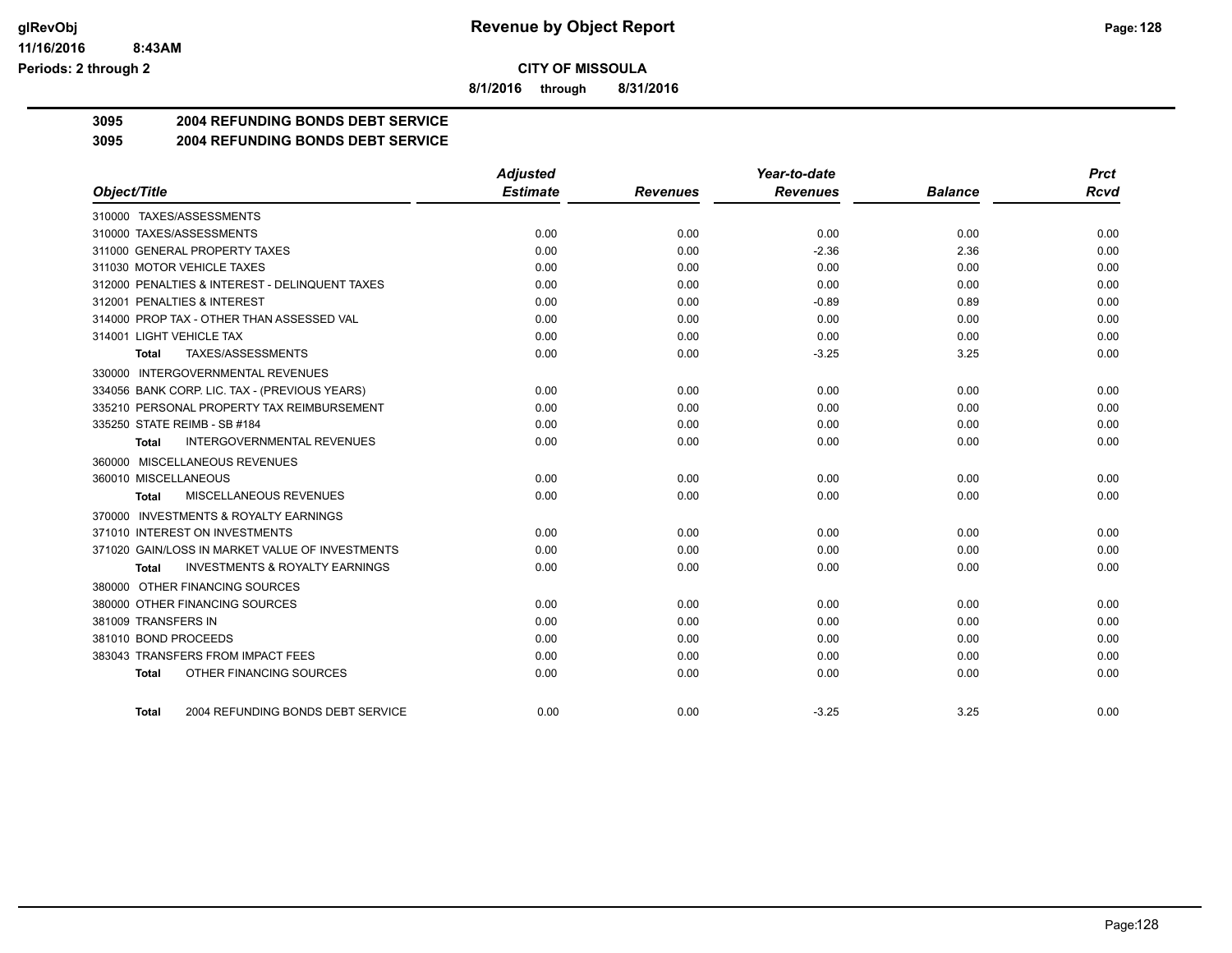**8/1/2016 through 8/31/2016**

## **3095 2004 REFUNDING BONDS DEBT SERVICE**

| Object/Title                                              |                                   | <b>Adjusted</b><br><b>Estimate</b> | <b>Revenues</b> | Year-to-date<br><b>Revenues</b> | <b>Balance</b> | <b>Prct</b><br>Rcvd |
|-----------------------------------------------------------|-----------------------------------|------------------------------------|-----------------|---------------------------------|----------------|---------------------|
| 310000 TAXES/ASSESSMENTS                                  |                                   |                                    |                 |                                 |                |                     |
| 310000 TAXES/ASSESSMENTS                                  |                                   | 0.00                               | 0.00            | 0.00                            | 0.00           | 0.00                |
| 311000 GENERAL PROPERTY TAXES                             |                                   | 0.00                               | 0.00            | $-2.36$                         | 2.36           | 0.00                |
| 311030 MOTOR VEHICLE TAXES                                |                                   | 0.00                               | 0.00            | 0.00                            | 0.00           | 0.00                |
| 312000 PENALTIES & INTEREST - DELINQUENT TAXES            |                                   | 0.00                               | 0.00            | 0.00                            | 0.00           | 0.00                |
| 312001 PENALTIES & INTEREST                               |                                   | 0.00                               | 0.00            | $-0.89$                         | 0.89           | 0.00                |
| 314000 PROP TAX - OTHER THAN ASSESSED VAL                 |                                   | 0.00                               | 0.00            | 0.00                            | 0.00           | 0.00                |
| 314001 LIGHT VEHICLE TAX                                  |                                   | 0.00                               | 0.00            | 0.00                            | 0.00           | 0.00                |
| TAXES/ASSESSMENTS<br><b>Total</b>                         |                                   | 0.00                               | 0.00            | $-3.25$                         | 3.25           | 0.00                |
| 330000 INTERGOVERNMENTAL REVENUES                         |                                   |                                    |                 |                                 |                |                     |
| 334056 BANK CORP. LIC. TAX - (PREVIOUS YEARS)             |                                   | 0.00                               | 0.00            | 0.00                            | 0.00           | 0.00                |
| 335210 PERSONAL PROPERTY TAX REIMBURSEMENT                |                                   | 0.00                               | 0.00            | 0.00                            | 0.00           | 0.00                |
| 335250 STATE REIMB - SB #184                              |                                   | 0.00                               | 0.00            | 0.00                            | 0.00           | 0.00                |
| <b>INTERGOVERNMENTAL REVENUES</b><br><b>Total</b>         |                                   | 0.00                               | 0.00            | 0.00                            | 0.00           | 0.00                |
| 360000 MISCELLANEOUS REVENUES                             |                                   |                                    |                 |                                 |                |                     |
| 360010 MISCELLANEOUS                                      |                                   | 0.00                               | 0.00            | 0.00                            | 0.00           | 0.00                |
| MISCELLANEOUS REVENUES<br><b>Total</b>                    |                                   | 0.00                               | 0.00            | 0.00                            | 0.00           | 0.00                |
| 370000 INVESTMENTS & ROYALTY EARNINGS                     |                                   |                                    |                 |                                 |                |                     |
| 371010 INTEREST ON INVESTMENTS                            |                                   | 0.00                               | 0.00            | 0.00                            | 0.00           | 0.00                |
| 371020 GAIN/LOSS IN MARKET VALUE OF INVESTMENT            |                                   | 0.00                               | 0.00            | 0.00                            | 0.00           | 0.00                |
| <b>INVESTMENTS &amp; ROYALTY EARNINGS</b><br><b>Total</b> |                                   | 0.00                               | 0.00            | 0.00                            | 0.00           | 0.00                |
| 380000 OTHER FINANCING SOURCES                            |                                   |                                    |                 |                                 |                |                     |
| 380000 OTHER FINANCING SOURCES                            |                                   | 0.00                               | 0.00            | 0.00                            | 0.00           | 0.00                |
| 381009 TRANSFERS IN                                       |                                   | 0.00                               | 0.00            | 0.00                            | 0.00           | 0.00                |
| 381010 BOND PROCEEDS                                      |                                   | 0.00                               | 0.00            | 0.00                            | 0.00           | 0.00                |
| 383043 TRANSFERS FROM IMPACT FEES                         |                                   | 0.00                               | 0.00            | 0.00                            | 0.00           | 0.00                |
| OTHER FINANCING SOURCES<br><b>Total</b>                   |                                   | 0.00                               | 0.00            | 0.00                            | 0.00           | 0.00                |
| Total                                                     | 2004 REFUNDING BONDS DEBT SERVICE | 0.00                               | 0.00            | $-3.25$                         | 3.25           | 0.00                |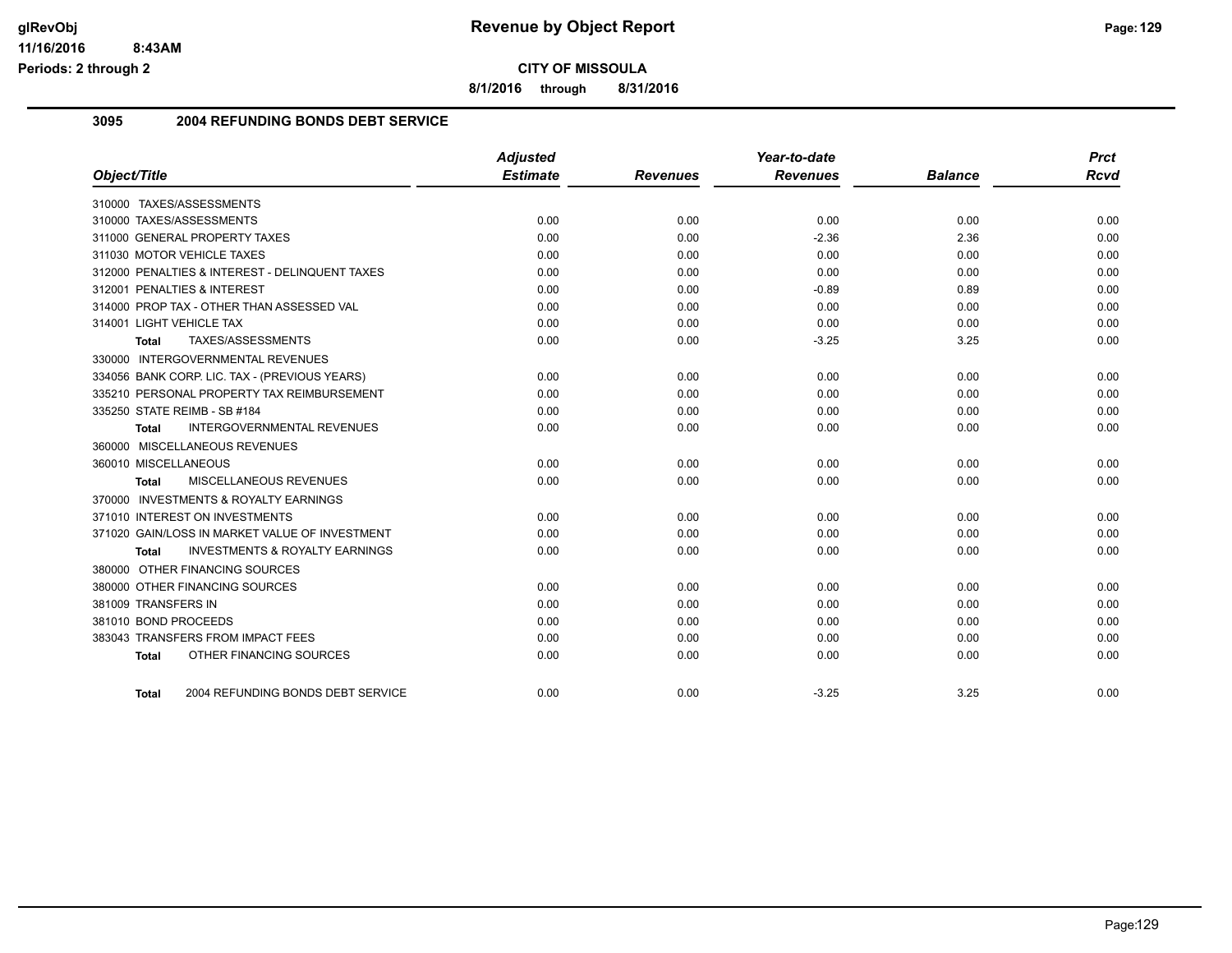**8/1/2016 through 8/31/2016**

**3096 NEW FIRE STATION GO BOND**

**3096 NEW FIRE STATION GO BOND**

|                                                     | <b>Adjusted</b> |                 | Year-to-date    |                | <b>Prct</b> |
|-----------------------------------------------------|-----------------|-----------------|-----------------|----------------|-------------|
| Object/Title                                        | <b>Estimate</b> | <b>Revenues</b> | <b>Revenues</b> | <b>Balance</b> | <b>Rcvd</b> |
| TAXES/ASSESSMENTS<br>310000                         |                 |                 |                 |                |             |
| 310000 TAXES/ASSESSMENTS                            | 0.00            | 0.00            | 0.00            | 0.00           | 0.00        |
| 311000 GENERAL PROPERTY TAXES                       | 0.00            | 3,228.13        | $-305.07$       | 305.07         | 0.00        |
| 311030 MOTOR VEHICLE TAXES                          | 0.00            | 0.00            | 0.00            | 0.00           | 0.00        |
| 312001 PENALTIES & INTEREST                         | 0.00            | 108.73          | $-9.05$         | 9.05           | 0.00        |
| TAXES/ASSESSMENTS<br>Total                          | 0.00            | 3,336.86        | $-314.12$       | 314.12         | 0.00        |
| <b>INVESTMENTS &amp; ROYALTY EARNINGS</b><br>370000 |                 |                 |                 |                |             |
| 371010 INTEREST ON INVESTMENTS                      | 0.00            | 0.00            | 0.00            | 0.00           | 0.00        |
| 371020 GAIN/LOSS IN MARKET VALUE OF INVESTMENTS     | 0.00            | 0.00            | 0.00            | 0.00           | 0.00        |
| <b>INVESTMENTS &amp; ROYALTY EARNINGS</b><br>Total  | 0.00            | 0.00            | 0.00            | 0.00           | 0.00        |
| OTHER FINANCING SOURCES<br>380000                   |                 |                 |                 |                |             |
| 383000 OPERATING TRANSFERS                          | 0.00            | 0.00            | 0.00            | 0.00           | 0.00        |
| OTHER FINANCING SOURCES<br>Total                    | 0.00            | 0.00            | 0.00            | 0.00           | 0.00        |
| NEW FIRE STATION GO BOND<br><b>Total</b>            | 0.00            | 3,336.86        | $-314.12$       | 314.12         | 0.00        |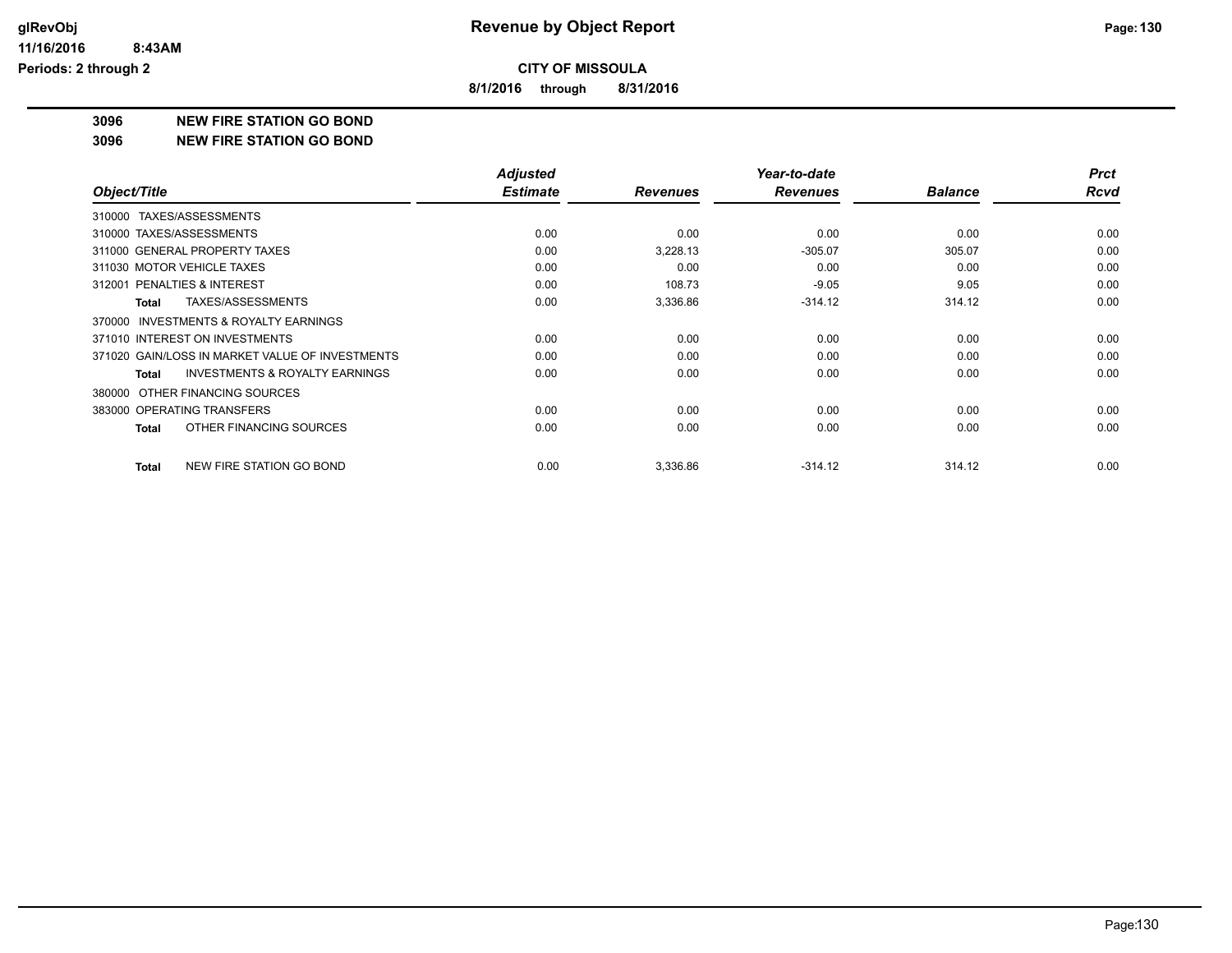**8/1/2016 through 8/31/2016**

## **3096 NEW FIRE STATION GO BOND**

| Object/Title                                       | <b>Adjusted</b><br><b>Estimate</b> | <b>Revenues</b> | Year-to-date<br><b>Revenues</b> | <b>Balance</b> | <b>Prct</b><br><b>Rcvd</b> |
|----------------------------------------------------|------------------------------------|-----------------|---------------------------------|----------------|----------------------------|
|                                                    |                                    |                 |                                 |                |                            |
| 310000 TAXES/ASSESSMENTS                           |                                    |                 |                                 |                |                            |
| 310000 TAXES/ASSESSMENTS                           | 0.00                               | 0.00            | 0.00                            | 0.00           | 0.00                       |
| 311000 GENERAL PROPERTY TAXES                      | 0.00                               | 3,228.13        | $-305.07$                       | 305.07         | 0.00                       |
| 311030 MOTOR VEHICLE TAXES                         | 0.00                               | 0.00            | 0.00                            | 0.00           | 0.00                       |
| 312001 PENALTIES & INTEREST                        | 0.00                               | 108.73          | $-9.05$                         | 9.05           | 0.00                       |
| TAXES/ASSESSMENTS<br>Total                         | 0.00                               | 3,336.86        | $-314.12$                       | 314.12         | 0.00                       |
| 370000 INVESTMENTS & ROYALTY EARNINGS              |                                    |                 |                                 |                |                            |
| 371010 INTEREST ON INVESTMENTS                     | 0.00                               | 0.00            | 0.00                            | 0.00           | 0.00                       |
| 371020 GAIN/LOSS IN MARKET VALUE OF INVESTMENT     | 0.00                               | 0.00            | 0.00                            | 0.00           | 0.00                       |
| <b>INVESTMENTS &amp; ROYALTY EARNINGS</b><br>Total | 0.00                               | 0.00            | 0.00                            | 0.00           | 0.00                       |
| 380000 OTHER FINANCING SOURCES                     |                                    |                 |                                 |                |                            |
| 383000 OPERATING TRANSFERS                         | 0.00                               | 0.00            | 0.00                            | 0.00           | 0.00                       |
| OTHER FINANCING SOURCES<br>Total                   | 0.00                               | 0.00            | 0.00                            | 0.00           | 0.00                       |
|                                                    |                                    |                 |                                 |                |                            |
| NEW FIRE STATION GO BOND<br>Total                  | 0.00                               | 3.336.86        | $-314.12$                       | 314.12         | 0.00                       |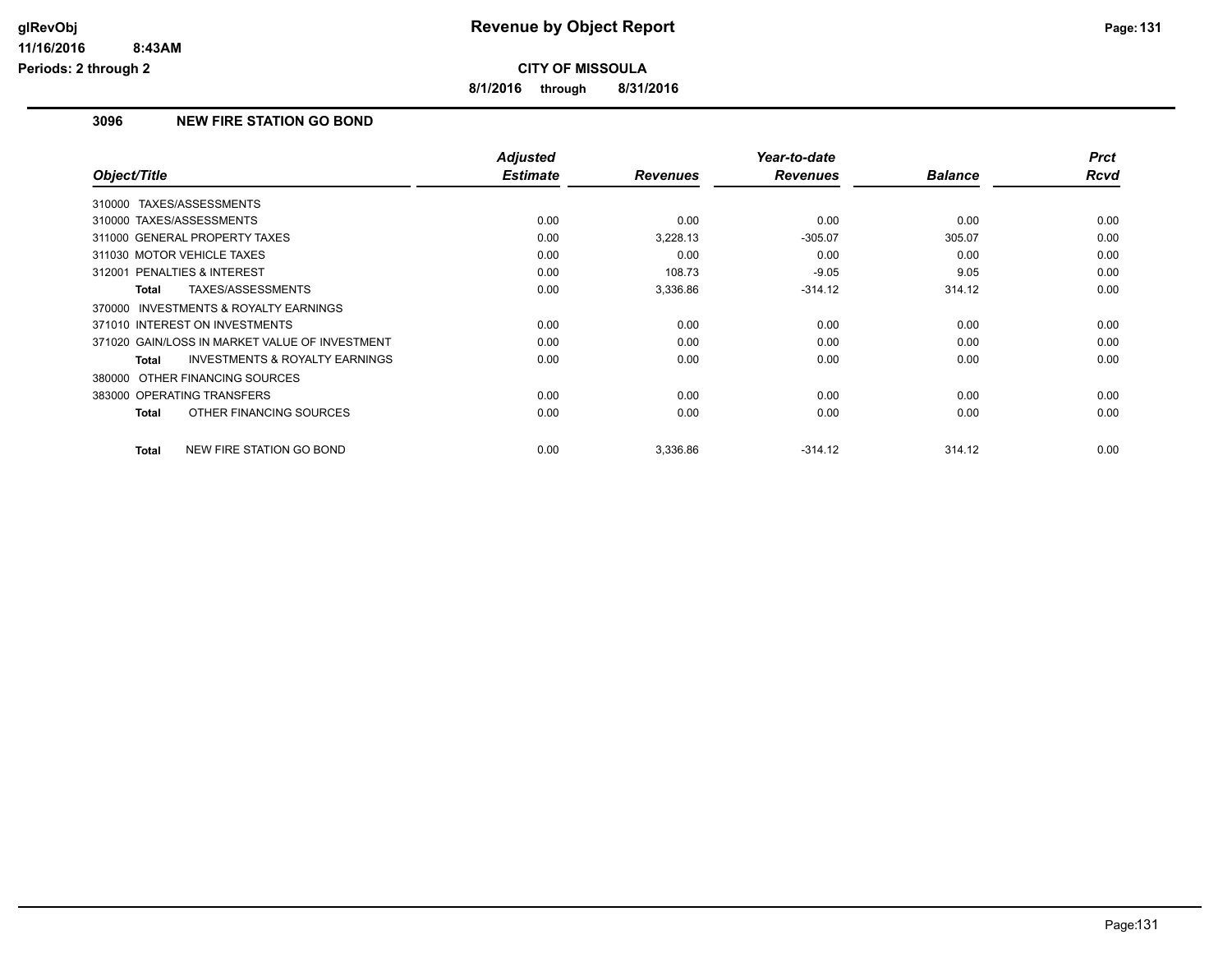**8/1/2016 through 8/31/2016**

**3097 2007 REFUNDING BONDS**

**3097 2007 REFUNDING BONDS**

|                                                     | <b>Adjusted</b> |                 | Year-to-date    |                | <b>Prct</b> |
|-----------------------------------------------------|-----------------|-----------------|-----------------|----------------|-------------|
| Object/Title                                        | <b>Estimate</b> | <b>Revenues</b> | <b>Revenues</b> | <b>Balance</b> | Rcvd        |
| 310000 TAXES/ASSESSMENTS                            |                 |                 |                 |                |             |
| 310000 TAXES/ASSESSMENTS                            | 0.00            | 0.00            | 0.00            | 0.00           | 0.00        |
| 311000 GENERAL PROPERTY TAXES                       | 0.00            | 0.00            | 0.00            | 0.00           | 0.00        |
| 311030 MOTOR VEHICLE TAXES                          | 0.00            | 0.00            | 0.00            | 0.00           | 0.00        |
| 312001 PENALTIES & INTEREST                         | 0.00            | 0.00            | 0.00            | 0.00           | 0.00        |
| TAXES/ASSESSMENTS<br>Total                          | 0.00            | 0.00            | 0.00            | 0.00           | 0.00        |
| <b>INVESTMENTS &amp; ROYALTY EARNINGS</b><br>370000 |                 |                 |                 |                |             |
| 371010 INTEREST ON INVESTMENTS                      | 0.00            | 0.00            | 0.00            | 0.00           | 0.00        |
| 371020 GAIN/LOSS IN MARKET VALUE OF INVESTMENTS     | 0.00            | 0.00            | 0.00            | 0.00           | 0.00        |
| <b>INVESTMENTS &amp; ROYALTY EARNINGS</b><br>Total  | 0.00            | 0.00            | 0.00            | 0.00           | 0.00        |
| OTHER FINANCING SOURCES<br>380000                   |                 |                 |                 |                |             |
| 381010 BOND PROCEEDS                                | 0.00            | 0.00            | 0.00            | 0.00           | 0.00        |
| 383042 TRANSFERS FROM OTHER FUNDS                   | 0.00            | 0.00            | 0.00            | 0.00           | 0.00        |
| 383043 TRANSFERS FROM IMPACT FEES                   | 0.00            | 0.00            | 0.00            | 0.00           | 0.00        |
| OTHER FINANCING SOURCES<br>Total                    | 0.00            | 0.00            | 0.00            | 0.00           | 0.00        |
| 2007 REFUNDING BONDS<br>Total                       | 0.00            | 0.00            | 0.00            | 0.00           | 0.00        |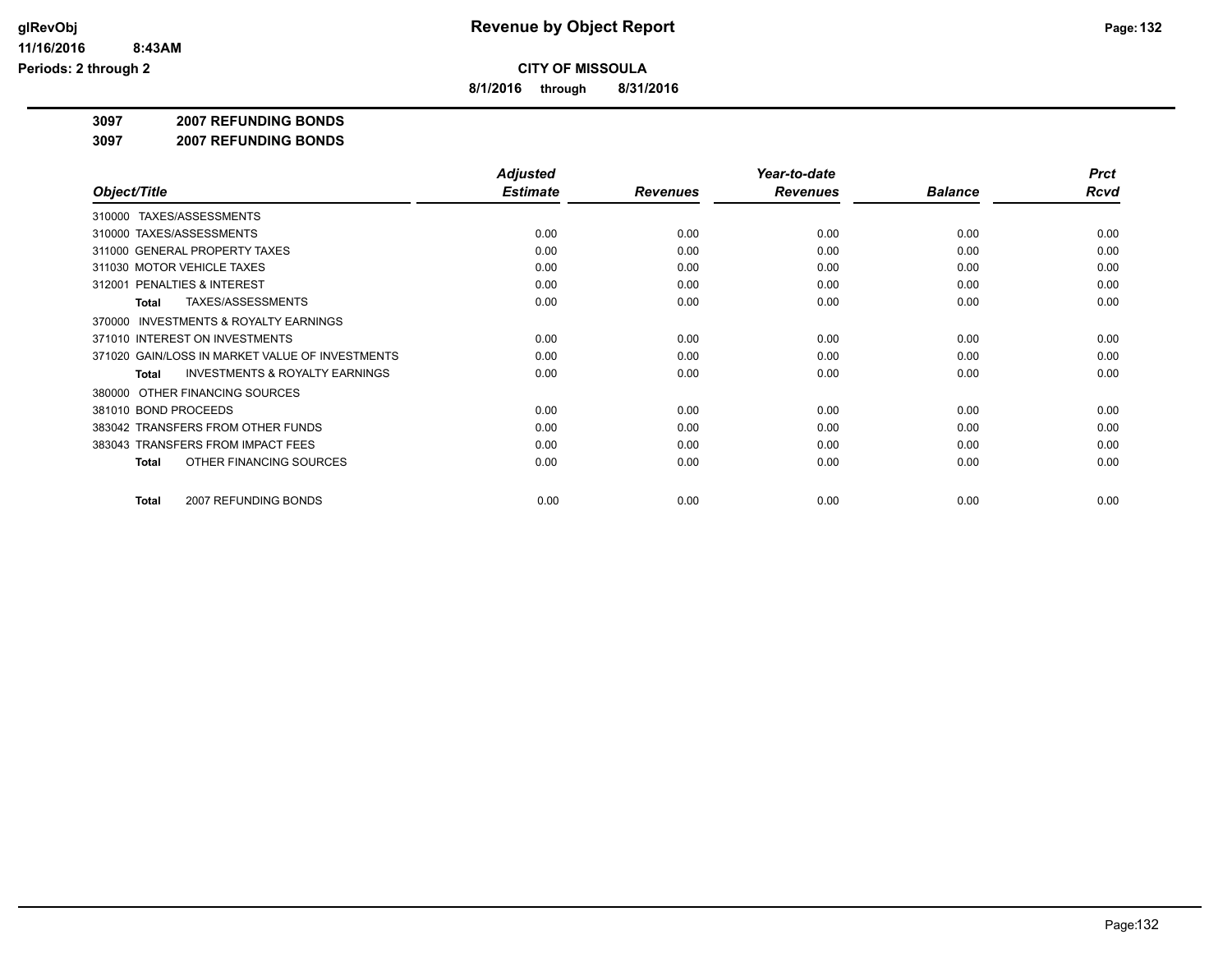**8/1/2016 through 8/31/2016**

## **3097 2007 REFUNDING BONDS**

|                                                           | <b>Adjusted</b> |                 | Year-to-date    |                | <b>Prct</b> |
|-----------------------------------------------------------|-----------------|-----------------|-----------------|----------------|-------------|
| Object/Title                                              | <b>Estimate</b> | <b>Revenues</b> | <b>Revenues</b> | <b>Balance</b> | Rcvd        |
| 310000 TAXES/ASSESSMENTS                                  |                 |                 |                 |                |             |
| 310000 TAXES/ASSESSMENTS                                  | 0.00            | 0.00            | 0.00            | 0.00           | 0.00        |
| 311000 GENERAL PROPERTY TAXES                             | 0.00            | 0.00            | 0.00            | 0.00           | 0.00        |
| 311030 MOTOR VEHICLE TAXES                                | 0.00            | 0.00            | 0.00            | 0.00           | 0.00        |
| PENALTIES & INTEREST<br>312001                            | 0.00            | 0.00            | 0.00            | 0.00           | 0.00        |
| TAXES/ASSESSMENTS<br>Total                                | 0.00            | 0.00            | 0.00            | 0.00           | 0.00        |
| 370000 INVESTMENTS & ROYALTY EARNINGS                     |                 |                 |                 |                |             |
| 371010 INTEREST ON INVESTMENTS                            | 0.00            | 0.00            | 0.00            | 0.00           | 0.00        |
| 371020 GAIN/LOSS IN MARKET VALUE OF INVESTMENT            | 0.00            | 0.00            | 0.00            | 0.00           | 0.00        |
| <b>INVESTMENTS &amp; ROYALTY EARNINGS</b><br><b>Total</b> | 0.00            | 0.00            | 0.00            | 0.00           | 0.00        |
| 380000 OTHER FINANCING SOURCES                            |                 |                 |                 |                |             |
| 381010 BOND PROCEEDS                                      | 0.00            | 0.00            | 0.00            | 0.00           | 0.00        |
| 383042 TRANSFERS FROM OTHER FUNDS                         | 0.00            | 0.00            | 0.00            | 0.00           | 0.00        |
| 383043 TRANSFERS FROM IMPACT FEES                         | 0.00            | 0.00            | 0.00            | 0.00           | 0.00        |
| OTHER FINANCING SOURCES<br><b>Total</b>                   | 0.00            | 0.00            | 0.00            | 0.00           | 0.00        |
| 2007 REFUNDING BONDS<br><b>Total</b>                      | 0.00            | 0.00            | 0.00            | 0.00           | 0.00        |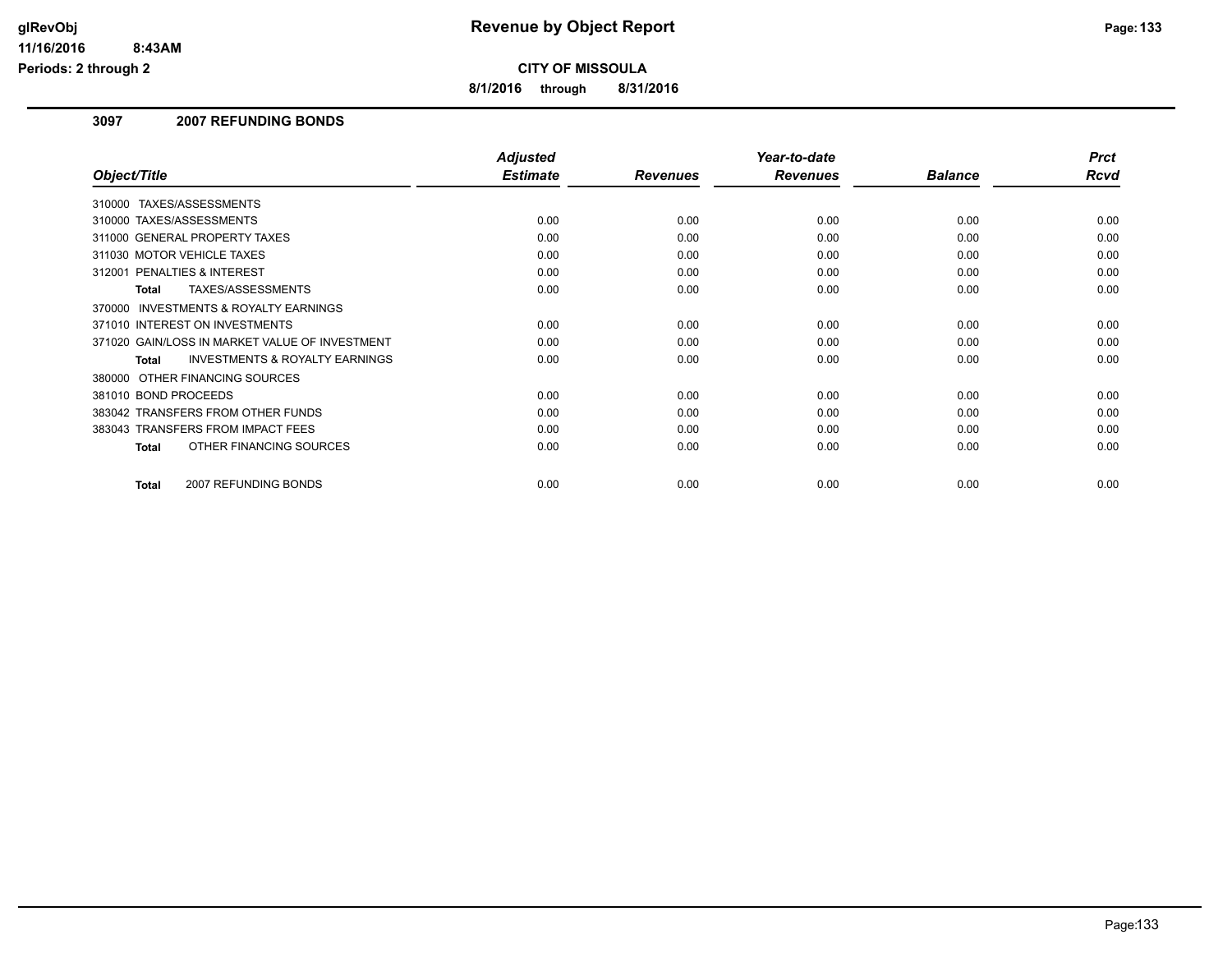**Periods: 2 through 2**

**CITY OF MISSOULA**

**8/1/2016 through 8/31/2016**

# **3100 SIDEWALK & CURB WARRANTS FUND**

## **3100 SIDEWALK & CURB WARRANTS FUND**

|                                                           | <b>Adjusted</b> |                 | Year-to-date    |                | <b>Prct</b> |
|-----------------------------------------------------------|-----------------|-----------------|-----------------|----------------|-------------|
| Object/Title                                              | <b>Estimate</b> | <b>Revenues</b> | <b>Revenues</b> | <b>Balance</b> | Rcvd        |
| TAXES/ASSESSMENTS<br>310000                               |                 |                 |                 |                |             |
| 312001 PENALTIES & INTEREST                               | 0.00            | 0.00            | 0.00            | 0.00           | 0.00        |
| <b>TAXES/ASSESSMENTS</b><br><b>Total</b>                  | 0.00            | 0.00            | 0.00            | 0.00           | 0.00        |
| MISCELLANEOUS REVENUES<br>360000                          |                 |                 |                 |                |             |
| 360010 MISCELLANEOUS                                      | 0.00            | 0.00            | 0.00            | 0.00           | 0.00        |
| 363020 PROPERTY ASSESSMENTS                               | 0.00            | 0.00            | 0.00            | 0.00           | 0.00        |
| PAYOFF PRINCIPAL ASSESSMENTS<br>363021                    | 0.00            | 0.00            | 0.00            | 0.00           | 0.00        |
| 363022 BOND INTEREST ASSESSMENTS                          | 0.00            | 0.00            | 0.00            | 0.00           | 0.00        |
| 363030 SIDEWALK AND CURB ASSESSMENTS                      | 0.00            | 0.00            | 0.00            | 0.00           | 0.00        |
| 363040 PENALTY AND INTEREST                               | 0.00            | 0.00            | 0.00            | 0.00           | 0.00        |
| MISCELLANEOUS REVENUES<br><b>Total</b>                    | 0.00            | 0.00            | 0.00            | 0.00           | 0.00        |
| <b>INVESTMENTS &amp; ROYALTY EARNINGS</b><br>370000       |                 |                 |                 |                |             |
| 371010 INTEREST ON INVESTMENTS                            | 0.00            | 0.00            | 0.00            | 0.00           | 0.00        |
| 371020 GAIN/LOSS IN MARKET VALUE OF INVESTMENTS           | 0.00            | 0.00            | 0.00            | 0.00           | 0.00        |
| <b>INVESTMENTS &amp; ROYALTY EARNINGS</b><br><b>Total</b> | 0.00            | 0.00            | 0.00            | 0.00           | 0.00        |
| OTHER FINANCING SOURCES<br>380000                         |                 |                 |                 |                |             |
| 383042 TRANSFERS FROM OTHER FUNDS                         | 0.00            | 0.00            | 0.00            | 0.00           | 0.00        |
| OTHER FINANCING SOURCES<br><b>Total</b>                   | 0.00            | 0.00            | 0.00            | 0.00           | 0.00        |
| SIDEWALK & CURB WARRANTS FUND<br><b>Total</b>             | 0.00            | 0.00            | 0.00            | 0.00           | 0.00        |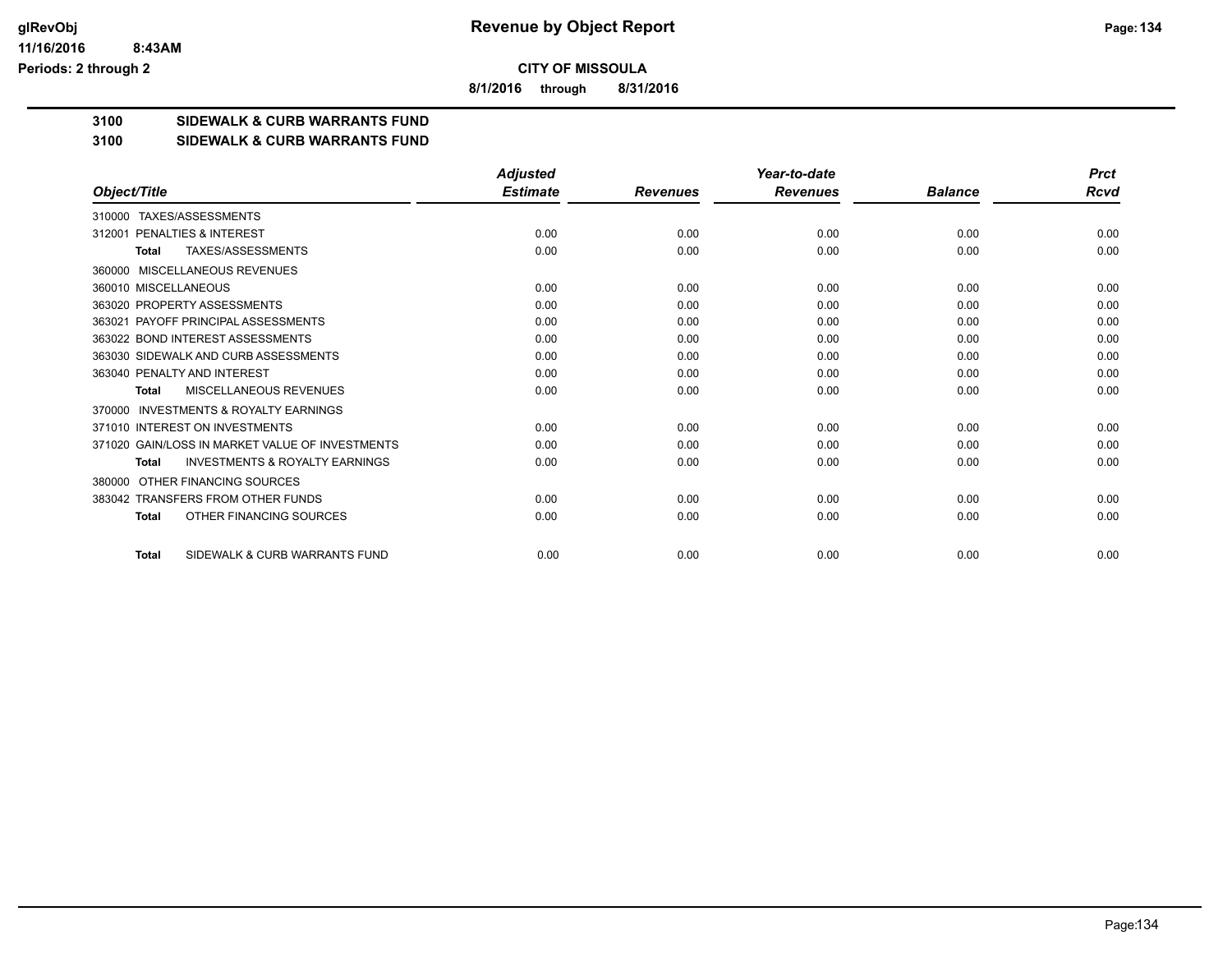**8/1/2016 through 8/31/2016**

## **3100 SIDEWALK & CURB WARRANTS FUND**

|                                                           | <b>Adjusted</b> |                 | Year-to-date    |                | <b>Prct</b> |
|-----------------------------------------------------------|-----------------|-----------------|-----------------|----------------|-------------|
| Object/Title                                              | <b>Estimate</b> | <b>Revenues</b> | <b>Revenues</b> | <b>Balance</b> | Rcvd        |
| TAXES/ASSESSMENTS<br>310000                               |                 |                 |                 |                |             |
| PENALTIES & INTEREST<br>312001                            | 0.00            | 0.00            | 0.00            | 0.00           | 0.00        |
| TAXES/ASSESSMENTS<br><b>Total</b>                         | 0.00            | 0.00            | 0.00            | 0.00           | 0.00        |
| 360000 MISCELLANEOUS REVENUES                             |                 |                 |                 |                |             |
| 360010 MISCELLANEOUS                                      | 0.00            | 0.00            | 0.00            | 0.00           | 0.00        |
| 363020 PROPERTY ASSESSMENTS                               | 0.00            | 0.00            | 0.00            | 0.00           | 0.00        |
| 363021 PAYOFF PRINCIPAL ASSESSMENTS                       | 0.00            | 0.00            | 0.00            | 0.00           | 0.00        |
| 363022 BOND INTEREST ASSESSMENTS                          | 0.00            | 0.00            | 0.00            | 0.00           | 0.00        |
| 363030 SIDEWALK AND CURB ASSESSMENTS                      | 0.00            | 0.00            | 0.00            | 0.00           | 0.00        |
| 363040 PENALTY AND INTEREST                               | 0.00            | 0.00            | 0.00            | 0.00           | 0.00        |
| MISCELLANEOUS REVENUES<br><b>Total</b>                    | 0.00            | 0.00            | 0.00            | 0.00           | 0.00        |
| <b>INVESTMENTS &amp; ROYALTY EARNINGS</b><br>370000       |                 |                 |                 |                |             |
| 371010 INTEREST ON INVESTMENTS                            | 0.00            | 0.00            | 0.00            | 0.00           | 0.00        |
| 371020 GAIN/LOSS IN MARKET VALUE OF INVESTMENT            | 0.00            | 0.00            | 0.00            | 0.00           | 0.00        |
| <b>INVESTMENTS &amp; ROYALTY EARNINGS</b><br><b>Total</b> | 0.00            | 0.00            | 0.00            | 0.00           | 0.00        |
| OTHER FINANCING SOURCES<br>380000                         |                 |                 |                 |                |             |
| 383042 TRANSFERS FROM OTHER FUNDS                         | 0.00            | 0.00            | 0.00            | 0.00           | 0.00        |
| OTHER FINANCING SOURCES<br><b>Total</b>                   | 0.00            | 0.00            | 0.00            | 0.00           | 0.00        |
| SIDEWALK & CURB WARRANTS FUND<br><b>Total</b>             | 0.00            | 0.00            | 0.00            | 0.00           | 0.00        |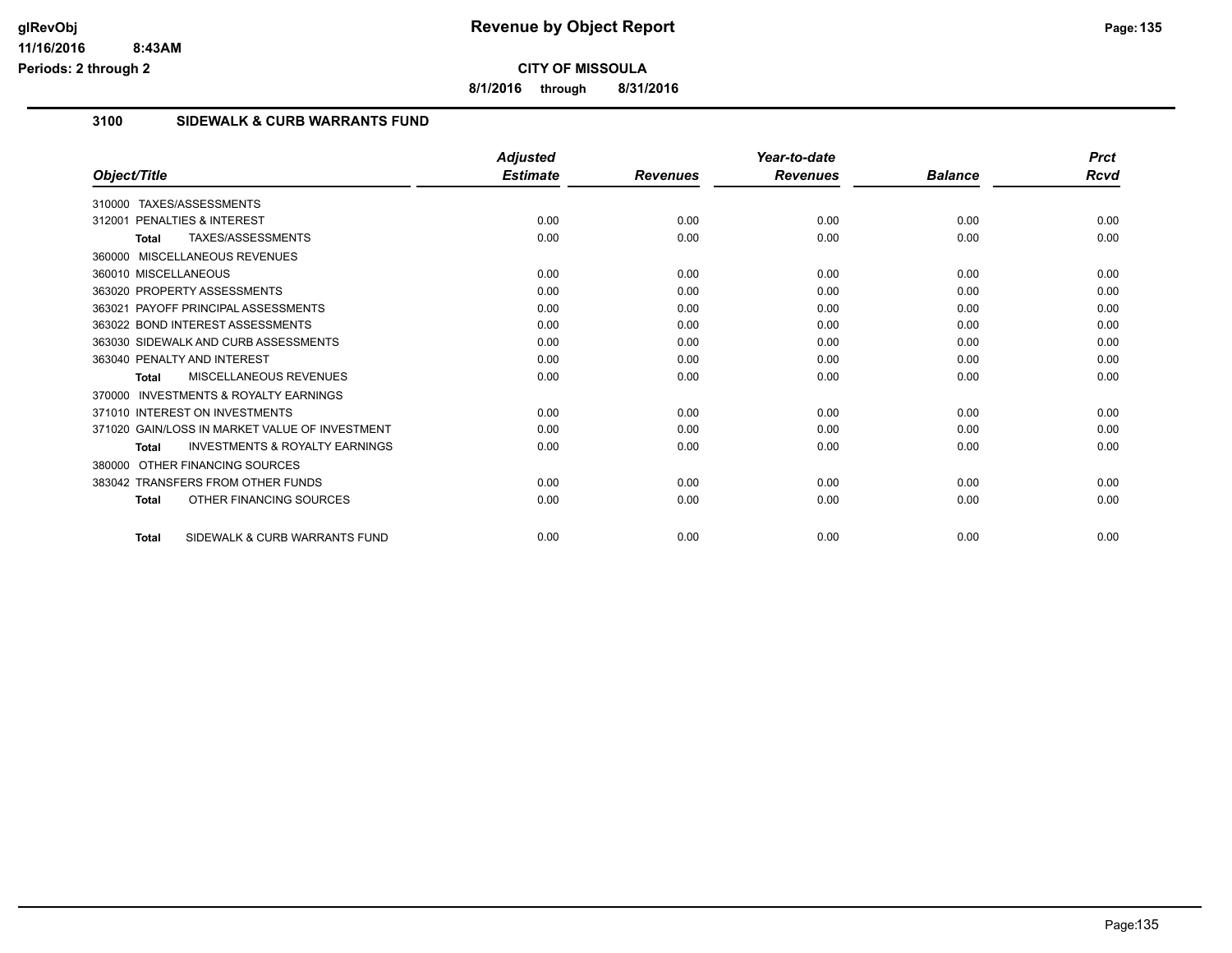**11/16/2016 8:43AM Periods: 2 through 2**

**CITY OF MISSOULA**

**8/1/2016 through 8/31/2016**

# **3200 FY99 SIDEWALK & CURB DEBT SERVICE FUND**

**3200 FY99 SIDEWALK & CURB DEBT SERVICE FUND**

|                                                       | <b>Adjusted</b> |                 | Year-to-date    |                | <b>Prct</b> |
|-------------------------------------------------------|-----------------|-----------------|-----------------|----------------|-------------|
| Object/Title                                          | <b>Estimate</b> | <b>Revenues</b> | <b>Revenues</b> | <b>Balance</b> | <b>Rcvd</b> |
| TAXES/ASSESSMENTS<br>310000                           |                 |                 |                 |                |             |
| PENALTIES & INTEREST<br>312001                        | 0.00            | 0.00            | 0.00            | 0.00           | 0.00        |
| TAXES/ASSESSMENTS<br>Total                            | 0.00            | 0.00            | 0.00            | 0.00           | 0.00        |
| MISCELLANEOUS REVENUES<br>360000                      |                 |                 |                 |                |             |
| 363020 PROPERTY ASSESSMENTS                           | 0.00            | 0.00            | 0.00            | 0.00           | 0.00        |
| 363021 PAYOFF PRINCIPAL ASSESSMENTS                   | 0.00            | 0.00            | 0.00            | 0.00           | 0.00        |
| 363022 BOND INTEREST ASSESSMENTS                      | 0.00            | 0.00            | 0.00            | 0.00           | 0.00        |
| 363040 PENALTY AND INTEREST                           | 0.00            | 0.00            | 0.00            | 0.00           | 0.00        |
| MISCELLANEOUS REVENUES<br><b>Total</b>                | 0.00            | 0.00            | 0.00            | 0.00           | 0.00        |
| <b>INVESTMENTS &amp; ROYALTY EARNINGS</b><br>370000   |                 |                 |                 |                |             |
| 371010 INTEREST ON INVESTMENTS                        | 0.00            | 0.00            | 0.00            | 0.00           | 0.00        |
| 371020 GAIN/LOSS IN MARKET VALUE OF INVESTMENTS       | 0.00            | 0.00            | 0.00            | 0.00           | 0.00        |
| <b>INVESTMENTS &amp; ROYALTY EARNINGS</b><br>Total    | 0.00            | 0.00            | 0.00            | 0.00           | 0.00        |
| OTHER FINANCING SOURCES<br>380000                     |                 |                 |                 |                |             |
| 381009 TRANSFERS IN                                   | 0.00            | 0.00            | 0.00            | 0.00           | 0.00        |
| OTHER FINANCING SOURCES<br><b>Total</b>               | 0.00            | 0.00            | 0.00            | 0.00           | 0.00        |
| FY99 SIDEWALK & CURB DEBT SERVICE FUI<br><b>Total</b> | 0.00            | 0.00            | 0.00            | 0.00           | 0.00        |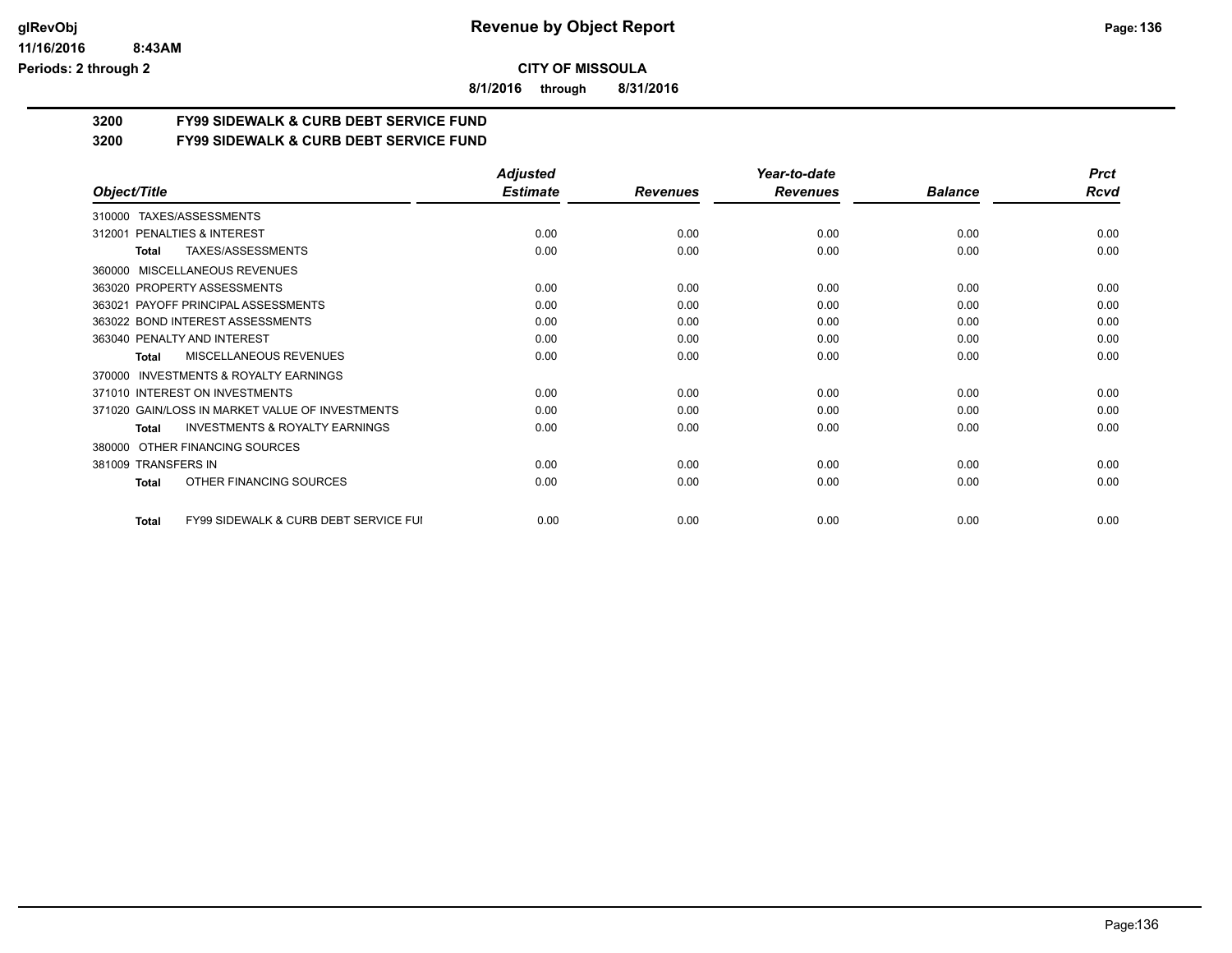**Periods: 2 through 2**

**CITY OF MISSOULA**

**8/1/2016 through 8/31/2016**

## **3200 FY99 SIDEWALK & CURB DEBT SERVICE FUND**

|                                                                 | <b>Adjusted</b> |                 | Year-to-date    |                | <b>Prct</b> |
|-----------------------------------------------------------------|-----------------|-----------------|-----------------|----------------|-------------|
| Object/Title                                                    | <b>Estimate</b> | <b>Revenues</b> | <b>Revenues</b> | <b>Balance</b> | <b>Rcvd</b> |
| TAXES/ASSESSMENTS<br>310000                                     |                 |                 |                 |                |             |
| <b>PENALTIES &amp; INTEREST</b><br>312001                       | 0.00            | 0.00            | 0.00            | 0.00           | 0.00        |
| TAXES/ASSESSMENTS<br>Total                                      | 0.00            | 0.00            | 0.00            | 0.00           | 0.00        |
| <b>MISCELLANEOUS REVENUES</b><br>360000                         |                 |                 |                 |                |             |
| 363020 PROPERTY ASSESSMENTS                                     | 0.00            | 0.00            | 0.00            | 0.00           | 0.00        |
| PAYOFF PRINCIPAL ASSESSMENTS<br>363021                          | 0.00            | 0.00            | 0.00            | 0.00           | 0.00        |
| 363022 BOND INTEREST ASSESSMENTS                                | 0.00            | 0.00            | 0.00            | 0.00           | 0.00        |
| 363040 PENALTY AND INTEREST                                     | 0.00            | 0.00            | 0.00            | 0.00           | 0.00        |
| MISCELLANEOUS REVENUES<br><b>Total</b>                          | 0.00            | 0.00            | 0.00            | 0.00           | 0.00        |
| <b>INVESTMENTS &amp; ROYALTY EARNINGS</b><br>370000             |                 |                 |                 |                |             |
| 371010 INTEREST ON INVESTMENTS                                  | 0.00            | 0.00            | 0.00            | 0.00           | 0.00        |
| 371020 GAIN/LOSS IN MARKET VALUE OF INVESTMENT                  | 0.00            | 0.00            | 0.00            | 0.00           | 0.00        |
| <b>INVESTMENTS &amp; ROYALTY EARNINGS</b><br><b>Total</b>       | 0.00            | 0.00            | 0.00            | 0.00           | 0.00        |
| OTHER FINANCING SOURCES<br>380000                               |                 |                 |                 |                |             |
| 381009 TRANSFERS IN                                             | 0.00            | 0.00            | 0.00            | 0.00           | 0.00        |
| OTHER FINANCING SOURCES<br><b>Total</b>                         | 0.00            | 0.00            | 0.00            | 0.00           | 0.00        |
| <b>FY99 SIDEWALK &amp; CURB DEBT SERVICE FU</b><br><b>Total</b> | 0.00            | 0.00            | 0.00            | 0.00           | 0.00        |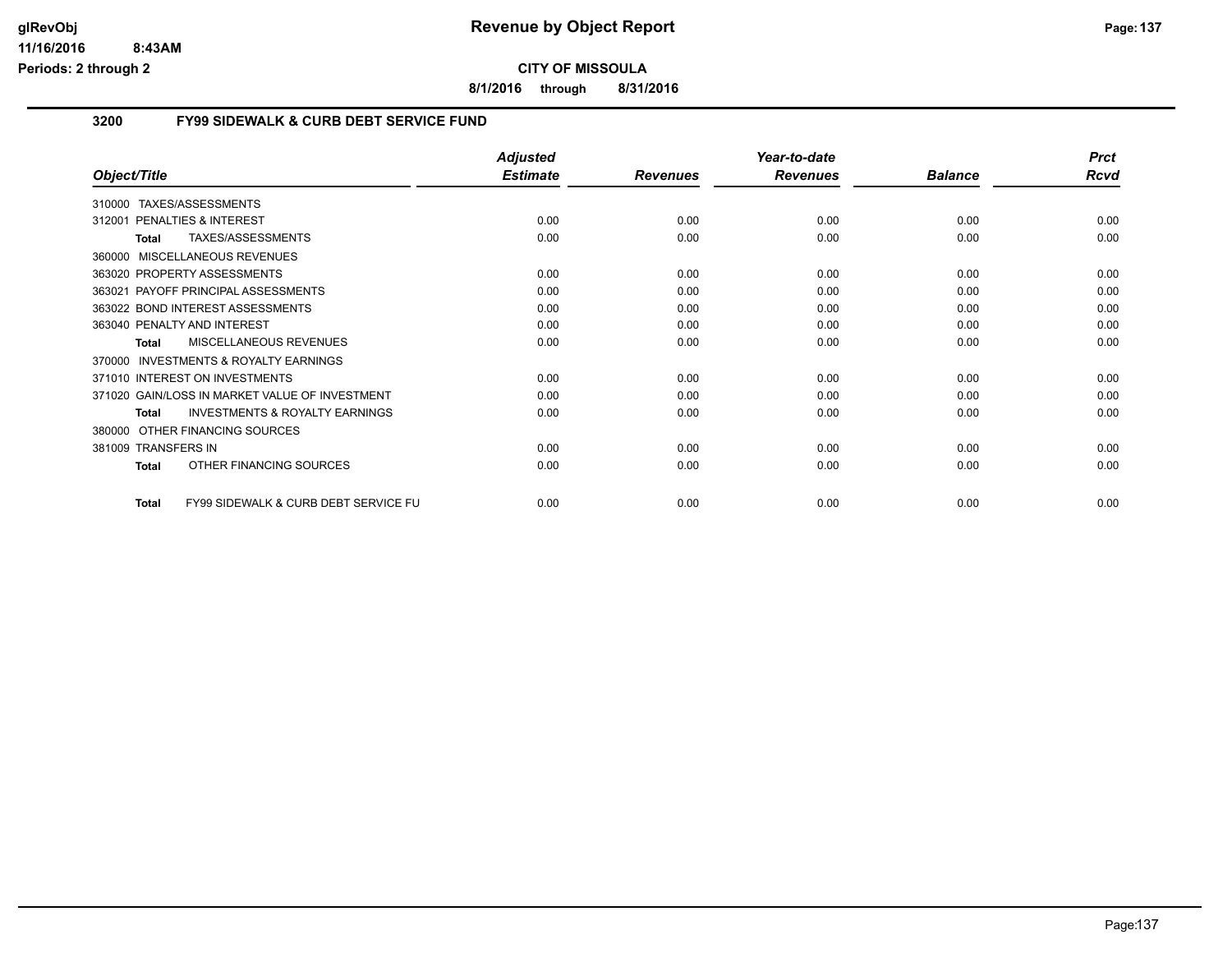## **11/16/2016 8:43AM**

**Periods: 2 through 2**

**CITY OF MISSOULA**

**8/1/2016 through 8/31/2016**

# **3300 FY00 SIDEWALK & CURB DEBT SERVICE FUND**

**3300 FY00 SIDEWALK & CURB DEBT SERVICE FUND**

|                                                       | <b>Adjusted</b> |                 | Year-to-date    |                | <b>Prct</b> |
|-------------------------------------------------------|-----------------|-----------------|-----------------|----------------|-------------|
| Object/Title                                          | <b>Estimate</b> | <b>Revenues</b> | <b>Revenues</b> | <b>Balance</b> | <b>Rcvd</b> |
| 360000 MISCELLANEOUS REVENUES                         |                 |                 |                 |                |             |
| 363020 PROPERTY ASSESSMENTS                           | 0.00            | 0.00            | 0.00            | 0.00           | 0.00        |
| 363021 PAYOFF PRINCIPAL ASSESSMENTS                   | 0.00            | 0.00            | 0.00            | 0.00           | 0.00        |
| 363022 BOND INTEREST ASSESSMENTS                      | 0.00            | 0.00            | 0.00            | 0.00           | 0.00        |
| 363040 PENALTY AND INTEREST                           | 0.00            | 0.00            | 0.00            | 0.00           | 0.00        |
| MISCELLANEOUS REVENUES<br>Total                       | 0.00            | 0.00            | 0.00            | 0.00           | 0.00        |
| INVESTMENTS & ROYALTY EARNINGS<br>370000              |                 |                 |                 |                |             |
| 371010 INTEREST ON INVESTMENTS                        | 0.00            | 0.00            | 0.00            | 0.00           | 0.00        |
| 371020 GAIN/LOSS IN MARKET VALUE OF INVESTMENTS       | 0.00            | 0.00            | 0.00            | 0.00           | 0.00        |
| <b>INVESTMENTS &amp; ROYALTY EARNINGS</b><br>Total    | 0.00            | 0.00            | 0.00            | 0.00           | 0.00        |
| FY00 SIDEWALK & CURB DEBT SERVICE FUI<br><b>Total</b> | 0.00            | 0.00            | 0.00            | 0.00           | 0.00        |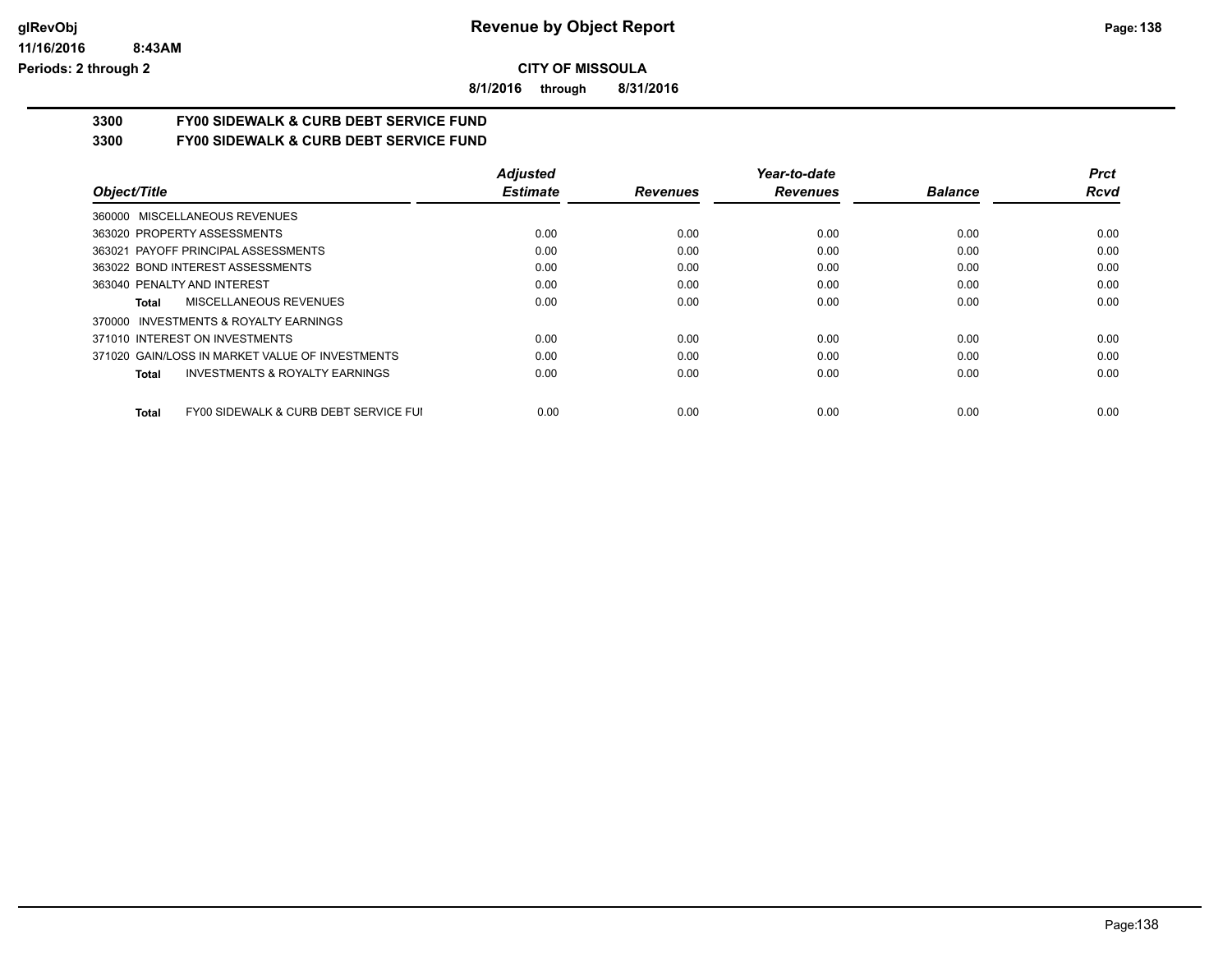**8/1/2016 through 8/31/2016**

## **3300 FY00 SIDEWALK & CURB DEBT SERVICE FUND**

|                                                      | <b>Adjusted</b> |                 | Year-to-date    |                | <b>Prct</b> |
|------------------------------------------------------|-----------------|-----------------|-----------------|----------------|-------------|
| Object/Title                                         | <b>Estimate</b> | <b>Revenues</b> | <b>Revenues</b> | <b>Balance</b> | <b>Rcvd</b> |
| 360000 MISCELLANEOUS REVENUES                        |                 |                 |                 |                |             |
| 363020 PROPERTY ASSESSMENTS                          | 0.00            | 0.00            | 0.00            | 0.00           | 0.00        |
| 363021 PAYOFF PRINCIPAL ASSESSMENTS                  | 0.00            | 0.00            | 0.00            | 0.00           | 0.00        |
| 363022 BOND INTEREST ASSESSMENTS                     | 0.00            | 0.00            | 0.00            | 0.00           | 0.00        |
| 363040 PENALTY AND INTEREST                          | 0.00            | 0.00            | 0.00            | 0.00           | 0.00        |
| <b>MISCELLANEOUS REVENUES</b><br>Total               | 0.00            | 0.00            | 0.00            | 0.00           | 0.00        |
| 370000 INVESTMENTS & ROYALTY EARNINGS                |                 |                 |                 |                |             |
| 371010 INTEREST ON INVESTMENTS                       | 0.00            | 0.00            | 0.00            | 0.00           | 0.00        |
| 371020 GAIN/LOSS IN MARKET VALUE OF INVESTMENT       | 0.00            | 0.00            | 0.00            | 0.00           | 0.00        |
| <b>INVESTMENTS &amp; ROYALTY EARNINGS</b><br>Total   | 0.00            | 0.00            | 0.00            | 0.00           | 0.00        |
| FY00 SIDEWALK & CURB DEBT SERVICE FU<br><b>Total</b> | 0.00            | 0.00            | 0.00            | 0.00           | 0.00        |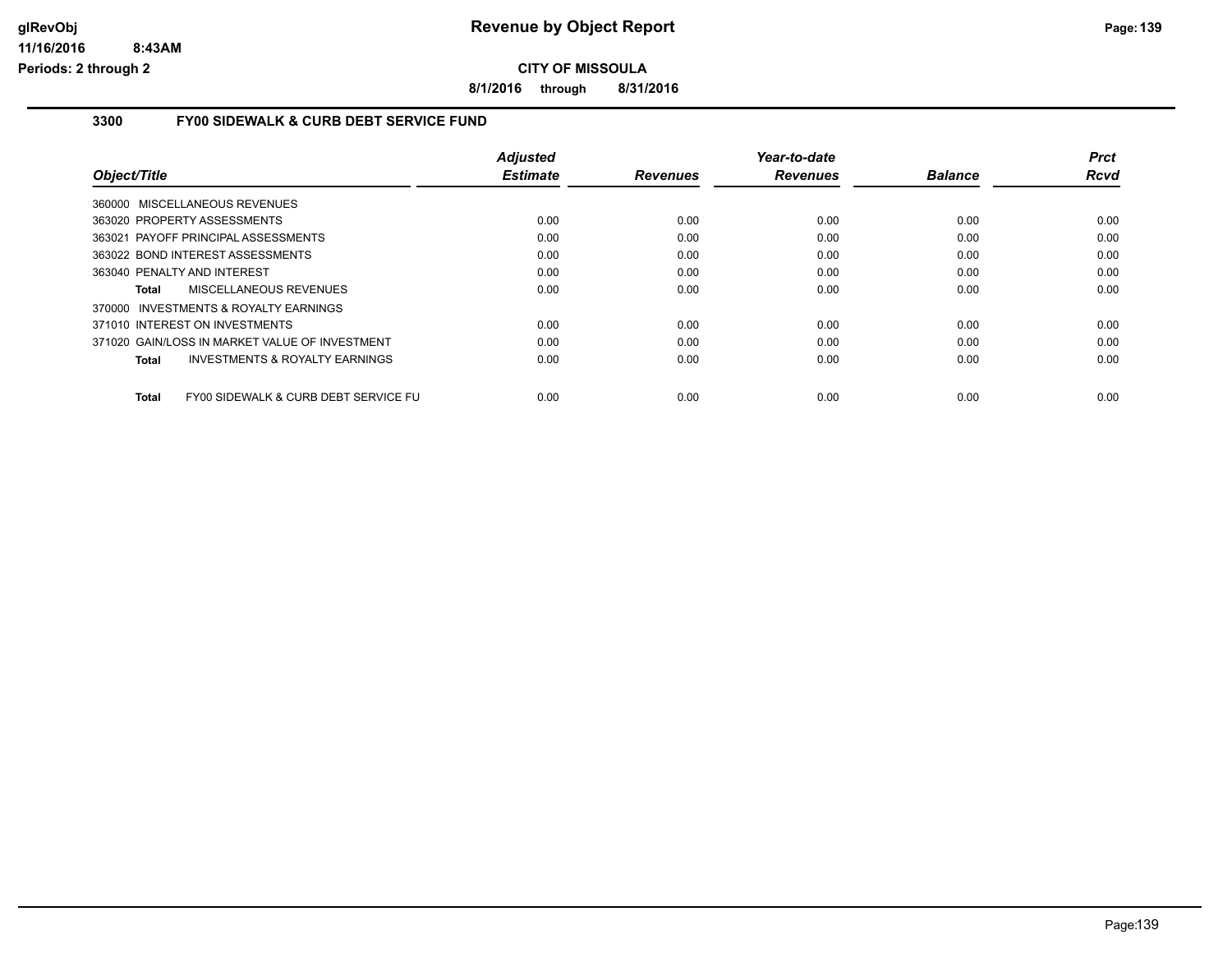**8/1/2016 through 8/31/2016**

**3305 JUDGMENT LEVIES**

**3305 JUDGMENT LEVIES**

|                                 | <b>Adjusted</b> |                 | Year-to-date    |                | <b>Prct</b> |
|---------------------------------|-----------------|-----------------|-----------------|----------------|-------------|
| Object/Title                    | <b>Estimate</b> | <b>Revenues</b> | <b>Revenues</b> | <b>Balance</b> | <b>Rcvd</b> |
| 310000 TAXES/ASSESSMENTS        |                 |                 |                 |                |             |
| 311000 GENERAL PROPERTY TAXES   | 0.00            | 0.00            | $-2.64$         | 2.64           | 0.00        |
| 312001 PENALTIES & INTEREST     | 0.00            | 0.00            | $-0.11$         | 0.11           | 0.00        |
| TAXES/ASSESSMENTS<br>Total      | 0.00            | 0.00            | $-2.75$         | 2.75           | 0.00        |
| <b>JUDGMENT LEVIES</b><br>Total | 0.00            | 0.00            | $-2.75$         | 2.75           | 0.00        |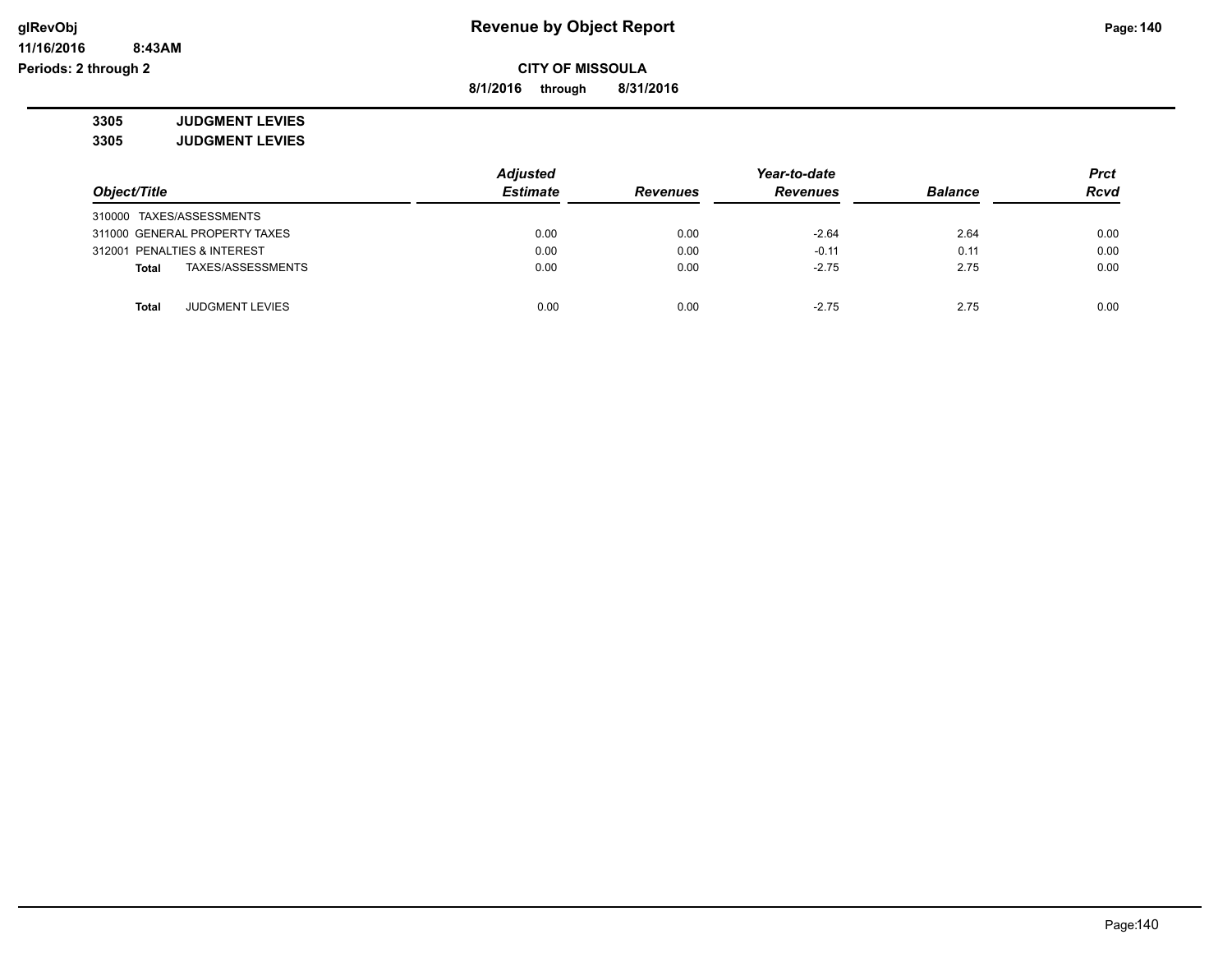**Periods: 2 through 2**

**CITY OF MISSOULA**

**8/1/2016 through 8/31/2016**

## **3305 JUDGMENT LEVIES**

 **8:43AM**

|                                        | <b>Adjusted</b> |                 | Year-to-date    |                | <b>Prct</b> |
|----------------------------------------|-----------------|-----------------|-----------------|----------------|-------------|
| Object/Title                           | <b>Estimate</b> | <b>Revenues</b> | <b>Revenues</b> | <b>Balance</b> | <b>Rcvd</b> |
| 310000 TAXES/ASSESSMENTS               |                 |                 |                 |                |             |
| 311000 GENERAL PROPERTY TAXES          | 0.00            | 0.00            | $-2.64$         | 2.64           | 0.00        |
| 312001 PENALTIES & INTEREST            | 0.00            | 0.00            | $-0.11$         | 0.11           | 0.00        |
| TAXES/ASSESSMENTS<br>Total             | 0.00            | 0.00            | $-2.75$         | 2.75           | 0.00        |
|                                        |                 |                 |                 |                |             |
| <b>JUDGMENT LEVIES</b><br><b>Total</b> | 0.00            | 0.00            | $-2.75$         | 2.75           | 0.00        |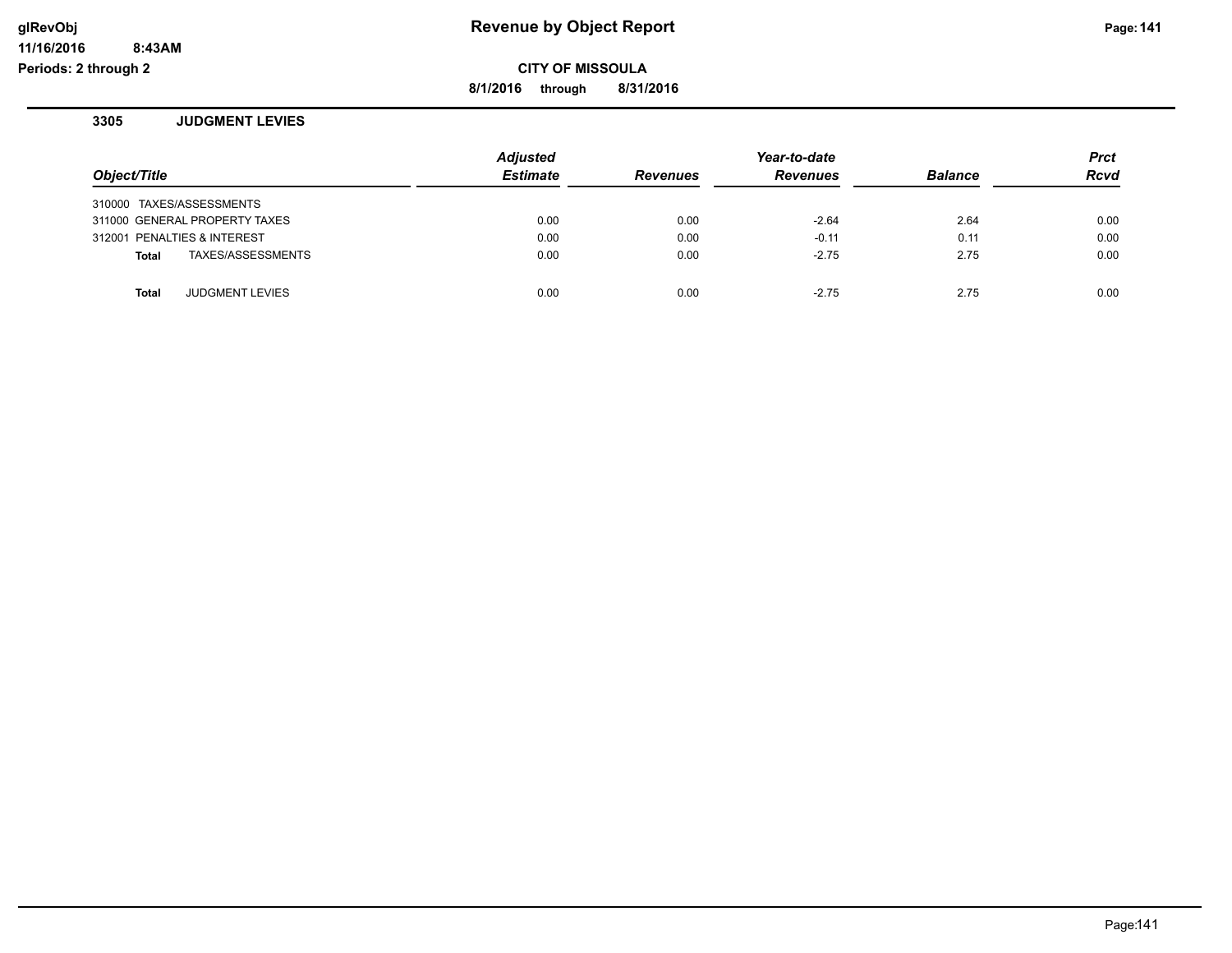**11/16/2016 8:43AM Periods: 2 through 2**

**CITY OF MISSOULA**

**8/1/2016 through 8/31/2016**

# **3400 FY01 SIDEWALK & CURB DEBT SERVICE FUND**

# **3400 FY01 SIDEWALK & CURB DEBT SERVICE FUND**

|                                                                  | <b>Adjusted</b> |                 | Year-to-date    |                | <b>Prct</b> |
|------------------------------------------------------------------|-----------------|-----------------|-----------------|----------------|-------------|
| Object/Title                                                     | <b>Estimate</b> | <b>Revenues</b> | <b>Revenues</b> | <b>Balance</b> | Rcvd        |
| 310000 TAXES/ASSESSMENTS                                         |                 |                 |                 |                |             |
| 312001 PENALTIES & INTEREST                                      | 0.00            | 0.00            | 0.00            | 0.00           | 0.00        |
| TAXES/ASSESSMENTS<br>Total                                       | 0.00            | 0.00            | 0.00            | 0.00           | 0.00        |
| MISCELLANEOUS REVENUES<br>360000                                 |                 |                 |                 |                |             |
| 360010 MISCELLANEOUS                                             | 0.00            | 0.00            | 0.00            | 0.00           | 0.00        |
| 363020 PROPERTY ASSESSMENTS                                      | 0.00            | 0.00            | 0.00            | 0.00           | 0.00        |
| 363021 PAYOFF PRINCIPAL ASSESSMENTS                              | 0.00            | 0.00            | 0.00            | 0.00           | 0.00        |
| 363022 BOND INTEREST ASSESSMENTS                                 | 0.00            | 0.00            | 0.00            | 0.00           | 0.00        |
| 363040 PENALTY AND INTEREST                                      | 0.00            | 0.00            | 0.00            | 0.00           | 0.00        |
| MISCELLANEOUS REVENUES<br>Total                                  | 0.00            | 0.00            | 0.00            | 0.00           | 0.00        |
| <b>INVESTMENTS &amp; ROYALTY EARNINGS</b><br>370000              |                 |                 |                 |                |             |
| 371010 INTEREST ON INVESTMENTS                                   | 0.00            | 0.00            | 0.00            | 0.00           | 0.00        |
| 371020 GAIN/LOSS IN MARKET VALUE OF INVESTMENTS                  | 0.00            | 0.00            | 0.00            | 0.00           | 0.00        |
| <b>INVESTMENTS &amp; ROYALTY EARNINGS</b><br>Total               | 0.00            | 0.00            | 0.00            | 0.00           | 0.00        |
| <b>FY01 SIDEWALK &amp; CURB DEBT SERVICE FUI</b><br><b>Total</b> | 0.00            | 0.00            | 0.00            | 0.00           | 0.00        |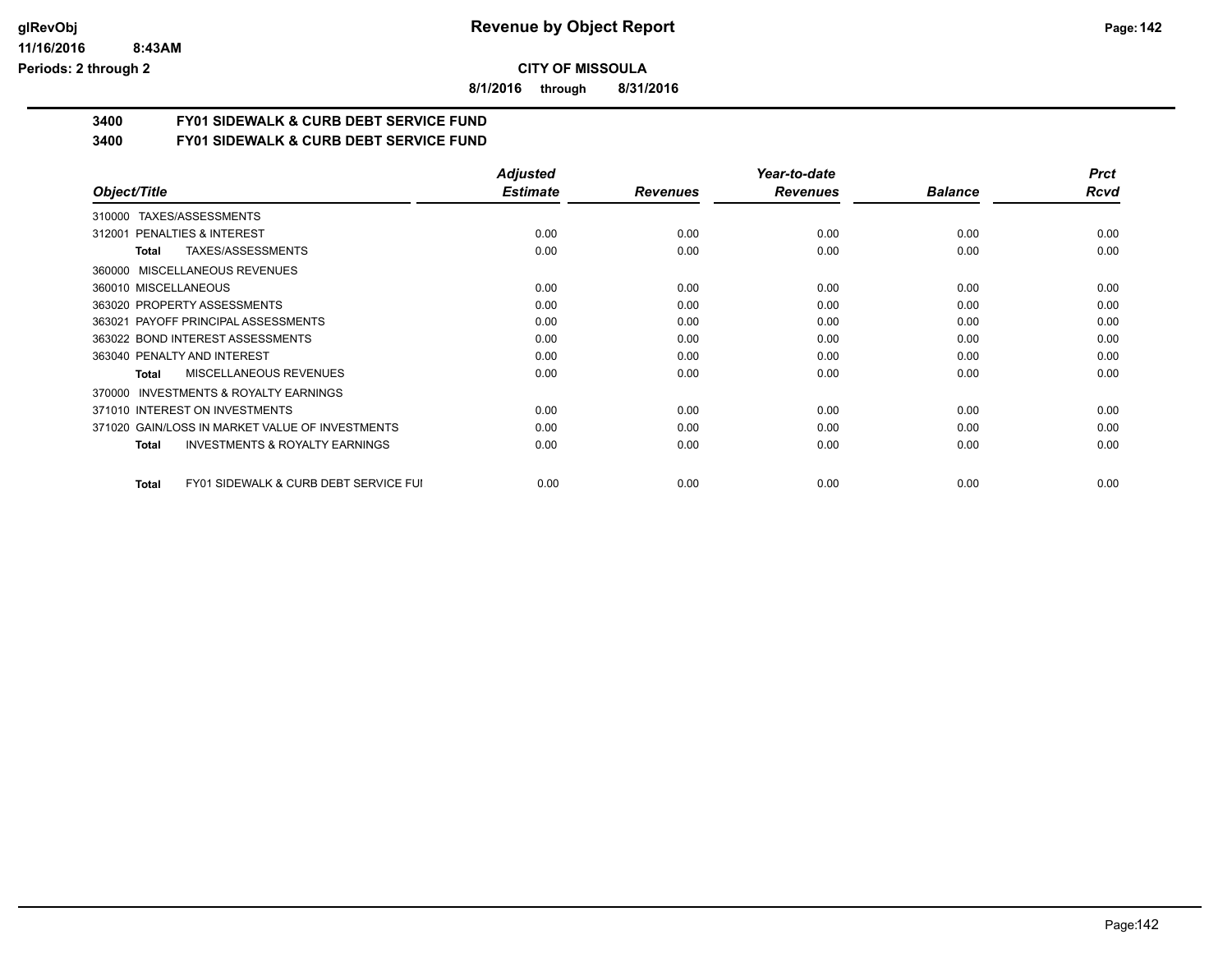**Periods: 2 through 2**

 **8:43AM**

**CITY OF MISSOULA**

**8/1/2016 through 8/31/2016**

## **3400 FY01 SIDEWALK & CURB DEBT SERVICE FUND**

|                                                           | <b>Adjusted</b> |                 | Year-to-date    |                | <b>Prct</b> |
|-----------------------------------------------------------|-----------------|-----------------|-----------------|----------------|-------------|
| Object/Title                                              | <b>Estimate</b> | <b>Revenues</b> | <b>Revenues</b> | <b>Balance</b> | <b>Rcvd</b> |
| 310000 TAXES/ASSESSMENTS                                  |                 |                 |                 |                |             |
| PENALTIES & INTEREST<br>312001                            | 0.00            | 0.00            | 0.00            | 0.00           | 0.00        |
| TAXES/ASSESSMENTS<br><b>Total</b>                         | 0.00            | 0.00            | 0.00            | 0.00           | 0.00        |
| 360000 MISCELLANEOUS REVENUES                             |                 |                 |                 |                |             |
| 360010 MISCELLANEOUS                                      | 0.00            | 0.00            | 0.00            | 0.00           | 0.00        |
| 363020 PROPERTY ASSESSMENTS                               | 0.00            | 0.00            | 0.00            | 0.00           | 0.00        |
| PAYOFF PRINCIPAL ASSESSMENTS<br>363021                    | 0.00            | 0.00            | 0.00            | 0.00           | 0.00        |
| 363022 BOND INTEREST ASSESSMENTS                          | 0.00            | 0.00            | 0.00            | 0.00           | 0.00        |
| 363040 PENALTY AND INTEREST                               | 0.00            | 0.00            | 0.00            | 0.00           | 0.00        |
| <b>MISCELLANEOUS REVENUES</b><br>Total                    | 0.00            | 0.00            | 0.00            | 0.00           | 0.00        |
| INVESTMENTS & ROYALTY EARNINGS<br>370000                  |                 |                 |                 |                |             |
| 371010 INTEREST ON INVESTMENTS                            | 0.00            | 0.00            | 0.00            | 0.00           | 0.00        |
| 371020 GAIN/LOSS IN MARKET VALUE OF INVESTMENT            | 0.00            | 0.00            | 0.00            | 0.00           | 0.00        |
| <b>INVESTMENTS &amp; ROYALTY EARNINGS</b><br><b>Total</b> | 0.00            | 0.00            | 0.00            | 0.00           | 0.00        |
| FY01 SIDEWALK & CURB DEBT SERVICE FU<br><b>Total</b>      | 0.00            | 0.00            | 0.00            | 0.00           | 0.00        |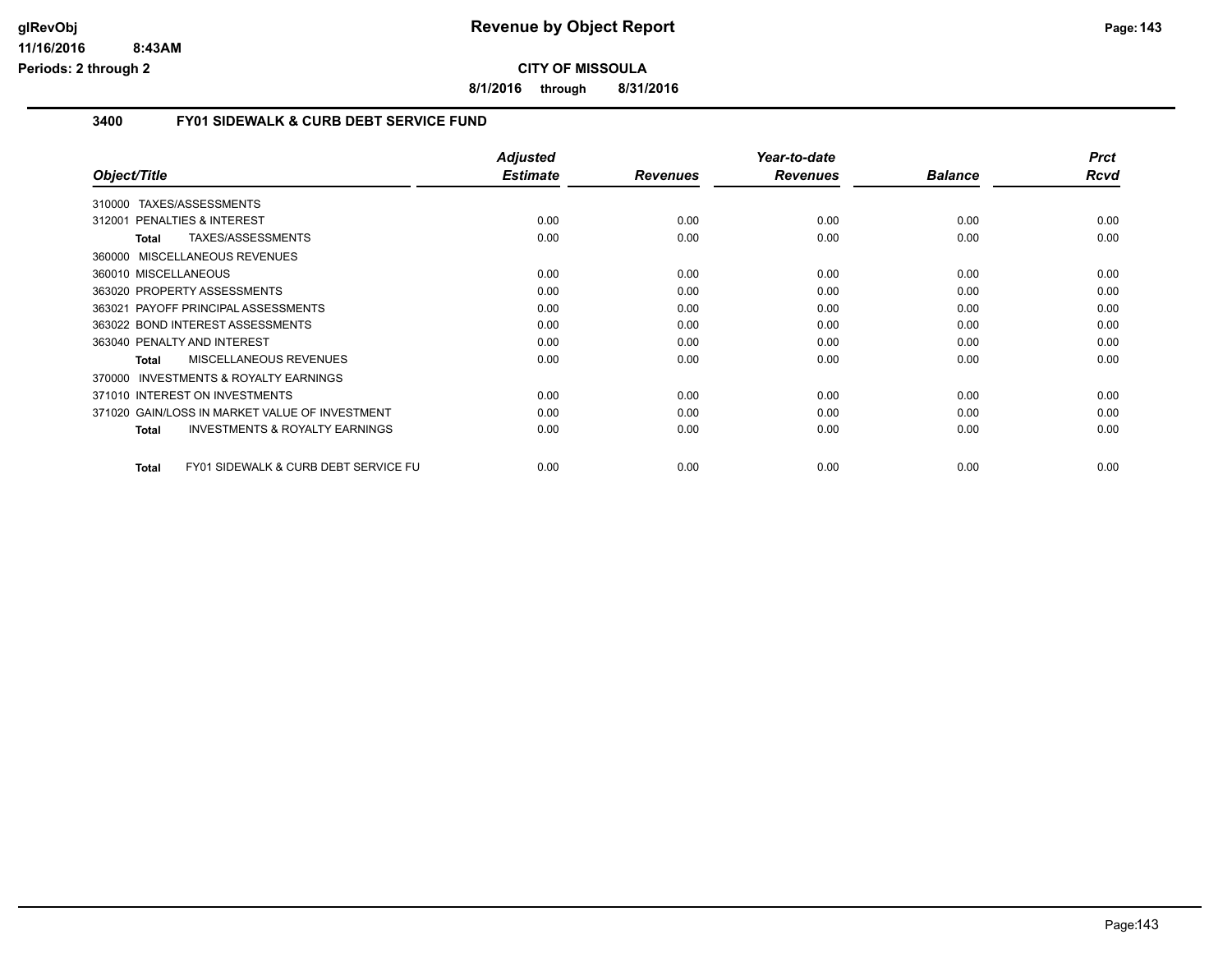**11/16/2016 8:43AM Periods: 2 through 2**

**CITY OF MISSOULA**

**8/1/2016 through 8/31/2016**

# **3410 FY02 SIDEWALK & CURB DEBT SERVICE FUND**

# **3410 FY02 SIDEWALK & CURB DEBT SERVICE FUND**

|                                                                  | <b>Adjusted</b> |                 | Year-to-date    |                | <b>Prct</b> |
|------------------------------------------------------------------|-----------------|-----------------|-----------------|----------------|-------------|
| Object/Title                                                     | <b>Estimate</b> | <b>Revenues</b> | <b>Revenues</b> | <b>Balance</b> | <b>Rcvd</b> |
| 360000 MISCELLANEOUS REVENUES                                    |                 |                 |                 |                |             |
| 363020 PROPERTY ASSESSMENTS                                      | 0.00            | 0.00            | 0.00            | 0.00           | 0.00        |
| 363021 PAYOFF PRINCIPAL ASSESSMENTS                              | 0.00            | 0.00            | 0.00            | 0.00           | 0.00        |
| 363022 BOND INTEREST ASSESSMENTS                                 | 0.00            | 0.00            | 0.00            | 0.00           | 0.00        |
| 363040 PENALTY AND INTEREST                                      | 0.00            | 0.00            | 0.00            | 0.00           | 0.00        |
| MISCELLANEOUS REVENUES<br>Total                                  | 0.00            | 0.00            | 0.00            | 0.00           | 0.00        |
| 370000 INVESTMENTS & ROYALTY EARNINGS                            |                 |                 |                 |                |             |
| 371010 INTEREST ON INVESTMENTS                                   | 0.00            | 0.00            | 0.00            | 0.00           | 0.00        |
| 371020 GAIN/LOSS IN MARKET VALUE OF INVESTMENTS                  | 0.00            | 0.00            | 0.00            | 0.00           | 0.00        |
| <b>INVESTMENTS &amp; ROYALTY EARNINGS</b><br>Total               | 0.00            | 0.00            | 0.00            | 0.00           | 0.00        |
| <b>FY02 SIDEWALK &amp; CURB DEBT SERVICE FUI</b><br><b>Total</b> | 0.00            | 0.00            | 0.00            | 0.00           | 0.00        |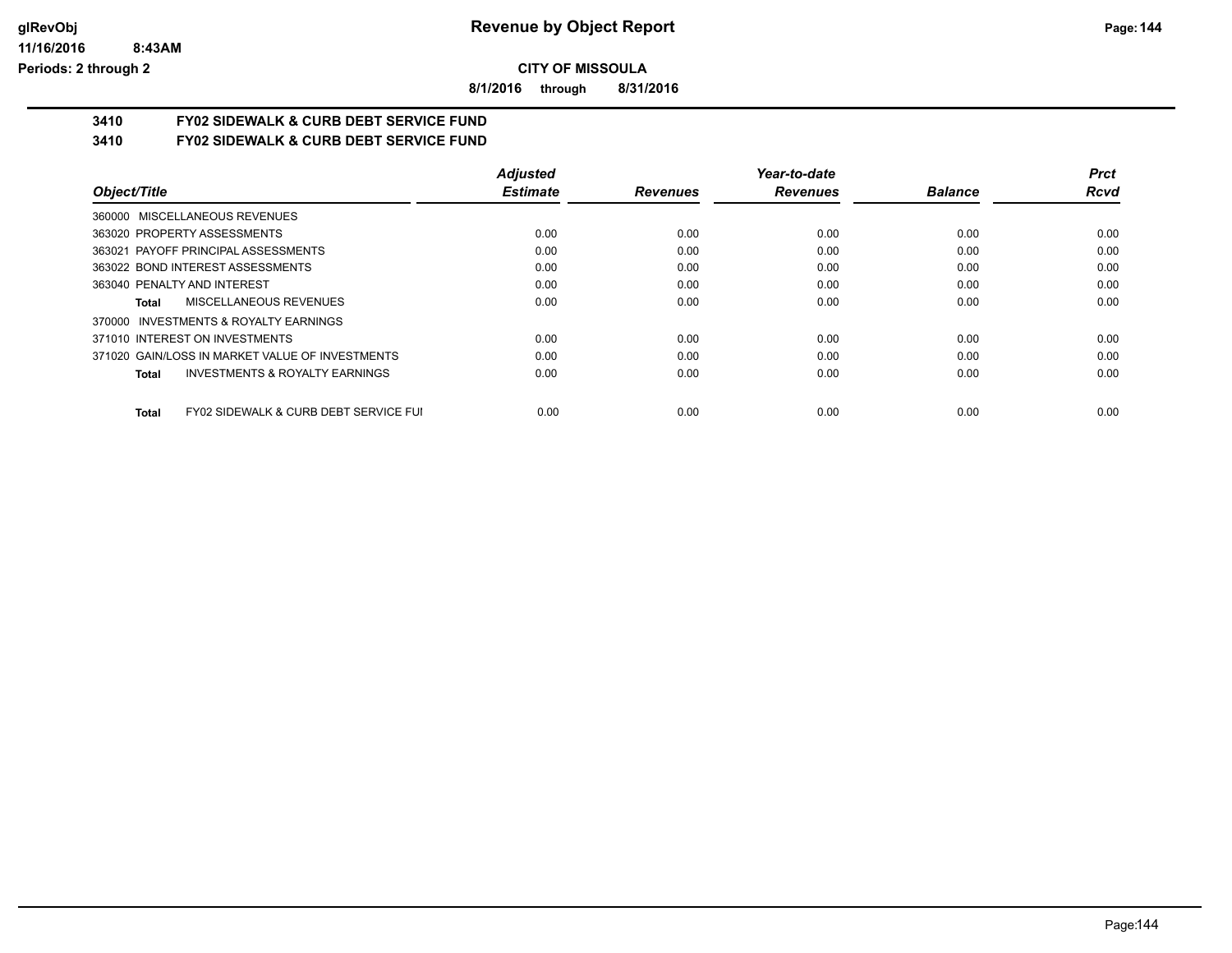**8/1/2016 through 8/31/2016**

## **3410 FY02 SIDEWALK & CURB DEBT SERVICE FUND**

|                                                      | <b>Adjusted</b> |                 | Year-to-date    |                | <b>Prct</b> |
|------------------------------------------------------|-----------------|-----------------|-----------------|----------------|-------------|
| Object/Title                                         | <b>Estimate</b> | <b>Revenues</b> | <b>Revenues</b> | <b>Balance</b> | <b>Rcvd</b> |
| 360000 MISCELLANEOUS REVENUES                        |                 |                 |                 |                |             |
| 363020 PROPERTY ASSESSMENTS                          | 0.00            | 0.00            | 0.00            | 0.00           | 0.00        |
| 363021 PAYOFF PRINCIPAL ASSESSMENTS                  | 0.00            | 0.00            | 0.00            | 0.00           | 0.00        |
| 363022 BOND INTEREST ASSESSMENTS                     | 0.00            | 0.00            | 0.00            | 0.00           | 0.00        |
| 363040 PENALTY AND INTEREST                          | 0.00            | 0.00            | 0.00            | 0.00           | 0.00        |
| <b>MISCELLANEOUS REVENUES</b><br>Total               | 0.00            | 0.00            | 0.00            | 0.00           | 0.00        |
| 370000 INVESTMENTS & ROYALTY EARNINGS                |                 |                 |                 |                |             |
| 371010 INTEREST ON INVESTMENTS                       | 0.00            | 0.00            | 0.00            | 0.00           | 0.00        |
| 371020 GAIN/LOSS IN MARKET VALUE OF INVESTMENT       | 0.00            | 0.00            | 0.00            | 0.00           | 0.00        |
| <b>INVESTMENTS &amp; ROYALTY EARNINGS</b><br>Total   | 0.00            | 0.00            | 0.00            | 0.00           | 0.00        |
| FY02 SIDEWALK & CURB DEBT SERVICE FU<br><b>Total</b> | 0.00            | 0.00            | 0.00            | 0.00           | 0.00        |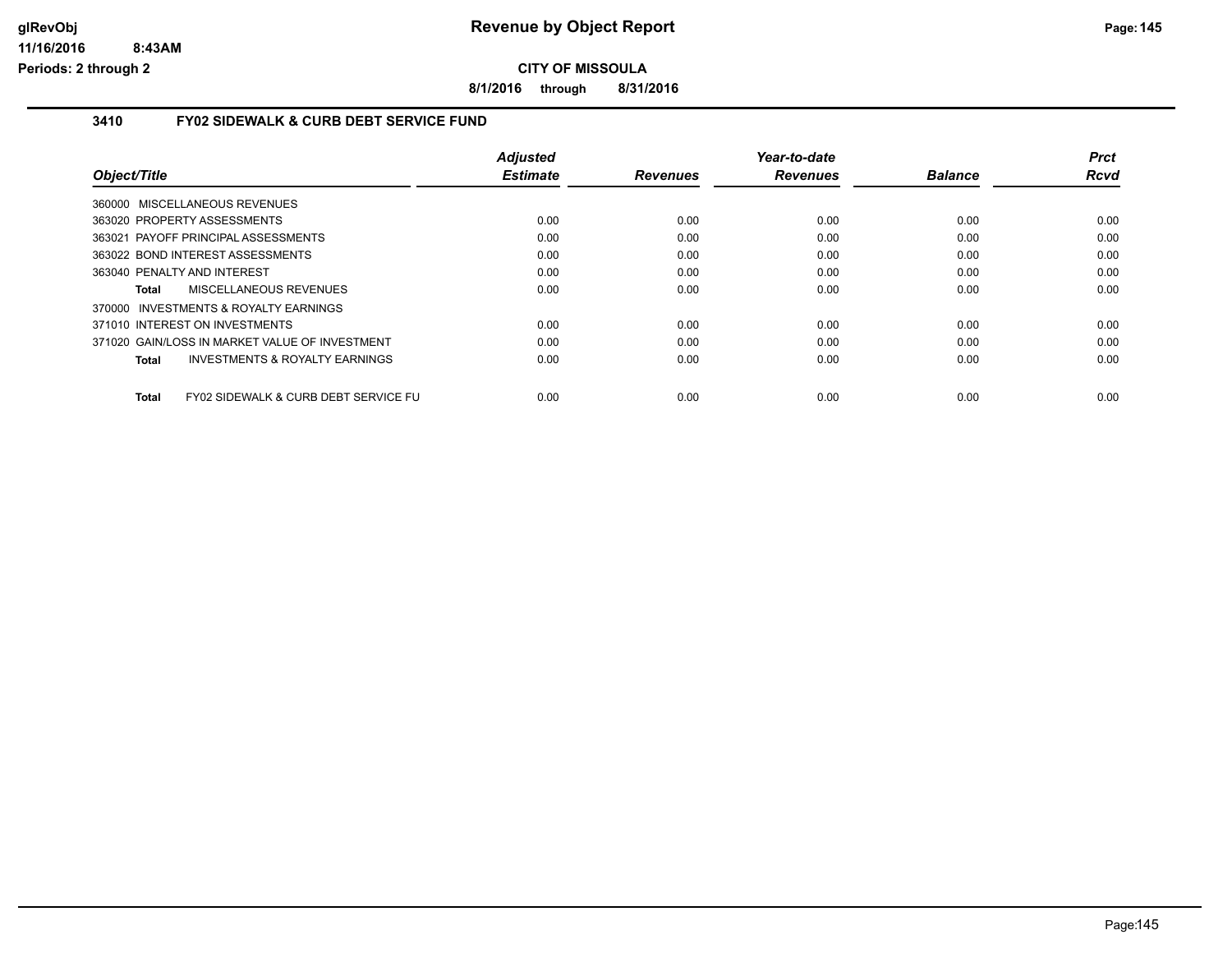**8/1/2016 through 8/31/2016**

# **3420 FY03 SIDEWALK & CURB DEBT SERVICE**

## **3420 FY03 SIDEWALK & CURB DEBT SERVICE**

|                                                     | <b>Adjusted</b> |                 | Year-to-date    |                | <b>Prct</b> |
|-----------------------------------------------------|-----------------|-----------------|-----------------|----------------|-------------|
| Object/Title                                        | <b>Estimate</b> | <b>Revenues</b> | <b>Revenues</b> | <b>Balance</b> | Rcvd        |
| MISCELLANEOUS REVENUES<br>360000                    |                 |                 |                 |                |             |
| 363020 PROPERTY ASSESSMENTS                         | 0.00            | 0.00            | 0.00            | 0.00           | 0.00        |
| 363021 PAYOFF PRINCIPAL ASSESSMENTS                 | 0.00            | 0.00            | 0.00            | 0.00           | 0.00        |
| 363022 BOND INTEREST ASSESSMENTS                    | 0.00            | 0.00            | 0.00            | 0.00           | 0.00        |
| 363040 PENALTY AND INTEREST                         | 0.00            | 0.00            | 0.00            | 0.00           | 0.00        |
| MISCELLANEOUS REVENUES<br><b>Total</b>              | 0.00            | 0.00            | 0.00            | 0.00           | 0.00        |
| <b>INVESTMENTS &amp; ROYALTY EARNINGS</b><br>370000 |                 |                 |                 |                |             |
| 371010 INTEREST ON INVESTMENTS                      | 0.00            | 0.00            | 0.00            | 0.00           | 0.00        |
| 371020 GAIN/LOSS IN MARKET VALUE OF INVESTMENTS     | 0.00            | 0.00            | 0.00            | 0.00           | 0.00        |
| <b>INVESTMENTS &amp; ROYALTY EARNINGS</b><br>Total  | 0.00            | 0.00            | 0.00            | 0.00           | 0.00        |
| OTHER FINANCING SOURCES<br>380000                   |                 |                 |                 |                |             |
| 381009 TRANSFERS IN                                 | 0.00            | 0.00            | 0.00            | 0.00           | 0.00        |
| OTHER FINANCING SOURCES<br><b>Total</b>             | 0.00            | 0.00            | 0.00            | 0.00           | 0.00        |
| FY03 SIDEWALK & CURB DEBT SERVICE<br><b>Total</b>   | 0.00            | 0.00            | 0.00            | 0.00           | 0.00        |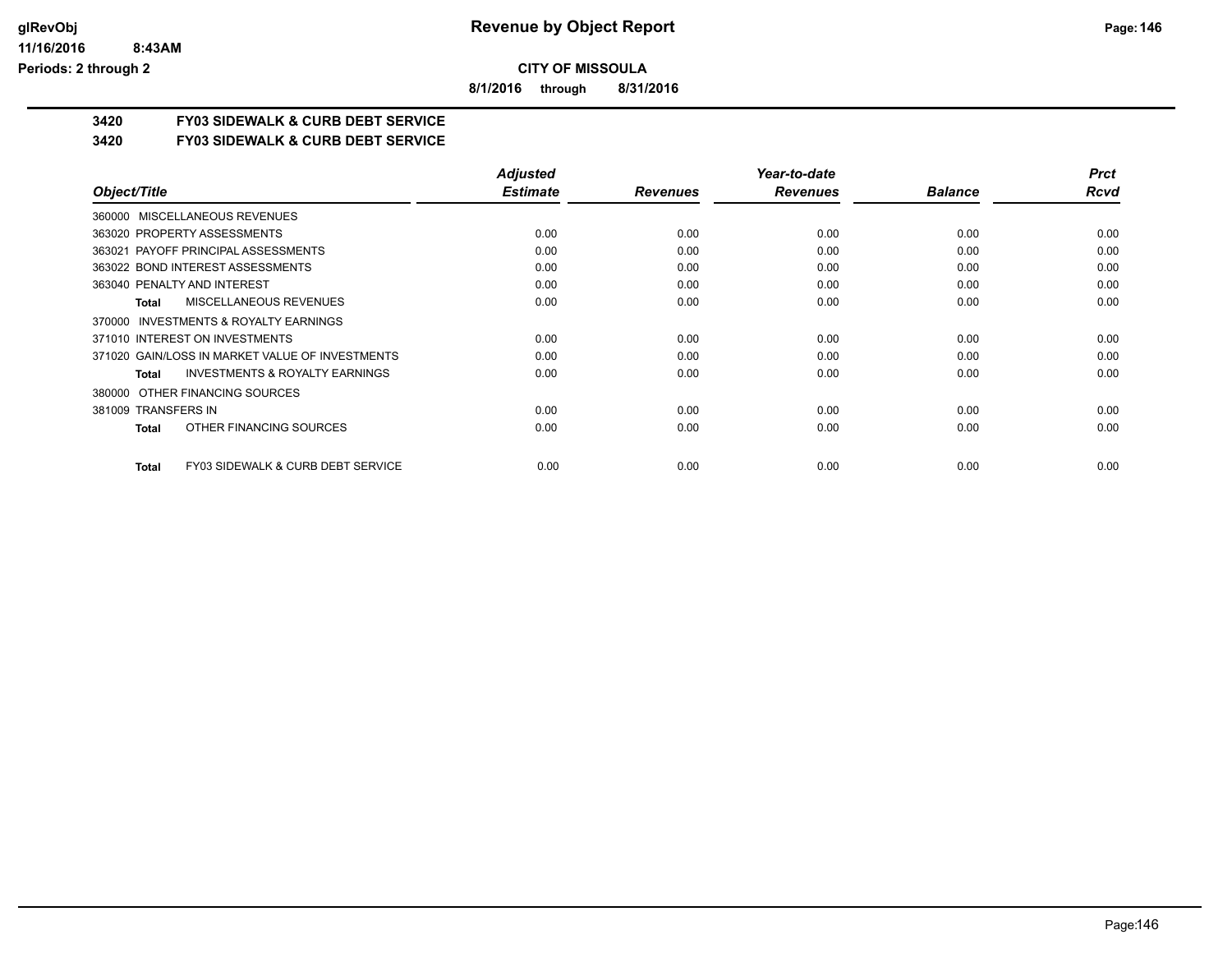**8/1/2016 through 8/31/2016**

## **3420 FY03 SIDEWALK & CURB DEBT SERVICE**

| Object/Title                                              | <b>Adjusted</b><br><b>Estimate</b> | <b>Revenues</b> | Year-to-date<br><b>Revenues</b> | <b>Balance</b> | <b>Prct</b><br>Rcvd |
|-----------------------------------------------------------|------------------------------------|-----------------|---------------------------------|----------------|---------------------|
| 360000 MISCELLANEOUS REVENUES                             |                                    |                 |                                 |                |                     |
| 363020 PROPERTY ASSESSMENTS                               | 0.00                               | 0.00            | 0.00                            | 0.00           | 0.00                |
| 363021 PAYOFF PRINCIPAL ASSESSMENTS                       | 0.00                               | 0.00            | 0.00                            | 0.00           | 0.00                |
| 363022 BOND INTEREST ASSESSMENTS                          | 0.00                               | 0.00            | 0.00                            | 0.00           | 0.00                |
| 363040 PENALTY AND INTEREST                               | 0.00                               | 0.00            | 0.00                            | 0.00           | 0.00                |
| <b>MISCELLANEOUS REVENUES</b><br><b>Total</b>             | 0.00                               | 0.00            | 0.00                            | 0.00           | 0.00                |
| 370000 INVESTMENTS & ROYALTY EARNINGS                     |                                    |                 |                                 |                |                     |
| 371010 INTEREST ON INVESTMENTS                            | 0.00                               | 0.00            | 0.00                            | 0.00           | 0.00                |
| 371020 GAIN/LOSS IN MARKET VALUE OF INVESTMENT            | 0.00                               | 0.00            | 0.00                            | 0.00           | 0.00                |
| <b>INVESTMENTS &amp; ROYALTY EARNINGS</b><br><b>Total</b> | 0.00                               | 0.00            | 0.00                            | 0.00           | 0.00                |
| 380000 OTHER FINANCING SOURCES                            |                                    |                 |                                 |                |                     |
| 381009 TRANSFERS IN                                       | 0.00                               | 0.00            | 0.00                            | 0.00           | 0.00                |
| OTHER FINANCING SOURCES<br>Total                          | 0.00                               | 0.00            | 0.00                            | 0.00           | 0.00                |
|                                                           |                                    |                 |                                 |                |                     |
| FY03 SIDEWALK & CURB DEBT SERVICE<br>Total                | 0.00                               | 0.00            | 0.00                            | 0.00           | 0.00                |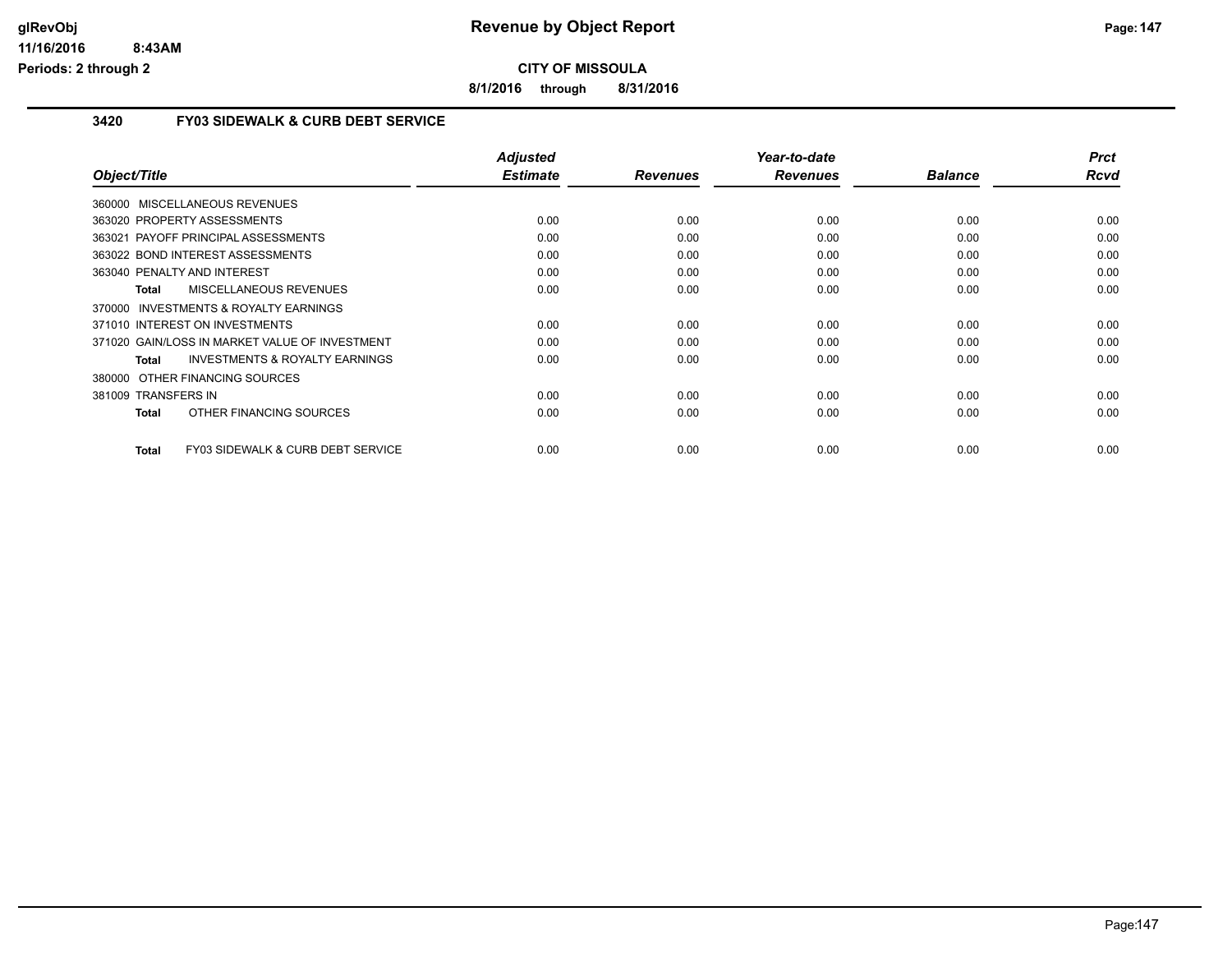**8/1/2016 through 8/31/2016**

## **3430 FY04 SIDEWALK CURB DEBT SERVICE**

### **3430 FY04 SIDEWALK CURB DEBT SERVICE**

|                                                           | <b>Adjusted</b> |                 | Year-to-date    |                | <b>Prct</b> |
|-----------------------------------------------------------|-----------------|-----------------|-----------------|----------------|-------------|
| Object/Title                                              | <b>Estimate</b> | <b>Revenues</b> | <b>Revenues</b> | <b>Balance</b> | <b>Rcvd</b> |
| 360000 MISCELLANEOUS REVENUES                             |                 |                 |                 |                |             |
| 363020 PROPERTY ASSESSMENTS                               | 0.00            | 0.00            | 0.00            | 0.00           | 0.00        |
| 363021 PAYOFF PRINCIPAL ASSESSMENTS                       | 0.00            | 0.00            | 0.00            | 0.00           | 0.00        |
| 363022 BOND INTEREST ASSESSMENTS                          | 0.00            | 0.00            | 0.00            | 0.00           | 0.00        |
| 363040 PENALTY AND INTEREST                               | 0.00            | 0.00            | 0.00            | 0.00           | 0.00        |
| MISCELLANEOUS REVENUES<br><b>Total</b>                    | 0.00            | 0.00            | 0.00            | 0.00           | 0.00        |
| 370000 INVESTMENTS & ROYALTY EARNINGS                     |                 |                 |                 |                |             |
| 371010 INTEREST ON INVESTMENTS                            | 0.00            | 0.00            | 0.00            | 0.00           | 0.00        |
| 371020 GAIN/LOSS IN MARKET VALUE OF INVESTMENTS           | 0.00            | 0.00            | 0.00            | 0.00           | 0.00        |
| <b>INVESTMENTS &amp; ROYALTY EARNINGS</b><br><b>Total</b> | 0.00            | 0.00            | 0.00            | 0.00           | 0.00        |
| 380000 OTHER FINANCING SOURCES                            |                 |                 |                 |                |             |
| 381030 SID BOND PROCEEDS                                  | 0.00            | 0.00            | 0.00            | 0.00           | 0.00        |
| OTHER FINANCING SOURCES<br><b>Total</b>                   | 0.00            | 0.00            | 0.00            | 0.00           | 0.00        |
| FY04 SIDEWALK CURB DEBT SERVICE<br><b>Total</b>           | 0.00            | 0.00            | 0.00            | 0.00           | 0.00        |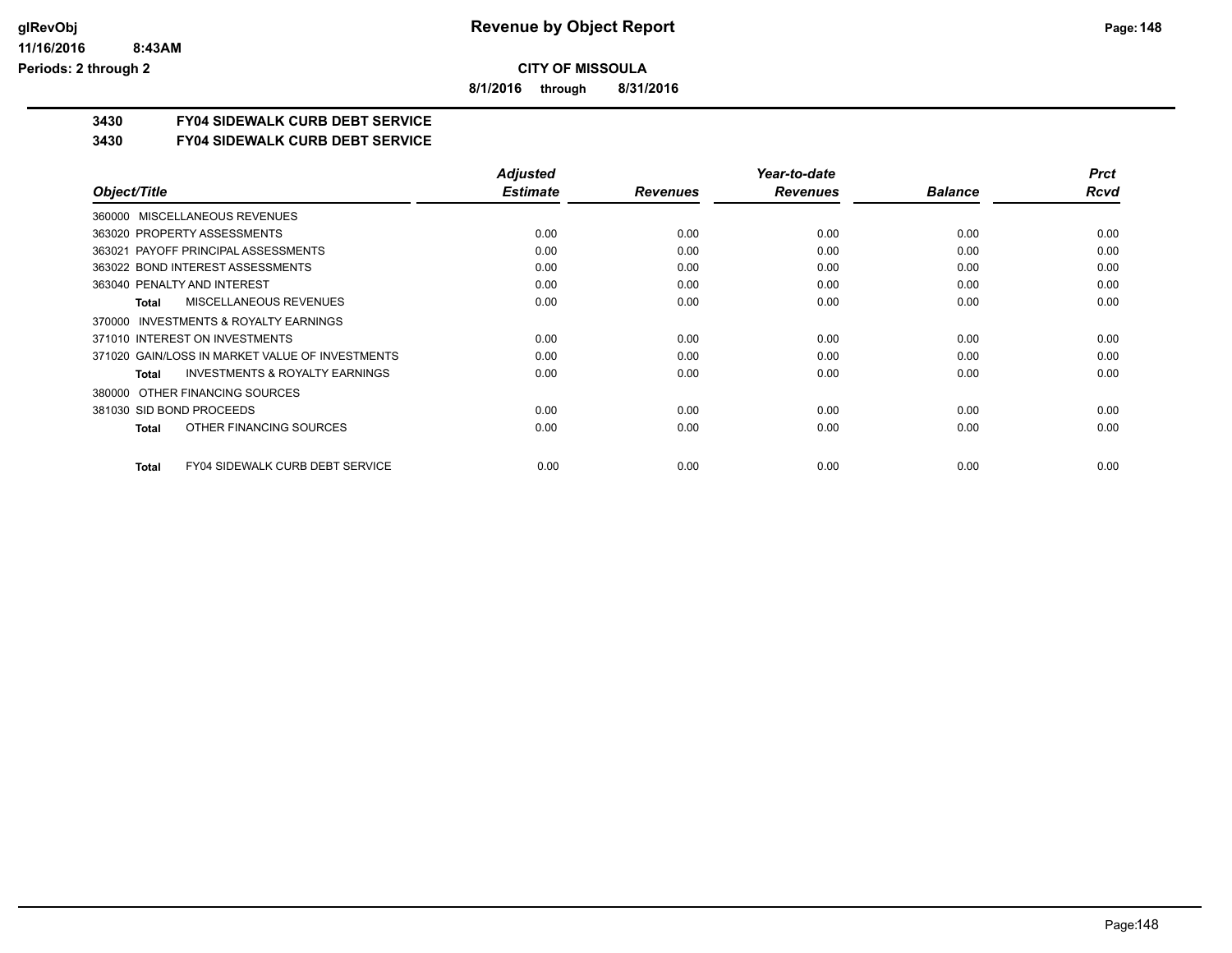**8/1/2016 through 8/31/2016**

## **3430 FY04 SIDEWALK CURB DEBT SERVICE**

| Object/Title                                       | <b>Adjusted</b><br><b>Estimate</b> | <b>Revenues</b> | Year-to-date<br><b>Revenues</b> | <b>Balance</b> | <b>Prct</b><br><b>Rcvd</b> |
|----------------------------------------------------|------------------------------------|-----------------|---------------------------------|----------------|----------------------------|
|                                                    |                                    |                 |                                 |                |                            |
| 360000 MISCELLANEOUS REVENUES                      |                                    |                 |                                 |                |                            |
| 363020 PROPERTY ASSESSMENTS                        | 0.00                               | 0.00            | 0.00                            | 0.00           | 0.00                       |
| 363021 PAYOFF PRINCIPAL ASSESSMENTS                | 0.00                               | 0.00            | 0.00                            | 0.00           | 0.00                       |
| 363022 BOND INTEREST ASSESSMENTS                   | 0.00                               | 0.00            | 0.00                            | 0.00           | 0.00                       |
| 363040 PENALTY AND INTEREST                        | 0.00                               | 0.00            | 0.00                            | 0.00           | 0.00                       |
| MISCELLANEOUS REVENUES<br>Total                    | 0.00                               | 0.00            | 0.00                            | 0.00           | 0.00                       |
| 370000 INVESTMENTS & ROYALTY EARNINGS              |                                    |                 |                                 |                |                            |
| 371010 INTEREST ON INVESTMENTS                     | 0.00                               | 0.00            | 0.00                            | 0.00           | 0.00                       |
| 371020 GAIN/LOSS IN MARKET VALUE OF INVESTMENT     | 0.00                               | 0.00            | 0.00                            | 0.00           | 0.00                       |
| <b>INVESTMENTS &amp; ROYALTY EARNINGS</b><br>Total | 0.00                               | 0.00            | 0.00                            | 0.00           | 0.00                       |
| 380000 OTHER FINANCING SOURCES                     |                                    |                 |                                 |                |                            |
| 381030 SID BOND PROCEEDS                           | 0.00                               | 0.00            | 0.00                            | 0.00           | 0.00                       |
| OTHER FINANCING SOURCES<br>Total                   | 0.00                               | 0.00            | 0.00                            | 0.00           | 0.00                       |
|                                                    |                                    |                 |                                 |                |                            |
| FY04 SIDEWALK CURB DEBT SERVICE<br>Total           | 0.00                               | 0.00            | 0.00                            | 0.00           | 0.00                       |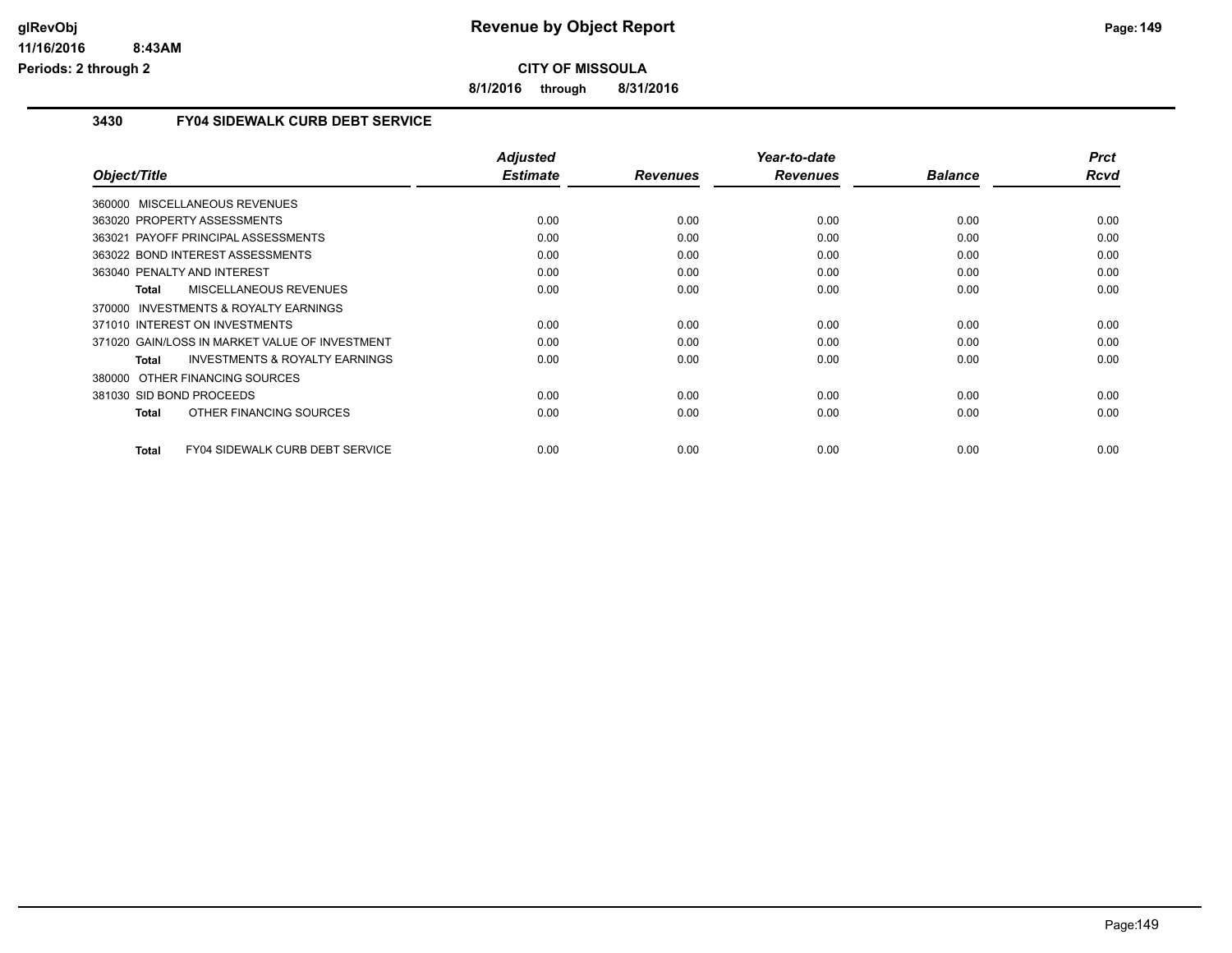**8/1/2016 through 8/31/2016**

**3433 SID 433 DEBT SERVICE**

**3433 SID 433 DEBT SERVICE**

|                                                    | <b>Adjusted</b> |                 | Year-to-date    |                | <b>Prct</b> |
|----------------------------------------------------|-----------------|-----------------|-----------------|----------------|-------------|
| Object/Title                                       | <b>Estimate</b> | <b>Revenues</b> | <b>Revenues</b> | <b>Balance</b> | Rcvd        |
| 360000 MISCELLANEOUS REVENUES                      |                 |                 |                 |                |             |
| 363020 PROPERTY ASSESSMENTS                        | 0.00            | 0.00            | 0.00            | 0.00           | 0.00        |
| 363021 PAYOFF PRINCIPAL ASSESSMENTS                | 0.00            | 0.00            | 0.00            | 0.00           | 0.00        |
| 363022 BOND INTEREST ASSESSMENTS                   | 0.00            | 0.00            | 0.00            | 0.00           | 0.00        |
| 363040 PENALTY AND INTEREST                        | 0.00            | 0.00            | 0.00            | 0.00           | 0.00        |
| MISCELLANEOUS REVENUES<br>Total                    | 0.00            | 0.00            | 0.00            | 0.00           | 0.00        |
| 370000 INVESTMENTS & ROYALTY EARNINGS              |                 |                 |                 |                |             |
| 371010 INTEREST ON INVESTMENTS                     | 0.00            | 0.00            | 0.00            | 0.00           | 0.00        |
| 371020 GAIN/LOSS IN MARKET VALUE OF INVESTMENTS    | 0.00            | 0.00            | 0.00            | 0.00           | 0.00        |
| <b>INVESTMENTS &amp; ROYALTY EARNINGS</b><br>Total | 0.00            | 0.00            | 0.00            | 0.00           | 0.00        |
| SID 433 DEBT SERVICE<br><b>Total</b>               | 0.00            | 0.00            | 0.00            | 0.00           | 0.00        |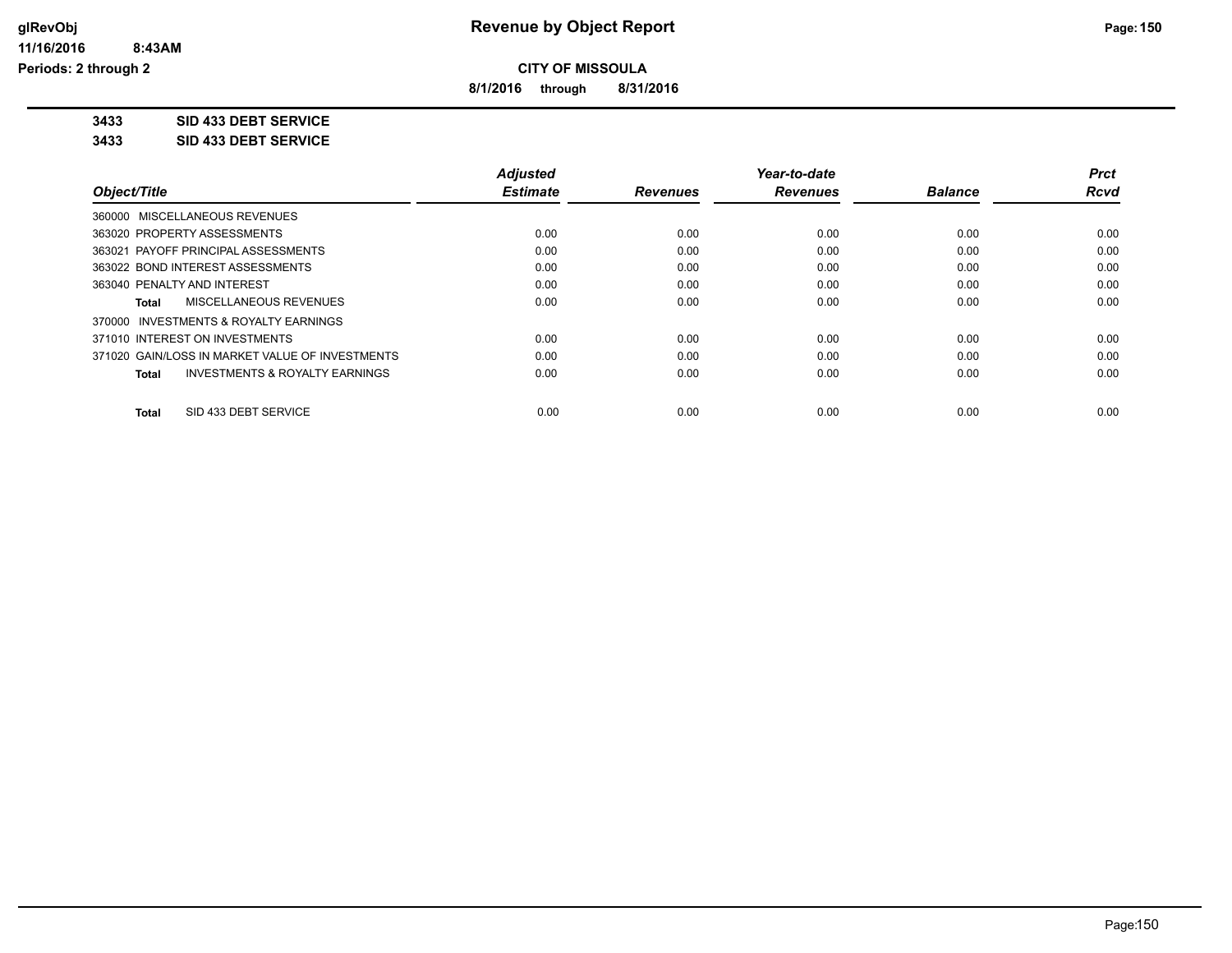**8/1/2016 through 8/31/2016**

### **3433 SID 433 DEBT SERVICE**

|                                                           | <b>Adjusted</b> |                 | Year-to-date    |                | <b>Prct</b> |
|-----------------------------------------------------------|-----------------|-----------------|-----------------|----------------|-------------|
| Object/Title                                              | <b>Estimate</b> | <b>Revenues</b> | <b>Revenues</b> | <b>Balance</b> | <b>Rcvd</b> |
| 360000 MISCELLANEOUS REVENUES                             |                 |                 |                 |                |             |
| 363020 PROPERTY ASSESSMENTS                               | 0.00            | 0.00            | 0.00            | 0.00           | 0.00        |
| 363021 PAYOFF PRINCIPAL ASSESSMENTS                       | 0.00            | 0.00            | 0.00            | 0.00           | 0.00        |
| 363022 BOND INTEREST ASSESSMENTS                          | 0.00            | 0.00            | 0.00            | 0.00           | 0.00        |
| 363040 PENALTY AND INTEREST                               | 0.00            | 0.00            | 0.00            | 0.00           | 0.00        |
| MISCELLANEOUS REVENUES<br><b>Total</b>                    | 0.00            | 0.00            | 0.00            | 0.00           | 0.00        |
| INVESTMENTS & ROYALTY EARNINGS<br>370000                  |                 |                 |                 |                |             |
| 371010 INTEREST ON INVESTMENTS                            | 0.00            | 0.00            | 0.00            | 0.00           | 0.00        |
| 371020 GAIN/LOSS IN MARKET VALUE OF INVESTMENT            | 0.00            | 0.00            | 0.00            | 0.00           | 0.00        |
| <b>INVESTMENTS &amp; ROYALTY EARNINGS</b><br><b>Total</b> | 0.00            | 0.00            | 0.00            | 0.00           | 0.00        |
|                                                           |                 |                 |                 |                |             |
| SID 433 DEBT SERVICE<br><b>Total</b>                      | 0.00            | 0.00            | 0.00            | 0.00           | 0.00        |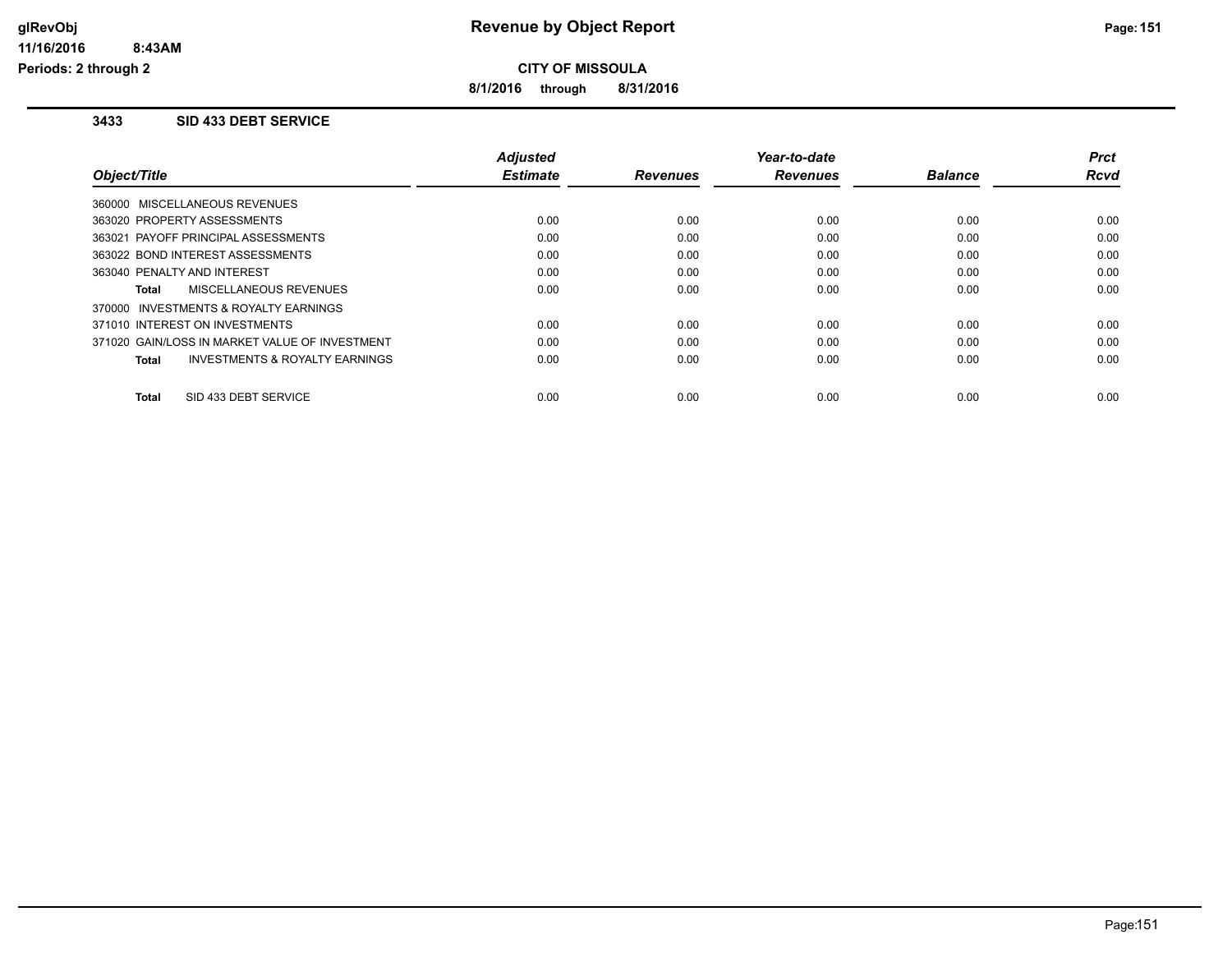**8/1/2016 through 8/31/2016**

**3440 FY 05 SIDEWALK AND CURB**

**3440 FY 05 SIDEWALK AND CURB**

|                                                           | <b>Adjusted</b> |                 | Year-to-date    |                | <b>Prct</b> |
|-----------------------------------------------------------|-----------------|-----------------|-----------------|----------------|-------------|
| Object/Title                                              | <b>Estimate</b> | <b>Revenues</b> | <b>Revenues</b> | <b>Balance</b> | Rcvd        |
| 360000 MISCELLANEOUS REVENUES                             |                 |                 |                 |                |             |
| 363020 PROPERTY ASSESSMENTS                               | 0.00            | 0.00            | 0.00            | 0.00           | 0.00        |
| 363021 PAYOFF PRINCIPAL ASSESSMENTS                       | 0.00            | 0.00            | 459.73          | $-459.73$      | 0.00        |
| 363022 BOND INTEREST ASSESSMENTS                          | 0.00            | 0.00            | 0.00            | 0.00           | 0.00        |
| 363040 PENALTY AND INTEREST                               | 0.00            | 0.00            | 0.00            | 0.00           | 0.00        |
| MISCELLANEOUS REVENUES<br><b>Total</b>                    | 0.00            | 0.00            | 459.73          | $-459.73$      | 0.00        |
| 370000 INVESTMENTS & ROYALTY EARNINGS                     |                 |                 |                 |                |             |
| 371010 INTEREST ON INVESTMENTS                            | 0.00            | 0.00            | 0.00            | 0.00           | 0.00        |
| 371020 GAIN/LOSS IN MARKET VALUE OF INVESTMENTS           | 0.00            | 0.00            | 0.00            | 0.00           | 0.00        |
| 371500 INTEREST ON INTERFUND LOAN                         | 0.00            | 0.00            | 0.00            | 0.00           | 0.00        |
| <b>INVESTMENTS &amp; ROYALTY EARNINGS</b><br><b>Total</b> | 0.00            | 0.00            | 0.00            | 0.00           | 0.00        |
| OTHER FINANCING SOURCES<br>380000                         |                 |                 |                 |                |             |
| 381030 SID BONDS PROCEEDS                                 | 0.00            | 0.00            | 0.00            | 0.00           | 0.00        |
| OTHER FINANCING SOURCES<br>Total                          | 0.00            | 0.00            | 0.00            | 0.00           | 0.00        |
| FY 05 SIDEWALK AND CURB<br><b>Total</b>                   | 0.00            | 0.00            | 459.73          | $-459.73$      | 0.00        |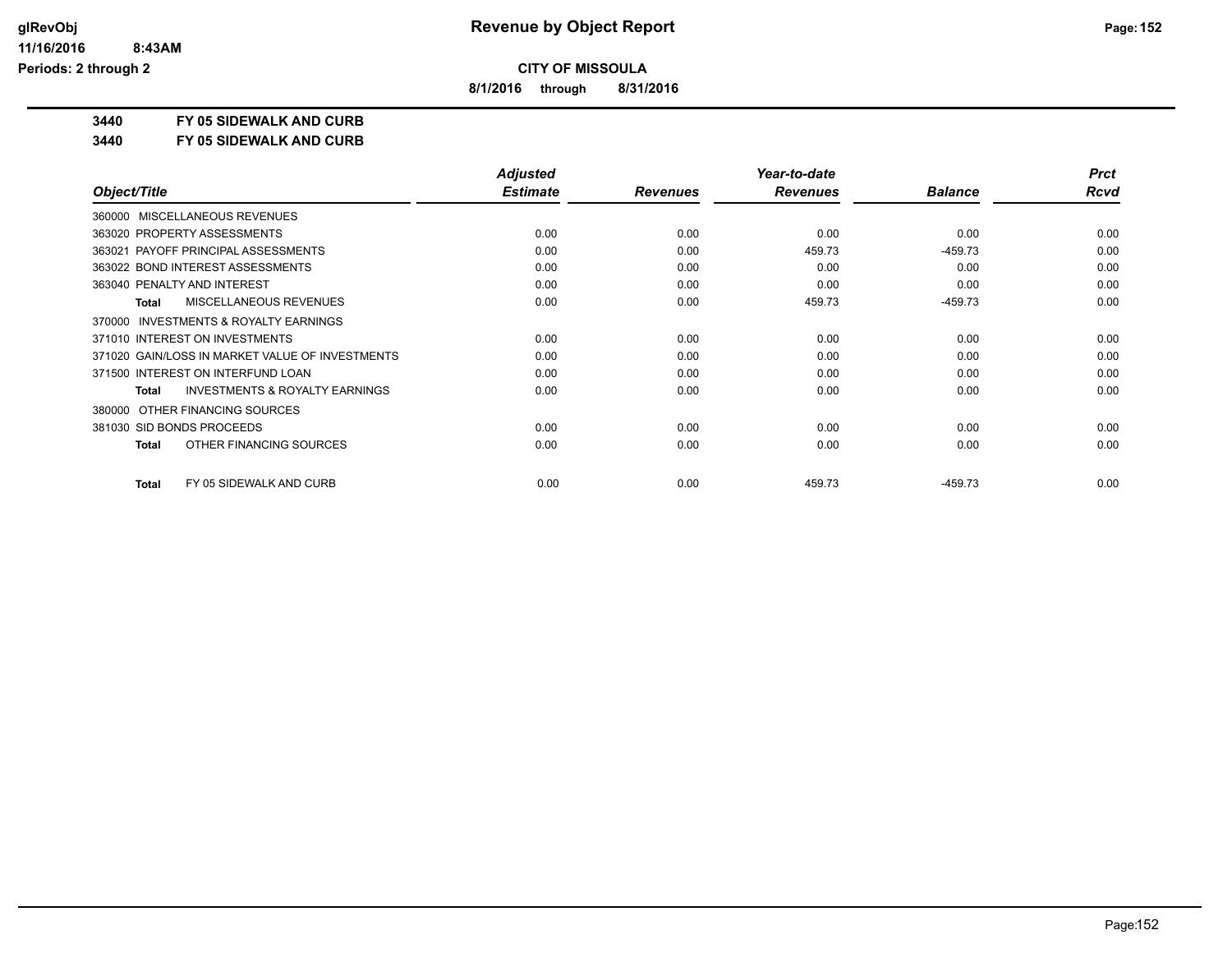**8/1/2016 through 8/31/2016**

## **3440 FY 05 SIDEWALK AND CURB**

|                                                     | <b>Adjusted</b> |                 | Year-to-date    |                | <b>Prct</b> |
|-----------------------------------------------------|-----------------|-----------------|-----------------|----------------|-------------|
| Object/Title                                        | <b>Estimate</b> | <b>Revenues</b> | <b>Revenues</b> | <b>Balance</b> | Rcvd        |
| 360000 MISCELLANEOUS REVENUES                       |                 |                 |                 |                |             |
| 363020 PROPERTY ASSESSMENTS                         | 0.00            | 0.00            | 0.00            | 0.00           | 0.00        |
| 363021 PAYOFF PRINCIPAL ASSESSMENTS                 | 0.00            | 0.00            | 459.73          | $-459.73$      | 0.00        |
| 363022 BOND INTEREST ASSESSMENTS                    | 0.00            | 0.00            | 0.00            | 0.00           | 0.00        |
| 363040 PENALTY AND INTEREST                         | 0.00            | 0.00            | 0.00            | 0.00           | 0.00        |
| <b>MISCELLANEOUS REVENUES</b><br><b>Total</b>       | 0.00            | 0.00            | 459.73          | $-459.73$      | 0.00        |
| <b>INVESTMENTS &amp; ROYALTY EARNINGS</b><br>370000 |                 |                 |                 |                |             |
| 371010 INTEREST ON INVESTMENTS                      | 0.00            | 0.00            | 0.00            | 0.00           | 0.00        |
| 371020 GAIN/LOSS IN MARKET VALUE OF INVESTMENT      | 0.00            | 0.00            | 0.00            | 0.00           | 0.00        |
| 371500 INTEREST ON INTERFUND LOAN                   | 0.00            | 0.00            | 0.00            | 0.00           | 0.00        |
| <b>INVESTMENTS &amp; ROYALTY EARNINGS</b><br>Total  | 0.00            | 0.00            | 0.00            | 0.00           | 0.00        |
| 380000 OTHER FINANCING SOURCES                      |                 |                 |                 |                |             |
| 381030 SID BONDS PROCEEDS                           | 0.00            | 0.00            | 0.00            | 0.00           | 0.00        |
| OTHER FINANCING SOURCES<br>Total                    | 0.00            | 0.00            | 0.00            | 0.00           | 0.00        |
|                                                     |                 |                 |                 |                |             |
| FY 05 SIDEWALK AND CURB<br><b>Total</b>             | 0.00            | 0.00            | 459.73          | $-459.73$      | 0.00        |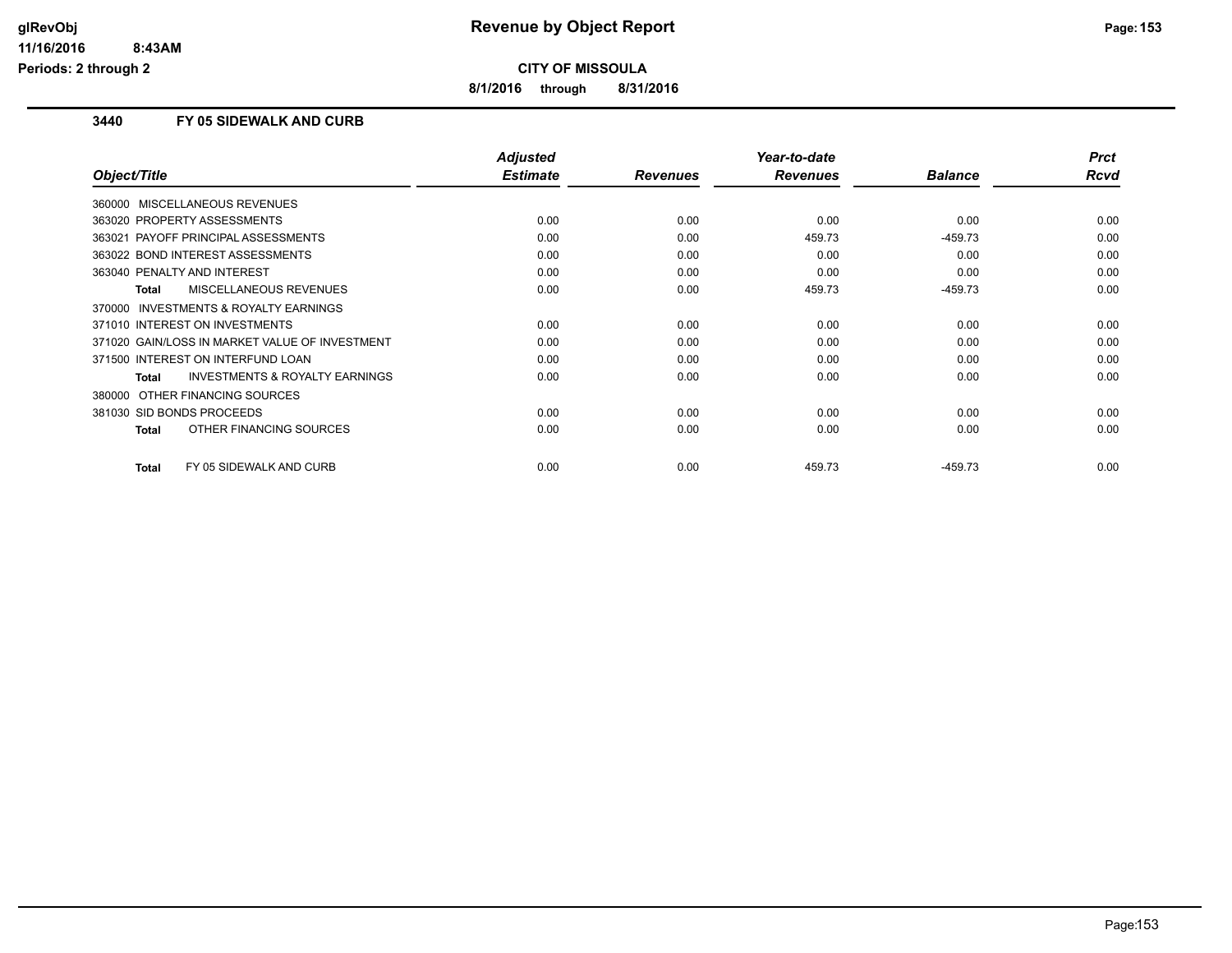**CITY OF MISSOULA**

**8/1/2016 through 8/31/2016**

**3441 FY 06 SIDEWALK & CURB DEBT**

 **8:43AM**

**3441 FY 06 SIDEWALK & CURB DEBT**

|                                                 | <b>Adjusted</b> |                 | Year-to-date    |                | <b>Prct</b> |
|-------------------------------------------------|-----------------|-----------------|-----------------|----------------|-------------|
| Object/Title                                    | <b>Estimate</b> | <b>Revenues</b> | <b>Revenues</b> | <b>Balance</b> | <b>Rcvd</b> |
| 360000 MISCELLANEOUS REVENUES                   |                 |                 |                 |                |             |
| 363020 PROPERTY ASSESSMENTS                     | 0.00            | 0.00            | 0.00            | 0.00           | 0.00        |
| MISCELLANEOUS REVENUES<br>Total                 | 0.00            | 0.00            | 0.00            | 0.00           | 0.00        |
| 370000 INVESTMENTS & ROYALTY EARNINGS           |                 |                 |                 |                |             |
| 371010 INTEREST ON INVESTMENTS                  | 0.00            | 0.00            | 0.00            | 0.00           | 0.00        |
| 371020 GAIN/LOSS IN MARKET VALUE OF INVESTMENTS | 0.00            | 0.00            | 0.00            | 0.00           | 0.00        |
| INVESTMENTS & ROYALTY EARNINGS<br>Total         | 0.00            | 0.00            | 0.00            | 0.00           | 0.00        |
|                                                 |                 |                 |                 |                |             |
| Total<br>FY 06 SIDEWALK & CURB DEBT             | 0.00            | 0.00            | 0.00            | 0.00           | 0.00        |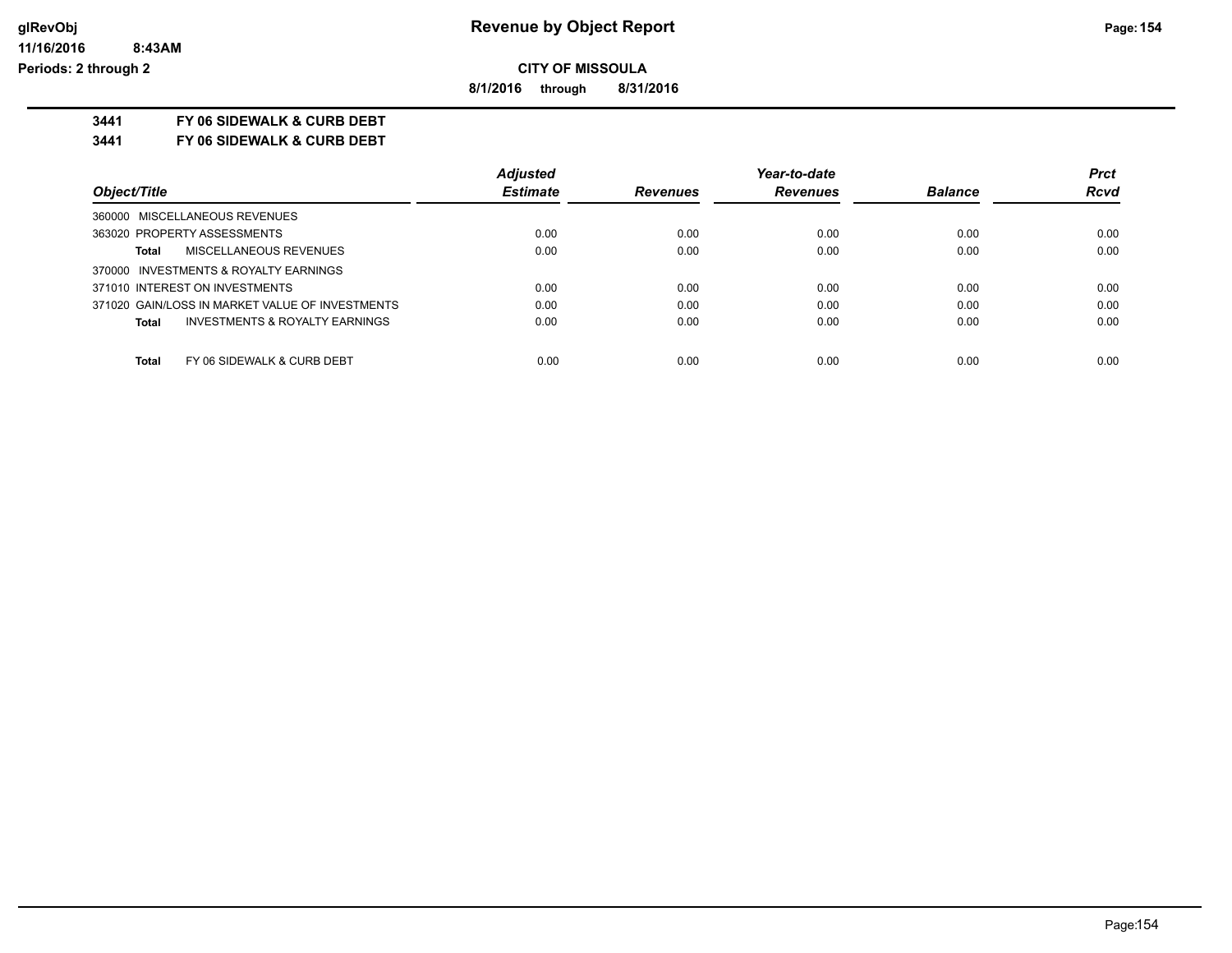**8:43AM**

**CITY OF MISSOULA**

**8/1/2016 through 8/31/2016**

## **3441 FY 06 SIDEWALK & CURB DEBT**

|                                                    | <b>Adjusted</b> |                 | Year-to-date    |                | <b>Prct</b> |
|----------------------------------------------------|-----------------|-----------------|-----------------|----------------|-------------|
| Object/Title                                       | <b>Estimate</b> | <b>Revenues</b> | <b>Revenues</b> | <b>Balance</b> | <b>Rcvd</b> |
| 360000 MISCELLANEOUS REVENUES                      |                 |                 |                 |                |             |
| 363020 PROPERTY ASSESSMENTS                        | 0.00            | 0.00            | 0.00            | 0.00           | 0.00        |
| MISCELLANEOUS REVENUES<br>Total                    | 0.00            | 0.00            | 0.00            | 0.00           | 0.00        |
| 370000 INVESTMENTS & ROYALTY EARNINGS              |                 |                 |                 |                |             |
| 371010 INTEREST ON INVESTMENTS                     | 0.00            | 0.00            | 0.00            | 0.00           | 0.00        |
| 371020 GAIN/LOSS IN MARKET VALUE OF INVESTMENT     | 0.00            | 0.00            | 0.00            | 0.00           | 0.00        |
| <b>INVESTMENTS &amp; ROYALTY EARNINGS</b><br>Total | 0.00            | 0.00            | 0.00            | 0.00           | 0.00        |
| Total<br>FY 06 SIDEWALK & CURB DEBT                | 0.00            | 0.00            | 0.00            | 0.00           | 0.00        |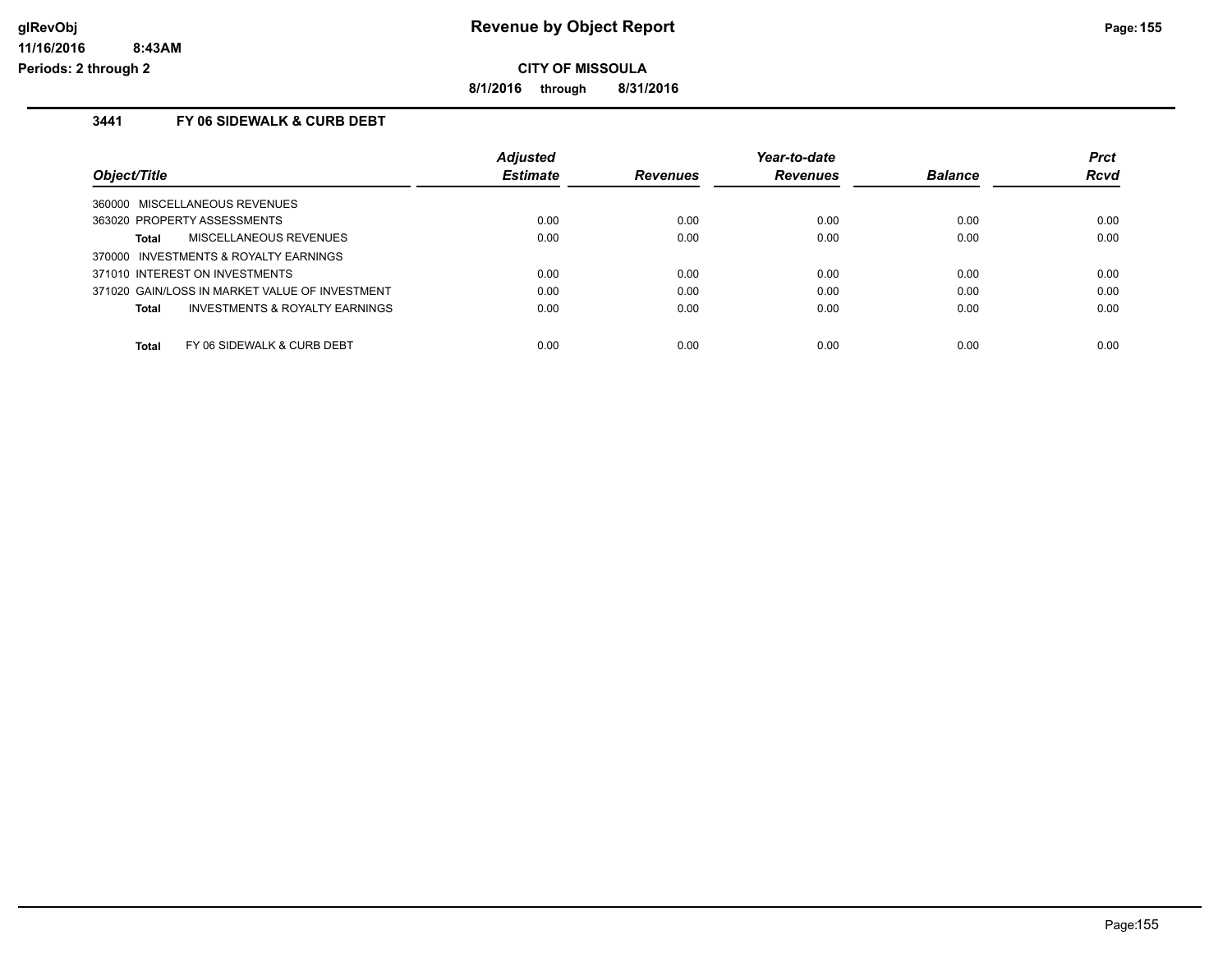**8/1/2016 through 8/31/2016**

**3449 SID 449 DEBT SERVICE**

**3449 SID 449 DEBT SERVICE**

|                                                    | <b>Adjusted</b> |                 | Year-to-date    |                | <b>Prct</b> |
|----------------------------------------------------|-----------------|-----------------|-----------------|----------------|-------------|
| Object/Title                                       | <b>Estimate</b> | <b>Revenues</b> | <b>Revenues</b> | <b>Balance</b> | Rcvd        |
| 360000 MISCELLANEOUS REVENUES                      |                 |                 |                 |                |             |
| 363020 PROPERTY ASSESSMENTS                        | 0.00            | 0.00            | 0.00            | 0.00           | 0.00        |
| 363021 PAYOFF PRINCIPAL ASSESSMENTS                | 0.00            | 0.00            | 0.00            | 0.00           | 0.00        |
| 363022 BOND INTEREST ASSESSMENTS                   | 0.00            | 0.00            | 0.00            | 0.00           | 0.00        |
| 363040 PENALTY AND INTEREST                        | 0.00            | 0.00            | 0.00            | 0.00           | 0.00        |
| MISCELLANEOUS REVENUES<br>Total                    | 0.00            | 0.00            | 0.00            | 0.00           | 0.00        |
| 370000 INVESTMENTS & ROYALTY EARNINGS              |                 |                 |                 |                |             |
| 371010 INTEREST ON INVESTMENTS                     | 0.00            | 0.00            | 0.00            | 0.00           | 0.00        |
| 371020 GAIN/LOSS IN MARKET VALUE OF INVESTMENTS    | 0.00            | 0.00            | 0.00            | 0.00           | 0.00        |
| <b>INVESTMENTS &amp; ROYALTY EARNINGS</b><br>Total | 0.00            | 0.00            | 0.00            | 0.00           | 0.00        |
| SID 449 DEBT SERVICE<br><b>Total</b>               | 0.00            | 0.00            | 0.00            | 0.00           | 0.00        |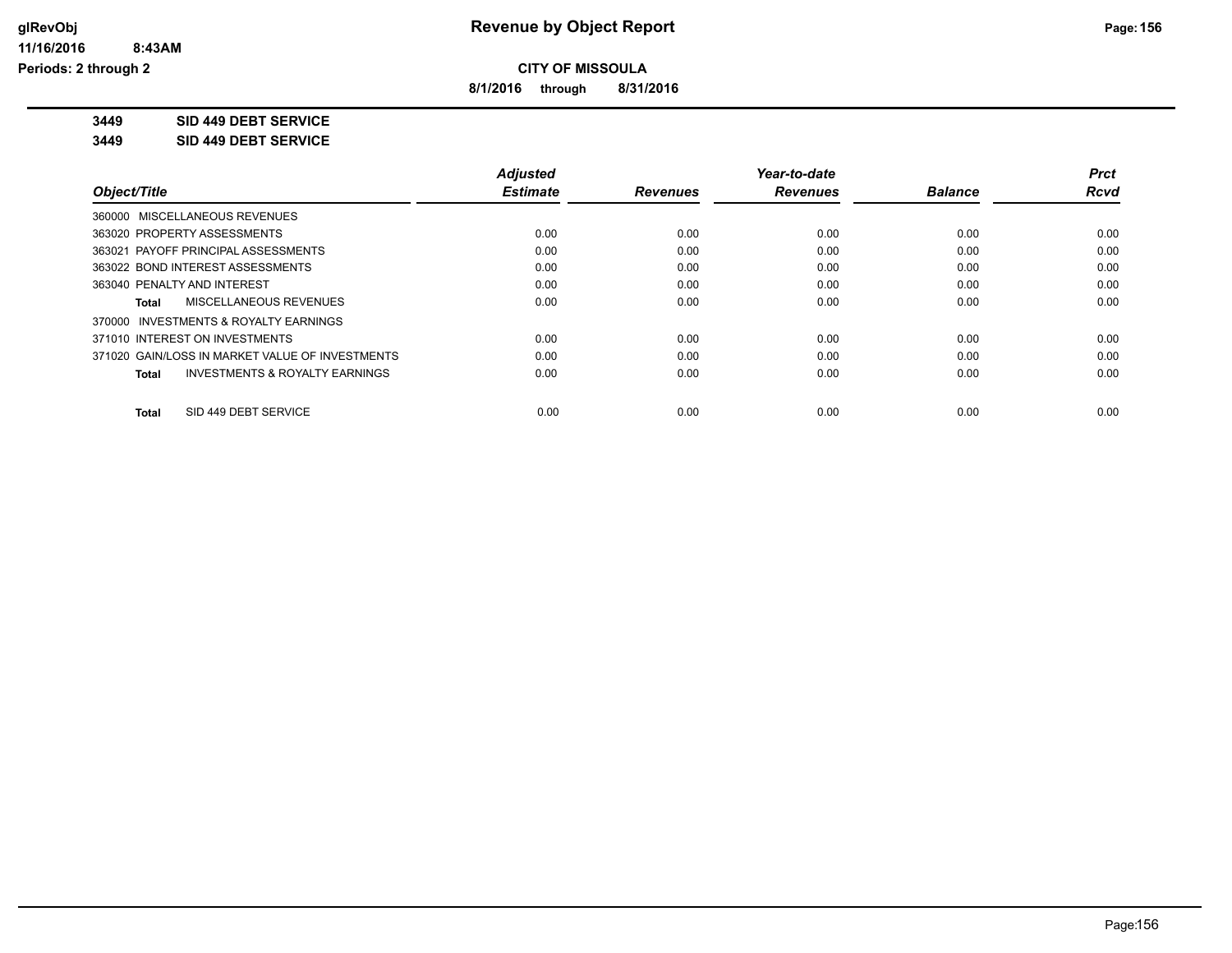**8/1/2016 through 8/31/2016**

### **3449 SID 449 DEBT SERVICE**

|                                                           | <b>Adjusted</b> |                 | Year-to-date    |                | <b>Prct</b> |
|-----------------------------------------------------------|-----------------|-----------------|-----------------|----------------|-------------|
| Object/Title                                              | <b>Estimate</b> | <b>Revenues</b> | <b>Revenues</b> | <b>Balance</b> | <b>Rcvd</b> |
| 360000 MISCELLANEOUS REVENUES                             |                 |                 |                 |                |             |
| 363020 PROPERTY ASSESSMENTS                               | 0.00            | 0.00            | 0.00            | 0.00           | 0.00        |
| 363021 PAYOFF PRINCIPAL ASSESSMENTS                       | 0.00            | 0.00            | 0.00            | 0.00           | 0.00        |
| 363022 BOND INTEREST ASSESSMENTS                          | 0.00            | 0.00            | 0.00            | 0.00           | 0.00        |
| 363040 PENALTY AND INTEREST                               | 0.00            | 0.00            | 0.00            | 0.00           | 0.00        |
| MISCELLANEOUS REVENUES<br><b>Total</b>                    | 0.00            | 0.00            | 0.00            | 0.00           | 0.00        |
| INVESTMENTS & ROYALTY EARNINGS<br>370000                  |                 |                 |                 |                |             |
| 371010 INTEREST ON INVESTMENTS                            | 0.00            | 0.00            | 0.00            | 0.00           | 0.00        |
| 371020 GAIN/LOSS IN MARKET VALUE OF INVESTMENT            | 0.00            | 0.00            | 0.00            | 0.00           | 0.00        |
| <b>INVESTMENTS &amp; ROYALTY EARNINGS</b><br><b>Total</b> | 0.00            | 0.00            | 0.00            | 0.00           | 0.00        |
|                                                           |                 |                 |                 |                |             |
| SID 449 DEBT SERVICE<br><b>Total</b>                      | 0.00            | 0.00            | 0.00            | 0.00           | 0.00        |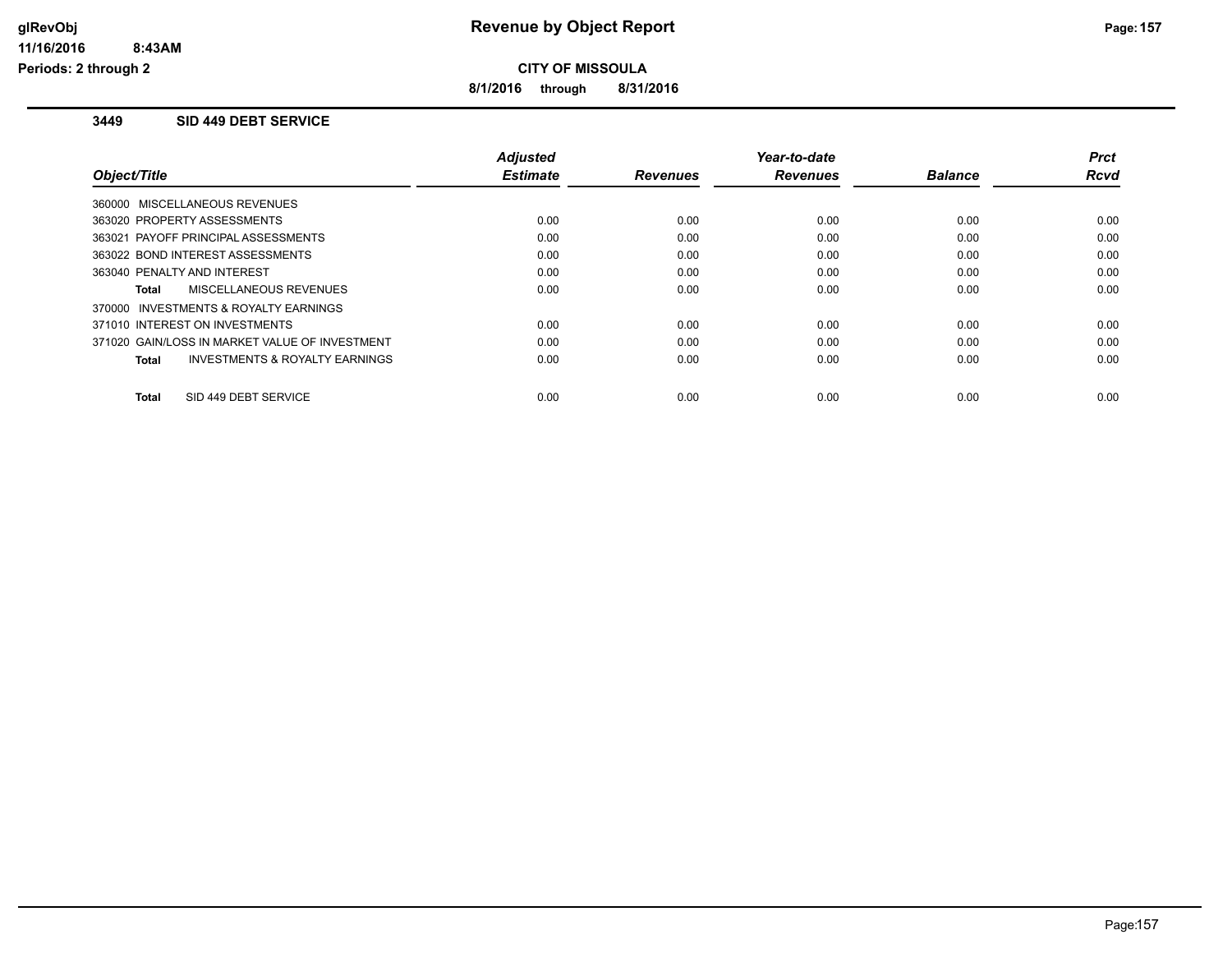**8/1/2016 through 8/31/2016**

**3450 FY 06 SIDEWALK AND CURB**

**3450 FY 06 SIDEWALK AND CURB**

|                                                           | <b>Adjusted</b> |                 | Year-to-date    |                | <b>Prct</b> |
|-----------------------------------------------------------|-----------------|-----------------|-----------------|----------------|-------------|
| Object/Title                                              | <b>Estimate</b> | <b>Revenues</b> | <b>Revenues</b> | <b>Balance</b> | <b>Rcvd</b> |
| 360000 MISCELLANEOUS REVENUES                             |                 |                 |                 |                |             |
| 363020 PROPERTY ASSESSMENTS                               | 0.00            | 400.82          | 0.00            | 0.00           | 0.00        |
| 363021 PAYOFF PRINCIPAL ASSESSMENTS                       | 0.00            | 0.00            | 0.00            | 0.00           | 0.00        |
| 363022 BOND INTEREST ASSESSMENTS                          | 0.00            | 0.00            | 0.00            | 0.00           | 0.00        |
| 363040 PENALTY AND INTEREST                               | 0.00            | 11.86           | 0.00            | 0.00           | 0.00        |
| MISCELLANEOUS REVENUES<br><b>Total</b>                    | 0.00            | 412.68          | 0.00            | 0.00           | 0.00        |
| <b>INVESTMENTS &amp; ROYALTY EARNINGS</b><br>370000       |                 |                 |                 |                |             |
| 371010 INTEREST ON INVESTMENTS                            | 0.00            | 0.00            | 0.00            | 0.00           | 0.00        |
| 371020 GAIN/LOSS IN MARKET VALUE OF INVESTMENTS           | 0.00            | 0.00            | 0.00            | 0.00           | 0.00        |
| 371500 INTEREST ON INTERFUND LOAN                         | 0.00            | 0.00            | 0.00            | 0.00           | 0.00        |
| <b>INVESTMENTS &amp; ROYALTY EARNINGS</b><br><b>Total</b> | 0.00            | 0.00            | 0.00            | 0.00           | 0.00        |
| OTHER FINANCING SOURCES<br>380000                         |                 |                 |                 |                |             |
| 381030 SID BONDS PROCEEDS                                 | 0.00            | 0.00            | 0.00            | 0.00           | 0.00        |
| 383042 TRANSFERS FROM OTHER FUNDS                         | 0.00            | 0.00            | 0.00            | 0.00           | 0.00        |
| OTHER FINANCING SOURCES<br><b>Total</b>                   | 0.00            | 0.00            | 0.00            | 0.00           | 0.00        |
| FY 06 SIDEWALK AND CURB<br>Total                          | 0.00            | 412.68          | 0.00            | 0.00           | 0.00        |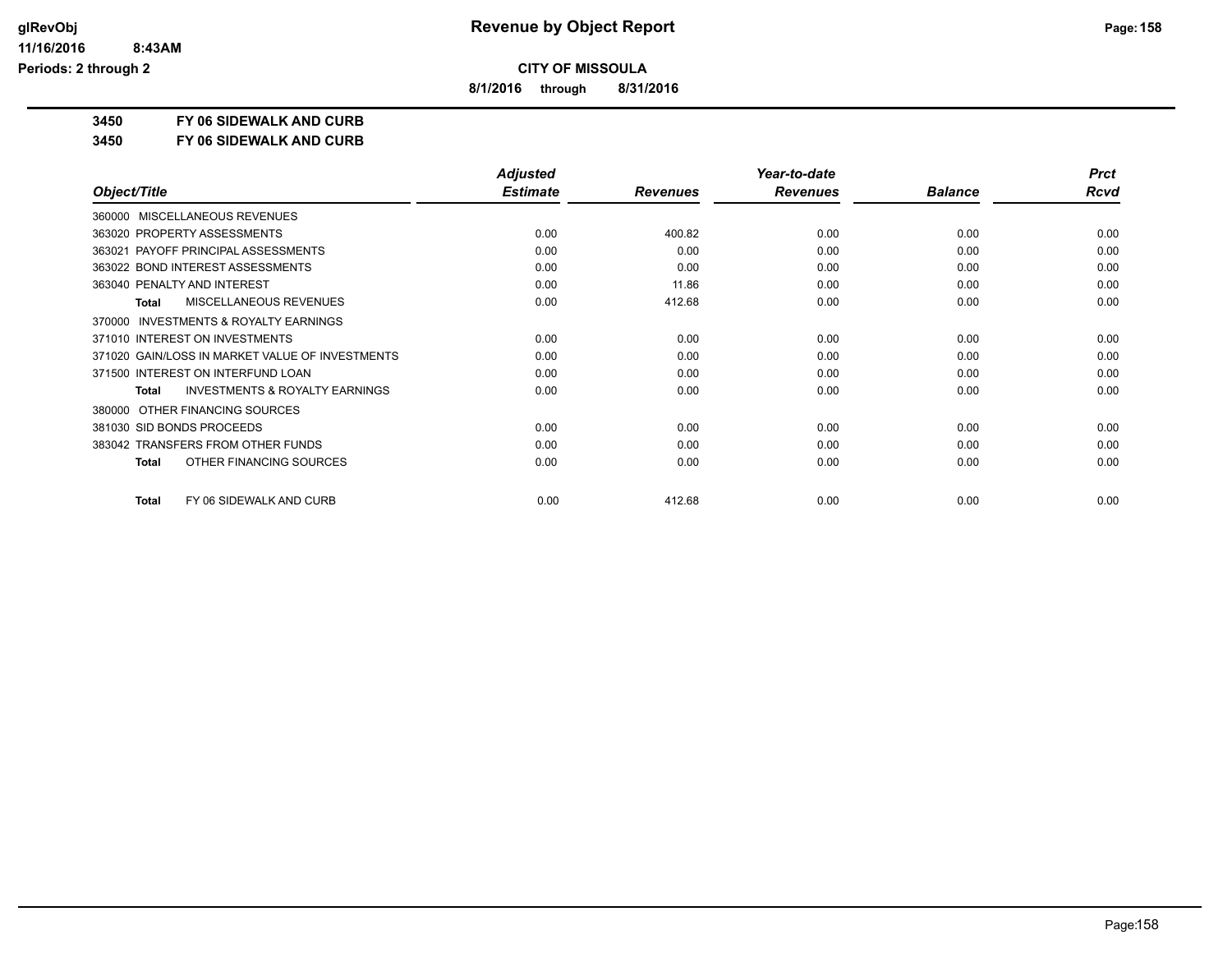**CITY OF MISSOULA**

**8/1/2016 through 8/31/2016**

## **3450 FY 06 SIDEWALK AND CURB**

|                                                           | <b>Adjusted</b> |                 | Year-to-date    |                | <b>Prct</b> |
|-----------------------------------------------------------|-----------------|-----------------|-----------------|----------------|-------------|
| Object/Title                                              | <b>Estimate</b> | <b>Revenues</b> | <b>Revenues</b> | <b>Balance</b> | Rcvd        |
| 360000 MISCELLANEOUS REVENUES                             |                 |                 |                 |                |             |
| 363020 PROPERTY ASSESSMENTS                               | 0.00            | 400.82          | 0.00            | 0.00           | 0.00        |
| 363021 PAYOFF PRINCIPAL ASSESSMENTS                       | 0.00            | 0.00            | 0.00            | 0.00           | 0.00        |
| 363022 BOND INTEREST ASSESSMENTS                          | 0.00            | 0.00            | 0.00            | 0.00           | 0.00        |
| 363040 PENALTY AND INTEREST                               | 0.00            | 11.86           | 0.00            | 0.00           | 0.00        |
| <b>MISCELLANEOUS REVENUES</b><br><b>Total</b>             | 0.00            | 412.68          | 0.00            | 0.00           | 0.00        |
| 370000 INVESTMENTS & ROYALTY EARNINGS                     |                 |                 |                 |                |             |
| 371010 INTEREST ON INVESTMENTS                            | 0.00            | 0.00            | 0.00            | 0.00           | 0.00        |
| 371020 GAIN/LOSS IN MARKET VALUE OF INVESTMENT            | 0.00            | 0.00            | 0.00            | 0.00           | 0.00        |
| 371500 INTEREST ON INTERFUND LOAN                         | 0.00            | 0.00            | 0.00            | 0.00           | 0.00        |
| <b>INVESTMENTS &amp; ROYALTY EARNINGS</b><br><b>Total</b> | 0.00            | 0.00            | 0.00            | 0.00           | 0.00        |
| 380000 OTHER FINANCING SOURCES                            |                 |                 |                 |                |             |
| 381030 SID BONDS PROCEEDS                                 | 0.00            | 0.00            | 0.00            | 0.00           | 0.00        |
| 383042 TRANSFERS FROM OTHER FUNDS                         | 0.00            | 0.00            | 0.00            | 0.00           | 0.00        |
| OTHER FINANCING SOURCES<br><b>Total</b>                   | 0.00            | 0.00            | 0.00            | 0.00           | 0.00        |
| FY 06 SIDEWALK AND CURB<br><b>Total</b>                   | 0.00            | 412.68          | 0.00            | 0.00           | 0.00        |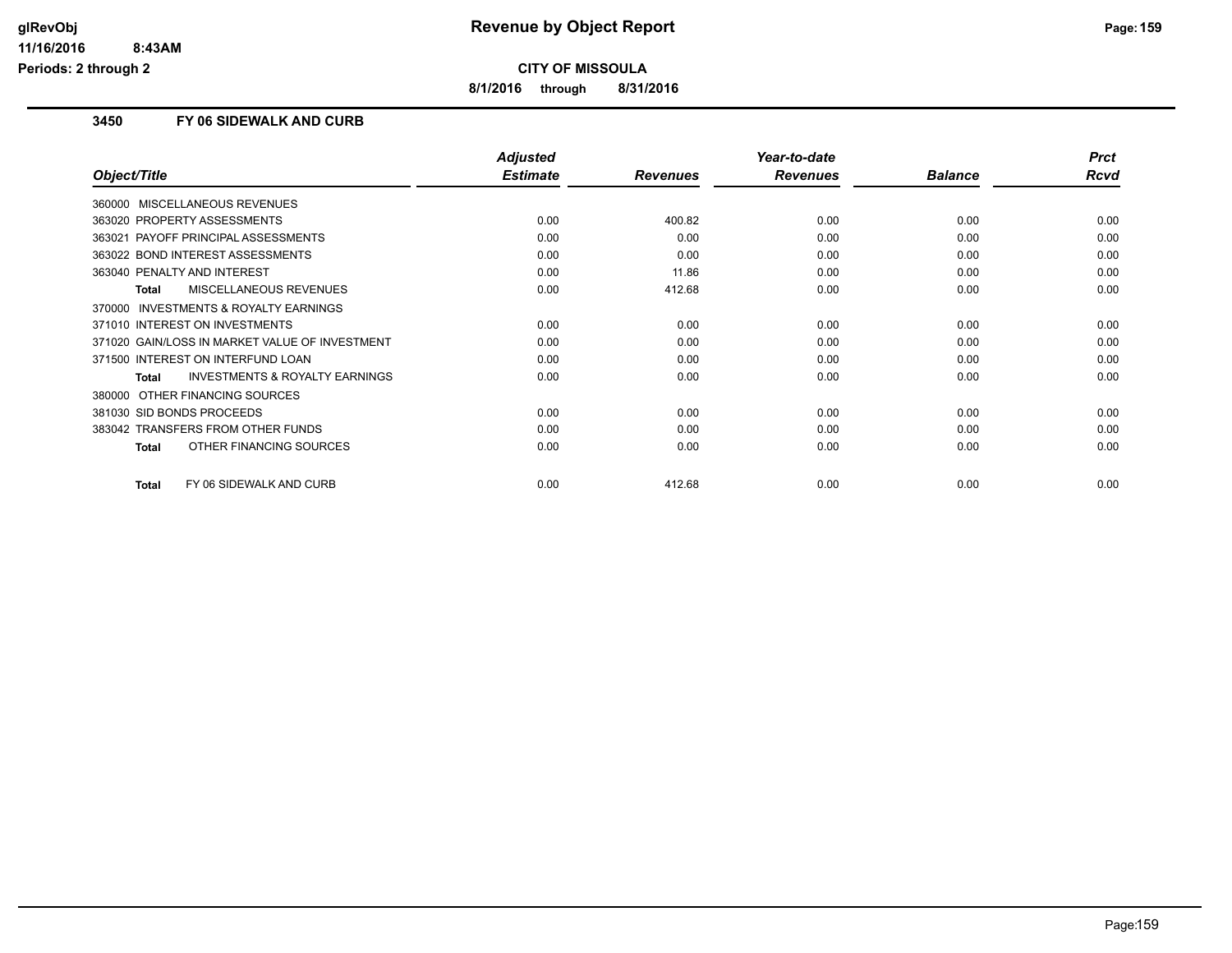**8/1/2016 through 8/31/2016**

**3460 FY07 SIDEWALK AND CURB DEBT**

#### **3460 FY07 SIDEWALK AND CURB DEBT**

|                                                     | <b>Adjusted</b> |                 | Year-to-date    |                | <b>Prct</b> |
|-----------------------------------------------------|-----------------|-----------------|-----------------|----------------|-------------|
| Object/Title                                        | <b>Estimate</b> | <b>Revenues</b> | <b>Revenues</b> | <b>Balance</b> | Rcvd        |
| 360000 MISCELLANEOUS REVENUES                       |                 |                 |                 |                |             |
| 363020 PROPERTY ASSESSMENTS                         | 0.00            | 1,057.37        | 0.00            | 0.00           | 0.00        |
| 363021 PAYOFF PRINCIPAL ASSESSMENTS                 | 0.00            | 0.00            | 0.00            | 0.00           | 0.00        |
| 363022 BOND INTEREST ASSESSMENTS                    | 0.00            | 0.00            | 0.00            | 0.00           | 0.00        |
| 363040 PENALTY AND INTEREST                         | 0.00            | 58.66           | 0.00            | 0.00           | 0.00        |
| <b>MISCELLANEOUS REVENUES</b><br><b>Total</b>       | 0.00            | 1,116.03        | 0.00            | 0.00           | 0.00        |
| <b>INVESTMENTS &amp; ROYALTY EARNINGS</b><br>370000 |                 |                 |                 |                |             |
| 371010 INTEREST ON INVESTMENTS                      | 0.00            | 0.00            | 0.00            | 0.00           | 0.00        |
| 371020 GAIN/LOSS IN MARKET VALUE OF INVESTMENTS     | 0.00            | 0.00            | 0.00            | 0.00           | 0.00        |
| 371500 INTEREST ON INTERFUND LOAN                   | 0.00            | 0.00            | 0.00            | 0.00           | 0.00        |
| <b>INVESTMENTS &amp; ROYALTY EARNINGS</b><br>Total  | 0.00            | 0.00            | 0.00            | 0.00           | 0.00        |
| OTHER FINANCING SOURCES<br>380000                   |                 |                 |                 |                |             |
| 381030 SID BONDS PROCEEDS                           | 0.00            | 0.00            | 0.00            | 0.00           | 0.00        |
| 383042 TRANSFERS FROM OTHER FUNDS                   | 0.00            | 0.00            | 0.00            | 0.00           | 0.00        |
| OTHER FINANCING SOURCES<br>Total                    | 0.00            | 0.00            | 0.00            | 0.00           | 0.00        |
| <b>FY07 SIDEWALK AND CURB DEBT</b><br><b>Total</b>  | 0.00            | 1,116.03        | 0.00            | 0.00           | 0.00        |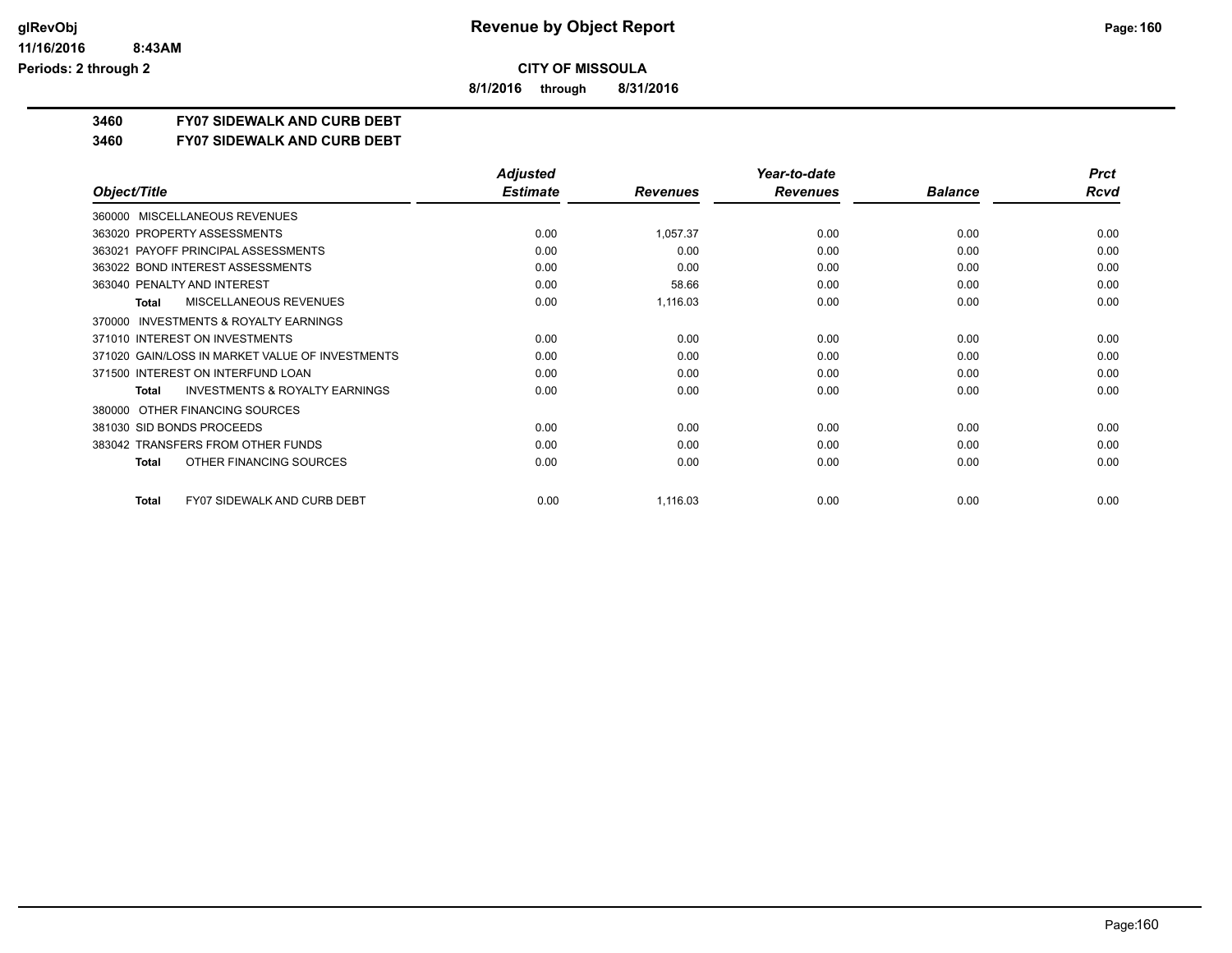**8:43AM**

**CITY OF MISSOULA**

**8/1/2016 through 8/31/2016**

## **3460 FY07 SIDEWALK AND CURB DEBT**

|                                                           | <b>Adjusted</b> |                 | Year-to-date    |                | <b>Prct</b> |
|-----------------------------------------------------------|-----------------|-----------------|-----------------|----------------|-------------|
| Object/Title                                              | <b>Estimate</b> | <b>Revenues</b> | <b>Revenues</b> | <b>Balance</b> | Rcvd        |
| 360000 MISCELLANEOUS REVENUES                             |                 |                 |                 |                |             |
| 363020 PROPERTY ASSESSMENTS                               | 0.00            | 1,057.37        | 0.00            | 0.00           | 0.00        |
| 363021 PAYOFF PRINCIPAL ASSESSMENTS                       | 0.00            | 0.00            | 0.00            | 0.00           | 0.00        |
| 363022 BOND INTEREST ASSESSMENTS                          | 0.00            | 0.00            | 0.00            | 0.00           | 0.00        |
| 363040 PENALTY AND INTEREST                               | 0.00            | 58.66           | 0.00            | 0.00           | 0.00        |
| <b>MISCELLANEOUS REVENUES</b><br>Total                    | 0.00            | 1,116.03        | 0.00            | 0.00           | 0.00        |
| 370000 INVESTMENTS & ROYALTY EARNINGS                     |                 |                 |                 |                |             |
| 371010 INTEREST ON INVESTMENTS                            | 0.00            | 0.00            | 0.00            | 0.00           | 0.00        |
| 371020 GAIN/LOSS IN MARKET VALUE OF INVESTMENT            | 0.00            | 0.00            | 0.00            | 0.00           | 0.00        |
| 371500 INTEREST ON INTERFUND LOAN                         | 0.00            | 0.00            | 0.00            | 0.00           | 0.00        |
| <b>INVESTMENTS &amp; ROYALTY EARNINGS</b><br><b>Total</b> | 0.00            | 0.00            | 0.00            | 0.00           | 0.00        |
| 380000 OTHER FINANCING SOURCES                            |                 |                 |                 |                |             |
| 381030 SID BONDS PROCEEDS                                 | 0.00            | 0.00            | 0.00            | 0.00           | 0.00        |
| 383042 TRANSFERS FROM OTHER FUNDS                         | 0.00            | 0.00            | 0.00            | 0.00           | 0.00        |
| OTHER FINANCING SOURCES<br><b>Total</b>                   | 0.00            | 0.00            | 0.00            | 0.00           | 0.00        |
| <b>FY07 SIDEWALK AND CURB DEBT</b><br><b>Total</b>        | 0.00            | 1,116.03        | 0.00            | 0.00           | 0.00        |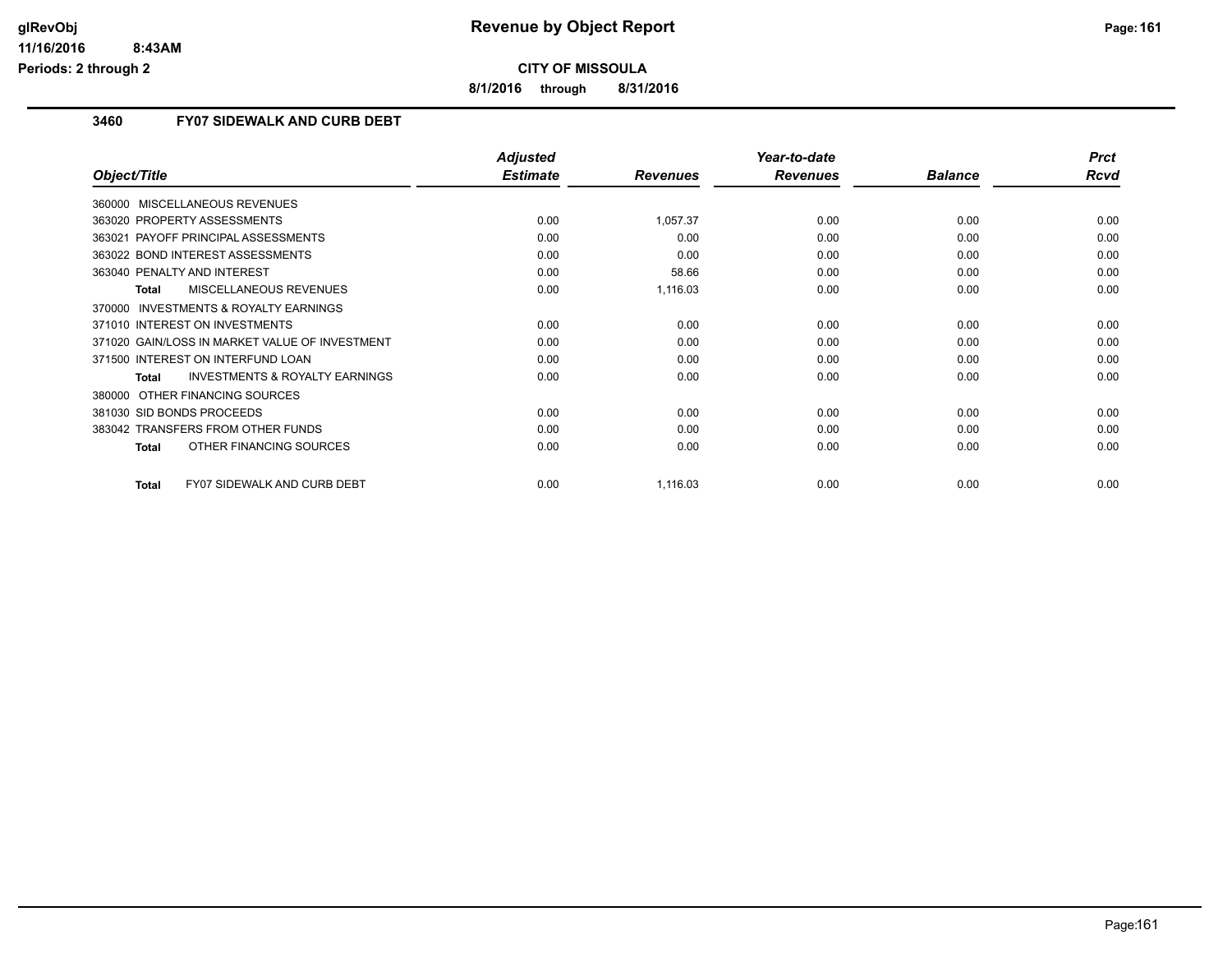**8/1/2016 through 8/31/2016**

## **3461 SERIES 2008A SIDEWALK AND CURB**

### **3461 SERIES 2008A SIDEWALK AND CURB**

|                                                    | <b>Adjusted</b> |                 | Year-to-date    |                | <b>Prct</b> |
|----------------------------------------------------|-----------------|-----------------|-----------------|----------------|-------------|
| Object/Title                                       | <b>Estimate</b> | <b>Revenues</b> | <b>Revenues</b> | <b>Balance</b> | Rcvd        |
| 360000 MISCELLANEOUS REVENUES                      |                 |                 |                 |                |             |
| 363020 PROPERTY ASSESSMENTS                        | 0.00            | 342.66          | 0.00            | 0.00           | 0.00        |
| PAYOFF PRINCIPAL ASSESSMENTS<br>363021             | 0.00            | 0.00            | 22,391.91       | $-22,391.91$   | 0.00        |
| 363022 BOND INTEREST ASSESSMENTS                   | 0.00            | 0.00            | 0.00            | 0.00           | 0.00        |
| 363040 PENALTY AND INTEREST                        | 0.00            | 1.33            | 0.00            | 0.00           | 0.00        |
| MISCELLANEOUS REVENUES<br>Total                    | 0.00            | 343.99          | 22,391.91       | $-22,391.91$   | 0.00        |
| 370000 INVESTMENTS & ROYALTY EARNINGS              |                 |                 |                 |                |             |
| 371010 INTEREST ON INVESTMENTS                     | 0.00            | 0.00            | 0.00            | 0.00           | 0.00        |
| 371020 GAIN/LOSS IN MARKET VALUE OF INVESTMENTS    | 0.00            | 0.00            | 0.00            | 0.00           | 0.00        |
| <b>INVESTMENTS &amp; ROYALTY EARNINGS</b><br>Total | 0.00            | 0.00            | 0.00            | 0.00           | 0.00        |
| OTHER FINANCING SOURCES<br>380000                  |                 |                 |                 |                |             |
| 381030 SID BONDS PROCEEDS                          | 0.00            | 0.00            | 0.00            | 0.00           | 0.00        |
| OTHER FINANCING SOURCES<br>Total                   | 0.00            | 0.00            | 0.00            | 0.00           | 0.00        |
| SERIES 2008A SIDEWALK AND CURB<br><b>Total</b>     | 0.00            | 343.99          | 22,391.91       | $-22,391.91$   | 0.00        |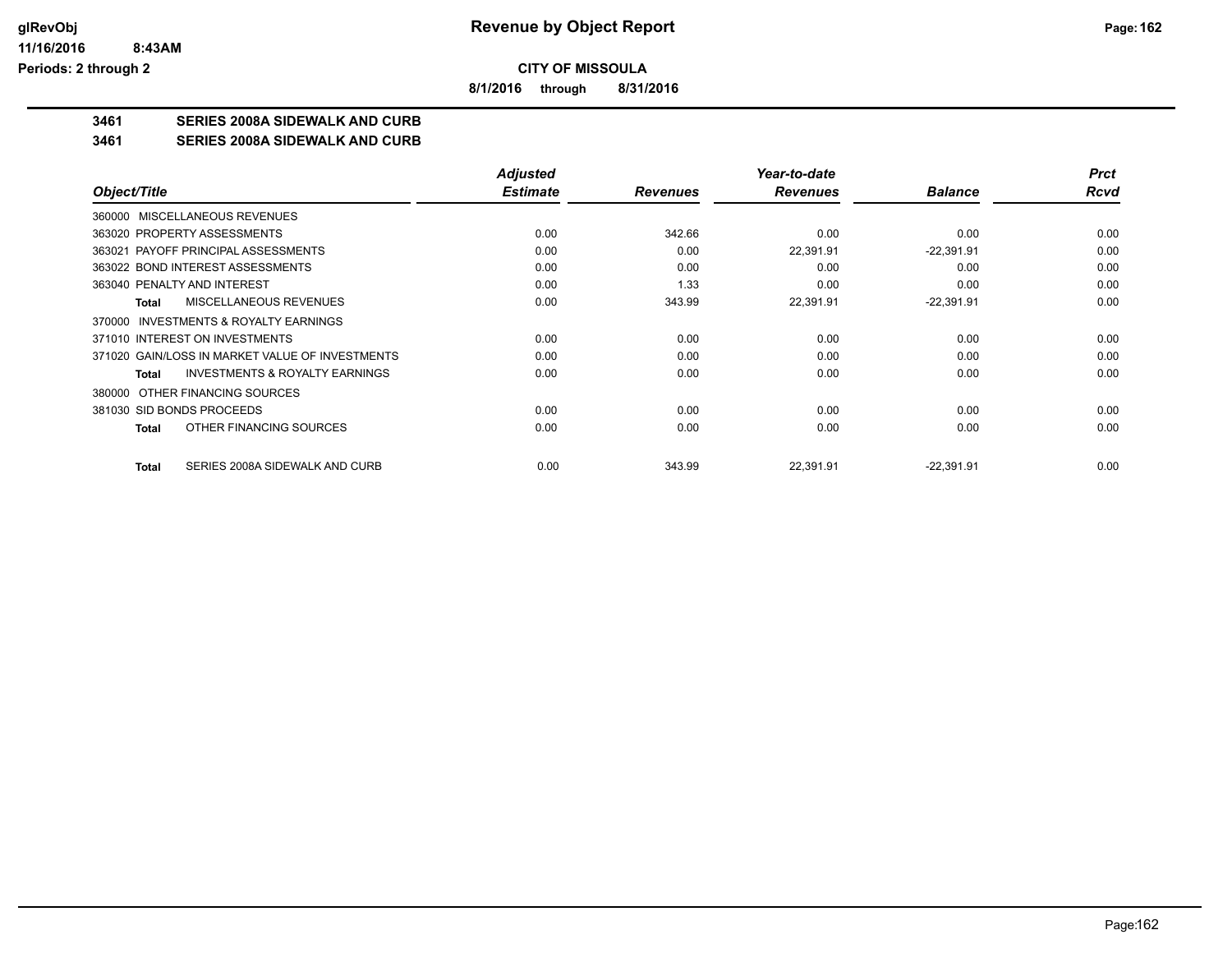**8/1/2016 through 8/31/2016**

## **3461 SERIES 2008A SIDEWALK AND CURB**

| Object/Title                                              | <b>Adjusted</b><br><b>Estimate</b> | <b>Revenues</b> | Year-to-date<br><b>Revenues</b> | <b>Balance</b> | <b>Prct</b><br><b>Rcvd</b> |
|-----------------------------------------------------------|------------------------------------|-----------------|---------------------------------|----------------|----------------------------|
| 360000 MISCELLANEOUS REVENUES                             |                                    |                 |                                 |                |                            |
| 363020 PROPERTY ASSESSMENTS                               | 0.00                               | 342.66          | 0.00                            | 0.00           | 0.00                       |
| 363021 PAYOFF PRINCIPAL ASSESSMENTS                       | 0.00                               | 0.00            | 22,391.91                       | $-22,391.91$   | 0.00                       |
| 363022 BOND INTEREST ASSESSMENTS                          | 0.00                               | 0.00            | 0.00                            | 0.00           | 0.00                       |
| 363040 PENALTY AND INTEREST                               | 0.00                               | 1.33            | 0.00                            | 0.00           | 0.00                       |
| MISCELLANEOUS REVENUES<br><b>Total</b>                    | 0.00                               | 343.99          | 22,391.91                       | $-22,391.91$   | 0.00                       |
| 370000 INVESTMENTS & ROYALTY EARNINGS                     |                                    |                 |                                 |                |                            |
| 371010 INTEREST ON INVESTMENTS                            | 0.00                               | 0.00            | 0.00                            | 0.00           | 0.00                       |
| 371020 GAIN/LOSS IN MARKET VALUE OF INVESTMENT            | 0.00                               | 0.00            | 0.00                            | 0.00           | 0.00                       |
| <b>INVESTMENTS &amp; ROYALTY EARNINGS</b><br><b>Total</b> | 0.00                               | 0.00            | 0.00                            | 0.00           | 0.00                       |
| 380000 OTHER FINANCING SOURCES                            |                                    |                 |                                 |                |                            |
| 381030 SID BONDS PROCEEDS                                 | 0.00                               | 0.00            | 0.00                            | 0.00           | 0.00                       |
| OTHER FINANCING SOURCES<br><b>Total</b>                   | 0.00                               | 0.00            | 0.00                            | 0.00           | 0.00                       |
| SERIES 2008A SIDEWALK AND CURB<br><b>Total</b>            | 0.00                               | 343.99          | 22.391.91                       | $-22.391.91$   | 0.00                       |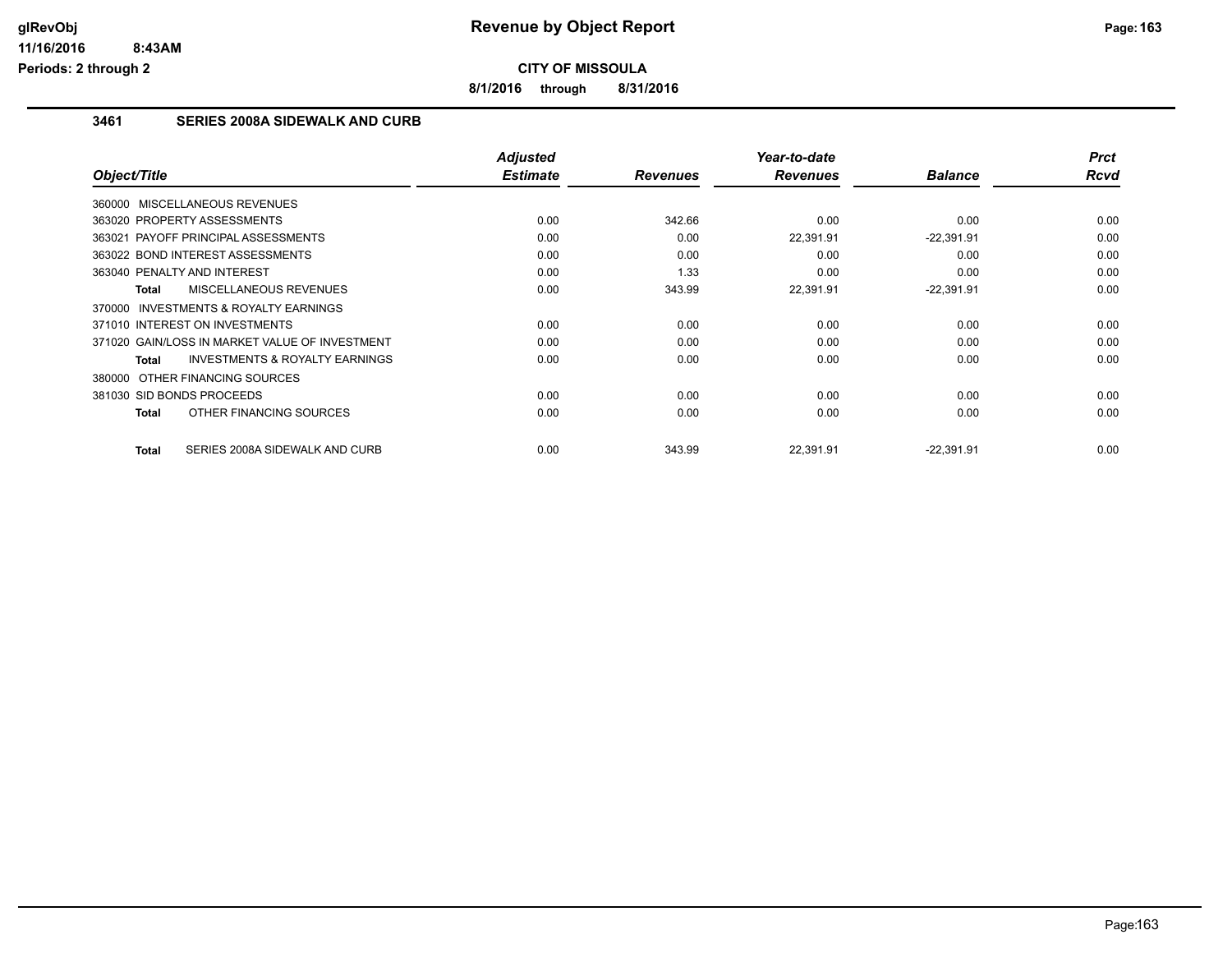**8/1/2016 through 8/31/2016**

## **3462 SERIES 2009 SIDEWALK AND CURB**

## **3462 SERIES 2009 SIDEWALK AND CURB**

|                                                           | <b>Adjusted</b> |                 | Year-to-date    |                | <b>Prct</b> |
|-----------------------------------------------------------|-----------------|-----------------|-----------------|----------------|-------------|
| Object/Title                                              | <b>Estimate</b> | <b>Revenues</b> | <b>Revenues</b> | <b>Balance</b> | Rcvd        |
| 360000 MISCELLANEOUS REVENUES                             |                 |                 |                 |                |             |
| 363020 PROPERTY ASSESSMENTS                               | 0.00            | 1,183.56        | 0.00            | 0.00           | 0.00        |
| 363021 PAYOFF PRINCIPAL ASSESSMENTS                       | 0.00            | 0.00            | 0.00            | 0.00           | 0.00        |
| 363022 BOND INTEREST ASSESSMENTS                          | 0.00            | 0.00            | 0.00            | 0.00           | 0.00        |
| 363040 PENALTY AND INTEREST                               | 0.00            | 37.61           | 0.00            | 0.00           | 0.00        |
| MISCELLANEOUS REVENUES<br>Total                           | 0.00            | 1,221.17        | 0.00            | 0.00           | 0.00        |
| INVESTMENTS & ROYALTY EARNINGS<br>370000                  |                 |                 |                 |                |             |
| 371010 INTEREST ON INVESTMENTS                            | 0.00            | 0.00            | 0.00            | 0.00           | 0.00        |
| 371020 GAIN/LOSS IN MARKET VALUE OF INVESTMENTS           | 0.00            | 0.00            | 0.00            | 0.00           | 0.00        |
| <b>INVESTMENTS &amp; ROYALTY EARNINGS</b><br><b>Total</b> | 0.00            | 0.00            | 0.00            | 0.00           | 0.00        |
| 380000 OTHER FINANCING SOURCES                            |                 |                 |                 |                |             |
| 381030 SID BONDS PROCEEDS                                 | 0.00            | 0.00            | 0.00            | 0.00           | 0.00        |
| 383042 TRANSFERS FROM OTHER FUNDS                         | 0.00            | 0.00            | 0.00            | 0.00           | 0.00        |
| OTHER FINANCING SOURCES<br>Total                          | 0.00            | 0.00            | 0.00            | 0.00           | 0.00        |
| SERIES 2009 SIDEWALK AND CURB<br>Total                    | 0.00            | 1,221.17        | 0.00            | 0.00           | 0.00        |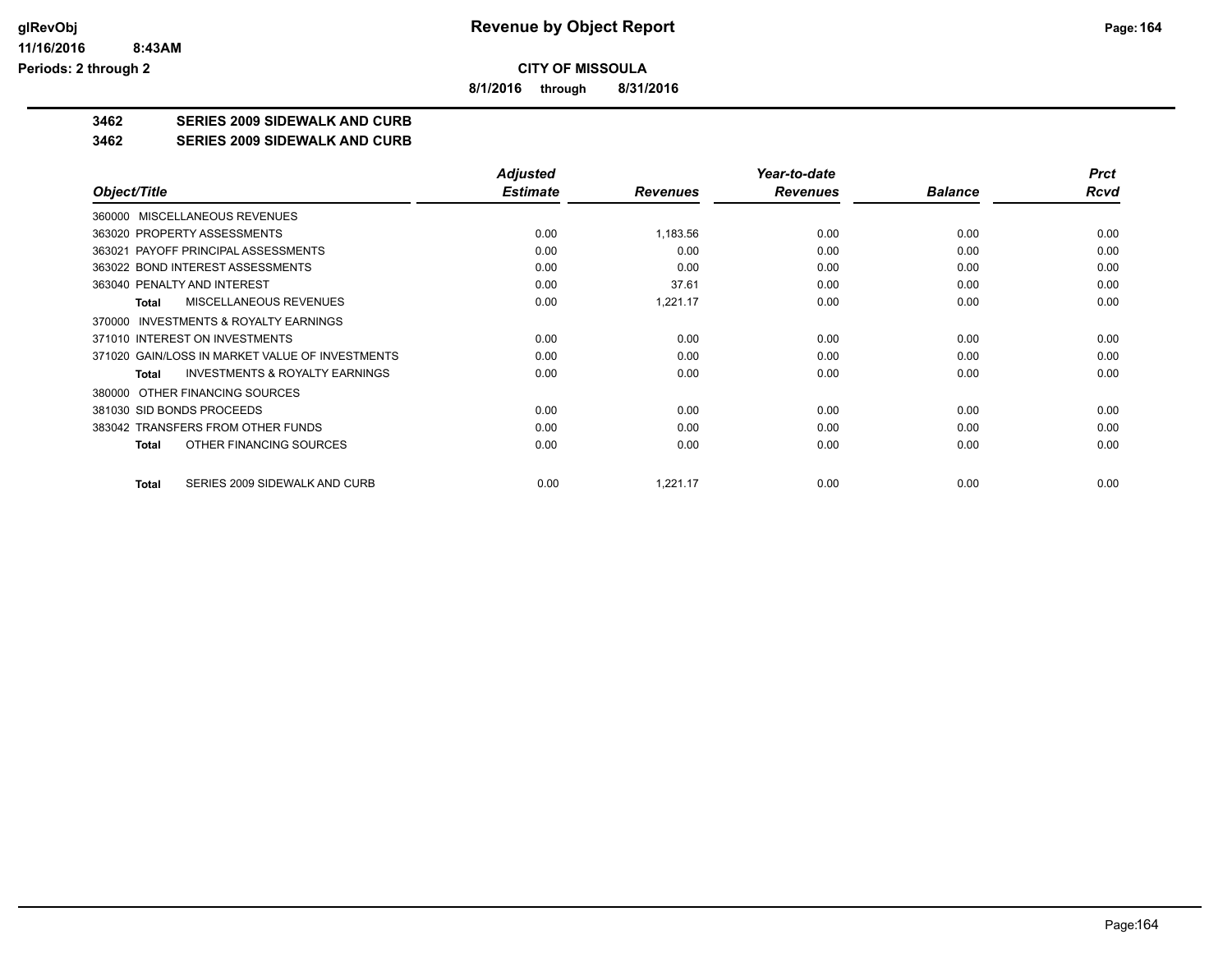**8/1/2016 through 8/31/2016**

## **3462 SERIES 2009 SIDEWALK AND CURB**

|                                                     | <b>Adjusted</b> |                 | Year-to-date    |                | <b>Prct</b> |
|-----------------------------------------------------|-----------------|-----------------|-----------------|----------------|-------------|
| Object/Title                                        | <b>Estimate</b> | <b>Revenues</b> | <b>Revenues</b> | <b>Balance</b> | Rcvd        |
| 360000 MISCELLANEOUS REVENUES                       |                 |                 |                 |                |             |
| 363020 PROPERTY ASSESSMENTS                         | 0.00            | 1,183.56        | 0.00            | 0.00           | 0.00        |
| 363021 PAYOFF PRINCIPAL ASSESSMENTS                 | 0.00            | 0.00            | 0.00            | 0.00           | 0.00        |
| 363022 BOND INTEREST ASSESSMENTS                    | 0.00            | 0.00            | 0.00            | 0.00           | 0.00        |
| 363040 PENALTY AND INTEREST                         | 0.00            | 37.61           | 0.00            | 0.00           | 0.00        |
| <b>MISCELLANEOUS REVENUES</b><br>Total              | 0.00            | 1,221.17        | 0.00            | 0.00           | 0.00        |
| <b>INVESTMENTS &amp; ROYALTY EARNINGS</b><br>370000 |                 |                 |                 |                |             |
| 371010 INTEREST ON INVESTMENTS                      | 0.00            | 0.00            | 0.00            | 0.00           | 0.00        |
| 371020 GAIN/LOSS IN MARKET VALUE OF INVESTMENT      | 0.00            | 0.00            | 0.00            | 0.00           | 0.00        |
| <b>INVESTMENTS &amp; ROYALTY EARNINGS</b><br>Total  | 0.00            | 0.00            | 0.00            | 0.00           | 0.00        |
| OTHER FINANCING SOURCES<br>380000                   |                 |                 |                 |                |             |
| 381030 SID BONDS PROCEEDS                           | 0.00            | 0.00            | 0.00            | 0.00           | 0.00        |
| 383042 TRANSFERS FROM OTHER FUNDS                   | 0.00            | 0.00            | 0.00            | 0.00           | 0.00        |
| OTHER FINANCING SOURCES<br>Total                    | 0.00            | 0.00            | 0.00            | 0.00           | 0.00        |
| SERIES 2009 SIDEWALK AND CURB<br><b>Total</b>       | 0.00            | 1,221.17        | 0.00            | 0.00           | 0.00        |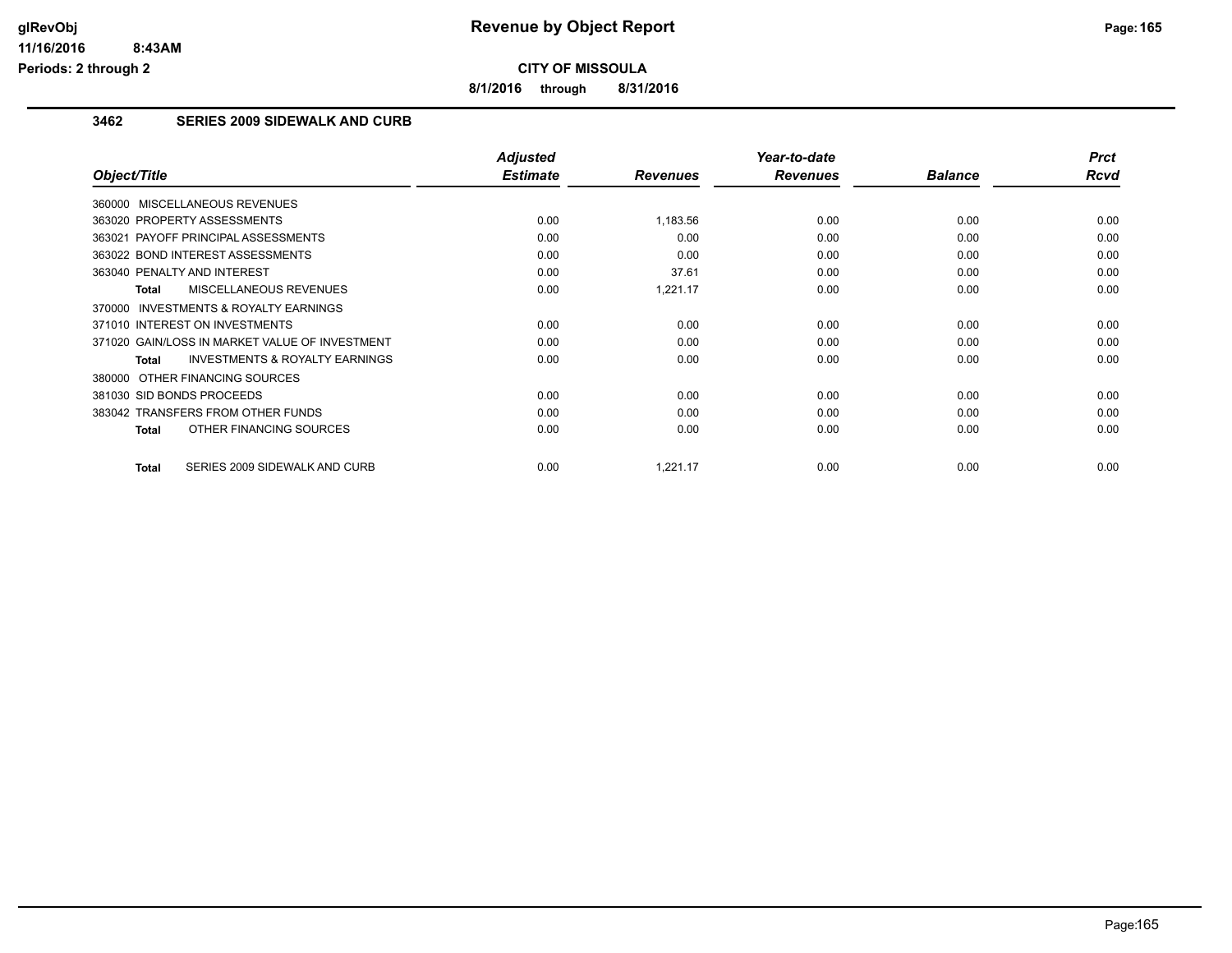**8/1/2016 through 8/31/2016**

## **3463 SERIES 2010 SIDEWALK AND CURB**

## **3463 SERIES 2010 SIDEWALK AND CURB**

|                                                    | <b>Adjusted</b> |                 | Year-to-date    |                | <b>Prct</b> |
|----------------------------------------------------|-----------------|-----------------|-----------------|----------------|-------------|
| Object/Title                                       | <b>Estimate</b> | <b>Revenues</b> | <b>Revenues</b> | <b>Balance</b> | Rcvd        |
| 360000 MISCELLANEOUS REVENUES                      |                 |                 |                 |                |             |
| 363020 PROPERTY ASSESSMENTS                        | 0.00            | 1,359.01        | 0.00            | 0.00           | 0.00        |
| 363021 PAYOFF PRINCIPAL ASSESSMENTS                | 0.00            | 0.00            | 0.00            | 0.00           | 0.00        |
| 363022 BOND INTEREST ASSESSMENTS                   | 0.00            | 0.00            | 0.00            | 0.00           | 0.00        |
| 363040 PENALTY AND INTEREST                        | 0.00            | 42.95           | 0.00            | 0.00           | 0.00        |
| <b>MISCELLANEOUS REVENUES</b><br>Total             | 0.00            | 1,401.96        | 0.00            | 0.00           | 0.00        |
| INVESTMENTS & ROYALTY EARNINGS<br>370000           |                 |                 |                 |                |             |
| 371010 INTEREST ON INVESTMENTS                     | 0.00            | 0.00            | 0.00            | 0.00           | 0.00        |
| 371020 GAIN/LOSS IN MARKET VALUE OF INVESTMENTS    | 0.00            | 0.00            | 0.00            | 0.00           | 0.00        |
| <b>INVESTMENTS &amp; ROYALTY EARNINGS</b><br>Total | 0.00            | 0.00            | 0.00            | 0.00           | 0.00        |
| 380000 OTHER FINANCING SOURCES                     |                 |                 |                 |                |             |
| 381030 SID BONDS PROCEEDS                          | 0.00            | 0.00            | 0.00            | 0.00           | 0.00        |
| 383042 TRANSFERS FROM OTHER FUNDS                  | 0.00            | 0.00            | 0.00            | 0.00           | 0.00        |
| OTHER FINANCING SOURCES<br>Total                   | 0.00            | 0.00            | 0.00            | 0.00           | 0.00        |
| SERIES 2010 SIDEWALK AND CURB<br>Total             | 0.00            | 1,401.96        | 0.00            | 0.00           | 0.00        |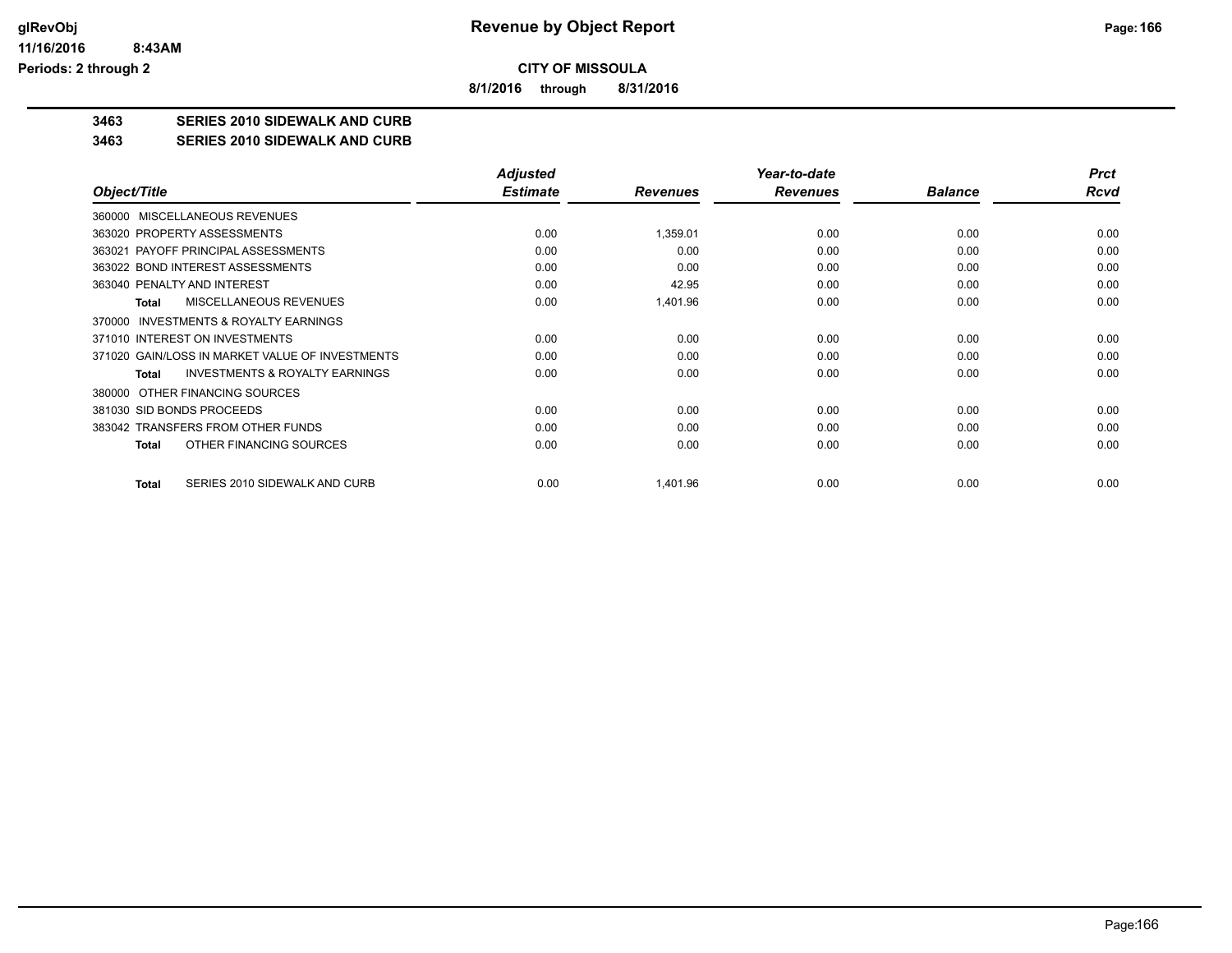**8/1/2016 through 8/31/2016**

## **3463 SERIES 2010 SIDEWALK AND CURB**

|                                                    | <b>Adjusted</b> |                 | Year-to-date    |                | <b>Prct</b> |
|----------------------------------------------------|-----------------|-----------------|-----------------|----------------|-------------|
| Object/Title                                       | <b>Estimate</b> | <b>Revenues</b> | <b>Revenues</b> | <b>Balance</b> | Rcvd        |
| 360000 MISCELLANEOUS REVENUES                      |                 |                 |                 |                |             |
| 363020 PROPERTY ASSESSMENTS                        | 0.00            | 1,359.01        | 0.00            | 0.00           | 0.00        |
| 363021 PAYOFF PRINCIPAL ASSESSMENTS                | 0.00            | 0.00            | 0.00            | 0.00           | 0.00        |
| 363022 BOND INTEREST ASSESSMENTS                   | 0.00            | 0.00            | 0.00            | 0.00           | 0.00        |
| 363040 PENALTY AND INTEREST                        | 0.00            | 42.95           | 0.00            | 0.00           | 0.00        |
| <b>MISCELLANEOUS REVENUES</b><br><b>Total</b>      | 0.00            | 1,401.96        | 0.00            | 0.00           | 0.00        |
| INVESTMENTS & ROYALTY EARNINGS<br>370000           |                 |                 |                 |                |             |
| 371010 INTEREST ON INVESTMENTS                     | 0.00            | 0.00            | 0.00            | 0.00           | 0.00        |
| 371020 GAIN/LOSS IN MARKET VALUE OF INVESTMENT     | 0.00            | 0.00            | 0.00            | 0.00           | 0.00        |
| <b>INVESTMENTS &amp; ROYALTY EARNINGS</b><br>Total | 0.00            | 0.00            | 0.00            | 0.00           | 0.00        |
| OTHER FINANCING SOURCES<br>380000                  |                 |                 |                 |                |             |
| 381030 SID BONDS PROCEEDS                          | 0.00            | 0.00            | 0.00            | 0.00           | 0.00        |
| 383042 TRANSFERS FROM OTHER FUNDS                  | 0.00            | 0.00            | 0.00            | 0.00           | 0.00        |
| OTHER FINANCING SOURCES<br>Total                   | 0.00            | 0.00            | 0.00            | 0.00           | 0.00        |
| SERIES 2010 SIDEWALK AND CURB<br><b>Total</b>      | 0.00            | 1,401.96        | 0.00            | 0.00           | 0.00        |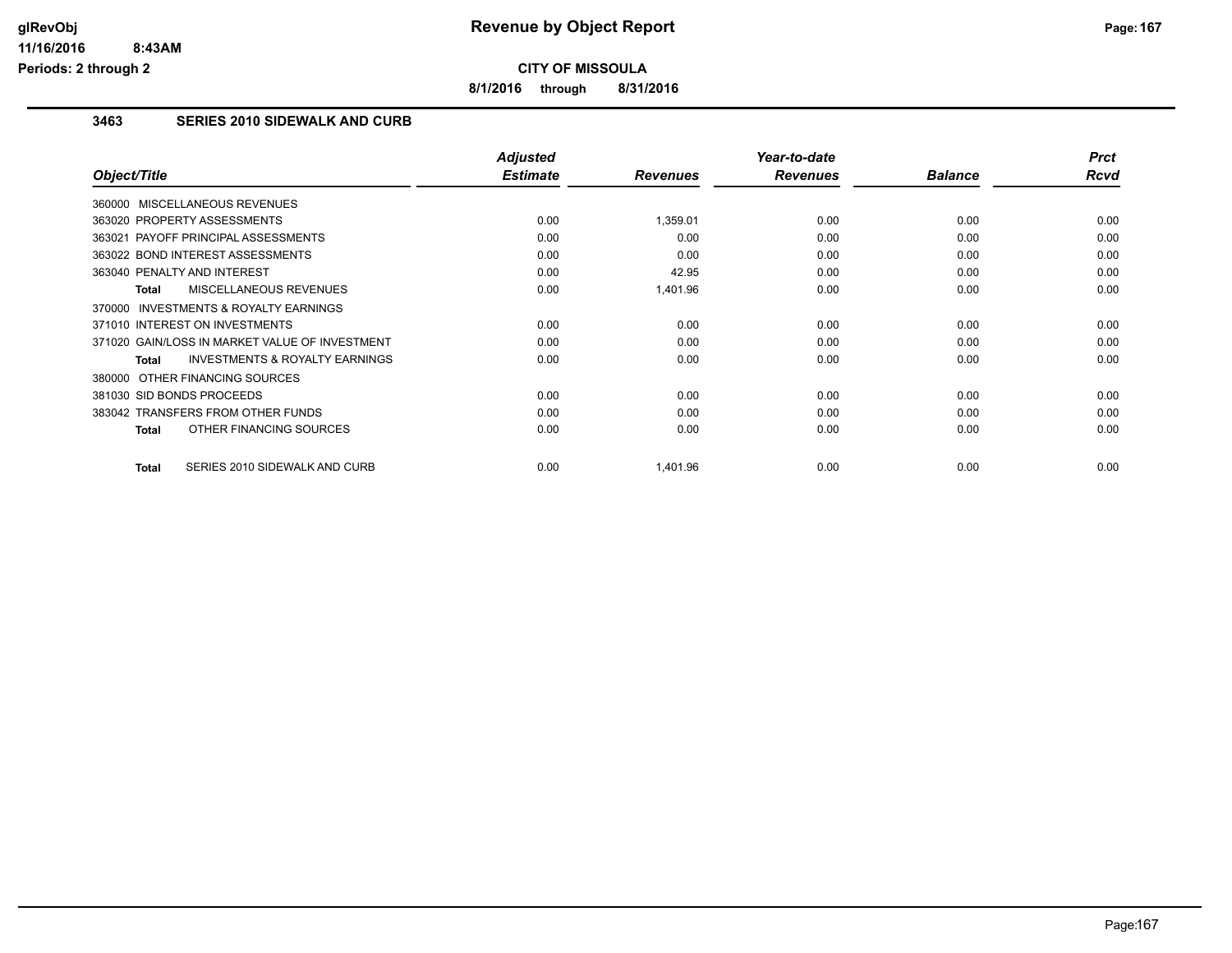**8/1/2016 through 8/31/2016**

**3464 FY12 S/C DEBT SERVICE**

**3464 FY12 S/C DEBT SERVICE**

|                                                           | <b>Adjusted</b> |                 | Year-to-date    |                | <b>Prct</b> |
|-----------------------------------------------------------|-----------------|-----------------|-----------------|----------------|-------------|
| Object/Title                                              | <b>Estimate</b> | <b>Revenues</b> | <b>Revenues</b> | <b>Balance</b> | <b>Rcvd</b> |
| 360000 MISCELLANEOUS REVENUES                             |                 |                 |                 |                |             |
| 363020 PROPERTY ASSESSMENTS                               | 0.00            | 149.62          | 0.00            | 0.00           | 0.00        |
| 363021 PAYOFF PRINCIPAL ASSESSMENTS                       | 0.00            | 742.61          | 742.61          | $-742.61$      | 0.00        |
| 363022 BOND INTEREST ASSESSMENTS                          | 0.00            | 0.00            | 0.00            | 0.00           | 0.00        |
| 363040 PENALTY AND INTEREST                               | 0.00            | 4.67            | 0.00            | 0.00           | 0.00        |
| MISCELLANEOUS REVENUES<br><b>Total</b>                    | 0.00            | 896.90          | 742.61          | $-742.61$      | 0.00        |
| 370000 INVESTMENTS & ROYALTY EARNINGS                     |                 |                 |                 |                |             |
| 371010 INTEREST ON INVESTMENTS                            | 0.00            | 0.00            | 0.00            | 0.00           | 0.00        |
| 371020 GAIN/LOSS IN MARKET VALUE OF INVESTMENTS           | 0.00            | 0.00            | 0.00            | 0.00           | 0.00        |
| <b>INVESTMENTS &amp; ROYALTY EARNINGS</b><br><b>Total</b> | 0.00            | 0.00            | 0.00            | 0.00           | 0.00        |
| OTHER FINANCING SOURCES<br>380000                         |                 |                 |                 |                |             |
| 381030 SID BONDS PROCEEDS                                 | 0.00            | 0.00            | 0.00            | 0.00           | 0.00        |
| 383042 TRANSFERS FROM OTHER FUNDS                         | 0.00            | 0.00            | 0.00            | 0.00           | 0.00        |
| OTHER FINANCING SOURCES<br><b>Total</b>                   | 0.00            | 0.00            | 0.00            | 0.00           | 0.00        |
| FY12 S/C DEBT SERVICE<br><b>Total</b>                     | 0.00            | 896.90          | 742.61          | $-742.61$      | 0.00        |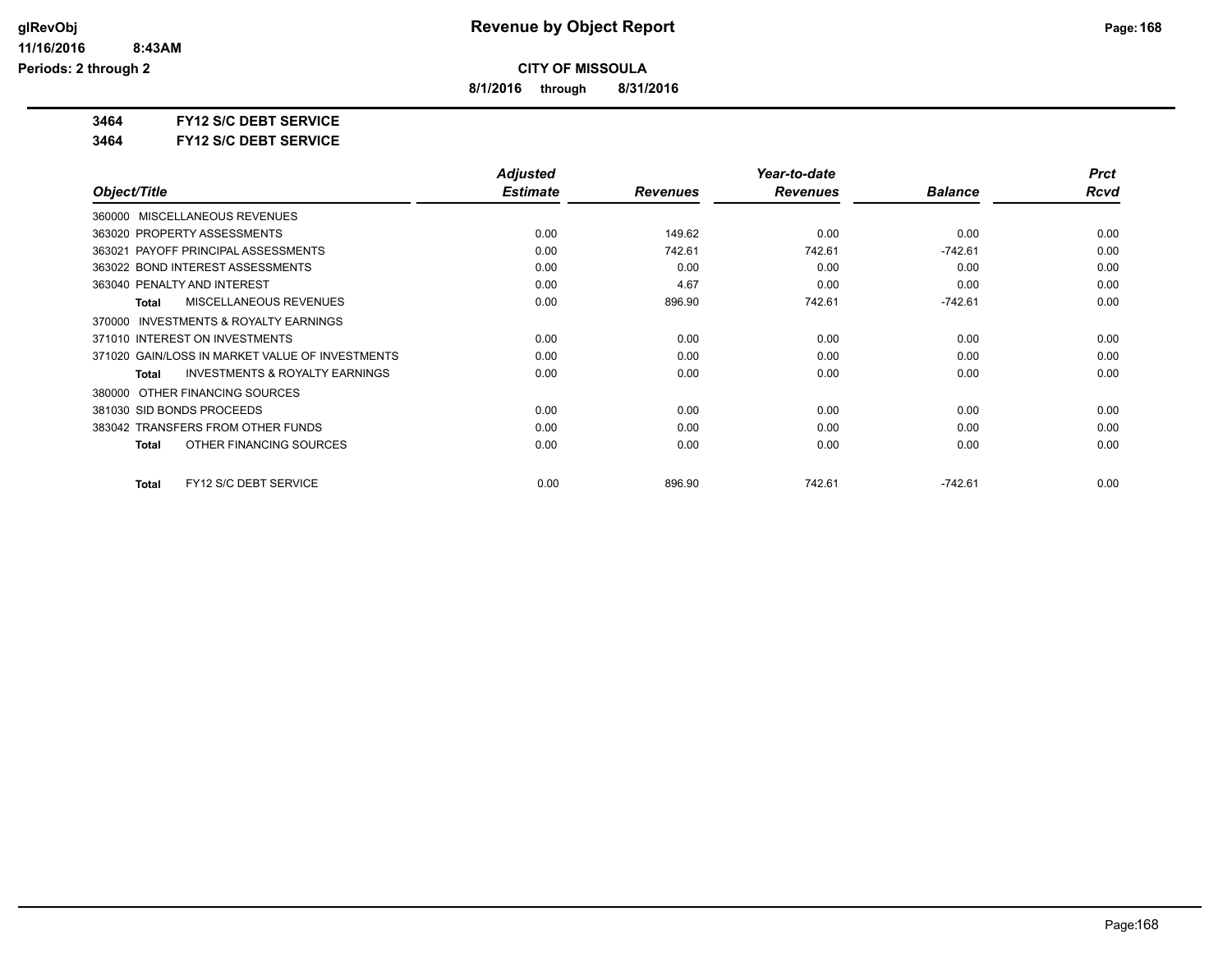**8/1/2016 through 8/31/2016**

## **3464 FY12 S/C DEBT SERVICE**

|                                                     | <b>Adjusted</b> |                 | Year-to-date    |                | <b>Prct</b> |
|-----------------------------------------------------|-----------------|-----------------|-----------------|----------------|-------------|
| Object/Title                                        | <b>Estimate</b> | <b>Revenues</b> | <b>Revenues</b> | <b>Balance</b> | Rcvd        |
| 360000 MISCELLANEOUS REVENUES                       |                 |                 |                 |                |             |
| 363020 PROPERTY ASSESSMENTS                         | 0.00            | 149.62          | 0.00            | 0.00           | 0.00        |
| 363021 PAYOFF PRINCIPAL ASSESSMENTS                 | 0.00            | 742.61          | 742.61          | $-742.61$      | 0.00        |
| 363022 BOND INTEREST ASSESSMENTS                    | 0.00            | 0.00            | 0.00            | 0.00           | 0.00        |
| 363040 PENALTY AND INTEREST                         | 0.00            | 4.67            | 0.00            | 0.00           | 0.00        |
| MISCELLANEOUS REVENUES<br>Total                     | 0.00            | 896.90          | 742.61          | $-742.61$      | 0.00        |
| <b>INVESTMENTS &amp; ROYALTY EARNINGS</b><br>370000 |                 |                 |                 |                |             |
| 371010 INTEREST ON INVESTMENTS                      | 0.00            | 0.00            | 0.00            | 0.00           | 0.00        |
| 371020 GAIN/LOSS IN MARKET VALUE OF INVESTMENT      | 0.00            | 0.00            | 0.00            | 0.00           | 0.00        |
| <b>INVESTMENTS &amp; ROYALTY EARNINGS</b><br>Total  | 0.00            | 0.00            | 0.00            | 0.00           | 0.00        |
| 380000 OTHER FINANCING SOURCES                      |                 |                 |                 |                |             |
| 381030 SID BONDS PROCEEDS                           | 0.00            | 0.00            | 0.00            | 0.00           | 0.00        |
| 383042 TRANSFERS FROM OTHER FUNDS                   | 0.00            | 0.00            | 0.00            | 0.00           | 0.00        |
| OTHER FINANCING SOURCES<br>Total                    | 0.00            | 0.00            | 0.00            | 0.00           | 0.00        |
| FY12 S/C DEBT SERVICE<br>Total                      | 0.00            | 896.90          | 742.61          | $-742.61$      | 0.00        |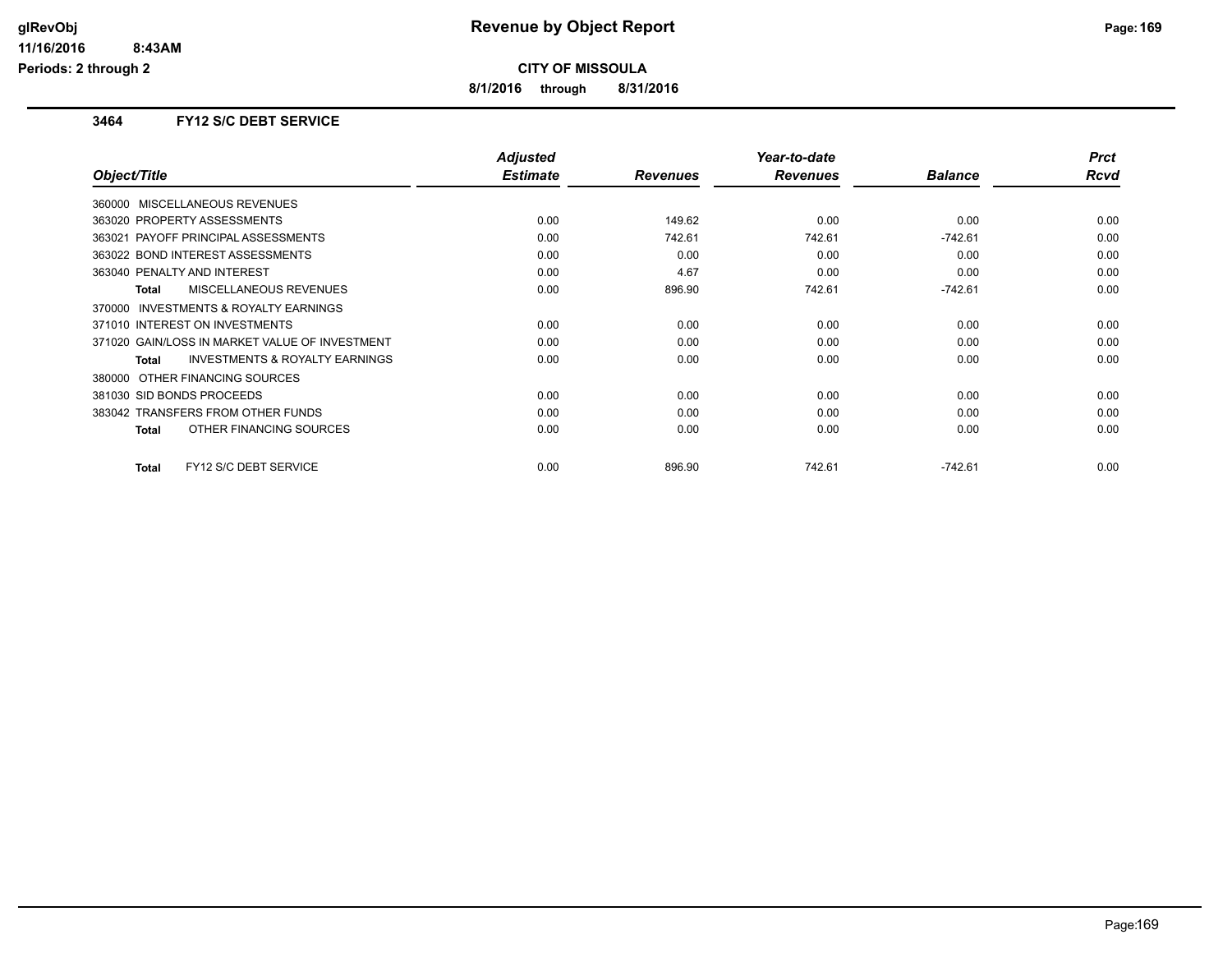**8/1/2016 through 8/31/2016**

## **3465 FY13 SIDEWALK/CURB DEBT SERVICE**

### **3465 FY13 SIDEWALK/CURB DEBT SERVICE**

|                                                           | <b>Adjusted</b> |                 | Year-to-date    |                | <b>Prct</b> |
|-----------------------------------------------------------|-----------------|-----------------|-----------------|----------------|-------------|
| Object/Title                                              | <b>Estimate</b> | <b>Revenues</b> | <b>Revenues</b> | <b>Balance</b> | Rcvd        |
| MISCELLANEOUS REVENUES<br>360000                          |                 |                 |                 |                |             |
| 363020 PROPERTY ASSESSMENTS                               | 0.00            | 138.76          | 0.00            | 0.00           | 0.00        |
| 363021 PAYOFF PRINCIPAL ASSESSMENTS                       | 0.00            | 0.00            | 0.00            | 0.00           | 0.00        |
| 363022 BOND INTEREST ASSESSMENTS                          | 0.00            | 0.00            | 0.00            | 0.00           | 0.00        |
| 363040 PENALTY AND INTEREST                               | 0.00            | 2.89            | 0.00            | 0.00           | 0.00        |
| MISCELLANEOUS REVENUES<br><b>Total</b>                    | 0.00            | 141.65          | 0.00            | 0.00           | 0.00        |
| INVESTMENTS & ROYALTY EARNINGS<br>370000                  |                 |                 |                 |                |             |
| 371010 INTEREST ON INVESTMENTS                            | 0.00            | 0.00            | 0.00            | 0.00           | 0.00        |
| 371020 GAIN/LOSS IN MARKET VALUE OF INVESTMENTS           | 0.00            | 0.00            | 0.00            | 0.00           | 0.00        |
| <b>INVESTMENTS &amp; ROYALTY EARNINGS</b><br><b>Total</b> | 0.00            | 0.00            | 0.00            | 0.00           | 0.00        |
| OTHER FINANCING SOURCES<br>380000                         |                 |                 |                 |                |             |
| 381030 SID BONDS PROCEEDS                                 | 0.00            | 0.00            | 0.00            | 0.00           | 0.00        |
| 383042 TRANSFERS FROM OTHER FUNDS                         | 0.00            | 0.00            | 0.00            | 0.00           | 0.00        |
| OTHER FINANCING SOURCES<br><b>Total</b>                   | 0.00            | 0.00            | 0.00            | 0.00           | 0.00        |
| FY13 SIDEWALK/CURB DEBT SERVICE<br><b>Total</b>           | 0.00            | 141.65          | 0.00            | 0.00           | 0.00        |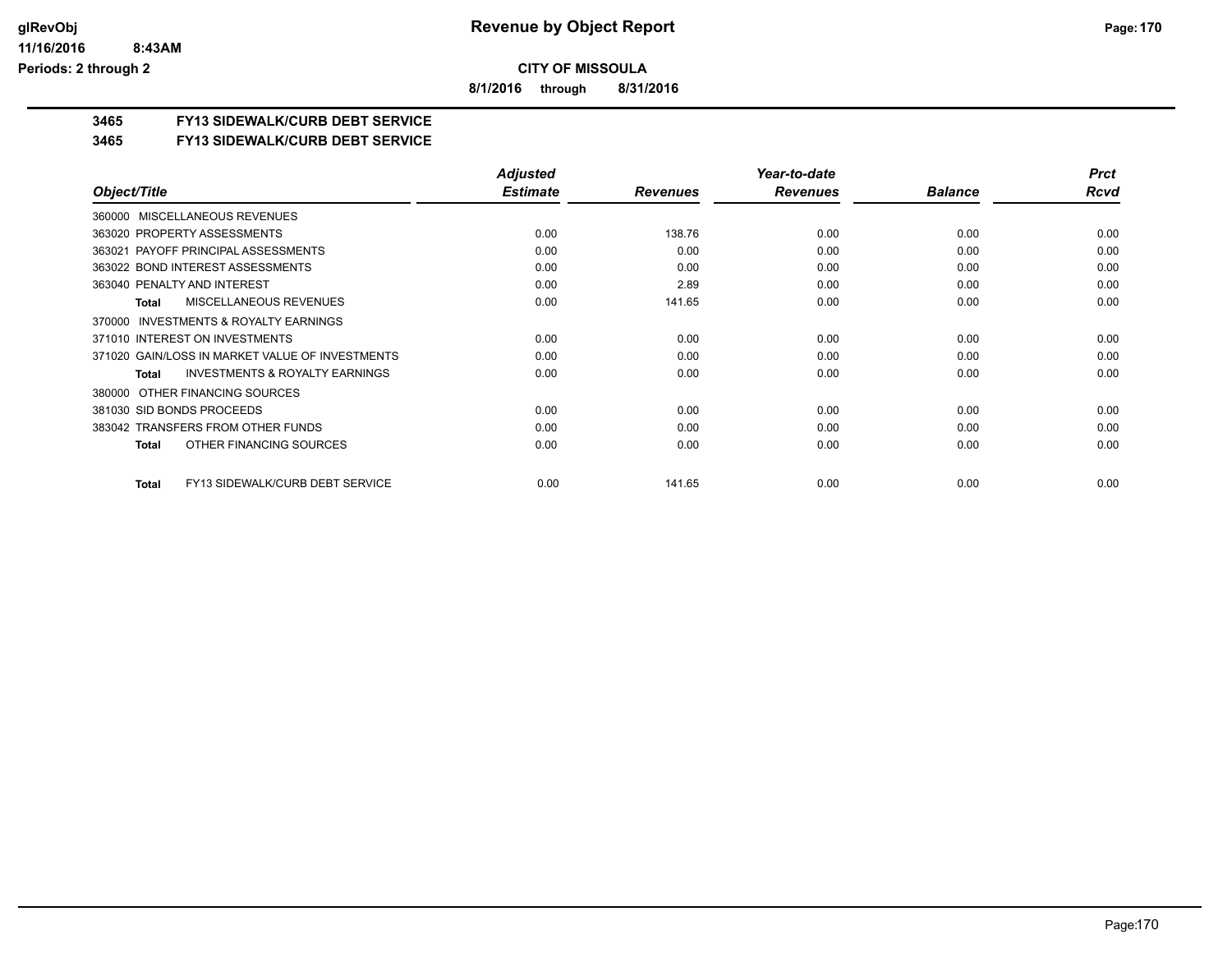**8/1/2016 through 8/31/2016**

## **3465 FY13 SIDEWALK/CURB DEBT SERVICE**

|                                                           | <b>Adjusted</b> |                 | Year-to-date    |                | <b>Prct</b> |
|-----------------------------------------------------------|-----------------|-----------------|-----------------|----------------|-------------|
| Object/Title                                              | <b>Estimate</b> | <b>Revenues</b> | <b>Revenues</b> | <b>Balance</b> | Rcvd        |
| 360000 MISCELLANEOUS REVENUES                             |                 |                 |                 |                |             |
| 363020 PROPERTY ASSESSMENTS                               | 0.00            | 138.76          | 0.00            | 0.00           | 0.00        |
| 363021 PAYOFF PRINCIPAL ASSESSMENTS                       | 0.00            | 0.00            | 0.00            | 0.00           | 0.00        |
| 363022 BOND INTEREST ASSESSMENTS                          | 0.00            | 0.00            | 0.00            | 0.00           | 0.00        |
| 363040 PENALTY AND INTEREST                               | 0.00            | 2.89            | 0.00            | 0.00           | 0.00        |
| <b>MISCELLANEOUS REVENUES</b><br><b>Total</b>             | 0.00            | 141.65          | 0.00            | 0.00           | 0.00        |
| <b>INVESTMENTS &amp; ROYALTY EARNINGS</b><br>370000       |                 |                 |                 |                |             |
| 371010 INTEREST ON INVESTMENTS                            | 0.00            | 0.00            | 0.00            | 0.00           | 0.00        |
| 371020 GAIN/LOSS IN MARKET VALUE OF INVESTMENT            | 0.00            | 0.00            | 0.00            | 0.00           | 0.00        |
| <b>INVESTMENTS &amp; ROYALTY EARNINGS</b><br><b>Total</b> | 0.00            | 0.00            | 0.00            | 0.00           | 0.00        |
| OTHER FINANCING SOURCES<br>380000                         |                 |                 |                 |                |             |
| 381030 SID BONDS PROCEEDS                                 | 0.00            | 0.00            | 0.00            | 0.00           | 0.00        |
| 383042 TRANSFERS FROM OTHER FUNDS                         | 0.00            | 0.00            | 0.00            | 0.00           | 0.00        |
| OTHER FINANCING SOURCES<br>Total                          | 0.00            | 0.00            | 0.00            | 0.00           | 0.00        |
| FY13 SIDEWALK/CURB DEBT SERVICE<br><b>Total</b>           | 0.00            | 141.65          | 0.00            | 0.00           | 0.00        |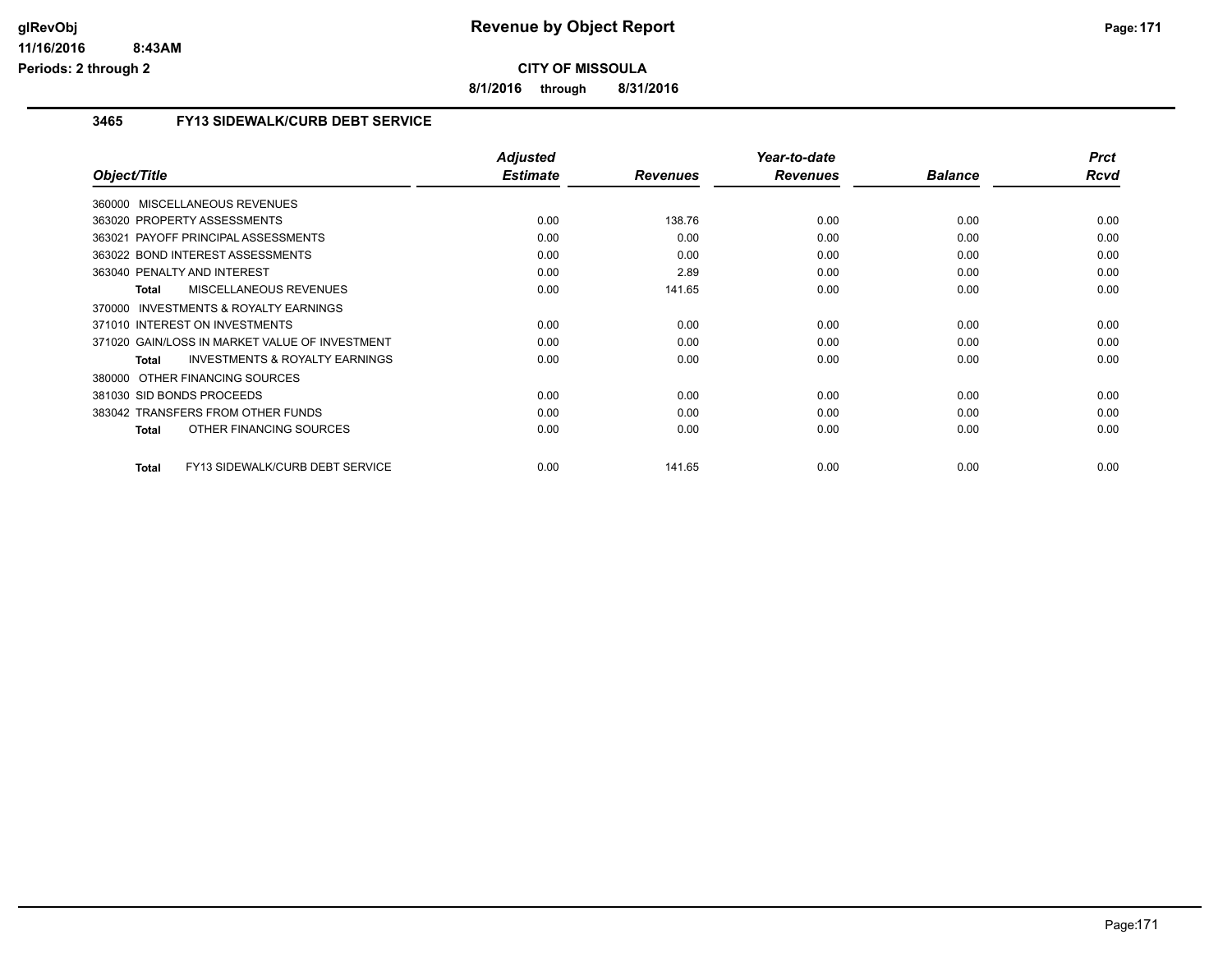**8/1/2016 through 8/31/2016**

## **3466 FY15 SIDEWALK/CURB DEBT SERVICE**

## **3466 FY15 SIDEWALK/CURB DEBT SERVICE**

|                                                    | <b>Adjusted</b> |                 | Year-to-date    |                | <b>Prct</b> |
|----------------------------------------------------|-----------------|-----------------|-----------------|----------------|-------------|
| Object/Title                                       | <b>Estimate</b> | <b>Revenues</b> | <b>Revenues</b> | <b>Balance</b> | Rcvd        |
| MISCELLANEOUS REVENUES<br>360000                   |                 |                 |                 |                |             |
| 363020 PROPERTY ASSESSMENTS                        | 0.00            | 139.57          | 0.00            | 0.00           | 0.00        |
| 363021 PAYOFF PRINCIPAL ASSESSMENTS                | 0.00            | 5,886.31        | 5,886.31        | $-5,886.31$    | 0.00        |
| 363022 BOND INTEREST ASSESSMENTS                   | 0.00            | 0.00            | 0.00            | 0.00           | 0.00        |
| 363040 PENALTY AND INTEREST                        | 0.00            | 7.75            | 0.00            | 0.00           | 0.00        |
| <b>MISCELLANEOUS REVENUES</b><br>Total             | 0.00            | 6,033.63        | 5,886.31        | $-5,886.31$    | 0.00        |
| INVESTMENTS & ROYALTY EARNINGS<br>370000           |                 |                 |                 |                |             |
| 371010 INTEREST ON INVESTMENTS                     | 0.00            | 0.00            | 0.00            | 0.00           | 0.00        |
| 371020 GAIN/LOSS IN MARKET VALUE OF INVESTMENTS    | 0.00            | 0.00            | 0.00            | 0.00           | 0.00        |
| <b>INVESTMENTS &amp; ROYALTY EARNINGS</b><br>Total | 0.00            | 0.00            | 0.00            | 0.00           | 0.00        |
| 380000 OTHER FINANCING SOURCES                     |                 |                 |                 |                |             |
| 381030 SID BONDS PROCEEDS                          | 0.00            | 0.00            | 0.00            | 0.00           | 0.00        |
| 383042 TRANSFERS FROM OTHER FUNDS                  | 0.00            | 0.00            | 0.00            | 0.00           | 0.00        |
| OTHER FINANCING SOURCES<br>Total                   | 0.00            | 0.00            | 0.00            | 0.00           | 0.00        |
| FY15 SIDEWALK/CURB DEBT SERVICE<br>Total           | 0.00            | 6,033.63        | 5,886.31        | $-5,886.31$    | 0.00        |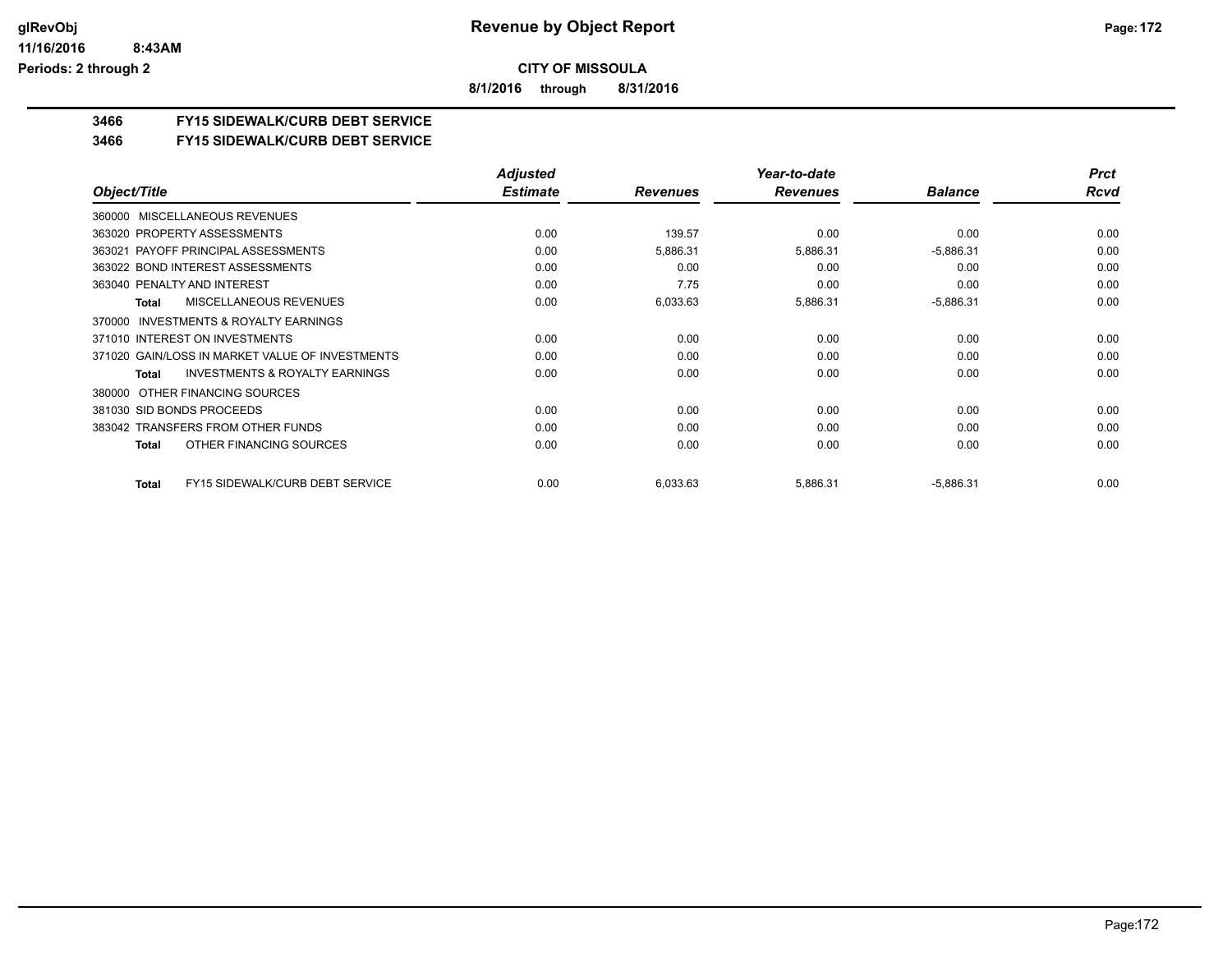**8/1/2016 through 8/31/2016**

## **3466 FY15 SIDEWALK/CURB DEBT SERVICE**

|                                                           | <b>Adjusted</b> |                 | Year-to-date    |                | <b>Prct</b> |
|-----------------------------------------------------------|-----------------|-----------------|-----------------|----------------|-------------|
| Object/Title                                              | <b>Estimate</b> | <b>Revenues</b> | <b>Revenues</b> | <b>Balance</b> | Rcvd        |
| 360000 MISCELLANEOUS REVENUES                             |                 |                 |                 |                |             |
| 363020 PROPERTY ASSESSMENTS                               | 0.00            | 139.57          | 0.00            | 0.00           | 0.00        |
| 363021 PAYOFF PRINCIPAL ASSESSMENTS                       | 0.00            | 5,886.31        | 5,886.31        | $-5,886.31$    | 0.00        |
| 363022 BOND INTEREST ASSESSMENTS                          | 0.00            | 0.00            | 0.00            | 0.00           | 0.00        |
| 363040 PENALTY AND INTEREST                               | 0.00            | 7.75            | 0.00            | 0.00           | 0.00        |
| <b>MISCELLANEOUS REVENUES</b><br><b>Total</b>             | 0.00            | 6,033.63        | 5,886.31        | $-5,886.31$    | 0.00        |
| INVESTMENTS & ROYALTY EARNINGS<br>370000                  |                 |                 |                 |                |             |
| 371010 INTEREST ON INVESTMENTS                            | 0.00            | 0.00            | 0.00            | 0.00           | 0.00        |
| 371020 GAIN/LOSS IN MARKET VALUE OF INVESTMENT            | 0.00            | 0.00            | 0.00            | 0.00           | 0.00        |
| <b>INVESTMENTS &amp; ROYALTY EARNINGS</b><br><b>Total</b> | 0.00            | 0.00            | 0.00            | 0.00           | 0.00        |
| OTHER FINANCING SOURCES<br>380000                         |                 |                 |                 |                |             |
| 381030 SID BONDS PROCEEDS                                 | 0.00            | 0.00            | 0.00            | 0.00           | 0.00        |
| 383042 TRANSFERS FROM OTHER FUNDS                         | 0.00            | 0.00            | 0.00            | 0.00           | 0.00        |
| OTHER FINANCING SOURCES<br>Total                          | 0.00            | 0.00            | 0.00            | 0.00           | 0.00        |
| FY15 SIDEWALK/CURB DEBT SERVICE<br><b>Total</b>           | 0.00            | 6,033.63        | 5,886.31        | $-5,886.31$    | 0.00        |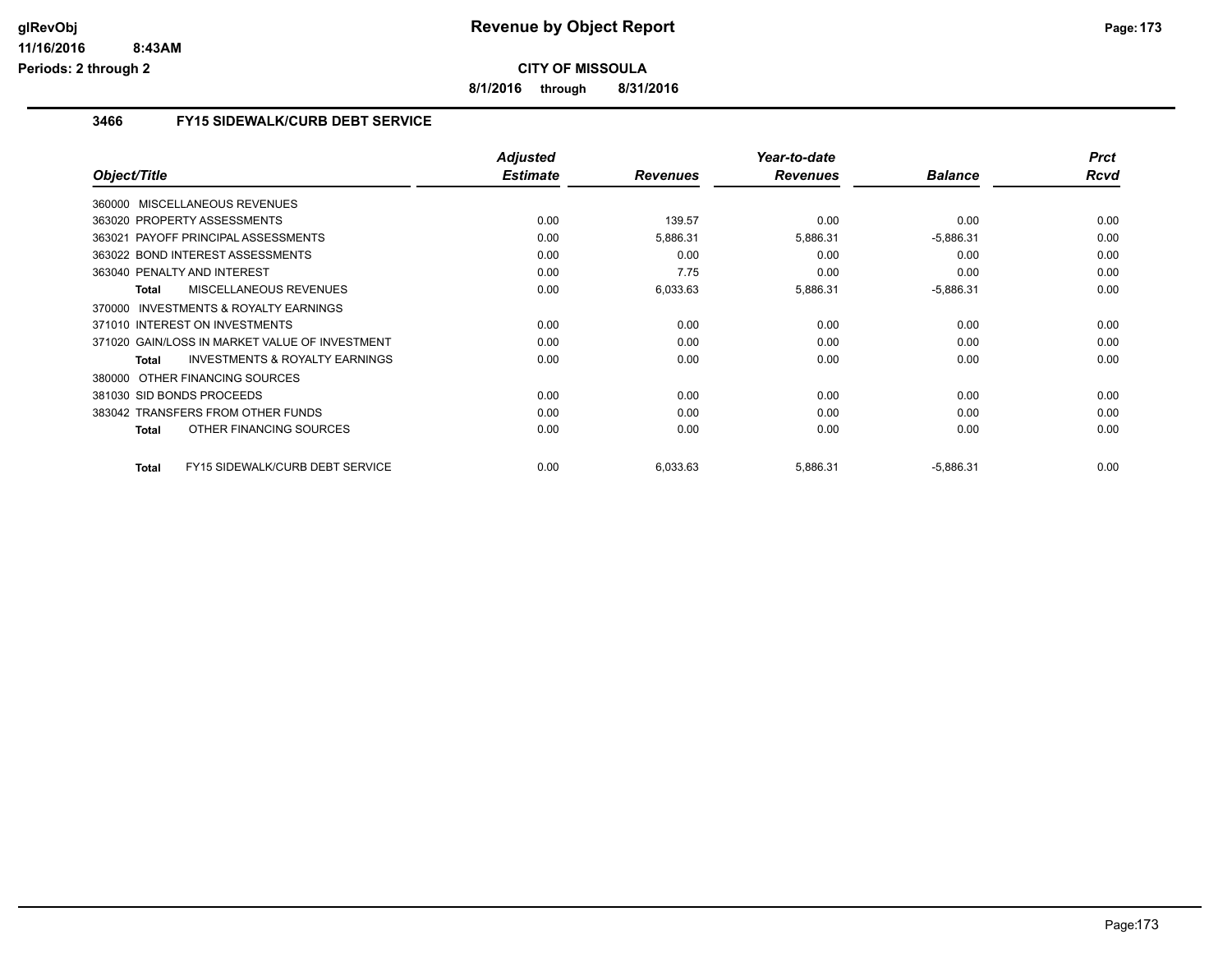**8/1/2016 through 8/31/2016**

## **3467 FY16 SIDEWALK/CURB DEBT SERVICE**

## **3467 FY16 SIDEWALK/CURB DEBT SERVICE**

|                                                           | <b>Adjusted</b> |                 | Year-to-date    |                | <b>Prct</b> |
|-----------------------------------------------------------|-----------------|-----------------|-----------------|----------------|-------------|
| Object/Title                                              | <b>Estimate</b> | <b>Revenues</b> | <b>Revenues</b> | <b>Balance</b> | Rcvd        |
| MISCELLANEOUS REVENUES<br>360000                          |                 |                 |                 |                |             |
| 363020 PROPERTY ASSESSMENTS                               | 0.00            | 0.00            | 0.00            | 0.00           | 0.00        |
| 363021 PAYOFF PRINCIPAL ASSESSMENTS                       | 0.00            | 0.00            | 0.00            | 0.00           | 0.00        |
| 363022 BOND INTEREST ASSESSMENTS                          | 0.00            | 0.00            | 0.00            | 0.00           | 0.00        |
| 363040 PENALTY AND INTEREST                               | 0.00            | 0.00            | 0.00            | 0.00           | 0.00        |
| <b>MISCELLANEOUS REVENUES</b><br>Total                    | 0.00            | 0.00            | 0.00            | 0.00           | 0.00        |
| <b>INVESTMENTS &amp; ROYALTY EARNINGS</b><br>370000       |                 |                 |                 |                |             |
| 371010 INTEREST ON INVESTMENTS                            | 0.00            | 0.00            | 0.00            | 0.00           | 0.00        |
| 371020 GAIN/LOSS IN MARKET VALUE OF INVESTMENTS           | 0.00            | 0.00            | 0.00            | 0.00           | 0.00        |
| <b>INVESTMENTS &amp; ROYALTY EARNINGS</b><br><b>Total</b> | 0.00            | 0.00            | 0.00            | 0.00           | 0.00        |
| 380000 OTHER FINANCING SOURCES                            |                 |                 |                 |                |             |
| 381030 SID BONDS PROCEEDS                                 | 0.00            | 0.00            | 0.00            | 0.00           | 0.00        |
| 383042 TRANSFERS FROM OTHER FUNDS                         | 0.00            | 0.00            | 0.00            | 0.00           | 0.00        |
| OTHER FINANCING SOURCES<br>Total                          | 0.00            | 0.00            | 0.00            | 0.00           | 0.00        |
| FY16 SIDEWALK/CURB DEBT SERVICE<br>Total                  | 0.00            | 0.00            | 0.00            | 0.00           | 0.00        |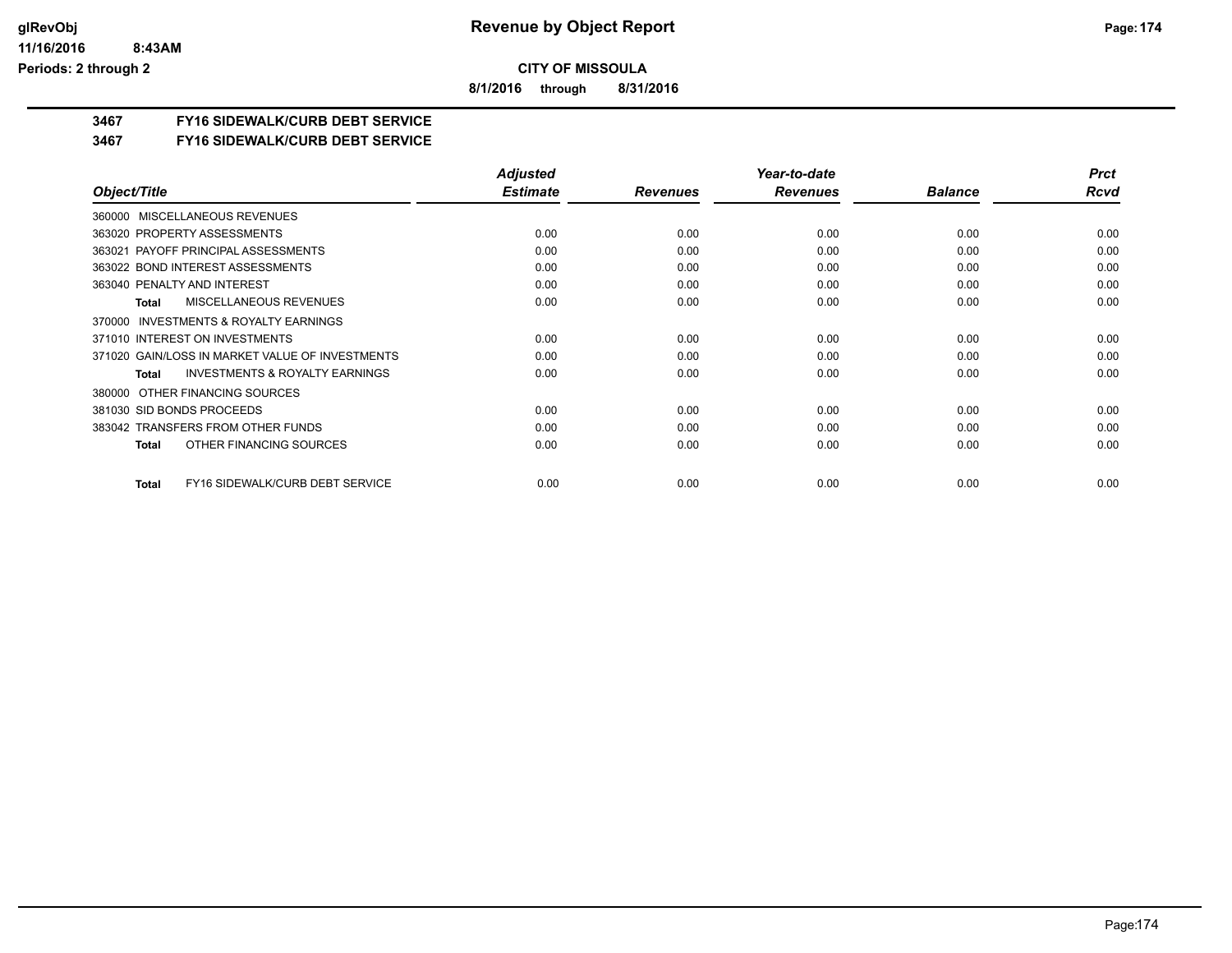**8/1/2016 through 8/31/2016**

## **3467 FY16 SIDEWALK/CURB DEBT SERVICE**

|                                                    | <b>Adjusted</b> |                 | Year-to-date    |                | <b>Prct</b> |
|----------------------------------------------------|-----------------|-----------------|-----------------|----------------|-------------|
| Object/Title                                       | <b>Estimate</b> | <b>Revenues</b> | <b>Revenues</b> | <b>Balance</b> | Rcvd        |
| 360000 MISCELLANEOUS REVENUES                      |                 |                 |                 |                |             |
| 363020 PROPERTY ASSESSMENTS                        | 0.00            | 0.00            | 0.00            | 0.00           | 0.00        |
| PAYOFF PRINCIPAL ASSESSMENTS<br>363021             | 0.00            | 0.00            | 0.00            | 0.00           | 0.00        |
| 363022 BOND INTEREST ASSESSMENTS                   | 0.00            | 0.00            | 0.00            | 0.00           | 0.00        |
| 363040 PENALTY AND INTEREST                        | 0.00            | 0.00            | 0.00            | 0.00           | 0.00        |
| <b>MISCELLANEOUS REVENUES</b><br>Total             | 0.00            | 0.00            | 0.00            | 0.00           | 0.00        |
| 370000 INVESTMENTS & ROYALTY EARNINGS              |                 |                 |                 |                |             |
| 371010 INTEREST ON INVESTMENTS                     | 0.00            | 0.00            | 0.00            | 0.00           | 0.00        |
| 371020 GAIN/LOSS IN MARKET VALUE OF INVESTMENT     | 0.00            | 0.00            | 0.00            | 0.00           | 0.00        |
| <b>INVESTMENTS &amp; ROYALTY EARNINGS</b><br>Total | 0.00            | 0.00            | 0.00            | 0.00           | 0.00        |
| OTHER FINANCING SOURCES<br>380000                  |                 |                 |                 |                |             |
| 381030 SID BONDS PROCEEDS                          | 0.00            | 0.00            | 0.00            | 0.00           | 0.00        |
| 383042 TRANSFERS FROM OTHER FUNDS                  | 0.00            | 0.00            | 0.00            | 0.00           | 0.00        |
| OTHER FINANCING SOURCES<br><b>Total</b>            | 0.00            | 0.00            | 0.00            | 0.00           | 0.00        |
|                                                    |                 |                 |                 |                |             |
| FY16 SIDEWALK/CURB DEBT SERVICE<br><b>Total</b>    | 0.00            | 0.00            | 0.00            | 0.00           | 0.00        |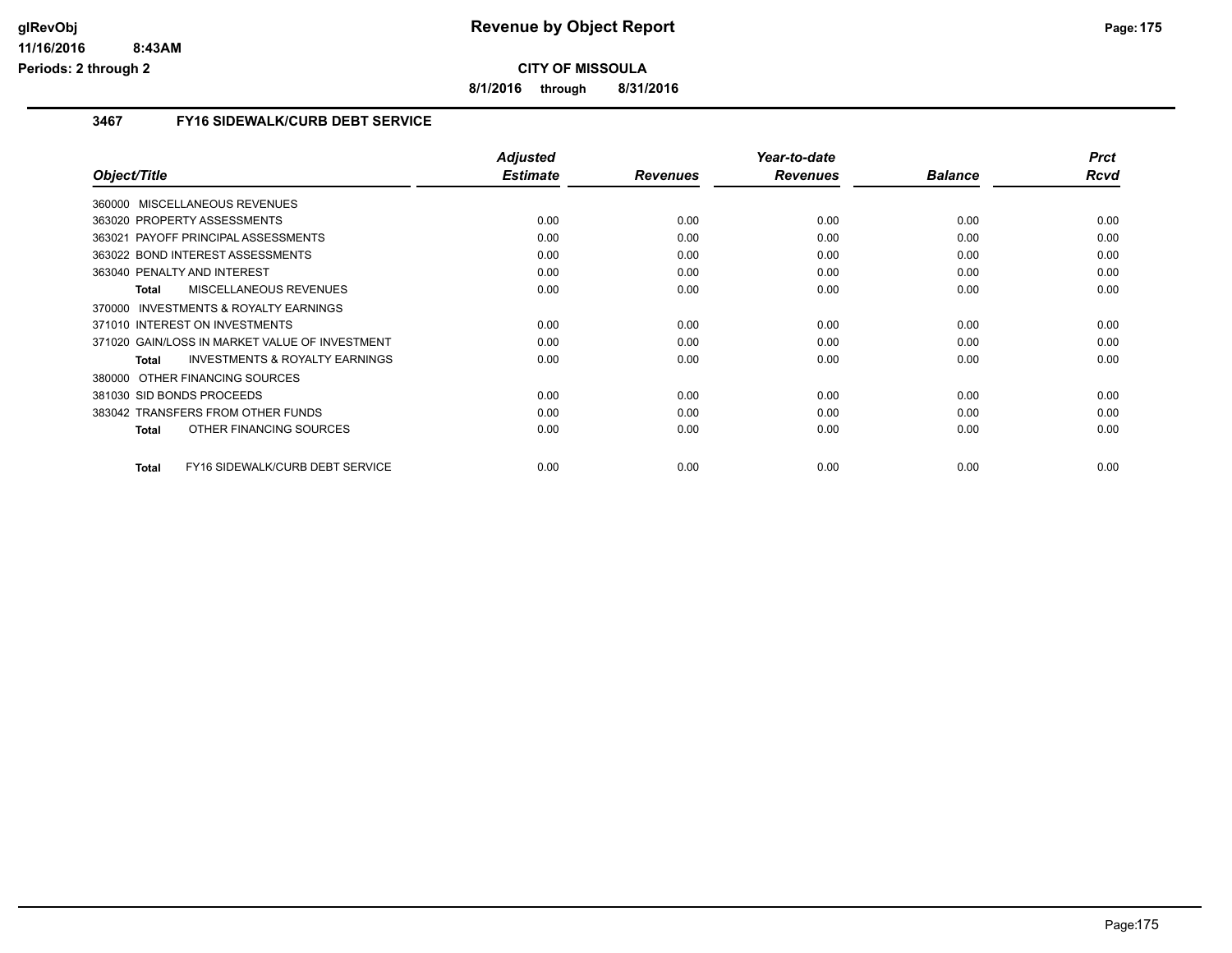**CITY OF MISSOULA**

**8/1/2016 through 8/31/2016**

**3470 SID 470 DEBT SERVICE FUND**

**3470 SID 470 DEBT SERVICE FUND**

|                                                           | <b>Adjusted</b> |                 | Year-to-date    |                | <b>Prct</b> |
|-----------------------------------------------------------|-----------------|-----------------|-----------------|----------------|-------------|
| Object/Title                                              | <b>Estimate</b> | <b>Revenues</b> | <b>Revenues</b> | <b>Balance</b> | <b>Rcvd</b> |
| TAXES/ASSESSMENTS<br>310000                               |                 |                 |                 |                |             |
| PENALTIES & INTEREST<br>312001                            | 0.00            | 0.00            | 0.00            | 0.00           | 0.00        |
| TAXES/ASSESSMENTS<br><b>Total</b>                         | 0.00            | 0.00            | 0.00            | 0.00           | 0.00        |
| MISCELLANEOUS REVENUES<br>360000                          |                 |                 |                 |                |             |
| 363020 PROPERTY ASSESSMENTS                               | 0.00            | 0.00            | 0.00            | 0.00           | 0.00        |
| 363021 PAYOFF PRINCIPAL ASSESSMENTS                       | 0.00            | 0.00            | 0.00            | 0.00           | 0.00        |
| 363022 BOND INTEREST ASSESSMENTS                          | 0.00            | 0.00            | 0.00            | 0.00           | 0.00        |
| 363040 PENALTY AND INTEREST                               | 0.00            | 0.00            | 0.00            | 0.00           | 0.00        |
| MISCELLANEOUS REVENUES<br><b>Total</b>                    | 0.00            | 0.00            | 0.00            | 0.00           | 0.00        |
| <b>INVESTMENTS &amp; ROYALTY EARNINGS</b><br>370000       |                 |                 |                 |                |             |
| 371010 INTEREST ON INVESTMENTS                            | 0.00            | 0.00            | 0.00            | 0.00           | 0.00        |
| 371020 GAIN/LOSS IN MARKET VALUE OF INVESTMENTS           | 0.00            | 0.00            | 0.00            | 0.00           | 0.00        |
| <b>INVESTMENTS &amp; ROYALTY EARNINGS</b><br><b>Total</b> | 0.00            | 0.00            | 0.00            | 0.00           | 0.00        |
| OTHER FINANCING SOURCES<br>380000                         |                 |                 |                 |                |             |
| 381009 TRANSFERS IN                                       | 0.00            | 0.00            | 0.00            | 0.00           | 0.00        |
| OTHER FINANCING SOURCES<br><b>Total</b>                   | 0.00            | 0.00            | 0.00            | 0.00           | 0.00        |
| SID 470 DEBT SERVICE FUND<br><b>Total</b>                 | 0.00            | 0.00            | 0.00            | 0.00           | 0.00        |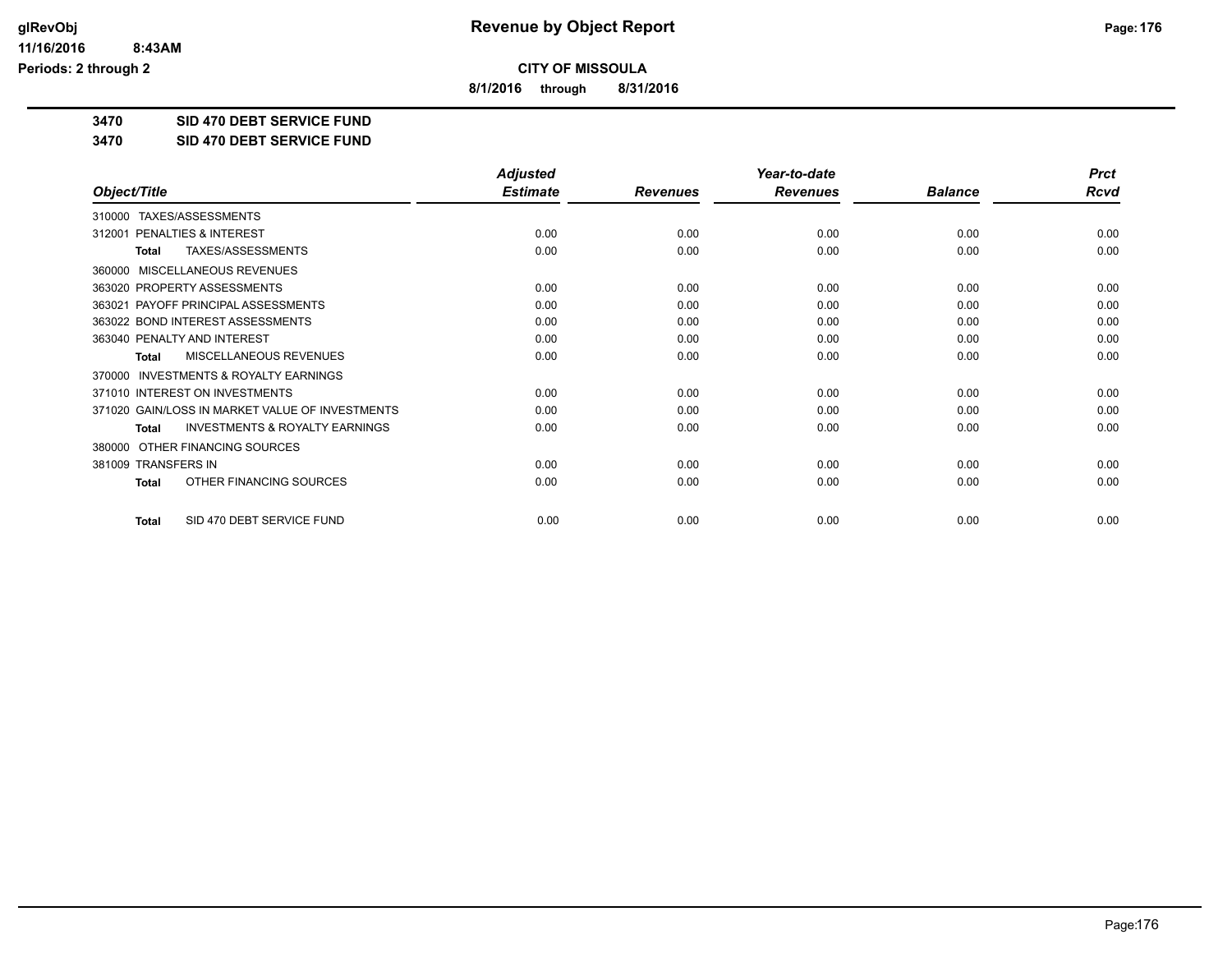**CITY OF MISSOULA**

**8/1/2016 through 8/31/2016**

## **3470 SID 470 DEBT SERVICE FUND**

 **8:43AM**

|                                                           | <b>Adjusted</b> |                 | Year-to-date    |                | <b>Prct</b> |
|-----------------------------------------------------------|-----------------|-----------------|-----------------|----------------|-------------|
| Object/Title                                              | <b>Estimate</b> | <b>Revenues</b> | <b>Revenues</b> | <b>Balance</b> | <b>Rcvd</b> |
| TAXES/ASSESSMENTS<br>310000                               |                 |                 |                 |                |             |
| 312001 PENALTIES & INTEREST                               | 0.00            | 0.00            | 0.00            | 0.00           | 0.00        |
| TAXES/ASSESSMENTS<br><b>Total</b>                         | 0.00            | 0.00            | 0.00            | 0.00           | 0.00        |
| MISCELLANEOUS REVENUES<br>360000                          |                 |                 |                 |                |             |
| 363020 PROPERTY ASSESSMENTS                               | 0.00            | 0.00            | 0.00            | 0.00           | 0.00        |
| 363021 PAYOFF PRINCIPAL ASSESSMENTS                       | 0.00            | 0.00            | 0.00            | 0.00           | 0.00        |
| 363022 BOND INTEREST ASSESSMENTS                          | 0.00            | 0.00            | 0.00            | 0.00           | 0.00        |
| 363040 PENALTY AND INTEREST                               | 0.00            | 0.00            | 0.00            | 0.00           | 0.00        |
| <b>MISCELLANEOUS REVENUES</b><br><b>Total</b>             | 0.00            | 0.00            | 0.00            | 0.00           | 0.00        |
| <b>INVESTMENTS &amp; ROYALTY EARNINGS</b><br>370000       |                 |                 |                 |                |             |
| 371010 INTEREST ON INVESTMENTS                            | 0.00            | 0.00            | 0.00            | 0.00           | 0.00        |
| 371020 GAIN/LOSS IN MARKET VALUE OF INVESTMENT            | 0.00            | 0.00            | 0.00            | 0.00           | 0.00        |
| <b>INVESTMENTS &amp; ROYALTY EARNINGS</b><br><b>Total</b> | 0.00            | 0.00            | 0.00            | 0.00           | 0.00        |
| OTHER FINANCING SOURCES<br>380000                         |                 |                 |                 |                |             |
| 381009 TRANSFERS IN                                       | 0.00            | 0.00            | 0.00            | 0.00           | 0.00        |
| OTHER FINANCING SOURCES<br><b>Total</b>                   | 0.00            | 0.00            | 0.00            | 0.00           | 0.00        |
| SID 470 DEBT SERVICE FUND<br><b>Total</b>                 | 0.00            | 0.00            | 0.00            | 0.00           | 0.00        |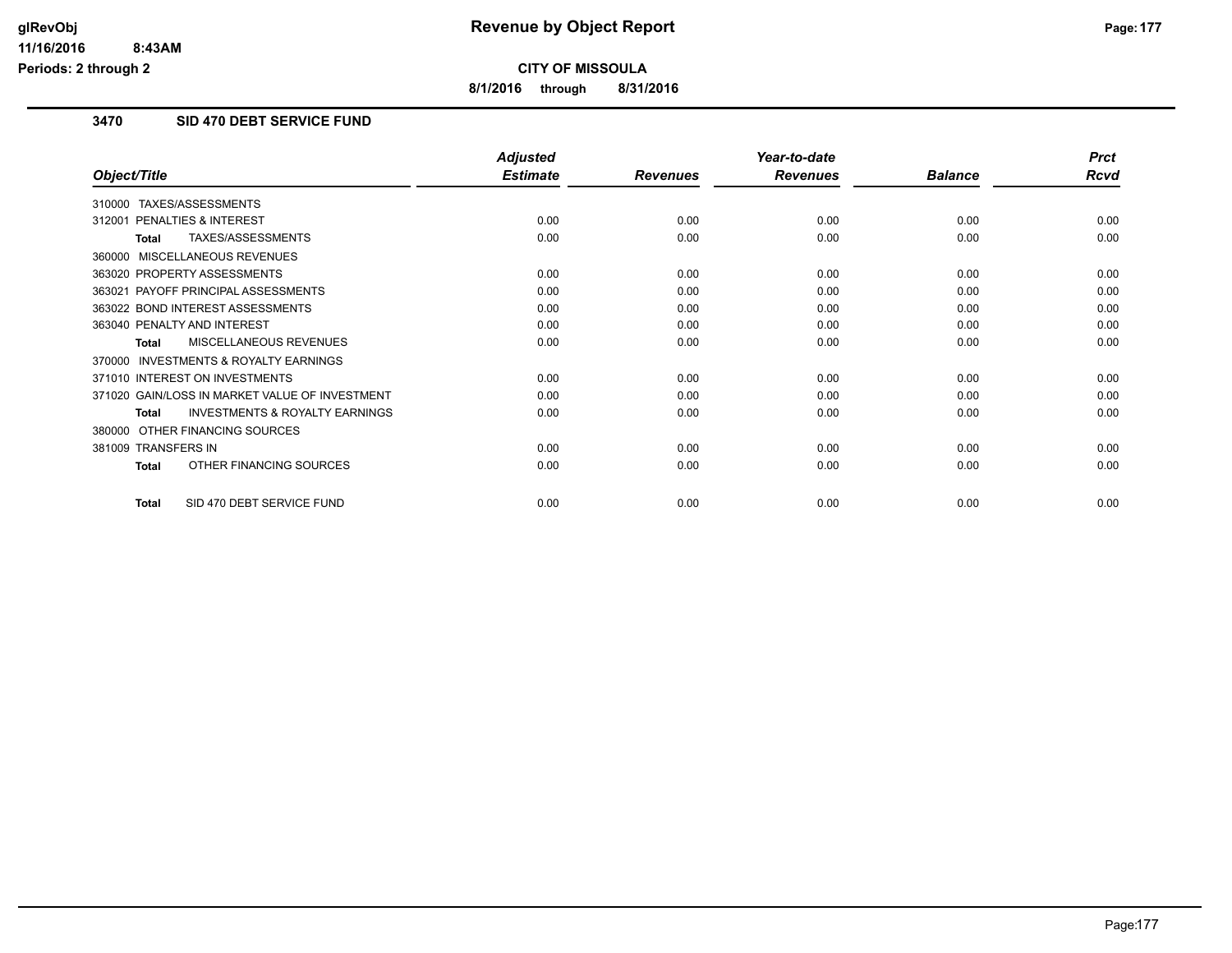**CITY OF MISSOULA**

**8/1/2016 through 8/31/2016**

**3491 SID 491 DEBT SERVICE FUND**

 **8:43AM**

**3491 SID 491 DEBT SERVICE FUND**

|                                                           | <b>Adjusted</b> |                 | Year-to-date    |                | <b>Prct</b> |
|-----------------------------------------------------------|-----------------|-----------------|-----------------|----------------|-------------|
| Object/Title                                              | <b>Estimate</b> | <b>Revenues</b> | <b>Revenues</b> | <b>Balance</b> | <b>Rcvd</b> |
| TAXES/ASSESSMENTS<br>310000                               |                 |                 |                 |                |             |
| PENALTIES & INTEREST<br>312001                            | 0.00            | 0.00            | 0.00            | 0.00           | 0.00        |
| TAXES/ASSESSMENTS<br><b>Total</b>                         | 0.00            | 0.00            | 0.00            | 0.00           | 0.00        |
| MISCELLANEOUS REVENUES<br>360000                          |                 |                 |                 |                |             |
| 360010 MISCELLANEOUS                                      | 0.00            | 0.00            | 0.00            | 0.00           | 0.00        |
| 363020 PROPERTY ASSESSMENTS                               | 0.00            | 0.00            | 0.00            | 0.00           | 0.00        |
| 363021 PAYOFF PRINCIPAL ASSESSMENTS                       | 0.00            | 0.00            | 0.00            | 0.00           | 0.00        |
| 363022 BOND INTEREST ASSESSMENTS                          | 0.00            | 0.00            | 0.00            | 0.00           | 0.00        |
| 363040 PENALTY AND INTEREST                               | 0.00            | 0.00            | 0.00            | 0.00           | 0.00        |
| MISCELLANEOUS REVENUES<br><b>Total</b>                    | 0.00            | 0.00            | 0.00            | 0.00           | 0.00        |
| <b>INVESTMENTS &amp; ROYALTY EARNINGS</b><br>370000       |                 |                 |                 |                |             |
| 371010 INTEREST ON INVESTMENTS                            | 0.00            | 0.00            | 0.00            | 0.00           | 0.00        |
| 371020 GAIN/LOSS IN MARKET VALUE OF INVESTMENTS           | 0.00            | 0.00            | 0.00            | 0.00           | 0.00        |
| <b>INVESTMENTS &amp; ROYALTY EARNINGS</b><br><b>Total</b> | 0.00            | 0.00            | 0.00            | 0.00           | 0.00        |
| OTHER FINANCING SOURCES<br>380000                         |                 |                 |                 |                |             |
| 381009 TRANSFERS IN                                       | 0.00            | 0.00            | 0.00            | 0.00           | 0.00        |
| OTHER FINANCING SOURCES<br><b>Total</b>                   | 0.00            | 0.00            | 0.00            | 0.00           | 0.00        |
| SID 491 DEBT SERVICE FUND<br><b>Total</b>                 | 0.00            | 0.00            | 0.00            | 0.00           | 0.00        |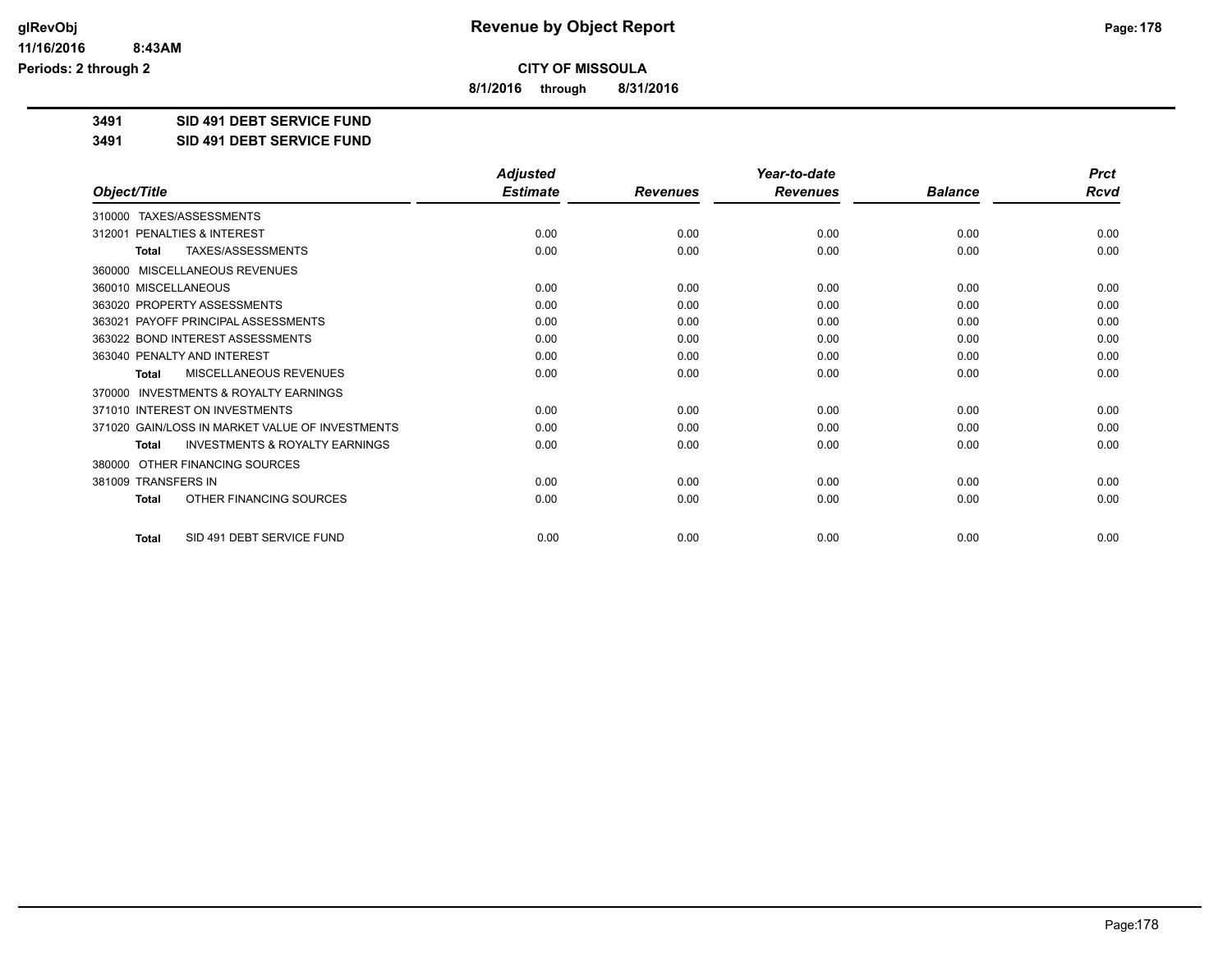**CITY OF MISSOULA**

**8/1/2016 through 8/31/2016**

## **3491 SID 491 DEBT SERVICE FUND**

 **8:43AM**

|                                                           | <b>Adjusted</b> |                 | Year-to-date    |                | <b>Prct</b> |
|-----------------------------------------------------------|-----------------|-----------------|-----------------|----------------|-------------|
| Object/Title                                              | <b>Estimate</b> | <b>Revenues</b> | <b>Revenues</b> | <b>Balance</b> | <b>Rcvd</b> |
| 310000 TAXES/ASSESSMENTS                                  |                 |                 |                 |                |             |
| PENALTIES & INTEREST<br>312001                            | 0.00            | 0.00            | 0.00            | 0.00           | 0.00        |
| TAXES/ASSESSMENTS<br><b>Total</b>                         | 0.00            | 0.00            | 0.00            | 0.00           | 0.00        |
| 360000 MISCELLANEOUS REVENUES                             |                 |                 |                 |                |             |
| 360010 MISCELLANEOUS                                      | 0.00            | 0.00            | 0.00            | 0.00           | 0.00        |
| 363020 PROPERTY ASSESSMENTS                               | 0.00            | 0.00            | 0.00            | 0.00           | 0.00        |
| 363021 PAYOFF PRINCIPAL ASSESSMENTS                       | 0.00            | 0.00            | 0.00            | 0.00           | 0.00        |
| 363022 BOND INTEREST ASSESSMENTS                          | 0.00            | 0.00            | 0.00            | 0.00           | 0.00        |
| 363040 PENALTY AND INTEREST                               | 0.00            | 0.00            | 0.00            | 0.00           | 0.00        |
| MISCELLANEOUS REVENUES<br><b>Total</b>                    | 0.00            | 0.00            | 0.00            | 0.00           | 0.00        |
| <b>INVESTMENTS &amp; ROYALTY EARNINGS</b><br>370000       |                 |                 |                 |                |             |
| 371010 INTEREST ON INVESTMENTS                            | 0.00            | 0.00            | 0.00            | 0.00           | 0.00        |
| 371020 GAIN/LOSS IN MARKET VALUE OF INVESTMENT            | 0.00            | 0.00            | 0.00            | 0.00           | 0.00        |
| <b>INVESTMENTS &amp; ROYALTY EARNINGS</b><br><b>Total</b> | 0.00            | 0.00            | 0.00            | 0.00           | 0.00        |
| OTHER FINANCING SOURCES<br>380000                         |                 |                 |                 |                |             |
| 381009 TRANSFERS IN                                       | 0.00            | 0.00            | 0.00            | 0.00           | 0.00        |
| OTHER FINANCING SOURCES<br><b>Total</b>                   | 0.00            | 0.00            | 0.00            | 0.00           | 0.00        |
| SID 491 DEBT SERVICE FUND<br><b>Total</b>                 | 0.00            | 0.00            | 0.00            | 0.00           | 0.00        |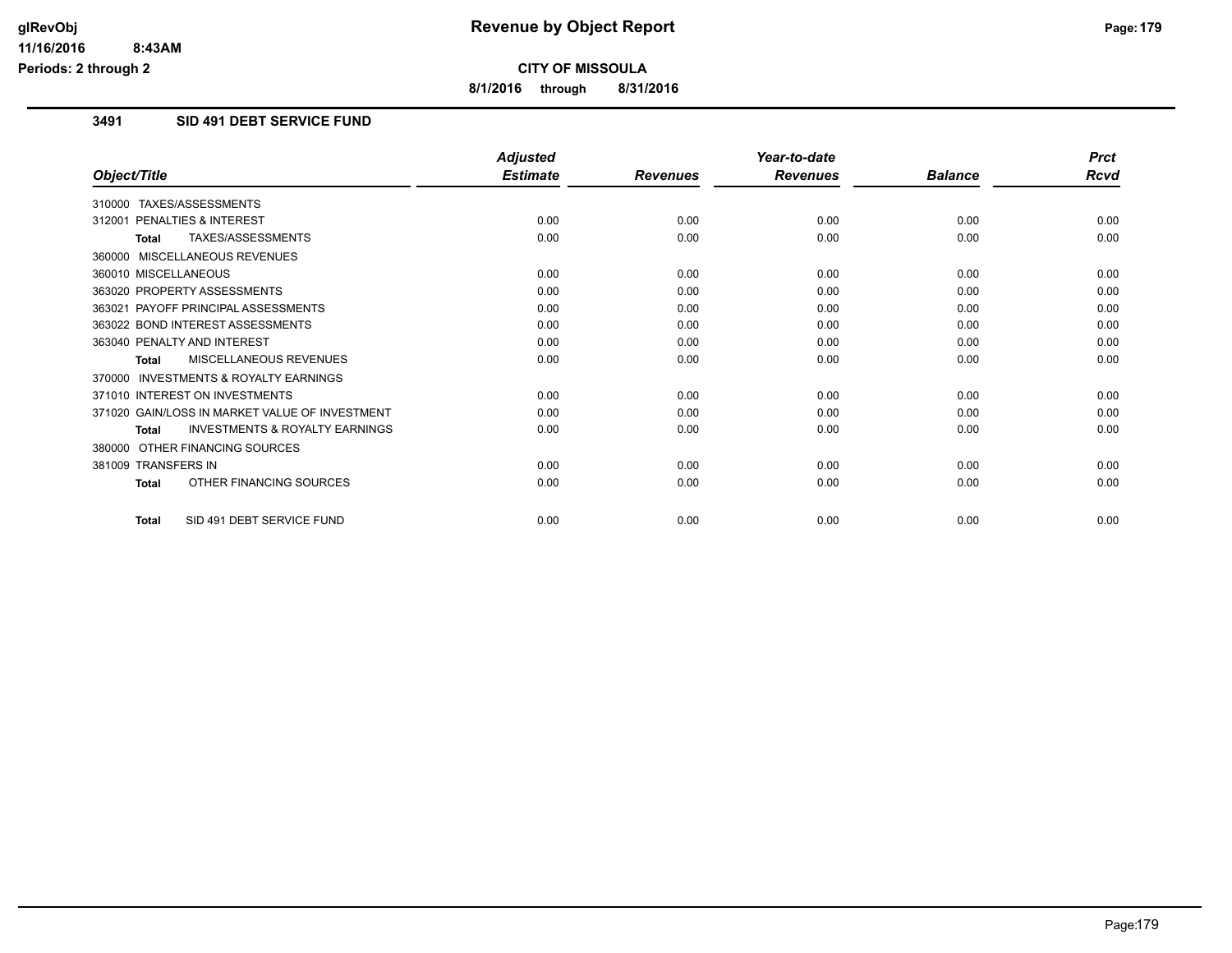**8/1/2016 through 8/31/2016**

## **3492 SID 492/499 DEBT SERVICE FUND**

#### **3492 SID 492/499 DEBT SERVICE FUND**

|                                                    | <b>Adjusted</b> |                 | Year-to-date    |                | <b>Prct</b> |
|----------------------------------------------------|-----------------|-----------------|-----------------|----------------|-------------|
| Object/Title                                       | <b>Estimate</b> | <b>Revenues</b> | <b>Revenues</b> | <b>Balance</b> | <b>Rcvd</b> |
| 360000 MISCELLANEOUS REVENUES                      |                 |                 |                 |                |             |
| 360010 MISCELLANEOUS                               | 0.00            | 0.00            | 0.00            | 0.00           | 0.00        |
| 363040 PENALTY AND INTEREST                        | 0.00            | 0.00            | 0.00            | 0.00           | 0.00        |
| <b>MISCELLANEOUS REVENUES</b><br>Total             | 0.00            | 0.00            | 0.00            | 0.00           | 0.00        |
| 370000 INVESTMENTS & ROYALTY EARNINGS              |                 |                 |                 |                |             |
| 371010 INTEREST ON INVESTMENTS                     | 0.00            | 0.00            | 0.00            | 0.00           | 0.00        |
| 371020 GAIN/LOSS IN MARKET VALUE OF INVESTMENTS    | 0.00            | 0.00            | 0.00            | 0.00           | 0.00        |
| <b>INVESTMENTS &amp; ROYALTY EARNINGS</b><br>Total | 0.00            | 0.00            | 0.00            | 0.00           | 0.00        |
| 380000 OTHER FINANCING SOURCES                     |                 |                 |                 |                |             |
| 381009 TRANSFERS IN                                | 0.00            | 0.00            | 0.00            | 0.00           | 0.00        |
| OTHER FINANCING SOURCES<br>Total                   | 0.00            | 0.00            | 0.00            | 0.00           | 0.00        |
| SID 492/499 DEBT SERVICE FUND<br>Total             | 0.00            | 0.00            | 0.00            | 0.00           | 0.00        |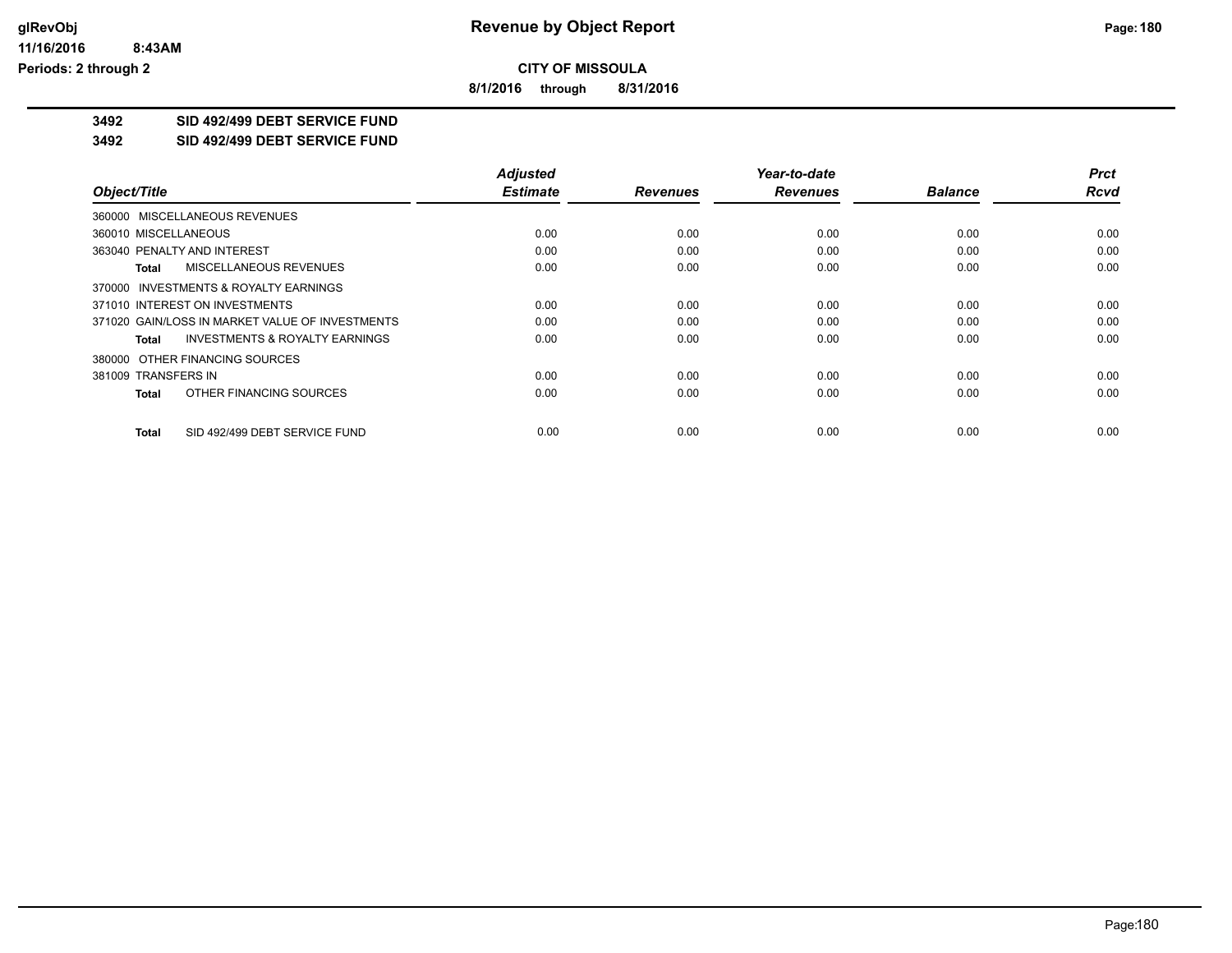**8/1/2016 through 8/31/2016**

## **3492 SID 492/499 DEBT SERVICE FUND**

| Object/Title                                        | <b>Adjusted</b><br><b>Estimate</b> | <b>Revenues</b> | Year-to-date<br><b>Revenues</b> | <b>Balance</b> | <b>Prct</b><br><b>Rcvd</b> |
|-----------------------------------------------------|------------------------------------|-----------------|---------------------------------|----------------|----------------------------|
| 360000 MISCELLANEOUS REVENUES                       |                                    |                 |                                 |                |                            |
| 360010 MISCELLANEOUS                                | 0.00                               | 0.00            | 0.00                            | 0.00           | 0.00                       |
| 363040 PENALTY AND INTEREST                         | 0.00                               | 0.00            | 0.00                            | 0.00           | 0.00                       |
| MISCELLANEOUS REVENUES<br><b>Total</b>              | 0.00                               | 0.00            | 0.00                            | 0.00           | 0.00                       |
| <b>INVESTMENTS &amp; ROYALTY EARNINGS</b><br>370000 |                                    |                 |                                 |                |                            |
| 371010 INTEREST ON INVESTMENTS                      | 0.00                               | 0.00            | 0.00                            | 0.00           | 0.00                       |
| 371020 GAIN/LOSS IN MARKET VALUE OF INVESTMENT      | 0.00                               | 0.00            | 0.00                            | 0.00           | 0.00                       |
| INVESTMENTS & ROYALTY EARNINGS<br>Total             | 0.00                               | 0.00            | 0.00                            | 0.00           | 0.00                       |
| 380000 OTHER FINANCING SOURCES                      |                                    |                 |                                 |                |                            |
| 381009 TRANSFERS IN                                 | 0.00                               | 0.00            | 0.00                            | 0.00           | 0.00                       |
| OTHER FINANCING SOURCES<br><b>Total</b>             | 0.00                               | 0.00            | 0.00                            | 0.00           | 0.00                       |
| SID 492/499 DEBT SERVICE FUND<br><b>Total</b>       | 0.00                               | 0.00            | 0.00                            | 0.00           | 0.00                       |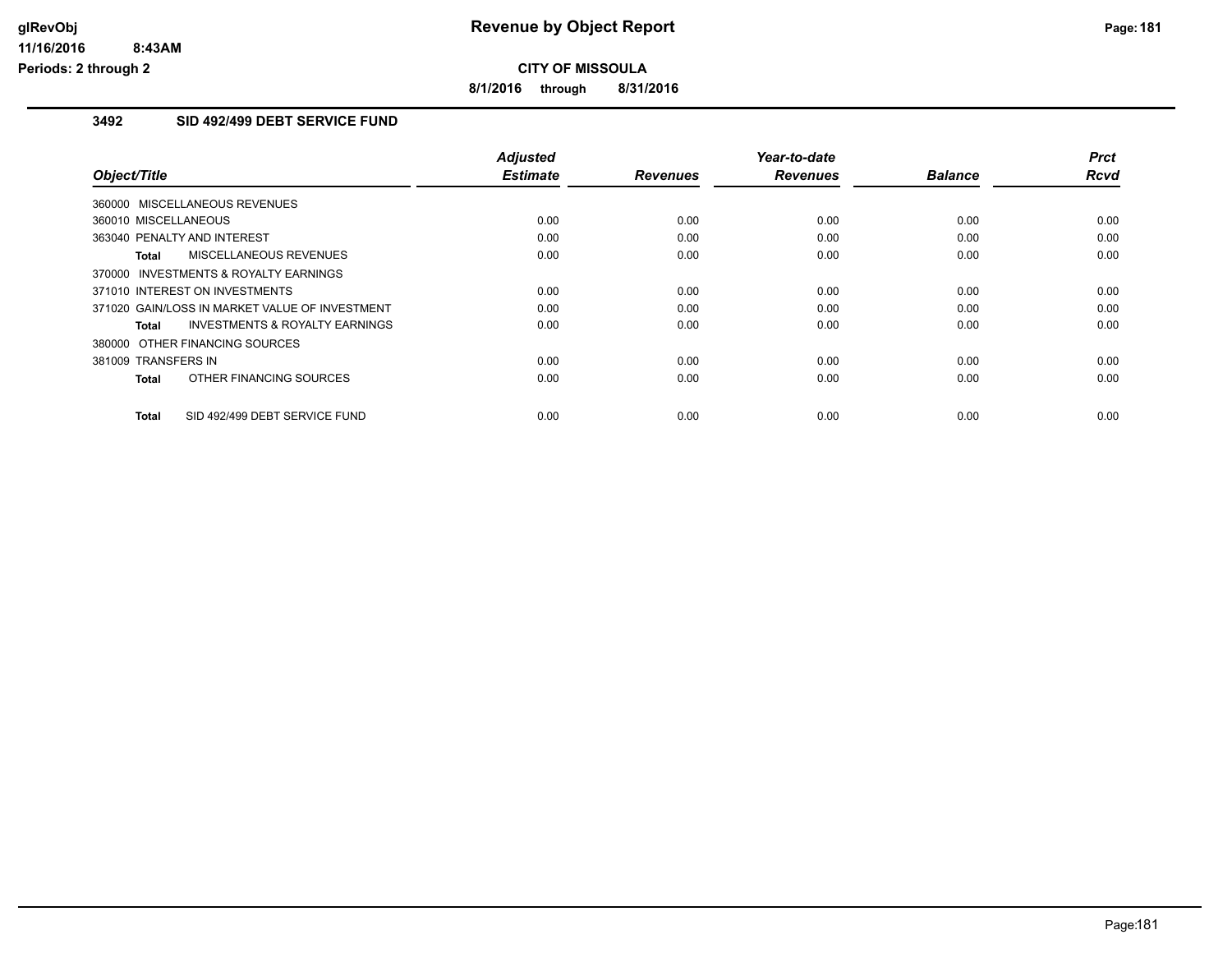**8/1/2016 through 8/31/2016**

**3494 SID 494 DEBT SERVICE**

**3494 SID 494 DEBT SERVICE**

|                                                           | <b>Adjusted</b> |                 | Year-to-date    |                | <b>Prct</b> |
|-----------------------------------------------------------|-----------------|-----------------|-----------------|----------------|-------------|
| Object/Title                                              | <b>Estimate</b> | <b>Revenues</b> | <b>Revenues</b> | <b>Balance</b> | <b>Rcvd</b> |
| TAXES/ASSESSMENTS<br>310000                               |                 |                 |                 |                |             |
| PENALTIES & INTEREST<br>312001                            | 0.00            | 0.00            | 0.00            | 0.00           | 0.00        |
| TAXES/ASSESSMENTS<br><b>Total</b>                         | 0.00            | 0.00            | 0.00            | 0.00           | 0.00        |
| MISCELLANEOUS REVENUES<br>360000                          |                 |                 |                 |                |             |
| 360010 MISCELLANEOUS                                      | 0.00            | 0.00            | 0.00            | 0.00           | 0.00        |
| 363020 PROPERTY ASSESSMENTS                               | 0.00            | 0.00            | 0.00            | 0.00           | 0.00        |
| 363021 PAYOFF PRINCIPAL ASSESSMENTS                       | 0.00            | 0.00            | 0.00            | 0.00           | 0.00        |
| 363022 BOND INTEREST ASSESSMENTS                          | 0.00            | 0.00            | 0.00            | 0.00           | 0.00        |
| 363040 PENALTY AND INTEREST                               | 0.00            | 0.00            | 0.00            | 0.00           | 0.00        |
| MISCELLANEOUS REVENUES<br>Total                           | 0.00            | 0.00            | 0.00            | 0.00           | 0.00        |
| <b>INVESTMENTS &amp; ROYALTY EARNINGS</b><br>370000       |                 |                 |                 |                |             |
| 371010 INTEREST ON INVESTMENTS                            | 0.00            | 0.00            | 0.00            | 0.00           | 0.00        |
| 371020 GAIN/LOSS IN MARKET VALUE OF INVESTMENTS           | 0.00            | 0.00            | 0.00            | 0.00           | 0.00        |
| <b>INVESTMENTS &amp; ROYALTY EARNINGS</b><br><b>Total</b> | 0.00            | 0.00            | 0.00            | 0.00           | 0.00        |
| OTHER FINANCING SOURCES<br>380000                         |                 |                 |                 |                |             |
| 381009 TRANSFERS IN                                       | 0.00            | 0.00            | 0.00            | 0.00           | 0.00        |
| OTHER FINANCING SOURCES<br><b>Total</b>                   | 0.00            | 0.00            | 0.00            | 0.00           | 0.00        |
| SID 494 DEBT SERVICE<br><b>Total</b>                      | 0.00            | 0.00            | 0.00            | 0.00           | 0.00        |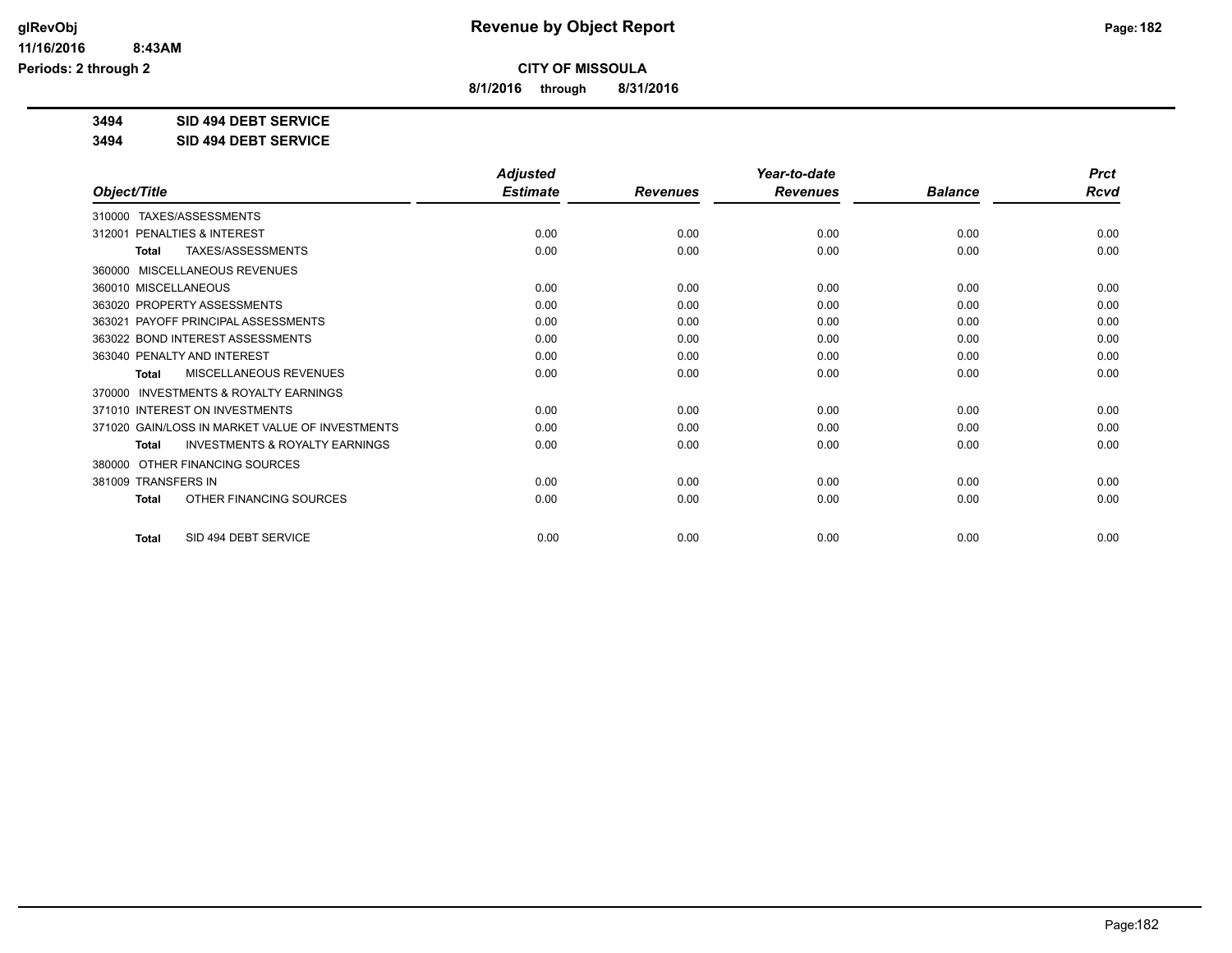**CITY OF MISSOULA**

**8/1/2016 through 8/31/2016**

#### **3494 SID 494 DEBT SERVICE**

|                                                           | <b>Adjusted</b> |                 | Year-to-date    |                | <b>Prct</b> |
|-----------------------------------------------------------|-----------------|-----------------|-----------------|----------------|-------------|
| Object/Title                                              | <b>Estimate</b> | <b>Revenues</b> | <b>Revenues</b> | <b>Balance</b> | <b>Rcvd</b> |
| 310000 TAXES/ASSESSMENTS                                  |                 |                 |                 |                |             |
| 312001 PENALTIES & INTEREST                               | 0.00            | 0.00            | 0.00            | 0.00           | 0.00        |
| TAXES/ASSESSMENTS<br>Total                                | 0.00            | 0.00            | 0.00            | 0.00           | 0.00        |
| 360000 MISCELLANEOUS REVENUES                             |                 |                 |                 |                |             |
| 360010 MISCELLANEOUS                                      | 0.00            | 0.00            | 0.00            | 0.00           | 0.00        |
| 363020 PROPERTY ASSESSMENTS                               | 0.00            | 0.00            | 0.00            | 0.00           | 0.00        |
| 363021 PAYOFF PRINCIPAL ASSESSMENTS                       | 0.00            | 0.00            | 0.00            | 0.00           | 0.00        |
| 363022 BOND INTEREST ASSESSMENTS                          | 0.00            | 0.00            | 0.00            | 0.00           | 0.00        |
| 363040 PENALTY AND INTEREST                               | 0.00            | 0.00            | 0.00            | 0.00           | 0.00        |
| MISCELLANEOUS REVENUES<br><b>Total</b>                    | 0.00            | 0.00            | 0.00            | 0.00           | 0.00        |
| <b>INVESTMENTS &amp; ROYALTY EARNINGS</b><br>370000       |                 |                 |                 |                |             |
| 371010 INTEREST ON INVESTMENTS                            | 0.00            | 0.00            | 0.00            | 0.00           | 0.00        |
| 371020 GAIN/LOSS IN MARKET VALUE OF INVESTMENT            | 0.00            | 0.00            | 0.00            | 0.00           | 0.00        |
| <b>INVESTMENTS &amp; ROYALTY EARNINGS</b><br><b>Total</b> | 0.00            | 0.00            | 0.00            | 0.00           | 0.00        |
| 380000 OTHER FINANCING SOURCES                            |                 |                 |                 |                |             |
| 381009 TRANSFERS IN                                       | 0.00            | 0.00            | 0.00            | 0.00           | 0.00        |
| OTHER FINANCING SOURCES<br><b>Total</b>                   | 0.00            | 0.00            | 0.00            | 0.00           | 0.00        |
| SID 494 DEBT SERVICE<br><b>Total</b>                      | 0.00            | 0.00            | 0.00            | 0.00           | 0.00        |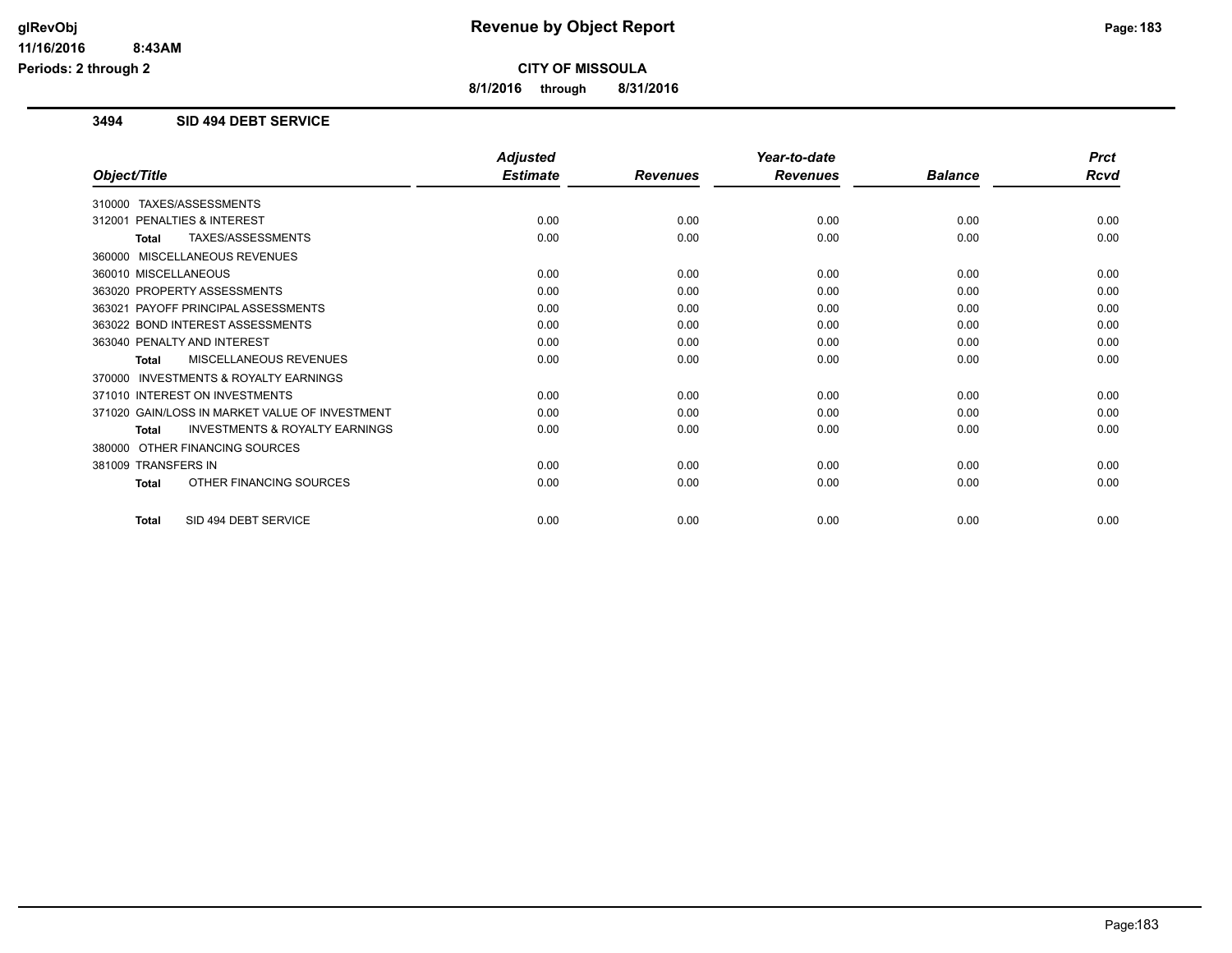**CITY OF MISSOULA**

**8/1/2016 through 8/31/2016**

**3495 SID 495 DEBT SERVICE FUND**

 **8:43AM**

**3495 SID 495 DEBT SERVICE FUND**

|                                                           | <b>Adjusted</b> |                 | Year-to-date    |                | <b>Prct</b> |
|-----------------------------------------------------------|-----------------|-----------------|-----------------|----------------|-------------|
| Object/Title                                              | <b>Estimate</b> | <b>Revenues</b> | <b>Revenues</b> | <b>Balance</b> | <b>Rcvd</b> |
| TAXES/ASSESSMENTS<br>310000                               |                 |                 |                 |                |             |
| PENALTIES & INTEREST<br>312001                            | 0.00            | 0.00            | 0.00            | 0.00           | 0.00        |
| TAXES/ASSESSMENTS<br>Total                                | 0.00            | 0.00            | 0.00            | 0.00           | 0.00        |
| MISCELLANEOUS REVENUES<br>360000                          |                 |                 |                 |                |             |
| 360010 MISCELLANEOUS                                      | 0.00            | 0.00            | 0.00            | 0.00           | 0.00        |
| 363020 PROPERTY ASSESSMENTS                               | 0.00            | 0.00            | 0.00            | 0.00           | 0.00        |
| 363021 PAYOFF PRINCIPAL ASSESSMENTS                       | 0.00            | 0.00            | 0.00            | 0.00           | 0.00        |
| 363022 BOND INTEREST ASSESSMENTS                          | 0.00            | 0.00            | 0.00            | 0.00           | 0.00        |
| 363040 PENALTY AND INTEREST                               | 0.00            | 0.00            | 0.00            | 0.00           | 0.00        |
| MISCELLANEOUS REVENUES<br><b>Total</b>                    | 0.00            | 0.00            | 0.00            | 0.00           | 0.00        |
| <b>INVESTMENTS &amp; ROYALTY EARNINGS</b><br>370000       |                 |                 |                 |                |             |
| 371010 INTEREST ON INVESTMENTS                            | 0.00            | 0.00            | 0.00            | 0.00           | 0.00        |
| 371020 GAIN/LOSS IN MARKET VALUE OF INVESTMENTS           | 0.00            | 0.00            | 0.00            | 0.00           | 0.00        |
| <b>INVESTMENTS &amp; ROYALTY EARNINGS</b><br><b>Total</b> | 0.00            | 0.00            | 0.00            | 0.00           | 0.00        |
| OTHER FINANCING SOURCES<br>380000                         |                 |                 |                 |                |             |
| 381009 TRANSFERS IN                                       | 0.00            | 0.00            | 0.00            | 0.00           | 0.00        |
| OTHER FINANCING SOURCES<br>Total                          | 0.00            | 0.00            | 0.00            | 0.00           | 0.00        |
| SID 495 DEBT SERVICE FUND<br><b>Total</b>                 | 0.00            | 0.00            | 0.00            | 0.00           | 0.00        |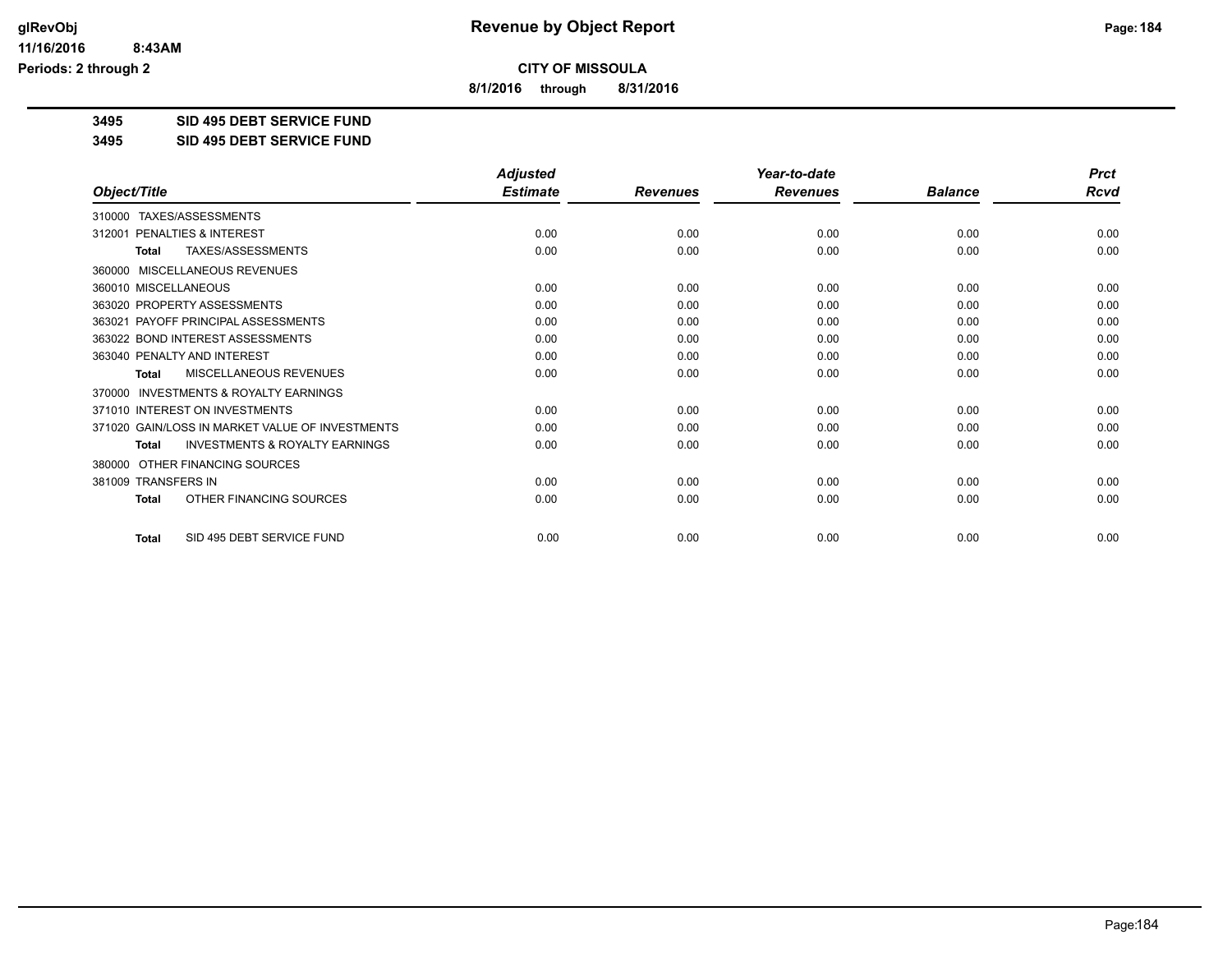**8/1/2016 through 8/31/2016**

## **3495 SID 495 DEBT SERVICE FUND**

|                                                           | <b>Adjusted</b> |                 | Year-to-date    |                | <b>Prct</b> |
|-----------------------------------------------------------|-----------------|-----------------|-----------------|----------------|-------------|
| Object/Title                                              | <b>Estimate</b> | <b>Revenues</b> | <b>Revenues</b> | <b>Balance</b> | Rcvd        |
| 310000 TAXES/ASSESSMENTS                                  |                 |                 |                 |                |             |
| PENALTIES & INTEREST<br>312001                            | 0.00            | 0.00            | 0.00            | 0.00           | 0.00        |
| TAXES/ASSESSMENTS<br><b>Total</b>                         | 0.00            | 0.00            | 0.00            | 0.00           | 0.00        |
| 360000 MISCELLANEOUS REVENUES                             |                 |                 |                 |                |             |
| 360010 MISCELLANEOUS                                      | 0.00            | 0.00            | 0.00            | 0.00           | 0.00        |
| 363020 PROPERTY ASSESSMENTS                               | 0.00            | 0.00            | 0.00            | 0.00           | 0.00        |
| 363021 PAYOFF PRINCIPAL ASSESSMENTS                       | 0.00            | 0.00            | 0.00            | 0.00           | 0.00        |
| 363022 BOND INTEREST ASSESSMENTS                          | 0.00            | 0.00            | 0.00            | 0.00           | 0.00        |
| 363040 PENALTY AND INTEREST                               | 0.00            | 0.00            | 0.00            | 0.00           | 0.00        |
| MISCELLANEOUS REVENUES<br><b>Total</b>                    | 0.00            | 0.00            | 0.00            | 0.00           | 0.00        |
| <b>INVESTMENTS &amp; ROYALTY EARNINGS</b><br>370000       |                 |                 |                 |                |             |
| 371010 INTEREST ON INVESTMENTS                            | 0.00            | 0.00            | 0.00            | 0.00           | 0.00        |
| 371020 GAIN/LOSS IN MARKET VALUE OF INVESTMENT            | 0.00            | 0.00            | 0.00            | 0.00           | 0.00        |
| <b>INVESTMENTS &amp; ROYALTY EARNINGS</b><br><b>Total</b> | 0.00            | 0.00            | 0.00            | 0.00           | 0.00        |
| 380000 OTHER FINANCING SOURCES                            |                 |                 |                 |                |             |
| 381009 TRANSFERS IN                                       | 0.00            | 0.00            | 0.00            | 0.00           | 0.00        |
| OTHER FINANCING SOURCES<br><b>Total</b>                   | 0.00            | 0.00            | 0.00            | 0.00           | 0.00        |
| SID 495 DEBT SERVICE FUND<br><b>Total</b>                 | 0.00            | 0.00            | 0.00            | 0.00           | 0.00        |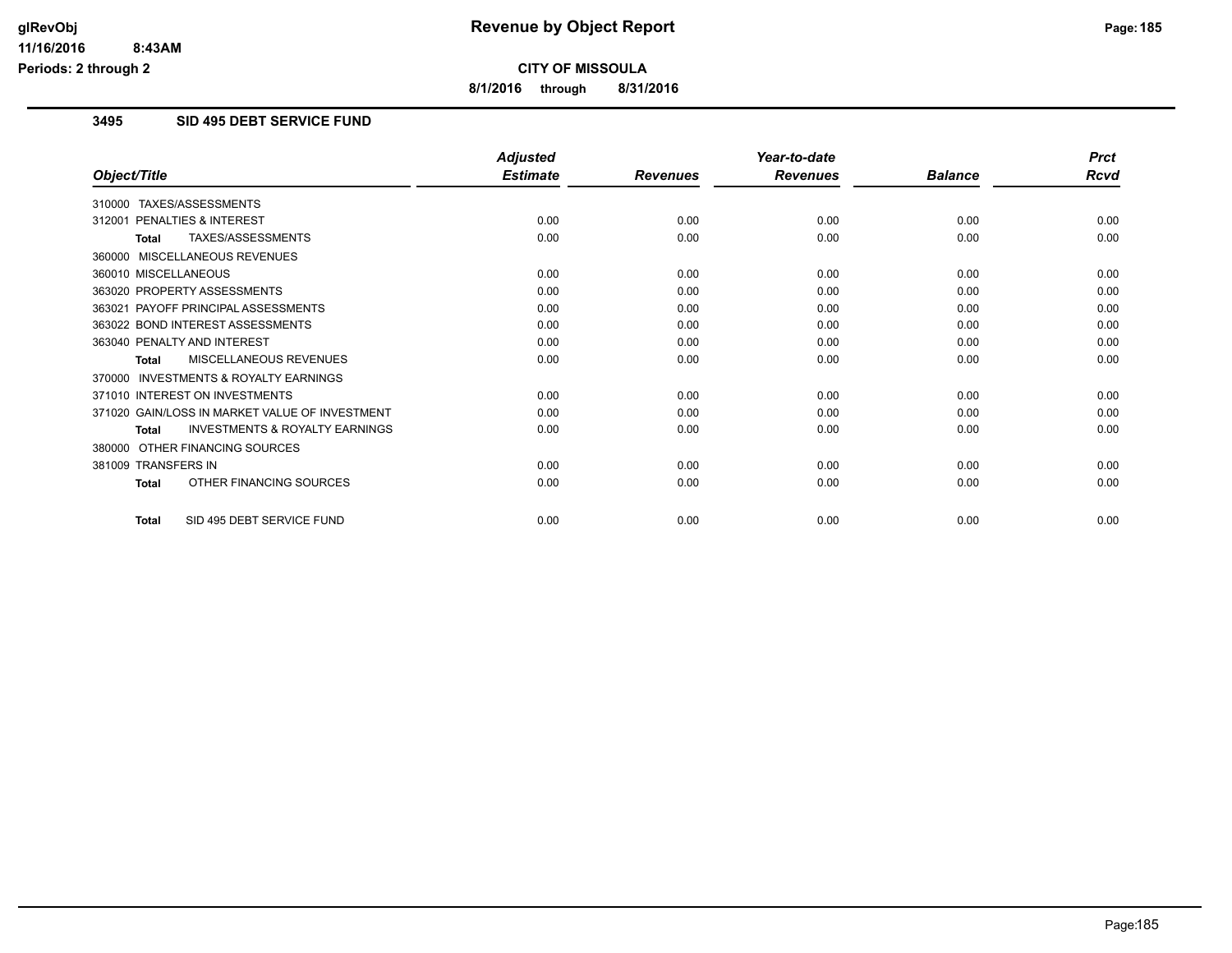**CITY OF MISSOULA**

**8/1/2016 through 8/31/2016**

**3496 SID 496 DEBT SERVICE FUND**

 **8:43AM**

**3496 SID 496 DEBT SERVICE FUND**

|                                                           | <b>Adjusted</b> |                 | Year-to-date    |                | <b>Prct</b> |
|-----------------------------------------------------------|-----------------|-----------------|-----------------|----------------|-------------|
| Object/Title                                              | <b>Estimate</b> | <b>Revenues</b> | <b>Revenues</b> | <b>Balance</b> | <b>Rcvd</b> |
| TAXES/ASSESSMENTS<br>310000                               |                 |                 |                 |                |             |
| PENALTIES & INTEREST<br>312001                            | 0.00            | 0.00            | 0.00            | 0.00           | 0.00        |
| TAXES/ASSESSMENTS<br><b>Total</b>                         | 0.00            | 0.00            | 0.00            | 0.00           | 0.00        |
| MISCELLANEOUS REVENUES<br>360000                          |                 |                 |                 |                |             |
| 360010 MISCELLANEOUS                                      | 0.00            | 0.00            | 0.00            | 0.00           | 0.00        |
| 363020 PROPERTY ASSESSMENTS                               | 0.00            | 0.00            | 0.00            | 0.00           | 0.00        |
| 363021 PAYOFF PRINCIPAL ASSESSMENTS                       | 0.00            | 0.00            | 0.00            | 0.00           | 0.00        |
| 363022 BOND INTEREST ASSESSMENTS                          | 0.00            | 0.00            | 0.00            | 0.00           | 0.00        |
| 363040 PENALTY AND INTEREST                               | 0.00            | 0.00            | 0.00            | 0.00           | 0.00        |
| MISCELLANEOUS REVENUES<br><b>Total</b>                    | 0.00            | 0.00            | 0.00            | 0.00           | 0.00        |
| <b>INVESTMENTS &amp; ROYALTY EARNINGS</b><br>370000       |                 |                 |                 |                |             |
| 371010 INTEREST ON INVESTMENTS                            | 0.00            | 0.00            | 0.00            | 0.00           | 0.00        |
| 371020 GAIN/LOSS IN MARKET VALUE OF INVESTMENTS           | 0.00            | 0.00            | 0.00            | 0.00           | 0.00        |
| <b>INVESTMENTS &amp; ROYALTY EARNINGS</b><br><b>Total</b> | 0.00            | 0.00            | 0.00            | 0.00           | 0.00        |
| OTHER FINANCING SOURCES<br>380000                         |                 |                 |                 |                |             |
| 381009 TRANSFERS IN                                       | 0.00            | 0.00            | 0.00            | 0.00           | 0.00        |
| OTHER FINANCING SOURCES<br><b>Total</b>                   | 0.00            | 0.00            | 0.00            | 0.00           | 0.00        |
| SID 496 DEBT SERVICE FUND<br><b>Total</b>                 | 0.00            | 0.00            | 0.00            | 0.00           | 0.00        |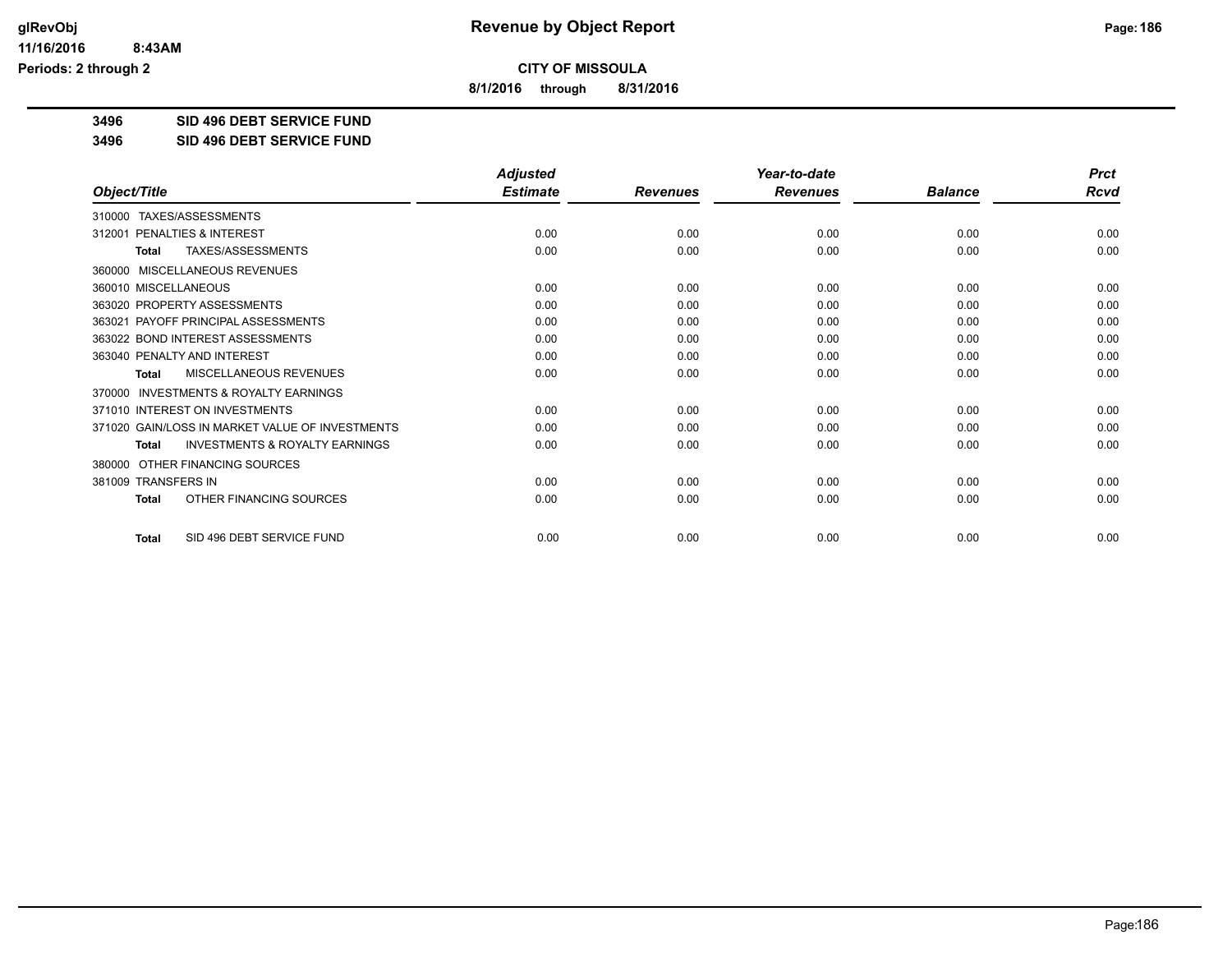**CITY OF MISSOULA**

**8/1/2016 through 8/31/2016**

#### **3496 SID 496 DEBT SERVICE FUND**

|                                                    | <b>Adjusted</b> |                 | Year-to-date    |                | <b>Prct</b> |
|----------------------------------------------------|-----------------|-----------------|-----------------|----------------|-------------|
| Object/Title                                       | <b>Estimate</b> | <b>Revenues</b> | <b>Revenues</b> | <b>Balance</b> | <b>Rcvd</b> |
| 310000 TAXES/ASSESSMENTS                           |                 |                 |                 |                |             |
| PENALTIES & INTEREST<br>312001                     | 0.00            | 0.00            | 0.00            | 0.00           | 0.00        |
| TAXES/ASSESSMENTS<br><b>Total</b>                  | 0.00            | 0.00            | 0.00            | 0.00           | 0.00        |
| 360000 MISCELLANEOUS REVENUES                      |                 |                 |                 |                |             |
| 360010 MISCELLANEOUS                               | 0.00            | 0.00            | 0.00            | 0.00           | 0.00        |
| 363020 PROPERTY ASSESSMENTS                        | 0.00            | 0.00            | 0.00            | 0.00           | 0.00        |
| 363021 PAYOFF PRINCIPAL ASSESSMENTS                | 0.00            | 0.00            | 0.00            | 0.00           | 0.00        |
| 363022 BOND INTEREST ASSESSMENTS                   | 0.00            | 0.00            | 0.00            | 0.00           | 0.00        |
| 363040 PENALTY AND INTEREST                        | 0.00            | 0.00            | 0.00            | 0.00           | 0.00        |
| MISCELLANEOUS REVENUES<br><b>Total</b>             | 0.00            | 0.00            | 0.00            | 0.00           | 0.00        |
| 370000 INVESTMENTS & ROYALTY EARNINGS              |                 |                 |                 |                |             |
| 371010 INTEREST ON INVESTMENTS                     | 0.00            | 0.00            | 0.00            | 0.00           | 0.00        |
| 371020 GAIN/LOSS IN MARKET VALUE OF INVESTMENT     | 0.00            | 0.00            | 0.00            | 0.00           | 0.00        |
| <b>INVESTMENTS &amp; ROYALTY EARNINGS</b><br>Total | 0.00            | 0.00            | 0.00            | 0.00           | 0.00        |
| 380000 OTHER FINANCING SOURCES                     |                 |                 |                 |                |             |
| 381009 TRANSFERS IN                                | 0.00            | 0.00            | 0.00            | 0.00           | 0.00        |
| OTHER FINANCING SOURCES<br>Total                   | 0.00            | 0.00            | 0.00            | 0.00           | 0.00        |
| SID 496 DEBT SERVICE FUND<br><b>Total</b>          | 0.00            | 0.00            | 0.00            | 0.00           | 0.00        |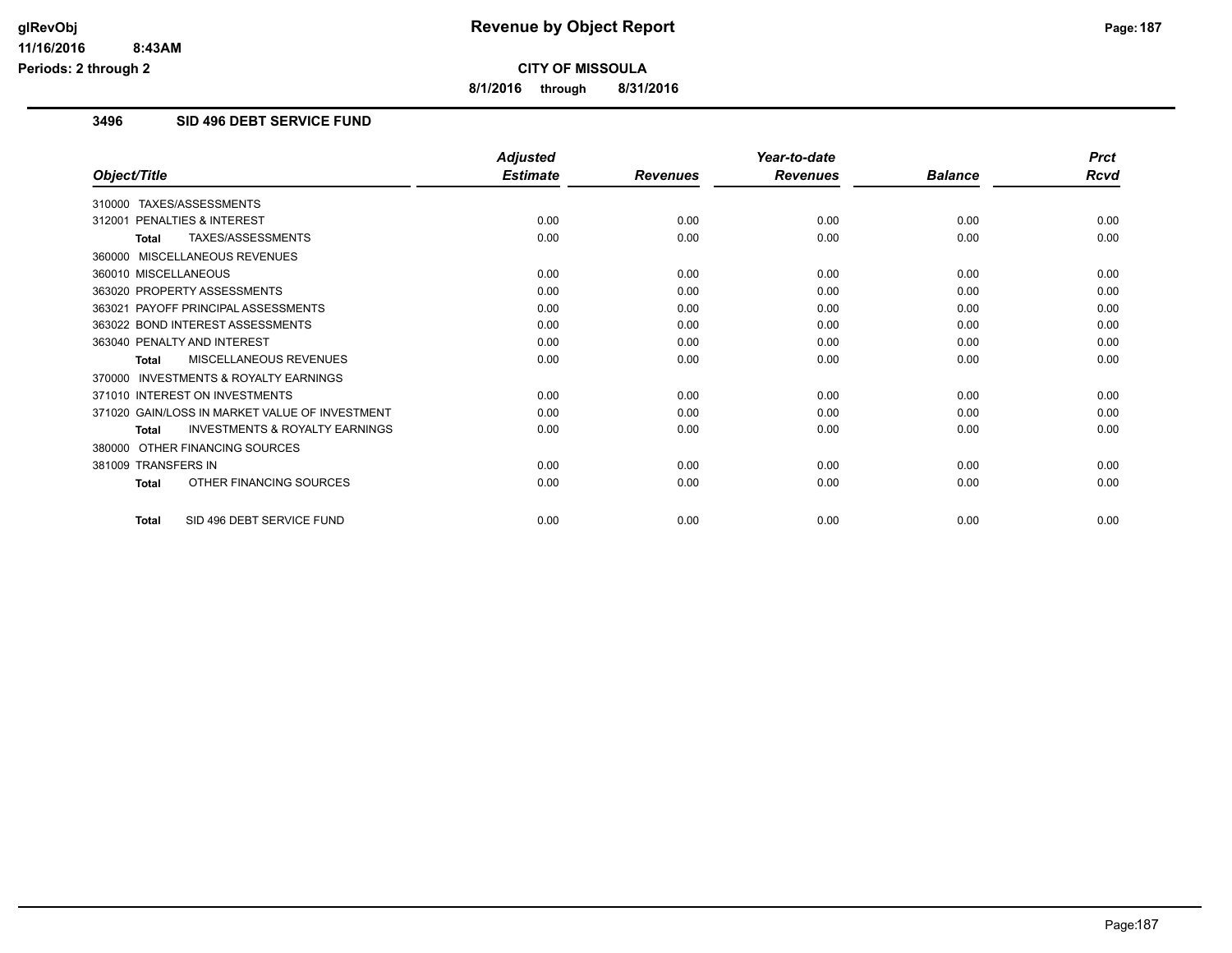**glRevObj Revenue by Object Report Page:188** 

**CITY OF MISSOULA**

**8/1/2016 through 8/31/2016**

**3497 SID 497 DEBT SERVICE FUND**

 **8:43AM**

**3497 SID 497 DEBT SERVICE FUND**

|                                                     | <b>Adjusted</b> |                 | Year-to-date    |                | <b>Prct</b> |
|-----------------------------------------------------|-----------------|-----------------|-----------------|----------------|-------------|
| Object/Title                                        | <b>Estimate</b> | <b>Revenues</b> | <b>Revenues</b> | <b>Balance</b> | <b>Rcvd</b> |
| 310000 TAXES/ASSESSMENTS                            |                 |                 |                 |                |             |
| 312001 PENALTIES & INTEREST                         | 0.00            | 0.00            | 0.00            | 0.00           | 0.00        |
| TAXES/ASSESSMENTS<br>Total                          | 0.00            | 0.00            | 0.00            | 0.00           | 0.00        |
| 360000 MISCELLANEOUS REVENUES                       |                 |                 |                 |                |             |
| 360010 MISCELLANEOUS                                | 0.00            | 0.00            | 0.00            | 0.00           | 0.00        |
| 363020 PROPERTY ASSESSMENTS                         | 0.00            | 0.00            | 0.00            | 0.00           | 0.00        |
| 363021 PAYOFF PRINCIPAL ASSESSMENTS                 | 0.00            | 0.00            | 0.00            | 0.00           | 0.00        |
| 363022 BOND INTEREST ASSESSMENTS                    | 0.00            | 0.00            | 0.00            | 0.00           | 0.00        |
| 363040 PENALTY AND INTEREST                         | 0.00            | 0.00            | 0.00            | 0.00           | 0.00        |
| <b>MISCELLANEOUS REVENUES</b><br>Total              | 0.00            | 0.00            | 0.00            | 0.00           | 0.00        |
| <b>INVESTMENTS &amp; ROYALTY EARNINGS</b><br>370000 |                 |                 |                 |                |             |
| 371010 INTEREST ON INVESTMENTS                      | 0.00            | 0.00            | 0.00            | 0.00           | 0.00        |
| 371020 GAIN/LOSS IN MARKET VALUE OF INVESTMENTS     | 0.00            | 0.00            | 0.00            | 0.00           | 0.00        |
| <b>INVESTMENTS &amp; ROYALTY EARNINGS</b><br>Total  | 0.00            | 0.00            | 0.00            | 0.00           | 0.00        |
| SID 497 DEBT SERVICE FUND<br><b>Total</b>           | 0.00            | 0.00            | 0.00            | 0.00           | 0.00        |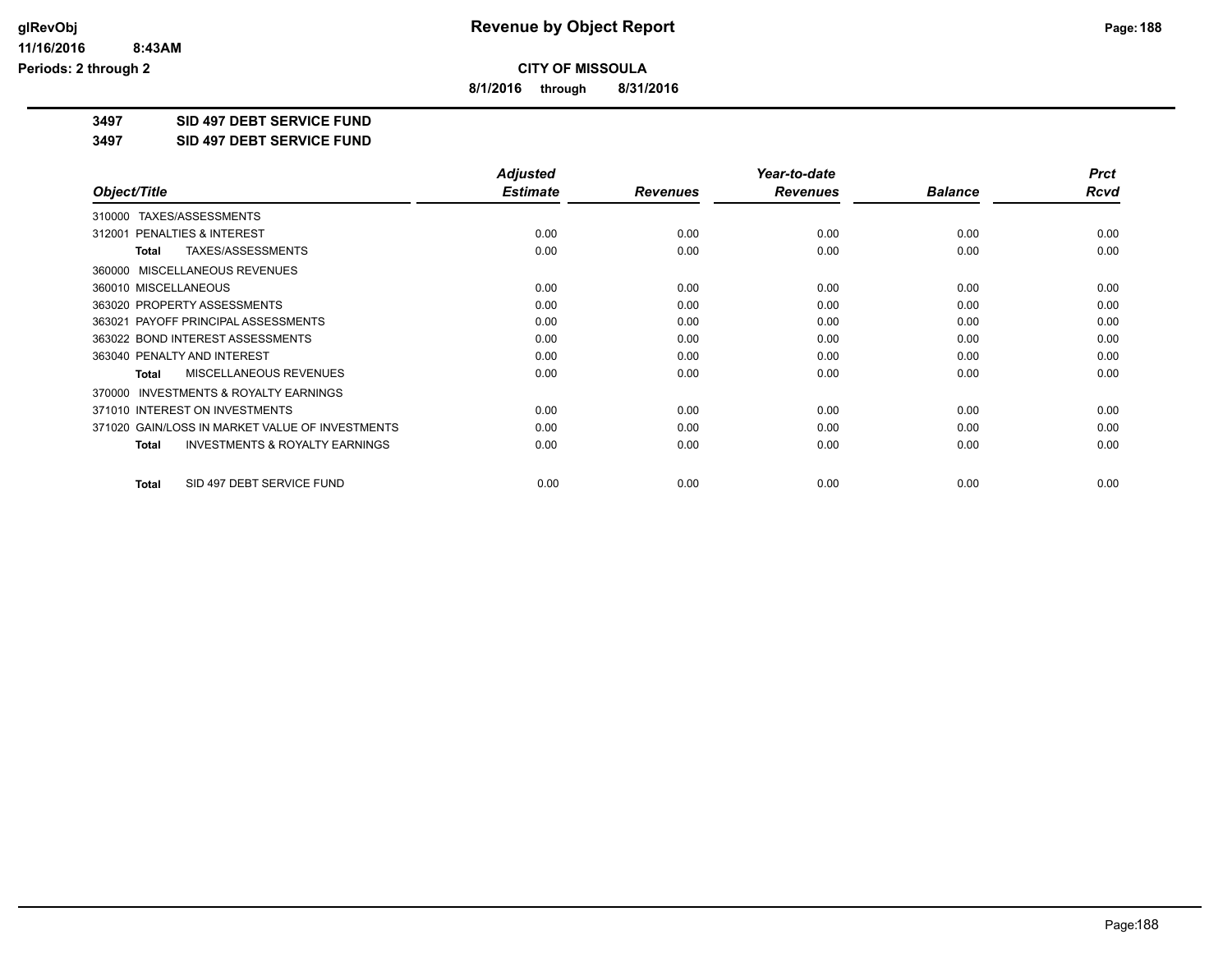**11/16/2016 8:43AM Periods: 2 through 2**

**CITY OF MISSOULA**

**8/1/2016 through 8/31/2016**

## **3497 SID 497 DEBT SERVICE FUND**

|                                                           | <b>Adjusted</b> |                 | Year-to-date    |                | <b>Prct</b> |
|-----------------------------------------------------------|-----------------|-----------------|-----------------|----------------|-------------|
| Object/Title                                              | <b>Estimate</b> | <b>Revenues</b> | <b>Revenues</b> | <b>Balance</b> | Rcvd        |
| 310000 TAXES/ASSESSMENTS                                  |                 |                 |                 |                |             |
| 312001 PENALTIES & INTEREST                               | 0.00            | 0.00            | 0.00            | 0.00           | 0.00        |
| TAXES/ASSESSMENTS<br><b>Total</b>                         | 0.00            | 0.00            | 0.00            | 0.00           | 0.00        |
| 360000 MISCELLANEOUS REVENUES                             |                 |                 |                 |                |             |
| 360010 MISCELLANEOUS                                      | 0.00            | 0.00            | 0.00            | 0.00           | 0.00        |
| 363020 PROPERTY ASSESSMENTS                               | 0.00            | 0.00            | 0.00            | 0.00           | 0.00        |
| 363021 PAYOFF PRINCIPAL ASSESSMENTS                       | 0.00            | 0.00            | 0.00            | 0.00           | 0.00        |
| 363022 BOND INTEREST ASSESSMENTS                          | 0.00            | 0.00            | 0.00            | 0.00           | 0.00        |
| 363040 PENALTY AND INTEREST                               | 0.00            | 0.00            | 0.00            | 0.00           | 0.00        |
| <b>MISCELLANEOUS REVENUES</b><br><b>Total</b>             | 0.00            | 0.00            | 0.00            | 0.00           | 0.00        |
| INVESTMENTS & ROYALTY EARNINGS<br>370000                  |                 |                 |                 |                |             |
| 371010 INTEREST ON INVESTMENTS                            | 0.00            | 0.00            | 0.00            | 0.00           | 0.00        |
| 371020 GAIN/LOSS IN MARKET VALUE OF INVESTMENT            | 0.00            | 0.00            | 0.00            | 0.00           | 0.00        |
| <b>INVESTMENTS &amp; ROYALTY EARNINGS</b><br><b>Total</b> | 0.00            | 0.00            | 0.00            | 0.00           | 0.00        |
| SID 497 DEBT SERVICE FUND<br><b>Total</b>                 | 0.00            | 0.00            | 0.00            | 0.00           | 0.00        |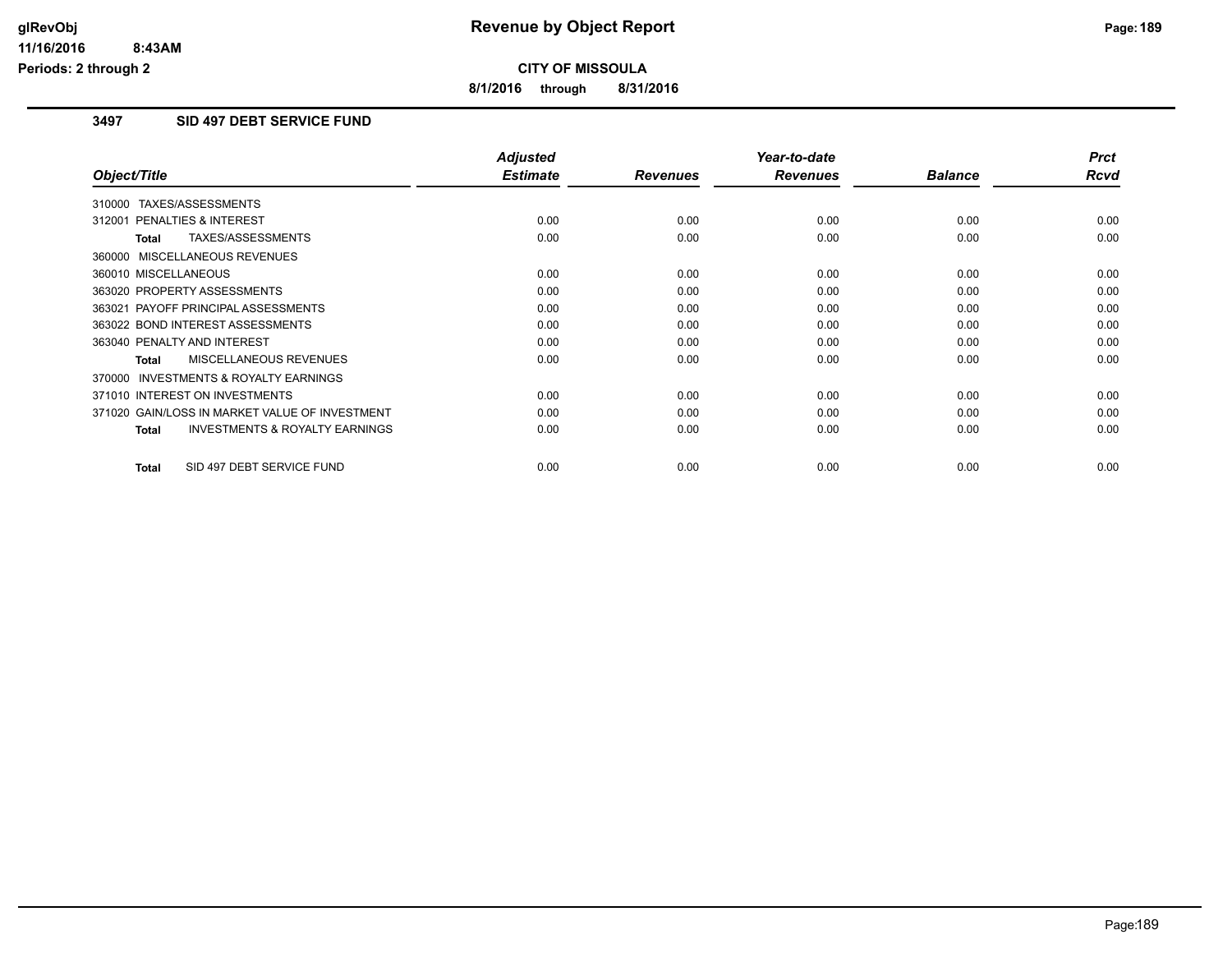**CITY OF MISSOULA**

**8/1/2016 through 8/31/2016**

**3498 SID 498 DEBT SERVICE FUND**

 **8:43AM**

**3498 SID 498 DEBT SERVICE FUND**

|                                                           | <b>Adjusted</b> |                 | Year-to-date    |                | <b>Prct</b> |
|-----------------------------------------------------------|-----------------|-----------------|-----------------|----------------|-------------|
| Object/Title                                              | <b>Estimate</b> | <b>Revenues</b> | <b>Revenues</b> | <b>Balance</b> | Rcvd        |
| TAXES/ASSESSMENTS<br>310000                               |                 |                 |                 |                |             |
| PENALTIES & INTEREST<br>312001                            | 0.00            | 0.00            | 0.00            | 0.00           | 0.00        |
| TAXES/ASSESSMENTS<br><b>Total</b>                         | 0.00            | 0.00            | 0.00            | 0.00           | 0.00        |
| 360000 MISCELLANEOUS REVENUES                             |                 |                 |                 |                |             |
| 360010 MISCELLANEOUS                                      | 0.00            | 0.00            | 0.00            | 0.00           | 0.00        |
| 363020 PROPERTY ASSESSMENTS                               | 0.00            | 0.00            | 0.00            | 0.00           | 0.00        |
| PAYOFF PRINCIPAL ASSESSMENTS<br>363021                    | 0.00            | 0.00            | 0.00            | 0.00           | 0.00        |
| 363022 BOND INTEREST ASSESSMENTS                          | 0.00            | 0.00            | 0.00            | 0.00           | 0.00        |
| 363040 PENALTY AND INTEREST                               | 0.00            | 0.00            | 0.00            | 0.00           | 0.00        |
| MISCELLANEOUS REVENUES<br><b>Total</b>                    | 0.00            | 0.00            | 0.00            | 0.00           | 0.00        |
| 370000 INVESTMENTS & ROYALTY EARNINGS                     |                 |                 |                 |                |             |
| 371010 INTEREST ON INVESTMENTS                            | 0.00            | 0.00            | 0.00            | 0.00           | 0.00        |
| 371020 GAIN/LOSS IN MARKET VALUE OF INVESTMENTS           | 0.00            | 0.00            | 0.00            | 0.00           | 0.00        |
| 371500 INTEREST ON INTERFUND LOAN                         | 0.00            | 0.00            | 0.00            | 0.00           | 0.00        |
| <b>INVESTMENTS &amp; ROYALTY EARNINGS</b><br><b>Total</b> | 0.00            | 0.00            | 0.00            | 0.00           | 0.00        |
| OTHER FINANCING SOURCES<br>380000                         |                 |                 |                 |                |             |
| 381009 TRANSFERS IN                                       | 0.00            | 0.00            | 0.00            | 0.00           | 0.00        |
| OTHER FINANCING SOURCES<br><b>Total</b>                   | 0.00            | 0.00            | 0.00            | 0.00           | 0.00        |
| SID 498 DEBT SERVICE FUND<br>Total                        | 0.00            | 0.00            | 0.00            | 0.00           | 0.00        |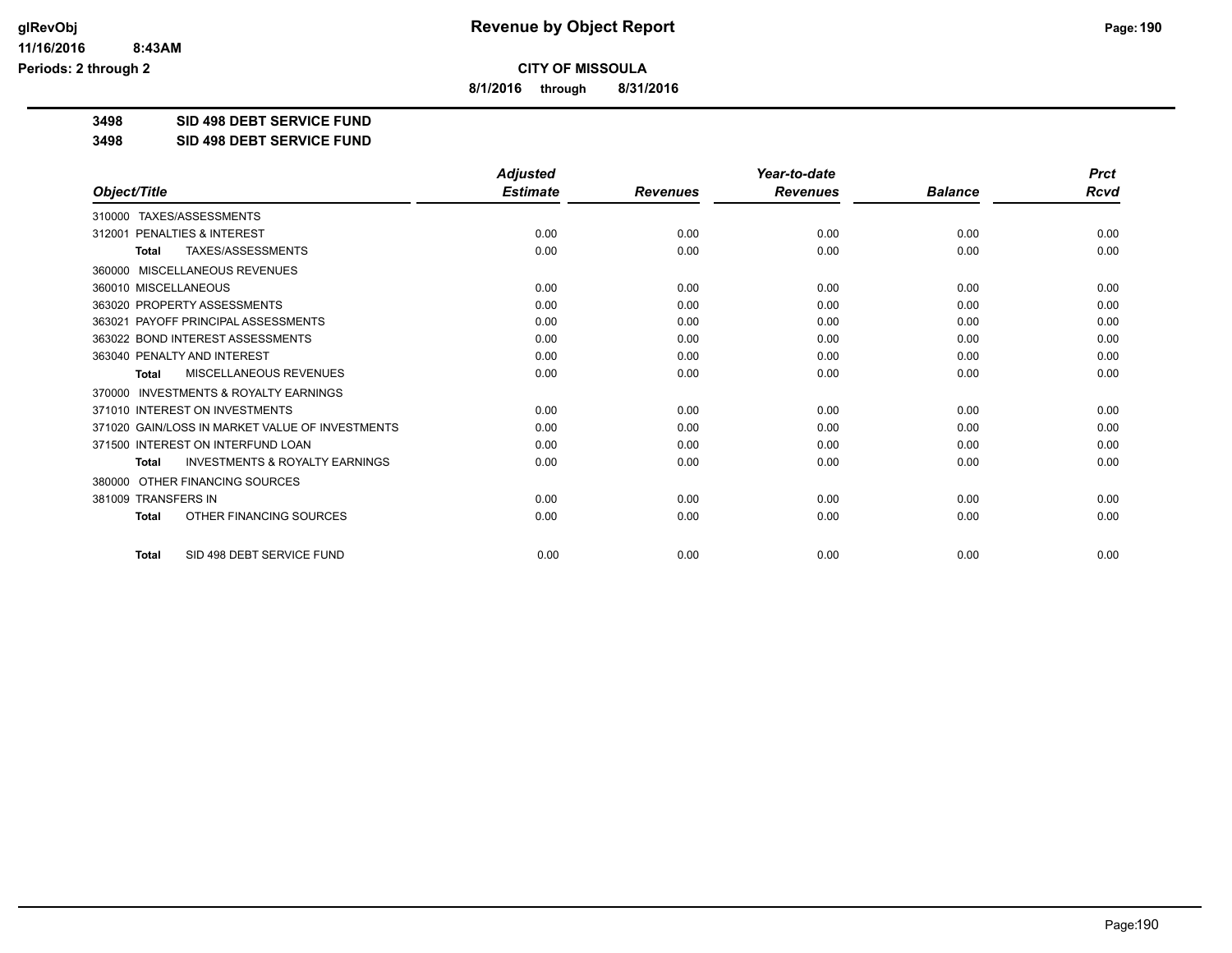**11/16/2016 8:43AM Periods: 2 through 2**

**CITY OF MISSOULA**

**8/1/2016 through 8/31/2016**

## **3498 SID 498 DEBT SERVICE FUND**

|                                                           | <b>Adjusted</b> |                 | Year-to-date    |                | <b>Prct</b> |
|-----------------------------------------------------------|-----------------|-----------------|-----------------|----------------|-------------|
| Object/Title                                              | <b>Estimate</b> | <b>Revenues</b> | <b>Revenues</b> | <b>Balance</b> | <b>Rcvd</b> |
| TAXES/ASSESSMENTS<br>310000                               |                 |                 |                 |                |             |
| PENALTIES & INTEREST<br>312001                            | 0.00            | 0.00            | 0.00            | 0.00           | 0.00        |
| TAXES/ASSESSMENTS<br>Total                                | 0.00            | 0.00            | 0.00            | 0.00           | 0.00        |
| 360000 MISCELLANEOUS REVENUES                             |                 |                 |                 |                |             |
| 360010 MISCELLANEOUS                                      | 0.00            | 0.00            | 0.00            | 0.00           | 0.00        |
| 363020 PROPERTY ASSESSMENTS                               | 0.00            | 0.00            | 0.00            | 0.00           | 0.00        |
| 363021 PAYOFF PRINCIPAL ASSESSMENTS                       | 0.00            | 0.00            | 0.00            | 0.00           | 0.00        |
| 363022 BOND INTEREST ASSESSMENTS                          | 0.00            | 0.00            | 0.00            | 0.00           | 0.00        |
| 363040 PENALTY AND INTEREST                               | 0.00            | 0.00            | 0.00            | 0.00           | 0.00        |
| MISCELLANEOUS REVENUES<br><b>Total</b>                    | 0.00            | 0.00            | 0.00            | 0.00           | 0.00        |
| 370000 INVESTMENTS & ROYALTY EARNINGS                     |                 |                 |                 |                |             |
| 371010 INTEREST ON INVESTMENTS                            | 0.00            | 0.00            | 0.00            | 0.00           | 0.00        |
| 371020 GAIN/LOSS IN MARKET VALUE OF INVESTMENT            | 0.00            | 0.00            | 0.00            | 0.00           | 0.00        |
| 371500 INTEREST ON INTERFUND LOAN                         | 0.00            | 0.00            | 0.00            | 0.00           | 0.00        |
| <b>INVESTMENTS &amp; ROYALTY EARNINGS</b><br><b>Total</b> | 0.00            | 0.00            | 0.00            | 0.00           | 0.00        |
| OTHER FINANCING SOURCES<br>380000                         |                 |                 |                 |                |             |
| 381009 TRANSFERS IN                                       | 0.00            | 0.00            | 0.00            | 0.00           | 0.00        |
| OTHER FINANCING SOURCES<br><b>Total</b>                   | 0.00            | 0.00            | 0.00            | 0.00           | 0.00        |
| SID 498 DEBT SERVICE FUND<br><b>Total</b>                 | 0.00            | 0.00            | 0.00            | 0.00           | 0.00        |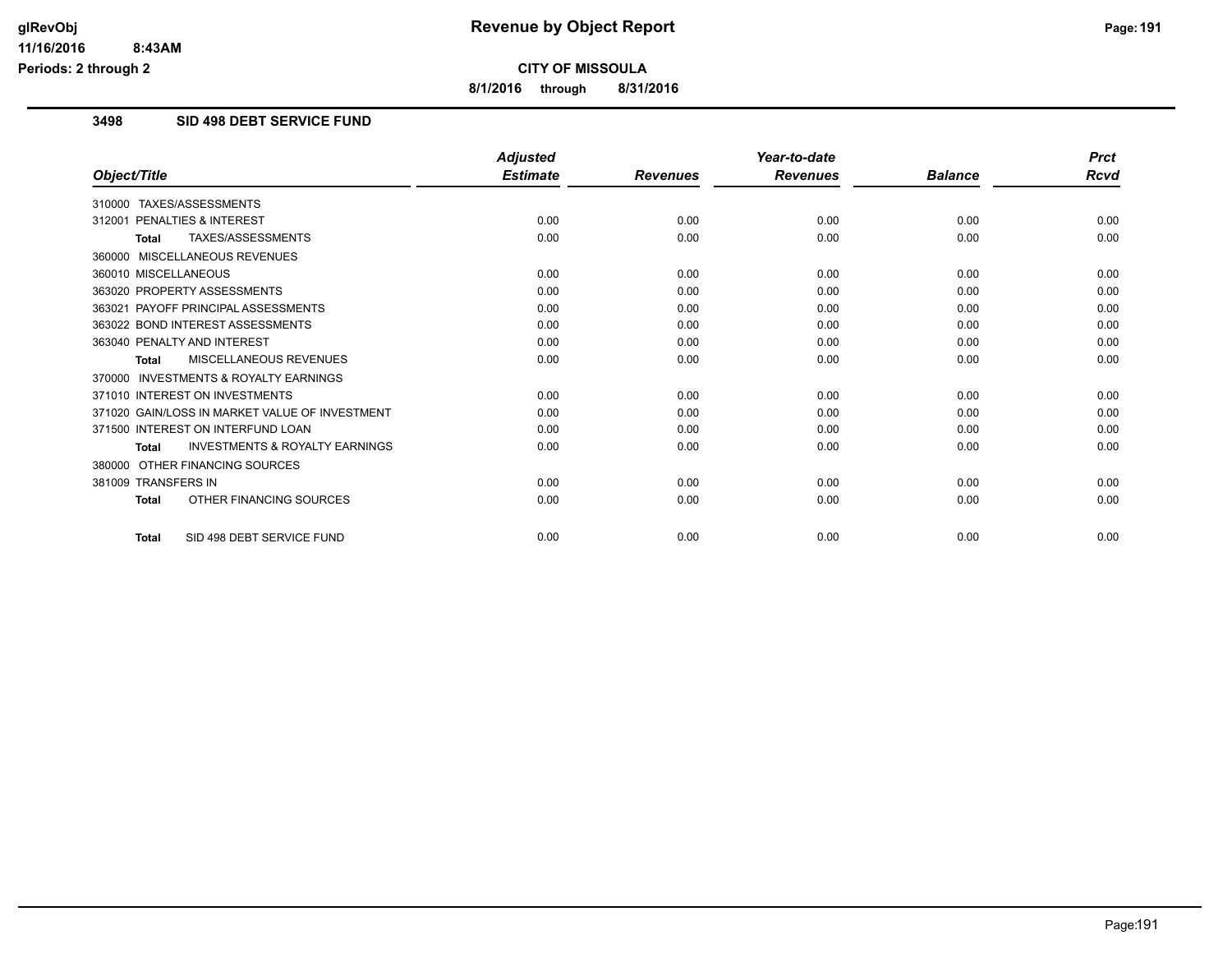**8/1/2016 through 8/31/2016**

**3500 SID 500 DEBT SERVICE FUND**

**3500 SID 500 DEBT SERVICE FUND**

|                                                           | <b>Adjusted</b> |                 | Year-to-date    |                | <b>Prct</b> |
|-----------------------------------------------------------|-----------------|-----------------|-----------------|----------------|-------------|
| Object/Title                                              | <b>Estimate</b> | <b>Revenues</b> | <b>Revenues</b> | <b>Balance</b> | Rcvd        |
| 310000 TAXES/ASSESSMENTS                                  |                 |                 |                 |                |             |
| 312001 PENALTIES & INTEREST                               | 0.00            | 0.00            | 0.00            | 0.00           | 0.00        |
| TAXES/ASSESSMENTS<br><b>Total</b>                         | 0.00            | 0.00            | 0.00            | 0.00           | 0.00        |
| MISCELLANEOUS REVENUES<br>360000                          |                 |                 |                 |                |             |
| 360010 MISCELLANEOUS                                      | 0.00            | 0.00            | 0.00            | 0.00           | 0.00        |
| 363020 PROPERTY ASSESSMENTS                               | 0.00            | 0.00            | 0.00            | 0.00           | 0.00        |
| 363021 PAYOFF PRINCIPAL ASSESSMENTS                       | 0.00            | 0.00            | 0.00            | 0.00           | 0.00        |
| 363022 BOND INTEREST ASSESSMENTS                          | 0.00            | 0.00            | 0.00            | 0.00           | 0.00        |
| 363040 PENALTY AND INTEREST                               | 0.00            | 0.00            | 0.00            | 0.00           | 0.00        |
| <b>MISCELLANEOUS REVENUES</b><br>Total                    | 0.00            | 0.00            | 0.00            | 0.00           | 0.00        |
| 370000 INVESTMENTS & ROYALTY EARNINGS                     |                 |                 |                 |                |             |
| 371010 INTEREST ON INVESTMENTS                            | 0.00            | 0.00            | 0.00            | 0.00           | 0.00        |
| 371020 GAIN/LOSS IN MARKET VALUE OF INVESTMENTS           | 0.00            | 0.00            | 0.00            | 0.00           | 0.00        |
| <b>INVESTMENTS &amp; ROYALTY EARNINGS</b><br><b>Total</b> | 0.00            | 0.00            | 0.00            | 0.00           | 0.00        |
| SID 500 DEBT SERVICE FUND<br><b>Total</b>                 | 0.00            | 0.00            | 0.00            | 0.00           | 0.00        |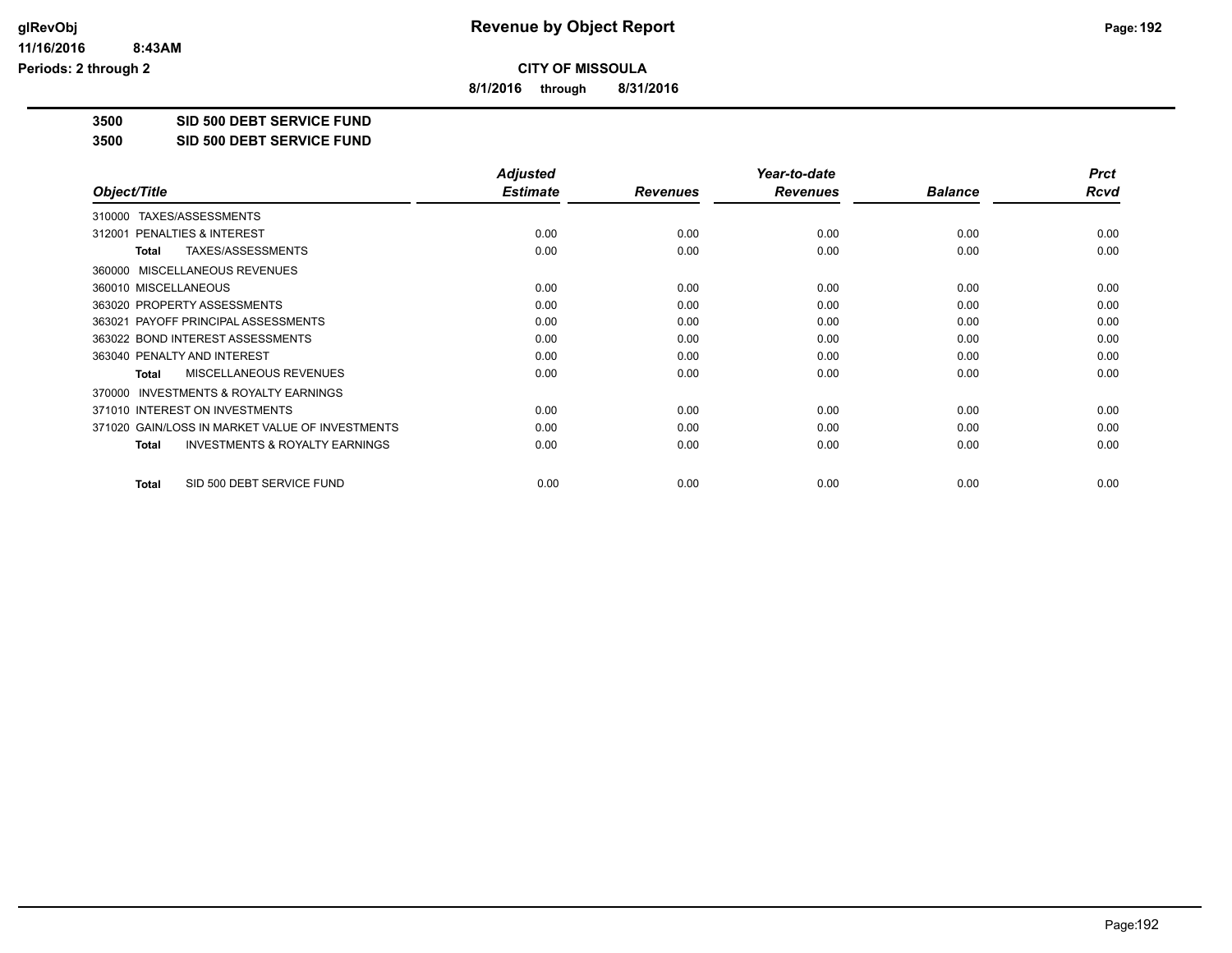**11/16/2016 8:43AM Periods: 2 through 2**

**CITY OF MISSOULA**

**8/1/2016 through 8/31/2016**

# **3500 SID 500 DEBT SERVICE FUND**

| Object/Title                                              | <b>Adjusted</b><br><b>Estimate</b> | <b>Revenues</b> | Year-to-date<br><b>Revenues</b> | <b>Balance</b> | <b>Prct</b><br>Rcvd |
|-----------------------------------------------------------|------------------------------------|-----------------|---------------------------------|----------------|---------------------|
|                                                           |                                    |                 |                                 |                |                     |
| 310000 TAXES/ASSESSMENTS                                  |                                    |                 |                                 |                |                     |
| 312001 PENALTIES & INTEREST                               | 0.00                               | 0.00            | 0.00                            | 0.00           | 0.00                |
| TAXES/ASSESSMENTS<br><b>Total</b>                         | 0.00                               | 0.00            | 0.00                            | 0.00           | 0.00                |
| 360000 MISCELLANEOUS REVENUES                             |                                    |                 |                                 |                |                     |
| 360010 MISCELLANEOUS                                      | 0.00                               | 0.00            | 0.00                            | 0.00           | 0.00                |
| 363020 PROPERTY ASSESSMENTS                               | 0.00                               | 0.00            | 0.00                            | 0.00           | 0.00                |
| 363021 PAYOFF PRINCIPAL ASSESSMENTS                       | 0.00                               | 0.00            | 0.00                            | 0.00           | 0.00                |
| 363022 BOND INTEREST ASSESSMENTS                          | 0.00                               | 0.00            | 0.00                            | 0.00           | 0.00                |
| 363040 PENALTY AND INTEREST                               | 0.00                               | 0.00            | 0.00                            | 0.00           | 0.00                |
| <b>MISCELLANEOUS REVENUES</b><br><b>Total</b>             | 0.00                               | 0.00            | 0.00                            | 0.00           | 0.00                |
| <b>INVESTMENTS &amp; ROYALTY EARNINGS</b><br>370000       |                                    |                 |                                 |                |                     |
| 371010 INTEREST ON INVESTMENTS                            | 0.00                               | 0.00            | 0.00                            | 0.00           | 0.00                |
| 371020 GAIN/LOSS IN MARKET VALUE OF INVESTMENT            | 0.00                               | 0.00            | 0.00                            | 0.00           | 0.00                |
| <b>INVESTMENTS &amp; ROYALTY EARNINGS</b><br><b>Total</b> | 0.00                               | 0.00            | 0.00                            | 0.00           | 0.00                |
| SID 500 DEBT SERVICE FUND<br><b>Total</b>                 | 0.00                               | 0.00            | 0.00                            | 0.00           | 0.00                |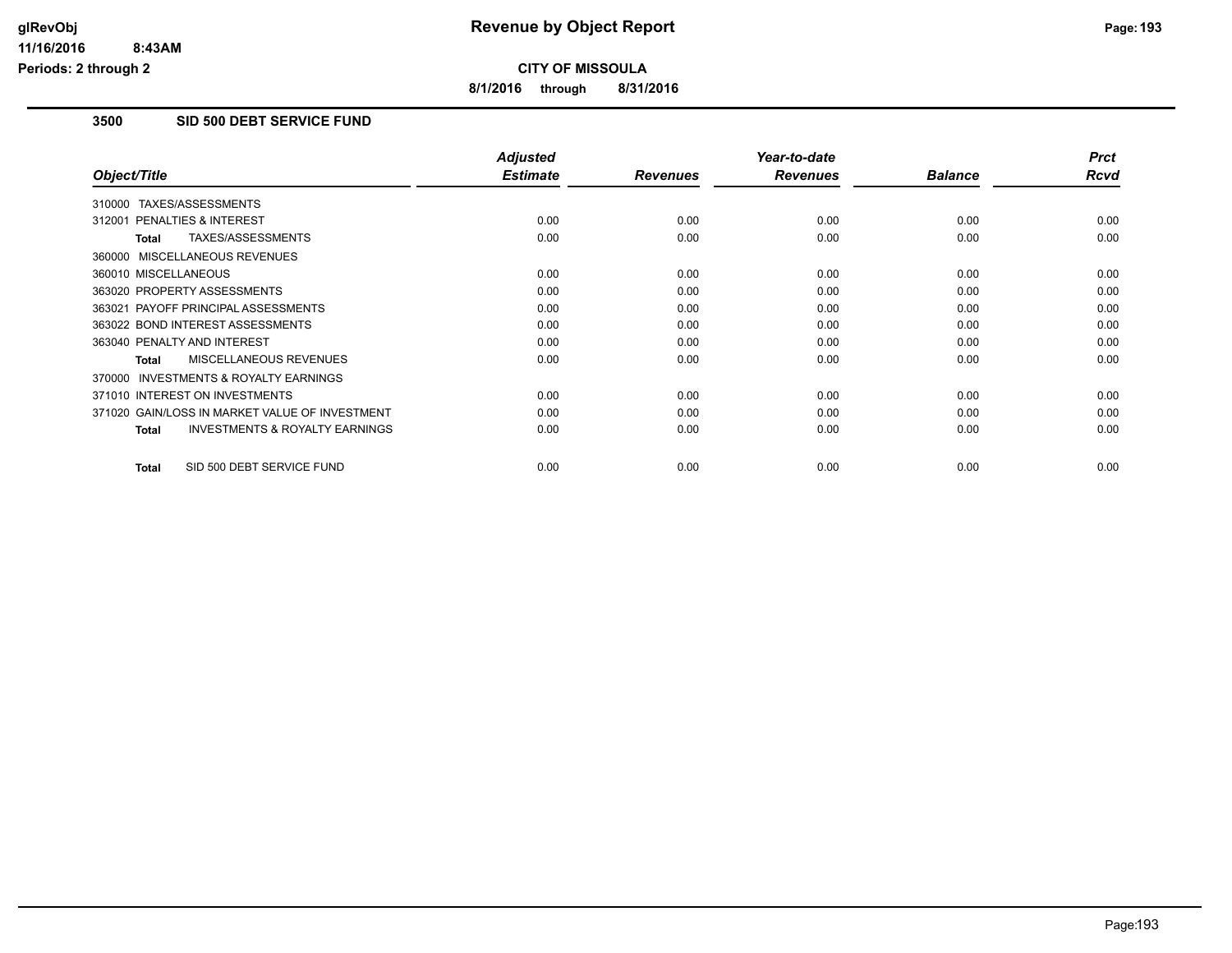**8/1/2016 through 8/31/2016**

**3501 SID 501 DEBT SERVICE FUND**

**3501 SID 501 DEBT SERVICE FUND**

|                                                           | <b>Adjusted</b> |                 | Year-to-date    |                | <b>Prct</b> |
|-----------------------------------------------------------|-----------------|-----------------|-----------------|----------------|-------------|
| Object/Title                                              | <b>Estimate</b> | <b>Revenues</b> | <b>Revenues</b> | <b>Balance</b> | Rcvd        |
| 310000 TAXES/ASSESSMENTS                                  |                 |                 |                 |                |             |
| 312001 PENALTIES & INTEREST                               | 0.00            | 0.00            | 0.00            | 0.00           | 0.00        |
| TAXES/ASSESSMENTS<br><b>Total</b>                         | 0.00            | 0.00            | 0.00            | 0.00           | 0.00        |
| MISCELLANEOUS REVENUES<br>360000                          |                 |                 |                 |                |             |
| 360010 MISCELLANEOUS                                      | 0.00            | 0.00            | 0.00            | 0.00           | 0.00        |
| 363020 PROPERTY ASSESSMENTS                               | 0.00            | 0.00            | 0.00            | 0.00           | 0.00        |
| 363021 PAYOFF PRINCIPAL ASSESSMENTS                       | 0.00            | 0.00            | 0.00            | 0.00           | 0.00        |
| 363022 BOND INTEREST ASSESSMENTS                          | 0.00            | 0.00            | 0.00            | 0.00           | 0.00        |
| 363040 PENALTY AND INTEREST                               | 0.00            | 0.00            | 0.00            | 0.00           | 0.00        |
| <b>MISCELLANEOUS REVENUES</b><br>Total                    | 0.00            | 0.00            | 0.00            | 0.00           | 0.00        |
| 370000 INVESTMENTS & ROYALTY EARNINGS                     |                 |                 |                 |                |             |
| 371010 INTEREST ON INVESTMENTS                            | 0.00            | 0.00            | 0.00            | 0.00           | 0.00        |
| 371020 GAIN/LOSS IN MARKET VALUE OF INVESTMENTS           | 0.00            | 0.00            | 0.00            | 0.00           | 0.00        |
| <b>INVESTMENTS &amp; ROYALTY EARNINGS</b><br><b>Total</b> | 0.00            | 0.00            | 0.00            | 0.00           | 0.00        |
| SID 501 DEBT SERVICE FUND<br><b>Total</b>                 | 0.00            | 0.00            | 0.00            | 0.00           | 0.00        |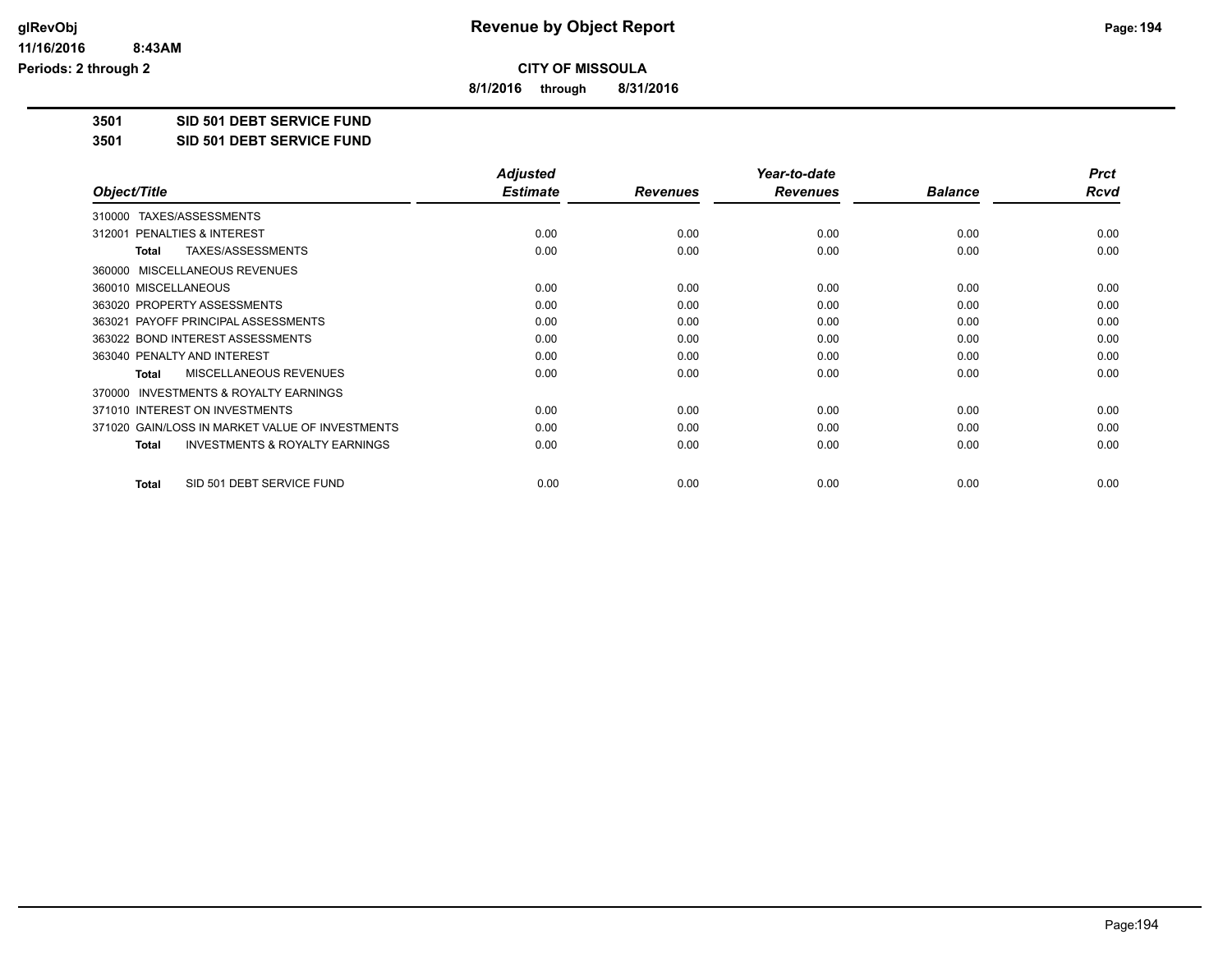**CITY OF MISSOULA**

**8/1/2016 through 8/31/2016**

# **3501 SID 501 DEBT SERVICE FUND**

|                                                           | <b>Adjusted</b> |                 | Year-to-date    |                | <b>Prct</b> |
|-----------------------------------------------------------|-----------------|-----------------|-----------------|----------------|-------------|
| Object/Title                                              | <b>Estimate</b> | <b>Revenues</b> | <b>Revenues</b> | <b>Balance</b> | Rcvd        |
| 310000 TAXES/ASSESSMENTS                                  |                 |                 |                 |                |             |
| 312001 PENALTIES & INTEREST                               | 0.00            | 0.00            | 0.00            | 0.00           | 0.00        |
| TAXES/ASSESSMENTS<br><b>Total</b>                         | 0.00            | 0.00            | 0.00            | 0.00           | 0.00        |
| 360000 MISCELLANEOUS REVENUES                             |                 |                 |                 |                |             |
| 360010 MISCELLANEOUS                                      | 0.00            | 0.00            | 0.00            | 0.00           | 0.00        |
| 363020 PROPERTY ASSESSMENTS                               | 0.00            | 0.00            | 0.00            | 0.00           | 0.00        |
| 363021 PAYOFF PRINCIPAL ASSESSMENTS                       | 0.00            | 0.00            | 0.00            | 0.00           | 0.00        |
| 363022 BOND INTEREST ASSESSMENTS                          | 0.00            | 0.00            | 0.00            | 0.00           | 0.00        |
| 363040 PENALTY AND INTEREST                               | 0.00            | 0.00            | 0.00            | 0.00           | 0.00        |
| <b>MISCELLANEOUS REVENUES</b><br><b>Total</b>             | 0.00            | 0.00            | 0.00            | 0.00           | 0.00        |
| INVESTMENTS & ROYALTY EARNINGS<br>370000                  |                 |                 |                 |                |             |
| 371010 INTEREST ON INVESTMENTS                            | 0.00            | 0.00            | 0.00            | 0.00           | 0.00        |
| 371020 GAIN/LOSS IN MARKET VALUE OF INVESTMENT            | 0.00            | 0.00            | 0.00            | 0.00           | 0.00        |
| <b>INVESTMENTS &amp; ROYALTY EARNINGS</b><br><b>Total</b> | 0.00            | 0.00            | 0.00            | 0.00           | 0.00        |
| SID 501 DEBT SERVICE FUND<br><b>Total</b>                 | 0.00            | 0.00            | 0.00            | 0.00           | 0.00        |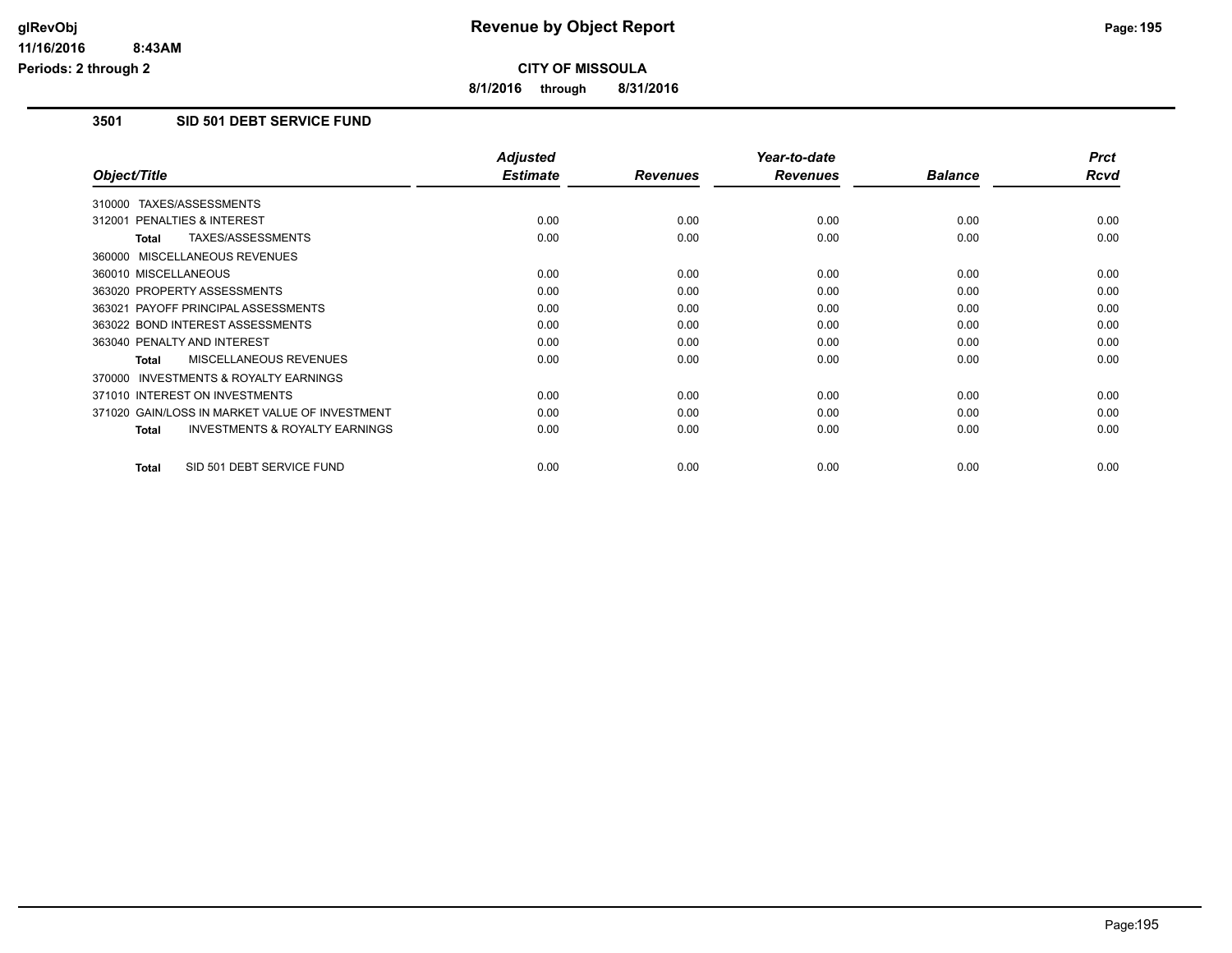**8/1/2016 through 8/31/2016**

**3502 SID 502 DEBT SERVICE FUND**

**3502 SID 502 DEBT SERVICE FUND**

|                                                           | <b>Adjusted</b> |                 | Year-to-date    |                | <b>Prct</b> |
|-----------------------------------------------------------|-----------------|-----------------|-----------------|----------------|-------------|
| Object/Title                                              | <b>Estimate</b> | <b>Revenues</b> | <b>Revenues</b> | <b>Balance</b> | Rcvd        |
| 310000 TAXES/ASSESSMENTS                                  |                 |                 |                 |                |             |
| <b>PENALTIES &amp; INTEREST</b><br>312001                 | 0.00            | 0.00            | 0.00            | 0.00           | 0.00        |
| TAXES/ASSESSMENTS<br>Total                                | 0.00            | 0.00            | 0.00            | 0.00           | 0.00        |
| 360000 MISCELLANEOUS REVENUES                             |                 |                 |                 |                |             |
| 360010 MISCELLANEOUS                                      | 0.00            | 0.00            | 0.00            | 0.00           | 0.00        |
| 363020 PROPERTY ASSESSMENTS                               | 0.00            | 0.00            | 0.00            | 0.00           | 0.00        |
| 363021 PAYOFF PRINCIPAL ASSESSMENTS                       | 0.00            | 0.00            | 0.00            | 0.00           | 0.00        |
| 363022 BOND INTEREST ASSESSMENTS                          | 0.00            | 0.00            | 0.00            | 0.00           | 0.00        |
| 363040 PENALTY AND INTEREST                               | 0.00            | 0.00            | 0.00            | 0.00           | 0.00        |
| <b>MISCELLANEOUS REVENUES</b><br>Total                    | 0.00            | 0.00            | 0.00            | 0.00           | 0.00        |
| <b>INVESTMENTS &amp; ROYALTY EARNINGS</b><br>370000       |                 |                 |                 |                |             |
| 371010 INTEREST ON INVESTMENTS                            | 0.00            | 0.00            | 0.00            | 0.00           | 0.00        |
| 371020 GAIN/LOSS IN MARKET VALUE OF INVESTMENTS           | 0.00            | 0.00            | 0.00            | 0.00           | 0.00        |
| <b>INVESTMENTS &amp; ROYALTY EARNINGS</b><br><b>Total</b> | 0.00            | 0.00            | 0.00            | 0.00           | 0.00        |
| SID 502 DEBT SERVICE FUND<br><b>Total</b>                 | 0.00            | 0.00            | 0.00            | 0.00           | 0.00        |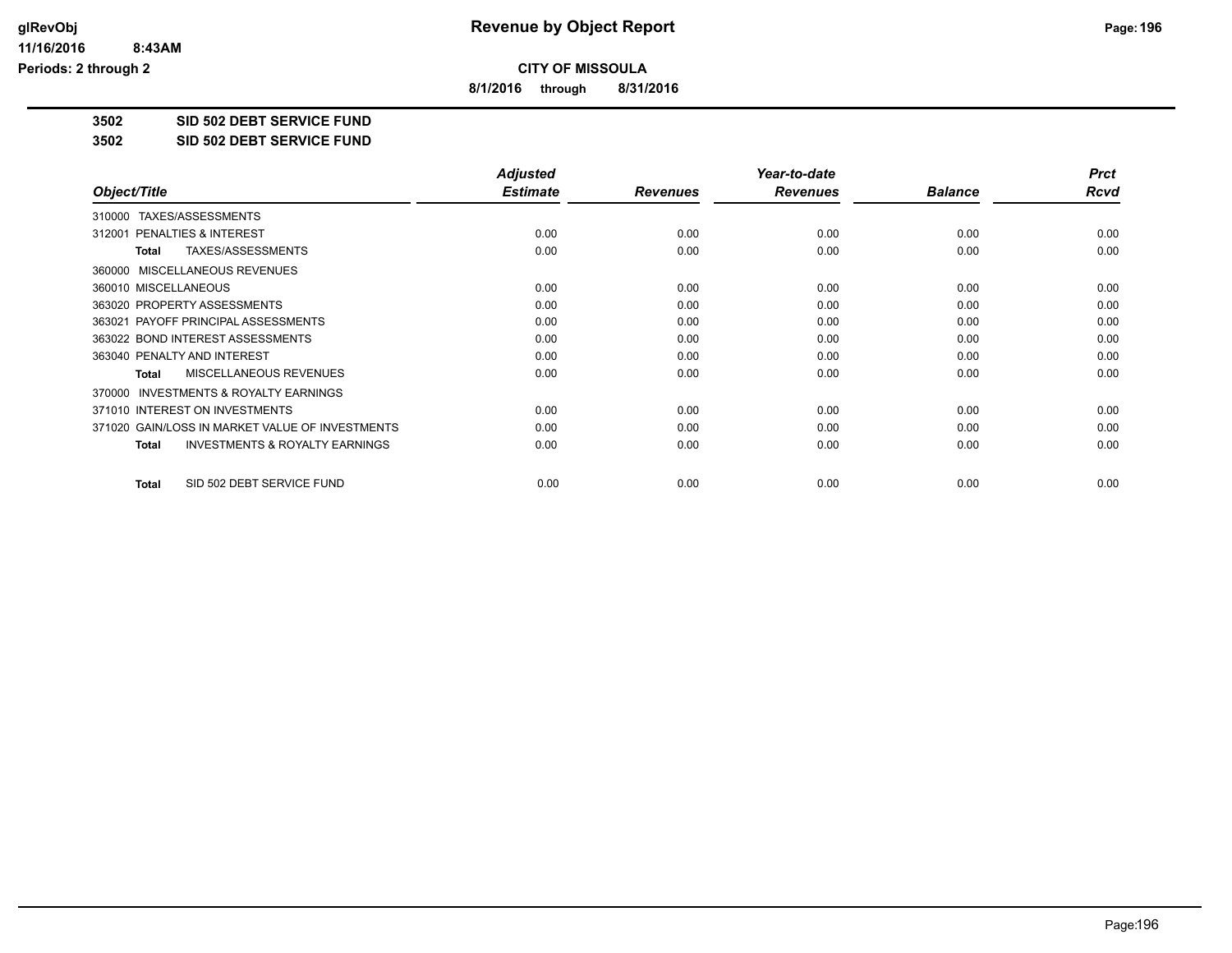**CITY OF MISSOULA**

**8/1/2016 through 8/31/2016**

## **3502 SID 502 DEBT SERVICE FUND**

|                                                    | <b>Adjusted</b> |                 | Year-to-date    |                | <b>Prct</b> |
|----------------------------------------------------|-----------------|-----------------|-----------------|----------------|-------------|
| Object/Title                                       | <b>Estimate</b> | <b>Revenues</b> | <b>Revenues</b> | <b>Balance</b> | <b>Rcvd</b> |
| 310000 TAXES/ASSESSMENTS                           |                 |                 |                 |                |             |
| PENALTIES & INTEREST<br>312001                     | 0.00            | 0.00            | 0.00            | 0.00           | 0.00        |
| TAXES/ASSESSMENTS<br>Total                         | 0.00            | 0.00            | 0.00            | 0.00           | 0.00        |
| 360000 MISCELLANEOUS REVENUES                      |                 |                 |                 |                |             |
| 360010 MISCELLANEOUS                               | 0.00            | 0.00            | 0.00            | 0.00           | 0.00        |
| 363020 PROPERTY ASSESSMENTS                        | 0.00            | 0.00            | 0.00            | 0.00           | 0.00        |
| 363021 PAYOFF PRINCIPAL ASSESSMENTS                | 0.00            | 0.00            | 0.00            | 0.00           | 0.00        |
| 363022 BOND INTEREST ASSESSMENTS                   | 0.00            | 0.00            | 0.00            | 0.00           | 0.00        |
| 363040 PENALTY AND INTEREST                        | 0.00            | 0.00            | 0.00            | 0.00           | 0.00        |
| MISCELLANEOUS REVENUES<br>Total                    | 0.00            | 0.00            | 0.00            | 0.00           | 0.00        |
| 370000 INVESTMENTS & ROYALTY EARNINGS              |                 |                 |                 |                |             |
| 371010 INTEREST ON INVESTMENTS                     | 0.00            | 0.00            | 0.00            | 0.00           | 0.00        |
| 371020 GAIN/LOSS IN MARKET VALUE OF INVESTMENT     | 0.00            | 0.00            | 0.00            | 0.00           | 0.00        |
| <b>INVESTMENTS &amp; ROYALTY EARNINGS</b><br>Total | 0.00            | 0.00            | 0.00            | 0.00           | 0.00        |
| SID 502 DEBT SERVICE FUND<br>Total                 | 0.00            | 0.00            | 0.00            | 0.00           | 0.00        |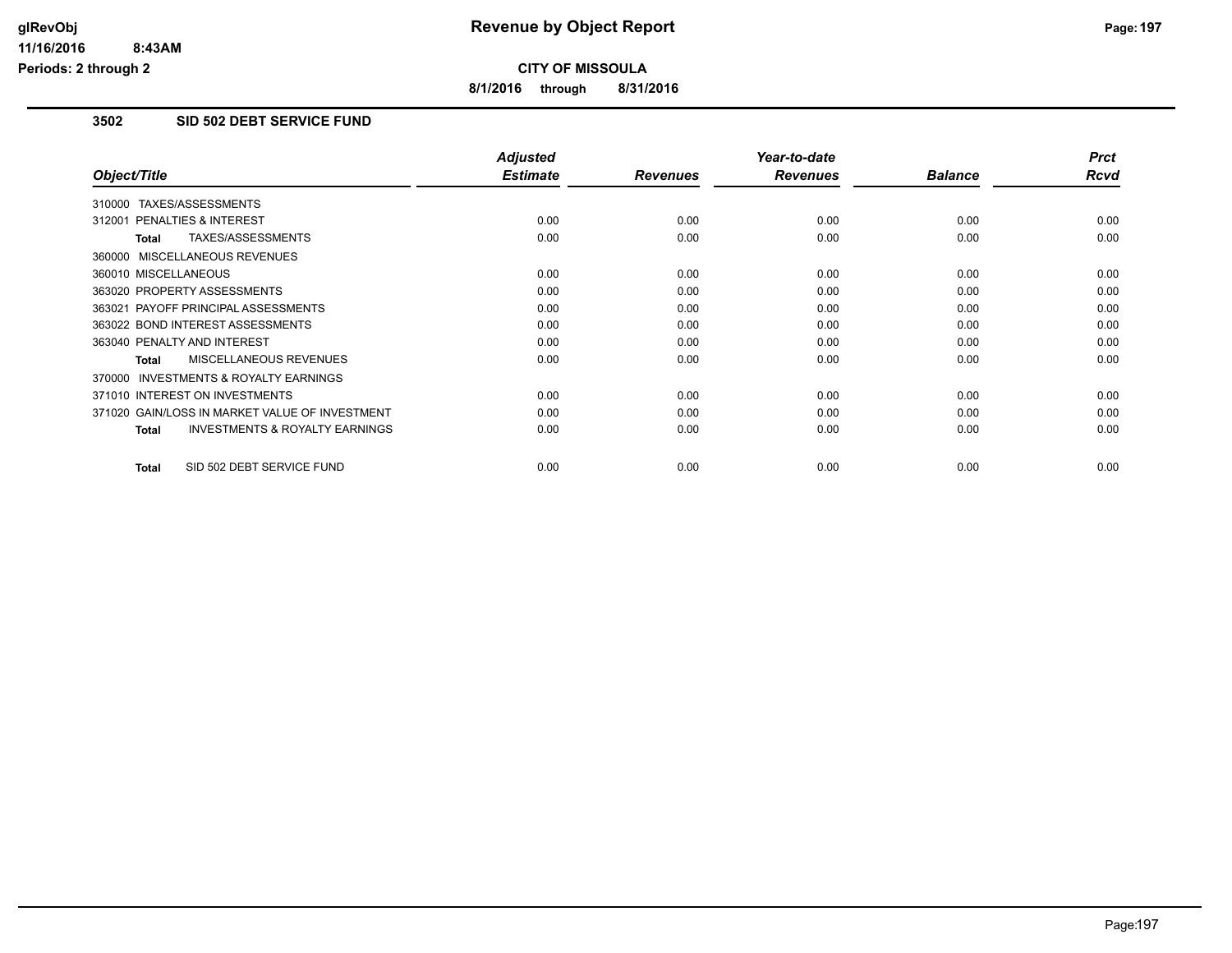**8/1/2016 through 8/31/2016**

**3503 SID 503 DEBT SERVICE FUND**

**3503 SID 503 DEBT SERVICE FUND**

|                                                           | <b>Adjusted</b> |                 | Year-to-date    |                | <b>Prct</b> |
|-----------------------------------------------------------|-----------------|-----------------|-----------------|----------------|-------------|
| Object/Title                                              | <b>Estimate</b> | <b>Revenues</b> | <b>Revenues</b> | <b>Balance</b> | Rcvd        |
| TAXES/ASSESSMENTS<br>310000                               |                 |                 |                 |                |             |
| 312001 PENALTIES & INTEREST                               | 0.00            | 0.00            | 0.00            | 0.00           | 0.00        |
| TAXES/ASSESSMENTS<br><b>Total</b>                         | 0.00            | 0.00            | 0.00            | 0.00           | 0.00        |
| MISCELLANEOUS REVENUES<br>360000                          |                 |                 |                 |                |             |
| 360010 MISCELLANEOUS                                      | 0.00            | 0.00            | 0.00            | 0.00           | 0.00        |
| 363020 PROPERTY ASSESSMENTS                               | 0.00            | 0.00            | 0.00            | 0.00           | 0.00        |
| 363021 PAYOFF PRINCIPAL ASSESSMENTS                       | 0.00            | 0.00            | 0.00            | 0.00           | 0.00        |
| 363022 BOND INTEREST ASSESSMENTS                          | 0.00            | 0.00            | 0.00            | 0.00           | 0.00        |
| 363040 PENALTY AND INTEREST                               | 0.00            | 0.00            | 0.00            | 0.00           | 0.00        |
| <b>MISCELLANEOUS REVENUES</b><br>Total                    | 0.00            | 0.00            | 0.00            | 0.00           | 0.00        |
| <b>INVESTMENTS &amp; ROYALTY EARNINGS</b><br>370000       |                 |                 |                 |                |             |
| 371010 INTEREST ON INVESTMENTS                            | 0.00            | 0.00            | 0.00            | 0.00           | 0.00        |
| 371020 GAIN/LOSS IN MARKET VALUE OF INVESTMENTS           | 0.00            | 0.00            | 0.00            | 0.00           | 0.00        |
| <b>INVESTMENTS &amp; ROYALTY EARNINGS</b><br><b>Total</b> | 0.00            | 0.00            | 0.00            | 0.00           | 0.00        |
| SID 503 DEBT SERVICE FUND<br><b>Total</b>                 | 0.00            | 0.00            | 0.00            | 0.00           | 0.00        |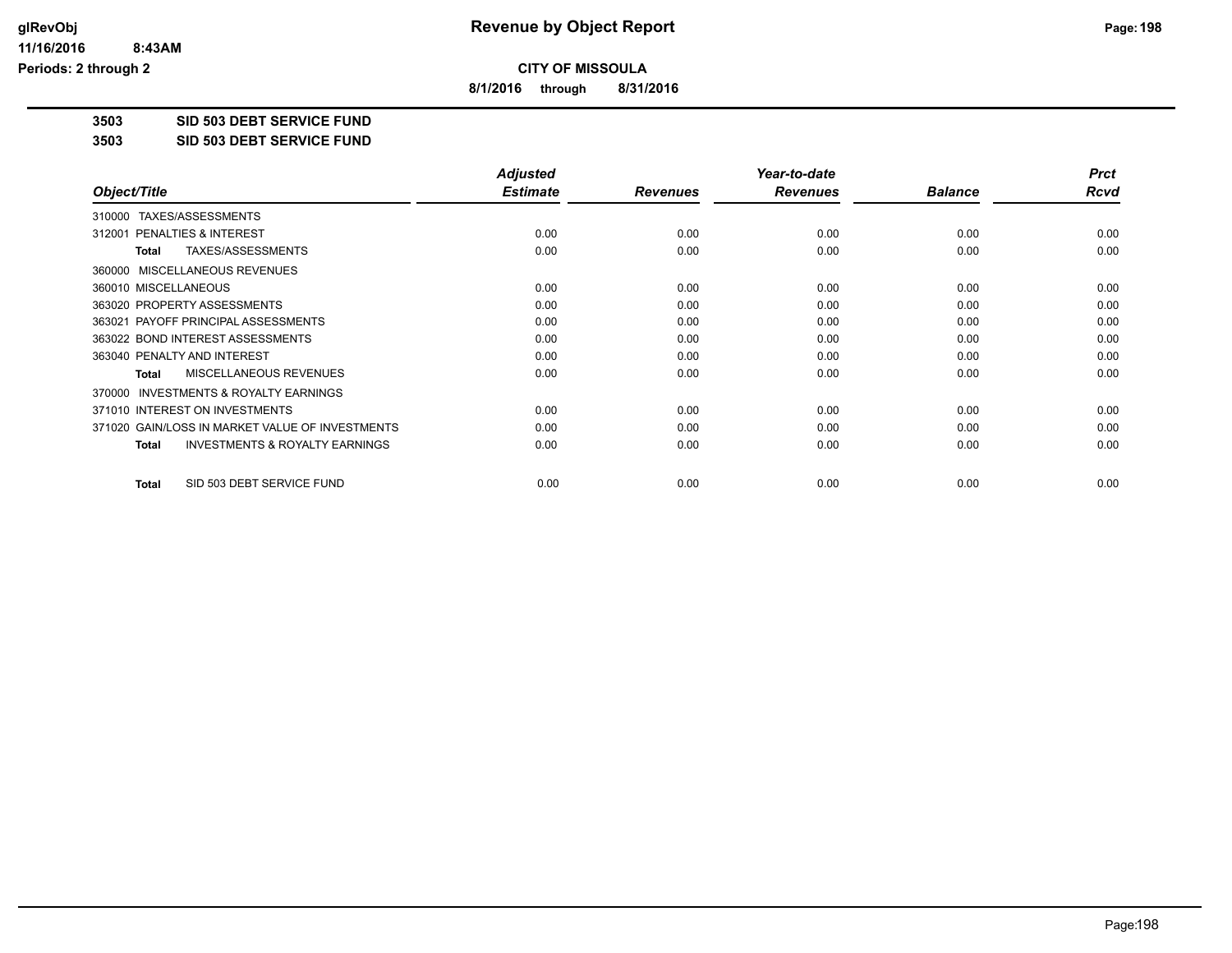**CITY OF MISSOULA**

**8/1/2016 through 8/31/2016**

# **3503 SID 503 DEBT SERVICE FUND**

| Object/Title                                              | <b>Adjusted</b><br><b>Estimate</b> | <b>Revenues</b> | Year-to-date<br><b>Revenues</b> | <b>Balance</b> | <b>Prct</b><br><b>Rcvd</b> |
|-----------------------------------------------------------|------------------------------------|-----------------|---------------------------------|----------------|----------------------------|
|                                                           |                                    |                 |                                 |                |                            |
| 310000 TAXES/ASSESSMENTS                                  |                                    |                 |                                 |                |                            |
| 312001 PENALTIES & INTEREST                               | 0.00                               | 0.00            | 0.00                            | 0.00           | 0.00                       |
| TAXES/ASSESSMENTS<br><b>Total</b>                         | 0.00                               | 0.00            | 0.00                            | 0.00           | 0.00                       |
| 360000 MISCELLANEOUS REVENUES                             |                                    |                 |                                 |                |                            |
| 360010 MISCELLANEOUS                                      | 0.00                               | 0.00            | 0.00                            | 0.00           | 0.00                       |
| 363020 PROPERTY ASSESSMENTS                               | 0.00                               | 0.00            | 0.00                            | 0.00           | 0.00                       |
| 363021 PAYOFF PRINCIPAL ASSESSMENTS                       | 0.00                               | 0.00            | 0.00                            | 0.00           | 0.00                       |
| 363022 BOND INTEREST ASSESSMENTS                          | 0.00                               | 0.00            | 0.00                            | 0.00           | 0.00                       |
| 363040 PENALTY AND INTEREST                               | 0.00                               | 0.00            | 0.00                            | 0.00           | 0.00                       |
| MISCELLANEOUS REVENUES<br>Total                           | 0.00                               | 0.00            | 0.00                            | 0.00           | 0.00                       |
| <b>INVESTMENTS &amp; ROYALTY EARNINGS</b><br>370000       |                                    |                 |                                 |                |                            |
| 371010 INTEREST ON INVESTMENTS                            | 0.00                               | 0.00            | 0.00                            | 0.00           | 0.00                       |
| 371020 GAIN/LOSS IN MARKET VALUE OF INVESTMENT            | 0.00                               | 0.00            | 0.00                            | 0.00           | 0.00                       |
| <b>INVESTMENTS &amp; ROYALTY EARNINGS</b><br><b>Total</b> | 0.00                               | 0.00            | 0.00                            | 0.00           | 0.00                       |
|                                                           |                                    |                 |                                 |                |                            |
| SID 503 DEBT SERVICE FUND<br><b>Total</b>                 | 0.00                               | 0.00            | 0.00                            | 0.00           | 0.00                       |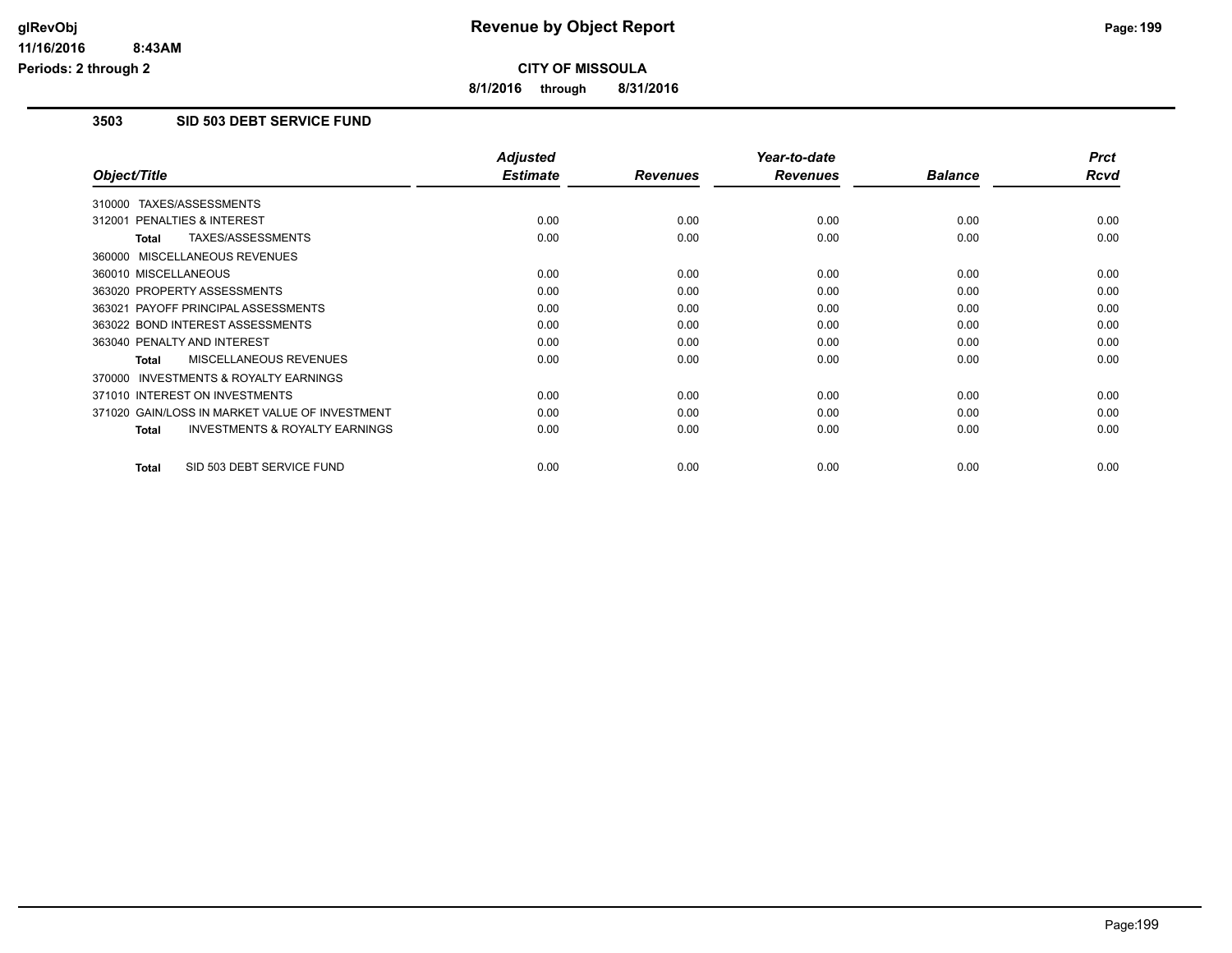**8/1/2016 through 8/31/2016**

**3504 SID 504 DEBT SERVICE FUND**

**3504 SID 504 DEBT SERVICE FUND**

|                                                           | <b>Adjusted</b> |                 | Year-to-date    |                | <b>Prct</b> |
|-----------------------------------------------------------|-----------------|-----------------|-----------------|----------------|-------------|
| Object/Title                                              | <b>Estimate</b> | <b>Revenues</b> | <b>Revenues</b> | <b>Balance</b> | <b>Rcvd</b> |
| TAXES/ASSESSMENTS<br>310000                               |                 |                 |                 |                |             |
| PENALTIES & INTEREST<br>312001                            | 0.00            | 0.00            | 0.00            | 0.00           | 0.00        |
| TAXES/ASSESSMENTS<br>Total                                | 0.00            | 0.00            | 0.00            | 0.00           | 0.00        |
| MISCELLANEOUS REVENUES<br>360000                          |                 |                 |                 |                |             |
| 360010 MISCELLANEOUS                                      | 0.00            | 0.00            | 0.00            | 0.00           | 0.00        |
| 363020 PROPERTY ASSESSMENTS                               | 0.00            | 0.00            | 0.00            | 0.00           | 0.00        |
| 363021 PAYOFF PRINCIPAL ASSESSMENTS                       | 0.00            | 0.00            | 0.00            | 0.00           | 0.00        |
| 363022 BOND INTEREST ASSESSMENTS                          | 0.00            | 0.00            | 0.00            | 0.00           | 0.00        |
| 363040 PENALTY AND INTEREST                               | 0.00            | 0.00            | 0.00            | 0.00           | 0.00        |
| MISCELLANEOUS REVENUES<br><b>Total</b>                    | 0.00            | 0.00            | 0.00            | 0.00           | 0.00        |
| <b>INVESTMENTS &amp; ROYALTY EARNINGS</b><br>370000       |                 |                 |                 |                |             |
| 371010 INTEREST ON INVESTMENTS                            | 0.00            | 0.00            | 0.00            | 0.00           | 0.00        |
| 371020 GAIN/LOSS IN MARKET VALUE OF INVESTMENTS           | 0.00            | 0.00            | 0.00            | 0.00           | 0.00        |
| <b>INVESTMENTS &amp; ROYALTY EARNINGS</b><br><b>Total</b> | 0.00            | 0.00            | 0.00            | 0.00           | 0.00        |
| OTHER FINANCING SOURCES<br>380000                         |                 |                 |                 |                |             |
| 381009 TRANSFERS IN                                       | 0.00            | 0.00            | 0.00            | 0.00           | 0.00        |
| OTHER FINANCING SOURCES<br>Total                          | 0.00            | 0.00            | 0.00            | 0.00           | 0.00        |
| SID 504 DEBT SERVICE FUND<br><b>Total</b>                 | 0.00            | 0.00            | 0.00            | 0.00           | 0.00        |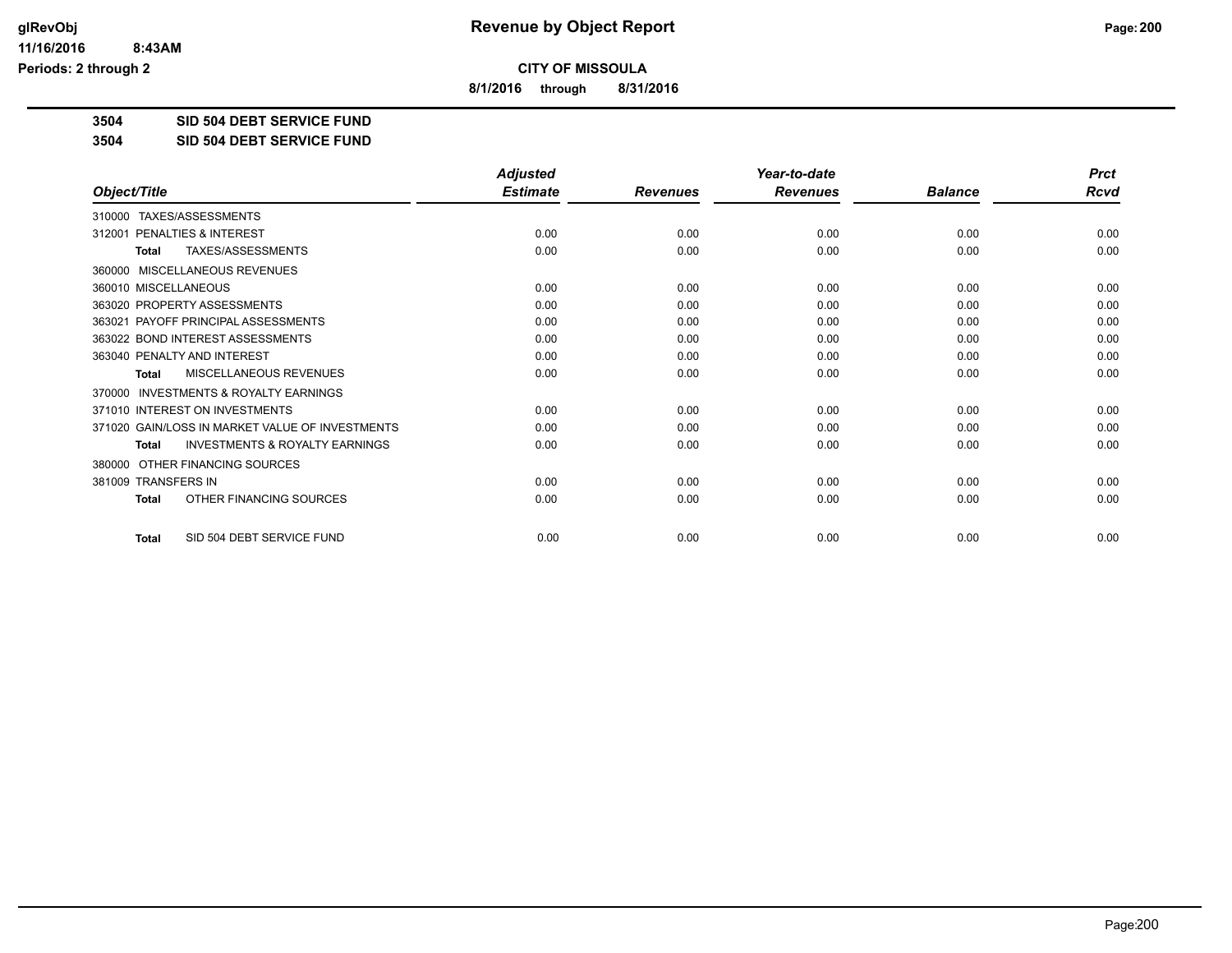**CITY OF MISSOULA**

**8/1/2016 through 8/31/2016**

#### **3504 SID 504 DEBT SERVICE FUND**

|                                                    | <b>Adjusted</b> |                 | Year-to-date    |                | <b>Prct</b> |
|----------------------------------------------------|-----------------|-----------------|-----------------|----------------|-------------|
| Object/Title                                       | <b>Estimate</b> | <b>Revenues</b> | <b>Revenues</b> | <b>Balance</b> | <b>Rcvd</b> |
| 310000 TAXES/ASSESSMENTS                           |                 |                 |                 |                |             |
| PENALTIES & INTEREST<br>312001                     | 0.00            | 0.00            | 0.00            | 0.00           | 0.00        |
| TAXES/ASSESSMENTS<br><b>Total</b>                  | 0.00            | 0.00            | 0.00            | 0.00           | 0.00        |
| 360000 MISCELLANEOUS REVENUES                      |                 |                 |                 |                |             |
| 360010 MISCELLANEOUS                               | 0.00            | 0.00            | 0.00            | 0.00           | 0.00        |
| 363020 PROPERTY ASSESSMENTS                        | 0.00            | 0.00            | 0.00            | 0.00           | 0.00        |
| 363021 PAYOFF PRINCIPAL ASSESSMENTS                | 0.00            | 0.00            | 0.00            | 0.00           | 0.00        |
| 363022 BOND INTEREST ASSESSMENTS                   | 0.00            | 0.00            | 0.00            | 0.00           | 0.00        |
| 363040 PENALTY AND INTEREST                        | 0.00            | 0.00            | 0.00            | 0.00           | 0.00        |
| MISCELLANEOUS REVENUES<br><b>Total</b>             | 0.00            | 0.00            | 0.00            | 0.00           | 0.00        |
| 370000 INVESTMENTS & ROYALTY EARNINGS              |                 |                 |                 |                |             |
| 371010 INTEREST ON INVESTMENTS                     | 0.00            | 0.00            | 0.00            | 0.00           | 0.00        |
| 371020 GAIN/LOSS IN MARKET VALUE OF INVESTMENT     | 0.00            | 0.00            | 0.00            | 0.00           | 0.00        |
| <b>INVESTMENTS &amp; ROYALTY EARNINGS</b><br>Total | 0.00            | 0.00            | 0.00            | 0.00           | 0.00        |
| 380000 OTHER FINANCING SOURCES                     |                 |                 |                 |                |             |
| 381009 TRANSFERS IN                                | 0.00            | 0.00            | 0.00            | 0.00           | 0.00        |
| OTHER FINANCING SOURCES<br>Total                   | 0.00            | 0.00            | 0.00            | 0.00           | 0.00        |
| SID 504 DEBT SERVICE FUND<br><b>Total</b>          | 0.00            | 0.00            | 0.00            | 0.00           | 0.00        |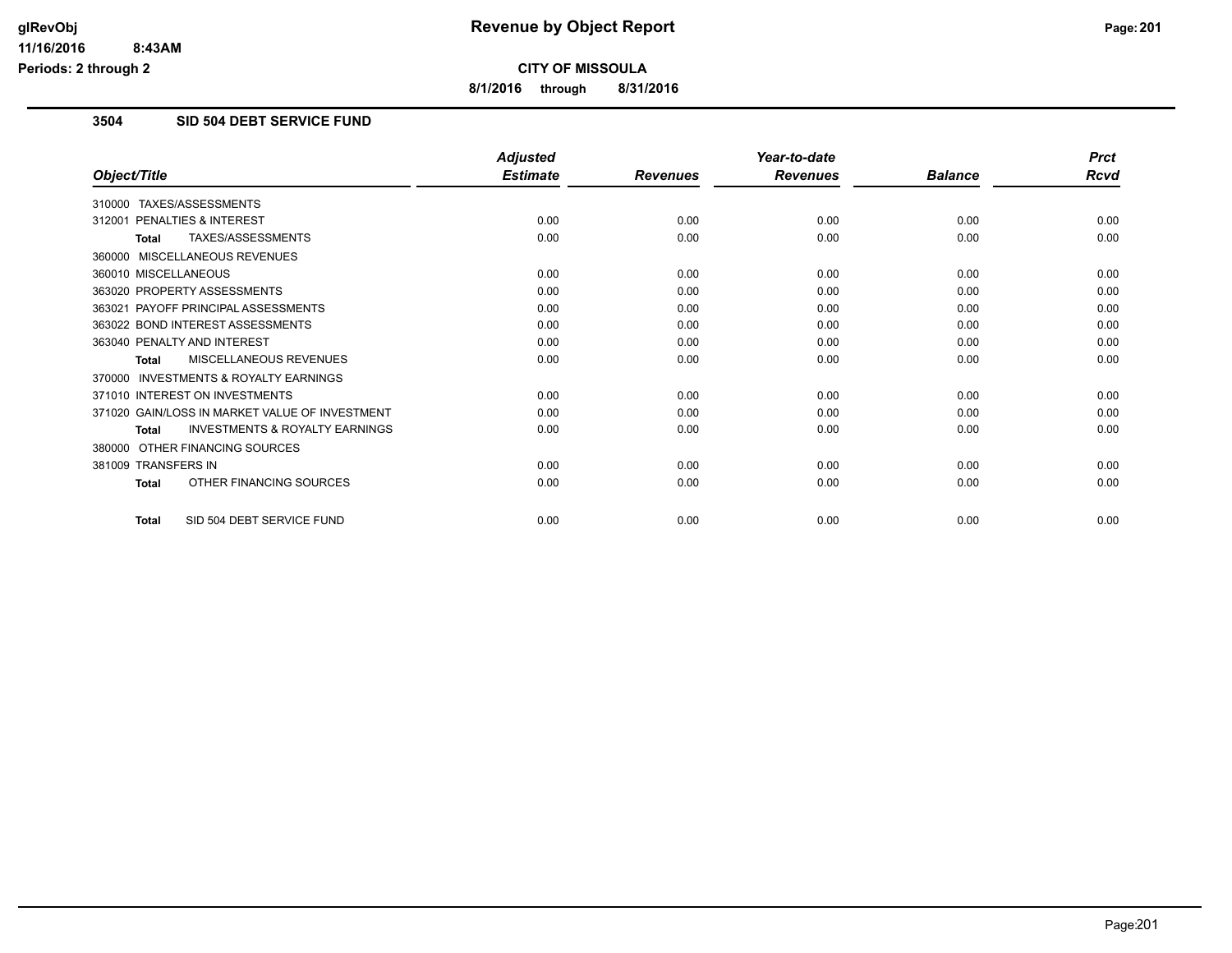**8/1/2016 through 8/31/2016**

**3505 SID 505 DEBT SERVICE FUND**

**3505 SID 505 DEBT SERVICE FUND**

|                                                           | <b>Adjusted</b> |                 | Year-to-date    |                | <b>Prct</b> |
|-----------------------------------------------------------|-----------------|-----------------|-----------------|----------------|-------------|
| Object/Title                                              | <b>Estimate</b> | <b>Revenues</b> | <b>Revenues</b> | <b>Balance</b> | Rcvd        |
| TAXES/ASSESSMENTS<br>310000                               |                 |                 |                 |                |             |
| 312001 PENALTIES & INTEREST                               | 0.00            | 0.00            | 0.00            | 0.00           | 0.00        |
| TAXES/ASSESSMENTS<br>Total                                | 0.00            | 0.00            | 0.00            | 0.00           | 0.00        |
| MISCELLANEOUS REVENUES<br>360000                          |                 |                 |                 |                |             |
| 360010 MISCELLANEOUS                                      | 0.00            | 0.00            | 0.00            | 0.00           | 0.00        |
| 363020 PROPERTY ASSESSMENTS                               | 0.00            | 0.00            | 0.00            | 0.00           | 0.00        |
| 363021 PAYOFF PRINCIPAL ASSESSMENTS                       | 0.00            | 0.00            | 0.00            | 0.00           | 0.00        |
| 363022 BOND INTEREST ASSESSMENTS                          | 0.00            | 0.00            | 0.00            | 0.00           | 0.00        |
| 363040 PENALTY AND INTEREST                               | 0.00            | 0.00            | 0.00            | 0.00           | 0.00        |
| <b>MISCELLANEOUS REVENUES</b><br>Total                    | 0.00            | 0.00            | 0.00            | 0.00           | 0.00        |
| INVESTMENTS & ROYALTY EARNINGS<br>370000                  |                 |                 |                 |                |             |
| 371010 INTEREST ON INVESTMENTS                            | 0.00            | 0.00            | 0.00            | 0.00           | 0.00        |
| 371020 GAIN/LOSS IN MARKET VALUE OF INVESTMENTS           | 0.00            | 0.00            | 0.00            | 0.00           | 0.00        |
| <b>INVESTMENTS &amp; ROYALTY EARNINGS</b><br><b>Total</b> | 0.00            | 0.00            | 0.00            | 0.00           | 0.00        |
| SID 505 DEBT SERVICE FUND<br><b>Total</b>                 | 0.00            | 0.00            | 0.00            | 0.00           | 0.00        |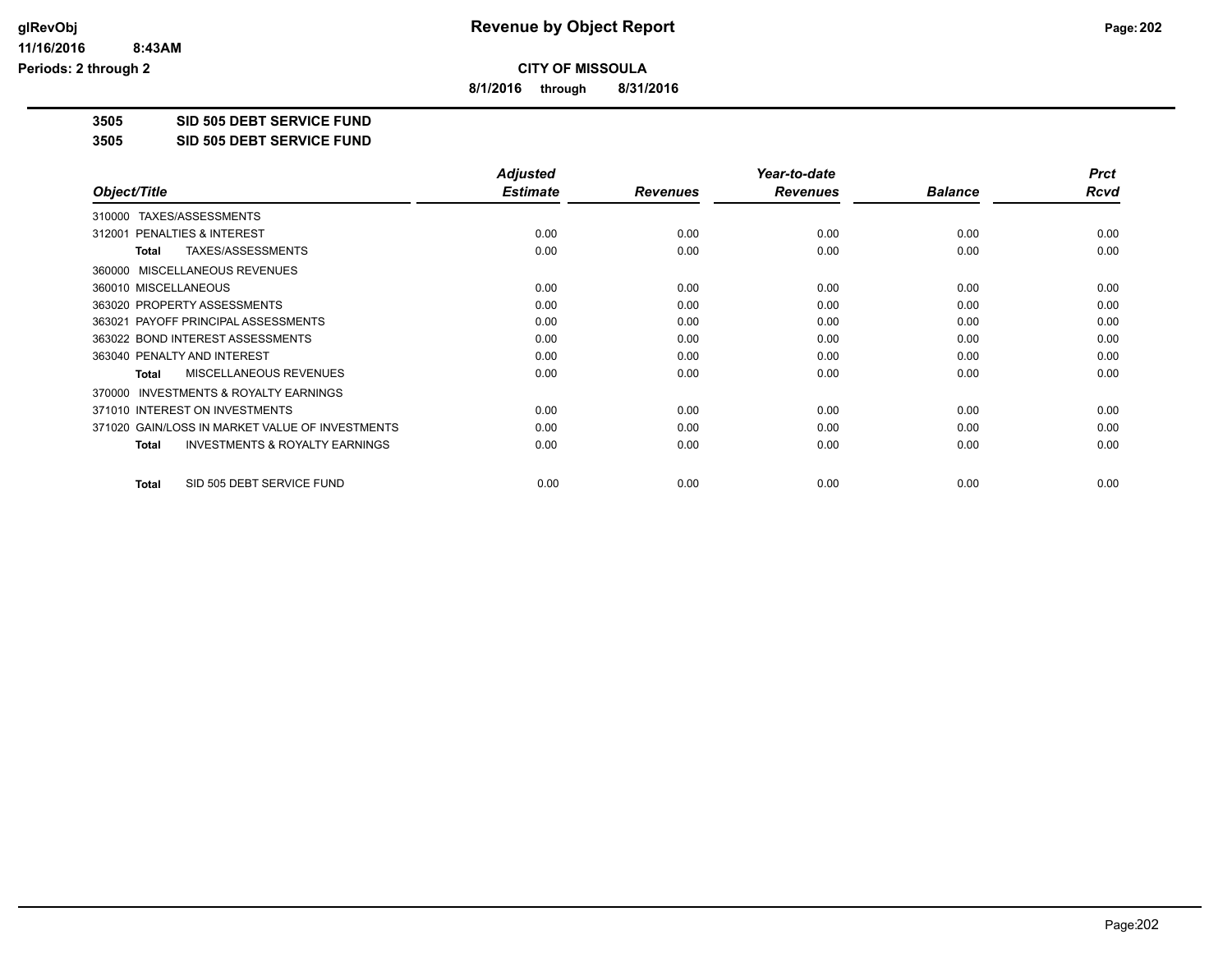**CITY OF MISSOULA**

**8/1/2016 through 8/31/2016**

# **3505 SID 505 DEBT SERVICE FUND**

|                                                     | <b>Adjusted</b> |                 | Year-to-date    |                | <b>Prct</b> |
|-----------------------------------------------------|-----------------|-----------------|-----------------|----------------|-------------|
| Object/Title                                        | <b>Estimate</b> | <b>Revenues</b> | <b>Revenues</b> | <b>Balance</b> | Rcvd        |
| 310000 TAXES/ASSESSMENTS                            |                 |                 |                 |                |             |
| 312001 PENALTIES & INTEREST                         | 0.00            | 0.00            | 0.00            | 0.00           | 0.00        |
| TAXES/ASSESSMENTS<br>Total                          | 0.00            | 0.00            | 0.00            | 0.00           | 0.00        |
| 360000 MISCELLANEOUS REVENUES                       |                 |                 |                 |                |             |
| 360010 MISCELLANEOUS                                | 0.00            | 0.00            | 0.00            | 0.00           | 0.00        |
| 363020 PROPERTY ASSESSMENTS                         | 0.00            | 0.00            | 0.00            | 0.00           | 0.00        |
| 363021 PAYOFF PRINCIPAL ASSESSMENTS                 | 0.00            | 0.00            | 0.00            | 0.00           | 0.00        |
| 363022 BOND INTEREST ASSESSMENTS                    | 0.00            | 0.00            | 0.00            | 0.00           | 0.00        |
| 363040 PENALTY AND INTEREST                         | 0.00            | 0.00            | 0.00            | 0.00           | 0.00        |
| MISCELLANEOUS REVENUES<br>Total                     | 0.00            | 0.00            | 0.00            | 0.00           | 0.00        |
| <b>INVESTMENTS &amp; ROYALTY EARNINGS</b><br>370000 |                 |                 |                 |                |             |
| 371010 INTEREST ON INVESTMENTS                      | 0.00            | 0.00            | 0.00            | 0.00           | 0.00        |
| 371020 GAIN/LOSS IN MARKET VALUE OF INVESTMENT      | 0.00            | 0.00            | 0.00            | 0.00           | 0.00        |
| <b>INVESTMENTS &amp; ROYALTY EARNINGS</b><br>Total  | 0.00            | 0.00            | 0.00            | 0.00           | 0.00        |
| SID 505 DEBT SERVICE FUND<br><b>Total</b>           | 0.00            | 0.00            | 0.00            | 0.00           | 0.00        |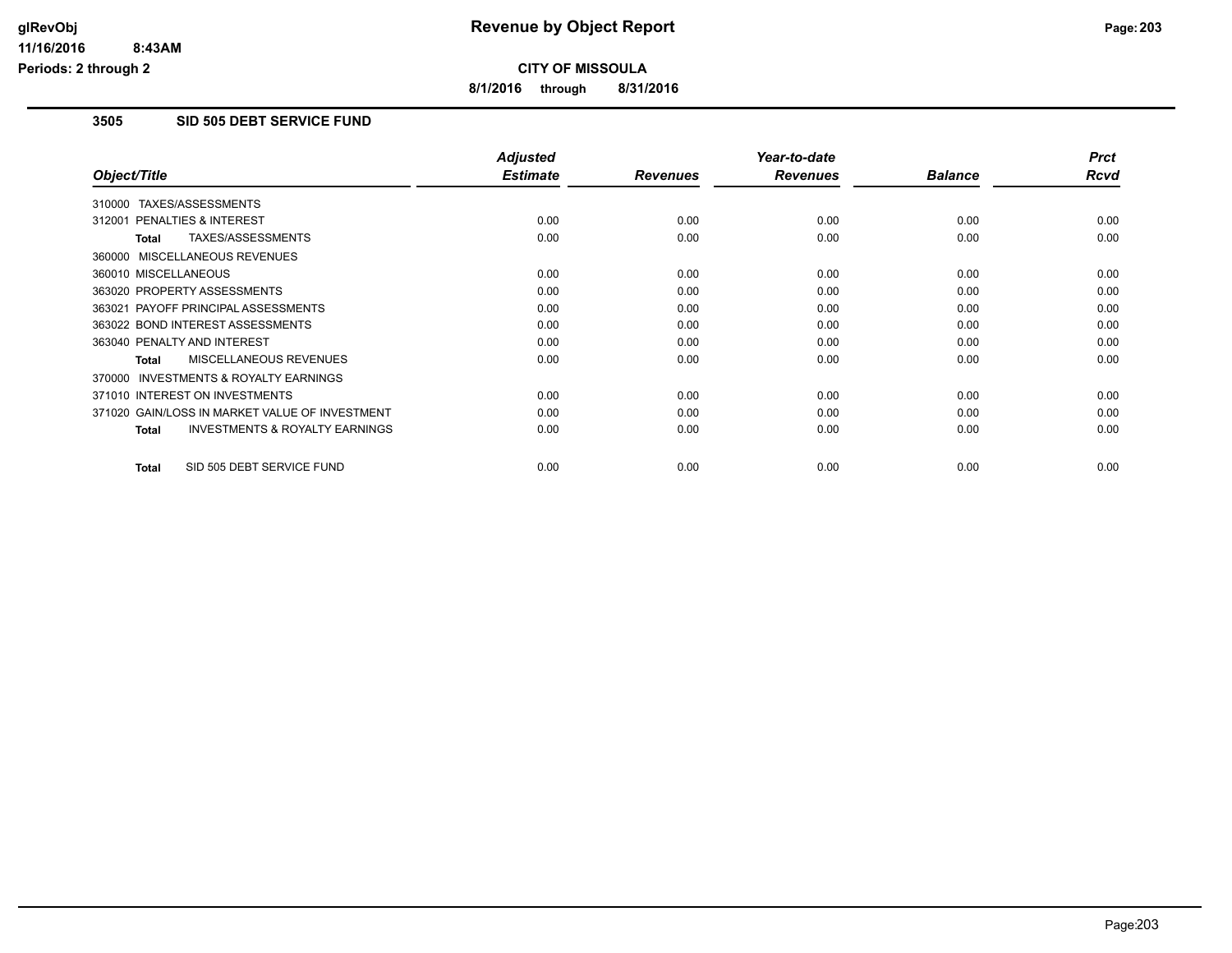**8/1/2016 through 8/31/2016**

**3506 SID 506 DEBT SERVICE FUND**

**3506 SID 506 DEBT SERVICE FUND**

|                                                           | <b>Adjusted</b> |                 | Year-to-date    |                | <b>Prct</b> |
|-----------------------------------------------------------|-----------------|-----------------|-----------------|----------------|-------------|
| Object/Title                                              | <b>Estimate</b> | <b>Revenues</b> | <b>Revenues</b> | <b>Balance</b> | <b>Rcvd</b> |
| <b>TAXES/ASSESSMENTS</b><br>310000                        |                 |                 |                 |                |             |
| PENALTIES & INTEREST<br>312001                            | 0.00            | 0.00            | 0.00            | 0.00           | 0.00        |
| TAXES/ASSESSMENTS<br>Total                                | 0.00            | 0.00            | 0.00            | 0.00           | 0.00        |
| MISCELLANEOUS REVENUES<br>360000                          |                 |                 |                 |                |             |
| 360010 MISCELLANEOUS                                      | 0.00            | 0.00            | 0.00            | 0.00           | 0.00        |
| 363020 PROPERTY ASSESSMENTS                               | 0.00            | 0.00            | 0.00            | 0.00           | 0.00        |
| 363021 PAYOFF PRINCIPAL ASSESSMENTS                       | 0.00            | 0.00            | 0.00            | 0.00           | 0.00        |
| 363022 BOND INTEREST ASSESSMENTS                          | 0.00            | 0.00            | 0.00            | 0.00           | 0.00        |
| 363040 PENALTY AND INTEREST                               | 0.00            | 0.00            | 0.00            | 0.00           | 0.00        |
| MISCELLANEOUS REVENUES<br><b>Total</b>                    | 0.00            | 0.00            | 0.00            | 0.00           | 0.00        |
| <b>INVESTMENTS &amp; ROYALTY EARNINGS</b><br>370000       |                 |                 |                 |                |             |
| 371010 INTEREST ON INVESTMENTS                            | 0.00            | 0.00            | 0.00            | 0.00           | 0.00        |
| 371020 GAIN/LOSS IN MARKET VALUE OF INVESTMENTS           | 0.00            | 0.00            | 0.00            | 0.00           | 0.00        |
| <b>INVESTMENTS &amp; ROYALTY EARNINGS</b><br><b>Total</b> | 0.00            | 0.00            | 0.00            | 0.00           | 0.00        |
| OTHER FINANCING SOURCES<br>380000                         |                 |                 |                 |                |             |
| 381009 TRANSFERS IN                                       | 0.00            | 0.00            | 0.00            | 0.00           | 0.00        |
| OTHER FINANCING SOURCES<br><b>Total</b>                   | 0.00            | 0.00            | 0.00            | 0.00           | 0.00        |
| SID 506 DEBT SERVICE FUND<br><b>Total</b>                 | 0.00            | 0.00            | 0.00            | 0.00           | 0.00        |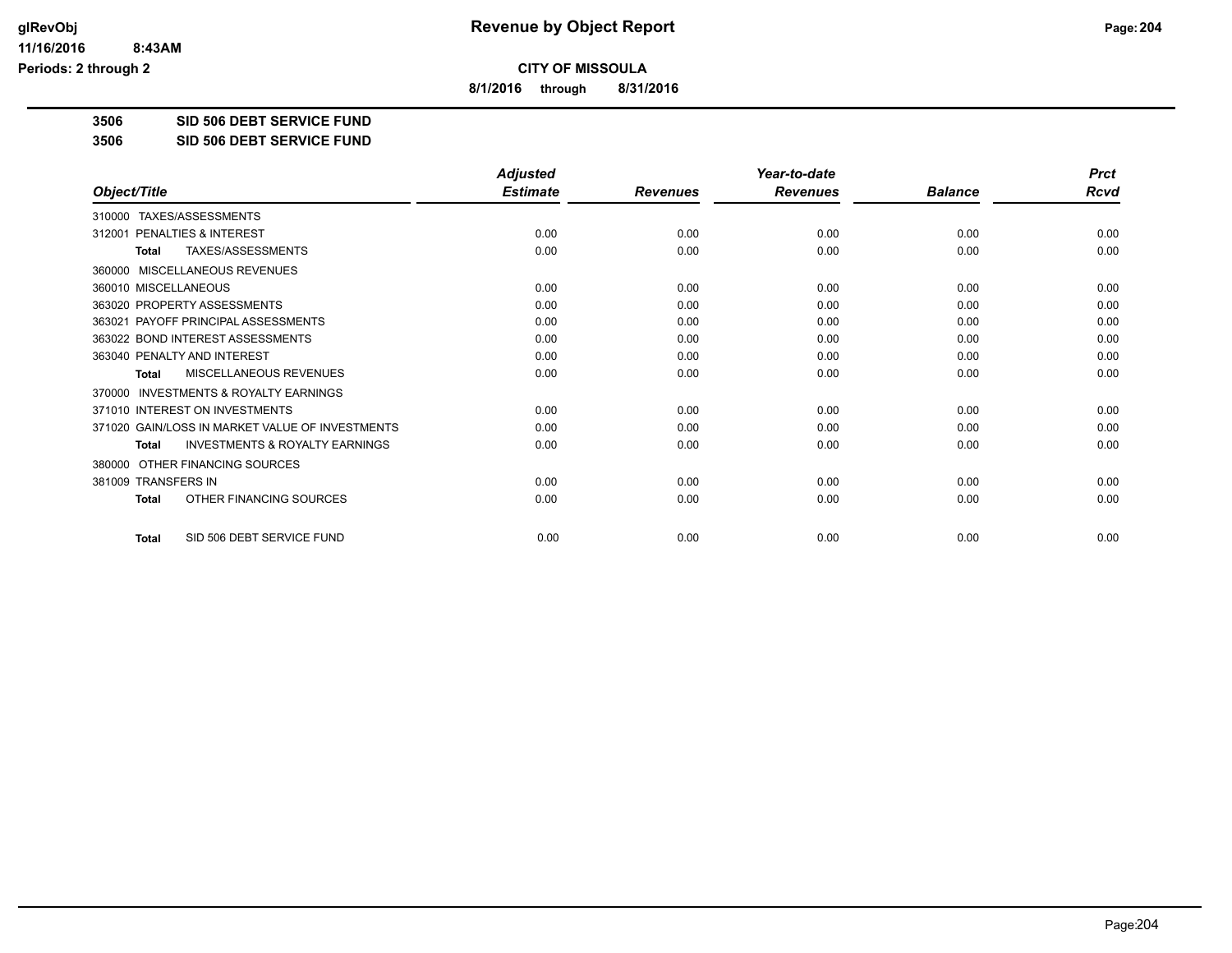**CITY OF MISSOULA**

**8/1/2016 through 8/31/2016**

## **3506 SID 506 DEBT SERVICE FUND**

|                                                    | <b>Adjusted</b> |                 | Year-to-date    |                | <b>Prct</b> |
|----------------------------------------------------|-----------------|-----------------|-----------------|----------------|-------------|
| Object/Title                                       | <b>Estimate</b> | <b>Revenues</b> | <b>Revenues</b> | <b>Balance</b> | Rcvd        |
| 310000 TAXES/ASSESSMENTS                           |                 |                 |                 |                |             |
| 312001 PENALTIES & INTEREST                        | 0.00            | 0.00            | 0.00            | 0.00           | 0.00        |
| TAXES/ASSESSMENTS<br><b>Total</b>                  | 0.00            | 0.00            | 0.00            | 0.00           | 0.00        |
| 360000 MISCELLANEOUS REVENUES                      |                 |                 |                 |                |             |
| 360010 MISCELLANEOUS                               | 0.00            | 0.00            | 0.00            | 0.00           | 0.00        |
| 363020 PROPERTY ASSESSMENTS                        | 0.00            | 0.00            | 0.00            | 0.00           | 0.00        |
| 363021 PAYOFF PRINCIPAL ASSESSMENTS                | 0.00            | 0.00            | 0.00            | 0.00           | 0.00        |
| 363022 BOND INTEREST ASSESSMENTS                   | 0.00            | 0.00            | 0.00            | 0.00           | 0.00        |
| 363040 PENALTY AND INTEREST                        | 0.00            | 0.00            | 0.00            | 0.00           | 0.00        |
| MISCELLANEOUS REVENUES<br><b>Total</b>             | 0.00            | 0.00            | 0.00            | 0.00           | 0.00        |
| 370000 INVESTMENTS & ROYALTY EARNINGS              |                 |                 |                 |                |             |
| 371010 INTEREST ON INVESTMENTS                     | 0.00            | 0.00            | 0.00            | 0.00           | 0.00        |
| 371020 GAIN/LOSS IN MARKET VALUE OF INVESTMENT     | 0.00            | 0.00            | 0.00            | 0.00           | 0.00        |
| <b>INVESTMENTS &amp; ROYALTY EARNINGS</b><br>Total | 0.00            | 0.00            | 0.00            | 0.00           | 0.00        |
| 380000 OTHER FINANCING SOURCES                     |                 |                 |                 |                |             |
| 381009 TRANSFERS IN                                | 0.00            | 0.00            | 0.00            | 0.00           | 0.00        |
| OTHER FINANCING SOURCES<br>Total                   | 0.00            | 0.00            | 0.00            | 0.00           | 0.00        |
| SID 506 DEBT SERVICE FUND<br><b>Total</b>          | 0.00            | 0.00            | 0.00            | 0.00           | 0.00        |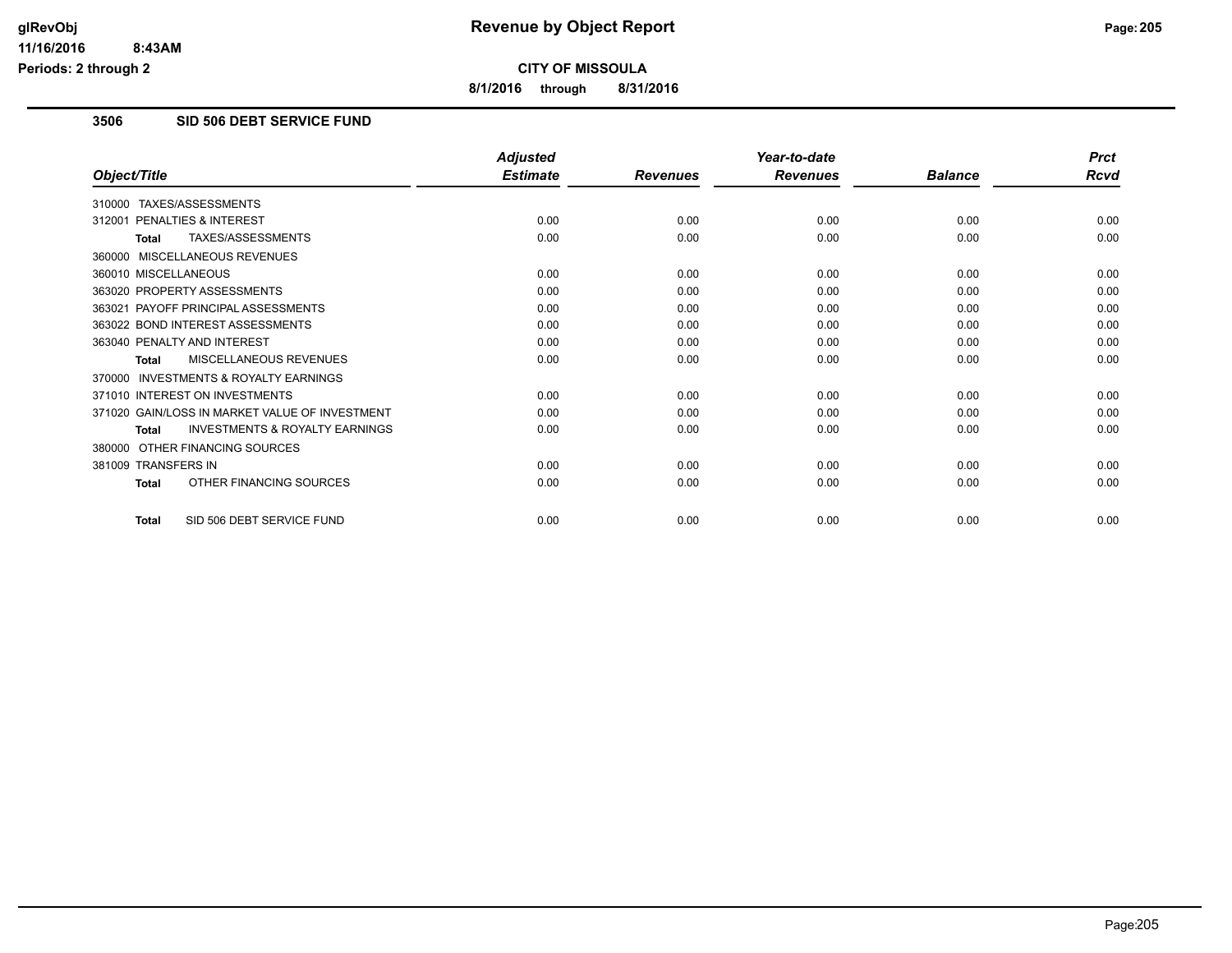**CITY OF MISSOULA**

**8/1/2016 through 8/31/2016**

**3507 SID 507 DEBT SERVICE FUND**

 **8:43AM**

**3507 SID 507 DEBT SERVICE FUND**

|                                                           | <b>Adjusted</b> |                 | Year-to-date    |                | <b>Prct</b> |
|-----------------------------------------------------------|-----------------|-----------------|-----------------|----------------|-------------|
| Object/Title                                              | <b>Estimate</b> | <b>Revenues</b> | <b>Revenues</b> | <b>Balance</b> | <b>Rcvd</b> |
| <b>TAXES/ASSESSMENTS</b><br>310000                        |                 |                 |                 |                |             |
| PENALTIES & INTEREST<br>312001                            | 0.00            | 0.00            | 0.00            | 0.00           | 0.00        |
| TAXES/ASSESSMENTS<br>Total                                | 0.00            | 0.00            | 0.00            | 0.00           | 0.00        |
| MISCELLANEOUS REVENUES<br>360000                          |                 |                 |                 |                |             |
| 360010 MISCELLANEOUS                                      | 0.00            | 0.00            | 0.00            | 0.00           | 0.00        |
| 363020 PROPERTY ASSESSMENTS                               | 0.00            | 0.00            | 0.00            | 0.00           | 0.00        |
| 363021 PAYOFF PRINCIPAL ASSESSMENTS                       | 0.00            | 0.00            | 0.00            | 0.00           | 0.00        |
| 363022 BOND INTEREST ASSESSMENTS                          | 0.00            | 0.00            | 0.00            | 0.00           | 0.00        |
| 363040 PENALTY AND INTEREST                               | 0.00            | 0.00            | 0.00            | 0.00           | 0.00        |
| MISCELLANEOUS REVENUES<br><b>Total</b>                    | 0.00            | 0.00            | 0.00            | 0.00           | 0.00        |
| <b>INVESTMENTS &amp; ROYALTY EARNINGS</b><br>370000       |                 |                 |                 |                |             |
| 371010 INTEREST ON INVESTMENTS                            | 0.00            | 0.00            | 0.00            | 0.00           | 0.00        |
| 371020 GAIN/LOSS IN MARKET VALUE OF INVESTMENTS           | 0.00            | 0.00            | 0.00            | 0.00           | 0.00        |
| <b>INVESTMENTS &amp; ROYALTY EARNINGS</b><br><b>Total</b> | 0.00            | 0.00            | 0.00            | 0.00           | 0.00        |
| OTHER FINANCING SOURCES<br>380000                         |                 |                 |                 |                |             |
| 381009 TRANSFERS IN                                       | 0.00            | 0.00            | 0.00            | 0.00           | 0.00        |
| OTHER FINANCING SOURCES<br><b>Total</b>                   | 0.00            | 0.00            | 0.00            | 0.00           | 0.00        |
| SID 507 DEBT SERVICE FUND<br><b>Total</b>                 | 0.00            | 0.00            | 0.00            | 0.00           | 0.00        |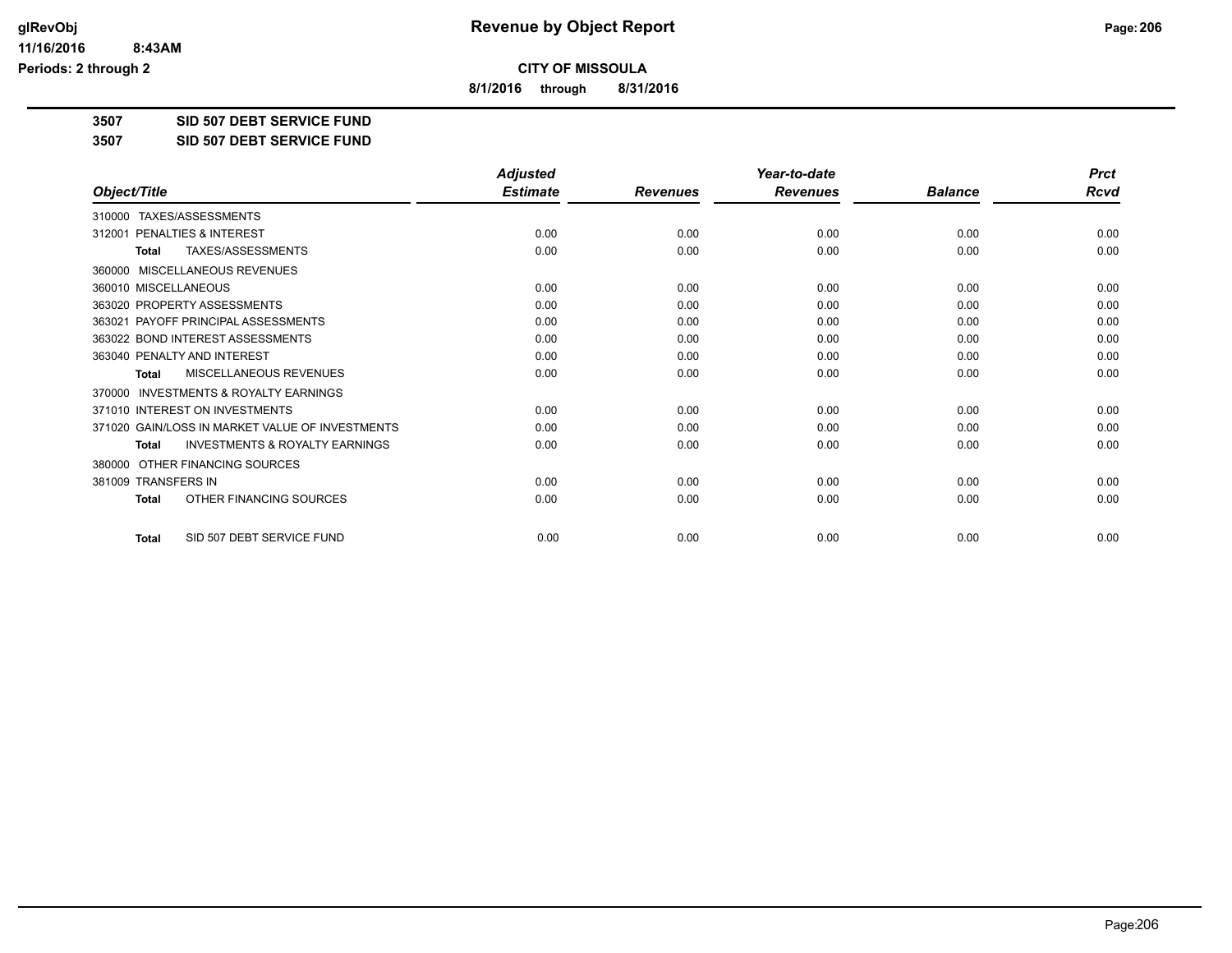**CITY OF MISSOULA**

**8/1/2016 through 8/31/2016**

## **3507 SID 507 DEBT SERVICE FUND**

|                                                           | <b>Adjusted</b> |                 | Year-to-date    |                | <b>Prct</b> |
|-----------------------------------------------------------|-----------------|-----------------|-----------------|----------------|-------------|
| Object/Title                                              | <b>Estimate</b> | <b>Revenues</b> | <b>Revenues</b> | <b>Balance</b> | <b>Rcvd</b> |
| 310000 TAXES/ASSESSMENTS                                  |                 |                 |                 |                |             |
| PENALTIES & INTEREST<br>312001                            | 0.00            | 0.00            | 0.00            | 0.00           | 0.00        |
| TAXES/ASSESSMENTS<br><b>Total</b>                         | 0.00            | 0.00            | 0.00            | 0.00           | 0.00        |
| 360000 MISCELLANEOUS REVENUES                             |                 |                 |                 |                |             |
| 360010 MISCELLANEOUS                                      | 0.00            | 0.00            | 0.00            | 0.00           | 0.00        |
| 363020 PROPERTY ASSESSMENTS                               | 0.00            | 0.00            | 0.00            | 0.00           | 0.00        |
| 363021 PAYOFF PRINCIPAL ASSESSMENTS                       | 0.00            | 0.00            | 0.00            | 0.00           | 0.00        |
| 363022 BOND INTEREST ASSESSMENTS                          | 0.00            | 0.00            | 0.00            | 0.00           | 0.00        |
| 363040 PENALTY AND INTEREST                               | 0.00            | 0.00            | 0.00            | 0.00           | 0.00        |
| MISCELLANEOUS REVENUES<br><b>Total</b>                    | 0.00            | 0.00            | 0.00            | 0.00           | 0.00        |
| <b>INVESTMENTS &amp; ROYALTY EARNINGS</b><br>370000       |                 |                 |                 |                |             |
| 371010 INTEREST ON INVESTMENTS                            | 0.00            | 0.00            | 0.00            | 0.00           | 0.00        |
| 371020 GAIN/LOSS IN MARKET VALUE OF INVESTMENT            | 0.00            | 0.00            | 0.00            | 0.00           | 0.00        |
| <b>INVESTMENTS &amp; ROYALTY EARNINGS</b><br><b>Total</b> | 0.00            | 0.00            | 0.00            | 0.00           | 0.00        |
| OTHER FINANCING SOURCES<br>380000                         |                 |                 |                 |                |             |
| 381009 TRANSFERS IN                                       | 0.00            | 0.00            | 0.00            | 0.00           | 0.00        |
| OTHER FINANCING SOURCES<br><b>Total</b>                   | 0.00            | 0.00            | 0.00            | 0.00           | 0.00        |
| SID 507 DEBT SERVICE FUND<br><b>Total</b>                 | 0.00            | 0.00            | 0.00            | 0.00           | 0.00        |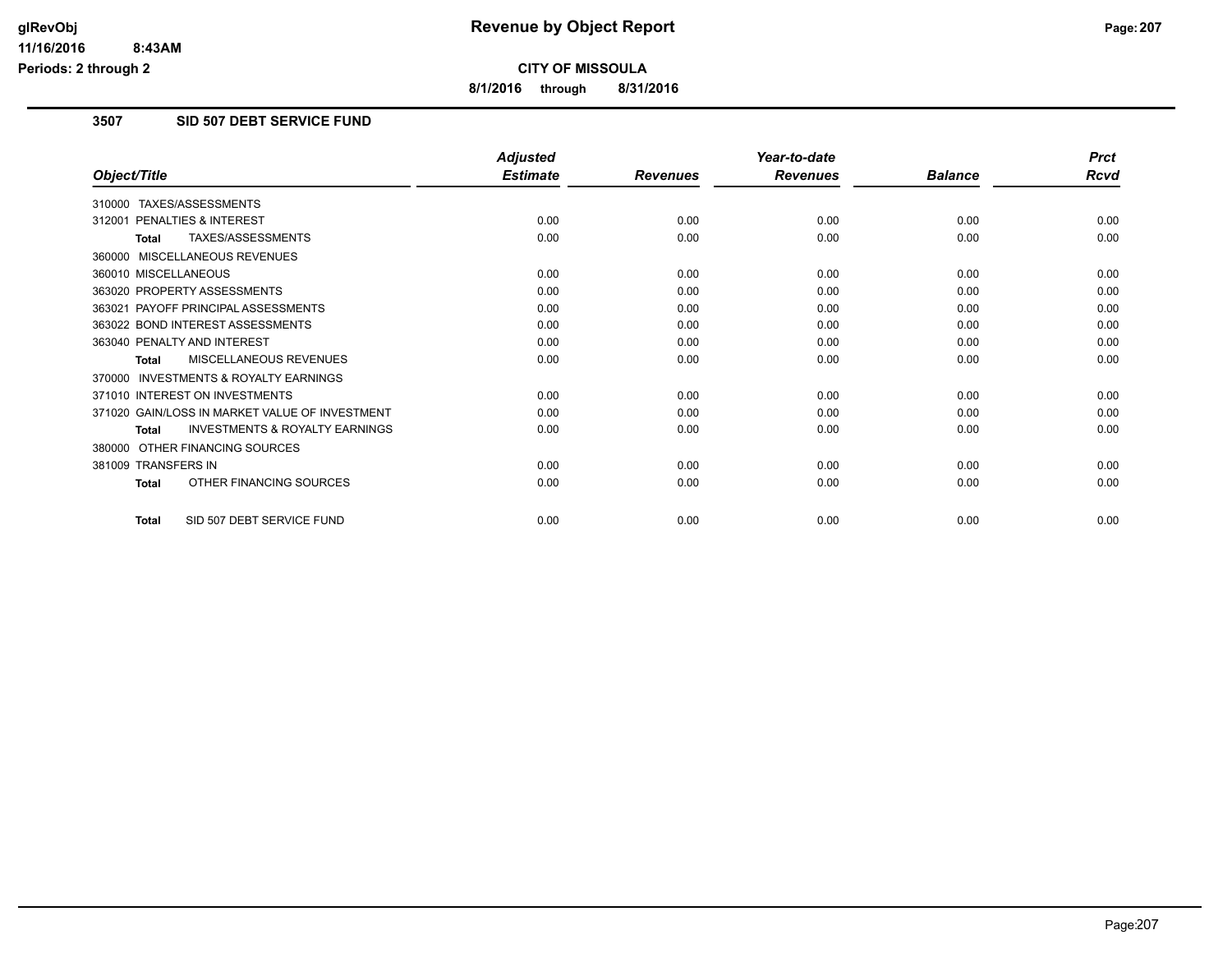**8/1/2016 through 8/31/2016**

**3508 SID 508 DEBT SERVICE FUND**

**3508 SID 508 DEBT SERVICE FUND**

|                                                           | <b>Adjusted</b> |                 | Year-to-date    |                | <b>Prct</b> |
|-----------------------------------------------------------|-----------------|-----------------|-----------------|----------------|-------------|
| Object/Title                                              | <b>Estimate</b> | <b>Revenues</b> | <b>Revenues</b> | <b>Balance</b> | <b>Rcvd</b> |
| TAXES/ASSESSMENTS<br>310000                               |                 |                 |                 |                |             |
| PENALTIES & INTEREST<br>312001                            | 0.00            | 0.00            | 0.00            | 0.00           | 0.00        |
| TAXES/ASSESSMENTS<br>Total                                | 0.00            | 0.00            | 0.00            | 0.00           | 0.00        |
| MISCELLANEOUS REVENUES<br>360000                          |                 |                 |                 |                |             |
| 360010 MISCELLANEOUS                                      | 0.00            | 0.00            | 0.00            | 0.00           | 0.00        |
| 363020 PROPERTY ASSESSMENTS                               | 0.00            | 0.00            | 0.00            | 0.00           | 0.00        |
| 363021 PAYOFF PRINCIPAL ASSESSMENTS                       | 0.00            | 0.00            | 0.00            | 0.00           | 0.00        |
| 363022 BOND INTEREST ASSESSMENTS                          | 0.00            | 0.00            | 0.00            | 0.00           | 0.00        |
| 363040 PENALTY AND INTEREST                               | 0.00            | 0.00            | 0.00            | 0.00           | 0.00        |
| MISCELLANEOUS REVENUES<br>Total                           | 0.00            | 0.00            | 0.00            | 0.00           | 0.00        |
| <b>INVESTMENTS &amp; ROYALTY EARNINGS</b><br>370000       |                 |                 |                 |                |             |
| 371010 INTEREST ON INVESTMENTS                            | 0.00            | 0.00            | 0.00            | 0.00           | 0.00        |
| 371020 GAIN/LOSS IN MARKET VALUE OF INVESTMENTS           | 0.00            | 0.00            | 0.00            | 0.00           | 0.00        |
| <b>INVESTMENTS &amp; ROYALTY EARNINGS</b><br><b>Total</b> | 0.00            | 0.00            | 0.00            | 0.00           | 0.00        |
| OTHER FINANCING SOURCES<br>380000                         |                 |                 |                 |                |             |
| 381009 TRANSFERS IN                                       | 0.00            | 0.00            | 0.00            | 0.00           | 0.00        |
| OTHER FINANCING SOURCES<br><b>Total</b>                   | 0.00            | 0.00            | 0.00            | 0.00           | 0.00        |
| SID 508 DEBT SERVICE FUND<br><b>Total</b>                 | 0.00            | 0.00            | 0.00            | 0.00           | 0.00        |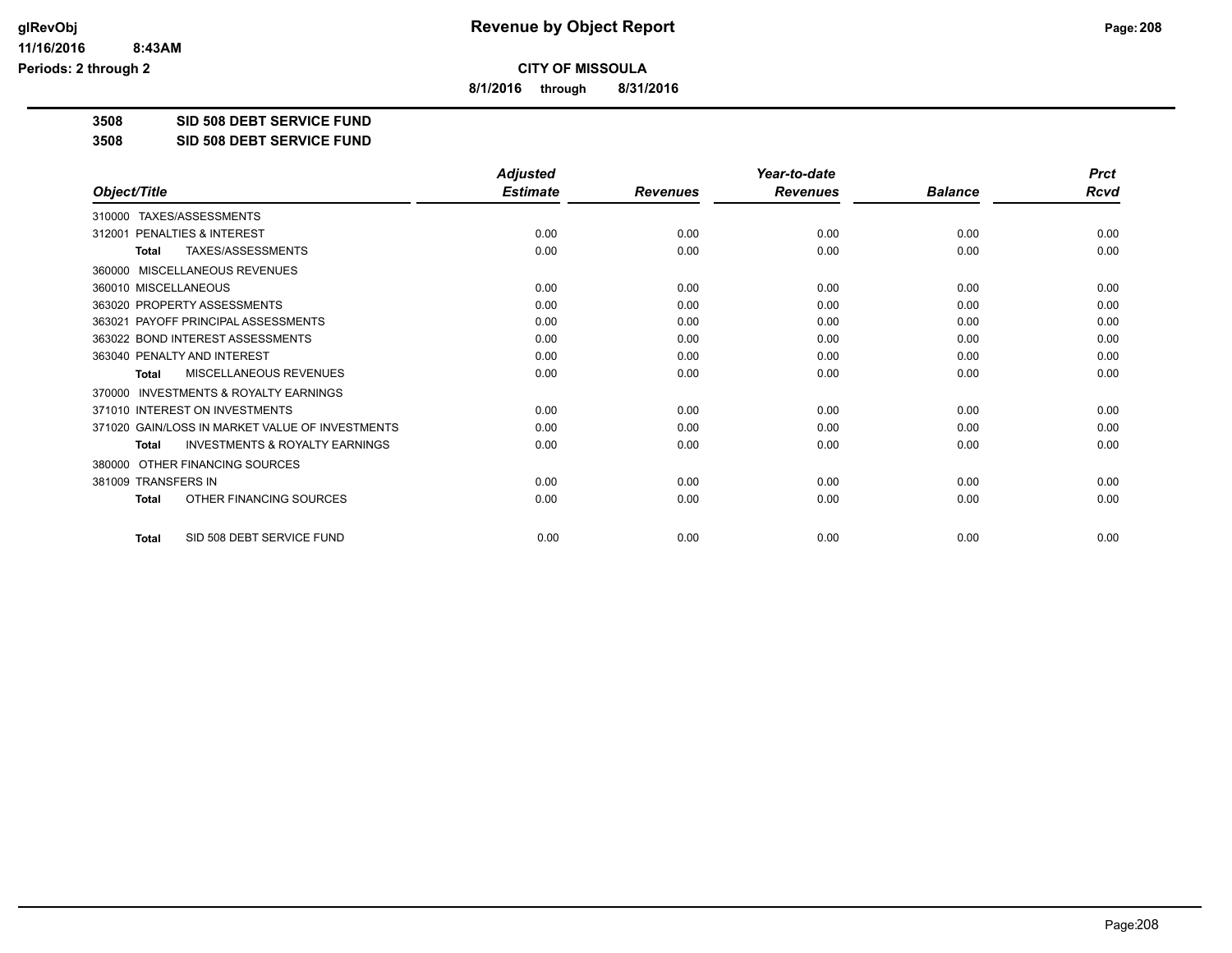**11/16/2016 8:43AM Periods: 2 through 2**

**CITY OF MISSOULA**

**8/1/2016 through 8/31/2016**

# **3508 SID 508 DEBT SERVICE FUND**

|                                                    | <b>Adjusted</b> |                 | Year-to-date    |                | <b>Prct</b> |
|----------------------------------------------------|-----------------|-----------------|-----------------|----------------|-------------|
| Object/Title                                       | <b>Estimate</b> | <b>Revenues</b> | <b>Revenues</b> | <b>Balance</b> | <b>Rcvd</b> |
| 310000 TAXES/ASSESSMENTS                           |                 |                 |                 |                |             |
| 312001 PENALTIES & INTEREST                        | 0.00            | 0.00            | 0.00            | 0.00           | 0.00        |
| TAXES/ASSESSMENTS<br>Total                         | 0.00            | 0.00            | 0.00            | 0.00           | 0.00        |
| 360000 MISCELLANEOUS REVENUES                      |                 |                 |                 |                |             |
| 360010 MISCELLANEOUS                               | 0.00            | 0.00            | 0.00            | 0.00           | 0.00        |
| 363020 PROPERTY ASSESSMENTS                        | 0.00            | 0.00            | 0.00            | 0.00           | 0.00        |
| 363021 PAYOFF PRINCIPAL ASSESSMENTS                | 0.00            | 0.00            | 0.00            | 0.00           | 0.00        |
| 363022 BOND INTEREST ASSESSMENTS                   | 0.00            | 0.00            | 0.00            | 0.00           | 0.00        |
| 363040 PENALTY AND INTEREST                        | 0.00            | 0.00            | 0.00            | 0.00           | 0.00        |
| MISCELLANEOUS REVENUES<br><b>Total</b>             | 0.00            | 0.00            | 0.00            | 0.00           | 0.00        |
| 370000 INVESTMENTS & ROYALTY EARNINGS              |                 |                 |                 |                |             |
| 371010 INTEREST ON INVESTMENTS                     | 0.00            | 0.00            | 0.00            | 0.00           | 0.00        |
| 371020 GAIN/LOSS IN MARKET VALUE OF INVESTMENT     | 0.00            | 0.00            | 0.00            | 0.00           | 0.00        |
| <b>INVESTMENTS &amp; ROYALTY EARNINGS</b><br>Total | 0.00            | 0.00            | 0.00            | 0.00           | 0.00        |
| 380000 OTHER FINANCING SOURCES                     |                 |                 |                 |                |             |
| 381009 TRANSFERS IN                                | 0.00            | 0.00            | 0.00            | 0.00           | 0.00        |
| OTHER FINANCING SOURCES<br>Total                   | 0.00            | 0.00            | 0.00            | 0.00           | 0.00        |
| SID 508 DEBT SERVICE FUND<br><b>Total</b>          | 0.00            | 0.00            | 0.00            | 0.00           | 0.00        |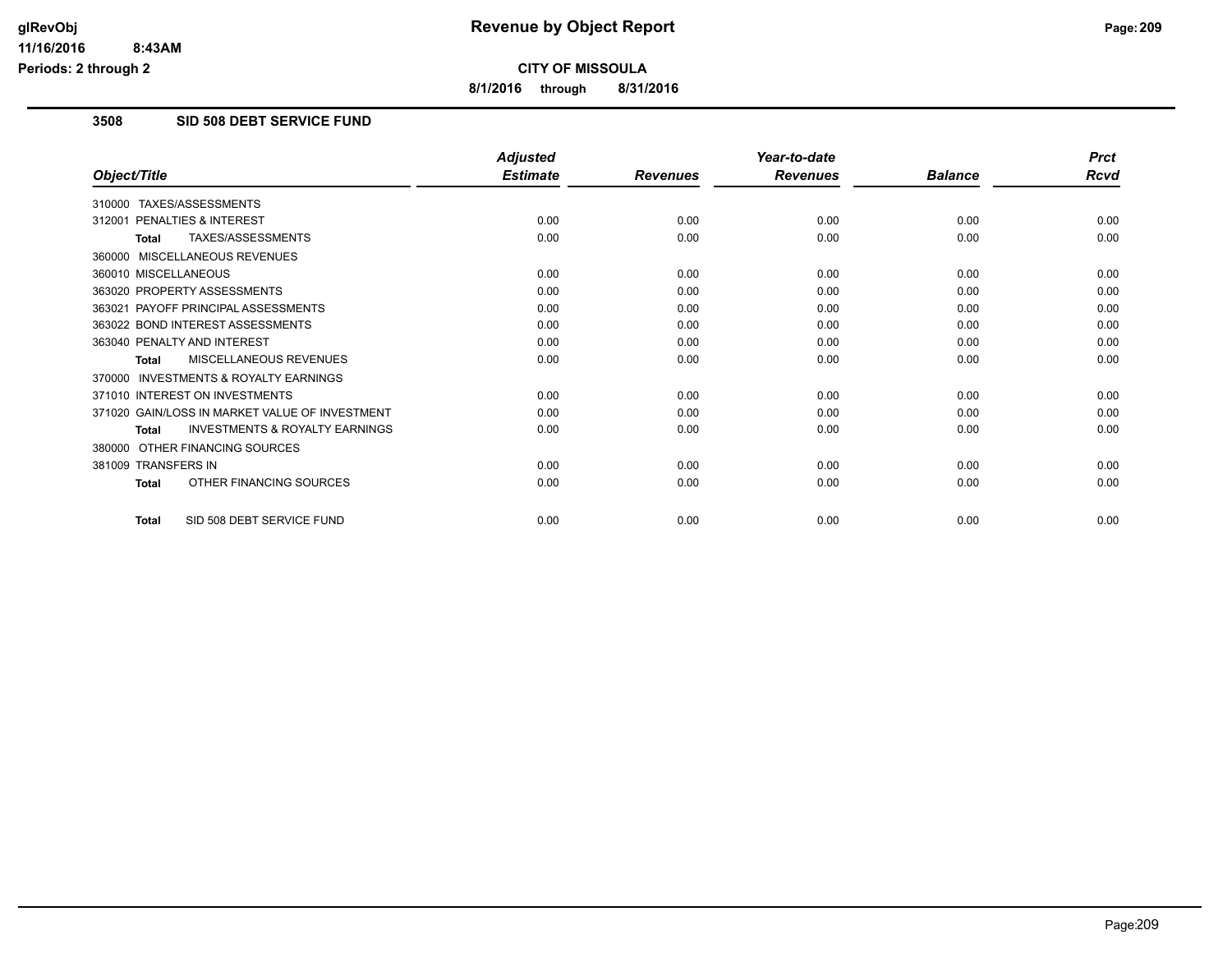**8/1/2016 through 8/31/2016**

**3510 SID 510 DEBT SERVICE FUND**

**3510 SID 510 DEBT SERVICE FUND**

|                                                           | <b>Adjusted</b> |                 | Year-to-date    |                | <b>Prct</b> |
|-----------------------------------------------------------|-----------------|-----------------|-----------------|----------------|-------------|
| Object/Title                                              | <b>Estimate</b> | <b>Revenues</b> | <b>Revenues</b> | <b>Balance</b> | <b>Rcvd</b> |
| TAXES/ASSESSMENTS<br>310000                               |                 |                 |                 |                |             |
| PENALTIES & INTEREST<br>312001                            | 0.00            | 0.00            | 0.00            | 0.00           | 0.00        |
| TAXES/ASSESSMENTS<br><b>Total</b>                         | 0.00            | 0.00            | 0.00            | 0.00           | 0.00        |
| MISCELLANEOUS REVENUES<br>360000                          |                 |                 |                 |                |             |
| 360010 MISCELLANEOUS                                      | 0.00            | 0.00            | 0.00            | 0.00           | 0.00        |
| 363020 PROPERTY ASSESSMENTS                               | 0.00            | 0.00            | 0.00            | 0.00           | 0.00        |
| 363021 PAYOFF PRINCIPAL ASSESSMENTS                       | 0.00            | 0.00            | 0.00            | 0.00           | 0.00        |
| 363022 BOND INTEREST ASSESSMENTS                          | 0.00            | 0.00            | 0.00            | 0.00           | 0.00        |
| 363040 PENALTY AND INTEREST                               | 0.00            | 0.00            | 0.00            | 0.00           | 0.00        |
| <b>MISCELLANEOUS REVENUES</b><br>Total                    | 0.00            | 0.00            | 0.00            | 0.00           | 0.00        |
| <b>INVESTMENTS &amp; ROYALTY EARNINGS</b><br>370000       |                 |                 |                 |                |             |
| 371010 INTEREST ON INVESTMENTS                            | 0.00            | 0.00            | 0.00            | 0.00           | 0.00        |
| 371020 GAIN/LOSS IN MARKET VALUE OF INVESTMENTS           | 0.00            | 0.00            | 0.00            | 0.00           | 0.00        |
| 371500 INTEREST ON INTERFUND LOAN                         | 0.00            | 0.00            | 0.00            | 0.00           | 0.00        |
| <b>INVESTMENTS &amp; ROYALTY EARNINGS</b><br><b>Total</b> | 0.00            | 0.00            | 0.00            | 0.00           | 0.00        |
| SID 510 DEBT SERVICE FUND<br>Total                        | 0.00            | 0.00            | 0.00            | 0.00           | 0.00        |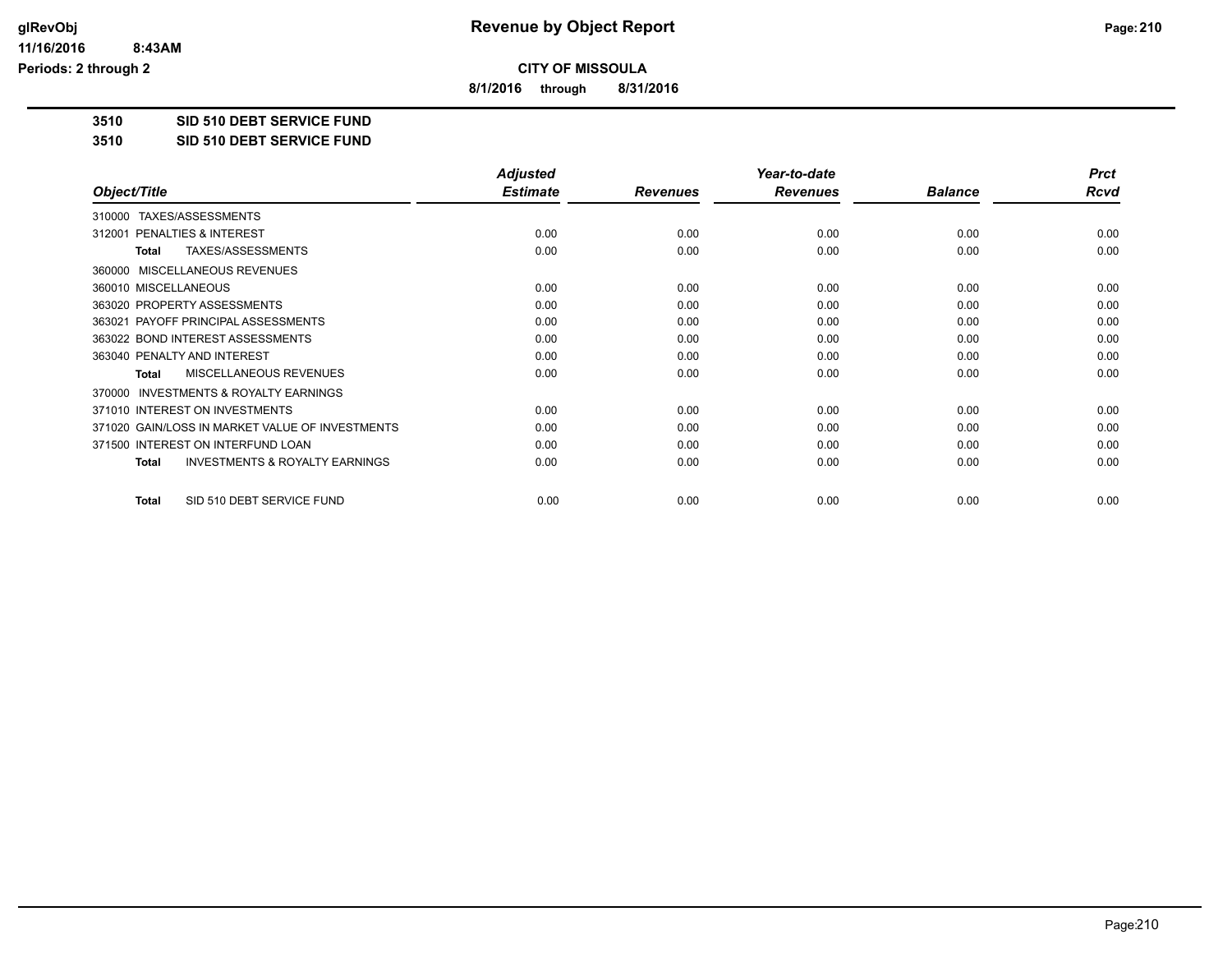**CITY OF MISSOULA**

**8/1/2016 through 8/31/2016**

# **3510 SID 510 DEBT SERVICE FUND**

|                                                           | <b>Adjusted</b> |                 | Year-to-date    |                | <b>Prct</b> |
|-----------------------------------------------------------|-----------------|-----------------|-----------------|----------------|-------------|
| Object/Title                                              | <b>Estimate</b> | <b>Revenues</b> | <b>Revenues</b> | <b>Balance</b> | <b>Rcvd</b> |
| TAXES/ASSESSMENTS<br>310000                               |                 |                 |                 |                |             |
| 312001 PENALTIES & INTEREST                               | 0.00            | 0.00            | 0.00            | 0.00           | 0.00        |
| TAXES/ASSESSMENTS<br><b>Total</b>                         | 0.00            | 0.00            | 0.00            | 0.00           | 0.00        |
| 360000 MISCELLANEOUS REVENUES                             |                 |                 |                 |                |             |
| 360010 MISCELLANEOUS                                      | 0.00            | 0.00            | 0.00            | 0.00           | 0.00        |
| 363020 PROPERTY ASSESSMENTS                               | 0.00            | 0.00            | 0.00            | 0.00           | 0.00        |
| 363021 PAYOFF PRINCIPAL ASSESSMENTS                       | 0.00            | 0.00            | 0.00            | 0.00           | 0.00        |
| 363022 BOND INTEREST ASSESSMENTS                          | 0.00            | 0.00            | 0.00            | 0.00           | 0.00        |
| 363040 PENALTY AND INTEREST                               | 0.00            | 0.00            | 0.00            | 0.00           | 0.00        |
| MISCELLANEOUS REVENUES<br><b>Total</b>                    | 0.00            | 0.00            | 0.00            | 0.00           | 0.00        |
| <b>INVESTMENTS &amp; ROYALTY EARNINGS</b><br>370000       |                 |                 |                 |                |             |
| 371010 INTEREST ON INVESTMENTS                            | 0.00            | 0.00            | 0.00            | 0.00           | 0.00        |
| 371020 GAIN/LOSS IN MARKET VALUE OF INVESTMENT            | 0.00            | 0.00            | 0.00            | 0.00           | 0.00        |
| 371500 INTEREST ON INTERFUND LOAN                         | 0.00            | 0.00            | 0.00            | 0.00           | 0.00        |
| <b>INVESTMENTS &amp; ROYALTY EARNINGS</b><br><b>Total</b> | 0.00            | 0.00            | 0.00            | 0.00           | 0.00        |
| SID 510 DEBT SERVICE FUND<br><b>Total</b>                 | 0.00            | 0.00            | 0.00            | 0.00           | 0.00        |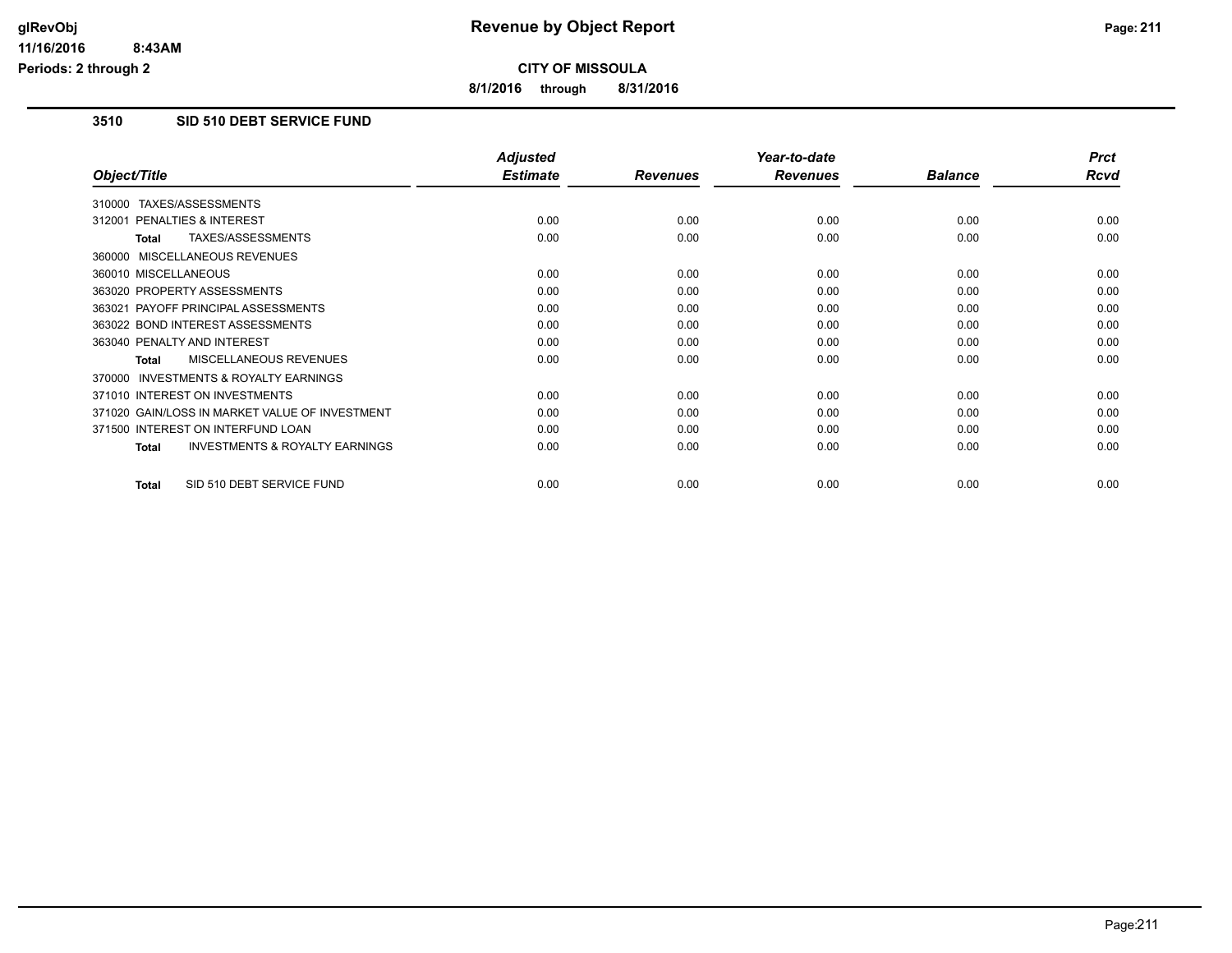**8/1/2016 through 8/31/2016**

**3511 SID 511 DEBT SERVICE FUND**

**3511 SID 511 DEBT SERVICE FUND**

|                                                           | <b>Adjusted</b> |                 | Year-to-date    |                | <b>Prct</b> |
|-----------------------------------------------------------|-----------------|-----------------|-----------------|----------------|-------------|
| Object/Title                                              | <b>Estimate</b> | <b>Revenues</b> | <b>Revenues</b> | <b>Balance</b> | Rcvd        |
| 310000 TAXES/ASSESSMENTS                                  |                 |                 |                 |                |             |
| 312001 PENALTIES & INTEREST                               | 0.00            | 0.00            | 0.00            | 0.00           | 0.00        |
| TAXES/ASSESSMENTS<br><b>Total</b>                         | 0.00            | 0.00            | 0.00            | 0.00           | 0.00        |
| MISCELLANEOUS REVENUES<br>360000                          |                 |                 |                 |                |             |
| 360010 MISCELLANEOUS                                      | 0.00            | 0.00            | 0.00            | 0.00           | 0.00        |
| 363020 PROPERTY ASSESSMENTS                               | 0.00            | 0.00            | 0.00            | 0.00           | 0.00        |
| 363021 PAYOFF PRINCIPAL ASSESSMENTS                       | 0.00            | 0.00            | 0.00            | 0.00           | 0.00        |
| 363022 BOND INTEREST ASSESSMENTS                          | 0.00            | 0.00            | 0.00            | 0.00           | 0.00        |
| 363040 PENALTY AND INTEREST                               | 0.00            | 0.00            | 0.00            | 0.00           | 0.00        |
| <b>MISCELLANEOUS REVENUES</b><br>Total                    | 0.00            | 0.00            | 0.00            | 0.00           | 0.00        |
| INVESTMENTS & ROYALTY EARNINGS<br>370000                  |                 |                 |                 |                |             |
| 371010 INTEREST ON INVESTMENTS                            | 0.00            | 0.00            | 0.00            | 0.00           | 0.00        |
| 371020 GAIN/LOSS IN MARKET VALUE OF INVESTMENTS           | 0.00            | 0.00            | 0.00            | 0.00           | 0.00        |
| <b>INVESTMENTS &amp; ROYALTY EARNINGS</b><br><b>Total</b> | 0.00            | 0.00            | 0.00            | 0.00           | 0.00        |
| SID 511 DEBT SERVICE FUND<br><b>Total</b>                 | 0.00            | 0.00            | 0.00            | 0.00           | 0.00        |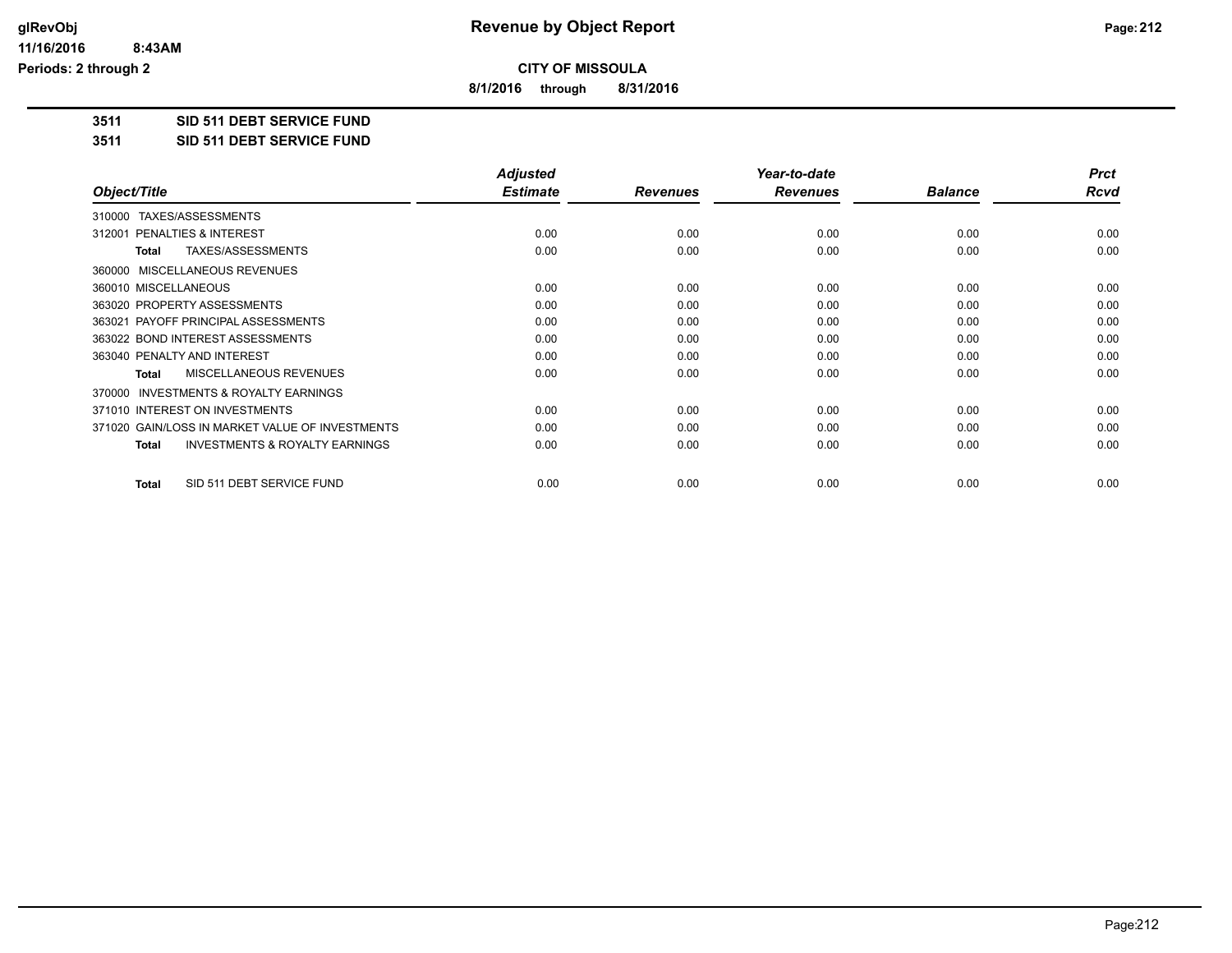**CITY OF MISSOULA**

**8/1/2016 through 8/31/2016**

# **3511 SID 511 DEBT SERVICE FUND**

|                                                           | <b>Adjusted</b> |                 | Year-to-date    |                | <b>Prct</b> |
|-----------------------------------------------------------|-----------------|-----------------|-----------------|----------------|-------------|
| Object/Title                                              | <b>Estimate</b> | <b>Revenues</b> | <b>Revenues</b> | <b>Balance</b> | Rcvd        |
| TAXES/ASSESSMENTS<br>310000                               |                 |                 |                 |                |             |
| 312001 PENALTIES & INTEREST                               | 0.00            | 0.00            | 0.00            | 0.00           | 0.00        |
| TAXES/ASSESSMENTS<br><b>Total</b>                         | 0.00            | 0.00            | 0.00            | 0.00           | 0.00        |
| 360000 MISCELLANEOUS REVENUES                             |                 |                 |                 |                |             |
| 360010 MISCELLANEOUS                                      | 0.00            | 0.00            | 0.00            | 0.00           | 0.00        |
| 363020 PROPERTY ASSESSMENTS                               | 0.00            | 0.00            | 0.00            | 0.00           | 0.00        |
| 363021 PAYOFF PRINCIPAL ASSESSMENTS                       | 0.00            | 0.00            | 0.00            | 0.00           | 0.00        |
| 363022 BOND INTEREST ASSESSMENTS                          | 0.00            | 0.00            | 0.00            | 0.00           | 0.00        |
| 363040 PENALTY AND INTEREST                               | 0.00            | 0.00            | 0.00            | 0.00           | 0.00        |
| <b>MISCELLANEOUS REVENUES</b><br><b>Total</b>             | 0.00            | 0.00            | 0.00            | 0.00           | 0.00        |
| 370000 INVESTMENTS & ROYALTY EARNINGS                     |                 |                 |                 |                |             |
| 371010 INTEREST ON INVESTMENTS                            | 0.00            | 0.00            | 0.00            | 0.00           | 0.00        |
| 371020 GAIN/LOSS IN MARKET VALUE OF INVESTMENT            | 0.00            | 0.00            | 0.00            | 0.00           | 0.00        |
| <b>INVESTMENTS &amp; ROYALTY EARNINGS</b><br><b>Total</b> | 0.00            | 0.00            | 0.00            | 0.00           | 0.00        |
| SID 511 DEBT SERVICE FUND<br><b>Total</b>                 | 0.00            | 0.00            | 0.00            | 0.00           | 0.00        |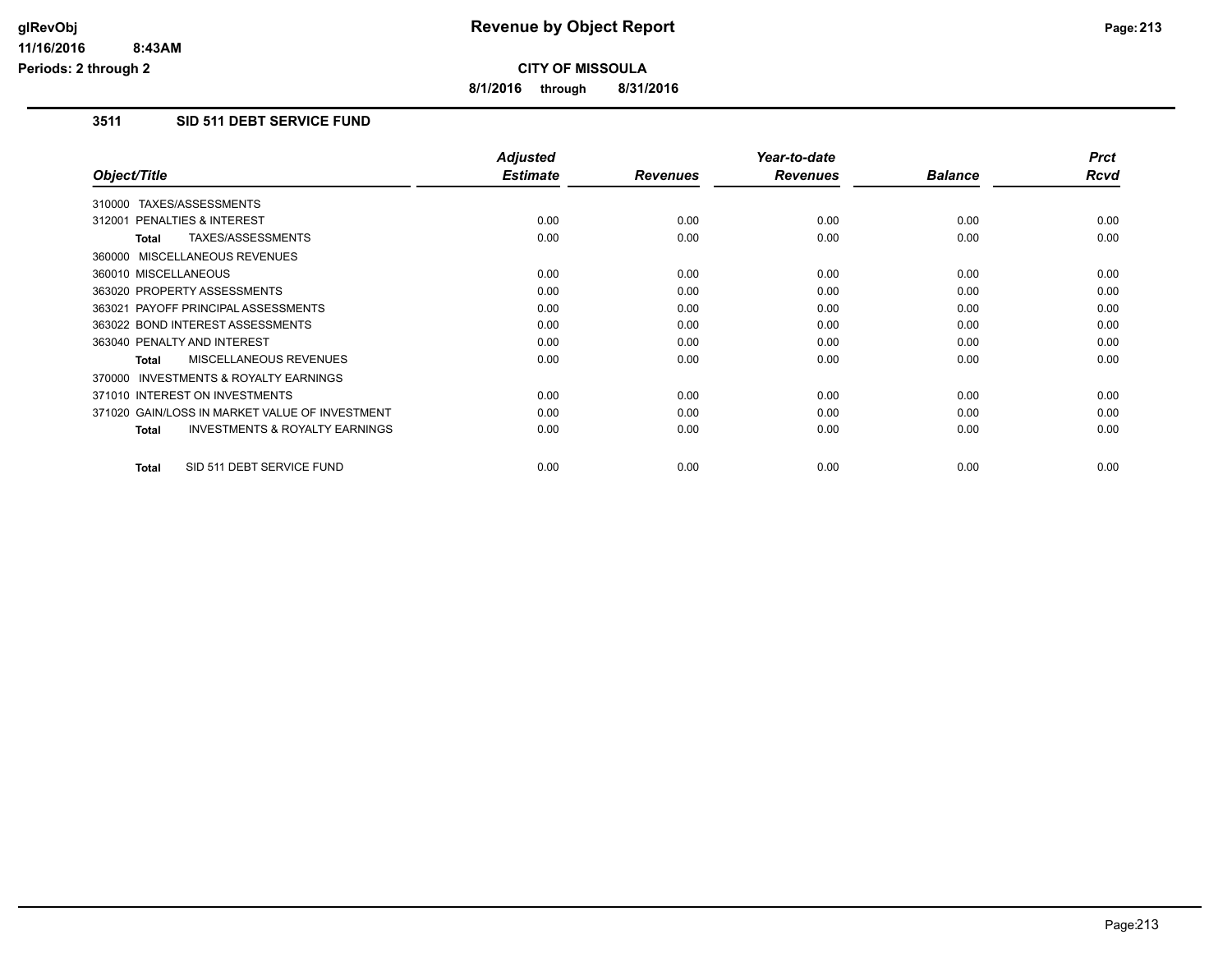**8/1/2016 through 8/31/2016**

**3512 SID 512 DEBT SERVICE FUND**

**3512 SID 512 DEBT SERVICE FUND**

|                                                           | <b>Adjusted</b> |                 | Year-to-date    |                | <b>Prct</b> |
|-----------------------------------------------------------|-----------------|-----------------|-----------------|----------------|-------------|
| Object/Title                                              | <b>Estimate</b> | <b>Revenues</b> | <b>Revenues</b> | <b>Balance</b> | <b>Rcvd</b> |
| TAXES/ASSESSMENTS<br>310000                               |                 |                 |                 |                |             |
| PENALTIES & INTEREST<br>312001                            | 0.00            | 0.00            | 0.00            | 0.00           | 0.00        |
| TAXES/ASSESSMENTS<br>Total                                | 0.00            | 0.00            | 0.00            | 0.00           | 0.00        |
| MISCELLANEOUS REVENUES<br>360000                          |                 |                 |                 |                |             |
| 360010 MISCELLANEOUS                                      | 0.00            | 0.00            | 0.00            | 0.00           | 0.00        |
| 363020 PROPERTY ASSESSMENTS                               | 0.00            | 487.23          | $-40.34$        | 40.34          | 0.00        |
| 363021 PAYOFF PRINCIPAL ASSESSMENTS                       | 0.00            | 0.00            | 26.84           | $-26.84$       | 0.00        |
| 363022 BOND INTEREST ASSESSMENTS                          | 0.00            | 0.00            | 0.00            | 0.00           | 0.00        |
| 363040 PENALTY AND INTEREST                               | 0.00            | 22.09           | $-1.51$         | 1.51           | 0.00        |
| <b>MISCELLANEOUS REVENUES</b><br>Total                    | 0.00            | 509.32          | $-15.01$        | 15.01          | 0.00        |
| <b>INVESTMENTS &amp; ROYALTY EARNINGS</b><br>370000       |                 |                 |                 |                |             |
| 371010 INTEREST ON INVESTMENTS                            | 0.00            | 0.00            | 0.00            | 0.00           | 0.00        |
| 371020 GAIN/LOSS IN MARKET VALUE OF INVESTMENTS           | 0.00            | 0.00            | 0.00            | 0.00           | 0.00        |
| 371500 INTEREST ON INTERFUND LOAN                         | 0.00            | 0.00            | 0.00            | 0.00           | 0.00        |
| <b>INVESTMENTS &amp; ROYALTY EARNINGS</b><br><b>Total</b> | 0.00            | 0.00            | 0.00            | 0.00           | 0.00        |
| SID 512 DEBT SERVICE FUND<br><b>Total</b>                 | 0.00            | 509.32          | $-15.01$        | 15.01          | 0.00        |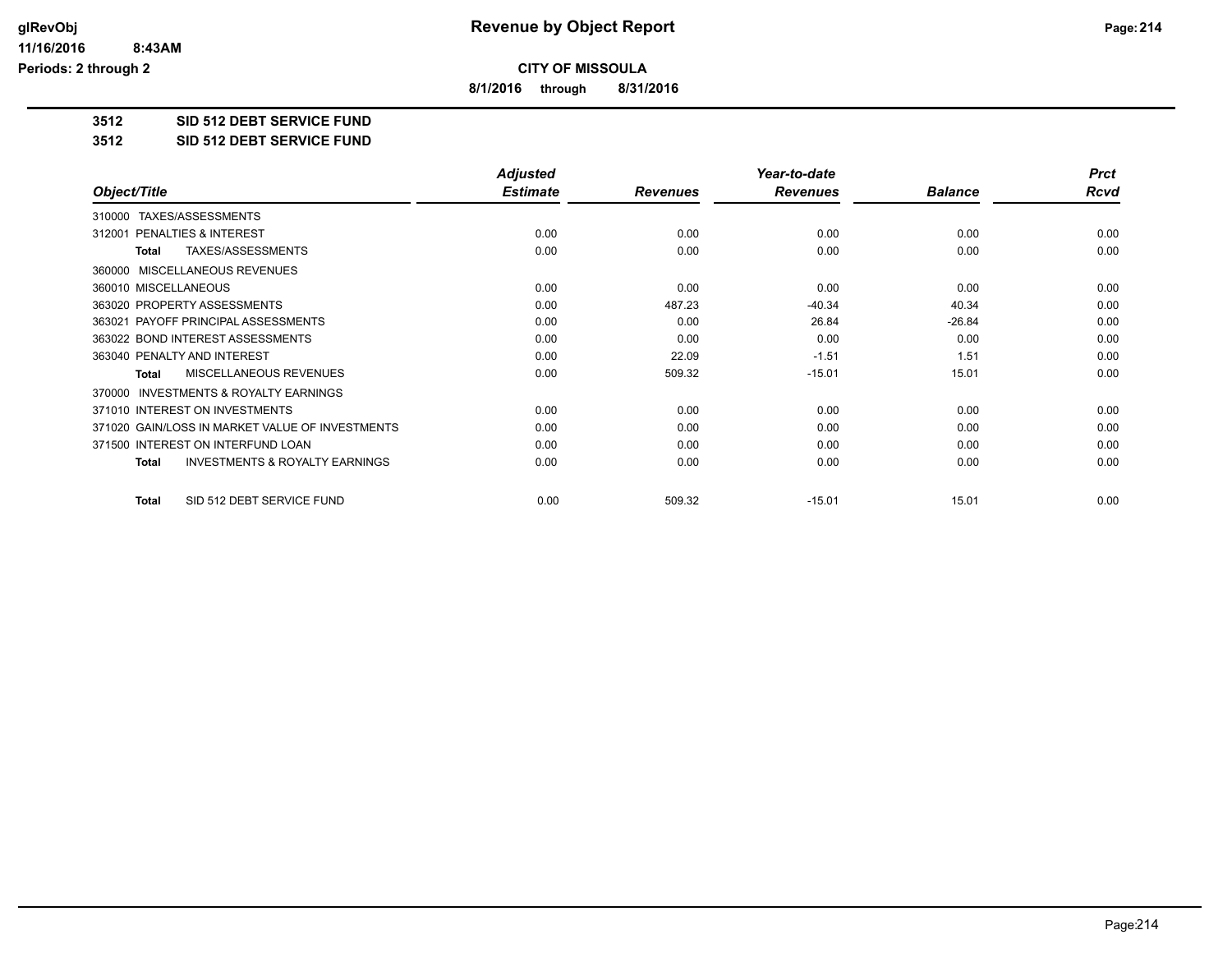**8/1/2016 through 8/31/2016**

# **3512 SID 512 DEBT SERVICE FUND**

|                                                           | <b>Adjusted</b> |                 | Year-to-date    |                | <b>Prct</b> |
|-----------------------------------------------------------|-----------------|-----------------|-----------------|----------------|-------------|
| Object/Title                                              | <b>Estimate</b> | <b>Revenues</b> | <b>Revenues</b> | <b>Balance</b> | <b>Rcvd</b> |
| TAXES/ASSESSMENTS<br>310000                               |                 |                 |                 |                |             |
| 312001 PENALTIES & INTEREST                               | 0.00            | 0.00            | 0.00            | 0.00           | 0.00        |
| TAXES/ASSESSMENTS<br><b>Total</b>                         | 0.00            | 0.00            | 0.00            | 0.00           | 0.00        |
| 360000 MISCELLANEOUS REVENUES                             |                 |                 |                 |                |             |
| 360010 MISCELLANEOUS                                      | 0.00            | 0.00            | 0.00            | 0.00           | 0.00        |
| 363020 PROPERTY ASSESSMENTS                               | 0.00            | 487.23          | $-40.34$        | 40.34          | 0.00        |
| 363021 PAYOFF PRINCIPAL ASSESSMENTS                       | 0.00            | 0.00            | 26.84           | $-26.84$       | 0.00        |
| 363022 BOND INTEREST ASSESSMENTS                          | 0.00            | 0.00            | 0.00            | 0.00           | 0.00        |
| 363040 PENALTY AND INTEREST                               | 0.00            | 22.09           | $-1.51$         | 1.51           | 0.00        |
| MISCELLANEOUS REVENUES<br><b>Total</b>                    | 0.00            | 509.32          | $-15.01$        | 15.01          | 0.00        |
| <b>INVESTMENTS &amp; ROYALTY EARNINGS</b><br>370000       |                 |                 |                 |                |             |
| 371010 INTEREST ON INVESTMENTS                            | 0.00            | 0.00            | 0.00            | 0.00           | 0.00        |
| 371020 GAIN/LOSS IN MARKET VALUE OF INVESTMENT            | 0.00            | 0.00            | 0.00            | 0.00           | 0.00        |
| 371500 INTEREST ON INTERFUND LOAN                         | 0.00            | 0.00            | 0.00            | 0.00           | 0.00        |
| <b>INVESTMENTS &amp; ROYALTY EARNINGS</b><br><b>Total</b> | 0.00            | 0.00            | 0.00            | 0.00           | 0.00        |
| SID 512 DEBT SERVICE FUND<br><b>Total</b>                 | 0.00            | 509.32          | $-15.01$        | 15.01          | 0.00        |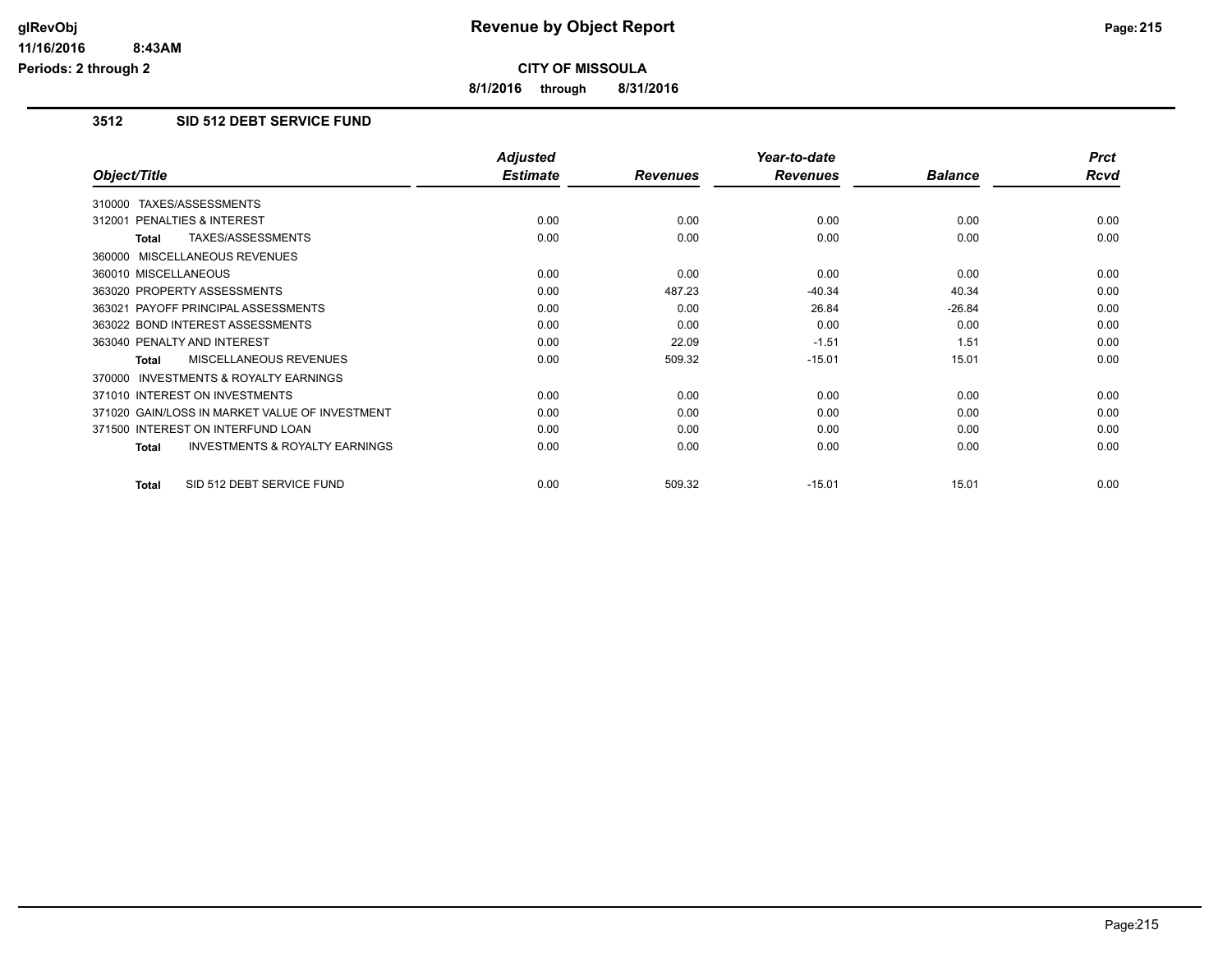**8/1/2016 through 8/31/2016**

**3513 SID 513 DEBT SERVICE FUND**

**3513 SID 513 DEBT SERVICE FUND**

|                                                           | <b>Adjusted</b> |                 | Year-to-date    |                | <b>Prct</b> |
|-----------------------------------------------------------|-----------------|-----------------|-----------------|----------------|-------------|
| Object/Title                                              | <b>Estimate</b> | <b>Revenues</b> | <b>Revenues</b> | <b>Balance</b> | <b>Rcvd</b> |
| TAXES/ASSESSMENTS<br>310000                               |                 |                 |                 |                |             |
| PENALTIES & INTEREST<br>312001                            | 0.00            | 0.00            | 0.00            | 0.00           | 0.00        |
| <b>TAXES/ASSESSMENTS</b><br>Total                         | 0.00            | 0.00            | 0.00            | 0.00           | 0.00        |
| MISCELLANEOUS REVENUES<br>360000                          |                 |                 |                 |                |             |
| 360010 MISCELLANEOUS                                      | 0.00            | 0.00            | 0.00            | 0.00           | 0.00        |
| 363020 PROPERTY ASSESSMENTS                               | 0.00            | 0.00            | 0.00            | 0.00           | 0.00        |
| 363021 PAYOFF PRINCIPAL ASSESSMENTS                       | 0.00            | 0.00            | 0.00            | 0.00           | 0.00        |
| 363022 BOND INTEREST ASSESSMENTS                          | 0.00            | 0.00            | 0.00            | 0.00           | 0.00        |
| 363040 PENALTY AND INTEREST                               | 0.00            | 0.00            | 0.00            | 0.00           | 0.00        |
| MISCELLANEOUS REVENUES<br>Total                           | 0.00            | 0.00            | 0.00            | 0.00           | 0.00        |
| <b>INVESTMENTS &amp; ROYALTY EARNINGS</b><br>370000       |                 |                 |                 |                |             |
| 371010 INTEREST ON INVESTMENTS                            | 0.00            | 0.00            | 0.00            | 0.00           | 0.00        |
| 371020 GAIN/LOSS IN MARKET VALUE OF INVESTMENTS           | 0.00            | 0.00            | 0.00            | 0.00           | 0.00        |
| <b>INVESTMENTS &amp; ROYALTY EARNINGS</b><br><b>Total</b> | 0.00            | 0.00            | 0.00            | 0.00           | 0.00        |
| OTHER FINANCING SOURCES<br>380000                         |                 |                 |                 |                |             |
| 381009 TRANSFERS IN                                       | 0.00            | 0.00            | 0.00            | 0.00           | 0.00        |
| OTHER FINANCING SOURCES<br><b>Total</b>                   | 0.00            | 0.00            | 0.00            | 0.00           | 0.00        |
| SID 513 DEBT SERVICE FUND<br><b>Total</b>                 | 0.00            | 0.00            | 0.00            | 0.00           | 0.00        |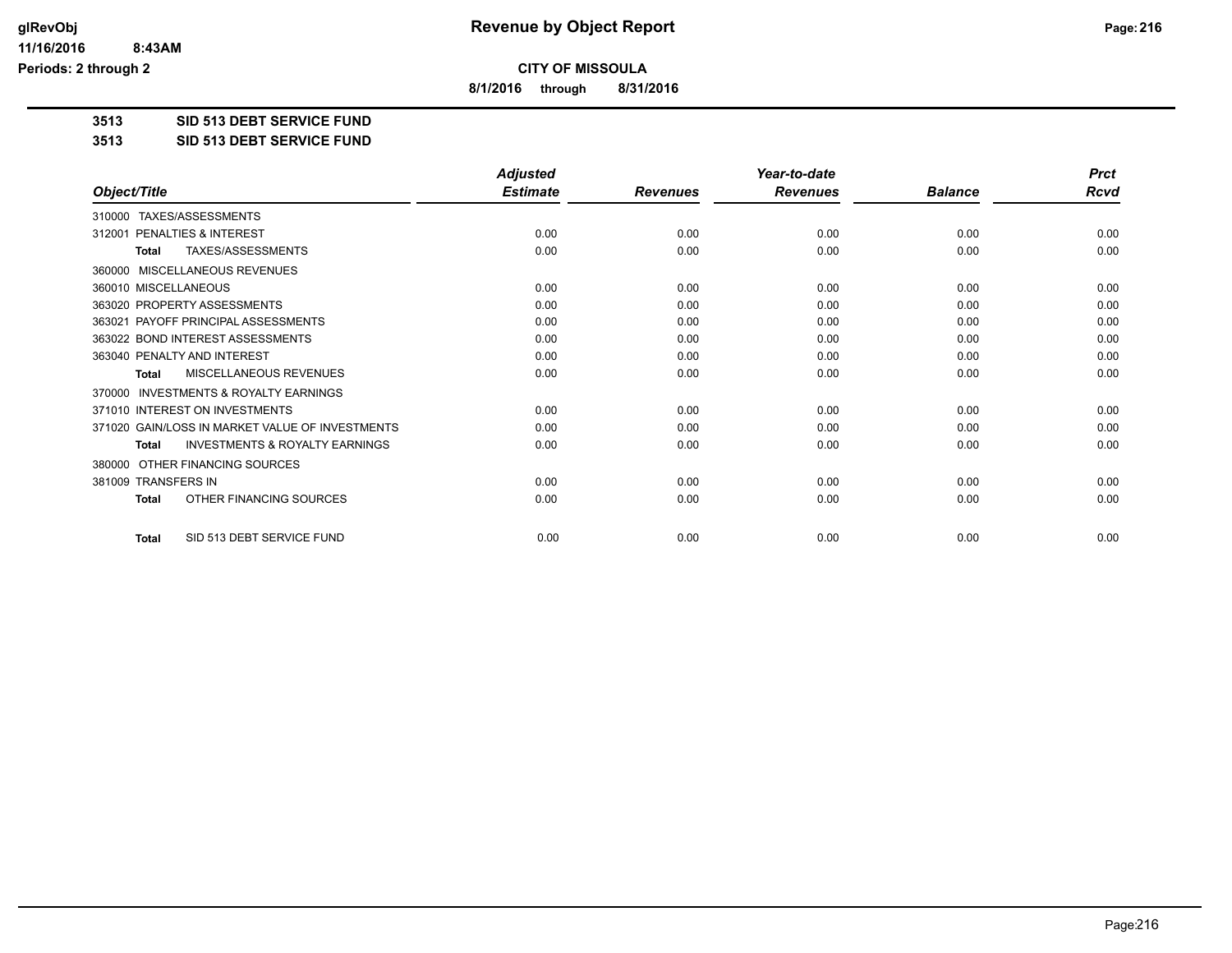**CITY OF MISSOULA**

**8/1/2016 through 8/31/2016**

## **3513 SID 513 DEBT SERVICE FUND**

|                                                           | <b>Adjusted</b> |                 | Year-to-date    |                | <b>Prct</b> |
|-----------------------------------------------------------|-----------------|-----------------|-----------------|----------------|-------------|
| Object/Title                                              | <b>Estimate</b> | <b>Revenues</b> | <b>Revenues</b> | <b>Balance</b> | <b>Rcvd</b> |
| 310000 TAXES/ASSESSMENTS                                  |                 |                 |                 |                |             |
| 312001 PENALTIES & INTEREST                               | 0.00            | 0.00            | 0.00            | 0.00           | 0.00        |
| TAXES/ASSESSMENTS<br><b>Total</b>                         | 0.00            | 0.00            | 0.00            | 0.00           | 0.00        |
| 360000 MISCELLANEOUS REVENUES                             |                 |                 |                 |                |             |
| 360010 MISCELLANEOUS                                      | 0.00            | 0.00            | 0.00            | 0.00           | 0.00        |
| 363020 PROPERTY ASSESSMENTS                               | 0.00            | 0.00            | 0.00            | 0.00           | 0.00        |
| 363021 PAYOFF PRINCIPAL ASSESSMENTS                       | 0.00            | 0.00            | 0.00            | 0.00           | 0.00        |
| 363022 BOND INTEREST ASSESSMENTS                          | 0.00            | 0.00            | 0.00            | 0.00           | 0.00        |
| 363040 PENALTY AND INTEREST                               | 0.00            | 0.00            | 0.00            | 0.00           | 0.00        |
| <b>MISCELLANEOUS REVENUES</b><br><b>Total</b>             | 0.00            | 0.00            | 0.00            | 0.00           | 0.00        |
| <b>INVESTMENTS &amp; ROYALTY EARNINGS</b><br>370000       |                 |                 |                 |                |             |
| 371010 INTEREST ON INVESTMENTS                            | 0.00            | 0.00            | 0.00            | 0.00           | 0.00        |
| 371020 GAIN/LOSS IN MARKET VALUE OF INVESTMENT            | 0.00            | 0.00            | 0.00            | 0.00           | 0.00        |
| <b>INVESTMENTS &amp; ROYALTY EARNINGS</b><br><b>Total</b> | 0.00            | 0.00            | 0.00            | 0.00           | 0.00        |
| OTHER FINANCING SOURCES<br>380000                         |                 |                 |                 |                |             |
| 381009 TRANSFERS IN                                       | 0.00            | 0.00            | 0.00            | 0.00           | 0.00        |
| OTHER FINANCING SOURCES<br>Total                          | 0.00            | 0.00            | 0.00            | 0.00           | 0.00        |
| SID 513 DEBT SERVICE FUND<br><b>Total</b>                 | 0.00            | 0.00            | 0.00            | 0.00           | 0.00        |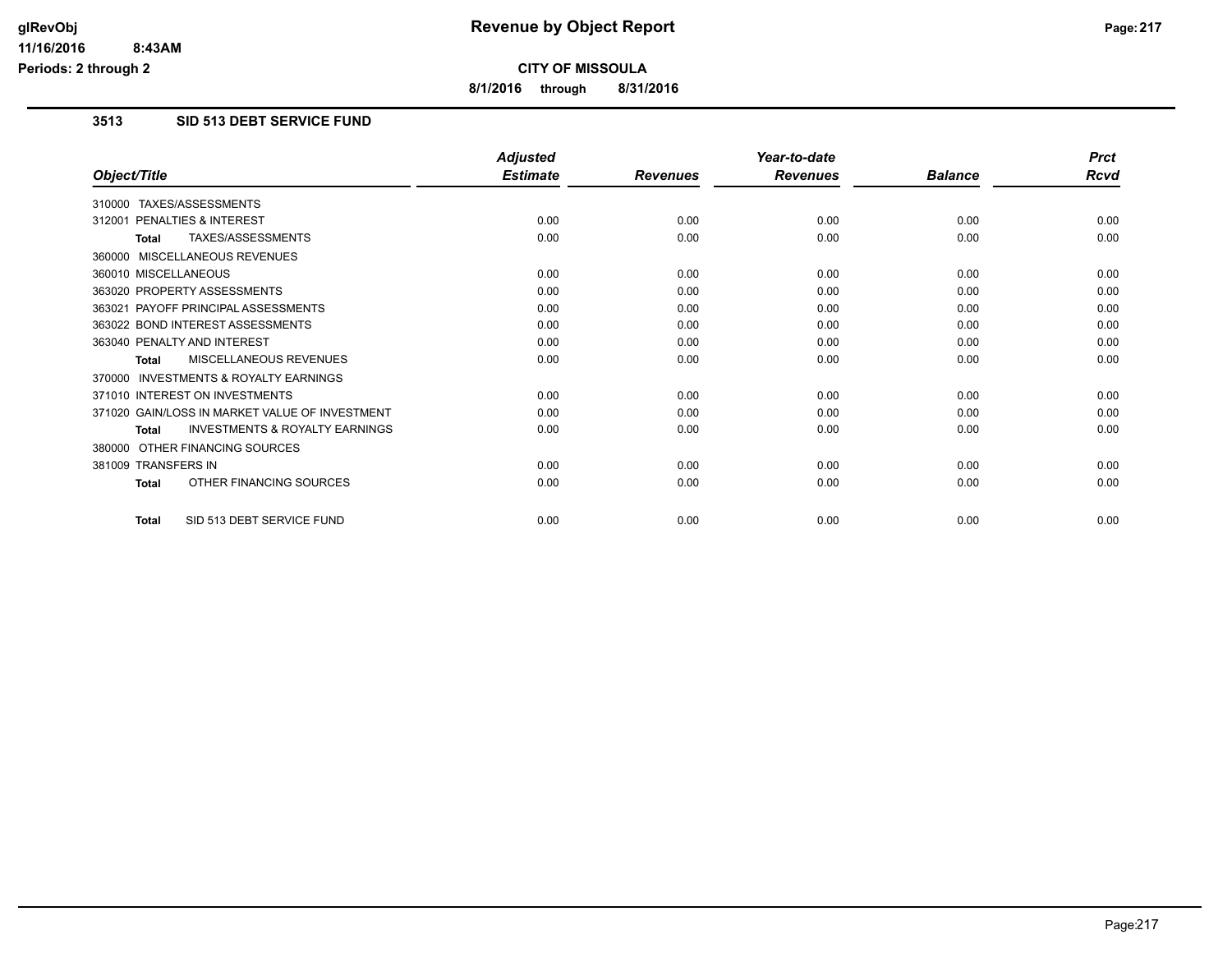**8/1/2016 through 8/31/2016**

**3514 SID 514 DEBT SERVICE FUND**

**3514 SID 514 DEBT SERVICE FUND**

|                                                     | <b>Adjusted</b> |                 | Year-to-date    |                | <b>Prct</b> |
|-----------------------------------------------------|-----------------|-----------------|-----------------|----------------|-------------|
| Object/Title                                        | <b>Estimate</b> | <b>Revenues</b> | <b>Revenues</b> | <b>Balance</b> | <b>Rcvd</b> |
| TAXES/ASSESSMENTS<br>310000                         |                 |                 |                 |                |             |
| PENALTIES & INTEREST<br>312001                      | 0.00            | 0.00            | 0.00            | 0.00           | 0.00        |
| TAXES/ASSESSMENTS<br><b>Total</b>                   | 0.00            | 0.00            | 0.00            | 0.00           | 0.00        |
| MISCELLANEOUS REVENUES<br>360000                    |                 |                 |                 |                |             |
| 360010 MISCELLANEOUS                                | 0.00            | 0.00            | 0.00            | 0.00           | 0.00        |
| 363020 PROPERTY ASSESSMENTS                         | 0.00            | 0.00            | 0.00            | 0.00           | 0.00        |
| 363021 PAYOFF PRINCIPAL ASSESSMENTS                 | 0.00            | 0.00            | 0.00            | 0.00           | 0.00        |
| 363022 BOND INTEREST ASSESSMENTS                    | 0.00            | 0.00            | 0.00            | 0.00           | 0.00        |
| 363040 PENALTY AND INTEREST                         | 0.00            | 0.00            | 0.00            | 0.00           | 0.00        |
| MISCELLANEOUS REVENUES<br>Total                     | 0.00            | 0.00            | 0.00            | 0.00           | 0.00        |
| <b>INVESTMENTS &amp; ROYALTY EARNINGS</b><br>370000 |                 |                 |                 |                |             |
| 371010 INTEREST ON INVESTMENTS                      | 0.00            | 0.00            | 0.00            | 0.00           | 0.00        |
| 371020 GAIN/LOSS IN MARKET VALUE OF INVESTMENTS     | 0.00            | 0.00            | 0.00            | 0.00           | 0.00        |
| <b>INVESTMENTS &amp; ROYALTY EARNINGS</b><br>Total  | 0.00            | 0.00            | 0.00            | 0.00           | 0.00        |
| OTHER FINANCING SOURCES<br>380000                   |                 |                 |                 |                |             |
| 383042 TRANSFERS FROM OTHER FUNDS                   | 0.00            | 0.00            | 0.00            | 0.00           | 0.00        |
| OTHER FINANCING SOURCES<br><b>Total</b>             | 0.00            | 0.00            | 0.00            | 0.00           | 0.00        |
| SID 514 DEBT SERVICE FUND<br><b>Total</b>           | 0.00            | 0.00            | 0.00            | 0.00           | 0.00        |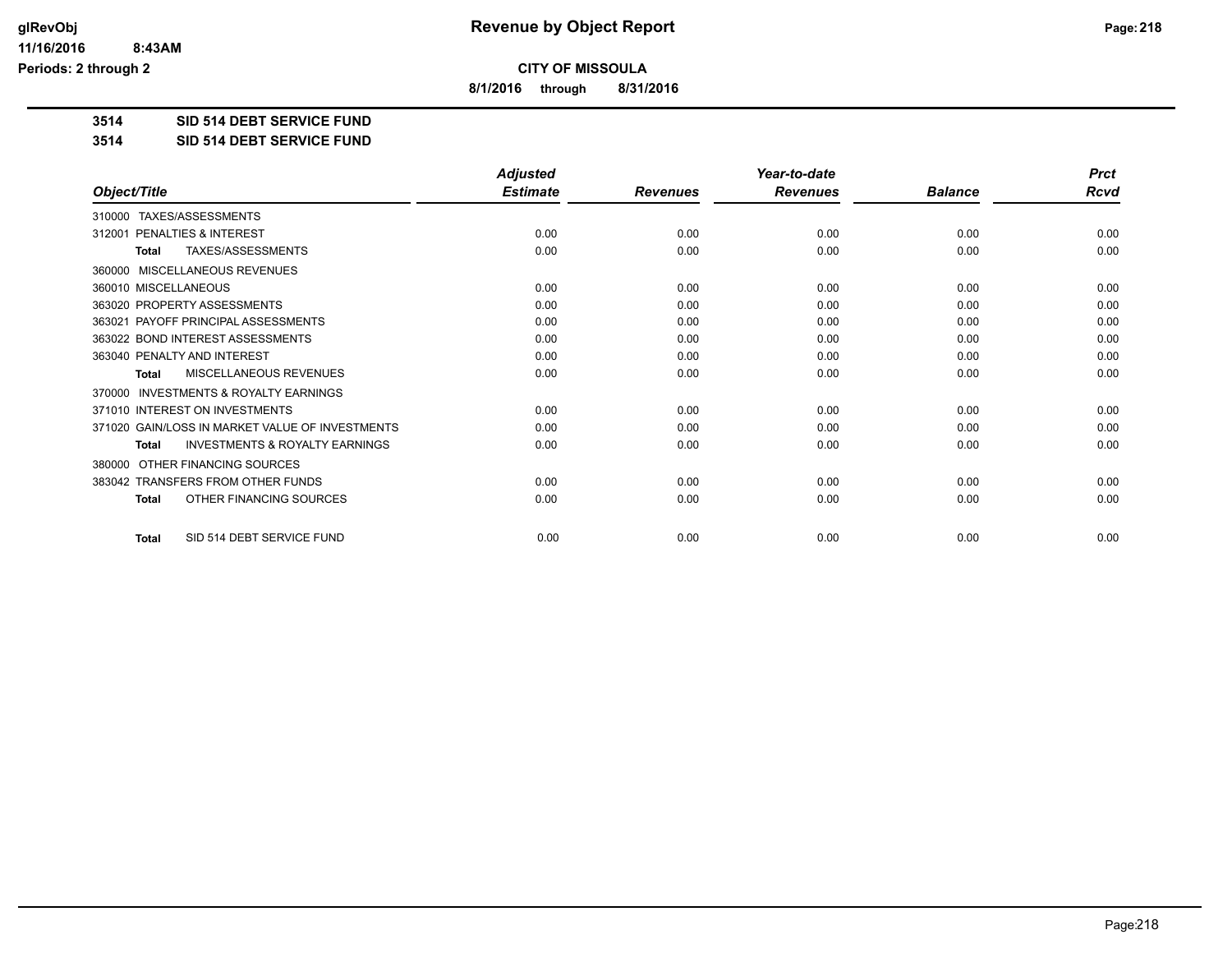**CITY OF MISSOULA**

**8/1/2016 through 8/31/2016**

## **3514 SID 514 DEBT SERVICE FUND**

|                                                           | <b>Adjusted</b> |                 | Year-to-date    |                | <b>Prct</b> |
|-----------------------------------------------------------|-----------------|-----------------|-----------------|----------------|-------------|
| Object/Title                                              | <b>Estimate</b> | <b>Revenues</b> | <b>Revenues</b> | <b>Balance</b> | <b>Rcvd</b> |
| 310000 TAXES/ASSESSMENTS                                  |                 |                 |                 |                |             |
| 312001 PENALTIES & INTEREST                               | 0.00            | 0.00            | 0.00            | 0.00           | 0.00        |
| TAXES/ASSESSMENTS<br><b>Total</b>                         | 0.00            | 0.00            | 0.00            | 0.00           | 0.00        |
| 360000 MISCELLANEOUS REVENUES                             |                 |                 |                 |                |             |
| 360010 MISCELLANEOUS                                      | 0.00            | 0.00            | 0.00            | 0.00           | 0.00        |
| 363020 PROPERTY ASSESSMENTS                               | 0.00            | 0.00            | 0.00            | 0.00           | 0.00        |
| 363021 PAYOFF PRINCIPAL ASSESSMENTS                       | 0.00            | 0.00            | 0.00            | 0.00           | 0.00        |
| 363022 BOND INTEREST ASSESSMENTS                          | 0.00            | 0.00            | 0.00            | 0.00           | 0.00        |
| 363040 PENALTY AND INTEREST                               | 0.00            | 0.00            | 0.00            | 0.00           | 0.00        |
| MISCELLANEOUS REVENUES<br><b>Total</b>                    | 0.00            | 0.00            | 0.00            | 0.00           | 0.00        |
| INVESTMENTS & ROYALTY EARNINGS<br>370000                  |                 |                 |                 |                |             |
| 371010 INTEREST ON INVESTMENTS                            | 0.00            | 0.00            | 0.00            | 0.00           | 0.00        |
| 371020 GAIN/LOSS IN MARKET VALUE OF INVESTMENT            | 0.00            | 0.00            | 0.00            | 0.00           | 0.00        |
| <b>INVESTMENTS &amp; ROYALTY EARNINGS</b><br><b>Total</b> | 0.00            | 0.00            | 0.00            | 0.00           | 0.00        |
| OTHER FINANCING SOURCES<br>380000                         |                 |                 |                 |                |             |
| 383042 TRANSFERS FROM OTHER FUNDS                         | 0.00            | 0.00            | 0.00            | 0.00           | 0.00        |
| OTHER FINANCING SOURCES<br><b>Total</b>                   | 0.00            | 0.00            | 0.00            | 0.00           | 0.00        |
| SID 514 DEBT SERVICE FUND<br><b>Total</b>                 | 0.00            | 0.00            | 0.00            | 0.00           | 0.00        |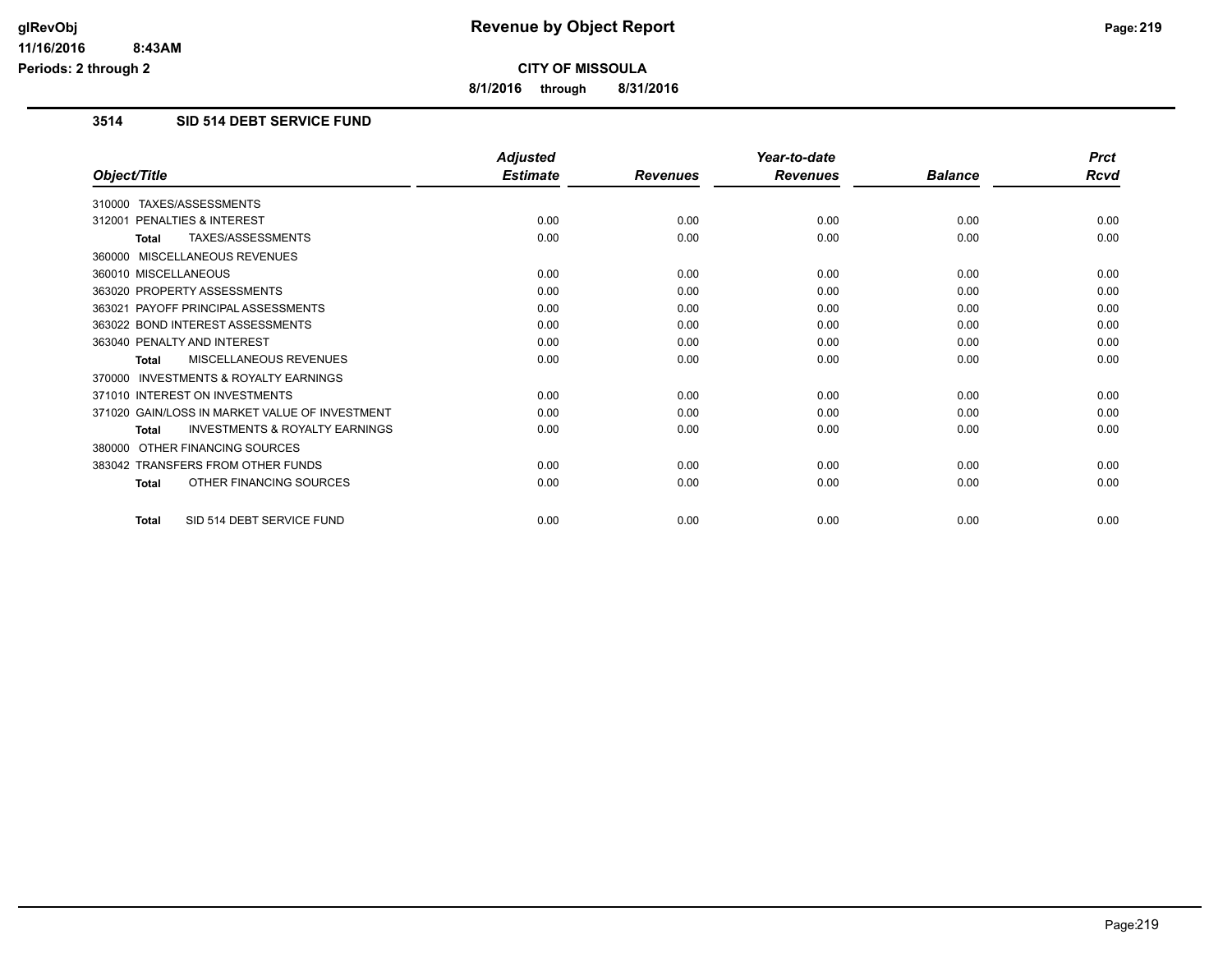**8/1/2016 through 8/31/2016**

**3515 SID 515 DEBT SERVICE FUND**

**3515 SID 515 DEBT SERVICE FUND**

|                                                           | <b>Adjusted</b> |                 | Year-to-date    |                | <b>Prct</b> |
|-----------------------------------------------------------|-----------------|-----------------|-----------------|----------------|-------------|
| Object/Title                                              | <b>Estimate</b> | <b>Revenues</b> | <b>Revenues</b> | <b>Balance</b> | <b>Rcvd</b> |
| TAXES/ASSESSMENTS<br>310000                               |                 |                 |                 |                |             |
| PENALTIES & INTEREST<br>312001                            | 0.00            | 0.00            | 0.00            | 0.00           | 0.00        |
| TAXES/ASSESSMENTS<br><b>Total</b>                         | 0.00            | 0.00            | 0.00            | 0.00           | 0.00        |
| MISCELLANEOUS REVENUES<br>360000                          |                 |                 |                 |                |             |
| 363020 PROPERTY ASSESSMENTS                               | 0.00            | 0.00            | 0.00            | 0.00           | 0.00        |
| 363021 PAYOFF PRINCIPAL ASSESSMENTS                       | 0.00            | 0.00            | 0.00            | 0.00           | 0.00        |
| 363022 BOND INTEREST ASSESSMENTS                          | 0.00            | 0.00            | 0.00            | 0.00           | 0.00        |
| 363040 PENALTY AND INTEREST                               | 0.00            | 0.00            | 0.00            | 0.00           | 0.00        |
| MISCELLANEOUS REVENUES<br><b>Total</b>                    | 0.00            | 0.00            | 0.00            | 0.00           | 0.00        |
| <b>INVESTMENTS &amp; ROYALTY EARNINGS</b><br>370000       |                 |                 |                 |                |             |
| 371010 INTEREST ON INVESTMENTS                            | 0.00            | 0.00            | 0.00            | 0.00           | 0.00        |
| 371020 GAIN/LOSS IN MARKET VALUE OF INVESTMENTS           | 0.00            | 0.00            | 0.00            | 0.00           | 0.00        |
| <b>INVESTMENTS &amp; ROYALTY EARNINGS</b><br><b>Total</b> | 0.00            | 0.00            | 0.00            | 0.00           | 0.00        |
| OTHER FINANCING SOURCES<br>380000                         |                 |                 |                 |                |             |
| 383042 TRANSFERS FROM OTHER FUNDS                         | 0.00            | 0.00            | 0.00            | 0.00           | 0.00        |
| OTHER FINANCING SOURCES<br><b>Total</b>                   | 0.00            | 0.00            | 0.00            | 0.00           | 0.00        |
| SID 515 DEBT SERVICE FUND<br><b>Total</b>                 | 0.00            | 0.00            | 0.00            | 0.00           | 0.00        |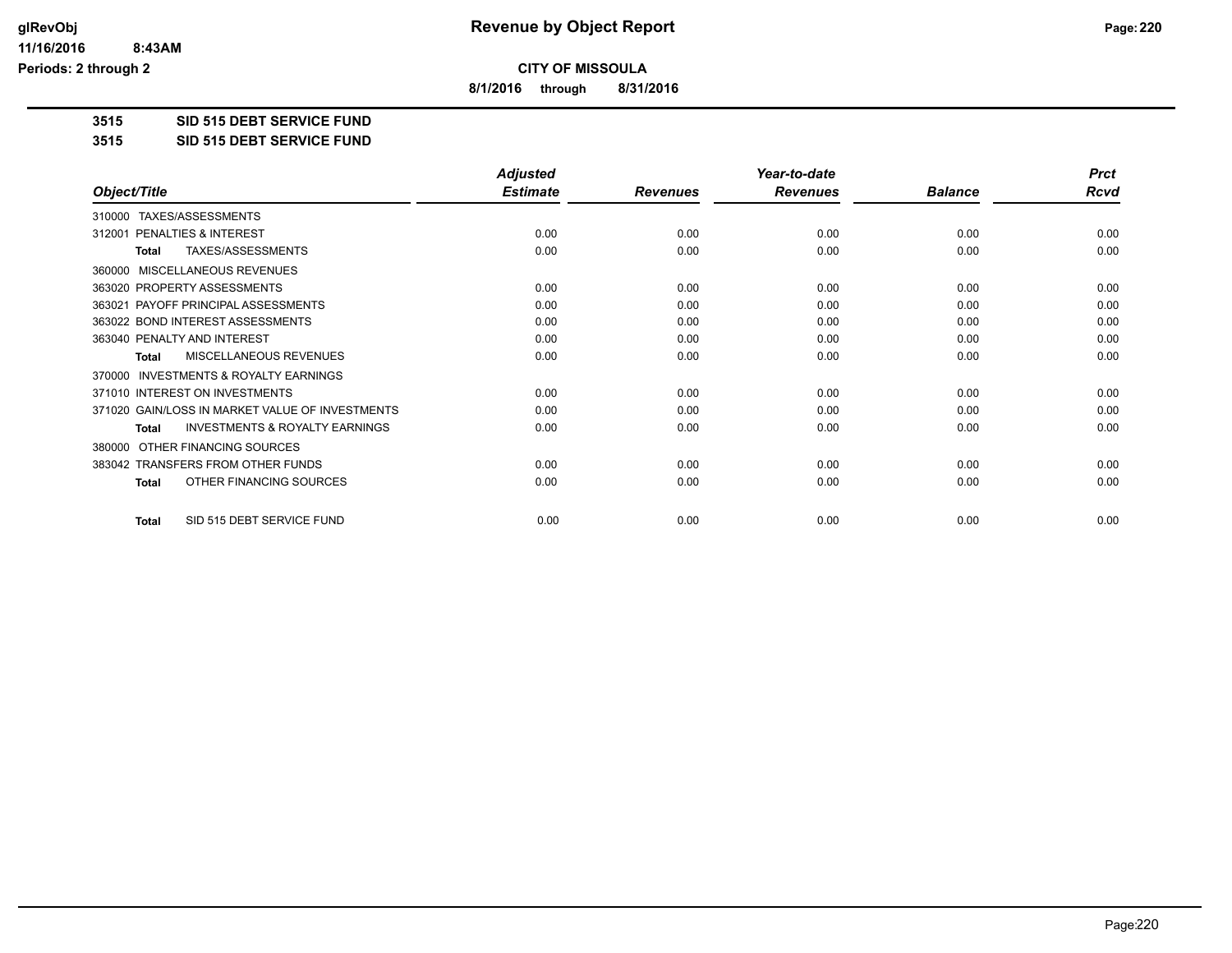**8/1/2016 through 8/31/2016**

## **3515 SID 515 DEBT SERVICE FUND**

|                                                           | <b>Adjusted</b> |                 | Year-to-date    |                | <b>Prct</b> |
|-----------------------------------------------------------|-----------------|-----------------|-----------------|----------------|-------------|
| Object/Title                                              | <b>Estimate</b> | <b>Revenues</b> | <b>Revenues</b> | <b>Balance</b> | <b>Rcvd</b> |
| TAXES/ASSESSMENTS<br>310000                               |                 |                 |                 |                |             |
| PENALTIES & INTEREST<br>312001                            | 0.00            | 0.00            | 0.00            | 0.00           | 0.00        |
| TAXES/ASSESSMENTS<br><b>Total</b>                         | 0.00            | 0.00            | 0.00            | 0.00           | 0.00        |
| MISCELLANEOUS REVENUES<br>360000                          |                 |                 |                 |                |             |
| 363020 PROPERTY ASSESSMENTS                               | 0.00            | 0.00            | 0.00            | 0.00           | 0.00        |
| PAYOFF PRINCIPAL ASSESSMENTS<br>363021                    | 0.00            | 0.00            | 0.00            | 0.00           | 0.00        |
| 363022 BOND INTEREST ASSESSMENTS                          | 0.00            | 0.00            | 0.00            | 0.00           | 0.00        |
| 363040 PENALTY AND INTEREST                               | 0.00            | 0.00            | 0.00            | 0.00           | 0.00        |
| <b>MISCELLANEOUS REVENUES</b><br><b>Total</b>             | 0.00            | 0.00            | 0.00            | 0.00           | 0.00        |
| <b>INVESTMENTS &amp; ROYALTY EARNINGS</b><br>370000       |                 |                 |                 |                |             |
| 371010 INTEREST ON INVESTMENTS                            | 0.00            | 0.00            | 0.00            | 0.00           | 0.00        |
| 371020 GAIN/LOSS IN MARKET VALUE OF INVESTMENT            | 0.00            | 0.00            | 0.00            | 0.00           | 0.00        |
| <b>INVESTMENTS &amp; ROYALTY EARNINGS</b><br><b>Total</b> | 0.00            | 0.00            | 0.00            | 0.00           | 0.00        |
| OTHER FINANCING SOURCES<br>380000                         |                 |                 |                 |                |             |
| 383042 TRANSFERS FROM OTHER FUNDS                         | 0.00            | 0.00            | 0.00            | 0.00           | 0.00        |
| OTHER FINANCING SOURCES<br><b>Total</b>                   | 0.00            | 0.00            | 0.00            | 0.00           | 0.00        |
| SID 515 DEBT SERVICE FUND<br><b>Total</b>                 | 0.00            | 0.00            | 0.00            | 0.00           | 0.00        |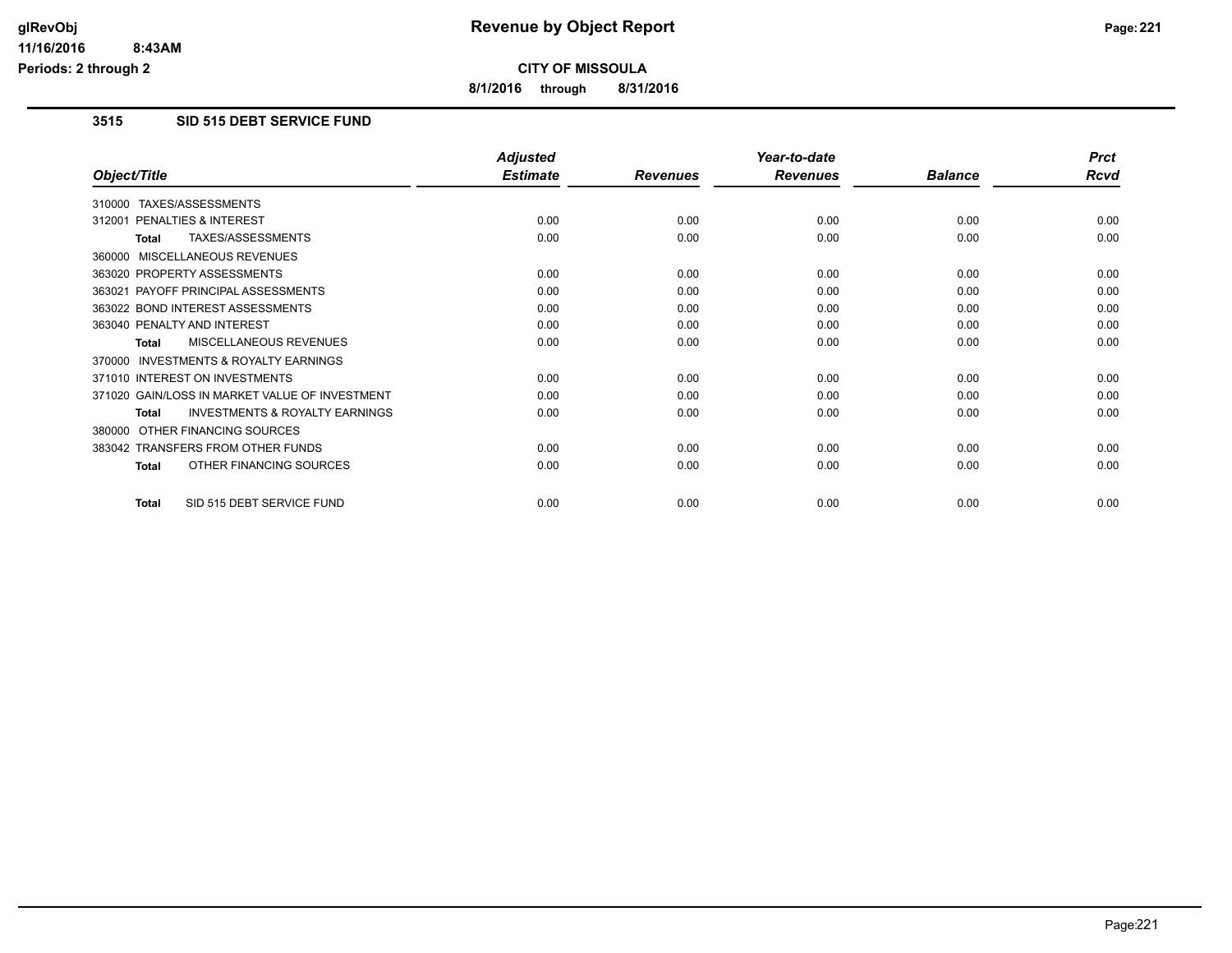**CITY OF MISSOULA**

**8/1/2016 through 8/31/2016**

**3517 SID 517 DEBT SERVICE FUND**

**3517 SID 517 DEBT SERVICE FUND**

|                                                           | <b>Adjusted</b> |                 | Year-to-date    |                | <b>Prct</b> |
|-----------------------------------------------------------|-----------------|-----------------|-----------------|----------------|-------------|
| Object/Title                                              | <b>Estimate</b> | <b>Revenues</b> | <b>Revenues</b> | <b>Balance</b> | <b>Rcvd</b> |
| TAXES/ASSESSMENTS<br>310000                               |                 |                 |                 |                |             |
| PENALTIES & INTEREST<br>312001                            | 0.00            | 0.00            | 0.00            | 0.00           | 0.00        |
| <b>TAXES/ASSESSMENTS</b><br><b>Total</b>                  | 0.00            | 0.00            | 0.00            | 0.00           | 0.00        |
| 360000 MISCELLANEOUS REVENUES                             |                 |                 |                 |                |             |
| 360010 MISCELLANEOUS                                      | 0.00            | 0.00            | 0.00            | 0.00           | 0.00        |
| 363020 PROPERTY ASSESSMENTS                               | 0.00            | 0.00            | 0.00            | 0.00           | 0.00        |
| PAYOFF PRINCIPAL ASSESSMENTS<br>363021                    | 0.00            | 0.00            | 0.00            | 0.00           | 0.00        |
| 363022 BOND INTEREST ASSESSMENTS                          | 0.00            | 0.00            | 0.00            | 0.00           | 0.00        |
| 363040 PENALTY AND INTEREST                               | 0.00            | 0.00            | 0.00            | 0.00           | 0.00        |
| MISCELLANEOUS REVENUES<br><b>Total</b>                    | 0.00            | 0.00            | 0.00            | 0.00           | 0.00        |
| <b>INVESTMENTS &amp; ROYALTY EARNINGS</b><br>370000       |                 |                 |                 |                |             |
| 371010 INTEREST ON INVESTMENTS                            | 0.00            | 0.00            | 0.00            | 0.00           | 0.00        |
| 371020 GAIN/LOSS IN MARKET VALUE OF INVESTMENTS           | 0.00            | 0.00            | 0.00            | 0.00           | 0.00        |
| <b>INVESTMENTS &amp; ROYALTY EARNINGS</b><br><b>Total</b> | 0.00            | 0.00            | 0.00            | 0.00           | 0.00        |
| OTHER FINANCING SOURCES<br>380000                         |                 |                 |                 |                |             |
| 381009 TRANSFERS IN                                       | 0.00            | 0.00            | 0.00            | 0.00           | 0.00        |
| OTHER FINANCING SOURCES<br><b>Total</b>                   | 0.00            | 0.00            | 0.00            | 0.00           | 0.00        |
| SID 517 DEBT SERVICE FUND<br><b>Total</b>                 | 0.00            | 0.00            | 0.00            | 0.00           | 0.00        |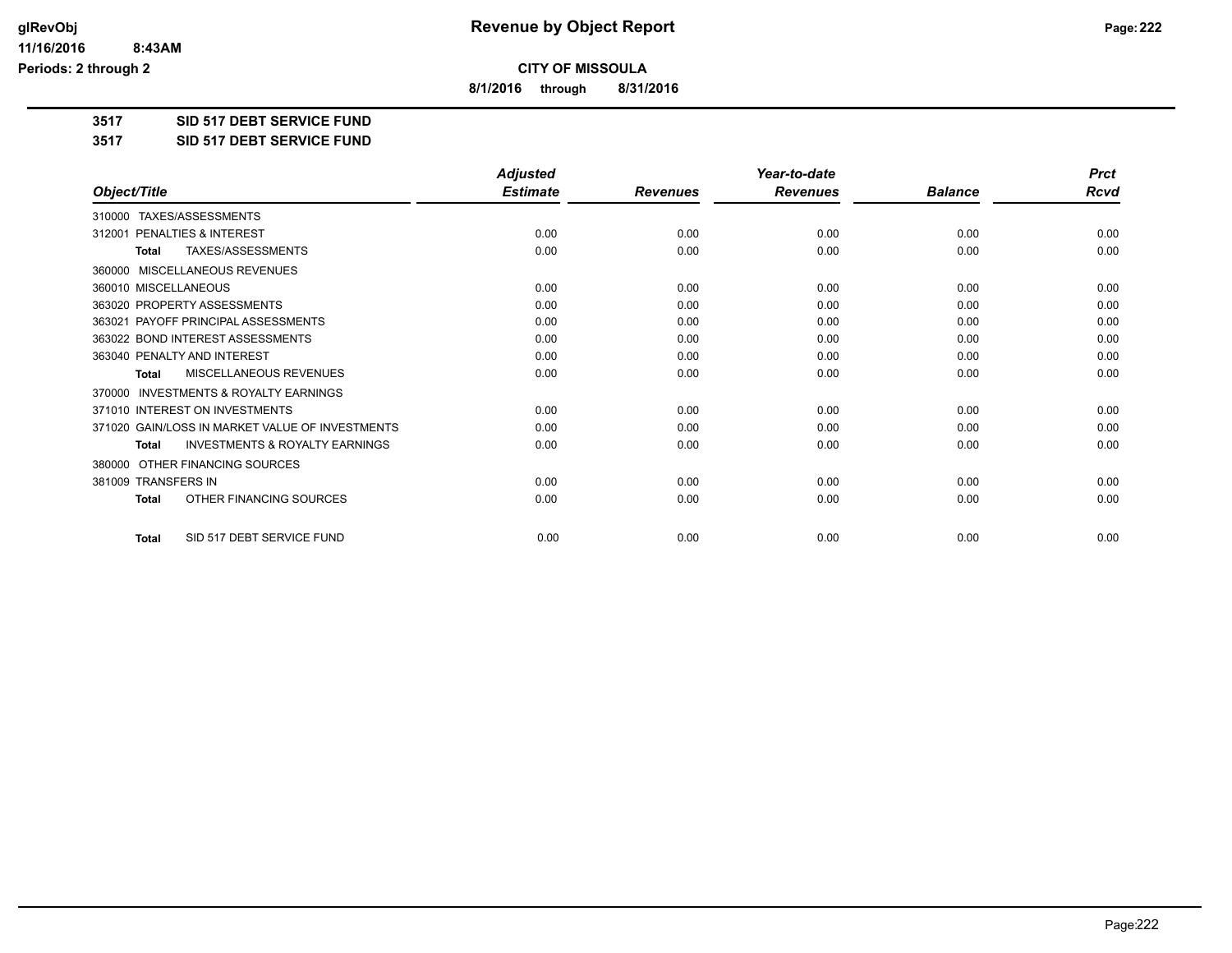**CITY OF MISSOULA**

**8/1/2016 through 8/31/2016**

## **3517 SID 517 DEBT SERVICE FUND**

|                                                           | <b>Adjusted</b> |                 | Year-to-date    |                | <b>Prct</b> |
|-----------------------------------------------------------|-----------------|-----------------|-----------------|----------------|-------------|
| Object/Title                                              | <b>Estimate</b> | <b>Revenues</b> | <b>Revenues</b> | <b>Balance</b> | Rcvd        |
| 310000 TAXES/ASSESSMENTS                                  |                 |                 |                 |                |             |
| PENALTIES & INTEREST<br>312001                            | 0.00            | 0.00            | 0.00            | 0.00           | 0.00        |
| TAXES/ASSESSMENTS<br><b>Total</b>                         | 0.00            | 0.00            | 0.00            | 0.00           | 0.00        |
| 360000 MISCELLANEOUS REVENUES                             |                 |                 |                 |                |             |
| 360010 MISCELLANEOUS                                      | 0.00            | 0.00            | 0.00            | 0.00           | 0.00        |
| 363020 PROPERTY ASSESSMENTS                               | 0.00            | 0.00            | 0.00            | 0.00           | 0.00        |
| 363021 PAYOFF PRINCIPAL ASSESSMENTS                       | 0.00            | 0.00            | 0.00            | 0.00           | 0.00        |
| 363022 BOND INTEREST ASSESSMENTS                          | 0.00            | 0.00            | 0.00            | 0.00           | 0.00        |
| 363040 PENALTY AND INTEREST                               | 0.00            | 0.00            | 0.00            | 0.00           | 0.00        |
| <b>MISCELLANEOUS REVENUES</b><br><b>Total</b>             | 0.00            | 0.00            | 0.00            | 0.00           | 0.00        |
| <b>INVESTMENTS &amp; ROYALTY EARNINGS</b><br>370000       |                 |                 |                 |                |             |
| 371010 INTEREST ON INVESTMENTS                            | 0.00            | 0.00            | 0.00            | 0.00           | 0.00        |
| 371020 GAIN/LOSS IN MARKET VALUE OF INVESTMENT            | 0.00            | 0.00            | 0.00            | 0.00           | 0.00        |
| <b>INVESTMENTS &amp; ROYALTY EARNINGS</b><br><b>Total</b> | 0.00            | 0.00            | 0.00            | 0.00           | 0.00        |
| 380000 OTHER FINANCING SOURCES                            |                 |                 |                 |                |             |
| 381009 TRANSFERS IN                                       | 0.00            | 0.00            | 0.00            | 0.00           | 0.00        |
| OTHER FINANCING SOURCES<br><b>Total</b>                   | 0.00            | 0.00            | 0.00            | 0.00           | 0.00        |
| SID 517 DEBT SERVICE FUND<br><b>Total</b>                 | 0.00            | 0.00            | 0.00            | 0.00           | 0.00        |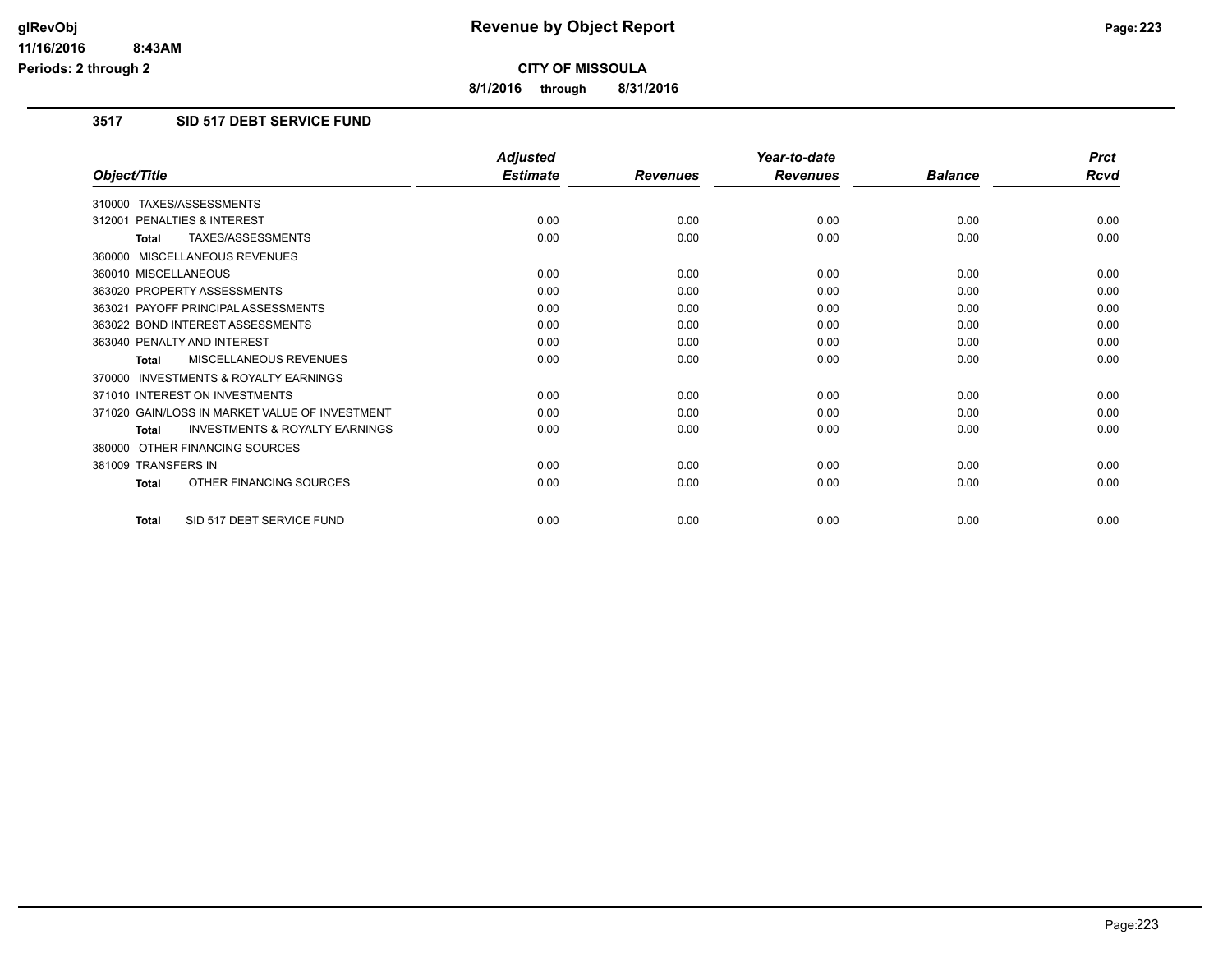**8/1/2016 through 8/31/2016**

**3518 SID 518 DEBT SERVICE FUND**

**3518 SID 518 DEBT SERVICE FUND**

|                                                           | <b>Adjusted</b> |                 | Year-to-date    |                | <b>Prct</b> |
|-----------------------------------------------------------|-----------------|-----------------|-----------------|----------------|-------------|
| Object/Title                                              | <b>Estimate</b> | <b>Revenues</b> | <b>Revenues</b> | <b>Balance</b> | <b>Rcvd</b> |
| TAXES/ASSESSMENTS<br>310000                               |                 |                 |                 |                |             |
| PENALTIES & INTEREST<br>312001                            | 0.00            | 0.00            | 0.00            | 0.00           | 0.00        |
| TAXES/ASSESSMENTS<br><b>Total</b>                         | 0.00            | 0.00            | 0.00            | 0.00           | 0.00        |
| MISCELLANEOUS REVENUES<br>360000                          |                 |                 |                 |                |             |
| 363020 PROPERTY ASSESSMENTS                               | 0.00            | 0.00            | 0.00            | 0.00           | 0.00        |
| 363021 PAYOFF PRINCIPAL ASSESSMENTS                       | 0.00            | 0.00            | 0.00            | 0.00           | 0.00        |
| 363022 BOND INTEREST ASSESSMENTS                          | 0.00            | 0.00            | 0.00            | 0.00           | 0.00        |
| 363040 PENALTY AND INTEREST                               | 0.00            | 0.00            | 0.00            | 0.00           | 0.00        |
| MISCELLANEOUS REVENUES<br><b>Total</b>                    | 0.00            | 0.00            | 0.00            | 0.00           | 0.00        |
| <b>INVESTMENTS &amp; ROYALTY EARNINGS</b><br>370000       |                 |                 |                 |                |             |
| 371010 INTEREST ON INVESTMENTS                            | 0.00            | 0.00            | 0.00            | 0.00           | 0.00        |
| 371020 GAIN/LOSS IN MARKET VALUE OF INVESTMENTS           | 0.00            | 0.00            | 0.00            | 0.00           | 0.00        |
| <b>INVESTMENTS &amp; ROYALTY EARNINGS</b><br><b>Total</b> | 0.00            | 0.00            | 0.00            | 0.00           | 0.00        |
| OTHER FINANCING SOURCES<br>380000                         |                 |                 |                 |                |             |
| 381009 TRANSFERS IN                                       | 0.00            | 0.00            | 0.00            | 0.00           | 0.00        |
| 383000 OPERATING TRANSFERS                                | 0.00            | 0.00            | 0.00            | 0.00           | 0.00        |
| OTHER FINANCING SOURCES<br><b>Total</b>                   | 0.00            | 0.00            | 0.00            | 0.00           | 0.00        |
| SID 518 DEBT SERVICE FUND<br><b>Total</b>                 | 0.00            | 0.00            | 0.00            | 0.00           | 0.00        |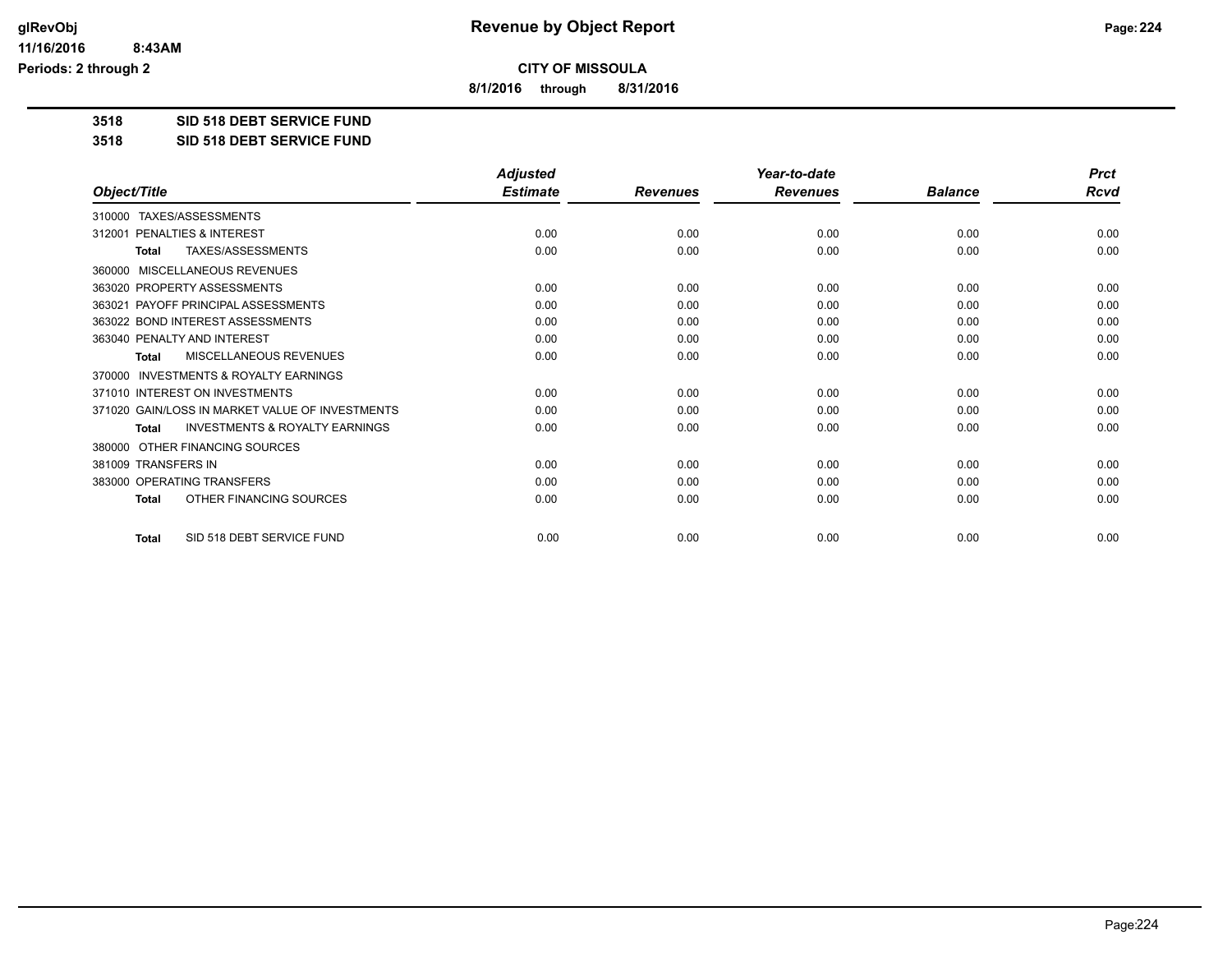**CITY OF MISSOULA**

**8/1/2016 through 8/31/2016**

## **3518 SID 518 DEBT SERVICE FUND**

|                                                           | <b>Adjusted</b> |                 | Year-to-date    |                | <b>Prct</b> |
|-----------------------------------------------------------|-----------------|-----------------|-----------------|----------------|-------------|
| Object/Title                                              | <b>Estimate</b> | <b>Revenues</b> | <b>Revenues</b> | <b>Balance</b> | <b>Rcvd</b> |
| 310000 TAXES/ASSESSMENTS                                  |                 |                 |                 |                |             |
| PENALTIES & INTEREST<br>312001                            | 0.00            | 0.00            | 0.00            | 0.00           | 0.00        |
| TAXES/ASSESSMENTS<br><b>Total</b>                         | 0.00            | 0.00            | 0.00            | 0.00           | 0.00        |
| MISCELLANEOUS REVENUES<br>360000                          |                 |                 |                 |                |             |
| 363020 PROPERTY ASSESSMENTS                               | 0.00            | 0.00            | 0.00            | 0.00           | 0.00        |
| 363021 PAYOFF PRINCIPAL ASSESSMENTS                       | 0.00            | 0.00            | 0.00            | 0.00           | 0.00        |
| 363022 BOND INTEREST ASSESSMENTS                          | 0.00            | 0.00            | 0.00            | 0.00           | 0.00        |
| 363040 PENALTY AND INTEREST                               | 0.00            | 0.00            | 0.00            | 0.00           | 0.00        |
| <b>MISCELLANEOUS REVENUES</b><br><b>Total</b>             | 0.00            | 0.00            | 0.00            | 0.00           | 0.00        |
| <b>INVESTMENTS &amp; ROYALTY EARNINGS</b><br>370000       |                 |                 |                 |                |             |
| 371010 INTEREST ON INVESTMENTS                            | 0.00            | 0.00            | 0.00            | 0.00           | 0.00        |
| 371020 GAIN/LOSS IN MARKET VALUE OF INVESTMENT            | 0.00            | 0.00            | 0.00            | 0.00           | 0.00        |
| <b>INVESTMENTS &amp; ROYALTY EARNINGS</b><br><b>Total</b> | 0.00            | 0.00            | 0.00            | 0.00           | 0.00        |
| 380000 OTHER FINANCING SOURCES                            |                 |                 |                 |                |             |
| 381009 TRANSFERS IN                                       | 0.00            | 0.00            | 0.00            | 0.00           | 0.00        |
| 383000 OPERATING TRANSFERS                                | 0.00            | 0.00            | 0.00            | 0.00           | 0.00        |
| OTHER FINANCING SOURCES<br><b>Total</b>                   | 0.00            | 0.00            | 0.00            | 0.00           | 0.00        |
| SID 518 DEBT SERVICE FUND<br><b>Total</b>                 | 0.00            | 0.00            | 0.00            | 0.00           | 0.00        |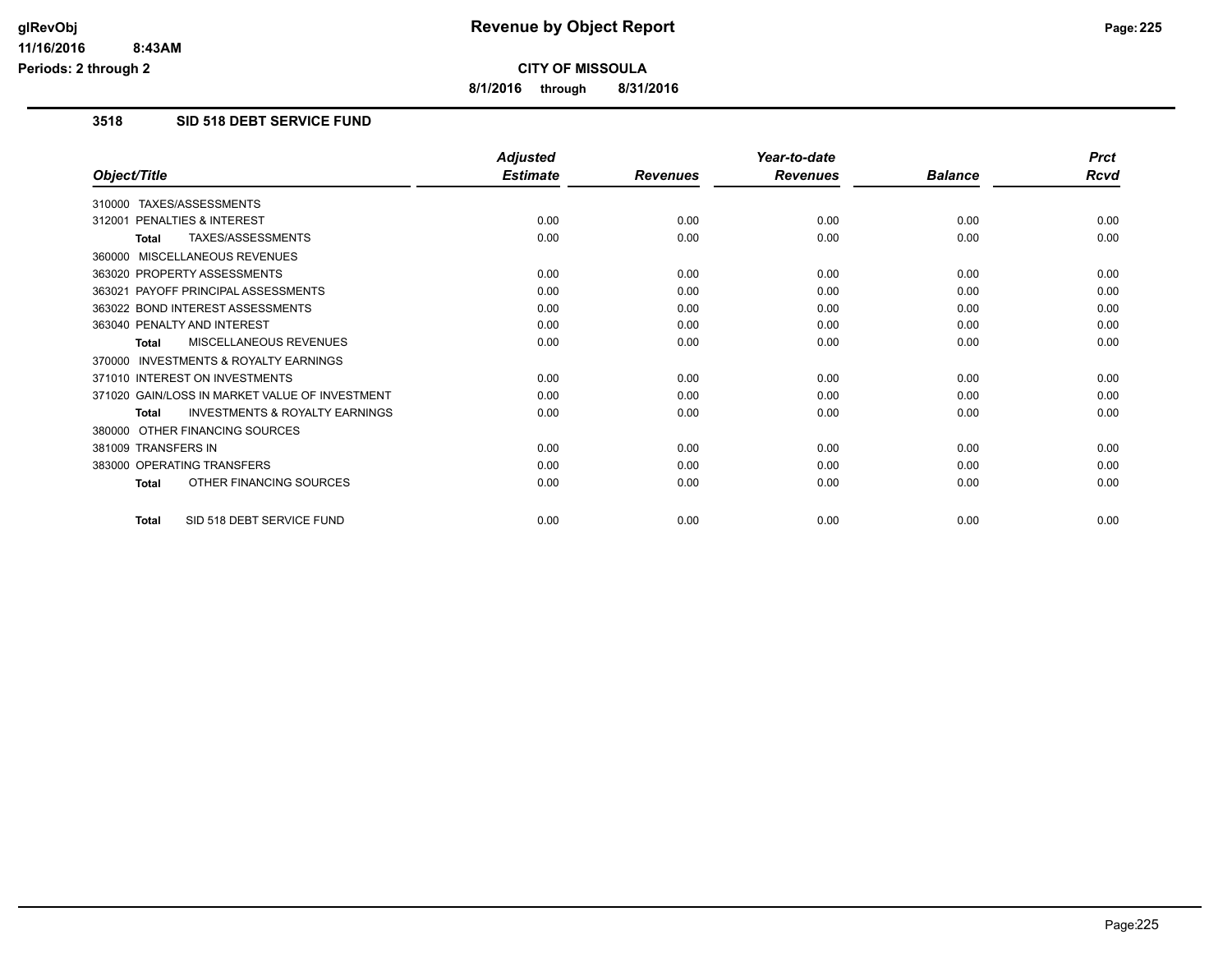**8/1/2016 through 8/31/2016**

**3519 SID 519 DEBT SERVICE FUND**

**3519 SID 519 DEBT SERVICE FUND**

|                                                           | <b>Adjusted</b> |                 | Year-to-date    |                | <b>Prct</b> |
|-----------------------------------------------------------|-----------------|-----------------|-----------------|----------------|-------------|
| Object/Title                                              | <b>Estimate</b> | <b>Revenues</b> | <b>Revenues</b> | <b>Balance</b> | <b>Rcvd</b> |
| TAXES/ASSESSMENTS<br>310000                               |                 |                 |                 |                |             |
| PENALTIES & INTEREST<br>312001                            | 0.00            | 0.00            | 0.00            | 0.00           | 0.00        |
| TAXES/ASSESSMENTS<br>Total                                | 0.00            | 0.00            | 0.00            | 0.00           | 0.00        |
| MISCELLANEOUS REVENUES<br>360000                          |                 |                 |                 |                |             |
| 360010 MISCELLANEOUS                                      | 0.00            | 0.00            | 0.00            | 0.00           | 0.00        |
| 363020 PROPERTY ASSESSMENTS                               | 0.00            | 0.00            | 0.00            | 0.00           | 0.00        |
| 363021 PAYOFF PRINCIPAL ASSESSMENTS                       | 0.00            | 0.00            | 0.00            | 0.00           | 0.00        |
| 363022 BOND INTEREST ASSESSMENTS                          | 0.00            | 0.00            | 0.00            | 0.00           | 0.00        |
| 363040 PENALTY AND INTEREST                               | 0.00            | 0.00            | 0.00            | 0.00           | 0.00        |
| MISCELLANEOUS REVENUES<br><b>Total</b>                    | 0.00            | 0.00            | 0.00            | 0.00           | 0.00        |
| <b>INVESTMENTS &amp; ROYALTY EARNINGS</b><br>370000       |                 |                 |                 |                |             |
| 371010 INTEREST ON INVESTMENTS                            | 0.00            | 0.00            | 0.00            | 0.00           | 0.00        |
| 371020 GAIN/LOSS IN MARKET VALUE OF INVESTMENTS           | 0.00            | 0.00            | 0.00            | 0.00           | 0.00        |
| <b>INVESTMENTS &amp; ROYALTY EARNINGS</b><br><b>Total</b> | 0.00            | 0.00            | 0.00            | 0.00           | 0.00        |
| OTHER FINANCING SOURCES<br>380000                         |                 |                 |                 |                |             |
| 381009 TRANSFERS IN                                       | 0.00            | 0.00            | 0.00            | 0.00           | 0.00        |
| OTHER FINANCING SOURCES<br>Total                          | 0.00            | 0.00            | 0.00            | 0.00           | 0.00        |
| SID 519 DEBT SERVICE FUND<br><b>Total</b>                 | 0.00            | 0.00            | 0.00            | 0.00           | 0.00        |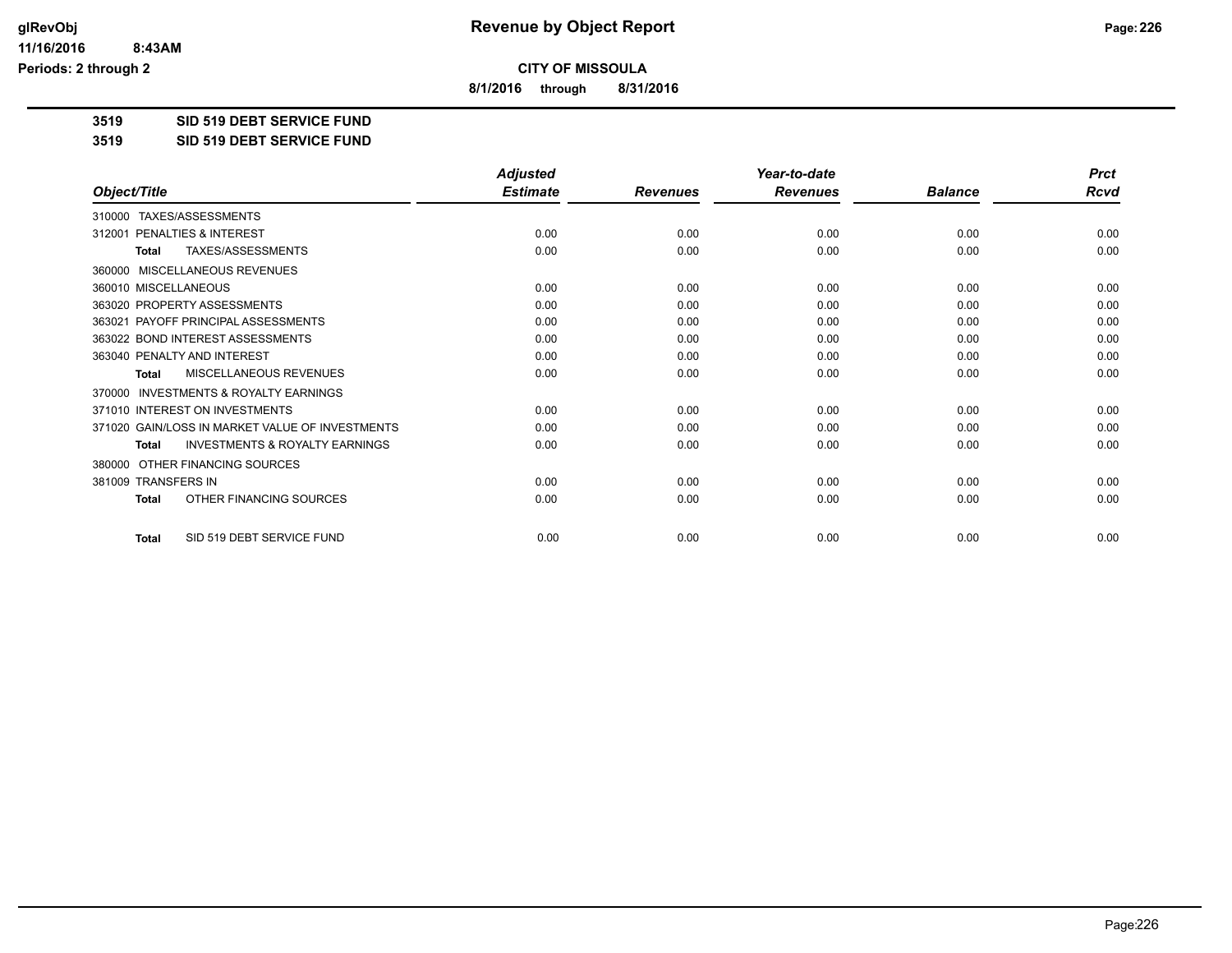**CITY OF MISSOULA**

**8/1/2016 through 8/31/2016**

## **3519 SID 519 DEBT SERVICE FUND**

 **8:43AM**

|                                                           | <b>Adjusted</b> |                 | Year-to-date    |                | <b>Prct</b> |
|-----------------------------------------------------------|-----------------|-----------------|-----------------|----------------|-------------|
| Object/Title                                              | <b>Estimate</b> | <b>Revenues</b> | <b>Revenues</b> | <b>Balance</b> | <b>Rcvd</b> |
| 310000 TAXES/ASSESSMENTS                                  |                 |                 |                 |                |             |
| PENALTIES & INTEREST<br>312001                            | 0.00            | 0.00            | 0.00            | 0.00           | 0.00        |
| <b>TAXES/ASSESSMENTS</b><br><b>Total</b>                  | 0.00            | 0.00            | 0.00            | 0.00           | 0.00        |
| 360000 MISCELLANEOUS REVENUES                             |                 |                 |                 |                |             |
| 360010 MISCELLANEOUS                                      | 0.00            | 0.00            | 0.00            | 0.00           | 0.00        |
| 363020 PROPERTY ASSESSMENTS                               | 0.00            | 0.00            | 0.00            | 0.00           | 0.00        |
| 363021 PAYOFF PRINCIPAL ASSESSMENTS                       | 0.00            | 0.00            | 0.00            | 0.00           | 0.00        |
| 363022 BOND INTEREST ASSESSMENTS                          | 0.00            | 0.00            | 0.00            | 0.00           | 0.00        |
| 363040 PENALTY AND INTEREST                               | 0.00            | 0.00            | 0.00            | 0.00           | 0.00        |
| <b>MISCELLANEOUS REVENUES</b><br><b>Total</b>             | 0.00            | 0.00            | 0.00            | 0.00           | 0.00        |
| <b>INVESTMENTS &amp; ROYALTY EARNINGS</b><br>370000       |                 |                 |                 |                |             |
| 371010 INTEREST ON INVESTMENTS                            | 0.00            | 0.00            | 0.00            | 0.00           | 0.00        |
| 371020 GAIN/LOSS IN MARKET VALUE OF INVESTMENT            | 0.00            | 0.00            | 0.00            | 0.00           | 0.00        |
| <b>INVESTMENTS &amp; ROYALTY EARNINGS</b><br><b>Total</b> | 0.00            | 0.00            | 0.00            | 0.00           | 0.00        |
| OTHER FINANCING SOURCES<br>380000                         |                 |                 |                 |                |             |
| 381009 TRANSFERS IN                                       | 0.00            | 0.00            | 0.00            | 0.00           | 0.00        |
| OTHER FINANCING SOURCES<br><b>Total</b>                   | 0.00            | 0.00            | 0.00            | 0.00           | 0.00        |
| SID 519 DEBT SERVICE FUND<br><b>Total</b>                 | 0.00            | 0.00            | 0.00            | 0.00           | 0.00        |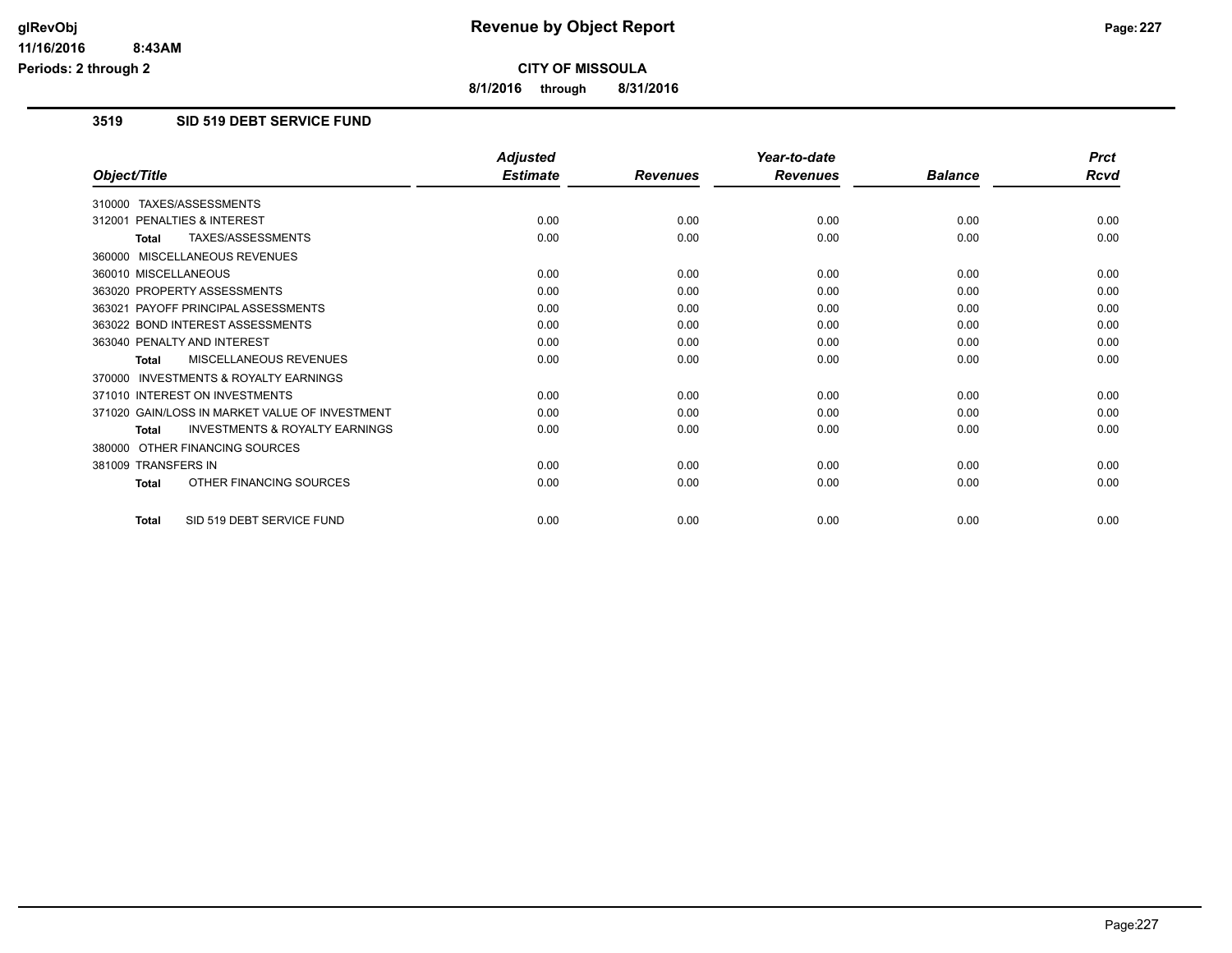**8/1/2016 through 8/31/2016**

**3520 SID 520 DEBT SERVICE FUND**

**3520 SID 520 DEBT SERVICE FUND**

|                                                           | <b>Adjusted</b> |                 | Year-to-date    |                | <b>Prct</b> |
|-----------------------------------------------------------|-----------------|-----------------|-----------------|----------------|-------------|
| Object/Title                                              | <b>Estimate</b> | <b>Revenues</b> | <b>Revenues</b> | <b>Balance</b> | Rcvd        |
| TAXES/ASSESSMENTS<br>310000                               |                 |                 |                 |                |             |
| PENALTIES & INTEREST<br>312001                            | 0.00            | 0.00            | 0.00            | 0.00           | 0.00        |
| <b>TAXES/ASSESSMENTS</b><br>Total                         | 0.00            | 0.00            | 0.00            | 0.00           | 0.00        |
| MISCELLANEOUS REVENUES<br>360000                          |                 |                 |                 |                |             |
| 360010 MISCELLANEOUS                                      | 0.00            | 0.00            | 0.00            | 0.00           | 0.00        |
| 363020 PROPERTY ASSESSMENTS                               | 0.00            | 2,966.55        | $-459.37$       | 459.37         | 0.00        |
| PAYOFF PRINCIPAL ASSESSMENTS<br>363021                    | 0.00            | 0.00            | 0.00            | 0.00           | 0.00        |
| 363022 BOND INTEREST ASSESSMENTS                          | 0.00            | 0.00            | 0.00            | 0.00           | 0.00        |
| 363040 PENALTY AND INTEREST                               | 0.00            | 127.33          | $-30.54$        | 30.54          | 0.00        |
| MISCELLANEOUS REVENUES<br>Total                           | 0.00            | 3,093.88        | $-489.91$       | 489.91         | 0.00        |
| <b>INVESTMENTS &amp; ROYALTY EARNINGS</b><br>370000       |                 |                 |                 |                |             |
| 371010 INTEREST ON INVESTMENTS                            | 0.00            | 0.00            | 0.00            | 0.00           | 0.00        |
| 371020 GAIN/LOSS IN MARKET VALUE OF INVESTMENTS           | 0.00            | 0.00            | 0.00            | 0.00           | 0.00        |
| <b>INVESTMENTS &amp; ROYALTY EARNINGS</b><br><b>Total</b> | 0.00            | 0.00            | 0.00            | 0.00           | 0.00        |
| OTHER FINANCING SOURCES<br>380000                         |                 |                 |                 |                |             |
| 383000 OPERATING TRANSFERS                                | 0.00            | 0.00            | 0.00            | 0.00           | 0.00        |
| OTHER FINANCING SOURCES<br><b>Total</b>                   | 0.00            | 0.00            | 0.00            | 0.00           | 0.00        |
| SID 520 DEBT SERVICE FUND<br><b>Total</b>                 | 0.00            | 3,093.88        | $-489.91$       | 489.91         | 0.00        |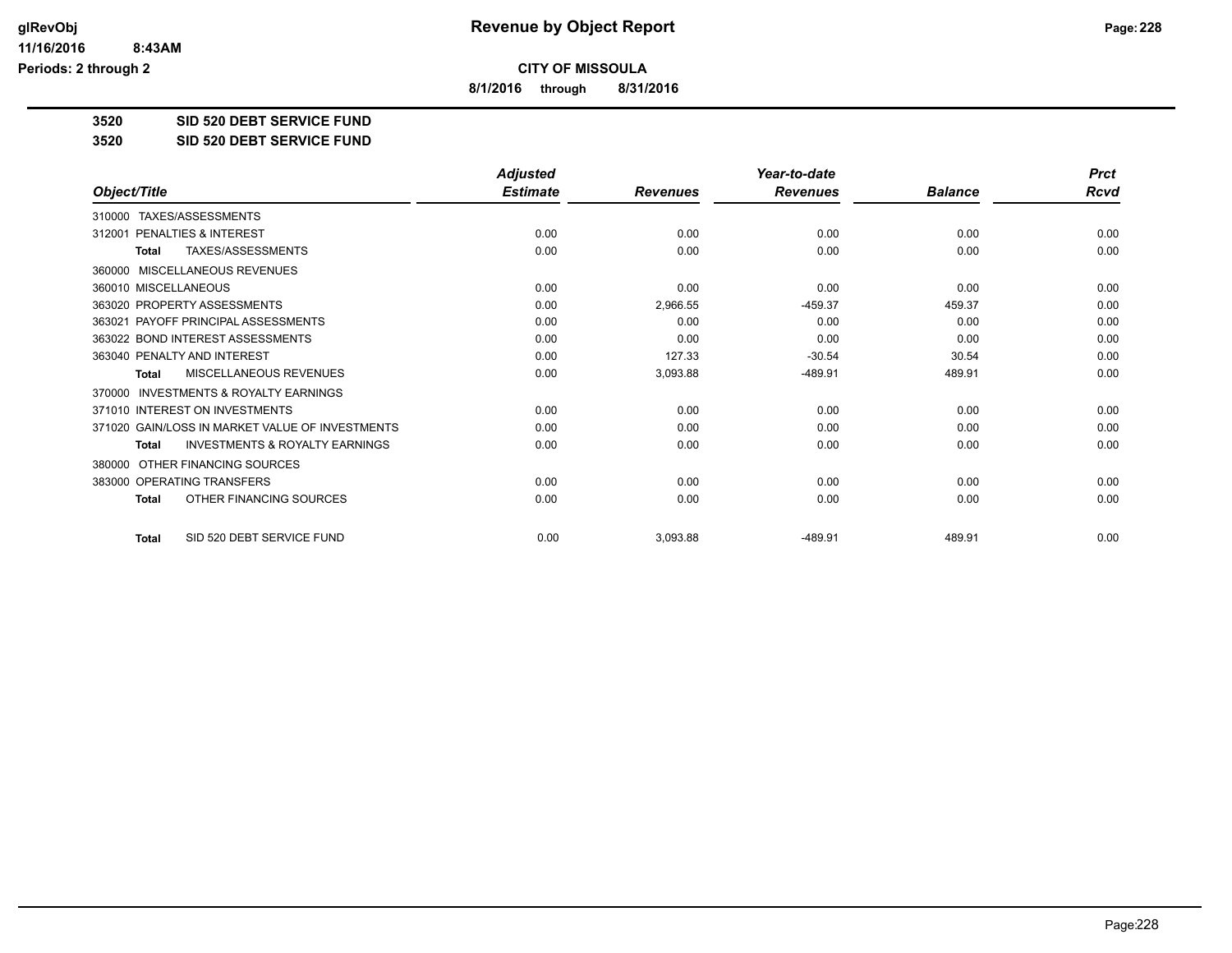**8:43AM**

**CITY OF MISSOULA**

**8/1/2016 through 8/31/2016**

## **3520 SID 520 DEBT SERVICE FUND**

|                                                           | <b>Adjusted</b> |                 | Year-to-date    |                | <b>Prct</b> |
|-----------------------------------------------------------|-----------------|-----------------|-----------------|----------------|-------------|
| Object/Title                                              | <b>Estimate</b> | <b>Revenues</b> | <b>Revenues</b> | <b>Balance</b> | Rcvd        |
| 310000 TAXES/ASSESSMENTS                                  |                 |                 |                 |                |             |
| PENALTIES & INTEREST<br>312001                            | 0.00            | 0.00            | 0.00            | 0.00           | 0.00        |
| TAXES/ASSESSMENTS<br><b>Total</b>                         | 0.00            | 0.00            | 0.00            | 0.00           | 0.00        |
| 360000 MISCELLANEOUS REVENUES                             |                 |                 |                 |                |             |
| 360010 MISCELLANEOUS                                      | 0.00            | 0.00            | 0.00            | 0.00           | 0.00        |
| 363020 PROPERTY ASSESSMENTS                               | 0.00            | 2,966.55        | $-459.37$       | 459.37         | 0.00        |
| 363021 PAYOFF PRINCIPAL ASSESSMENTS                       | 0.00            | 0.00            | 0.00            | 0.00           | 0.00        |
| 363022 BOND INTEREST ASSESSMENTS                          | 0.00            | 0.00            | 0.00            | 0.00           | 0.00        |
| 363040 PENALTY AND INTEREST                               | 0.00            | 127.33          | $-30.54$        | 30.54          | 0.00        |
| MISCELLANEOUS REVENUES<br><b>Total</b>                    | 0.00            | 3,093.88        | $-489.91$       | 489.91         | 0.00        |
| <b>INVESTMENTS &amp; ROYALTY EARNINGS</b><br>370000       |                 |                 |                 |                |             |
| 371010 INTEREST ON INVESTMENTS                            | 0.00            | 0.00            | 0.00            | 0.00           | 0.00        |
| 371020 GAIN/LOSS IN MARKET VALUE OF INVESTMENT            | 0.00            | 0.00            | 0.00            | 0.00           | 0.00        |
| <b>INVESTMENTS &amp; ROYALTY EARNINGS</b><br><b>Total</b> | 0.00            | 0.00            | 0.00            | 0.00           | 0.00        |
| OTHER FINANCING SOURCES<br>380000                         |                 |                 |                 |                |             |
| 383000 OPERATING TRANSFERS                                | 0.00            | 0.00            | 0.00            | 0.00           | 0.00        |
| OTHER FINANCING SOURCES<br><b>Total</b>                   | 0.00            | 0.00            | 0.00            | 0.00           | 0.00        |
| SID 520 DEBT SERVICE FUND<br><b>Total</b>                 | 0.00            | 3,093.88        | $-489.91$       | 489.91         | 0.00        |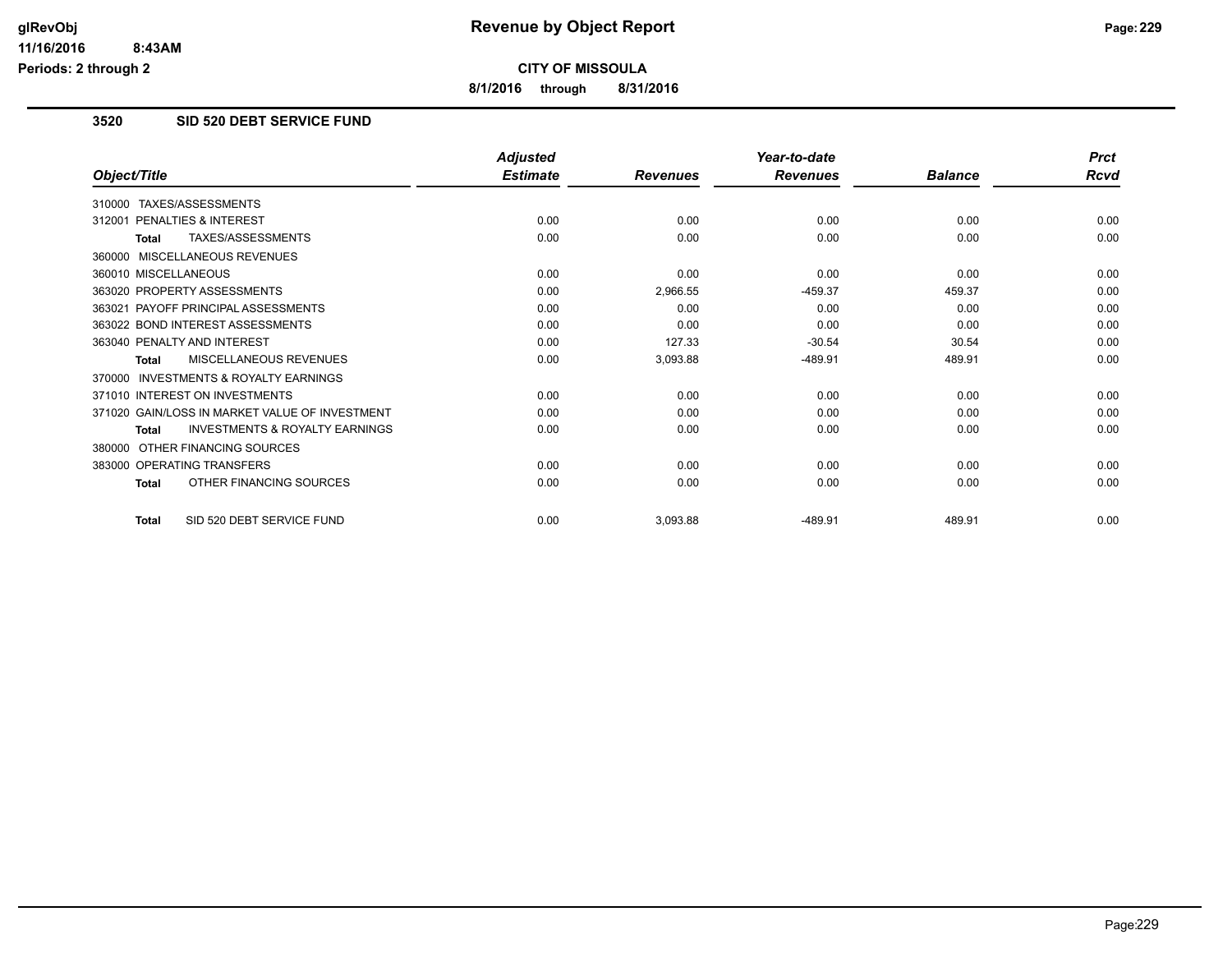**8/1/2016 through 8/31/2016**

**3521 SID 521 DEBT SERVICE FUND**

**3521 SID 521 DEBT SERVICE FUND**

|                                                           | <b>Adjusted</b> |                 | Year-to-date    |                | <b>Prct</b> |
|-----------------------------------------------------------|-----------------|-----------------|-----------------|----------------|-------------|
| Object/Title                                              | <b>Estimate</b> | <b>Revenues</b> | <b>Revenues</b> | <b>Balance</b> | <b>Rcvd</b> |
| TAXES/ASSESSMENTS<br>310000                               |                 |                 |                 |                |             |
| PENALTIES & INTEREST<br>312001                            | 0.00            | 0.00            | 0.00            | 0.00           | 0.00        |
| <b>TAXES/ASSESSMENTS</b><br>Total                         | 0.00            | 0.00            | 0.00            | 0.00           | 0.00        |
| MISCELLANEOUS REVENUES<br>360000                          |                 |                 |                 |                |             |
| 360010 MISCELLANEOUS                                      | 0.00            | 0.00            | 0.00            | 0.00           | 0.00        |
| 363020 PROPERTY ASSESSMENTS                               | 0.00            | 0.00            | 0.00            | 0.00           | 0.00        |
| 363021 PAYOFF PRINCIPAL ASSESSMENTS                       | 0.00            | 0.00            | 0.00            | 0.00           | 0.00        |
| 363022 BOND INTEREST ASSESSMENTS                          | 0.00            | 0.00            | 0.00            | 0.00           | 0.00        |
| 363040 PENALTY AND INTEREST                               | 0.00            | 0.00            | 0.00            | 0.00           | 0.00        |
| MISCELLANEOUS REVENUES<br>Total                           | 0.00            | 0.00            | 0.00            | 0.00           | 0.00        |
| <b>INVESTMENTS &amp; ROYALTY EARNINGS</b><br>370000       |                 |                 |                 |                |             |
| 371010 INTEREST ON INVESTMENTS                            | 0.00            | 0.00            | 0.00            | 0.00           | 0.00        |
| 371020 GAIN/LOSS IN MARKET VALUE OF INVESTMENTS           | 0.00            | 0.00            | 0.00            | 0.00           | 0.00        |
| <b>INVESTMENTS &amp; ROYALTY EARNINGS</b><br><b>Total</b> | 0.00            | 0.00            | 0.00            | 0.00           | 0.00        |
| OTHER FINANCING SOURCES<br>380000                         |                 |                 |                 |                |             |
| 381009 TRANSFERS IN                                       | 0.00            | 0.00            | 0.00            | 0.00           | 0.00        |
| OTHER FINANCING SOURCES<br><b>Total</b>                   | 0.00            | 0.00            | 0.00            | 0.00           | 0.00        |
| SID 521 DEBT SERVICE FUND<br><b>Total</b>                 | 0.00            | 0.00            | 0.00            | 0.00           | 0.00        |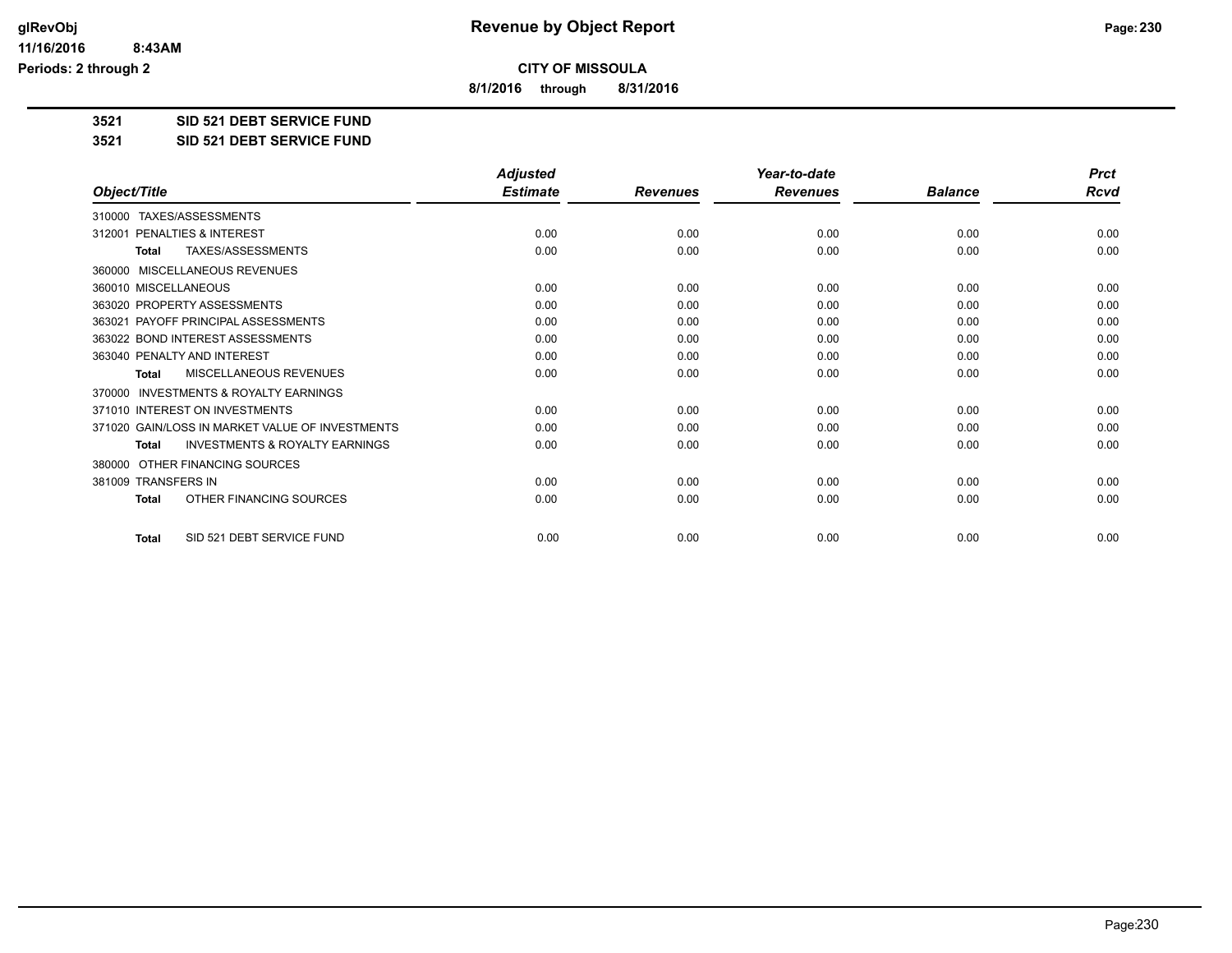**8/1/2016 through 8/31/2016**

## **3521 SID 521 DEBT SERVICE FUND**

|                                                    | <b>Adjusted</b> |                 | Year-to-date    |                | <b>Prct</b> |
|----------------------------------------------------|-----------------|-----------------|-----------------|----------------|-------------|
| Object/Title                                       | <b>Estimate</b> | <b>Revenues</b> | <b>Revenues</b> | <b>Balance</b> | Rcvd        |
| 310000 TAXES/ASSESSMENTS                           |                 |                 |                 |                |             |
| 312001 PENALTIES & INTEREST                        | 0.00            | 0.00            | 0.00            | 0.00           | 0.00        |
| TAXES/ASSESSMENTS<br><b>Total</b>                  | 0.00            | 0.00            | 0.00            | 0.00           | 0.00        |
| 360000 MISCELLANEOUS REVENUES                      |                 |                 |                 |                |             |
| 360010 MISCELLANEOUS                               | 0.00            | 0.00            | 0.00            | 0.00           | 0.00        |
| 363020 PROPERTY ASSESSMENTS                        | 0.00            | 0.00            | 0.00            | 0.00           | 0.00        |
| 363021 PAYOFF PRINCIPAL ASSESSMENTS                | 0.00            | 0.00            | 0.00            | 0.00           | 0.00        |
| 363022 BOND INTEREST ASSESSMENTS                   | 0.00            | 0.00            | 0.00            | 0.00           | 0.00        |
| 363040 PENALTY AND INTEREST                        | 0.00            | 0.00            | 0.00            | 0.00           | 0.00        |
| MISCELLANEOUS REVENUES<br><b>Total</b>             | 0.00            | 0.00            | 0.00            | 0.00           | 0.00        |
| 370000 INVESTMENTS & ROYALTY EARNINGS              |                 |                 |                 |                |             |
| 371010 INTEREST ON INVESTMENTS                     | 0.00            | 0.00            | 0.00            | 0.00           | 0.00        |
| 371020 GAIN/LOSS IN MARKET VALUE OF INVESTMENT     | 0.00            | 0.00            | 0.00            | 0.00           | 0.00        |
| <b>INVESTMENTS &amp; ROYALTY EARNINGS</b><br>Total | 0.00            | 0.00            | 0.00            | 0.00           | 0.00        |
| 380000 OTHER FINANCING SOURCES                     |                 |                 |                 |                |             |
| 381009 TRANSFERS IN                                | 0.00            | 0.00            | 0.00            | 0.00           | 0.00        |
| OTHER FINANCING SOURCES<br>Total                   | 0.00            | 0.00            | 0.00            | 0.00           | 0.00        |
| SID 521 DEBT SERVICE FUND<br><b>Total</b>          | 0.00            | 0.00            | 0.00            | 0.00           | 0.00        |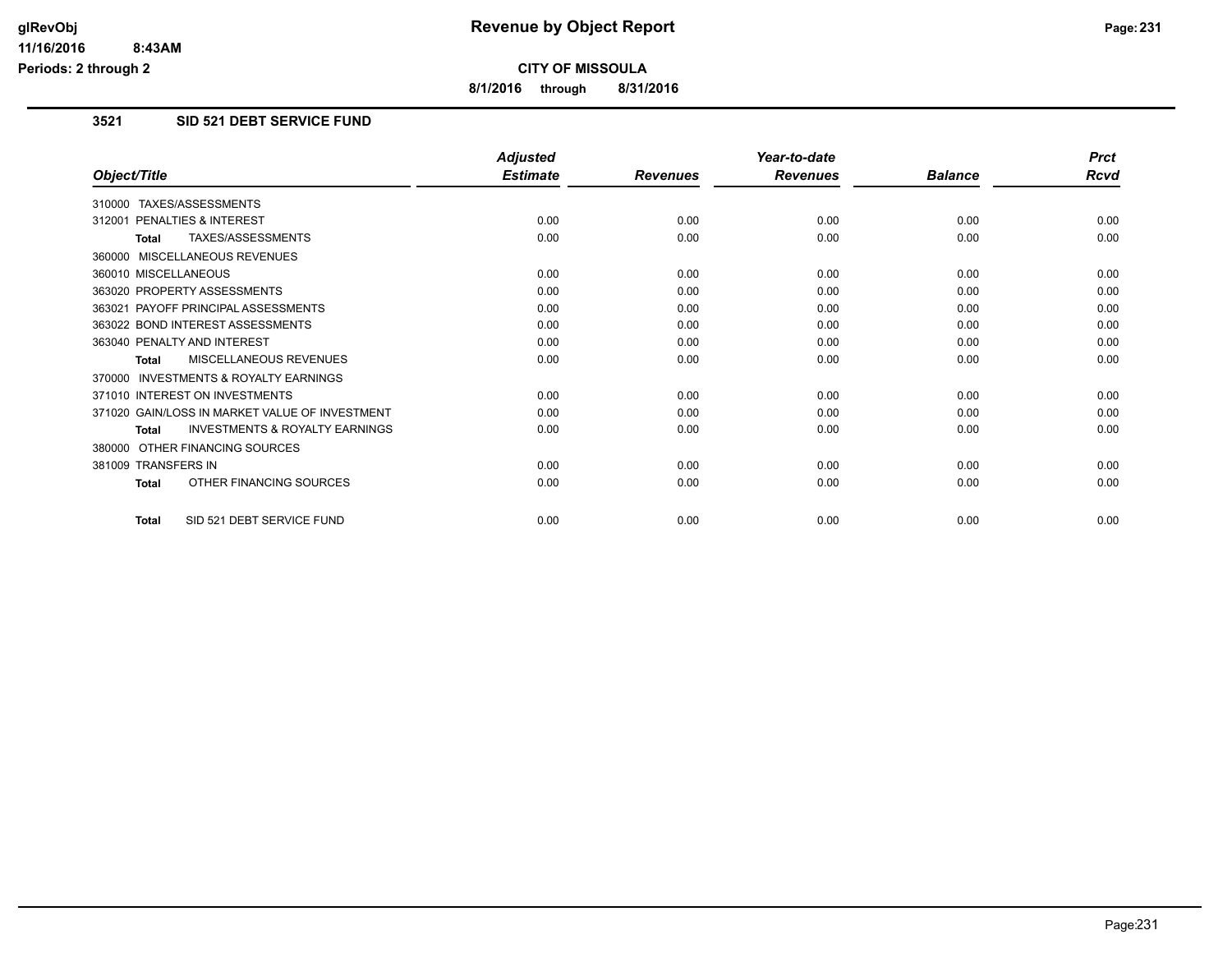**8/1/2016 through 8/31/2016**

**3522 SID 522 DEBT SERVICE FUND**

**3522 SID 522 DEBT SERVICE FUND**

|                                                    | <b>Adjusted</b> |                 | Year-to-date    |                | <b>Prct</b> |
|----------------------------------------------------|-----------------|-----------------|-----------------|----------------|-------------|
| Object/Title                                       | <b>Estimate</b> | <b>Revenues</b> | <b>Revenues</b> | <b>Balance</b> | Rcvd        |
| 310000 TAXES/ASSESSMENTS                           |                 |                 |                 |                |             |
| PENALTIES & INTEREST<br>312001                     | 0.00            | 0.00            | 0.00            | 0.00           | 0.00        |
| TAXES/ASSESSMENTS<br>Total                         | 0.00            | 0.00            | 0.00            | 0.00           | 0.00        |
| 360000 MISCELLANEOUS REVENUES                      |                 |                 |                 |                |             |
| 360010 MISCELLANEOUS                               | 0.00            | 0.00            | 0.00            | 0.00           | 0.00        |
| 363020 PROPERTY ASSESSMENTS                        | 0.00            | 0.00            | 0.00            | 0.00           | 0.00        |
| 363021 PAYOFF PRINCIPAL ASSESSMENTS                | 0.00            | 0.00            | 0.00            | 0.00           | 0.00        |
| 363022 BOND INTEREST ASSESSMENTS                   | 0.00            | 0.00            | 0.00            | 0.00           | 0.00        |
| 363040 PENALTY AND INTEREST                        | 0.00            | 0.00            | 0.00            | 0.00           | 0.00        |
| <b>MISCELLANEOUS REVENUES</b><br>Total             | 0.00            | 0.00            | 0.00            | 0.00           | 0.00        |
| INVESTMENTS & ROYALTY EARNINGS<br>370000           |                 |                 |                 |                |             |
| 371010 INTEREST ON INVESTMENTS                     | 0.00            | 0.00            | 0.00            | 0.00           | 0.00        |
| 371020 GAIN/LOSS IN MARKET VALUE OF INVESTMENTS    | 0.00            | 0.00            | 0.00            | 0.00           | 0.00        |
| <b>INVESTMENTS &amp; ROYALTY EARNINGS</b><br>Total | 0.00            | 0.00            | 0.00            | 0.00           | 0.00        |
| SID 522 DEBT SERVICE FUND<br><b>Total</b>          | 0.00            | 0.00            | 0.00            | 0.00           | 0.00        |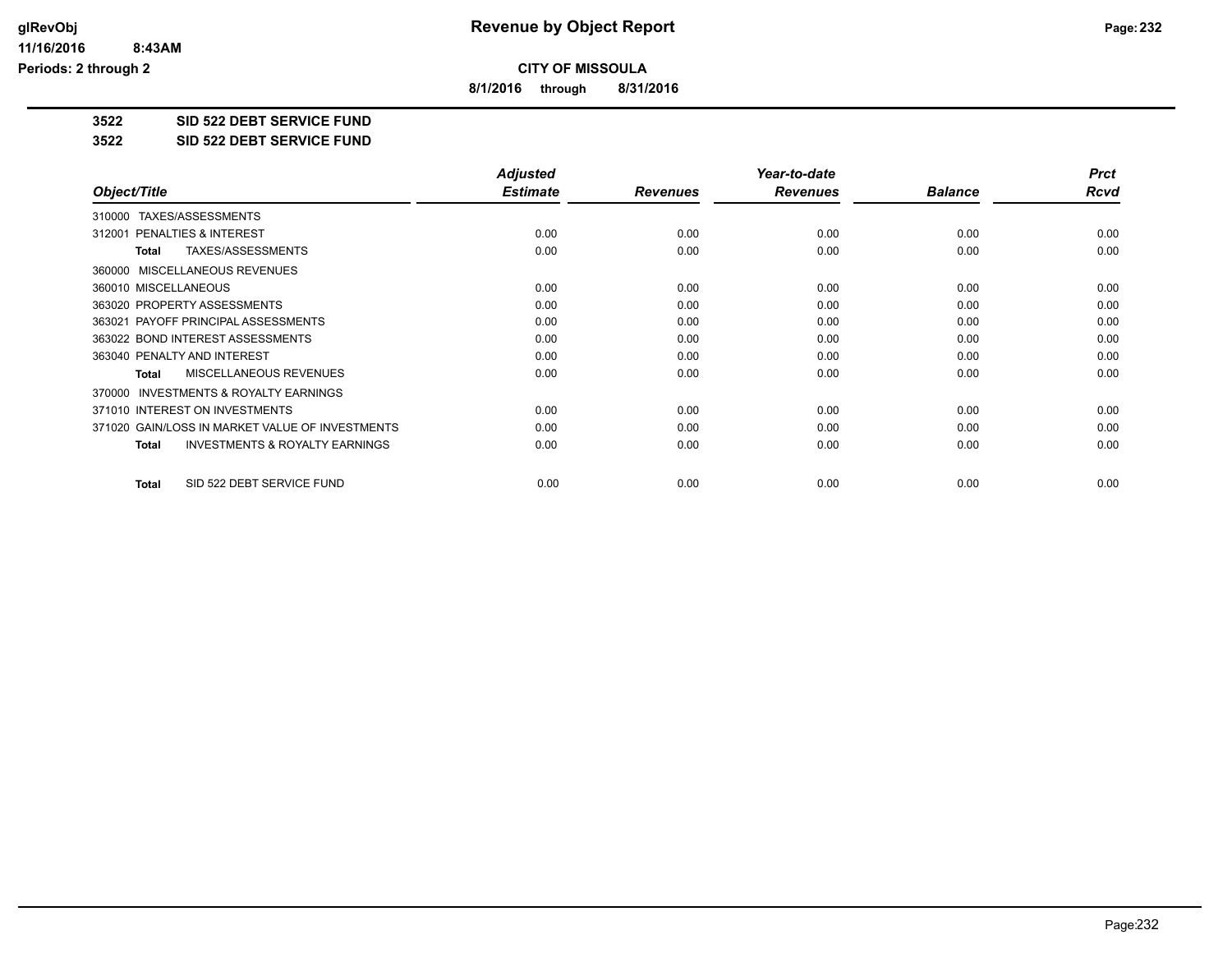**8/1/2016 through 8/31/2016**

## **3522 SID 522 DEBT SERVICE FUND**

|                                                    | Adjusted        |                 | Year-to-date    |                | <b>Prct</b> |
|----------------------------------------------------|-----------------|-----------------|-----------------|----------------|-------------|
| Object/Title                                       | <b>Estimate</b> | <b>Revenues</b> | <b>Revenues</b> | <b>Balance</b> | Rcvd        |
| 310000 TAXES/ASSESSMENTS                           |                 |                 |                 |                |             |
| 312001 PENALTIES & INTEREST                        | 0.00            | 0.00            | 0.00            | 0.00           | 0.00        |
| TAXES/ASSESSMENTS<br>Total                         | 0.00            | 0.00            | 0.00            | 0.00           | 0.00        |
| 360000 MISCELLANEOUS REVENUES                      |                 |                 |                 |                |             |
| 360010 MISCELLANEOUS                               | 0.00            | 0.00            | 0.00            | 0.00           | 0.00        |
| 363020 PROPERTY ASSESSMENTS                        | 0.00            | 0.00            | 0.00            | 0.00           | 0.00        |
| 363021 PAYOFF PRINCIPAL ASSESSMENTS                | 0.00            | 0.00            | 0.00            | 0.00           | 0.00        |
| 363022 BOND INTEREST ASSESSMENTS                   | 0.00            | 0.00            | 0.00            | 0.00           | 0.00        |
| 363040 PENALTY AND INTEREST                        | 0.00            | 0.00            | 0.00            | 0.00           | 0.00        |
| <b>MISCELLANEOUS REVENUES</b><br>Total             | 0.00            | 0.00            | 0.00            | 0.00           | 0.00        |
| INVESTMENTS & ROYALTY EARNINGS<br>370000           |                 |                 |                 |                |             |
| 371010 INTEREST ON INVESTMENTS                     | 0.00            | 0.00            | 0.00            | 0.00           | 0.00        |
| 371020 GAIN/LOSS IN MARKET VALUE OF INVESTMENT     | 0.00            | 0.00            | 0.00            | 0.00           | 0.00        |
| <b>INVESTMENTS &amp; ROYALTY EARNINGS</b><br>Total | 0.00            | 0.00            | 0.00            | 0.00           | 0.00        |
| SID 522 DEBT SERVICE FUND<br><b>Total</b>          | 0.00            | 0.00            | 0.00            | 0.00           | 0.00        |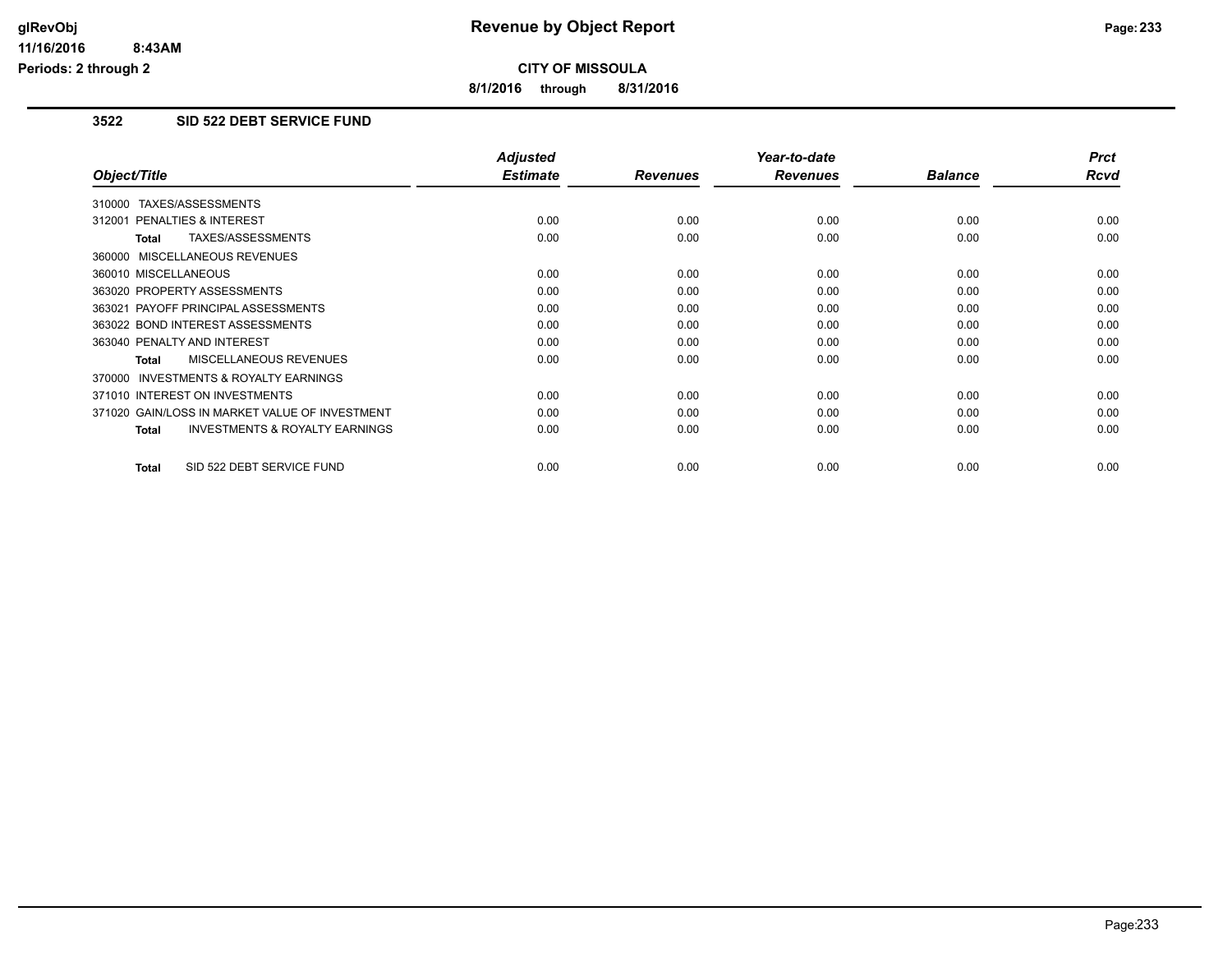**8/1/2016 through 8/31/2016**

**3524 SID 524 DEBT SERVICE FUND**

**3524 SID 524 DEBT SERVICE FUND**

|                                                    | <b>Adjusted</b> |                 | Year-to-date    |                | <b>Prct</b> |
|----------------------------------------------------|-----------------|-----------------|-----------------|----------------|-------------|
| Object/Title                                       | <b>Estimate</b> | <b>Revenues</b> | <b>Revenues</b> | <b>Balance</b> | Rcvd        |
| TAXES/ASSESSMENTS<br>310000                        |                 |                 |                 |                |             |
| <b>PENALTIES &amp; INTEREST</b><br>312001          | 0.00            | 0.00            | 0.00            | 0.00           | 0.00        |
| TAXES/ASSESSMENTS<br>Total                         | 0.00            | 0.00            | 0.00            | 0.00           | 0.00        |
| 360000 MISCELLANEOUS REVENUES                      |                 |                 |                 |                |             |
| 363020 PROPERTY ASSESSMENTS                        | 0.00            | 2,222.76        | $-356.83$       | 356.83         | 0.00        |
| 363021 PAYOFF PRINCIPAL ASSESSMENTS                | 0.00            | 0.00            | 1,417.68        | $-1,417.68$    | 0.00        |
| 363022 BOND INTEREST ASSESSMENTS                   | 0.00            | 0.00            | 0.00            | 0.00           | 0.00        |
| 363040 PENALTY AND INTEREST                        | 0.00            | 93.68           | $-12.68$        | 12.68          | 0.00        |
| <b>MISCELLANEOUS REVENUES</b><br>Total             | 0.00            | 2,316.44        | 1,048.17        | $-1,048.17$    | 0.00        |
| INVESTMENTS & ROYALTY EARNINGS<br>370000           |                 |                 |                 |                |             |
| 371010 INTEREST ON INVESTMENTS                     | 0.00            | 0.00            | 0.00            | 0.00           | 0.00        |
| 371020 GAIN/LOSS IN MARKET VALUE OF INVESTMENTS    | 0.00            | 0.00            | 0.00            | 0.00           | 0.00        |
| 371500 INTEREST ON INTERFUND LOAN                  | 0.00            | 0.00            | 0.00            | 0.00           | 0.00        |
| <b>INVESTMENTS &amp; ROYALTY EARNINGS</b><br>Total | 0.00            | 0.00            | 0.00            | 0.00           | 0.00        |
| SID 524 DEBT SERVICE FUND<br><b>Total</b>          | 0.00            | 2,316.44        | 1,048.17        | $-1,048.17$    | 0.00        |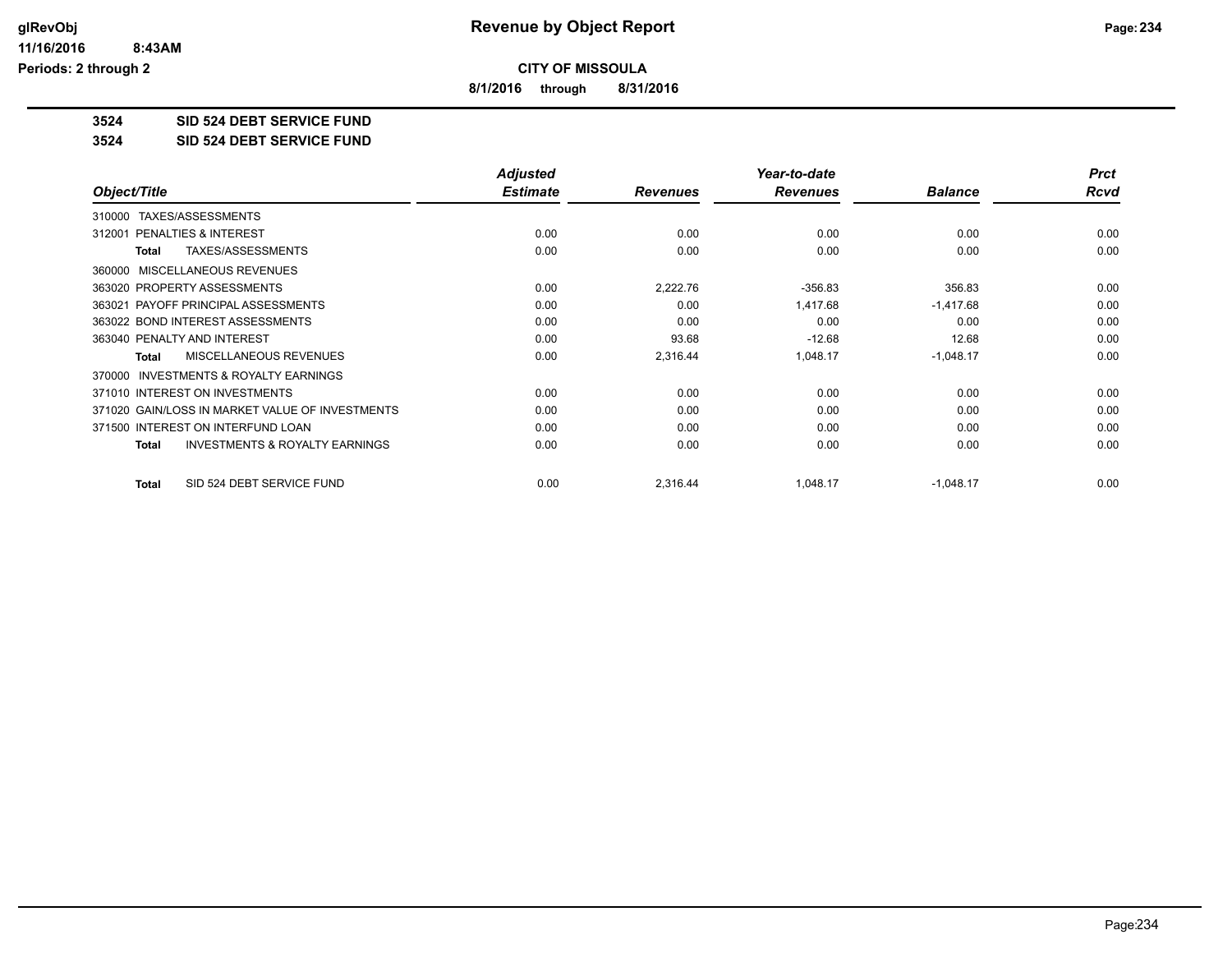**8/1/2016 through 8/31/2016**

## **3524 SID 524 DEBT SERVICE FUND**

|                                                    | <b>Adjusted</b> |                 | Year-to-date    |                | <b>Prct</b> |
|----------------------------------------------------|-----------------|-----------------|-----------------|----------------|-------------|
| Object/Title                                       | <b>Estimate</b> | <b>Revenues</b> | <b>Revenues</b> | <b>Balance</b> | Rcvd        |
| TAXES/ASSESSMENTS<br>310000                        |                 |                 |                 |                |             |
| 312001 PENALTIES & INTEREST                        | 0.00            | 0.00            | 0.00            | 0.00           | 0.00        |
| TAXES/ASSESSMENTS<br>Total                         | 0.00            | 0.00            | 0.00            | 0.00           | 0.00        |
| 360000 MISCELLANEOUS REVENUES                      |                 |                 |                 |                |             |
| 363020 PROPERTY ASSESSMENTS                        | 0.00            | 2,222.76        | $-356.83$       | 356.83         | 0.00        |
| 363021 PAYOFF PRINCIPAL ASSESSMENTS                | 0.00            | 0.00            | 1,417.68        | $-1,417.68$    | 0.00        |
| 363022 BOND INTEREST ASSESSMENTS                   | 0.00            | 0.00            | 0.00            | 0.00           | 0.00        |
| 363040 PENALTY AND INTEREST                        | 0.00            | 93.68           | $-12.68$        | 12.68          | 0.00        |
| <b>MISCELLANEOUS REVENUES</b><br>Total             | 0.00            | 2,316.44        | 1,048.17        | $-1,048.17$    | 0.00        |
| INVESTMENTS & ROYALTY EARNINGS<br>370000           |                 |                 |                 |                |             |
| 371010 INTEREST ON INVESTMENTS                     | 0.00            | 0.00            | 0.00            | 0.00           | 0.00        |
| 371020 GAIN/LOSS IN MARKET VALUE OF INVESTMENT     | 0.00            | 0.00            | 0.00            | 0.00           | 0.00        |
| 371500 INTEREST ON INTERFUND LOAN                  | 0.00            | 0.00            | 0.00            | 0.00           | 0.00        |
| <b>INVESTMENTS &amp; ROYALTY EARNINGS</b><br>Total | 0.00            | 0.00            | 0.00            | 0.00           | 0.00        |
| SID 524 DEBT SERVICE FUND<br>Total                 | 0.00            | 2,316.44        | 1,048.17        | $-1,048.17$    | 0.00        |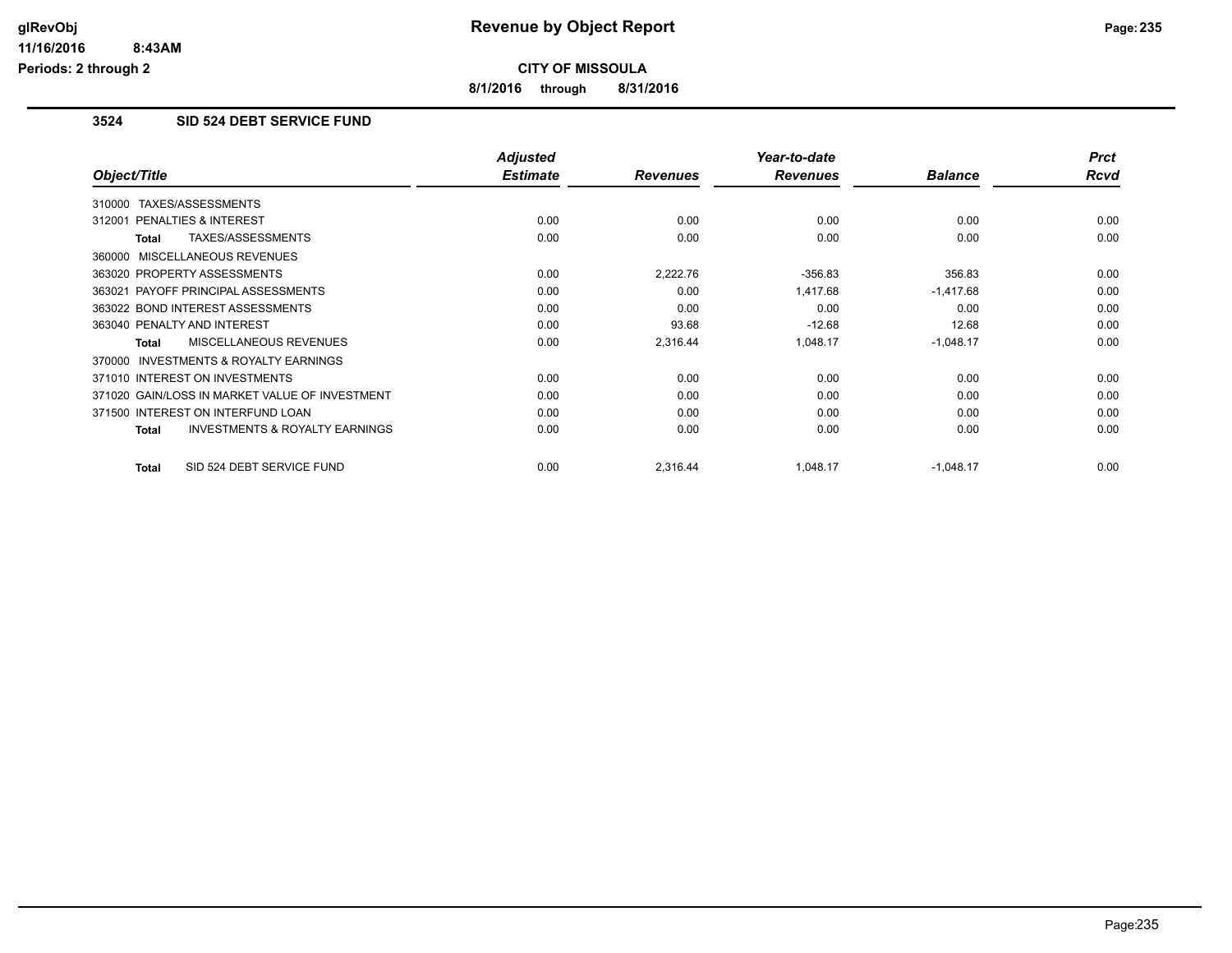**8/1/2016 through 8/31/2016**

**3525 SID 525 DEBT SERVICE FUND**

**3525 SID 525 DEBT SERVICE FUND**

|                                                           | <b>Adjusted</b> |                 | Year-to-date    |                | <b>Prct</b> |
|-----------------------------------------------------------|-----------------|-----------------|-----------------|----------------|-------------|
| Object/Title                                              | <b>Estimate</b> | <b>Revenues</b> | <b>Revenues</b> | <b>Balance</b> | <b>Rcvd</b> |
| TAXES/ASSESSMENTS<br>310000                               |                 |                 |                 |                |             |
| PENALTIES & INTEREST<br>312001                            | 0.00            | 0.00            | 0.00            | 0.00           | 0.00        |
| TAXES/ASSESSMENTS<br><b>Total</b>                         | 0.00            | 0.00            | 0.00            | 0.00           | 0.00        |
| 360000 MISCELLANEOUS REVENUES                             |                 |                 |                 |                |             |
| 360010 MISCELLANEOUS                                      | 0.00            | 0.00            | 0.00            | 0.00           | 0.00        |
| 363020 PROPERTY ASSESSMENTS                               | 0.00            | 237.70          | 0.00            | 0.00           | 0.00        |
| 363021 PAYOFF PRINCIPAL ASSESSMENTS                       | 0.00            | 0.00            | 0.00            | 0.00           | 0.00        |
| 363022 BOND INTEREST ASSESSMENTS                          | 0.00            | 0.00            | 0.00            | 0.00           | 0.00        |
| 363040 PENALTY AND INTEREST                               | 0.00            | 7.44            | 0.00            | 0.00           | 0.00        |
| <b>MISCELLANEOUS REVENUES</b><br><b>Total</b>             | 0.00            | 245.14          | 0.00            | 0.00           | 0.00        |
| <b>INVESTMENTS &amp; ROYALTY EARNINGS</b><br>370000       |                 |                 |                 |                |             |
| 371010 INTEREST ON INVESTMENTS                            | 0.00            | 0.00            | 0.00            | 0.00           | 0.00        |
| 371020 GAIN/LOSS IN MARKET VALUE OF INVESTMENTS           | 0.00            | 0.00            | 0.00            | 0.00           | 0.00        |
| 371500 INTEREST ON INTERFUND LOAN                         | 0.00            | 0.00            | 0.00            | 0.00           | 0.00        |
| <b>INVESTMENTS &amp; ROYALTY EARNINGS</b><br><b>Total</b> | 0.00            | 0.00            | 0.00            | 0.00           | 0.00        |
| SID 525 DEBT SERVICE FUND<br><b>Total</b>                 | 0.00            | 245.14          | 0.00            | 0.00           | 0.00        |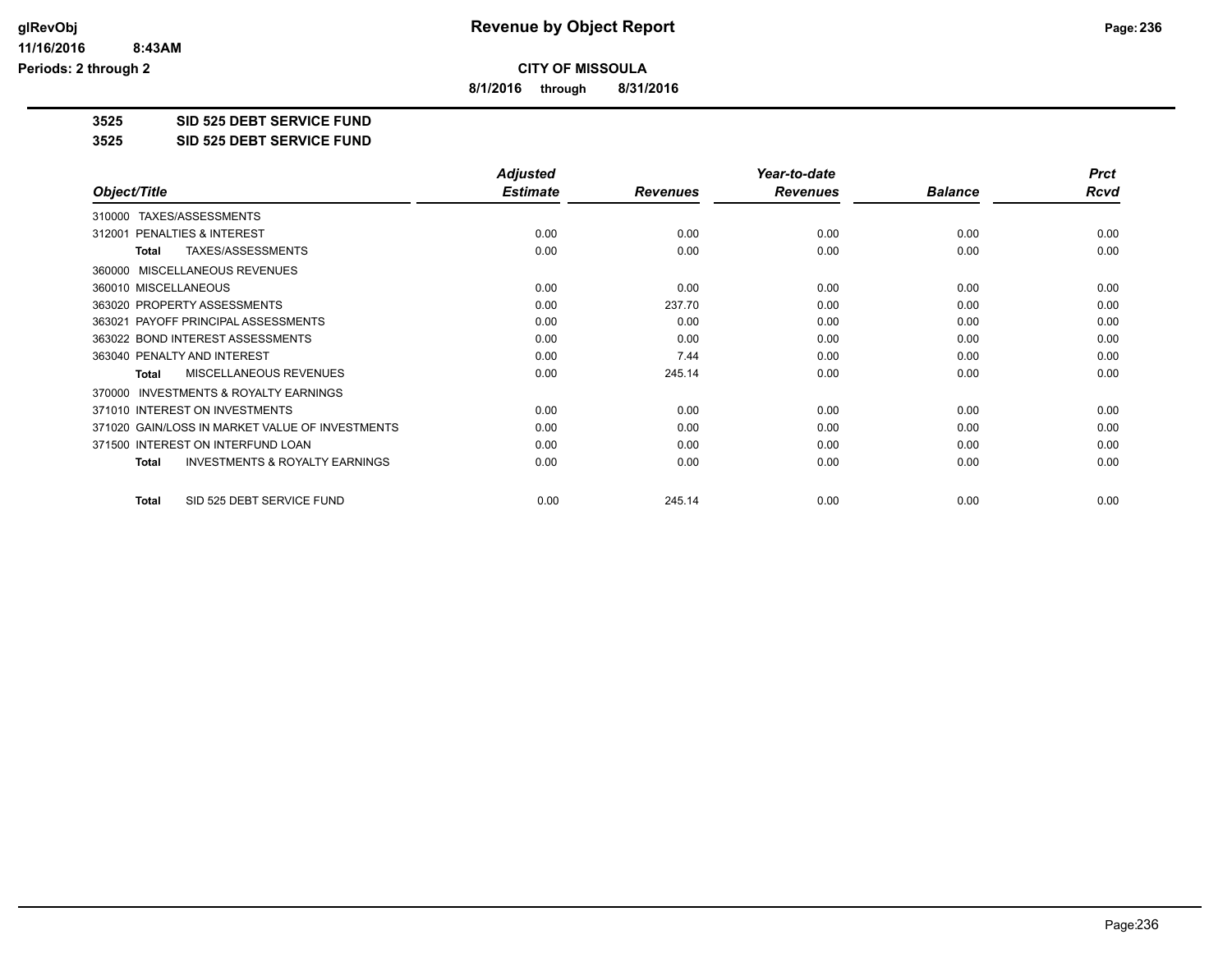**8/1/2016 through 8/31/2016**

## **3525 SID 525 DEBT SERVICE FUND**

|                                                           | <b>Adjusted</b> |                 | Year-to-date    |                | <b>Prct</b> |
|-----------------------------------------------------------|-----------------|-----------------|-----------------|----------------|-------------|
| Object/Title                                              | <b>Estimate</b> | <b>Revenues</b> | <b>Revenues</b> | <b>Balance</b> | Rcvd        |
| TAXES/ASSESSMENTS<br>310000                               |                 |                 |                 |                |             |
| PENALTIES & INTEREST<br>312001                            | 0.00            | 0.00            | 0.00            | 0.00           | 0.00        |
| TAXES/ASSESSMENTS<br><b>Total</b>                         | 0.00            | 0.00            | 0.00            | 0.00           | 0.00        |
| 360000 MISCELLANEOUS REVENUES                             |                 |                 |                 |                |             |
| 360010 MISCELLANEOUS                                      | 0.00            | 0.00            | 0.00            | 0.00           | 0.00        |
| 363020 PROPERTY ASSESSMENTS                               | 0.00            | 237.70          | 0.00            | 0.00           | 0.00        |
| 363021 PAYOFF PRINCIPAL ASSESSMENTS                       | 0.00            | 0.00            | 0.00            | 0.00           | 0.00        |
| 363022 BOND INTEREST ASSESSMENTS                          | 0.00            | 0.00            | 0.00            | 0.00           | 0.00        |
| 363040 PENALTY AND INTEREST                               | 0.00            | 7.44            | 0.00            | 0.00           | 0.00        |
| <b>MISCELLANEOUS REVENUES</b><br><b>Total</b>             | 0.00            | 245.14          | 0.00            | 0.00           | 0.00        |
| <b>INVESTMENTS &amp; ROYALTY EARNINGS</b><br>370000       |                 |                 |                 |                |             |
| 371010 INTEREST ON INVESTMENTS                            | 0.00            | 0.00            | 0.00            | 0.00           | 0.00        |
| 371020 GAIN/LOSS IN MARKET VALUE OF INVESTMENT            | 0.00            | 0.00            | 0.00            | 0.00           | 0.00        |
| 371500 INTEREST ON INTERFUND LOAN                         | 0.00            | 0.00            | 0.00            | 0.00           | 0.00        |
| <b>INVESTMENTS &amp; ROYALTY EARNINGS</b><br><b>Total</b> | 0.00            | 0.00            | 0.00            | 0.00           | 0.00        |
| SID 525 DEBT SERVICE FUND<br><b>Total</b>                 | 0.00            | 245.14          | 0.00            | 0.00           | 0.00        |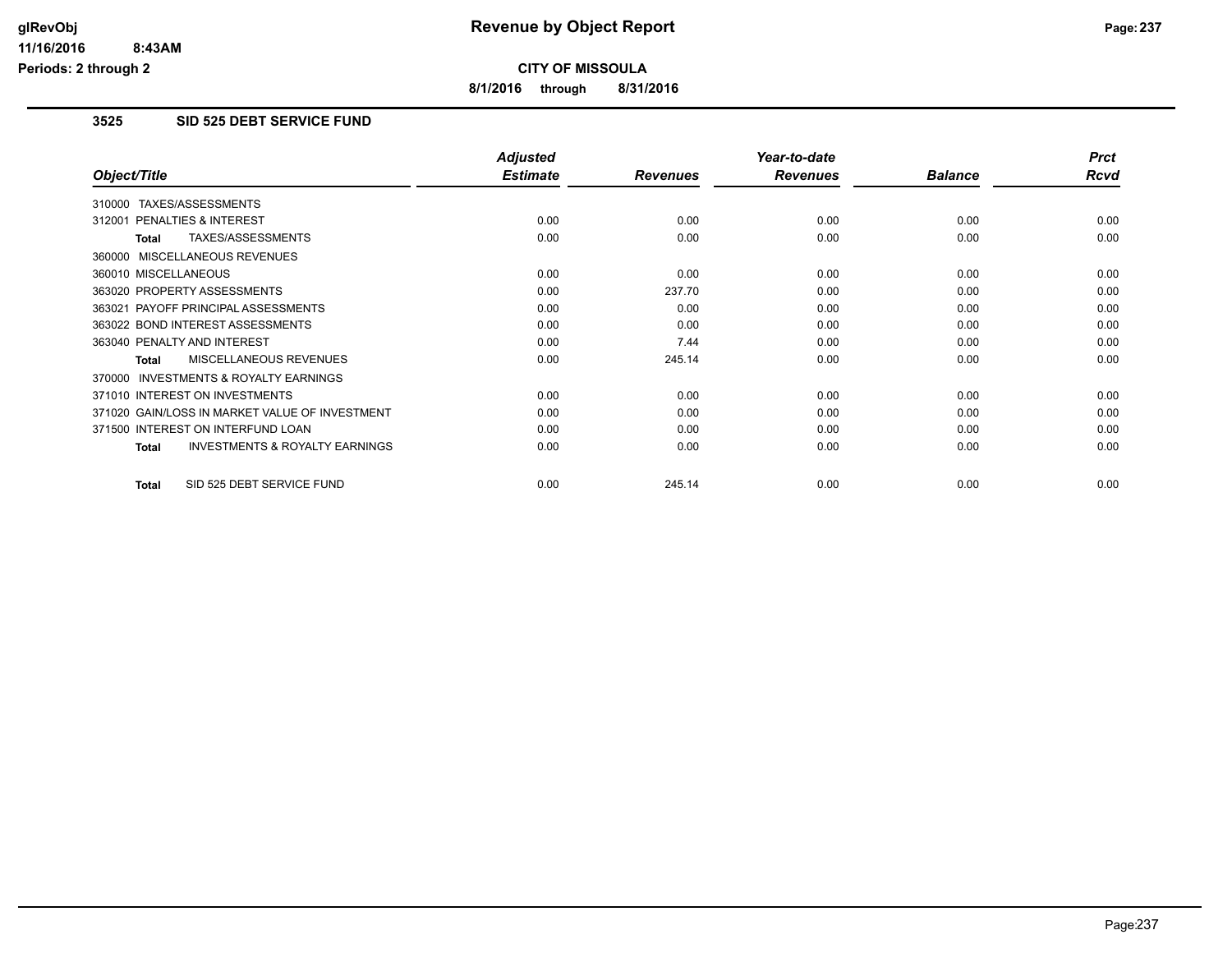**8/1/2016 through 8/31/2016**

**3526 SID 526 DEBT SERVICE FUND**

**3526 SID 526 DEBT SERVICE FUND**

|                                                           | <b>Adjusted</b> |                 | Year-to-date    |                | <b>Prct</b> |
|-----------------------------------------------------------|-----------------|-----------------|-----------------|----------------|-------------|
| Object/Title                                              | <b>Estimate</b> | <b>Revenues</b> | <b>Revenues</b> | <b>Balance</b> | <b>Rcvd</b> |
| TAXES/ASSESSMENTS<br>310000                               |                 |                 |                 |                |             |
| PENALTIES & INTEREST<br>312001                            | 0.00            | 0.00            | 0.00            | 0.00           | 0.00        |
| TAXES/ASSESSMENTS<br><b>Total</b>                         | 0.00            | 0.00            | 0.00            | 0.00           | 0.00        |
| MISCELLANEOUS REVENUES<br>360000                          |                 |                 |                 |                |             |
| 360010 MISCELLANEOUS                                      | 0.00            | 0.00            | 0.00            | 0.00           | 0.00        |
| 363020 PROPERTY ASSESSMENTS                               | 0.00            | 3,304.53        | $-165.67$       | 165.67         | 0.00        |
| 363021 PAYOFF PRINCIPAL ASSESSMENTS                       | 0.00            | 1,487.53        | 1,487.53        | $-1,487.53$    | 0.00        |
| 363022 BOND INTEREST ASSESSMENTS                          | 0.00            | 0.00            | 0.00            | 0.00           | 0.00        |
| 363040 PENALTY AND INTEREST                               | 0.00            | 122.07          | $-6.58$         | 6.58           | 0.00        |
| <b>MISCELLANEOUS REVENUES</b><br><b>Total</b>             | 0.00            | 4,914.13        | 1,315.28        | $-1,315.28$    | 0.00        |
| <b>INVESTMENTS &amp; ROYALTY EARNINGS</b><br>370000       |                 |                 |                 |                |             |
| 371010 INTEREST ON INVESTMENTS                            | 0.00            | 0.00            | 0.00            | 0.00           | 0.00        |
| 371020 GAIN/LOSS IN MARKET VALUE OF INVESTMENTS           | 0.00            | 0.00            | 0.00            | 0.00           | 0.00        |
| 371500 INTEREST ON INTERFUND LOAN                         | 0.00            | 0.00            | 0.00            | 0.00           | 0.00        |
| <b>INVESTMENTS &amp; ROYALTY EARNINGS</b><br><b>Total</b> | 0.00            | 0.00            | 0.00            | 0.00           | 0.00        |
| SID 526 DEBT SERVICE FUND<br><b>Total</b>                 | 0.00            | 4,914.13        | 1,315.28        | $-1,315.28$    | 0.00        |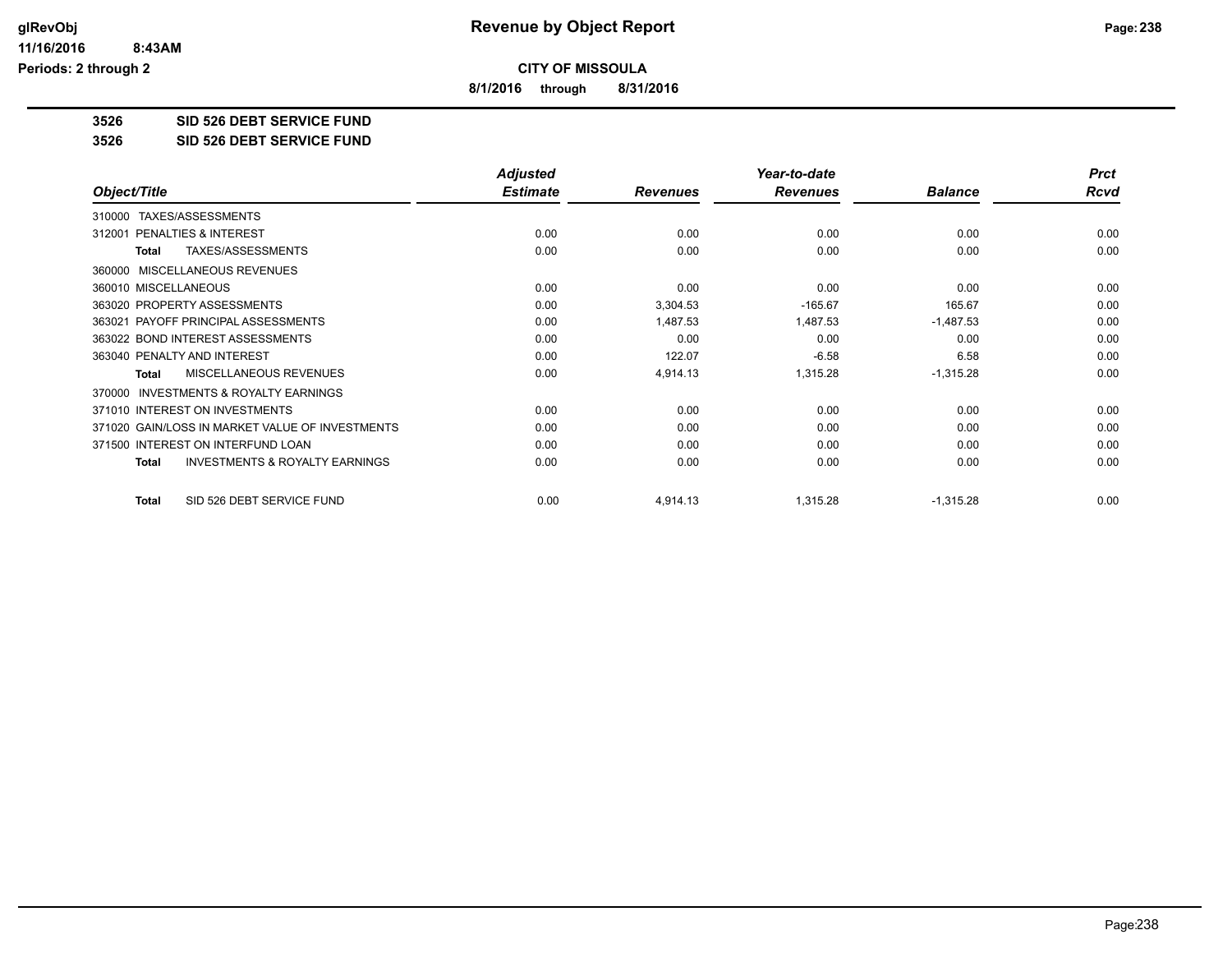**CITY OF MISSOULA**

**8/1/2016 through 8/31/2016**

## **3526 SID 526 DEBT SERVICE FUND**

|                                                           | <b>Adjusted</b> |                 | Year-to-date    |                | <b>Prct</b> |
|-----------------------------------------------------------|-----------------|-----------------|-----------------|----------------|-------------|
| Object/Title                                              | <b>Estimate</b> | <b>Revenues</b> | <b>Revenues</b> | <b>Balance</b> | <b>Rcvd</b> |
| TAXES/ASSESSMENTS<br>310000                               |                 |                 |                 |                |             |
| PENALTIES & INTEREST<br>312001                            | 0.00            | 0.00            | 0.00            | 0.00           | 0.00        |
| TAXES/ASSESSMENTS<br><b>Total</b>                         | 0.00            | 0.00            | 0.00            | 0.00           | 0.00        |
| 360000 MISCELLANEOUS REVENUES                             |                 |                 |                 |                |             |
| 360010 MISCELLANEOUS                                      | 0.00            | 0.00            | 0.00            | 0.00           | 0.00        |
| 363020 PROPERTY ASSESSMENTS                               | 0.00            | 3,304.53        | $-165.67$       | 165.67         | 0.00        |
| 363021 PAYOFF PRINCIPAL ASSESSMENTS                       | 0.00            | 1,487.53        | 1,487.53        | $-1,487.53$    | 0.00        |
| 363022 BOND INTEREST ASSESSMENTS                          | 0.00            | 0.00            | 0.00            | 0.00           | 0.00        |
| 363040 PENALTY AND INTEREST                               | 0.00            | 122.07          | $-6.58$         | 6.58           | 0.00        |
| <b>MISCELLANEOUS REVENUES</b><br><b>Total</b>             | 0.00            | 4,914.13        | 1,315.28        | $-1,315.28$    | 0.00        |
| <b>INVESTMENTS &amp; ROYALTY EARNINGS</b><br>370000       |                 |                 |                 |                |             |
| 371010 INTEREST ON INVESTMENTS                            | 0.00            | 0.00            | 0.00            | 0.00           | 0.00        |
| 371020 GAIN/LOSS IN MARKET VALUE OF INVESTMENT            | 0.00            | 0.00            | 0.00            | 0.00           | 0.00        |
| 371500 INTEREST ON INTERFUND LOAN                         | 0.00            | 0.00            | 0.00            | 0.00           | 0.00        |
| <b>INVESTMENTS &amp; ROYALTY EARNINGS</b><br><b>Total</b> | 0.00            | 0.00            | 0.00            | 0.00           | 0.00        |
| SID 526 DEBT SERVICE FUND<br><b>Total</b>                 | 0.00            | 4,914.13        | 1,315.28        | $-1,315.28$    | 0.00        |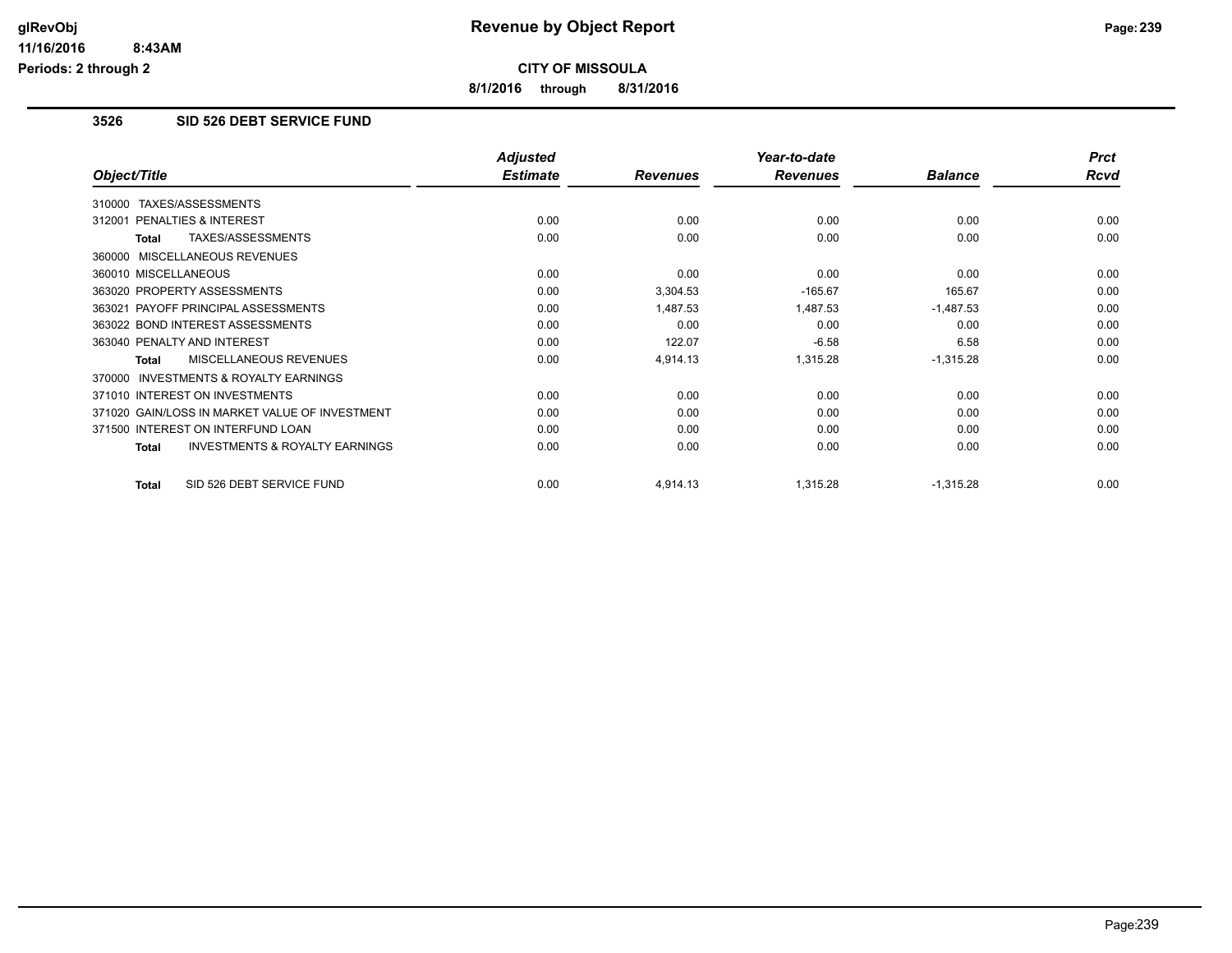**8/1/2016 through 8/31/2016**

**3527 SID 527 DEBT SERVICE FUND**

**3527 SID 527 DEBT SERVICE FUND**

|                                                     | <b>Adjusted</b> |                 | Year-to-date    |                | <b>Prct</b> |
|-----------------------------------------------------|-----------------|-----------------|-----------------|----------------|-------------|
| Object/Title                                        | <b>Estimate</b> | <b>Revenues</b> | <b>Revenues</b> | <b>Balance</b> | <b>Rcvd</b> |
| 310000 TAXES/ASSESSMENTS                            |                 |                 |                 |                |             |
| PENALTIES & INTEREST<br>312001                      | 0.00            | 0.00            | 0.00            | 0.00           | 0.00        |
| TAXES/ASSESSMENTS<br><b>Total</b>                   | 0.00            | 0.00            | 0.00            | 0.00           | 0.00        |
| MISCELLANEOUS REVENUES<br>360000                    |                 |                 |                 |                |             |
| 360010 MISCELLANEOUS                                | 0.00            | 0.00            | 0.00            | 0.00           | 0.00        |
| 363020 PROPERTY ASSESSMENTS                         | 0.00            | 0.00            | 0.00            | 0.00           | 0.00        |
| 363021 PAYOFF PRINCIPAL ASSESSMENTS                 | 0.00            | 0.00            | 0.00            | 0.00           | 0.00        |
| 363022 BOND INTEREST ASSESSMENTS                    | 0.00            | 0.00            | 0.00            | 0.00           | 0.00        |
| 363040 PENALTY AND INTEREST                         | 0.00            | 0.00            | 0.00            | 0.00           | 0.00        |
| MISCELLANEOUS REVENUES<br>Total                     | 0.00            | 0.00            | 0.00            | 0.00           | 0.00        |
| <b>INVESTMENTS &amp; ROYALTY EARNINGS</b><br>370000 |                 |                 |                 |                |             |
| 371010 INTEREST ON INVESTMENTS                      | 0.00            | 0.00            | 0.00            | 0.00           | 0.00        |
| 371020 GAIN/LOSS IN MARKET VALUE OF INVESTMENTS     | 0.00            | 0.00            | 0.00            | 0.00           | 0.00        |
| <b>INVESTMENTS &amp; ROYALTY EARNINGS</b><br>Total  | 0.00            | 0.00            | 0.00            | 0.00           | 0.00        |
| OTHER FINANCING SOURCES<br>380000                   |                 |                 |                 |                |             |
| 381030 SID BONDS PROCEEDS                           | 0.00            | 0.00            | 0.00            | 0.00           | 0.00        |
| OTHER FINANCING SOURCES<br><b>Total</b>             | 0.00            | 0.00            | 0.00            | 0.00           | 0.00        |
| SID 527 DEBT SERVICE FUND<br><b>Total</b>           | 0.00            | 0.00            | 0.00            | 0.00           | 0.00        |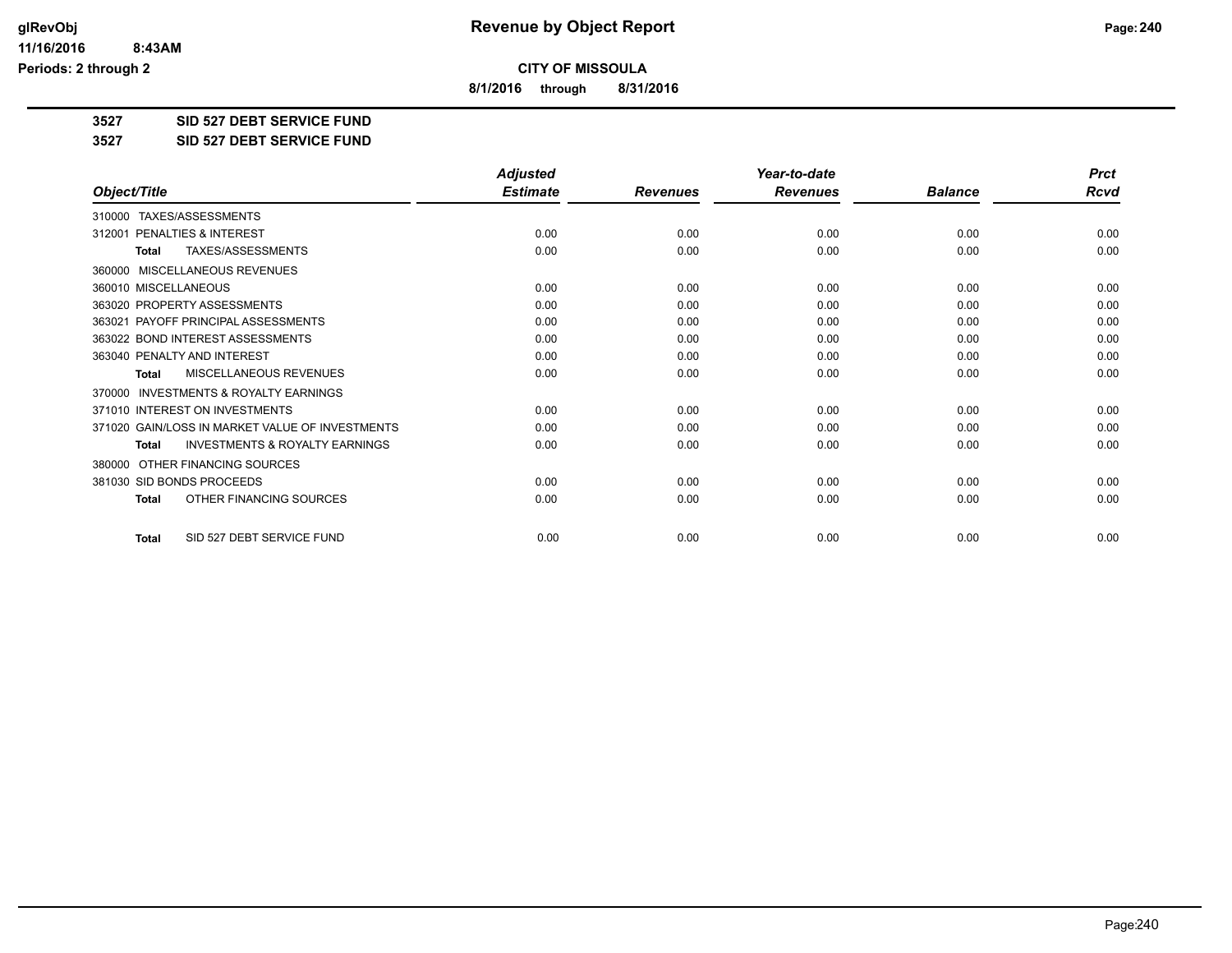**CITY OF MISSOULA**

**8/1/2016 through 8/31/2016**

## **3527 SID 527 DEBT SERVICE FUND**

|                                                    | <b>Adjusted</b> |                 | Year-to-date    |                | <b>Prct</b> |
|----------------------------------------------------|-----------------|-----------------|-----------------|----------------|-------------|
| Object/Title                                       | <b>Estimate</b> | <b>Revenues</b> | <b>Revenues</b> | <b>Balance</b> | <b>Rcvd</b> |
| 310000 TAXES/ASSESSMENTS                           |                 |                 |                 |                |             |
| PENALTIES & INTEREST<br>312001                     | 0.00            | 0.00            | 0.00            | 0.00           | 0.00        |
| TAXES/ASSESSMENTS<br><b>Total</b>                  | 0.00            | 0.00            | 0.00            | 0.00           | 0.00        |
| 360000 MISCELLANEOUS REVENUES                      |                 |                 |                 |                |             |
| 360010 MISCELLANEOUS                               | 0.00            | 0.00            | 0.00            | 0.00           | 0.00        |
| 363020 PROPERTY ASSESSMENTS                        | 0.00            | 0.00            | 0.00            | 0.00           | 0.00        |
| 363021 PAYOFF PRINCIPAL ASSESSMENTS                | 0.00            | 0.00            | 0.00            | 0.00           | 0.00        |
| 363022 BOND INTEREST ASSESSMENTS                   | 0.00            | 0.00            | 0.00            | 0.00           | 0.00        |
| 363040 PENALTY AND INTEREST                        | 0.00            | 0.00            | 0.00            | 0.00           | 0.00        |
| MISCELLANEOUS REVENUES<br><b>Total</b>             | 0.00            | 0.00            | 0.00            | 0.00           | 0.00        |
| 370000 INVESTMENTS & ROYALTY EARNINGS              |                 |                 |                 |                |             |
| 371010 INTEREST ON INVESTMENTS                     | 0.00            | 0.00            | 0.00            | 0.00           | 0.00        |
| 371020 GAIN/LOSS IN MARKET VALUE OF INVESTMENT     | 0.00            | 0.00            | 0.00            | 0.00           | 0.00        |
| <b>INVESTMENTS &amp; ROYALTY EARNINGS</b><br>Total | 0.00            | 0.00            | 0.00            | 0.00           | 0.00        |
| 380000 OTHER FINANCING SOURCES                     |                 |                 |                 |                |             |
| 381030 SID BONDS PROCEEDS                          | 0.00            | 0.00            | 0.00            | 0.00           | 0.00        |
| OTHER FINANCING SOURCES<br>Total                   | 0.00            | 0.00            | 0.00            | 0.00           | 0.00        |
| SID 527 DEBT SERVICE FUND<br><b>Total</b>          | 0.00            | 0.00            | 0.00            | 0.00           | 0.00        |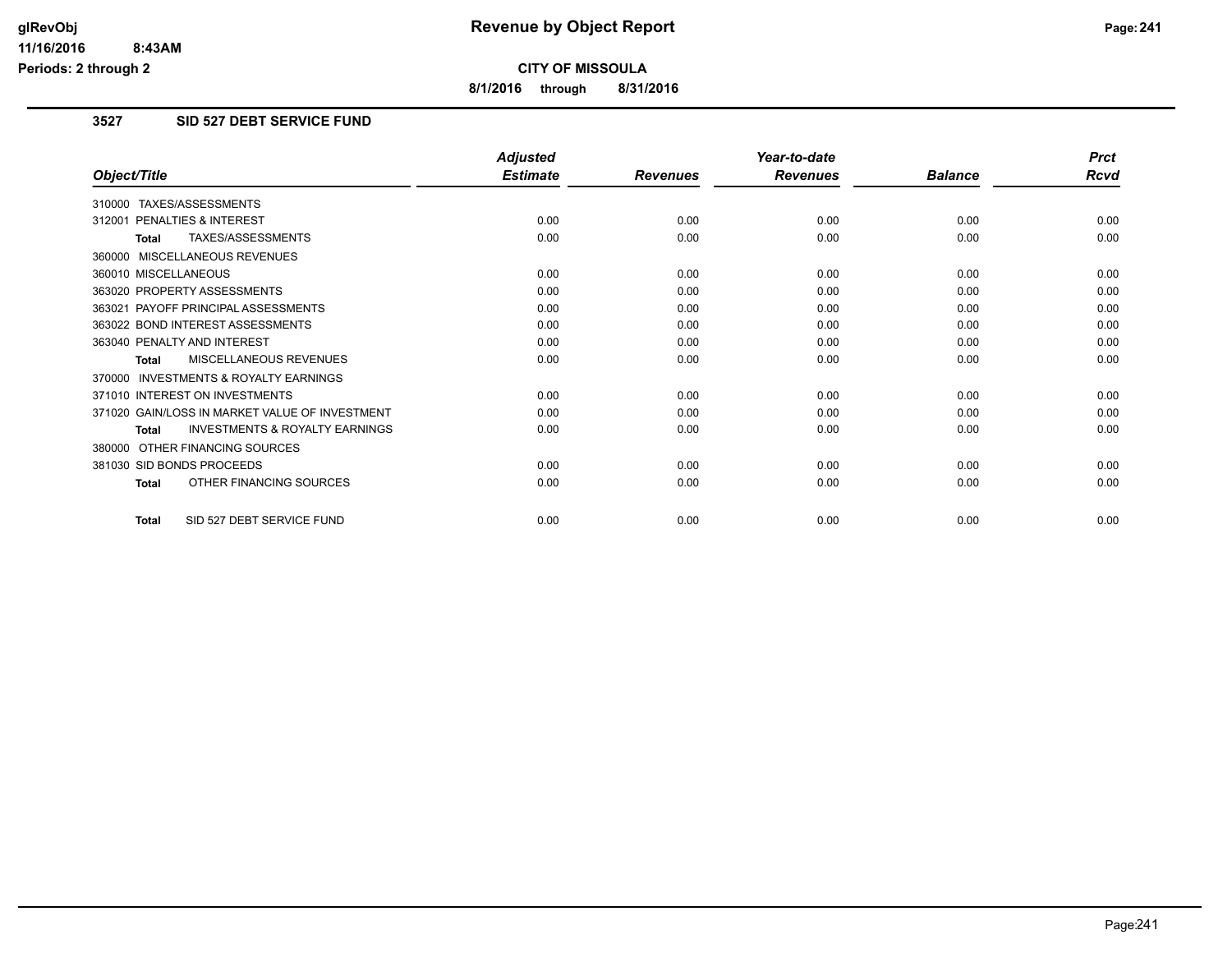**8/1/2016 through 8/31/2016**

**3530 SID 530 DEBT SERVICE FUND**

**3530 SID 530 DEBT SERVICE FUND**

|                                                    | <b>Adjusted</b> |                 | Year-to-date    |                | <b>Prct</b> |
|----------------------------------------------------|-----------------|-----------------|-----------------|----------------|-------------|
| Object/Title                                       | <b>Estimate</b> | <b>Revenues</b> | <b>Revenues</b> | <b>Balance</b> | Rcvd        |
| 310000 TAXES/ASSESSMENTS                           |                 |                 |                 |                |             |
| PENALTIES & INTEREST<br>312001                     | 0.00            | 0.00            | 0.00            | 0.00           | 0.00        |
| TAXES/ASSESSMENTS<br>Total                         | 0.00            | 0.00            | 0.00            | 0.00           | 0.00        |
| 360000 MISCELLANEOUS REVENUES                      |                 |                 |                 |                |             |
| 360010 MISCELLANEOUS                               | 0.00            | 0.00            | 0.00            | 0.00           | 0.00        |
| 363020 PROPERTY ASSESSMENTS                        | 0.00            | 0.00            | 0.00            | 0.00           | 0.00        |
| 363021 PAYOFF PRINCIPAL ASSESSMENTS                | 0.00            | 0.00            | 0.00            | 0.00           | 0.00        |
| 363022 BOND INTEREST ASSESSMENTS                   | 0.00            | 0.00            | 0.00            | 0.00           | 0.00        |
| 363040 PENALTY AND INTEREST                        | 0.00            | 0.00            | 0.00            | 0.00           | 0.00        |
| <b>MISCELLANEOUS REVENUES</b><br>Total             | 0.00            | 0.00            | 0.00            | 0.00           | 0.00        |
| 370000 INVESTMENTS & ROYALTY EARNINGS              |                 |                 |                 |                |             |
| 371010 INTEREST ON INVESTMENTS                     | 0.00            | 0.00            | 0.00            | 0.00           | 0.00        |
| 371020 GAIN/LOSS IN MARKET VALUE OF INVESTMENTS    | 0.00            | 0.00            | 0.00            | 0.00           | 0.00        |
| <b>INVESTMENTS &amp; ROYALTY EARNINGS</b><br>Total | 0.00            | 0.00            | 0.00            | 0.00           | 0.00        |
| SID 530 DEBT SERVICE FUND<br>Total                 | 0.00            | 0.00            | 0.00            | 0.00           | 0.00        |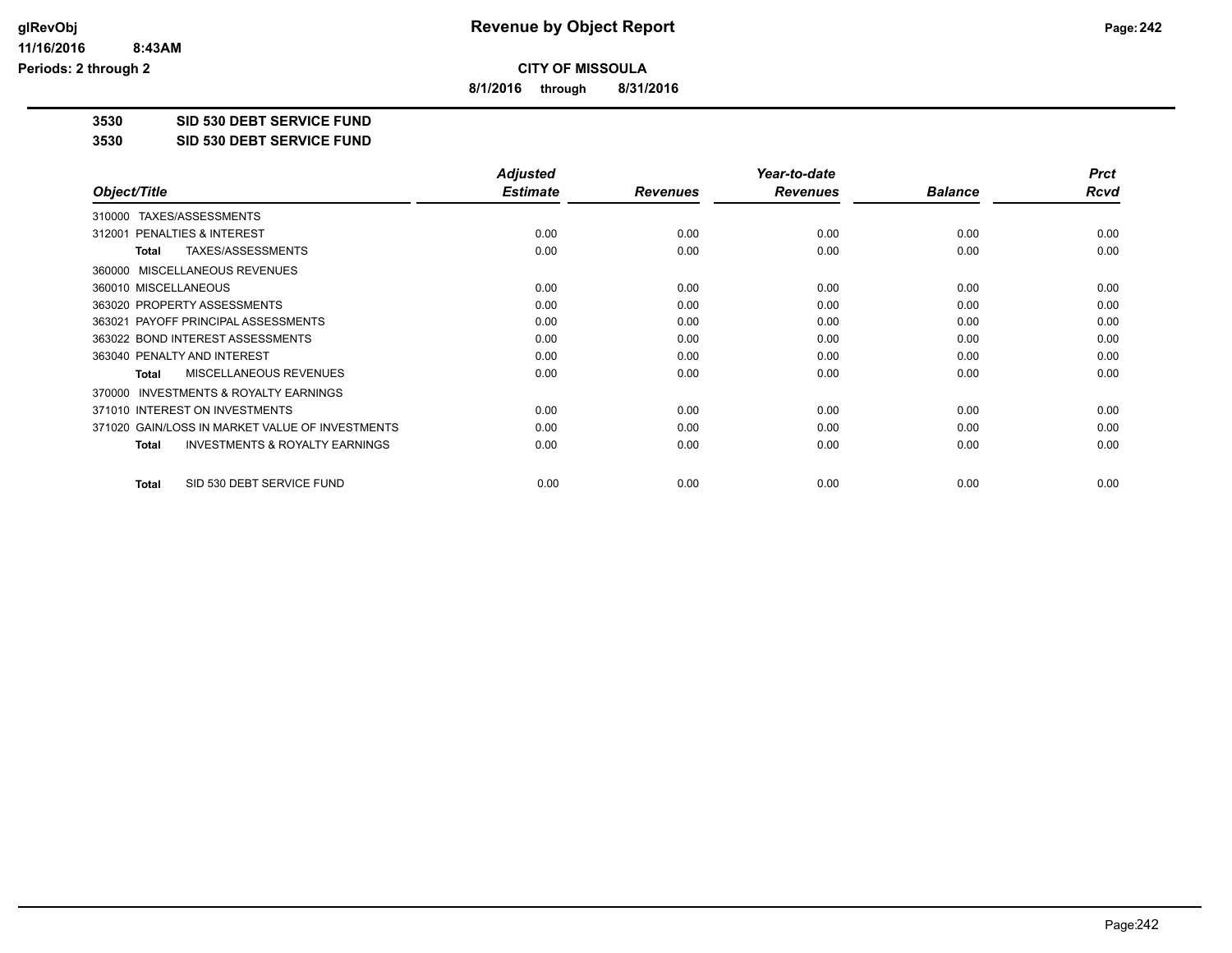**8:43AM**

**CITY OF MISSOULA**

**8/1/2016 through 8/31/2016**

## **3530 SID 530 DEBT SERVICE FUND**

|                                                           | <b>Adjusted</b> |                 | Year-to-date    |                | <b>Prct</b> |
|-----------------------------------------------------------|-----------------|-----------------|-----------------|----------------|-------------|
| Object/Title                                              | <b>Estimate</b> | <b>Revenues</b> | <b>Revenues</b> | <b>Balance</b> | <b>Rcvd</b> |
| 310000 TAXES/ASSESSMENTS                                  |                 |                 |                 |                |             |
| 312001 PENALTIES & INTEREST                               | 0.00            | 0.00            | 0.00            | 0.00           | 0.00        |
| <b>TAXES/ASSESSMENTS</b><br><b>Total</b>                  | 0.00            | 0.00            | 0.00            | 0.00           | 0.00        |
| 360000 MISCELLANEOUS REVENUES                             |                 |                 |                 |                |             |
| 360010 MISCELLANEOUS                                      | 0.00            | 0.00            | 0.00            | 0.00           | 0.00        |
| 363020 PROPERTY ASSESSMENTS                               | 0.00            | 0.00            | 0.00            | 0.00           | 0.00        |
| 363021 PAYOFF PRINCIPAL ASSESSMENTS                       | 0.00            | 0.00            | 0.00            | 0.00           | 0.00        |
| 363022 BOND INTEREST ASSESSMENTS                          | 0.00            | 0.00            | 0.00            | 0.00           | 0.00        |
| 363040 PENALTY AND INTEREST                               | 0.00            | 0.00            | 0.00            | 0.00           | 0.00        |
| <b>MISCELLANEOUS REVENUES</b><br>Total                    | 0.00            | 0.00            | 0.00            | 0.00           | 0.00        |
| <b>INVESTMENTS &amp; ROYALTY EARNINGS</b><br>370000       |                 |                 |                 |                |             |
| 371010 INTEREST ON INVESTMENTS                            | 0.00            | 0.00            | 0.00            | 0.00           | 0.00        |
| 371020 GAIN/LOSS IN MARKET VALUE OF INVESTMENT            | 0.00            | 0.00            | 0.00            | 0.00           | 0.00        |
| <b>INVESTMENTS &amp; ROYALTY EARNINGS</b><br><b>Total</b> | 0.00            | 0.00            | 0.00            | 0.00           | 0.00        |
|                                                           |                 |                 |                 |                |             |
| SID 530 DEBT SERVICE FUND<br><b>Total</b>                 | 0.00            | 0.00            | 0.00            | 0.00           | 0.00        |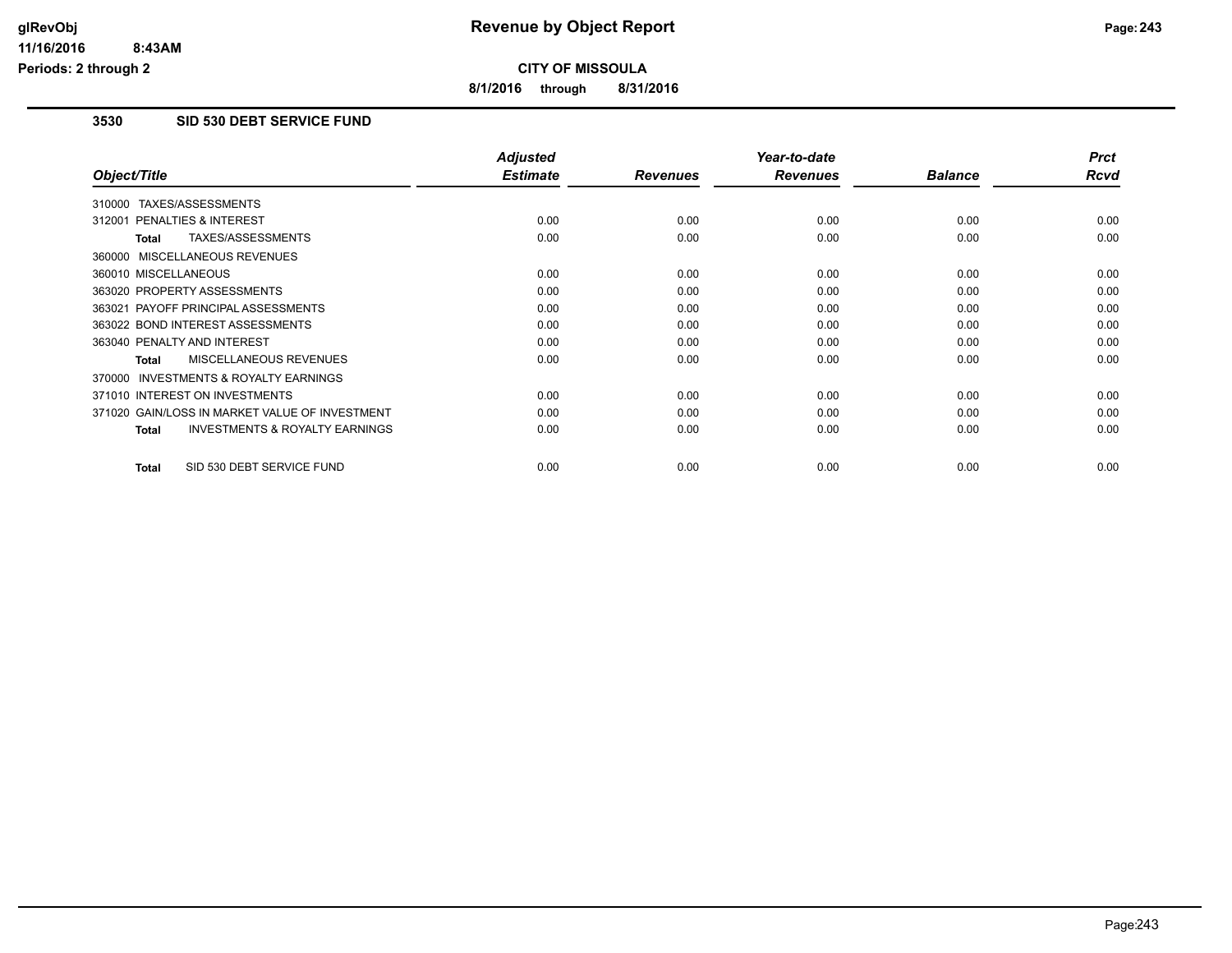**8/1/2016 through 8/31/2016**

**3531 SID 531 HICKORY ST CALMING**

**3531 SID 531 HICKORY ST CALMING**

|                                                           | <b>Adjusted</b> |                 | Year-to-date    |                | <b>Prct</b> |
|-----------------------------------------------------------|-----------------|-----------------|-----------------|----------------|-------------|
| Object/Title                                              | <b>Estimate</b> | <b>Revenues</b> | <b>Revenues</b> | <b>Balance</b> | Rcvd        |
| 310000 TAXES/ASSESSMENTS                                  |                 |                 |                 |                |             |
| PENALTIES & INTEREST<br>312001                            | 0.00            | 0.00            | 0.00            | 0.00           | 0.00        |
| TAXES/ASSESSMENTS<br><b>Total</b>                         | 0.00            | 0.00            | 0.00            | 0.00           | 0.00        |
| MISCELLANEOUS REVENUES<br>360000                          |                 |                 |                 |                |             |
| 360010 MISCELLANEOUS                                      | 0.00            | 0.00            | 0.00            | 0.00           | 0.00        |
| 363020 PROPERTY ASSESSMENTS                               | 0.00            | 0.00            | 0.00            | 0.00           | 0.00        |
| PAYOFF PRINCIPAL ASSESSMENTS<br>363021                    | 0.00            | 0.00            | 0.00            | 0.00           | 0.00        |
| 363022 BOND INTEREST ASSESSMENTS                          | 0.00            | 0.00            | 0.00            | 0.00           | 0.00        |
| 363040 PENALTY AND INTEREST                               | 0.00            | 0.00            | 0.00            | 0.00           | 0.00        |
| MISCELLANEOUS REVENUES<br><b>Total</b>                    | 0.00            | 0.00            | 0.00            | 0.00           | 0.00        |
| <b>INVESTMENTS &amp; ROYALTY EARNINGS</b><br>370000       |                 |                 |                 |                |             |
| 371010 INTEREST ON INVESTMENTS                            | 0.00            | 0.00            | 0.00            | 0.00           | 0.00        |
| 371020 GAIN/LOSS IN MARKET VALUE OF INVESTMENTS           | 0.00            | 0.00            | 0.00            | 0.00           | 0.00        |
| <b>INVESTMENTS &amp; ROYALTY EARNINGS</b><br><b>Total</b> | 0.00            | 0.00            | 0.00            | 0.00           | 0.00        |
| OTHER FINANCING SOURCES<br>380000                         |                 |                 |                 |                |             |
| 383000 OPERATING TRANSFERS                                | 0.00            | 0.00            | 0.00            | 0.00           | 0.00        |
| OTHER FINANCING SOURCES<br><b>Total</b>                   | 0.00            | 0.00            | 0.00            | 0.00           | 0.00        |
| SID 531 HICKORY ST CALMING<br><b>Total</b>                | 0.00            | 0.00            | 0.00            | 0.00           | 0.00        |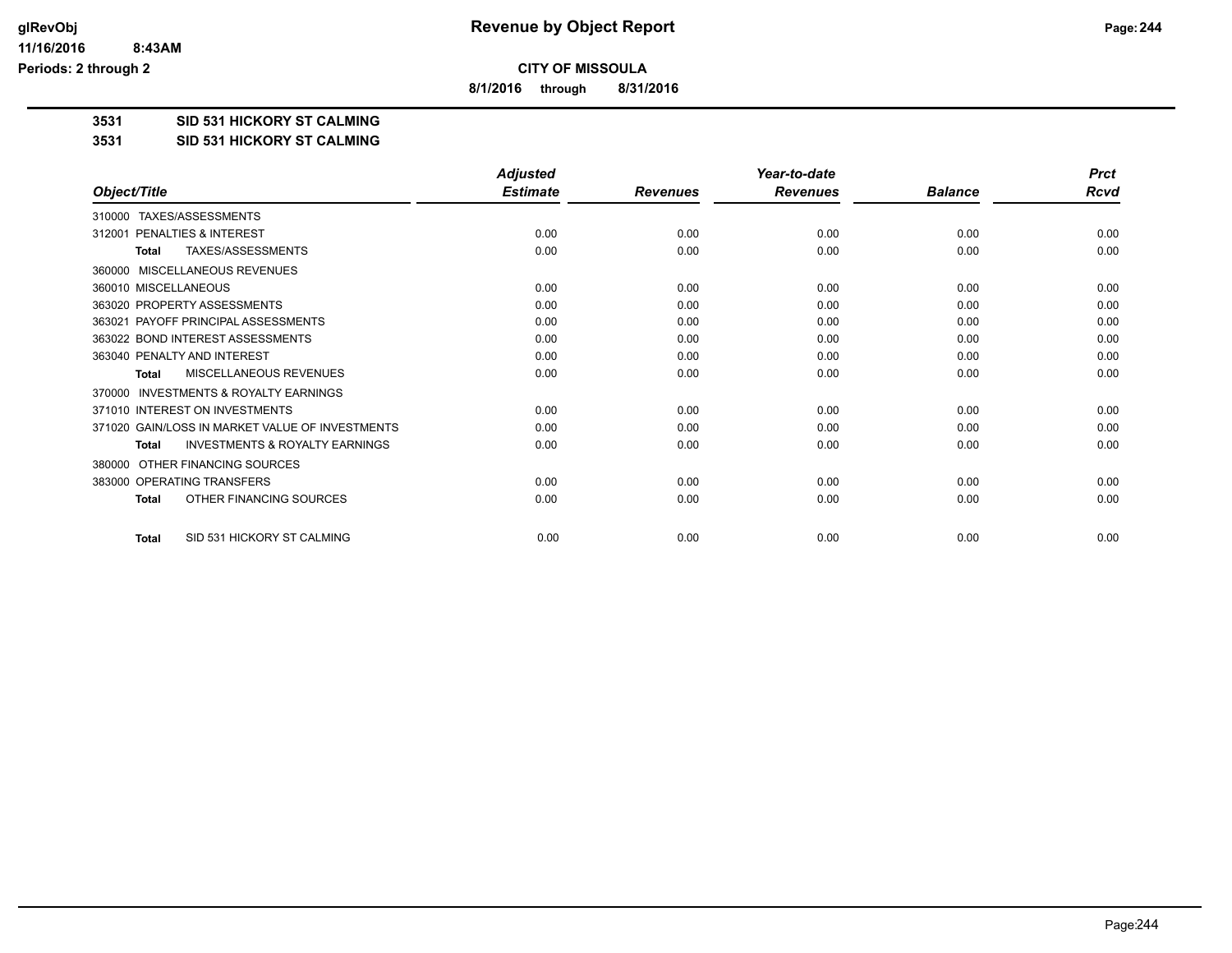**8/1/2016 through 8/31/2016**

## **3531 SID 531 HICKORY ST CALMING**

|                                                           | <b>Adjusted</b> |                 | Year-to-date    |                | <b>Prct</b> |
|-----------------------------------------------------------|-----------------|-----------------|-----------------|----------------|-------------|
| Object/Title                                              | <b>Estimate</b> | <b>Revenues</b> | <b>Revenues</b> | <b>Balance</b> | <b>Rcvd</b> |
| 310000 TAXES/ASSESSMENTS                                  |                 |                 |                 |                |             |
| 312001 PENALTIES & INTEREST                               | 0.00            | 0.00            | 0.00            | 0.00           | 0.00        |
| TAXES/ASSESSMENTS<br><b>Total</b>                         | 0.00            | 0.00            | 0.00            | 0.00           | 0.00        |
| 360000 MISCELLANEOUS REVENUES                             |                 |                 |                 |                |             |
| 360010 MISCELLANEOUS                                      | 0.00            | 0.00            | 0.00            | 0.00           | 0.00        |
| 363020 PROPERTY ASSESSMENTS                               | 0.00            | 0.00            | 0.00            | 0.00           | 0.00        |
| 363021 PAYOFF PRINCIPAL ASSESSMENTS                       | 0.00            | 0.00            | 0.00            | 0.00           | 0.00        |
| 363022 BOND INTEREST ASSESSMENTS                          | 0.00            | 0.00            | 0.00            | 0.00           | 0.00        |
| 363040 PENALTY AND INTEREST                               | 0.00            | 0.00            | 0.00            | 0.00           | 0.00        |
| MISCELLANEOUS REVENUES<br><b>Total</b>                    | 0.00            | 0.00            | 0.00            | 0.00           | 0.00        |
| <b>INVESTMENTS &amp; ROYALTY EARNINGS</b><br>370000       |                 |                 |                 |                |             |
| 371010 INTEREST ON INVESTMENTS                            | 0.00            | 0.00            | 0.00            | 0.00           | 0.00        |
| 371020 GAIN/LOSS IN MARKET VALUE OF INVESTMENT            | 0.00            | 0.00            | 0.00            | 0.00           | 0.00        |
| <b>INVESTMENTS &amp; ROYALTY EARNINGS</b><br><b>Total</b> | 0.00            | 0.00            | 0.00            | 0.00           | 0.00        |
| OTHER FINANCING SOURCES<br>380000                         |                 |                 |                 |                |             |
| 383000 OPERATING TRANSFERS                                | 0.00            | 0.00            | 0.00            | 0.00           | 0.00        |
| OTHER FINANCING SOURCES<br>Total                          | 0.00            | 0.00            | 0.00            | 0.00           | 0.00        |
| SID 531 HICKORY ST CALMING<br><b>Total</b>                | 0.00            | 0.00            | 0.00            | 0.00           | 0.00        |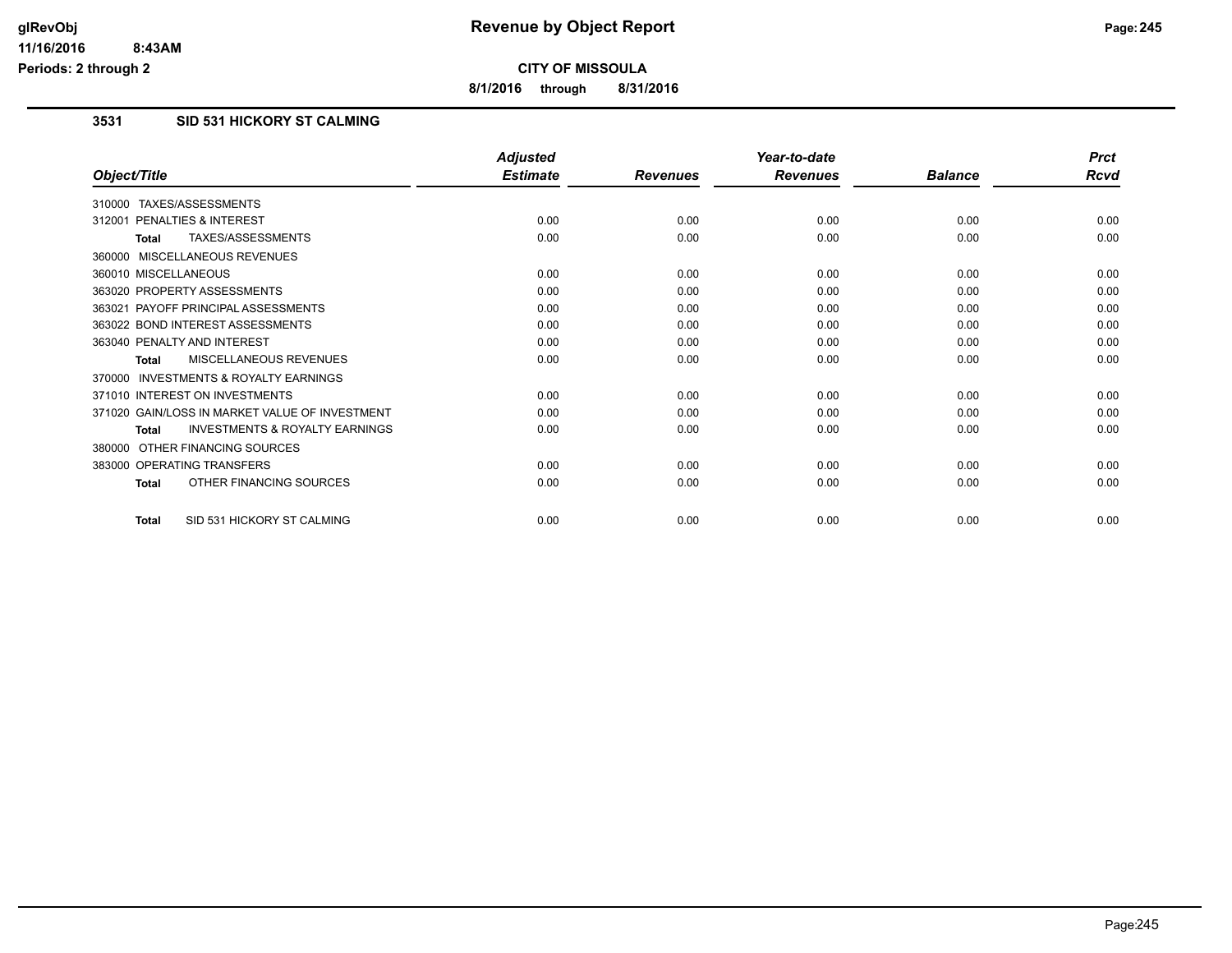**8/1/2016 through 8/31/2016**

**3532 SID 532 DEBT SERVICE FUND**

**3532 SID 532 DEBT SERVICE FUND**

|                                                           | <b>Adiusted</b> |                 | Year-to-date    |                | <b>Prct</b> |
|-----------------------------------------------------------|-----------------|-----------------|-----------------|----------------|-------------|
| Object/Title                                              | <b>Estimate</b> | <b>Revenues</b> | <b>Revenues</b> | <b>Balance</b> | Rcvd        |
| 360000 MISCELLANEOUS REVENUES                             |                 |                 |                 |                |             |
| 363020 PROPERTY ASSESSMENTS                               | 0.00            | 0.00            | 0.00            | 0.00           | 0.00        |
| 363021 PAYOFF PRINCIPAL ASSESSMENTS                       | 0.00            | 0.00            | 0.00            | 0.00           | 0.00        |
| 363022 BOND INTEREST ASSESSMENTS                          | 0.00            | 0.00            | 0.00            | 0.00           | 0.00        |
| 363040 PENALTY AND INTEREST                               | 0.00            | 0.00            | 0.00            | 0.00           | 0.00        |
| MISCELLANEOUS REVENUES<br>Total                           | 0.00            | 0.00            | 0.00            | 0.00           | 0.00        |
| 370000 INVESTMENTS & ROYALTY EARNINGS                     |                 |                 |                 |                |             |
| 371010 INTEREST ON INVESTMENTS                            | 0.00            | 0.00            | 0.00            | 0.00           | 0.00        |
| 371020 GAIN/LOSS IN MARKET VALUE OF INVESTMENTS           | 0.00            | 0.00            | 0.00            | 0.00           | 0.00        |
| <b>INVESTMENTS &amp; ROYALTY EARNINGS</b><br><b>Total</b> | 0.00            | 0.00            | 0.00            | 0.00           | 0.00        |
| SID 532 DEBT SERVICE FUND<br><b>Total</b>                 | 0.00            | 0.00            | 0.00            | 0.00           | 0.00        |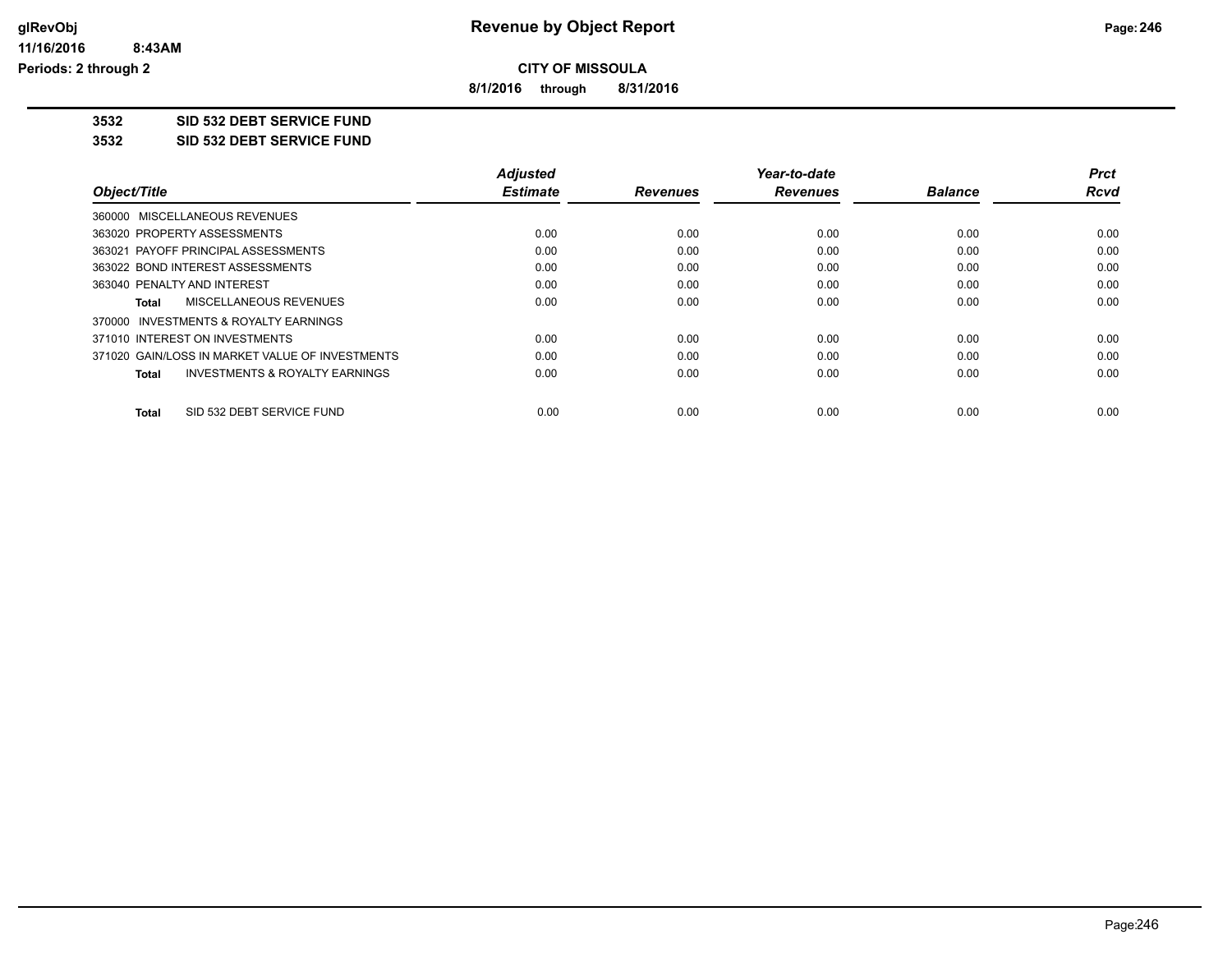**8/1/2016 through 8/31/2016**

#### **3532 SID 532 DEBT SERVICE FUND**

|                                                    | <b>Adjusted</b> |                 | Year-to-date    |                | <b>Prct</b> |
|----------------------------------------------------|-----------------|-----------------|-----------------|----------------|-------------|
| Object/Title                                       | <b>Estimate</b> | <b>Revenues</b> | <b>Revenues</b> | <b>Balance</b> | <b>Rcvd</b> |
| 360000 MISCELLANEOUS REVENUES                      |                 |                 |                 |                |             |
| 363020 PROPERTY ASSESSMENTS                        | 0.00            | 0.00            | 0.00            | 0.00           | 0.00        |
| 363021 PAYOFF PRINCIPAL ASSESSMENTS                | 0.00            | 0.00            | 0.00            | 0.00           | 0.00        |
| 363022 BOND INTEREST ASSESSMENTS                   | 0.00            | 0.00            | 0.00            | 0.00           | 0.00        |
| 363040 PENALTY AND INTEREST                        | 0.00            | 0.00            | 0.00            | 0.00           | 0.00        |
| <b>MISCELLANEOUS REVENUES</b><br>Total             | 0.00            | 0.00            | 0.00            | 0.00           | 0.00        |
| 370000 INVESTMENTS & ROYALTY EARNINGS              |                 |                 |                 |                |             |
| 371010 INTEREST ON INVESTMENTS                     | 0.00            | 0.00            | 0.00            | 0.00           | 0.00        |
| 371020 GAIN/LOSS IN MARKET VALUE OF INVESTMENT     | 0.00            | 0.00            | 0.00            | 0.00           | 0.00        |
| <b>INVESTMENTS &amp; ROYALTY EARNINGS</b><br>Total | 0.00            | 0.00            | 0.00            | 0.00           | 0.00        |
|                                                    |                 |                 |                 |                |             |
| SID 532 DEBT SERVICE FUND<br>Total                 | 0.00            | 0.00            | 0.00            | 0.00           | 0.00        |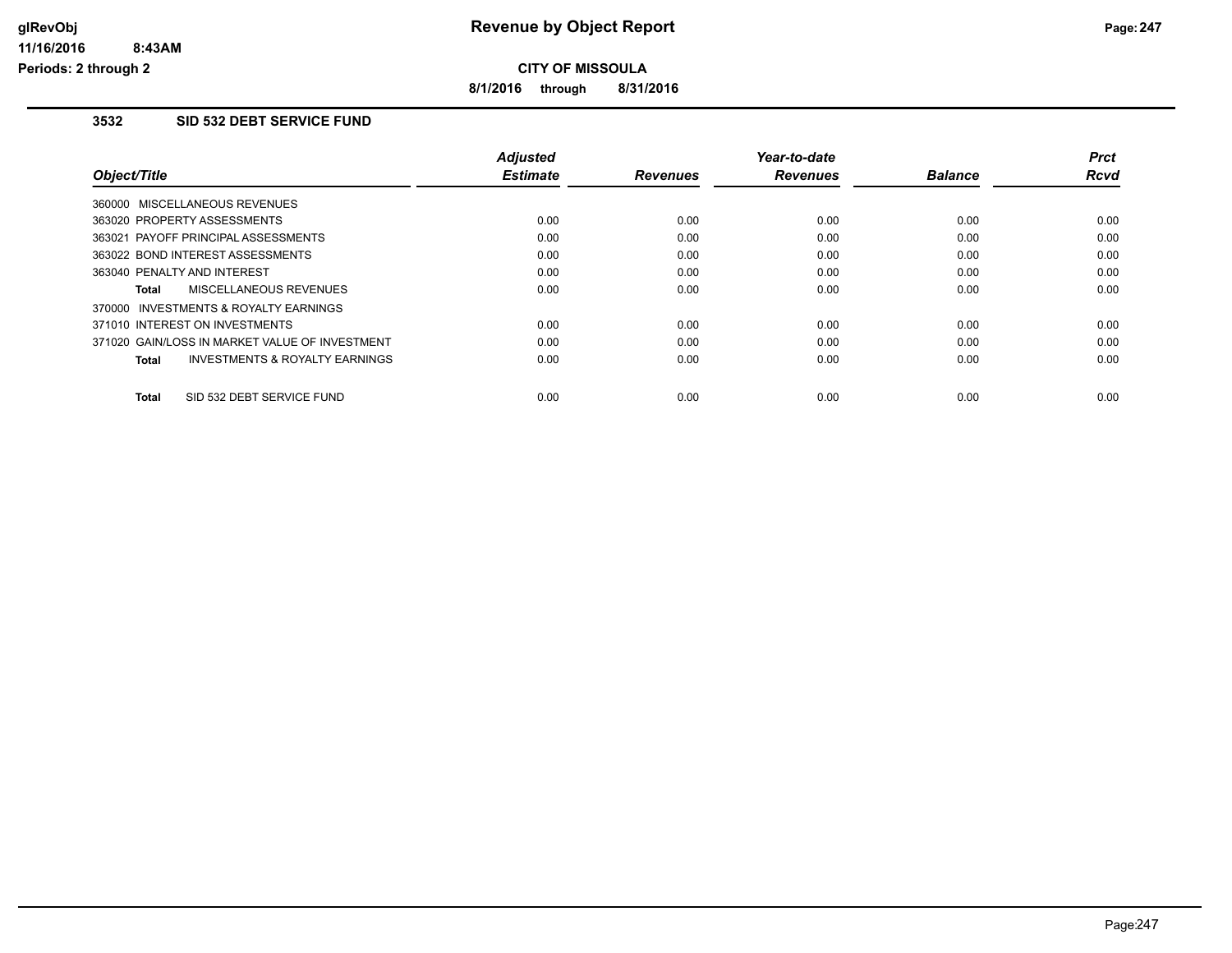**8/1/2016 through 8/31/2016**

# **3533 GILBERT ST SEWER SID DEBT FUND**

#### **3533 GILBERT ST SEWER SID DEBT FUND**

|                                                           | <b>Adjusted</b> |                 | Year-to-date    |                | <b>Prct</b> |
|-----------------------------------------------------------|-----------------|-----------------|-----------------|----------------|-------------|
| Object/Title                                              | <b>Estimate</b> | <b>Revenues</b> | <b>Revenues</b> | <b>Balance</b> | <b>Rcvd</b> |
| TAXES/ASSESSMENTS<br>310000                               |                 |                 |                 |                |             |
| <b>PENALTIES &amp; INTEREST</b><br>312001                 | 0.00            | 0.00            | 0.00            | 0.00           | 0.00        |
| TAXES/ASSESSMENTS<br><b>Total</b>                         | 0.00            | 0.00            | 0.00            | 0.00           | 0.00        |
| MISCELLANEOUS REVENUES<br>360000                          |                 |                 |                 |                |             |
| 363020 PROPERTY ASSESSMENTS                               | 0.00            | 136.53          | 0.00            | 0.00           | 0.00        |
| PAYOFF PRINCIPAL ASSESSMENTS<br>363021                    | 0.00            | 0.00            | 0.00            | 0.00           | 0.00        |
| 363022 BOND INTEREST ASSESSMENTS                          | 0.00            | 0.00            | 0.00            | 0.00           | 0.00        |
| 363040 PENALTY AND INTEREST                               | 0.00            | 4.30            | 0.00            | 0.00           | 0.00        |
| <b>MISCELLANEOUS REVENUES</b><br><b>Total</b>             | 0.00            | 140.83          | 0.00            | 0.00           | 0.00        |
| <b>INVESTMENTS &amp; ROYALTY EARNINGS</b><br>370000       |                 |                 |                 |                |             |
| 371010 INTEREST ON INVESTMENTS                            | 0.00            | 0.00            | 0.00            | 0.00           | 0.00        |
| 371020 GAIN/LOSS IN MARKET VALUE OF INVESTMENTS           | 0.00            | 0.00            | 0.00            | 0.00           | 0.00        |
| <b>INVESTMENTS &amp; ROYALTY EARNINGS</b><br><b>Total</b> | 0.00            | 0.00            | 0.00            | 0.00           | 0.00        |
| OTHER FINANCING SOURCES<br>380000                         |                 |                 |                 |                |             |
| 381009 TRANSFERS IN                                       | 0.00            | 0.00            | 0.00            | 0.00           | 0.00        |
| OTHER FINANCING SOURCES<br>Total                          | 0.00            | 0.00            | 0.00            | 0.00           | 0.00        |
| GILBERT ST SEWER SID DEBT FUND<br><b>Total</b>            | 0.00            | 140.83          | 0.00            | 0.00           | 0.00        |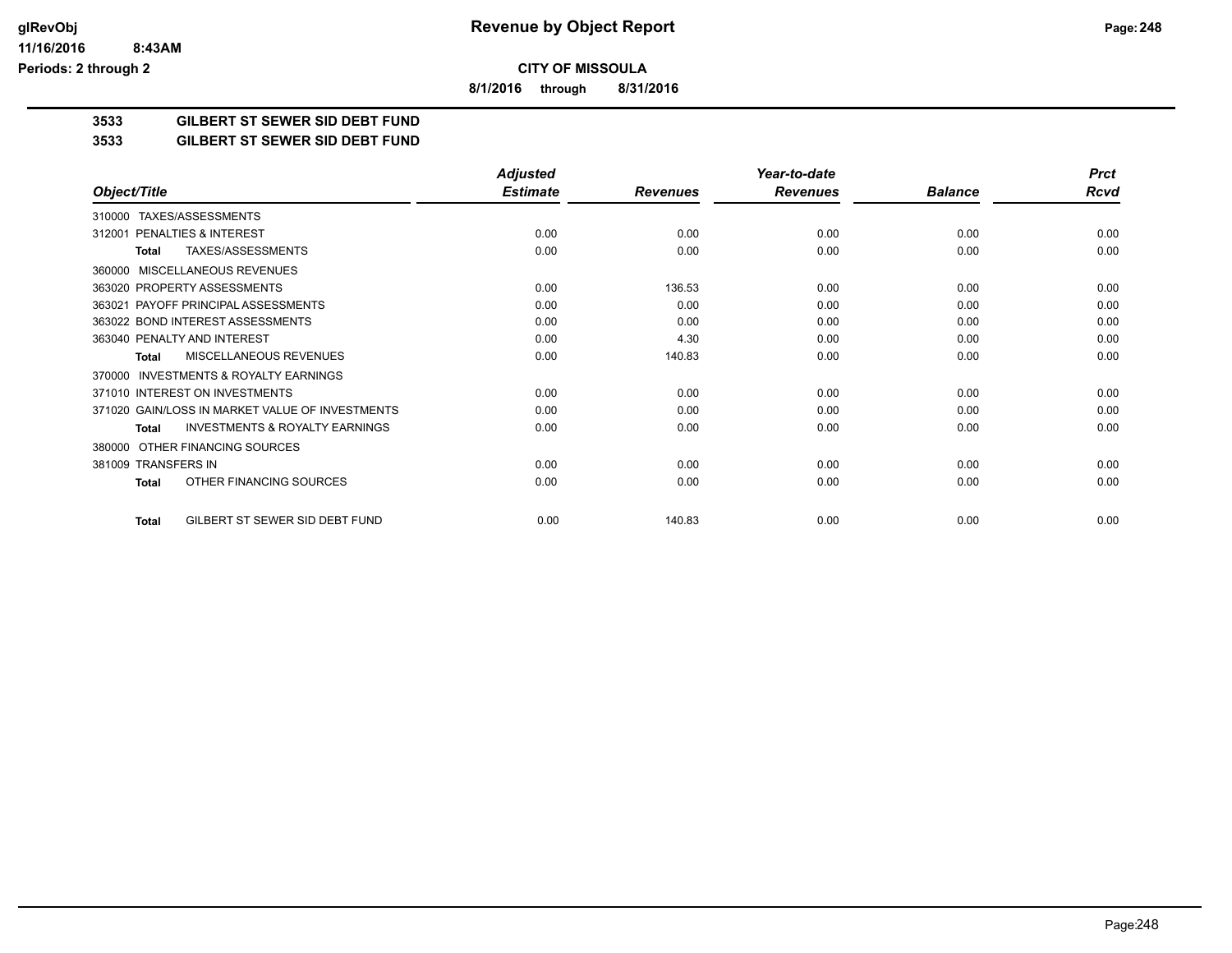**8/1/2016 through 8/31/2016**

#### **3533 GILBERT ST SEWER SID DEBT FUND**

|                                                    | <b>Adjusted</b> |                 | Year-to-date    |                | <b>Prct</b> |
|----------------------------------------------------|-----------------|-----------------|-----------------|----------------|-------------|
| Object/Title                                       | <b>Estimate</b> | <b>Revenues</b> | <b>Revenues</b> | <b>Balance</b> | <b>Rcvd</b> |
| TAXES/ASSESSMENTS<br>310000                        |                 |                 |                 |                |             |
| 312001 PENALTIES & INTEREST                        | 0.00            | 0.00            | 0.00            | 0.00           | 0.00        |
| TAXES/ASSESSMENTS<br><b>Total</b>                  | 0.00            | 0.00            | 0.00            | 0.00           | 0.00        |
| 360000 MISCELLANEOUS REVENUES                      |                 |                 |                 |                |             |
| 363020 PROPERTY ASSESSMENTS                        | 0.00            | 136.53          | 0.00            | 0.00           | 0.00        |
| 363021 PAYOFF PRINCIPAL ASSESSMENTS                | 0.00            | 0.00            | 0.00            | 0.00           | 0.00        |
| 363022 BOND INTEREST ASSESSMENTS                   | 0.00            | 0.00            | 0.00            | 0.00           | 0.00        |
| 363040 PENALTY AND INTEREST                        | 0.00            | 4.30            | 0.00            | 0.00           | 0.00        |
| MISCELLANEOUS REVENUES<br>Total                    | 0.00            | 140.83          | 0.00            | 0.00           | 0.00        |
| 370000 INVESTMENTS & ROYALTY EARNINGS              |                 |                 |                 |                |             |
| 371010 INTEREST ON INVESTMENTS                     | 0.00            | 0.00            | 0.00            | 0.00           | 0.00        |
| 371020 GAIN/LOSS IN MARKET VALUE OF INVESTMENT     | 0.00            | 0.00            | 0.00            | 0.00           | 0.00        |
| <b>INVESTMENTS &amp; ROYALTY EARNINGS</b><br>Total | 0.00            | 0.00            | 0.00            | 0.00           | 0.00        |
| 380000 OTHER FINANCING SOURCES                     |                 |                 |                 |                |             |
| 381009 TRANSFERS IN                                | 0.00            | 0.00            | 0.00            | 0.00           | 0.00        |
| OTHER FINANCING SOURCES<br><b>Total</b>            | 0.00            | 0.00            | 0.00            | 0.00           | 0.00        |
| GILBERT ST SEWER SID DEBT FUND<br><b>Total</b>     | 0.00            | 140.83          | 0.00            | 0.00           | 0.00        |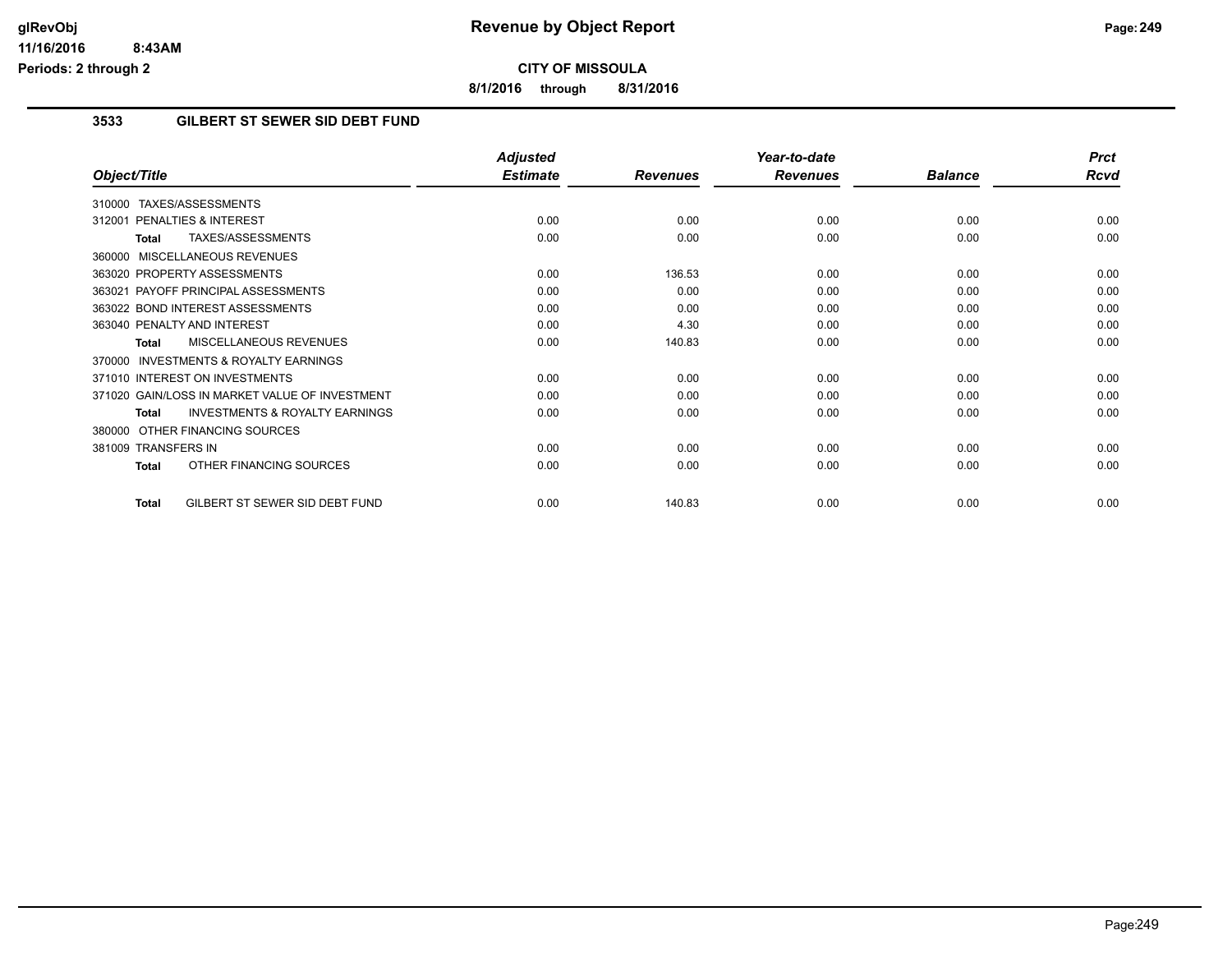**8/1/2016 through 8/31/2016**

## **3534 LINCOLNWOOD SEWER PHASE I**

#### **3534 LINCOLNWOOD SEWER PHASE I**

|                                                           | <b>Adjusted</b> |                 | Year-to-date    |                | <b>Prct</b> |
|-----------------------------------------------------------|-----------------|-----------------|-----------------|----------------|-------------|
| Object/Title                                              | <b>Estimate</b> | <b>Revenues</b> | <b>Revenues</b> | <b>Balance</b> | <b>Rcvd</b> |
| TAXES/ASSESSMENTS<br>310000                               |                 |                 |                 |                |             |
| PENALTIES & INTEREST<br>312001                            | 0.00            | 0.00            | 0.00            | 0.00           | 0.00        |
| TAXES/ASSESSMENTS<br>Total                                | 0.00            | 0.00            | 0.00            | 0.00           | 0.00        |
| MISCELLANEOUS REVENUES<br>360000                          |                 |                 |                 |                |             |
| 363020 PROPERTY ASSESSMENTS                               | 0.00            | 0.00            | 0.00            | 0.00           | 0.00        |
| 363021 PAYOFF PRINCIPAL ASSESSMENTS                       | 0.00            | 0.00            | 0.00            | 0.00           | 0.00        |
| 363022 BOND INTEREST ASSESSMENTS                          | 0.00            | 0.00            | 0.00            | 0.00           | 0.00        |
| 363040 PENALTY AND INTEREST                               | 0.00            | 0.00            | 0.00            | 0.00           | 0.00        |
| <b>MISCELLANEOUS REVENUES</b><br>Total                    | 0.00            | 0.00            | 0.00            | 0.00           | 0.00        |
| INVESTMENTS & ROYALTY EARNINGS<br>370000                  |                 |                 |                 |                |             |
| 371010 INTEREST ON INVESTMENTS                            | 0.00            | 0.00            | 0.00            | 0.00           | 0.00        |
| 371020 GAIN/LOSS IN MARKET VALUE OF INVESTMENTS           | 0.00            | 0.00            | 0.00            | 0.00           | 0.00        |
| <b>INVESTMENTS &amp; ROYALTY EARNINGS</b><br><b>Total</b> | 0.00            | 0.00            | 0.00            | 0.00           | 0.00        |
|                                                           |                 |                 |                 |                |             |
| LINCOLNWOOD SEWER PHASE I<br>Total                        | 0.00            | 0.00            | 0.00            | 0.00           | 0.00        |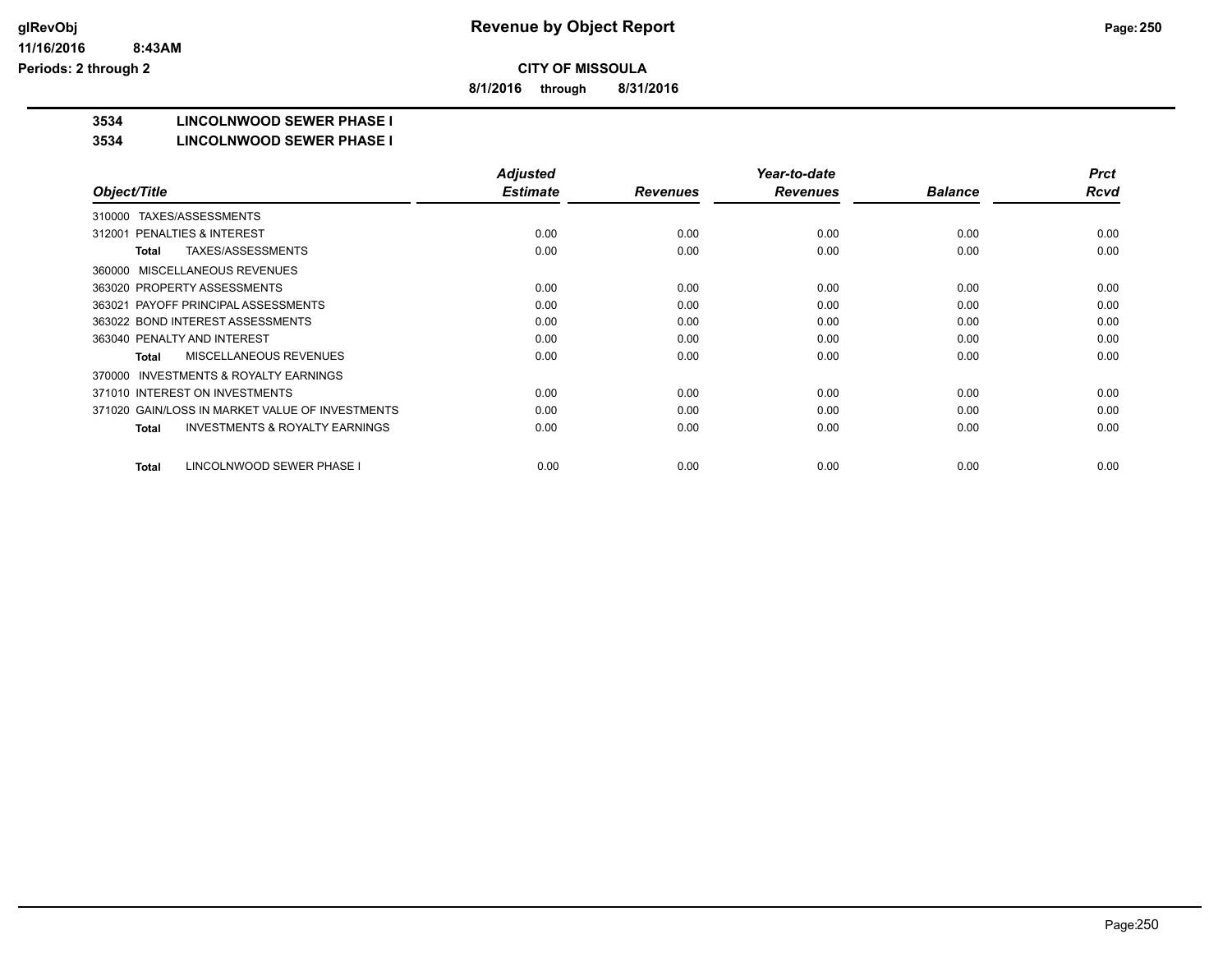**8/1/2016 through 8/31/2016**

## **3534 LINCOLNWOOD SEWER PHASE I**

| Object/Title                                              | <b>Adjusted</b><br><b>Estimate</b> | <b>Revenues</b> | Year-to-date<br><b>Revenues</b> | <b>Balance</b> | <b>Prct</b><br>Rcvd |
|-----------------------------------------------------------|------------------------------------|-----------------|---------------------------------|----------------|---------------------|
|                                                           |                                    |                 |                                 |                |                     |
| 310000 TAXES/ASSESSMENTS                                  |                                    |                 |                                 |                |                     |
| 312001 PENALTIES & INTEREST                               | 0.00                               | 0.00            | 0.00                            | 0.00           | 0.00                |
| TAXES/ASSESSMENTS<br>Total                                | 0.00                               | 0.00            | 0.00                            | 0.00           | 0.00                |
| 360000 MISCELLANEOUS REVENUES                             |                                    |                 |                                 |                |                     |
| 363020 PROPERTY ASSESSMENTS                               | 0.00                               | 0.00            | 0.00                            | 0.00           | 0.00                |
| 363021 PAYOFF PRINCIPAL ASSESSMENTS                       | 0.00                               | 0.00            | 0.00                            | 0.00           | 0.00                |
| 363022 BOND INTEREST ASSESSMENTS                          | 0.00                               | 0.00            | 0.00                            | 0.00           | 0.00                |
| 363040 PENALTY AND INTEREST                               | 0.00                               | 0.00            | 0.00                            | 0.00           | 0.00                |
| MISCELLANEOUS REVENUES<br><b>Total</b>                    | 0.00                               | 0.00            | 0.00                            | 0.00           | 0.00                |
| <b>INVESTMENTS &amp; ROYALTY EARNINGS</b><br>370000       |                                    |                 |                                 |                |                     |
| 371010 INTEREST ON INVESTMENTS                            | 0.00                               | 0.00            | 0.00                            | 0.00           | 0.00                |
| 371020 GAIN/LOSS IN MARKET VALUE OF INVESTMENT            | 0.00                               | 0.00            | 0.00                            | 0.00           | 0.00                |
| <b>INVESTMENTS &amp; ROYALTY EARNINGS</b><br><b>Total</b> | 0.00                               | 0.00            | 0.00                            | 0.00           | 0.00                |
|                                                           |                                    |                 |                                 |                |                     |
| LINCOLNWOOD SEWER PHASE I<br><b>Total</b>                 | 0.00                               | 0.00            | 0.00                            | 0.00           | 0.00                |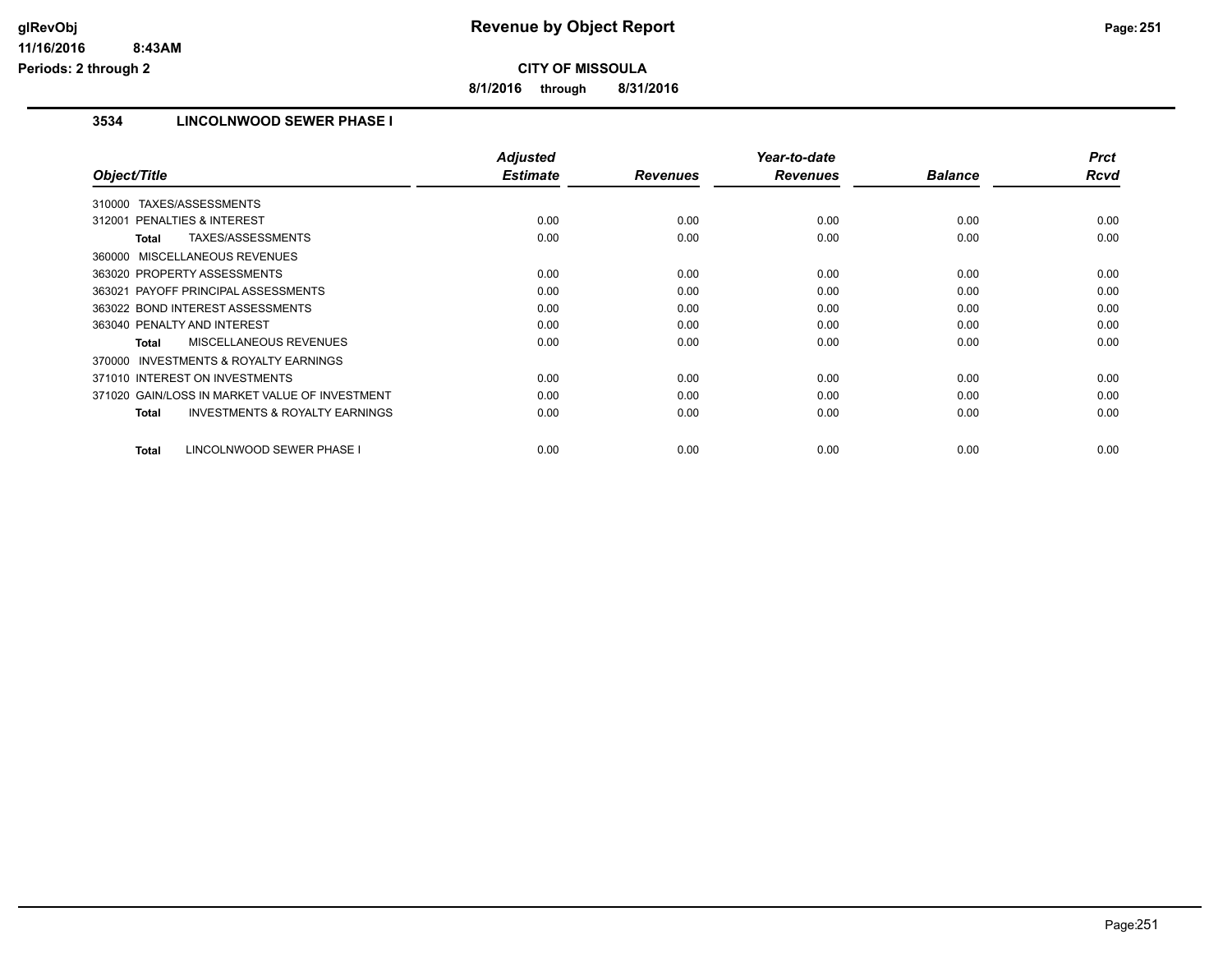**8/1/2016 through 8/31/2016**

# **3535 SLANT STREET TRAFFIC CALMING**

#### **3535 SLANT STREET TRAFFIC CALMING**

|                                                           | <b>Adjusted</b> |                 | Year-to-date    |                | <b>Prct</b> |
|-----------------------------------------------------------|-----------------|-----------------|-----------------|----------------|-------------|
| Object/Title                                              | <b>Estimate</b> | <b>Revenues</b> | <b>Revenues</b> | <b>Balance</b> | <b>Rcvd</b> |
| TAXES/ASSESSMENTS<br>310000                               |                 |                 |                 |                |             |
| PENALTIES & INTEREST<br>312001                            | 0.00            | 0.00            | 0.00            | 0.00           | 0.00        |
| TAXES/ASSESSMENTS<br>Total                                | 0.00            | 0.00            | 0.00            | 0.00           | 0.00        |
| MISCELLANEOUS REVENUES<br>360000                          |                 |                 |                 |                |             |
| 360010 MISCELLANEOUS                                      | 0.00            | 0.00            | 0.00            | 0.00           | 0.00        |
| 363020 PROPERTY ASSESSMENTS                               | 0.00            | 20.24           | 0.00            | 0.00           | 0.00        |
| 363021 PAYOFF PRINCIPAL ASSESSMENTS                       | 0.00            | 0.00            | 0.00            | 0.00           | 0.00        |
| 363022 BOND INTEREST ASSESSMENTS                          | 0.00            | 0.00            | 0.00            | 0.00           | 0.00        |
| 363040 PENALTY AND INTEREST                               | 0.00            | 0.60            | 0.00            | 0.00           | 0.00        |
| <b>MISCELLANEOUS REVENUES</b><br>Total                    | 0.00            | 20.84           | 0.00            | 0.00           | 0.00        |
| <b>INVESTMENTS &amp; ROYALTY EARNINGS</b><br>370000       |                 |                 |                 |                |             |
| 371010 INTEREST ON INVESTMENTS                            | 0.00            | 0.00            | 0.00            | 0.00           | 0.00        |
| 371020 GAIN/LOSS IN MARKET VALUE OF INVESTMENTS           | 0.00            | 0.00            | 0.00            | 0.00           | 0.00        |
| <b>INVESTMENTS &amp; ROYALTY EARNINGS</b><br><b>Total</b> | 0.00            | 0.00            | 0.00            | 0.00           | 0.00        |
| OTHER FINANCING SOURCES<br>380000                         |                 |                 |                 |                |             |
| 383000 OPERATING TRANSFERS                                | 0.00            | 0.00            | 0.00            | 0.00           | 0.00        |
| OTHER FINANCING SOURCES<br><b>Total</b>                   | 0.00            | 0.00            | 0.00            | 0.00           | 0.00        |
| SLANT STREET TRAFFIC CALMING<br><b>Total</b>              | 0.00            | 20.84           | 0.00            | 0.00           | 0.00        |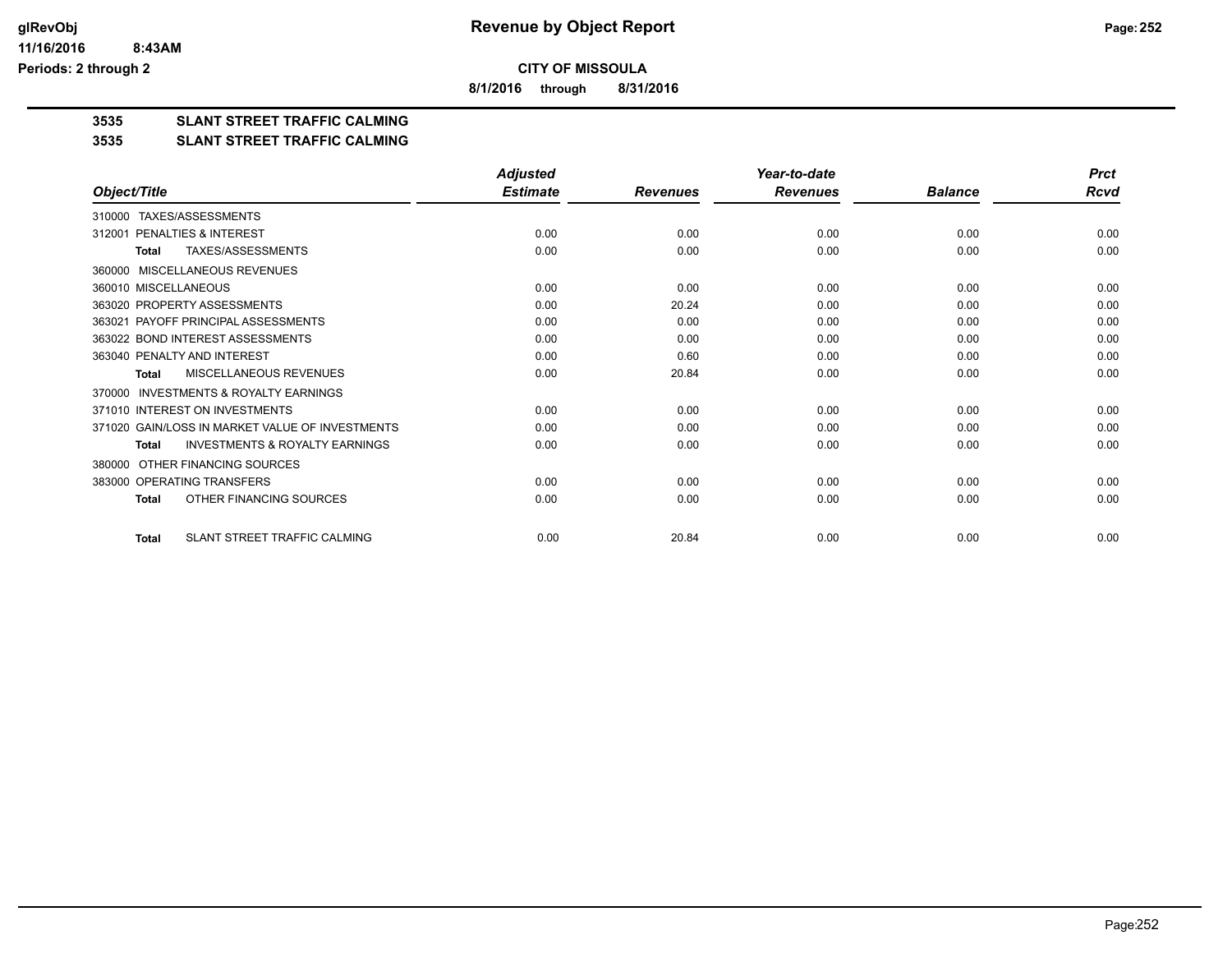**8/1/2016 through 8/31/2016**

#### **3535 SLANT STREET TRAFFIC CALMING**

|                                                     | <b>Adjusted</b> |                 | Year-to-date    |                | <b>Prct</b> |
|-----------------------------------------------------|-----------------|-----------------|-----------------|----------------|-------------|
| Object/Title                                        | <b>Estimate</b> | <b>Revenues</b> | <b>Revenues</b> | <b>Balance</b> | <b>Rcvd</b> |
| 310000 TAXES/ASSESSMENTS                            |                 |                 |                 |                |             |
| 312001 PENALTIES & INTEREST                         | 0.00            | 0.00            | 0.00            | 0.00           | 0.00        |
| TAXES/ASSESSMENTS<br><b>Total</b>                   | 0.00            | 0.00            | 0.00            | 0.00           | 0.00        |
| 360000 MISCELLANEOUS REVENUES                       |                 |                 |                 |                |             |
| 360010 MISCELLANEOUS                                | 0.00            | 0.00            | 0.00            | 0.00           | 0.00        |
| 363020 PROPERTY ASSESSMENTS                         | 0.00            | 20.24           | 0.00            | 0.00           | 0.00        |
| 363021 PAYOFF PRINCIPAL ASSESSMENTS                 | 0.00            | 0.00            | 0.00            | 0.00           | 0.00        |
| 363022 BOND INTEREST ASSESSMENTS                    | 0.00            | 0.00            | 0.00            | 0.00           | 0.00        |
| 363040 PENALTY AND INTEREST                         | 0.00            | 0.60            | 0.00            | 0.00           | 0.00        |
| MISCELLANEOUS REVENUES<br><b>Total</b>              | 0.00            | 20.84           | 0.00            | 0.00           | 0.00        |
| <b>INVESTMENTS &amp; ROYALTY EARNINGS</b><br>370000 |                 |                 |                 |                |             |
| 371010 INTEREST ON INVESTMENTS                      | 0.00            | 0.00            | 0.00            | 0.00           | 0.00        |
| 371020 GAIN/LOSS IN MARKET VALUE OF INVESTMENT      | 0.00            | 0.00            | 0.00            | 0.00           | 0.00        |
| <b>INVESTMENTS &amp; ROYALTY EARNINGS</b><br>Total  | 0.00            | 0.00            | 0.00            | 0.00           | 0.00        |
| OTHER FINANCING SOURCES<br>380000                   |                 |                 |                 |                |             |
| 383000 OPERATING TRANSFERS                          | 0.00            | 0.00            | 0.00            | 0.00           | 0.00        |
| OTHER FINANCING SOURCES<br><b>Total</b>             | 0.00            | 0.00            | 0.00            | 0.00           | 0.00        |
| SLANT STREET TRAFFIC CALMING<br><b>Total</b>        | 0.00            | 20.84           | 0.00            | 0.00           | 0.00        |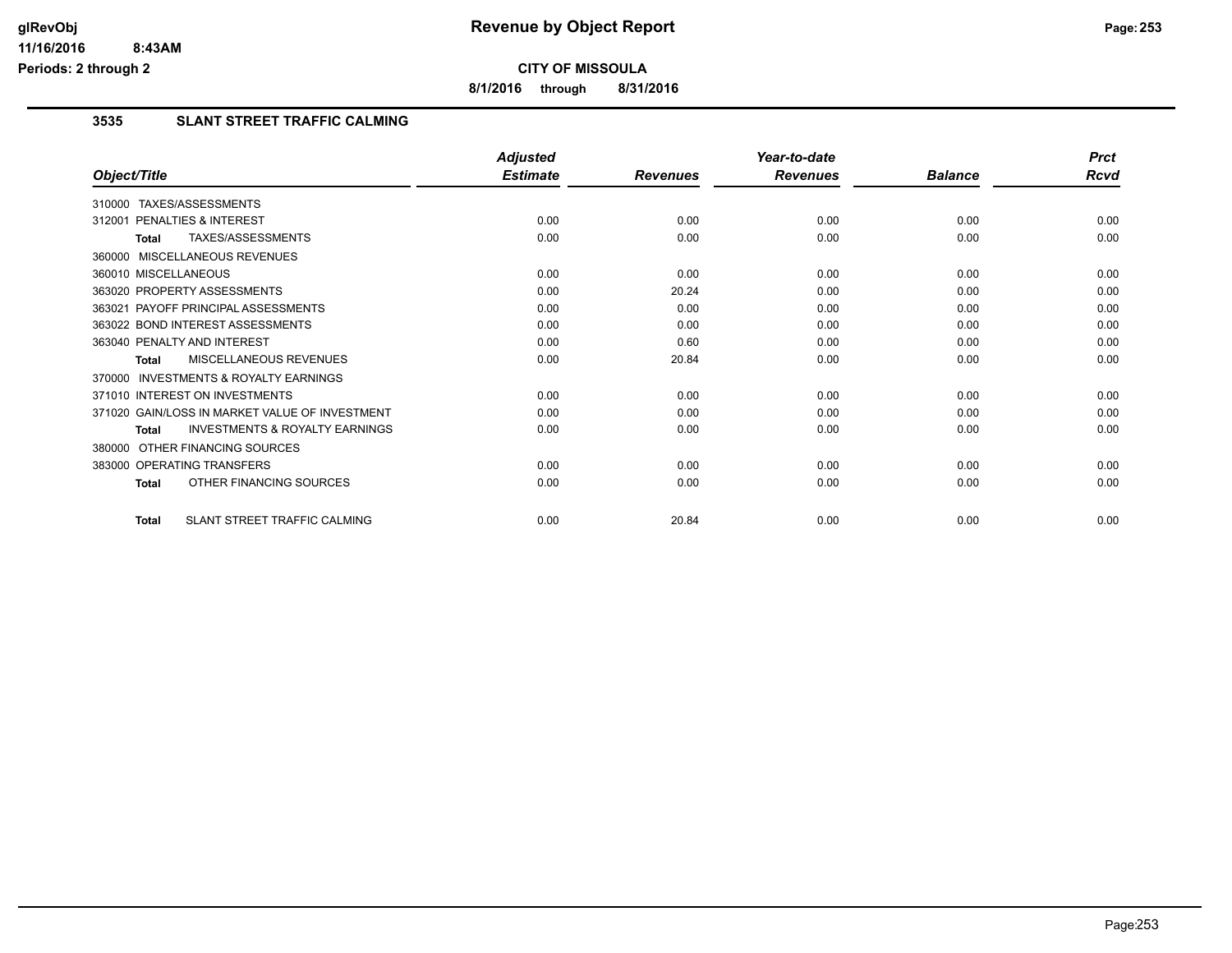**8/1/2016 through 8/31/2016**

#### **3536 LINCOLNWOOD SEWER PHASE II**

#### **3536 LINCOLNWOOD SEWER PHASE II**

|                                                     | <b>Adjusted</b> |                 | Year-to-date    |                | <b>Prct</b> |
|-----------------------------------------------------|-----------------|-----------------|-----------------|----------------|-------------|
| Object/Title                                        | <b>Estimate</b> | <b>Revenues</b> | <b>Revenues</b> | <b>Balance</b> | <b>Rcvd</b> |
| TAXES/ASSESSMENTS<br>310000                         |                 |                 |                 |                |             |
| <b>PENALTIES &amp; INTEREST</b><br>312001           | 0.00            | 0.00            | 0.00            | 0.00           | 0.00        |
| TAXES/ASSESSMENTS<br>Total                          | 0.00            | 0.00            | 0.00            | 0.00           | 0.00        |
| 360000 MISCELLANEOUS REVENUES                       |                 |                 |                 |                |             |
| 363020 PROPERTY ASSESSMENTS                         | 0.00            | 1,008.72        | 0.00            | 0.00           | 0.00        |
| 363021 PAYOFF PRINCIPAL ASSESSMENTS                 | 0.00            | 0.00            | 0.00            | 0.00           | 0.00        |
| 363022 BOND INTEREST ASSESSMENTS                    | 0.00            | 0.00            | 0.00            | 0.00           | 0.00        |
| 363040 PENALTY AND INTEREST                         | 0.00            | 38.26           | 0.00            | 0.00           | 0.00        |
| <b>MISCELLANEOUS REVENUES</b><br>Total              | 0.00            | 1,046.98        | 0.00            | 0.00           | 0.00        |
| <b>INVESTMENTS &amp; ROYALTY EARNINGS</b><br>370000 |                 |                 |                 |                |             |
| 371010 INTEREST ON INVESTMENTS                      | 0.00            | 0.00            | 0.00            | 0.00           | 0.00        |
| 371020 GAIN/LOSS IN MARKET VALUE OF INVESTMENTS     | 0.00            | 0.00            | 0.00            | 0.00           | 0.00        |
| <b>INVESTMENTS &amp; ROYALTY EARNINGS</b><br>Total  | 0.00            | 0.00            | 0.00            | 0.00           | 0.00        |
| LINCOLNWOOD SEWER PHASE II<br><b>Total</b>          | 0.00            | 1,046.98        | 0.00            | 0.00           | 0.00        |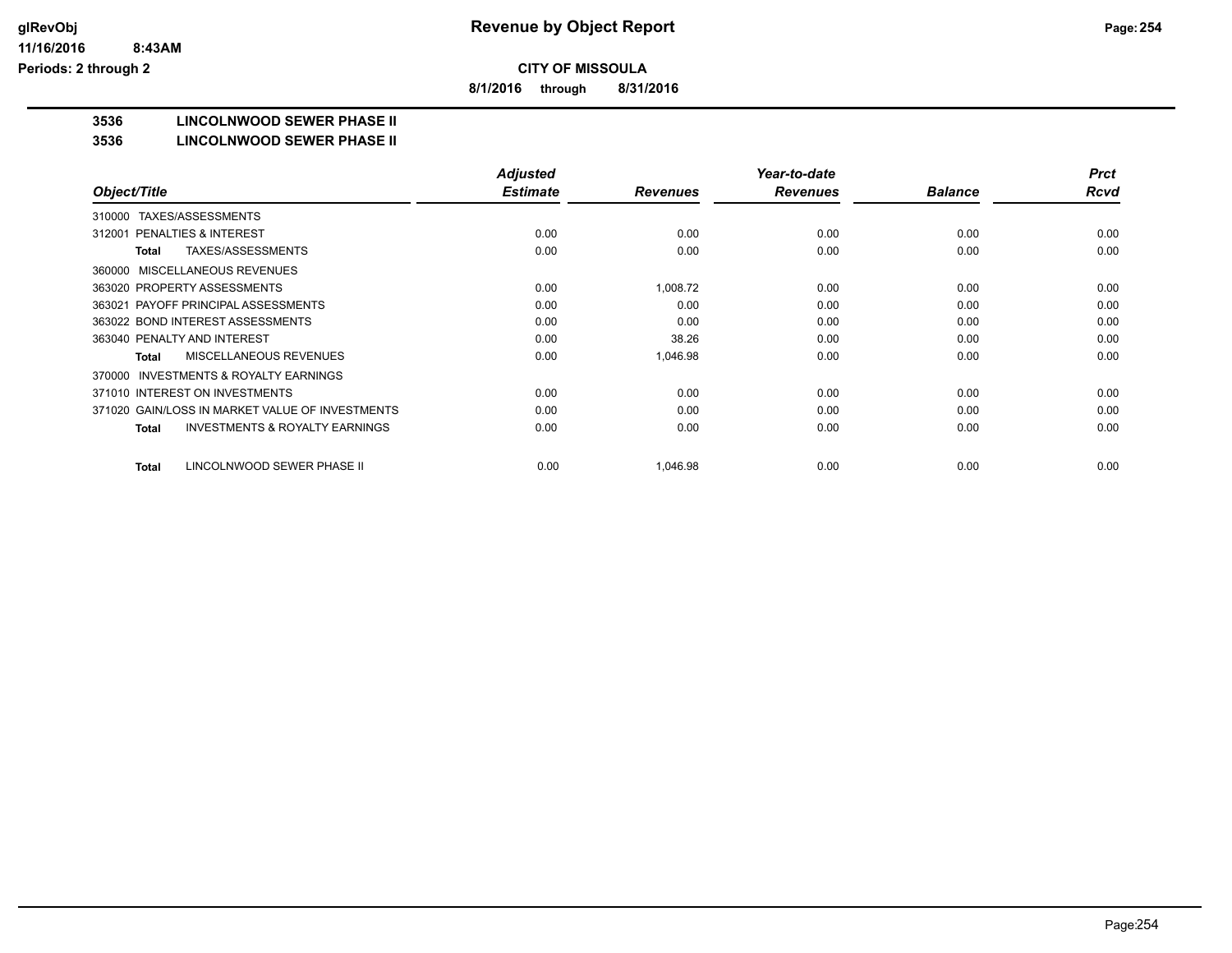**8/1/2016 through 8/31/2016**

#### **3536 LINCOLNWOOD SEWER PHASE II**

|                                                           | <b>Adjusted</b> |                 | Year-to-date    |                | <b>Prct</b> |
|-----------------------------------------------------------|-----------------|-----------------|-----------------|----------------|-------------|
| Object/Title                                              | <b>Estimate</b> | <b>Revenues</b> | <b>Revenues</b> | <b>Balance</b> | <b>Rcvd</b> |
| 310000 TAXES/ASSESSMENTS                                  |                 |                 |                 |                |             |
| 312001 PENALTIES & INTEREST                               | 0.00            | 0.00            | 0.00            | 0.00           | 0.00        |
| TAXES/ASSESSMENTS<br>Total                                | 0.00            | 0.00            | 0.00            | 0.00           | 0.00        |
| 360000 MISCELLANEOUS REVENUES                             |                 |                 |                 |                |             |
| 363020 PROPERTY ASSESSMENTS                               | 0.00            | 1,008.72        | 0.00            | 0.00           | 0.00        |
| 363021 PAYOFF PRINCIPAL ASSESSMENTS                       | 0.00            | 0.00            | 0.00            | 0.00           | 0.00        |
| 363022 BOND INTEREST ASSESSMENTS                          | 0.00            | 0.00            | 0.00            | 0.00           | 0.00        |
| 363040 PENALTY AND INTEREST                               | 0.00            | 38.26           | 0.00            | 0.00           | 0.00        |
| MISCELLANEOUS REVENUES<br><b>Total</b>                    | 0.00            | 1,046.98        | 0.00            | 0.00           | 0.00        |
| <b>INVESTMENTS &amp; ROYALTY EARNINGS</b><br>370000       |                 |                 |                 |                |             |
| 371010 INTEREST ON INVESTMENTS                            | 0.00            | 0.00            | 0.00            | 0.00           | 0.00        |
| 371020 GAIN/LOSS IN MARKET VALUE OF INVESTMENT            | 0.00            | 0.00            | 0.00            | 0.00           | 0.00        |
| <b>INVESTMENTS &amp; ROYALTY EARNINGS</b><br><b>Total</b> | 0.00            | 0.00            | 0.00            | 0.00           | 0.00        |
| LINCOLNWOOD SEWER PHASE II<br><b>Total</b>                | 0.00            | 1,046.98        | 0.00            | 0.00           | 0.00        |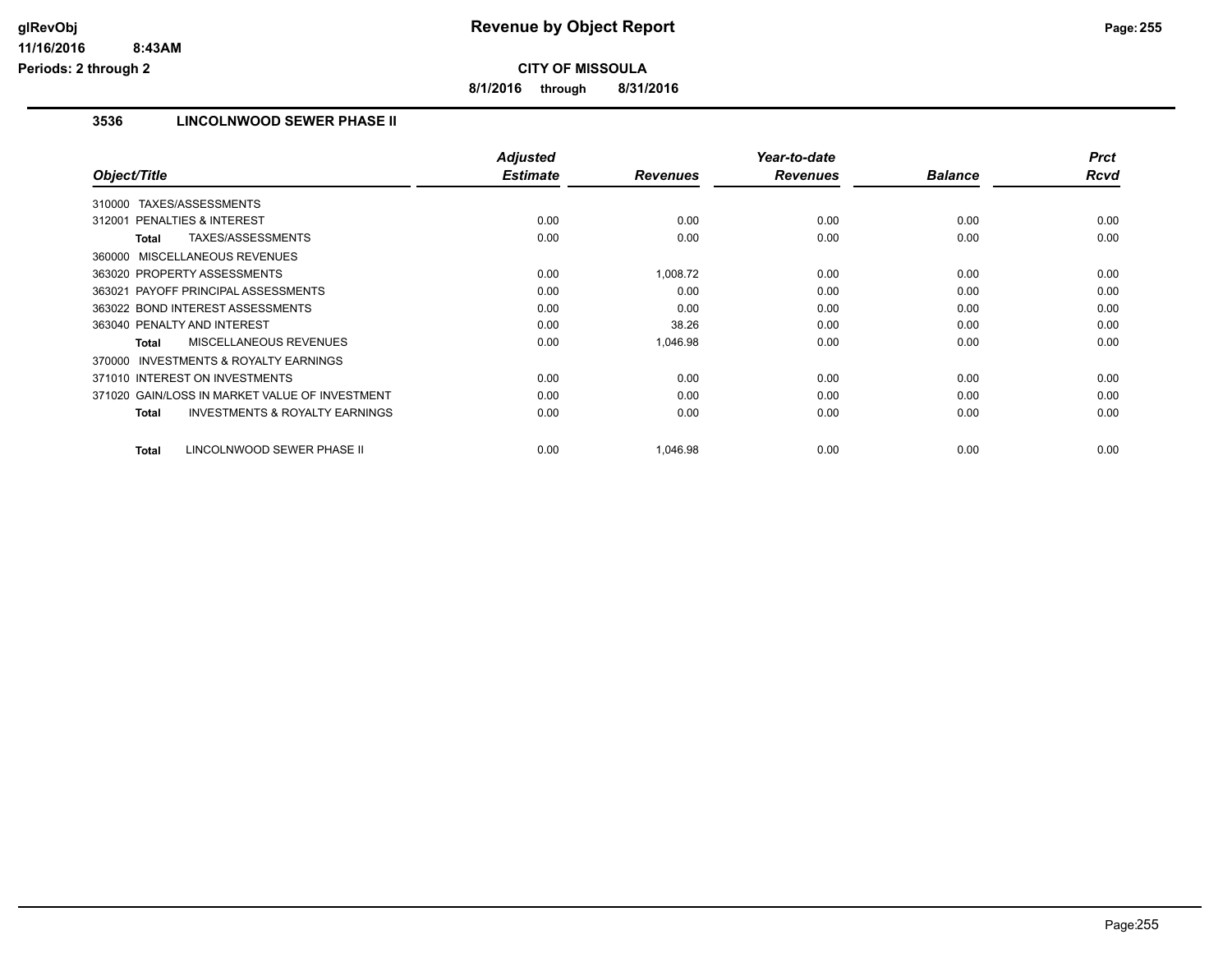**8/1/2016 through 8/31/2016**

#### **3539 SOUTH 4TH STREET W TRAFFIC**

#### **3539 SOUTH 4TH STREET W TRAFFIC**

|                                                     | <b>Adjusted</b> |                 | Year-to-date    |                | <b>Prct</b> |
|-----------------------------------------------------|-----------------|-----------------|-----------------|----------------|-------------|
| Object/Title                                        | <b>Estimate</b> | <b>Revenues</b> | <b>Revenues</b> | <b>Balance</b> | Rcvd        |
| TAXES/ASSESSMENTS<br>310000                         |                 |                 |                 |                |             |
| PENALTIES & INTEREST<br>312001                      | 0.00            | 0.00            | 0.00            | 0.00           | 0.00        |
| TAXES/ASSESSMENTS<br>Total                          | 0.00            | 0.00            | 0.00            | 0.00           | 0.00        |
| <b>MISCELLANEOUS REVENUES</b><br>360000             |                 |                 |                 |                |             |
| 360010 MISCELLANEOUS                                | 0.00            | 0.00            | 0.00            | 0.00           | 0.00        |
| 363020 PROPERTY ASSESSMENTS                         | 0.00            | 36.62           | 0.00            | 0.00           | 0.00        |
| 363021 PAYOFF PRINCIPAL ASSESSMENTS                 | 0.00            | 0.00            | 0.00            | 0.00           | 0.00        |
| 363022 BOND INTEREST ASSESSMENTS                    | 0.00            | 0.00            | 0.00            | 0.00           | 0.00        |
| 363040 PENALTY AND INTEREST                         | 0.00            | 1.16            | 0.00            | 0.00           | 0.00        |
| MISCELLANEOUS REVENUES<br>Total                     | 0.00            | 37.78           | 0.00            | 0.00           | 0.00        |
| <b>INVESTMENTS &amp; ROYALTY EARNINGS</b><br>370000 |                 |                 |                 |                |             |
| 371010 INTEREST ON INVESTMENTS                      | 0.00            | 0.00            | 0.00            | 0.00           | 0.00        |
| 371020 GAIN/LOSS IN MARKET VALUE OF INVESTMENTS     | 0.00            | 0.00            | 0.00            | 0.00           | 0.00        |
| <b>INVESTMENTS &amp; ROYALTY EARNINGS</b><br>Total  | 0.00            | 0.00            | 0.00            | 0.00           | 0.00        |
| OTHER FINANCING SOURCES<br>380000                   |                 |                 |                 |                |             |
| 383000 OPERATING TRANSFERS                          | 0.00            | 0.00            | 0.00            | 0.00           | 0.00        |
| OTHER FINANCING SOURCES<br><b>Total</b>             | 0.00            | 0.00            | 0.00            | 0.00           | 0.00        |
| SOUTH 4TH STREET W TRAFFIC<br><b>Total</b>          | 0.00            | 37.78           | 0.00            | 0.00           | 0.00        |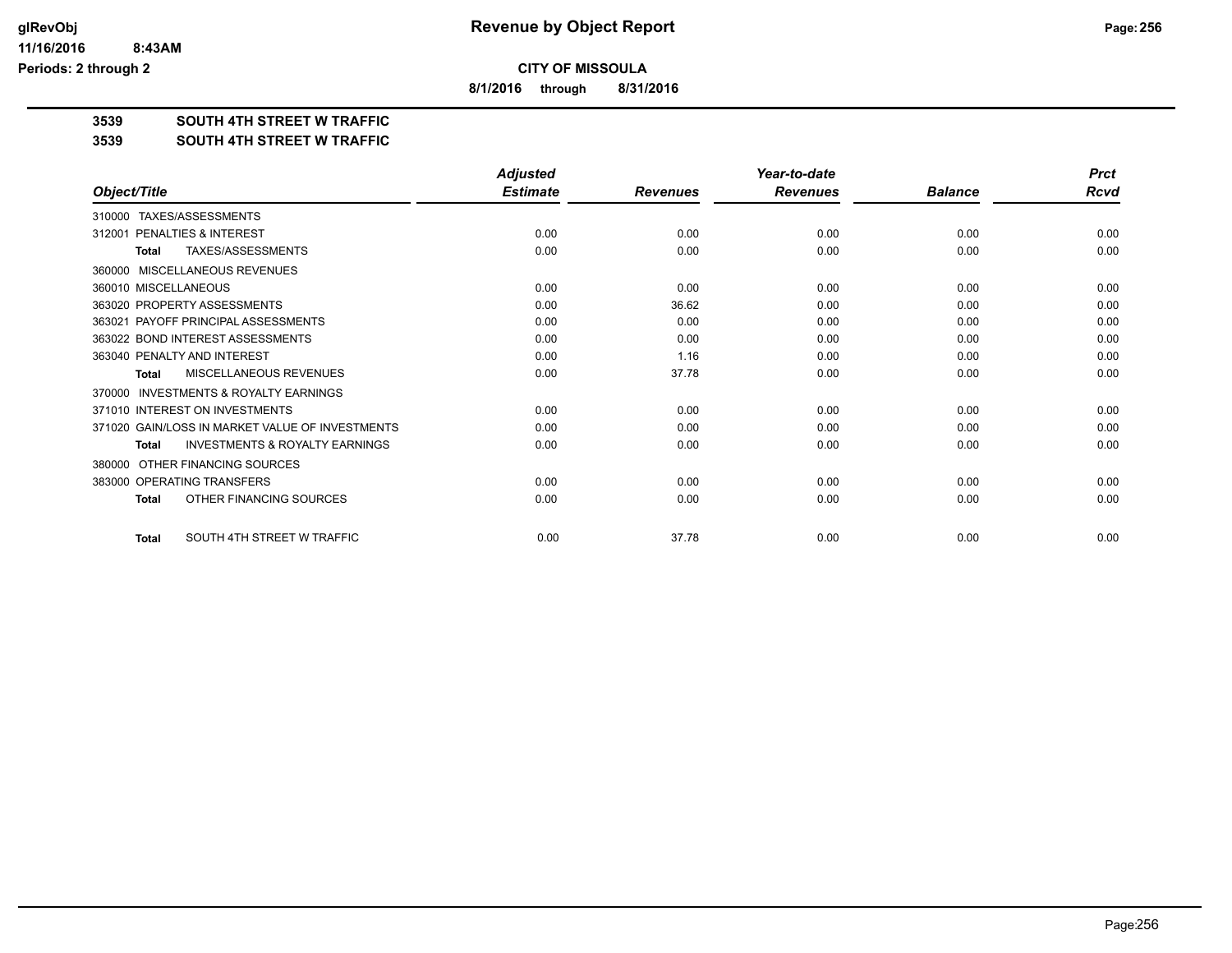**8/1/2016 through 8/31/2016**

#### **3539 SOUTH 4TH STREET W TRAFFIC**

|                                                     | <b>Adjusted</b> |                 | Year-to-date    |                | <b>Prct</b> |
|-----------------------------------------------------|-----------------|-----------------|-----------------|----------------|-------------|
| Object/Title                                        | <b>Estimate</b> | <b>Revenues</b> | <b>Revenues</b> | <b>Balance</b> | Rcvd        |
| 310000 TAXES/ASSESSMENTS                            |                 |                 |                 |                |             |
| 312001 PENALTIES & INTEREST                         | 0.00            | 0.00            | 0.00            | 0.00           | 0.00        |
| TAXES/ASSESSMENTS<br><b>Total</b>                   | 0.00            | 0.00            | 0.00            | 0.00           | 0.00        |
| 360000 MISCELLANEOUS REVENUES                       |                 |                 |                 |                |             |
| 360010 MISCELLANEOUS                                | 0.00            | 0.00            | 0.00            | 0.00           | 0.00        |
| 363020 PROPERTY ASSESSMENTS                         | 0.00            | 36.62           | 0.00            | 0.00           | 0.00        |
| 363021 PAYOFF PRINCIPAL ASSESSMENTS                 | 0.00            | 0.00            | 0.00            | 0.00           | 0.00        |
| 363022 BOND INTEREST ASSESSMENTS                    | 0.00            | 0.00            | 0.00            | 0.00           | 0.00        |
| 363040 PENALTY AND INTEREST                         | 0.00            | 1.16            | 0.00            | 0.00           | 0.00        |
| MISCELLANEOUS REVENUES<br><b>Total</b>              | 0.00            | 37.78           | 0.00            | 0.00           | 0.00        |
| <b>INVESTMENTS &amp; ROYALTY EARNINGS</b><br>370000 |                 |                 |                 |                |             |
| 371010 INTEREST ON INVESTMENTS                      | 0.00            | 0.00            | 0.00            | 0.00           | 0.00        |
| 371020 GAIN/LOSS IN MARKET VALUE OF INVESTMENT      | 0.00            | 0.00            | 0.00            | 0.00           | 0.00        |
| <b>INVESTMENTS &amp; ROYALTY EARNINGS</b><br>Total  | 0.00            | 0.00            | 0.00            | 0.00           | 0.00        |
| OTHER FINANCING SOURCES<br>380000                   |                 |                 |                 |                |             |
| 383000 OPERATING TRANSFERS                          | 0.00            | 0.00            | 0.00            | 0.00           | 0.00        |
| OTHER FINANCING SOURCES<br><b>Total</b>             | 0.00            | 0.00            | 0.00            | 0.00           | 0.00        |
| SOUTH 4TH STREET W TRAFFIC<br><b>Total</b>          | 0.00            | 37.78           | 0.00            | 0.00           | 0.00        |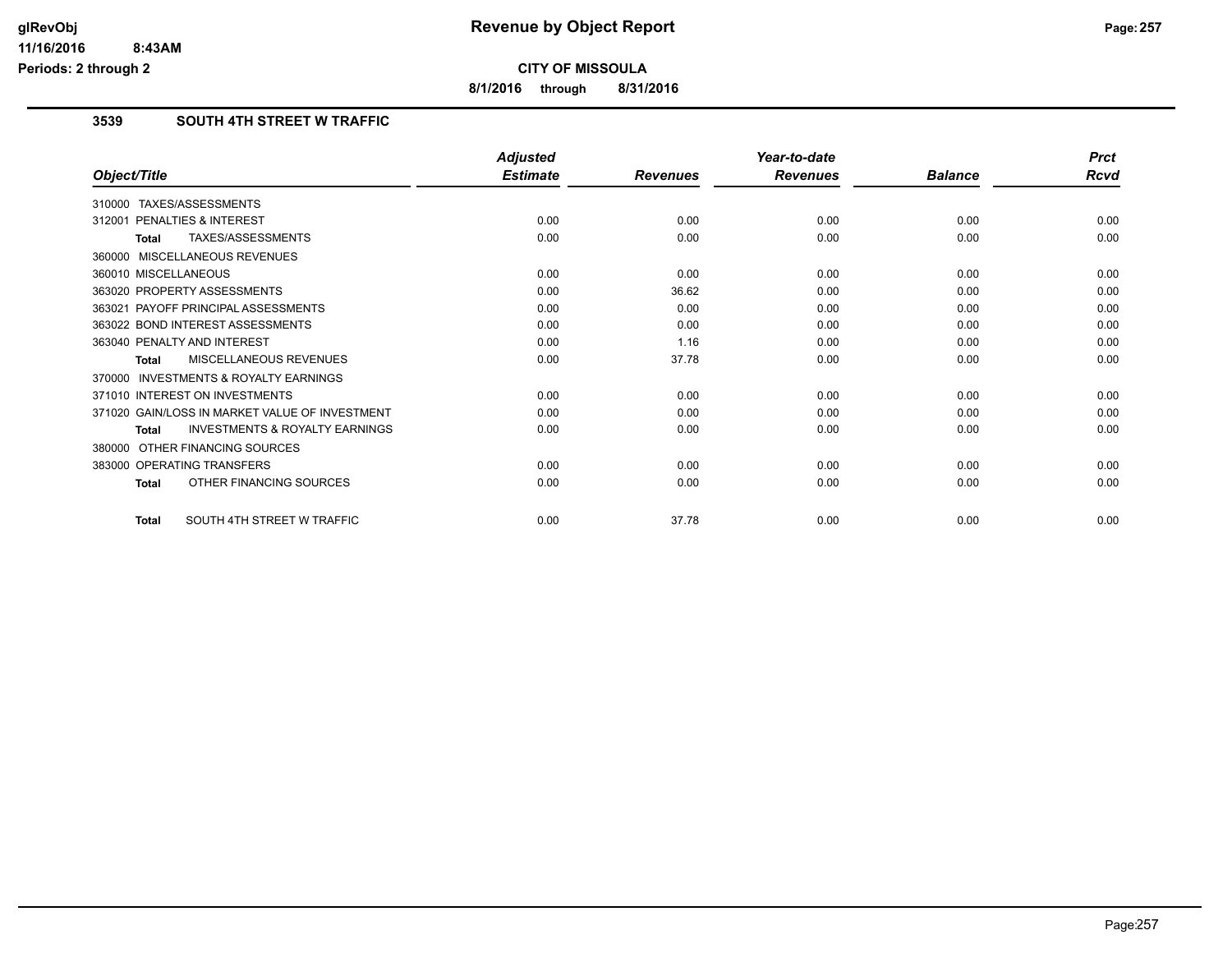**8/1/2016 through 8/31/2016**

**3540 SID 540 DEBT SERVICE FUND**

**3540 SID 540 DEBT SERVICE FUND**

|                                                | <b>Adjusted</b> |                 | Year-to-date    |                | <b>Prct</b> |
|------------------------------------------------|-----------------|-----------------|-----------------|----------------|-------------|
| Object/Title                                   | <b>Estimate</b> | <b>Revenues</b> | <b>Revenues</b> | <b>Balance</b> | <b>Rcvd</b> |
| 360000 MISCELLANEOUS REVENUES                  |                 |                 |                 |                |             |
| 363020 PROPERTY ASSESSMENTS                    | 0.00            | 1.027.27        | $-90.04$        | 90.04          | 0.00        |
| 363021 PAYOFF PRINCIPAL ASSESSMENTS            | 0.00            | 0.00            | 1.699.14        | $-1,699.14$    | 0.00        |
| 363040 PENALTY AND INTEREST                    | 0.00            | 44.74           | $-2.86$         | 2.86           | 0.00        |
| MISCELLANEOUS REVENUES<br>Total                | 0.00            | 1.072.01        | 1.606.24        | $-1,606.24$    | 0.00        |
| 370000 INVESTMENTS & ROYALTY EARNINGS          |                 |                 |                 |                |             |
| 371010 INTEREST ON INVESTMENTS                 | 0.00            | 0.00            | 0.00            | 0.00           | 0.00        |
| 371500 INTEREST ON INTERFUND LOAN              | 0.00            | 0.00            | 0.00            | 0.00           | 0.00        |
| INVESTMENTS & ROYALTY EARNINGS<br><b>Total</b> | 0.00            | 0.00            | 0.00            | 0.00           | 0.00        |
| SID 540 DEBT SERVICE FUND<br><b>Total</b>      | 0.00            | 1.072.01        | 1.606.24        | $-1.606.24$    | 0.00        |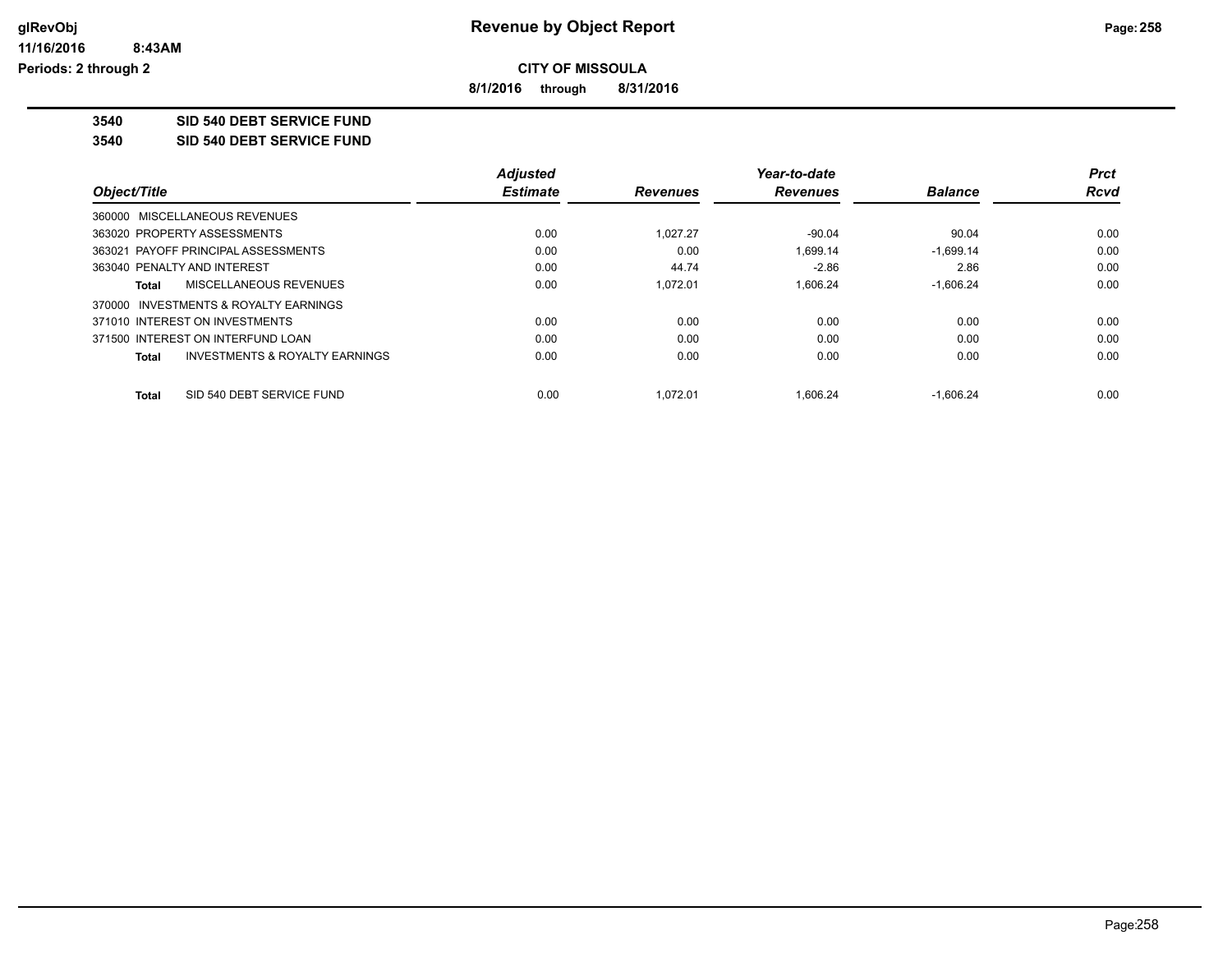**8:43AM**

**CITY OF MISSOULA**

**8/1/2016 through 8/31/2016**

#### **3540 SID 540 DEBT SERVICE FUND**

| Object/Title                                       | <b>Adjusted</b><br><b>Estimate</b> | <b>Revenues</b> | Year-to-date<br><b>Revenues</b> | <b>Balance</b> | <b>Prct</b><br>Rcvd |
|----------------------------------------------------|------------------------------------|-----------------|---------------------------------|----------------|---------------------|
| 360000 MISCELLANEOUS REVENUES                      |                                    |                 |                                 |                |                     |
| 363020 PROPERTY ASSESSMENTS                        | 0.00                               | 1.027.27        | $-90.04$                        | 90.04          | 0.00                |
| 363021 PAYOFF PRINCIPAL ASSESSMENTS                | 0.00                               | 0.00            | 1.699.14                        | $-1.699.14$    | 0.00                |
| 363040 PENALTY AND INTEREST                        | 0.00                               | 44.74           | $-2.86$                         | 2.86           | 0.00                |
| <b>MISCELLANEOUS REVENUES</b><br>Total             | 0.00                               | 1.072.01        | 1.606.24                        | $-1.606.24$    | 0.00                |
| 370000 INVESTMENTS & ROYALTY EARNINGS              |                                    |                 |                                 |                |                     |
| 371010 INTEREST ON INVESTMENTS                     | 0.00                               | 0.00            | 0.00                            | 0.00           | 0.00                |
| 371500 INTEREST ON INTERFUND LOAN                  | 0.00                               | 0.00            | 0.00                            | 0.00           | 0.00                |
| <b>INVESTMENTS &amp; ROYALTY EARNINGS</b><br>Total | 0.00                               | 0.00            | 0.00                            | 0.00           | 0.00                |
| SID 540 DEBT SERVICE FUND<br>Total                 | 0.00                               | 1.072.01        | 1.606.24                        | $-1.606.24$    | 0.00                |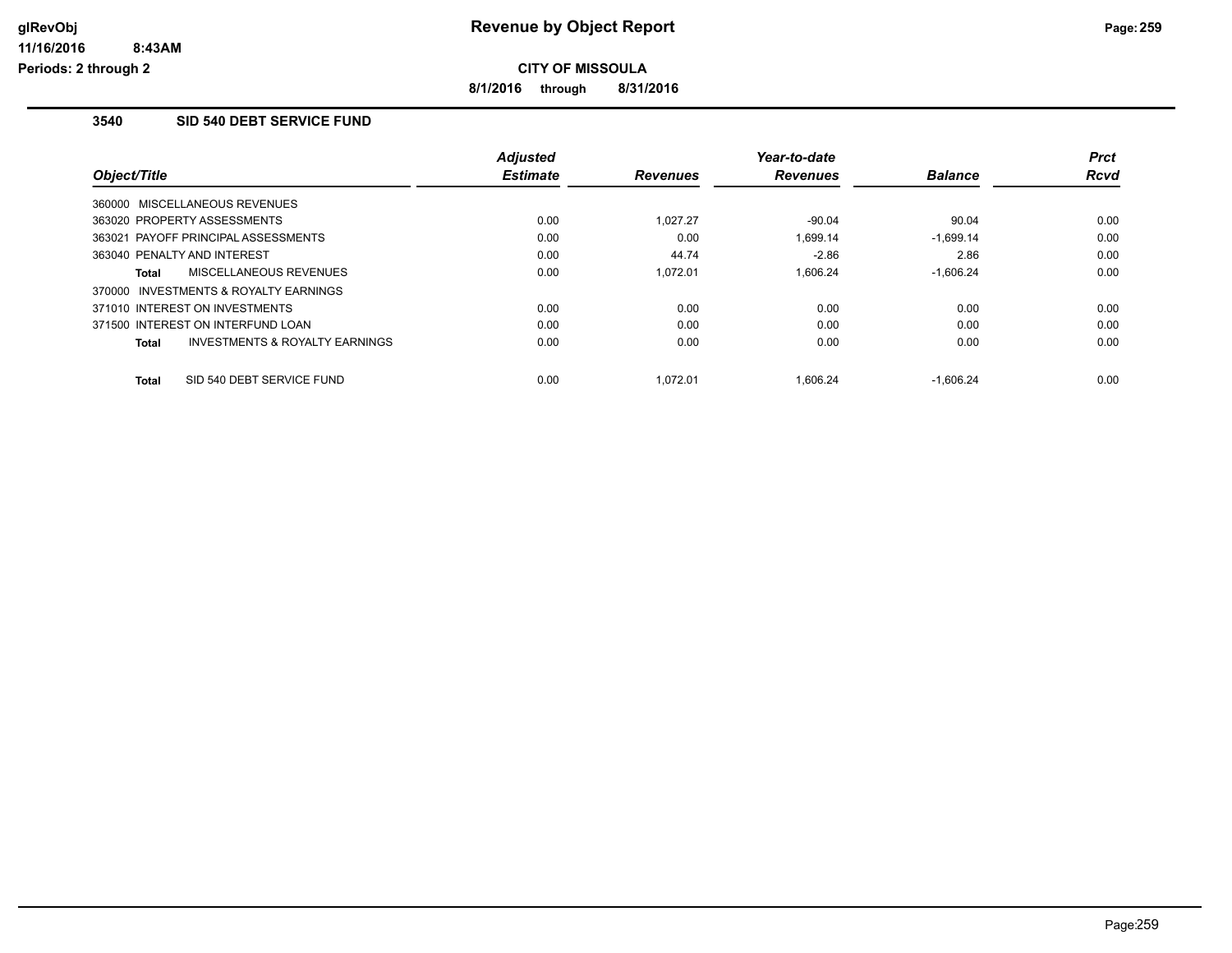**8/1/2016 through 8/31/2016**

**3541 SID 541 DEBT SERVICE**

**3541 SID 541 DEBT SERVICE**

|                                         | <b>Adjusted</b> |                 | Year-to-date    |                | <b>Prct</b> |
|-----------------------------------------|-----------------|-----------------|-----------------|----------------|-------------|
| Object/Title                            | <b>Estimate</b> | <b>Revenues</b> | <b>Revenues</b> | <b>Balance</b> | <b>Rcvd</b> |
| 360000 MISCELLANEOUS REVENUES           |                 |                 |                 |                |             |
| 363020 PROPERTY ASSESSMENTS             | 0.00            | 787.01          | $-53.97$        | 53.97          | 0.00        |
| 363021 PAYOFF PRINCIPAL ASSESSMENTS     | 0.00            | 0.00            | 0.00            | 0.00           | 0.00        |
| 363040 PENALTY AND INTEREST             | 0.00            | 26.54           | $-1.92$         | 1.92           | 0.00        |
| MISCELLANEOUS REVENUES<br>Total         | 0.00            | 813.55          | $-55.89$        | 55.89          | 0.00        |
| 370000 INVESTMENTS & ROYALTY EARNINGS   |                 |                 |                 |                |             |
| 371010 INTEREST ON INVESTMENTS          | 0.00            | 0.00            | 0.00            | 0.00           | 0.00        |
| INVESTMENTS & ROYALTY EARNINGS<br>Total | 0.00            | 0.00            | 0.00            | 0.00           | 0.00        |
| 380000 OTHER FINANCING SOURCES          |                 |                 |                 |                |             |
| 381030 SID BONDS PROCEEDS               | 0.00            | 0.00            | 0.00            | 0.00           | 0.00        |
| OTHER FINANCING SOURCES<br>Total        | 0.00            | 0.00            | 0.00            | 0.00           | 0.00        |
| SID 541 DEBT SERVICE<br>Total           | 0.00            | 813.55          | $-55.89$        | 55.89          | 0.00        |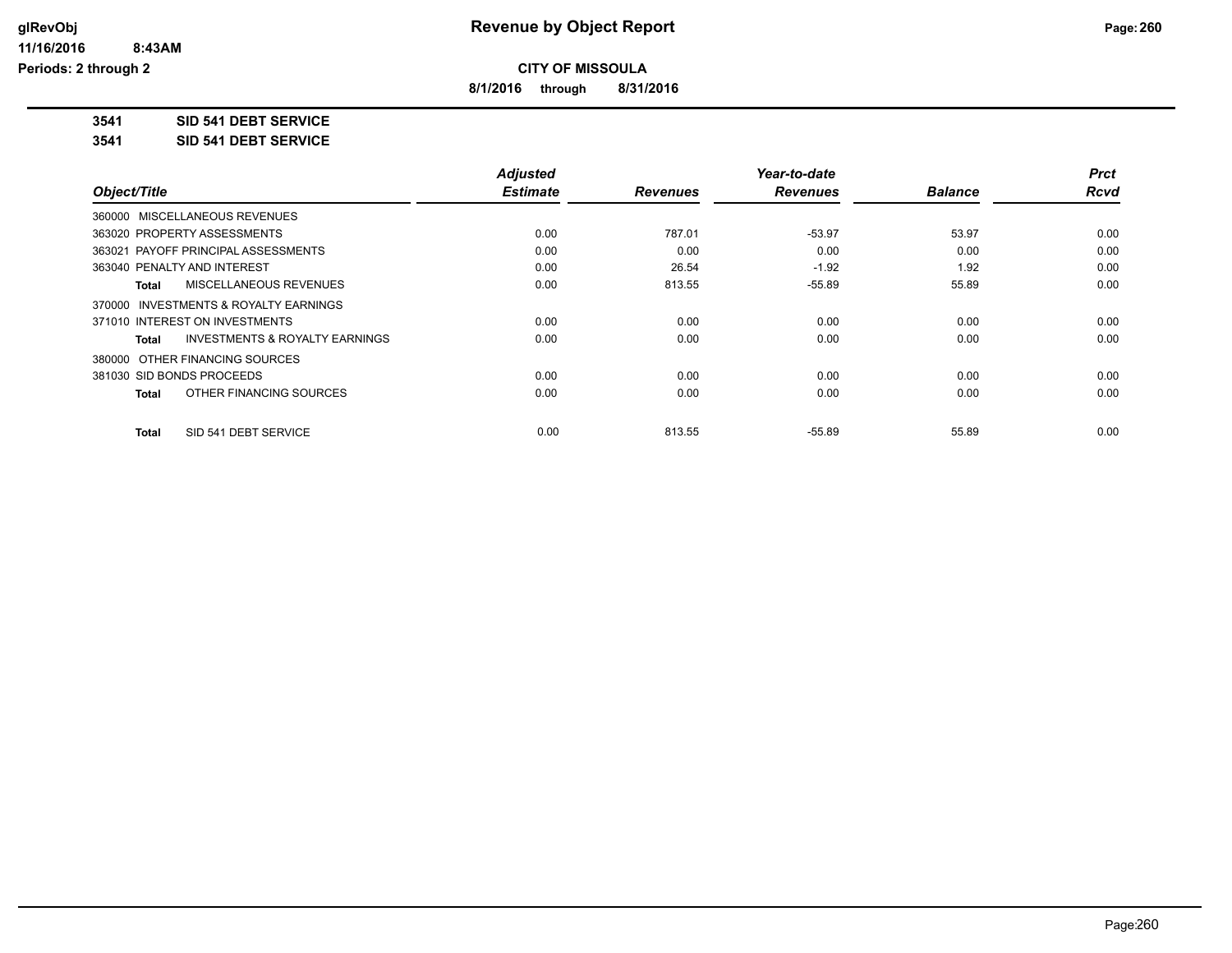**8/1/2016 through 8/31/2016**

#### **3541 SID 541 DEBT SERVICE**

| Object/Title                                        | <b>Adjusted</b><br><b>Estimate</b> | <b>Revenues</b> | Year-to-date<br><b>Revenues</b> | <b>Balance</b> | <b>Prct</b><br>Rcvd |
|-----------------------------------------------------|------------------------------------|-----------------|---------------------------------|----------------|---------------------|
| 360000 MISCELLANEOUS REVENUES                       |                                    |                 |                                 |                |                     |
| 363020 PROPERTY ASSESSMENTS                         | 0.00                               | 787.01          | $-53.97$                        | 53.97          | 0.00                |
| 363021 PAYOFF PRINCIPAL ASSESSMENTS                 | 0.00                               | 0.00            | 0.00                            | 0.00           | 0.00                |
| 363040 PENALTY AND INTEREST                         | 0.00                               | 26.54           | $-1.92$                         | 1.92           | 0.00                |
| MISCELLANEOUS REVENUES<br>Total                     | 0.00                               | 813.55          | $-55.89$                        | 55.89          | 0.00                |
| <b>INVESTMENTS &amp; ROYALTY EARNINGS</b><br>370000 |                                    |                 |                                 |                |                     |
| 371010 INTEREST ON INVESTMENTS                      | 0.00                               | 0.00            | 0.00                            | 0.00           | 0.00                |
| <b>INVESTMENTS &amp; ROYALTY EARNINGS</b><br>Total  | 0.00                               | 0.00            | 0.00                            | 0.00           | 0.00                |
| 380000 OTHER FINANCING SOURCES                      |                                    |                 |                                 |                |                     |
| 381030 SID BONDS PROCEEDS                           | 0.00                               | 0.00            | 0.00                            | 0.00           | 0.00                |
| OTHER FINANCING SOURCES<br><b>Total</b>             | 0.00                               | 0.00            | 0.00                            | 0.00           | 0.00                |
| SID 541 DEBT SERVICE<br><b>Total</b>                | 0.00                               | 813.55          | $-55.89$                        | 55.89          | 0.00                |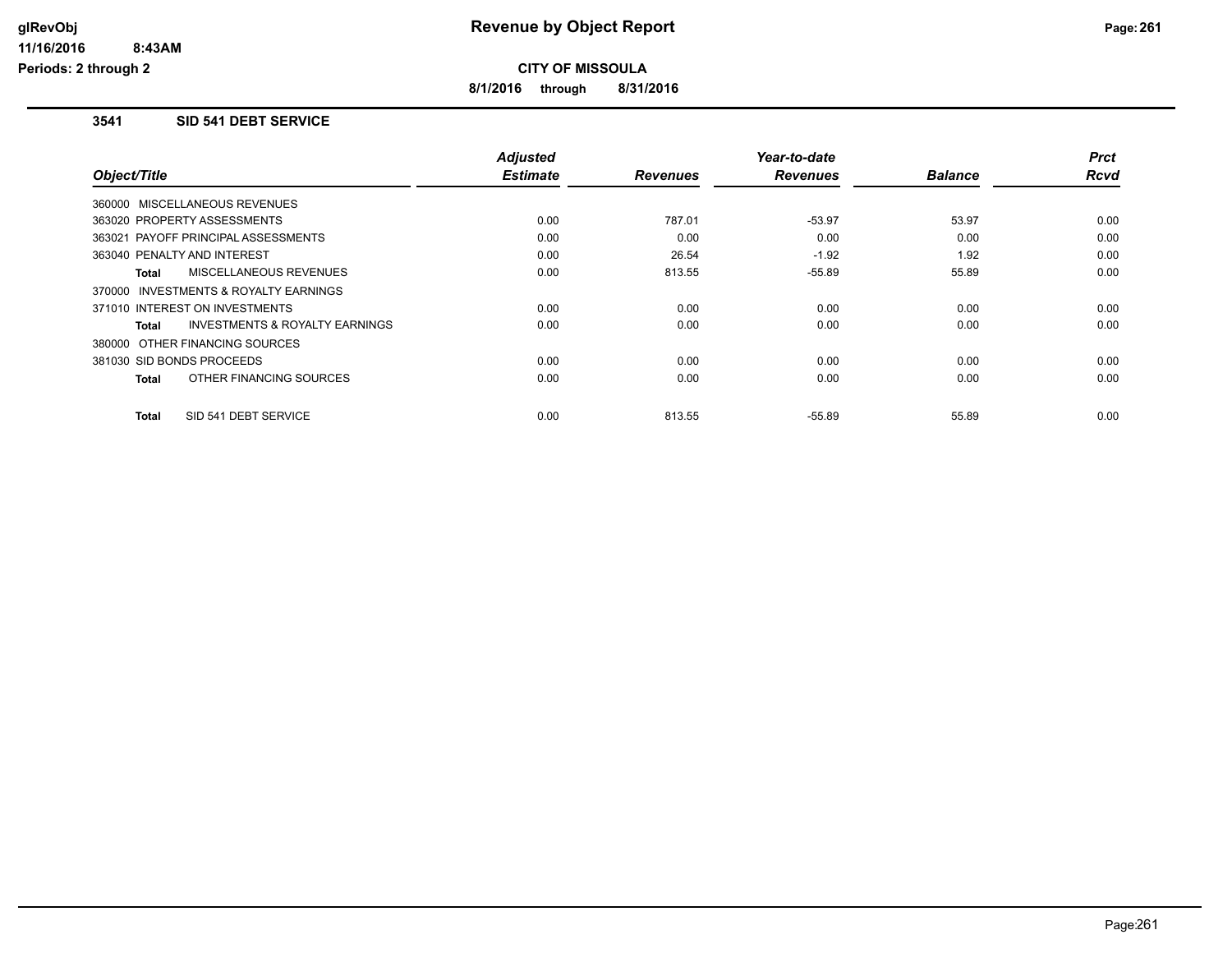**8/1/2016 through 8/31/2016**

**3543 SID 543 DEBT SERVICE**

**3543 SID 543 DEBT SERVICE**

|                                                    | <b>Adjusted</b> |                 | Year-to-date    |                | <b>Prct</b> |
|----------------------------------------------------|-----------------|-----------------|-----------------|----------------|-------------|
| Object/Title                                       | <b>Estimate</b> | <b>Revenues</b> | <b>Revenues</b> | <b>Balance</b> | <b>Rcvd</b> |
| 360000 MISCELLANEOUS REVENUES                      |                 |                 |                 |                |             |
| 363020 PROPERTY ASSESSMENTS                        | 0.00            | 55.95           | 0.00            | 0.00           | 0.00        |
| 363021 PAYOFF PRINCIPAL ASSESSMENTS                | 0.00            | 0.00            | 0.00            | 0.00           | 0.00        |
| 363040 PENALTY AND INTEREST                        | 0.00            | 1.69            | 0.00            | 0.00           | 0.00        |
| MISCELLANEOUS REVENUES<br>Total                    | 0.00            | 57.64           | 0.00            | 0.00           | 0.00        |
| 370000 INVESTMENTS & ROYALTY EARNINGS              |                 |                 |                 |                |             |
| 371010 INTEREST ON INVESTMENTS                     | 0.00            | 0.00            | 0.00            | 0.00           | 0.00        |
| <b>INVESTMENTS &amp; ROYALTY EARNINGS</b><br>Total | 0.00            | 0.00            | 0.00            | 0.00           | 0.00        |
| SID 543 DEBT SERVICE<br>Total                      | 0.00            | 57.64           | 0.00            | 0.00           | 0.00        |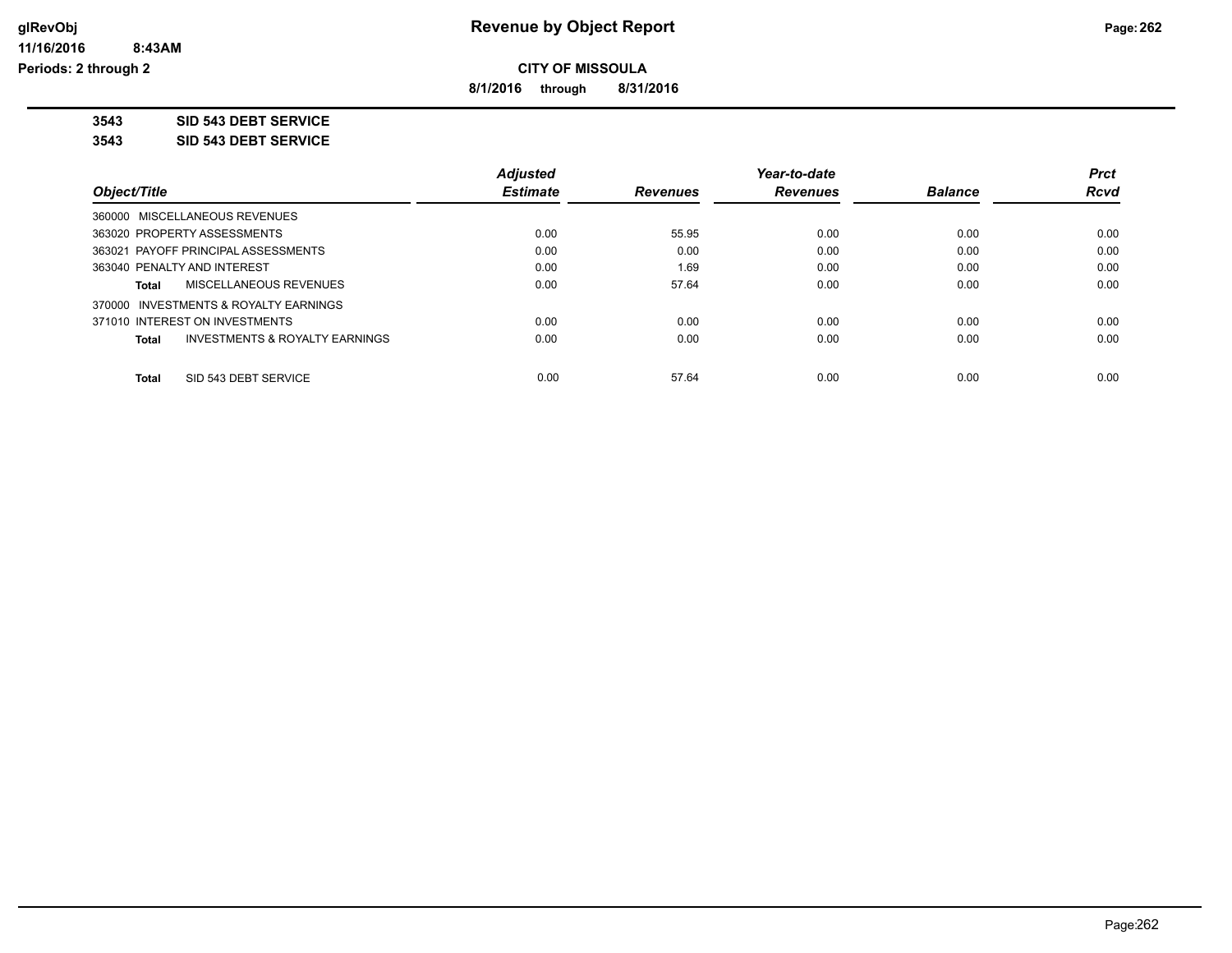**8/1/2016 through 8/31/2016**

#### **3543 SID 543 DEBT SERVICE**

|                                         | <b>Adjusted</b> |                 | Year-to-date    |                | <b>Prct</b> |
|-----------------------------------------|-----------------|-----------------|-----------------|----------------|-------------|
| Object/Title                            | <b>Estimate</b> | <b>Revenues</b> | <b>Revenues</b> | <b>Balance</b> | Rcvd        |
| 360000 MISCELLANEOUS REVENUES           |                 |                 |                 |                |             |
| 363020 PROPERTY ASSESSMENTS             | 0.00            | 55.95           | 0.00            | 0.00           | 0.00        |
| 363021 PAYOFF PRINCIPAL ASSESSMENTS     | 0.00            | 0.00            | 0.00            | 0.00           | 0.00        |
| 363040 PENALTY AND INTEREST             | 0.00            | 1.69            | 0.00            | 0.00           | 0.00        |
| MISCELLANEOUS REVENUES<br>Total         | 0.00            | 57.64           | 0.00            | 0.00           | 0.00        |
| 370000 INVESTMENTS & ROYALTY EARNINGS   |                 |                 |                 |                |             |
| 371010 INTEREST ON INVESTMENTS          | 0.00            | 0.00            | 0.00            | 0.00           | 0.00        |
| INVESTMENTS & ROYALTY EARNINGS<br>Total | 0.00            | 0.00            | 0.00            | 0.00           | 0.00        |
| SID 543 DEBT SERVICE<br><b>Total</b>    | 0.00            | 57.64           | 0.00            | 0.00           | 0.00        |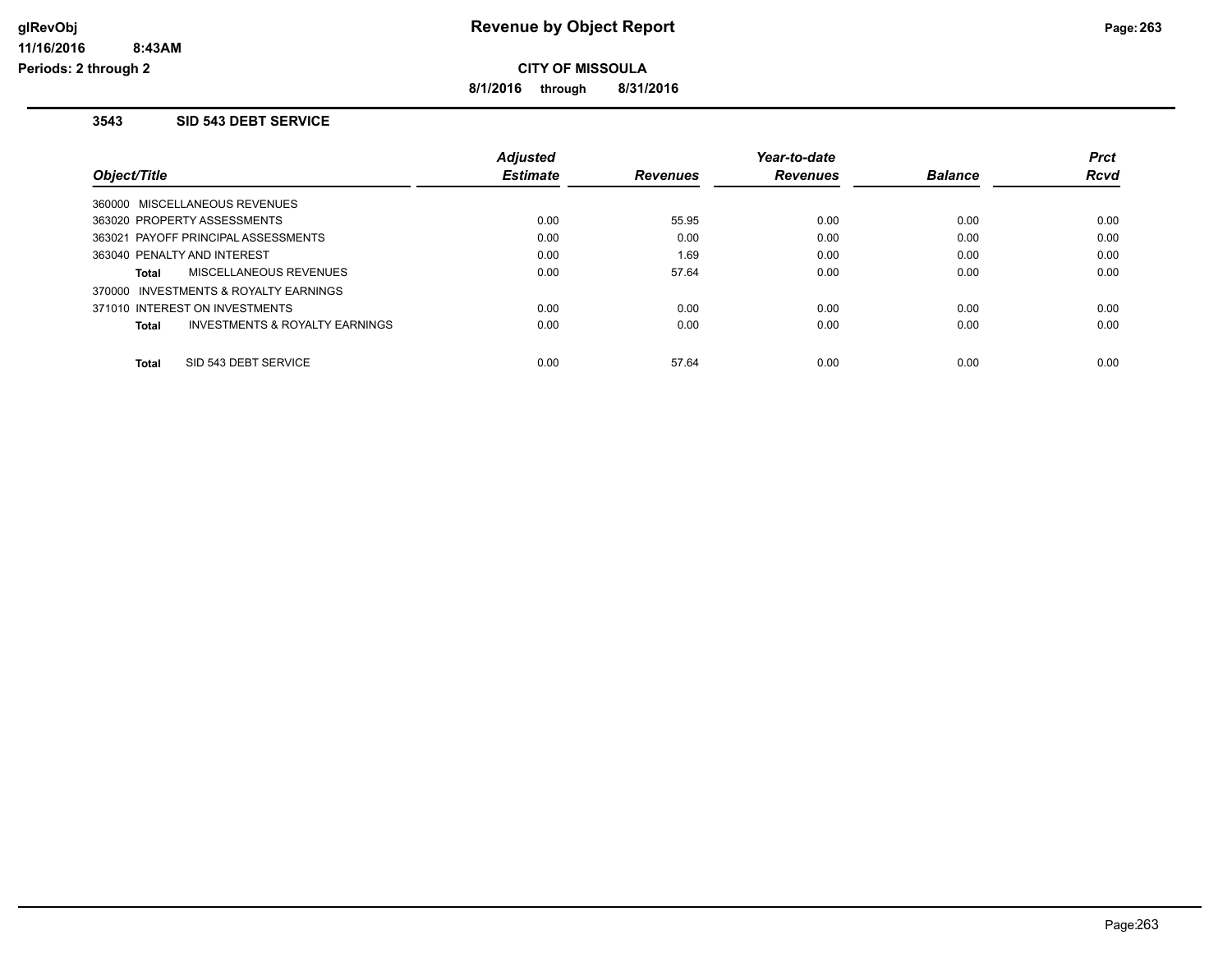**8/1/2016 through 8/31/2016**

# **3544 SID 544 RATTLESNAKE DEBT SERVICE**

#### **3544 SID 544 RATTLESNAKE DEBT SERVICE**

|                                                    | <b>Adjusted</b> |                 | Year-to-date    |                | <b>Prct</b> |
|----------------------------------------------------|-----------------|-----------------|-----------------|----------------|-------------|
| Object/Title                                       | <b>Estimate</b> | <b>Revenues</b> | <b>Revenues</b> | <b>Balance</b> | <b>Rcvd</b> |
| 360000 MISCELLANEOUS REVENUES                      |                 |                 |                 |                |             |
| 363020 PROPERTY ASSESSMENTS                        | 0.00            | 2.884.25        | -469.42         | 469.42         | 0.00        |
| 363021 PAYOFF PRINCIPAL ASSESSMENTS                | 0.00            | 0.00            | 0.00            | 0.00           | 0.00        |
| 363040 PENALTY AND INTEREST                        | 0.00            | 77.54           | $-17.35$        | 17.35          | 0.00        |
| MISCELLANEOUS REVENUES<br>Total                    | 0.00            | 2.961.79        | $-486.77$       | 486.77         | 0.00        |
| 370000 INVESTMENTS & ROYALTY EARNINGS              |                 |                 |                 |                |             |
| 371010 INTEREST ON INVESTMENTS                     | 0.00            | 0.00            | 0.00            | 0.00           | 0.00        |
| <b>INVESTMENTS &amp; ROYALTY EARNINGS</b><br>Total | 0.00            | 0.00            | 0.00            | 0.00           | 0.00        |
| SID 544 RATTLESNAKE DEBT SERVICE<br>Total          | 0.00            | 2.961.79        | $-486.77$       | 486.77         | 0.00        |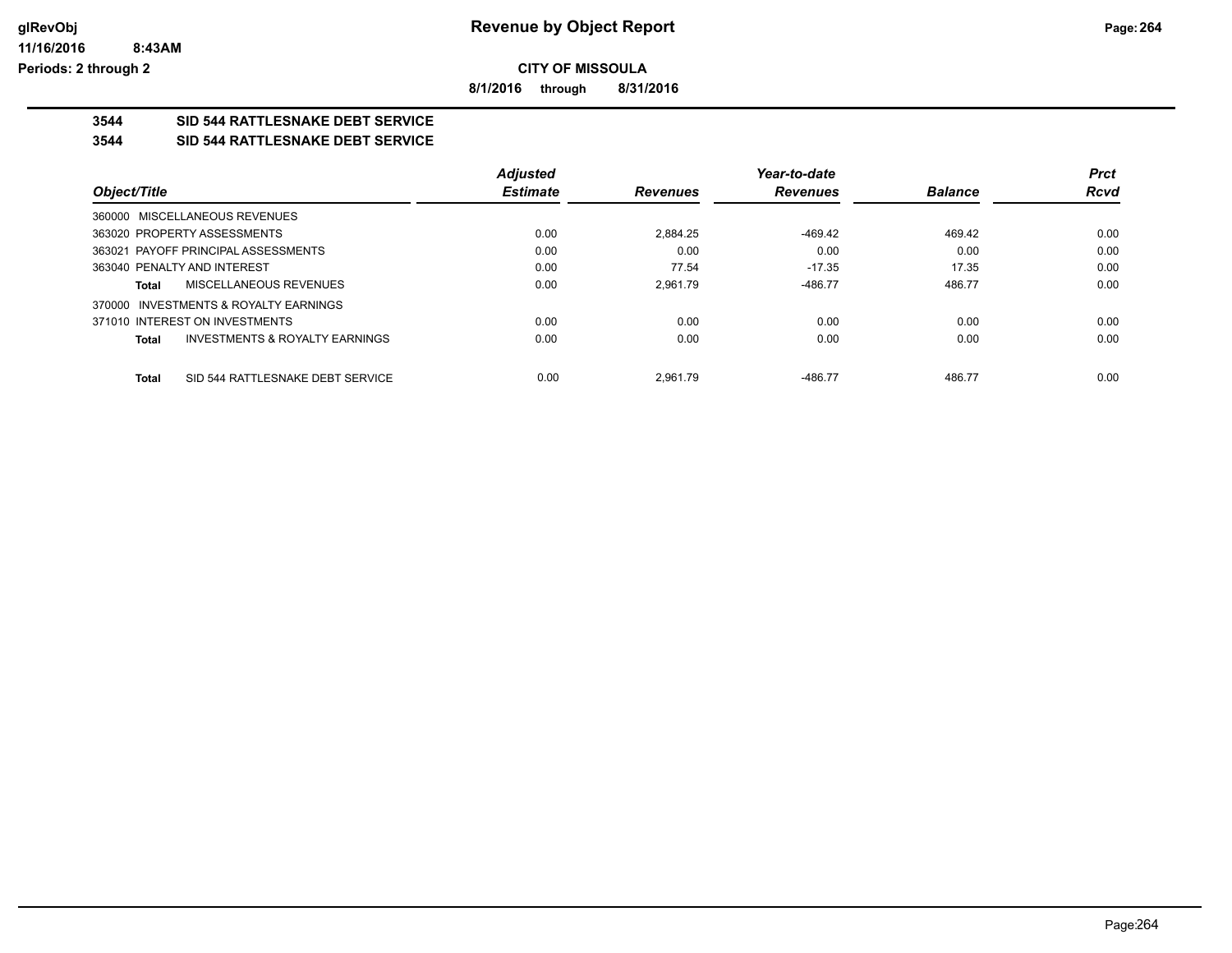**8/1/2016 through 8/31/2016**

#### **3544 SID 544 RATTLESNAKE DEBT SERVICE**

|                                |                                       | <b>Adjusted</b> |                 | Year-to-date   |             | <b>Prct</b> |
|--------------------------------|---------------------------------------|-----------------|-----------------|----------------|-------------|-------------|
| Object/Title                   | <b>Estimate</b>                       | <b>Revenues</b> | <b>Revenues</b> | <b>Balance</b> | <b>Rcvd</b> |             |
| 360000 MISCELLANEOUS REVENUES  |                                       |                 |                 |                |             |             |
| 363020 PROPERTY ASSESSMENTS    |                                       | 0.00            | 2.884.25        | $-469.42$      | 469.42      | 0.00        |
|                                | 363021 PAYOFF PRINCIPAL ASSESSMENTS   | 0.00            | 0.00            | 0.00           | 0.00        | 0.00        |
| 363040 PENALTY AND INTEREST    |                                       | 0.00            | 77.54           | $-17.35$       | 17.35       | 0.00        |
| <b>Total</b>                   | MISCELLANEOUS REVENUES                | 0.00            | 2.961.79        | $-486.77$      | 486.77      | 0.00        |
|                                | 370000 INVESTMENTS & ROYALTY EARNINGS |                 |                 |                |             |             |
| 371010 INTEREST ON INVESTMENTS |                                       | 0.00            | 0.00            | 0.00           | 0.00        | 0.00        |
| <b>Total</b>                   | INVESTMENTS & ROYALTY EARNINGS        | 0.00            | 0.00            | 0.00           | 0.00        | 0.00        |
| <b>Total</b>                   | SID 544 RATTLESNAKE DEBT SERVICE      | 0.00            | 2.961.79        | $-486.77$      | 486.77      | 0.00        |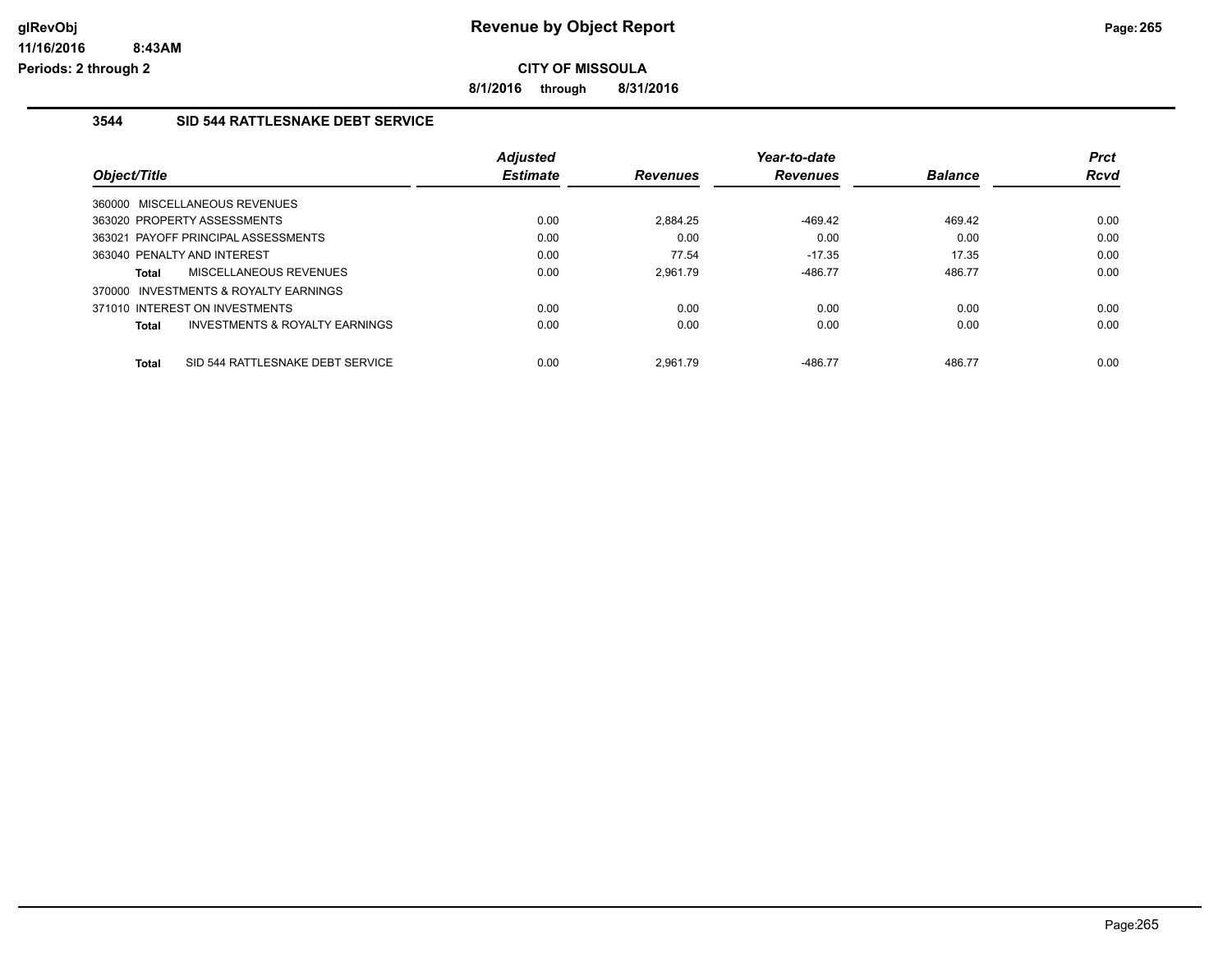**8/1/2016 through 8/31/2016**

**3545 SID 545 DEBT SERVICE**

**3545 SID 545 DEBT SERVICE**

|                                                    | <b>Adjusted</b> |                 | Year-to-date    |                | <b>Prct</b> |
|----------------------------------------------------|-----------------|-----------------|-----------------|----------------|-------------|
| Object/Title                                       | <b>Estimate</b> | <b>Revenues</b> | <b>Revenues</b> | <b>Balance</b> | <b>Rcvd</b> |
| 360000 MISCELLANEOUS REVENUES                      |                 |                 |                 |                |             |
| 363020 PROPERTY ASSESSMENTS                        | 0.00            | 55.34           | 0.00            | 0.00           | 0.00        |
| 363021 PAYOFF PRINCIPAL ASSESSMENTS                | 0.00            | 0.00            | 0.00            | 0.00           | 0.00        |
| 363040 PENALTY AND INTEREST                        | 0.00            | 3.03            | 0.00            | 0.00           | 0.00        |
| MISCELLANEOUS REVENUES<br>Total                    | 0.00            | 58.37           | 0.00            | 0.00           | 0.00        |
| 370000 INVESTMENTS & ROYALTY EARNINGS              |                 |                 |                 |                |             |
| 371010 INTEREST ON INVESTMENTS                     | 0.00            | 0.00            | 0.00            | 0.00           | 0.00        |
| <b>INVESTMENTS &amp; ROYALTY EARNINGS</b><br>Total | 0.00            | 0.00            | 0.00            | 0.00           | 0.00        |
|                                                    |                 |                 |                 |                |             |
| SID 545 DEBT SERVICE<br><b>Total</b>               | 0.00            | 58.37           | 0.00            | 0.00           | 0.00        |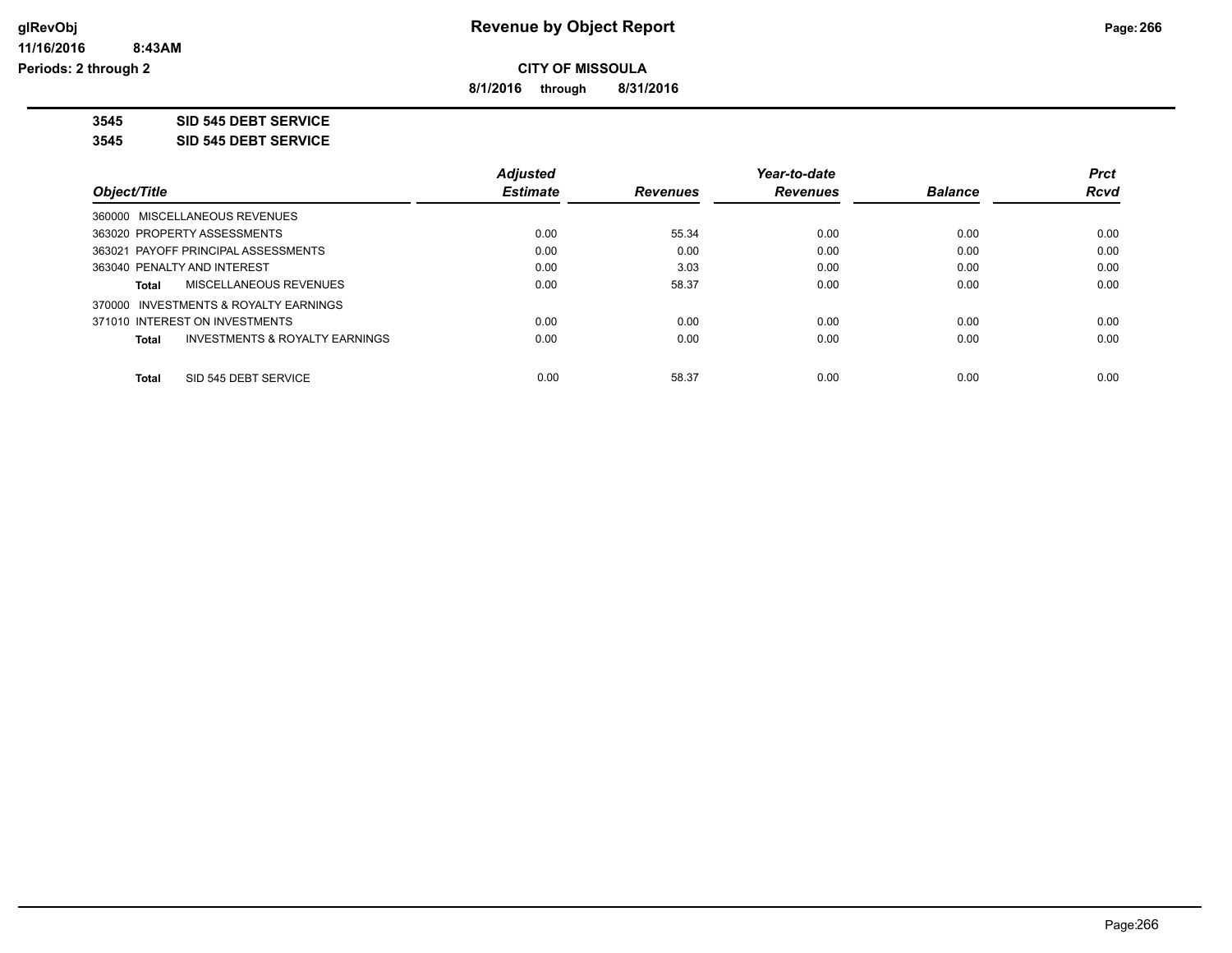**8/1/2016 through 8/31/2016**

#### **3545 SID 545 DEBT SERVICE**

|                                         | <b>Adjusted</b> |                 | Year-to-date    |                | <b>Prct</b> |
|-----------------------------------------|-----------------|-----------------|-----------------|----------------|-------------|
| Object/Title                            | <b>Estimate</b> | <b>Revenues</b> | <b>Revenues</b> | <b>Balance</b> | Rcvd        |
| 360000 MISCELLANEOUS REVENUES           |                 |                 |                 |                |             |
| 363020 PROPERTY ASSESSMENTS             | 0.00            | 55.34           | 0.00            | 0.00           | 0.00        |
| 363021 PAYOFF PRINCIPAL ASSESSMENTS     | 0.00            | 0.00            | 0.00            | 0.00           | 0.00        |
| 363040 PENALTY AND INTEREST             | 0.00            | 3.03            | 0.00            | 0.00           | 0.00        |
| MISCELLANEOUS REVENUES<br>Total         | 0.00            | 58.37           | 0.00            | 0.00           | 0.00        |
| 370000 INVESTMENTS & ROYALTY EARNINGS   |                 |                 |                 |                |             |
| 371010 INTEREST ON INVESTMENTS          | 0.00            | 0.00            | 0.00            | 0.00           | 0.00        |
| INVESTMENTS & ROYALTY EARNINGS<br>Total | 0.00            | 0.00            | 0.00            | 0.00           | 0.00        |
| SID 545 DEBT SERVICE<br><b>Total</b>    | 0.00            | 58.37           | 0.00            | 0.00           | 0.00        |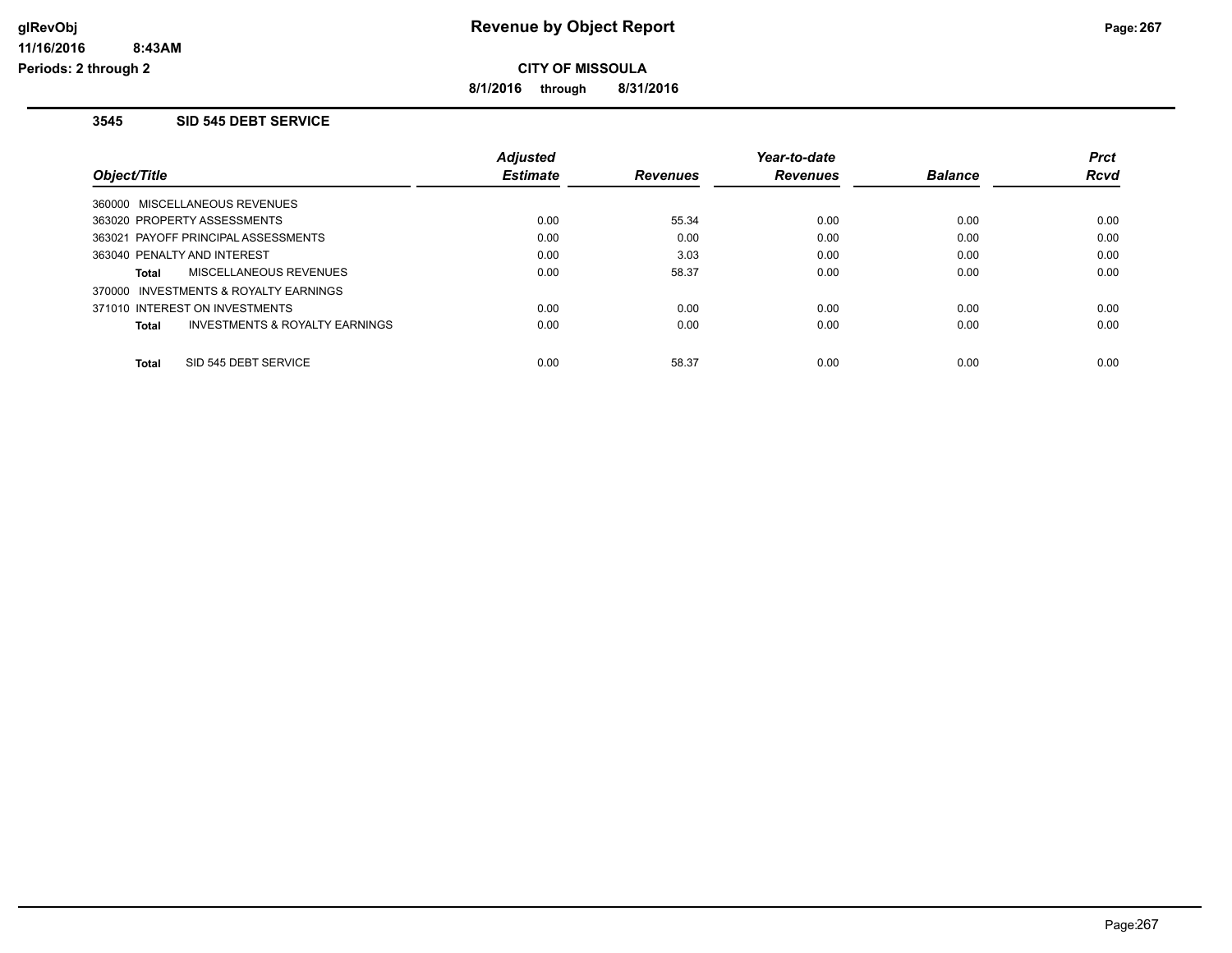**8/1/2016 through 8/31/2016**

**3546 SID 546 DEBT SERVICE**

**3546 SID 546 DEBT SERVICE**

|                                                    | <b>Adjusted</b> |                 | Year-to-date    |                | <b>Prct</b> |
|----------------------------------------------------|-----------------|-----------------|-----------------|----------------|-------------|
| Object/Title                                       | <b>Estimate</b> | <b>Revenues</b> | <b>Revenues</b> | <b>Balance</b> | <b>Rcvd</b> |
| 360000 MISCELLANEOUS REVENUES                      |                 |                 |                 |                |             |
| 363020 PROPERTY ASSESSMENTS                        | 0.00            | 34.79           | 0.00            | 0.00           | 0.00        |
| 363021 PAYOFF PRINCIPAL ASSESSMENTS                | 0.00            | 0.00            | 125.61          | $-125.61$      | 0.00        |
| 363040 PENALTY AND INTEREST                        | 0.00            | 1.93            | 0.00            | 0.00           | 0.00        |
| MISCELLANEOUS REVENUES<br>Total                    | 0.00            | 36.72           | 125.61          | $-125.61$      | 0.00        |
| 370000 INVESTMENTS & ROYALTY EARNINGS              |                 |                 |                 |                |             |
| 371010 INTEREST ON INVESTMENTS                     | 0.00            | 0.00            | 0.00            | 0.00           | 0.00        |
| <b>INVESTMENTS &amp; ROYALTY EARNINGS</b><br>Total | 0.00            | 0.00            | 0.00            | 0.00           | 0.00        |
| SID 546 DEBT SERVICE<br>Total                      | 0.00            | 36.72           | 125.61          | $-125.61$      | 0.00        |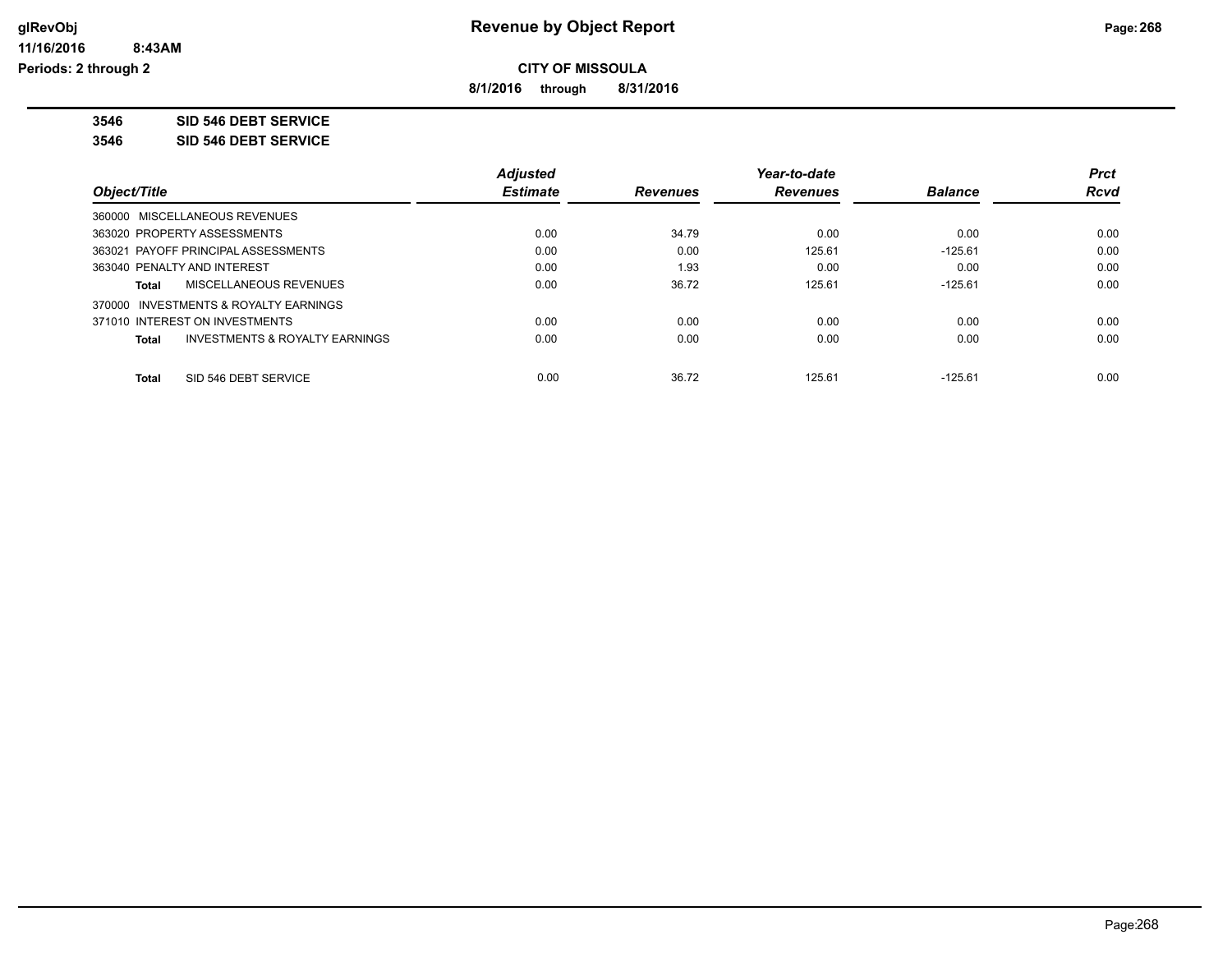**8/1/2016 through 8/31/2016**

#### **3546 SID 546 DEBT SERVICE**

|                                         | <b>Adjusted</b> |                 | Year-to-date    |                | <b>Prct</b> |
|-----------------------------------------|-----------------|-----------------|-----------------|----------------|-------------|
| Object/Title                            | <b>Estimate</b> | <b>Revenues</b> | <b>Revenues</b> | <b>Balance</b> | <b>Rcvd</b> |
| 360000 MISCELLANEOUS REVENUES           |                 |                 |                 |                |             |
| 363020 PROPERTY ASSESSMENTS             | 0.00            | 34.79           | 0.00            | 0.00           | 0.00        |
| 363021 PAYOFF PRINCIPAL ASSESSMENTS     | 0.00            | 0.00            | 125.61          | $-125.61$      | 0.00        |
| 363040 PENALTY AND INTEREST             | 0.00            | 1.93            | 0.00            | 0.00           | 0.00        |
| <b>MISCELLANEOUS REVENUES</b><br>Total  | 0.00            | 36.72           | 125.61          | $-125.61$      | 0.00        |
| 370000 INVESTMENTS & ROYALTY EARNINGS   |                 |                 |                 |                |             |
| 371010 INTEREST ON INVESTMENTS          | 0.00            | 0.00            | 0.00            | 0.00           | 0.00        |
| INVESTMENTS & ROYALTY EARNINGS<br>Total | 0.00            | 0.00            | 0.00            | 0.00           | 0.00        |
| SID 546 DEBT SERVICE<br><b>Total</b>    | 0.00            | 36.72           | 125.61          | $-125.61$      | 0.00        |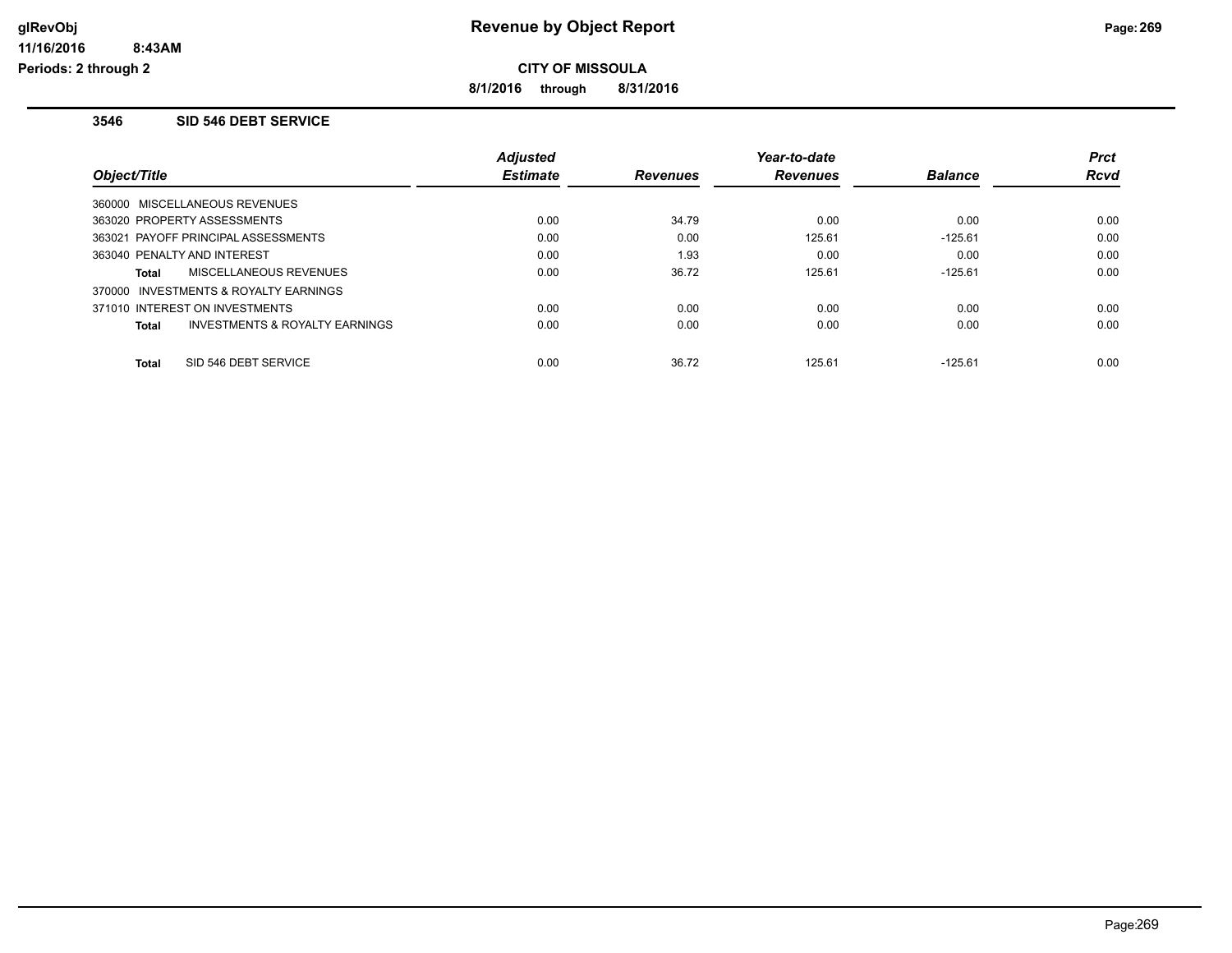**8/1/2016 through 8/31/2016**

**3548 SID 548-5TH, 6TH & ARTHUR**

**3548 SID 548-5TH, 6TH & ARTHUR**

|                                                    | <b>Adjusted</b> |                 | Year-to-date    |                | <b>Prct</b> |
|----------------------------------------------------|-----------------|-----------------|-----------------|----------------|-------------|
| Object/Title                                       | <b>Estimate</b> | <b>Revenues</b> | <b>Revenues</b> | <b>Balance</b> | <b>Rcvd</b> |
| 360000 MISCELLANEOUS REVENUES                      |                 |                 |                 |                |             |
| 363020 PROPERTY ASSESSMENTS                        | 0.00            | 0.00            | 0.00            | 0.00           | 0.00        |
| 363021 PAYOFF PRINCIPAL ASSESSMENTS                | 0.00            | 0.00            | 0.00            | 0.00           | 0.00        |
| 363040 PENALTY AND INTEREST                        | 0.00            | 0.00            | 0.00            | 0.00           | 0.00        |
| <b>MISCELLANEOUS REVENUES</b><br>Total             | 0.00            | 0.00            | 0.00            | 0.00           | 0.00        |
| 370000 INVESTMENTS & ROYALTY EARNINGS              |                 |                 |                 |                |             |
| 371010 INTEREST ON INVESTMENTS                     | 0.00            | 0.00            | 0.00            | 0.00           | 0.00        |
| <b>INVESTMENTS &amp; ROYALTY EARNINGS</b><br>Total | 0.00            | 0.00            | 0.00            | 0.00           | 0.00        |
| SID 548-5TH, 6TH & ARTHUR<br>Total                 | 0.00            | 0.00            | 0.00            | 0.00           | 0.00        |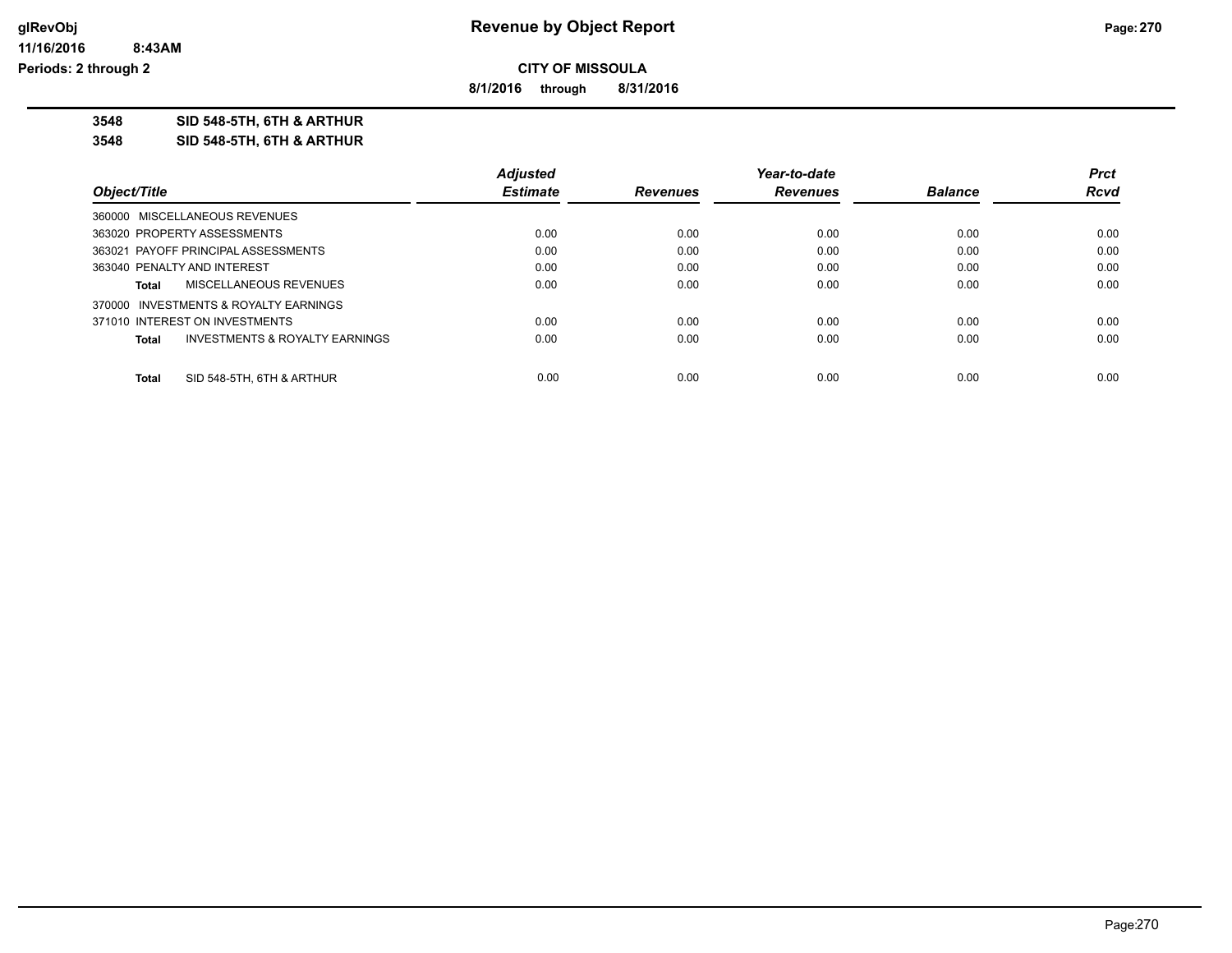**CITY OF MISSOULA**

**8/1/2016 through 8/31/2016**

#### **3548 SID 548-5TH, 6TH & ARTHUR**

|                                                | <b>Adiusted</b> |                 | Year-to-date    |                | <b>Prct</b> |
|------------------------------------------------|-----------------|-----------------|-----------------|----------------|-------------|
| Obiect/Title                                   | <b>Estimate</b> | <b>Revenues</b> | <b>Revenues</b> | <b>Balance</b> | <b>Rcvd</b> |
| 360000 MISCELLANEOUS REVENUES                  |                 |                 |                 |                |             |
| 363020 PROPERTY ASSESSMENTS                    | 0.00            | 0.00            | 0.00            | 0.00           | 0.00        |
| 363021 PAYOFF PRINCIPAL ASSESSMENTS            | 0.00            | 0.00            | 0.00            | 0.00           | 0.00        |
| 363040 PENALTY AND INTEREST                    | 0.00            | 0.00            | 0.00            | 0.00           | 0.00        |
| MISCELLANEOUS REVENUES<br><b>Total</b>         | 0.00            | 0.00            | 0.00            | 0.00           | 0.00        |
| 370000 INVESTMENTS & ROYALTY EARNINGS          |                 |                 |                 |                |             |
| 371010 INTEREST ON INVESTMENTS                 | 0.00            | 0.00            | 0.00            | 0.00           | 0.00        |
| INVESTMENTS & ROYALTY EARNINGS<br><b>Total</b> | 0.00            | 0.00            | 0.00            | 0.00           | 0.00        |
| SID 548-5TH, 6TH & ARTHUR<br><b>Total</b>      | 0.00            | 0.00            | 0.00            | 0.00           | 0.00        |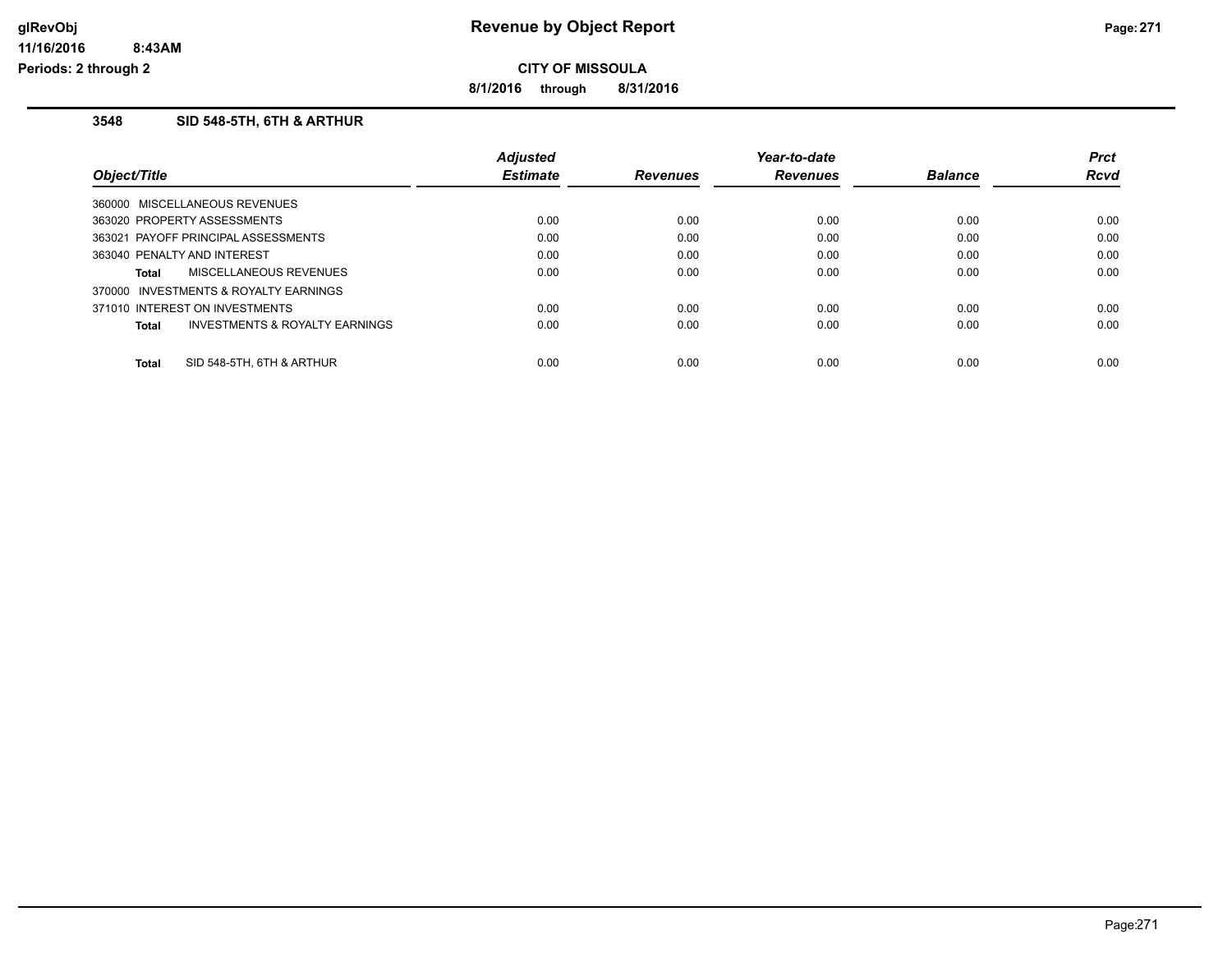**8/1/2016 through 8/31/2016**

**3549 SID 549 HILLVIEW WAY**

**3549 SID 549 HILLVIEW WAY**

|                                                    | <b>Adjusted</b> |                 | Year-to-date    |                | <b>Prct</b> |
|----------------------------------------------------|-----------------|-----------------|-----------------|----------------|-------------|
| Object/Title                                       | <b>Estimate</b> | <b>Revenues</b> | <b>Revenues</b> | <b>Balance</b> | <b>Rcvd</b> |
| 360000 MISCELLANEOUS REVENUES                      |                 |                 |                 |                |             |
| 363020 PROPERTY ASSESSMENTS                        | 0.00            | 0.00            | 0.00            | 0.00           | 0.00        |
| 363021 PAYOFF PRINCIPAL ASSESSMENTS                | 0.00            | 0.00            | 0.00            | 0.00           | 0.00        |
| 363040 PENALTY AND INTEREST                        | 0.00            | 0.00            | 0.00            | 0.00           | 0.00        |
| MISCELLANEOUS REVENUES<br>Total                    | 0.00            | 0.00            | 0.00            | 0.00           | 0.00        |
| 370000 INVESTMENTS & ROYALTY EARNINGS              |                 |                 |                 |                |             |
| 371010 INTEREST ON INVESTMENTS                     | 0.00            | 0.00            | 0.00            | 0.00           | 0.00        |
| <b>INVESTMENTS &amp; ROYALTY EARNINGS</b><br>Total | 0.00            | 0.00            | 0.00            | 0.00           | 0.00        |
| SID 549 HILLVIEW WAY<br>Total                      | 0.00            | 0.00            | 0.00            | 0.00           | 0.00        |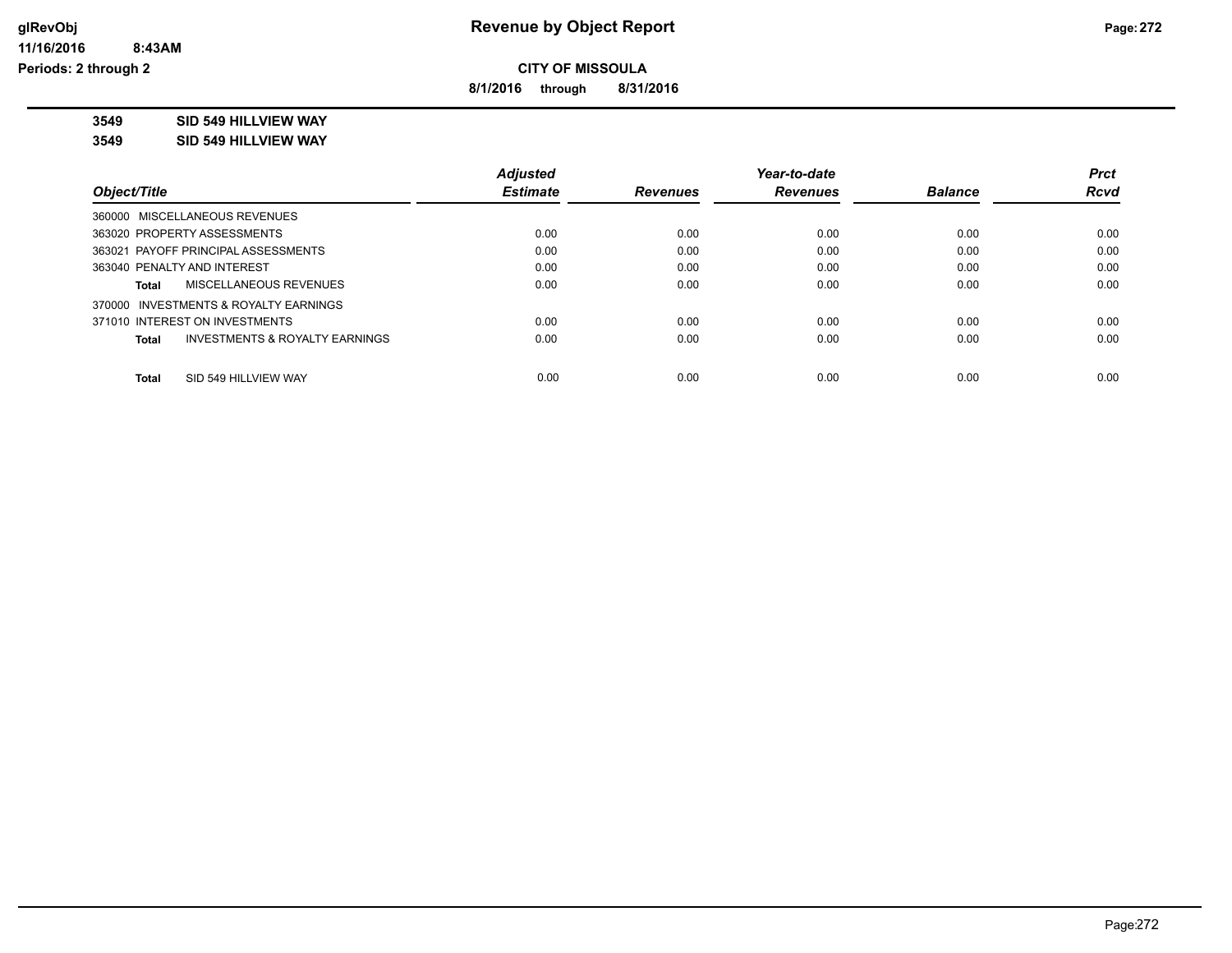**8/1/2016 through 8/31/2016**

#### **3549 SID 549 HILLVIEW WAY**

|                                                | <b>Adjusted</b> |                 | Year-to-date    |                | <b>Prct</b> |
|------------------------------------------------|-----------------|-----------------|-----------------|----------------|-------------|
| Object/Title                                   | <b>Estimate</b> | <b>Revenues</b> | <b>Revenues</b> | <b>Balance</b> | Rcvd        |
| 360000 MISCELLANEOUS REVENUES                  |                 |                 |                 |                |             |
| 363020 PROPERTY ASSESSMENTS                    | 0.00            | 0.00            | 0.00            | 0.00           | 0.00        |
| 363021 PAYOFF PRINCIPAL ASSESSMENTS            | 0.00            | 0.00            | 0.00            | 0.00           | 0.00        |
| 363040 PENALTY AND INTEREST                    | 0.00            | 0.00            | 0.00            | 0.00           | 0.00        |
| MISCELLANEOUS REVENUES<br>Total                | 0.00            | 0.00            | 0.00            | 0.00           | 0.00        |
| 370000 INVESTMENTS & ROYALTY EARNINGS          |                 |                 |                 |                |             |
| 371010 INTEREST ON INVESTMENTS                 | 0.00            | 0.00            | 0.00            | 0.00           | 0.00        |
| INVESTMENTS & ROYALTY EARNINGS<br><b>Total</b> | 0.00            | 0.00            | 0.00            | 0.00           | 0.00        |
| SID 549 HILLVIEW WAY<br><b>Total</b>           | 0.00            | 0.00            | 0.00            | 0.00           | 0.00        |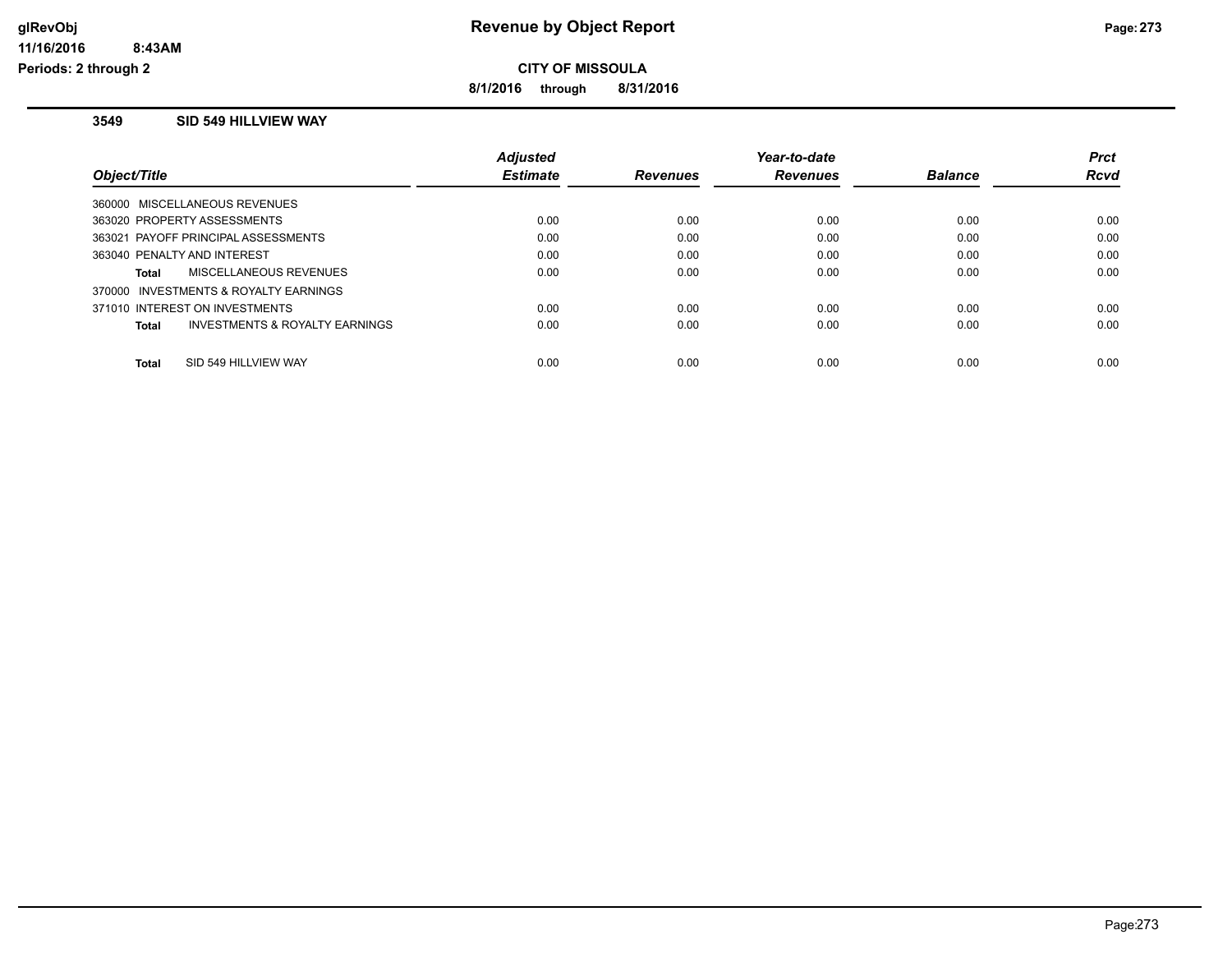**8/1/2016 through 8/31/2016**

# **4060 CAPITAL IMPROVEMENT PROGRAM FUND**

|                                                    | <b>Adjusted</b> |                 | Year-to-date    |                | <b>Prct</b> |
|----------------------------------------------------|-----------------|-----------------|-----------------|----------------|-------------|
| Object/Title                                       | <b>Estimate</b> | <b>Revenues</b> | <b>Revenues</b> | <b>Balance</b> | <b>Rcvd</b> |
| 330000 INTERGOVERNMENTAL REVENUES                  |                 |                 |                 |                |             |
| 331001 GRANTS                                      | 0.00            | 0.00            | 0.00            | 0.00           | 0.00        |
| 331002 COUNTY ASSISTANCE CIP PROJECTS              | 0.00            | 0.00            | 0.00            | 0.00           | 0.00        |
| 331003 STATE HOME PROGRAM INCOME                   | 0.00            | 0.00            | 0.00            | 0.00           | 0.00        |
| 331004 CITY ASSESSMENTS                            | 0.00            | 0.00            | 0.00            | 0.00           | 0.00        |
| 334040 GAS TAX APPORTIONMENT                       | 0.00            | 0.00            | 0.00            | 0.00           | 0.00        |
| 334061 IMPACT FEES-CLEARING ACCOUNT                | 0.00            | 0.00            | 0.00            | 0.00           | 0.00        |
| 334120 TSEP GRANT                                  | 0.00            | 0.00            | 0.00            | 0.00           | 0.00        |
| 334121 DNRC GRANT                                  | 0.00            | 0.00            | 0.00            | 0.00           | 0.00        |
| 334123 MAQI FEDERAL ASSISTANCE                     | 0.00            | 0.00            | 0.00            | 0.00           | 0.00        |
| 334124 GRANTS-CIP                                  | 0.00            | 0.00            | 0.00            | 0.00           | 0.00        |
| 334125 FIRE FIGHTER GRANT                          | 0.00            | 0.00            | 0.00            | 0.00           | 0.00        |
| 334126 DEVELOPER ASSESSMENTS                       | 0.00            | 0.00            | 0.00            | 0.00           | 0.00        |
| 334127 TONKIN TRAIL - FISH WILDLIFE PARKS          | 0.00            | 0.00            | 0.00            | 0.00           | 0.00        |
| 334128 CDBG FIRE HYDRANT GRANT                     | 0.00            | 0.00            | 0.00            | 0.00           | 0.00        |
| 334143 MONTANA TOURISM GRANT                       | 0.00            | 0.00            | 0.00            | 0.00           | 0.00        |
| 339000 PAYMENT IN LIEU OF TAXES                    | 0.00            | 0.00            | 0.00            | 0.00           | 0.00        |
| <b>INTERGOVERNMENTAL REVENUES</b><br><b>Total</b>  | 0.00            | 0.00            | 0.00            | 0.00           | 0.00        |
| 360000 MISCELLANEOUS REVENUES                      |                 |                 |                 |                |             |
| 360010 MISCELLANEOUS                               | 0.00            | 0.00            | 0.00            | 0.00           | 0.00        |
| 360011 YOUTH COUNCIL FUNDS                         | 0.00            | 0.00            | 0.00            | 0.00           | 0.00        |
| 360012 SEWER GRANT REPAYMENTS                      | 0.00            | 0.00            | 0.00            | 0.00           | 0.00        |
| 360016 MRA SHARE OF CIVIC STADIUM PARKING          | 0.00            | 0.00            | 0.00            | 0.00           | 0.00        |
| 362000 OTHER MISCELLANEOUS REVENUE                 | 0.00            | 0.00            | 0.00            | 0.00           | 0.00        |
| 365000 DONATIONS                                   | 0.00            | 0.00            | 0.00            | 0.00           | 0.00        |
| 365001 *** Title Not Found ***                     | 0.00            | 23,857.41       | 24,357.41       | $-24,357.41$   | 0.00        |
| 365030 WHITE PINE PARK DONATION-ZIP BEVERAGE       | 0.00            | 0.00            | 0.00            | 0.00           | 0.00        |
| MISCELLANEOUS REVENUES<br><b>Total</b>             | 0.00            | 23,857.41       | 24,357.41       | $-24,357.41$   | 0.00        |
| 370000 INVESTMENTS & ROYALTY EARNINGS              |                 |                 |                 |                |             |
| 371010 INTEREST ON INVESTMENTS                     | 0.00            | 0.00            | 0.00            | 0.00           | 0.00        |
| 371020 GAIN/LOSS IN MARKET VALUE OF INVESTMENTS    | 0.00            | 0.00            | 0.00            | 0.00           | 0.00        |
| <b>INVESTMENTS &amp; ROYALTY EARNINGS</b><br>Total | 0.00            | 0.00            | 0.00            | 0.00           | 0.00        |
| 380000 OTHER FINANCING SOURCES                     |                 |                 |                 |                |             |
| 381000 LOAN PROCEEDS                               | 0.00            | 0.00            | 0.00            | 0.00           | 0.00        |
| 381010 BOND PROCEEDS                               | 0.00            | 0.00            | 0.00            | 0.00           | 0.00        |
| 381011 \$1,860,000 General Fund Obligation Bond    | 0.00            | 0.00            | 0.00            | 0.00           | 0.00        |
| 381012 \$680,000 FIRE GF DEBT                      | 0.00            | 0.00            | 0.00            | 0.00           | 0.00        |
| 381015 \$1,010,000 LIMITED TAX GO BONDS 2010C      | 0.00            | 0.00            | 0.00            | 0.00           | 0.00        |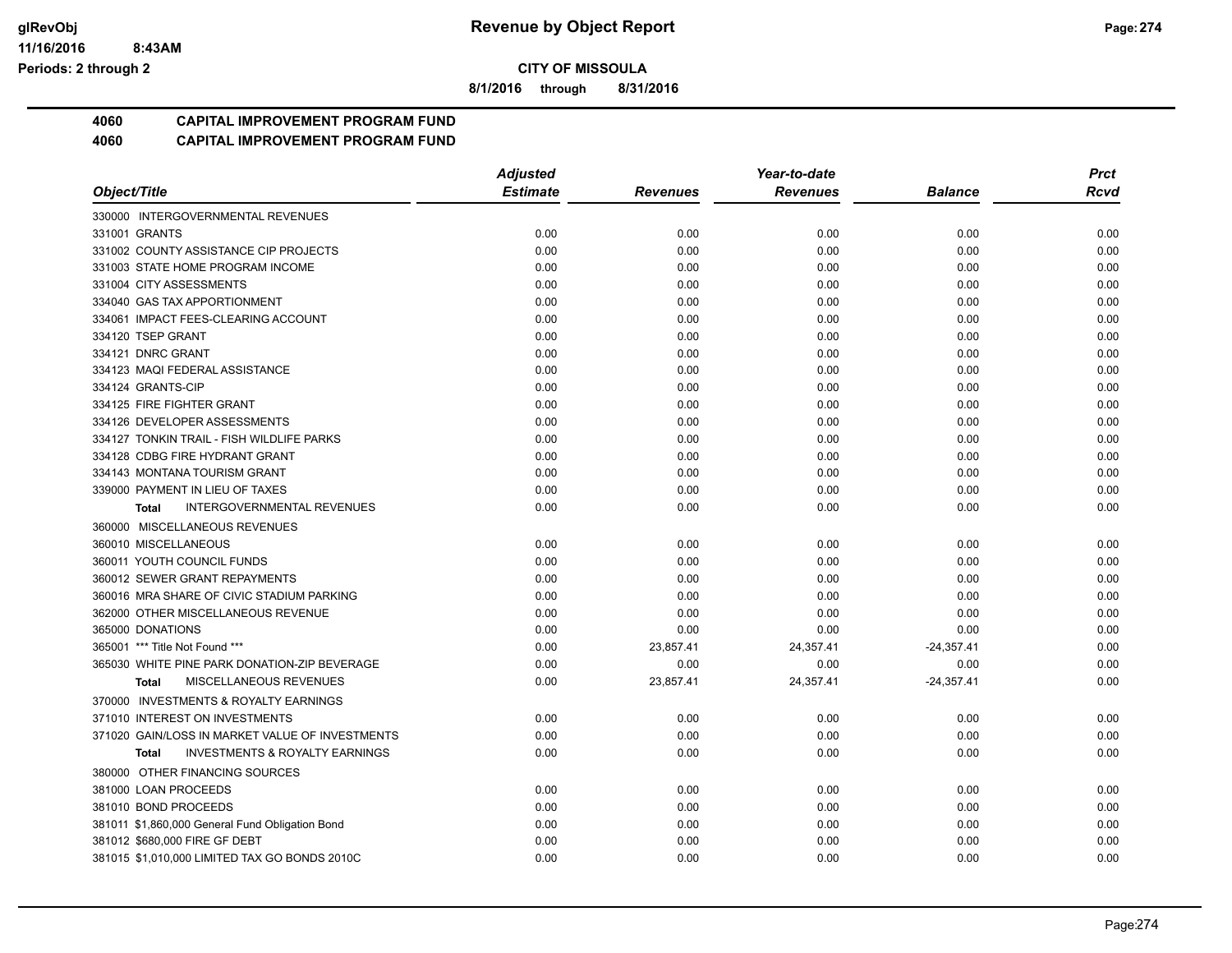**8:43AM**

**CITY OF MISSOULA**

**8/1/2016 through 8/31/2016**

# **4060 CAPITAL IMPROVEMENT PROGRAM FUND**

|                                                  | <b>Adjusted</b> |                 | Year-to-date    |                | Prct<br><b>Rcvd</b> |
|--------------------------------------------------|-----------------|-----------------|-----------------|----------------|---------------------|
| Object/Title                                     | <b>Estimate</b> | <b>Revenues</b> | <b>Revenues</b> | <b>Balance</b> |                     |
| 381090 PROCEEDS FROM CAPITAL LEASE               | 0.00            | 0.00            | 0.00            | 0.00           | 0.00                |
| 382010 SALE OF FIXED ASSETS                      | 0.00            | 0.00            | 0.00            | 0.00           | 0.00                |
| 383009 TRANS FR TITLE I                          | 0.00            | 0.00            | 0.00            | 0.00           | 0.00                |
| 383010 TRANS FR CIP                              | 0.00            | 0.00            | 0.00            | 0.00           | 0.00                |
| 383014 TRANS FR MRA                              | 0.00            | 0.00            | 0.00            | 0.00           | 0.00                |
| 383015 TRANS FR MPC                              | 0.00            | 0.00            | 0.00            | 0.00           | 0.00                |
| 383017 TRANS FR BUILDING                         | 0.00            | 0.00            | 0.00            | 0.00           | 0.00                |
| 383020 TRANS FR CEMETERY CARE                    | 0.00            | 0.00            | 0.00            | 0.00           | 0.00                |
| 383025 TRANS FR SEWER R & D                      | 0.00            | 0.00            | 0.00            | 0.00           | 0.00                |
| 383029 TRANS FR GENERAL                          | 0.00            | 0.00            | 0.00            | 0.00           | 0.00                |
| 383041 TRANS FR CDBG                             | 0.00            | 0.00            | 0.00            | 0.00           | 0.00                |
| 383042 TRANSFERS FROM OTHER FUNDS                | 0.00            | 0.00            | 0.00            | 0.00           | 0.00                |
| 383043 TRANSFERS FROM IMPACT FEES                | 0.00            | 0.00            | 0.00            | 0.00           | 0.00                |
| 383044 TRANSFER FROM PYMT IN LIEU OF PARKS       | 0.00            | 0.00            | 0.00            | 0.00           | 0.00                |
| 383045 TRANSFER FROM PARK ENTERPRISE             | 0.00            | 0.00            | 0.00            | 0.00           | 0.00                |
| OTHER FINANCING SOURCES<br><b>Total</b>          | 0.00            | 0.00            | 0.00            | 0.00           | 0.00                |
| CAPITAL IMPROVEMENT PROGRAM FUND<br><b>Total</b> | 0.00            | 23,857.41       | 24,357.41       | $-24,357.41$   | 0.00                |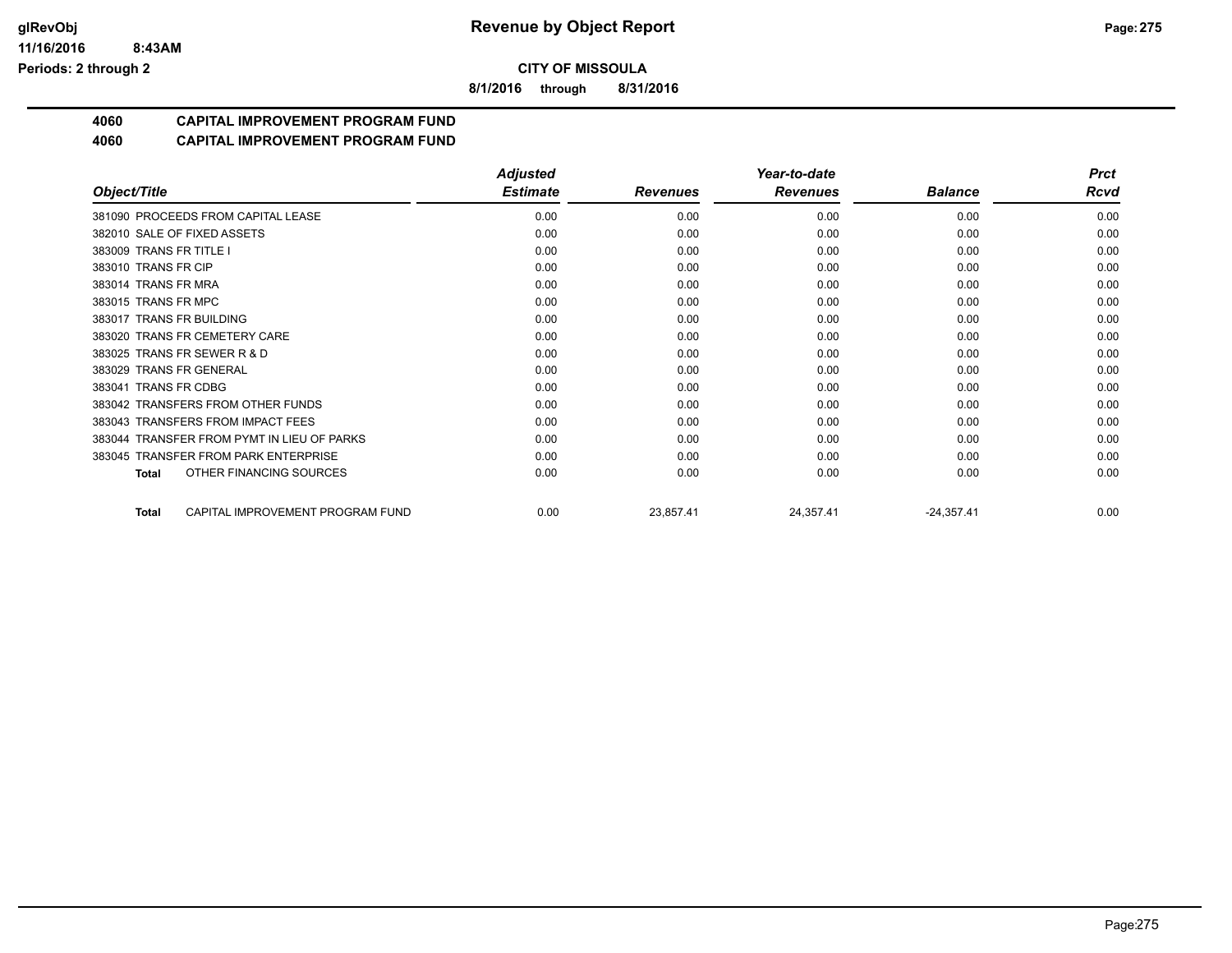**8:43AM**

**CITY OF MISSOULA**

**8/1/2016 through 8/31/2016**

|                                                           | <b>Adjusted</b> |                 | Year-to-date    |                | <b>Prct</b> |
|-----------------------------------------------------------|-----------------|-----------------|-----------------|----------------|-------------|
| Object/Title                                              | <b>Estimate</b> | <b>Revenues</b> | <b>Revenues</b> | <b>Balance</b> | <b>Rcvd</b> |
| 330000 INTERGOVERNMENTAL REVENUES                         |                 |                 |                 |                |             |
| 331001 GRANTS                                             | 0.00            | 0.00            | 0.00            | 0.00           | 0.00        |
| 331002 COUNTY ASSISTANCE CIP PROJECTS                     | 0.00            | 0.00            | 0.00            | 0.00           | 0.00        |
| 331003 STATE HOME PROGRAM INCOME                          | 0.00            | 0.00            | 0.00            | 0.00           | 0.00        |
| 331004 CITY ASSESSMENTS                                   | 0.00            | 0.00            | 0.00            | 0.00           | 0.00        |
| 334040 GAS TAX APPORTIONMENT                              | 0.00            | 0.00            | 0.00            | 0.00           | 0.00        |
| 334061 IMPACT FEES-CLEARING ACCOUNT                       | 0.00            | 0.00            | 0.00            | 0.00           | 0.00        |
| 334120 TSEP GRANT                                         | 0.00            | 0.00            | 0.00            | 0.00           | 0.00        |
| 334121 DNRC GRANT                                         | 0.00            | 0.00            | 0.00            | 0.00           | 0.00        |
| 334123 MAQI FEDERAL ASSISTANCE                            | 0.00            | 0.00            | 0.00            | 0.00           | 0.00        |
| 334124 GRANTS-CIP                                         | 0.00            | 0.00            | 0.00            | 0.00           | 0.00        |
| 334125 FIRE FIGHTER GRANT                                 | 0.00            | 0.00            | 0.00            | 0.00           | 0.00        |
| 334126 DEVELOPER ASSESSMENTS                              | 0.00            | 0.00            | 0.00            | 0.00           | 0.00        |
| 334127 TONKIN TRAIL - FISH WILDLIFE PARKS                 | 0.00            | 0.00            | 0.00            | 0.00           | 0.00        |
| 334128 CDBG FIRE HYDRANT GRANT                            | 0.00            | 0.00            | 0.00            | 0.00           | 0.00        |
| 334143 MONTANA TOURISM GRANT                              | 0.00            | 0.00            | 0.00            | 0.00           | 0.00        |
| 339000 PAYMENT IN LIEU OF TAXES                           | 0.00            | 0.00            | 0.00            | 0.00           | 0.00        |
| <b>INTERGOVERNMENTAL REVENUES</b><br><b>Total</b>         | 0.00            | 0.00            | 0.00            | 0.00           | 0.00        |
| 360000 MISCELLANEOUS REVENUES                             |                 |                 |                 |                |             |
| 360010 MISCELLANEOUS                                      | 0.00            | 0.00            | 0.00            | 0.00           | 0.00        |
| 360011 YOUTH COUNCIL FUNDS                                | 0.00            | 0.00            | 0.00            | 0.00           | 0.00        |
| 360012 SEWER GRANT REPAYMENTS                             | 0.00            | 0.00            | 0.00            | 0.00           | 0.00        |
| 360016 MRA SHARE OF CIVIC STADIUM PARKING                 | 0.00            | 0.00            | 0.00            | 0.00           | 0.00        |
| 362000 OTHER MISCELLANEOUS REVENUE                        | 0.00            | 0.00            | 0.00            | 0.00           | 0.00        |
| 365000 DONATIONS                                          | 0.00            | 0.00            | 0.00            | 0.00           | 0.00        |
| 365001 *** Title Not Found ***                            | 0.00            | 23,857.41       | 24,357.41       | $-24,357.41$   | 0.00        |
| 365030 WHITE PINE PARK DONATION-ZIP BEVERAGE              | 0.00            | 0.00            | 0.00            | 0.00           | 0.00        |
| MISCELLANEOUS REVENUES<br><b>Total</b>                    | 0.00            | 23,857.41       | 24,357.41       | $-24,357.41$   | 0.00        |
| 370000 INVESTMENTS & ROYALTY EARNINGS                     |                 |                 |                 |                |             |
| 371010 INTEREST ON INVESTMENTS                            | 0.00            | 0.00            | 0.00            | 0.00           | 0.00        |
| 371020 GAIN/LOSS IN MARKET VALUE OF INVESTMENT            | 0.00            | 0.00            | 0.00            | 0.00           | 0.00        |
| <b>INVESTMENTS &amp; ROYALTY EARNINGS</b><br><b>Total</b> | 0.00            | 0.00            | 0.00            | 0.00           | 0.00        |
| 380000 OTHER FINANCING SOURCES                            |                 |                 |                 |                |             |
| 381000 LOAN PROCEEDS                                      | 0.00            | 0.00            | 0.00            | 0.00           | 0.00        |
| 381010 BOND PROCEEDS                                      | 0.00            | 0.00            | 0.00            | 0.00           | 0.00        |
| 381011 \$1,860,000 General Fund Obligation Bond           | 0.00            | 0.00            | 0.00            | 0.00           | 0.00        |
| 381012 \$680,000 FIRE GF DEBT                             | 0.00            | 0.00            | 0.00            | 0.00           | 0.00        |
| 381015 \$1,010,000 LIMITED TAX GO BONDS 2010C             | 0.00            | 0.00            | 0.00            | 0.00           | 0.00        |
| 381090 PROCEEDS FROM CAPITAL LEASE                        | 0.00            | 0.00            | 0.00            | 0.00           | 0.00        |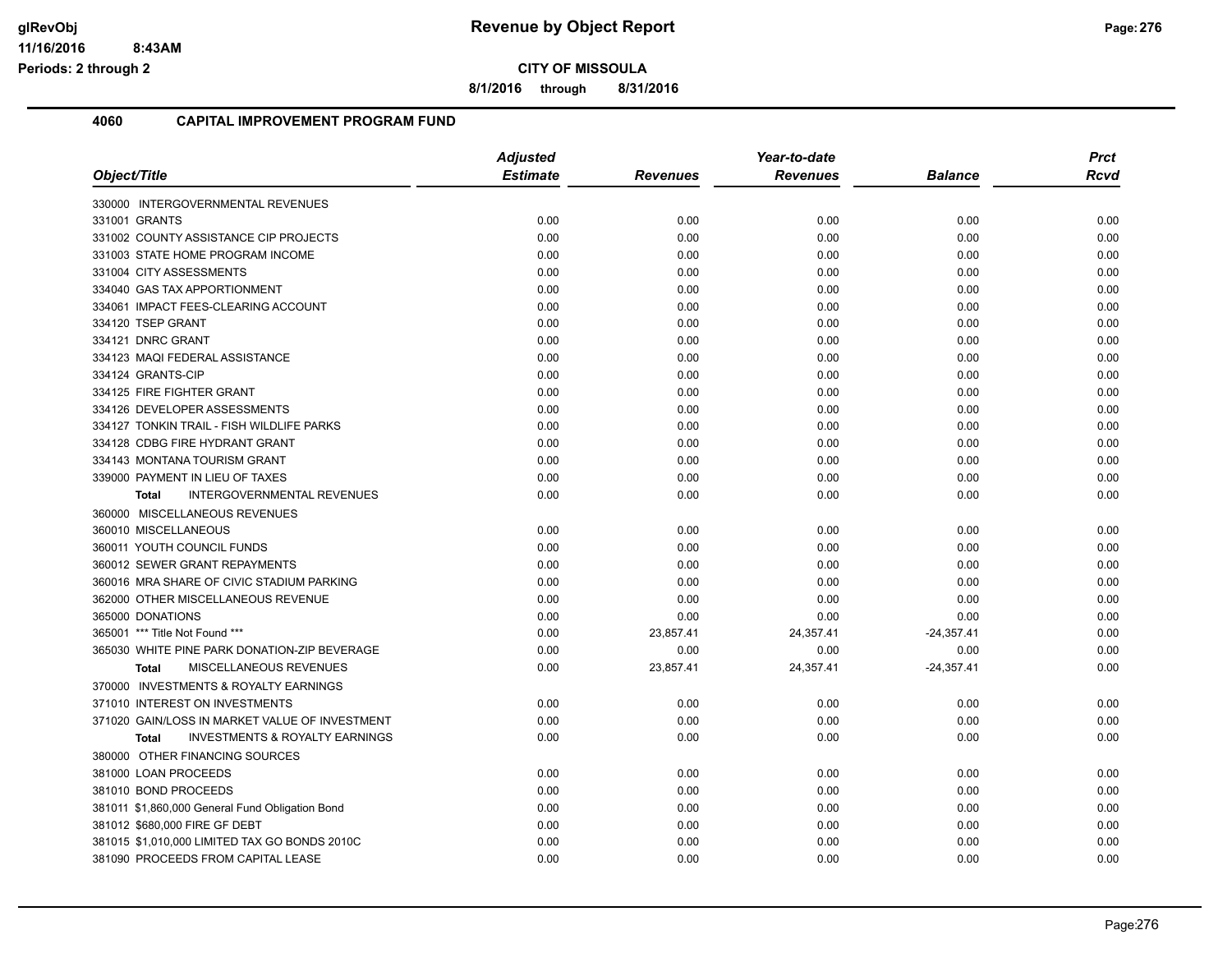**8:43AM**

**CITY OF MISSOULA**

**8/1/2016 through 8/31/2016**

|                                            | <b>Adjusted</b> |                 | Year-to-date    |                | <b>Prct</b> |
|--------------------------------------------|-----------------|-----------------|-----------------|----------------|-------------|
| Object/Title                               | <b>Estimate</b> | <b>Revenues</b> | <b>Revenues</b> | <b>Balance</b> | Rcvd        |
| 382010 SALE OF FIXED ASSETS                | 0.00            | 0.00            | 0.00            | 0.00           | 0.00        |
| 383009 TRANS FR TITLE I                    | 0.00            | 0.00            | 0.00            | 0.00           | 0.00        |
| 383010 TRANS FR CIP                        | 0.00            | 0.00            | 0.00            | 0.00           | 0.00        |
| 383014 TRANS FR MRA                        | 0.00            | 0.00            | 0.00            | 0.00           | 0.00        |
| 383015 TRANS FR MPC                        | 0.00            | 0.00            | 0.00            | 0.00           | 0.00        |
| 383017 TRANS FR BUILDING                   | 0.00            | 0.00            | 0.00            | 0.00           | 0.00        |
| 383020 TRANS FR CEMETERY CARE              | 0.00            | 0.00            | 0.00            | 0.00           | 0.00        |
| 383025 TRANS FR SEWER R & D                | 0.00            | 0.00            | 0.00            | 0.00           | 0.00        |
| 383029 TRANS FR GENERAL                    | 0.00            | 0.00            | 0.00            | 0.00           | 0.00        |
| 383041 TRANS FR CDBG                       | 0.00            | 0.00            | 0.00            | 0.00           | 0.00        |
| 383042 TRANSFERS FROM OTHER FUNDS          | 0.00            | 0.00            | 0.00            | 0.00           | 0.00        |
| 383043 TRANSFERS FROM IMPACT FEES          | 0.00            | 0.00            | 0.00            | 0.00           | 0.00        |
| 383044 TRANSFER FROM PYMT IN LIEU OF PARKS | 0.00            | 0.00            | 0.00            | 0.00           | 0.00        |
| 383045 TRANSFER FROM PARK ENTERPRISE       | 0.00            | 0.00            | 0.00            | 0.00           | 0.00        |
| OTHER FINANCING SOURCES<br><b>Total</b>    | 0.00            | 0.00            | 0.00            | 0.00           | 0.00        |
| CAPITAL IMPROVEMENT PROGRAM FUND<br>Total  | 0.00            | 23,857.41       | 24,357.41       | $-24,357.41$   | 0.00        |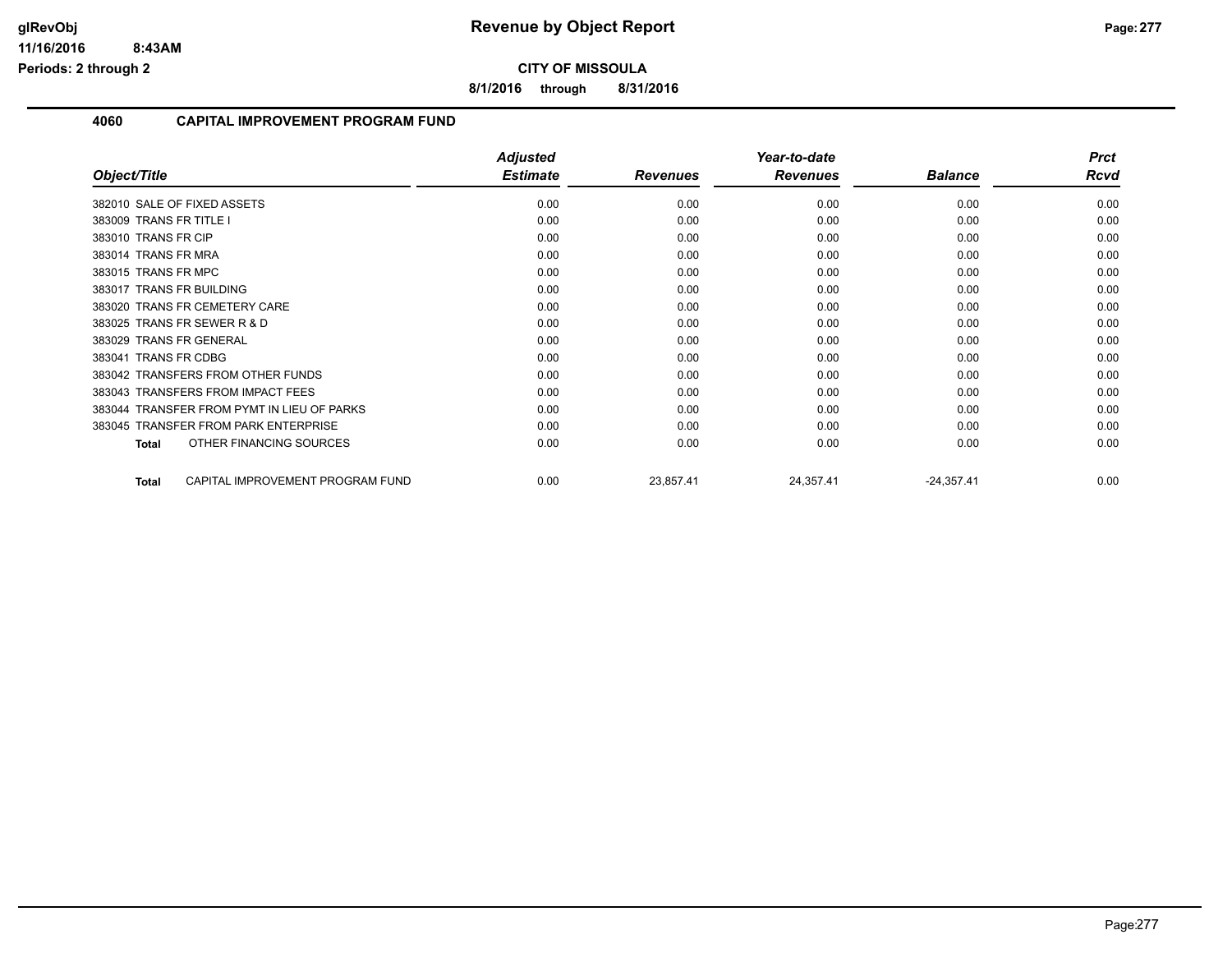**11/16/2016 8:43AM Periods: 2 through 2**

**CITY OF MISSOULA**

**8/1/2016 through 8/31/2016**

# **4130 1997 G O BOND OPEN SPACE PURCHASE FUND**

### **4130 1997 G O BOND OPEN SPACE PURCHASE FUND**

|                                                           | <b>Adjusted</b> |                 | Year-to-date    |                | <b>Prct</b> |
|-----------------------------------------------------------|-----------------|-----------------|-----------------|----------------|-------------|
| Object/Title                                              | <b>Estimate</b> | <b>Revenues</b> | <b>Revenues</b> | <b>Balance</b> | Rcvd        |
| 330000 INTERGOVERNMENTAL REVENUES                         |                 |                 |                 |                |             |
| 330000 INTERGOVERNMENTAL REVENUES                         | 0.00            | 0.00            | 0.00            | 0.00           | 0.00        |
| 331156 CTEP GRANT - S HILLS TRAIL SYSTEM                  | 0.00            | 0.00            | 0.00            | 0.00           | 0.00        |
| 334014 *** Title Not Found ***                            | 0.00            | 0.00            | 0.00            | 0.00           | 0.00        |
| <b>INTERGOVERNMENTAL REVENUES</b><br><b>Total</b>         | 0.00            | 0.00            | 0.00            | 0.00           | 0.00        |
| 340000 CHARGES FOR SERVICES                               |                 |                 |                 |                |             |
| 343065 BUILDING RENTALS                                   | 0.00            | 0.00            | 0.00            | 0.00           | 0.00        |
| <b>CHARGES FOR SERVICES</b><br><b>Total</b>               | 0.00            | 0.00            | 0.00            | 0.00           | 0.00        |
| 360000 MISCELLANEOUS REVENUES                             |                 |                 |                 |                |             |
| 360010 MISCELLANEOUS                                      | 0.00            | 0.00            | 0.00            | 0.00           | 0.00        |
| 365000 DONATIONS                                          | 0.00            | 0.00            | 0.00            | 0.00           | 0.00        |
| MISCELLANEOUS REVENUES<br><b>Total</b>                    | 0.00            | 0.00            | 0.00            | 0.00           | 0.00        |
| <b>INVESTMENTS &amp; ROYALTY EARNINGS</b><br>370000       |                 |                 |                 |                |             |
| 371010 INTEREST ON INVESTMENTS                            | 0.00            | 0.00            | 0.00            | 0.00           | 0.00        |
| 371020 GAIN/LOSS IN MARKET VALUE OF INVESTMENTS           | 0.00            | 0.00            | 0.00            | 0.00           | 0.00        |
| <b>INVESTMENTS &amp; ROYALTY EARNINGS</b><br><b>Total</b> | 0.00            | 0.00            | 0.00            | 0.00           | 0.00        |
| OTHER FINANCING SOURCES<br>380000                         |                 |                 |                 |                |             |
| 382010 SALE OF FIXED ASSETS                               | 0.00            | 0.00            | 0.00            | 0.00           | 0.00        |
| 383000 OPERATING TRANSFERS                                | 0.00            | 0.00            | 0.00            | 0.00           | 0.00        |
| OTHER FINANCING SOURCES<br><b>Total</b>                   | 0.00            | 0.00            | 0.00            | 0.00           | 0.00        |
| 1997 G O BOND OPEN SPACE PURCHASE FU<br><b>Total</b>      | 0.00            | 0.00            | 0.00            | 0.00           | 0.00        |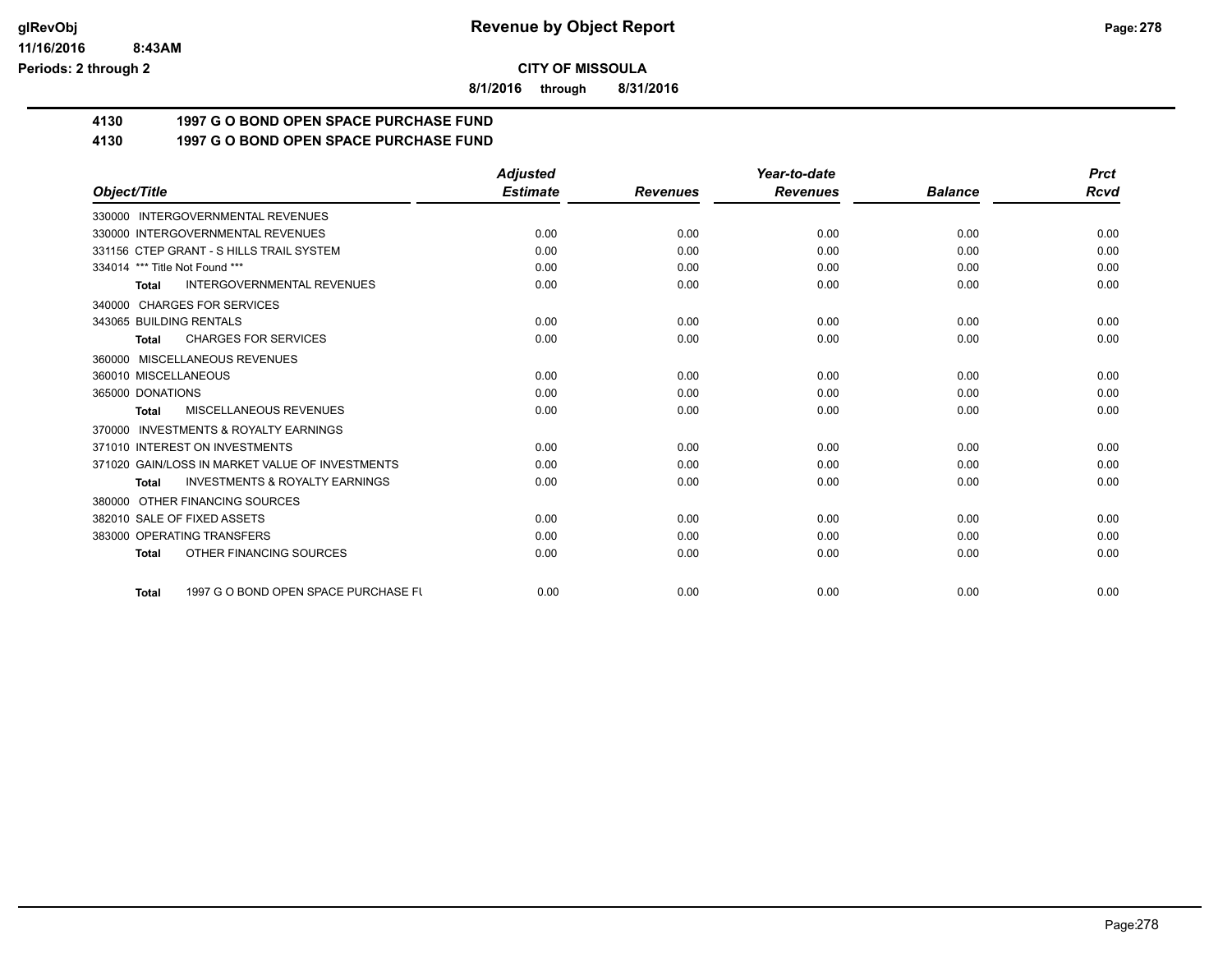**8/1/2016 through 8/31/2016**

#### **4130 1997 G O BOND OPEN SPACE PURCHASE FUND**

|                                                     | <b>Adjusted</b> |                 | Year-to-date    |                | <b>Prct</b> |
|-----------------------------------------------------|-----------------|-----------------|-----------------|----------------|-------------|
| Object/Title                                        | <b>Estimate</b> | <b>Revenues</b> | <b>Revenues</b> | <b>Balance</b> | <b>Rcvd</b> |
| 330000 INTERGOVERNMENTAL REVENUES                   |                 |                 |                 |                |             |
| 330000 INTERGOVERNMENTAL REVENUES                   | 0.00            | 0.00            | 0.00            | 0.00           | 0.00        |
| 331156 CTEP GRANT - S HILLS TRAIL SYSTEM            | 0.00            | 0.00            | 0.00            | 0.00           | 0.00        |
| 334014 *** Title Not Found ***                      | 0.00            | 0.00            | 0.00            | 0.00           | 0.00        |
| <b>INTERGOVERNMENTAL REVENUES</b><br>Total          | 0.00            | 0.00            | 0.00            | 0.00           | 0.00        |
| 340000 CHARGES FOR SERVICES                         |                 |                 |                 |                |             |
| 343065 BUILDING RENTALS                             | 0.00            | 0.00            | 0.00            | 0.00           | 0.00        |
| <b>CHARGES FOR SERVICES</b><br><b>Total</b>         | 0.00            | 0.00            | 0.00            | 0.00           | 0.00        |
| 360000 MISCELLANEOUS REVENUES                       |                 |                 |                 |                |             |
| 360010 MISCELLANEOUS                                | 0.00            | 0.00            | 0.00            | 0.00           | 0.00        |
| 365000 DONATIONS                                    | 0.00            | 0.00            | 0.00            | 0.00           | 0.00        |
| MISCELLANEOUS REVENUES<br><b>Total</b>              | 0.00            | 0.00            | 0.00            | 0.00           | 0.00        |
| 370000 INVESTMENTS & ROYALTY EARNINGS               |                 |                 |                 |                |             |
| 371010 INTEREST ON INVESTMENTS                      | 0.00            | 0.00            | 0.00            | 0.00           | 0.00        |
| 371020 GAIN/LOSS IN MARKET VALUE OF INVESTMENT      | 0.00            | 0.00            | 0.00            | 0.00           | 0.00        |
| <b>INVESTMENTS &amp; ROYALTY EARNINGS</b><br>Total  | 0.00            | 0.00            | 0.00            | 0.00           | 0.00        |
| 380000 OTHER FINANCING SOURCES                      |                 |                 |                 |                |             |
| 382010 SALE OF FIXED ASSETS                         | 0.00            | 0.00            | 0.00            | 0.00           | 0.00        |
| 383000 OPERATING TRANSFERS                          | 0.00            | 0.00            | 0.00            | 0.00           | 0.00        |
| OTHER FINANCING SOURCES<br>Total                    | 0.00            | 0.00            | 0.00            | 0.00           | 0.00        |
| 1997 G O BOND OPEN SPACE PURCHASE F<br><b>Total</b> | 0.00            | 0.00            | 0.00            | 0.00           | 0.00        |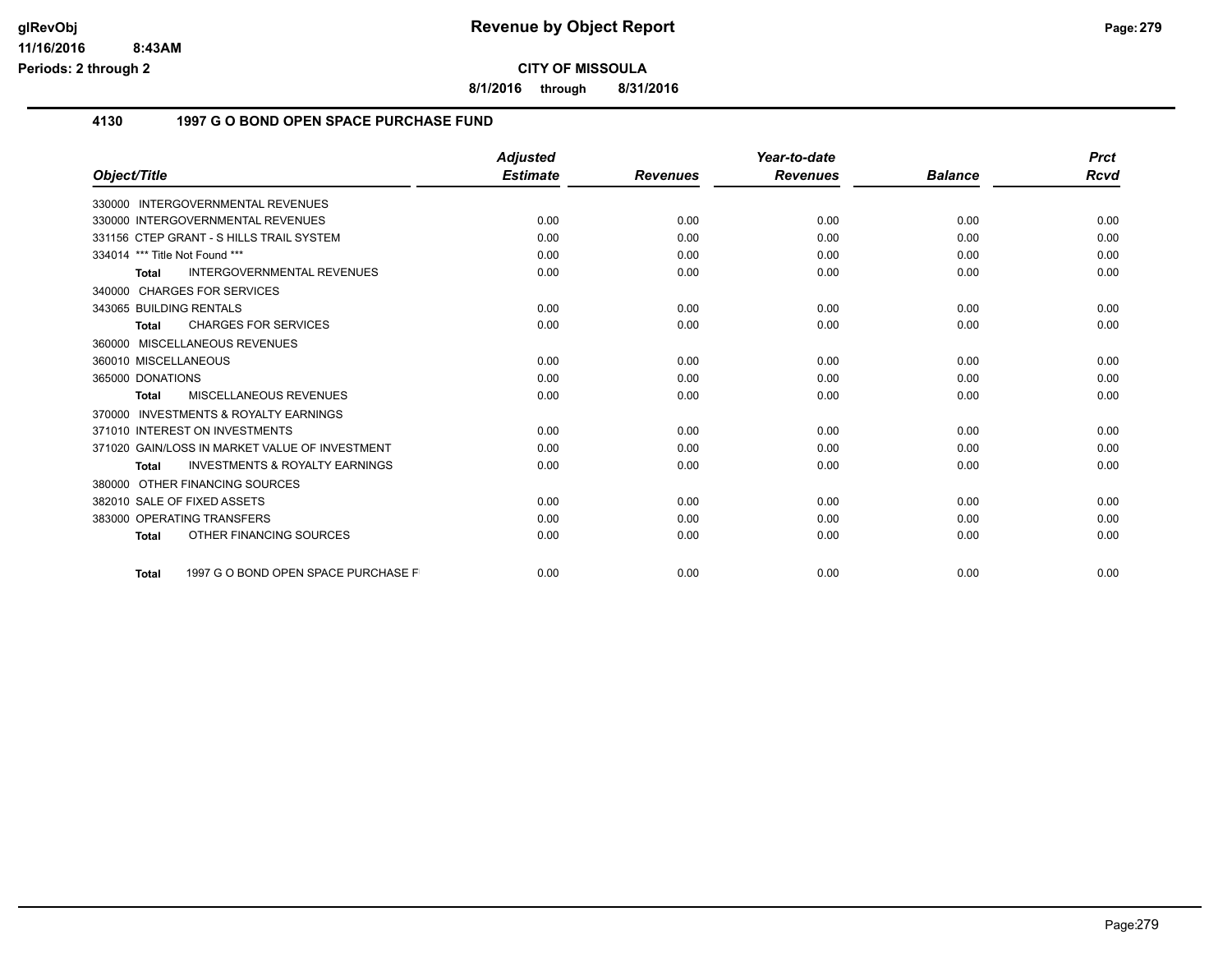**8/1/2016 through 8/31/2016**

#### **4196 NEW FIRE STATION GO BOND**

#### **4196 NEW FIRE STATION GO BOND**

|                                                    | <b>Adjusted</b> |                 | Year-to-date    |                | <b>Prct</b> |
|----------------------------------------------------|-----------------|-----------------|-----------------|----------------|-------------|
| Object/Title                                       | <b>Estimate</b> | <b>Revenues</b> | <b>Revenues</b> | <b>Balance</b> | <b>Rcvd</b> |
| 360000 MISCELLANEOUS REVENUES                      |                 |                 |                 |                |             |
| 365023 NORTHWESTERN ENERGY GRANT                   | 0.00            | 0.00            | 0.00            | 0.00           | 0.00        |
| <b>MISCELLANEOUS REVENUES</b><br>Total             | 0.00            | 0.00            | 0.00            | 0.00           | 0.00        |
| 370000 INVESTMENTS & ROYALTY EARNINGS              |                 |                 |                 |                |             |
| 371010 INTEREST ON INVESTMENTS                     | 0.00            | 0.00            | 0.00            | 0.00           | 0.00        |
| 371020 GAIN/LOSS IN MARKET VALUE OF INVESTMENTS    | 0.00            | 0.00            | 0.00            | 0.00           | 0.00        |
| <b>INVESTMENTS &amp; ROYALTY EARNINGS</b><br>Total | 0.00            | 0.00            | 0.00            | 0.00           | 0.00        |
| 380000 OTHER FINANCING SOURCES                     |                 |                 |                 |                |             |
| 381010 BOND PROCEEDS                               | 0.00            | 0.00            | 0.00            | 0.00           | 0.00        |
| 383000 OPERATING TRANSFERS                         | 0.00            | 0.00            | 0.00            | 0.00           | 0.00        |
| OTHER FINANCING SOURCES<br>Total                   | 0.00            | 0.00            | 0.00            | 0.00           | 0.00        |
| NEW FIRE STATION GO BOND<br>Total                  | 0.00            | 0.00            | 0.00            | 0.00           | 0.00        |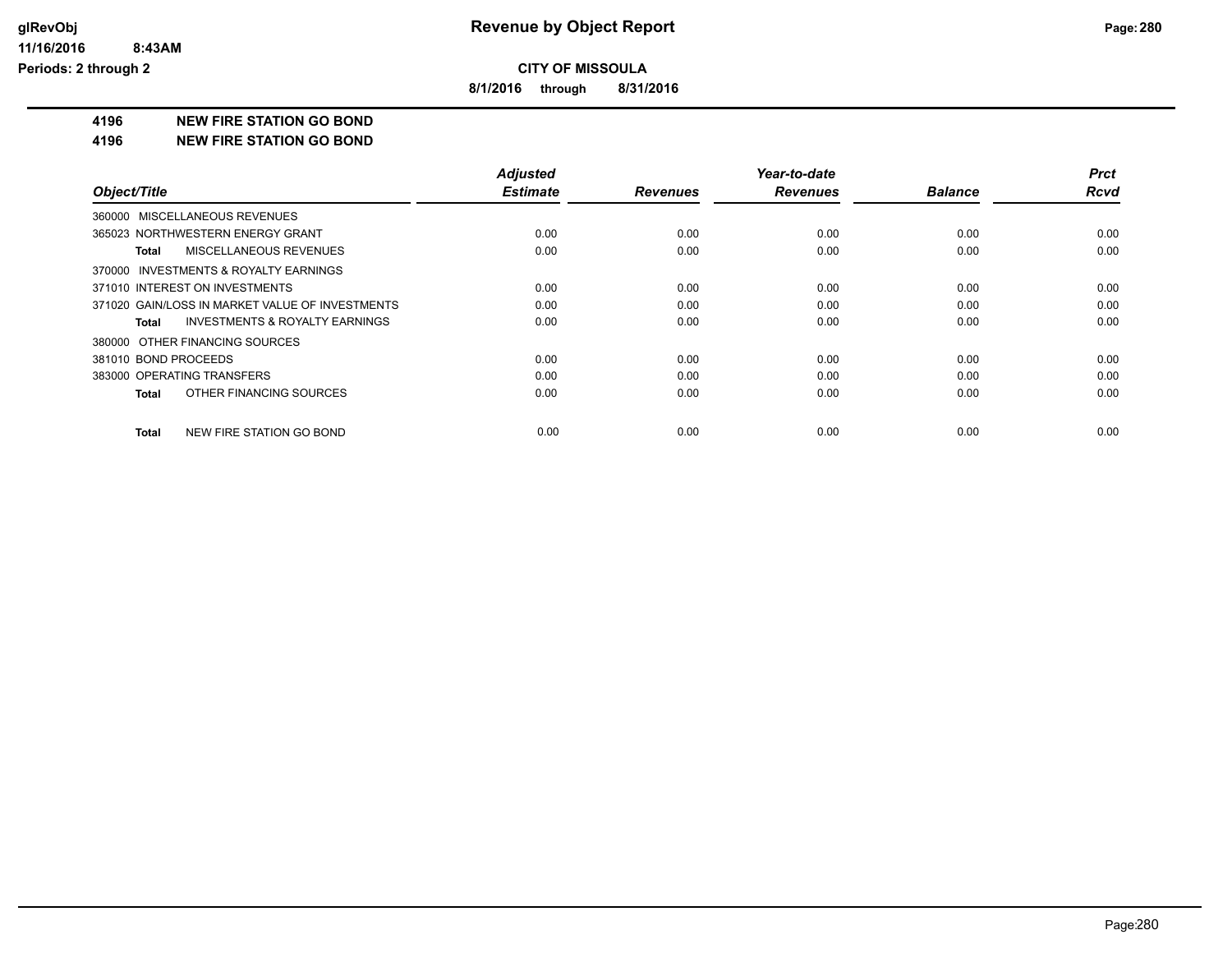**CITY OF MISSOULA**

**8/1/2016 through 8/31/2016**

#### **4196 NEW FIRE STATION GO BOND**

 **8:43AM**

| Object/Title                                       | <b>Adjusted</b><br><b>Estimate</b> | <b>Revenues</b> | Year-to-date<br><b>Revenues</b> | <b>Balance</b> | <b>Prct</b><br><b>Rcvd</b> |
|----------------------------------------------------|------------------------------------|-----------------|---------------------------------|----------------|----------------------------|
| 360000 MISCELLANEOUS REVENUES                      |                                    |                 |                                 |                |                            |
|                                                    |                                    |                 |                                 |                |                            |
| 365023 NORTHWESTERN ENERGY GRANT                   | 0.00                               | 0.00            | 0.00                            | 0.00           | 0.00                       |
| MISCELLANEOUS REVENUES<br><b>Total</b>             | 0.00                               | 0.00            | 0.00                            | 0.00           | 0.00                       |
| 370000 INVESTMENTS & ROYALTY EARNINGS              |                                    |                 |                                 |                |                            |
| 371010 INTEREST ON INVESTMENTS                     | 0.00                               | 0.00            | 0.00                            | 0.00           | 0.00                       |
| 371020 GAIN/LOSS IN MARKET VALUE OF INVESTMENT     | 0.00                               | 0.00            | 0.00                            | 0.00           | 0.00                       |
| <b>INVESTMENTS &amp; ROYALTY EARNINGS</b><br>Total | 0.00                               | 0.00            | 0.00                            | 0.00           | 0.00                       |
| 380000 OTHER FINANCING SOURCES                     |                                    |                 |                                 |                |                            |
| 381010 BOND PROCEEDS                               | 0.00                               | 0.00            | 0.00                            | 0.00           | 0.00                       |
| 383000 OPERATING TRANSFERS                         | 0.00                               | 0.00            | 0.00                            | 0.00           | 0.00                       |
| OTHER FINANCING SOURCES<br><b>Total</b>            | 0.00                               | 0.00            | 0.00                            | 0.00           | 0.00                       |
| NEW FIRE STATION GO BOND<br><b>Total</b>           | 0.00                               | 0.00            | 0.00                            | 0.00           | 0.00                       |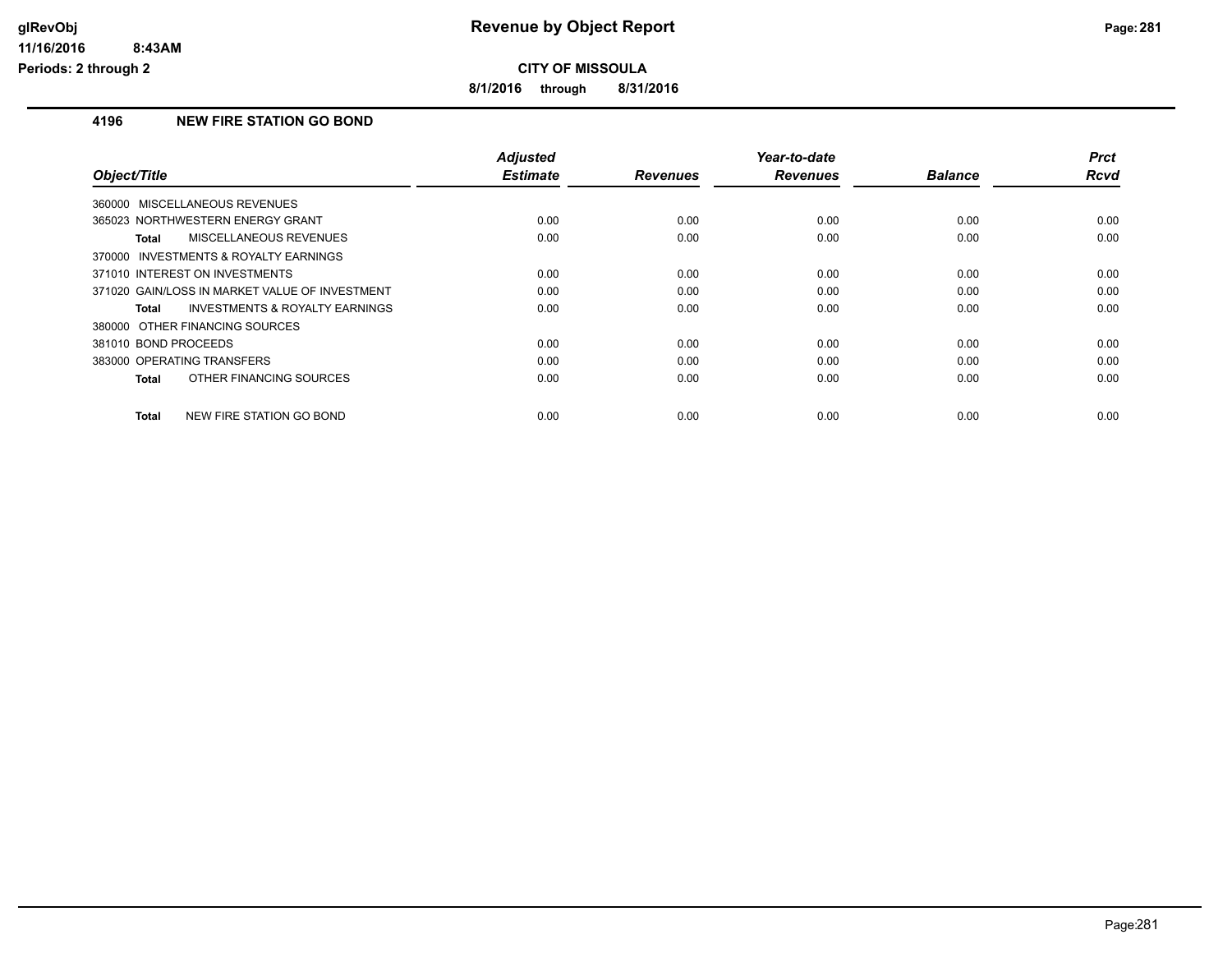**11/16/2016**

**Periods: 2 through 2**

 **8:43AM**

**CITY OF MISSOULA**

**8/1/2016 through 8/31/2016**

# **4450 S/C CONSTRUCTION FUND FOR FY06**

**4450 S/C CONSTRUCTION FUND FOR FY06**

|                                                 | <b>Adjusted</b> |                 | Year-to-date    |                | <b>Prct</b> |
|-------------------------------------------------|-----------------|-----------------|-----------------|----------------|-------------|
| Object/Title                                    | <b>Estimate</b> | <b>Revenues</b> | <b>Revenues</b> | <b>Balance</b> | <b>Rcvd</b> |
| 370000 INVESTMENTS & ROYALTY EARNINGS           |                 |                 |                 |                |             |
| 371010 INTEREST ON INVESTMENTS                  | 0.00            | 0.00            | 0.00            | 0.00           | 0.00        |
| 371020 GAIN/LOSS IN MARKET VALUE OF INVESTMENTS | 0.00            | 0.00            | 0.00            | 0.00           | 0.00        |
| INVESTMENTS & ROYALTY EARNINGS<br><b>Total</b>  | 0.00            | 0.00            | 0.00            | 0.00           | 0.00        |
|                                                 |                 |                 |                 |                |             |
| S/C CONSTRUCTION FUND FOR FY06<br><b>Total</b>  | 0.00            | 0.00            | 0.00            | 0.00           | 0.00        |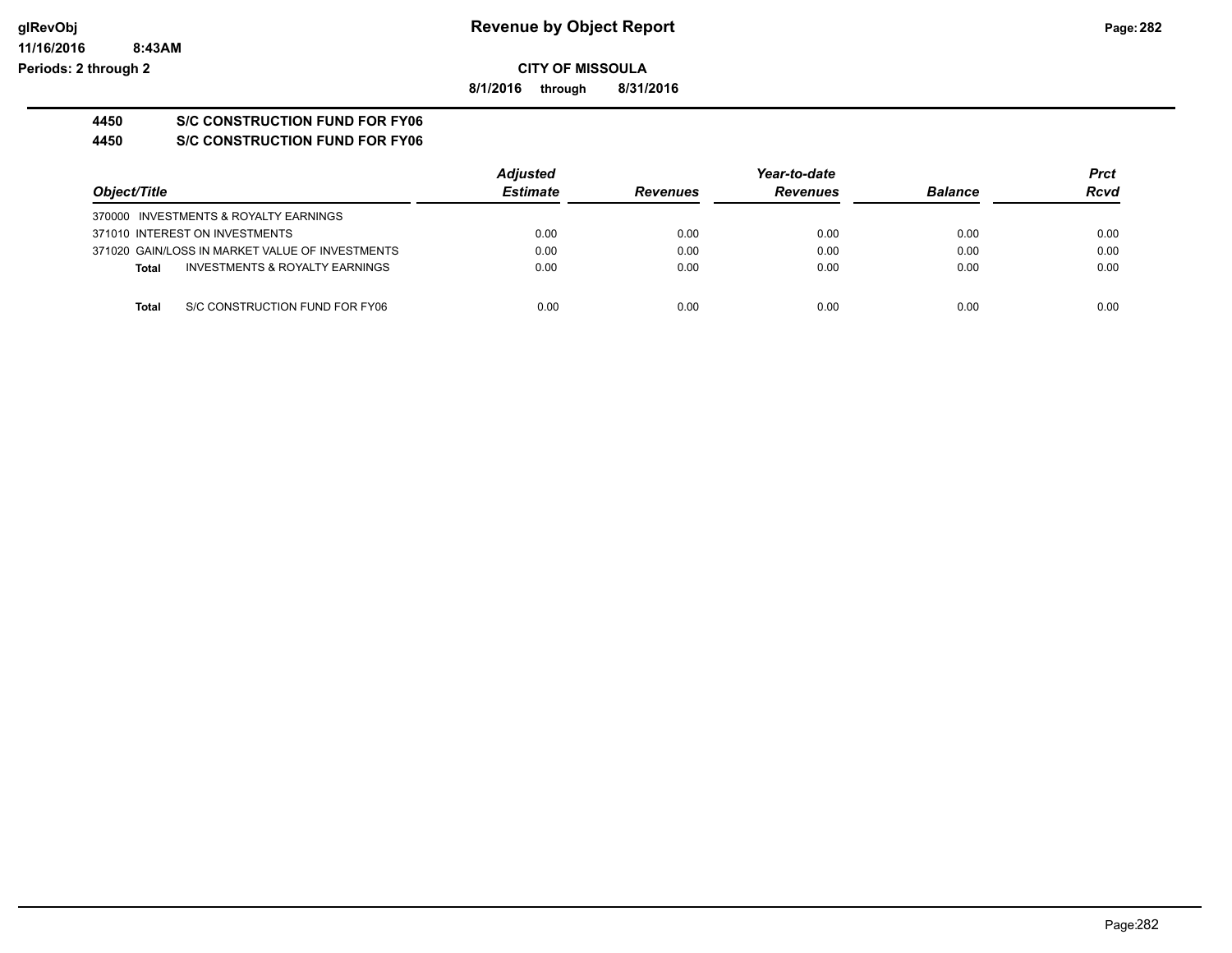**8:43AM**

**CITY OF MISSOULA**

**8/1/2016 through 8/31/2016**

#### **4450 S/C CONSTRUCTION FUND FOR FY06**

| Object/Title                   |                                                | <b>Adjusted</b><br><b>Estimate</b> | <b>Revenues</b> | Year-to-date<br><b>Revenues</b> | <b>Balance</b> | <b>Prct</b><br><b>Rcvd</b> |
|--------------------------------|------------------------------------------------|------------------------------------|-----------------|---------------------------------|----------------|----------------------------|
|                                | 370000 INVESTMENTS & ROYALTY EARNINGS          |                                    |                 |                                 |                |                            |
| 371010 INTEREST ON INVESTMENTS |                                                | 0.00                               | 0.00            | 0.00                            | 0.00           | 0.00                       |
|                                | 371020 GAIN/LOSS IN MARKET VALUE OF INVESTMENT | 0.00                               | 0.00            | 0.00                            | 0.00           | 0.00                       |
| Total                          | INVESTMENTS & ROYALTY EARNINGS                 | 0.00                               | 0.00            | 0.00                            | 0.00           | 0.00                       |
|                                |                                                |                                    |                 |                                 |                |                            |
| Total                          | S/C CONSTRUCTION FUND FOR FY06                 | 0.00                               | 0.00            | 0.00                            | 0.00           | 0.00                       |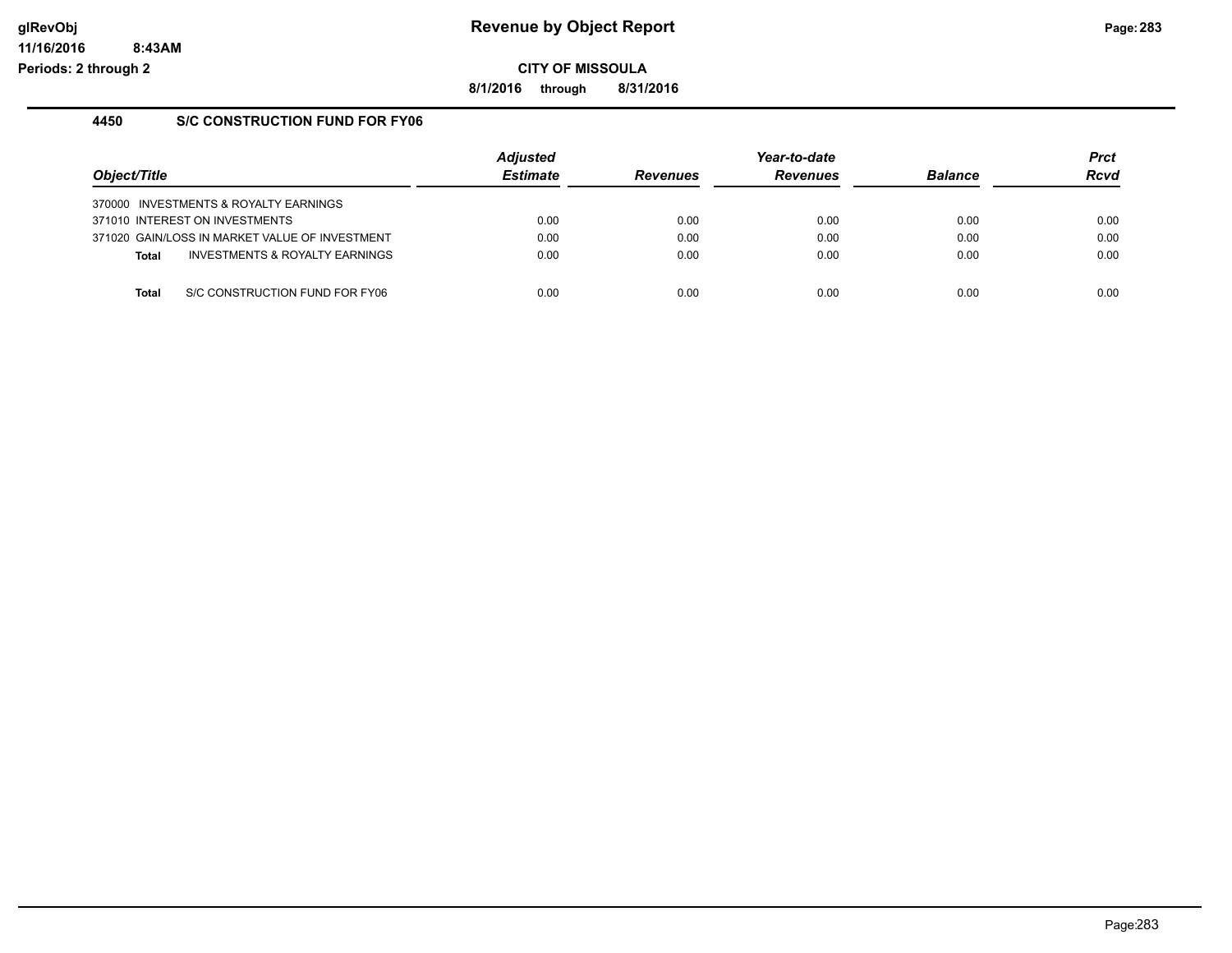**8/1/2016 through 8/31/2016**

**4451 FY07 S/C BOND FUND**

**4451 FY07 S/C BOND FUND**

|                                                    | <b>Adjusted</b> |                 | Year-to-date    |                | <b>Prct</b> |
|----------------------------------------------------|-----------------|-----------------|-----------------|----------------|-------------|
| Object/Title                                       | <b>Estimate</b> | <b>Revenues</b> | <b>Revenues</b> | <b>Balance</b> | <b>Rcvd</b> |
| 360000 MISCELLANEOUS REVENUES                      |                 |                 |                 |                |             |
| 360010 MISCELLANEOUS                               | 0.00            | 0.00            | 0.00            | 0.00           | 0.00        |
| MISCELLANEOUS REVENUES<br>Total                    | 0.00            | 0.00            | 0.00            | 0.00           | 0.00        |
| 370000 INVESTMENTS & ROYALTY EARNINGS              |                 |                 |                 |                |             |
| 371010 INTEREST ON INVESTMENTS                     | 0.00            | 0.00            | 0.00            | 0.00           | 0.00        |
| 371020 GAIN/LOSS IN MARKET VALUE OF INVESTMENTS    | 0.00            | 0.00            | 0.00            | 0.00           | 0.00        |
| <b>INVESTMENTS &amp; ROYALTY EARNINGS</b><br>Total | 0.00            | 0.00            | 0.00            | 0.00           | 0.00        |
| 380000 OTHER FINANCING SOURCES                     |                 |                 |                 |                |             |
| 381030 SID BONDS PROCEEDS                          | 0.00            | 0.00            | 0.00            | 0.00           | 0.00        |
| OTHER FINANCING SOURCES<br>Total                   | 0.00            | 0.00            | 0.00            | 0.00           | 0.00        |
| FY07 S/C BOND FUND<br><b>Total</b>                 | 0.00            | 0.00            | 0.00            | 0.00           | 0.00        |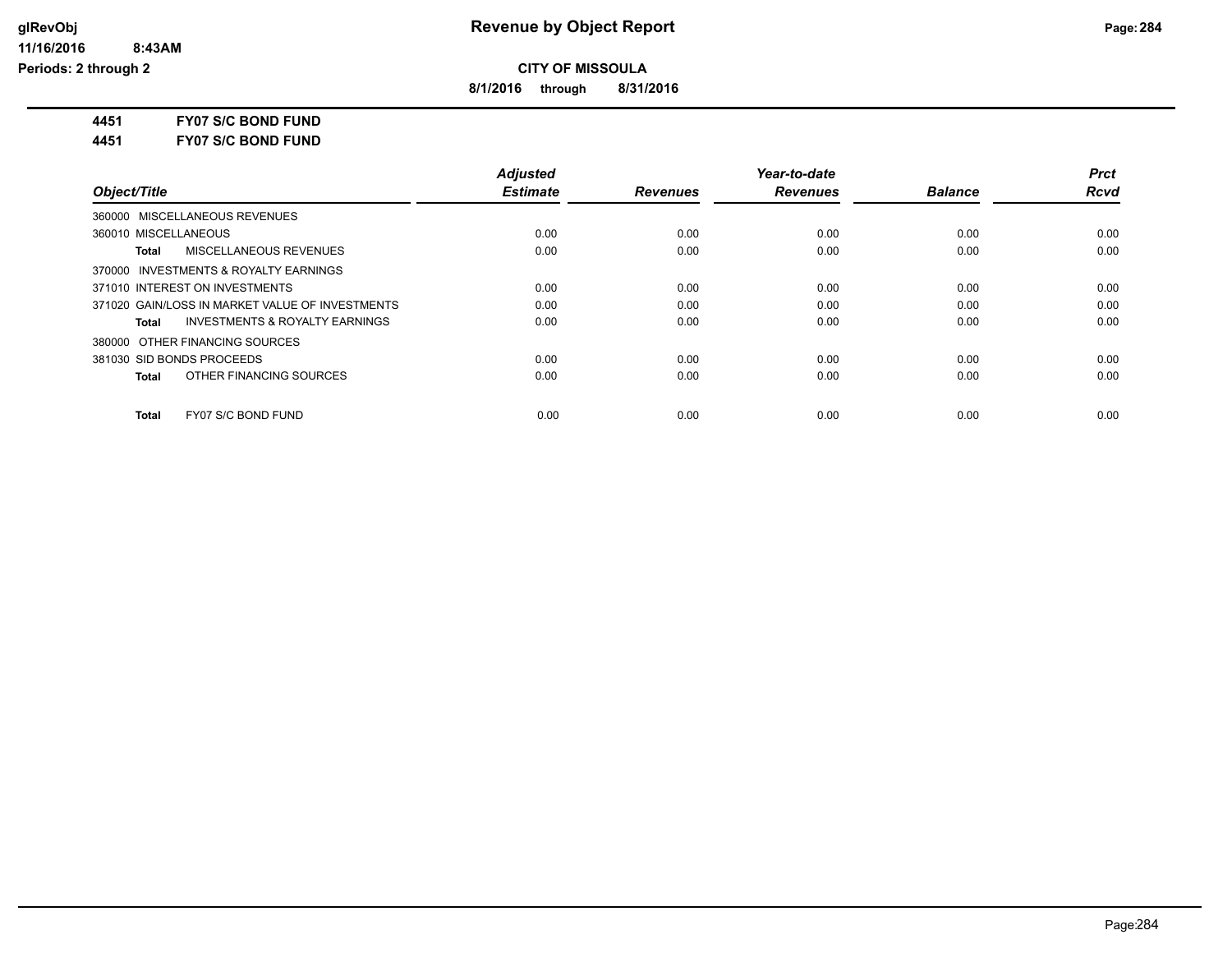**11/16/2016 8:43AM Periods: 2 through 2**

#### **CITY OF MISSOULA**

**8/1/2016 through 8/31/2016**

#### **4451 FY07 S/C BOND FUND**

|                                                    | <b>Adjusted</b> |                 | Year-to-date    |                | <b>Prct</b> |
|----------------------------------------------------|-----------------|-----------------|-----------------|----------------|-------------|
| Object/Title                                       | <b>Estimate</b> | <b>Revenues</b> | <b>Revenues</b> | <b>Balance</b> | <b>Rcvd</b> |
| 360000 MISCELLANEOUS REVENUES                      |                 |                 |                 |                |             |
| 360010 MISCELLANEOUS                               | 0.00            | 0.00            | 0.00            | 0.00           | 0.00        |
| MISCELLANEOUS REVENUES<br>Total                    | 0.00            | 0.00            | 0.00            | 0.00           | 0.00        |
| 370000 INVESTMENTS & ROYALTY EARNINGS              |                 |                 |                 |                |             |
| 371010 INTEREST ON INVESTMENTS                     | 0.00            | 0.00            | 0.00            | 0.00           | 0.00        |
| 371020 GAIN/LOSS IN MARKET VALUE OF INVESTMENT     | 0.00            | 0.00            | 0.00            | 0.00           | 0.00        |
| <b>INVESTMENTS &amp; ROYALTY EARNINGS</b><br>Total | 0.00            | 0.00            | 0.00            | 0.00           | 0.00        |
| 380000 OTHER FINANCING SOURCES                     |                 |                 |                 |                |             |
| 381030 SID BONDS PROCEEDS                          | 0.00            | 0.00            | 0.00            | 0.00           | 0.00        |
| OTHER FINANCING SOURCES<br>Total                   | 0.00            | 0.00            | 0.00            | 0.00           | 0.00        |
|                                                    |                 |                 |                 |                |             |
| FY07 S/C BOND FUND<br>Total                        | 0.00            | 0.00            | 0.00            | 0.00           | 0.00        |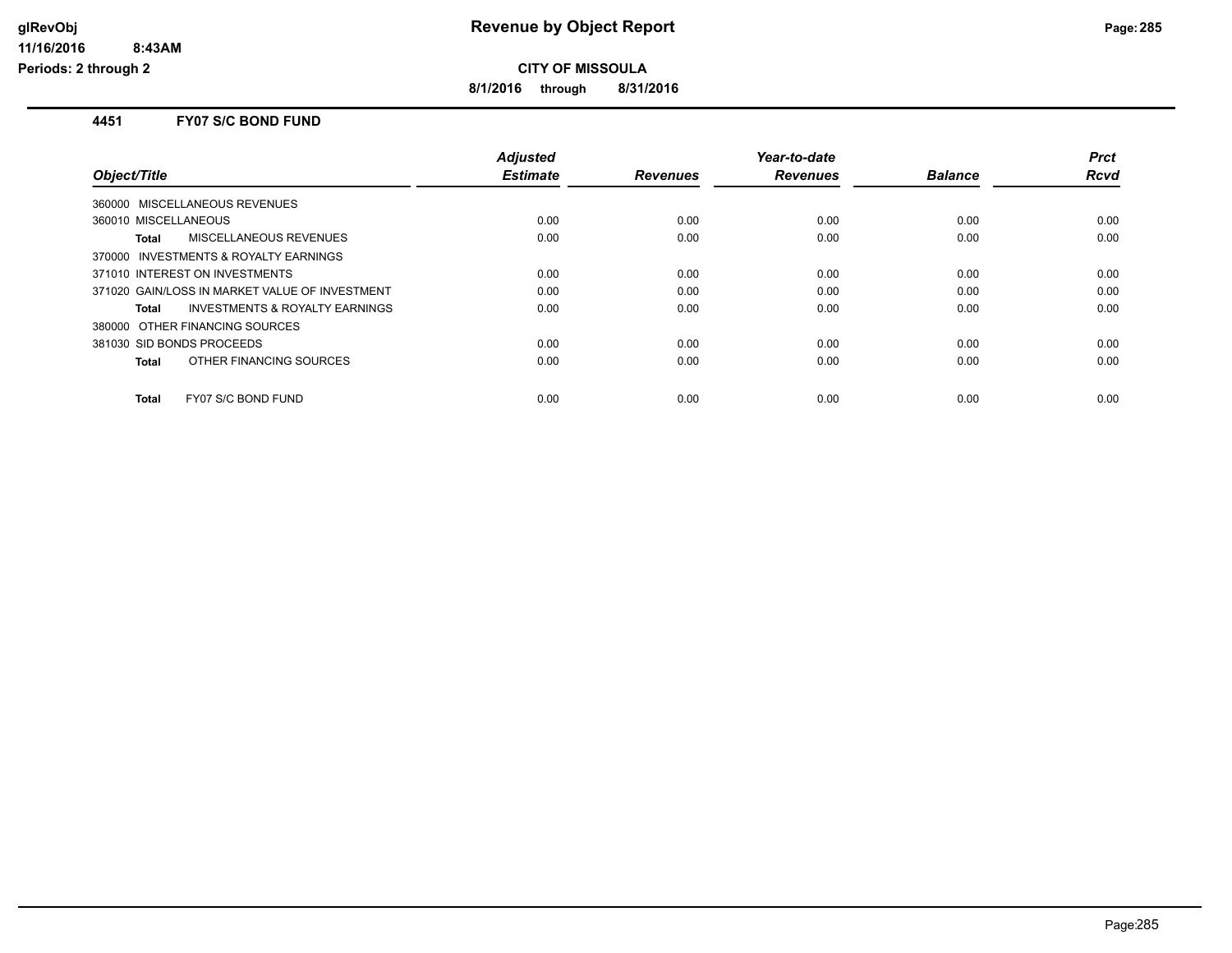**11/16/2016**

 **8:43AM Periods: 2 through 2**

**CITY OF MISSOULA**

**8/1/2016 through 8/31/2016**

# **4452 S/C CONSTRUCTION FUND FOR FY 08 BOND SAL**

# **4452 S/C CONSTRUCTION FUND FOR FY 08 BOND SAL**

|                                                      | <b>Adjusted</b> |                 | Year-to-date    |                | <b>Prct</b> |
|------------------------------------------------------|-----------------|-----------------|-----------------|----------------|-------------|
| Object/Title                                         | <b>Estimate</b> | <b>Revenues</b> | <b>Revenues</b> | <b>Balance</b> | Rcvd        |
| 360000 MISCELLANEOUS REVENUES                        |                 |                 |                 |                |             |
| 360010 MISCELLANEOUS                                 | 0.00            | 0.00            | 0.00            | 0.00           | 0.00        |
| 362000 OTHER MISCELLANEOUS REVENUE                   | 0.00            | 0.00            | 0.00            | 0.00           | 0.00        |
| MISCELLANEOUS REVENUES<br><b>Total</b>               | 0.00            | 0.00            | 0.00            | 0.00           | 0.00        |
| INVESTMENTS & ROYALTY EARNINGS<br>370000             |                 |                 |                 |                |             |
| 371010 INTEREST ON INVESTMENTS                       | 0.00            | 0.00            | 0.00            | 0.00           | 0.00        |
| 371020 GAIN/LOSS IN MARKET VALUE OF INVESTMENTS      | 0.00            | 0.00            | 0.00            | 0.00           | 0.00        |
| <b>INVESTMENTS &amp; ROYALTY EARNINGS</b><br>Total   | 0.00            | 0.00            | 0.00            | 0.00           | 0.00        |
| OTHER FINANCING SOURCES<br>380000                    |                 |                 |                 |                |             |
| 381000 LOAN PROCEEDS                                 | 0.00            | 0.00            | 0.00            | 0.00           | 0.00        |
| 383042 TRANSFERS FROM OTHER FUNDS                    | 0.00            | 0.00            | 0.00            | 0.00           | 0.00        |
| OTHER FINANCING SOURCES<br><b>Total</b>              | 0.00            | 0.00            | 0.00            | 0.00           | 0.00        |
| S/C CONSTRUCTION FUND FOR FY 08 BONE<br><b>Total</b> | 0.00            | 0.00            | 0.00            | 0.00           | 0.00        |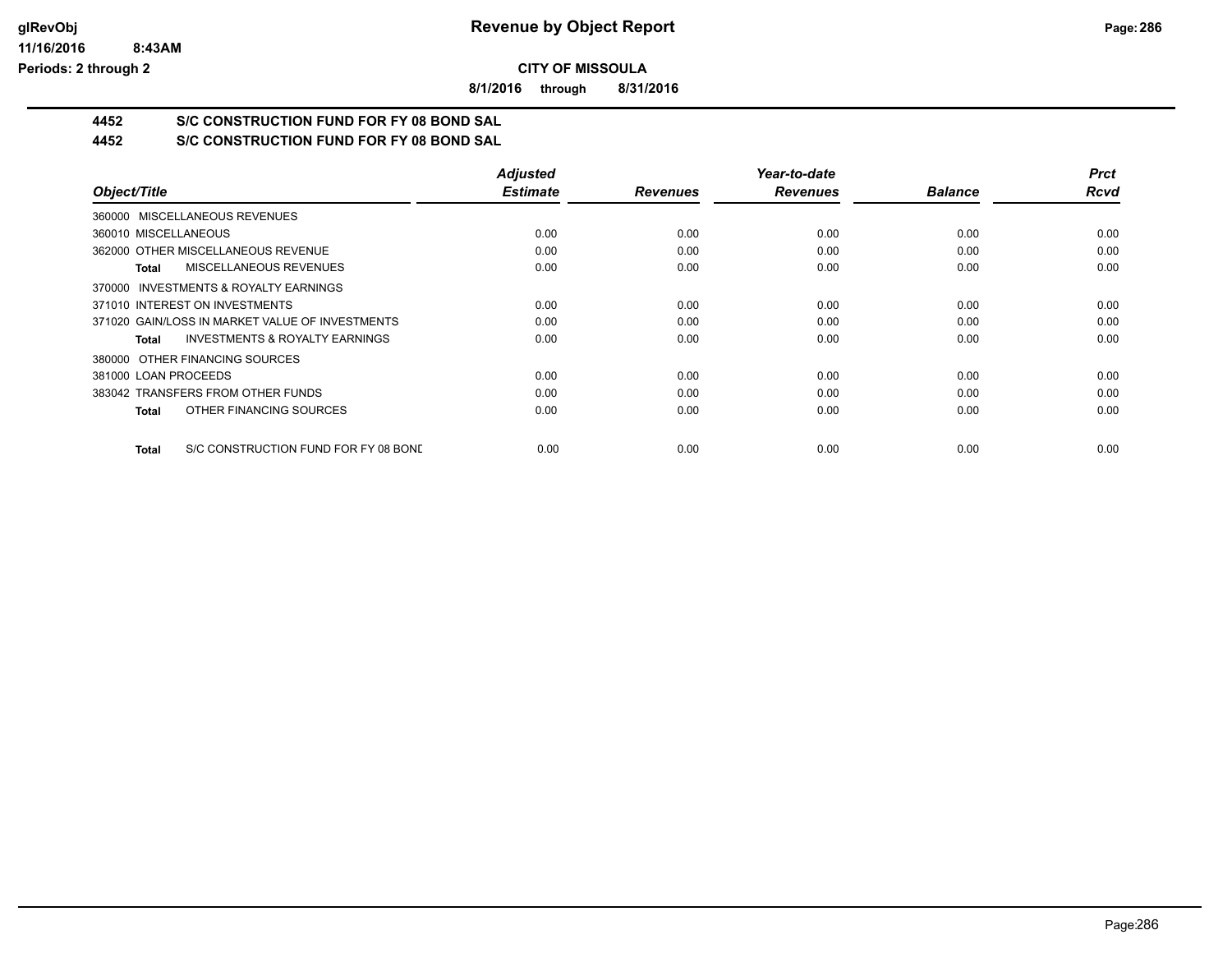**8/1/2016 through 8/31/2016**

#### **4452 S/C CONSTRUCTION FUND FOR FY 08 BOND SAL**

| Object/Title                                         | <b>Adjusted</b><br><b>Estimate</b> | <b>Revenues</b> | Year-to-date<br><b>Revenues</b> | <b>Balance</b> | <b>Prct</b><br><b>Rcvd</b> |
|------------------------------------------------------|------------------------------------|-----------------|---------------------------------|----------------|----------------------------|
|                                                      |                                    |                 |                                 |                |                            |
| 360000 MISCELLANEOUS REVENUES                        |                                    |                 |                                 |                |                            |
| 360010 MISCELLANEOUS                                 | 0.00                               | 0.00            | 0.00                            | 0.00           | 0.00                       |
| 362000 OTHER MISCELLANEOUS REVENUE                   | 0.00                               | 0.00            | 0.00                            | 0.00           | 0.00                       |
| MISCELLANEOUS REVENUES<br>Total                      | 0.00                               | 0.00            | 0.00                            | 0.00           | 0.00                       |
| 370000 INVESTMENTS & ROYALTY EARNINGS                |                                    |                 |                                 |                |                            |
| 371010 INTEREST ON INVESTMENTS                       | 0.00                               | 0.00            | 0.00                            | 0.00           | 0.00                       |
| 371020 GAIN/LOSS IN MARKET VALUE OF INVESTMENT       | 0.00                               | 0.00            | 0.00                            | 0.00           | 0.00                       |
| <b>INVESTMENTS &amp; ROYALTY EARNINGS</b><br>Total   | 0.00                               | 0.00            | 0.00                            | 0.00           | 0.00                       |
| 380000 OTHER FINANCING SOURCES                       |                                    |                 |                                 |                |                            |
| 381000 LOAN PROCEEDS                                 | 0.00                               | 0.00            | 0.00                            | 0.00           | 0.00                       |
| 383042 TRANSFERS FROM OTHER FUNDS                    | 0.00                               | 0.00            | 0.00                            | 0.00           | 0.00                       |
| OTHER FINANCING SOURCES<br>Total                     | 0.00                               | 0.00            | 0.00                            | 0.00           | 0.00                       |
|                                                      |                                    |                 |                                 |                |                            |
| S/C CONSTRUCTION FUND FOR FY 08 BONI<br><b>Total</b> | 0.00                               | 0.00            | 0.00                            | 0.00           | 0.00                       |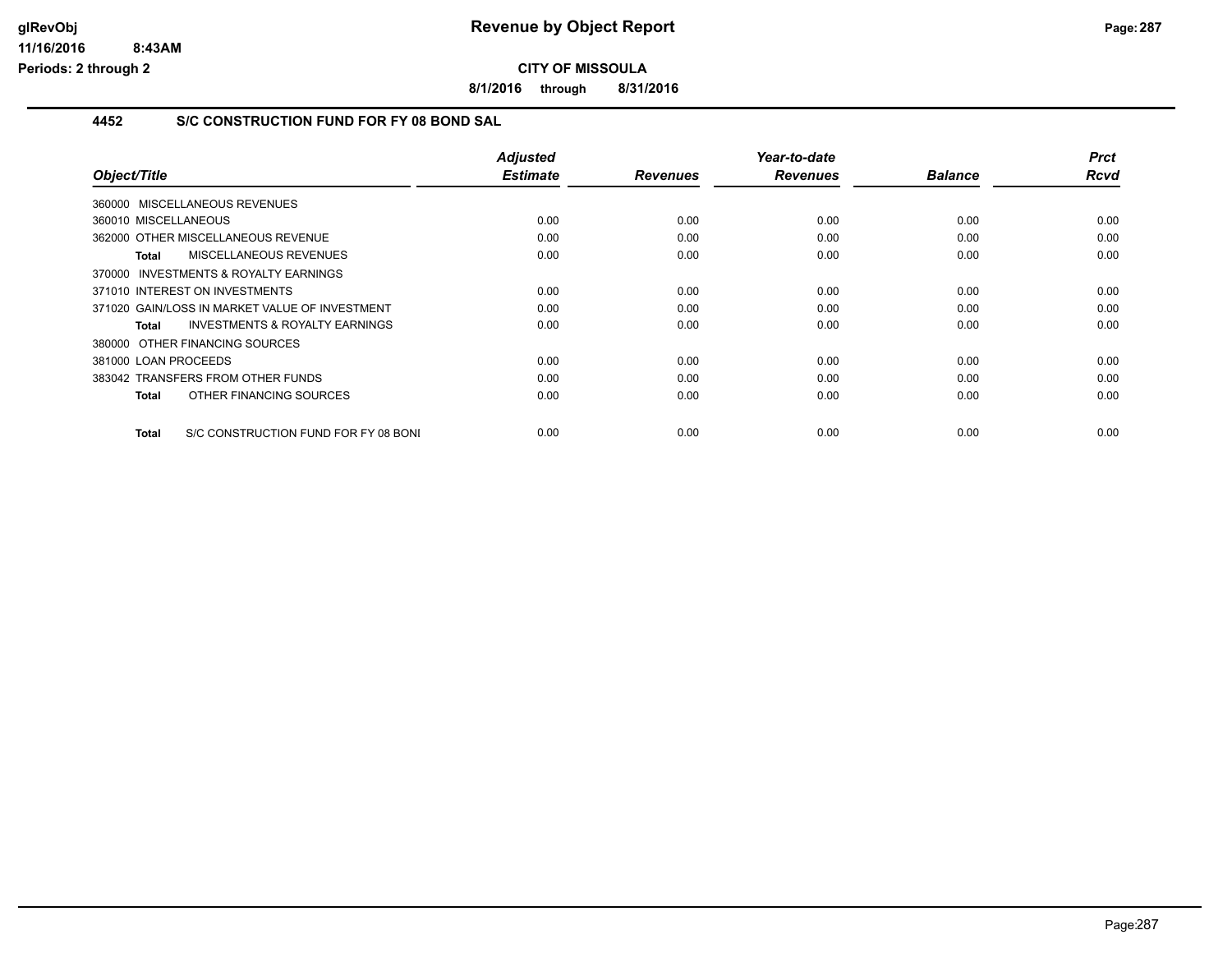**8/1/2016 through 8/31/2016**

# **4453 S/C CONSTRUCTION FUND FY09 BOND**

#### **4453 S/C CONSTRUCTION FUND FY09 BOND**

|                                                    | <b>Adjusted</b> |                 | Year-to-date    |                | <b>Prct</b> |
|----------------------------------------------------|-----------------|-----------------|-----------------|----------------|-------------|
| Object/Title                                       | <b>Estimate</b> | <b>Revenues</b> | <b>Revenues</b> | <b>Balance</b> | <b>Rcvd</b> |
| 360000 MISCELLANEOUS REVENUES                      |                 |                 |                 |                |             |
| 360010 MISCELLANEOUS                               | 0.00            | 0.00            | 0.00            | 0.00           | 0.00        |
| 362000 OTHER MISCELLANEOUS REVENUE                 | 0.00            | 0.00            | 0.00            | 0.00           | 0.00        |
| MISCELLANEOUS REVENUES<br>Total                    | 0.00            | 0.00            | 0.00            | 0.00           | 0.00        |
| 370000 INVESTMENTS & ROYALTY EARNINGS              |                 |                 |                 |                |             |
| 371010 INTEREST ON INVESTMENTS                     | 0.00            | 0.00            | 0.00            | 0.00           | 0.00        |
| <b>INVESTMENTS &amp; ROYALTY EARNINGS</b><br>Total | 0.00            | 0.00            | 0.00            | 0.00           | 0.00        |
| 380000 OTHER FINANCING SOURCES                     |                 |                 |                 |                |             |
| 381030 SID BONDS PROCEEDS                          | 0.00            | 0.00            | 0.00            | 0.00           | 0.00        |
| 383000 OPERATING TRANSFERS                         | 0.00            | 0.00            | 0.00            | 0.00           | 0.00        |
| OTHER FINANCING SOURCES<br>Total                   | 0.00            | 0.00            | 0.00            | 0.00           | 0.00        |
| S/C CONSTRUCTION FUND FY09 BOND<br><b>Total</b>    | 0.00            | 0.00            | 0.00            | 0.00           | 0.00        |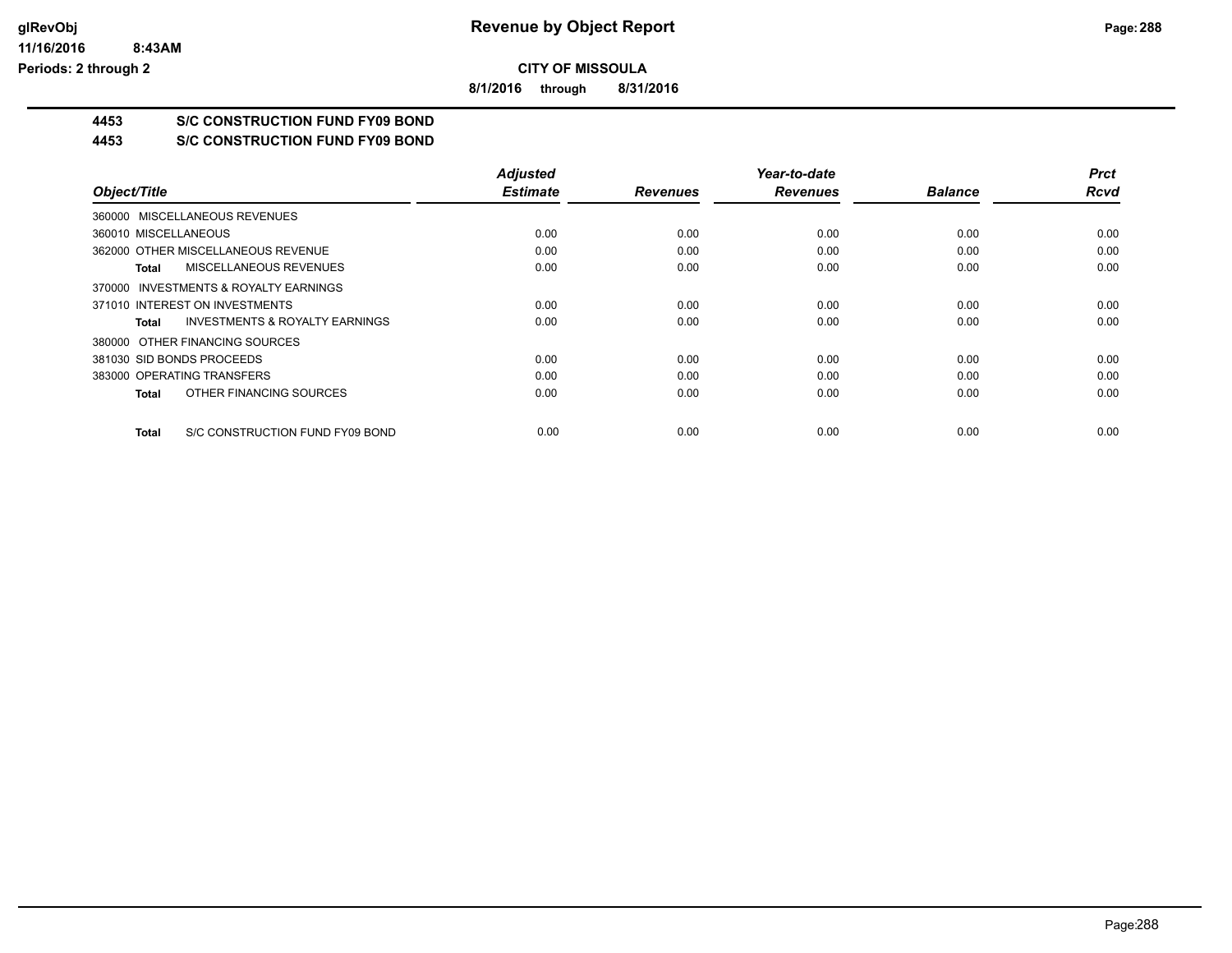**8/1/2016 through 8/31/2016**

## **4453 S/C CONSTRUCTION FUND FY09 BOND**

| Object/Title                                        |                                           | <b>Adjusted</b><br><b>Estimate</b> | <b>Revenues</b> | Year-to-date<br><b>Revenues</b> | <b>Balance</b> | <b>Prct</b><br>Rcvd |
|-----------------------------------------------------|-------------------------------------------|------------------------------------|-----------------|---------------------------------|----------------|---------------------|
|                                                     |                                           |                                    |                 |                                 |                |                     |
| 360000 MISCELLANEOUS REVENUES                       |                                           |                                    |                 |                                 |                |                     |
| 360010 MISCELLANEOUS                                |                                           | 0.00                               | 0.00            | 0.00                            | 0.00           | 0.00                |
| 362000 OTHER MISCELLANEOUS REVENUE                  |                                           | 0.00                               | 0.00            | 0.00                            | 0.00           | 0.00                |
| <b>MISCELLANEOUS REVENUES</b><br>Total              |                                           | 0.00                               | 0.00            | 0.00                            | 0.00           | 0.00                |
| <b>INVESTMENTS &amp; ROYALTY EARNINGS</b><br>370000 |                                           |                                    |                 |                                 |                |                     |
| 371010 INTEREST ON INVESTMENTS                      |                                           | 0.00                               | 0.00            | 0.00                            | 0.00           | 0.00                |
| Total                                               | <b>INVESTMENTS &amp; ROYALTY EARNINGS</b> | 0.00                               | 0.00            | 0.00                            | 0.00           | 0.00                |
| 380000 OTHER FINANCING SOURCES                      |                                           |                                    |                 |                                 |                |                     |
| 381030 SID BONDS PROCEEDS                           |                                           | 0.00                               | 0.00            | 0.00                            | 0.00           | 0.00                |
| 383000 OPERATING TRANSFERS                          |                                           | 0.00                               | 0.00            | 0.00                            | 0.00           | 0.00                |
| OTHER FINANCING SOURCES<br><b>Total</b>             |                                           | 0.00                               | 0.00            | 0.00                            | 0.00           | 0.00                |
| <b>Total</b>                                        | S/C CONSTRUCTION FUND FY09 BOND           | 0.00                               | 0.00            | 0.00                            | 0.00           | 0.00                |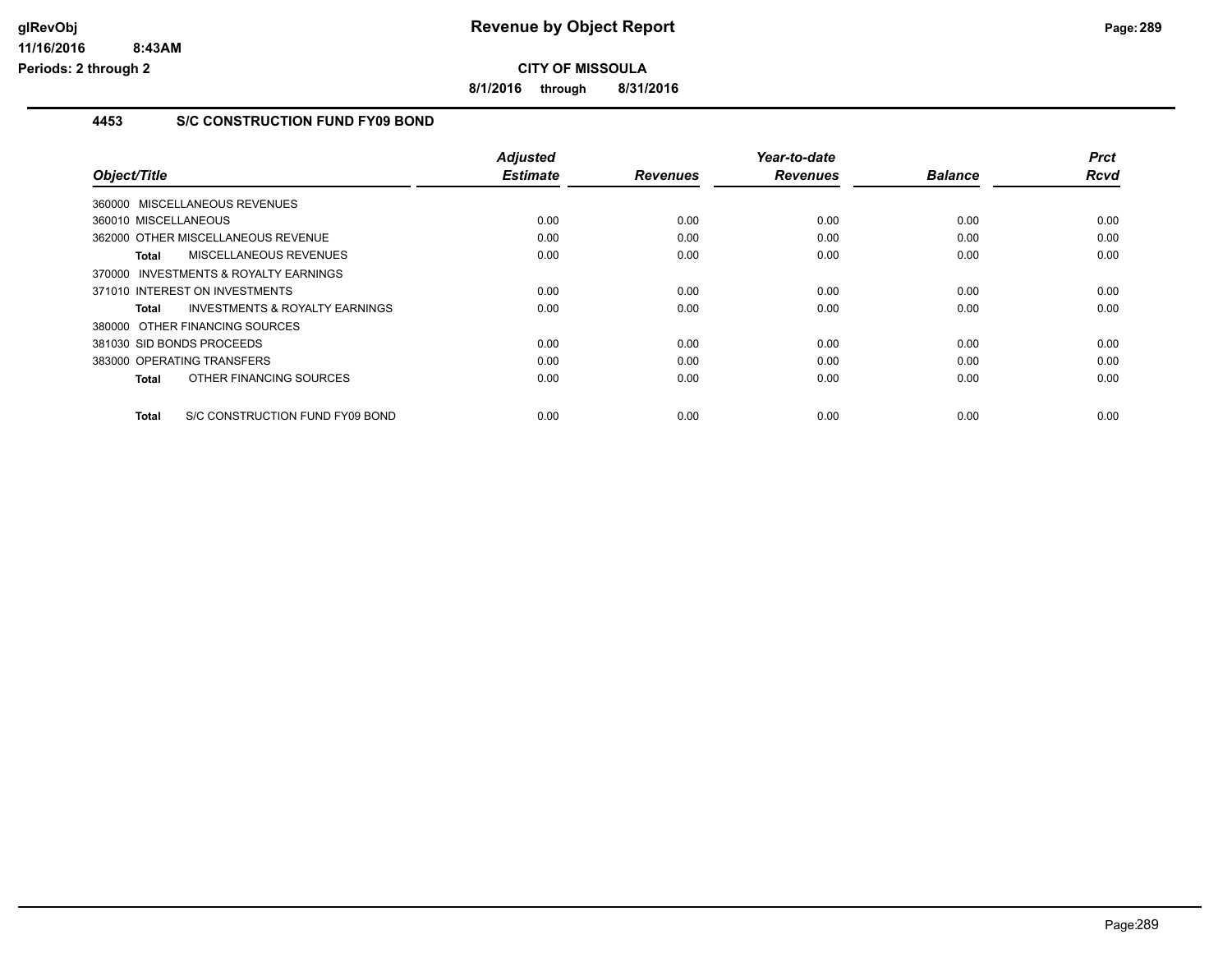**8:43AM**

**CITY OF MISSOULA**

**8/1/2016 through 8/31/2016**

# **4454 S/C CONSTRUCTION FUND FOR FY10**

**4454 S/C CONSTRUCTION FUND FOR FY10**

|                                                    | <b>Adjusted</b> |                 | Year-to-date    |                | <b>Prct</b> |
|----------------------------------------------------|-----------------|-----------------|-----------------|----------------|-------------|
| Object/Title                                       | <b>Estimate</b> | <b>Revenues</b> | <b>Revenues</b> | <b>Balance</b> | Rcvd        |
| 360000 MISCELLANEOUS REVENUES                      |                 |                 |                 |                |             |
| 360010 MISCELLANEOUS                               | 0.00            | 0.00            | 0.00            | 0.00           | 0.00        |
| 362000 OTHER MISCELLANEOUS REVENUE                 | 0.00            | 0.00            | 0.00            | 0.00           | 0.00        |
| <b>MISCELLANEOUS REVENUES</b><br>Total             | 0.00            | 0.00            | 0.00            | 0.00           | 0.00        |
| 370000 INVESTMENTS & ROYALTY EARNINGS              |                 |                 |                 |                |             |
| 371010 INTEREST ON INVESTMENTS                     | 0.00            | 0.00            | 0.00            | 0.00           | 0.00        |
| <b>INVESTMENTS &amp; ROYALTY EARNINGS</b><br>Total | 0.00            | 0.00            | 0.00            | 0.00           | 0.00        |
| 380000 OTHER FINANCING SOURCES                     |                 |                 |                 |                |             |
| 381030 SID BONDS PROCEEDS                          | 0.00            | 0.00            | 0.00            | 0.00           | 0.00        |
| OTHER FINANCING SOURCES<br>Total                   | 0.00            | 0.00            | 0.00            | 0.00           | 0.00        |
| S/C CONSTRUCTION FUND FOR FY10<br><b>Total</b>     | 0.00            | 0.00            | 0.00            | 0.00           | 0.00        |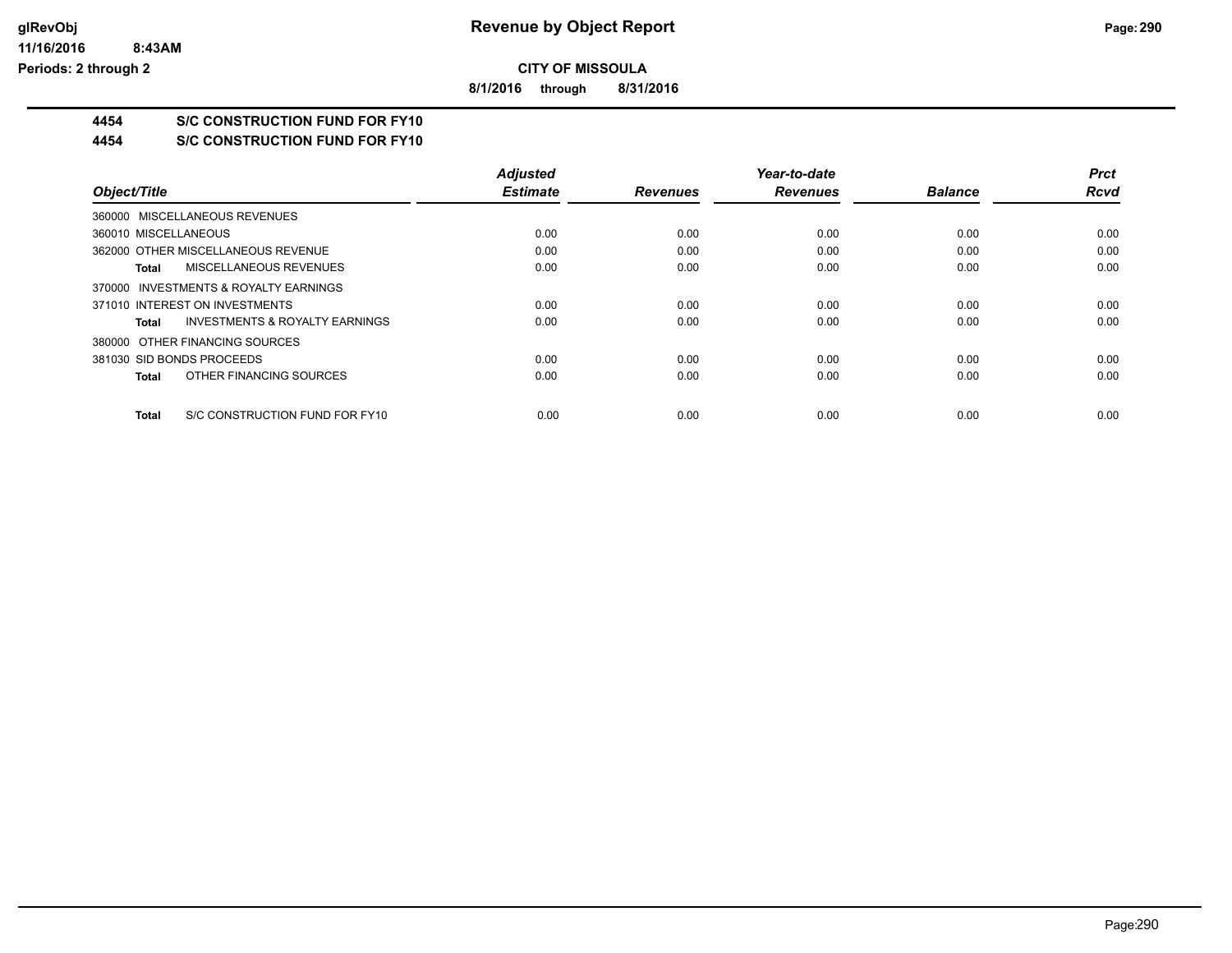**CITY OF MISSOULA**

**8/1/2016 through 8/31/2016**

# **4454 S/C CONSTRUCTION FUND FOR FY10**

|                                                     | <b>Adjusted</b> |                 | Year-to-date    |                | <b>Prct</b> |
|-----------------------------------------------------|-----------------|-----------------|-----------------|----------------|-------------|
| Object/Title                                        | <b>Estimate</b> | <b>Revenues</b> | <b>Revenues</b> | <b>Balance</b> | <b>Rcvd</b> |
| 360000 MISCELLANEOUS REVENUES                       |                 |                 |                 |                |             |
| 360010 MISCELLANEOUS                                | 0.00            | 0.00            | 0.00            | 0.00           | 0.00        |
| 362000 OTHER MISCELLANEOUS REVENUE                  | 0.00            | 0.00            | 0.00            | 0.00           | 0.00        |
| MISCELLANEOUS REVENUES<br>Total                     | 0.00            | 0.00            | 0.00            | 0.00           | 0.00        |
| <b>INVESTMENTS &amp; ROYALTY EARNINGS</b><br>370000 |                 |                 |                 |                |             |
| 371010 INTEREST ON INVESTMENTS                      | 0.00            | 0.00            | 0.00            | 0.00           | 0.00        |
| <b>INVESTMENTS &amp; ROYALTY EARNINGS</b><br>Total  | 0.00            | 0.00            | 0.00            | 0.00           | 0.00        |
| 380000 OTHER FINANCING SOURCES                      |                 |                 |                 |                |             |
| 381030 SID BONDS PROCEEDS                           | 0.00            | 0.00            | 0.00            | 0.00           | 0.00        |
| OTHER FINANCING SOURCES<br>Total                    | 0.00            | 0.00            | 0.00            | 0.00           | 0.00        |
| S/C CONSTRUCTION FUND FOR FY10<br><b>Total</b>      | 0.00            | 0.00            | 0.00            | 0.00           | 0.00        |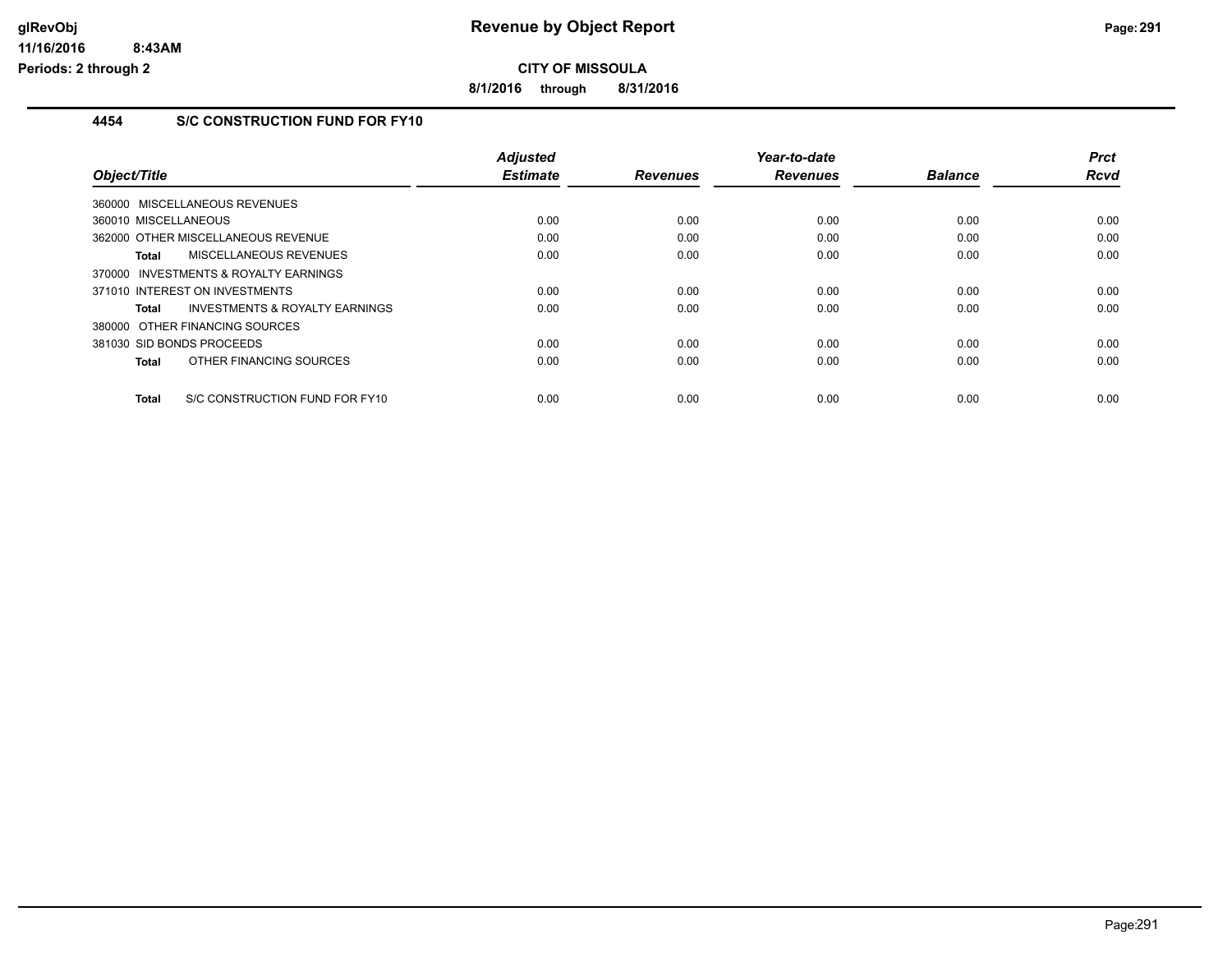**CITY OF MISSOULA**

**8/1/2016 through 8/31/2016**

# **4455 FY11 S/C CONSTRUCTION FUND**

 **8:43AM**

#### **4455 FY11 S/C CONSTRUCTION FUND**

|                                                    | <b>Adjusted</b> |                 | Year-to-date    |                | <b>Prct</b> |
|----------------------------------------------------|-----------------|-----------------|-----------------|----------------|-------------|
| Object/Title                                       | <b>Estimate</b> | <b>Revenues</b> | <b>Revenues</b> | <b>Balance</b> | <b>Rcvd</b> |
| 360000 MISCELLANEOUS REVENUES                      |                 |                 |                 |                |             |
| 360010 MISCELLANEOUS                               | 0.00            | 0.00            | 0.00            | 0.00           | 0.00        |
| <b>MISCELLANEOUS REVENUES</b><br>Total             | 0.00            | 0.00            | 0.00            | 0.00           | 0.00        |
| 370000 INVESTMENTS & ROYALTY EARNINGS              |                 |                 |                 |                |             |
| 371010 INTEREST ON INVESTMENTS                     | 0.00            | 0.00            | 0.00            | 0.00           | 0.00        |
| <b>INVESTMENTS &amp; ROYALTY EARNINGS</b><br>Total | 0.00            | 0.00            | 0.00            | 0.00           | 0.00        |
| 380000 OTHER FINANCING SOURCES                     |                 |                 |                 |                |             |
| 381030 SID BONDS PROCEEDS                          | 0.00            | 0.00            | 0.00            | 0.00           | 0.00        |
| OTHER FINANCING SOURCES<br><b>Total</b>            | 0.00            | 0.00            | 0.00            | 0.00           | 0.00        |
| <b>FY11 S/C CONSTRUCTION FUND</b><br><b>Total</b>  | 0.00            | 0.00            | 0.00            | 0.00           | 0.00        |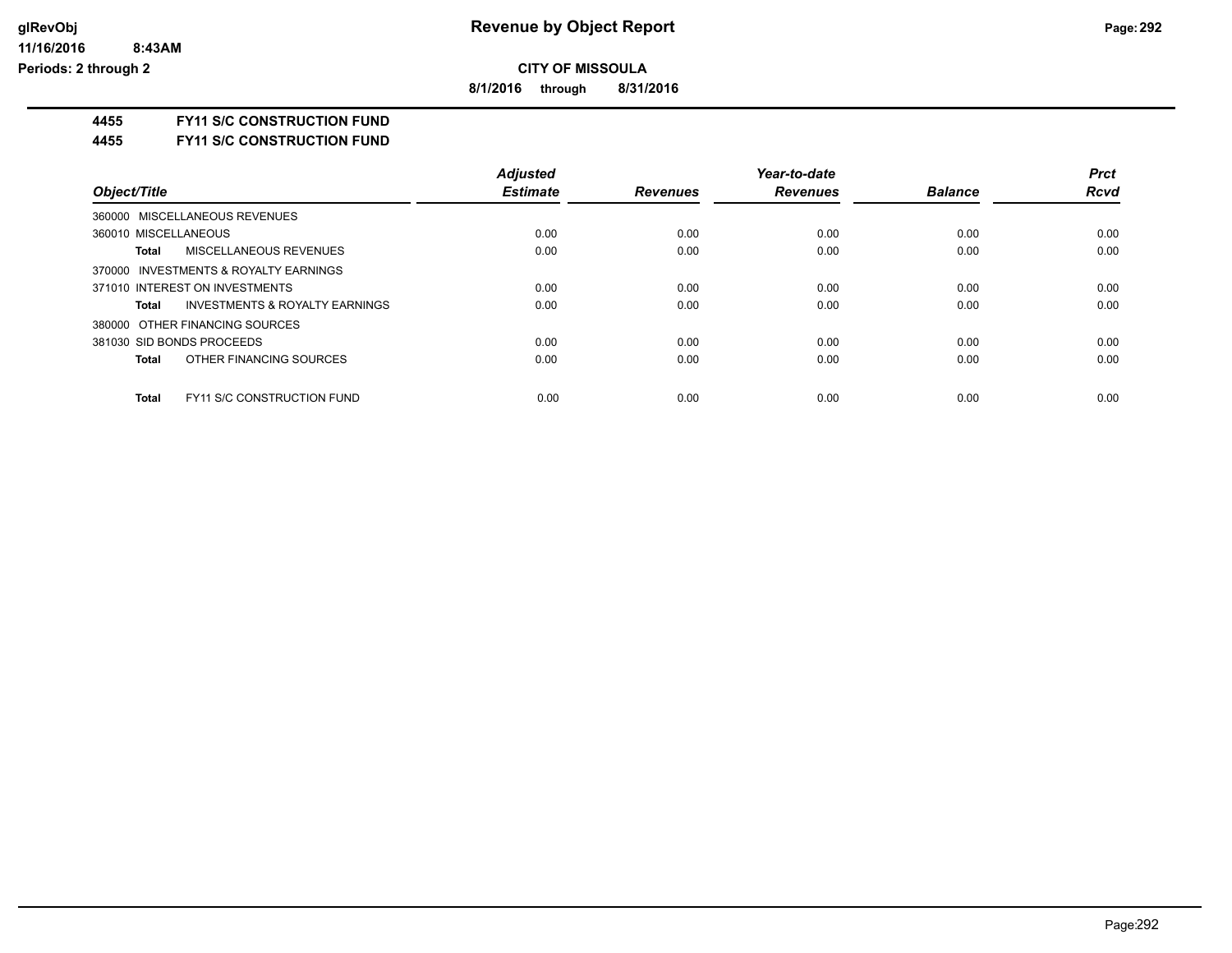**CITY OF MISSOULA**

**8/1/2016 through 8/31/2016**

# **4455 FY11 S/C CONSTRUCTION FUND**

 **8:43AM**

| Object/Title                                       | <b>Adjusted</b><br><b>Estimate</b> | <b>Revenues</b> | Year-to-date<br><b>Revenues</b> | <b>Balance</b> | <b>Prct</b><br><b>Rcvd</b> |
|----------------------------------------------------|------------------------------------|-----------------|---------------------------------|----------------|----------------------------|
| 360000 MISCELLANEOUS REVENUES                      |                                    |                 |                                 |                |                            |
| 360010 MISCELLANEOUS                               | 0.00                               | 0.00            | 0.00                            | 0.00           | 0.00                       |
| MISCELLANEOUS REVENUES<br>Total                    | 0.00                               | 0.00            | 0.00                            | 0.00           | 0.00                       |
| 370000 INVESTMENTS & ROYALTY EARNINGS              |                                    |                 |                                 |                |                            |
| 371010 INTEREST ON INVESTMENTS                     | 0.00                               | 0.00            | 0.00                            | 0.00           | 0.00                       |
| <b>INVESTMENTS &amp; ROYALTY EARNINGS</b><br>Total | 0.00                               | 0.00            | 0.00                            | 0.00           | 0.00                       |
| 380000 OTHER FINANCING SOURCES                     |                                    |                 |                                 |                |                            |
| 381030 SID BONDS PROCEEDS                          | 0.00                               | 0.00            | 0.00                            | 0.00           | 0.00                       |
| OTHER FINANCING SOURCES<br><b>Total</b>            | 0.00                               | 0.00            | 0.00                            | 0.00           | 0.00                       |
| <b>FY11 S/C CONSTRUCTION FUND</b><br><b>Total</b>  | 0.00                               | 0.00            | 0.00                            | 0.00           | 0.00                       |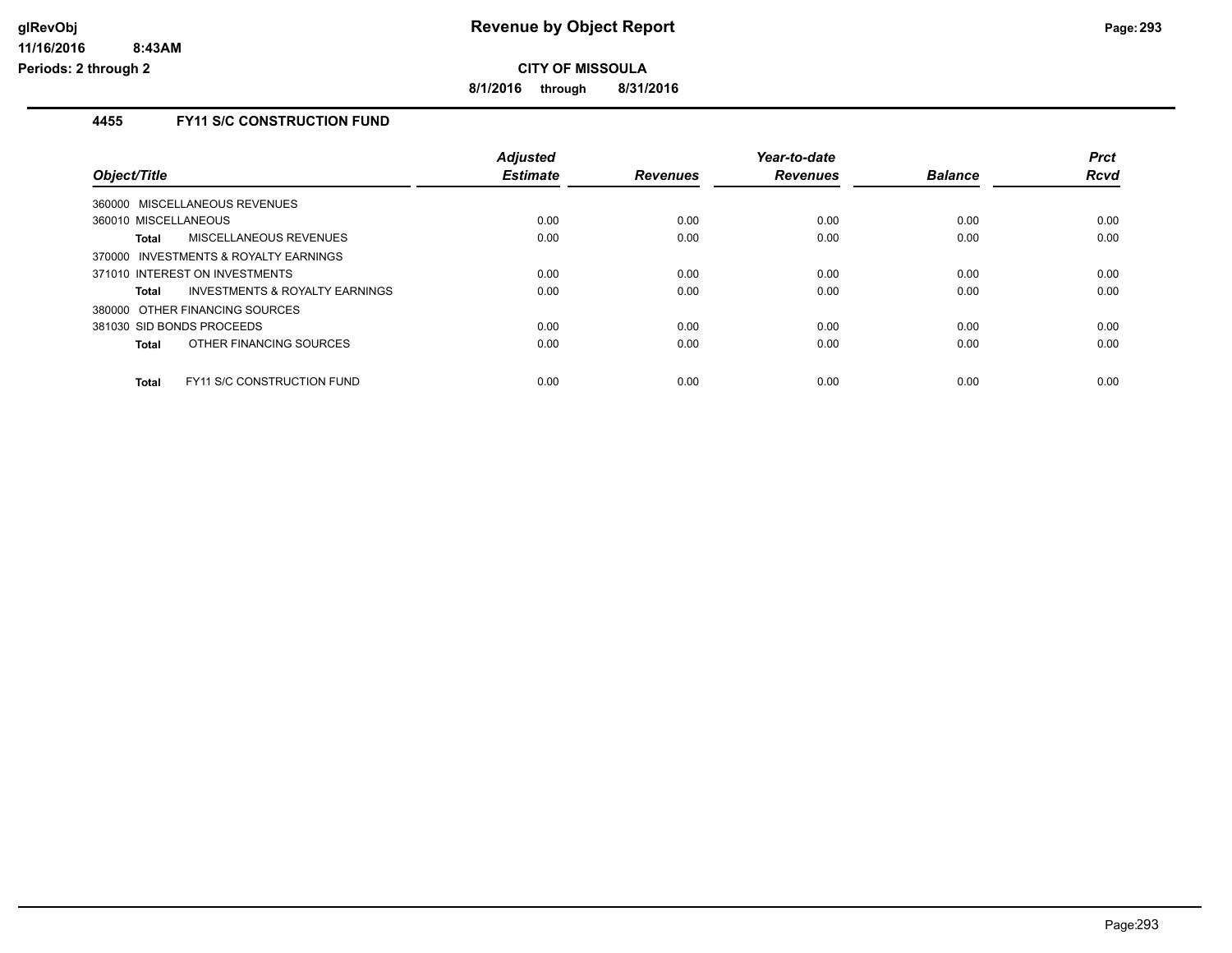**8/1/2016 through 8/31/2016**

# **4456 FY12 S/C CONSTRUCTION FUND**

**4456 FY12 S/C CONSTRUCTION FUND**

| Object/Title                                       | <b>Adjusted</b><br><b>Estimate</b> | <b>Revenues</b> | Year-to-date<br><b>Revenues</b> | <b>Balance</b> | <b>Prct</b><br><b>Rcvd</b> |
|----------------------------------------------------|------------------------------------|-----------------|---------------------------------|----------------|----------------------------|
|                                                    |                                    |                 |                                 |                |                            |
| 360000 MISCELLANEOUS REVENUES                      |                                    |                 |                                 |                |                            |
| 360010 MISCELLANEOUS                               | 0.00                               | 0.00            | 0.00                            | 0.00           | 0.00                       |
| 362000 OTHER MISCELLANEOUS REVENUE                 | 0.00                               | 0.00            | 0.00                            | 0.00           | 0.00                       |
| <b>MISCELLANEOUS REVENUES</b><br>Total             | 0.00                               | 0.00            | 0.00                            | 0.00           | 0.00                       |
| 370000 INVESTMENTS & ROYALTY EARNINGS              |                                    |                 |                                 |                |                            |
| 371010 INTEREST ON INVESTMENTS                     | 0.00                               | 0.00            | 0.00                            | 0.00           | 0.00                       |
| <b>INVESTMENTS &amp; ROYALTY EARNINGS</b><br>Total | 0.00                               | 0.00            | 0.00                            | 0.00           | 0.00                       |
| 380000 OTHER FINANCING SOURCES                     |                                    |                 |                                 |                |                            |
| 381030 SID BONDS PROCEEDS                          | 0.00                               | 0.00            | 0.00                            | 0.00           | 0.00                       |
| OTHER FINANCING SOURCES<br>Total                   | 0.00                               | 0.00            | 0.00                            | 0.00           | 0.00                       |
| FY12 S/C CONSTRUCTION FUND<br><b>Total</b>         | 0.00                               | 0.00            | 0.00                            | 0.00           | 0.00                       |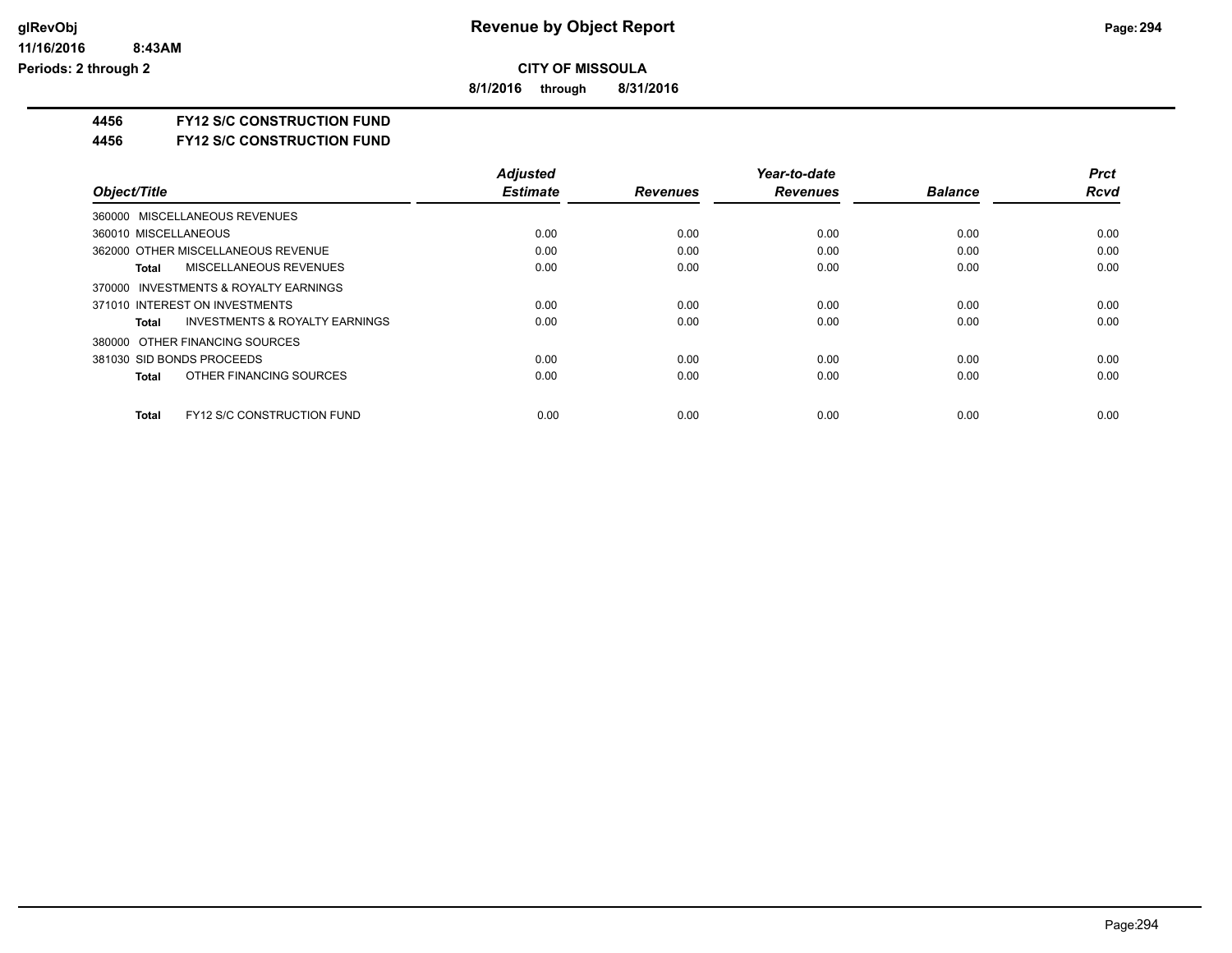**8:43AM**

**CITY OF MISSOULA**

**8/1/2016 through 8/31/2016**

# **4456 FY12 S/C CONSTRUCTION FUND**

|                                                    | <b>Adjusted</b> |                 | Year-to-date    |                | <b>Prct</b> |
|----------------------------------------------------|-----------------|-----------------|-----------------|----------------|-------------|
| Object/Title                                       | <b>Estimate</b> | <b>Revenues</b> | <b>Revenues</b> | <b>Balance</b> | <b>Rcvd</b> |
| 360000 MISCELLANEOUS REVENUES                      |                 |                 |                 |                |             |
| 360010 MISCELLANEOUS                               | 0.00            | 0.00            | 0.00            | 0.00           | 0.00        |
| 362000 OTHER MISCELLANEOUS REVENUE                 | 0.00            | 0.00            | 0.00            | 0.00           | 0.00        |
| <b>MISCELLANEOUS REVENUES</b><br>Total             | 0.00            | 0.00            | 0.00            | 0.00           | 0.00        |
| 370000 INVESTMENTS & ROYALTY EARNINGS              |                 |                 |                 |                |             |
| 371010 INTEREST ON INVESTMENTS                     | 0.00            | 0.00            | 0.00            | 0.00           | 0.00        |
| <b>INVESTMENTS &amp; ROYALTY EARNINGS</b><br>Total | 0.00            | 0.00            | 0.00            | 0.00           | 0.00        |
| 380000 OTHER FINANCING SOURCES                     |                 |                 |                 |                |             |
| 381030 SID BONDS PROCEEDS                          | 0.00            | 0.00            | 0.00            | 0.00           | 0.00        |
| OTHER FINANCING SOURCES<br>Total                   | 0.00            | 0.00            | 0.00            | 0.00           | 0.00        |
| FY12 S/C CONSTRUCTION FUND<br><b>Total</b>         | 0.00            | 0.00            | 0.00            | 0.00           | 0.00        |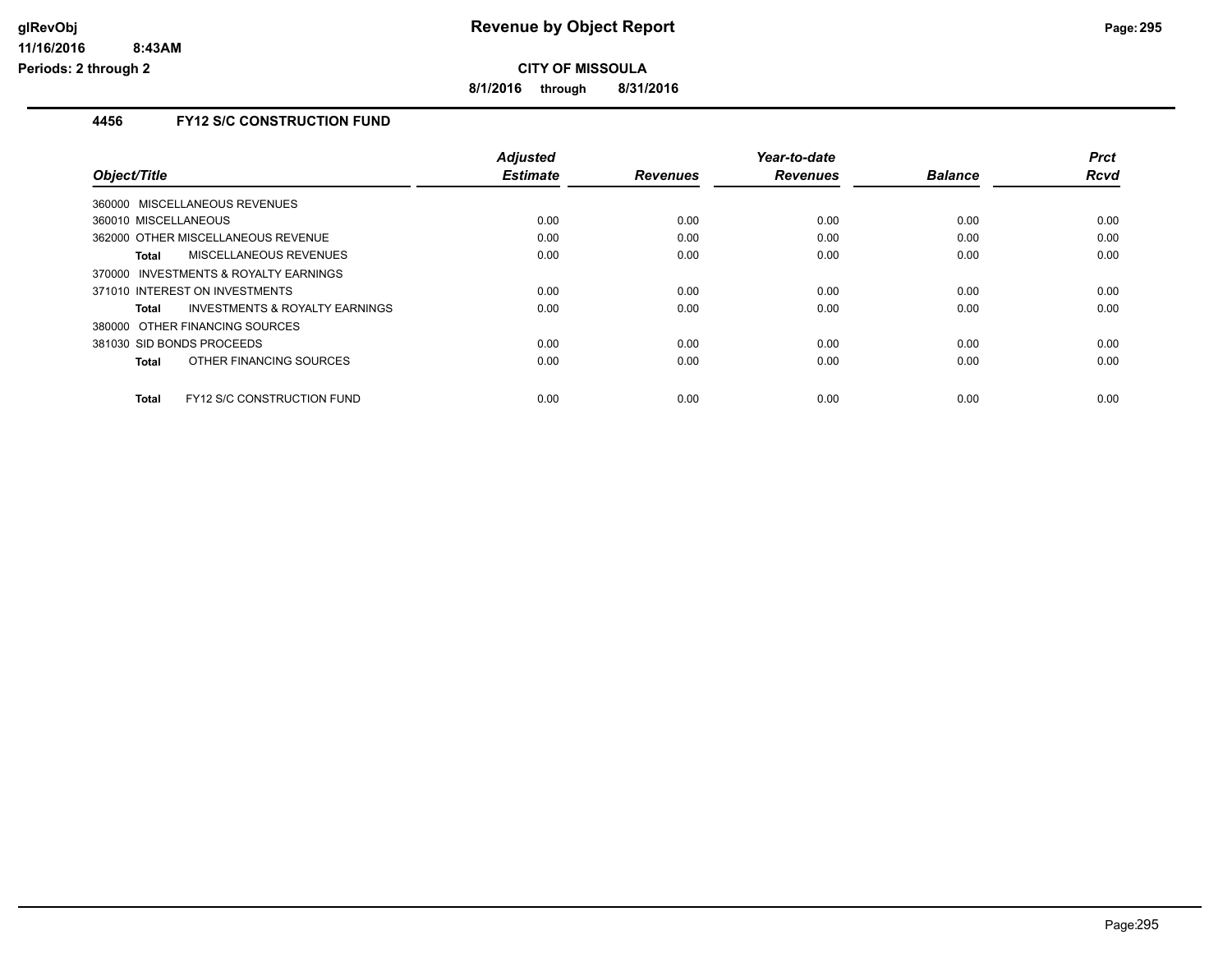**8:43AM**

**glRevObj Revenue by Object Report Page:296** 

**CITY OF MISSOULA**

**8/1/2016 through 8/31/2016**

# **4457 FY13 SIDEWALK/CURB CONSTRUCTION**

**4457 FY13 SIDEWALK/CURB CONSTRUCTION**

| Object/Title                                       | <b>Adjusted</b><br><b>Estimate</b> | <b>Revenues</b> | Year-to-date<br><b>Revenues</b> | <b>Balance</b> | <b>Prct</b><br><b>Rcvd</b> |
|----------------------------------------------------|------------------------------------|-----------------|---------------------------------|----------------|----------------------------|
| 360000 MISCELLANEOUS REVENUES                      |                                    |                 |                                 |                |                            |
| 360010 MISCELLANEOUS                               | 0.00                               | 0.00            | 0.00                            | 0.00           | 0.00                       |
| MISCELLANEOUS REVENUES<br>Total                    | 0.00                               | 0.00            | 0.00                            | 0.00           | 0.00                       |
| 370000 INVESTMENTS & ROYALTY EARNINGS              |                                    |                 |                                 |                |                            |
| 371010 INTEREST ON INVESTMENTS                     | 0.00                               | 0.00            | 0.00                            | 0.00           | 0.00                       |
| <b>INVESTMENTS &amp; ROYALTY EARNINGS</b><br>Total | 0.00                               | 0.00            | 0.00                            | 0.00           | 0.00                       |
| 380000 OTHER FINANCING SOURCES                     |                                    |                 |                                 |                |                            |
| 381030 SID BONDS PROCEEDS                          | 0.00                               | 0.00            | 0.00                            | 0.00           | 0.00                       |
| 383000 OPERATING TRANSFERS                         | 0.00                               | 0.00            | 0.00                            | 0.00           | 0.00                       |
| OTHER FINANCING SOURCES<br>Total                   | 0.00                               | 0.00            | 0.00                            | 0.00           | 0.00                       |
| FY13 SIDEWALK/CURB CONSTRUCTION<br><b>Total</b>    | 0.00                               | 0.00            | 0.00                            | 0.00           | 0.00                       |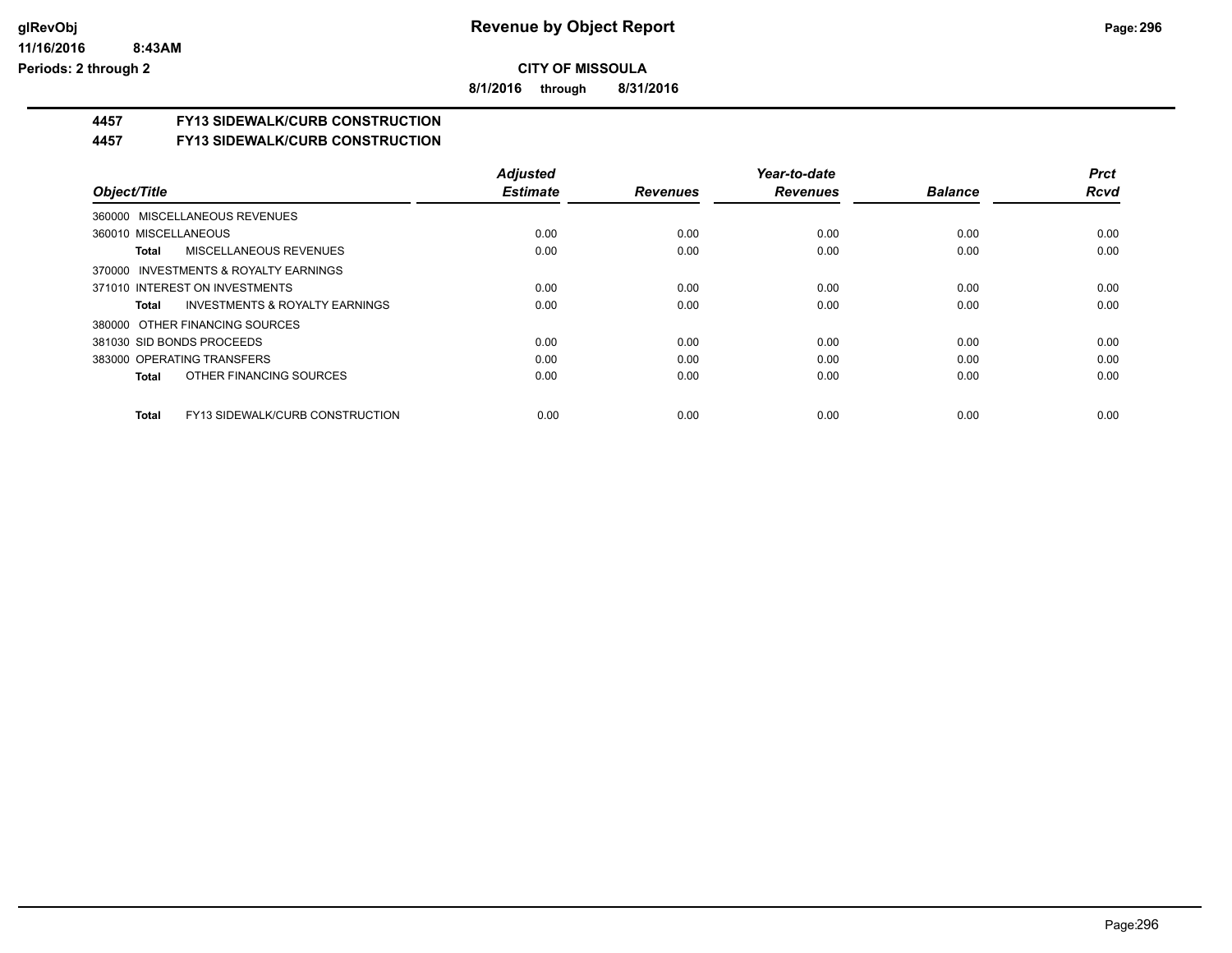**8/1/2016 through 8/31/2016**

# **4457 FY13 SIDEWALK/CURB CONSTRUCTION**

|                                                    | <b>Adjusted</b> |                 | Year-to-date    |                | <b>Prct</b> |
|----------------------------------------------------|-----------------|-----------------|-----------------|----------------|-------------|
| Object/Title                                       | <b>Estimate</b> | <b>Revenues</b> | <b>Revenues</b> | <b>Balance</b> | <b>Rcvd</b> |
| 360000 MISCELLANEOUS REVENUES                      |                 |                 |                 |                |             |
| 360010 MISCELLANEOUS                               | 0.00            | 0.00            | 0.00            | 0.00           | 0.00        |
| MISCELLANEOUS REVENUES<br><b>Total</b>             | 0.00            | 0.00            | 0.00            | 0.00           | 0.00        |
| 370000 INVESTMENTS & ROYALTY EARNINGS              |                 |                 |                 |                |             |
| 371010 INTEREST ON INVESTMENTS                     | 0.00            | 0.00            | 0.00            | 0.00           | 0.00        |
| <b>INVESTMENTS &amp; ROYALTY EARNINGS</b><br>Total | 0.00            | 0.00            | 0.00            | 0.00           | 0.00        |
| 380000 OTHER FINANCING SOURCES                     |                 |                 |                 |                |             |
| 381030 SID BONDS PROCEEDS                          | 0.00            | 0.00            | 0.00            | 0.00           | 0.00        |
| 383000 OPERATING TRANSFERS                         | 0.00            | 0.00            | 0.00            | 0.00           | 0.00        |
| OTHER FINANCING SOURCES<br><b>Total</b>            | 0.00            | 0.00            | 0.00            | 0.00           | 0.00        |
| <b>Total</b><br>FY13 SIDEWALK/CURB CONSTRUCTION    | 0.00            | 0.00            | 0.00            | 0.00           | 0.00        |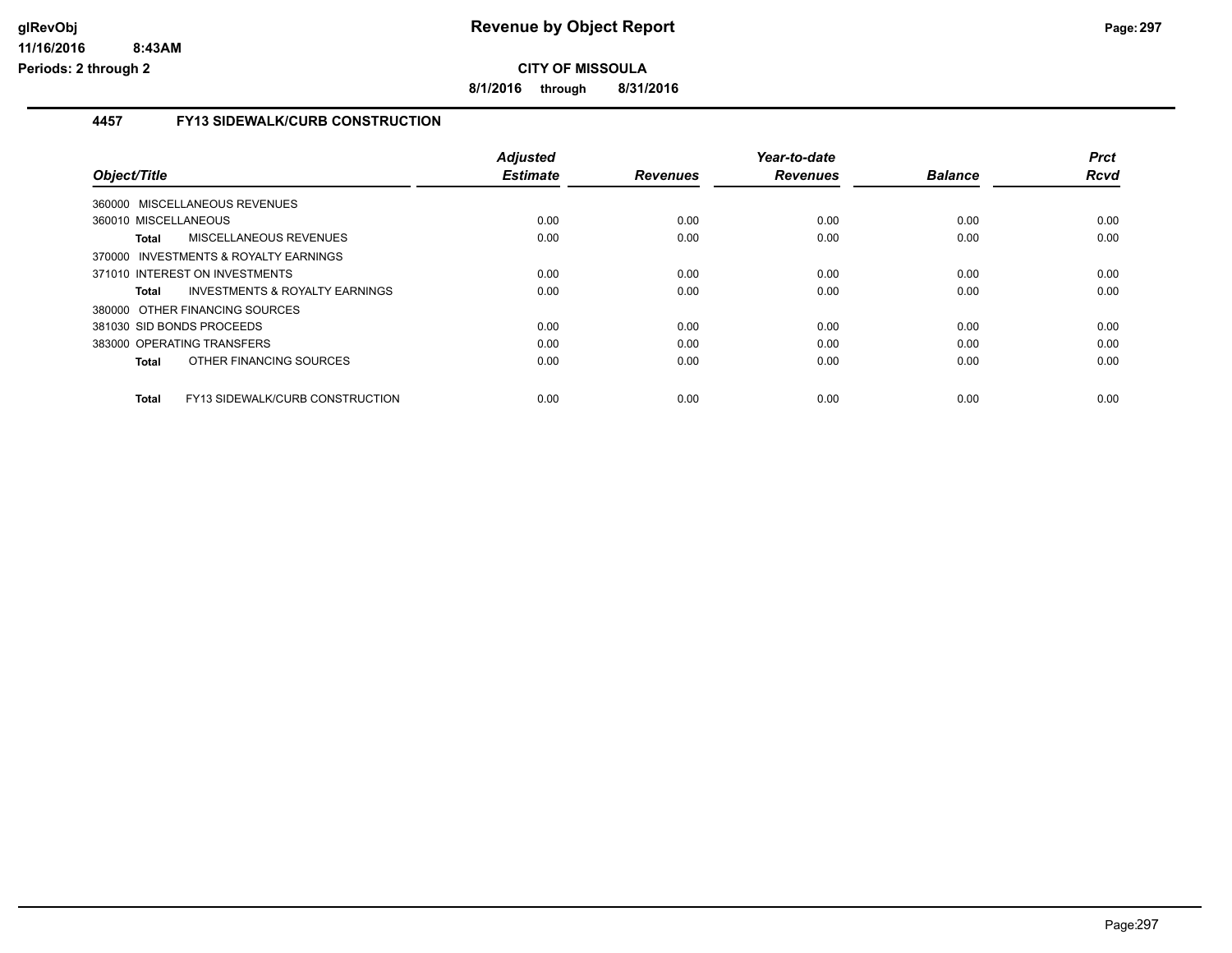**glRevObj Revenue by Object Report Page:298** 

**11/16/2016 8:43AM Periods: 2 through 2**

# **CITY OF MISSOULA**

**8/1/2016 through 8/31/2016**

# **4458 FY14 SIDEWALK & CURB CONSTRUCTION**

# **4458 FY14 SIDEWALK & CURB CONSTRUCTION**

|                                                              | <b>Adjusted</b> |                 | Year-to-date    |                | <b>Prct</b> |
|--------------------------------------------------------------|-----------------|-----------------|-----------------|----------------|-------------|
| Object/Title                                                 | <b>Estimate</b> | <b>Revenues</b> | <b>Revenues</b> | <b>Balance</b> | <b>Rcvd</b> |
| 360000 MISCELLANEOUS REVENUES                                |                 |                 |                 |                |             |
| 360010 MISCELLANEOUS                                         | 0.00            | 0.00            | 0.00            | 0.00           | 0.00        |
| MISCELLANEOUS REVENUES<br>Total                              | 0.00            | 0.00            | 0.00            | 0.00           | 0.00        |
| 370000 INVESTMENTS & ROYALTY EARNINGS                        |                 |                 |                 |                |             |
| 371010 INTEREST ON INVESTMENTS                               | 0.00            | 0.00            | 0.00            | 0.00           | 0.00        |
| <b>INVESTMENTS &amp; ROYALTY EARNINGS</b><br>Total           | 0.00            | 0.00            | 0.00            | 0.00           | 0.00        |
| 380000 OTHER FINANCING SOURCES                               |                 |                 |                 |                |             |
| 381030 SID BONDS PROCEEDS                                    | 0.00            | 0.00            | 0.00            | 0.00           | 0.00        |
| OTHER FINANCING SOURCES<br><b>Total</b>                      | 0.00            | 0.00            | 0.00            | 0.00           | 0.00        |
| <b>FY14 SIDEWALK &amp; CURB CONSTRUCTION</b><br><b>Total</b> | 0.00            | 0.00            | 0.00            | 0.00           | 0.00        |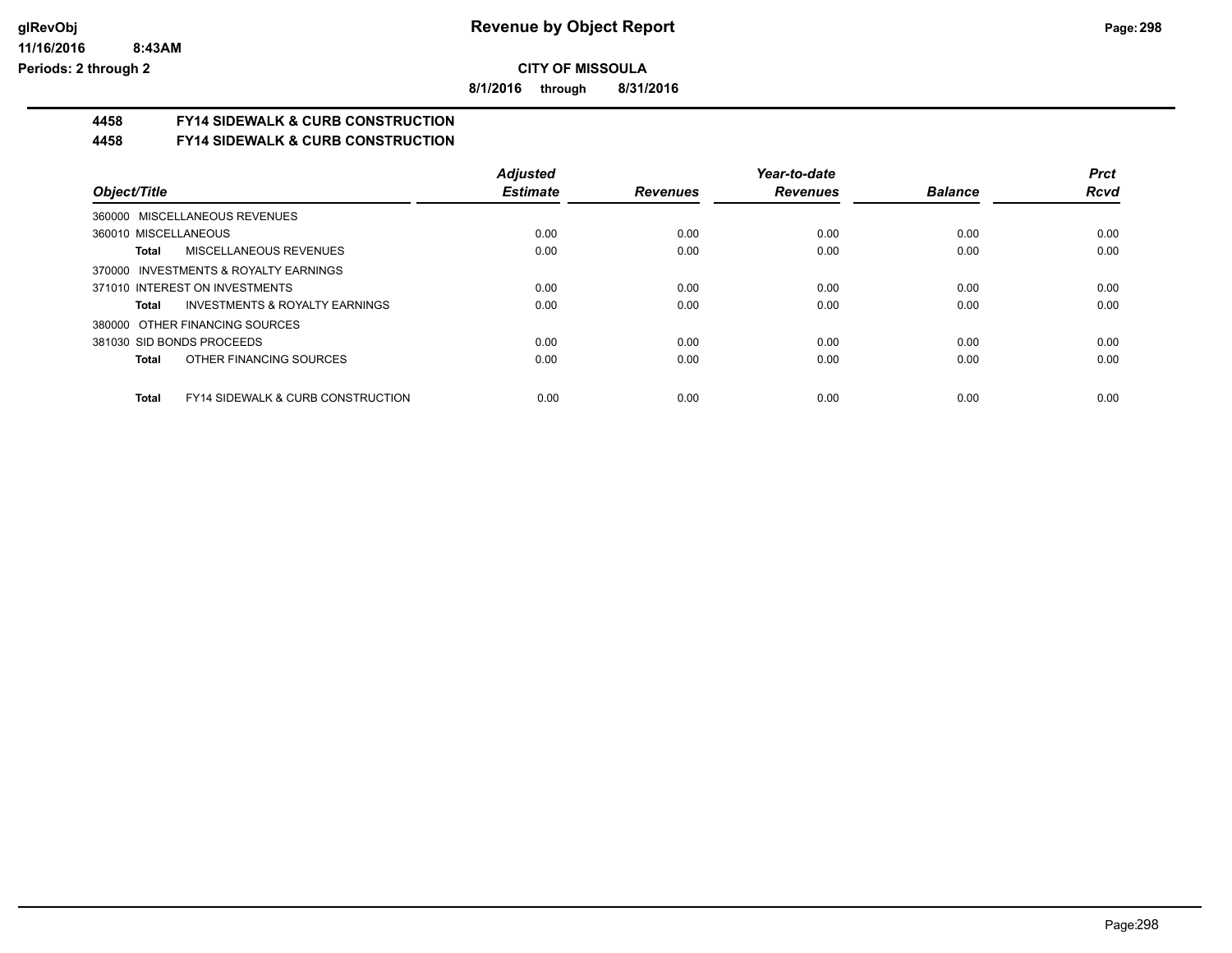**8:43AM**

**CITY OF MISSOULA**

**8/1/2016 through 8/31/2016**

# **4458 FY14 SIDEWALK & CURB CONSTRUCTION**

| Object/Title                                              |                                              | <b>Adjusted</b><br><b>Estimate</b> | <b>Revenues</b> | Year-to-date<br><b>Revenues</b> | <b>Balance</b> | <b>Prct</b><br><b>Rcvd</b> |
|-----------------------------------------------------------|----------------------------------------------|------------------------------------|-----------------|---------------------------------|----------------|----------------------------|
| 360000 MISCELLANEOUS REVENUES                             |                                              |                                    |                 |                                 |                |                            |
| 360010 MISCELLANEOUS                                      |                                              | 0.00                               | 0.00            | 0.00                            | 0.00           | 0.00                       |
| MISCELLANEOUS REVENUES<br><b>Total</b>                    |                                              | 0.00                               | 0.00            | 0.00                            | 0.00           | 0.00                       |
| 370000 INVESTMENTS & ROYALTY EARNINGS                     |                                              |                                    |                 |                                 |                |                            |
| 371010 INTEREST ON INVESTMENTS                            |                                              | 0.00                               | 0.00            | 0.00                            | 0.00           | 0.00                       |
| <b>INVESTMENTS &amp; ROYALTY EARNINGS</b><br><b>Total</b> |                                              | 0.00                               | 0.00            | 0.00                            | 0.00           | 0.00                       |
| 380000 OTHER FINANCING SOURCES                            |                                              |                                    |                 |                                 |                |                            |
| 381030 SID BONDS PROCEEDS                                 |                                              | 0.00                               | 0.00            | 0.00                            | 0.00           | 0.00                       |
| OTHER FINANCING SOURCES<br><b>Total</b>                   |                                              | 0.00                               | 0.00            | 0.00                            | 0.00           | 0.00                       |
| <b>Total</b>                                              | <b>FY14 SIDEWALK &amp; CURB CONSTRUCTION</b> | 0.00                               | 0.00            | 0.00                            | 0.00           | 0.00                       |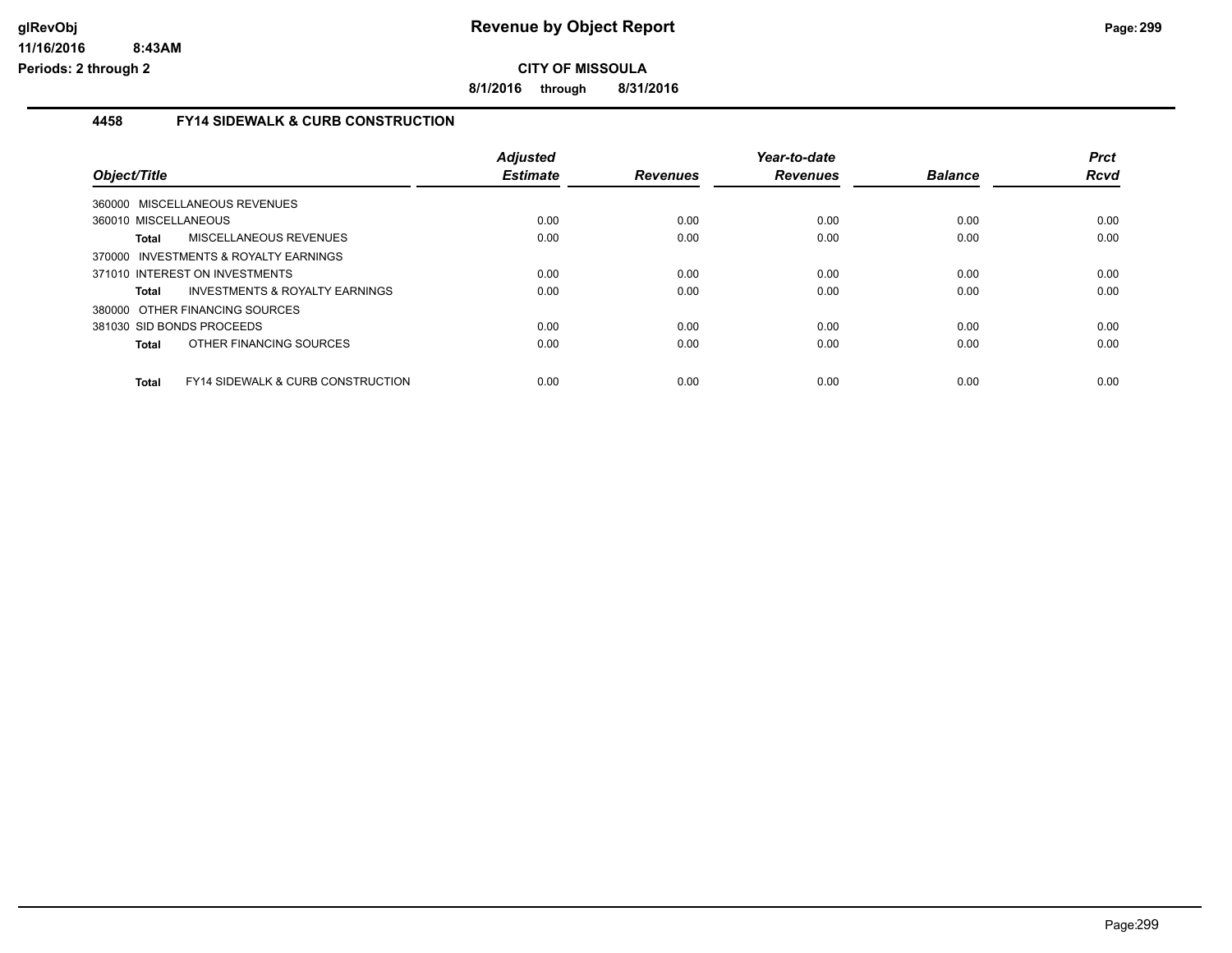**glRevObj Revenue by Object Report Page:300** 

**11/16/2016 8:43AM Periods: 2 through 2**

# **CITY OF MISSOULA**

**8/1/2016 through 8/31/2016**

# **4459 FY15 SIDEWALK/CURB CONSTRUCTION**

**4459 FY15 SIDEWALK/CURB CONSTRUCTION**

|                                                        | <b>Adjusted</b> |                 | Year-to-date    |                | <b>Prct</b> |
|--------------------------------------------------------|-----------------|-----------------|-----------------|----------------|-------------|
| Object/Title                                           | <b>Estimate</b> | <b>Revenues</b> | <b>Revenues</b> | <b>Balance</b> | <b>Rcvd</b> |
| 330000 INTERGOVERNMENTAL REVENUES                      |                 |                 |                 |                |             |
| 331156 CTEP GRANTS                                     | 0.00            | 0.00            | 0.00            | 0.00           | 0.00        |
| INTERGOVERNMENTAL REVENUES<br>Total                    | 0.00            | 0.00            | 0.00            | 0.00           | 0.00        |
| 360000 MISCELLANEOUS REVENUES                          |                 |                 |                 |                |             |
| 360010 MISCELLANEOUS                                   | 0.00            | 0.00            | 0.00            | 0.00           | 0.00        |
| MISCELLANEOUS REVENUES<br>Total                        | 0.00            | 0.00            | 0.00            | 0.00           | 0.00        |
| 380000 OTHER FINANCING SOURCES                         |                 |                 |                 |                |             |
| 381030 SID BONDS PROCEEDS                              | 0.00            | 0.00            | 0.00            | 0.00           | 0.00        |
| OTHER FINANCING SOURCES<br><b>Total</b>                | 0.00            | 0.00            | 0.00            | 0.00           | 0.00        |
| <b>FY15 SIDEWALK/CURB CONSTRUCTION</b><br><b>Total</b> | 0.00            | 0.00            | 0.00            | 0.00           | 0.00        |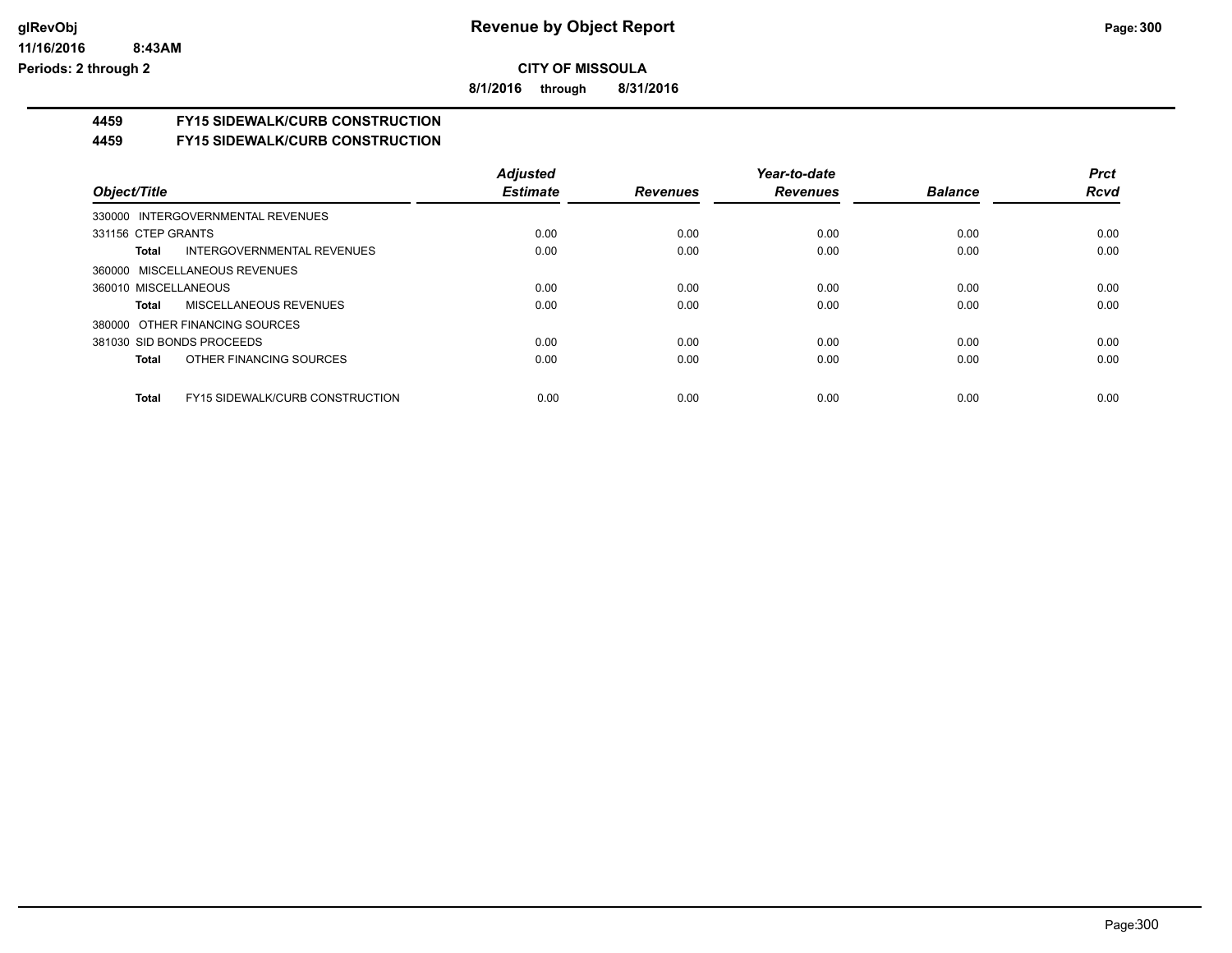**8:43AM**

**CITY OF MISSOULA**

**8/1/2016 through 8/31/2016**

# **4459 FY15 SIDEWALK/CURB CONSTRUCTION**

| Object/Title                                    | <b>Adjusted</b><br><b>Estimate</b> | <b>Revenues</b> | Year-to-date<br><b>Revenues</b> | <b>Balance</b> | <b>Prct</b><br><b>Rcvd</b> |
|-------------------------------------------------|------------------------------------|-----------------|---------------------------------|----------------|----------------------------|
| 330000 INTERGOVERNMENTAL REVENUES               |                                    |                 |                                 |                |                            |
| 331156 CTEP GRANTS                              | 0.00                               | 0.00            | 0.00                            | 0.00           | 0.00                       |
| INTERGOVERNMENTAL REVENUES<br>Total             | 0.00                               | 0.00            | 0.00                            | 0.00           | 0.00                       |
| 360000 MISCELLANEOUS REVENUES                   |                                    |                 |                                 |                |                            |
| 360010 MISCELLANEOUS                            | 0.00                               | 0.00            | 0.00                            | 0.00           | 0.00                       |
| MISCELLANEOUS REVENUES<br>Total                 | 0.00                               | 0.00            | 0.00                            | 0.00           | 0.00                       |
| 380000 OTHER FINANCING SOURCES                  |                                    |                 |                                 |                |                            |
| 381030 SID BONDS PROCEEDS                       | 0.00                               | 0.00            | 0.00                            | 0.00           | 0.00                       |
| OTHER FINANCING SOURCES<br>Total                | 0.00                               | 0.00            | 0.00                            | 0.00           | 0.00                       |
| FY15 SIDEWALK/CURB CONSTRUCTION<br><b>Total</b> | 0.00                               | 0.00            | 0.00                            | 0.00           | 0.00                       |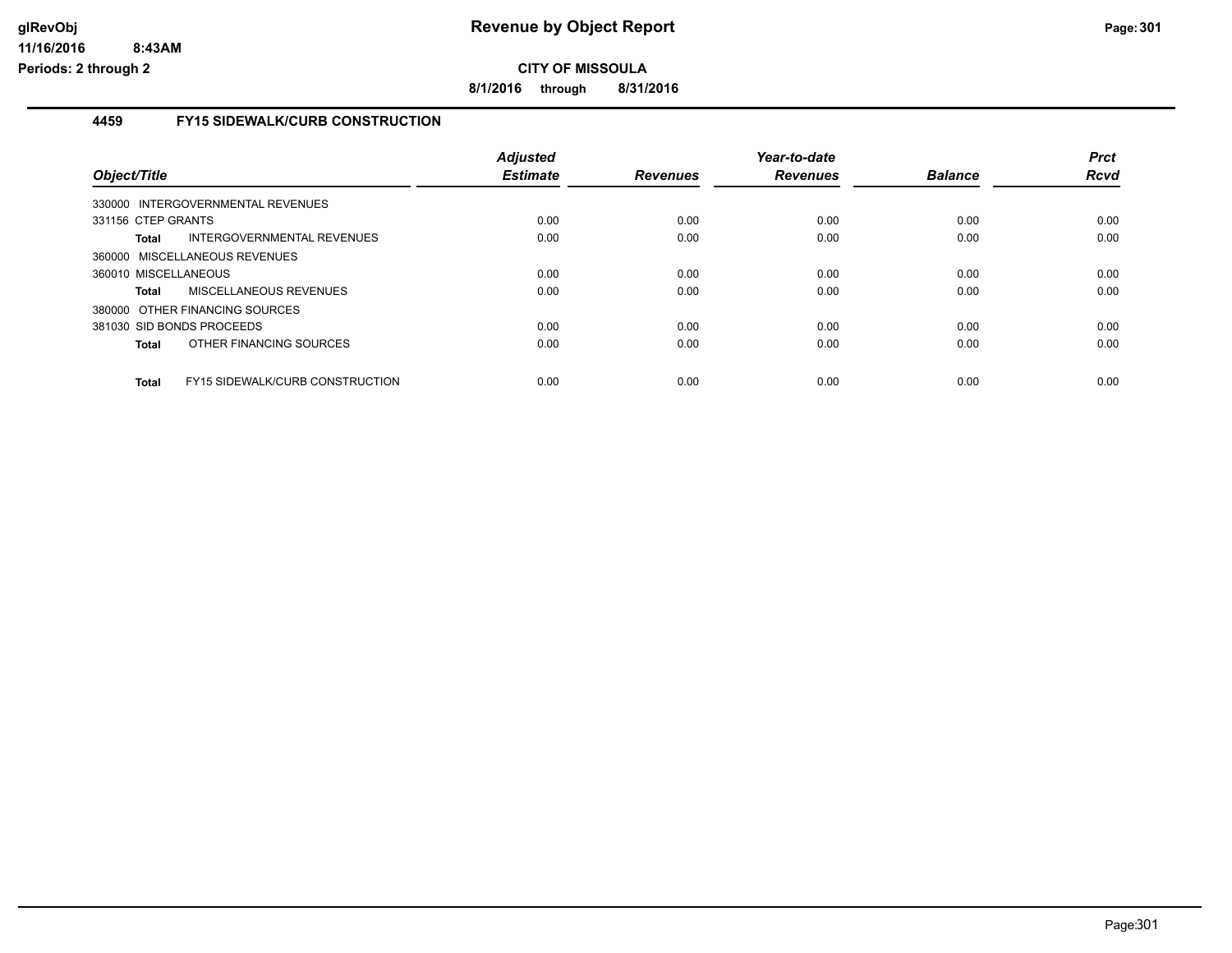**11/16/2016 8:43AM Periods: 2 through 2**

**CITY OF MISSOULA**

**8/1/2016 through 8/31/2016**

# **4460 FY16 SIDEWALK/CURB CONSTRUCTION**

**4460 FY16 SIDEWALK/CURB CONSTRUCTION**

|                                   |                                        | <b>Adjusted</b> |                 | Year-to-date    |                | <b>Prct</b> |
|-----------------------------------|----------------------------------------|-----------------|-----------------|-----------------|----------------|-------------|
| Object/Title                      |                                        | <b>Estimate</b> | <b>Revenues</b> | <b>Revenues</b> | <b>Balance</b> | <b>Rcvd</b> |
| 330000 INTERGOVERNMENTAL REVENUES |                                        |                 |                 |                 |                |             |
| 331156 CTEP GRANTS                |                                        | 0.00            | 0.00            | 0.00            | 0.00           | 0.00        |
| Total                             | <b>INTERGOVERNMENTAL REVENUES</b>      | 0.00            | 0.00            | 0.00            | 0.00           | 0.00        |
| 360000 MISCELLANEOUS REVENUES     |                                        |                 |                 |                 |                |             |
| 360010 MISCELLANEOUS              |                                        | 0.00            | 0.00            | 0.00            | 0.00           | 0.00        |
| Total                             | MISCELLANEOUS REVENUES                 | 0.00            | 0.00            | 0.00            | 0.00           | 0.00        |
| 380000 OTHER FINANCING SOURCES    |                                        |                 |                 |                 |                |             |
| 381030 SID BONDS PROCEEDS         |                                        | 0.00            | 342.685.00      | 342.685.00      | $-342.685.00$  | 0.00        |
| Total                             | OTHER FINANCING SOURCES                | 0.00            | 342.685.00      | 342.685.00      | $-342.685.00$  | 0.00        |
| Total                             | <b>FY16 SIDEWALK/CURB CONSTRUCTION</b> | 0.00            | 342.685.00      | 342.685.00      | $-342.685.00$  | 0.00        |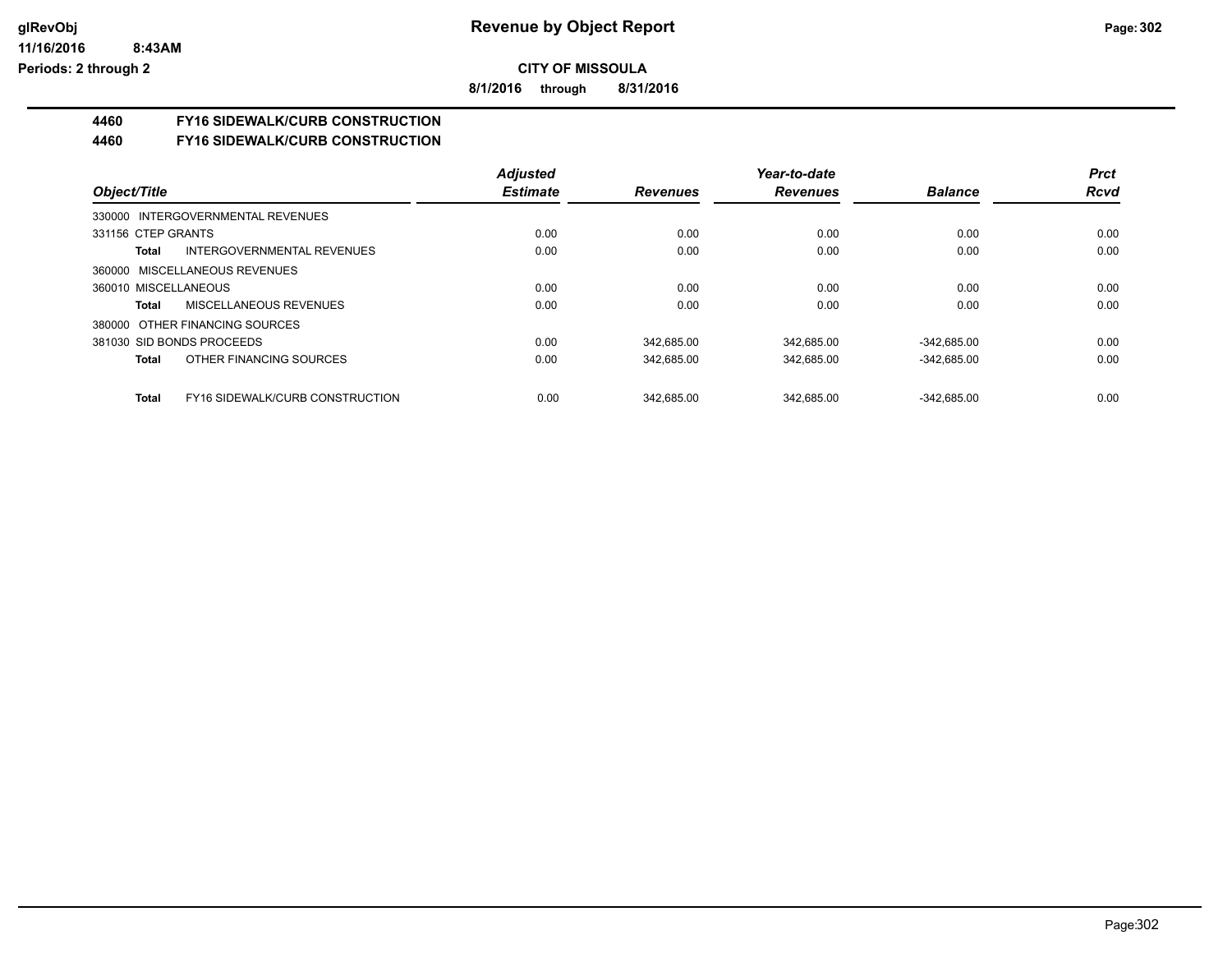**8:43AM**

**CITY OF MISSOULA**

**8/1/2016 through 8/31/2016**

#### **4460 FY16 SIDEWALK/CURB CONSTRUCTION**

| Object/Title                            |                                   | <b>Adjusted</b><br><b>Estimate</b> | <b>Revenues</b> | Year-to-date<br><b>Revenues</b> | <b>Balance</b> | <b>Prct</b><br><b>Rcvd</b> |
|-----------------------------------------|-----------------------------------|------------------------------------|-----------------|---------------------------------|----------------|----------------------------|
| 330000 INTERGOVERNMENTAL REVENUES       |                                   |                                    |                 |                                 |                |                            |
| 331156 CTEP GRANTS                      |                                   | 0.00                               | 0.00            | 0.00                            | 0.00           | 0.00                       |
| <b>Total</b>                            | <b>INTERGOVERNMENTAL REVENUES</b> | 0.00                               | 0.00            | 0.00                            | 0.00           | 0.00                       |
| 360000 MISCELLANEOUS REVENUES           |                                   |                                    |                 |                                 |                |                            |
| 360010 MISCELLANEOUS                    |                                   | 0.00                               | 0.00            | 0.00                            | 0.00           | 0.00                       |
| MISCELLANEOUS REVENUES<br><b>Total</b>  |                                   | 0.00                               | 0.00            | 0.00                            | 0.00           | 0.00                       |
| 380000 OTHER FINANCING SOURCES          |                                   |                                    |                 |                                 |                |                            |
| 381030 SID BONDS PROCEEDS               |                                   | 0.00                               | 342.685.00      | 342.685.00                      | $-342.685.00$  | 0.00                       |
| OTHER FINANCING SOURCES<br><b>Total</b> |                                   | 0.00                               | 342,685.00      | 342,685.00                      | $-342,685.00$  | 0.00                       |
| <b>Total</b>                            | FY16 SIDEWALK/CURB CONSTRUCTION   | 0.00                               | 342.685.00      | 342.685.00                      | $-342.685.00$  | 0.00                       |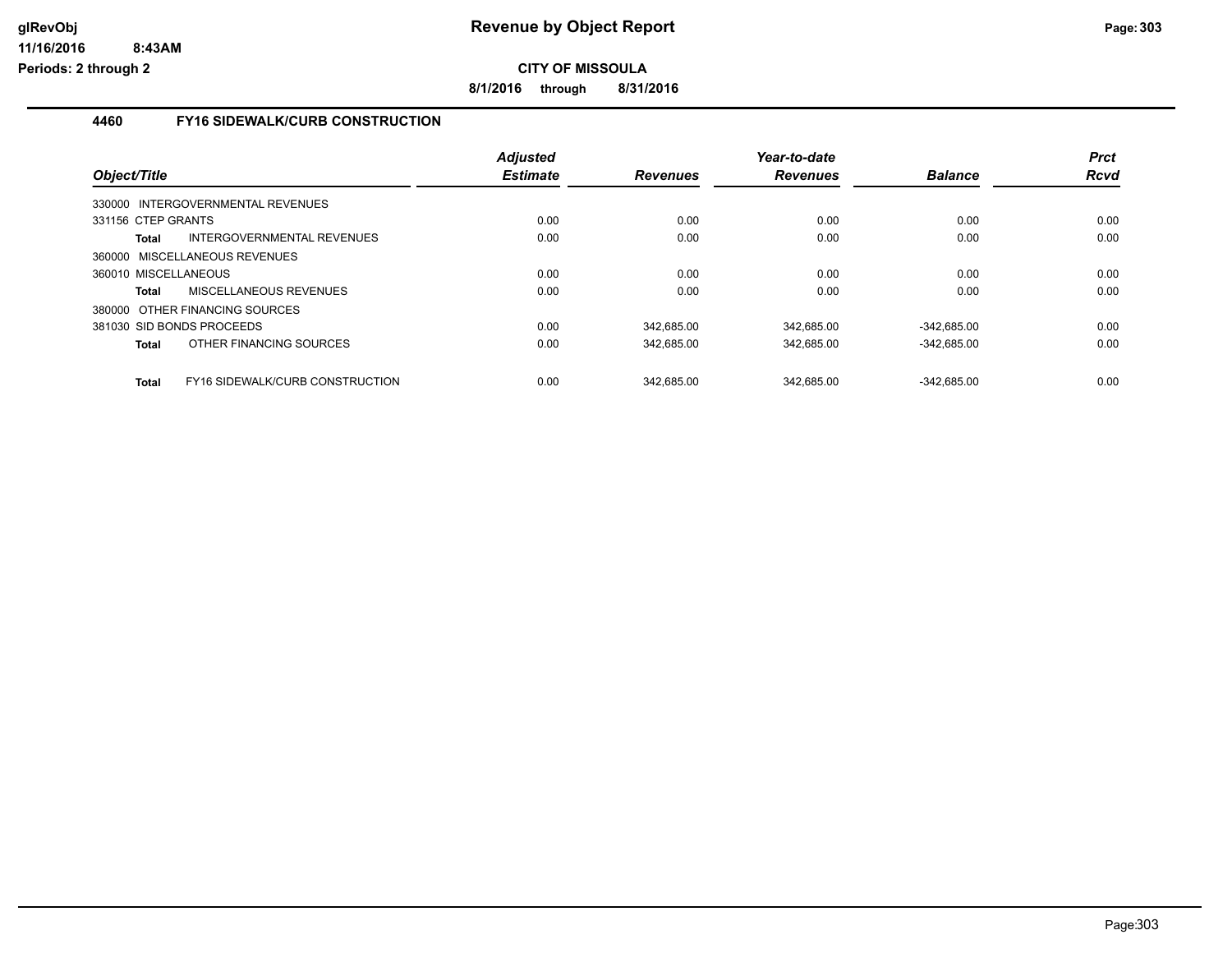**glRevObj Revenue by Object Report Page:304** 

**11/16/2016 8:43AM Periods: 2 through 2**

**CITY OF MISSOULA**

**8/1/2016 through 8/31/2016**

# **4461 FY17 SIDEWALK/CURB CONSTRUCTION**

**4461 FY17 SIDEWALK/CURB CONSTRUCTION**

|                                                 | <b>Adjusted</b> |                 | Year-to-date    |                | <b>Prct</b> |
|-------------------------------------------------|-----------------|-----------------|-----------------|----------------|-------------|
| Object/Title                                    | <b>Estimate</b> | <b>Revenues</b> | <b>Revenues</b> | <b>Balance</b> | <b>Rcvd</b> |
| 330000 INTERGOVERNMENTAL REVENUES               |                 |                 |                 |                |             |
| 331156 CTEP GRANTS                              | 0.00            | 0.00            | 0.00            | 0.00           | 0.00        |
| INTERGOVERNMENTAL REVENUES<br>Total             | 0.00            | 0.00            | 0.00            | 0.00           | 0.00        |
| 360000 MISCELLANEOUS REVENUES                   |                 |                 |                 |                |             |
| 360010 MISCELLANEOUS                            | 0.00            | 0.00            | 0.00            | 0.00           | 0.00        |
| <b>MISCELLANEOUS REVENUES</b><br>Total          | 0.00            | 0.00            | 0.00            | 0.00           | 0.00        |
| 380000 OTHER FINANCING SOURCES                  |                 |                 |                 |                |             |
| 381030 SID BONDS PROCEEDS                       | 0.00            | 0.00            | 0.00            | 0.00           | 0.00        |
| OTHER FINANCING SOURCES<br>Total                | 0.00            | 0.00            | 0.00            | 0.00           | 0.00        |
| <b>FY17 SIDEWALK/CURB CONSTRUCTION</b><br>Total | 0.00            | 0.00            | 0.00            | 0.00           | 0.00        |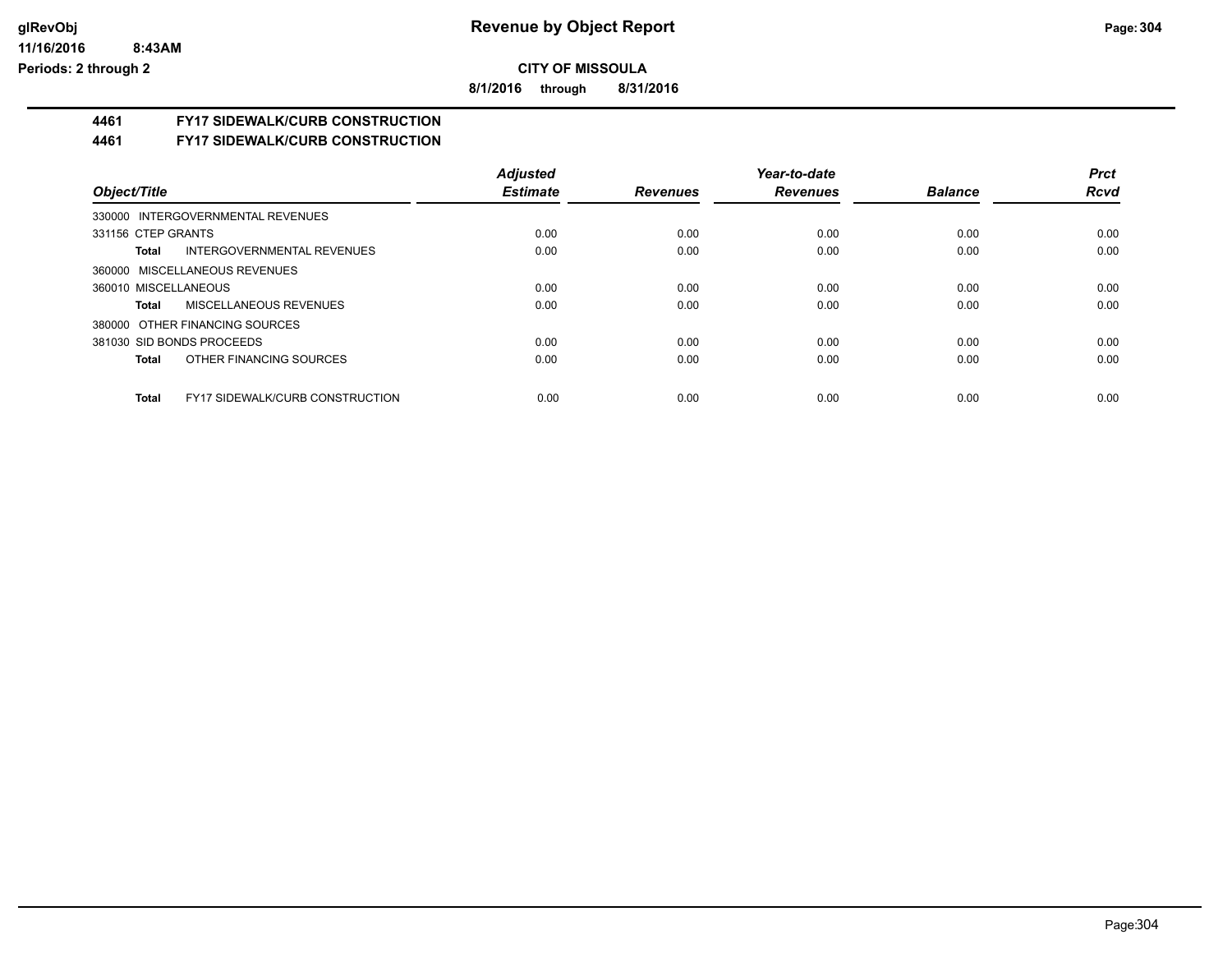**8:43AM**

**CITY OF MISSOULA**

**8/1/2016 through 8/31/2016**

# **4461 FY17 SIDEWALK/CURB CONSTRUCTION**

| Object/Title                                           | <b>Adjusted</b><br><b>Estimate</b> | <b>Revenues</b> | Year-to-date<br><b>Revenues</b> | <b>Balance</b> | <b>Prct</b><br><b>Rcvd</b> |
|--------------------------------------------------------|------------------------------------|-----------------|---------------------------------|----------------|----------------------------|
| 330000 INTERGOVERNMENTAL REVENUES                      |                                    |                 |                                 |                |                            |
| 331156 CTEP GRANTS                                     | 0.00                               | 0.00            | 0.00                            | 0.00           | 0.00                       |
| INTERGOVERNMENTAL REVENUES<br>Total                    | 0.00                               | 0.00            | 0.00                            | 0.00           | 0.00                       |
| 360000 MISCELLANEOUS REVENUES                          |                                    |                 |                                 |                |                            |
| 360010 MISCELLANEOUS                                   | 0.00                               | 0.00            | 0.00                            | 0.00           | 0.00                       |
| MISCELLANEOUS REVENUES<br>Total                        | 0.00                               | 0.00            | 0.00                            | 0.00           | 0.00                       |
| 380000 OTHER FINANCING SOURCES                         |                                    |                 |                                 |                |                            |
| 381030 SID BONDS PROCEEDS                              | 0.00                               | 0.00            | 0.00                            | 0.00           | 0.00                       |
| OTHER FINANCING SOURCES<br>Total                       | 0.00                               | 0.00            | 0.00                            | 0.00           | 0.00                       |
| <b>FY17 SIDEWALK/CURB CONSTRUCTION</b><br><b>Total</b> | 0.00                               | 0.00            | 0.00                            | 0.00           | 0.00                       |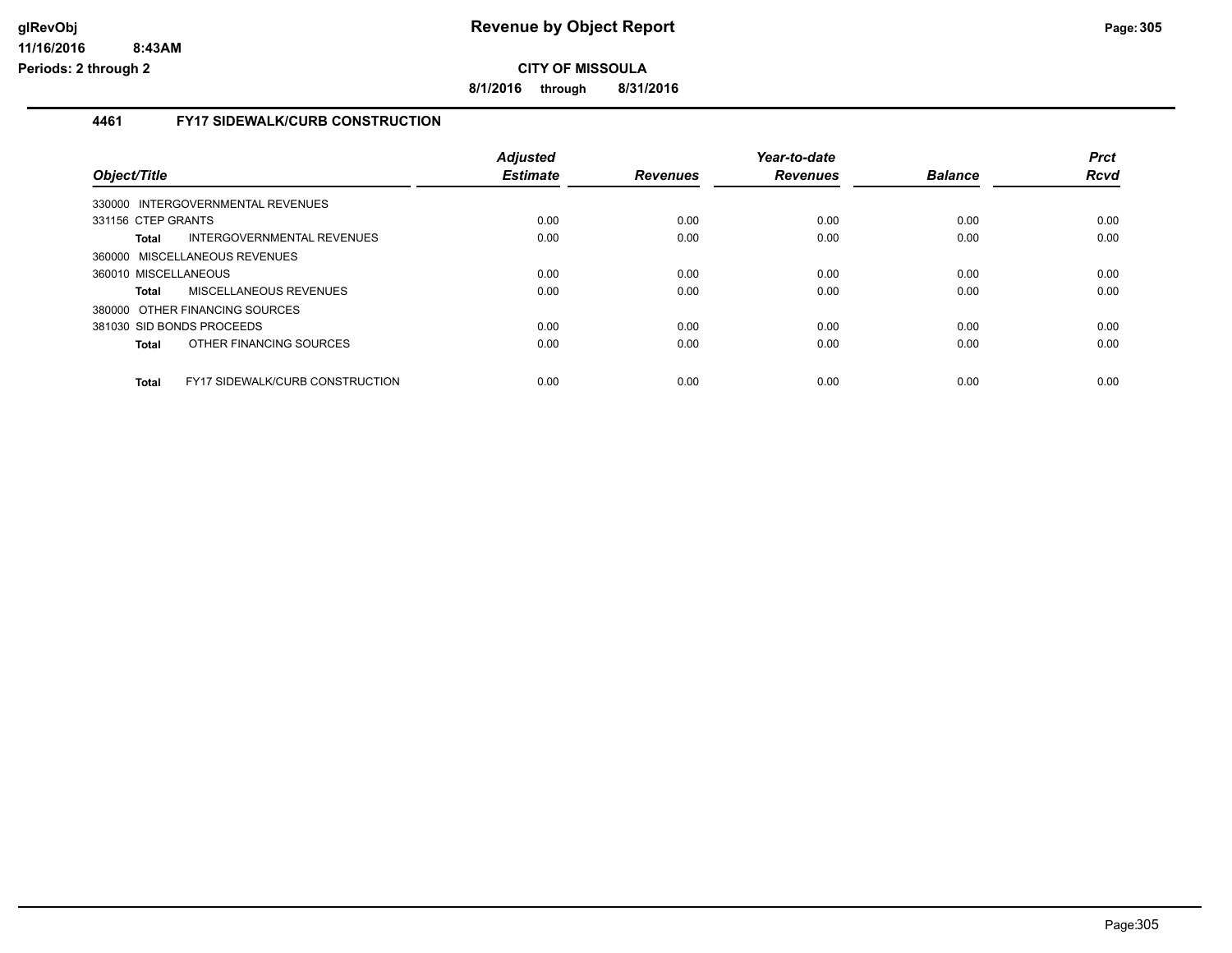**8:43AM**

**CITY OF MISSOULA**

**8/1/2016 through 8/31/2016**

#### **4529 SID 529 CHRISTIAN DR TRAFFIC CALMING 4529 SID 529 CHRISTIAN DR TRAFFIC CALMING**

|                      |                                                 | <b>Adjusted</b> |                 | Year-to-date    |                | <b>Prct</b> |
|----------------------|-------------------------------------------------|-----------------|-----------------|-----------------|----------------|-------------|
| Object/Title         |                                                 | <b>Estimate</b> | <b>Revenues</b> | <b>Revenues</b> | <b>Balance</b> | <b>Rcvd</b> |
|                      | 370000 INVESTMENTS & ROYALTY EARNINGS           |                 |                 |                 |                |             |
|                      | 371010 INTEREST ON INVESTMENTS                  | 0.00            | 0.00            | 0.00            | 0.00           | 0.00        |
|                      | 371020 GAIN/LOSS IN MARKET VALUE OF INVESTMENTS | 0.00            | 0.00            | 0.00            | 0.00           | 0.00        |
| Total                | <b>INVESTMENTS &amp; ROYALTY EARNINGS</b>       | 0.00            | 0.00            | 0.00            | 0.00           | 0.00        |
|                      | 380000 OTHER FINANCING SOURCES                  |                 |                 |                 |                |             |
| 381000 LOAN PROCEEDS |                                                 | 0.00            | 0.00            | 0.00            | 0.00           | 0.00        |
| 381002 SRF LOAN      |                                                 | 0.00            | 0.00            | 0.00            | 0.00           | 0.00        |
|                      | 381030 SID BONDS PROCEEDS                       | 0.00            | 0.00            | 0.00            | 0.00           | 0.00        |
| Total                | OTHER FINANCING SOURCES                         | 0.00            | 0.00            | 0.00            | 0.00           | 0.00        |
| <b>Total</b>         | SID 529 CHRISTIAN DR TRAFFIC CALMING            | 0.00            | 0.00            | 0.00            | 0.00           | 0.00        |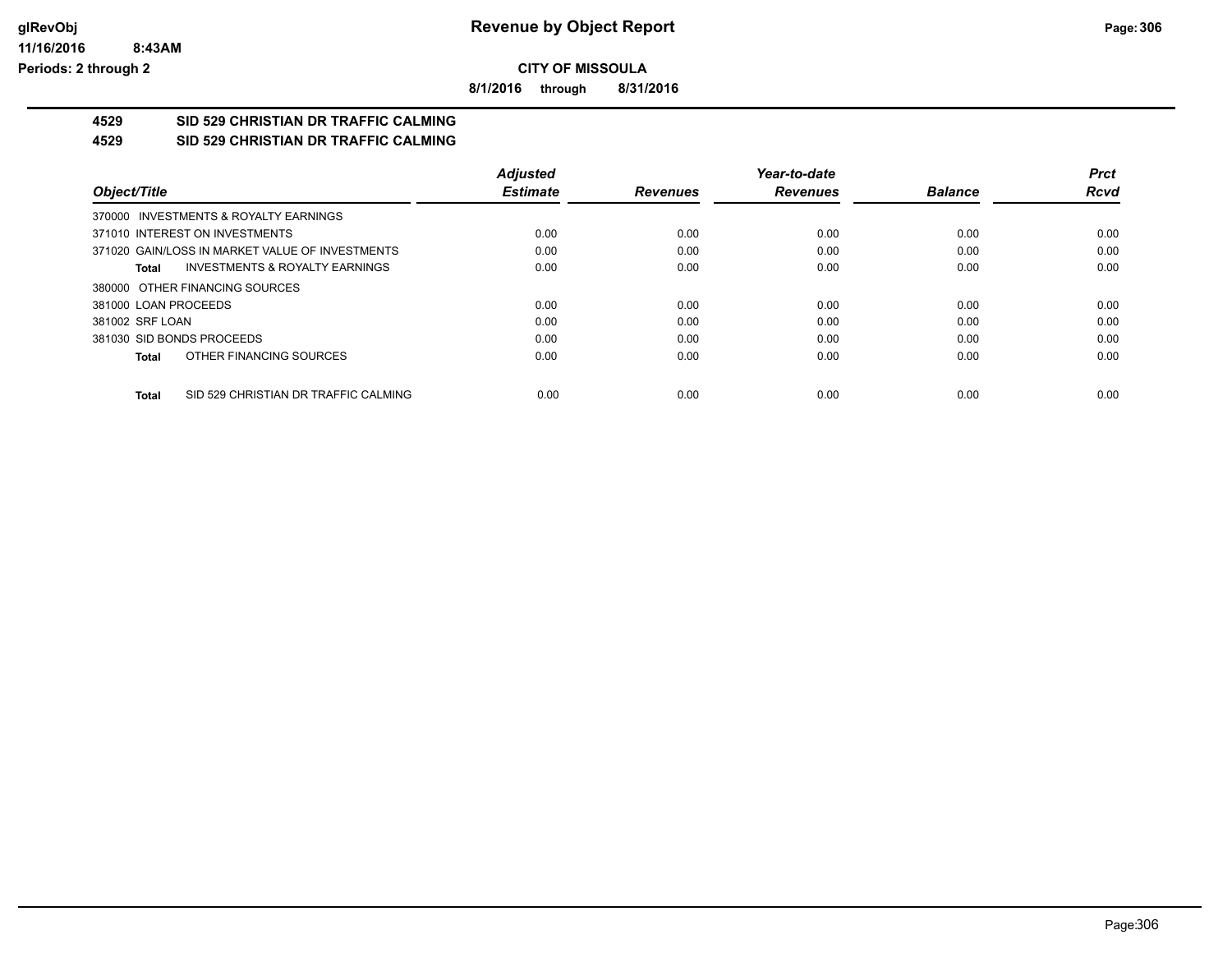**8:43AM**

**CITY OF MISSOULA**

**8/1/2016 through 8/31/2016**

# **4529 SID 529 CHRISTIAN DR TRAFFIC CALMING**

| Object/Title                                         | <b>Adjusted</b><br><b>Estimate</b> | <b>Revenues</b> | Year-to-date<br><b>Revenues</b> | <b>Balance</b> | <b>Prct</b><br>Rcvd |
|------------------------------------------------------|------------------------------------|-----------------|---------------------------------|----------------|---------------------|
| 370000 INVESTMENTS & ROYALTY EARNINGS                |                                    |                 |                                 |                |                     |
| 371010 INTEREST ON INVESTMENTS                       | 0.00                               | 0.00            | 0.00                            | 0.00           | 0.00                |
| 371020 GAIN/LOSS IN MARKET VALUE OF INVESTMENT       | 0.00                               | 0.00            | 0.00                            | 0.00           | 0.00                |
| <b>INVESTMENTS &amp; ROYALTY EARNINGS</b><br>Total   | 0.00                               | 0.00            | 0.00                            | 0.00           | 0.00                |
| 380000 OTHER FINANCING SOURCES                       |                                    |                 |                                 |                |                     |
| 381000 LOAN PROCEEDS                                 | 0.00                               | 0.00            | 0.00                            | 0.00           | 0.00                |
| 381002 SRF LOAN                                      | 0.00                               | 0.00            | 0.00                            | 0.00           | 0.00                |
| 381030 SID BONDS PROCEEDS                            | 0.00                               | 0.00            | 0.00                            | 0.00           | 0.00                |
| OTHER FINANCING SOURCES<br>Total                     | 0.00                               | 0.00            | 0.00                            | 0.00           | 0.00                |
| SID 529 CHRISTIAN DR TRAFFIC CALMING<br><b>Total</b> | 0.00                               | 0.00            | 0.00                            | 0.00           | 0.00                |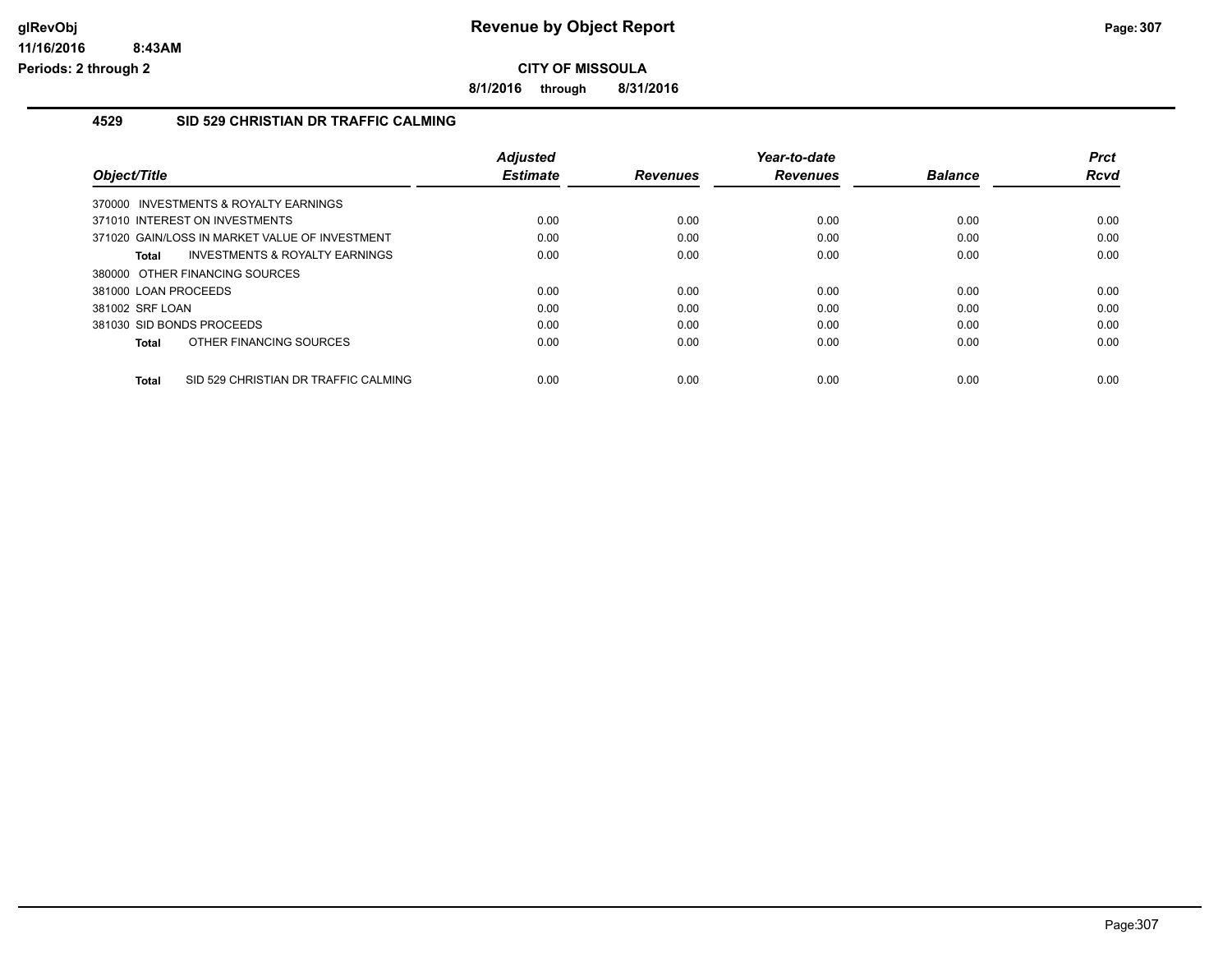**8/1/2016 through 8/31/2016**

# **4530 SID 530 CHRISTIAN DR CALMING**

**4530 SID 530 CHRISTIAN DR CALMING**

|                                                 | <b>Adjusted</b> |                 | Year-to-date    |                | Prct        |
|-------------------------------------------------|-----------------|-----------------|-----------------|----------------|-------------|
| Object/Title                                    | <b>Estimate</b> | <b>Revenues</b> | <b>Revenues</b> | <b>Balance</b> | <b>Rcvd</b> |
| 370000 INVESTMENTS & ROYALTY EARNINGS           |                 |                 |                 |                |             |
| 371010 INTEREST ON INVESTMENTS                  | 0.00            | 0.00            | 0.00            | 0.00           | 0.00        |
| 371020 GAIN/LOSS IN MARKET VALUE OF INVESTMENTS | 0.00            | 0.00            | 0.00            | 0.00           | 0.00        |
| INVESTMENTS & ROYALTY EARNINGS<br>Total         | 0.00            | 0.00            | 0.00            | 0.00           | 0.00        |
| 380000 OTHER FINANCING SOURCES                  |                 |                 |                 |                |             |
| 381000 LOAN PROCEEDS                            | 0.00            | 0.00            | 0.00            | 0.00           | 0.00        |
| 381002 SRF LOAN                                 | 0.00            | 0.00            | 0.00            | 0.00           | 0.00        |
| 381030 SID BONDS PROCEEDS                       | 0.00            | 0.00            | 0.00            | 0.00           | 0.00        |
| OTHER FINANCING SOURCES<br>Total                | 0.00            | 0.00            | 0.00            | 0.00           | 0.00        |
|                                                 |                 |                 |                 |                |             |
| SID 530 CHRISTIAN DR CALMING<br>Total           | 0.00            | 0.00            | 0.00            | 0.00           | 0.00        |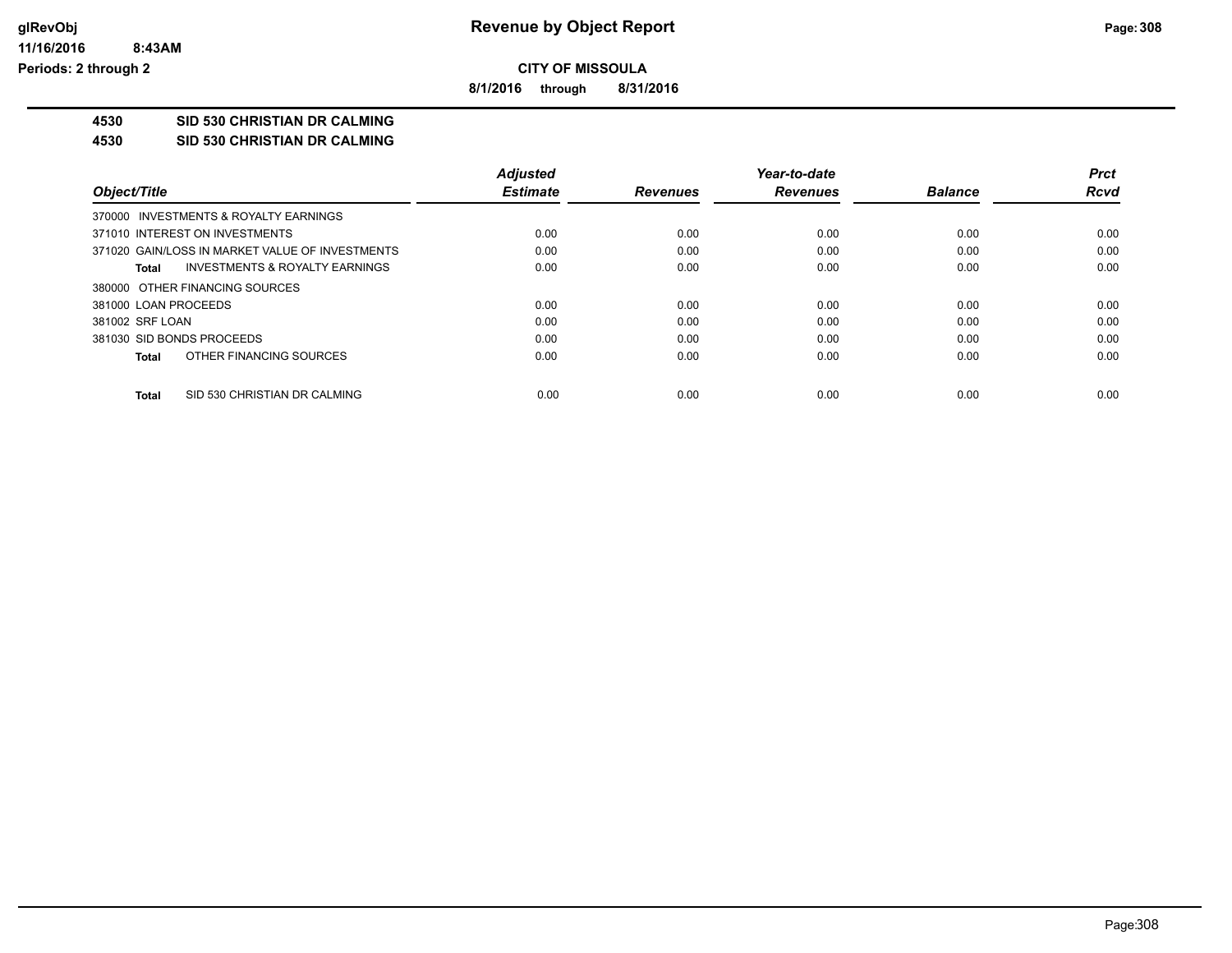**8:43AM**

**CITY OF MISSOULA**

**8/1/2016 through 8/31/2016**

# **4530 SID 530 CHRISTIAN DR CALMING**

| Object/Title                                   | <b>Adjusted</b><br><b>Estimate</b> | <b>Revenues</b> | Year-to-date<br><b>Revenues</b> | <b>Balance</b> | <b>Prct</b><br>Rcvd |
|------------------------------------------------|------------------------------------|-----------------|---------------------------------|----------------|---------------------|
| 370000 INVESTMENTS & ROYALTY EARNINGS          |                                    |                 |                                 |                |                     |
| 371010 INTEREST ON INVESTMENTS                 | 0.00                               | 0.00            | 0.00                            | 0.00           | 0.00                |
| 371020 GAIN/LOSS IN MARKET VALUE OF INVESTMENT | 0.00                               | 0.00            | 0.00                            | 0.00           | 0.00                |
| INVESTMENTS & ROYALTY EARNINGS<br>Total        | 0.00                               | 0.00            | 0.00                            | 0.00           | 0.00                |
| 380000 OTHER FINANCING SOURCES                 |                                    |                 |                                 |                |                     |
| 381000 LOAN PROCEEDS                           | 0.00                               | 0.00            | 0.00                            | 0.00           | 0.00                |
| 381002 SRF LOAN                                | 0.00                               | 0.00            | 0.00                            | 0.00           | 0.00                |
| 381030 SID BONDS PROCEEDS                      | 0.00                               | 0.00            | 0.00                            | 0.00           | 0.00                |
| OTHER FINANCING SOURCES<br><b>Total</b>        | 0.00                               | 0.00            | 0.00                            | 0.00           | 0.00                |
| SID 530 CHRISTIAN DR CALMING<br><b>Total</b>   | 0.00                               | 0.00            | 0.00                            | 0.00           | 0.00                |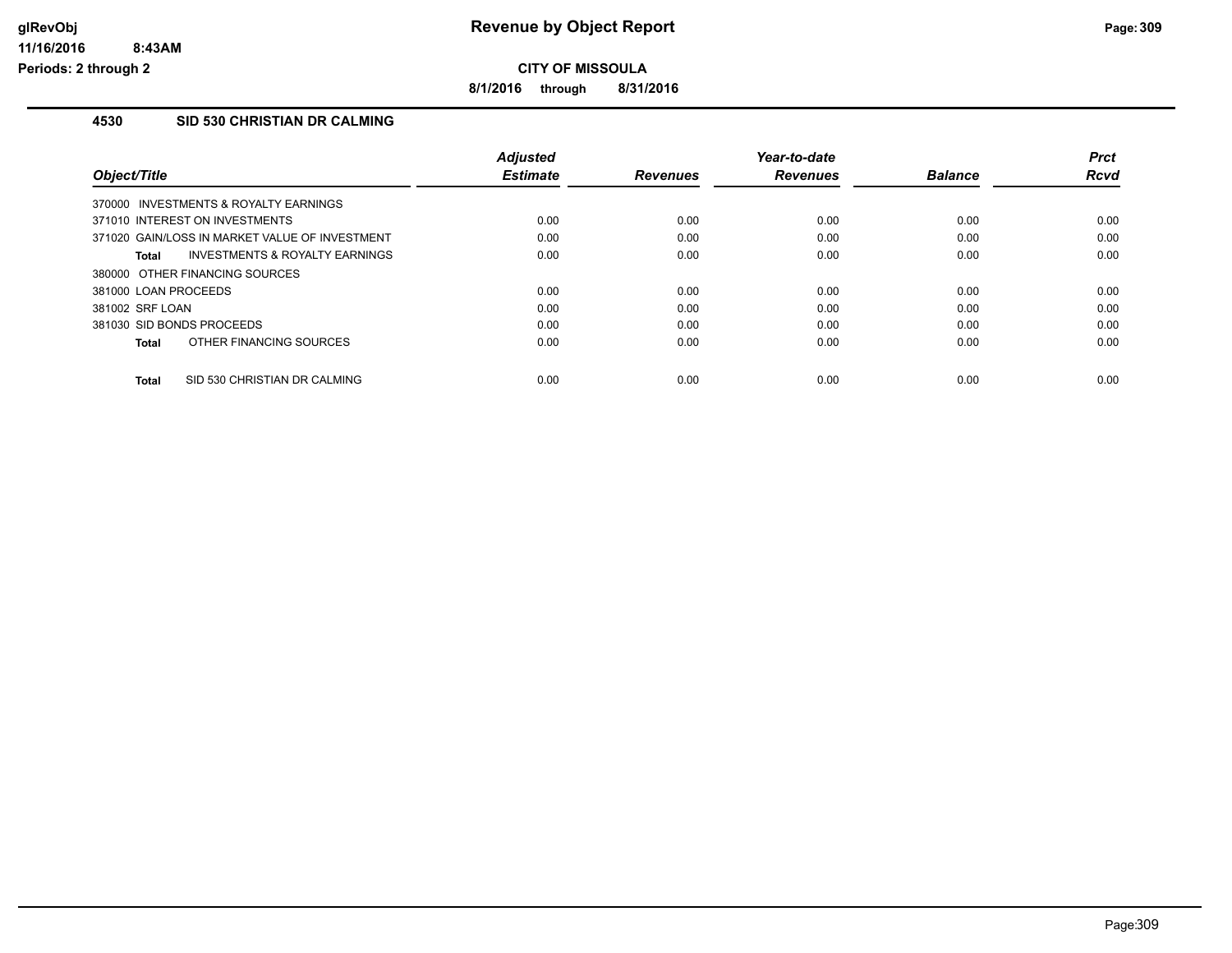**8/1/2016 through 8/31/2016**

#### **4531 SID 531 TRAFFIC CALMING**

**4531 SID 531 TRAFFIC CALMING**

|                                                 | <b>Adjusted</b> |                 | Year-to-date    |                | <b>Prct</b> |
|-------------------------------------------------|-----------------|-----------------|-----------------|----------------|-------------|
| Object/Title                                    | <b>Estimate</b> | <b>Revenues</b> | <b>Revenues</b> | <b>Balance</b> | <b>Rcvd</b> |
| 370000 INVESTMENTS & ROYALTY EARNINGS           |                 |                 |                 |                |             |
| 371010 INTEREST ON INVESTMENTS                  | 0.00            | 0.00            | 0.00            | 0.00           | 0.00        |
| 371020 GAIN/LOSS IN MARKET VALUE OF INVESTMENTS | 0.00            | 0.00            | 0.00            | 0.00           | 0.00        |
| INVESTMENTS & ROYALTY EARNINGS<br>Total         | 0.00            | 0.00            | 0.00            | 0.00           | 0.00        |
| 380000 OTHER FINANCING SOURCES                  |                 |                 |                 |                |             |
| 383000 OPERATING TRANSFERS                      | 0.00            | 0.00            | 0.00            | 0.00           | 0.00        |
| OTHER FINANCING SOURCES<br>Total                | 0.00            | 0.00            | 0.00            | 0.00           | 0.00        |
|                                                 |                 |                 |                 |                |             |
| <b>Total</b><br>SID 531 TRAFFIC CALMING         | 0.00            | 0.00            | 0.00            | 0.00           | 0.00        |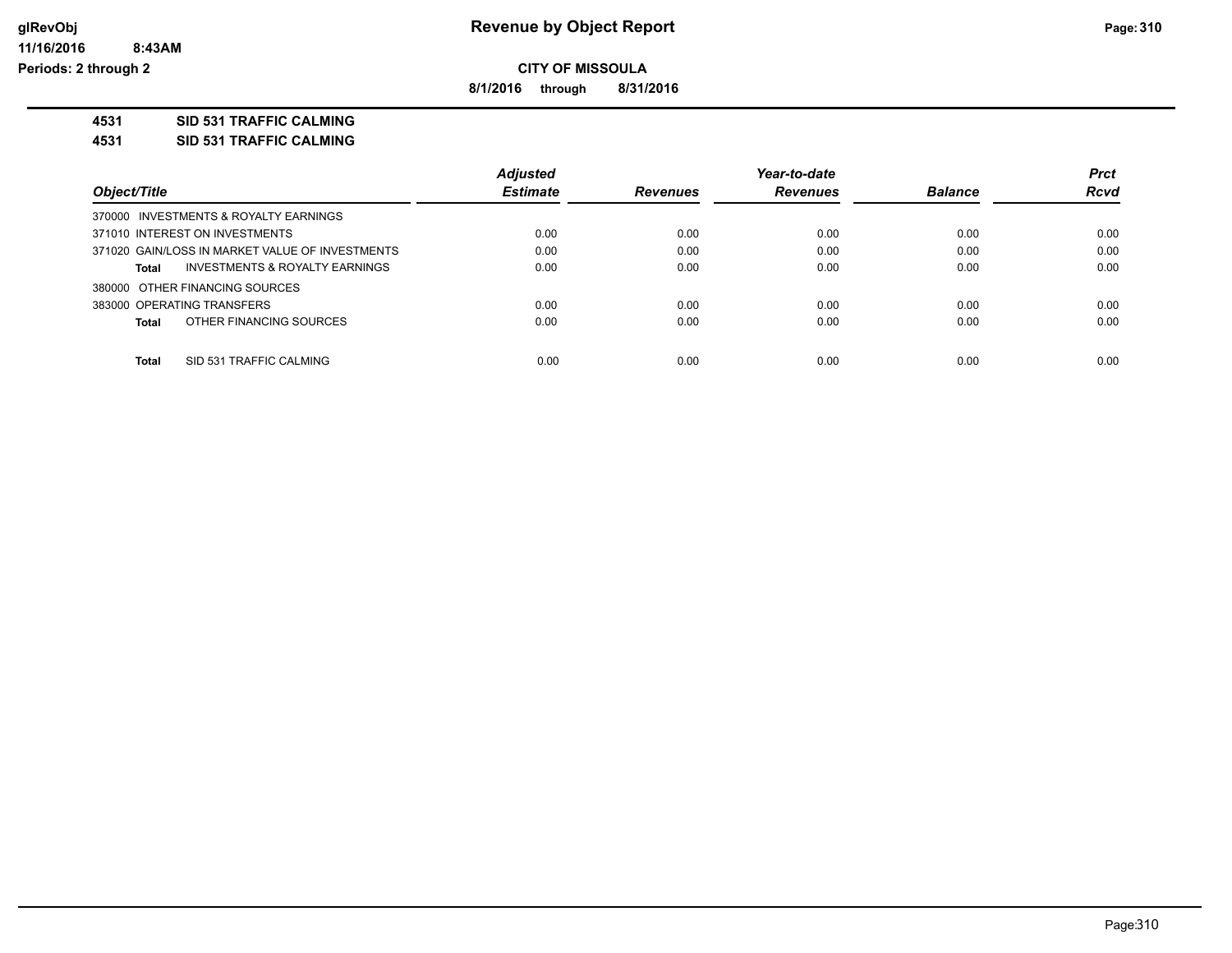**CITY OF MISSOULA**

**8/1/2016 through 8/31/2016**

#### **4531 SID 531 TRAFFIC CALMING**

 **8:43AM**

|                                                | <b>Adjusted</b> |                 | Year-to-date    |                | <b>Prct</b> |
|------------------------------------------------|-----------------|-----------------|-----------------|----------------|-------------|
| Object/Title                                   | <b>Estimate</b> | <b>Revenues</b> | <b>Revenues</b> | <b>Balance</b> | <b>Rcvd</b> |
| 370000 INVESTMENTS & ROYALTY EARNINGS          |                 |                 |                 |                |             |
| 371010 INTEREST ON INVESTMENTS                 | 0.00            | 0.00            | 0.00            | 0.00           | 0.00        |
| 371020 GAIN/LOSS IN MARKET VALUE OF INVESTMENT | 0.00            | 0.00            | 0.00            | 0.00           | 0.00        |
| INVESTMENTS & ROYALTY EARNINGS<br>Total        | 0.00            | 0.00            | 0.00            | 0.00           | 0.00        |
| 380000 OTHER FINANCING SOURCES                 |                 |                 |                 |                |             |
| 383000 OPERATING TRANSFERS                     | 0.00            | 0.00            | 0.00            | 0.00           | 0.00        |
| OTHER FINANCING SOURCES<br><b>Total</b>        | 0.00            | 0.00            | 0.00            | 0.00           | 0.00        |
|                                                |                 |                 |                 |                |             |
| <b>Total</b><br>SID 531 TRAFFIC CALMING        | 0.00            | 0.00            | 0.00            | 0.00           | 0.00        |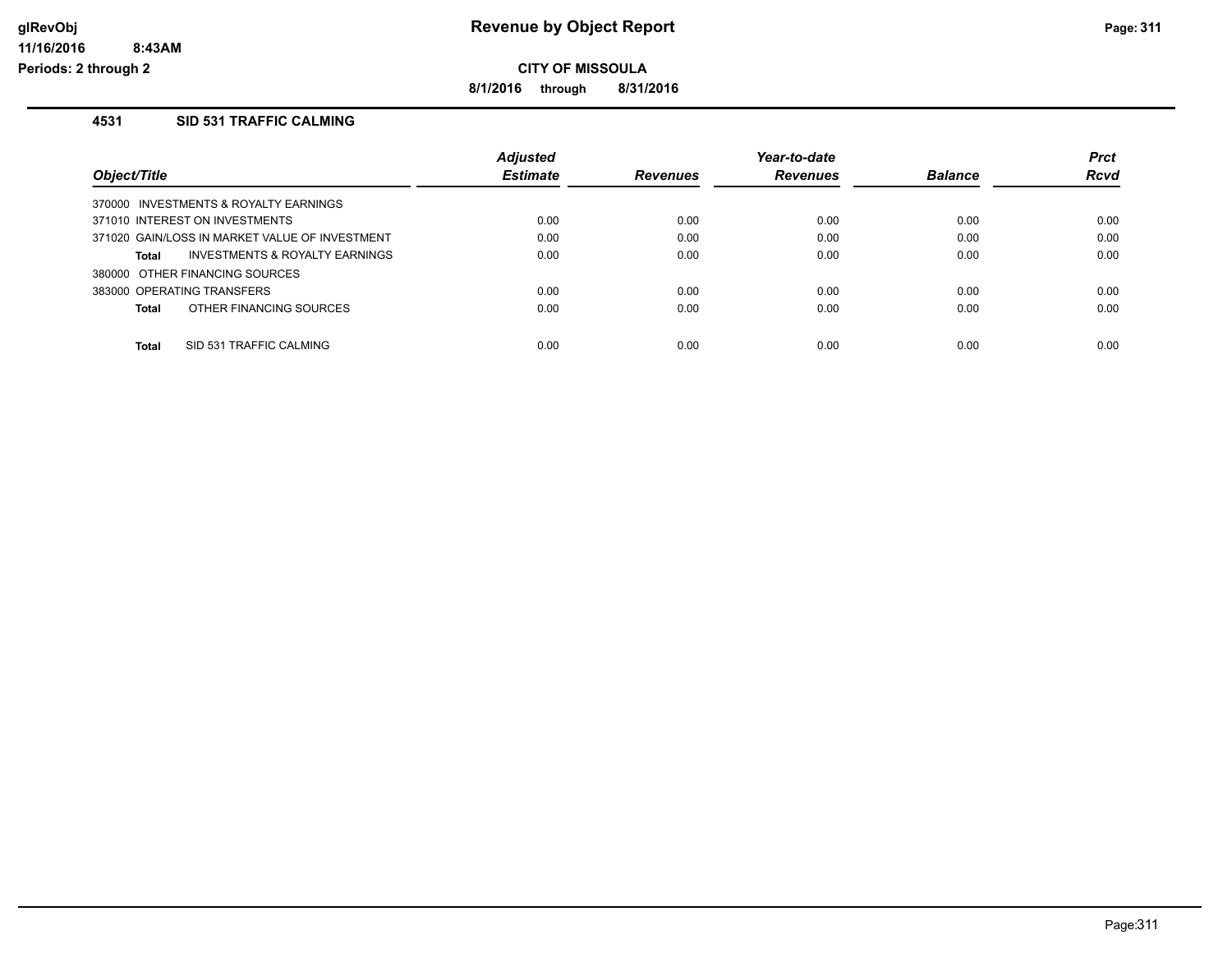**8/1/2016 through 8/31/2016**

**4532 MALONEY RANCH SID**

**4532 MALONEY RANCH SID**

|                                                    | <b>Adjusted</b> |                 | Year-to-date    |                | <b>Prct</b> |
|----------------------------------------------------|-----------------|-----------------|-----------------|----------------|-------------|
| Object/Title                                       | <b>Estimate</b> | <b>Revenues</b> | <b>Revenues</b> | <b>Balance</b> | <b>Rcvd</b> |
| 370000 INVESTMENTS & ROYALTY EARNINGS              |                 |                 |                 |                |             |
| 371010 INTEREST ON INVESTMENTS                     | 0.00            | 0.00            | 0.00            | 0.00           | 0.00        |
| 371020 GAIN/LOSS IN MARKET VALUE OF INVESTMENTS    | 0.00            | 0.00            | 0.00            | 0.00           | 0.00        |
| <b>INVESTMENTS &amp; ROYALTY EARNINGS</b><br>Total | 0.00            | 0.00            | 0.00            | 0.00           | 0.00        |
| 380000 OTHER FINANCING SOURCES                     |                 |                 |                 |                |             |
| 381030 SID BONDS PROCEEDS                          | 0.00            | 0.00            | 0.00            | 0.00           | 0.00        |
| OTHER FINANCING SOURCES<br>Total                   | 0.00            | 0.00            | 0.00            | 0.00           | 0.00        |
|                                                    |                 |                 |                 |                |             |
| <b>MALONEY RANCH SID</b><br>Total                  | 0.00            | 0.00            | 0.00            | 0.00           | 0.00        |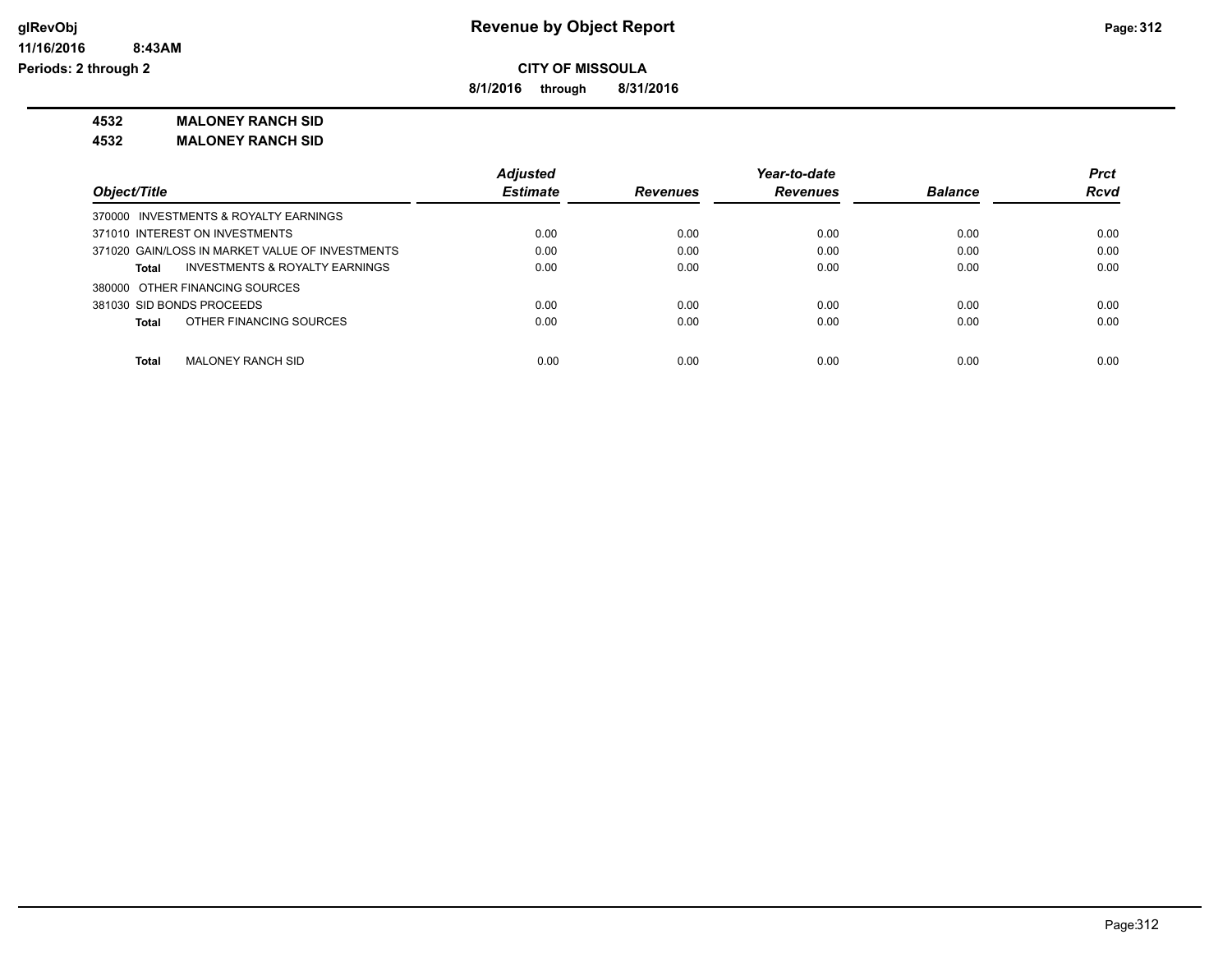#### **11/16/2016 8:43AM Periods: 2 through 2**

**CITY OF MISSOULA**

**8/1/2016 through 8/31/2016**

#### **4532 MALONEY RANCH SID**

|                                                | <b>Adjusted</b> |                 | Year-to-date    |                | <b>Prct</b> |
|------------------------------------------------|-----------------|-----------------|-----------------|----------------|-------------|
| Object/Title                                   | <b>Estimate</b> | <b>Revenues</b> | <b>Revenues</b> | <b>Balance</b> | <b>Rcvd</b> |
| 370000 INVESTMENTS & ROYALTY EARNINGS          |                 |                 |                 |                |             |
| 371010 INTEREST ON INVESTMENTS                 | 0.00            | 0.00            | 0.00            | 0.00           | 0.00        |
| 371020 GAIN/LOSS IN MARKET VALUE OF INVESTMENT | 0.00            | 0.00            | 0.00            | 0.00           | 0.00        |
| INVESTMENTS & ROYALTY EARNINGS<br>Total        | 0.00            | 0.00            | 0.00            | 0.00           | 0.00        |
| 380000 OTHER FINANCING SOURCES                 |                 |                 |                 |                |             |
| 381030 SID BONDS PROCEEDS                      | 0.00            | 0.00            | 0.00            | 0.00           | 0.00        |
| OTHER FINANCING SOURCES<br>Total               | 0.00            | 0.00            | 0.00            | 0.00           | 0.00        |
|                                                |                 |                 |                 |                |             |
| <b>Total</b><br><b>MALONEY RANCH SID</b>       | 0.00            | 0.00            | 0.00            | 0.00           | 0.00        |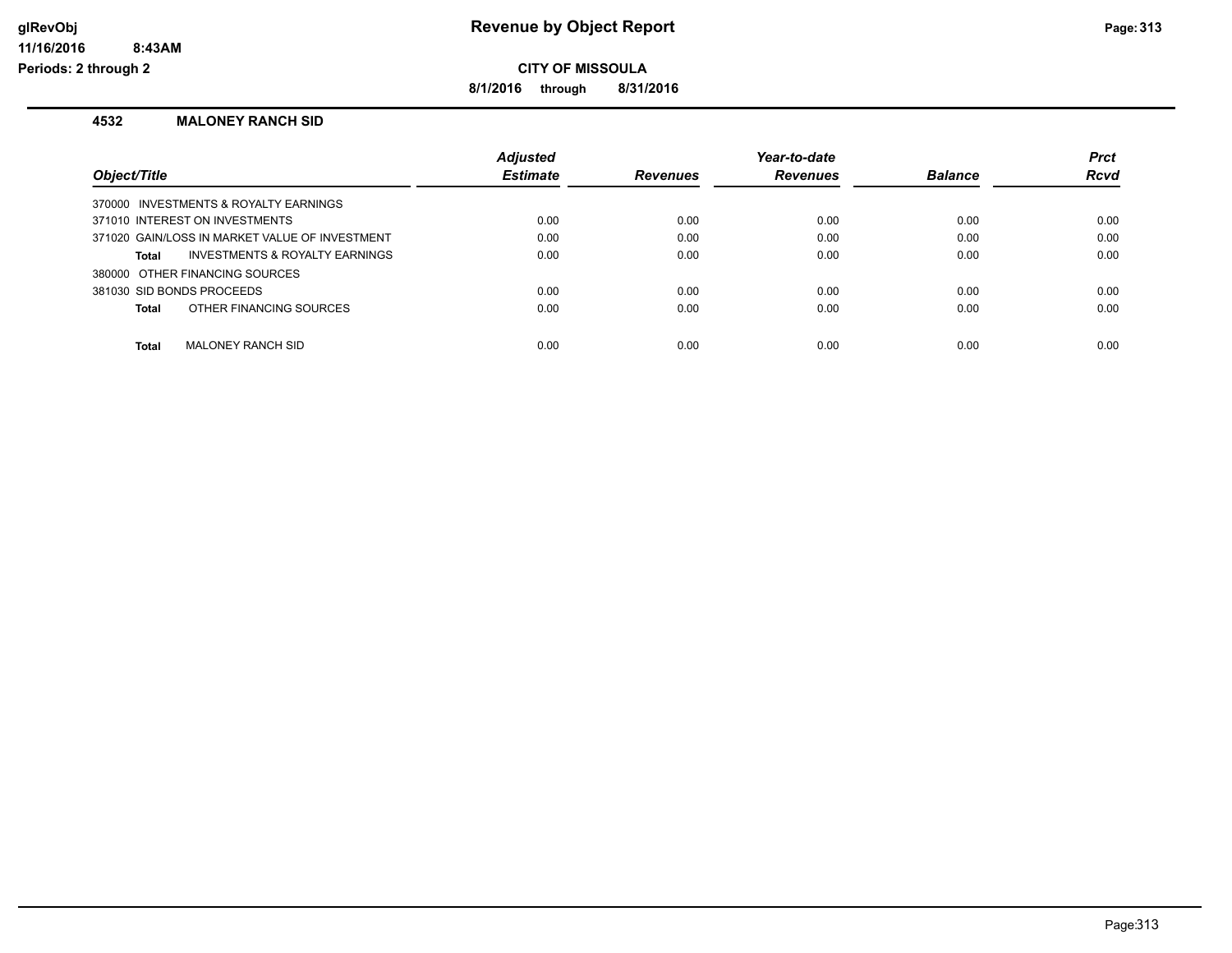**8/1/2016 through 8/31/2016**

#### **4533 RATTLESNAKE SEWER SID**

**4533 RATTLESNAKE SEWER SID**

|                                                    | <b>Adjusted</b> |                 | Year-to-date    |                | <b>Prct</b> |
|----------------------------------------------------|-----------------|-----------------|-----------------|----------------|-------------|
| Object/Title                                       | <b>Estimate</b> | <b>Revenues</b> | <b>Revenues</b> | <b>Balance</b> | <b>Rcvd</b> |
| 330000 INTERGOVERNMENTAL REVENUES                  |                 |                 |                 |                |             |
| 334121 DNRC GRANT                                  | 0.00            | 0.00            | 0.00            | 0.00           | 0.00        |
| INTERGOVERNMENTAL REVENUES<br>Total                | 0.00            | 0.00            | 0.00            | 0.00           | 0.00        |
| 370000 INVESTMENTS & ROYALTY EARNINGS              |                 |                 |                 |                |             |
| 371010 INTEREST ON INVESTMENTS                     | 0.00            | 0.00            | 0.00            | 0.00           | 0.00        |
| 371020 GAIN/LOSS IN MARKET VALUE OF INVESTMENTS    | 0.00            | 0.00            | 0.00            | 0.00           | 0.00        |
| <b>INVESTMENTS &amp; ROYALTY EARNINGS</b><br>Total | 0.00            | 0.00            | 0.00            | 0.00           | 0.00        |
| 380000 OTHER FINANCING SOURCES                     |                 |                 |                 |                |             |
| 381002 SRF LOAN                                    | 0.00            | 0.00            | 0.00            | 0.00           | 0.00        |
| OTHER FINANCING SOURCES<br>Total                   | 0.00            | 0.00            | 0.00            | 0.00           | 0.00        |
| RATTLESNAKE SEWER SID<br><b>Total</b>              | 0.00            | 0.00            | 0.00            | 0.00           | 0.00        |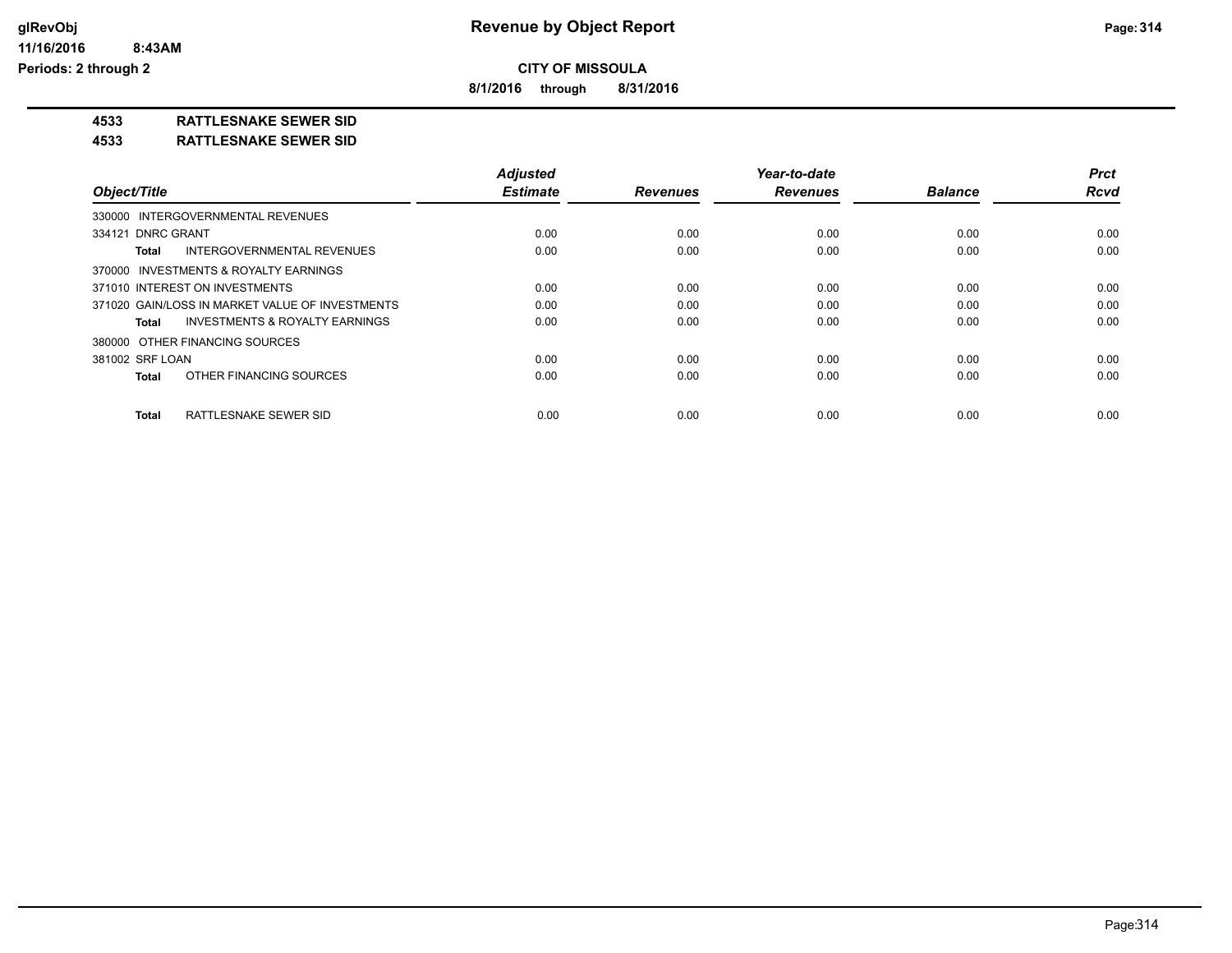**8/1/2016 through 8/31/2016**

# **4533 RATTLESNAKE SEWER SID**

|                                                    | <b>Adjusted</b> |                 | Year-to-date    |                | <b>Prct</b> |
|----------------------------------------------------|-----------------|-----------------|-----------------|----------------|-------------|
| Object/Title                                       | <b>Estimate</b> | <b>Revenues</b> | <b>Revenues</b> | <b>Balance</b> | <b>Rcvd</b> |
| 330000 INTERGOVERNMENTAL REVENUES                  |                 |                 |                 |                |             |
| 334121 DNRC GRANT                                  | 0.00            | 0.00            | 0.00            | 0.00           | 0.00        |
| INTERGOVERNMENTAL REVENUES<br>Total                | 0.00            | 0.00            | 0.00            | 0.00           | 0.00        |
| 370000 INVESTMENTS & ROYALTY EARNINGS              |                 |                 |                 |                |             |
| 371010 INTEREST ON INVESTMENTS                     | 0.00            | 0.00            | 0.00            | 0.00           | 0.00        |
| 371020 GAIN/LOSS IN MARKET VALUE OF INVESTMENT     | 0.00            | 0.00            | 0.00            | 0.00           | 0.00        |
| <b>INVESTMENTS &amp; ROYALTY EARNINGS</b><br>Total | 0.00            | 0.00            | 0.00            | 0.00           | 0.00        |
| 380000 OTHER FINANCING SOURCES                     |                 |                 |                 |                |             |
| 381002 SRF LOAN                                    | 0.00            | 0.00            | 0.00            | 0.00           | 0.00        |
| OTHER FINANCING SOURCES<br>Total                   | 0.00            | 0.00            | 0.00            | 0.00           | 0.00        |
| RATTLESNAKE SEWER SID<br><b>Total</b>              | 0.00            | 0.00            | 0.00            | 0.00           | 0.00        |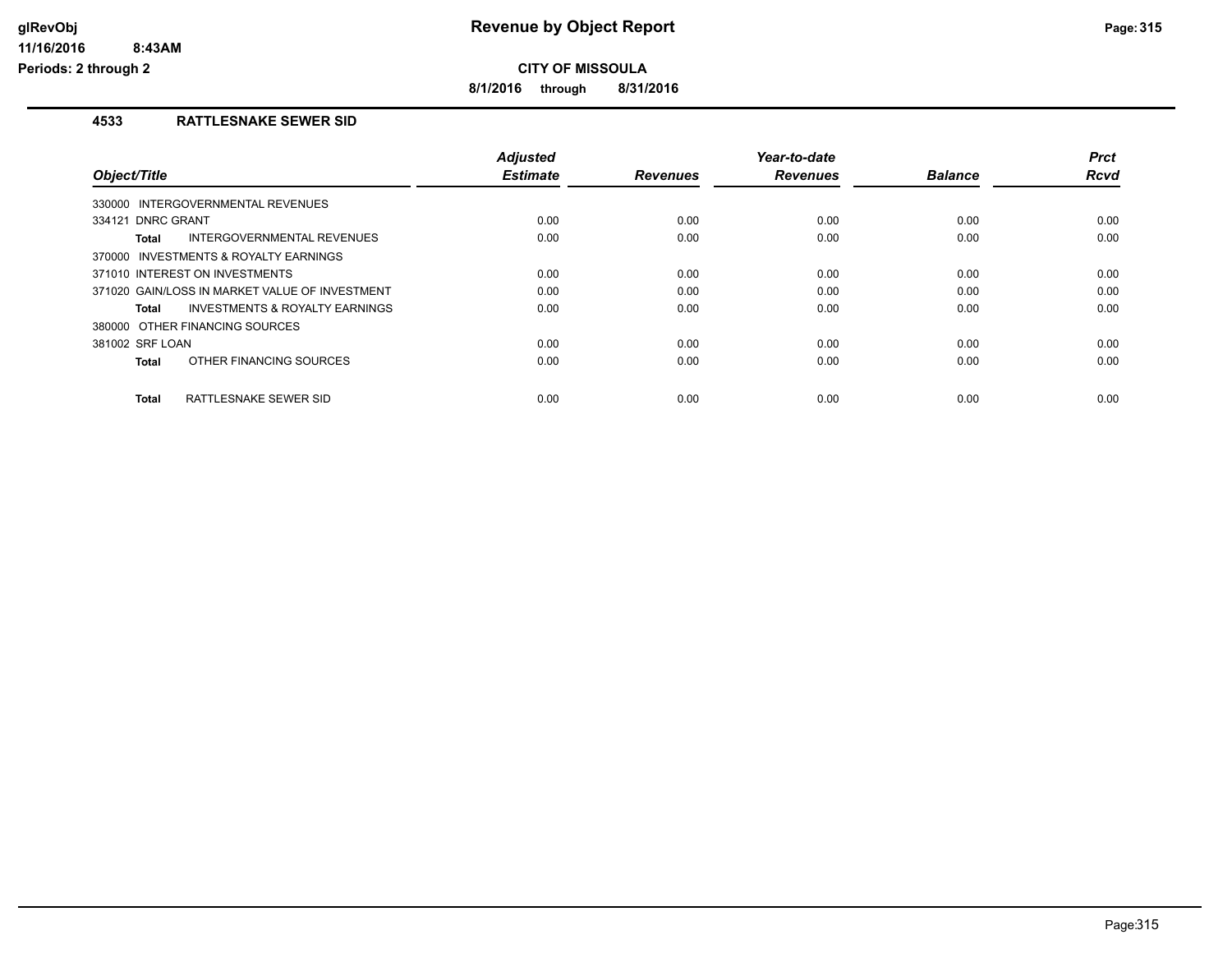**8/1/2016 through 8/31/2016**

## **4534 SID 534 LINCOLNWOOD**

#### **4534 SID 534 LINCOLNWOOD**

|                                                    | <b>Adjusted</b> |                 | Year-to-date    |                | <b>Prct</b> |
|----------------------------------------------------|-----------------|-----------------|-----------------|----------------|-------------|
| Object/Title                                       | <b>Estimate</b> | <b>Revenues</b> | <b>Revenues</b> | <b>Balance</b> | <b>Rcvd</b> |
| 330000 INTERGOVERNMENTAL REVENUES                  |                 |                 |                 |                |             |
| 334121 DNRC GRANT                                  | 0.00            | 0.00            | 0.00            | 0.00           | 0.00        |
| INTERGOVERNMENTAL REVENUES<br>Total                | 0.00            | 0.00            | 0.00            | 0.00           | 0.00        |
| 370000 INVESTMENTS & ROYALTY EARNINGS              |                 |                 |                 |                |             |
| 371010 INTEREST ON INVESTMENTS                     | 0.00            | 0.00            | 0.00            | 0.00           | 0.00        |
| 371020 GAIN/LOSS IN MARKET VALUE OF INVESTMENTS    | 0.00            | 0.00            | 0.00            | 0.00           | 0.00        |
| <b>INVESTMENTS &amp; ROYALTY EARNINGS</b><br>Total | 0.00            | 0.00            | 0.00            | 0.00           | 0.00        |
| 380000 OTHER FINANCING SOURCES                     |                 |                 |                 |                |             |
| 381002 SRF LOAN                                    | 0.00            | 0.00            | 0.00            | 0.00           | 0.00        |
| OTHER FINANCING SOURCES<br>Total                   | 0.00            | 0.00            | 0.00            | 0.00           | 0.00        |
| SID 534 LINCOLNWOOD<br>Total                       | 0.00            | 0.00            | 0.00            | 0.00           | 0.00        |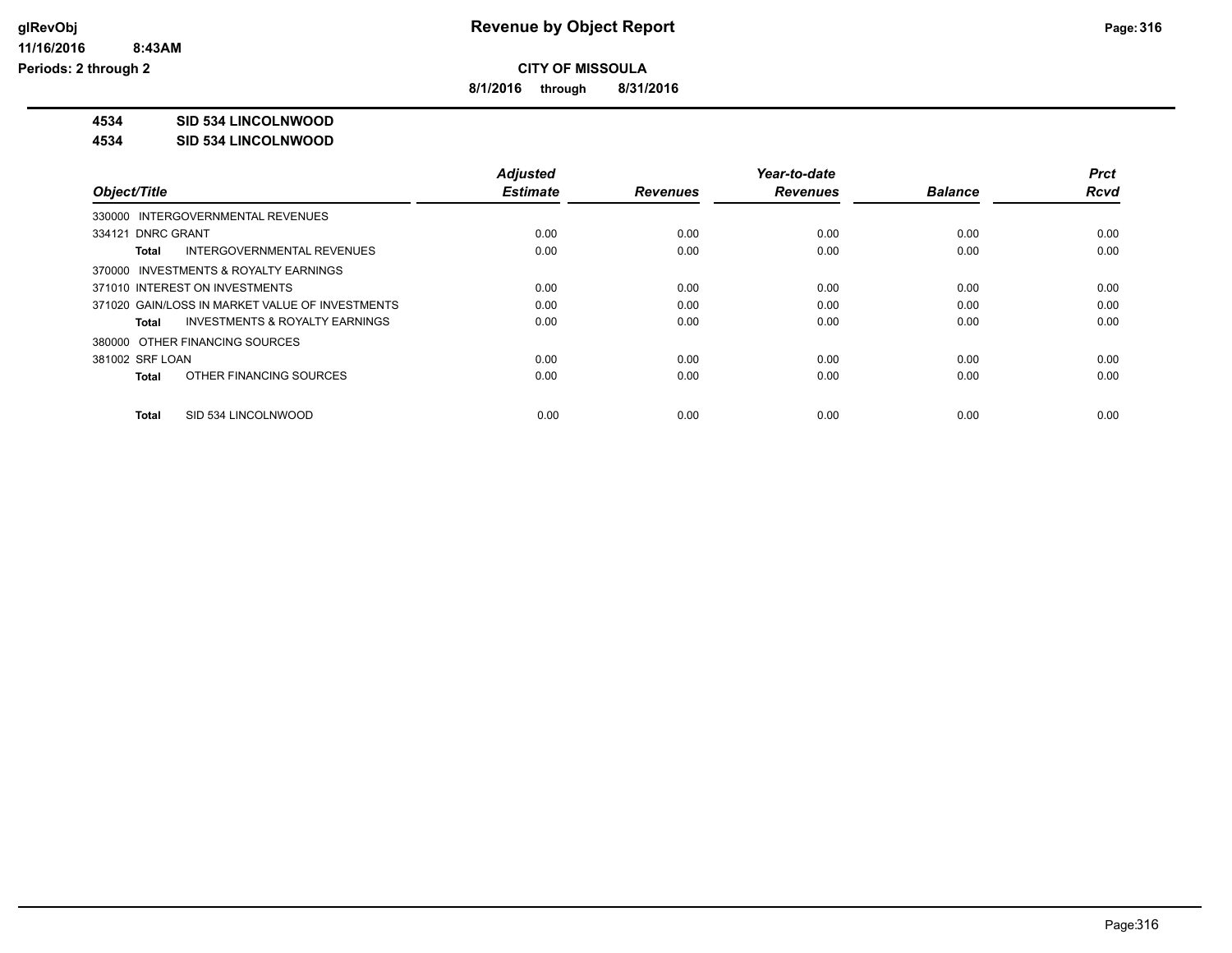**8/1/2016 through 8/31/2016**

#### **4534 SID 534 LINCOLNWOOD**

|                                                    | <b>Adjusted</b> |                 | Year-to-date    |                | <b>Prct</b> |
|----------------------------------------------------|-----------------|-----------------|-----------------|----------------|-------------|
| Object/Title                                       | <b>Estimate</b> | <b>Revenues</b> | <b>Revenues</b> | <b>Balance</b> | <b>Rcvd</b> |
| 330000 INTERGOVERNMENTAL REVENUES                  |                 |                 |                 |                |             |
| 334121 DNRC GRANT                                  | 0.00            | 0.00            | 0.00            | 0.00           | 0.00        |
| INTERGOVERNMENTAL REVENUES<br>Total                | 0.00            | 0.00            | 0.00            | 0.00           | 0.00        |
| 370000 INVESTMENTS & ROYALTY EARNINGS              |                 |                 |                 |                |             |
| 371010 INTEREST ON INVESTMENTS                     | 0.00            | 0.00            | 0.00            | 0.00           | 0.00        |
| 371020 GAIN/LOSS IN MARKET VALUE OF INVESTMENT     | 0.00            | 0.00            | 0.00            | 0.00           | 0.00        |
| <b>INVESTMENTS &amp; ROYALTY EARNINGS</b><br>Total | 0.00            | 0.00            | 0.00            | 0.00           | 0.00        |
| 380000 OTHER FINANCING SOURCES                     |                 |                 |                 |                |             |
| 381002 SRF LOAN                                    | 0.00            | 0.00            | 0.00            | 0.00           | 0.00        |
| OTHER FINANCING SOURCES<br>Total                   | 0.00            | 0.00            | 0.00            | 0.00           | 0.00        |
| <b>Total</b><br>SID 534 LINCOLNWOOD                | 0.00            | 0.00            | 0.00            | 0.00           | 0.00        |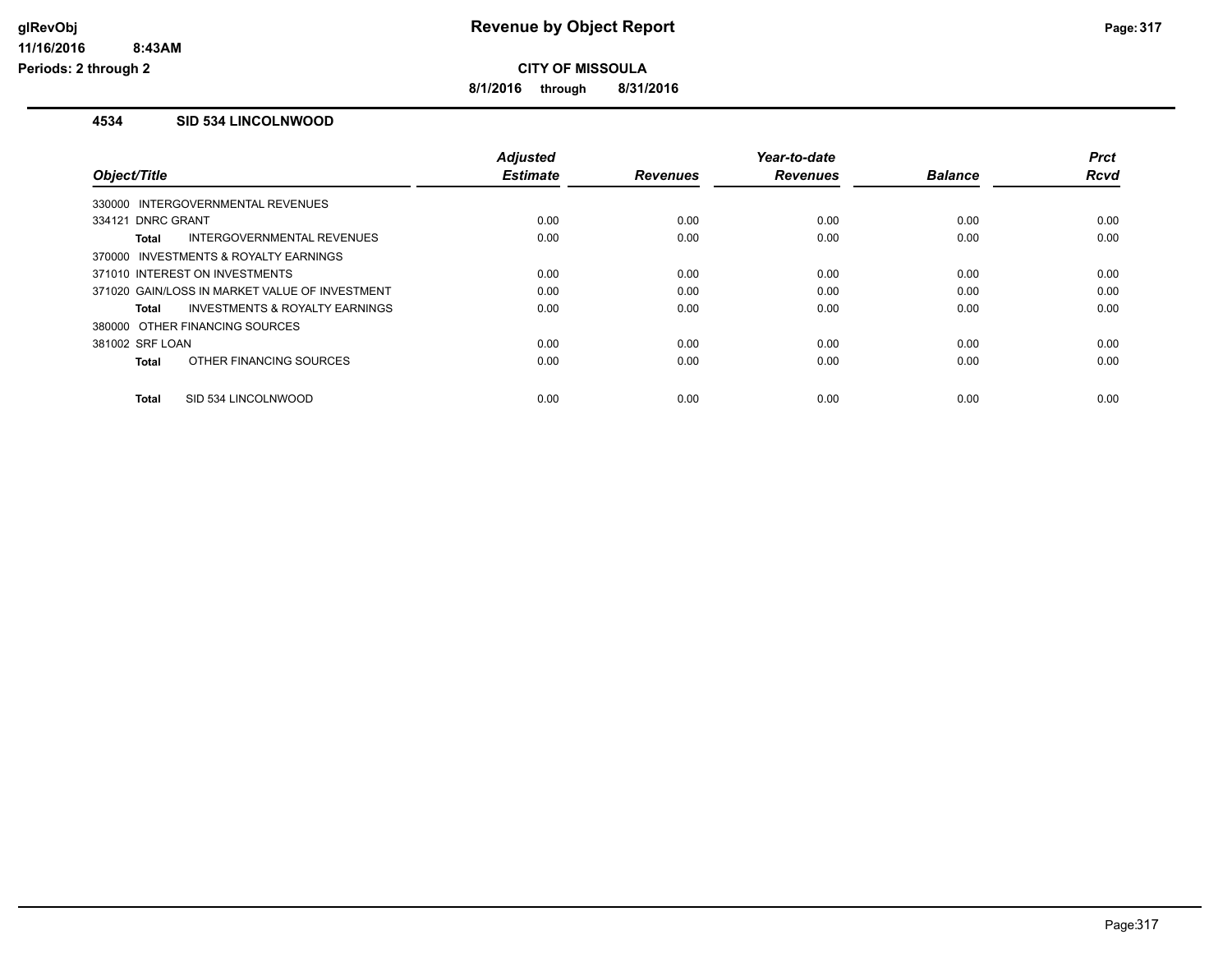**8/1/2016 through 8/31/2016**

# **4535 SLANT STREET TRAFFIC CALMING**

# **4535 SLANT STREET TRAFFIC CALMING**

|                                                    | <b>Adjusted</b> |                 | Year-to-date    |                | <b>Prct</b> |
|----------------------------------------------------|-----------------|-----------------|-----------------|----------------|-------------|
| Object/Title                                       | <b>Estimate</b> | <b>Revenues</b> | <b>Revenues</b> | <b>Balance</b> | <b>Rcvd</b> |
| 370000 INVESTMENTS & ROYALTY EARNINGS              |                 |                 |                 |                |             |
| 371010 INTEREST ON INVESTMENTS                     | 0.00            | 0.00            | 0.00            | 0.00           | 0.00        |
| 371020 GAIN/LOSS IN MARKET VALUE OF INVESTMENTS    | 0.00            | 0.00            | 0.00            | 0.00           | 0.00        |
| <b>INVESTMENTS &amp; ROYALTY EARNINGS</b><br>Total | 0.00            | 0.00            | 0.00            | 0.00           | 0.00        |
| 380000 OTHER FINANCING SOURCES                     |                 |                 |                 |                |             |
| 383000 OPERATING TRANSFERS                         | 0.00            | 0.00            | 0.00            | 0.00           | 0.00        |
| OTHER FINANCING SOURCES<br><b>Total</b>            | 0.00            | 0.00            | 0.00            | 0.00           | 0.00        |
| <b>Total</b><br>SLANT STREET TRAFFIC CALMING       | 0.00            | 0.00            | 0.00            | 0.00           | 0.00        |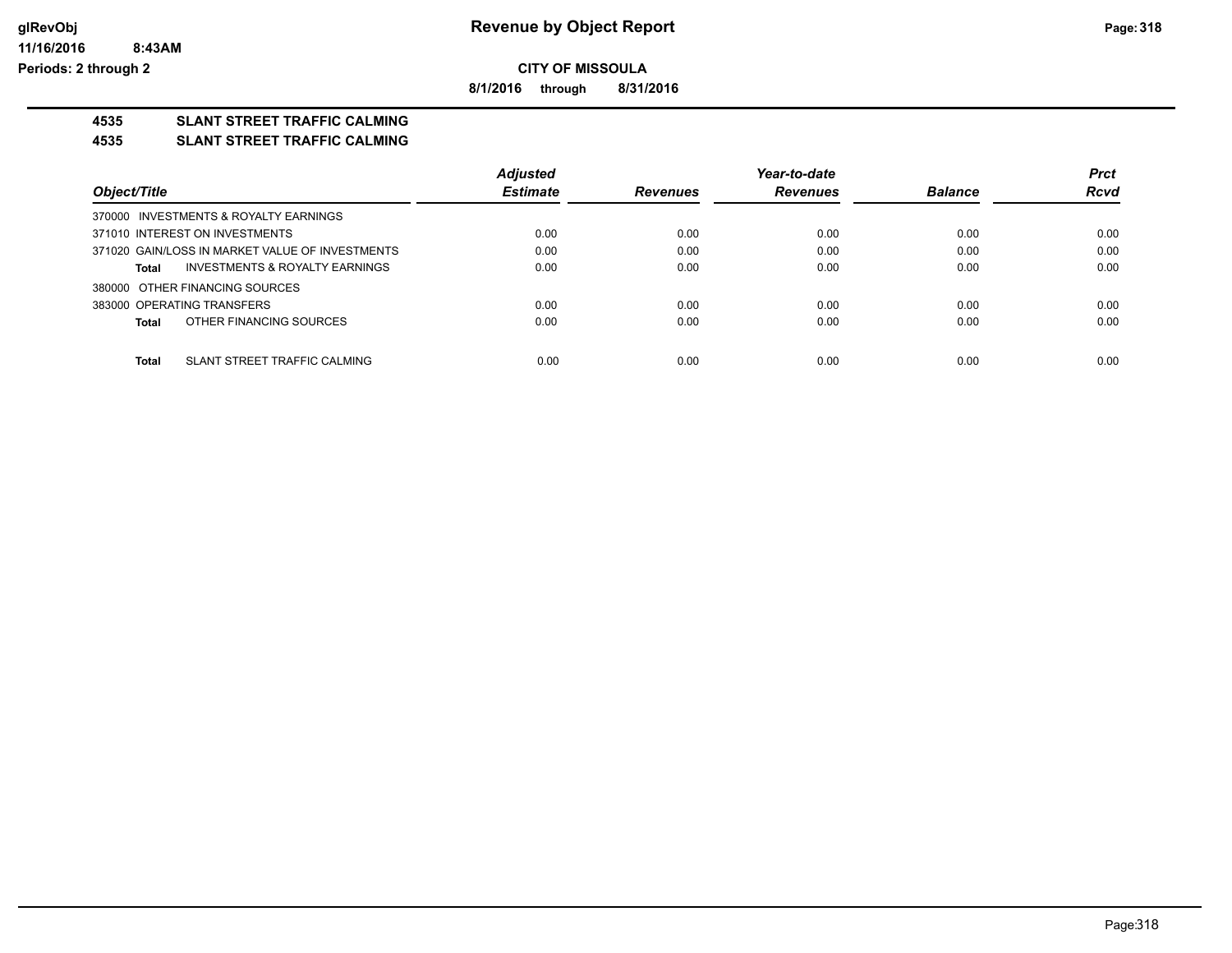**8/1/2016 through 8/31/2016**

# **4535 SLANT STREET TRAFFIC CALMING**

|                                                | <b>Adjusted</b> |                 | Year-to-date    |                | <b>Prct</b> |
|------------------------------------------------|-----------------|-----------------|-----------------|----------------|-------------|
| Object/Title                                   | <b>Estimate</b> | <b>Revenues</b> | <b>Revenues</b> | <b>Balance</b> | <b>Rcvd</b> |
| 370000 INVESTMENTS & ROYALTY EARNINGS          |                 |                 |                 |                |             |
| 371010 INTEREST ON INVESTMENTS                 | 0.00            | 0.00            | 0.00            | 0.00           | 0.00        |
| 371020 GAIN/LOSS IN MARKET VALUE OF INVESTMENT | 0.00            | 0.00            | 0.00            | 0.00           | 0.00        |
| INVESTMENTS & ROYALTY EARNINGS<br>Total        | 0.00            | 0.00            | 0.00            | 0.00           | 0.00        |
| 380000 OTHER FINANCING SOURCES                 |                 |                 |                 |                |             |
| 383000 OPERATING TRANSFERS                     | 0.00            | 0.00            | 0.00            | 0.00           | 0.00        |
| OTHER FINANCING SOURCES<br>Total               | 0.00            | 0.00            | 0.00            | 0.00           | 0.00        |
|                                                |                 |                 |                 |                |             |
| Total<br>SLANT STREET TRAFFIC CALMING          | 0.00            | 0.00            | 0.00            | 0.00           | 0.00        |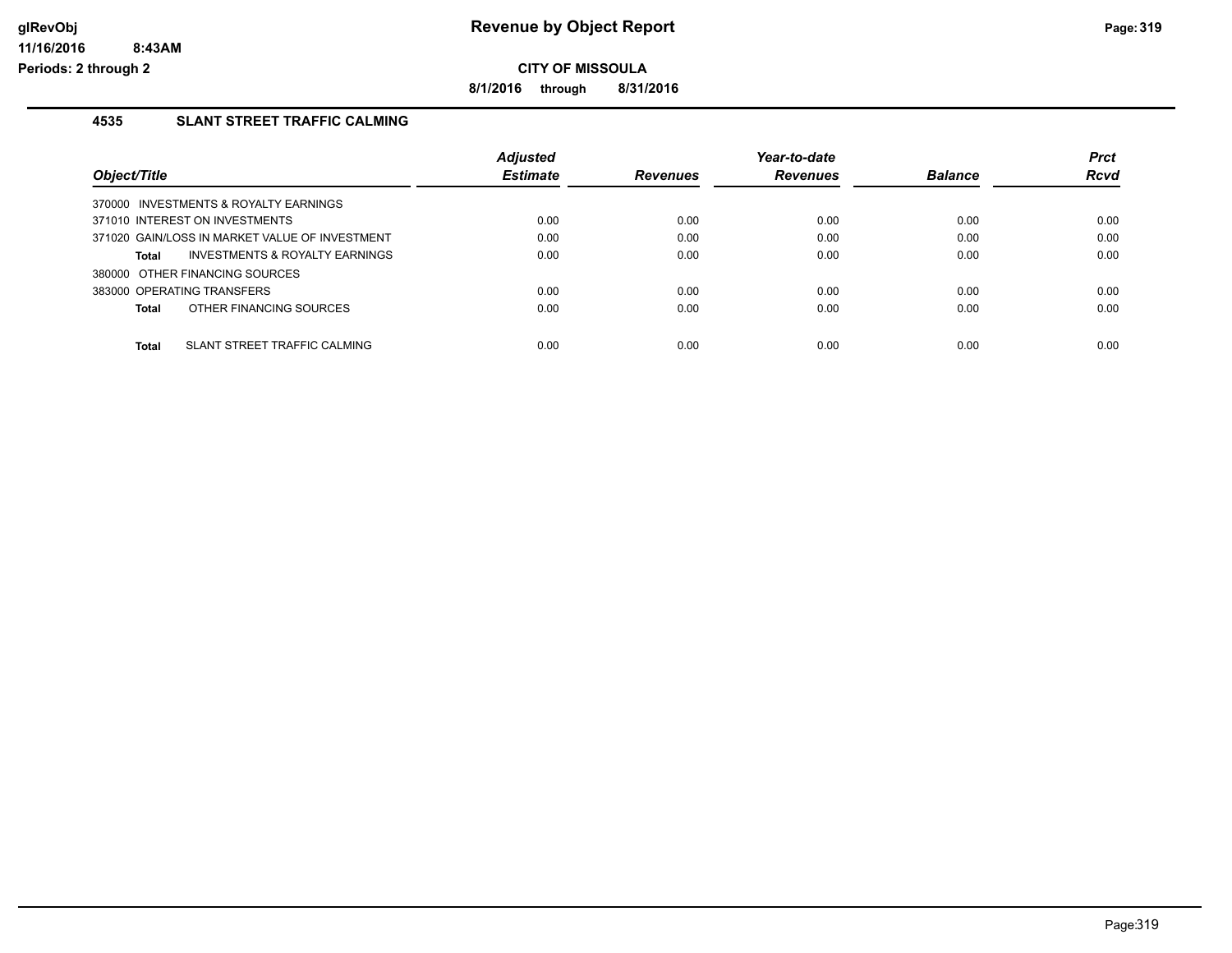**8/1/2016 through 8/31/2016**

# **4536 SID536 LINCOLNWOOD SWR PH2**

#### **4536 SID536 LINCOLNWOOD SWR PH2**

|                                                    | <b>Adjusted</b> |                 | Year-to-date    |                | <b>Prct</b> |
|----------------------------------------------------|-----------------|-----------------|-----------------|----------------|-------------|
| Object/Title                                       | <b>Estimate</b> | <b>Revenues</b> | <b>Revenues</b> | <b>Balance</b> | Rcvd        |
| 330000 INTERGOVERNMENTAL REVENUES                  |                 |                 |                 |                |             |
| 334121 DNRC GRANT                                  | 0.00            | 0.00            | 0.00            | 0.00           | 0.00        |
| <b>INTERGOVERNMENTAL REVENUES</b><br>Total         | 0.00            | 0.00            | 0.00            | 0.00           | 0.00        |
| 360000 MISCELLANEOUS REVENUES                      |                 |                 |                 |                |             |
| 365001 *** Title Not Found ***                     | 0.00            | 0.00            | 0.00            | 0.00           | 0.00        |
| <b>MISCELLANEOUS REVENUES</b><br>Total             | 0.00            | 0.00            | 0.00            | 0.00           | 0.00        |
| 370000 INVESTMENTS & ROYALTY EARNINGS              |                 |                 |                 |                |             |
| 371010 INTEREST ON INVESTMENTS                     | 0.00            | 0.00            | 0.00            | 0.00           | 0.00        |
| 371020 GAIN/LOSS IN MARKET VALUE OF INVESTMENTS    | 0.00            | 0.00            | 0.00            | 0.00           | 0.00        |
| <b>INVESTMENTS &amp; ROYALTY EARNINGS</b><br>Total | 0.00            | 0.00            | 0.00            | 0.00           | 0.00        |
| 380000 OTHER FINANCING SOURCES                     |                 |                 |                 |                |             |
| 381030 SID BONDS PROCEEDS                          | 0.00            | 0.00            | 0.00            | 0.00           | 0.00        |
| OTHER FINANCING SOURCES<br>Total                   | 0.00            | 0.00            | 0.00            | 0.00           | 0.00        |
|                                                    |                 |                 |                 |                |             |
| SID536 LINCOLNWOOD SWR PH2<br>Total                | 0.00            | 0.00            | 0.00            | 0.00           | 0.00        |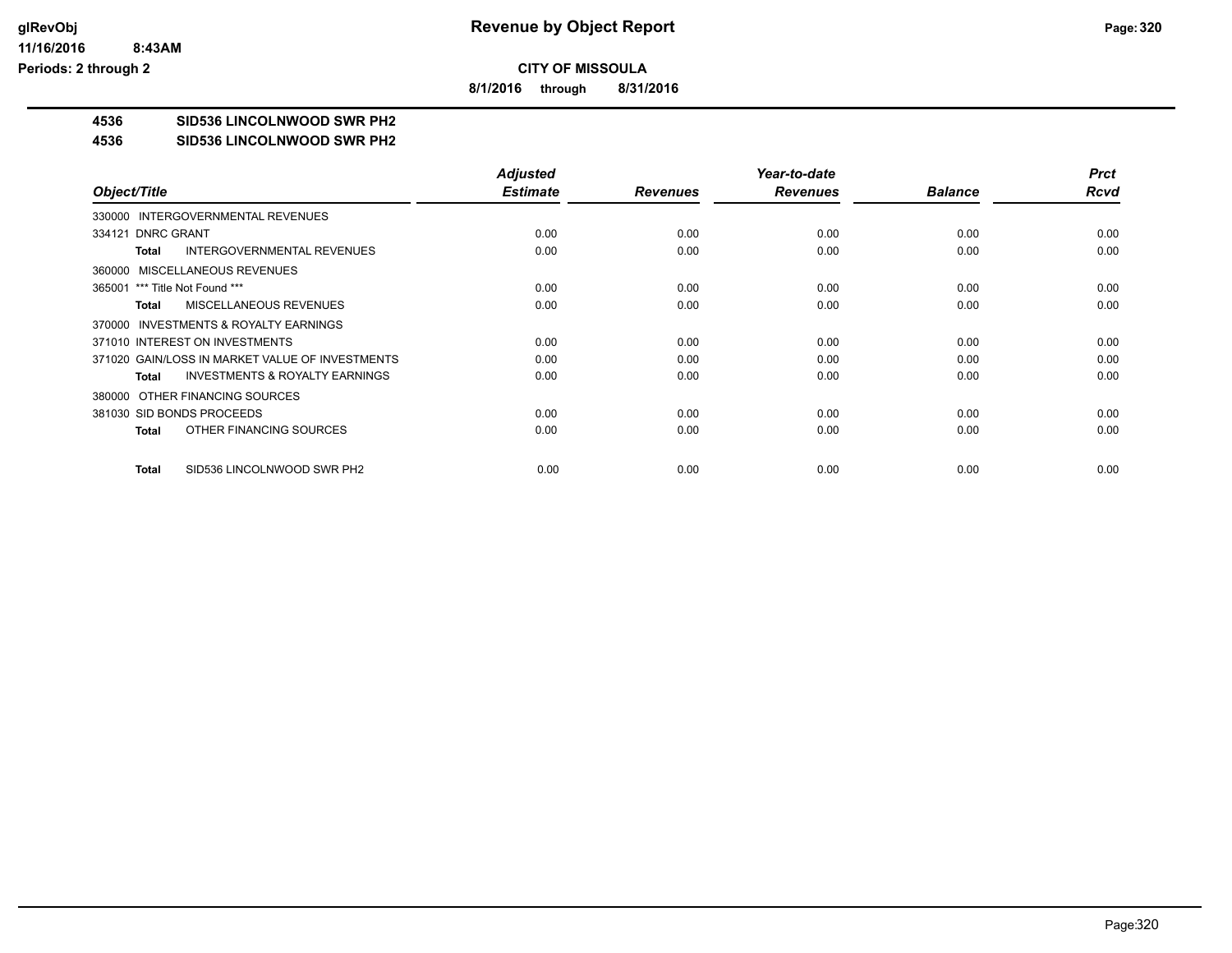**8/1/2016 through 8/31/2016**

# **4536 SID536 LINCOLNWOOD SWR PH2**

| Object/Title                                              | <b>Adjusted</b><br><b>Estimate</b> | <b>Revenues</b> | Year-to-date<br><b>Revenues</b> | <b>Balance</b> | <b>Prct</b><br><b>Rcvd</b> |
|-----------------------------------------------------------|------------------------------------|-----------------|---------------------------------|----------------|----------------------------|
|                                                           |                                    |                 |                                 |                |                            |
| 330000 INTERGOVERNMENTAL REVENUES                         |                                    |                 |                                 |                |                            |
| 334121 DNRC GRANT                                         | 0.00                               | 0.00            | 0.00                            | 0.00           | 0.00                       |
| <b>INTERGOVERNMENTAL REVENUES</b><br><b>Total</b>         | 0.00                               | 0.00            | 0.00                            | 0.00           | 0.00                       |
| 360000 MISCELLANEOUS REVENUES                             |                                    |                 |                                 |                |                            |
| 365001 *** Title Not Found ***                            | 0.00                               | 0.00            | 0.00                            | 0.00           | 0.00                       |
| MISCELLANEOUS REVENUES<br><b>Total</b>                    | 0.00                               | 0.00            | 0.00                            | 0.00           | 0.00                       |
| 370000 INVESTMENTS & ROYALTY EARNINGS                     |                                    |                 |                                 |                |                            |
| 371010 INTEREST ON INVESTMENTS                            | 0.00                               | 0.00            | 0.00                            | 0.00           | 0.00                       |
| 371020 GAIN/LOSS IN MARKET VALUE OF INVESTMENT            | 0.00                               | 0.00            | 0.00                            | 0.00           | 0.00                       |
| <b>INVESTMENTS &amp; ROYALTY EARNINGS</b><br><b>Total</b> | 0.00                               | 0.00            | 0.00                            | 0.00           | 0.00                       |
| 380000 OTHER FINANCING SOURCES                            |                                    |                 |                                 |                |                            |
| 381030 SID BONDS PROCEEDS                                 | 0.00                               | 0.00            | 0.00                            | 0.00           | 0.00                       |
| OTHER FINANCING SOURCES<br><b>Total</b>                   | 0.00                               | 0.00            | 0.00                            | 0.00           | 0.00                       |
|                                                           |                                    |                 |                                 |                |                            |
| SID536 LINCOLNWOOD SWR PH2<br><b>Total</b>                | 0.00                               | 0.00            | 0.00                            | 0.00           | 0.00                       |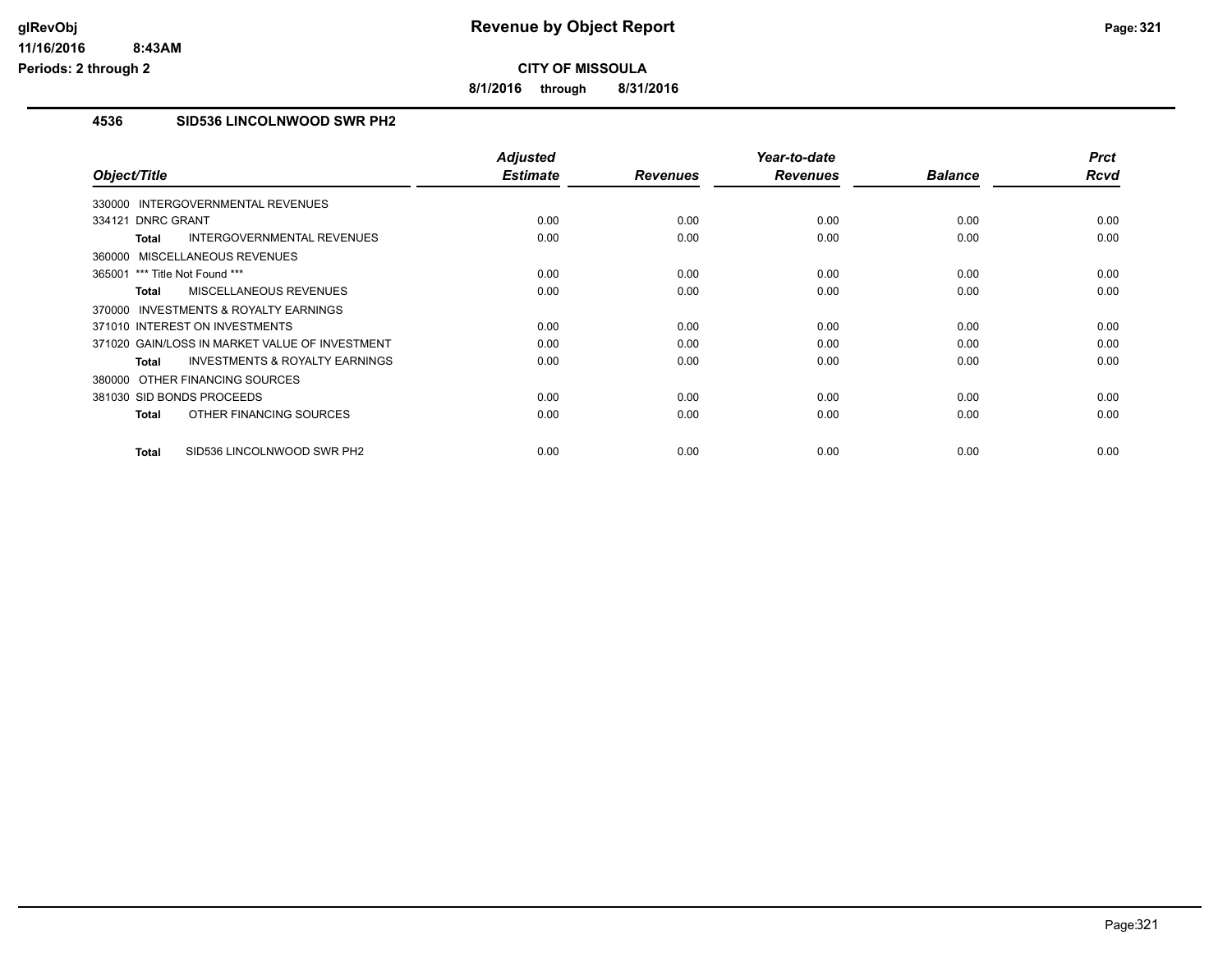**8/1/2016 through 8/31/2016**

#### **4538 SID 538 HILLVIEW WAY**

**4538 SID 538 HILLVIEW WAY**

|                                                 | <b>Adjusted</b> |                 | Year-to-date    |                | <b>Prct</b> |
|-------------------------------------------------|-----------------|-----------------|-----------------|----------------|-------------|
| Object/Title                                    | <b>Estimate</b> | <b>Revenues</b> | <b>Revenues</b> | <b>Balance</b> | <b>Rcvd</b> |
| 370000 INVESTMENTS & ROYALTY EARNINGS           |                 |                 |                 |                |             |
| 371010 INTEREST ON INVESTMENTS                  | 0.00            | 0.00            | 0.00            | 0.00           | 0.00        |
| 371020 GAIN/LOSS IN MARKET VALUE OF INVESTMENTS | 0.00            | 0.00            | 0.00            | 0.00           | 0.00        |
| INVESTMENTS & ROYALTY EARNINGS<br>Total         | 0.00            | 0.00            | 0.00            | 0.00           | 0.00        |
| 380000 OTHER FINANCING SOURCES                  |                 |                 |                 |                |             |
| 383000 OPERATING TRANSFERS                      | 0.00            | 0.00            | 0.00            | 0.00           | 0.00        |
| OTHER FINANCING SOURCES<br>Total                | 0.00            | 0.00            | 0.00            | 0.00           | 0.00        |
|                                                 |                 |                 |                 |                |             |
| <b>Total</b><br>SID 538 HILLVIEW WAY            | 0.00            | 0.00            | 0.00            | 0.00           | 0.00        |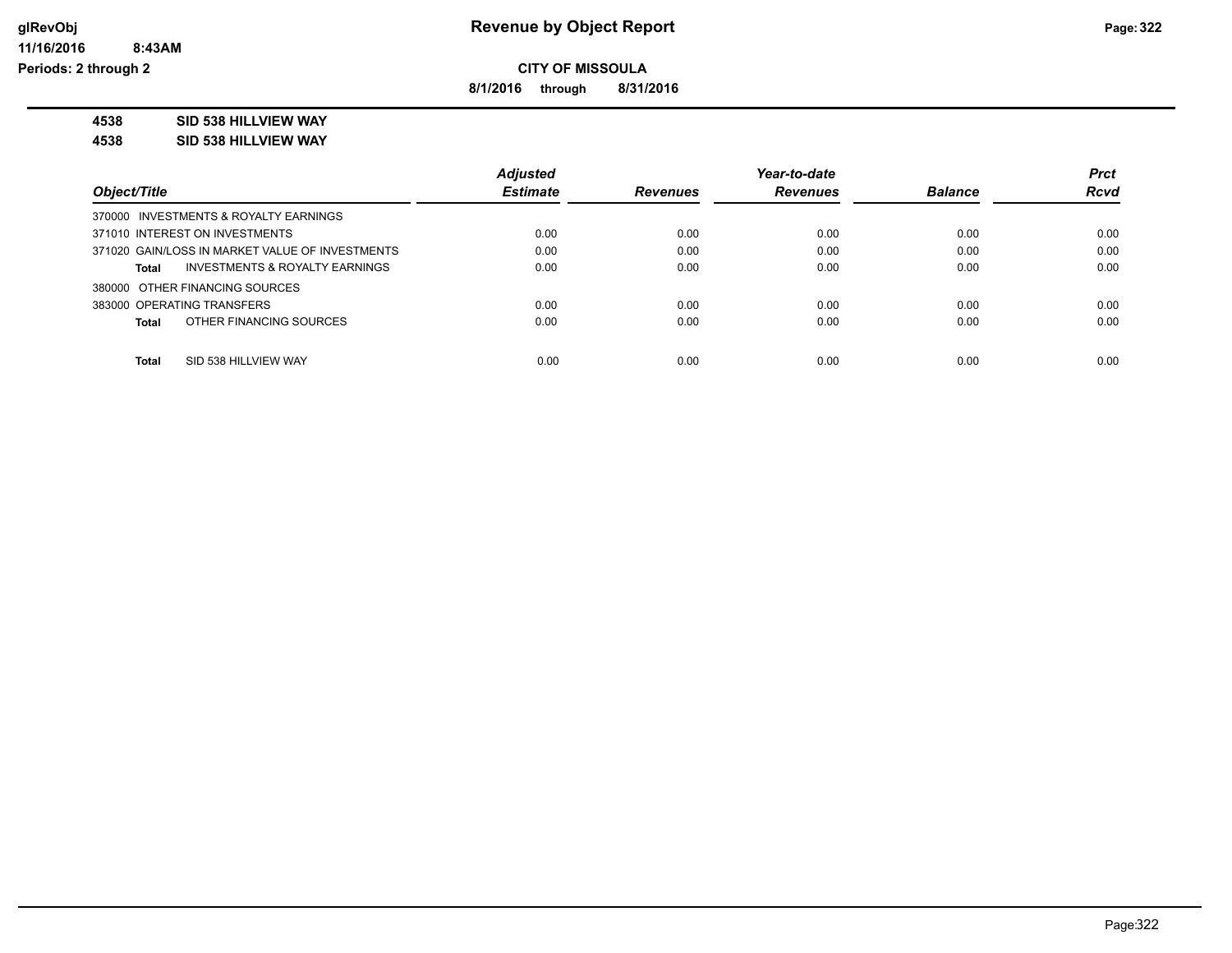**8/1/2016 through 8/31/2016**

#### **4538 SID 538 HILLVIEW WAY**

|                                                | <b>Adjusted</b> |                 | Year-to-date    |                | <b>Prct</b> |
|------------------------------------------------|-----------------|-----------------|-----------------|----------------|-------------|
| Object/Title                                   | <b>Estimate</b> | <b>Revenues</b> | <b>Revenues</b> | <b>Balance</b> | <b>Rcvd</b> |
| 370000 INVESTMENTS & ROYALTY EARNINGS          |                 |                 |                 |                |             |
| 371010 INTEREST ON INVESTMENTS                 | 0.00            | 0.00            | 0.00            | 0.00           | 0.00        |
| 371020 GAIN/LOSS IN MARKET VALUE OF INVESTMENT | 0.00            | 0.00            | 0.00            | 0.00           | 0.00        |
| INVESTMENTS & ROYALTY EARNINGS<br>Total        | 0.00            | 0.00            | 0.00            | 0.00           | 0.00        |
| 380000 OTHER FINANCING SOURCES                 |                 |                 |                 |                |             |
| 383000 OPERATING TRANSFERS                     | 0.00            | 0.00            | 0.00            | 0.00           | 0.00        |
| OTHER FINANCING SOURCES<br>Total               | 0.00            | 0.00            | 0.00            | 0.00           | 0.00        |
| Total<br>SID 538 HILLVIEW WAY                  | 0.00            | 0.00            | 0.00            | 0.00           | 0.00        |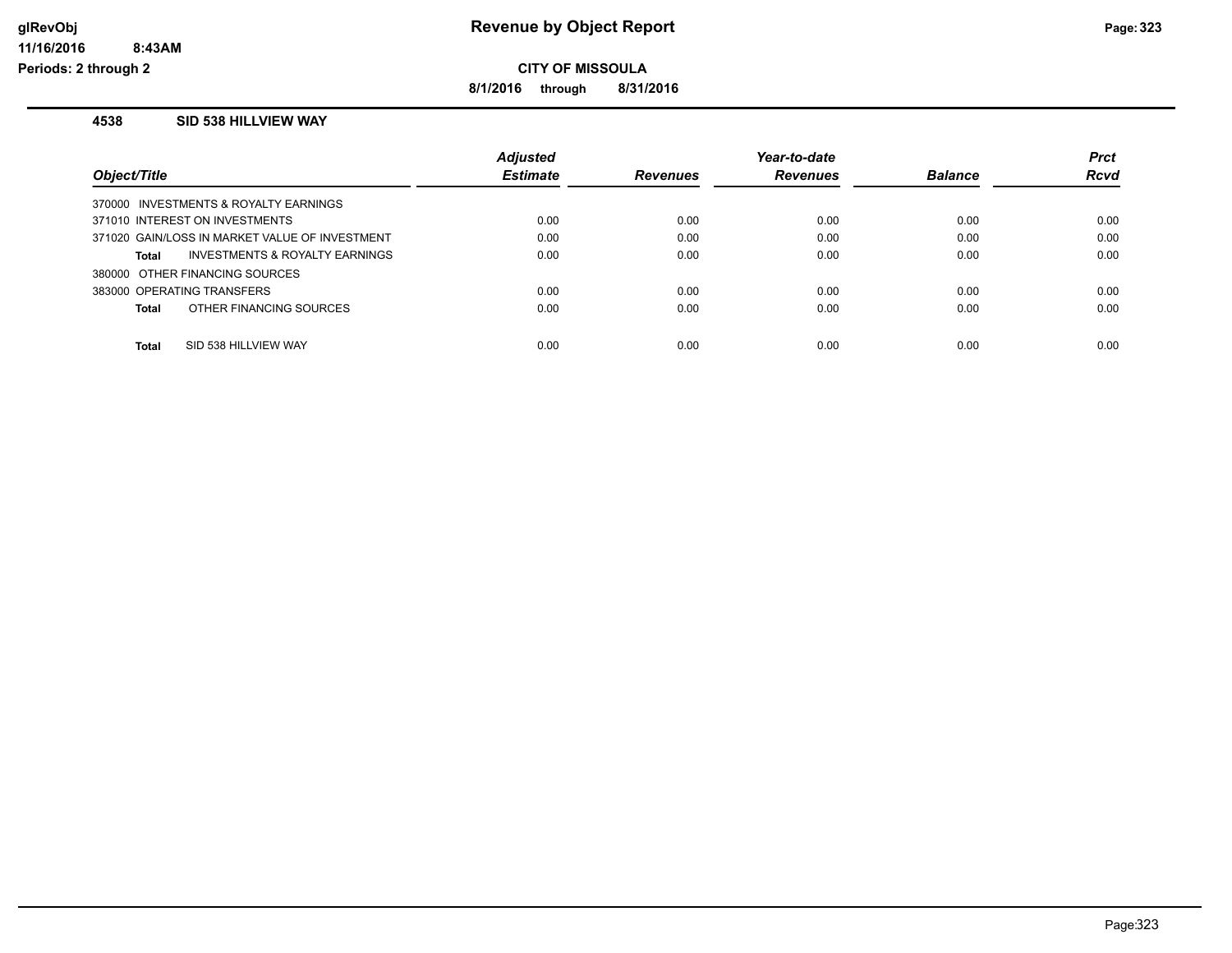**8/1/2016 through 8/31/2016**

**4539 SID 539 4th STREET**

**4539 SID 539 4th STREET**

|                                                    | <b>Adjusted</b> |                 | Year-to-date    |                | <b>Prct</b> |
|----------------------------------------------------|-----------------|-----------------|-----------------|----------------|-------------|
| Object/Title                                       | <b>Estimate</b> | <b>Revenues</b> | <b>Revenues</b> | <b>Balance</b> | <b>Rcvd</b> |
| 370000 INVESTMENTS & ROYALTY EARNINGS              |                 |                 |                 |                |             |
| 371010 INTEREST ON INVESTMENTS                     | 0.00            | 0.00            | 0.00            | 0.00           | 0.00        |
| <b>INVESTMENTS &amp; ROYALTY EARNINGS</b><br>Total | 0.00            | 0.00            | 0.00            | 0.00           | 0.00        |
| 380000 OTHER FINANCING SOURCES                     |                 |                 |                 |                |             |
| 383000 OPERATING TRANSFERS                         | 0.00            | 0.00            | 0.00            | 0.00           | 0.00        |
| OTHER FINANCING SOURCES<br>Total                   | 0.00            | 0.00            | 0.00            | 0.00           | 0.00        |
|                                                    |                 |                 |                 |                |             |
| SID 539 4th STREET<br>Total                        | 0.00            | 0.00            | 0.00            | 0.00           | 0.00        |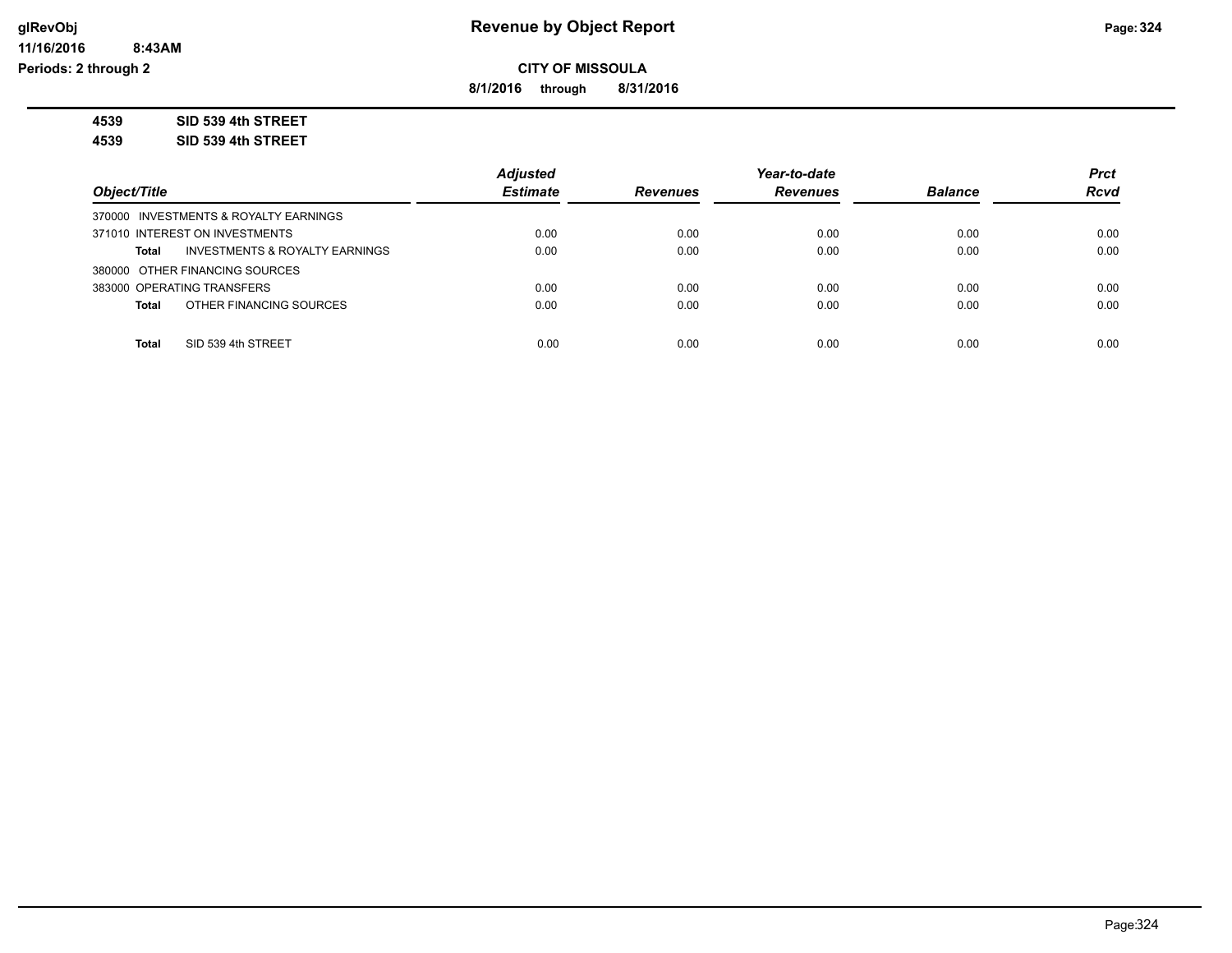**CITY OF MISSOULA**

**8/1/2016 through 8/31/2016**

#### **4539 SID 539 4th STREET**

 **8:43AM**

| Object/Title                                              | <b>Adjusted</b><br><b>Estimate</b> | <b>Revenues</b> | Year-to-date<br><b>Revenues</b> | <b>Balance</b> | <b>Prct</b><br><b>Rcvd</b> |
|-----------------------------------------------------------|------------------------------------|-----------------|---------------------------------|----------------|----------------------------|
| 370000 INVESTMENTS & ROYALTY EARNINGS                     |                                    |                 |                                 |                |                            |
| 371010 INTEREST ON INVESTMENTS                            | 0.00                               | 0.00            | 0.00                            | 0.00           | 0.00                       |
| <b>INVESTMENTS &amp; ROYALTY EARNINGS</b><br><b>Total</b> | 0.00                               | 0.00            | 0.00                            | 0.00           | 0.00                       |
| 380000 OTHER FINANCING SOURCES                            |                                    |                 |                                 |                |                            |
| 383000 OPERATING TRANSFERS                                | 0.00                               | 0.00            | 0.00                            | 0.00           | 0.00                       |
| OTHER FINANCING SOURCES<br><b>Total</b>                   | 0.00                               | 0.00            | 0.00                            | 0.00           | 0.00                       |
|                                                           |                                    |                 |                                 |                |                            |
| SID 539 4th STREET<br><b>Total</b>                        | 0.00                               | 0.00            | 0.00                            | 0.00           | 0.00                       |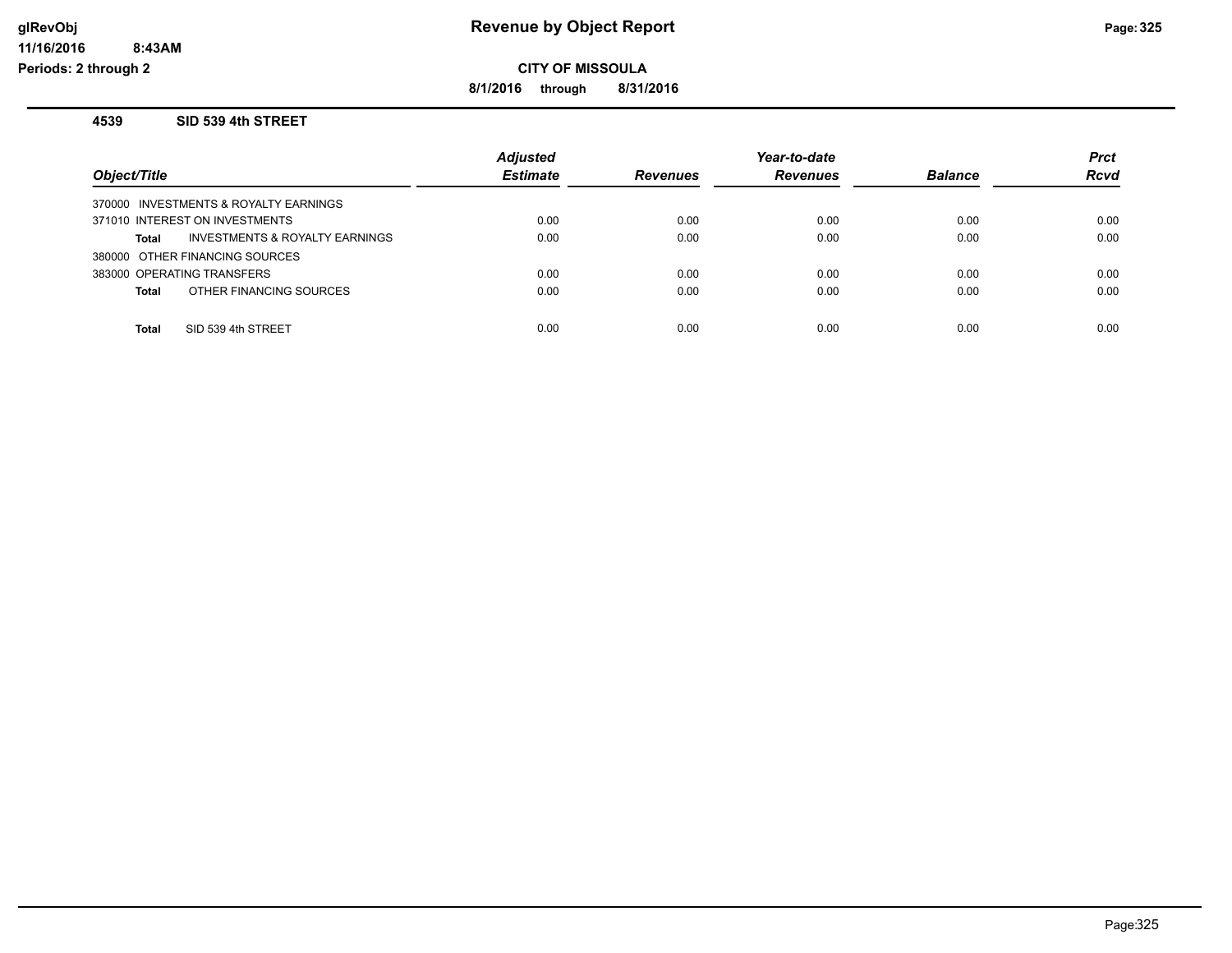**8/1/2016 through 8/31/2016**

**4540 SID 540 ENGLAND BLVD**

**4540 SID 540 ENGLAND BLVD**

|                                                           | <b>Adjusted</b> |                 | Year-to-date    |                | <b>Prct</b> |
|-----------------------------------------------------------|-----------------|-----------------|-----------------|----------------|-------------|
| Object/Title                                              | <b>Estimate</b> | <b>Revenues</b> | <b>Revenues</b> | <b>Balance</b> | <b>Rcvd</b> |
| TAXES/ASSESSMENTS<br>310000                               |                 |                 |                 |                |             |
| PENALTIES & INTEREST<br>312001                            | 0.00            | 0.00            | 0.00            | 0.00           | 0.00        |
| TAXES/ASSESSMENTS<br><b>Total</b>                         | 0.00            | 0.00            | 0.00            | 0.00           | 0.00        |
| MISCELLANEOUS REVENUES<br>360000                          |                 |                 |                 |                |             |
| 363020 PROPERTY ASSESSMENTS                               | 0.00            | 0.00            | 0.00            | 0.00           | 0.00        |
| 363021 PAYOFF PRINCIPAL ASSESSMENTS                       | 0.00            | 0.00            | 0.00            | 0.00           | 0.00        |
| 363022 BOND INTEREST ASSESSMENTS                          | 0.00            | 0.00            | 0.00            | 0.00           | 0.00        |
| 363040 PENALTY AND INTEREST                               | 0.00            | 0.00            | 0.00            | 0.00           | 0.00        |
| <b>MISCELLANEOUS REVENUES</b><br><b>Total</b>             | 0.00            | 0.00            | 0.00            | 0.00           | 0.00        |
| <b>INVESTMENTS &amp; ROYALTY EARNINGS</b><br>370000       |                 |                 |                 |                |             |
| 371010 INTEREST ON INVESTMENTS                            | 0.00            | 0.00            | 0.00            | 0.00           | 0.00        |
| 371020 GAIN/LOSS IN MARKET VALUE OF INVESTMENTS           | 0.00            | 0.00            | 0.00            | 0.00           | 0.00        |
| <b>INVESTMENTS &amp; ROYALTY EARNINGS</b><br><b>Total</b> | 0.00            | 0.00            | 0.00            | 0.00           | 0.00        |
| OTHER FINANCING SOURCES<br>380000                         |                 |                 |                 |                |             |
| 381030 SID BONDS PROCEEDS                                 | 0.00            | 0.00            | 0.00            | 0.00           | 0.00        |
| OTHER FINANCING SOURCES<br><b>Total</b>                   | 0.00            | 0.00            | 0.00            | 0.00           | 0.00        |
|                                                           |                 |                 |                 |                |             |
| SID 540 ENGLAND BLVD<br><b>Total</b>                      | 0.00            | 0.00            | 0.00            | 0.00           | 0.00        |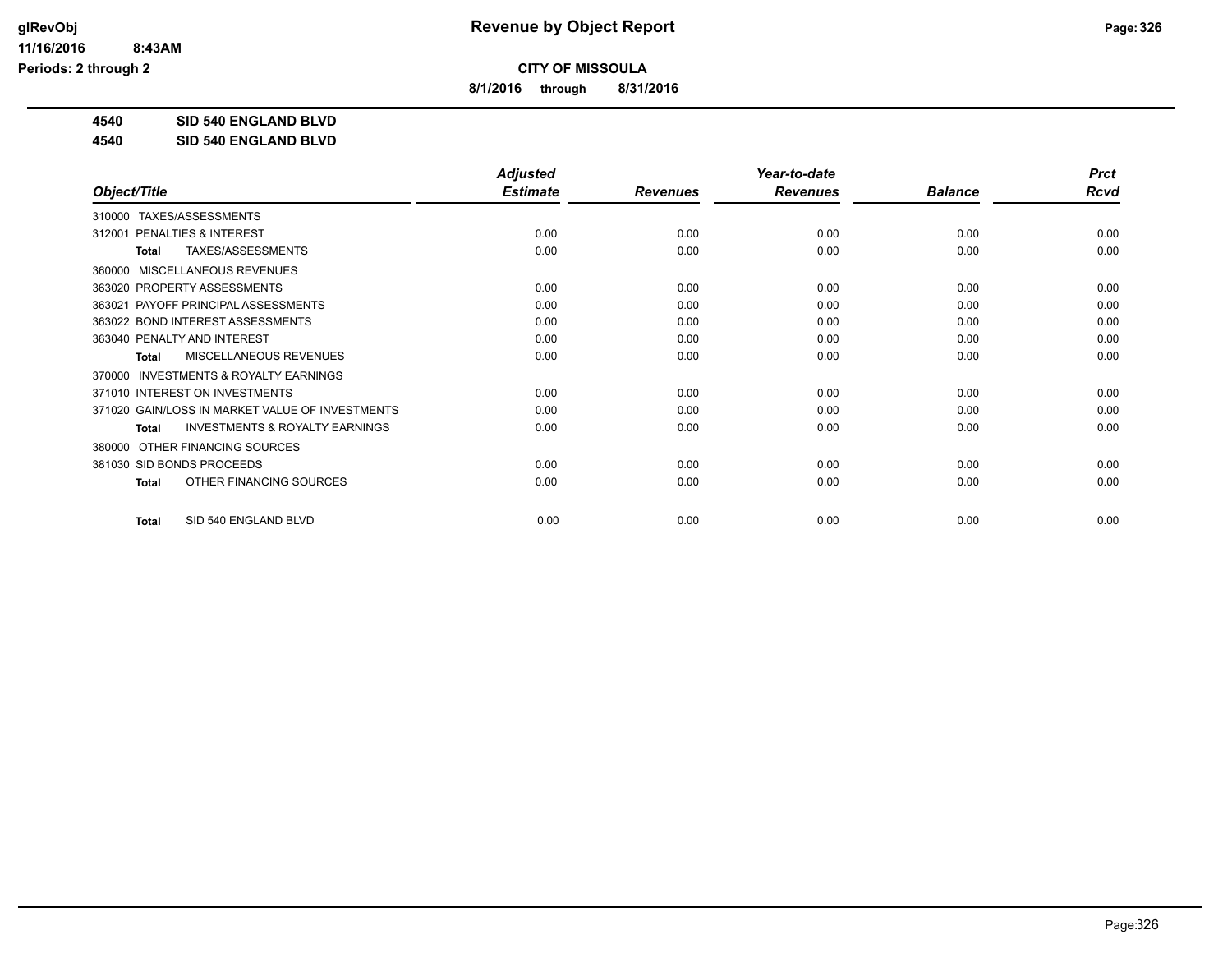**CITY OF MISSOULA**

**8/1/2016 through 8/31/2016**

#### **4540 SID 540 ENGLAND BLVD**

|                                                           | <b>Adjusted</b> |                 | Year-to-date    |                | <b>Prct</b> |
|-----------------------------------------------------------|-----------------|-----------------|-----------------|----------------|-------------|
| Object/Title                                              | <b>Estimate</b> | <b>Revenues</b> | <b>Revenues</b> | <b>Balance</b> | <b>Rcvd</b> |
| <b>TAXES/ASSESSMENTS</b><br>310000                        |                 |                 |                 |                |             |
| 312001 PENALTIES & INTEREST                               | 0.00            | 0.00            | 0.00            | 0.00           | 0.00        |
| TAXES/ASSESSMENTS<br><b>Total</b>                         | 0.00            | 0.00            | 0.00            | 0.00           | 0.00        |
| MISCELLANEOUS REVENUES<br>360000                          |                 |                 |                 |                |             |
| 363020 PROPERTY ASSESSMENTS                               | 0.00            | 0.00            | 0.00            | 0.00           | 0.00        |
| 363021 PAYOFF PRINCIPAL ASSESSMENTS                       | 0.00            | 0.00            | 0.00            | 0.00           | 0.00        |
| 363022 BOND INTEREST ASSESSMENTS                          | 0.00            | 0.00            | 0.00            | 0.00           | 0.00        |
| 363040 PENALTY AND INTEREST                               | 0.00            | 0.00            | 0.00            | 0.00           | 0.00        |
| <b>MISCELLANEOUS REVENUES</b><br><b>Total</b>             | 0.00            | 0.00            | 0.00            | 0.00           | 0.00        |
| <b>INVESTMENTS &amp; ROYALTY EARNINGS</b><br>370000       |                 |                 |                 |                |             |
| 371010 INTEREST ON INVESTMENTS                            | 0.00            | 0.00            | 0.00            | 0.00           | 0.00        |
| 371020 GAIN/LOSS IN MARKET VALUE OF INVESTMENT            | 0.00            | 0.00            | 0.00            | 0.00           | 0.00        |
| <b>INVESTMENTS &amp; ROYALTY EARNINGS</b><br><b>Total</b> | 0.00            | 0.00            | 0.00            | 0.00           | 0.00        |
| OTHER FINANCING SOURCES<br>380000                         |                 |                 |                 |                |             |
| 381030 SID BONDS PROCEEDS                                 | 0.00            | 0.00            | 0.00            | 0.00           | 0.00        |
| OTHER FINANCING SOURCES<br><b>Total</b>                   | 0.00            | 0.00            | 0.00            | 0.00           | 0.00        |
| SID 540 ENGLAND BLVD<br><b>Total</b>                      | 0.00            | 0.00            | 0.00            | 0.00           | 0.00        |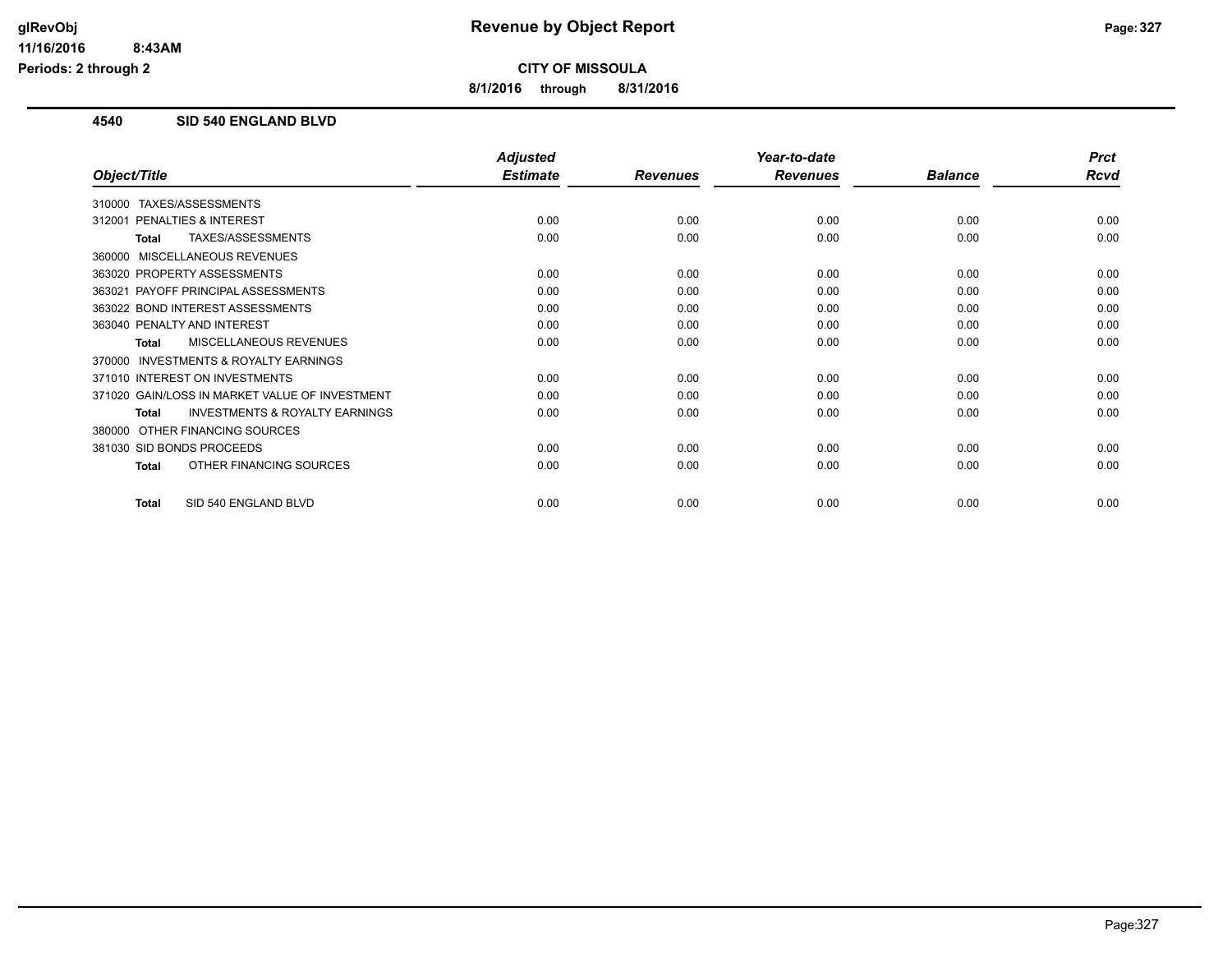**8/1/2016 through 8/31/2016**

**4541 SID 541 PINEVIEW PARK**

**4541 SID 541 PINEVIEW PARK**

|                                                     | <b>Adjusted</b> |                 | Year-to-date    |                | <b>Prct</b> |
|-----------------------------------------------------|-----------------|-----------------|-----------------|----------------|-------------|
| Object/Title                                        | <b>Estimate</b> | <b>Revenues</b> | <b>Revenues</b> | <b>Balance</b> | <b>Rcvd</b> |
| TAXES/ASSESSMENTS<br>310000                         |                 |                 |                 |                |             |
| PENALTIES & INTEREST<br>312001                      | 0.00            | 0.00            | 0.00            | 0.00           | 0.00        |
| <b>TAXES/ASSESSMENTS</b><br><b>Total</b>            | 0.00            | 0.00            | 0.00            | 0.00           | 0.00        |
| MISCELLANEOUS REVENUES<br>360000                    |                 |                 |                 |                |             |
| 363020 PROPERTY ASSESSMENTS                         | 0.00            | 0.00            | 0.00            | 0.00           | 0.00        |
| 363021 PAYOFF PRINCIPAL ASSESSMENTS                 | 0.00            | 0.00            | 0.00            | 0.00           | 0.00        |
| 363022 BOND INTEREST ASSESSMENTS                    | 0.00            | 0.00            | 0.00            | 0.00           | 0.00        |
| 363040 PENALTY AND INTEREST                         | 0.00            | 0.00            | 0.00            | 0.00           | 0.00        |
| <b>MISCELLANEOUS REVENUES</b><br><b>Total</b>       | 0.00            | 0.00            | 0.00            | 0.00           | 0.00        |
| <b>INVESTMENTS &amp; ROYALTY EARNINGS</b><br>370000 |                 |                 |                 |                |             |
| 371010 INTEREST ON INVESTMENTS                      | 0.00            | 0.00            | 0.00            | 0.00           | 0.00        |
| 371020 GAIN/LOSS IN MARKET VALUE OF INVESTMENTS     | 0.00            | 0.00            | 0.00            | 0.00           | 0.00        |
| <b>INVESTMENTS &amp; ROYALTY EARNINGS</b><br>Total  | 0.00            | 0.00            | 0.00            | 0.00           | 0.00        |
| OTHER FINANCING SOURCES<br>380000                   |                 |                 |                 |                |             |
| 381030 SID BONDS PROCEEDS                           | 0.00            | 0.00            | 0.00            | 0.00           | 0.00        |
| OTHER FINANCING SOURCES<br><b>Total</b>             | 0.00            | 0.00            | 0.00            | 0.00           | 0.00        |
| SID 541 PINEVIEW PARK<br><b>Total</b>               | 0.00            | 0.00            | 0.00            | 0.00           | 0.00        |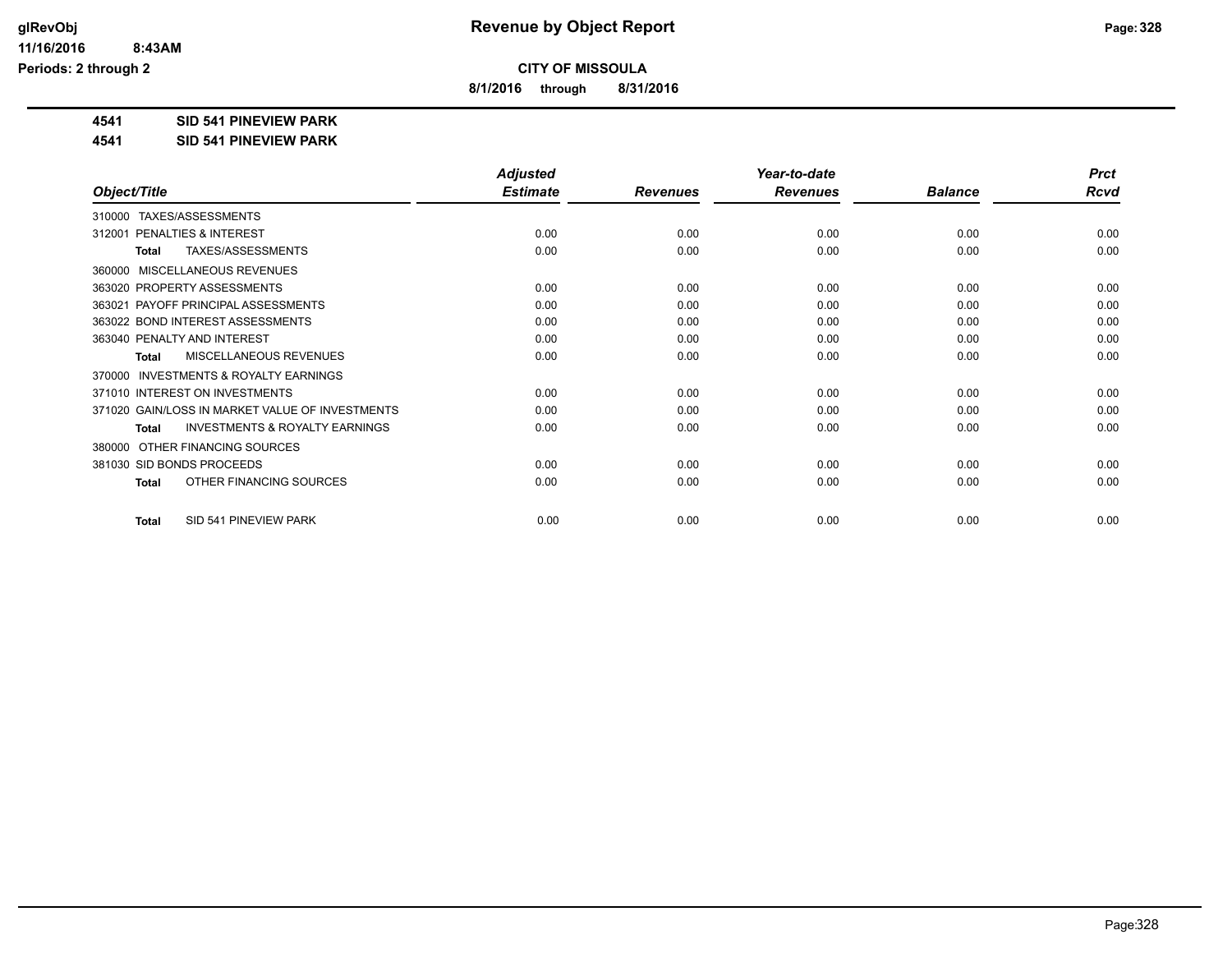**CITY OF MISSOULA**

**8/1/2016 through 8/31/2016**

#### **4541 SID 541 PINEVIEW PARK**

|                                                           | <b>Adjusted</b> |                 | Year-to-date    |                | <b>Prct</b> |
|-----------------------------------------------------------|-----------------|-----------------|-----------------|----------------|-------------|
| Object/Title                                              | <b>Estimate</b> | <b>Revenues</b> | <b>Revenues</b> | <b>Balance</b> | <b>Rcvd</b> |
| <b>TAXES/ASSESSMENTS</b><br>310000                        |                 |                 |                 |                |             |
| 312001 PENALTIES & INTEREST                               | 0.00            | 0.00            | 0.00            | 0.00           | 0.00        |
| TAXES/ASSESSMENTS<br><b>Total</b>                         | 0.00            | 0.00            | 0.00            | 0.00           | 0.00        |
| MISCELLANEOUS REVENUES<br>360000                          |                 |                 |                 |                |             |
| 363020 PROPERTY ASSESSMENTS                               | 0.00            | 0.00            | 0.00            | 0.00           | 0.00        |
| 363021 PAYOFF PRINCIPAL ASSESSMENTS                       | 0.00            | 0.00            | 0.00            | 0.00           | 0.00        |
| 363022 BOND INTEREST ASSESSMENTS                          | 0.00            | 0.00            | 0.00            | 0.00           | 0.00        |
| 363040 PENALTY AND INTEREST                               | 0.00            | 0.00            | 0.00            | 0.00           | 0.00        |
| <b>MISCELLANEOUS REVENUES</b><br><b>Total</b>             | 0.00            | 0.00            | 0.00            | 0.00           | 0.00        |
| <b>INVESTMENTS &amp; ROYALTY EARNINGS</b><br>370000       |                 |                 |                 |                |             |
| 371010 INTEREST ON INVESTMENTS                            | 0.00            | 0.00            | 0.00            | 0.00           | 0.00        |
| 371020 GAIN/LOSS IN MARKET VALUE OF INVESTMENT            | 0.00            | 0.00            | 0.00            | 0.00           | 0.00        |
| <b>INVESTMENTS &amp; ROYALTY EARNINGS</b><br><b>Total</b> | 0.00            | 0.00            | 0.00            | 0.00           | 0.00        |
| OTHER FINANCING SOURCES<br>380000                         |                 |                 |                 |                |             |
| 381030 SID BONDS PROCEEDS                                 | 0.00            | 0.00            | 0.00            | 0.00           | 0.00        |
| OTHER FINANCING SOURCES<br><b>Total</b>                   | 0.00            | 0.00            | 0.00            | 0.00           | 0.00        |
| SID 541 PINEVIEW PARK<br><b>Total</b>                     | 0.00            | 0.00            | 0.00            | 0.00           | 0.00        |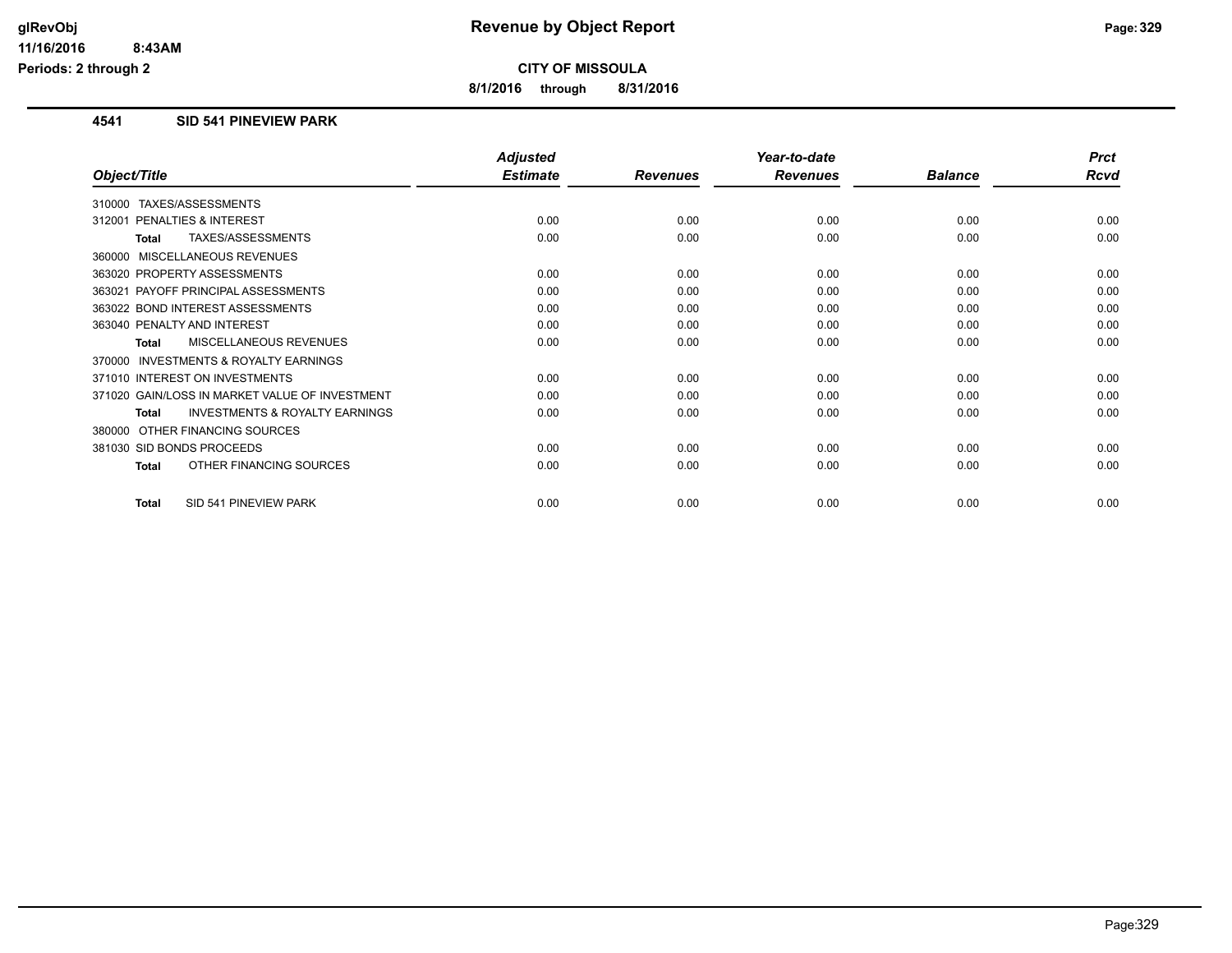**8/1/2016 through 8/31/2016**

#### **4542 SID 542 HILLVIEW WAY**

**4542 SID 542 HILLVIEW WAY**

|                                                    | <b>Adjusted</b> |                 | Year-to-date    |                | <b>Prct</b> |
|----------------------------------------------------|-----------------|-----------------|-----------------|----------------|-------------|
| Object/Title                                       | <b>Estimate</b> | <b>Revenues</b> | <b>Revenues</b> | <b>Balance</b> | <b>Rcvd</b> |
| 370000 INVESTMENTS & ROYALTY EARNINGS              |                 |                 |                 |                |             |
| 371010 INTEREST ON INVESTMENTS                     | 0.00            | 0.00            | 0.00            | 0.00           | 0.00        |
| 371020 GAIN/LOSS IN MARKET VALUE OF INVESTMENTS    | 0.00            | 0.00            | 0.00            | 0.00           | 0.00        |
| <b>INVESTMENTS &amp; ROYALTY EARNINGS</b><br>Total | 0.00            | 0.00            | 0.00            | 0.00           | 0.00        |
| 380000 OTHER FINANCING SOURCES                     |                 |                 |                 |                |             |
| 381030 SID BONDS PROCEEDS                          | 0.00            | 0.00            | 0.00            | 0.00           | 0.00        |
| 383000 OPERATING TRANSFERS                         | 0.00            | 0.00            | 0.00            | 0.00           | 0.00        |
| OTHER FINANCING SOURCES<br><b>Total</b>            | 0.00            | 0.00            | 0.00            | 0.00           | 0.00        |
|                                                    |                 |                 |                 |                |             |
| SID 542 HILLVIEW WAY<br><b>Total</b>               | 0.00            | 0.00            | 0.00            | 0.00           | 0.00        |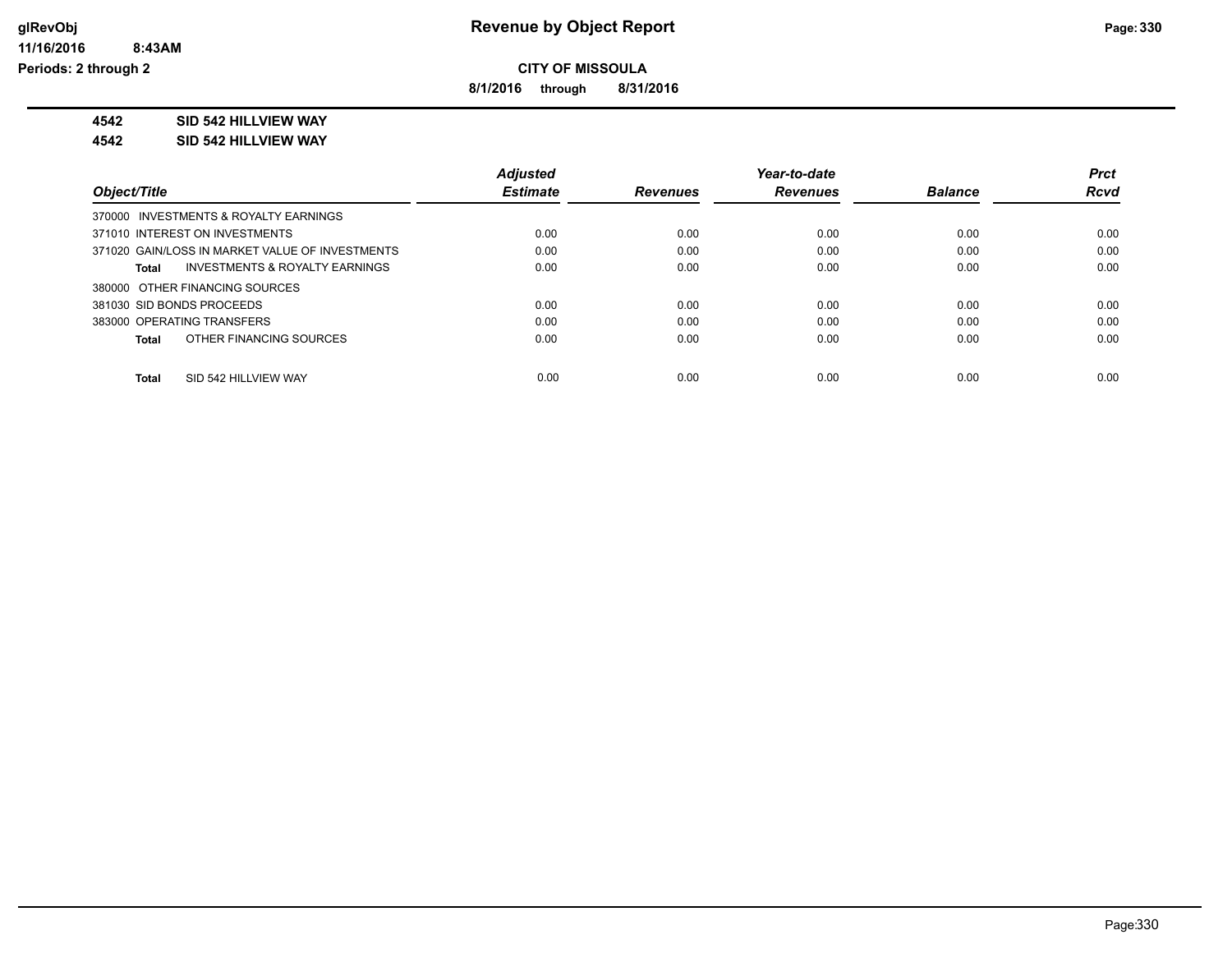**8/1/2016 through 8/31/2016**

#### **4542 SID 542 HILLVIEW WAY**

|                                                | <b>Adiusted</b> |                 | Year-to-date    |                | <b>Prct</b> |
|------------------------------------------------|-----------------|-----------------|-----------------|----------------|-------------|
| Object/Title                                   | <b>Estimate</b> | <b>Revenues</b> | <b>Revenues</b> | <b>Balance</b> | <b>Rcvd</b> |
| 370000 INVESTMENTS & ROYALTY EARNINGS          |                 |                 |                 |                |             |
| 371010 INTEREST ON INVESTMENTS                 | 0.00            | 0.00            | 0.00            | 0.00           | 0.00        |
| 371020 GAIN/LOSS IN MARKET VALUE OF INVESTMENT | 0.00            | 0.00            | 0.00            | 0.00           | 0.00        |
| INVESTMENTS & ROYALTY EARNINGS<br>Total        | 0.00            | 0.00            | 0.00            | 0.00           | 0.00        |
| 380000 OTHER FINANCING SOURCES                 |                 |                 |                 |                |             |
| 381030 SID BONDS PROCEEDS                      | 0.00            | 0.00            | 0.00            | 0.00           | 0.00        |
| 383000 OPERATING TRANSFERS                     | 0.00            | 0.00            | 0.00            | 0.00           | 0.00        |
| OTHER FINANCING SOURCES<br>Total               | 0.00            | 0.00            | 0.00            | 0.00           | 0.00        |
| SID 542 HILLVIEW WAY<br>Total                  | 0.00            | 0.00            | 0.00            | 0.00           | 0.00        |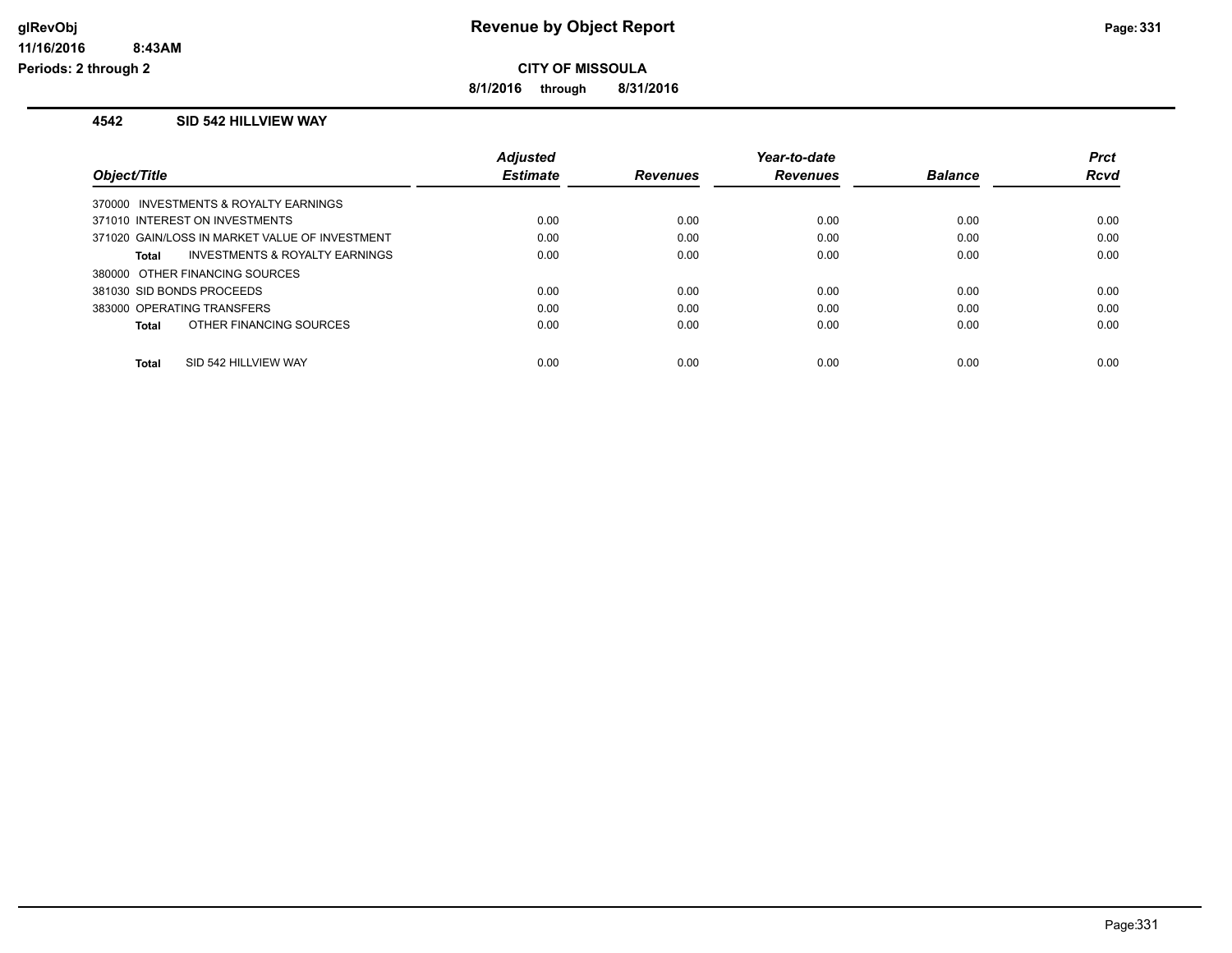**8/1/2016 through 8/31/2016**

#### **4543 SID 543 TRAFFIC CALMING**

#### **4543 SID 543 TRAFFIC CALMING**

|                                                           | <b>Adjusted</b> |                 | Year-to-date    |                | <b>Prct</b> |
|-----------------------------------------------------------|-----------------|-----------------|-----------------|----------------|-------------|
| Object/Title                                              | <b>Estimate</b> | <b>Revenues</b> | <b>Revenues</b> | <b>Balance</b> | <b>Rcvd</b> |
| 370000 INVESTMENTS & ROYALTY EARNINGS                     |                 |                 |                 |                |             |
| 371010 INTEREST ON INVESTMENTS                            | 0.00            | 0.00            | 0.00            | 0.00           | 0.00        |
| <b>INVESTMENTS &amp; ROYALTY EARNINGS</b><br><b>Total</b> | 0.00            | 0.00            | 0.00            | 0.00           | 0.00        |
| 380000 OTHER FINANCING SOURCES                            |                 |                 |                 |                |             |
| 383000 OPERATING TRANSFERS                                | 0.00            | 0.00            | 0.00            | 0.00           | 0.00        |
| OTHER FINANCING SOURCES<br><b>Total</b>                   | 0.00            | 0.00            | 0.00            | 0.00           | 0.00        |
|                                                           |                 |                 |                 |                |             |
| SID 543 TRAFFIC CALMING<br><b>Total</b>                   | 0.00            | 0.00            | 0.00            | 0.00           | 0.00        |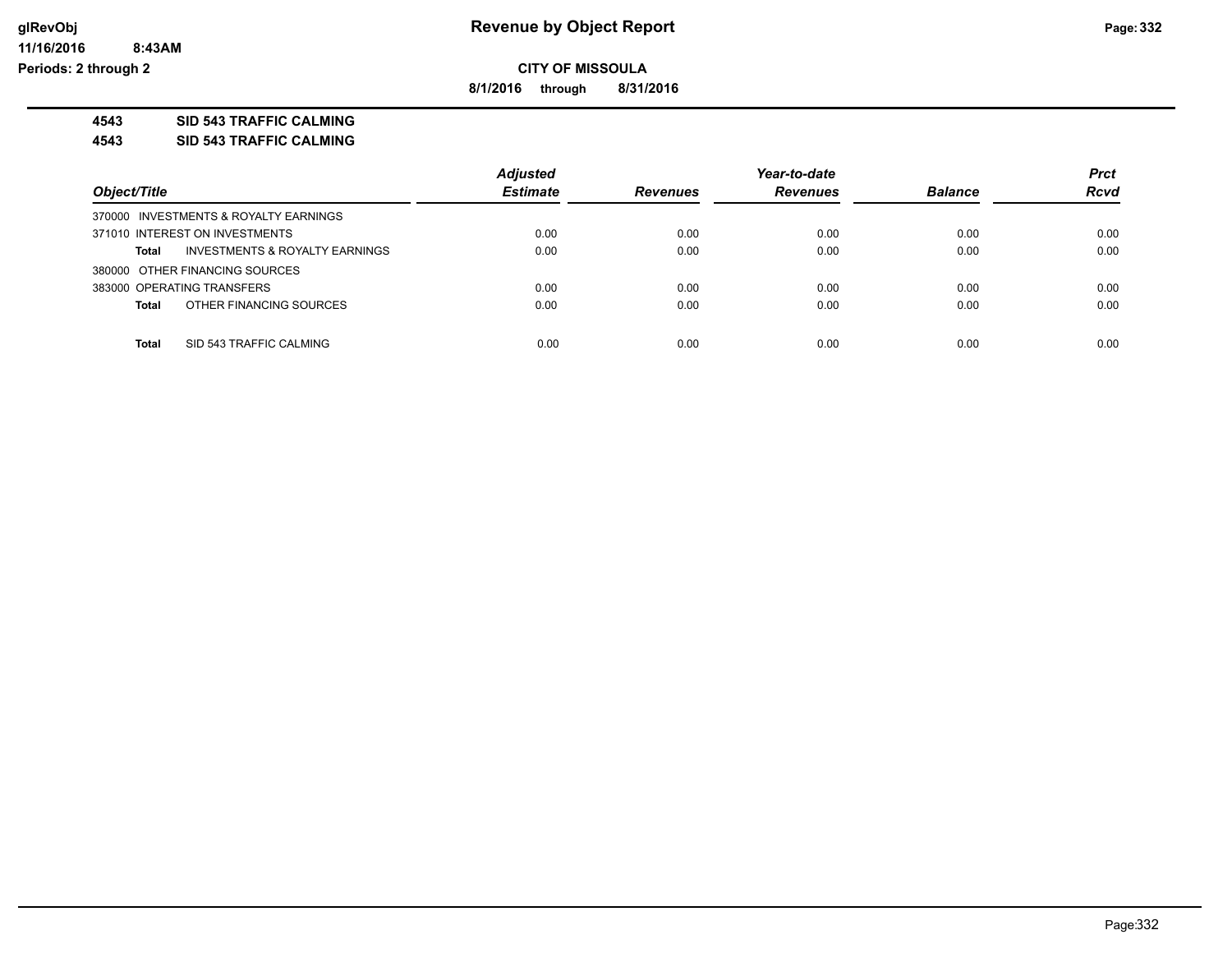**CITY OF MISSOULA**

**8/1/2016 through 8/31/2016**

#### **4543 SID 543 TRAFFIC CALMING**

 **8:43AM**

| Object/Title                             | <b>Adjusted</b><br><b>Estimate</b> | <b>Revenues</b> | Year-to-date<br><b>Revenues</b> | <b>Balance</b> | <b>Prct</b><br><b>Rcvd</b> |
|------------------------------------------|------------------------------------|-----------------|---------------------------------|----------------|----------------------------|
| INVESTMENTS & ROYALTY EARNINGS<br>370000 |                                    |                 |                                 |                |                            |
| 371010 INTEREST ON INVESTMENTS           | 0.00                               | 0.00            | 0.00                            | 0.00           | 0.00                       |
| INVESTMENTS & ROYALTY EARNINGS<br>Total  | 0.00                               | 0.00            | 0.00                            | 0.00           | 0.00                       |
| 380000 OTHER FINANCING SOURCES           |                                    |                 |                                 |                |                            |
| 383000 OPERATING TRANSFERS               | 0.00                               | 0.00            | 0.00                            | 0.00           | 0.00                       |
| OTHER FINANCING SOURCES<br><b>Total</b>  | 0.00                               | 0.00            | 0.00                            | 0.00           | 0.00                       |
|                                          |                                    |                 |                                 |                |                            |
| SID 543 TRAFFIC CALMING<br>Total         | 0.00                               | 0.00            | 0.00                            | 0.00           | 0.00                       |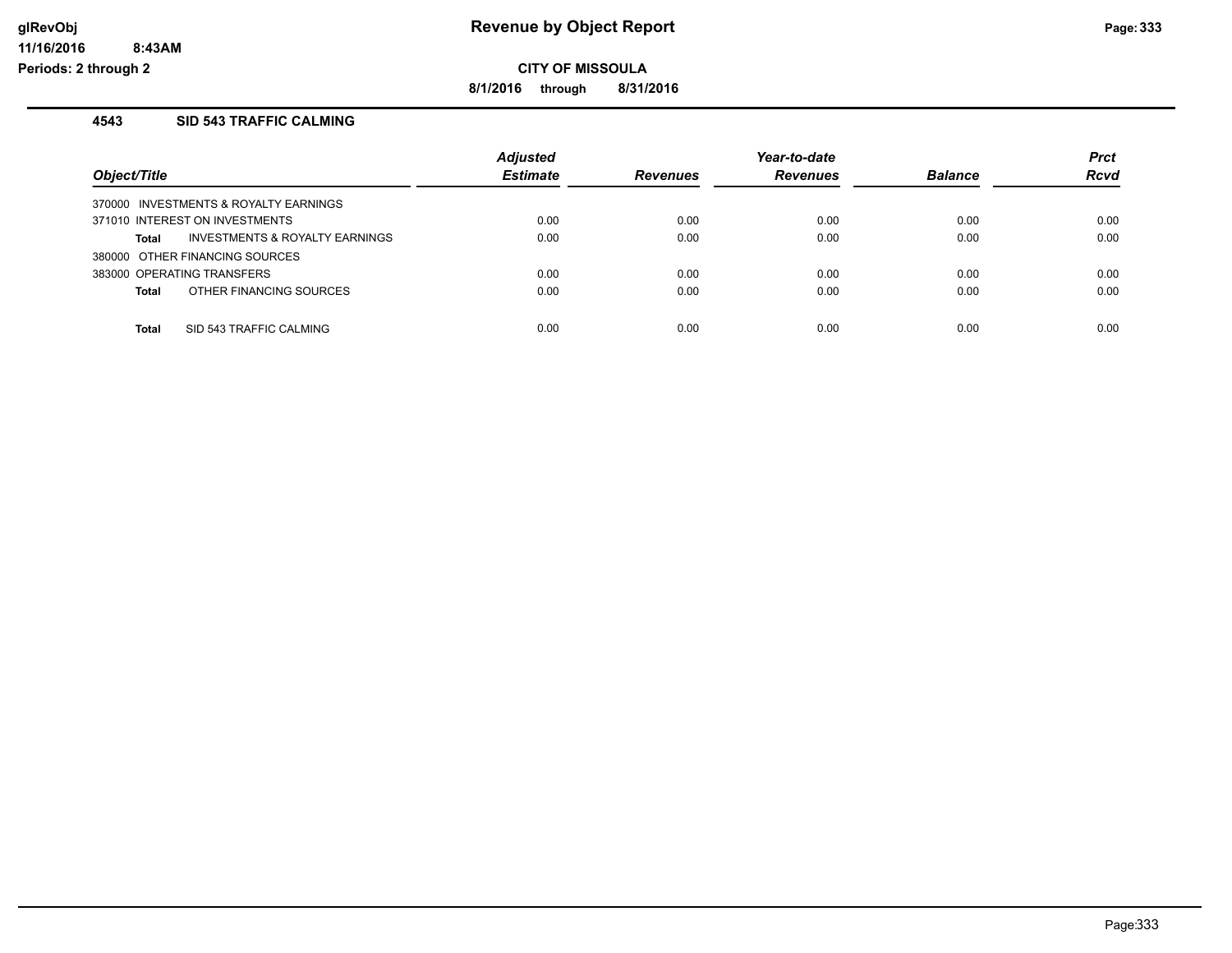**11/16/2016 8:43AM Periods: 2 through 2**

**CITY OF MISSOULA**

**8/1/2016 through 8/31/2016**

#### **4544 MILLER CREEK MITIGATION FUND**

#### **4544 MILLER CREEK MITIGATION FUND**

|                                                    | <b>Adjusted</b> |                 | Year-to-date    |                | <b>Prct</b> |
|----------------------------------------------------|-----------------|-----------------|-----------------|----------------|-------------|
| Object/Title                                       | <b>Estimate</b> | <b>Revenues</b> | <b>Revenues</b> | <b>Balance</b> | <b>Rcvd</b> |
| 310000 TAXES/ASSESSMENTS                           |                 |                 |                 |                |             |
| 312001 PENALTIES & INTEREST                        | 0.00            | 0.00            | 0.00            | 0.00           | 0.00        |
| TAXES/ASSESSMENTS<br>Total                         | 0.00            | 0.00            | 0.00            | 0.00           | 0.00        |
| 370000 INVESTMENTS & ROYALTY EARNINGS              |                 |                 |                 |                |             |
| 371010 INTEREST ON INVESTMENTS                     | 0.00            | 0.00            | 0.00            | 0.00           | 0.00        |
| 371020 GAIN/LOSS IN MARKET VALUE OF INVESTMENTS    | 0.00            | 0.00            | 0.00            | 0.00           | 0.00        |
| <b>INVESTMENTS &amp; ROYALTY EARNINGS</b><br>Total | 0.00            | 0.00            | 0.00            | 0.00           | 0.00        |
| 380000 OTHER FINANCING SOURCES                     |                 |                 |                 |                |             |
| 381030 SID BONDS PROCEEDS                          | 0.00            | 0.00            | 0.00            | 0.00           | 0.00        |
| OTHER FINANCING SOURCES<br>Total                   | 0.00            | 0.00            | 0.00            | 0.00           | 0.00        |
| MILLER CREEK MITIGATION FUND<br><b>Total</b>       | 0.00            | 0.00            | 0.00            | 0.00           | 0.00        |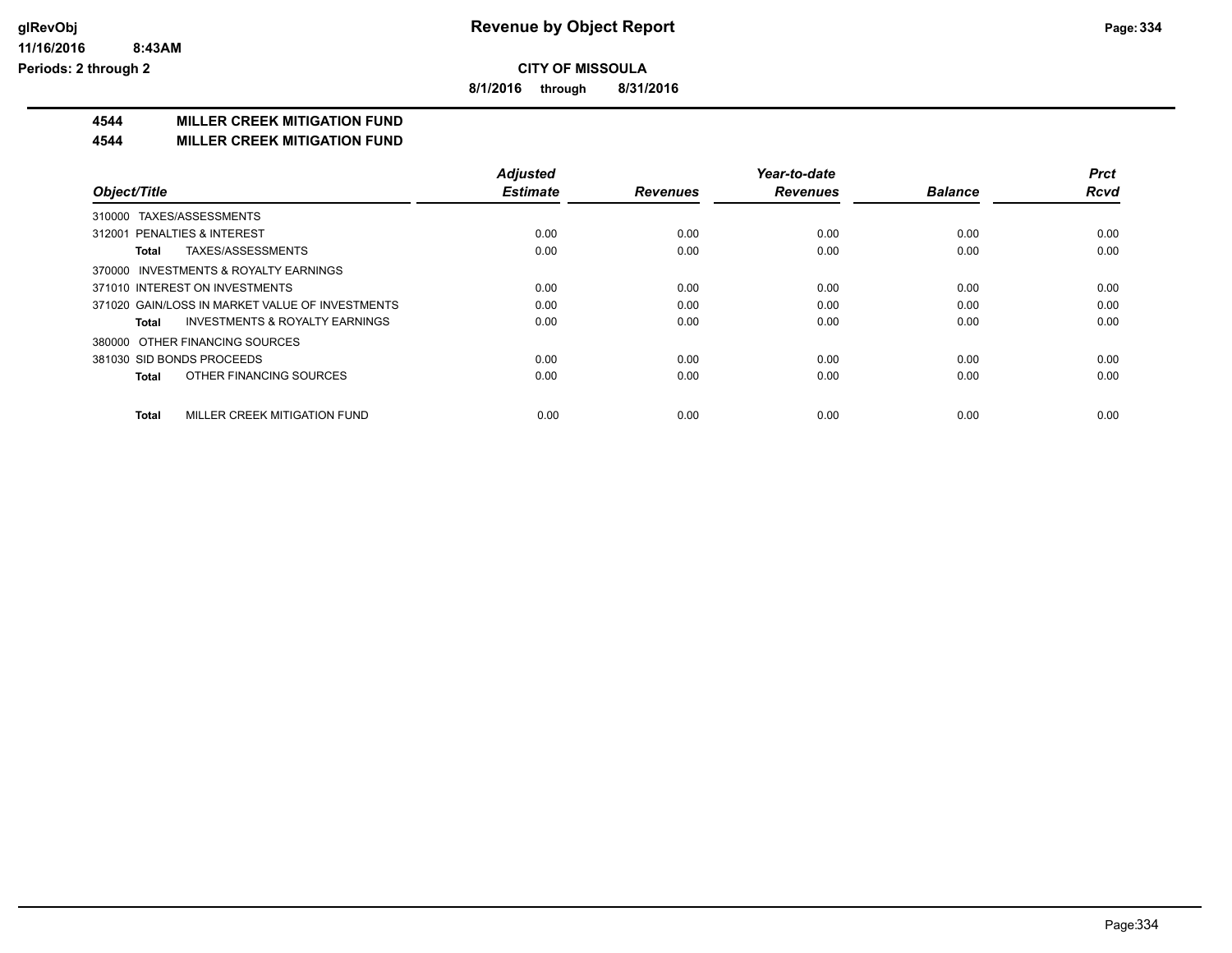**8/1/2016 through 8/31/2016**

#### **4544 MILLER CREEK MITIGATION FUND**

| Object/Title                                              | <b>Adjusted</b><br><b>Estimate</b> | <b>Revenues</b> | Year-to-date<br><b>Revenues</b> | <b>Balance</b> | <b>Prct</b><br><b>Rcvd</b> |
|-----------------------------------------------------------|------------------------------------|-----------------|---------------------------------|----------------|----------------------------|
|                                                           |                                    |                 |                                 |                |                            |
| 310000 TAXES/ASSESSMENTS                                  |                                    |                 |                                 |                |                            |
| 312001 PENALTIES & INTEREST                               | 0.00                               | 0.00            | 0.00                            | 0.00           | 0.00                       |
| TAXES/ASSESSMENTS<br><b>Total</b>                         | 0.00                               | 0.00            | 0.00                            | 0.00           | 0.00                       |
| 370000 INVESTMENTS & ROYALTY EARNINGS                     |                                    |                 |                                 |                |                            |
| 371010 INTEREST ON INVESTMENTS                            | 0.00                               | 0.00            | 0.00                            | 0.00           | 0.00                       |
| 371020 GAIN/LOSS IN MARKET VALUE OF INVESTMENT            | 0.00                               | 0.00            | 0.00                            | 0.00           | 0.00                       |
| <b>INVESTMENTS &amp; ROYALTY EARNINGS</b><br><b>Total</b> | 0.00                               | 0.00            | 0.00                            | 0.00           | 0.00                       |
| 380000 OTHER FINANCING SOURCES                            |                                    |                 |                                 |                |                            |
| 381030 SID BONDS PROCEEDS                                 | 0.00                               | 0.00            | 0.00                            | 0.00           | 0.00                       |
| OTHER FINANCING SOURCES<br><b>Total</b>                   | 0.00                               | 0.00            | 0.00                            | 0.00           | 0.00                       |
| MILLER CREEK MITIGATION FUND<br><b>Total</b>              | 0.00                               | 0.00            | 0.00                            | 0.00           | 0.00                       |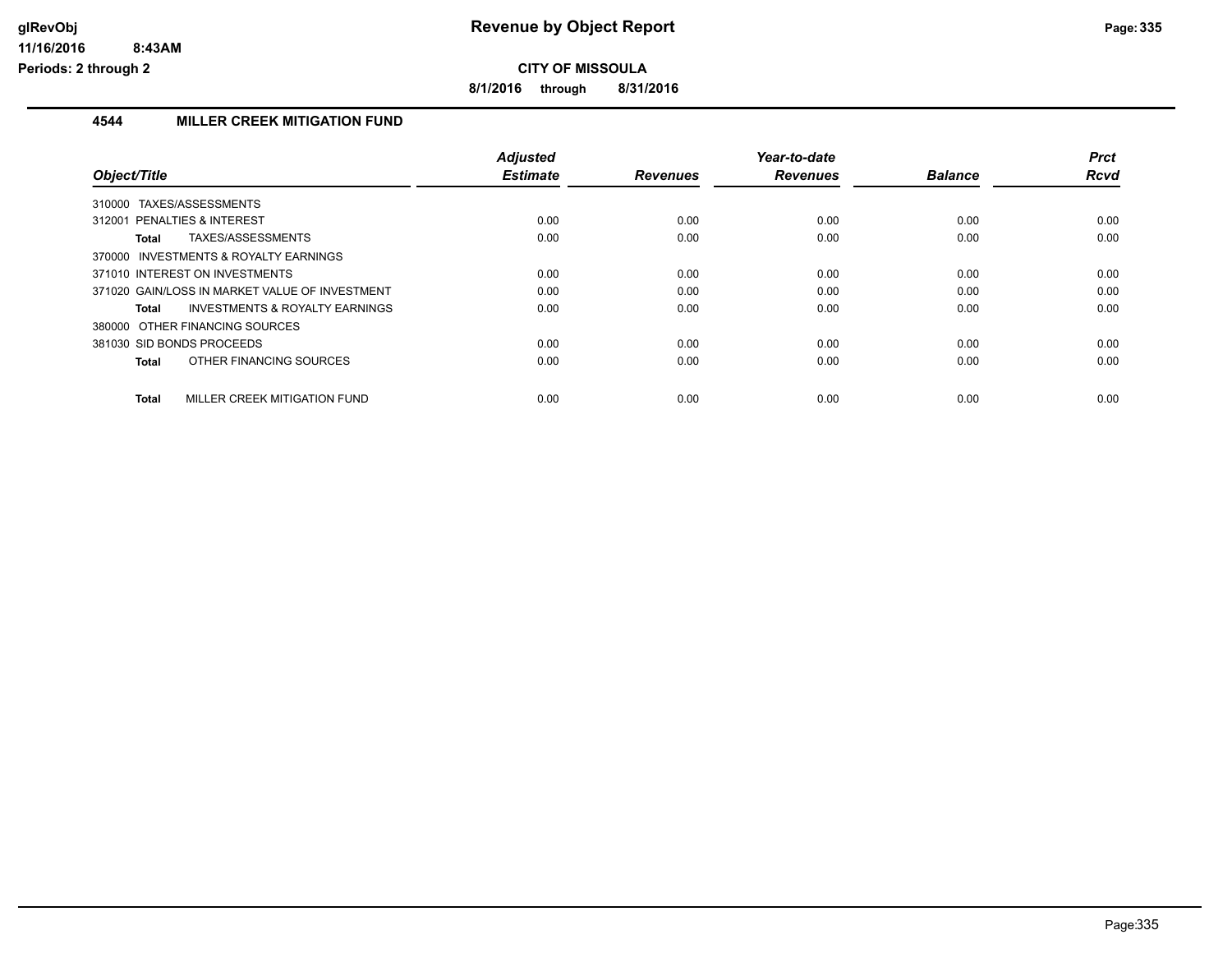**8/1/2016 through 8/31/2016**

## **4545 MILLER CREEK TWITE CONSTRUCTION**

#### **4545 MILLER CREEK TWITE CONSTRUCTION**

|                                                     | Adjusted        |                 | Year-to-date    |                | <b>Prct</b> |
|-----------------------------------------------------|-----------------|-----------------|-----------------|----------------|-------------|
| Object/Title                                        | <b>Estimate</b> | <b>Revenues</b> | <b>Revenues</b> | <b>Balance</b> | Rcvd        |
| TAXES/ASSESSMENTS<br>310000                         |                 |                 |                 |                |             |
| 312001 PENALTIES & INTEREST                         | 0.00            | 0.00            | 0.00            | 0.00           | 0.00        |
| <b>TAXES/ASSESSMENTS</b><br>Total                   | 0.00            | 0.00            | 0.00            | 0.00           | 0.00        |
| <b>INVESTMENTS &amp; ROYALTY EARNINGS</b><br>370000 |                 |                 |                 |                |             |
| 371010 INTEREST ON INVESTMENTS                      | 0.00            | 0.00            | 0.00            | 0.00           | 0.00        |
| 371020 GAIN/LOSS IN MARKET VALUE OF INVESTMENTS     | 0.00            | 0.00            | 0.00            | 0.00           | 0.00        |
| <b>INVESTMENTS &amp; ROYALTY EARNINGS</b><br>Total  | 0.00            | 0.00            | 0.00            | 0.00           | 0.00        |
| OTHER FINANCING SOURCES<br>380000                   |                 |                 |                 |                |             |
| 381030 SID BONDS PROCEEDS                           | 0.00            | 0.00            | 0.00            | 0.00           | 0.00        |
| OTHER FINANCING SOURCES<br>Total                    | 0.00            | 0.00            | 0.00            | 0.00           | 0.00        |
| <b>MILLER CREEK</b><br>430000                       |                 |                 |                 |                |             |
| 430230 MILLER CR TWITE CONSTRUCTION                 | 0.00            | 0.00            | 0.00            | 0.00           | 0.00        |
| <b>MILLER CREEK</b><br>Total                        | 0.00            | 0.00            | 0.00            | 0.00           | 0.00        |
|                                                     |                 |                 |                 |                |             |
| MILLER CREEK TWITE CONSTRUCTION<br>Total            | 0.00            | 0.00            | 0.00            | 0.00           | 0.00        |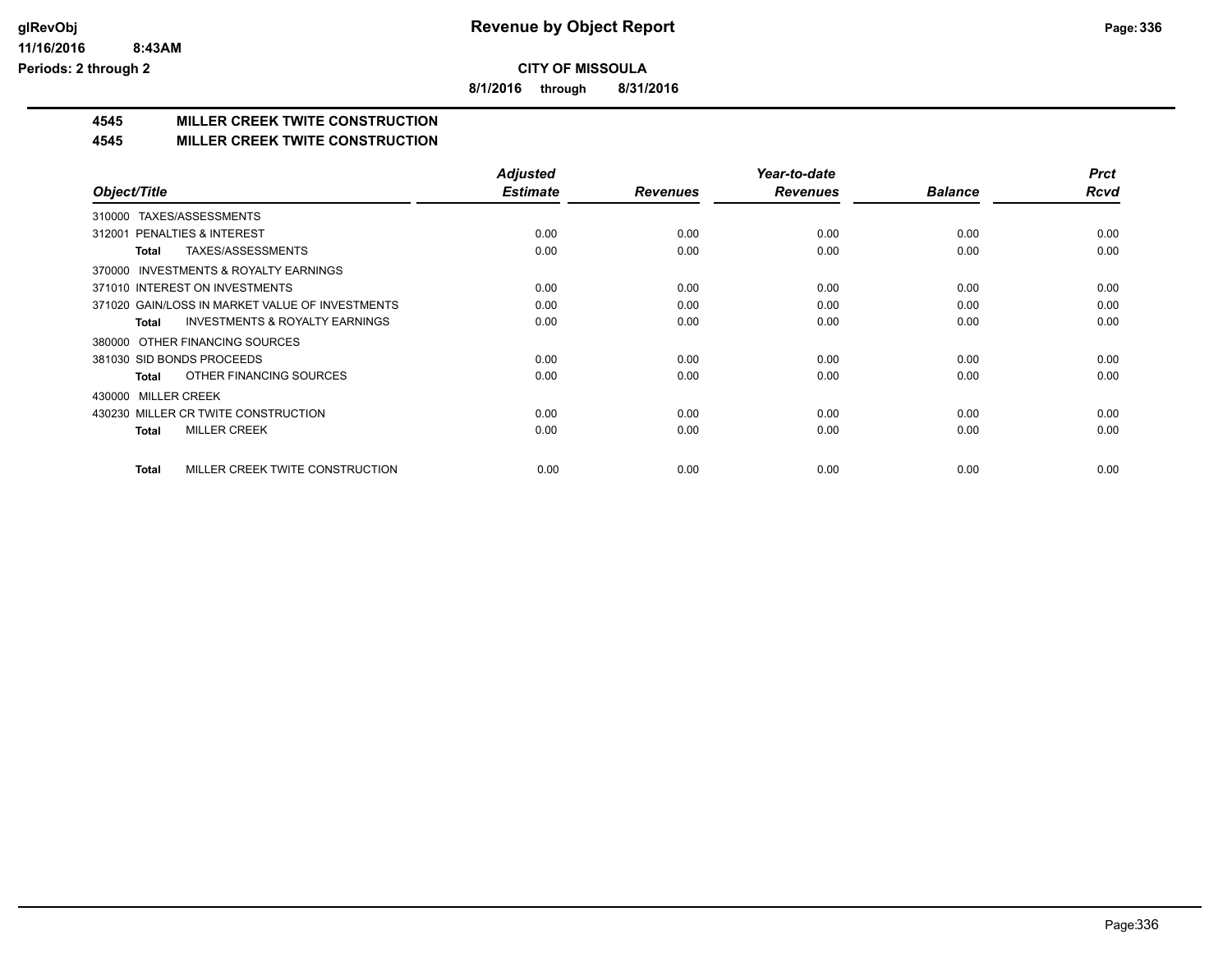**8:43AM**

**CITY OF MISSOULA**

**8/1/2016 through 8/31/2016**

#### **4545 MILLER CREEK TWITE CONSTRUCTION**

| Object/Title                                              | <b>Adjusted</b><br><b>Estimate</b> | <b>Revenues</b> | Year-to-date<br><b>Revenues</b> | <b>Balance</b> | <b>Prct</b><br><b>Rcvd</b> |
|-----------------------------------------------------------|------------------------------------|-----------------|---------------------------------|----------------|----------------------------|
| TAXES/ASSESSMENTS<br>310000                               |                                    |                 |                                 |                |                            |
| 312001 PENALTIES & INTEREST                               | 0.00                               | 0.00            | 0.00                            | 0.00           | 0.00                       |
| TAXES/ASSESSMENTS<br><b>Total</b>                         | 0.00                               | 0.00            | 0.00                            | 0.00           | 0.00                       |
| <b>INVESTMENTS &amp; ROYALTY EARNINGS</b><br>370000       |                                    |                 |                                 |                |                            |
| 371010 INTEREST ON INVESTMENTS                            | 0.00                               | 0.00            | 0.00                            | 0.00           | 0.00                       |
| 371020 GAIN/LOSS IN MARKET VALUE OF INVESTMENT            | 0.00                               | 0.00            | 0.00                            | 0.00           | 0.00                       |
| <b>INVESTMENTS &amp; ROYALTY EARNINGS</b><br><b>Total</b> | 0.00                               | 0.00            | 0.00                            | 0.00           | 0.00                       |
| 380000 OTHER FINANCING SOURCES                            |                                    |                 |                                 |                |                            |
| 381030 SID BONDS PROCEEDS                                 | 0.00                               | 0.00            | 0.00                            | 0.00           | 0.00                       |
| OTHER FINANCING SOURCES<br>Total                          | 0.00                               | 0.00            | 0.00                            | 0.00           | 0.00                       |
| 430000 MILLER CREEK                                       |                                    |                 |                                 |                |                            |
| 430230 MILLER CR TWITE CONSTRUCTION                       | 0.00                               | 0.00            | 0.00                            | 0.00           | 0.00                       |
| <b>MILLER CREEK</b><br><b>Total</b>                       | 0.00                               | 0.00            | 0.00                            | 0.00           | 0.00                       |
| MILLER CREEK TWITE CONSTRUCTION<br><b>Total</b>           | 0.00                               | 0.00            | 0.00                            | 0.00           | 0.00                       |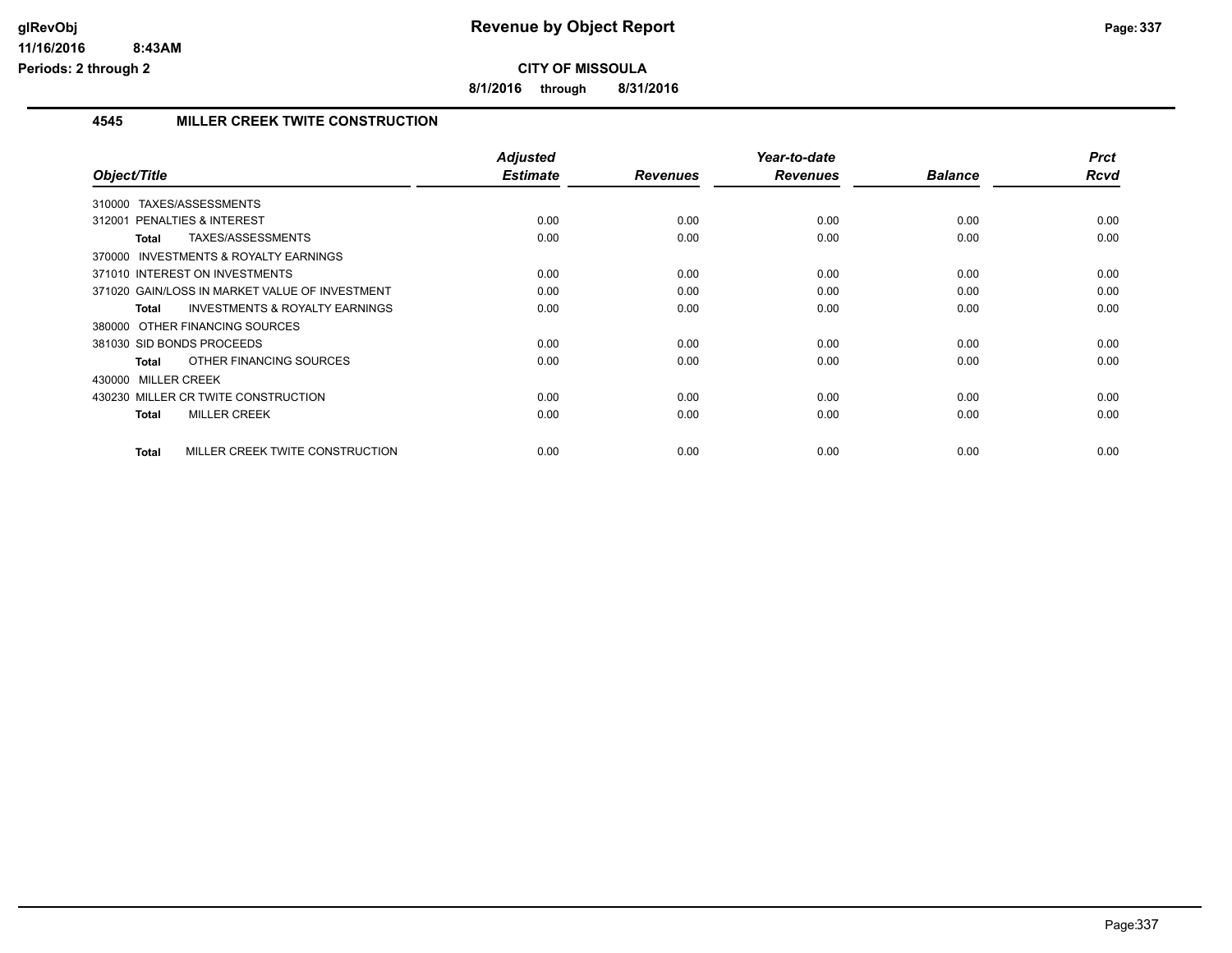**8:43AM**

**CITY OF MISSOULA**

**8/1/2016 through 8/31/2016**

## **4546 MILLER CREEK MALOHNEY CONSTRUCTION**

#### **4546 MILLER CREEK MALOHNEY CONSTRUCTION**

|                                                           | <b>Adjusted</b> |                 | Year-to-date    |                | <b>Prct</b> |
|-----------------------------------------------------------|-----------------|-----------------|-----------------|----------------|-------------|
| Object/Title                                              | <b>Estimate</b> | <b>Revenues</b> | <b>Revenues</b> | <b>Balance</b> | Rcvd        |
| 310000 TAXES/ASSESSMENTS                                  |                 |                 |                 |                |             |
| PENALTIES & INTEREST<br>312001                            | 0.00            | 0.00            | 0.00            | 0.00           | 0.00        |
| TAXES/ASSESSMENTS<br><b>Total</b>                         | 0.00            | 0.00            | 0.00            | 0.00           | 0.00        |
| 360000 MISCELLANEOUS REVENUES                             |                 |                 |                 |                |             |
| 365000 DONATIONS                                          | 0.00            | 0.00            | 0.00            | 0.00           | 0.00        |
| <b>MISCELLANEOUS REVENUES</b><br>Total                    | 0.00            | 0.00            | 0.00            | 0.00           | 0.00        |
| <b>INVESTMENTS &amp; ROYALTY EARNINGS</b><br>370000       |                 |                 |                 |                |             |
| 371010 INTEREST ON INVESTMENTS                            | 0.00            | 0.00            | 0.00            | 0.00           | 0.00        |
| 371020 GAIN/LOSS IN MARKET VALUE OF INVESTMENTS           | 0.00            | 0.00            | 0.00            | 0.00           | 0.00        |
| <b>INVESTMENTS &amp; ROYALTY EARNINGS</b><br><b>Total</b> | 0.00            | 0.00            | 0.00            | 0.00           | 0.00        |
| OTHER FINANCING SOURCES<br>380000                         |                 |                 |                 |                |             |
| 381030 SID BONDS PROCEEDS                                 | 0.00            | 0.00            | 0.00            | 0.00           | 0.00        |
| OTHER FINANCING SOURCES<br><b>Total</b>                   | 0.00            | 0.00            | 0.00            | 0.00           | 0.00        |
| 430000 MILLER CREEK                                       |                 |                 |                 |                |             |
| 430230 MILLER CR TWITE CONSTRUCTION                       | 0.00            | 0.00            | 0.00            | 0.00           | 0.00        |
| <b>MILLER CREEK</b><br><b>Total</b>                       | 0.00            | 0.00            | 0.00            | 0.00           | 0.00        |
| MILLER CREEK MALOHNEY CONSTRUCTION<br><b>Total</b>        | 0.00            | 0.00            | 0.00            | 0.00           | 0.00        |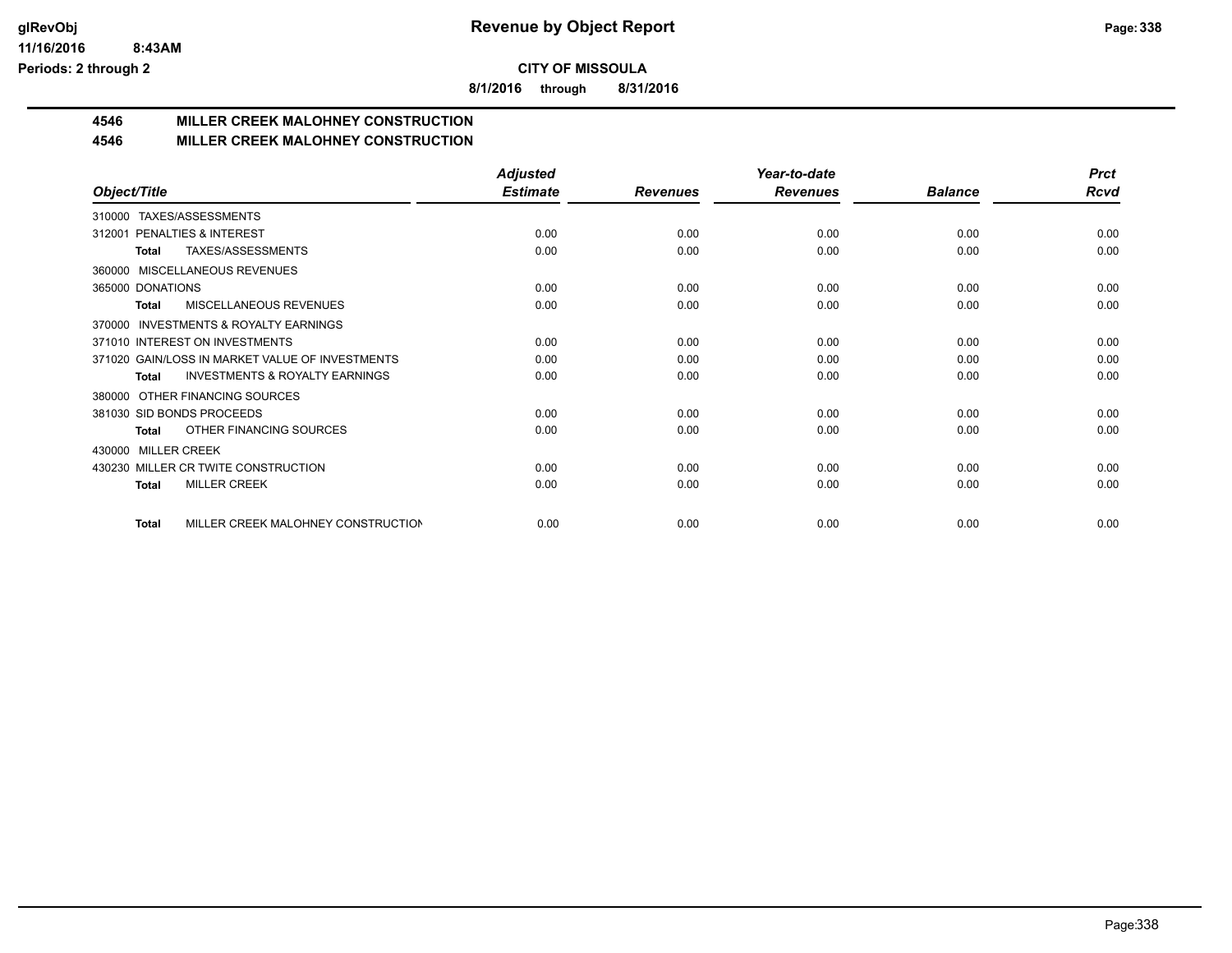**8:43AM**

**CITY OF MISSOULA**

**8/1/2016 through 8/31/2016**

#### **4546 MILLER CREEK MALOHNEY CONSTRUCTION**

|                                                    | <b>Adjusted</b> |                 | Year-to-date    |                | <b>Prct</b> |
|----------------------------------------------------|-----------------|-----------------|-----------------|----------------|-------------|
| Object/Title                                       | <b>Estimate</b> | <b>Revenues</b> | <b>Revenues</b> | <b>Balance</b> | <b>Rcvd</b> |
| TAXES/ASSESSMENTS<br>310000                        |                 |                 |                 |                |             |
| PENALTIES & INTEREST<br>312001                     | 0.00            | 0.00            | 0.00            | 0.00           | 0.00        |
| TAXES/ASSESSMENTS<br>Total                         | 0.00            | 0.00            | 0.00            | 0.00           | 0.00        |
| 360000 MISCELLANEOUS REVENUES                      |                 |                 |                 |                |             |
| 365000 DONATIONS                                   | 0.00            | 0.00            | 0.00            | 0.00           | 0.00        |
| MISCELLANEOUS REVENUES<br><b>Total</b>             | 0.00            | 0.00            | 0.00            | 0.00           | 0.00        |
| INVESTMENTS & ROYALTY EARNINGS<br>370000           |                 |                 |                 |                |             |
| 371010 INTEREST ON INVESTMENTS                     | 0.00            | 0.00            | 0.00            | 0.00           | 0.00        |
| 371020 GAIN/LOSS IN MARKET VALUE OF INVESTMENT     | 0.00            | 0.00            | 0.00            | 0.00           | 0.00        |
| <b>INVESTMENTS &amp; ROYALTY EARNINGS</b><br>Total | 0.00            | 0.00            | 0.00            | 0.00           | 0.00        |
| 380000 OTHER FINANCING SOURCES                     |                 |                 |                 |                |             |
| 381030 SID BONDS PROCEEDS                          | 0.00            | 0.00            | 0.00            | 0.00           | 0.00        |
| OTHER FINANCING SOURCES<br>Total                   | 0.00            | 0.00            | 0.00            | 0.00           | 0.00        |
| 430000 MILLER CREEK                                |                 |                 |                 |                |             |
| 430230 MILLER CR TWITE CONSTRUCTION                | 0.00            | 0.00            | 0.00            | 0.00           | 0.00        |
| <b>MILLER CREEK</b><br><b>Total</b>                | 0.00            | 0.00            | 0.00            | 0.00           | 0.00        |
| MILLER CREEK MALOHNEY CONSTRUCTIOI<br>Total        | 0.00            | 0.00            | 0.00            | 0.00           | 0.00        |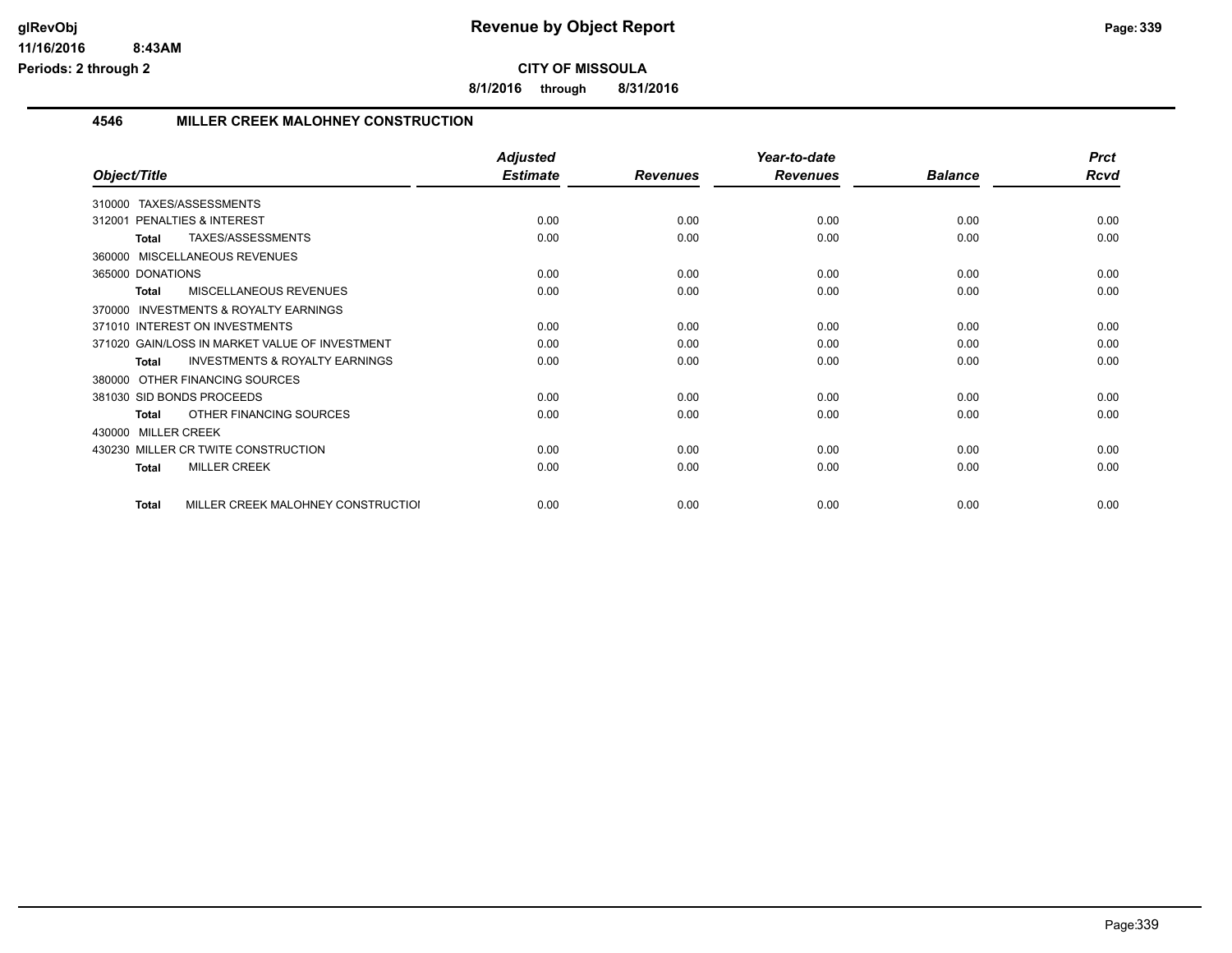**8:43AM Periods: 2 through 2**

**CITY OF MISSOULA**

**8/1/2016 through 8/31/2016**

## **4547 MILLER CREEK MCCARTHY CONSTRUCTION**

#### **4547 MILLER CREEK MCCARTHY CONSTRUCTION**

|                                                     | <b>Adjusted</b> |                 | Year-to-date    |                | <b>Prct</b> |
|-----------------------------------------------------|-----------------|-----------------|-----------------|----------------|-------------|
| Object/Title                                        | <b>Estimate</b> | <b>Revenues</b> | <b>Revenues</b> | <b>Balance</b> | <b>Rcvd</b> |
| TAXES/ASSESSMENTS<br>310000                         |                 |                 |                 |                |             |
| <b>PENALTIES &amp; INTEREST</b><br>312001           | 0.00            | 0.00            | 0.00            | 0.00           | 0.00        |
| <b>TAXES/ASSESSMENTS</b><br>Total                   | 0.00            | 0.00            | 0.00            | 0.00           | 0.00        |
| <b>INVESTMENTS &amp; ROYALTY EARNINGS</b><br>370000 |                 |                 |                 |                |             |
| 371010 INTEREST ON INVESTMENTS                      | 0.00            | 0.00            | 0.00            | 0.00           | 0.00        |
| 371020 GAIN/LOSS IN MARKET VALUE OF INVESTMENTS     | 0.00            | 0.00            | 0.00            | 0.00           | 0.00        |
| <b>INVESTMENTS &amp; ROYALTY EARNINGS</b><br>Total  | 0.00            | 0.00            | 0.00            | 0.00           | 0.00        |
| OTHER FINANCING SOURCES<br>380000                   |                 |                 |                 |                |             |
| 381030 SID BONDS PROCEEDS                           | 0.00            | 0.00            | 0.00            | 0.00           | 0.00        |
| OTHER FINANCING SOURCES<br>Total                    | 0.00            | 0.00            | 0.00            | 0.00           | 0.00        |
| <b>MILLER CREEK</b><br>430000                       |                 |                 |                 |                |             |
| 430230 MILLER CR TWITE CONSTRUCTION                 | 0.00            | 0.00            | 0.00            | 0.00           | 0.00        |
| <b>MILLER CREEK</b><br>Total                        | 0.00            | 0.00            | 0.00            | 0.00           | 0.00        |
|                                                     |                 |                 |                 |                |             |
| MILLER CREEK MCCARTHY CONSTRUCTION<br>Total         | 0.00            | 0.00            | 0.00            | 0.00           | 0.00        |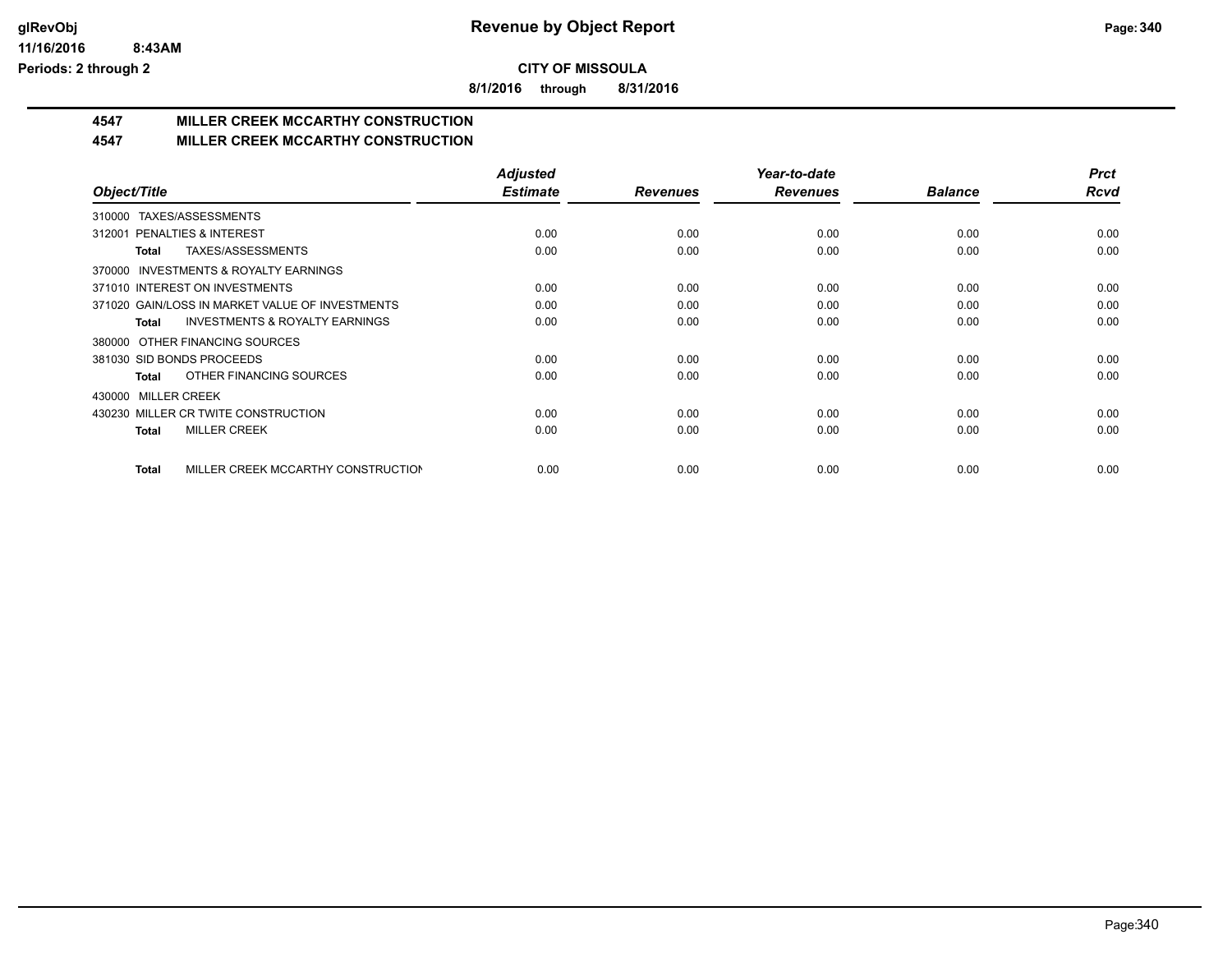**8:43AM**

**CITY OF MISSOULA**

**8/1/2016 through 8/31/2016**

#### **4547 MILLER CREEK MCCARTHY CONSTRUCTION**

| Object/Title                                              | <b>Adjusted</b><br><b>Estimate</b> | <b>Revenues</b> | Year-to-date<br><b>Revenues</b> | <b>Balance</b> | <b>Prct</b><br><b>Rcvd</b> |
|-----------------------------------------------------------|------------------------------------|-----------------|---------------------------------|----------------|----------------------------|
| 310000 TAXES/ASSESSMENTS                                  |                                    |                 |                                 |                |                            |
| PENALTIES & INTEREST<br>312001                            | 0.00                               | 0.00            | 0.00                            | 0.00           | 0.00                       |
| TAXES/ASSESSMENTS<br>Total                                | 0.00                               | 0.00            | 0.00                            | 0.00           | 0.00                       |
| 370000 INVESTMENTS & ROYALTY EARNINGS                     |                                    |                 |                                 |                |                            |
| 371010 INTEREST ON INVESTMENTS                            | 0.00                               | 0.00            | 0.00                            | 0.00           | 0.00                       |
| 371020 GAIN/LOSS IN MARKET VALUE OF INVESTMENT            | 0.00                               | 0.00            | 0.00                            | 0.00           | 0.00                       |
| <b>INVESTMENTS &amp; ROYALTY EARNINGS</b><br><b>Total</b> | 0.00                               | 0.00            | 0.00                            | 0.00           | 0.00                       |
| 380000 OTHER FINANCING SOURCES                            |                                    |                 |                                 |                |                            |
| 381030 SID BONDS PROCEEDS                                 | 0.00                               | 0.00            | 0.00                            | 0.00           | 0.00                       |
| OTHER FINANCING SOURCES<br>Total                          | 0.00                               | 0.00            | 0.00                            | 0.00           | 0.00                       |
| 430000 MILLER CREEK                                       |                                    |                 |                                 |                |                            |
| 430230 MILLER CR TWITE CONSTRUCTION                       | 0.00                               | 0.00            | 0.00                            | 0.00           | 0.00                       |
| <b>MILLER CREEK</b><br><b>Total</b>                       | 0.00                               | 0.00            | 0.00                            | 0.00           | 0.00                       |
| MILLER CREEK MCCARTHY CONSTRUCTION<br><b>Total</b>        | 0.00                               | 0.00            | 0.00                            | 0.00           | 0.00                       |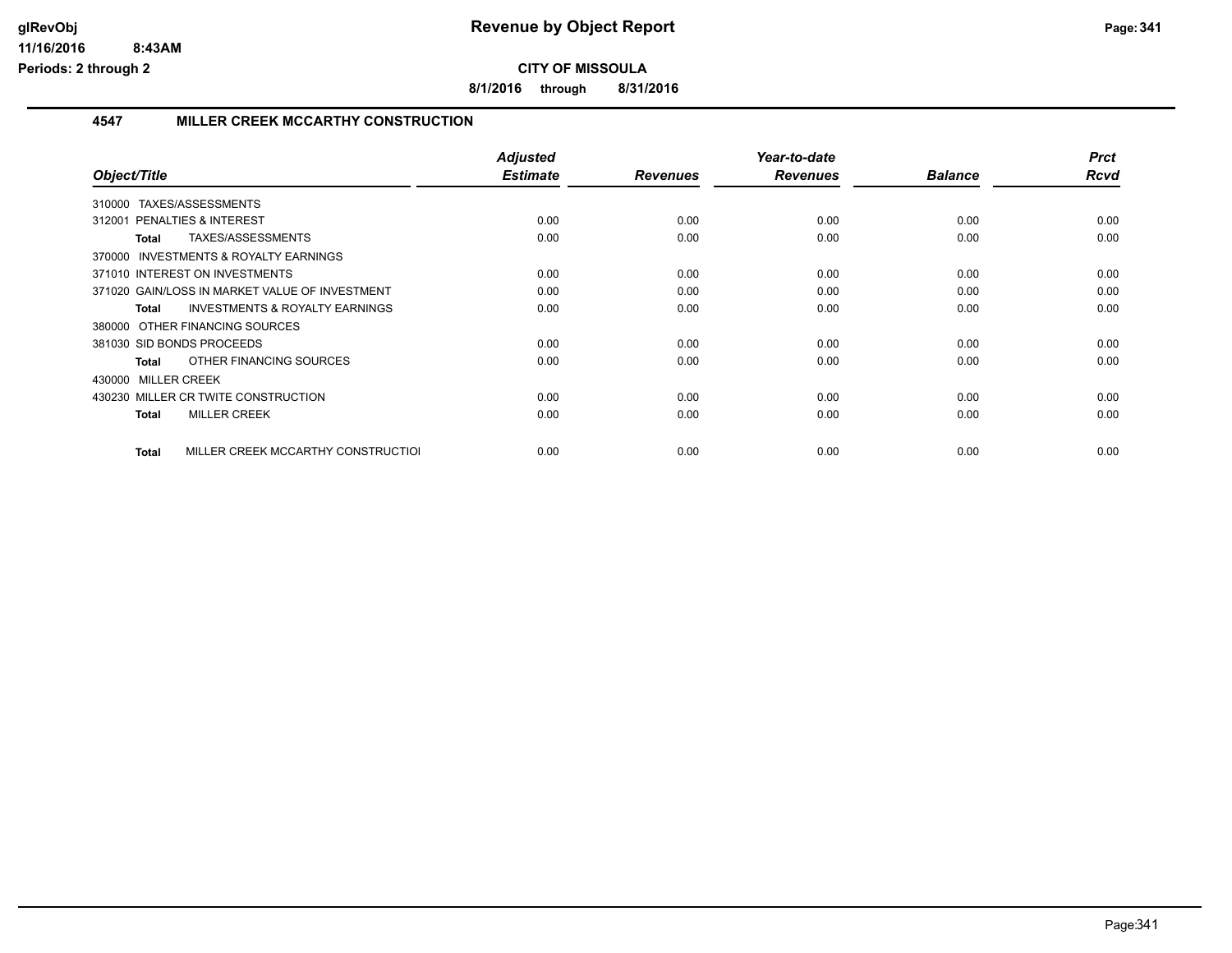**11/16/2016**

 **8:43AM Periods: 2 through 2**

#### **CITY OF MISSOULA**

**8/1/2016 through 8/31/2016**

# **4548 5TH,6TH & ARTHUR ROAD IMPROVEMENTS**

## **4548 5TH,6TH & ARTHUR ROAD IMPROVEMENTS**

|                                                    | <b>Adjusted</b> |                 | Year-to-date    |                | <b>Prct</b> |
|----------------------------------------------------|-----------------|-----------------|-----------------|----------------|-------------|
| Object/Title                                       | <b>Estimate</b> | <b>Revenues</b> | <b>Revenues</b> | <b>Balance</b> | <b>Rcvd</b> |
| 330000 INTERGOVERNMENTAL REVENUES                  |                 |                 |                 |                |             |
| <b>MDT REIMBURSEMENTS</b><br>336001                | 0.00            | 0.00            | 0.00            | 0.00           | 0.00        |
| INTERGOVERNMENTAL REVENUES<br>Total                | 0.00            | 0.00            | 0.00            | 0.00           | 0.00        |
| 370000 INVESTMENTS & ROYALTY EARNINGS              |                 |                 |                 |                |             |
| 371010 INTEREST ON INVESTMENTS                     | 0.00            | 0.00            | 0.00            | 0.00           | 0.00        |
| <b>INVESTMENTS &amp; ROYALTY EARNINGS</b><br>Total | 0.00            | 0.00            | 0.00            | 0.00           | 0.00        |
| 380000 OTHER FINANCING SOURCES                     |                 |                 |                 |                |             |
| 381010 BOND PROCEEDS                               | 0.00            | 0.00            | 0.00            | 0.00           | 0.00        |
| 381030 SID BONDS PROCEEDS                          | 0.00            | 0.00            | 0.00            | 0.00           | 0.00        |
| OTHER FINANCING SOURCES<br>Total                   | 0.00            | 0.00            | 0.00            | 0.00           | 0.00        |
| Total<br>5TH.6TH & ARTHUR ROAD IMPROVEMENTS        | 0.00            | 0.00            | 0.00            | 0.00           | 0.00        |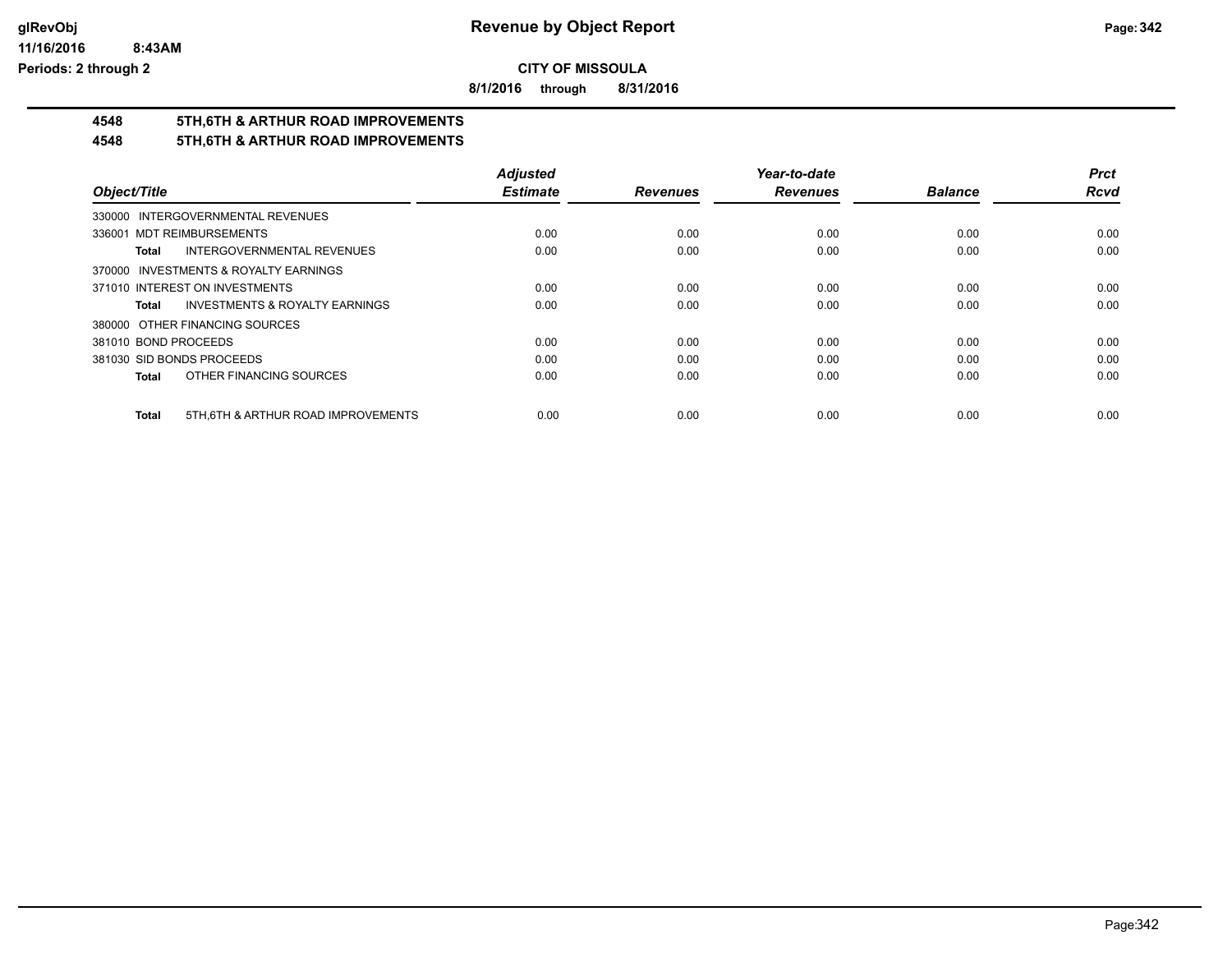**CITY OF MISSOULA**

**8/1/2016 through 8/31/2016**

#### **4548 5TH,6TH & ARTHUR ROAD IMPROVEMENTS**

|                                                     | <b>Adjusted</b> |                 | Year-to-date    |                | <b>Prct</b> |
|-----------------------------------------------------|-----------------|-----------------|-----------------|----------------|-------------|
| Object/Title                                        | <b>Estimate</b> | <b>Revenues</b> | <b>Revenues</b> | <b>Balance</b> | <b>Rcvd</b> |
| 330000 INTERGOVERNMENTAL REVENUES                   |                 |                 |                 |                |             |
| 336001 MDT REIMBURSEMENTS                           | 0.00            | 0.00            | 0.00            | 0.00           | 0.00        |
| <b>INTERGOVERNMENTAL REVENUES</b><br>Total          | 0.00            | 0.00            | 0.00            | 0.00           | 0.00        |
| 370000 INVESTMENTS & ROYALTY EARNINGS               |                 |                 |                 |                |             |
| 371010 INTEREST ON INVESTMENTS                      | 0.00            | 0.00            | 0.00            | 0.00           | 0.00        |
| <b>INVESTMENTS &amp; ROYALTY EARNINGS</b><br>Total  | 0.00            | 0.00            | 0.00            | 0.00           | 0.00        |
| 380000 OTHER FINANCING SOURCES                      |                 |                 |                 |                |             |
| 381010 BOND PROCEEDS                                | 0.00            | 0.00            | 0.00            | 0.00           | 0.00        |
| 381030 SID BONDS PROCEEDS                           | 0.00            | 0.00            | 0.00            | 0.00           | 0.00        |
| OTHER FINANCING SOURCES<br>Total                    | 0.00            | 0.00            | 0.00            | 0.00           | 0.00        |
|                                                     |                 |                 |                 |                |             |
| 5TH, 6TH & ARTHUR ROAD IMPROVEMENTS<br><b>Total</b> | 0.00            | 0.00            | 0.00            | 0.00           | 0.00        |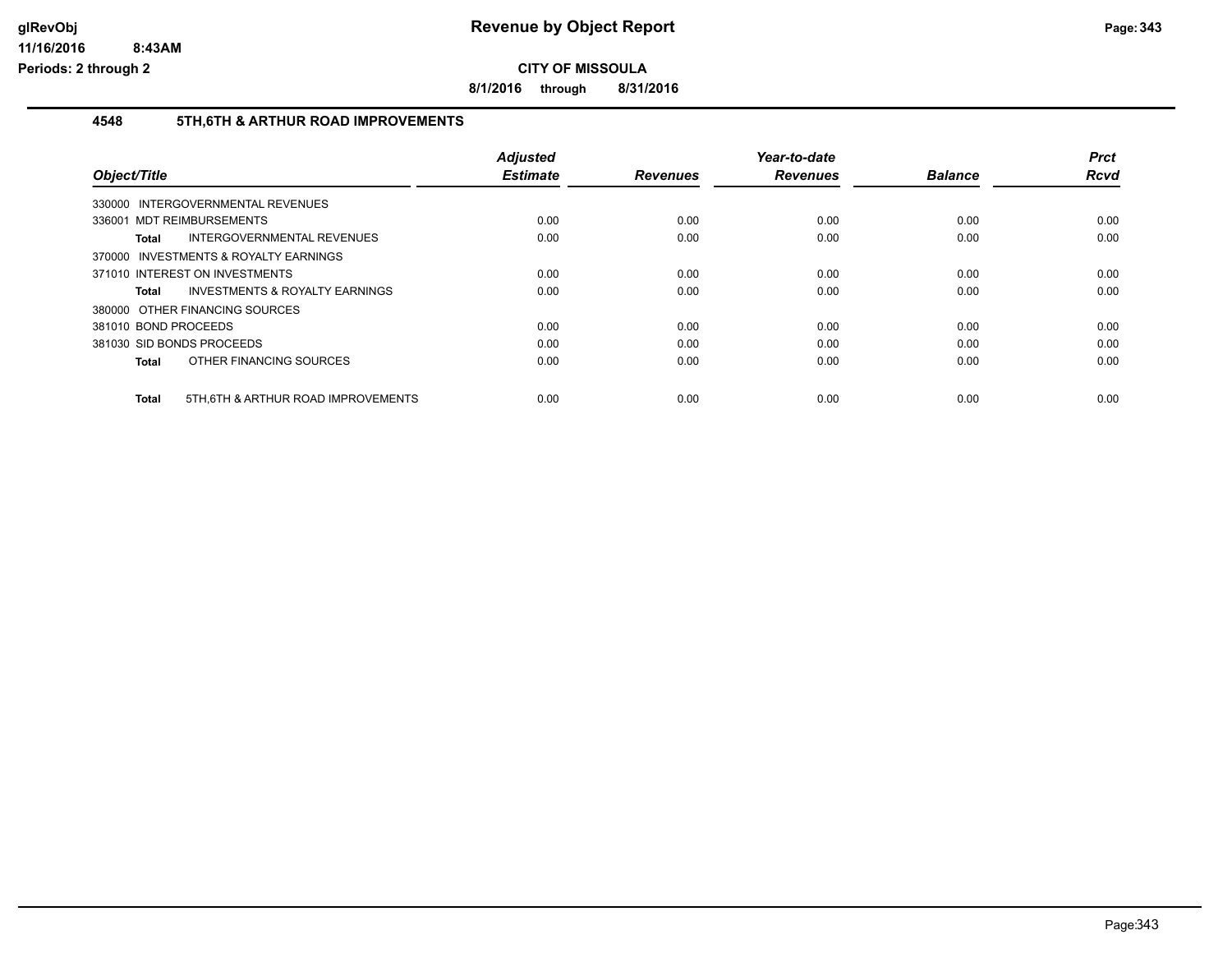**8/1/2016 through 8/31/2016**

**4549 SID 549 HILLVIEW WAY**

**4549 SID 549 HILLVIEW WAY**

|                                                    | <b>Adjusted</b> |                 | Year-to-date    |                | <b>Prct</b> |
|----------------------------------------------------|-----------------|-----------------|-----------------|----------------|-------------|
| Object/Title                                       | <b>Estimate</b> | <b>Revenues</b> | <b>Revenues</b> | <b>Balance</b> | <b>Rcvd</b> |
| INTERGOVERNMENTAL REVENUES<br>330000               |                 |                 |                 |                |             |
| <b>MDT REIMBURSEMENTS</b><br>336001                | 0.00            | 0.00            | 0.00            | 0.00           | 0.00        |
| <b>INTERGOVERNMENTAL REVENUES</b><br>Total         | 0.00            | 0.00            | 0.00            | 0.00           | 0.00        |
| 360000 MISCELLANEOUS REVENUES                      |                 |                 |                 |                |             |
| 363020 PROPERTY ASSESSMENTS                        | 0.00            | 0.00            | 0.00            | 0.00           | 0.00        |
| MISCELLANEOUS REVENUES<br>Total                    | 0.00            | 0.00            | 0.00            | 0.00           | 0.00        |
| 370000 INVESTMENTS & ROYALTY EARNINGS              |                 |                 |                 |                |             |
| 371010 INTEREST ON INVESTMENTS                     | 0.00            | 0.00            | 0.00            | 0.00           | 0.00        |
| <b>INVESTMENTS &amp; ROYALTY EARNINGS</b><br>Total | 0.00            | 0.00            | 0.00            | 0.00           | 0.00        |
| 380000 OTHER FINANCING SOURCES                     |                 |                 |                 |                |             |
| 381010 BOND PROCEEDS                               | 0.00            | 0.00            | 0.00            | 0.00           | 0.00        |
| 381030 SID BONDS PROCEEDS                          | 0.00            | 0.00            | 0.00            | 0.00           | 0.00        |
| OTHER FINANCING SOURCES<br>Total                   | 0.00            | 0.00            | 0.00            | 0.00           | 0.00        |
|                                                    |                 |                 |                 |                |             |
| SID 549 HILLVIEW WAY<br>Total                      | 0.00            | 0.00            | 0.00            | 0.00           | 0.00        |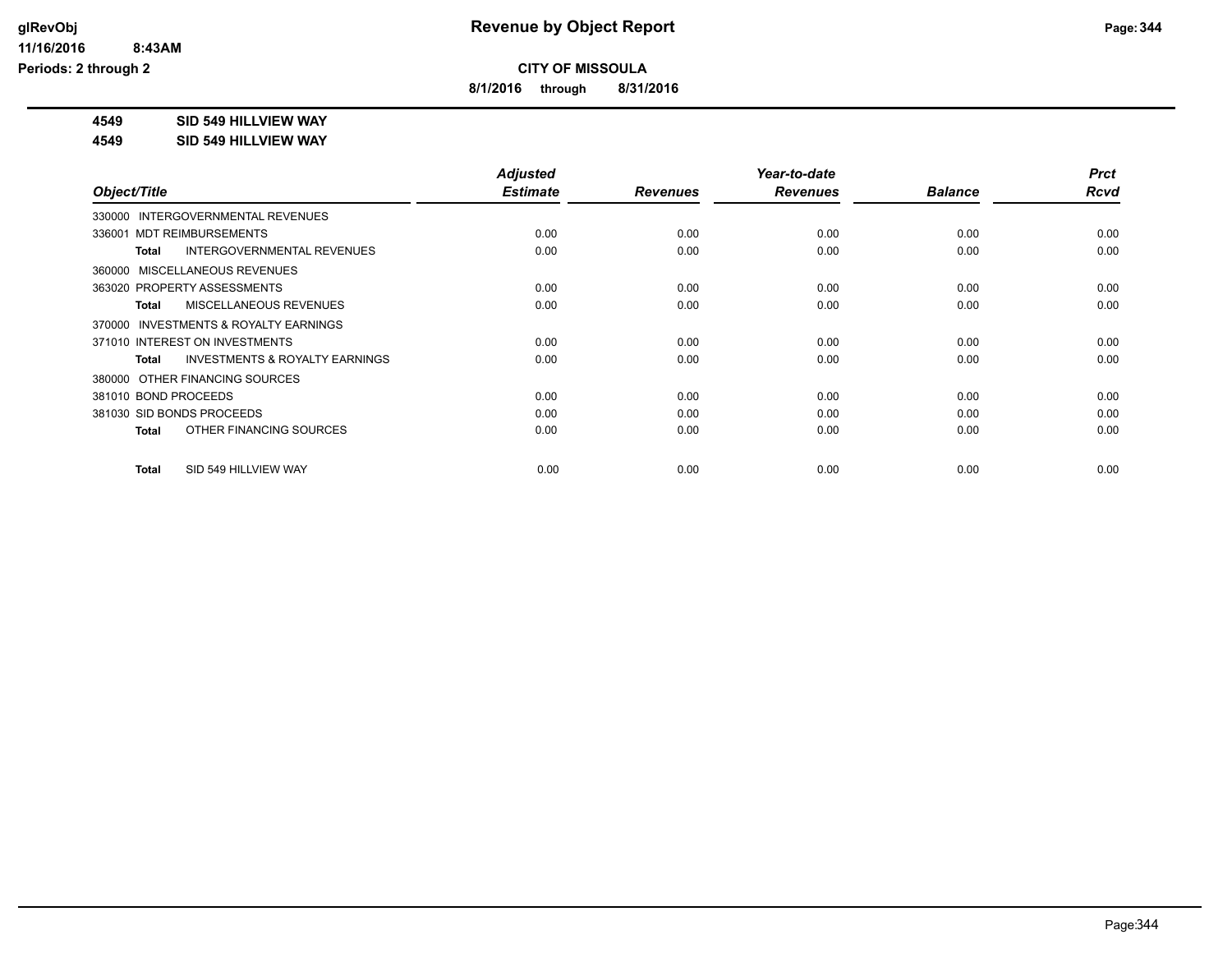**8/1/2016 through 8/31/2016**

#### **4549 SID 549 HILLVIEW WAY**

| Object/Title                                       | <b>Adjusted</b><br><b>Estimate</b> | <b>Revenues</b> | Year-to-date<br><b>Revenues</b> | <b>Balance</b> | <b>Prct</b><br><b>Rcvd</b> |
|----------------------------------------------------|------------------------------------|-----------------|---------------------------------|----------------|----------------------------|
|                                                    |                                    |                 |                                 |                |                            |
| 330000 INTERGOVERNMENTAL REVENUES                  |                                    |                 |                                 |                |                            |
| 336001 MDT REIMBURSEMENTS                          | 0.00                               | 0.00            | 0.00                            | 0.00           | 0.00                       |
| INTERGOVERNMENTAL REVENUES<br>Total                | 0.00                               | 0.00            | 0.00                            | 0.00           | 0.00                       |
| 360000 MISCELLANEOUS REVENUES                      |                                    |                 |                                 |                |                            |
| 363020 PROPERTY ASSESSMENTS                        | 0.00                               | 0.00            | 0.00                            | 0.00           | 0.00                       |
| <b>MISCELLANEOUS REVENUES</b><br><b>Total</b>      | 0.00                               | 0.00            | 0.00                            | 0.00           | 0.00                       |
| 370000 INVESTMENTS & ROYALTY EARNINGS              |                                    |                 |                                 |                |                            |
| 371010 INTEREST ON INVESTMENTS                     | 0.00                               | 0.00            | 0.00                            | 0.00           | 0.00                       |
| <b>INVESTMENTS &amp; ROYALTY EARNINGS</b><br>Total | 0.00                               | 0.00            | 0.00                            | 0.00           | 0.00                       |
| 380000 OTHER FINANCING SOURCES                     |                                    |                 |                                 |                |                            |
| 381010 BOND PROCEEDS                               | 0.00                               | 0.00            | 0.00                            | 0.00           | 0.00                       |
| 381030 SID BONDS PROCEEDS                          | 0.00                               | 0.00            | 0.00                            | 0.00           | 0.00                       |
| OTHER FINANCING SOURCES<br><b>Total</b>            | 0.00                               | 0.00            | 0.00                            | 0.00           | 0.00                       |
| SID 549 HILLVIEW WAY<br><b>Total</b>               | 0.00                               | 0.00            | 0.00                            | 0.00           | 0.00                       |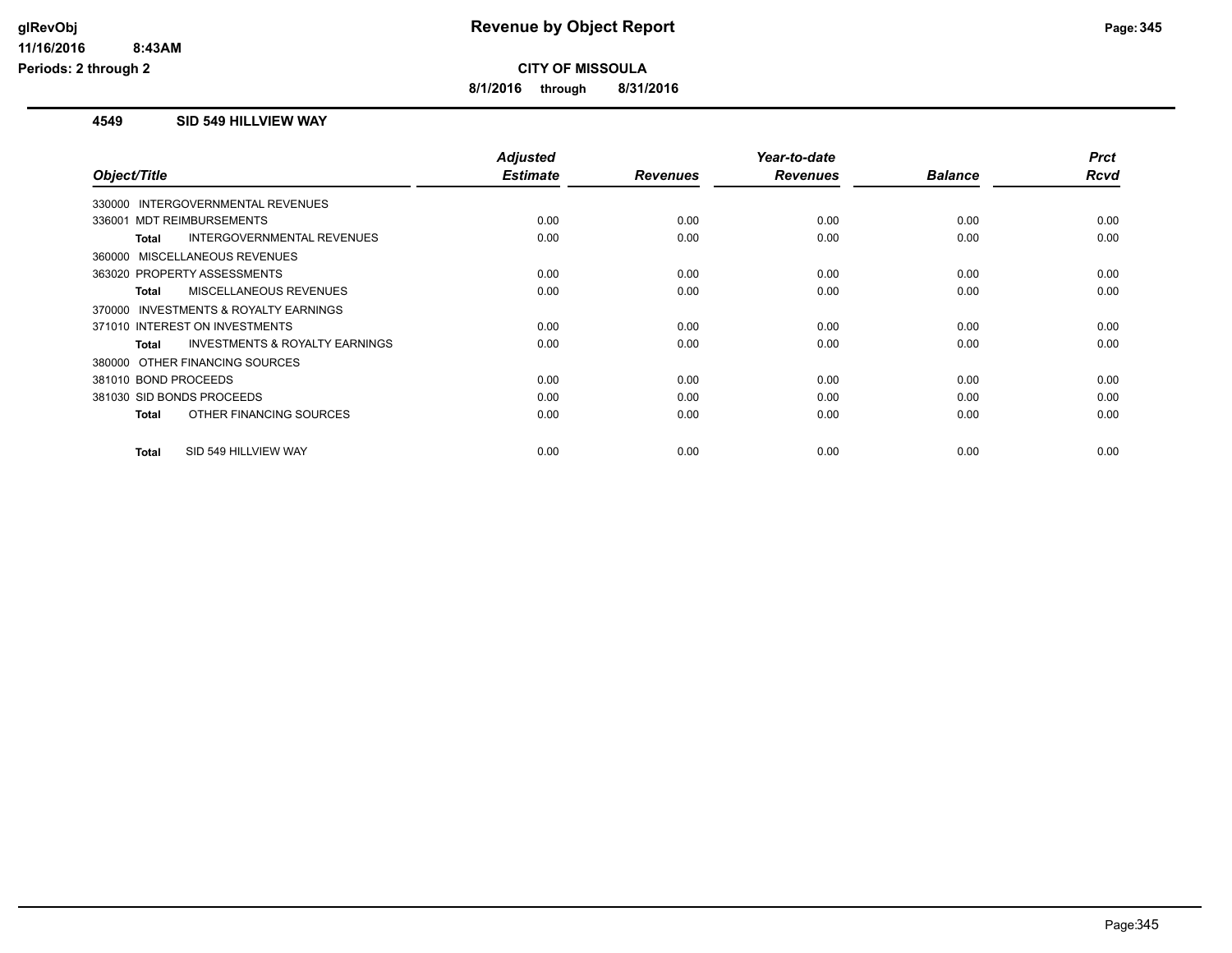**11/16/2016**

 **8:43AM Periods: 2 through 2**

**CITY OF MISSOULA**

**8/1/2016 through 8/31/2016**

# **4745 MALONEY/TWITE MILLER CR \$1.2M CONTRIB**

## **4745 MALONEY/TWITE MILLER CR \$1.2M CONTRIB**

|                                                    | <b>Adjusted</b> |                 | Year-to-date    |                | <b>Prct</b> |
|----------------------------------------------------|-----------------|-----------------|-----------------|----------------|-------------|
| Object/Title                                       | <b>Estimate</b> | <b>Revenues</b> | <b>Revenues</b> | <b>Balance</b> | <b>Rcvd</b> |
| 310000 TAXES/ASSESSMENTS                           |                 |                 |                 |                |             |
| 312001 PENALTIES & INTEREST                        | 0.00            | 0.00            | 0.00            | 0.00           | 0.00        |
| TAXES/ASSESSMENTS<br>Total                         | 0.00            | 0.00            | 0.00            | 0.00           | 0.00        |
| 360000 MISCELLANEOUS REVENUES                      |                 |                 |                 |                |             |
| 365000 DONATIONS                                   | 0.00            | 0.00            | 0.00            | 0.00           | 0.00        |
| MISCELLANEOUS REVENUES<br>Total                    | 0.00            | 0.00            | 0.00            | 0.00           | 0.00        |
| 370000 INVESTMENTS & ROYALTY EARNINGS              |                 |                 |                 |                |             |
| 371010 INTEREST ON INVESTMENTS                     | 0.00            | 0.00            | 0.00            | 0.00           | 0.00        |
| 371020 GAIN/LOSS IN MARKET VALUE OF INVESTMENTS    | 0.00            | 0.00            | 0.00            | 0.00           | 0.00        |
| <b>INVESTMENTS &amp; ROYALTY EARNINGS</b><br>Total | 0.00            | 0.00            | 0.00            | 0.00           | 0.00        |
| MALONEY/TWITE MILLER CR \$1.2M CONTRI<br>Total     | 0.00            | 0.00            | 0.00            | 0.00           | 0.00        |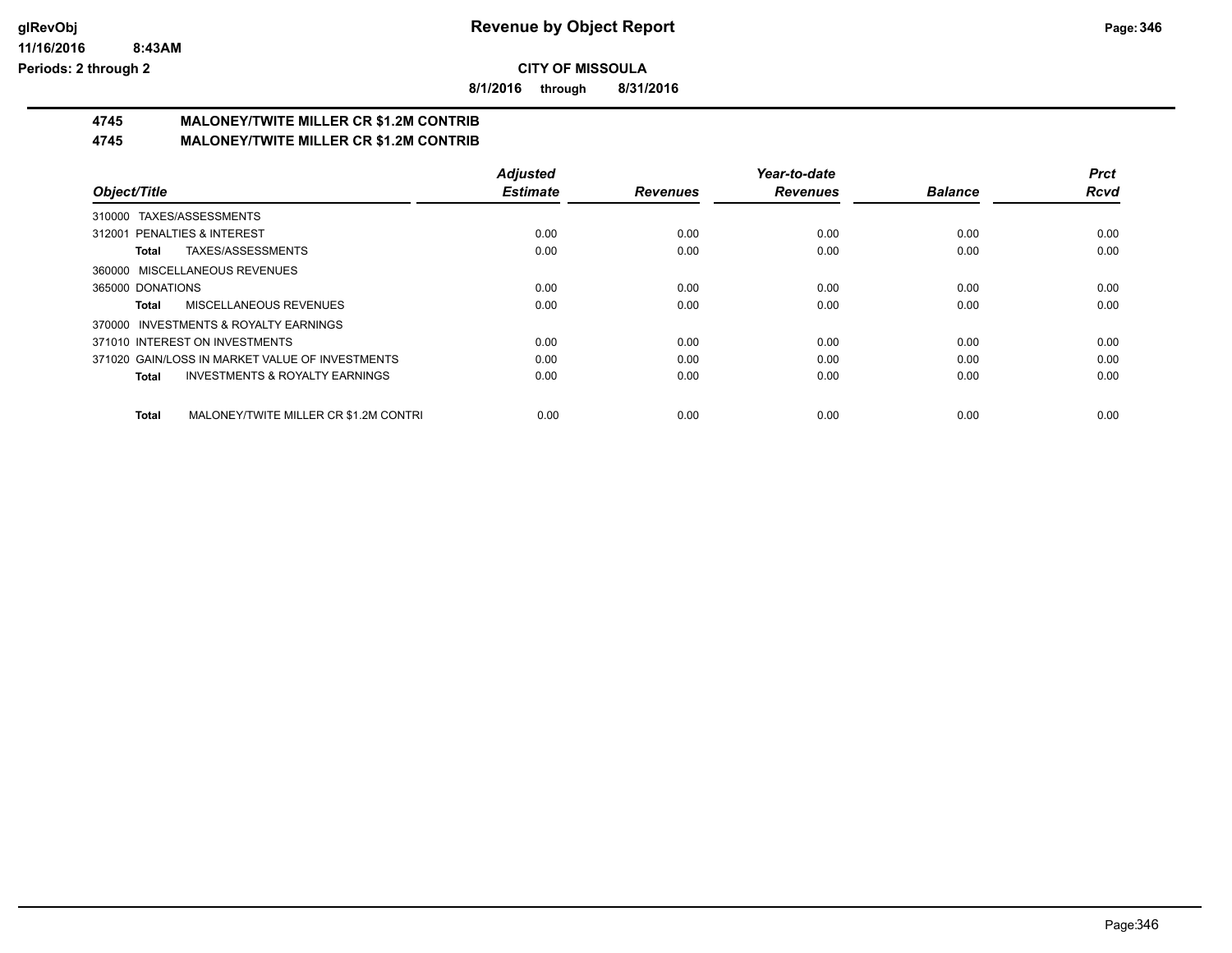**8:43AM**

**CITY OF MISSOULA**

**8/1/2016 through 8/31/2016**

#### **4745 MALONEY/TWITE MILLER CR \$1.2M CONTRIB**

| Object/Title                                       | <b>Adjusted</b><br><b>Estimate</b> | <b>Revenues</b> | Year-to-date<br><b>Revenues</b> | <b>Balance</b> | <b>Prct</b><br><b>Rcvd</b> |
|----------------------------------------------------|------------------------------------|-----------------|---------------------------------|----------------|----------------------------|
| 310000 TAXES/ASSESSMENTS                           |                                    |                 |                                 |                |                            |
| 312001 PENALTIES & INTEREST                        | 0.00                               | 0.00            | 0.00                            | 0.00           | 0.00                       |
| TAXES/ASSESSMENTS<br>Total                         | 0.00                               | 0.00            | 0.00                            | 0.00           | 0.00                       |
| 360000 MISCELLANEOUS REVENUES                      |                                    |                 |                                 |                |                            |
| 365000 DONATIONS                                   | 0.00                               | 0.00            | 0.00                            | 0.00           | 0.00                       |
| MISCELLANEOUS REVENUES<br>Total                    | 0.00                               | 0.00            | 0.00                            | 0.00           | 0.00                       |
| 370000 INVESTMENTS & ROYALTY EARNINGS              |                                    |                 |                                 |                |                            |
| 371010 INTEREST ON INVESTMENTS                     | 0.00                               | 0.00            | 0.00                            | 0.00           | 0.00                       |
| 371020 GAIN/LOSS IN MARKET VALUE OF INVESTMENT     | 0.00                               | 0.00            | 0.00                            | 0.00           | 0.00                       |
| <b>INVESTMENTS &amp; ROYALTY EARNINGS</b><br>Total | 0.00                               | 0.00            | 0.00                            | 0.00           | 0.00                       |
| MALONEY/TWITE MILLER CR \$1.2M CONTR<br>Total      | 0.00                               | 0.00            | 0.00                            | 0.00           | 0.00                       |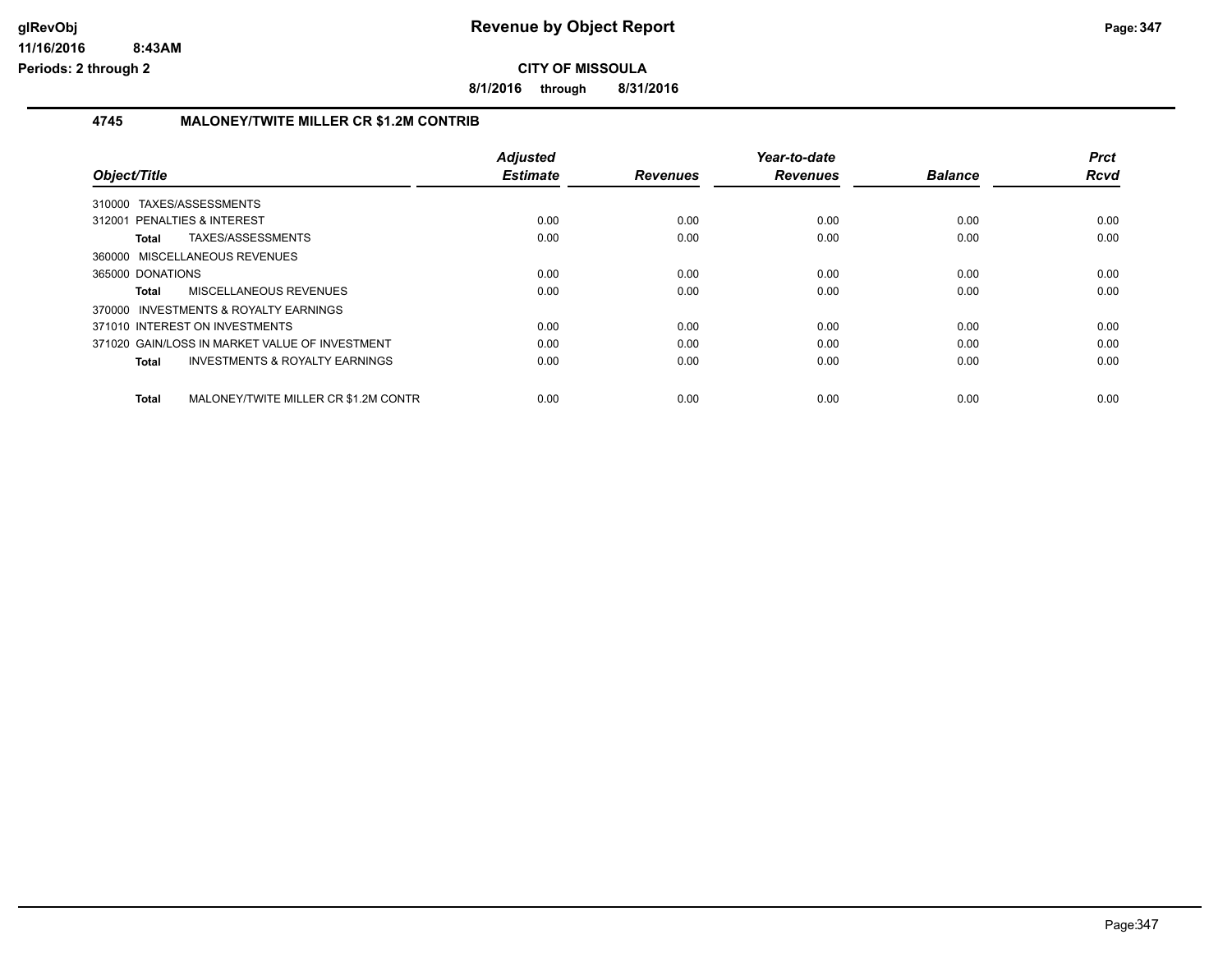**8/1/2016 through 8/31/2016**

#### **4941 HILLVIEW WAY CONSTRUCTION**

#### **4941 HILLVIEW WAY CONSTRUCTION**

|                                                    | <b>Adjusted</b> |                 | Year-to-date    |                 | <b>Prct</b> |
|----------------------------------------------------|-----------------|-----------------|-----------------|-----------------|-------------|
| Object/Title                                       | <b>Estimate</b> | <b>Revenues</b> | <b>Revenues</b> | <b>Balance</b>  | <b>Rcvd</b> |
| 360000 MISCELLANEOUS REVENUES                      |                 |                 |                 |                 |             |
| 360010 MISCELLANEOUS                               | 0.00            | 1.747.86        | 3.495.72        | $-3.495.72$     | 0.00        |
| MISCELLANEOUS REVENUES<br>Total                    | 0.00            | 1.747.86        | 3,495.72        | $-3,495.72$     | 0.00        |
| 370000 INVESTMENTS & ROYALTY EARNINGS              |                 |                 |                 |                 |             |
| 371010 INTEREST ON INVESTMENTS                     | 0.00            | 0.00            | 0.00            | 0.00            | 0.00        |
| <b>INVESTMENTS &amp; ROYALTY EARNINGS</b><br>Total | 0.00            | 0.00            | 0.00            | 0.00            | 0.00        |
| 380000 OTHER FINANCING SOURCES                     |                 |                 |                 |                 |             |
| 381030 SID BONDS PROCEEDS                          | 0.00            | 2,527,050.00    | 2,527,050.00    | $-2,527,050.00$ | 0.00        |
| OTHER FINANCING SOURCES<br>Total                   | 0.00            | 2.527.050.00    | 2.527.050.00    | $-2,527,050.00$ | 0.00        |
|                                                    |                 |                 |                 |                 |             |
| HILLVIEW WAY CONSTRUCTION<br>Total                 | 0.00            | 2.528.797.86    | 2.530.545.72    | $-2.530.545.72$ | 0.00        |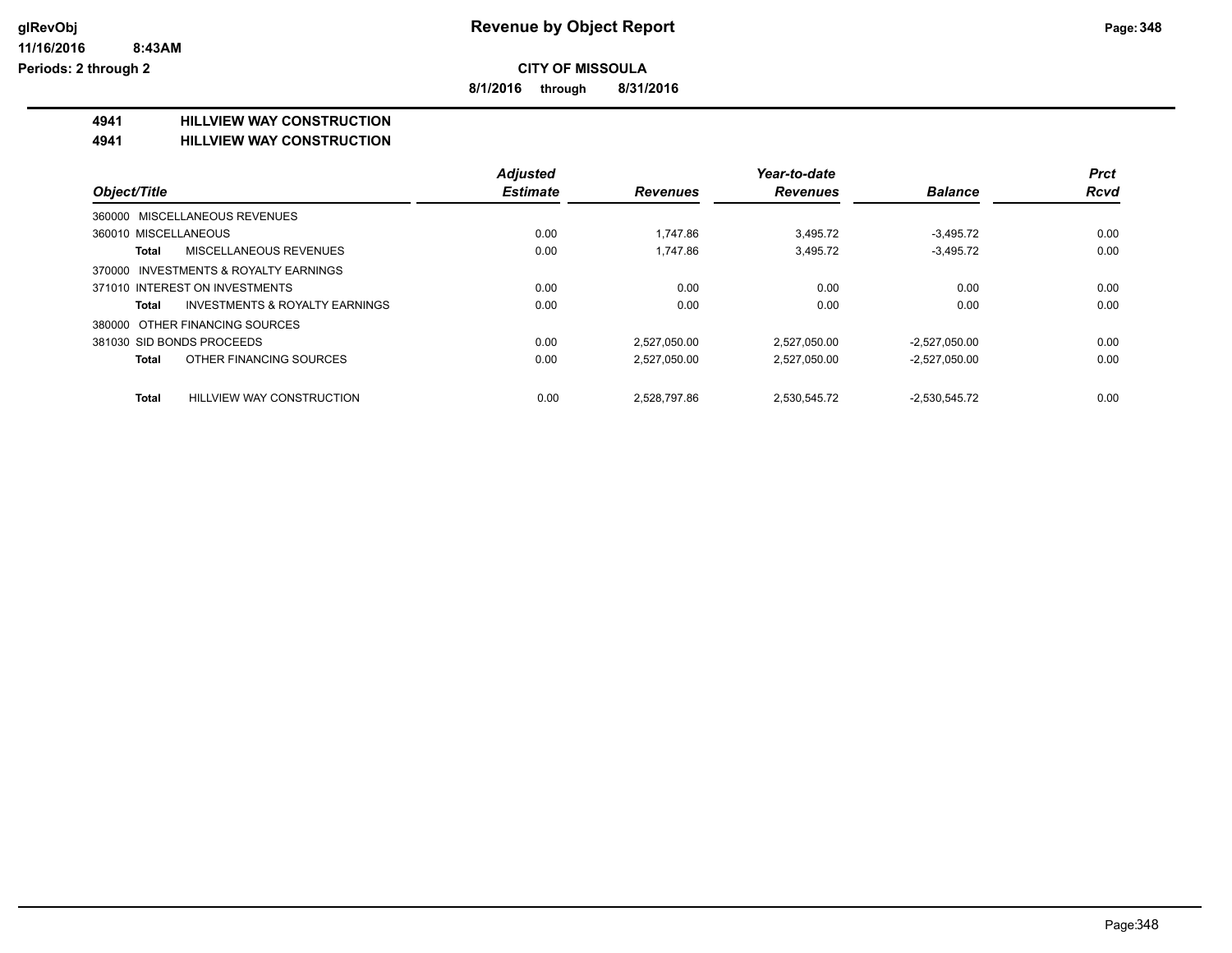**CITY OF MISSOULA**

**8/1/2016 through 8/31/2016**

#### **4941 HILLVIEW WAY CONSTRUCTION**

 **8:43AM**

| Object/Title                                        | <b>Adjusted</b><br><b>Estimate</b> | <b>Revenues</b> | Year-to-date<br><b>Revenues</b> | <b>Balance</b>  | <b>Prct</b><br><b>Rcvd</b> |
|-----------------------------------------------------|------------------------------------|-----------------|---------------------------------|-----------------|----------------------------|
| 360000 MISCELLANEOUS REVENUES                       |                                    |                 |                                 |                 |                            |
| 360010 MISCELLANEOUS                                | 0.00                               | 1.747.86        | 3.495.72                        | $-3.495.72$     | 0.00                       |
| MISCELLANEOUS REVENUES<br>Total                     | 0.00                               | 1.747.86        | 3,495.72                        | $-3,495.72$     | 0.00                       |
| <b>INVESTMENTS &amp; ROYALTY EARNINGS</b><br>370000 |                                    |                 |                                 |                 |                            |
| 371010 INTEREST ON INVESTMENTS                      | 0.00                               | 0.00            | 0.00                            | 0.00            | 0.00                       |
| INVESTMENTS & ROYALTY EARNINGS<br>Total             | 0.00                               | 0.00            | 0.00                            | 0.00            | 0.00                       |
| 380000 OTHER FINANCING SOURCES                      |                                    |                 |                                 |                 |                            |
| 381030 SID BONDS PROCEEDS                           | 0.00                               | 2,527,050.00    | 2,527,050.00                    | $-2,527,050.00$ | 0.00                       |
| OTHER FINANCING SOURCES<br><b>Total</b>             | 0.00                               | 2.527.050.00    | 2.527.050.00                    | $-2,527,050.00$ | 0.00                       |
| HILLVIEW WAY CONSTRUCTION<br><b>Total</b>           | 0.00                               | 2.528.797.86    | 2.530.545.72                    | $-2.530.545.72$ | 0.00                       |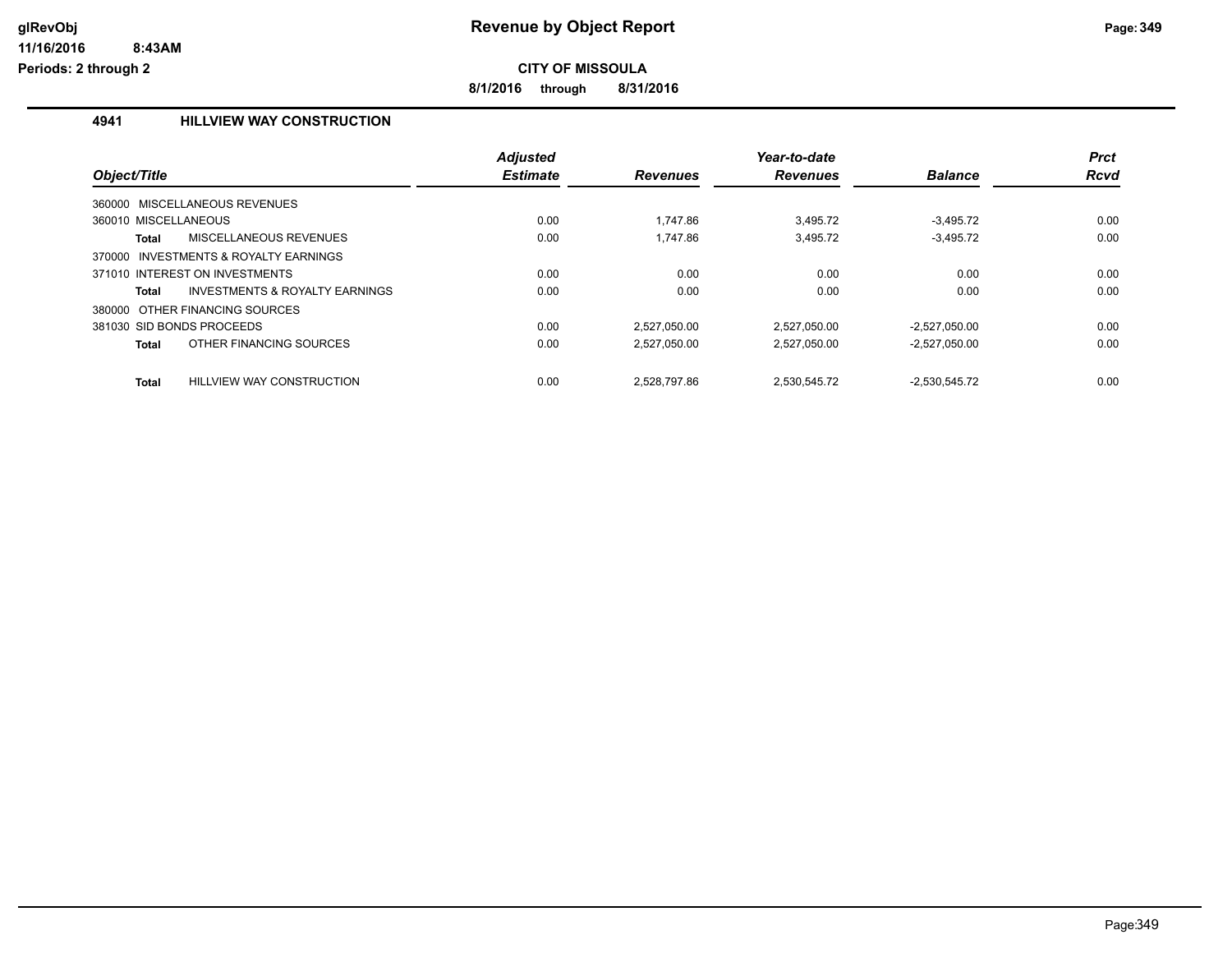**11/16/2016**

 **8:43AM Periods: 2 through 2**

**CITY OF MISSOULA**

**8/1/2016 through 8/31/2016**

## **4944 RATTLESNAKE SEWER COLLECTION (544)**

## **4944 RATTLESNAKE SEWER COLLECTION (544)**

|                                                     | <b>Adjusted</b> |                 | Year-to-date    |                | <b>Prct</b> |
|-----------------------------------------------------|-----------------|-----------------|-----------------|----------------|-------------|
| Object/Title                                        | <b>Estimate</b> | <b>Revenues</b> | <b>Revenues</b> | <b>Balance</b> | <b>Rcvd</b> |
| <b>INTERGOVERNMENTAL REVENUES</b><br>330000         |                 |                 |                 |                |             |
| 331090 EPA GRANT                                    | 0.00            | 0.00            | 0.00            | 0.00           | 0.00        |
| 334120 TSEP GRANT                                   | 0.00            | 0.00            | 0.00            | 0.00           | 0.00        |
| 334121 DNRC GRANT                                   | 0.00            | 0.00            | 0.00            | 0.00           | 0.00        |
| 334990 ARRA FUNDING                                 | 0.00            | 0.00            | 0.00            | 0.00           | 0.00        |
| 334992 ARRA LOAN                                    | 0.00            | 0.00            | 0.00            | 0.00           | 0.00        |
| <b>INTERGOVERNMENTAL REVENUES</b><br><b>Total</b>   | 0.00            | 0.00            | 0.00            | 0.00           | 0.00        |
| <b>INVESTMENTS &amp; ROYALTY EARNINGS</b><br>370000 |                 |                 |                 |                |             |
| 371010 INTEREST ON INVESTMENTS                      | 0.00            | 0.00            | 0.00            | 0.00           | 0.00        |
| <b>INVESTMENTS &amp; ROYALTY EARNINGS</b><br>Total  | 0.00            | 0.00            | 0.00            | 0.00           | 0.00        |
| 380000 OTHER FINANCING SOURCES                      |                 |                 |                 |                |             |
| 381010 BOND PROCEEDS                                | 0.00            | 0.00            | 0.00            | 0.00           | 0.00        |
| 381020 REVENUE BONDS                                | 0.00            | 0.00            | 0.00            | 0.00           | 0.00        |
| 381030 SID BONDS PROCEEDS                           | 0.00            | 0.00            | 0.00            | 0.00           | 0.00        |
| OTHER FINANCING SOURCES<br><b>Total</b>             | 0.00            | 0.00            | 0.00            | 0.00           | 0.00        |
| RATTLESNAKE SEWER COLLECTION (544)<br>Total         | 0.00            | 0.00            | 0.00            | 0.00           | 0.00        |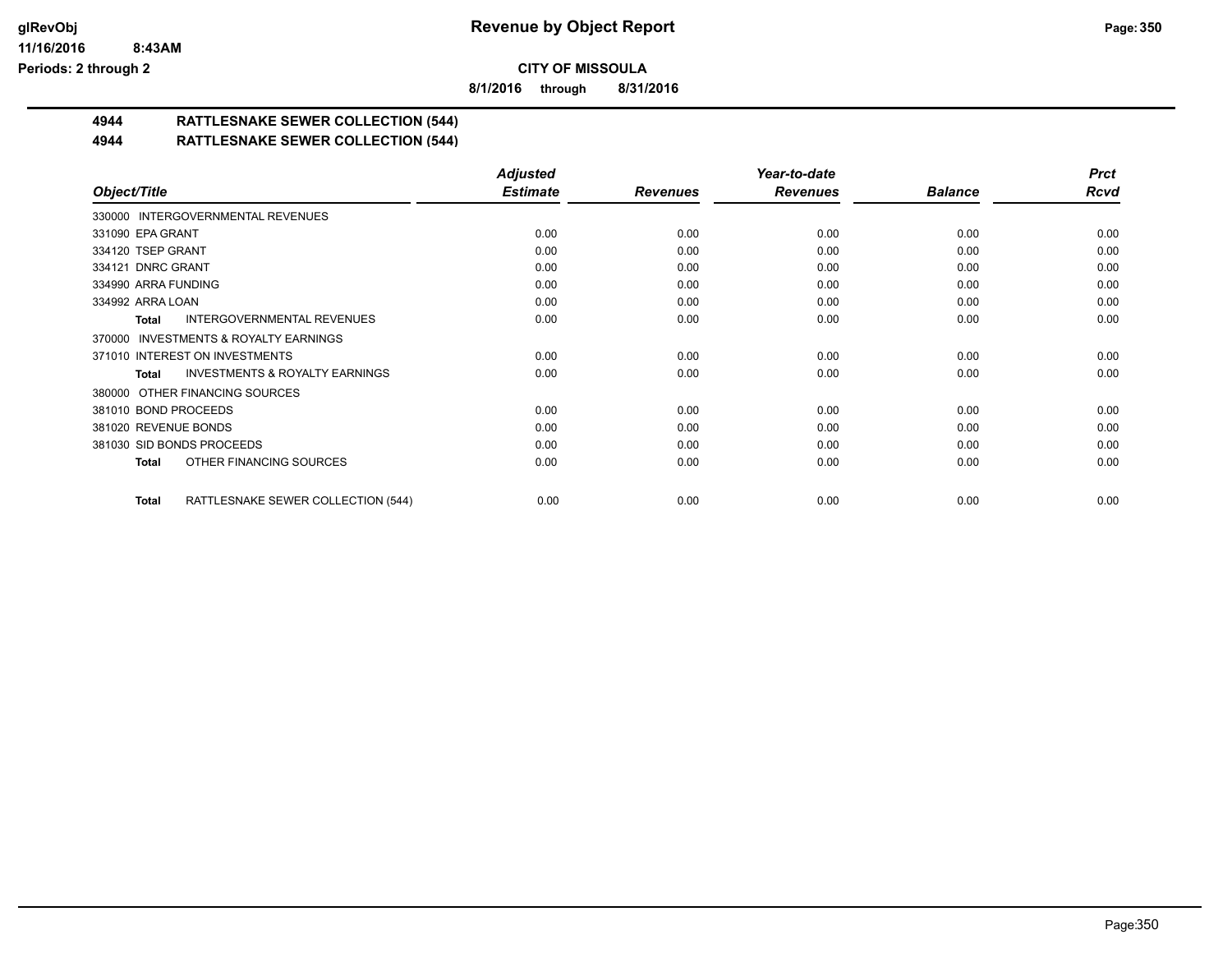**8/1/2016 through 8/31/2016**

#### **4944 RATTLESNAKE SEWER COLLECTION (544)**

|                                                    | <b>Adjusted</b> |                 | Year-to-date    |                | <b>Prct</b> |
|----------------------------------------------------|-----------------|-----------------|-----------------|----------------|-------------|
| Object/Title                                       | <b>Estimate</b> | <b>Revenues</b> | <b>Revenues</b> | <b>Balance</b> | <b>Rcvd</b> |
| 330000 INTERGOVERNMENTAL REVENUES                  |                 |                 |                 |                |             |
| 331090 EPA GRANT                                   | 0.00            | 0.00            | 0.00            | 0.00           | 0.00        |
| 334120 TSEP GRANT                                  | 0.00            | 0.00            | 0.00            | 0.00           | 0.00        |
| 334121 DNRC GRANT                                  | 0.00            | 0.00            | 0.00            | 0.00           | 0.00        |
| 334990 ARRA FUNDING                                | 0.00            | 0.00            | 0.00            | 0.00           | 0.00        |
| 334992 ARRA LOAN                                   | 0.00            | 0.00            | 0.00            | 0.00           | 0.00        |
| <b>INTERGOVERNMENTAL REVENUES</b><br>Total         | 0.00            | 0.00            | 0.00            | 0.00           | 0.00        |
| 370000 INVESTMENTS & ROYALTY EARNINGS              |                 |                 |                 |                |             |
| 371010 INTEREST ON INVESTMENTS                     | 0.00            | 0.00            | 0.00            | 0.00           | 0.00        |
| <b>INVESTMENTS &amp; ROYALTY EARNINGS</b><br>Total | 0.00            | 0.00            | 0.00            | 0.00           | 0.00        |
| 380000 OTHER FINANCING SOURCES                     |                 |                 |                 |                |             |
| 381010 BOND PROCEEDS                               | 0.00            | 0.00            | 0.00            | 0.00           | 0.00        |
| 381020 REVENUE BONDS                               | 0.00            | 0.00            | 0.00            | 0.00           | 0.00        |
| 381030 SID BONDS PROCEEDS                          | 0.00            | 0.00            | 0.00            | 0.00           | 0.00        |
| OTHER FINANCING SOURCES<br><b>Total</b>            | 0.00            | 0.00            | 0.00            | 0.00           | 0.00        |
| RATTLESNAKE SEWER COLLECTION (544)<br><b>Total</b> | 0.00            | 0.00            | 0.00            | 0.00           | 0.00        |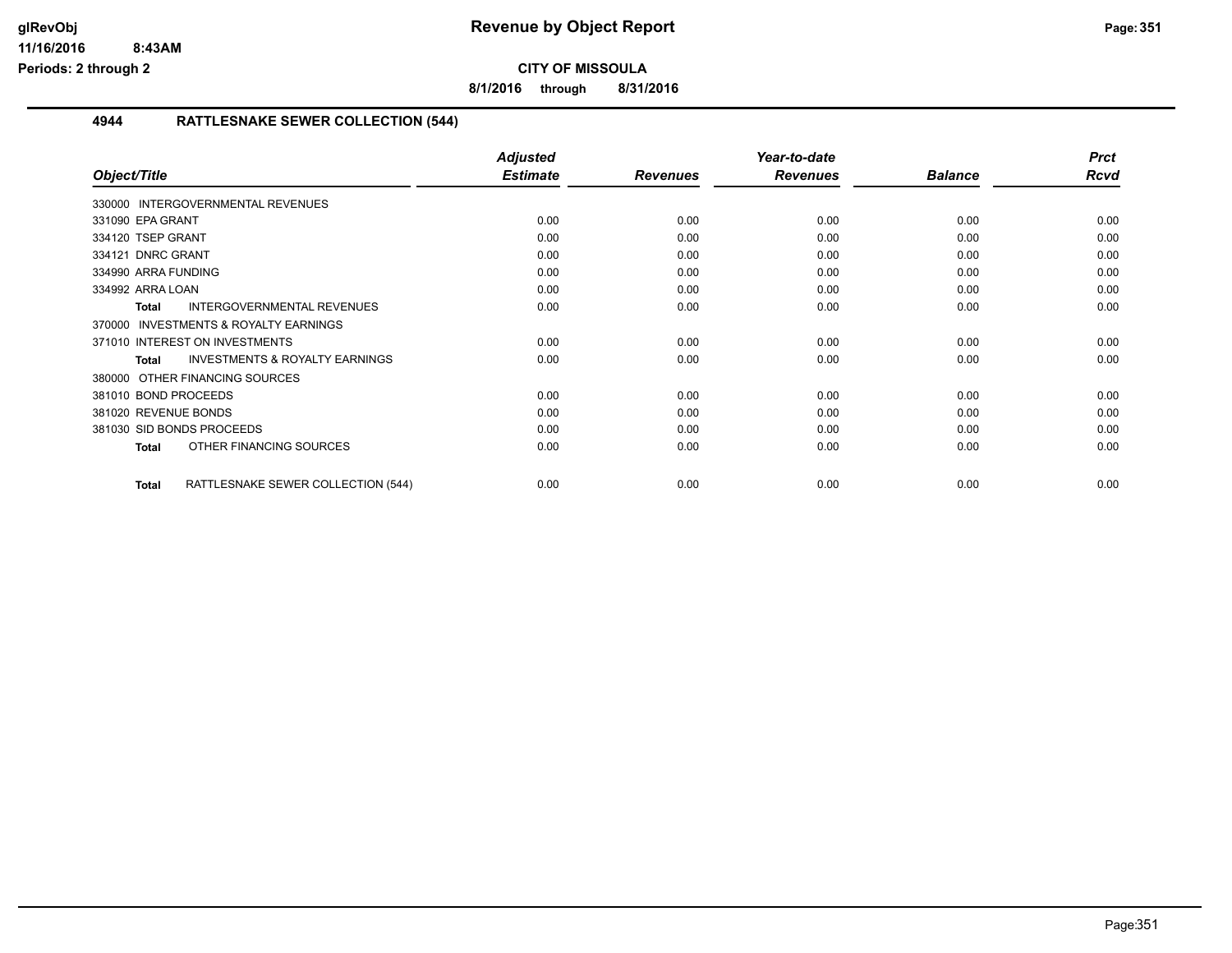**8/1/2016 through 8/31/2016**

#### **4945 PHILLIPS ST TRAFFIC CALMING**

**4945 PHILLIPS ST TRAFFIC CALMING**

|                                             |                                           | <b>Adjusted</b> |                 | Year-to-date    |                | <b>Prct</b> |
|---------------------------------------------|-------------------------------------------|-----------------|-----------------|-----------------|----------------|-------------|
| Object/Title                                |                                           | <b>Estimate</b> | <b>Revenues</b> | <b>Revenues</b> | <b>Balance</b> | <b>Rcvd</b> |
| 370000 INVESTMENTS & ROYALTY EARNINGS       |                                           |                 |                 |                 |                |             |
| 371010 INTEREST ON INVESTMENTS              |                                           | 0.00            | 0.00            | 0.00            | 0.00           | 0.00        |
| Total                                       | <b>INVESTMENTS &amp; ROYALTY EARNINGS</b> | 0.00            | 0.00            | 0.00            | 0.00           | 0.00        |
| 380000 OTHER FINANCING SOURCES              |                                           |                 |                 |                 |                |             |
| 381030 SID BONDS PROCEEDS                   |                                           | 0.00            | 0.00            | 0.00            | 0.00           | 0.00        |
| 383000 OPERATING TRANSFERS                  |                                           | 0.00            | 0.00            | 0.00            | 0.00           | 0.00        |
| OTHER FINANCING SOURCES<br>Total            |                                           | 0.00            | 0.00            | 0.00            | 0.00           | 0.00        |
| <b>Total</b><br>PHILLIPS ST TRAFFIC CALMING |                                           | 0.00            | 0.00            | 0.00            | 0.00           | 0.00        |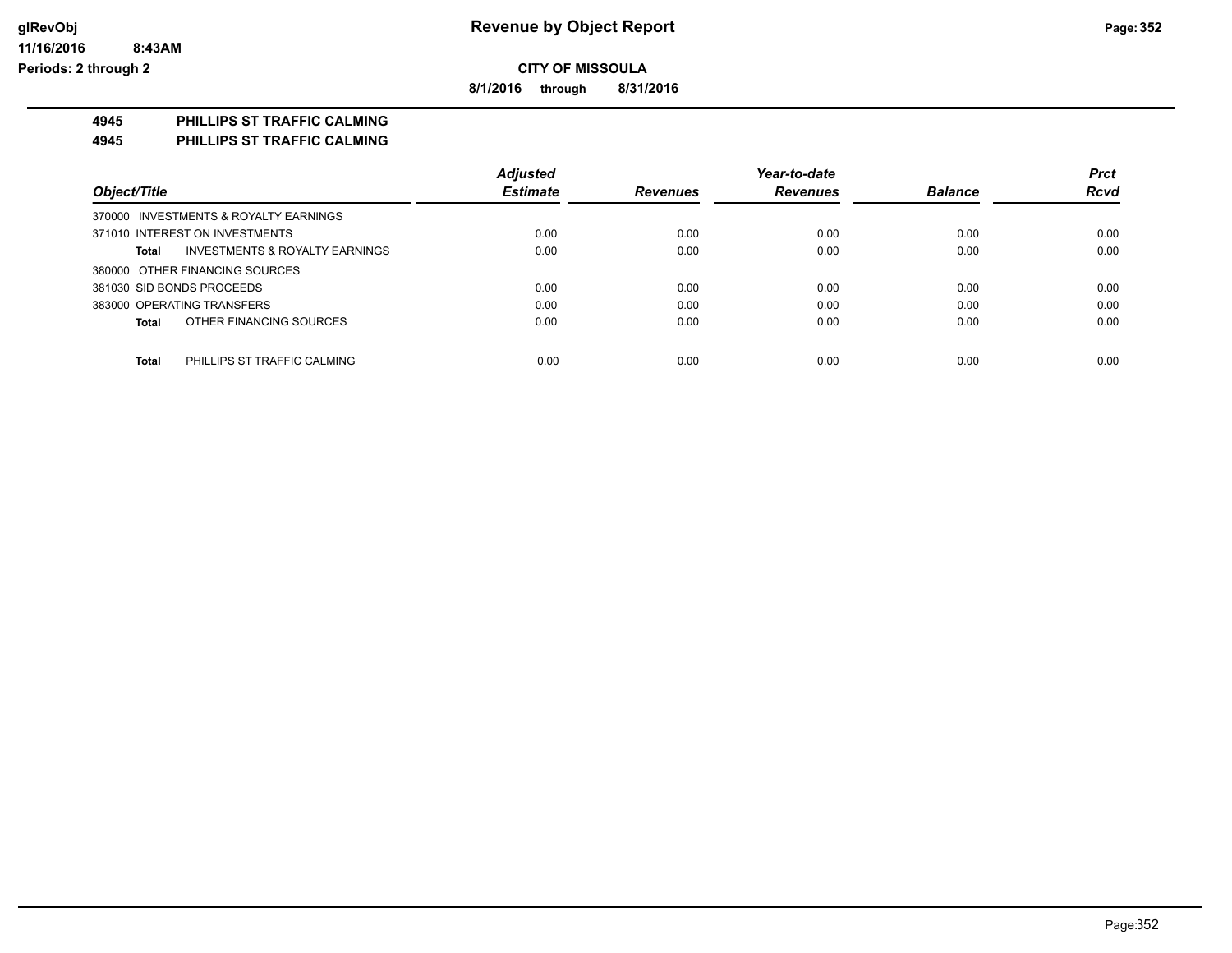**CITY OF MISSOULA**

**8/1/2016 through 8/31/2016**

#### **4945 PHILLIPS ST TRAFFIC CALMING**

 **8:43AM**

|                                                    | <b>Adjusted</b> |                 | Year-to-date    |                | <b>Prct</b> |
|----------------------------------------------------|-----------------|-----------------|-----------------|----------------|-------------|
| Object/Title                                       | <b>Estimate</b> | <b>Revenues</b> | <b>Revenues</b> | <b>Balance</b> | <b>Rcvd</b> |
| 370000 INVESTMENTS & ROYALTY EARNINGS              |                 |                 |                 |                |             |
| 371010 INTEREST ON INVESTMENTS                     | 0.00            | 0.00            | 0.00            | 0.00           | 0.00        |
| <b>INVESTMENTS &amp; ROYALTY EARNINGS</b><br>Total | 0.00            | 0.00            | 0.00            | 0.00           | 0.00        |
| 380000 OTHER FINANCING SOURCES                     |                 |                 |                 |                |             |
| 381030 SID BONDS PROCEEDS                          | 0.00            | 0.00            | 0.00            | 0.00           | 0.00        |
| 383000 OPERATING TRANSFERS                         | 0.00            | 0.00            | 0.00            | 0.00           | 0.00        |
| OTHER FINANCING SOURCES<br>Total                   | 0.00            | 0.00            | 0.00            | 0.00           | 0.00        |
|                                                    |                 |                 |                 |                |             |
| <b>Total</b><br>PHILLIPS ST TRAFFIC CALMING        | 0.00            | 0.00            | 0.00            | 0.00           | 0.00        |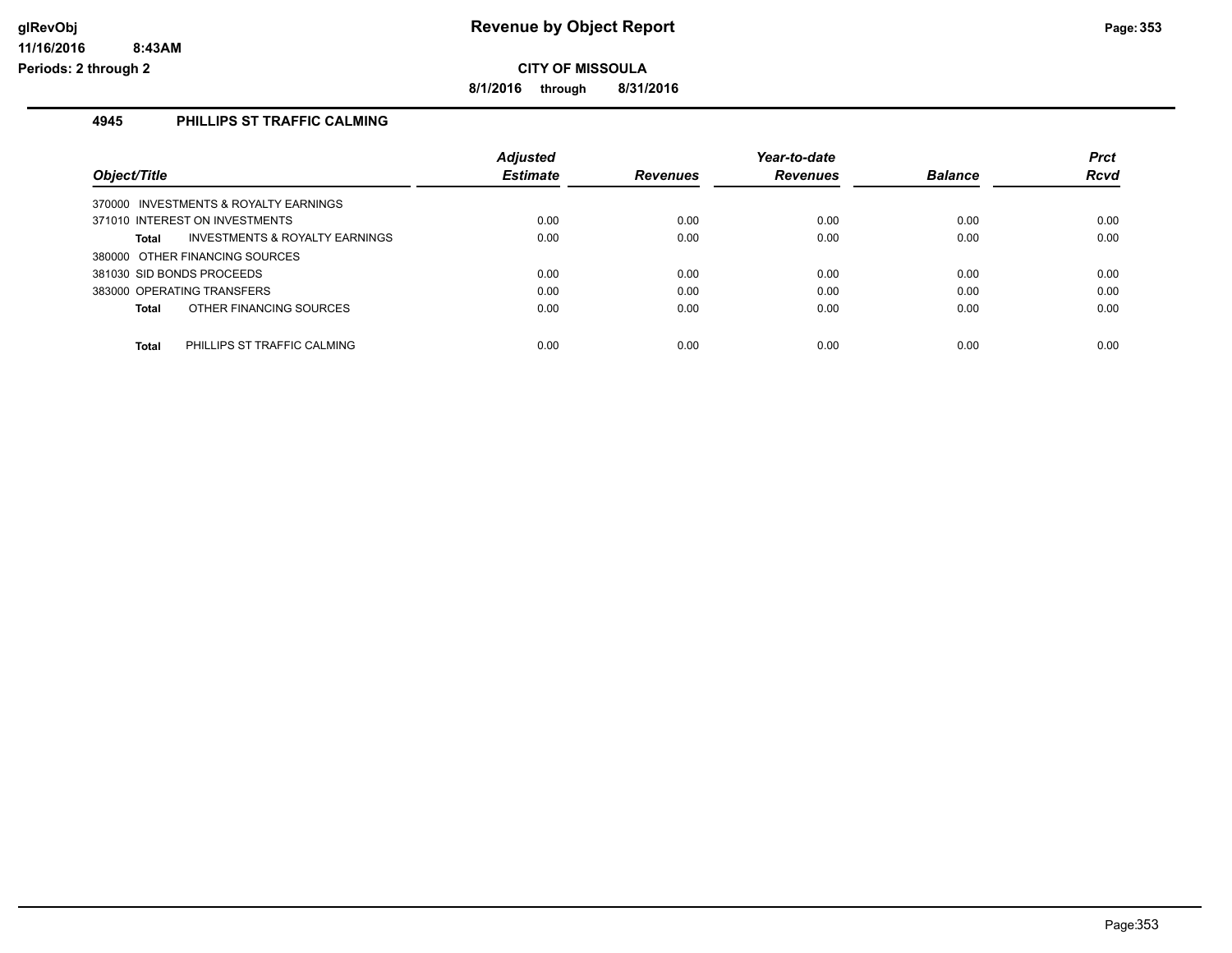**8/1/2016 through 8/31/2016**

# **4946 PATTEE CREEK DR. TRAFFIC CALMING**

## **4946 PATTEE CREEK DR. TRAFFIC CALMING**

|                                           | <b>Adjusted</b> |                 | Year-to-date    |                | <b>Prct</b> |
|-------------------------------------------|-----------------|-----------------|-----------------|----------------|-------------|
| Object/Title                              | <b>Estimate</b> | <b>Revenues</b> | <b>Revenues</b> | <b>Balance</b> | <b>Rcvd</b> |
| 370000 INVESTMENTS & ROYALTY EARNINGS     |                 |                 |                 |                |             |
| 371010 INTEREST ON INVESTMENTS            | 0.00            | 0.00            | 0.00            | 0.00           | 0.00        |
| INVESTMENTS & ROYALTY EARNINGS<br>Total   | 0.00            | 0.00            | 0.00            | 0.00           | 0.00        |
| 380000 OTHER FINANCING SOURCES            |                 |                 |                 |                |             |
| 381030 SID BONDS PROCEEDS                 | 0.00            | 0.00            | 0.00            | 0.00           | 0.00        |
| 383000 OPERATING TRANSFERS                | 0.00            | 0.00            | 0.00            | 0.00           | 0.00        |
| OTHER FINANCING SOURCES<br>Total          | 0.00            | 0.00            | 0.00            | 0.00           | 0.00        |
|                                           |                 |                 |                 |                |             |
| Total<br>PATTEE CREEK DR. TRAFFIC CALMING | 0.00            | 0.00            | 0.00            | 0.00           | 0.00        |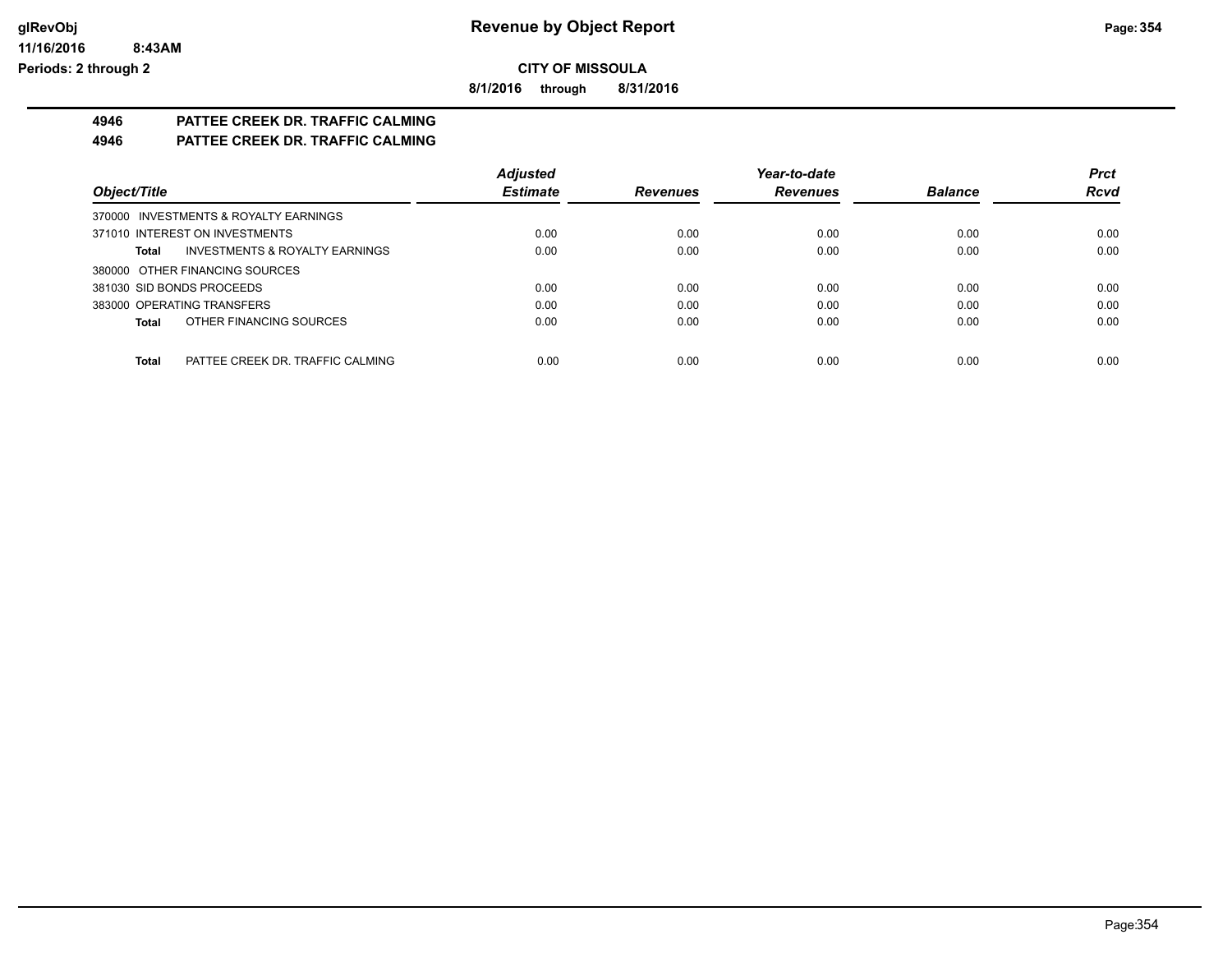**CITY OF MISSOULA**

**8/1/2016 through 8/31/2016**

#### **4946 PATTEE CREEK DR. TRAFFIC CALMING**

|                                                  | <b>Adjusted</b> |                 | Year-to-date    |                | <b>Prct</b> |
|--------------------------------------------------|-----------------|-----------------|-----------------|----------------|-------------|
| Object/Title                                     | <b>Estimate</b> | <b>Revenues</b> | <b>Revenues</b> | <b>Balance</b> | <b>Rcvd</b> |
| 370000 INVESTMENTS & ROYALTY EARNINGS            |                 |                 |                 |                |             |
| 371010 INTEREST ON INVESTMENTS                   | 0.00            | 0.00            | 0.00            | 0.00           | 0.00        |
| INVESTMENTS & ROYALTY EARNINGS<br>Total          | 0.00            | 0.00            | 0.00            | 0.00           | 0.00        |
| 380000 OTHER FINANCING SOURCES                   |                 |                 |                 |                |             |
| 381030 SID BONDS PROCEEDS                        | 0.00            | 0.00            | 0.00            | 0.00           | 0.00        |
| 383000 OPERATING TRANSFERS                       | 0.00            | 0.00            | 0.00            | 0.00           | 0.00        |
| OTHER FINANCING SOURCES<br><b>Total</b>          | 0.00            | 0.00            | 0.00            | 0.00           | 0.00        |
|                                                  |                 |                 |                 |                |             |
| <b>Total</b><br>PATTEE CREEK DR. TRAFFIC CALMING | 0.00            | 0.00            | 0.00            | 0.00           | 0.00        |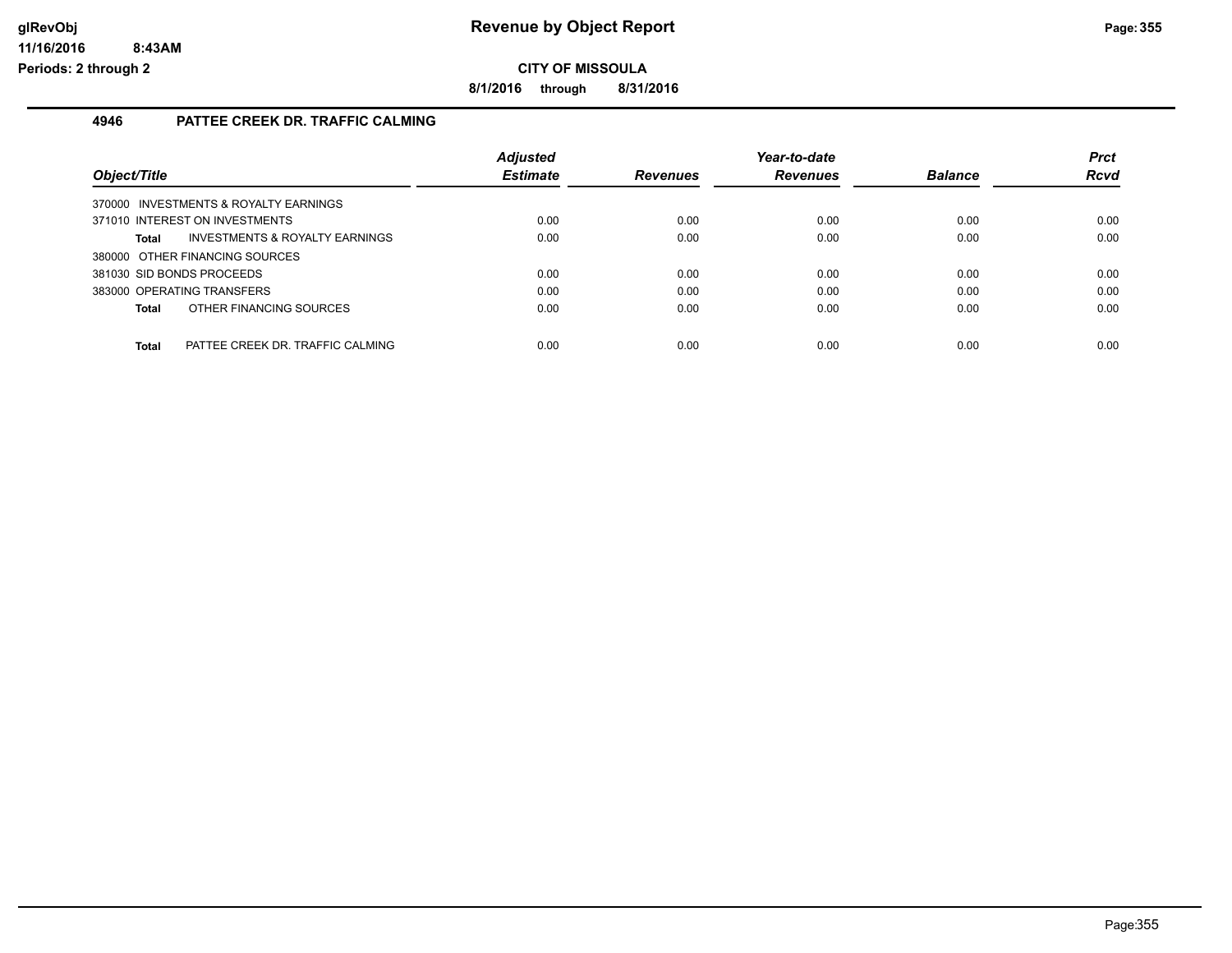**8/1/2016 through 8/31/2016**

## **4948 STORMWATER OUTFALL RETROFITS**

#### **4948 STORMWATER OUTFALL RETROFITS**

|                     |                                     | <b>Adjusted</b> |                 | Year-to-date    |                | Prct        |
|---------------------|-------------------------------------|-----------------|-----------------|-----------------|----------------|-------------|
| Object/Title        |                                     | <b>Estimate</b> | <b>Revenues</b> | <b>Revenues</b> | <b>Balance</b> | <b>Rcvd</b> |
|                     | 330000 INTERGOVERNMENTAL REVENUES   |                 |                 |                 |                |             |
| 334121 DNRC GRANT   |                                     | 0.00            | 0.00            | 0.00            | 0.00           | 0.00        |
|                     | 337003 HEALTH DEPT-STORM WATER MGMT | 0.00            | 0.00            | 0.00            | 0.00           | 0.00        |
| 337004 MRA GRANTS   |                                     | 0.00            | 0.00            | 0.00            | 0.00           | 0.00        |
| Total               | <b>INTERGOVERNMENTAL REVENUES</b>   | 0.00            | 0.00            | 0.00            | 0.00           | 0.00        |
|                     | 380000 OTHER FINANCING SOURCES      |                 |                 |                 |                |             |
| 383014 TRANS FR MRA |                                     | 0.00            | 0.00            | 0.00            | 0.00           | 0.00        |
| 383015 TRANS FR MPC |                                     | 0.00            | 25.000.00       | 25.000.00       | $-25.000.00$   | 0.00        |
| <b>Total</b>        | OTHER FINANCING SOURCES             | 0.00            | 25,000.00       | 25.000.00       | $-25.000.00$   | 0.00        |
| <b>Total</b>        | STORMWATER OUTFALL RETROFITS        | 0.00            | 25.000.00       | 25.000.00       | $-25.000.00$   | 0.00        |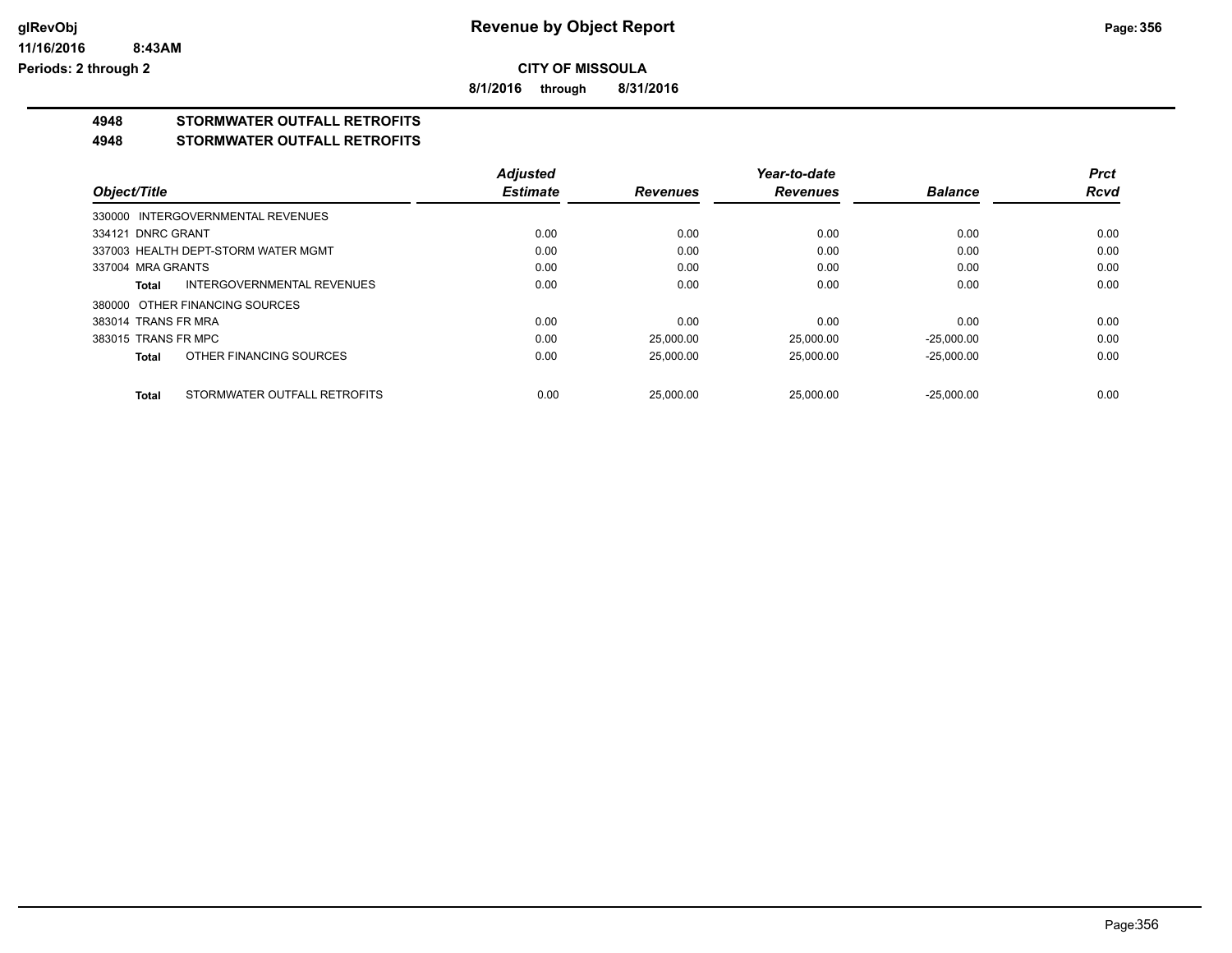**8/1/2016 through 8/31/2016**

#### **4948 STORMWATER OUTFALL RETROFITS**

| Object/Title                        |                              | <b>Adjusted</b><br><b>Estimate</b> | <b>Revenues</b> | Year-to-date<br><b>Revenues</b> | <b>Balance</b> | <b>Prct</b><br><b>Rcvd</b> |
|-------------------------------------|------------------------------|------------------------------------|-----------------|---------------------------------|----------------|----------------------------|
| 330000 INTERGOVERNMENTAL REVENUES   |                              |                                    |                 |                                 |                |                            |
| 334121 DNRC GRANT                   |                              | 0.00                               | 0.00            | 0.00                            | 0.00           | 0.00                       |
| 337003 HEALTH DEPT-STORM WATER MGMT |                              | 0.00                               | 0.00            | 0.00                            | 0.00           | 0.00                       |
| 337004 MRA GRANTS                   |                              | 0.00                               | 0.00            | 0.00                            | 0.00           | 0.00                       |
| Total                               | INTERGOVERNMENTAL REVENUES   | 0.00                               | 0.00            | 0.00                            | 0.00           | 0.00                       |
| 380000 OTHER FINANCING SOURCES      |                              |                                    |                 |                                 |                |                            |
| 383014 TRANS FR MRA                 |                              | 0.00                               | 0.00            | 0.00                            | 0.00           | 0.00                       |
| 383015 TRANS FR MPC                 |                              | 0.00                               | 25.000.00       | 25.000.00                       | $-25.000.00$   | 0.00                       |
| Total                               | OTHER FINANCING SOURCES      | 0.00                               | 25,000.00       | 25,000.00                       | $-25,000.00$   | 0.00                       |
| Total                               | STORMWATER OUTFALL RETROFITS | 0.00                               | 25,000.00       | 25,000.00                       | $-25.000.00$   | 0.00                       |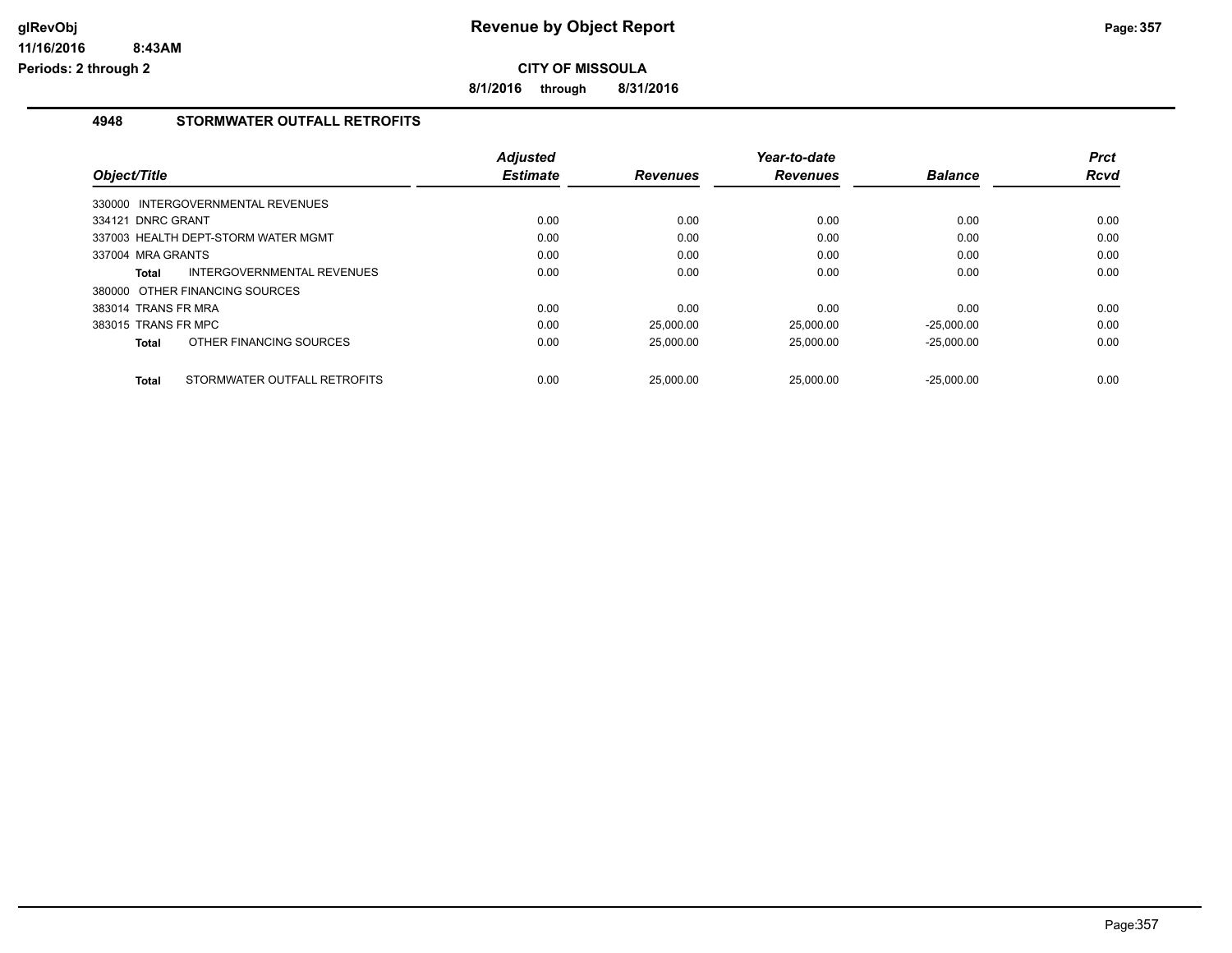**8/1/2016 through 8/31/2016**

**4949 WAYFINDING PROJECT**

**4949 WAYFINDING PROJECT**

|                                           | <b>Adjusted</b> |                 | Year-to-date    |                | <b>Prct</b> |
|-------------------------------------------|-----------------|-----------------|-----------------|----------------|-------------|
| Object/Title                              | <b>Estimate</b> | <b>Revenues</b> | <b>Revenues</b> | <b>Balance</b> | <b>Rcvd</b> |
| 360000 MISCELLANEOUS REVENUES             |                 |                 |                 |                |             |
| 365000 DONATIONS                          | 0.00            | 0.00            | 0.00            | 0.00           | 0.00        |
| MISCELLANEOUS REVENUES<br><b>Total</b>    | 0.00            | 0.00            | 0.00            | 0.00           | 0.00        |
| 380000 OTHER FINANCING SOURCES            |                 |                 |                 |                |             |
| 383042 TRANSFERS FROM OTHER FUNDS         | 0.00            | 0.00            | 0.00            | 0.00           | 0.00        |
| OTHER FINANCING SOURCES<br><b>Total</b>   | 0.00            | 0.00            | 0.00            | 0.00           | 0.00        |
|                                           |                 |                 |                 |                |             |
| <b>WAYFINDING PROJECT</b><br><b>Total</b> | 0.00            | 0.00            | 0.00            | 0.00           | 0.00        |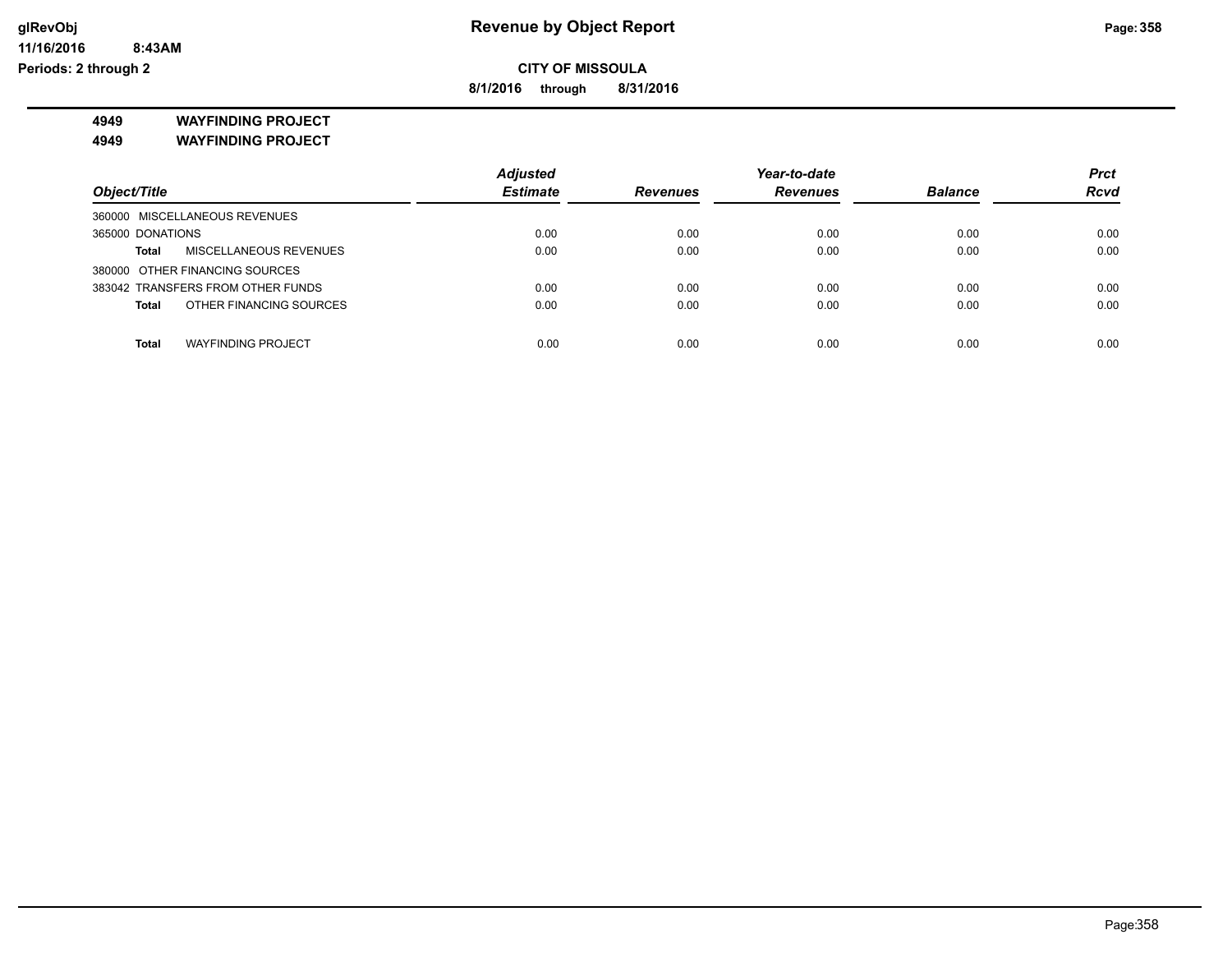**glRevObj Revenue by Object Report Page:359** 

**CITY OF MISSOULA**

**8/1/2016 through 8/31/2016**

#### **4949 WAYFINDING PROJECT**

 **8:43AM**

| Object/Title                            | <b>Adjusted</b><br><b>Estimate</b> | <b>Revenues</b> | Year-to-date<br><b>Revenues</b> | <b>Balance</b> | <b>Prct</b><br><b>Rcvd</b> |
|-----------------------------------------|------------------------------------|-----------------|---------------------------------|----------------|----------------------------|
| 360000 MISCELLANEOUS REVENUES           |                                    |                 |                                 |                |                            |
| 365000 DONATIONS                        | 0.00                               | 0.00            | 0.00                            | 0.00           | 0.00                       |
| MISCELLANEOUS REVENUES<br><b>Total</b>  | 0.00                               | 0.00            | 0.00                            | 0.00           | 0.00                       |
| 380000 OTHER FINANCING SOURCES          |                                    |                 |                                 |                |                            |
| 383042 TRANSFERS FROM OTHER FUNDS       | 0.00                               | 0.00            | 0.00                            | 0.00           | 0.00                       |
| OTHER FINANCING SOURCES<br><b>Total</b> | 0.00                               | 0.00            | 0.00                            | 0.00           | 0.00                       |
| <b>WAYFINDING PROJECT</b><br>Total      | 0.00                               | 0.00            | 0.00                            | 0.00           | 0.00                       |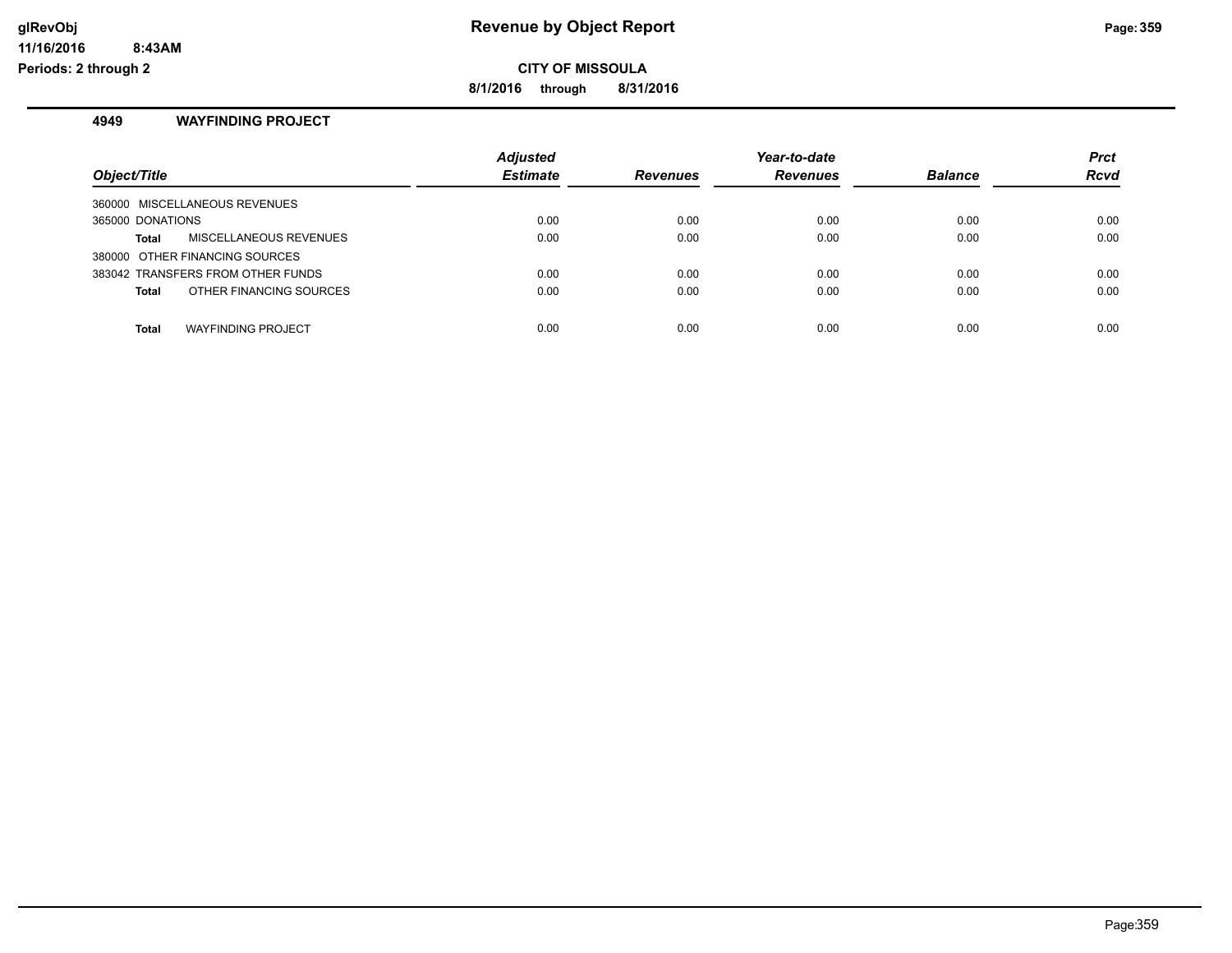**8/1/2016 through 8/31/2016**

#### **4990 ARRA ENHANCEMENTS**

**4990 ARRA ENHANCEMENTS**

|                                                           | <b>Adjusted</b> |                 | Year-to-date    |                | <b>Prct</b> |
|-----------------------------------------------------------|-----------------|-----------------|-----------------|----------------|-------------|
| Object/Title                                              | <b>Estimate</b> | <b>Revenues</b> | <b>Revenues</b> | <b>Balance</b> | <b>Rcvd</b> |
| 330000 INTERGOVERNMENTAL REVENUES                         |                 |                 |                 |                |             |
| 334990 ARRA FUNDING                                       | 0.00            | 0.00            | 0.00            | 0.00           | 0.00        |
| INTERGOVERNMENTAL REVENUES<br>Total                       | 0.00            | 0.00            | 0.00            | 0.00           | 0.00        |
| 370000 INVESTMENTS & ROYALTY EARNINGS                     |                 |                 |                 |                |             |
| 371010 INTEREST ON INVESTMENTS                            | 0.00            | 0.00            | 0.00            | 0.00           | 0.00        |
| <b>INVESTMENTS &amp; ROYALTY EARNINGS</b><br><b>Total</b> | 0.00            | 0.00            | 0.00            | 0.00           | 0.00        |
|                                                           |                 |                 |                 |                |             |
| ARRA ENHANCEMENTS<br><b>Total</b>                         | 0.00            | 0.00            | 0.00            | 0.00           | 0.00        |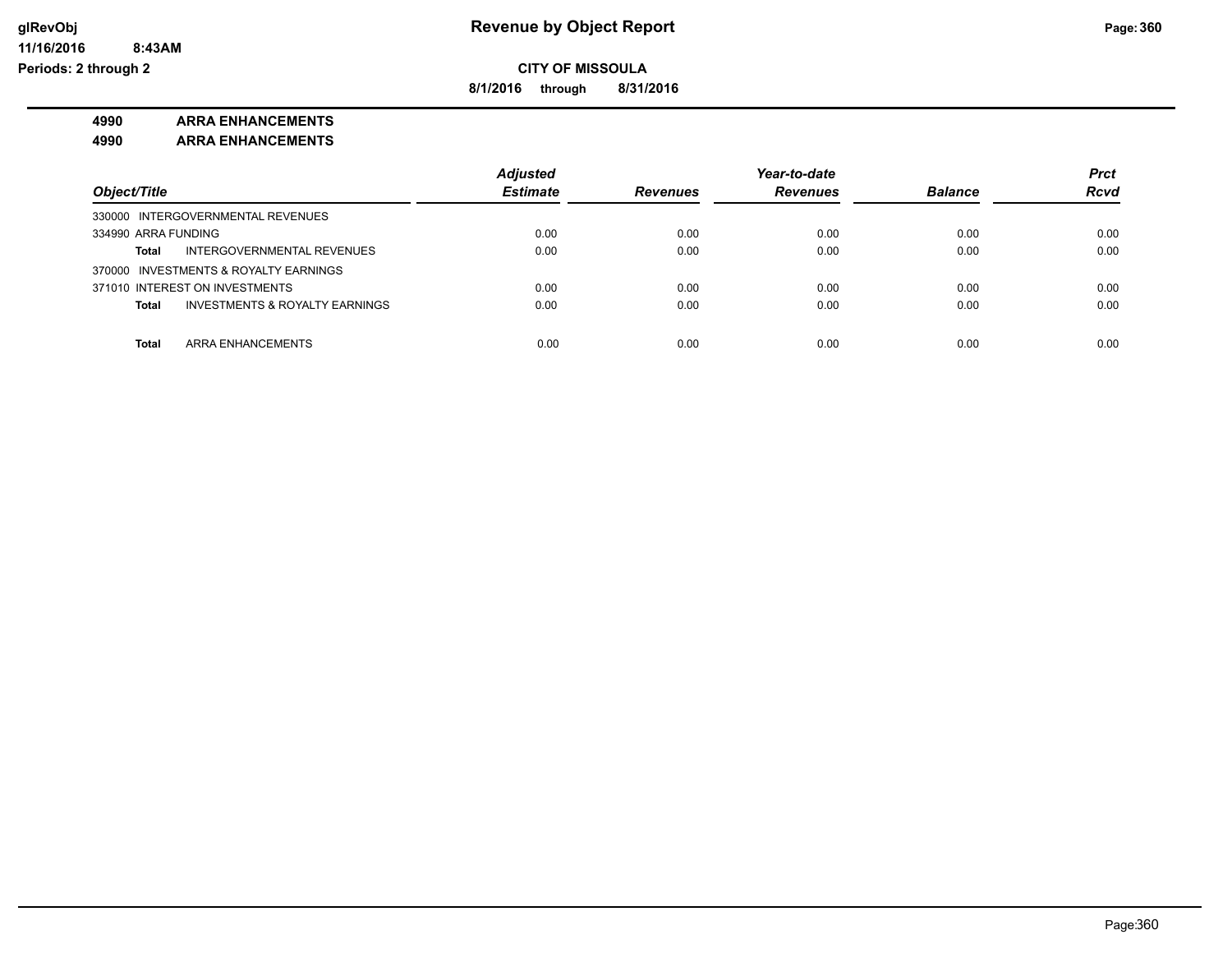**8/1/2016 through 8/31/2016**

#### **4990 ARRA ENHANCEMENTS**

| Object/Title                                              | <b>Adjusted</b><br><b>Estimate</b> | <b>Revenues</b> | Year-to-date<br><b>Revenues</b> | <b>Balance</b> | <b>Prct</b><br><b>Rcvd</b> |
|-----------------------------------------------------------|------------------------------------|-----------------|---------------------------------|----------------|----------------------------|
| 330000 INTERGOVERNMENTAL REVENUES                         |                                    |                 |                                 |                |                            |
| 334990 ARRA FUNDING                                       | 0.00                               | 0.00            | 0.00                            | 0.00           | 0.00                       |
| INTERGOVERNMENTAL REVENUES<br>Total                       | 0.00                               | 0.00            | 0.00                            | 0.00           | 0.00                       |
| 370000 INVESTMENTS & ROYALTY EARNINGS                     |                                    |                 |                                 |                |                            |
| 371010 INTEREST ON INVESTMENTS                            | 0.00                               | 0.00            | 0.00                            | 0.00           | 0.00                       |
| <b>INVESTMENTS &amp; ROYALTY EARNINGS</b><br><b>Total</b> | 0.00                               | 0.00            | 0.00                            | 0.00           | 0.00                       |
|                                                           |                                    |                 |                                 |                |                            |
| ARRA ENHANCEMENTS<br><b>Total</b>                         | 0.00                               | 0.00            | 0.00                            | 0.00           | 0.00                       |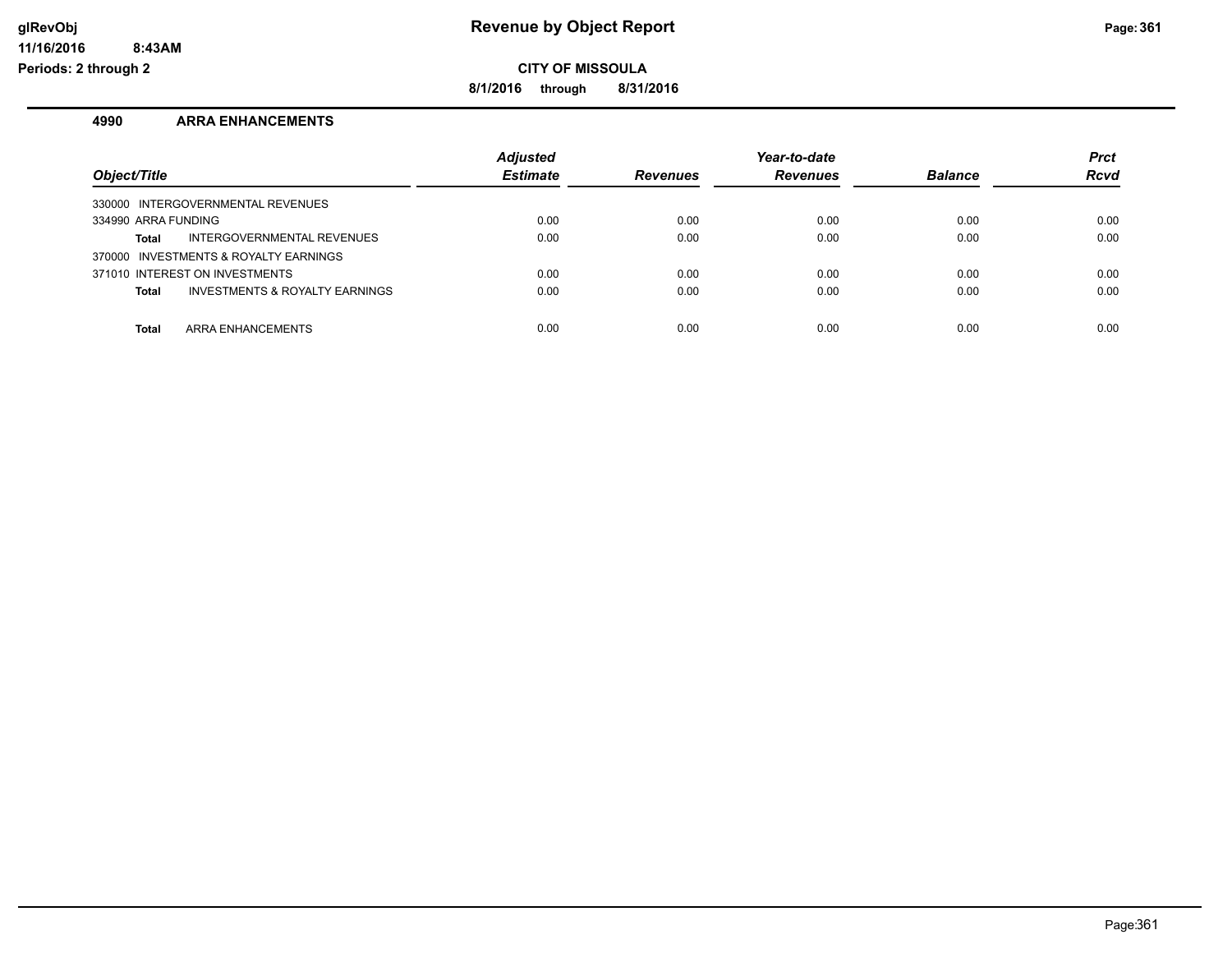**8/1/2016 through 8/31/2016**

## **4991 ARRA HB645**

**4991 ARRA HB645**

|                                                    | <b>Adjusted</b> |                 | Year-to-date    |                | <b>Prct</b> |
|----------------------------------------------------|-----------------|-----------------|-----------------|----------------|-------------|
| Object/Title                                       | <b>Estimate</b> | <b>Revenues</b> | <b>Revenues</b> | <b>Balance</b> | <b>Rcvd</b> |
| 330000 INTERGOVERNMENTAL REVENUES                  |                 |                 |                 |                |             |
| 334991 ARRA HB645 FUNDING                          | 0.00            | 0.00            | 0.00            | 0.00           | 0.00        |
| 336023 STATE CONTRIB. - PERS                       | 0.00            | 0.00            | 0.00            | 0.00           | 0.00        |
| <b>INTERGOVERNMENTAL REVENUES</b><br>Total         | 0.00            | 0.00            | 0.00            | 0.00           | 0.00        |
| 340000 CHARGES FOR SERVICES                        |                 |                 |                 |                |             |
| 343005 NON-ARRA MOUNTAIN WATER CONTRACT            | 0.00            | 0.00            | 0.00            | 0.00           | 0.00        |
| <b>CHARGES FOR SERVICES</b><br>Total               | 0.00            | 0.00            | 0.00            | 0.00           | 0.00        |
| 360000 MISCELLANEOUS REVENUES                      |                 |                 |                 |                |             |
| 360000 MISCELLANEOUS REVENUES                      | 0.00            | 0.00            | 0.00            | 0.00           | 0.00        |
| MISCELLANEOUS REVENUES<br>Total                    | 0.00            | 0.00            | 0.00            | 0.00           | 0.00        |
| 370000 INVESTMENTS & ROYALTY EARNINGS              |                 |                 |                 |                |             |
| 371010 INTEREST ON INVESTMENTS                     | 0.00            | 0.00            | 0.00            | 0.00           | 0.00        |
| <b>INVESTMENTS &amp; ROYALTY EARNINGS</b><br>Total | 0.00            | 0.00            | 0.00            | 0.00           | 0.00        |
|                                                    |                 |                 |                 |                |             |
| ARRA HB645<br><b>Total</b>                         | 0.00            | 0.00            | 0.00            | 0.00           | 0.00        |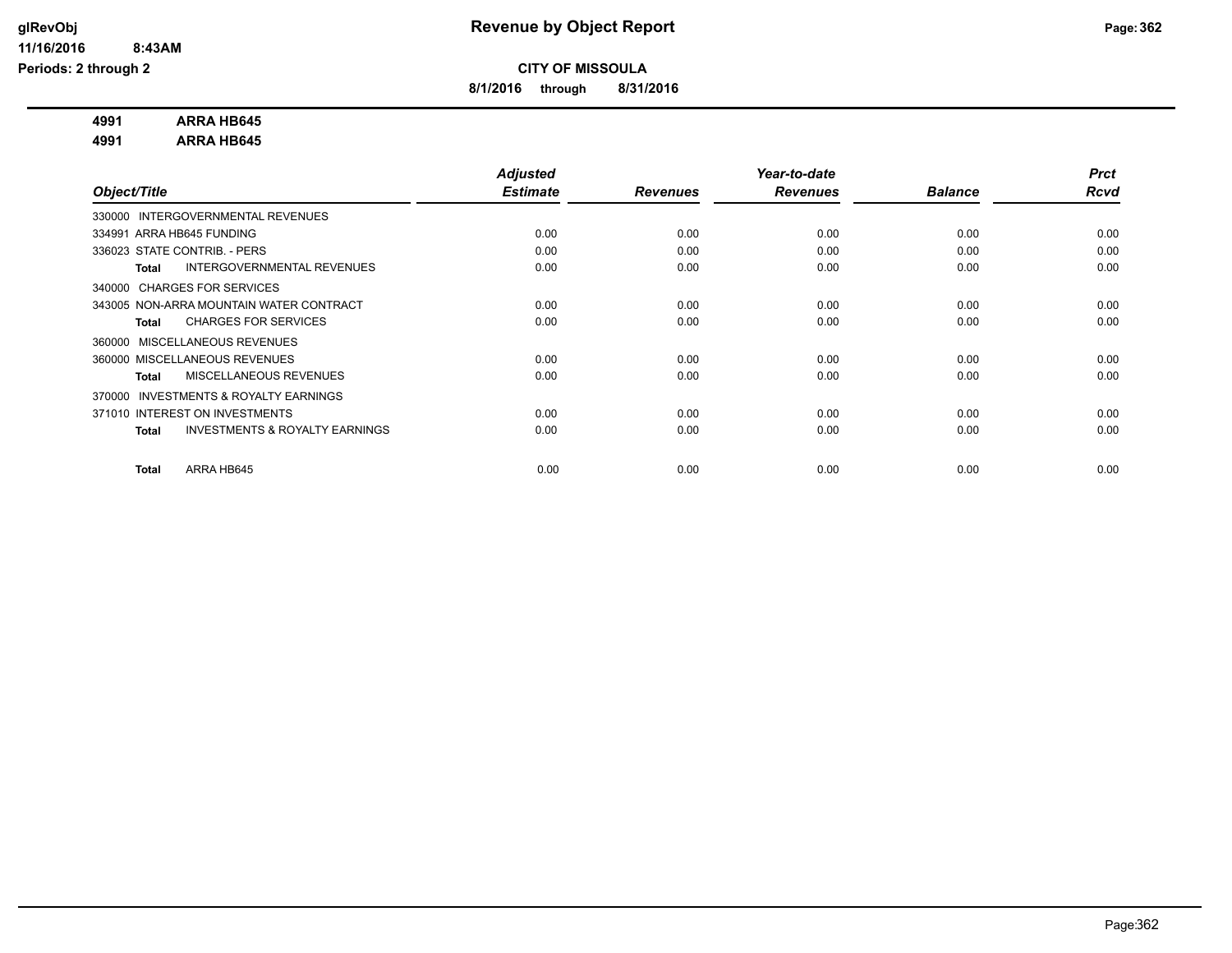**8:43AM Periods: 2 through 2**

**CITY OF MISSOULA**

**8/1/2016 through 8/31/2016**

**4991 ARRA HB645**

| Object/Title                                              | <b>Adjusted</b><br><b>Estimate</b> | <b>Revenues</b> | Year-to-date<br><b>Revenues</b> | <b>Balance</b> | <b>Prct</b><br>Rcvd |
|-----------------------------------------------------------|------------------------------------|-----------------|---------------------------------|----------------|---------------------|
|                                                           |                                    |                 |                                 |                |                     |
| 330000 INTERGOVERNMENTAL REVENUES                         |                                    |                 |                                 |                |                     |
| 334991 ARRA HB645 FUNDING                                 | 0.00                               | 0.00            | 0.00                            | 0.00           | 0.00                |
| 336023 STATE CONTRIB. - PERS                              | 0.00                               | 0.00            | 0.00                            | 0.00           | 0.00                |
| <b>INTERGOVERNMENTAL REVENUES</b><br>Total                | 0.00                               | 0.00            | 0.00                            | 0.00           | 0.00                |
| 340000 CHARGES FOR SERVICES                               |                                    |                 |                                 |                |                     |
| 343005 NON-ARRA MOUNTAIN WATER CONTRACT                   | 0.00                               | 0.00            | 0.00                            | 0.00           | 0.00                |
| <b>CHARGES FOR SERVICES</b><br><b>Total</b>               | 0.00                               | 0.00            | 0.00                            | 0.00           | 0.00                |
| 360000 MISCELLANEOUS REVENUES                             |                                    |                 |                                 |                |                     |
| 360000 MISCELLANEOUS REVENUES                             | 0.00                               | 0.00            | 0.00                            | 0.00           | 0.00                |
| <b>MISCELLANEOUS REVENUES</b><br><b>Total</b>             | 0.00                               | 0.00            | 0.00                            | 0.00           | 0.00                |
| 370000 INVESTMENTS & ROYALTY EARNINGS                     |                                    |                 |                                 |                |                     |
| 371010 INTEREST ON INVESTMENTS                            | 0.00                               | 0.00            | 0.00                            | 0.00           | 0.00                |
| <b>INVESTMENTS &amp; ROYALTY EARNINGS</b><br><b>Total</b> | 0.00                               | 0.00            | 0.00                            | 0.00           | 0.00                |
|                                                           |                                    |                 |                                 |                |                     |
| ARRA HB645<br><b>Total</b>                                | 0.00                               | 0.00            | 0.00                            | 0.00           | 0.00                |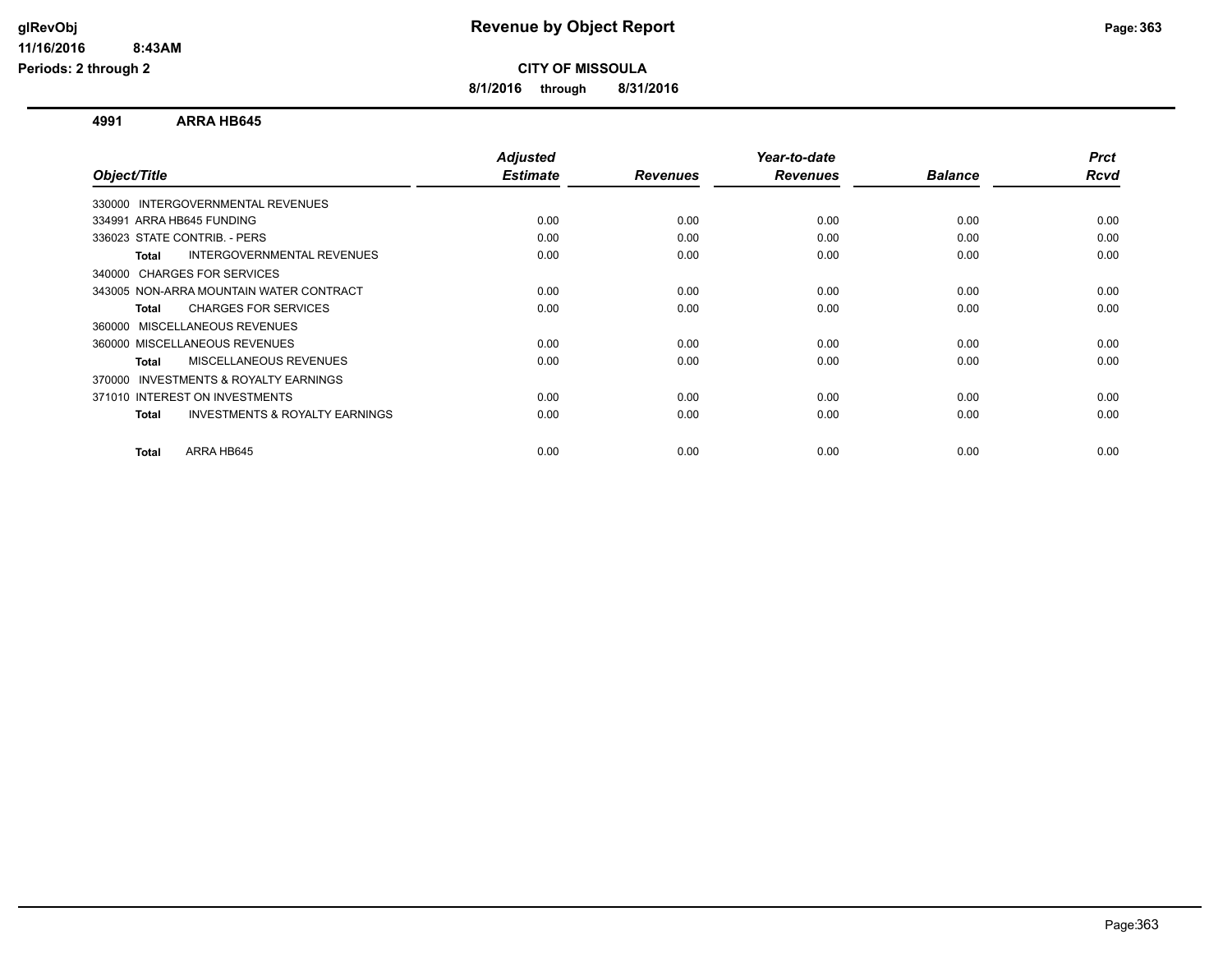**8/1/2016 through 8/31/2016**

#### **4992 WFL MILLER CREEK ROAD**

**4992 WFL MILLER CREEK ROAD**

|                                                           | <b>Adjusted</b> |                 | Year-to-date    |                | <b>Prct</b> |
|-----------------------------------------------------------|-----------------|-----------------|-----------------|----------------|-------------|
| Object/Title                                              | <b>Estimate</b> | <b>Revenues</b> | <b>Revenues</b> | <b>Balance</b> | <b>Rcvd</b> |
| 330000 INTERGOVERNMENTAL REVENUES                         |                 |                 |                 |                |             |
| 334990 ARRA FUNDING                                       | 0.00            | 0.00            | 0.00            | 0.00           | 0.00        |
| INTERGOVERNMENTAL REVENUES<br>Total                       | 0.00            | 0.00            | 0.00            | 0.00           | 0.00        |
| 370000 INVESTMENTS & ROYALTY EARNINGS                     |                 |                 |                 |                |             |
| 371010 INTEREST ON INVESTMENTS                            | 0.00            | 0.00            | 0.00            | 0.00           | 0.00        |
| <b>INVESTMENTS &amp; ROYALTY EARNINGS</b><br><b>Total</b> | 0.00            | 0.00            | 0.00            | 0.00           | 0.00        |
|                                                           |                 |                 |                 |                |             |
| WFL MILLER CREEK ROAD<br><b>Total</b>                     | 0.00            | 0.00            | 0.00            | 0.00           | 0.00        |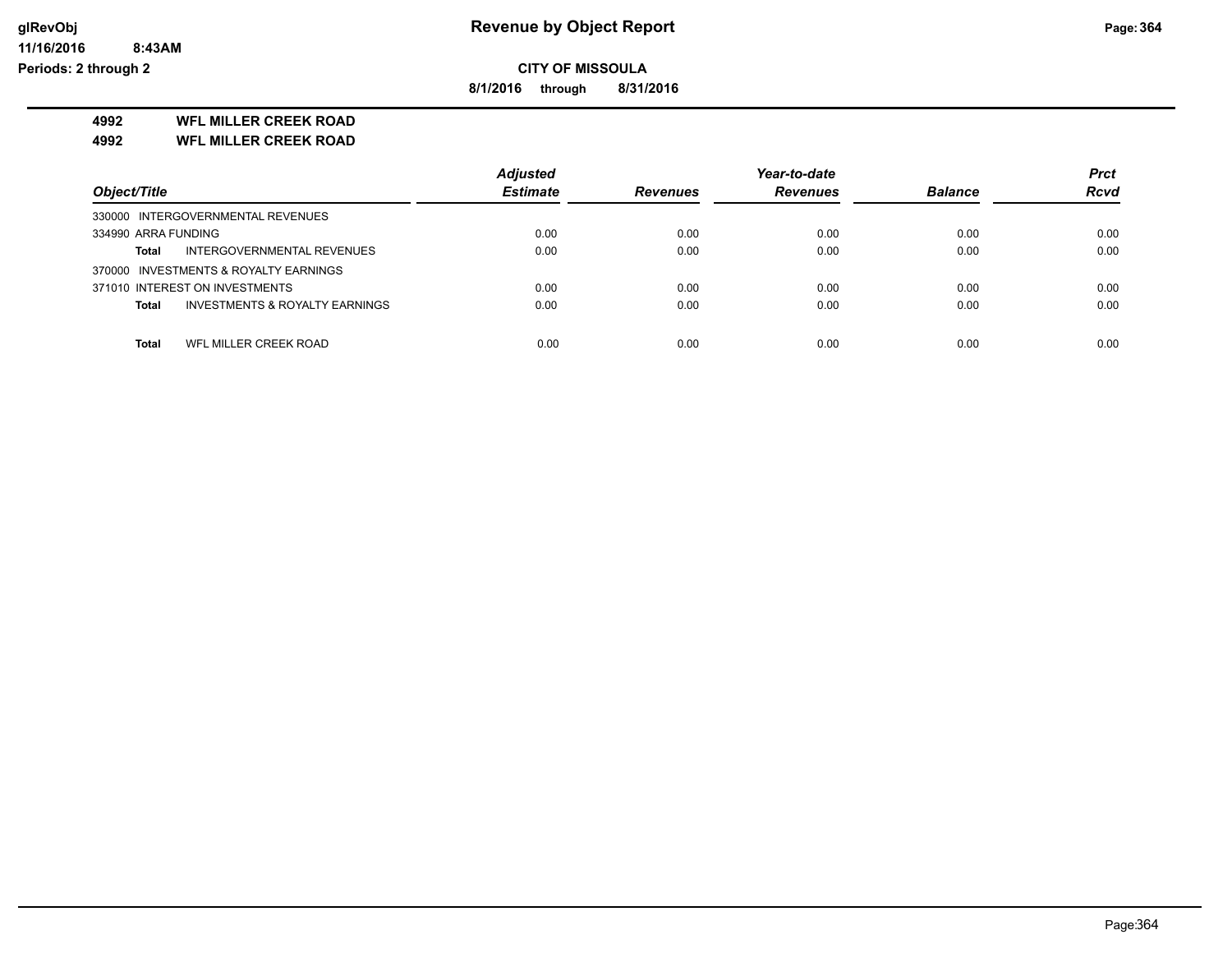**Periods: 2 through 2**

**CITY OF MISSOULA**

**8/1/2016 through 8/31/2016**

## **4992 WFL MILLER CREEK ROAD**

 **8:43AM**

| Object/Title                                              | <b>Adjusted</b><br><b>Estimate</b> | <b>Revenues</b> | Year-to-date<br><b>Revenues</b> | <b>Balance</b> | <b>Prct</b><br><b>Rcvd</b> |
|-----------------------------------------------------------|------------------------------------|-----------------|---------------------------------|----------------|----------------------------|
| 330000 INTERGOVERNMENTAL REVENUES                         |                                    |                 |                                 |                |                            |
| 334990 ARRA FUNDING                                       | 0.00                               | 0.00            | 0.00                            | 0.00           | 0.00                       |
| INTERGOVERNMENTAL REVENUES<br>Total                       | 0.00                               | 0.00            | 0.00                            | 0.00           | 0.00                       |
| 370000 INVESTMENTS & ROYALTY EARNINGS                     |                                    |                 |                                 |                |                            |
| 371010 INTEREST ON INVESTMENTS                            | 0.00                               | 0.00            | 0.00                            | 0.00           | 0.00                       |
| <b>INVESTMENTS &amp; ROYALTY EARNINGS</b><br><b>Total</b> | 0.00                               | 0.00            | 0.00                            | 0.00           | 0.00                       |
| WFL MILLER CREEK ROAD<br>Total                            | 0.00                               | 0.00            | 0.00                            | 0.00           | 0.00                       |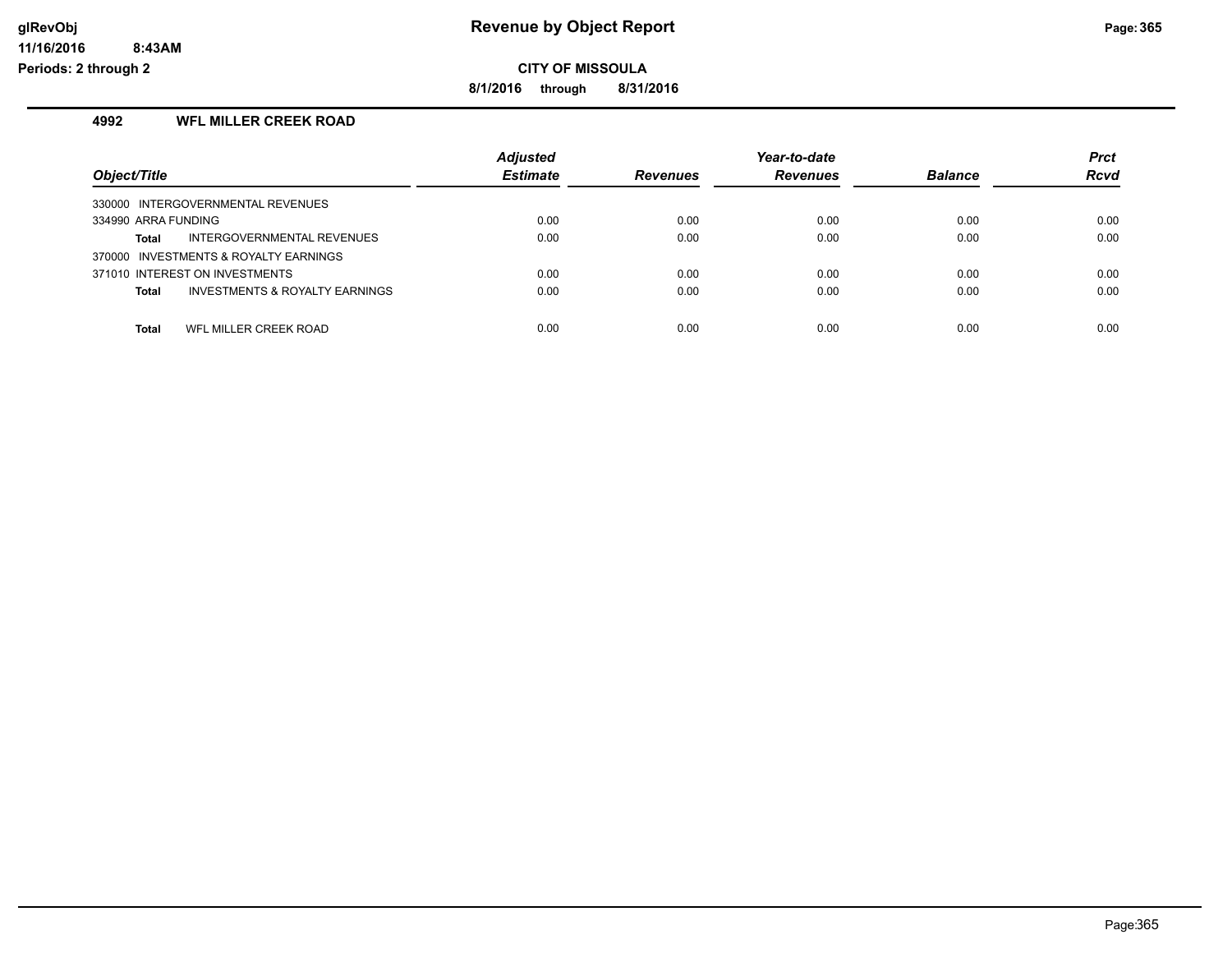**8/1/2016 through 8/31/2016**

#### **4993 WESTERN FEDERAL LANDS**

**4993 WESTERN FEDERAL LANDS**

|                                              | <b>Adjusted</b> |                 | Year-to-date    |                | <b>Prct</b> |
|----------------------------------------------|-----------------|-----------------|-----------------|----------------|-------------|
| Object/Title                                 | <b>Estimate</b> | <b>Revenues</b> | <b>Revenues</b> | <b>Balance</b> | <b>Rcvd</b> |
| 330000 INTERGOVERNMENTAL REVENUES            |                 |                 |                 |                |             |
| 331005 WESTERN FEDERAL LANDS GRANT           | 0.00            | 0.00            | 0.00            | 0.00           | 0.00        |
| 334125 FWP GRANT                             | 0.00            | 0.00            | 0.00            | 0.00           | 0.00        |
| INTERGOVERNMENTAL REVENUES<br>Total          | 0.00            | 0.00            | 0.00            | 0.00           | 0.00        |
| 360000 MISCELLANEOUS REVENUES                |                 |                 |                 |                |             |
| 365010 FRIENDS OF MISSOULA PARKS DONATION    | 0.00            | 0.00            | 0.00            | 0.00           | 0.00        |
| MISCELLANEOUS REVENUES<br>Total              | 0.00            | 0.00            | 0.00            | 0.00           | 0.00        |
| 370000 INVESTMENTS & ROYALTY EARNINGS        |                 |                 |                 |                |             |
| 371010 INTEREST ON INVESTMENTS               | 0.00            | 0.00            | 0.00            | 0.00           | 0.00        |
| INVESTMENTS & ROYALTY EARNINGS<br>Total      | 0.00            | 0.00            | 0.00            | 0.00           | 0.00        |
| <b>WESTERN FEDERAL LANDS</b><br><b>Total</b> | 0.00            | 0.00            | 0.00            | 0.00           | 0.00        |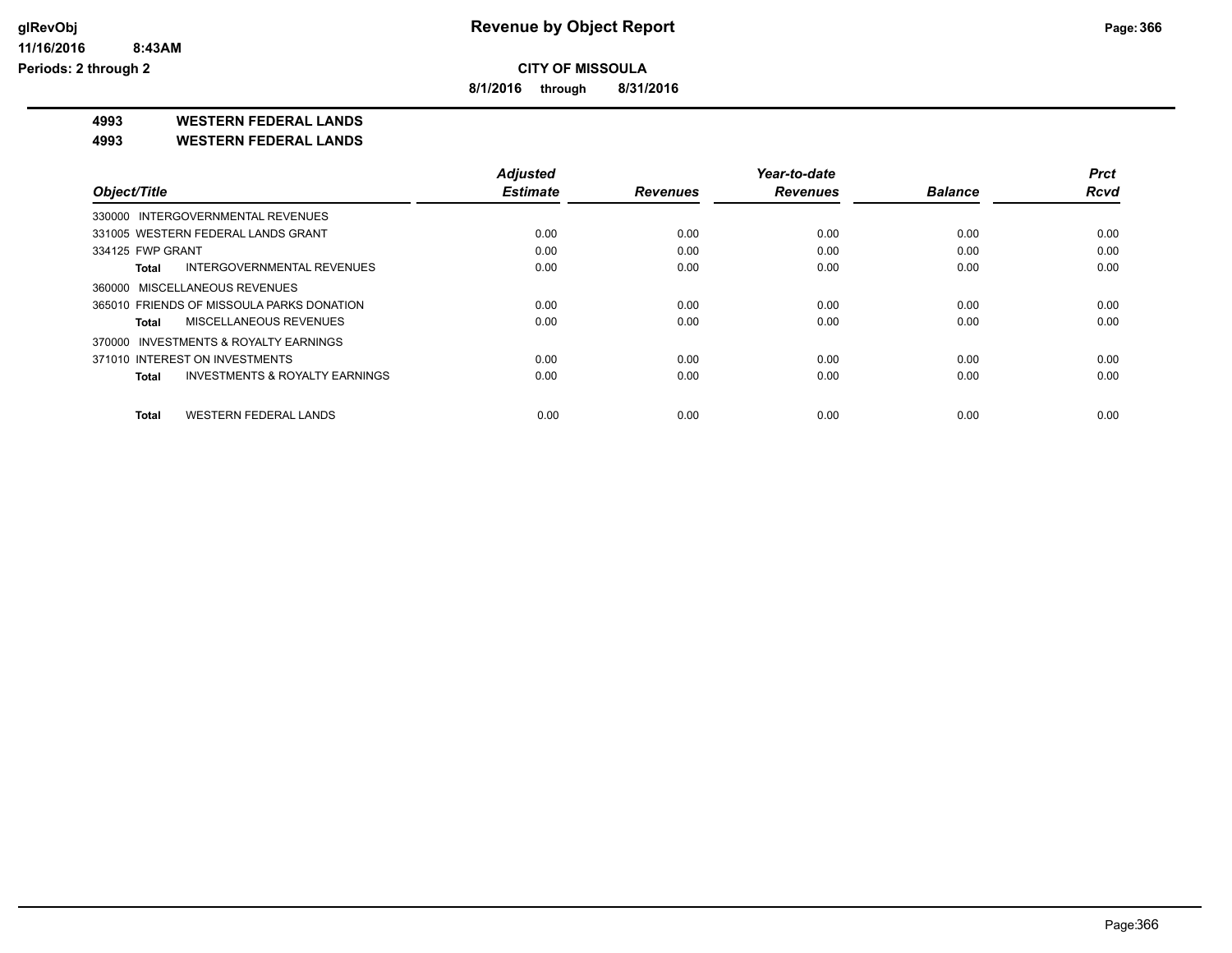**8/1/2016 through 8/31/2016**

### **4993 WESTERN FEDERAL LANDS**

| Object/Title                                 | <b>Adjusted</b><br><b>Estimate</b> | <b>Revenues</b> | Year-to-date<br><b>Revenues</b> | <b>Balance</b> | <b>Prct</b><br>Rcvd |
|----------------------------------------------|------------------------------------|-----------------|---------------------------------|----------------|---------------------|
|                                              |                                    |                 |                                 |                |                     |
| 330000 INTERGOVERNMENTAL REVENUES            |                                    |                 |                                 |                |                     |
| 331005 WESTERN FEDERAL LANDS GRANT           | 0.00                               | 0.00            | 0.00                            | 0.00           | 0.00                |
| 334125 FWP GRANT                             | 0.00                               | 0.00            | 0.00                            | 0.00           | 0.00                |
| INTERGOVERNMENTAL REVENUES<br>Total          | 0.00                               | 0.00            | 0.00                            | 0.00           | 0.00                |
| 360000 MISCELLANEOUS REVENUES                |                                    |                 |                                 |                |                     |
| 365010 FRIENDS OF MISSOULA PARKS DONATION    | 0.00                               | 0.00            | 0.00                            | 0.00           | 0.00                |
| MISCELLANEOUS REVENUES<br>Total              | 0.00                               | 0.00            | 0.00                            | 0.00           | 0.00                |
| 370000 INVESTMENTS & ROYALTY EARNINGS        |                                    |                 |                                 |                |                     |
| 371010 INTEREST ON INVESTMENTS               | 0.00                               | 0.00            | 0.00                            | 0.00           | 0.00                |
| INVESTMENTS & ROYALTY EARNINGS<br>Total      | 0.00                               | 0.00            | 0.00                            | 0.00           | 0.00                |
|                                              |                                    |                 |                                 |                |                     |
| <b>WESTERN FEDERAL LANDS</b><br><b>Total</b> | 0.00                               | 0.00            | 0.00                            | 0.00           | 0.00                |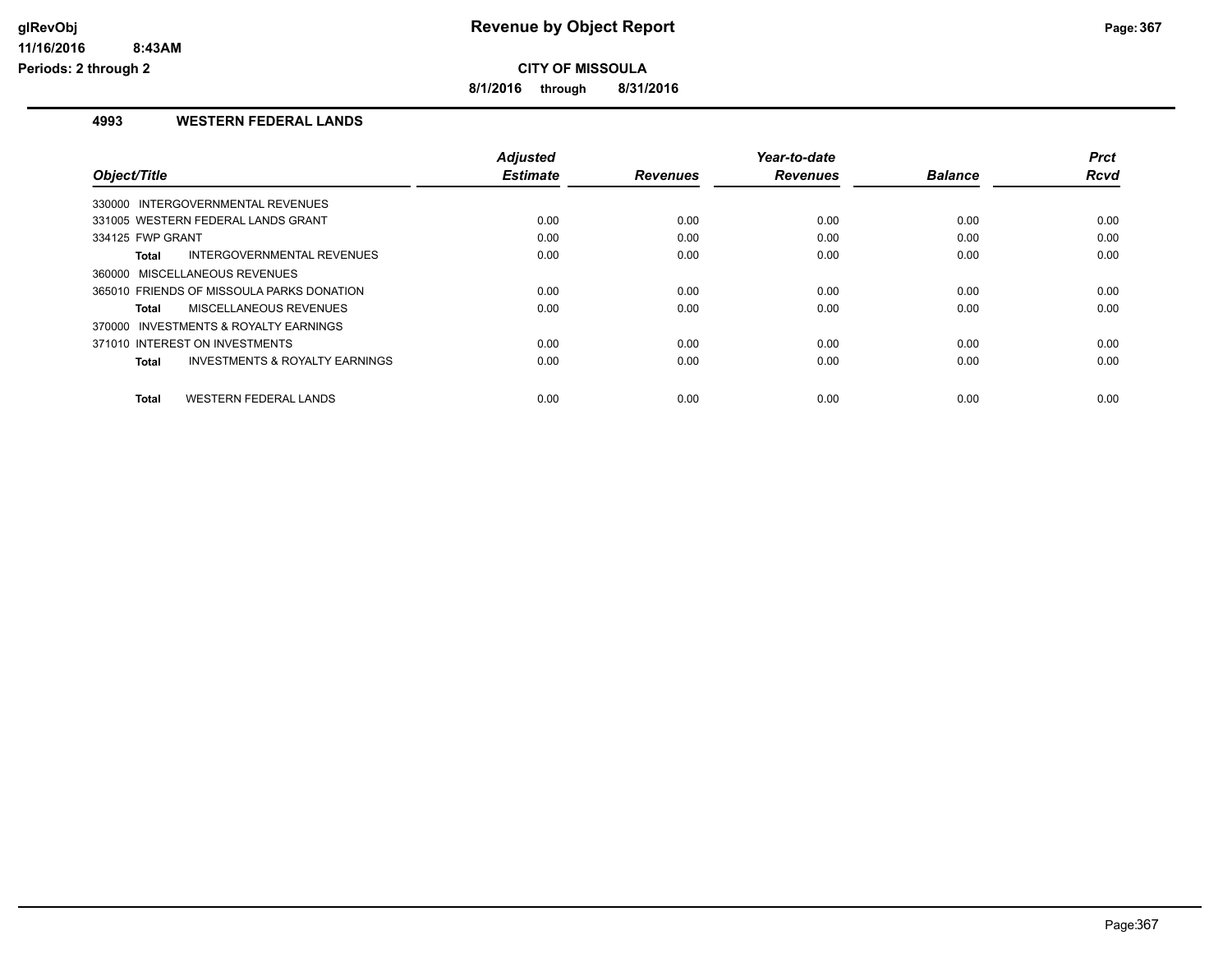**8/1/2016 through 8/31/2016**

**Periods: 2 through 2**

#### **5020 CIVIC STADIUM**

 **8:43AM**

**5020 CIVIC STADIUM**

|                                                           | <b>Adjusted</b> |                 | Year-to-date    |                | <b>Prct</b> |
|-----------------------------------------------------------|-----------------|-----------------|-----------------|----------------|-------------|
| Object/Title                                              | <b>Estimate</b> | <b>Revenues</b> | <b>Revenues</b> | <b>Balance</b> | <b>Rcvd</b> |
| 330000 INTERGOVERNMENTAL REVENUES                         |                 |                 |                 |                |             |
| 336023 STATE CONTRIB. - PERS                              | 0.00            | 0.00            | 0.00            | 0.00           | 0.00        |
| <b>INTERGOVERNMENTAL REVENUES</b><br><b>Total</b>         | 0.00            | 0.00            | 0.00            | 0.00           | 0.00        |
| 360000 MISCELLANEOUS REVENUES                             |                 |                 |                 |                |             |
| 360010 MISCELLANEOUS                                      | 0.00            | 0.00            | 0.00            | 0.00           | 0.00        |
| 361010 RENTAL REVENUE                                     | 0.00            | 0.00            | 0.00            | 0.00           | 0.00        |
| 362003 US BANK FEE REIMBURSEMENT                          | 0.00            | 0.00            | 0.00            | 0.00           | 0.00        |
| 365030 DONATIONS STADIUM R&D                              | 0.00            | 0.00            | 0.00            | 0.00           | 0.00        |
| MISCELLANEOUS REVENUES<br><b>Total</b>                    | 0.00            | 0.00            | 0.00            | 0.00           | 0.00        |
| 370000 INVESTMENTS & ROYALTY EARNINGS                     |                 |                 |                 |                |             |
| 371010 INTEREST ON INVESTMENTS                            | 0.00            | 0.00            | 0.00            | 0.00           | 0.00        |
| <b>INVESTMENTS &amp; ROYALTY EARNINGS</b><br><b>Total</b> | 0.00            | 0.00            | 0.00            | 0.00           | 0.00        |
| OTHER FINANCING SOURCES<br>380000                         |                 |                 |                 |                |             |
| 383000 OPERATING TRANSFERS                                | 0.00            | 0.00            | 0.00            | 0.00           | 0.00        |
| 383400 CAPITAL CONTRIBUTION                               | 0.00            | 0.00            | 0.00            | 0.00           | 0.00        |
| OTHER FINANCING SOURCES<br><b>Total</b>                   | 0.00            | 0.00            | 0.00            | 0.00           | 0.00        |
|                                                           |                 |                 |                 |                |             |
| <b>CIVIC STADIUM</b><br><b>Total</b>                      | 0.00            | 0.00            | 0.00            | 0.00           | 0.00        |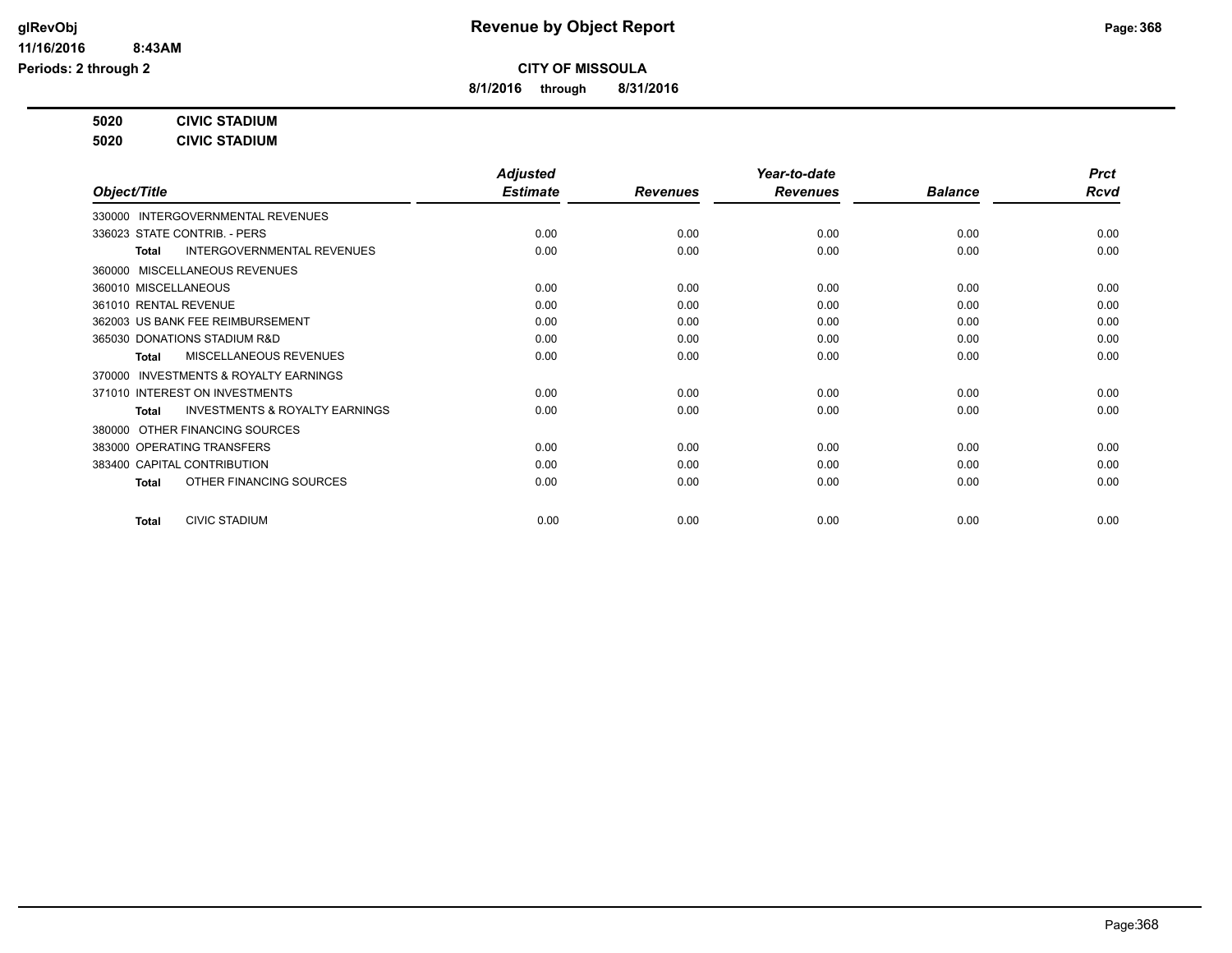**8/1/2016 through 8/31/2016**

#### **5020 CIVIC STADIUM**

|                                                    | <b>Adjusted</b> |                 | Year-to-date    |                | <b>Prct</b> |
|----------------------------------------------------|-----------------|-----------------|-----------------|----------------|-------------|
| Object/Title                                       | <b>Estimate</b> | <b>Revenues</b> | <b>Revenues</b> | <b>Balance</b> | <b>Rcvd</b> |
| 330000 INTERGOVERNMENTAL REVENUES                  |                 |                 |                 |                |             |
| 336023 STATE CONTRIB. - PERS                       | 0.00            | 0.00            | 0.00            | 0.00           | 0.00        |
| <b>INTERGOVERNMENTAL REVENUES</b><br>Total         | 0.00            | 0.00            | 0.00            | 0.00           | 0.00        |
| 360000 MISCELLANEOUS REVENUES                      |                 |                 |                 |                |             |
| 360010 MISCELLANEOUS                               | 0.00            | 0.00            | 0.00            | 0.00           | 0.00        |
| 361010 RENTAL REVENUE                              | 0.00            | 0.00            | 0.00            | 0.00           | 0.00        |
| 362003 US BANK FEE REIMBURSEMENT                   | 0.00            | 0.00            | 0.00            | 0.00           | 0.00        |
| 365030 DONATIONS STADIUM R&D                       | 0.00            | 0.00            | 0.00            | 0.00           | 0.00        |
| MISCELLANEOUS REVENUES<br>Total                    | 0.00            | 0.00            | 0.00            | 0.00           | 0.00        |
| 370000 INVESTMENTS & ROYALTY EARNINGS              |                 |                 |                 |                |             |
| 371010 INTEREST ON INVESTMENTS                     | 0.00            | 0.00            | 0.00            | 0.00           | 0.00        |
| <b>INVESTMENTS &amp; ROYALTY EARNINGS</b><br>Total | 0.00            | 0.00            | 0.00            | 0.00           | 0.00        |
| 380000 OTHER FINANCING SOURCES                     |                 |                 |                 |                |             |
| 383000 OPERATING TRANSFERS                         | 0.00            | 0.00            | 0.00            | 0.00           | 0.00        |
| 383400 CAPITAL CONTRIBUTION                        | 0.00            | 0.00            | 0.00            | 0.00           | 0.00        |
| OTHER FINANCING SOURCES<br><b>Total</b>            | 0.00            | 0.00            | 0.00            | 0.00           | 0.00        |
| <b>CIVIC STADIUM</b><br><b>Total</b>               | 0.00            | 0.00            | 0.00            | 0.00           | 0.00        |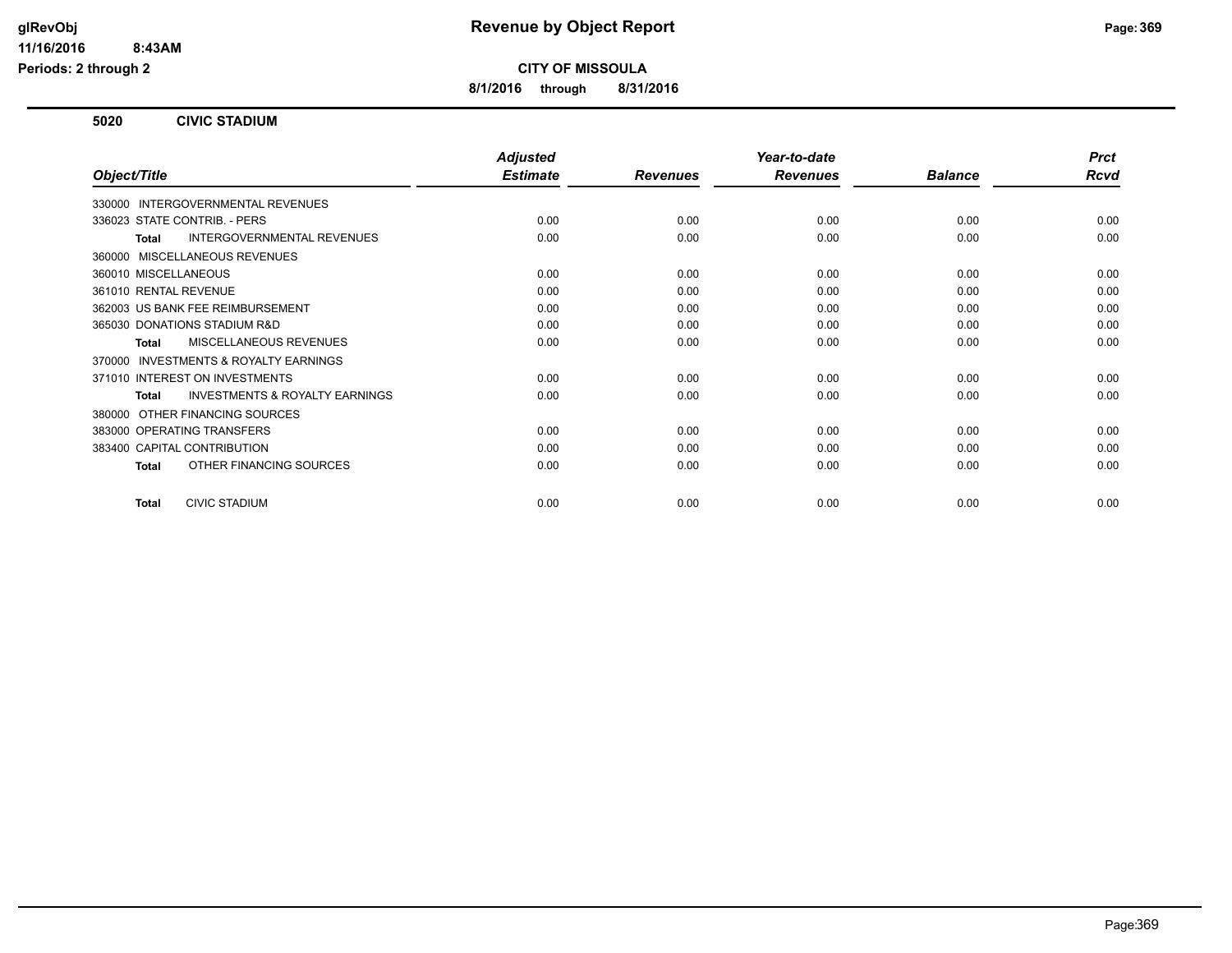**8/1/2016 through 8/31/2016**

# **5210 WATER**

**5210 WATER**

|                                                           | <b>Adjusted</b> |                 | Year-to-date    |                | <b>Prct</b> |
|-----------------------------------------------------------|-----------------|-----------------|-----------------|----------------|-------------|
| Object/Title                                              | <b>Estimate</b> | <b>Revenues</b> | <b>Revenues</b> | <b>Balance</b> | <b>Rcvd</b> |
| 340000 CHARGES FOR SERVICES                               |                 |                 |                 |                |             |
| 343021 WATER FEES                                         | 0.00            | 0.00            | 0.00            | 0.00           | 0.00        |
| <b>CHARGES FOR SERVICES</b><br><b>Total</b>               | 0.00            | 0.00            | 0.00            | 0.00           | 0.00        |
| 370000 INVESTMENTS & ROYALTY EARNINGS                     |                 |                 |                 |                |             |
| 371010 INTEREST ON INVESTMENTS                            | 0.00            | 0.00            | 0.00            | 0.00           | 0.00        |
| <b>INVESTMENTS &amp; ROYALTY EARNINGS</b><br><b>Total</b> | 0.00            | 0.00            | 0.00            | 0.00           | 0.00        |
| <b>WATER</b><br><b>Total</b>                              | 0.00            | 0.00            | 0.00            | 0.00           | 0.00        |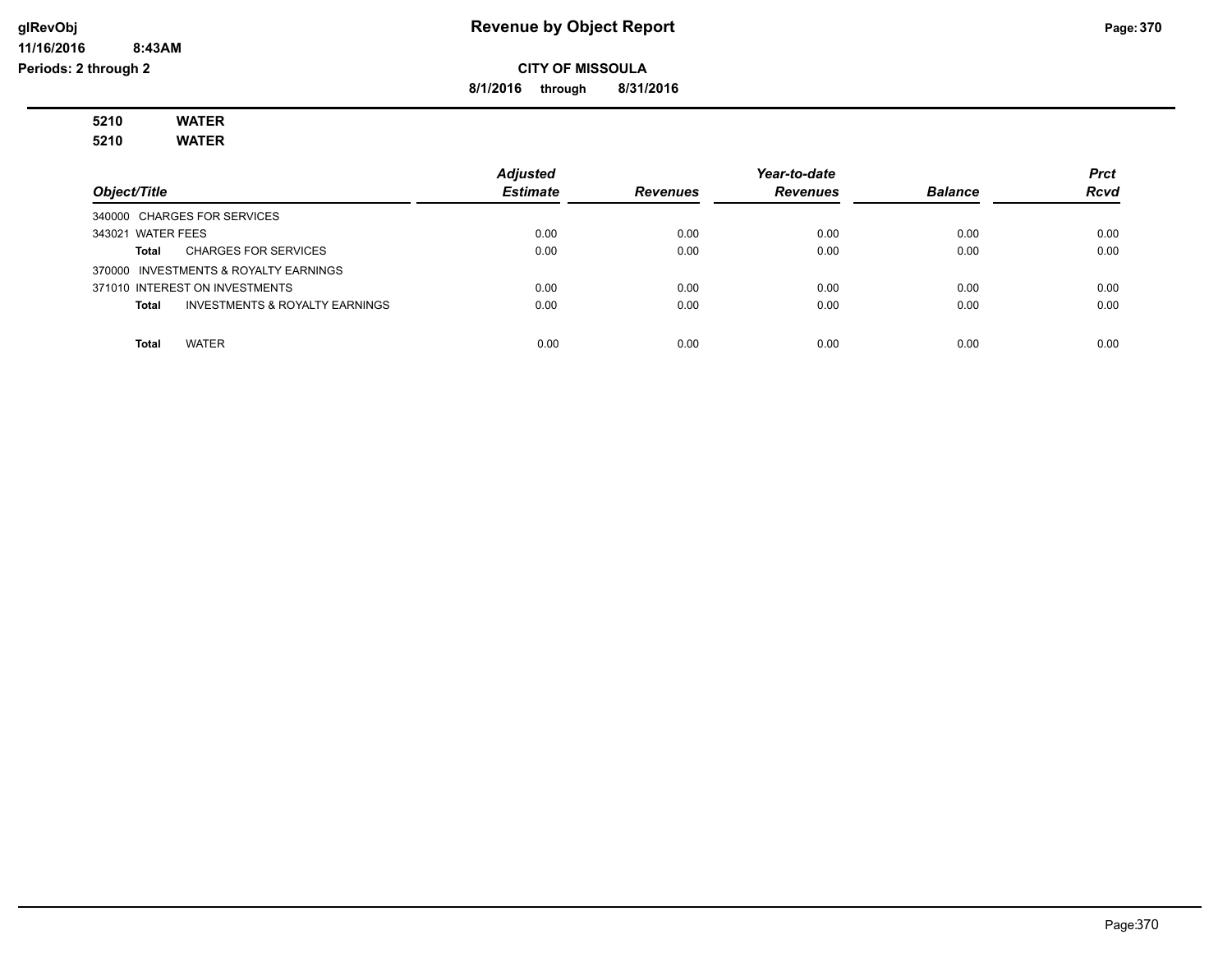**11/16/2016 8:43AM Periods: 2 through 2**

**CITY OF MISSOULA**

**8/1/2016 through 8/31/2016**

**5210 WATER**

| Object/Title                                              | <b>Adjusted</b><br><b>Estimate</b> | <b>Revenues</b> | Year-to-date<br><b>Revenues</b> | <b>Balance</b> | <b>Prct</b><br><b>Rcvd</b> |
|-----------------------------------------------------------|------------------------------------|-----------------|---------------------------------|----------------|----------------------------|
| 340000 CHARGES FOR SERVICES                               |                                    |                 |                                 |                |                            |
| 343021 WATER FEES                                         | 0.00                               | 0.00            | 0.00                            | 0.00           | 0.00                       |
| <b>CHARGES FOR SERVICES</b><br>Total                      | 0.00                               | 0.00            | 0.00                            | 0.00           | 0.00                       |
| 370000 INVESTMENTS & ROYALTY EARNINGS                     |                                    |                 |                                 |                |                            |
| 371010 INTEREST ON INVESTMENTS                            | 0.00                               | 0.00            | 0.00                            | 0.00           | 0.00                       |
| <b>INVESTMENTS &amp; ROYALTY EARNINGS</b><br><b>Total</b> | 0.00                               | 0.00            | 0.00                            | 0.00           | 0.00                       |
|                                                           |                                    |                 |                                 |                |                            |
| <b>WATER</b><br>Total                                     | 0.00                               | 0.00            | 0.00                            | 0.00           | 0.00                       |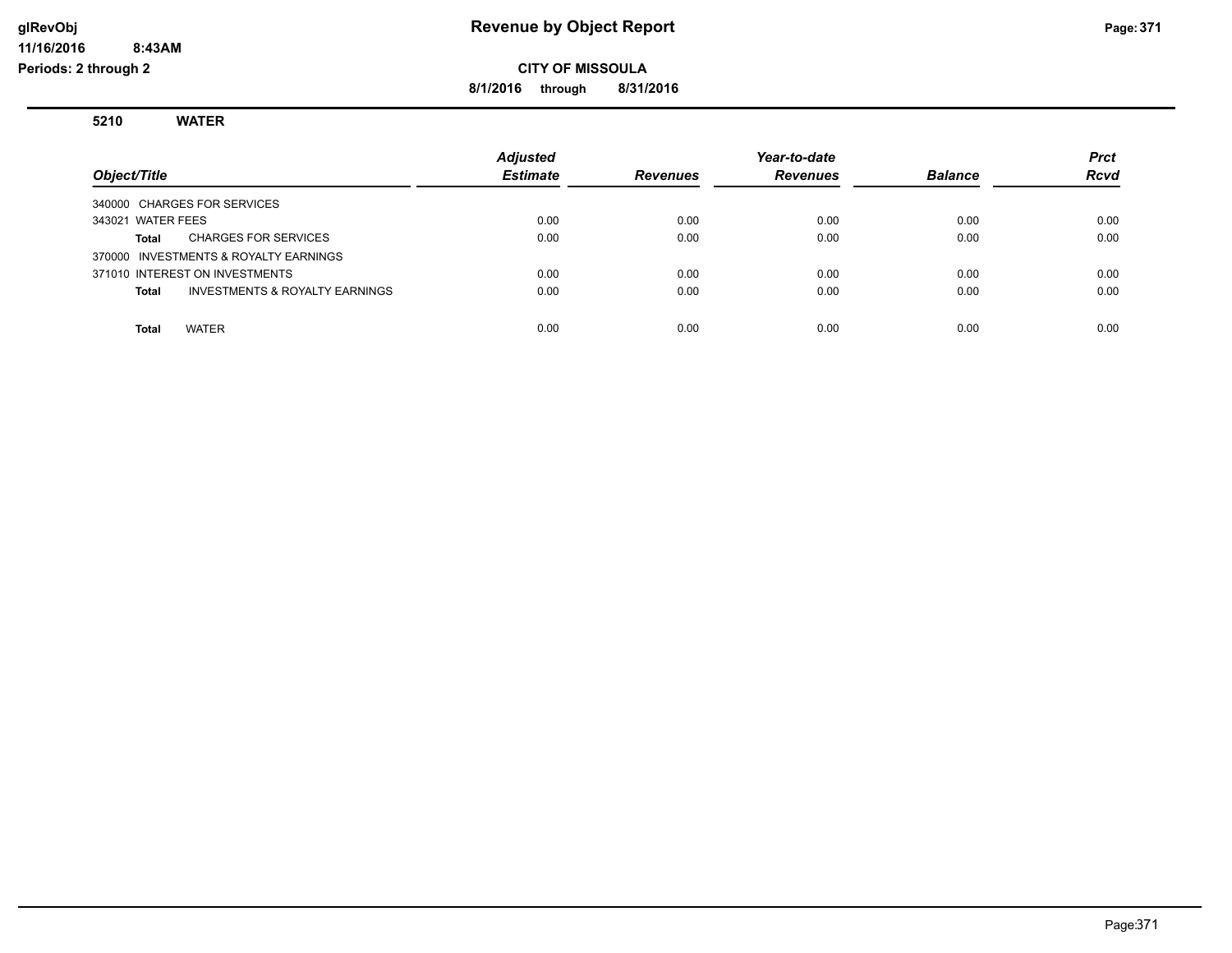**8/1/2016 through 8/31/2016**

## **5211 WATER REVENUE COLLECTION & CLEARING**

**5211 WATER REVENUE COLLECTION & CLEARING**

|                                                    | <b>Adjusted</b> |                 | Year-to-date    |                | <b>Prct</b> |
|----------------------------------------------------|-----------------|-----------------|-----------------|----------------|-------------|
| Object/Title                                       | <b>Estimate</b> | <b>Revenues</b> | <b>Revenues</b> | <b>Balance</b> | <b>Rcvd</b> |
| 340000 CHARGES FOR SERVICES                        |                 |                 |                 |                |             |
| 343021 WATER FEES                                  | 0.00            | 0.00            | 0.00            | 0.00           | 0.00        |
| <b>CHARGES FOR SERVICES</b><br>Total               | 0.00            | 0.00            | 0.00            | 0.00           | 0.00        |
| 360000 MISCELLANEOUS REVENUES                      |                 |                 |                 |                |             |
| 360010 MISCELLANEOUS                               | 0.00            | 0.00            | 0.00            | 0.00           | 0.00        |
| MISCELLANEOUS REVENUES<br>Total                    | 0.00            | 0.00            | 0.00            | 0.00           | 0.00        |
| 370000 INVESTMENTS & ROYALTY EARNINGS              |                 |                 |                 |                |             |
| 371010 INTEREST ON INVESTMENTS                     | 0.00            | 0.00            | 0.00            | 0.00           | 0.00        |
| 371020 GAIN/LOSS IN MARKET VALUE OF INVESTMENTS    | 0.00            | 0.00            | 0.00            | 0.00           | 0.00        |
| <b>INVESTMENTS &amp; ROYALTY EARNINGS</b><br>Total | 0.00            | 0.00            | 0.00            | 0.00           | 0.00        |
| WATER REVENUE COLLECTION & CLEARING<br>Total       | 0.00            | 0.00            | 0.00            | 0.00           | 0.00        |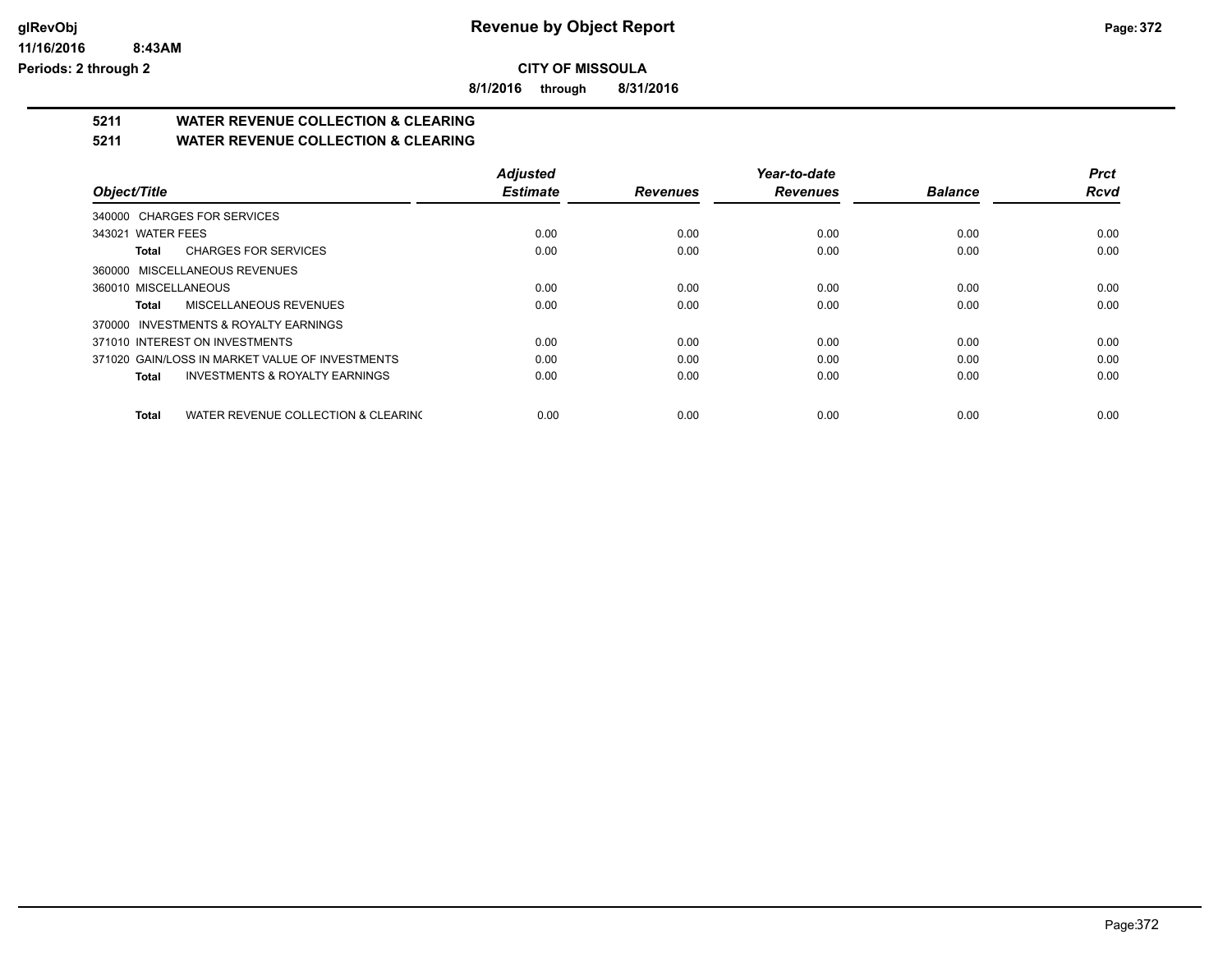**8/1/2016 through 8/31/2016**

## **5211 WATER REVENUE COLLECTION & CLEARING**

|                                                     | <b>Adjusted</b> |                 | Year-to-date    |                | <b>Prct</b> |
|-----------------------------------------------------|-----------------|-----------------|-----------------|----------------|-------------|
| Object/Title                                        | <b>Estimate</b> | <b>Revenues</b> | <b>Revenues</b> | <b>Balance</b> | <b>Rcvd</b> |
| 340000 CHARGES FOR SERVICES                         |                 |                 |                 |                |             |
| 343021 WATER FEES                                   | 0.00            | 0.00            | 0.00            | 0.00           | 0.00        |
| <b>CHARGES FOR SERVICES</b><br><b>Total</b>         | 0.00            | 0.00            | 0.00            | 0.00           | 0.00        |
| 360000 MISCELLANEOUS REVENUES                       |                 |                 |                 |                |             |
| 360010 MISCELLANEOUS                                | 0.00            | 0.00            | 0.00            | 0.00           | 0.00        |
| MISCELLANEOUS REVENUES<br>Total                     | 0.00            | 0.00            | 0.00            | 0.00           | 0.00        |
| 370000 INVESTMENTS & ROYALTY EARNINGS               |                 |                 |                 |                |             |
| 371010 INTEREST ON INVESTMENTS                      | 0.00            | 0.00            | 0.00            | 0.00           | 0.00        |
| 371020 GAIN/LOSS IN MARKET VALUE OF INVESTMENT      | 0.00            | 0.00            | 0.00            | 0.00           | 0.00        |
| INVESTMENTS & ROYALTY EARNINGS<br><b>Total</b>      | 0.00            | 0.00            | 0.00            | 0.00           | 0.00        |
| WATER REVENUE COLLECTION & CLEARING<br><b>Total</b> | 0.00            | 0.00            | 0.00            | 0.00           | 0.00        |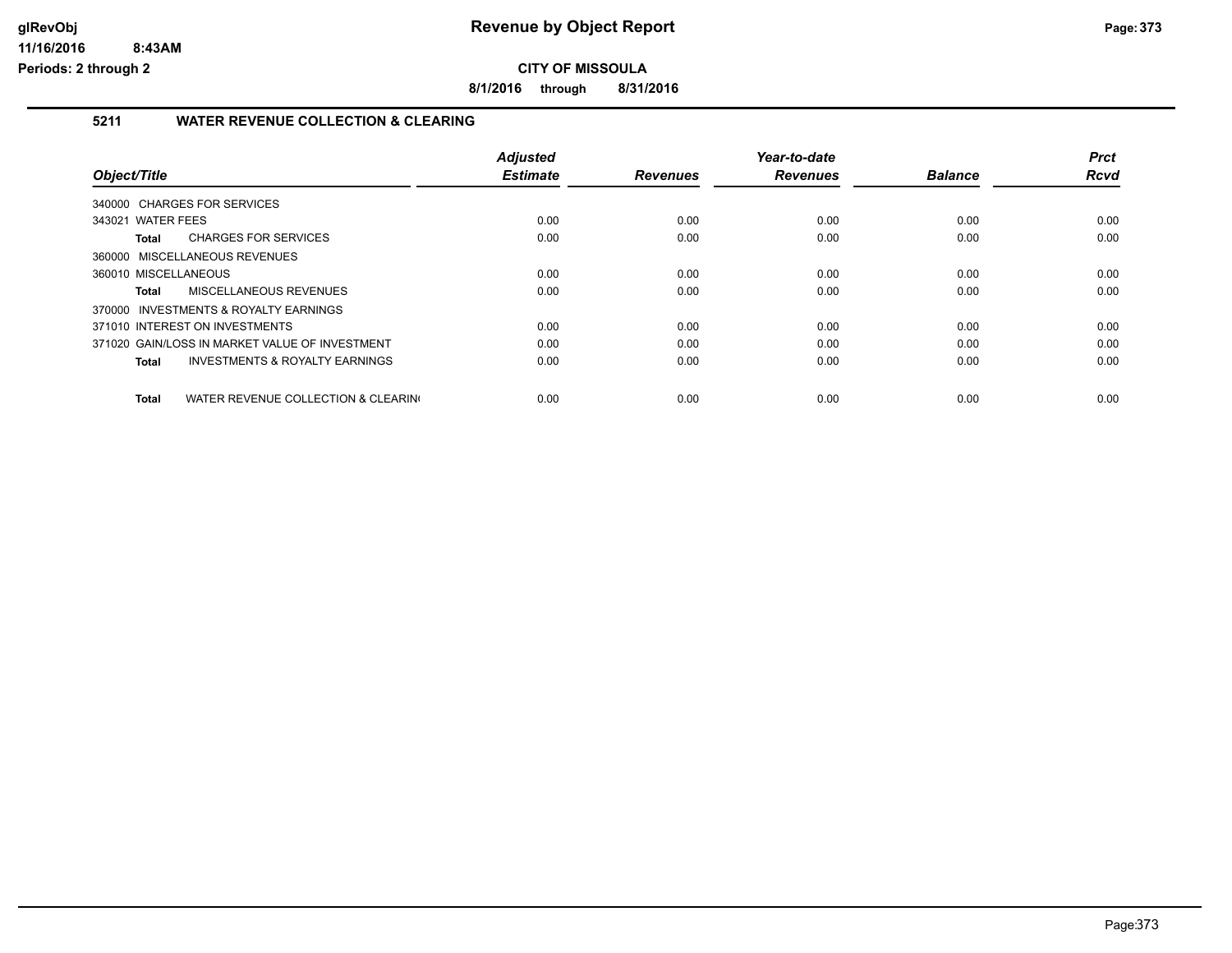**8/1/2016 through 8/31/2016**

**5215 WATER LOAN FUND**

**5215 WATER LOAN FUND**

|                                                 | <b>Adjusted</b> |                 | Year-to-date    |                | <b>Prct</b> |
|-------------------------------------------------|-----------------|-----------------|-----------------|----------------|-------------|
| Object/Title                                    | <b>Estimate</b> | <b>Revenues</b> | <b>Revenues</b> | <b>Balance</b> | <b>Rcvd</b> |
| 340000 CHARGES FOR SERVICES                     |                 |                 |                 |                |             |
| 343021 WATER FEES                               | 0.00            | 0.00            | 0.00            | 0.00           | 0.00        |
| <b>CHARGES FOR SERVICES</b><br>Total            | 0.00            | 0.00            | 0.00            | 0.00           | 0.00        |
| 360000 MISCELLANEOUS REVENUES                   |                 |                 |                 |                |             |
| 360010 MISCELLANEOUS                            | 0.00            | 0.00            | 0.00            | 0.00           | 0.00        |
| <b>MISCELLANEOUS REVENUES</b><br>Total          | 0.00            | 0.00            | 0.00            | 0.00           | 0.00        |
| 370000 INVESTMENTS & ROYALTY EARNINGS           |                 |                 |                 |                |             |
| 371010 INTEREST ON INVESTMENTS                  | 0.00            | 0.00            | 0.00            | 0.00           | 0.00        |
| 371020 GAIN/LOSS IN MARKET VALUE OF INVESTMENTS | 0.00            | 0.00            | 0.00            | 0.00           | 0.00        |
| INVESTMENTS & ROYALTY EARNINGS<br>Total         | 0.00            | 0.00            | 0.00            | 0.00           | 0.00        |
| <b>WATER LOAN FUND</b><br>Total                 | 0.00            | 0.00            | 0.00            | 0.00           | 0.00        |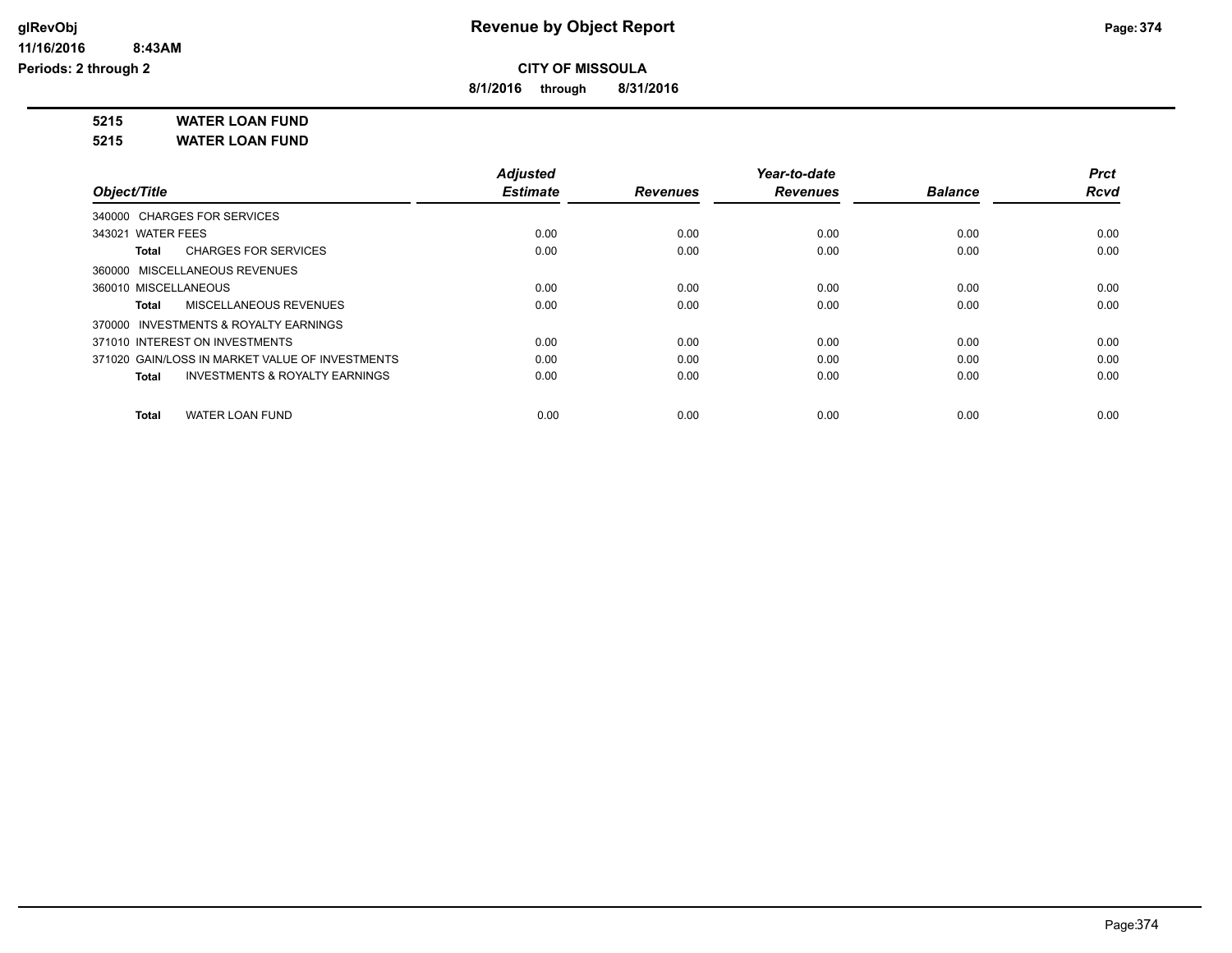**8/1/2016 through 8/31/2016**

#### **5215 WATER LOAN FUND**

|                                                    | <b>Adjusted</b> |                 | Year-to-date    |                | <b>Prct</b> |
|----------------------------------------------------|-----------------|-----------------|-----------------|----------------|-------------|
| Object/Title                                       | <b>Estimate</b> | <b>Revenues</b> | <b>Revenues</b> | <b>Balance</b> | <b>Rcvd</b> |
| 340000 CHARGES FOR SERVICES                        |                 |                 |                 |                |             |
| 343021 WATER FEES                                  | 0.00            | 0.00            | 0.00            | 0.00           | 0.00        |
| <b>CHARGES FOR SERVICES</b><br>Total               | 0.00            | 0.00            | 0.00            | 0.00           | 0.00        |
| 360000 MISCELLANEOUS REVENUES                      |                 |                 |                 |                |             |
| 360010 MISCELLANEOUS                               | 0.00            | 0.00            | 0.00            | 0.00           | 0.00        |
| MISCELLANEOUS REVENUES<br>Total                    | 0.00            | 0.00            | 0.00            | 0.00           | 0.00        |
| 370000 INVESTMENTS & ROYALTY EARNINGS              |                 |                 |                 |                |             |
| 371010 INTEREST ON INVESTMENTS                     | 0.00            | 0.00            | 0.00            | 0.00           | 0.00        |
| 371020 GAIN/LOSS IN MARKET VALUE OF INVESTMENT     | 0.00            | 0.00            | 0.00            | 0.00           | 0.00        |
| <b>INVESTMENTS &amp; ROYALTY EARNINGS</b><br>Total | 0.00            | 0.00            | 0.00            | 0.00           | 0.00        |
|                                                    |                 |                 |                 |                |             |
| WATER LOAN FUND<br><b>Total</b>                    | 0.00            | 0.00            | 0.00            | 0.00           | 0.00        |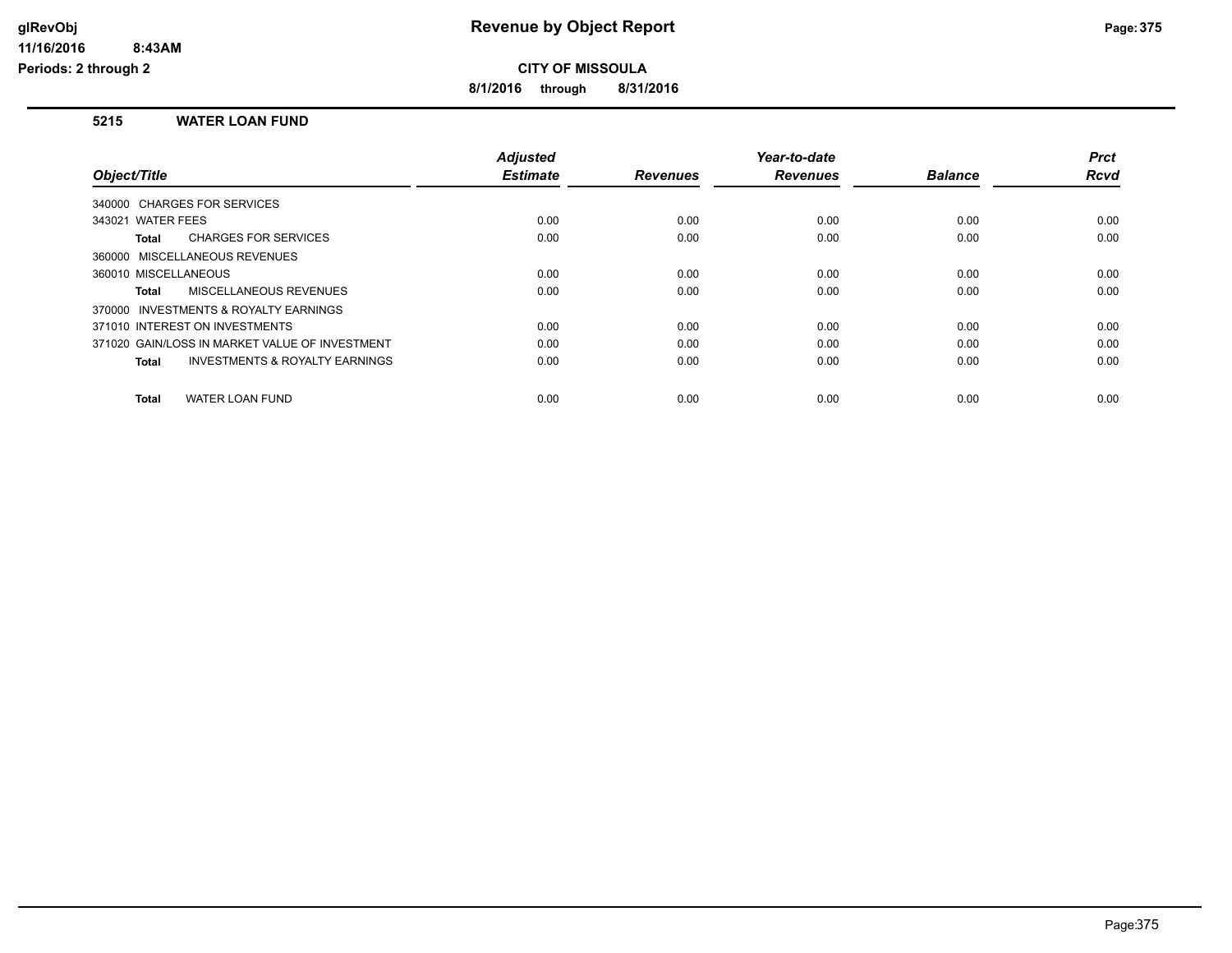**8/1/2016 through 8/31/2016**

**5220 WATER R&D FUND**

**5220 WATER R&D FUND**

|                                                           | <b>Adjusted</b> |                 | Year-to-date    |                | <b>Prct</b> |
|-----------------------------------------------------------|-----------------|-----------------|-----------------|----------------|-------------|
| Object/Title                                              | <b>Estimate</b> | <b>Revenues</b> | <b>Revenues</b> | <b>Balance</b> | <b>Rcvd</b> |
| 340000 CHARGES FOR SERVICES                               |                 |                 |                 |                |             |
| 343032 SEWER INSTALLATION CHARGES                         | 0.00            | 0.00            | 0.00            | 0.00           | 0.00        |
| <b>CHARGES FOR SERVICES</b><br><b>Total</b>               | 0.00            | 0.00            | 0.00            | 0.00           | 0.00        |
| MISCELLANEOUS REVENUES<br>360000                          |                 |                 |                 |                |             |
| 360000 MISCELLANEOUS REVENUES                             | 0.00            | 0.00            | 0.00            | 0.00           | 0.00        |
| 360010 MISCELLANEOUS                                      | 0.00            | 0.00            | 0.00            | 0.00           | 0.00        |
| <b>MISCELLANEOUS REVENUES</b><br><b>Total</b>             | 0.00            | 0.00            | 0.00            | 0.00           | 0.00        |
| <b>INVESTMENTS &amp; ROYALTY EARNINGS</b><br>370000       |                 |                 |                 |                |             |
| 371010 INTEREST ON INVESTMENTS                            | 0.00            | 0.00            | 0.00            | 0.00           | 0.00        |
| 371020 GAIN/LOSS IN MARKET VALUE OF INVESTMENTS           | 0.00            | 0.00            | 0.00            | 0.00           | 0.00        |
| <b>INVESTMENTS &amp; ROYALTY EARNINGS</b><br><b>Total</b> | 0.00            | 0.00            | 0.00            | 0.00           | 0.00        |
| OTHER FINANCING SOURCES<br>380000                         |                 |                 |                 |                |             |
| 381090 PROCEEDS FROM CAPITAL LEASE                        | 0.00            | 0.00            | 0.00            | 0.00           | 0.00        |
| 383000 OPERATING TRANSFERS                                | 0.00            | 0.00            | 0.00            | 0.00           | 0.00        |
| OTHER FINANCING SOURCES<br><b>Total</b>                   | 0.00            | 0.00            | 0.00            | 0.00           | 0.00        |
| <b>WATER R&amp;D FUND</b><br>Total                        | 0.00            | 0.00            | 0.00            | 0.00           | 0.00        |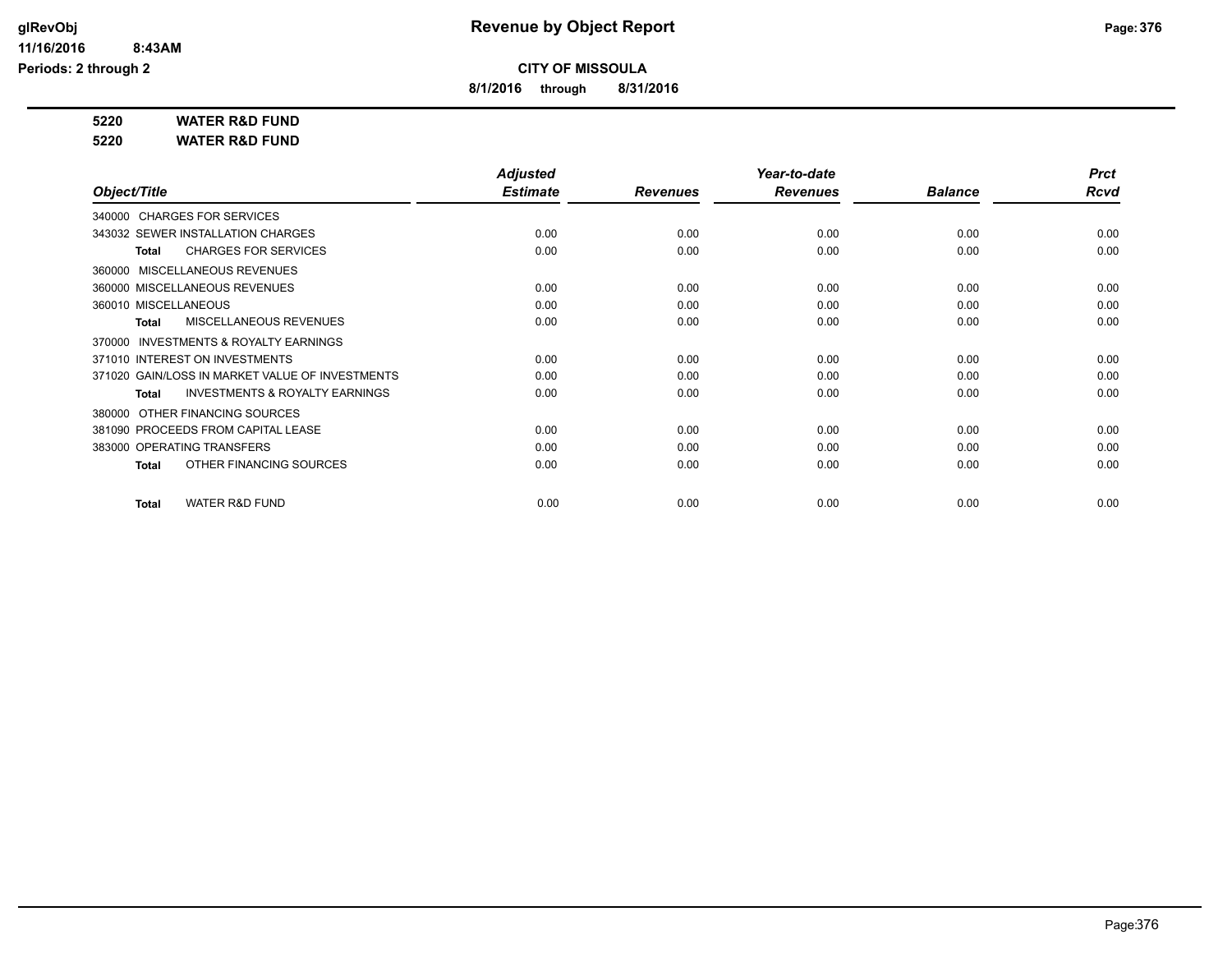**8/1/2016 through 8/31/2016**

#### **5220 WATER R&D FUND**

|                                                           | <b>Adjusted</b> |                 | Year-to-date    |                | <b>Prct</b> |
|-----------------------------------------------------------|-----------------|-----------------|-----------------|----------------|-------------|
| Object/Title                                              | <b>Estimate</b> | <b>Revenues</b> | <b>Revenues</b> | <b>Balance</b> | Rcvd        |
| 340000 CHARGES FOR SERVICES                               |                 |                 |                 |                |             |
| 343032 SEWER INSTALLATION CHARGES                         | 0.00            | 0.00            | 0.00            | 0.00           | 0.00        |
| <b>CHARGES FOR SERVICES</b><br><b>Total</b>               | 0.00            | 0.00            | 0.00            | 0.00           | 0.00        |
| 360000 MISCELLANEOUS REVENUES                             |                 |                 |                 |                |             |
| 360000 MISCELLANEOUS REVENUES                             | 0.00            | 0.00            | 0.00            | 0.00           | 0.00        |
| 360010 MISCELLANEOUS                                      | 0.00            | 0.00            | 0.00            | 0.00           | 0.00        |
| MISCELLANEOUS REVENUES<br><b>Total</b>                    | 0.00            | 0.00            | 0.00            | 0.00           | 0.00        |
| <b>INVESTMENTS &amp; ROYALTY EARNINGS</b><br>370000       |                 |                 |                 |                |             |
| 371010 INTEREST ON INVESTMENTS                            | 0.00            | 0.00            | 0.00            | 0.00           | 0.00        |
| 371020 GAIN/LOSS IN MARKET VALUE OF INVESTMENT            | 0.00            | 0.00            | 0.00            | 0.00           | 0.00        |
| <b>INVESTMENTS &amp; ROYALTY EARNINGS</b><br><b>Total</b> | 0.00            | 0.00            | 0.00            | 0.00           | 0.00        |
| 380000 OTHER FINANCING SOURCES                            |                 |                 |                 |                |             |
| 381090 PROCEEDS FROM CAPITAL LEASE                        | 0.00            | 0.00            | 0.00            | 0.00           | 0.00        |
| 383000 OPERATING TRANSFERS                                | 0.00            | 0.00            | 0.00            | 0.00           | 0.00        |
| OTHER FINANCING SOURCES<br><b>Total</b>                   | 0.00            | 0.00            | 0.00            | 0.00           | 0.00        |
|                                                           |                 |                 |                 |                |             |
| <b>WATER R&amp;D FUND</b><br><b>Total</b>                 | 0.00            | 0.00            | 0.00            | 0.00           | 0.00        |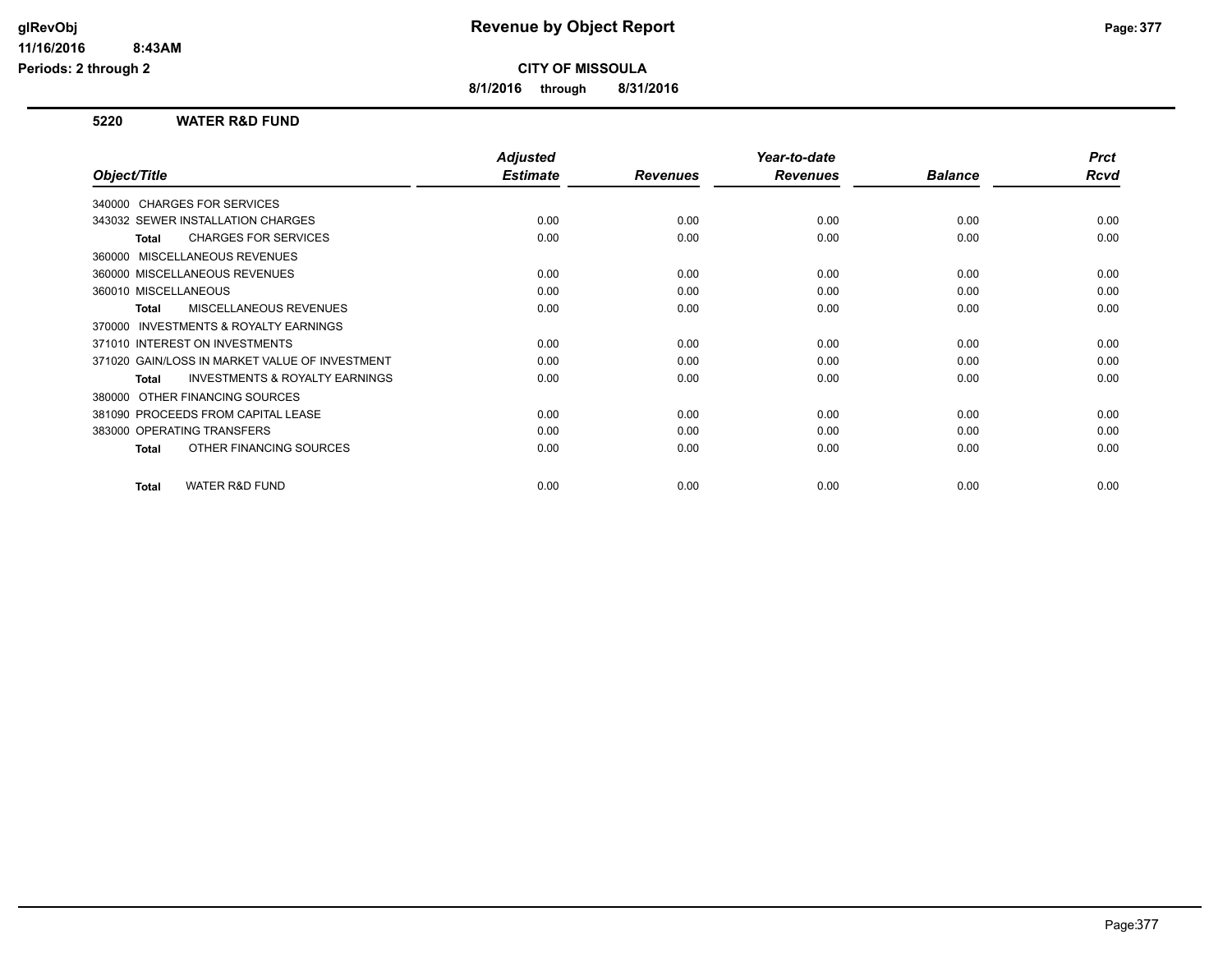**11/16/2016 8:43AM**

**Periods: 2 through 2**

**CITY OF MISSOULA**

**8/1/2016 through 8/31/2016**

## **5240 WATER CONSTRUCTION FUND**

**5240 WATER CONSTRUCTION FUND**

|                                         | <b>Adjusted</b> |                 |                 | <b>Prct</b>    |             |
|-----------------------------------------|-----------------|-----------------|-----------------|----------------|-------------|
| Object/Title                            | <b>Estimate</b> | <b>Revenues</b> | <b>Revenues</b> | <b>Balance</b> | <b>Rcvd</b> |
| 340000 CHARGES FOR SERVICES             |                 |                 |                 |                |             |
| 343026 WATER INSTALLATION CHARGES       | 0.00            | 0.00            | 0.00            | 0.00           | 0.00        |
| <b>CHARGES FOR SERVICES</b><br>Total    | 0.00            | 0.00            | 0.00            | 0.00           | 0.00        |
| WATER CONSTRUCTION FUND<br><b>Total</b> | 0.00            | 0.00            | 0.00            | 0.00           | 0.00        |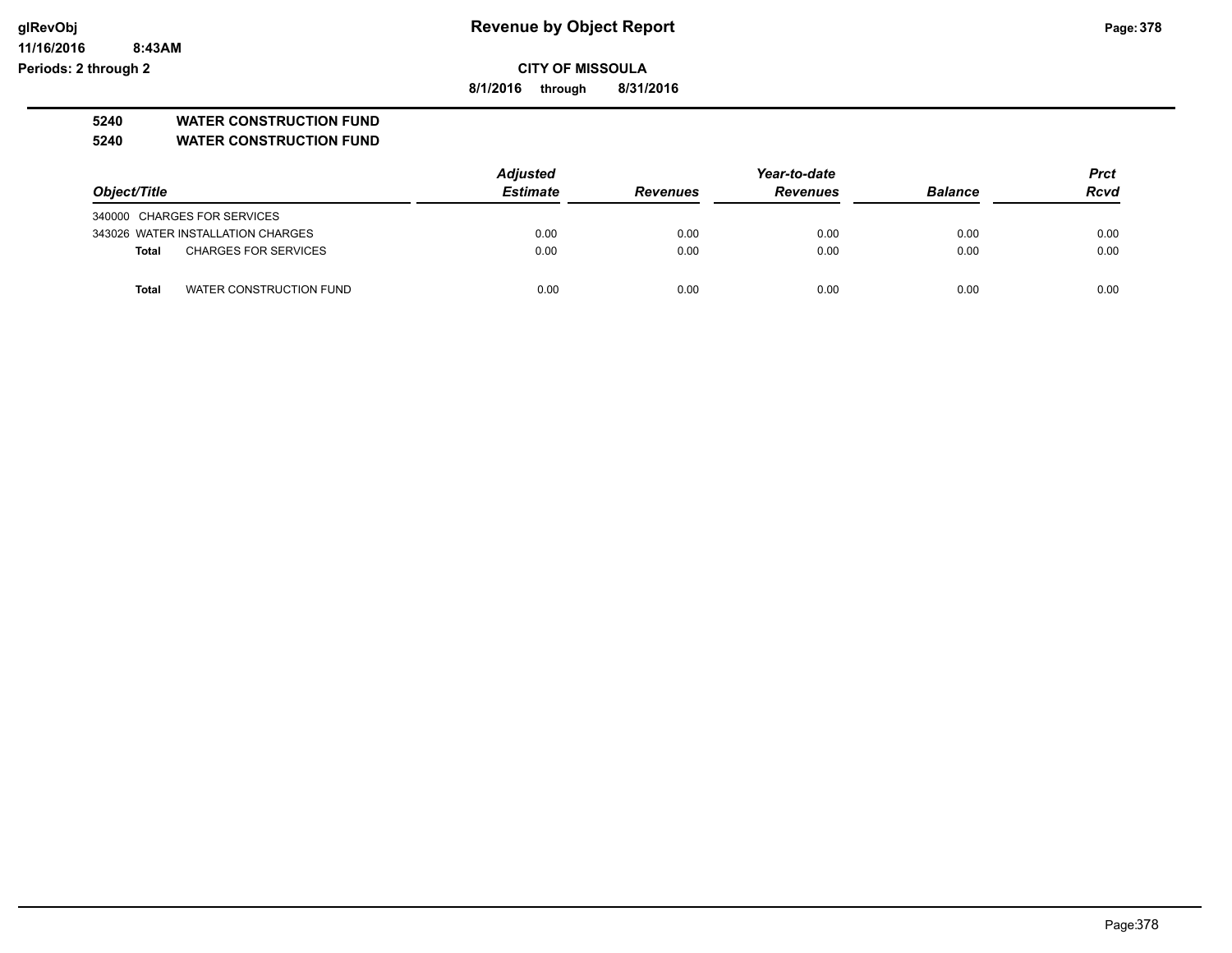**Periods: 2 through 2**

**CITY OF MISSOULA**

**8/1/2016 through 8/31/2016**

#### **5240 WATER CONSTRUCTION FUND**

 **8:43AM**

|                                   |                             | <b>Adjusted</b> |                 | Prct            |                |             |
|-----------------------------------|-----------------------------|-----------------|-----------------|-----------------|----------------|-------------|
| Object/Title                      |                             | <b>Estimate</b> | <b>Revenues</b> | <b>Revenues</b> | <b>Balance</b> | <b>Rcvd</b> |
| 340000 CHARGES FOR SERVICES       |                             |                 |                 |                 |                |             |
| 343026 WATER INSTALLATION CHARGES |                             | 0.00            | 0.00            | 0.00            | 0.00           | 0.00        |
| <b>Total</b>                      | <b>CHARGES FOR SERVICES</b> | 0.00            | 0.00            | 0.00            | 0.00           | 0.00        |
| Total                             | WATER CONSTRUCTION FUND     | 0.00            | 0.00            | 0.00            | 0.00           | 0.00        |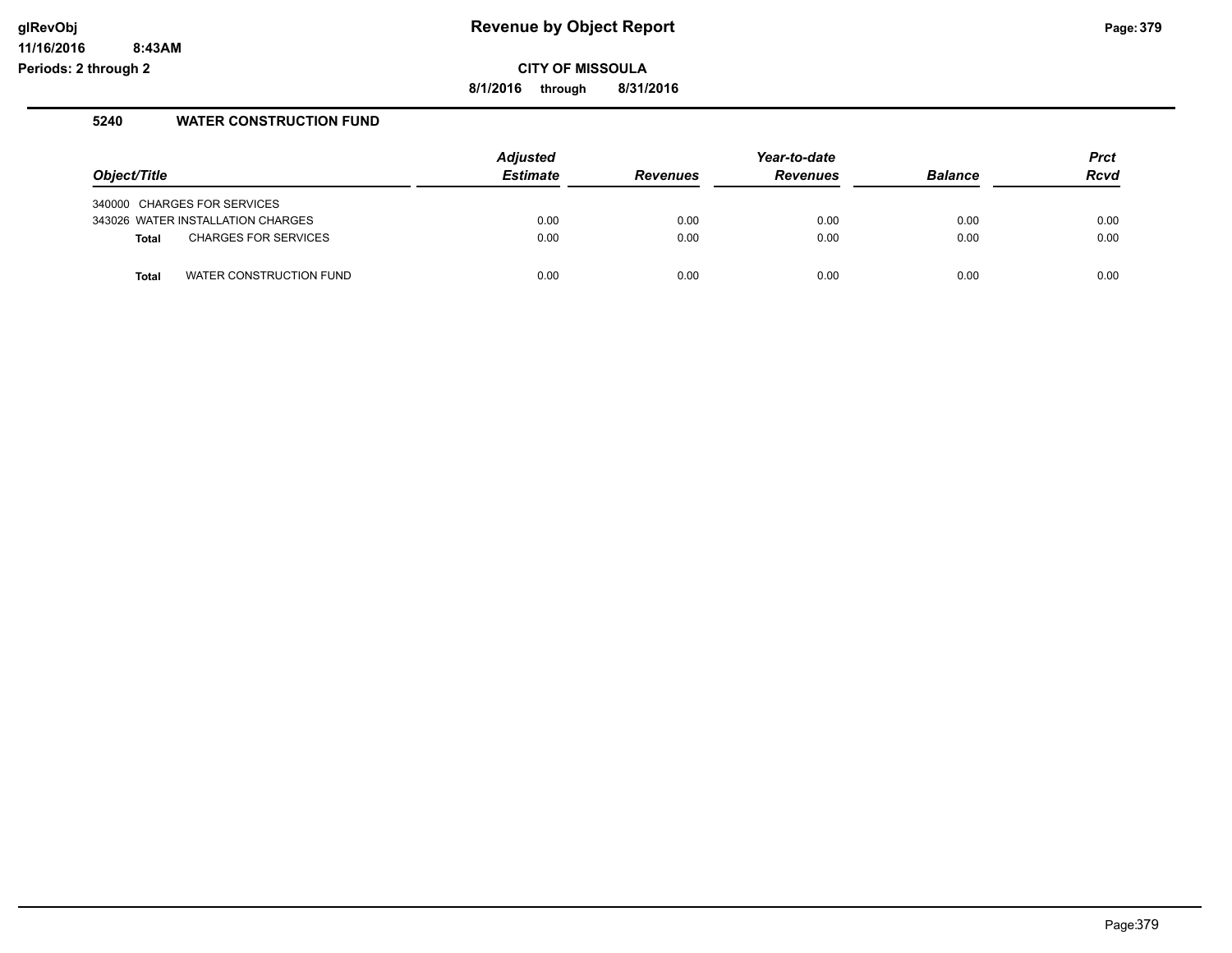**8/1/2016 through 8/31/2016**

## **5250 WATER PURCHASE LOAN**

**5250 WATER PURCHASE LOAN**

|                                                           | <b>Adjusted</b> |                 | Year-to-date    |                | Prct |
|-----------------------------------------------------------|-----------------|-----------------|-----------------|----------------|------|
| Object/Title                                              | <b>Estimate</b> | <b>Revenues</b> | <b>Revenues</b> | <b>Balance</b> | Rcvd |
| 370000 INVESTMENTS & ROYALTY EARNINGS                     |                 |                 |                 |                |      |
| 371010 INTEREST ON INVESTMENTS                            | 0.00            | 0.00            | 0.00            | 0.00           | 0.00 |
| 371020 GAIN/LOSS IN MARKET VALUE OF INVESTMENTS           | 0.00            | 0.00            | 0.00            | 0.00           | 0.00 |
| <b>INVESTMENTS &amp; ROYALTY EARNINGS</b><br><b>Total</b> | 0.00            | 0.00            | 0.00            | 0.00           | 0.00 |
|                                                           |                 |                 |                 |                |      |
| <b>Total</b><br>WATER PURCHASE LOAN                       | 0.00            | 0.00            | 0.00            | 0.00           | 0.00 |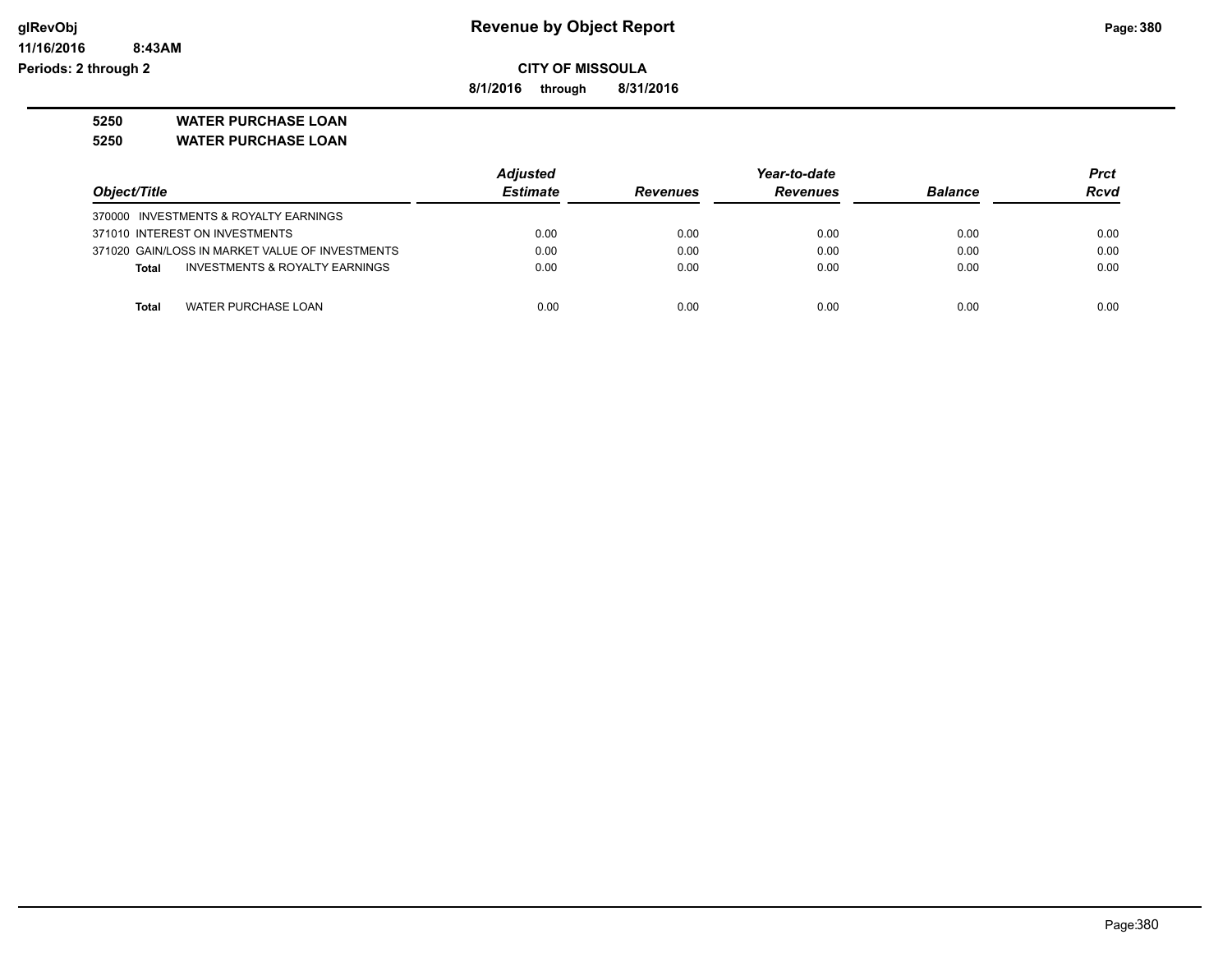**Periods: 2 through 2**

**CITY OF MISSOULA**

**8/1/2016 through 8/31/2016**

#### **5250 WATER PURCHASE LOAN**

 **8:43AM**

| Object/Title                                   | <b>Adjusted</b><br><b>Estimate</b> | <b>Revenues</b> | Year-to-date<br><b>Revenues</b> | <b>Balance</b> | <b>Prct</b><br><b>Rcvd</b> |
|------------------------------------------------|------------------------------------|-----------------|---------------------------------|----------------|----------------------------|
| 370000 INVESTMENTS & ROYALTY EARNINGS          |                                    |                 |                                 |                |                            |
| 371010 INTEREST ON INVESTMENTS                 | 0.00                               | 0.00            | 0.00                            | 0.00           | 0.00                       |
| 371020 GAIN/LOSS IN MARKET VALUE OF INVESTMENT | 0.00                               | 0.00            | 0.00                            | 0.00           | 0.00                       |
| INVESTMENTS & ROYALTY EARNINGS<br><b>Total</b> | 0.00                               | 0.00            | 0.00                            | 0.00           | 0.00                       |
|                                                |                                    |                 |                                 |                |                            |
| WATER PURCHASE LOAN<br>Total                   | 0.00                               | 0.00            | 0.00                            | 0.00           | 0.00                       |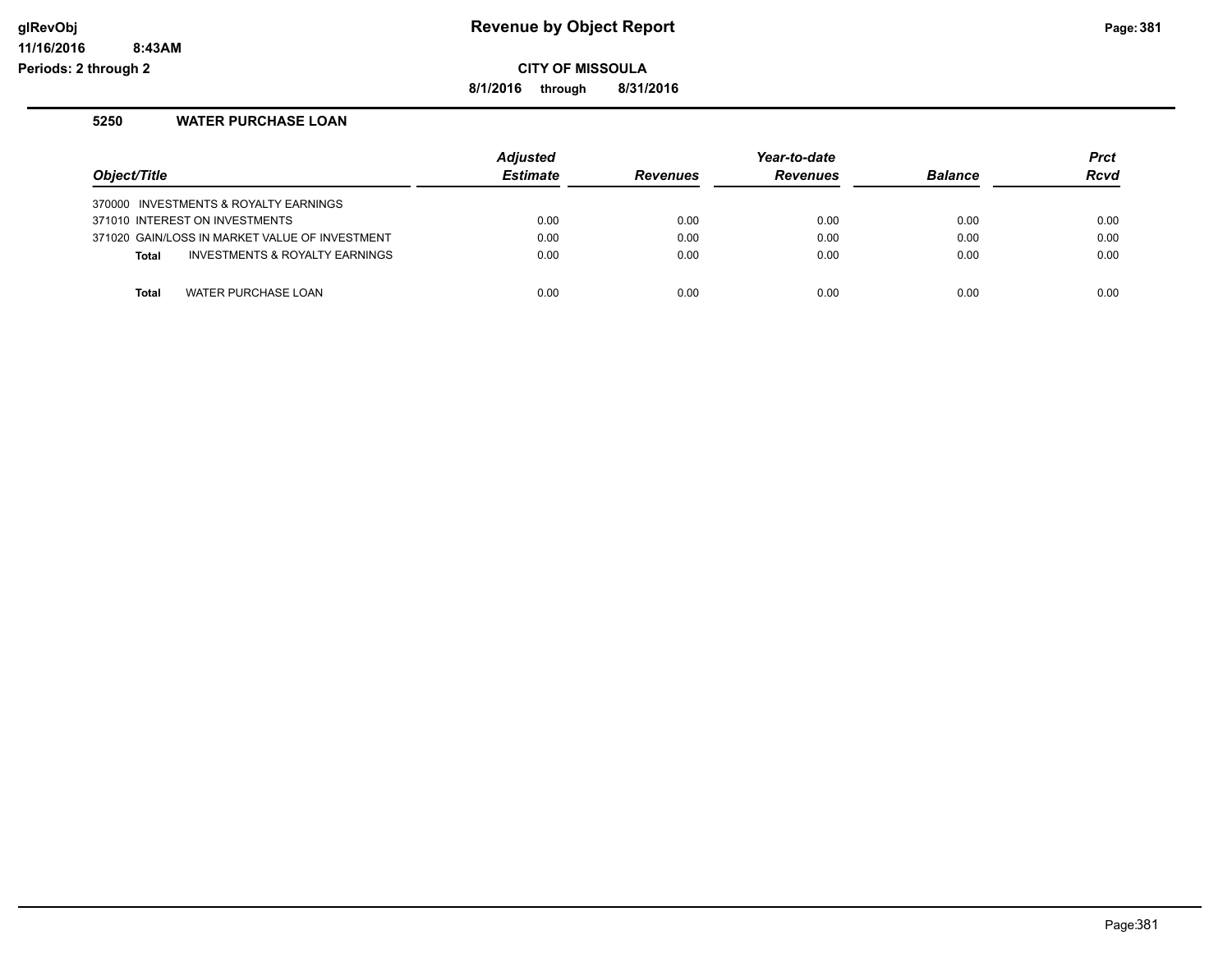**8/1/2016 through 8/31/2016**

## **5251 WATER PURCHASE LOAN RESERVE**

#### **5251 WATER PURCHASE LOAN RESERVE**

|                                                    | <b>Adjusted</b> |                 | Year-to-date    |                | <b>Prct</b> |
|----------------------------------------------------|-----------------|-----------------|-----------------|----------------|-------------|
| Object/Title                                       | <b>Estimate</b> | <b>Revenues</b> | <b>Revenues</b> | <b>Balance</b> | <b>Rcvd</b> |
| 360000 MISCELLANEOUS REVENUES                      |                 |                 |                 |                |             |
| 360010 MISCELLANEOUS                               | 0.00            | 0.00            | 0.00            | 0.00           | 0.00        |
| MISCELLANEOUS REVENUES<br>Total                    | 0.00            | 0.00            | 0.00            | 0.00           | 0.00        |
| 370000 INVESTMENTS & ROYALTY EARNINGS              |                 |                 |                 |                |             |
| 371010 INTEREST ON INVESTMENTS                     | 0.00            | 0.00            | 0.00            | 0.00           | 0.00        |
| 371020 GAIN/LOSS IN MARKET VALUE OF INVESTMENTS    | 0.00            | 0.00            | 0.00            | 0.00           | 0.00        |
| <b>INVESTMENTS &amp; ROYALTY EARNINGS</b><br>Total | 0.00            | 0.00            | 0.00            | 0.00           | 0.00        |
| 380000 OTHER FINANCING SOURCES                     |                 |                 |                 |                |             |
| 383042 TRANSFERS FROM OTHER FUNDS                  | 0.00            | 0.00            | 0.00            | 0.00           | 0.00        |
| OTHER FINANCING SOURCES<br>Total                   | 0.00            | 0.00            | 0.00            | 0.00           | 0.00        |
| WATER PURCHASE LOAN RESERVE<br>Total               | 0.00            | 0.00            | 0.00            | 0.00           | 0.00        |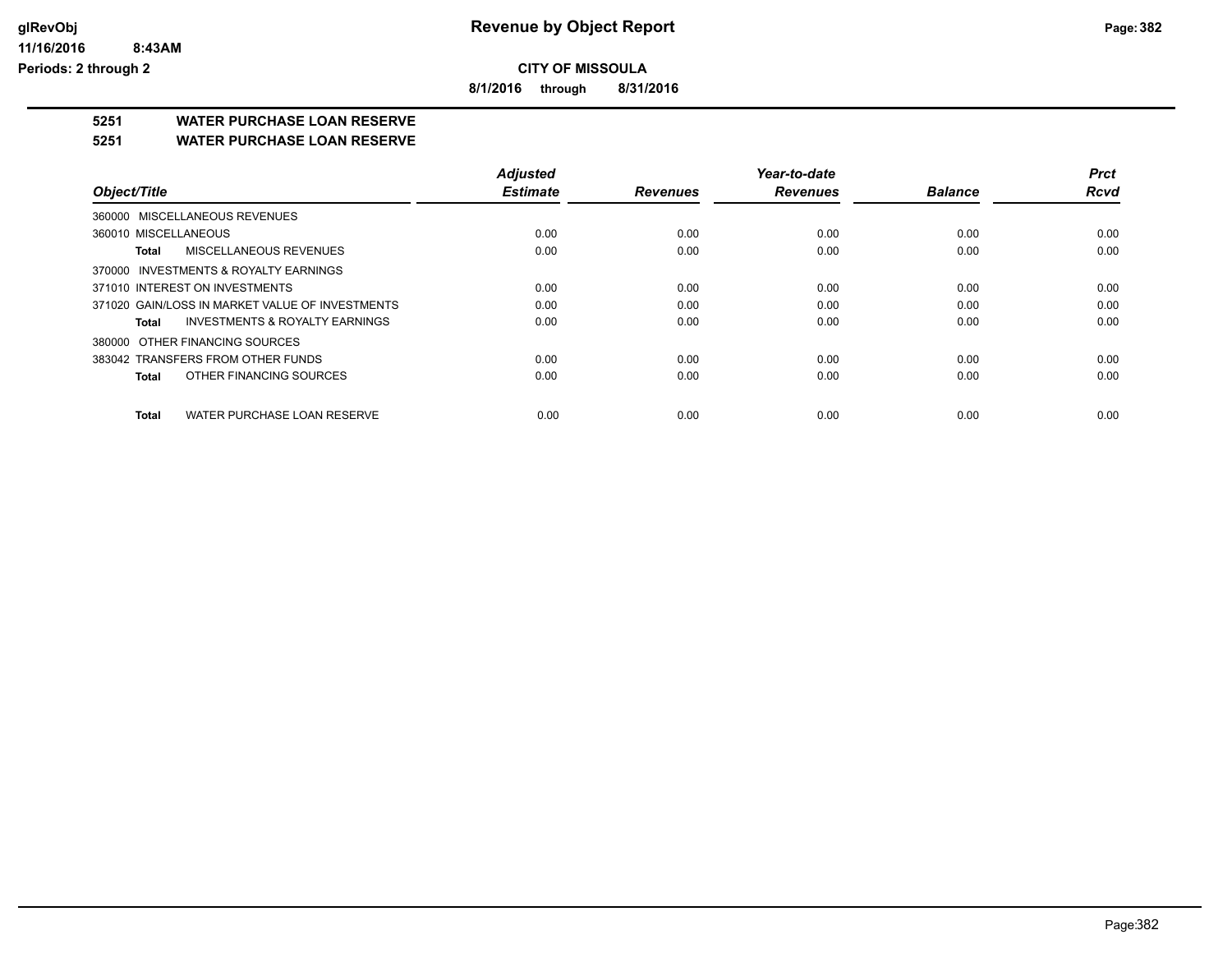**8/1/2016 through 8/31/2016**

## **5251 WATER PURCHASE LOAN RESERVE**

| Object/Title                                       | <b>Adjusted</b><br><b>Estimate</b> | <b>Revenues</b> | Year-to-date<br><b>Revenues</b> | <b>Balance</b> | <b>Prct</b><br><b>Rcvd</b> |
|----------------------------------------------------|------------------------------------|-----------------|---------------------------------|----------------|----------------------------|
|                                                    |                                    |                 |                                 |                |                            |
| 360000 MISCELLANEOUS REVENUES                      |                                    |                 |                                 |                |                            |
| 360010 MISCELLANEOUS                               | 0.00                               | 0.00            | 0.00                            | 0.00           | 0.00                       |
| <b>MISCELLANEOUS REVENUES</b><br>Total             | 0.00                               | 0.00            | 0.00                            | 0.00           | 0.00                       |
| 370000 INVESTMENTS & ROYALTY EARNINGS              |                                    |                 |                                 |                |                            |
| 371010 INTEREST ON INVESTMENTS                     | 0.00                               | 0.00            | 0.00                            | 0.00           | 0.00                       |
| 371020 GAIN/LOSS IN MARKET VALUE OF INVESTMENT     | 0.00                               | 0.00            | 0.00                            | 0.00           | 0.00                       |
| <b>INVESTMENTS &amp; ROYALTY EARNINGS</b><br>Total | 0.00                               | 0.00            | 0.00                            | 0.00           | 0.00                       |
| 380000 OTHER FINANCING SOURCES                     |                                    |                 |                                 |                |                            |
| 383042 TRANSFERS FROM OTHER FUNDS                  | 0.00                               | 0.00            | 0.00                            | 0.00           | 0.00                       |
| OTHER FINANCING SOURCES<br>Total                   | 0.00                               | 0.00            | 0.00                            | 0.00           | 0.00                       |
| WATER PURCHASE LOAN RESERVE<br><b>Total</b>        | 0.00                               | 0.00            | 0.00                            | 0.00           | 0.00                       |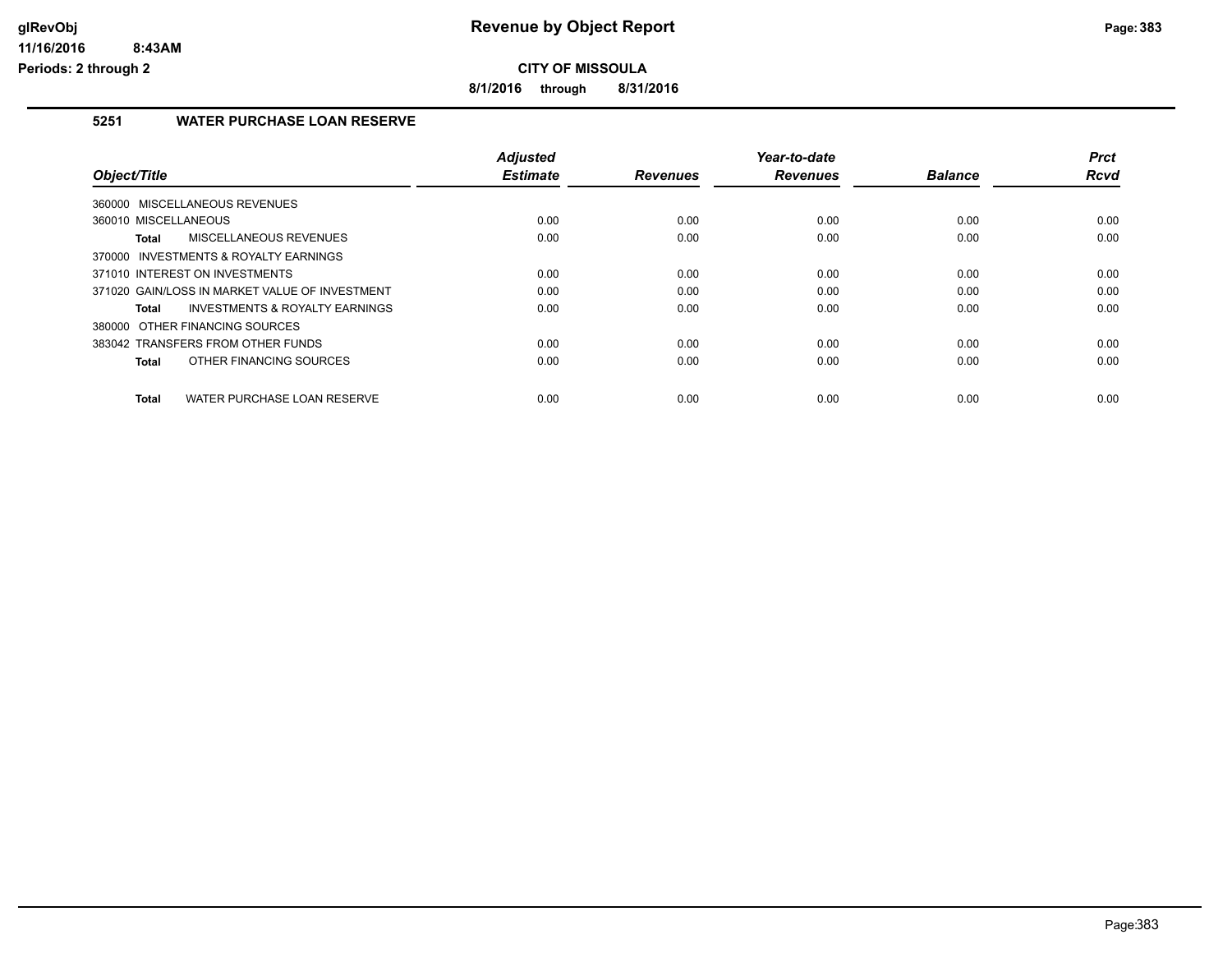**8/1/2016 through 8/31/2016**

## **5310 SEWER OPERATING BUDGET FUND**

#### **5310 SEWER OPERATING BUDGET FUND**

|                                                    | <b>Adjusted</b> |                 | Year-to-date    |                | <b>Prct</b> |
|----------------------------------------------------|-----------------|-----------------|-----------------|----------------|-------------|
| Object/Title                                       | <b>Estimate</b> | <b>Revenues</b> | <b>Revenues</b> | <b>Balance</b> | Rcvd        |
| 320000 LICENSES & PERMITS                          |                 |                 |                 |                |             |
| 323027 HAULER PERMITS                              | 0.00            | 150.00          | 150.00          | $-150.00$      | 0.00        |
| <b>LICENSES &amp; PERMITS</b><br>Total             | 0.00            | 150.00          | 150.00          | $-150.00$      | 0.00        |
| 330000 INTERGOVERNMENTAL REVENUES                  |                 |                 |                 |                |             |
| 334071 DEQ/RIVER WATER SAMPLING                    | 0.00            | 0.00            | 0.00            | 0.00           | 0.00        |
| 336020 STATE PENSION CONTRIBUTION                  | 0.00            | 0.00            | 0.00            | 0.00           | 0.00        |
| 336023 STATE CONTRIB. - PERS                       | 0.00            | 0.00            | 0.00            | 0.00           | 0.00        |
| <b>INTERGOVERNMENTAL REVENUES</b><br><b>Total</b>  | 0.00            | 0.00            | 0.00            | 0.00           | 0.00        |
| 340000 CHARGES FOR SERVICES                        |                 |                 |                 |                |             |
| 343031 SEWER SERVICE CHARGES                       | 0.00            | 0.00            | 0.00            | 0.00           | 0.00        |
| 343032 SEWER INSTALLATION CHARGES                  | 0.00            | 0.00            | 0.00            | 0.00           | 0.00        |
| 343035 SALE OF SEWER MATERIALS AND SUPPLIES        | 0.00            | 0.00            | 0.00            | 0.00           | 0.00        |
| 343039 DISPOSAL FEES                               | 0.00            | 2,148.40        | 2,148.40        | $-2,148.40$    | 0.00        |
| <b>CHARGES FOR SERVICES</b><br><b>Total</b>        | 0.00            | 2,148.40        | 2,148.40        | $-2,148.40$    | 0.00        |
| 360000 MISCELLANEOUS REVENUES                      |                 |                 |                 |                |             |
| 360010 MISCELLANEOUS                               | 0.00            | 0.00            | 0.00            | 0.00           | 0.00        |
| 360030 CONTRIBUTIONS FROM PROPERTY OWNERS          | 0.00            | 0.00            | 0.00            | 0.00           | 0.00        |
| 363040 PENALTY AND INTEREST                        | 0.00            | 260.80          | 260.80          | $-260.80$      | 0.00        |
| 364012 SALE OF SURPLUS PROPERTY                    | 0.00            | 0.00            | 43,547.25       | $-43,547.25$   | 0.00        |
| MISCELLANEOUS REVENUES<br><b>Total</b>             | 0.00            | 260.80          | 43,808.05       | $-43,808.05$   | 0.00        |
| 370000 INVESTMENTS & ROYALTY EARNINGS              |                 |                 |                 |                |             |
| 371010 INTEREST ON INVESTMENTS                     | 0.00            | 0.00            | 0.00            | 0.00           | 0.00        |
| 371020 GAIN/LOSS IN MARKET VALUE OF INVESTMENTS    | 0.00            | 0.00            | 0.00            | 0.00           | 0.00        |
| <b>INVESTMENTS &amp; ROYALTY EARNINGS</b><br>Total | 0.00            | 0.00            | 0.00            | 0.00           | 0.00        |
| 380000 OTHER FINANCING SOURCES                     |                 |                 |                 |                |             |
| 381090 PROCEEDS FROM CAPITAL LEASE                 | 0.00            | 0.00            | 0.00            | 0.00           | 0.00        |
| 382010 SALE OF FIXED ASSETS                        | 0.00            | 0.00            | 0.00            | 0.00           | 0.00        |
| 383024 TRANS FR SEWER CLEARING                     | 0.00            | 0.00            | 0.00            | 0.00           | 0.00        |
| OTHER FINANCING SOURCES<br><b>Total</b>            | 0.00            | 0.00            | 0.00            | 0.00           | 0.00        |
| SEWER OPERATING BUDGET FUND<br>Total               | 0.00            | 2.559.20        | 46.106.45       | $-46.106.45$   | 0.00        |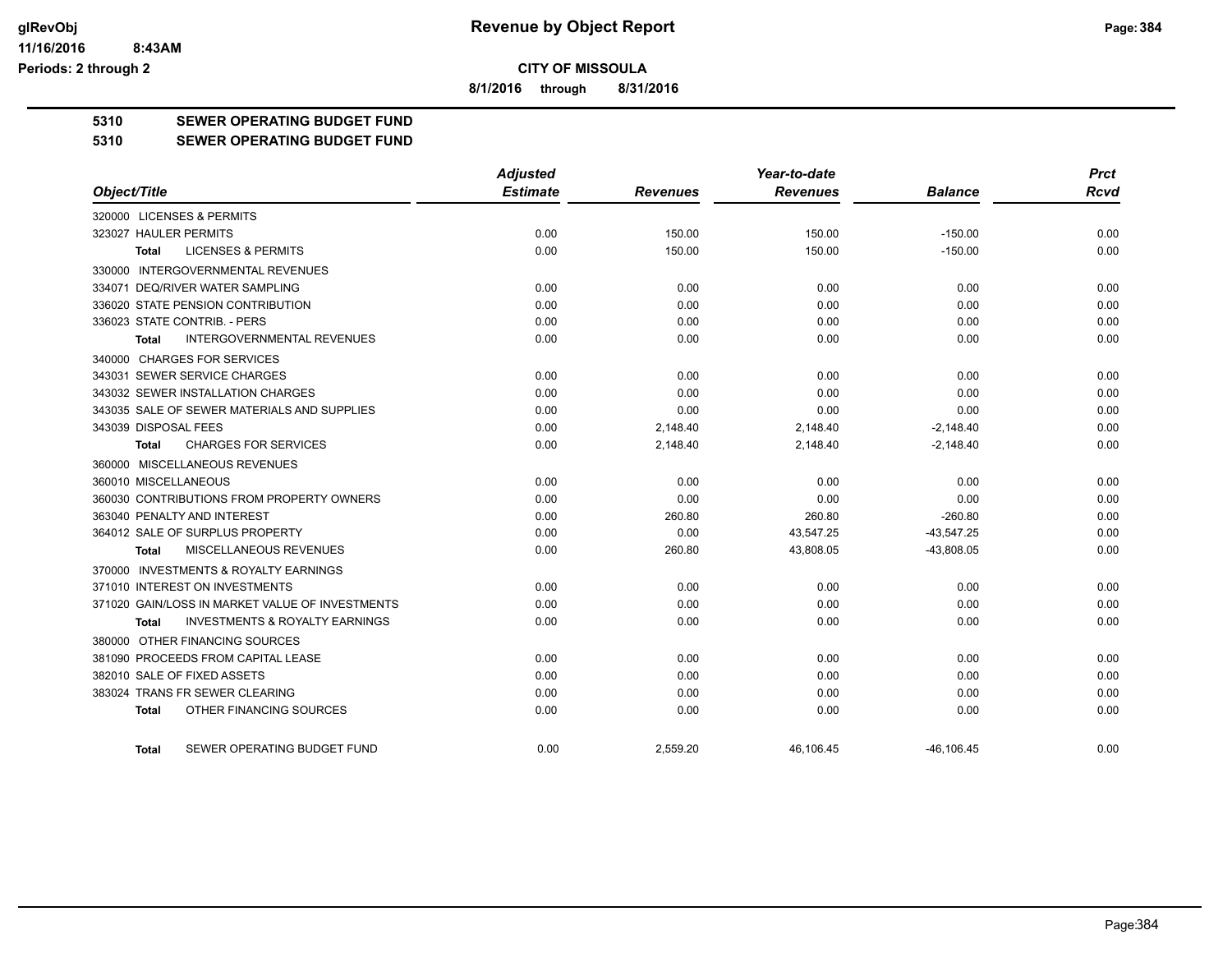**Periods: 2 through 2**

 **8:43AM**

**CITY OF MISSOULA**

**8/1/2016 through 8/31/2016**

## **5310 SEWER OPERATING BUDGET FUND**

|                                                           | <b>Adjusted</b> |                 | Year-to-date    |                | <b>Prct</b> |
|-----------------------------------------------------------|-----------------|-----------------|-----------------|----------------|-------------|
| Object/Title                                              | <b>Estimate</b> | <b>Revenues</b> | <b>Revenues</b> | <b>Balance</b> | <b>Rcvd</b> |
| 320000 LICENSES & PERMITS                                 |                 |                 |                 |                |             |
| 323027 HAULER PERMITS                                     | 0.00            | 150.00          | 150.00          | $-150.00$      | 0.00        |
| <b>LICENSES &amp; PERMITS</b><br>Total                    | 0.00            | 150.00          | 150.00          | $-150.00$      | 0.00        |
| 330000 INTERGOVERNMENTAL REVENUES                         |                 |                 |                 |                |             |
| 334071 DEQ/RIVER WATER SAMPLING                           | 0.00            | 0.00            | 0.00            | 0.00           | 0.00        |
| 336020 STATE PENSION CONTRIBUTION                         | 0.00            | 0.00            | 0.00            | 0.00           | 0.00        |
| 336023 STATE CONTRIB. - PERS                              | 0.00            | 0.00            | 0.00            | 0.00           | 0.00        |
| <b>INTERGOVERNMENTAL REVENUES</b><br><b>Total</b>         | 0.00            | 0.00            | 0.00            | 0.00           | 0.00        |
| 340000 CHARGES FOR SERVICES                               |                 |                 |                 |                |             |
| 343031 SEWER SERVICE CHARGES                              | 0.00            | 0.00            | 0.00            | 0.00           | 0.00        |
| 343032 SEWER INSTALLATION CHARGES                         | 0.00            | 0.00            | 0.00            | 0.00           | 0.00        |
| 343035 SALE OF SEWER MATERIALS AND SUPPLIES               | 0.00            | 0.00            | 0.00            | 0.00           | 0.00        |
| 343039 DISPOSAL FEES                                      | 0.00            | 2,148.40        | 2,148.40        | $-2,148.40$    | 0.00        |
| <b>CHARGES FOR SERVICES</b><br>Total                      | 0.00            | 2,148.40        | 2,148.40        | $-2,148.40$    | 0.00        |
| 360000 MISCELLANEOUS REVENUES                             |                 |                 |                 |                |             |
| 360010 MISCELLANEOUS                                      | 0.00            | 0.00            | 0.00            | 0.00           | 0.00        |
| 360030 CONTRIBUTIONS FROM PROPERTY OWNERS                 | 0.00            | 0.00            | 0.00            | 0.00           | 0.00        |
| 363040 PENALTY AND INTEREST                               | 0.00            | 260.80          | 260.80          | $-260.80$      | 0.00        |
| 364012 SALE OF SURPLUS PROPERTY                           | 0.00            | 0.00            | 43,547.25       | $-43,547.25$   | 0.00        |
| MISCELLANEOUS REVENUES<br>Total                           | 0.00            | 260.80          | 43,808.05       | $-43,808.05$   | 0.00        |
| 370000 INVESTMENTS & ROYALTY EARNINGS                     |                 |                 |                 |                |             |
| 371010 INTEREST ON INVESTMENTS                            | 0.00            | 0.00            | 0.00            | 0.00           | 0.00        |
| 371020 GAIN/LOSS IN MARKET VALUE OF INVESTMENT            | 0.00            | 0.00            | 0.00            | 0.00           | 0.00        |
| <b>INVESTMENTS &amp; ROYALTY EARNINGS</b><br><b>Total</b> | 0.00            | 0.00            | 0.00            | 0.00           | 0.00        |
| 380000 OTHER FINANCING SOURCES                            |                 |                 |                 |                |             |
| 381090 PROCEEDS FROM CAPITAL LEASE                        | 0.00            | 0.00            | 0.00            | 0.00           | 0.00        |
| 382010 SALE OF FIXED ASSETS                               | 0.00            | 0.00            | 0.00            | 0.00           | 0.00        |
| 383024 TRANS FR SEWER CLEARING                            | 0.00            | 0.00            | 0.00            | 0.00           | 0.00        |
| OTHER FINANCING SOURCES<br><b>Total</b>                   | 0.00            | 0.00            | 0.00            | 0.00           | 0.00        |
| SEWER OPERATING BUDGET FUND<br><b>Total</b>               | 0.00            | 2.559.20        | 46.106.45       | $-46.106.45$   | 0.00        |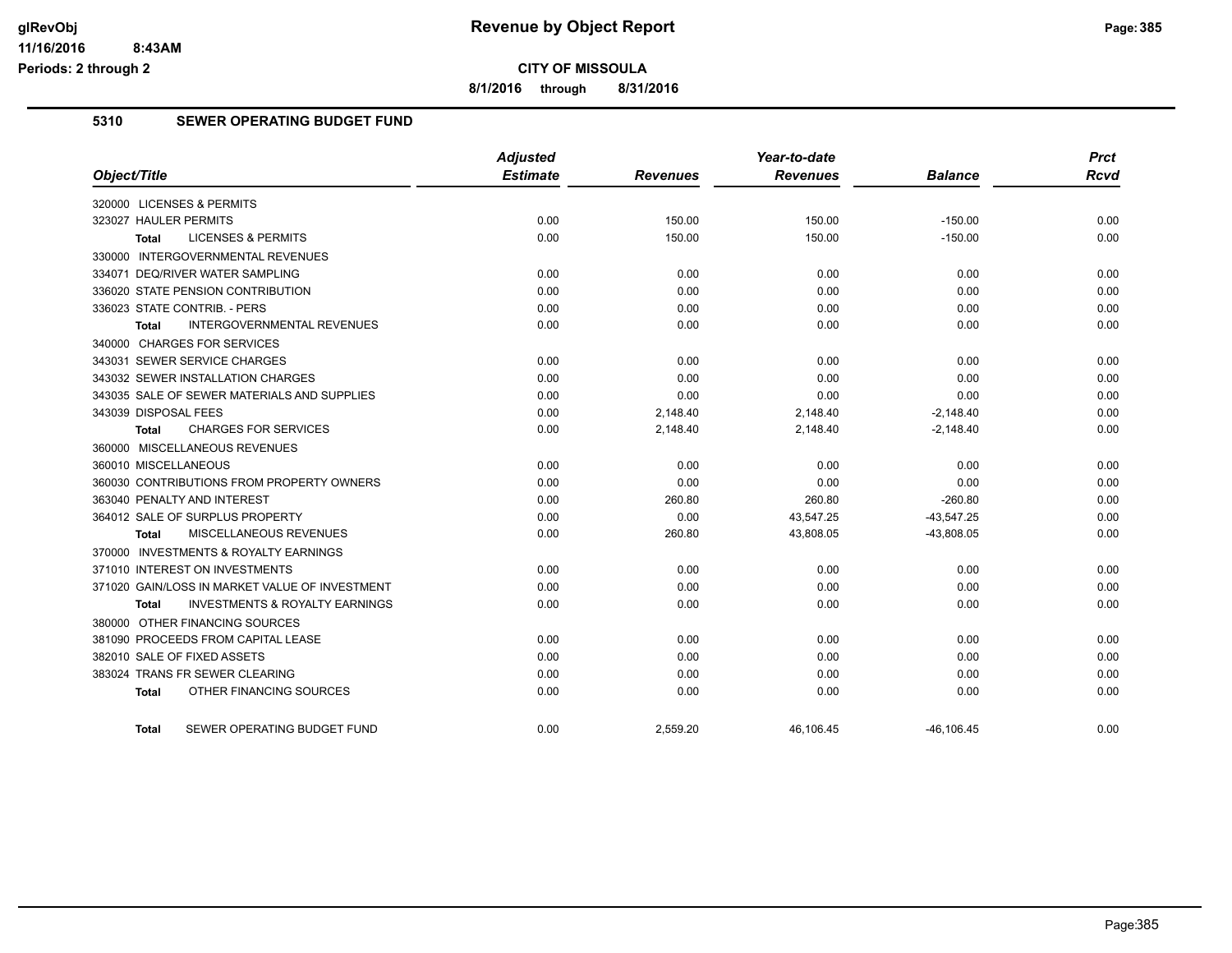**8/1/2016 through 8/31/2016**

# **5311 SEWER REVENUE COLLECTION & CLEARING FUND**

| 5311 | SEWER REVENUE COLLECTION & CLEARING FUND |
|------|------------------------------------------|
|      |                                          |

|                                                           | <b>Adjusted</b> |                 | Year-to-date    |                 | <b>Prct</b> |
|-----------------------------------------------------------|-----------------|-----------------|-----------------|-----------------|-------------|
| Object/Title                                              | <b>Estimate</b> | <b>Revenues</b> | <b>Revenues</b> | <b>Balance</b>  | <b>Rcvd</b> |
| 330000 INTERGOVERNMENTAL REVENUES                         |                 |                 |                 |                 |             |
| 331992 FEDERAL ARRA GRANTS                                | 0.00            | 0.00            | 0.00            | 0.00            | 0.00        |
| <b>INTERGOVERNMENTAL REVENUES</b><br><b>Total</b>         | 0.00            | 0.00            | 0.00            | 0.00            | 0.00        |
| 340000 CHARGES FOR SERVICES                               |                 |                 |                 |                 |             |
| 343032 SEWER INSTALLATION CHARGES                         | 0.00            | 0.00            | 0.00            | 0.00            | 0.00        |
| 343034 TREATMENT FACILITIES FEES                          | 0.00            | 9,102.02        | 3,470,506.47    | $-3,470,506.47$ | 0.00        |
| 343037 DELINQUENT SEWER FEES                              | 0.00            | 0.00            | 0.00            | 0.00            | 0.00        |
| 343038 P & I TAX LIENS                                    | 0.00            | 1,795.68        | 1,795.68        | $-1,795.68$     | 0.00        |
| <b>CHARGES FOR SERVICES</b><br>Total                      | 0.00            | 10,897.70       | 3,472,302.15    | $-3,472,302.15$ | 0.00        |
| 360000 MISCELLANEOUS REVENUES                             |                 |                 |                 |                 |             |
| 360010 MISCELLANEOUS                                      | 0.00            | 0.00            | 0.00            | 0.00            | 0.00        |
| 361200 RADIO TOWER LEASE PAYMENTS                         | 0.00            | 0.00            | 0.00            | 0.00            | 0.00        |
| 361201 EKO LAND LEASE                                     | 0.00            | 12,661.97       | 0.00            | 0.00            | 0.00        |
| 365023 NORTHWESTERN ENERGY GRANT                          | 0.00            | 0.00            | 0.00            | 0.00            | 0.00        |
| MISCELLANEOUS REVENUES<br><b>Total</b>                    | 0.00            | 12,661.97       | 0.00            | 0.00            | 0.00        |
| 370000 INVESTMENTS & ROYALTY EARNINGS                     |                 |                 |                 |                 |             |
| 371010 INTEREST ON INVESTMENTS                            | 0.00            | 0.00            | 0.00            | 0.00            | 0.00        |
| 371020 GAIN/LOSS IN MARKET VALUE OF INVESTMENTS           | 0.00            | 0.00            | 0.00            | 0.00            | 0.00        |
| <b>INVESTMENTS &amp; ROYALTY EARNINGS</b><br><b>Total</b> | 0.00            | 0.00            | 0.00            | 0.00            | 0.00        |
| 380000 OTHER FINANCING SOURCES                            |                 |                 |                 |                 |             |
| 383034 TRANS FR 01 SERIES DEBT SERVICE                    | 0.00            | 0.00            | 0.00            | 0.00            | 0.00        |
| 383042 TRANSFERS FROM OTHER FUNDS                         | 0.00            | 0.00            | 0.00            | 0.00            | 0.00        |
| OTHER FINANCING SOURCES<br><b>Total</b>                   | 0.00            | 0.00            | 0.00            | 0.00            | 0.00        |
| SEWER REVENUE COLLECTION & CLEARING<br><b>Total</b>       | 0.00            | 23,559.67       | 3,472,302.15    | $-3,472,302.15$ | 0.00        |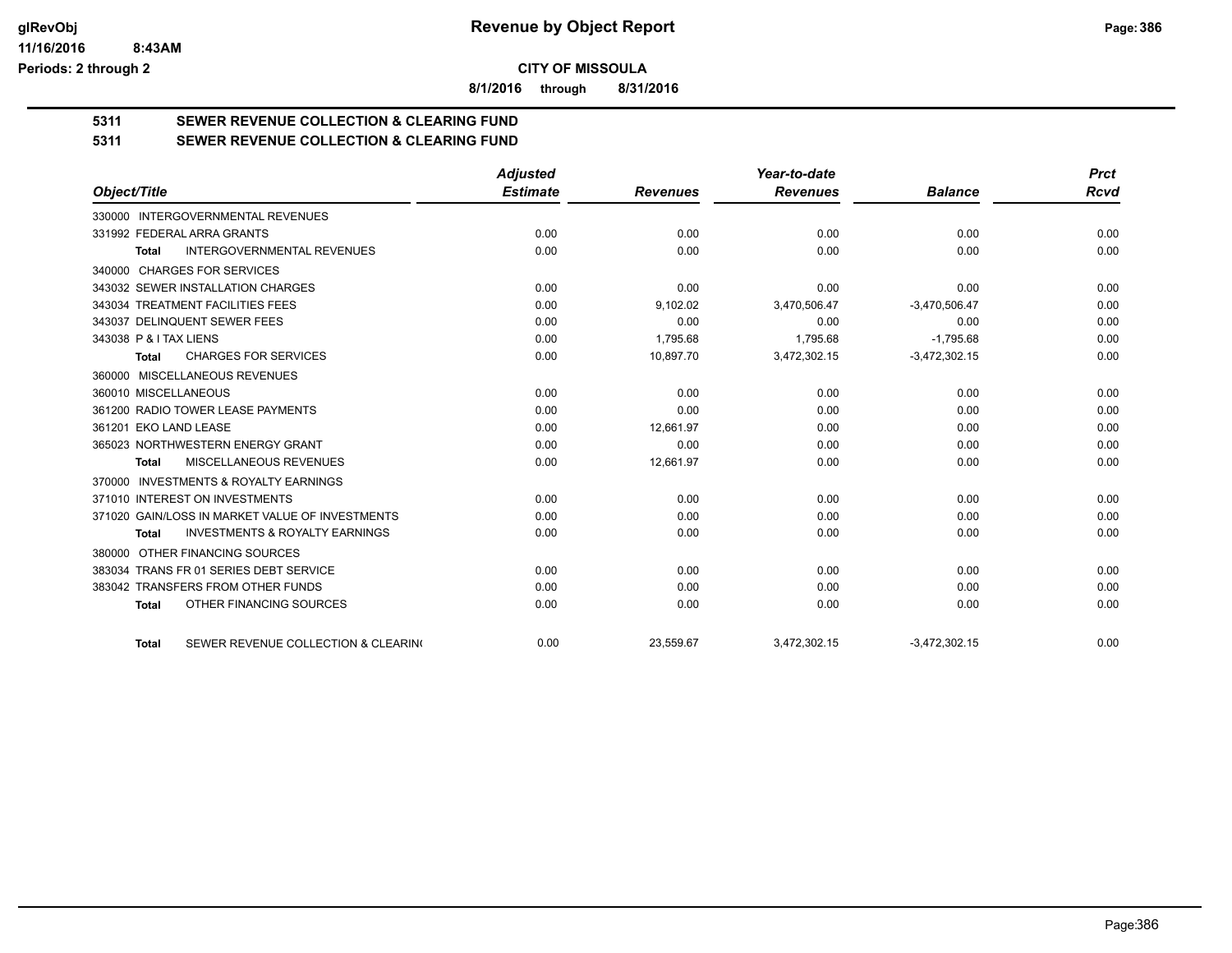**8/1/2016 through 8/31/2016**

## **5311 SEWER REVENUE COLLECTION & CLEARING FUND**

|                                                           | <b>Adjusted</b> |                 | Year-to-date    |                 | <b>Prct</b> |
|-----------------------------------------------------------|-----------------|-----------------|-----------------|-----------------|-------------|
| Object/Title                                              | <b>Estimate</b> | <b>Revenues</b> | <b>Revenues</b> | <b>Balance</b>  | <b>Rcvd</b> |
| <b>INTERGOVERNMENTAL REVENUES</b><br>330000               |                 |                 |                 |                 |             |
| 331992 FEDERAL ARRA GRANTS                                | 0.00            | 0.00            | 0.00            | 0.00            | 0.00        |
| <b>INTERGOVERNMENTAL REVENUES</b><br><b>Total</b>         | 0.00            | 0.00            | 0.00            | 0.00            | 0.00        |
| 340000 CHARGES FOR SERVICES                               |                 |                 |                 |                 |             |
| 343032 SEWER INSTALLATION CHARGES                         | 0.00            | 0.00            | 0.00            | 0.00            | 0.00        |
| 343034 TREATMENT FACILITIES FEES                          | 0.00            | 9,102.02        | 3,470,506.47    | $-3,470,506.47$ | 0.00        |
| 343037 DELINQUENT SEWER FEES                              | 0.00            | 0.00            | 0.00            | 0.00            | 0.00        |
| 343038 P & I TAX LIENS                                    | 0.00            | 1,795.68        | 1,795.68        | $-1,795.68$     | 0.00        |
| <b>CHARGES FOR SERVICES</b><br><b>Total</b>               | 0.00            | 10,897.70       | 3,472,302.15    | $-3,472,302.15$ | 0.00        |
| 360000 MISCELLANEOUS REVENUES                             |                 |                 |                 |                 |             |
| 360010 MISCELLANEOUS                                      | 0.00            | 0.00            | 0.00            | 0.00            | 0.00        |
| 361200 RADIO TOWER LEASE PAYMENTS                         | 0.00            | 0.00            | 0.00            | 0.00            | 0.00        |
| 361201 EKO LAND LEASE                                     | 0.00            | 12.661.97       | 0.00            | 0.00            | 0.00        |
| 365023 NORTHWESTERN ENERGY GRANT                          | 0.00            | 0.00            | 0.00            | 0.00            | 0.00        |
| MISCELLANEOUS REVENUES<br><b>Total</b>                    | 0.00            | 12,661.97       | 0.00            | 0.00            | 0.00        |
| 370000 INVESTMENTS & ROYALTY EARNINGS                     |                 |                 |                 |                 |             |
| 371010 INTEREST ON INVESTMENTS                            | 0.00            | 0.00            | 0.00            | 0.00            | 0.00        |
| 371020 GAIN/LOSS IN MARKET VALUE OF INVESTMENT            | 0.00            | 0.00            | 0.00            | 0.00            | 0.00        |
| <b>INVESTMENTS &amp; ROYALTY EARNINGS</b><br><b>Total</b> | 0.00            | 0.00            | 0.00            | 0.00            | 0.00        |
| OTHER FINANCING SOURCES<br>380000                         |                 |                 |                 |                 |             |
| 383034 TRANS FR 01 SERIES DEBT SERVICE                    | 0.00            | 0.00            | 0.00            | 0.00            | 0.00        |
| 383042 TRANSFERS FROM OTHER FUNDS                         | 0.00            | 0.00            | 0.00            | 0.00            | 0.00        |
| OTHER FINANCING SOURCES<br><b>Total</b>                   | 0.00            | 0.00            | 0.00            | 0.00            | 0.00        |
| SEWER REVENUE COLLECTION & CLEARIN<br><b>Total</b>        | 0.00            | 23,559.67       | 3,472,302.15    | $-3,472,302.15$ | 0.00        |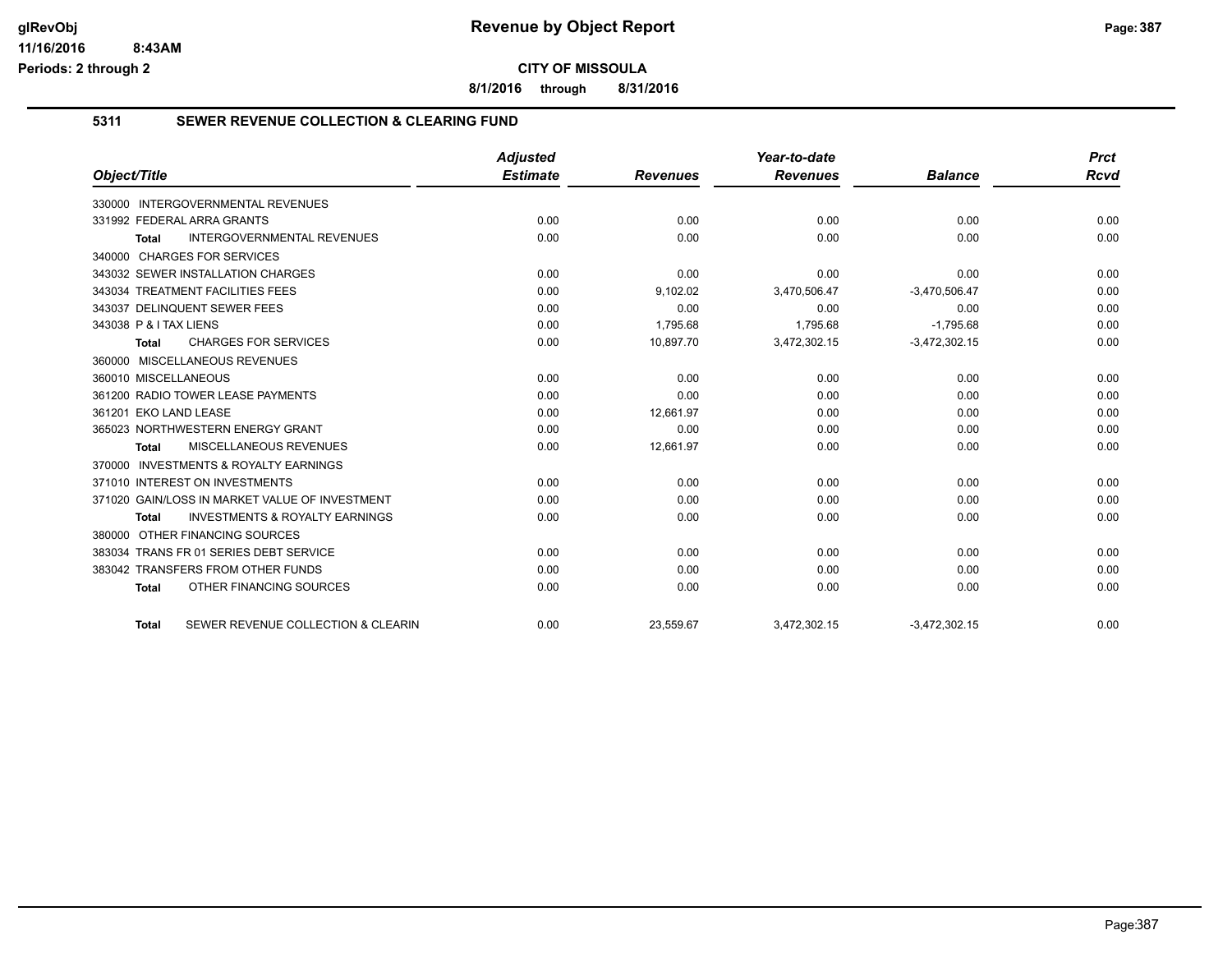**8/1/2016 through 8/31/2016**

**5315 SEWER LOAN FUND**

**5315 SEWER LOAN FUND**

|                                                           | <b>Adjusted</b> |                 | Year-to-date    |                | <b>Prct</b> |
|-----------------------------------------------------------|-----------------|-----------------|-----------------|----------------|-------------|
| Object/Title                                              | <b>Estimate</b> | <b>Revenues</b> | <b>Revenues</b> | <b>Balance</b> | <b>Rcvd</b> |
| 340000 CHARGES FOR SERVICES                               |                 |                 |                 |                |             |
| 343032 SEWER INSTALLATION CHARGES                         | 0.00            | 0.00            | 0.00            | 0.00           | 0.00        |
| 343035 SALE OF SEWER MATERIALS AND SUPPLIES               | 0.00            | 0.00            | $-26,751.54$    | 26,751.54      | 0.00        |
| 343037 GREASE INTERCEPTOR LOANS                           | 0.00            | 0.00            | 0.00            | 0.00           | 0.00        |
| <b>CHARGES FOR SERVICES</b><br>Total                      | 0.00            | 0.00            | $-26,751.54$    | 26,751.54      | 0.00        |
| MISCELLANEOUS REVENUES<br>360000                          |                 |                 |                 |                |             |
| 360010 MISCELLANEOUS                                      | 0.00            | 0.00            | 0.00            | 0.00           | 0.00        |
| MISCELLANEOUS REVENUES<br><b>Total</b>                    | 0.00            | 0.00            | 0.00            | 0.00           | 0.00        |
| <b>INVESTMENTS &amp; ROYALTY EARNINGS</b><br>370000       |                 |                 |                 |                |             |
| 371010 INTEREST ON INVESTMENTS                            | 0.00            | 0.00            | 0.00            | 0.00           | 0.00        |
| 371020 GAIN/LOSS IN MARKET VALUE OF INVESTMENTS           | 0.00            | 0.00            | 0.00            | 0.00           | 0.00        |
| <b>INVESTMENTS &amp; ROYALTY EARNINGS</b><br><b>Total</b> | 0.00            | 0.00            | 0.00            | 0.00           | 0.00        |
| OTHER FINANCING SOURCES<br>380000                         |                 |                 |                 |                |             |
| 383024 TRANS FR SEWER CLEARING                            | 0.00            | 0.00            | 0.00            | 0.00           | 0.00        |
| 383025 TRANS FR SEWER R & D                               | 0.00            | 0.00            | 0.00            | 0.00           | 0.00        |
| OTHER FINANCING SOURCES<br><b>Total</b>                   | 0.00            | 0.00            | 0.00            | 0.00           | 0.00        |
| <b>SEWER LOAN FUND</b><br><b>Total</b>                    | 0.00            | 0.00            | $-26,751.54$    | 26,751.54      | 0.00        |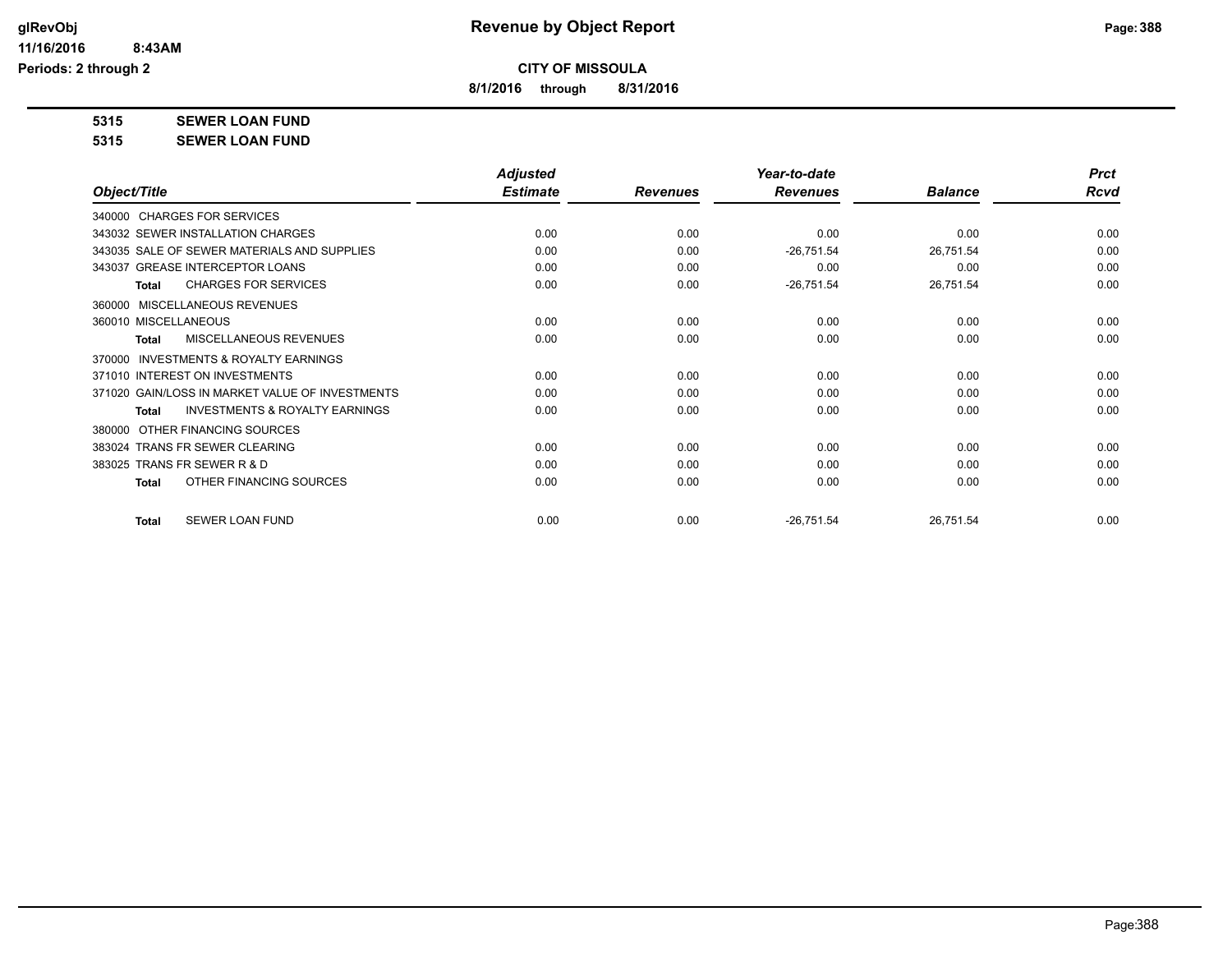**Periods: 2 through 2**

**CITY OF MISSOULA**

**8/1/2016 through 8/31/2016**

#### **5315 SEWER LOAN FUND**

|                                                           | <b>Adjusted</b> |                 | Year-to-date    |                | <b>Prct</b> |
|-----------------------------------------------------------|-----------------|-----------------|-----------------|----------------|-------------|
| Object/Title                                              | <b>Estimate</b> | <b>Revenues</b> | <b>Revenues</b> | <b>Balance</b> | <b>Rcvd</b> |
| 340000 CHARGES FOR SERVICES                               |                 |                 |                 |                |             |
| 343032 SEWER INSTALLATION CHARGES                         | 0.00            | 0.00            | 0.00            | 0.00           | 0.00        |
| 343035 SALE OF SEWER MATERIALS AND SUPPLIES               | 0.00            | 0.00            | $-26,751.54$    | 26,751.54      | 0.00        |
| 343037 GREASE INTERCEPTOR LOANS                           | 0.00            | 0.00            | 0.00            | 0.00           | 0.00        |
| <b>CHARGES FOR SERVICES</b><br><b>Total</b>               | 0.00            | 0.00            | $-26,751.54$    | 26,751.54      | 0.00        |
| 360000 MISCELLANEOUS REVENUES                             |                 |                 |                 |                |             |
| 360010 MISCELLANEOUS                                      | 0.00            | 0.00            | 0.00            | 0.00           | 0.00        |
| <b>MISCELLANEOUS REVENUES</b><br><b>Total</b>             | 0.00            | 0.00            | 0.00            | 0.00           | 0.00        |
| INVESTMENTS & ROYALTY EARNINGS<br>370000                  |                 |                 |                 |                |             |
| 371010 INTEREST ON INVESTMENTS                            | 0.00            | 0.00            | 0.00            | 0.00           | 0.00        |
| 371020 GAIN/LOSS IN MARKET VALUE OF INVESTMENT            | 0.00            | 0.00            | 0.00            | 0.00           | 0.00        |
| <b>INVESTMENTS &amp; ROYALTY EARNINGS</b><br><b>Total</b> | 0.00            | 0.00            | 0.00            | 0.00           | 0.00        |
| OTHER FINANCING SOURCES<br>380000                         |                 |                 |                 |                |             |
| 383024 TRANS FR SEWER CLEARING                            | 0.00            | 0.00            | 0.00            | 0.00           | 0.00        |
| 383025 TRANS FR SEWER R & D                               | 0.00            | 0.00            | 0.00            | 0.00           | 0.00        |
| OTHER FINANCING SOURCES<br><b>Total</b>                   | 0.00            | 0.00            | 0.00            | 0.00           | 0.00        |
| SEWER LOAN FUND<br><b>Total</b>                           | 0.00            | 0.00            | $-26,751.54$    | 26,751.54      | 0.00        |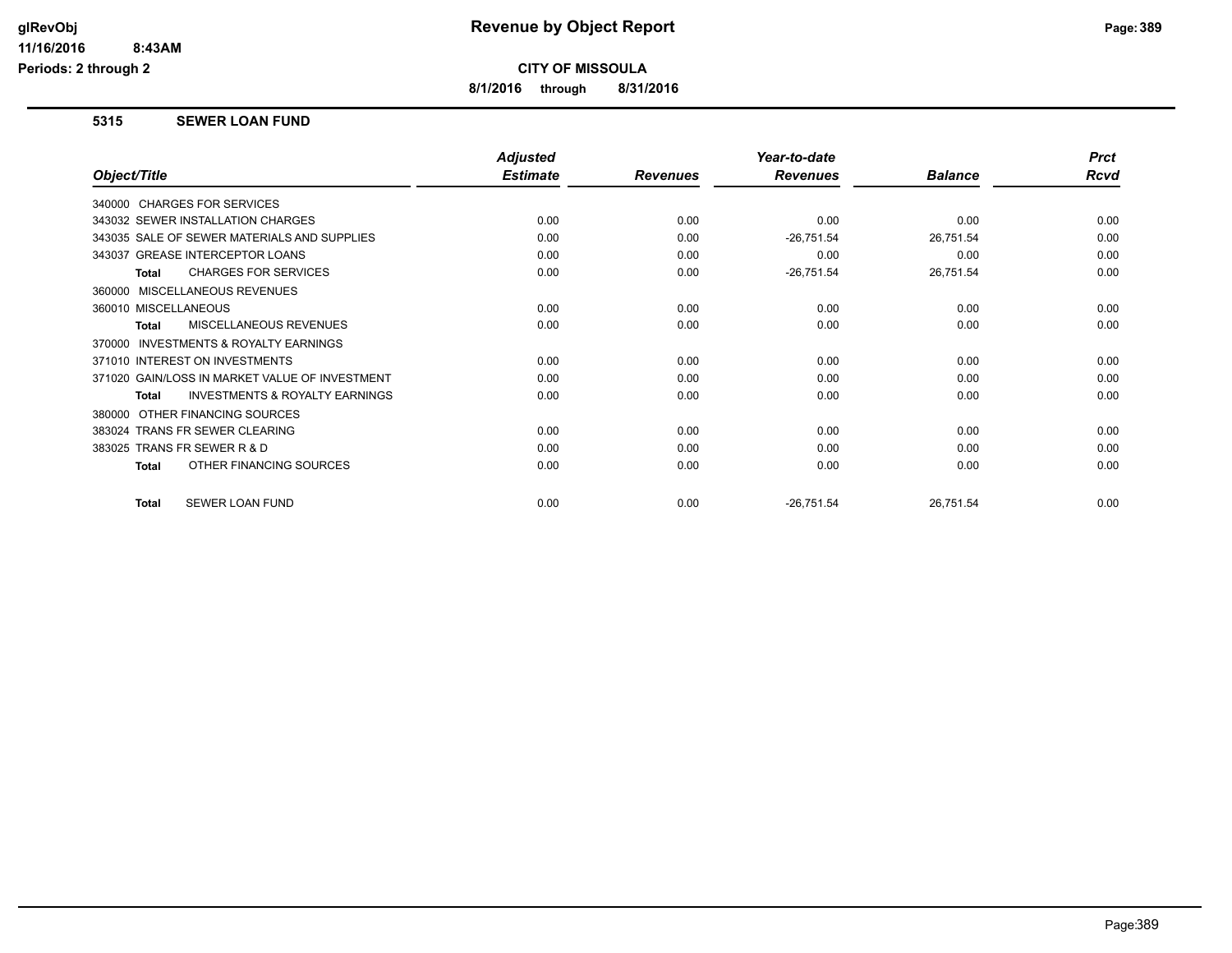**Periods: 2 through 2**

 **8:43AM**

**CITY OF MISSOULA**

**8/1/2016 through 8/31/2016**

# **5320 SEWER REPLACEMENT & DEPRECIATION FUND**

## **5320 SEWER REPLACEMENT & DEPRECIATION FUND**

|                                                           | <b>Adjusted</b> |                 | Year-to-date    |                | <b>Prct</b> |
|-----------------------------------------------------------|-----------------|-----------------|-----------------|----------------|-------------|
| Object/Title                                              | <b>Estimate</b> | <b>Revenues</b> | <b>Revenues</b> | <b>Balance</b> | <b>Rcvd</b> |
| 330000 INTERGOVERNMENTAL REVENUES                         |                 |                 |                 |                |             |
| 337010 COUNTY REIMBURSEMENT-DEANOS                        | 0.00            | 0.00            | 0.00            | 0.00           | 0.00        |
| <b>INTERGOVERNMENTAL REVENUES</b><br>Total                | 0.00            | 0.00            | 0.00            | 0.00           | 0.00        |
| 340000 CHARGES FOR SERVICES                               |                 |                 |                 |                |             |
| 343032 SEWER INSTALLATION CHARGES                         | 0.00            | 7,450.00        | 14.675.00       | $-14.675.00$   | 0.00        |
| <b>CHARGES FOR SERVICES</b><br><b>Total</b>               | 0.00            | 7,450.00        | 14,675.00       | $-14,675.00$   | 0.00        |
| 360000 MISCELLANEOUS REVENUES                             |                 |                 |                 |                |             |
| 360000 MISCELLANEOUS REVENUES                             | 0.00            | 0.00            | 0.00            | 0.00           | 0.00        |
| 360010 MISCELLANEOUS                                      | 0.00            | 0.00            | 0.00            | 0.00           | 0.00        |
| 362006 GAIC INSURANCE SETTLEMENT                          | 0.00            | 0.00            | 0.00            | 0.00           | 0.00        |
| MISCELLANEOUS REVENUES<br>Total                           | 0.00            | 0.00            | 0.00            | 0.00           | 0.00        |
| 370000 INVESTMENTS & ROYALTY EARNINGS                     |                 |                 |                 |                |             |
| 371010 INTEREST ON INVESTMENTS                            | 0.00            | 0.00            | 0.00            | 0.00           | 0.00        |
| 371020 GAIN/LOSS IN MARKET VALUE OF INVESTMENTS           | 0.00            | 0.00            | 0.00            | 0.00           | 0.00        |
| <b>INVESTMENTS &amp; ROYALTY EARNINGS</b><br><b>Total</b> | 0.00            | 0.00            | 0.00            | 0.00           | 0.00        |
| 380000 OTHER FINANCING SOURCES                            |                 |                 |                 |                |             |
| 381002 SRF LOAN                                           | 0.00            | 0.00            | 0.00            | 0.00           | 0.00        |
| 381090 PROCEEDS FROM CAPITAL LEASE                        | 0.00            | 0.00            | 0.00            | 0.00           | 0.00        |
| 383000 OPERATING TRANSFERS                                | 0.00            | 0.00            | 0.00            | 0.00           | 0.00        |
| 383024 TRANS FR SEWER CLEARING                            | 0.00            | 0.00            | 0.00            | 0.00           | 0.00        |
| 383042 TRANSFERS FROM OTHER FUNDS                         | 0.00            | 0.00            | 0.00            | 0.00           | 0.00        |
| OTHER FINANCING SOURCES<br><b>Total</b>                   | 0.00            | 0.00            | 0.00            | 0.00           | 0.00        |
| SEWER REPLACEMENT & DEPRECIATION FU<br><b>Total</b>       | 0.00            | 7,450.00        | 14,675.00       | $-14,675.00$   | 0.00        |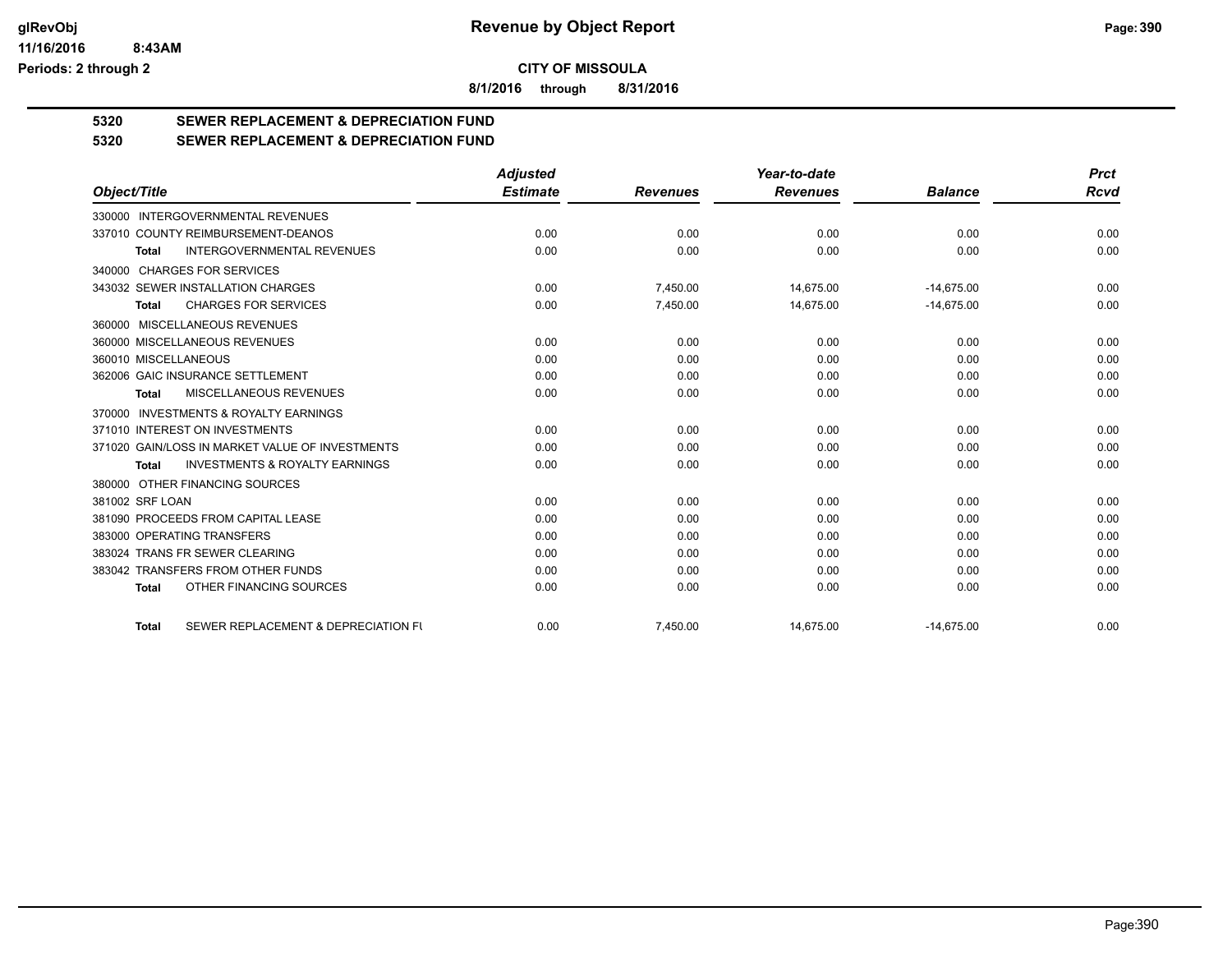**8/1/2016 through 8/31/2016**

## **5320 SEWER REPLACEMENT & DEPRECIATION FUND**

|                                                           | <b>Adjusted</b> |                 | Year-to-date    |                | <b>Prct</b> |
|-----------------------------------------------------------|-----------------|-----------------|-----------------|----------------|-------------|
| Object/Title                                              | <b>Estimate</b> | <b>Revenues</b> | <b>Revenues</b> | <b>Balance</b> | <b>Rcvd</b> |
| 330000 INTERGOVERNMENTAL REVENUES                         |                 |                 |                 |                |             |
| 337010 COUNTY REIMBURSEMENT-DEANOS                        | 0.00            | 0.00            | 0.00            | 0.00           | 0.00        |
| <b>INTERGOVERNMENTAL REVENUES</b><br><b>Total</b>         | 0.00            | 0.00            | 0.00            | 0.00           | 0.00        |
| 340000 CHARGES FOR SERVICES                               |                 |                 |                 |                |             |
| 343032 SEWER INSTALLATION CHARGES                         | 0.00            | 7,450.00        | 14,675.00       | $-14,675.00$   | 0.00        |
| <b>CHARGES FOR SERVICES</b><br><b>Total</b>               | 0.00            | 7,450.00        | 14,675.00       | $-14,675.00$   | 0.00        |
| MISCELLANEOUS REVENUES<br>360000                          |                 |                 |                 |                |             |
| 360000 MISCELLANEOUS REVENUES                             | 0.00            | 0.00            | 0.00            | 0.00           | 0.00        |
| 360010 MISCELLANEOUS                                      | 0.00            | 0.00            | 0.00            | 0.00           | 0.00        |
| 362006 GAIC INSURANCE SETTLEMENT                          | 0.00            | 0.00            | 0.00            | 0.00           | 0.00        |
| <b>MISCELLANEOUS REVENUES</b><br>Total                    | 0.00            | 0.00            | 0.00            | 0.00           | 0.00        |
| <b>INVESTMENTS &amp; ROYALTY EARNINGS</b><br>370000       |                 |                 |                 |                |             |
| 371010 INTEREST ON INVESTMENTS                            | 0.00            | 0.00            | 0.00            | 0.00           | 0.00        |
| 371020 GAIN/LOSS IN MARKET VALUE OF INVESTMENT            | 0.00            | 0.00            | 0.00            | 0.00           | 0.00        |
| <b>INVESTMENTS &amp; ROYALTY EARNINGS</b><br><b>Total</b> | 0.00            | 0.00            | 0.00            | 0.00           | 0.00        |
| 380000 OTHER FINANCING SOURCES                            |                 |                 |                 |                |             |
| 381002 SRF LOAN                                           | 0.00            | 0.00            | 0.00            | 0.00           | 0.00        |
| 381090 PROCEEDS FROM CAPITAL LEASE                        | 0.00            | 0.00            | 0.00            | 0.00           | 0.00        |
| 383000 OPERATING TRANSFERS                                | 0.00            | 0.00            | 0.00            | 0.00           | 0.00        |
| 383024 TRANS FR SEWER CLEARING                            | 0.00            | 0.00            | 0.00            | 0.00           | 0.00        |
| 383042 TRANSFERS FROM OTHER FUNDS                         | 0.00            | 0.00            | 0.00            | 0.00           | 0.00        |
| OTHER FINANCING SOURCES<br><b>Total</b>                   | 0.00            | 0.00            | 0.00            | 0.00           | 0.00        |
| SEWER REPLACEMENT & DEPRECIATION F<br><b>Total</b>        | 0.00            | 7.450.00        | 14.675.00       | $-14.675.00$   | 0.00        |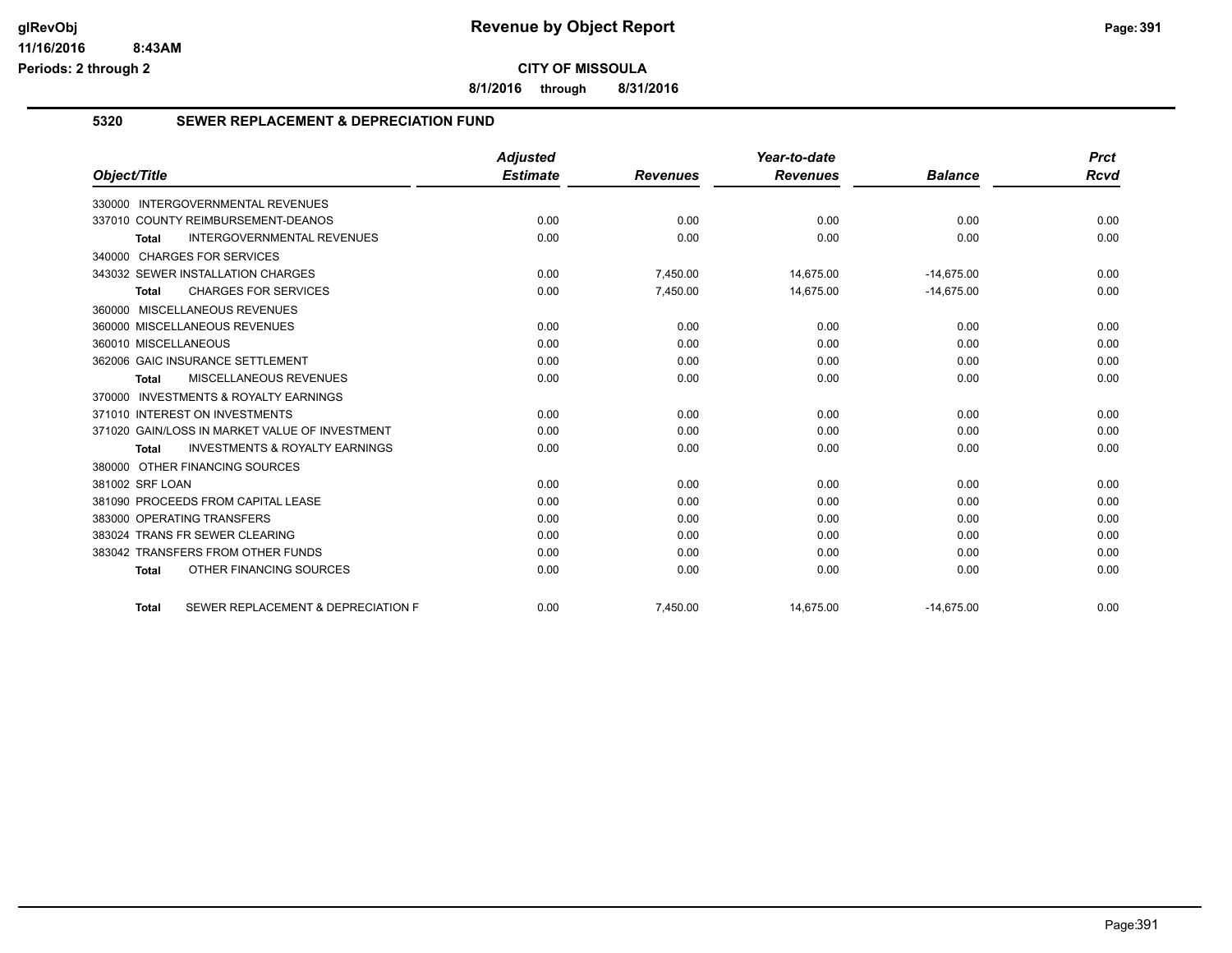**8/1/2016 through 8/31/2016**

**5325 SEWER DEVELOPMENT FEE FUND**

**5325 SEWER DEVELOPMENT FEE FUND**

|                                                           | <b>Adjusted</b> |                 | Year-to-date    |                | <b>Prct</b> |
|-----------------------------------------------------------|-----------------|-----------------|-----------------|----------------|-------------|
| Object/Title                                              | <b>Estimate</b> | <b>Revenues</b> | <b>Revenues</b> | <b>Balance</b> | <b>Rcvd</b> |
| 330000 INTERGOVERNMENTAL REVENUES                         |                 |                 |                 |                |             |
| 334120 TSEP GRANT                                         | 0.00            | 0.00            | 0.00            | 0.00           | 0.00        |
| <b>INTERGOVERNMENTAL REVENUES</b><br><b>Total</b>         | 0.00            | 0.00            | 0.00            | 0.00           | 0.00        |
| 340000 CHARGES FOR SERVICES                               |                 |                 |                 |                |             |
| 343032 SEWER INSTALLATION CHARGES                         | 0.00            | 0.00            | 0.00            | 0.00           | 0.00        |
| 343034 TREATMENT FACILITIES FEES                          | 0.00            | 219,100.00      | 268,100.00      | $-268,100.00$  | 0.00        |
| 343036 *** Title Not Found ***                            | 0.00            | 0.00            | 0.00            | 0.00           | 0.00        |
| <b>CHARGES FOR SERVICES</b><br><b>Total</b>               | 0.00            | 219,100.00      | 268,100.00      | $-268,100.00$  | 0.00        |
| 360000 MISCELLANEOUS REVENUES                             |                 |                 |                 |                |             |
| 360010 MISCELLANEOUS                                      | 0.00            | 0.00            | 0.00            | 0.00           | 0.00        |
| 360030 CONTRIBUTIONS FROM PROPERTY OWNERS                 | 0.00            | 0.00            | 0.00            | 0.00           | 0.00        |
| 362000 OTHER MISCELLANEOUS REVENUE                        | 0.00            | 0.00            | 32,310.55       | $-32,310.55$   | 0.00        |
| MISCELLANEOUS REVENUES<br><b>Total</b>                    | 0.00            | 0.00            | 32,310.55       | $-32,310.55$   | 0.00        |
| <b>INVESTMENTS &amp; ROYALTY EARNINGS</b><br>370000       |                 |                 |                 |                |             |
| 371010 INTEREST ON INVESTMENTS                            | 0.00            | 0.00            | 0.00            | 0.00           | 0.00        |
| 371020 GAIN/LOSS IN MARKET VALUE OF INVESTMENTS           | 0.00            | 0.00            | 0.00            | 0.00           | 0.00        |
| <b>INVESTMENTS &amp; ROYALTY EARNINGS</b><br><b>Total</b> | 0.00            | 0.00            | 0.00            | 0.00           | 0.00        |
| 380000 OTHER FINANCING SOURCES                            |                 |                 |                 |                |             |
| 383042 TRANSFERS FROM OTHER FUNDS                         | 0.00            | 0.00            | 0.00            | 0.00           | 0.00        |
| OTHER FINANCING SOURCES<br><b>Total</b>                   | 0.00            | 0.00            | 0.00            | 0.00           | 0.00        |
| SEWER DEVELOPMENT FEE FUND<br><b>Total</b>                | 0.00            | 219.100.00      | 300,410.55      | $-300.410.55$  | 0.00        |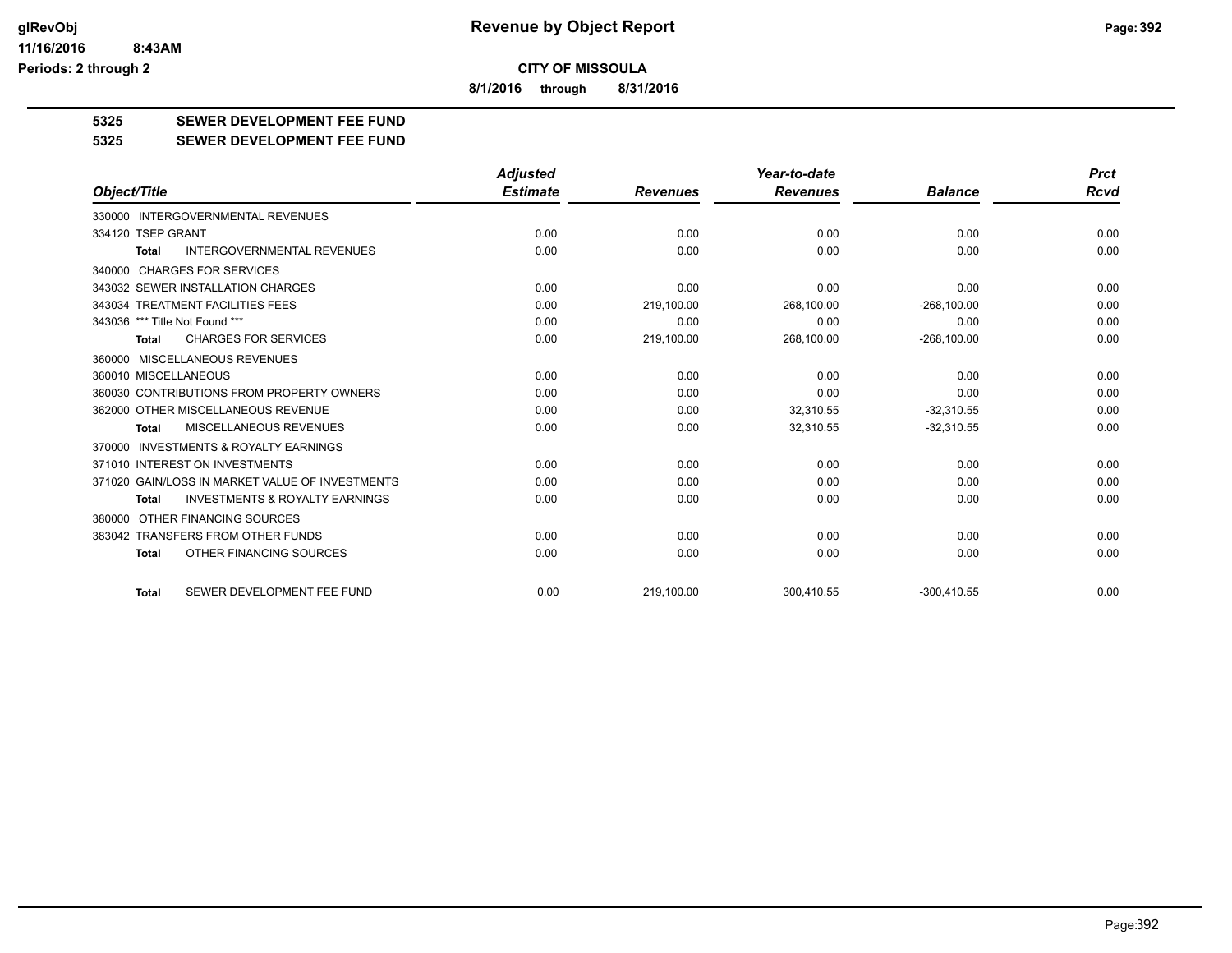**8/1/2016 through 8/31/2016**

## **5325 SEWER DEVELOPMENT FEE FUND**

|                                                           | <b>Adjusted</b> |                 | Year-to-date    |                | <b>Prct</b> |
|-----------------------------------------------------------|-----------------|-----------------|-----------------|----------------|-------------|
| Object/Title                                              | <b>Estimate</b> | <b>Revenues</b> | <b>Revenues</b> | <b>Balance</b> | <b>Rcvd</b> |
| 330000 INTERGOVERNMENTAL REVENUES                         |                 |                 |                 |                |             |
| 334120 TSEP GRANT                                         | 0.00            | 0.00            | 0.00            | 0.00           | 0.00        |
| <b>INTERGOVERNMENTAL REVENUES</b><br><b>Total</b>         | 0.00            | 0.00            | 0.00            | 0.00           | 0.00        |
| 340000 CHARGES FOR SERVICES                               |                 |                 |                 |                |             |
| 343032 SEWER INSTALLATION CHARGES                         | 0.00            | 0.00            | 0.00            | 0.00           | 0.00        |
| 343034 TREATMENT FACILITIES FEES                          | 0.00            | 219,100.00      | 268,100.00      | $-268,100.00$  | 0.00        |
| 343036 *** Title Not Found ***                            | 0.00            | 0.00            | 0.00            | 0.00           | 0.00        |
| <b>CHARGES FOR SERVICES</b><br><b>Total</b>               | 0.00            | 219,100.00      | 268,100.00      | $-268,100.00$  | 0.00        |
| 360000 MISCELLANEOUS REVENUES                             |                 |                 |                 |                |             |
| 360010 MISCELLANEOUS                                      | 0.00            | 0.00            | 0.00            | 0.00           | 0.00        |
| 360030 CONTRIBUTIONS FROM PROPERTY OWNERS                 | 0.00            | 0.00            | 0.00            | 0.00           | 0.00        |
| 362000 OTHER MISCELLANEOUS REVENUE                        | 0.00            | 0.00            | 32.310.55       | $-32.310.55$   | 0.00        |
| MISCELLANEOUS REVENUES<br><b>Total</b>                    | 0.00            | 0.00            | 32,310.55       | $-32,310.55$   | 0.00        |
| 370000 INVESTMENTS & ROYALTY EARNINGS                     |                 |                 |                 |                |             |
| 371010 INTEREST ON INVESTMENTS                            | 0.00            | 0.00            | 0.00            | 0.00           | 0.00        |
| 371020 GAIN/LOSS IN MARKET VALUE OF INVESTMENT            | 0.00            | 0.00            | 0.00            | 0.00           | 0.00        |
| <b>INVESTMENTS &amp; ROYALTY EARNINGS</b><br><b>Total</b> | 0.00            | 0.00            | 0.00            | 0.00           | 0.00        |
| 380000 OTHER FINANCING SOURCES                            |                 |                 |                 |                |             |
| 383042 TRANSFERS FROM OTHER FUNDS                         | 0.00            | 0.00            | 0.00            | 0.00           | 0.00        |
| OTHER FINANCING SOURCES<br><b>Total</b>                   | 0.00            | 0.00            | 0.00            | 0.00           | 0.00        |
| SEWER DEVELOPMENT FEE FUND<br><b>Total</b>                | 0.00            | 219,100.00      | 300,410.55      | $-300.410.55$  | 0.00        |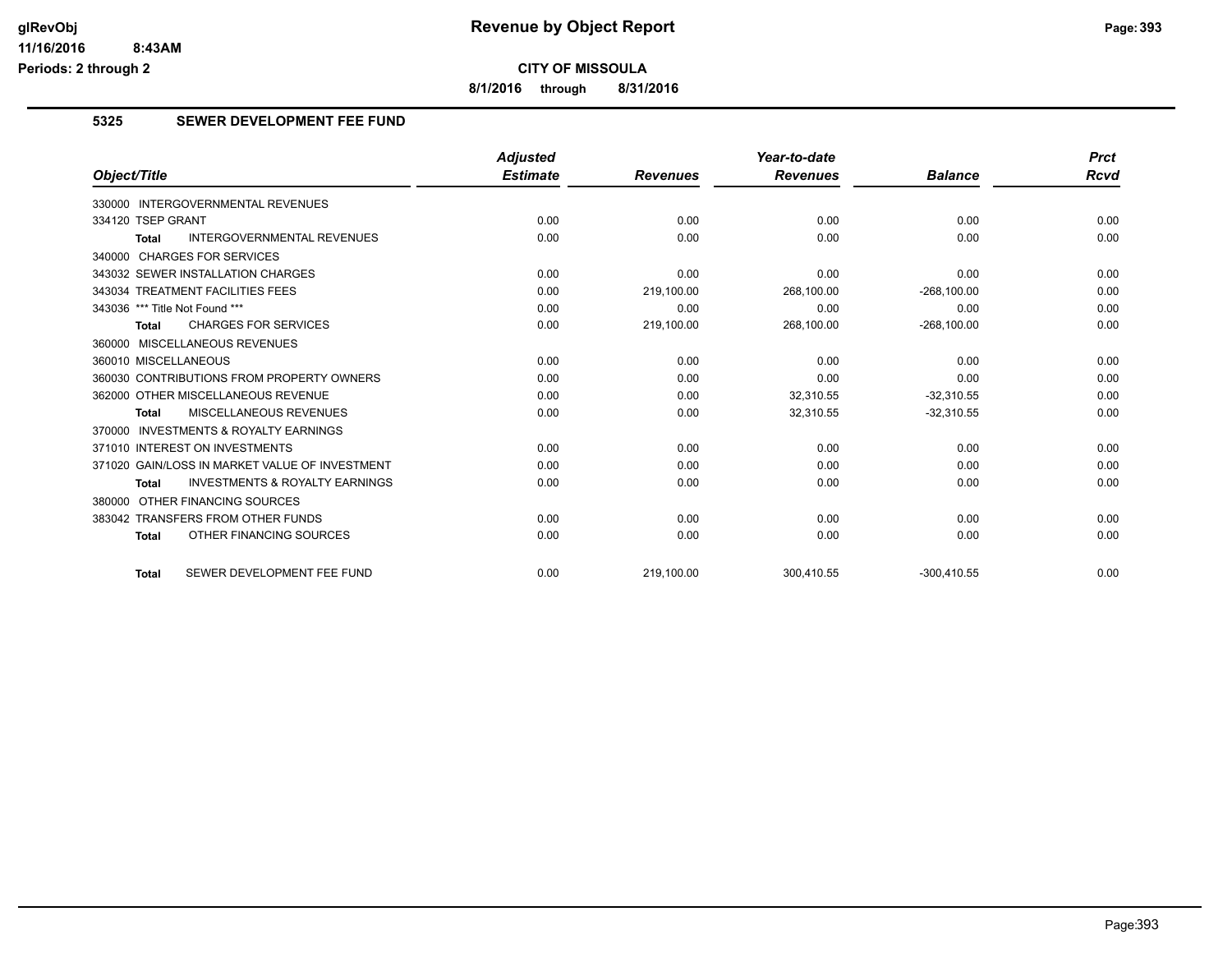**8/1/2016 through 8/31/2016**

**5340 SEWER CONSTRUCTION FUND**

**5340 SEWER CONSTRUCTION FUND**

|                                                    | <b>Adjusted</b> |                 | Year-to-date    |                | <b>Prct</b> |
|----------------------------------------------------|-----------------|-----------------|-----------------|----------------|-------------|
| Object/Title                                       | <b>Estimate</b> | <b>Revenues</b> | <b>Revenues</b> | <b>Balance</b> | <b>Rcvd</b> |
| 330000 INTERGOVERNMENTAL REVENUES                  |                 |                 |                 |                |             |
| 331090 EPA GRANT                                   | 0.00            | 0.00            | 0.00            | 0.00           | 0.00        |
| 334120 TSEP GRANT                                  | 0.00            | 0.00            | 0.00            | 0.00           | 0.00        |
| 334140 DNRC GRANT                                  | 0.00            | 0.00            | 0.00            | 0.00           | 0.00        |
| 337000 LOCAL GRANTS                                | 0.00            | 0.00            | 0.00            | 0.00           | 0.00        |
| <b>INTERGOVERNMENTAL REVENUES</b><br>Total         | 0.00            | 0.00            | 0.00            | 0.00           | 0.00        |
| 340000 CHARGES FOR SERVICES                        |                 |                 |                 |                |             |
| 343032 SEWER INSTALLATION CHARGES                  | 0.00            | 0.00            | 0.00            | 0.00           | 0.00        |
| <b>CHARGES FOR SERVICES</b><br>Total               | 0.00            | 0.00            | 0.00            | 0.00           | 0.00        |
| 360000 MISCELLANEOUS REVENUES                      |                 |                 |                 |                |             |
| 360030 CONTRIBUTIONS FROM PROPERTY OWNERS          | 0.00            | 0.00            | 0.00            | 0.00           | 0.00        |
| 363020 PROPERTY ASSESSMENTS                        | 0.00            | 0.00            | 0.00            | 0.00           | 0.00        |
| 365000 DONATIONS                                   | 0.00            | 0.00            | 0.00            | 0.00           | 0.00        |
| <b>MISCELLANEOUS REVENUES</b><br><b>Total</b>      | 0.00            | 0.00            | 0.00            | 0.00           | 0.00        |
| 370000 INVESTMENTS & ROYALTY EARNINGS              |                 |                 |                 |                |             |
| 371010 INTEREST ON INVESTMENTS                     | 0.00            | 0.00            | 0.00            | 0.00           | 0.00        |
| 371020 GAIN/LOSS IN MARKET VALUE OF INVESTMENTS    | 0.00            | 0.00            | 0.00            | 0.00           | 0.00        |
| <b>INVESTMENTS &amp; ROYALTY EARNINGS</b><br>Total | 0.00            | 0.00            | 0.00            | 0.00           | 0.00        |
| 380000 OTHER FINANCING SOURCES                     |                 |                 |                 |                |             |
| 381002 SRF LOAN                                    | 0.00            | 0.00            | 0.00            | 0.00           | 0.00        |
| 381020 REVENUE BONDS                               | 0.00            | 0.00            | 0.00            | 0.00           | 0.00        |
| 383011 TRANS FR SID REVOLVING                      | 0.00            | 0.00            | 0.00            | 0.00           | 0.00        |
| 383024 TRANS FR SEWER CLEARING                     | 0.00            | 0.00            | 0.00            | 0.00           | 0.00        |
| 383025 TRANS FR SEWER R & D                        | 0.00            | 0.00            | 0.00            | 0.00           | 0.00        |
| 383026 TRANS FR CDBG                               | 0.00            | 0.00            | 0.00            | 0.00           | 0.00        |
| 383040 TRANSFER FROM CITY GRANTS                   | 0.00            | 0.00            | 0.00            | 0.00           | 0.00        |
| OTHER FINANCING SOURCES<br><b>Total</b>            | 0.00            | 0.00            | 0.00            | 0.00           | 0.00        |
| SEWER CONSTRUCTION FUND<br>Total                   | 0.00            | 0.00            | 0.00            | 0.00           | 0.00        |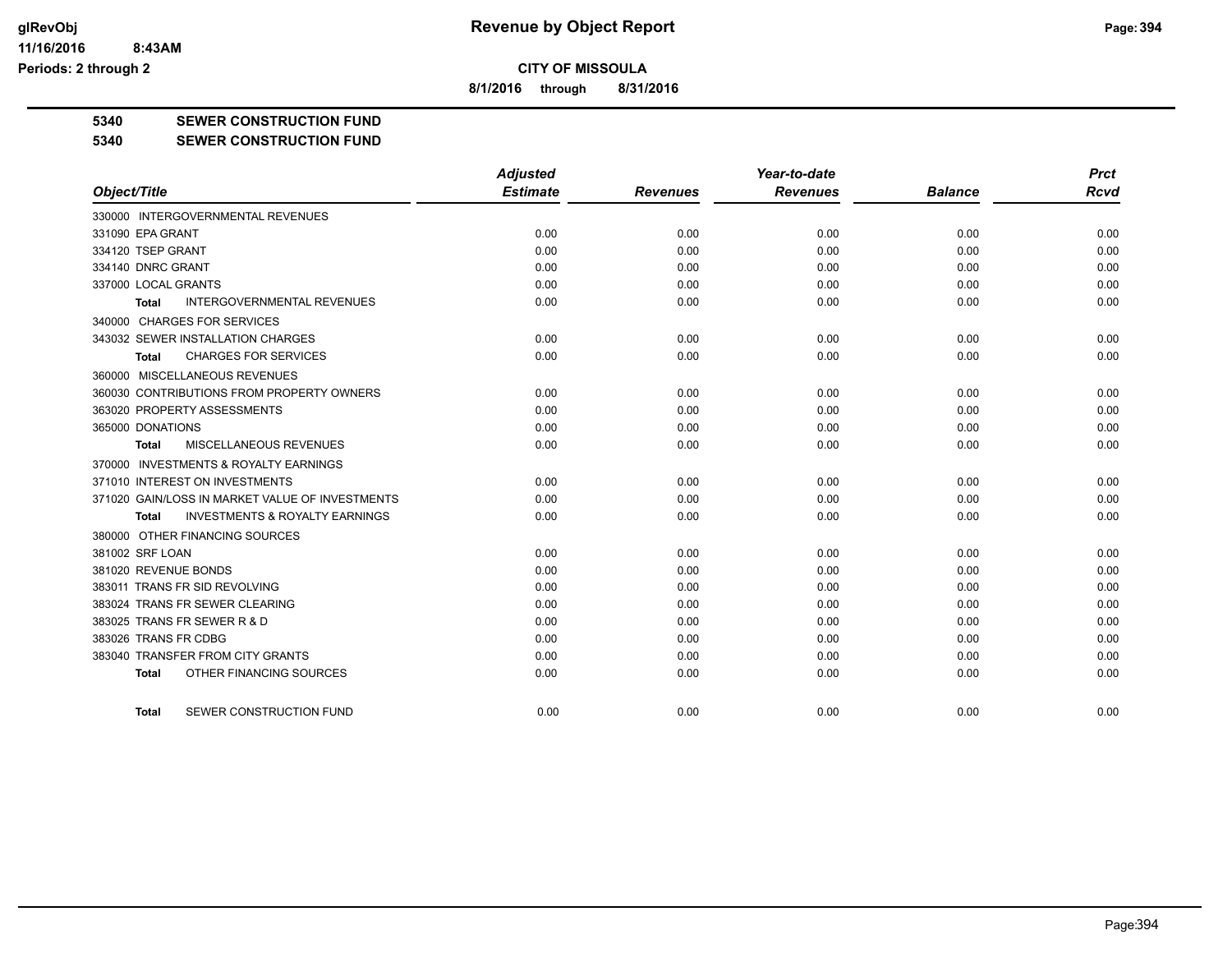**Periods: 2 through 2**

**CITY OF MISSOULA**

**8/1/2016 through 8/31/2016**

## **5340 SEWER CONSTRUCTION FUND**

|                                                    | <b>Adjusted</b> |                 | Year-to-date    |                | <b>Prct</b> |
|----------------------------------------------------|-----------------|-----------------|-----------------|----------------|-------------|
| Object/Title                                       | <b>Estimate</b> | <b>Revenues</b> | <b>Revenues</b> | <b>Balance</b> | <b>Rcvd</b> |
| 330000 INTERGOVERNMENTAL REVENUES                  |                 |                 |                 |                |             |
| 331090 EPA GRANT                                   | 0.00            | 0.00            | 0.00            | 0.00           | 0.00        |
| 334120 TSEP GRANT                                  | 0.00            | 0.00            | 0.00            | 0.00           | 0.00        |
| 334140 DNRC GRANT                                  | 0.00            | 0.00            | 0.00            | 0.00           | 0.00        |
| 337000 LOCAL GRANTS                                | 0.00            | 0.00            | 0.00            | 0.00           | 0.00        |
| <b>INTERGOVERNMENTAL REVENUES</b><br><b>Total</b>  | 0.00            | 0.00            | 0.00            | 0.00           | 0.00        |
| 340000 CHARGES FOR SERVICES                        |                 |                 |                 |                |             |
| 343032 SEWER INSTALLATION CHARGES                  | 0.00            | 0.00            | 0.00            | 0.00           | 0.00        |
| <b>CHARGES FOR SERVICES</b><br><b>Total</b>        | 0.00            | 0.00            | 0.00            | 0.00           | 0.00        |
| 360000 MISCELLANEOUS REVENUES                      |                 |                 |                 |                |             |
| 360030 CONTRIBUTIONS FROM PROPERTY OWNERS          | 0.00            | 0.00            | 0.00            | 0.00           | 0.00        |
| 363020 PROPERTY ASSESSMENTS                        | 0.00            | 0.00            | 0.00            | 0.00           | 0.00        |
| 365000 DONATIONS                                   | 0.00            | 0.00            | 0.00            | 0.00           | 0.00        |
| <b>MISCELLANEOUS REVENUES</b><br><b>Total</b>      | 0.00            | 0.00            | 0.00            | 0.00           | 0.00        |
| 370000 INVESTMENTS & ROYALTY EARNINGS              |                 |                 |                 |                |             |
| 371010 INTEREST ON INVESTMENTS                     | 0.00            | 0.00            | 0.00            | 0.00           | 0.00        |
| 371020 GAIN/LOSS IN MARKET VALUE OF INVESTMENT     | 0.00            | 0.00            | 0.00            | 0.00           | 0.00        |
| <b>INVESTMENTS &amp; ROYALTY EARNINGS</b><br>Total | 0.00            | 0.00            | 0.00            | 0.00           | 0.00        |
| 380000 OTHER FINANCING SOURCES                     |                 |                 |                 |                |             |
| 381002 SRF LOAN                                    | 0.00            | 0.00            | 0.00            | 0.00           | 0.00        |
| 381020 REVENUE BONDS                               | 0.00            | 0.00            | 0.00            | 0.00           | 0.00        |
| 383011 TRANS FR SID REVOLVING                      | 0.00            | 0.00            | 0.00            | 0.00           | 0.00        |
| 383024 TRANS FR SEWER CLEARING                     | 0.00            | 0.00            | 0.00            | 0.00           | 0.00        |
| 383025 TRANS FR SEWER R & D                        | 0.00            | 0.00            | 0.00            | 0.00           | 0.00        |
| 383026 TRANS FR CDBG                               | 0.00            | 0.00            | 0.00            | 0.00           | 0.00        |
| 383040 TRANSFER FROM CITY GRANTS                   | 0.00            | 0.00            | 0.00            | 0.00           | 0.00        |
| OTHER FINANCING SOURCES<br><b>Total</b>            | 0.00            | 0.00            | 0.00            | 0.00           | 0.00        |
| SEWER CONSTRUCTION FUND<br>Total                   | 0.00            | 0.00            | 0.00            | 0.00           | 0.00        |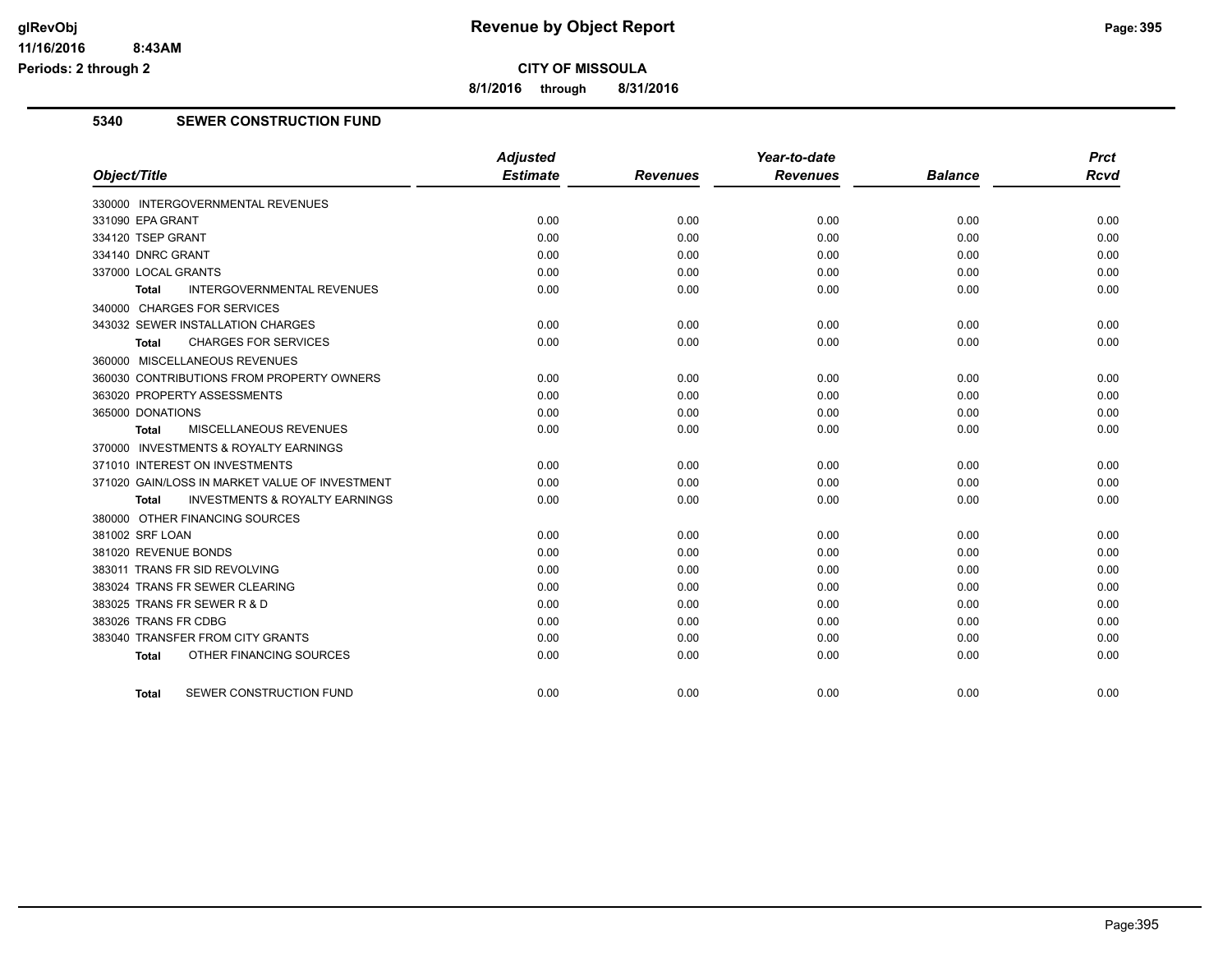**11/16/2016 8:43AM Periods: 2 through 2**

**CITY OF MISSOULA**

**8/1/2016 through 8/31/2016**

## **5361 2001 SEWER REVENUE BONDS-DEBT SERVICE**

## **5361 2001 SEWER REVENUE BONDS-DEBT SERVICE**

|                                                           | <b>Adjusted</b> |                 | Year-to-date    |                | <b>Prct</b> |
|-----------------------------------------------------------|-----------------|-----------------|-----------------|----------------|-------------|
| Object/Title                                              | <b>Estimate</b> | <b>Revenues</b> | <b>Revenues</b> | <b>Balance</b> | <b>Rcvd</b> |
| 340000 CHARGES FOR SERVICES                               |                 |                 |                 |                |             |
| SEWER SERVICE CHARGES<br>343031                           | 0.00            | 0.00            | 0.00            | 0.00           | 0.00        |
| 343032 SEWER INSTALLATION CHARGES                         | 0.00            | 0.00            | 0.00            | 0.00           | 0.00        |
| 343035 SALE OF SEWER MATERIALS AND SUPPLIES               | 0.00            | 0.00            | 0.00            | 0.00           | 0.00        |
| <b>CHARGES FOR SERVICES</b><br><b>Total</b>               | 0.00            | 0.00            | 0.00            | 0.00           | 0.00        |
| MISCELLANEOUS REVENUES<br>360000                          |                 |                 |                 |                |             |
| 360010 MISCELLANEOUS                                      | 0.00            | 0.00            | 0.00            | 0.00           | 0.00        |
| MISCELLANEOUS REVENUES<br><b>Total</b>                    | 0.00            | 0.00            | 0.00            | 0.00           | 0.00        |
| <b>INVESTMENTS &amp; ROYALTY EARNINGS</b><br>370000       |                 |                 |                 |                |             |
| 371010 INTEREST ON INVESTMENTS                            | 0.00            | 0.00            | 0.00            | 0.00           | 0.00        |
| 371020 GAIN/LOSS IN MARKET VALUE OF INVESTMENTS           | 0.00            | 0.00            | 0.00            | 0.00           | 0.00        |
| <b>INVESTMENTS &amp; ROYALTY EARNINGS</b><br><b>Total</b> | 0.00            | 0.00            | 0.00            | 0.00           | 0.00        |
| OTHER FINANCING SOURCES<br>380000                         |                 |                 |                 |                |             |
| 382010 SALE OF FIXED ASSETS                               | 0.00            | 0.00            | 0.00            | 0.00           | 0.00        |
| 383024 TRANS FR SEWER CLEARING                            | 0.00            | 0.00            | 0.00            | 0.00           | 0.00        |
| OTHER FINANCING SOURCES<br>Total                          | 0.00            | 0.00            | 0.00            | 0.00           | 0.00        |
|                                                           |                 |                 |                 |                |             |
| 2001 SEWER REVENUE BONDS-DEBT SERVI<br>Total              | 0.00            | 0.00            | 0.00            | 0.00           | 0.00        |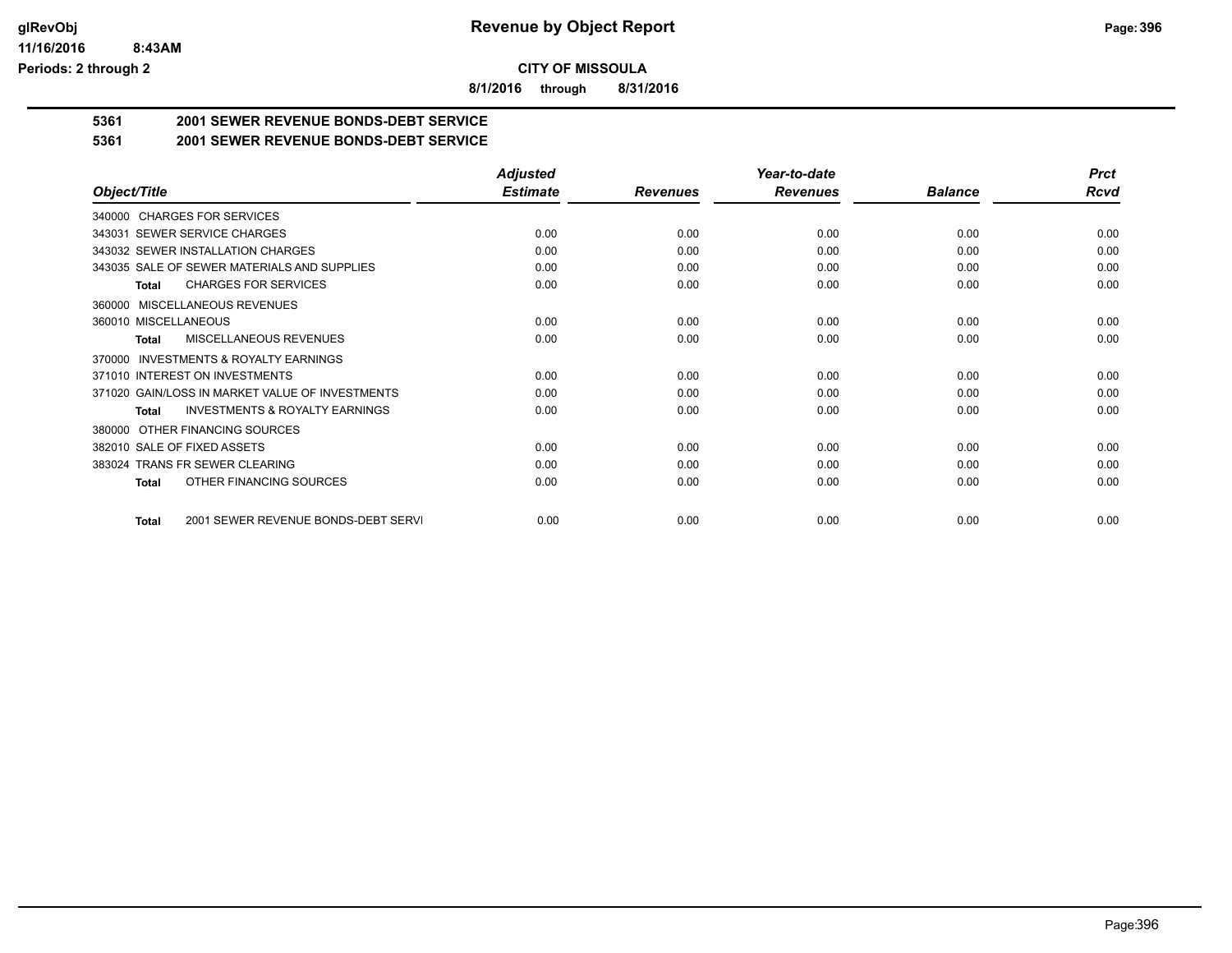**8:43AM**

**CITY OF MISSOULA**

**8/1/2016 through 8/31/2016**

#### **5361 2001 SEWER REVENUE BONDS-DEBT SERVICE**

|                                                           | <b>Adjusted</b> |                 | Year-to-date    |                | <b>Prct</b> |
|-----------------------------------------------------------|-----------------|-----------------|-----------------|----------------|-------------|
| Object/Title                                              | <b>Estimate</b> | <b>Revenues</b> | <b>Revenues</b> | <b>Balance</b> | <b>Rcvd</b> |
| 340000 CHARGES FOR SERVICES                               |                 |                 |                 |                |             |
| SEWER SERVICE CHARGES<br>343031                           | 0.00            | 0.00            | 0.00            | 0.00           | 0.00        |
| 343032 SEWER INSTALLATION CHARGES                         | 0.00            | 0.00            | 0.00            | 0.00           | 0.00        |
| 343035 SALE OF SEWER MATERIALS AND SUPPLIES               | 0.00            | 0.00            | 0.00            | 0.00           | 0.00        |
| <b>CHARGES FOR SERVICES</b><br><b>Total</b>               | 0.00            | 0.00            | 0.00            | 0.00           | 0.00        |
| 360000 MISCELLANEOUS REVENUES                             |                 |                 |                 |                |             |
| 360010 MISCELLANEOUS                                      | 0.00            | 0.00            | 0.00            | 0.00           | 0.00        |
| MISCELLANEOUS REVENUES<br><b>Total</b>                    | 0.00            | 0.00            | 0.00            | 0.00           | 0.00        |
| INVESTMENTS & ROYALTY EARNINGS<br>370000                  |                 |                 |                 |                |             |
| 371010 INTEREST ON INVESTMENTS                            | 0.00            | 0.00            | 0.00            | 0.00           | 0.00        |
| 371020 GAIN/LOSS IN MARKET VALUE OF INVESTMENT            | 0.00            | 0.00            | 0.00            | 0.00           | 0.00        |
| <b>INVESTMENTS &amp; ROYALTY EARNINGS</b><br><b>Total</b> | 0.00            | 0.00            | 0.00            | 0.00           | 0.00        |
| OTHER FINANCING SOURCES<br>380000                         |                 |                 |                 |                |             |
| 382010 SALE OF FIXED ASSETS                               | 0.00            | 0.00            | 0.00            | 0.00           | 0.00        |
| 383024 TRANS FR SEWER CLEARING                            | 0.00            | 0.00            | 0.00            | 0.00           | 0.00        |
| OTHER FINANCING SOURCES<br>Total                          | 0.00            | 0.00            | 0.00            | 0.00           | 0.00        |
| 2001 SEWER REVENUE BONDS-DEBT SERV<br><b>Total</b>        | 0.00            | 0.00            | 0.00            | 0.00           | 0.00        |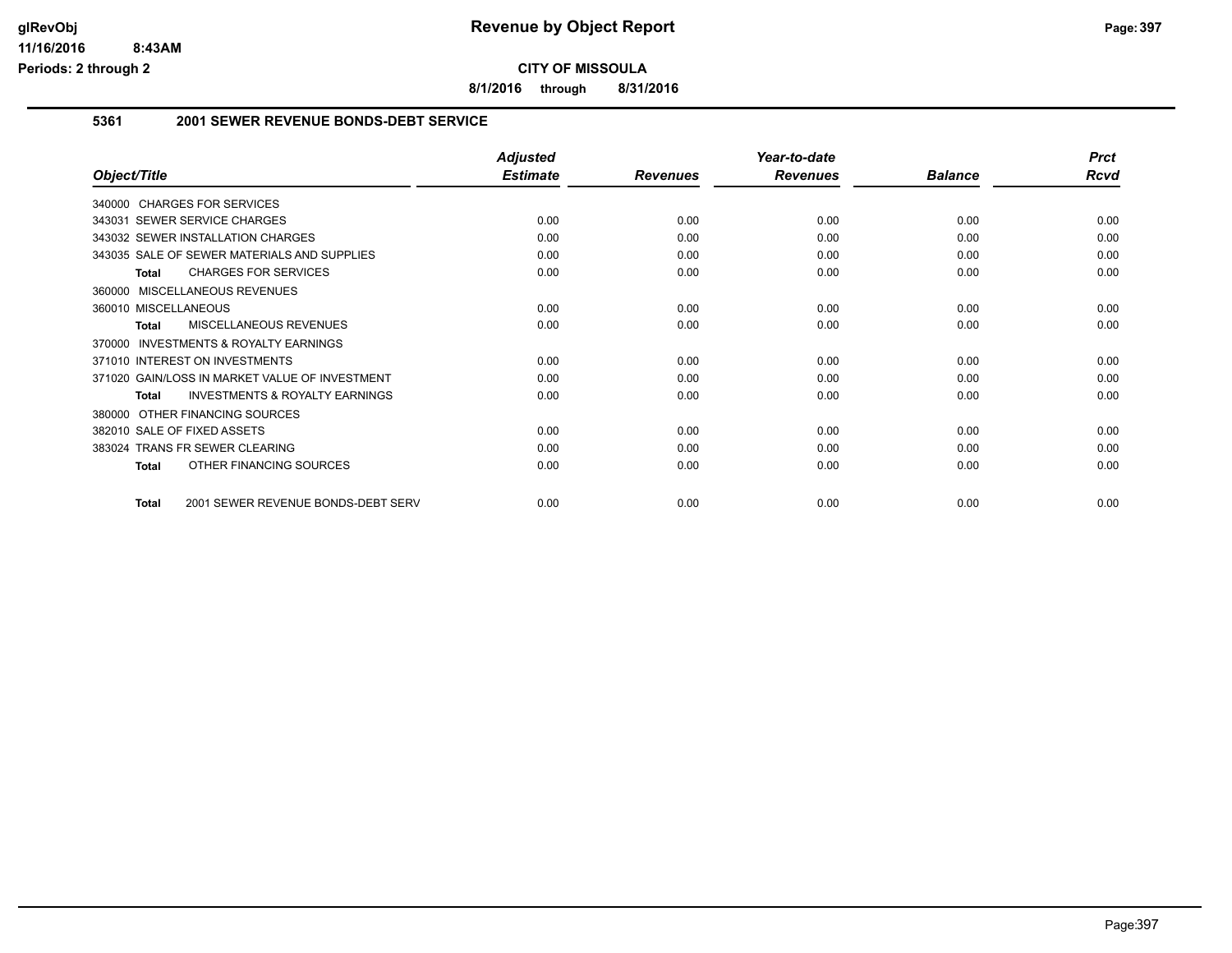**11/16/2016 8:43AM Periods: 2 through 2**

**CITY OF MISSOULA**

**8/1/2016 through 8/31/2016**

# **5362 00 SEWER REVENUE BOND - SERIES B DEBT SE**

**5362 00 SEWER REVENUE BOND - SERIES B DEBT SE**

|                                                      | <b>Adjusted</b> |                 | Year-to-date    |                | <b>Prct</b> |
|------------------------------------------------------|-----------------|-----------------|-----------------|----------------|-------------|
| Object/Title                                         | <b>Estimate</b> | <b>Revenues</b> | <b>Revenues</b> | <b>Balance</b> | <b>Rcvd</b> |
| 340000 CHARGES FOR SERVICES                          |                 |                 |                 |                |             |
| 343032 SEWER INSTALLATION CHARGES                    | 0.00            | 0.00            | 0.00            | 0.00           | 0.00        |
| <b>CHARGES FOR SERVICES</b><br><b>Total</b>          | 0.00            | 0.00            | 0.00            | 0.00           | 0.00        |
| 360000 MISCELLANEOUS REVENUES                        |                 |                 |                 |                |             |
| 360010 MISCELLANEOUS                                 | 0.00            | 0.00            | 0.00            | 0.00           | 0.00        |
| MISCELLANEOUS REVENUES<br><b>Total</b>               | 0.00            | 0.00            | 0.00            | 0.00           | 0.00        |
| 370000 INVESTMENTS & ROYALTY EARNINGS                |                 |                 |                 |                |             |
| 371010 INTEREST ON INVESTMENTS                       | 0.00            | 0.00            | 0.00            | 0.00           | 0.00        |
| 371020 GAIN/LOSS IN MARKET VALUE OF INVESTMENTS      | 0.00            | 0.00            | 0.00            | 0.00           | 0.00        |
| <b>INVESTMENTS &amp; ROYALTY EARNINGS</b><br>Total   | 0.00            | 0.00            | 0.00            | 0.00           | 0.00        |
| 380000 OTHER FINANCING SOURCES                       |                 |                 |                 |                |             |
| 383024 TRANS FR SEWER CLEARING                       | 0.00            | 0.00            | 0.00            | 0.00           | 0.00        |
| OTHER FINANCING SOURCES<br>Total                     | 0.00            | 0.00            | 0.00            | 0.00           | 0.00        |
|                                                      |                 |                 |                 |                |             |
| 00 SEWER REVENUE BOND - SERIES B DEB<br><b>Total</b> | 0.00            | 0.00            | 0.00            | 0.00           | 0.00        |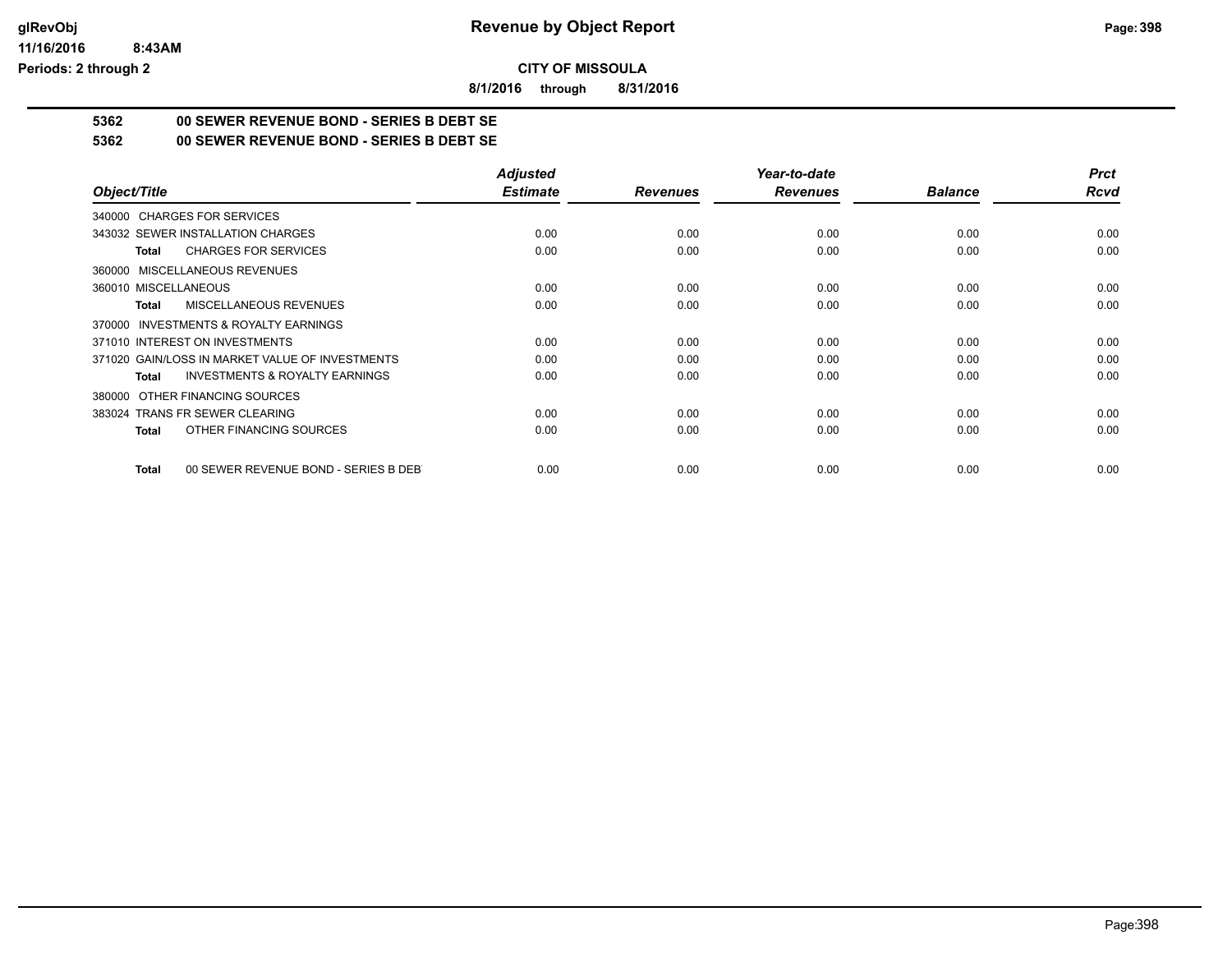**8:43AM**

**CITY OF MISSOULA**

**8/1/2016 through 8/31/2016**

### **5362 00 SEWER REVENUE BOND - SERIES B DEBT SE**

| Object/Title                                         | <b>Adjusted</b><br><b>Estimate</b> | <b>Revenues</b> | Year-to-date<br><b>Revenues</b> | <b>Balance</b> | <b>Prct</b><br><b>Rcvd</b> |
|------------------------------------------------------|------------------------------------|-----------------|---------------------------------|----------------|----------------------------|
| 340000 CHARGES FOR SERVICES                          |                                    |                 |                                 |                |                            |
| 343032 SEWER INSTALLATION CHARGES                    | 0.00                               | 0.00            | 0.00                            | 0.00           | 0.00                       |
| <b>CHARGES FOR SERVICES</b><br><b>Total</b>          | 0.00                               | 0.00            | 0.00                            | 0.00           | 0.00                       |
| 360000 MISCELLANEOUS REVENUES                        |                                    |                 |                                 |                |                            |
| 360010 MISCELLANEOUS                                 | 0.00                               | 0.00            | 0.00                            | 0.00           | 0.00                       |
| MISCELLANEOUS REVENUES<br><b>Total</b>               | 0.00                               | 0.00            | 0.00                            | 0.00           | 0.00                       |
| <b>INVESTMENTS &amp; ROYALTY EARNINGS</b><br>370000  |                                    |                 |                                 |                |                            |
| 371010 INTEREST ON INVESTMENTS                       | 0.00                               | 0.00            | 0.00                            | 0.00           | 0.00                       |
| 371020 GAIN/LOSS IN MARKET VALUE OF INVESTMENT       | 0.00                               | 0.00            | 0.00                            | 0.00           | 0.00                       |
| <b>INVESTMENTS &amp; ROYALTY EARNINGS</b><br>Total   | 0.00                               | 0.00            | 0.00                            | 0.00           | 0.00                       |
| 380000 OTHER FINANCING SOURCES                       |                                    |                 |                                 |                |                            |
| 383024 TRANS FR SEWER CLEARING                       | 0.00                               | 0.00            | 0.00                            | 0.00           | 0.00                       |
| OTHER FINANCING SOURCES<br><b>Total</b>              | 0.00                               | 0.00            | 0.00                            | 0.00           | 0.00                       |
| 00 SEWER REVENUE BOND - SERIES B DEE<br><b>Total</b> | 0.00                               | 0.00            | 0.00                            | 0.00           | 0.00                       |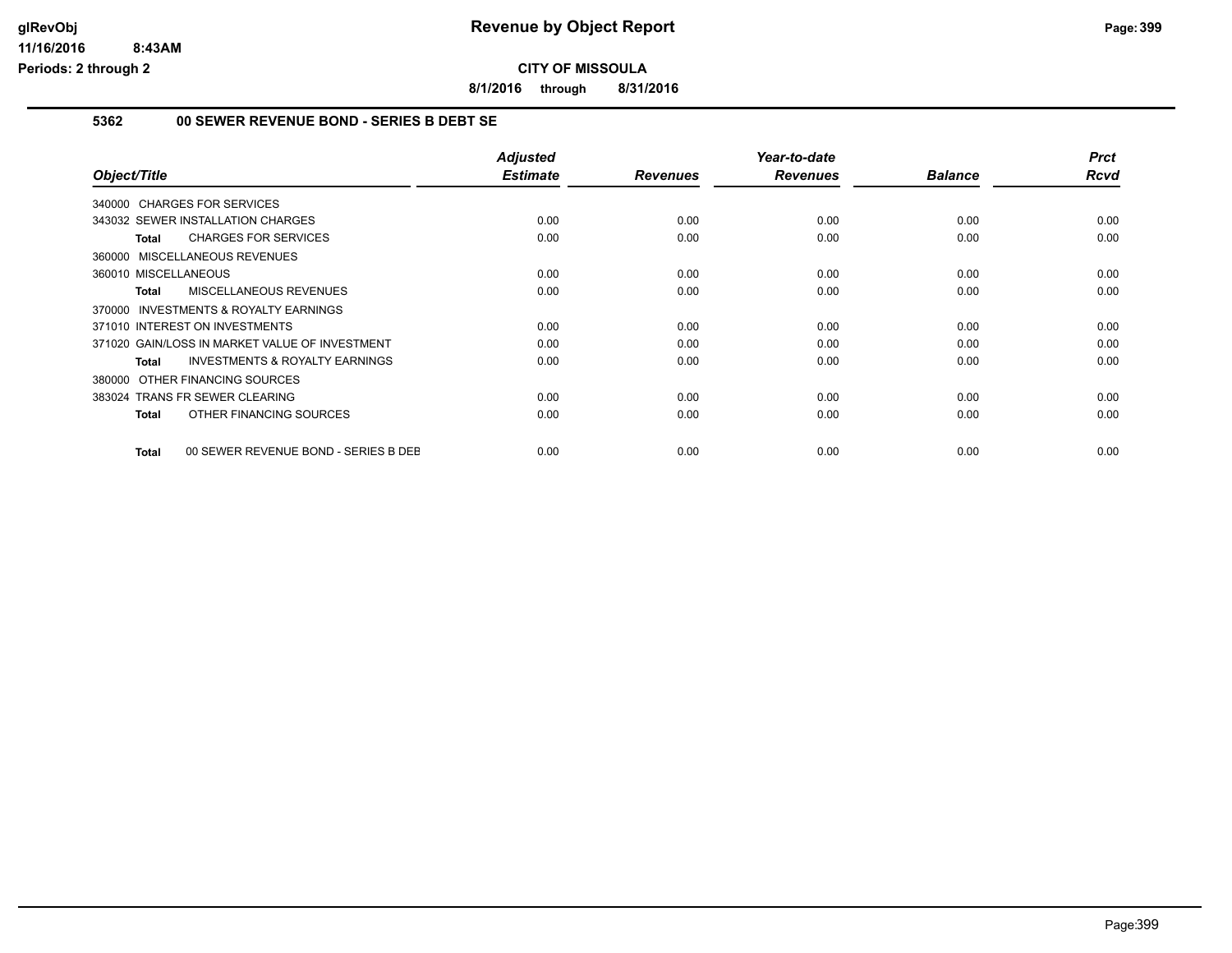**11/16/2016 8:43AM Periods: 2 through 2**

**CITY OF MISSOULA**

**8/1/2016 through 8/31/2016**

# **5364 92 SEWER REVENUE BOND - SERIES B DEBT S**

**5364 92 SEWER REVENUE BOND - SERIES B DEBT S**

|                                                    | <b>Adjusted</b> |                 | Year-to-date    |                | <b>Prct</b> |
|----------------------------------------------------|-----------------|-----------------|-----------------|----------------|-------------|
| Object/Title                                       | <b>Estimate</b> | <b>Revenues</b> | <b>Revenues</b> | <b>Balance</b> | <b>Rcvd</b> |
| 340000 CHARGES FOR SERVICES                        |                 |                 |                 |                |             |
| 343032 SEWER INSTALLATION CHARGES                  | 0.00            | 0.00            | 0.00            | 0.00           | 0.00        |
| <b>CHARGES FOR SERVICES</b><br>Total               | 0.00            | 0.00            | 0.00            | 0.00           | 0.00        |
| 370000 INVESTMENTS & ROYALTY EARNINGS              |                 |                 |                 |                |             |
| 371010 INTEREST ON INVESTMENTS                     | 0.00            | 0.00            | 0.00            | 0.00           | 0.00        |
| 371020 GAIN/LOSS IN MARKET VALUE OF INVESTMENTS    | 0.00            | 0.00            | 0.00            | 0.00           | 0.00        |
| <b>INVESTMENTS &amp; ROYALTY EARNINGS</b><br>Total | 0.00            | 0.00            | 0.00            | 0.00           | 0.00        |
| 380000 OTHER FINANCING SOURCES                     |                 |                 |                 |                |             |
| 383024 TRANS FR SEWER CLEARING                     | 0.00            | 0.00            | 0.00            | 0.00           | 0.00        |
| 383042 TRANSFERS FROM OTHER FUNDS                  | 0.00            | 0.00            | 0.00            | 0.00           | 0.00        |
| OTHER FINANCING SOURCES<br>Total                   | 0.00            | 0.00            | 0.00            | 0.00           | 0.00        |
| 92 SEWER REVENUE BOND - SERIES B DEE<br>Total      | 0.00            | 0.00            | 0.00            | 0.00           | 0.00        |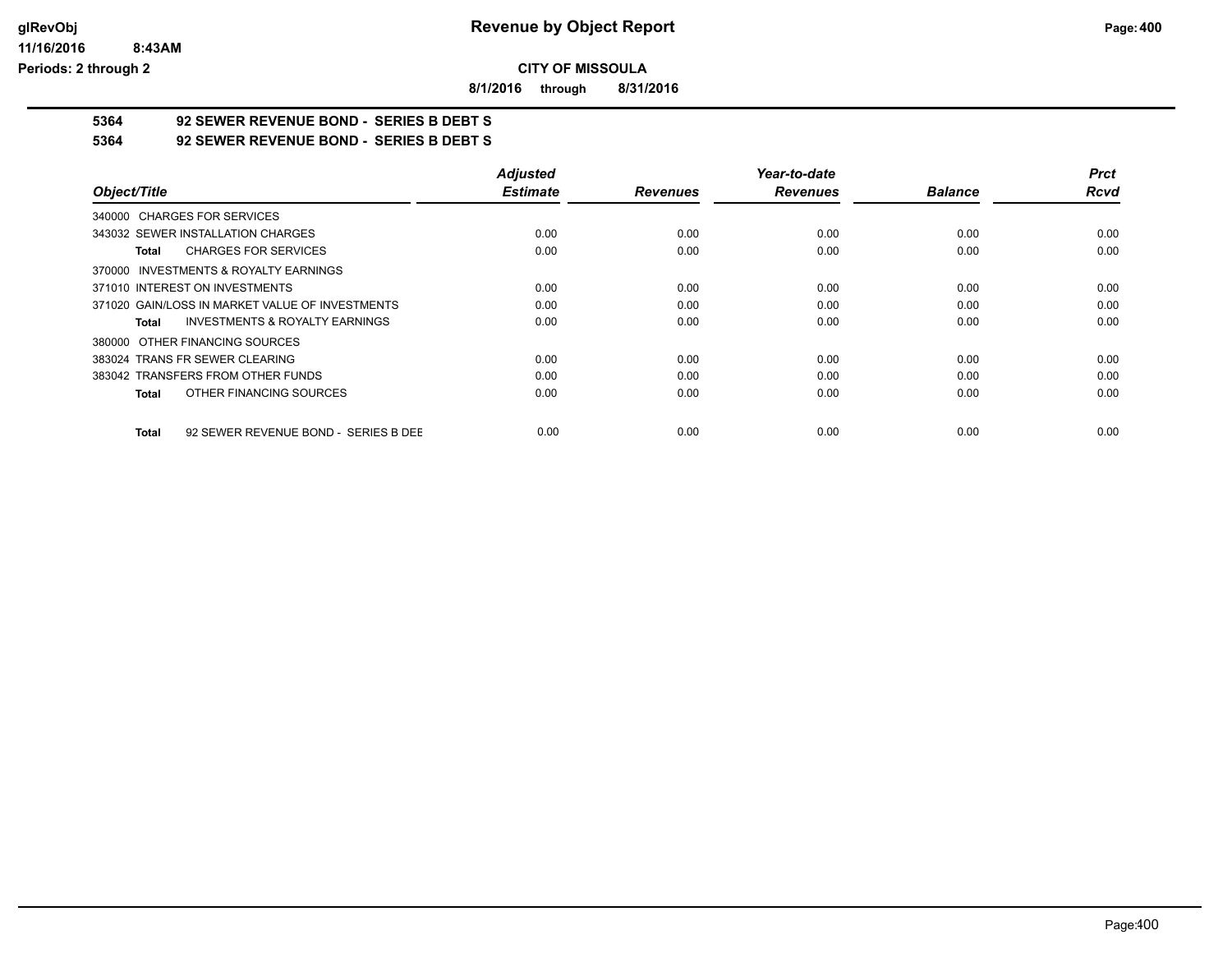**8/1/2016 through 8/31/2016**

#### **5364 92 SEWER REVENUE BOND - SERIES B DEBT S**

| Object/Title                                         | <b>Adjusted</b><br><b>Estimate</b> | <b>Revenues</b> | Year-to-date<br><b>Revenues</b> | <b>Balance</b> | <b>Prct</b><br><b>Rcvd</b> |
|------------------------------------------------------|------------------------------------|-----------------|---------------------------------|----------------|----------------------------|
|                                                      |                                    |                 |                                 |                |                            |
| 340000 CHARGES FOR SERVICES                          |                                    |                 |                                 |                |                            |
| 343032 SEWER INSTALLATION CHARGES                    | 0.00                               | 0.00            | 0.00                            | 0.00           | 0.00                       |
| <b>CHARGES FOR SERVICES</b><br>Total                 | 0.00                               | 0.00            | 0.00                            | 0.00           | 0.00                       |
| 370000 INVESTMENTS & ROYALTY EARNINGS                |                                    |                 |                                 |                |                            |
| 371010 INTEREST ON INVESTMENTS                       | 0.00                               | 0.00            | 0.00                            | 0.00           | 0.00                       |
| 371020 GAIN/LOSS IN MARKET VALUE OF INVESTMENT       | 0.00                               | 0.00            | 0.00                            | 0.00           | 0.00                       |
| <b>INVESTMENTS &amp; ROYALTY EARNINGS</b><br>Total   | 0.00                               | 0.00            | 0.00                            | 0.00           | 0.00                       |
| 380000 OTHER FINANCING SOURCES                       |                                    |                 |                                 |                |                            |
| 383024 TRANS FR SEWER CLEARING                       | 0.00                               | 0.00            | 0.00                            | 0.00           | 0.00                       |
| 383042 TRANSFERS FROM OTHER FUNDS                    | 0.00                               | 0.00            | 0.00                            | 0.00           | 0.00                       |
| OTHER FINANCING SOURCES<br>Total                     | 0.00                               | 0.00            | 0.00                            | 0.00           | 0.00                       |
| 92 SEWER REVENUE BOND - SERIES B DEI<br><b>Total</b> | 0.00                               | 0.00            | 0.00                            | 0.00           | 0.00                       |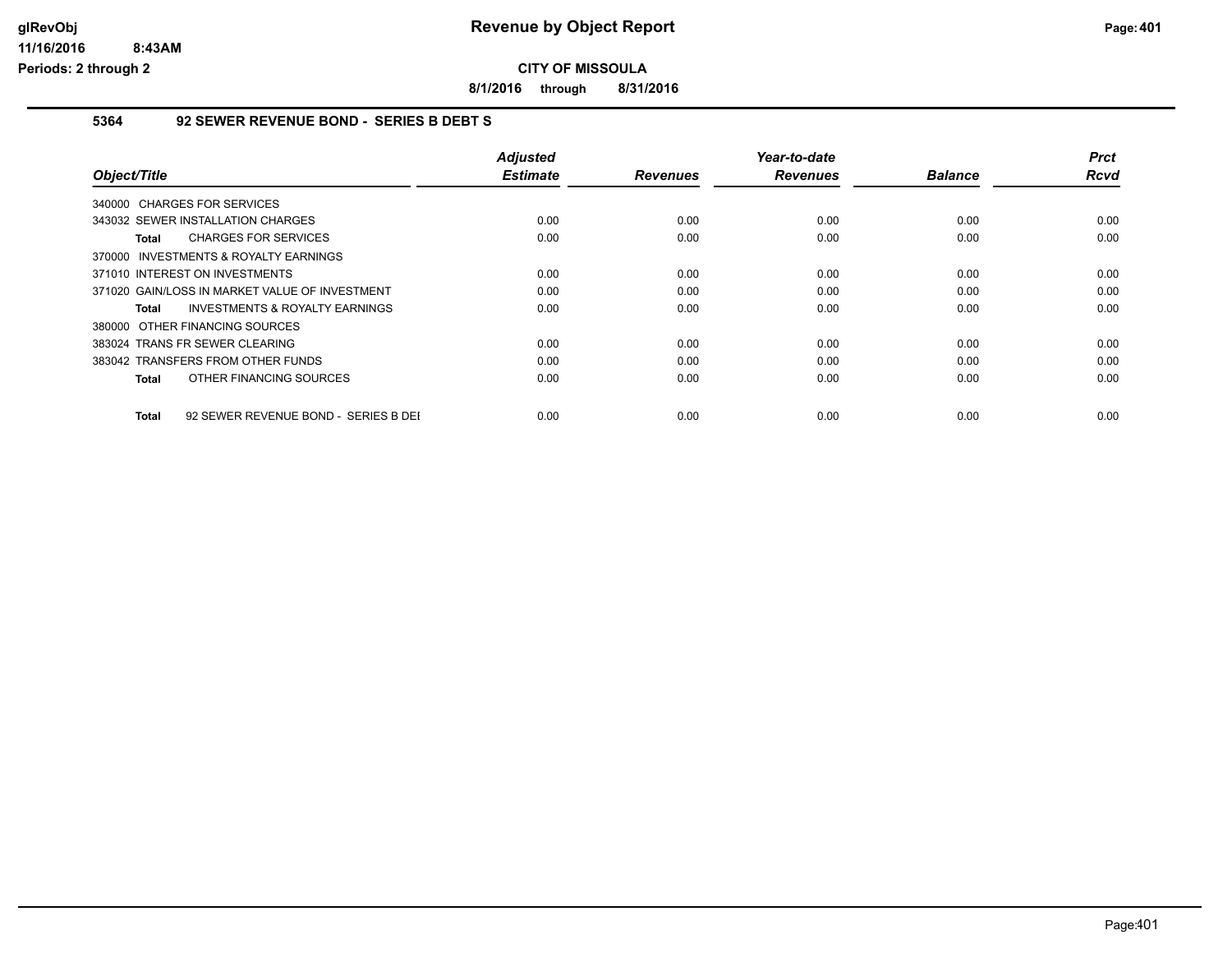**8:43AM**

**CITY OF MISSOULA**

**8/1/2016 through 8/31/2016**

# **5365 99 SEWER REVENUE BONDS DEBT SERVICE FUND**

# **5365 99 SEWER REVENUE BONDS DEBT SERVICE FUND**

|                                                     | <b>Adjusted</b> |                 | Year-to-date    |                | <b>Prct</b> |
|-----------------------------------------------------|-----------------|-----------------|-----------------|----------------|-------------|
| Object/Title                                        | <b>Estimate</b> | <b>Revenues</b> | <b>Revenues</b> | <b>Balance</b> | <b>Rcvd</b> |
| 340000 CHARGES FOR SERVICES                         |                 |                 |                 |                |             |
| 343032 SEWER INSTALLATION CHARGES                   | 0.00            | 0.00            | 0.00            | 0.00           | 0.00        |
| <b>CHARGES FOR SERVICES</b><br>Total                | 0.00            | 0.00            | 0.00            | 0.00           | 0.00        |
| 370000 INVESTMENTS & ROYALTY EARNINGS               |                 |                 |                 |                |             |
| 371010 INTEREST ON INVESTMENTS                      | 0.00            | 0.00            | 0.00            | 0.00           | 0.00        |
| 371020 GAIN/LOSS IN MARKET VALUE OF INVESTMENTS     | 0.00            | 0.00            | 0.00            | 0.00           | 0.00        |
| <b>INVESTMENTS &amp; ROYALTY EARNINGS</b><br>Total  | 0.00            | 0.00            | 0.00            | 0.00           | 0.00        |
| 380000 OTHER FINANCING SOURCES                      |                 |                 |                 |                |             |
| 383024 TRANS FR SEWER CLEARING                      | 0.00            | 0.00            | 0.00            | 0.00           | 0.00        |
| OTHER FINANCING SOURCES<br>Total                    | 0.00            | 0.00            | 0.00            | 0.00           | 0.00        |
| 99 SEWER REVENUE BONDS DEBT SERVICE<br><b>Total</b> | 0.00            | 0.00            | 0.00            | 0.00           | 0.00        |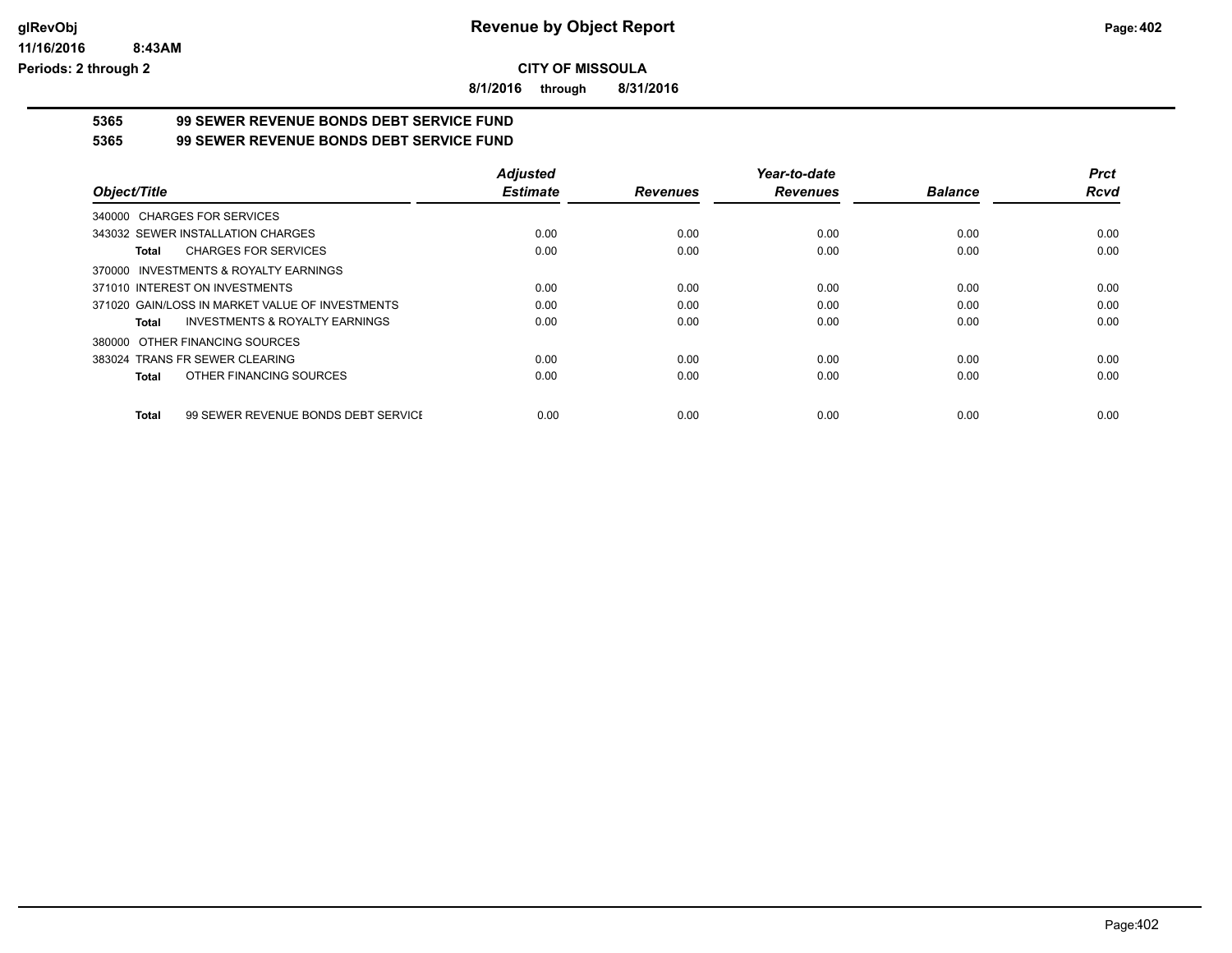**8/1/2016 through 8/31/2016**

### **5365 99 SEWER REVENUE BONDS DEBT SERVICE FUND**

| Object/Title                                       | <b>Adjusted</b><br><b>Estimate</b> | <b>Revenues</b> | Year-to-date<br><b>Revenues</b> | <b>Balance</b> | <b>Prct</b><br>Rcvd |
|----------------------------------------------------|------------------------------------|-----------------|---------------------------------|----------------|---------------------|
| 340000 CHARGES FOR SERVICES                        |                                    |                 |                                 |                |                     |
| 343032 SEWER INSTALLATION CHARGES                  | 0.00                               | 0.00            | 0.00                            | 0.00           | 0.00                |
| <b>CHARGES FOR SERVICES</b><br>Total               | 0.00                               | 0.00            | 0.00                            | 0.00           | 0.00                |
| 370000 INVESTMENTS & ROYALTY EARNINGS              |                                    |                 |                                 |                |                     |
| 371010 INTEREST ON INVESTMENTS                     | 0.00                               | 0.00            | 0.00                            | 0.00           | 0.00                |
| 371020 GAIN/LOSS IN MARKET VALUE OF INVESTMENT     | 0.00                               | 0.00            | 0.00                            | 0.00           | 0.00                |
| <b>INVESTMENTS &amp; ROYALTY EARNINGS</b><br>Total | 0.00                               | 0.00            | 0.00                            | 0.00           | 0.00                |
| 380000 OTHER FINANCING SOURCES                     |                                    |                 |                                 |                |                     |
| 383024 TRANS FR SEWER CLEARING                     | 0.00                               | 0.00            | 0.00                            | 0.00           | 0.00                |
| OTHER FINANCING SOURCES<br>Total                   | 0.00                               | 0.00            | 0.00                            | 0.00           | 0.00                |
| 99 SEWER REVENUE BONDS DEBT SERVIC<br><b>Total</b> | 0.00                               | 0.00            | 0.00                            | 0.00           | 0.00                |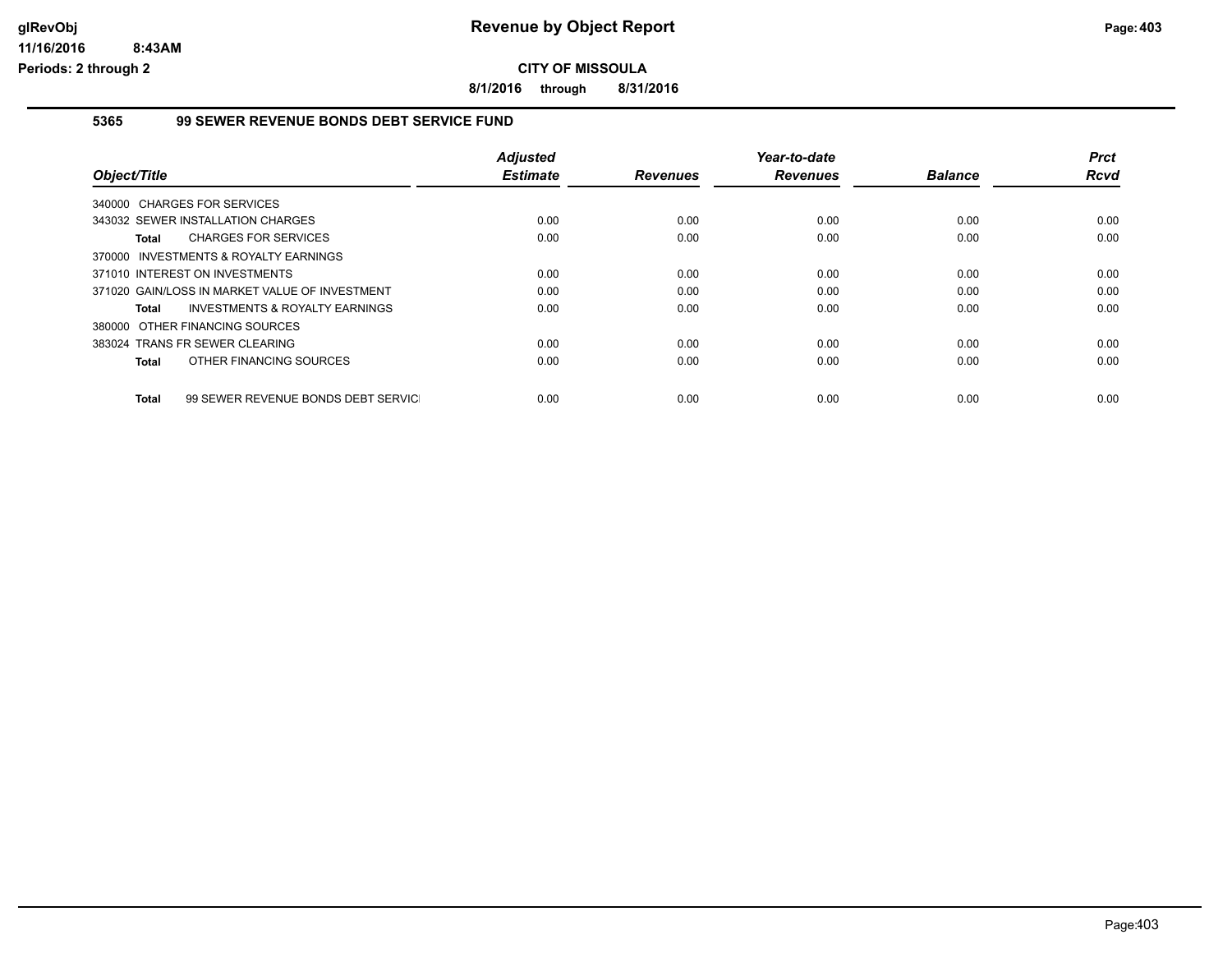**11/16/2016 8:43AM Periods: 2 through 2**

## **CITY OF MISSOULA**

**8/1/2016 through 8/31/2016**

# **5367 92 SEWER REVENUE BOND - SERIES B BOND RE**

**5367 92 SEWER REVENUE BOND - SERIES B BOND RE**

|                                                    | <b>Adjusted</b> |                 | Year-to-date    |                | <b>Prct</b> |
|----------------------------------------------------|-----------------|-----------------|-----------------|----------------|-------------|
| Object/Title                                       | <b>Estimate</b> | <b>Revenues</b> | <b>Revenues</b> | <b>Balance</b> | <b>Rcvd</b> |
| 370000 INVESTMENTS & ROYALTY EARNINGS              |                 |                 |                 |                |             |
| 371010 INTEREST ON INVESTMENTS                     | 0.00            | 0.00            | 0.00            | 0.00           | 0.00        |
| 371020 GAIN/LOSS IN MARKET VALUE OF INVESTMENTS    | 0.00            | 0.00            | 0.00            | 0.00           | 0.00        |
| <b>INVESTMENTS &amp; ROYALTY EARNINGS</b><br>Total | 0.00            | 0.00            | 0.00            | 0.00           | 0.00        |
| 380000 OTHER FINANCING SOURCES                     |                 |                 |                 |                |             |
| 383042 TRANSFERS FROM OTHER FUNDS                  | 0.00            | 0.00            | 0.00            | 0.00           | 0.00        |
| OTHER FINANCING SOURCES<br>Total                   | 0.00            | 0.00            | 0.00            | 0.00           | 0.00        |
|                                                    |                 |                 |                 |                |             |
| 92 SEWER REVENUE BOND - SERIES B BON<br>Total      | 0.00            | 0.00            | 0.00            | 0.00           | 0.00        |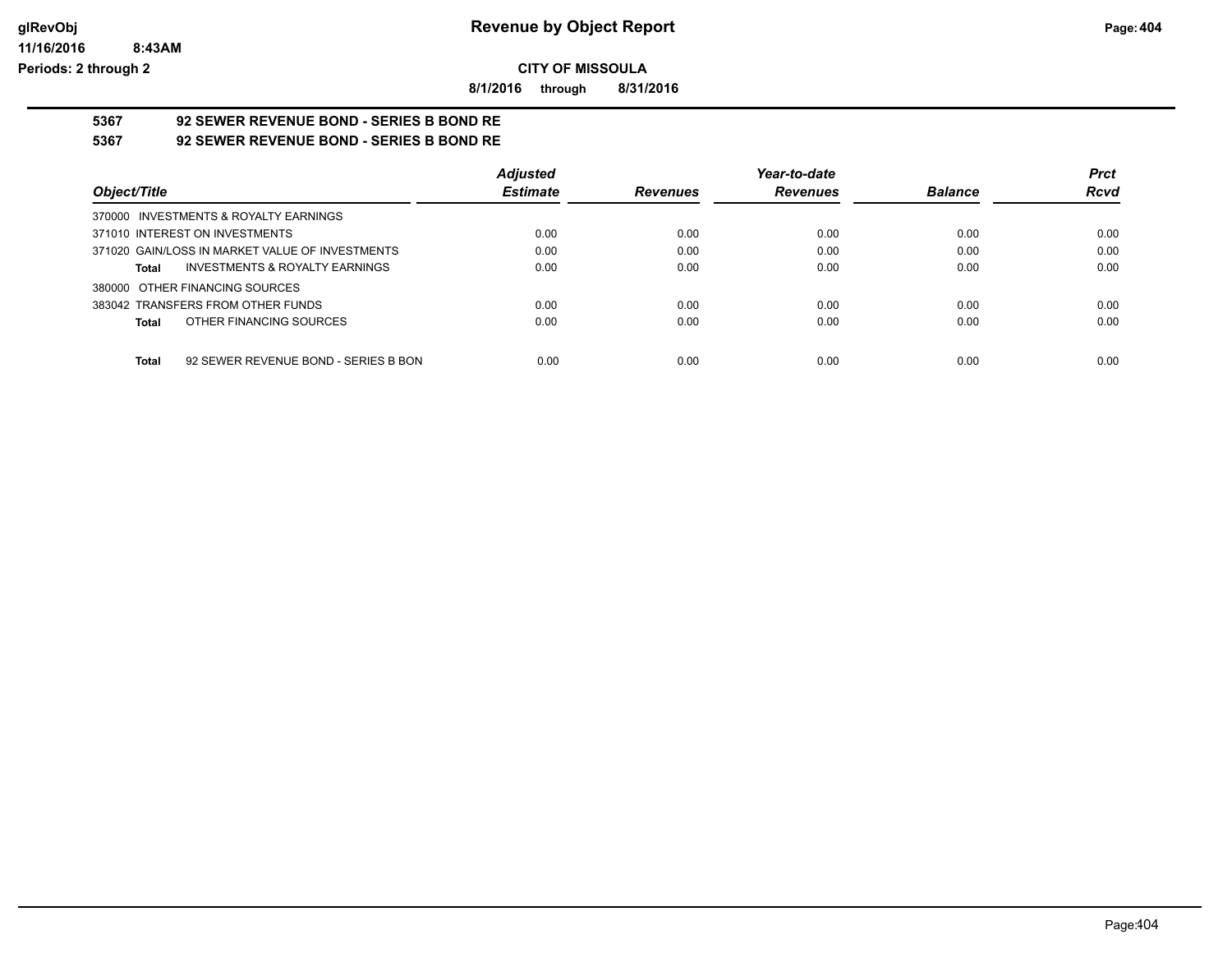**CITY OF MISSOULA**

**8/1/2016 through 8/31/2016**

#### **5367 92 SEWER REVENUE BOND - SERIES B BOND RE**

| Object/Title                                         | <b>Adjusted</b><br><b>Estimate</b> | <b>Revenues</b> | Year-to-date<br><b>Revenues</b> | <b>Balance</b> | <b>Prct</b><br><b>Rcvd</b> |
|------------------------------------------------------|------------------------------------|-----------------|---------------------------------|----------------|----------------------------|
|                                                      |                                    |                 |                                 |                |                            |
| 370000 INVESTMENTS & ROYALTY EARNINGS                |                                    |                 |                                 |                |                            |
| 371010 INTEREST ON INVESTMENTS                       | 0.00                               | 0.00            | 0.00                            | 0.00           | 0.00                       |
| 371020 GAIN/LOSS IN MARKET VALUE OF INVESTMENT       | 0.00                               | 0.00            | 0.00                            | 0.00           | 0.00                       |
| INVESTMENTS & ROYALTY EARNINGS<br>Total              | 0.00                               | 0.00            | 0.00                            | 0.00           | 0.00                       |
| 380000 OTHER FINANCING SOURCES                       |                                    |                 |                                 |                |                            |
| 383042 TRANSFERS FROM OTHER FUNDS                    | 0.00                               | 0.00            | 0.00                            | 0.00           | 0.00                       |
| OTHER FINANCING SOURCES<br>Total                     | 0.00                               | 0.00            | 0.00                            | 0.00           | 0.00                       |
|                                                      |                                    |                 |                                 |                |                            |
| <b>Total</b><br>92 SEWER REVENUE BOND - SERIES B BON | 0.00                               | 0.00            | 0.00                            | 0.00           | 0.00                       |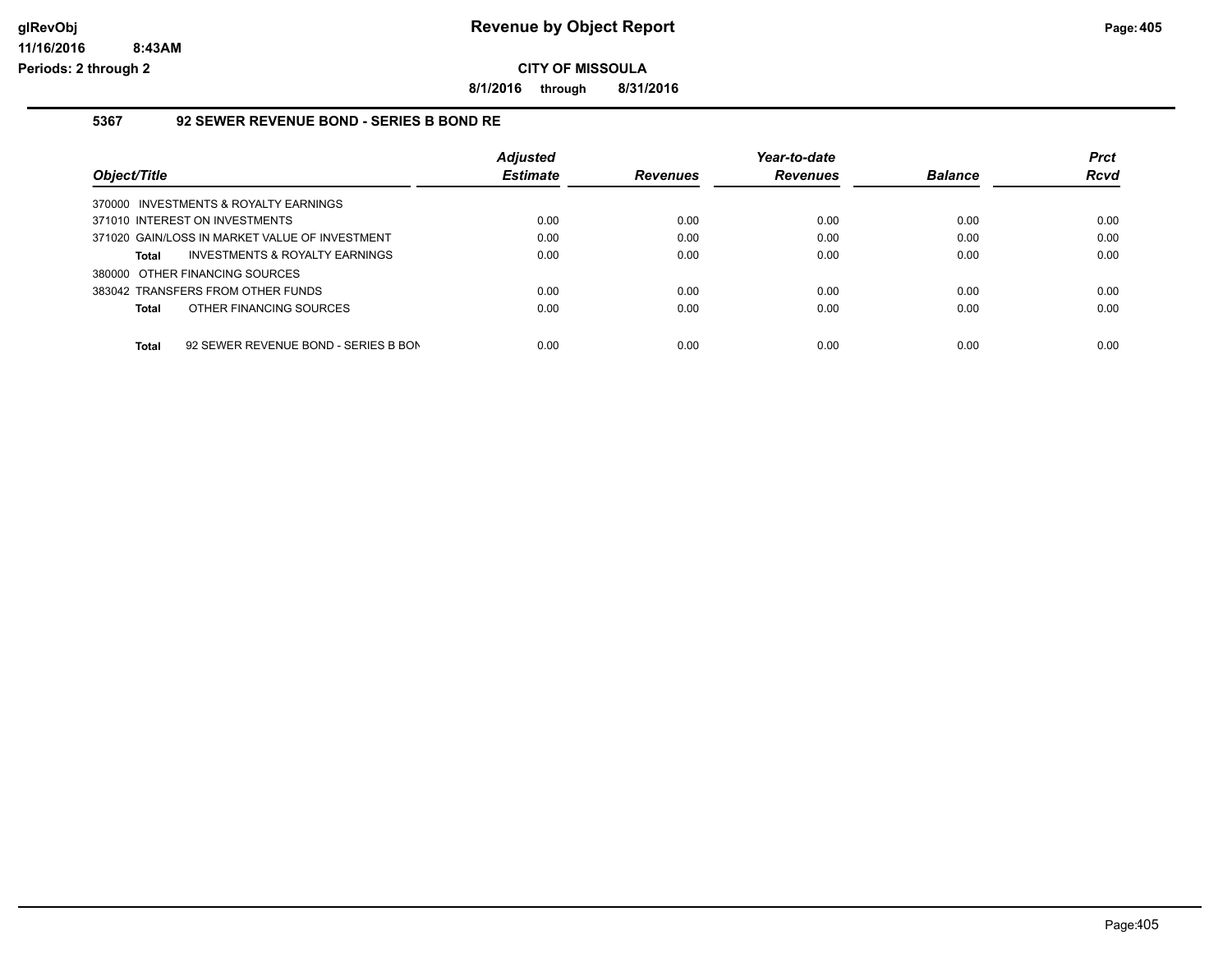**8/1/2016 through 8/31/2016**

# **5368 00 SEWER REVENUE BOND RESERVE FUND**

# **5368 00 SEWER REVENUE BOND RESERVE FUND**

|                                                    | <b>Adjusted</b> |          | Year-to-date    |                | <b>Prct</b> |
|----------------------------------------------------|-----------------|----------|-----------------|----------------|-------------|
| Object/Title                                       | <b>Estimate</b> | Revenues | <b>Revenues</b> | <b>Balance</b> | <b>Rcvd</b> |
| 370000 INVESTMENTS & ROYALTY EARNINGS              |                 |          |                 |                |             |
| 371010 INTEREST ON INVESTMENTS                     | 0.00            | 0.00     | 0.00            | 0.00           | 0.00        |
| 371020 GAIN/LOSS IN MARKET VALUE OF INVESTMENTS    | 0.00            | 0.00     | 0.00            | 0.00           | 0.00        |
| <b>INVESTMENTS &amp; ROYALTY EARNINGS</b><br>Total | 0.00            | 0.00     | 0.00            | 0.00           | 0.00        |
| 380000 OTHER FINANCING SOURCES                     |                 |          |                 |                |             |
| 383042 TRANSFERS FROM OTHER FUNDS                  | 0.00            | 0.00     | 0.00            | 0.00           | 0.00        |
| OTHER FINANCING SOURCES<br>Total                   | 0.00            | 0.00     | 0.00            | 0.00           | 0.00        |
|                                                    |                 |          |                 |                |             |
| 00 SEWER REVENUE BOND RESERVE FUND<br><b>Total</b> | 0.00            | 0.00     | 0.00            | 0.00           | 0.00        |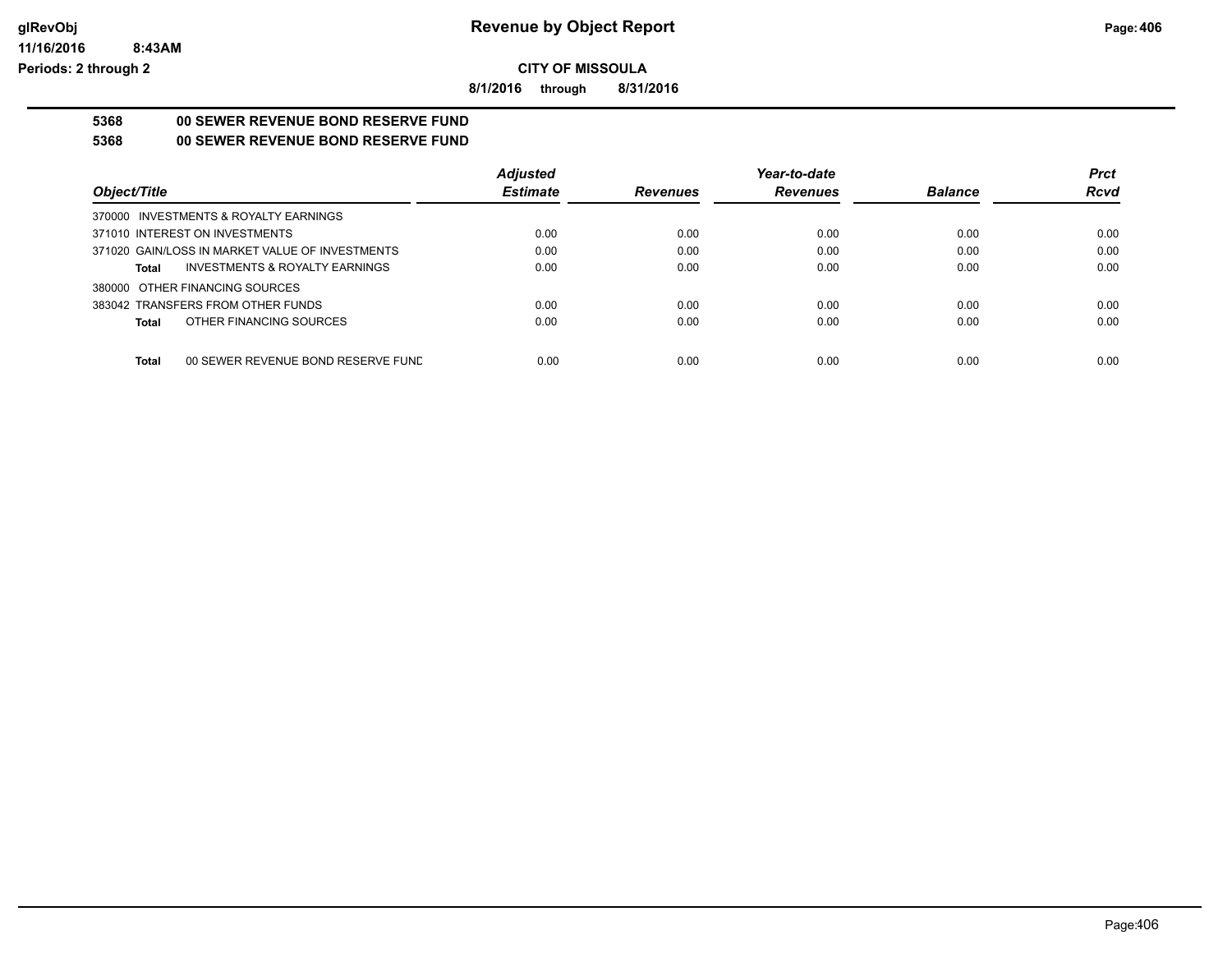#### **CITY OF MISSOULA**

**8/1/2016 through 8/31/2016**

#### **5368 00 SEWER REVENUE BOND RESERVE FUND**

|                                                    | <b>Adjusted</b> |                 | Year-to-date    |                | <b>Prct</b> |
|----------------------------------------------------|-----------------|-----------------|-----------------|----------------|-------------|
| Object/Title                                       | <b>Estimate</b> | <b>Revenues</b> | <b>Revenues</b> | <b>Balance</b> | <b>Rcvd</b> |
| 370000 INVESTMENTS & ROYALTY EARNINGS              |                 |                 |                 |                |             |
| 371010 INTEREST ON INVESTMENTS                     | 0.00            | 0.00            | 0.00            | 0.00           | 0.00        |
| 371020 GAIN/LOSS IN MARKET VALUE OF INVESTMENT     | 0.00            | 0.00            | 0.00            | 0.00           | 0.00        |
| INVESTMENTS & ROYALTY EARNINGS<br><b>Total</b>     | 0.00            | 0.00            | 0.00            | 0.00           | 0.00        |
| 380000 OTHER FINANCING SOURCES                     |                 |                 |                 |                |             |
| 383042 TRANSFERS FROM OTHER FUNDS                  | 0.00            | 0.00            | 0.00            | 0.00           | 0.00        |
| OTHER FINANCING SOURCES<br>Total                   | 0.00            | 0.00            | 0.00            | 0.00           | 0.00        |
|                                                    |                 |                 |                 |                |             |
| <b>Total</b><br>00 SEWER REVENUE BOND RESERVE FUNI | 0.00            | 0.00            | 0.00            | 0.00           | 0.00        |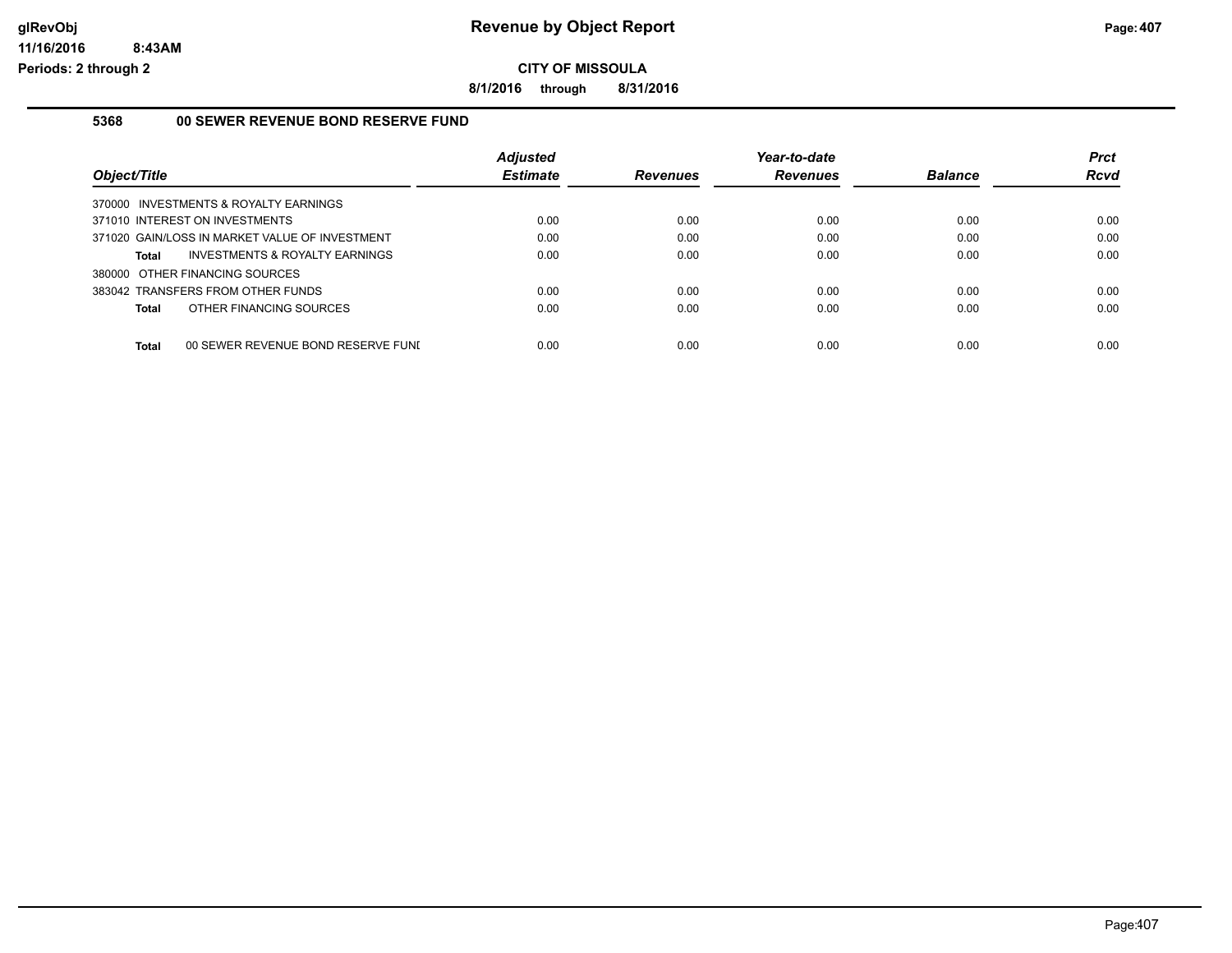**8/1/2016 through 8/31/2016**

#### **5369 2001 SEWER REVENUE BOND**

**5369 2001 SEWER REVENUE BOND**

|                                                    | <b>Adjusted</b> |                 | Year-to-date    |                | <b>Prct</b> |
|----------------------------------------------------|-----------------|-----------------|-----------------|----------------|-------------|
| Object/Title                                       | <b>Estimate</b> | <b>Revenues</b> | <b>Revenues</b> | <b>Balance</b> | <b>Rcvd</b> |
| 370000 INVESTMENTS & ROYALTY EARNINGS              |                 |                 |                 |                |             |
| 371010 INTEREST ON INVESTMENTS                     | 0.00            | 0.00            | 0.00            | 0.00           | 0.00        |
| 371020 GAIN/LOSS IN MARKET VALUE OF INVESTMENTS    | 0.00            | 0.00            | 0.00            | 0.00           | 0.00        |
| <b>INVESTMENTS &amp; ROYALTY EARNINGS</b><br>Total | 0.00            | 0.00            | 0.00            | 0.00           | 0.00        |
| 380000 OTHER FINANCING SOURCES                     |                 |                 |                 |                |             |
| 383042 TRANSFERS FROM OTHER FUNDS                  | 0.00            | 0.00            | 0.00            | 0.00           | 0.00        |
| OTHER FINANCING SOURCES<br>Total                   | 0.00            | 0.00            | 0.00            | 0.00           | 0.00        |
|                                                    |                 |                 |                 |                |             |
| Total<br>2001 SEWER REVENUE BOND                   | 0.00            | 0.00            | 0.00            | 0.00           | 0.00        |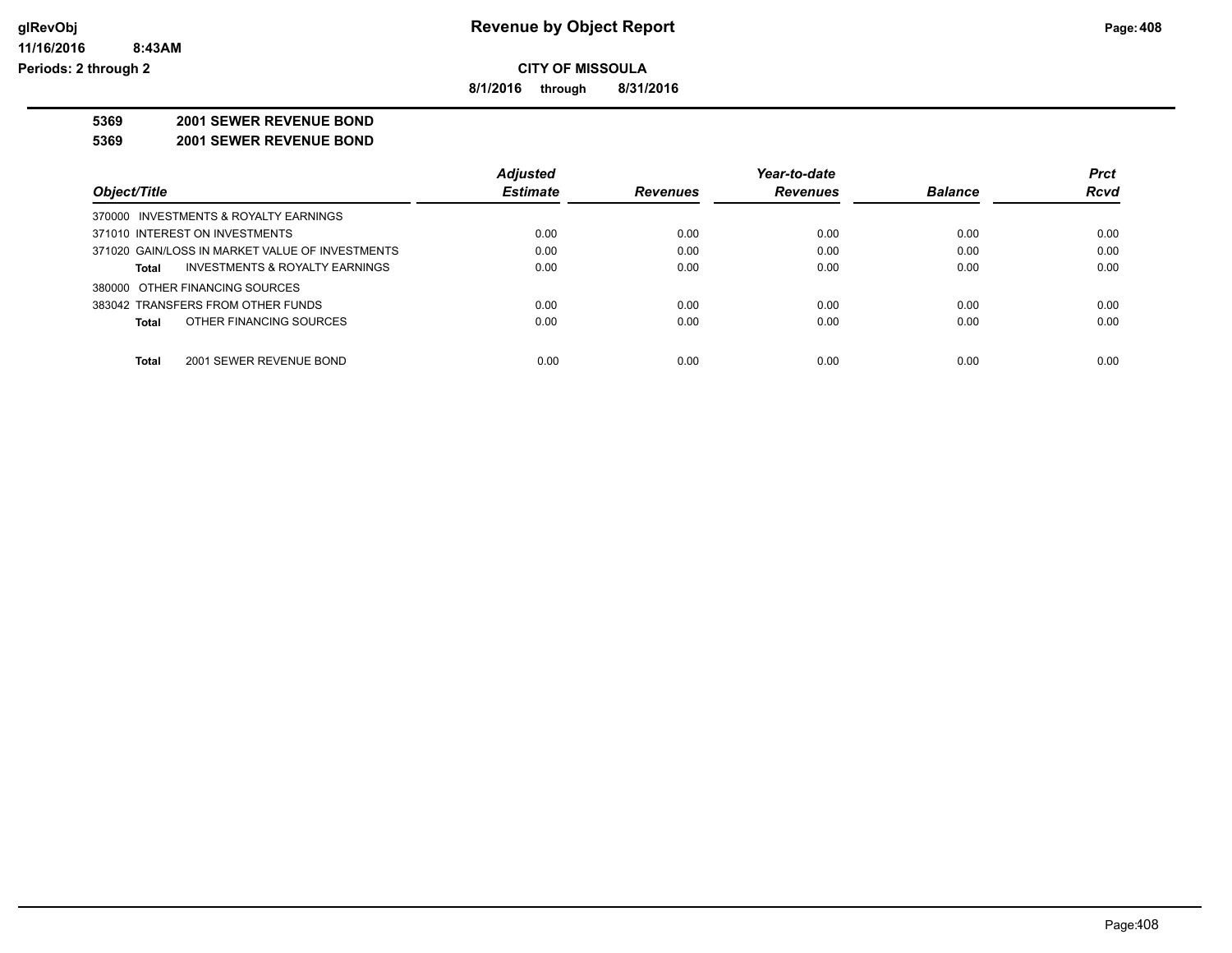**CITY OF MISSOULA**

**8/1/2016 through 8/31/2016**

## **5369 2001 SEWER REVENUE BOND**

 **8:43AM**

|                                                | <b>Adjusted</b> |                 | Year-to-date    |                | <b>Prct</b> |
|------------------------------------------------|-----------------|-----------------|-----------------|----------------|-------------|
| Object/Title                                   | <b>Estimate</b> | <b>Revenues</b> | <b>Revenues</b> | <b>Balance</b> | <b>Rcvd</b> |
| INVESTMENTS & ROYALTY EARNINGS<br>370000       |                 |                 |                 |                |             |
| 371010 INTEREST ON INVESTMENTS                 | 0.00            | 0.00            | 0.00            | 0.00           | 0.00        |
| 371020 GAIN/LOSS IN MARKET VALUE OF INVESTMENT | 0.00            | 0.00            | 0.00            | 0.00           | 0.00        |
| INVESTMENTS & ROYALTY EARNINGS<br>Total        | 0.00            | 0.00            | 0.00            | 0.00           | 0.00        |
| 380000 OTHER FINANCING SOURCES                 |                 |                 |                 |                |             |
| 383042 TRANSFERS FROM OTHER FUNDS              | 0.00            | 0.00            | 0.00            | 0.00           | 0.00        |
| OTHER FINANCING SOURCES<br>Total               | 0.00            | 0.00            | 0.00            | 0.00           | 0.00        |
| Total<br>2001 SEWER REVENUE BOND               | 0.00            | 0.00            | 0.00            | 0.00           | 0.00        |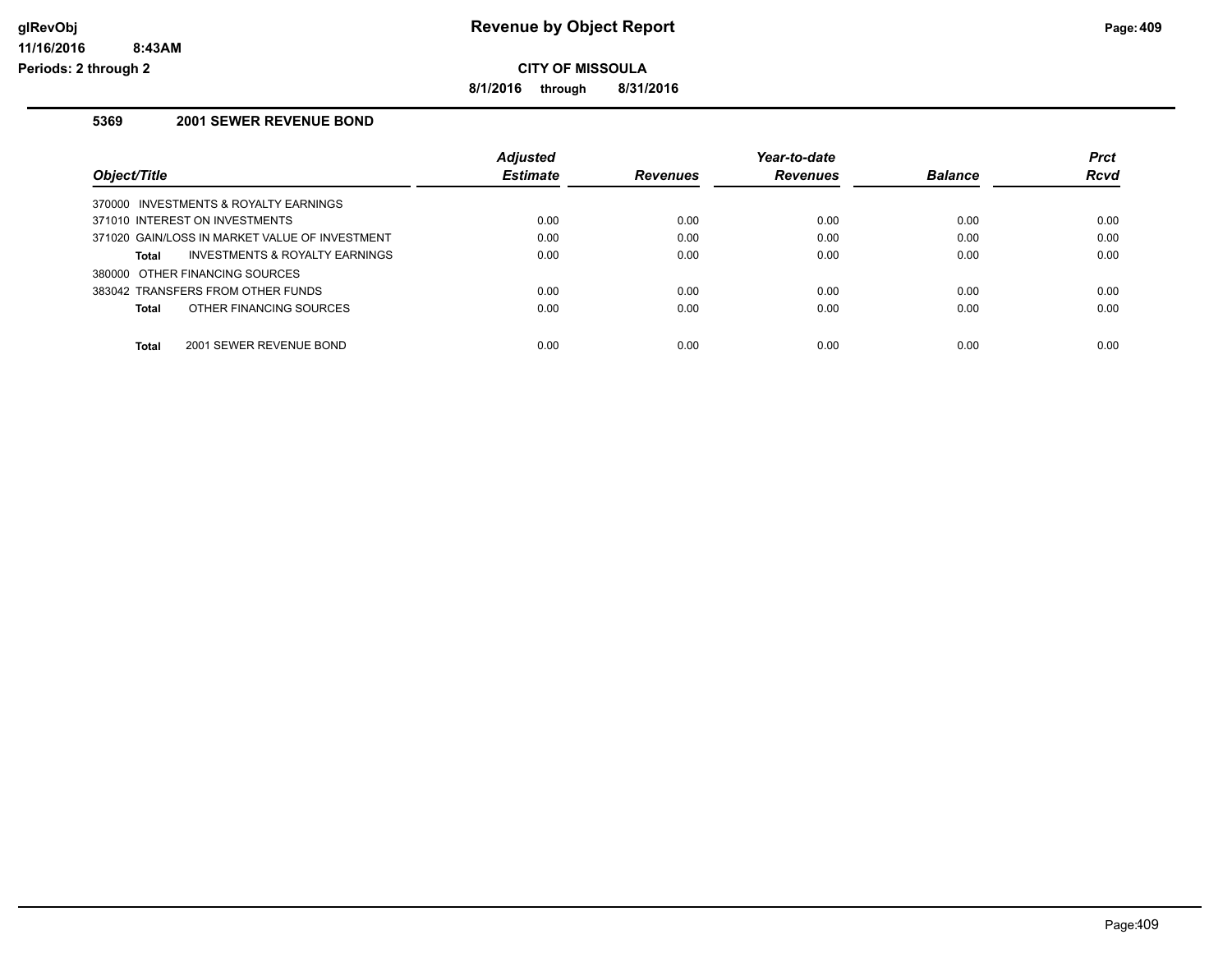**8:43AM**

**glRevObj Revenue by Object Report Page:410** 

**CITY OF MISSOULA**

**8/1/2016 through 8/31/2016**

# **5370 99 SEWER REVENUE BOND RESERVE FUND**

## **5370 99 SEWER REVENUE BOND RESERVE FUND**

|                                                    | <b>Adjusted</b> |                 | Year-to-date    |                | <b>Prct</b> |
|----------------------------------------------------|-----------------|-----------------|-----------------|----------------|-------------|
| Object/Title                                       | <b>Estimate</b> | <b>Revenues</b> | <b>Revenues</b> | <b>Balance</b> | <b>Rcvd</b> |
| 360000 MISCELLANEOUS REVENUES                      |                 |                 |                 |                |             |
| 360010 MISCELLANEOUS                               | 0.00            | 0.00            | 0.00            | 0.00           | 0.00        |
| <b>MISCELLANEOUS REVENUES</b><br>Total             | 0.00            | 0.00            | 0.00            | 0.00           | 0.00        |
| 370000 INVESTMENTS & ROYALTY EARNINGS              |                 |                 |                 |                |             |
| 371010 INTEREST ON INVESTMENTS                     | 0.00            | 0.00            | 0.00            | 0.00           | 0.00        |
| 371020 GAIN/LOSS IN MARKET VALUE OF INVESTMENTS    | 0.00            | 0.00            | 0.00            | 0.00           | 0.00        |
| <b>INVESTMENTS &amp; ROYALTY EARNINGS</b><br>Total | 0.00            | 0.00            | 0.00            | 0.00           | 0.00        |
| 380000 OTHER FINANCING SOURCES                     |                 |                 |                 |                |             |
| 383042 TRANSFERS FROM OTHER FUNDS                  | 0.00            | 0.00            | 0.00            | 0.00           | 0.00        |
| OTHER FINANCING SOURCES<br>Total                   | 0.00            | 0.00            | 0.00            | 0.00           | 0.00        |
| 99 SEWER REVENUE BOND RESERVE FUND<br><b>Total</b> | 0.00            | 0.00            | 0.00            | 0.00           | 0.00        |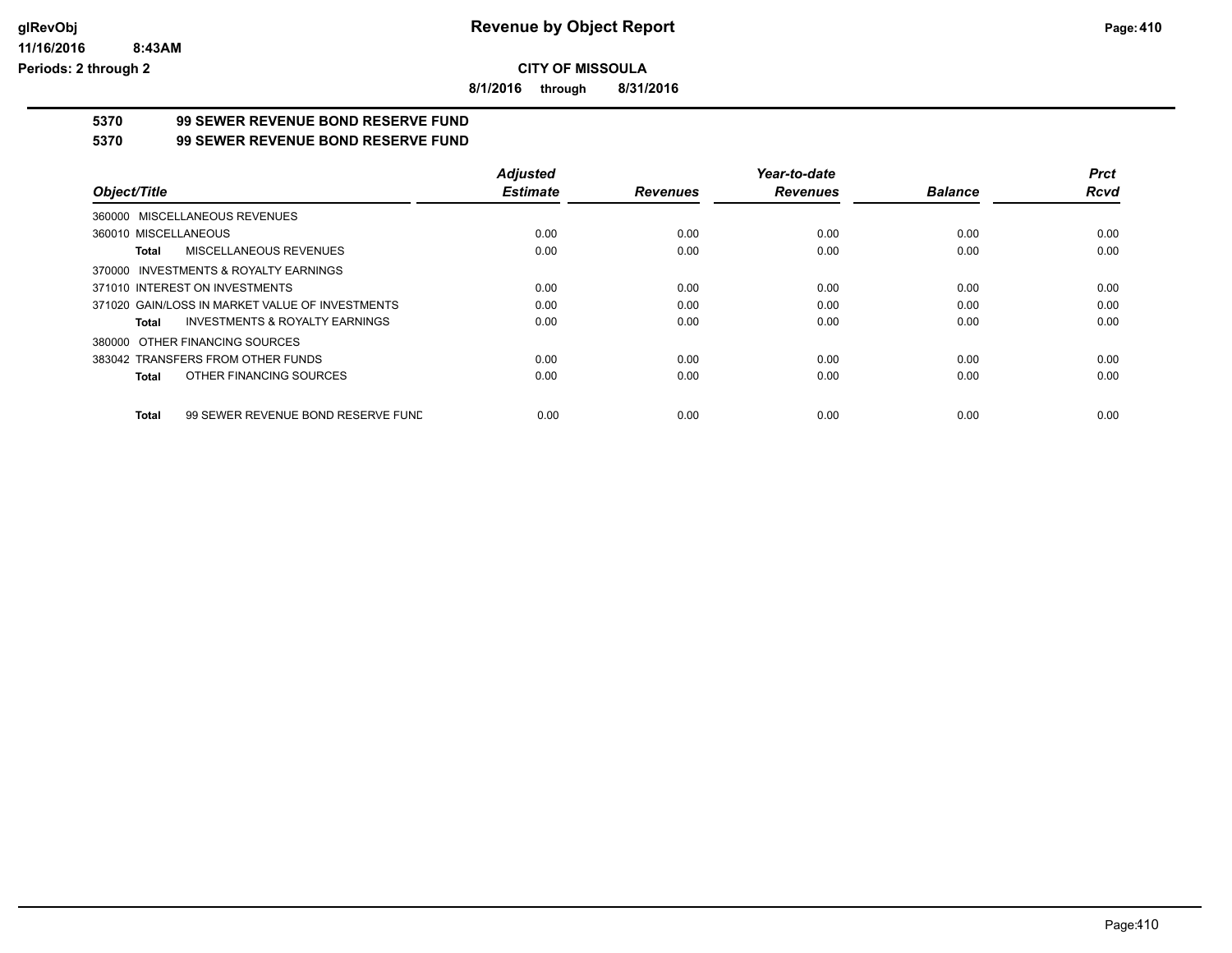**CITY OF MISSOULA**

**8/1/2016 through 8/31/2016**

### **5370 99 SEWER REVENUE BOND RESERVE FUND**

|                                                    | <b>Adjusted</b> |                 | Year-to-date    |                | <b>Prct</b> |
|----------------------------------------------------|-----------------|-----------------|-----------------|----------------|-------------|
| Object/Title                                       | <b>Estimate</b> | <b>Revenues</b> | <b>Revenues</b> | <b>Balance</b> | <b>Rcvd</b> |
| 360000 MISCELLANEOUS REVENUES                      |                 |                 |                 |                |             |
| 360010 MISCELLANEOUS                               | 0.00            | 0.00            | 0.00            | 0.00           | 0.00        |
| MISCELLANEOUS REVENUES<br>Total                    | 0.00            | 0.00            | 0.00            | 0.00           | 0.00        |
| 370000 INVESTMENTS & ROYALTY EARNINGS              |                 |                 |                 |                |             |
| 371010 INTEREST ON INVESTMENTS                     | 0.00            | 0.00            | 0.00            | 0.00           | 0.00        |
| 371020 GAIN/LOSS IN MARKET VALUE OF INVESTMENT     | 0.00            | 0.00            | 0.00            | 0.00           | 0.00        |
| <b>INVESTMENTS &amp; ROYALTY EARNINGS</b><br>Total | 0.00            | 0.00            | 0.00            | 0.00           | 0.00        |
| 380000 OTHER FINANCING SOURCES                     |                 |                 |                 |                |             |
| 383042 TRANSFERS FROM OTHER FUNDS                  | 0.00            | 0.00            | 0.00            | 0.00           | 0.00        |
| OTHER FINANCING SOURCES<br>Total                   | 0.00            | 0.00            | 0.00            | 0.00           | 0.00        |
| 99 SEWER REVENUE BOND RESERVE FUNI<br><b>Total</b> | 0.00            | 0.00            | 0.00            | 0.00           | 0.00        |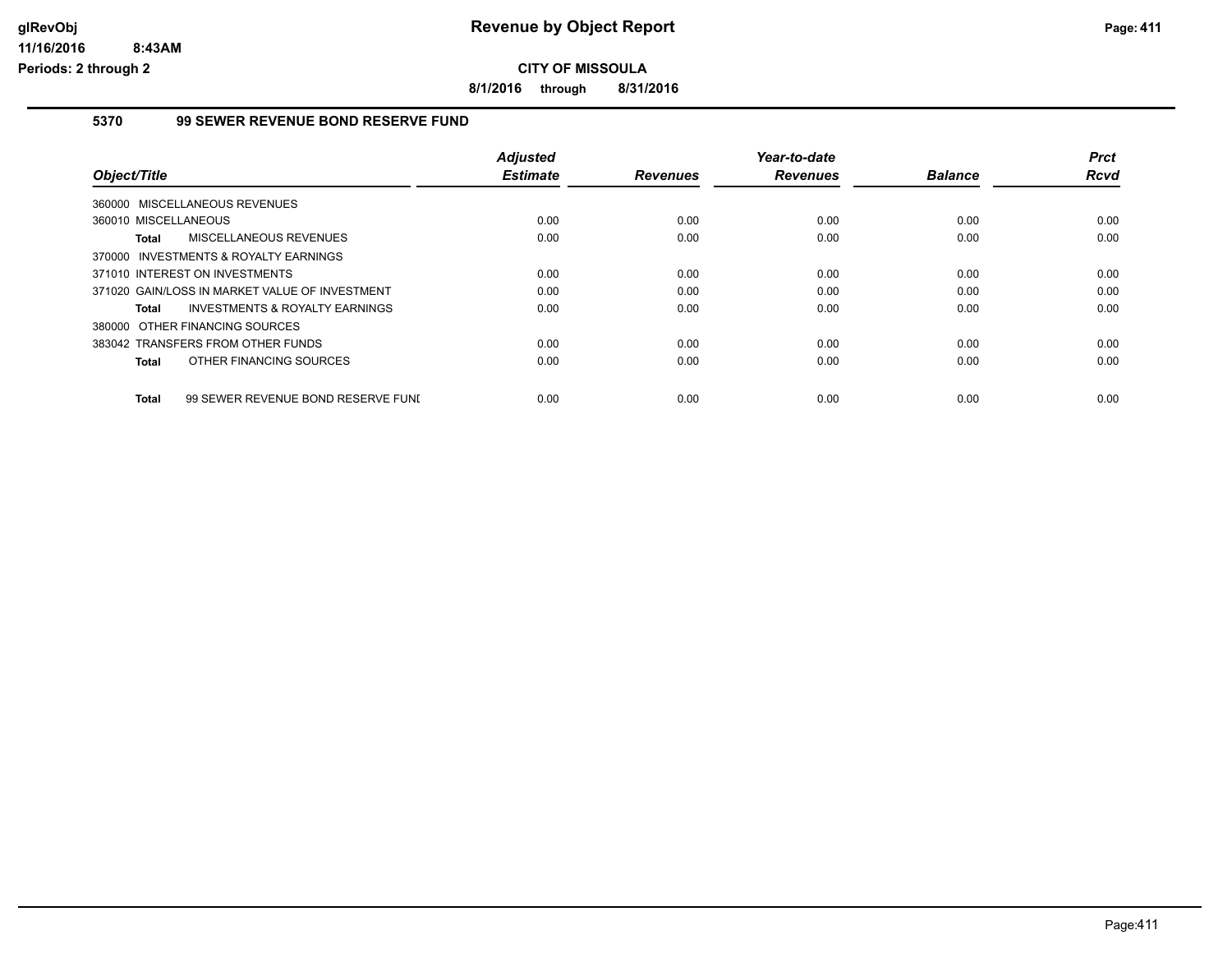**8/1/2016 through 8/31/2016**

**5371 2002 SEWER BONDS**

**5371 2002 SEWER BONDS**

|                                                 | <b>Adjusted</b> |                 | Year-to-date    |                | <b>Prct</b> |
|-------------------------------------------------|-----------------|-----------------|-----------------|----------------|-------------|
| Object/Title                                    | <b>Estimate</b> | <b>Revenues</b> | <b>Revenues</b> | <b>Balance</b> | <b>Rcvd</b> |
| 370000 INVESTMENTS & ROYALTY EARNINGS           |                 |                 |                 |                |             |
| 371010 INTEREST ON INVESTMENTS                  | 0.00            | 0.00            | 0.00            | 0.00           | 0.00        |
| 371020 GAIN/LOSS IN MARKET VALUE OF INVESTMENTS | 0.00            | 0.00            | 0.00            | 0.00           | 0.00        |
| INVESTMENTS & ROYALTY EARNINGS<br>Total         | 0.00            | 0.00            | 0.00            | 0.00           | 0.00        |
| 380000 OTHER FINANCING SOURCES                  |                 |                 |                 |                |             |
| 383024 TRANS FR SEWER CLEARING                  | 0.00            | 0.00            | 0.00            | 0.00           | 0.00        |
| OTHER FINANCING SOURCES<br>Total                | 0.00            | 0.00            | 0.00            | 0.00           | 0.00        |
|                                                 |                 |                 |                 |                |             |
| <b>Total</b><br>2002 SEWER BONDS                | 0.00            | 0.00            | 0.00            | 0.00           | 0.00        |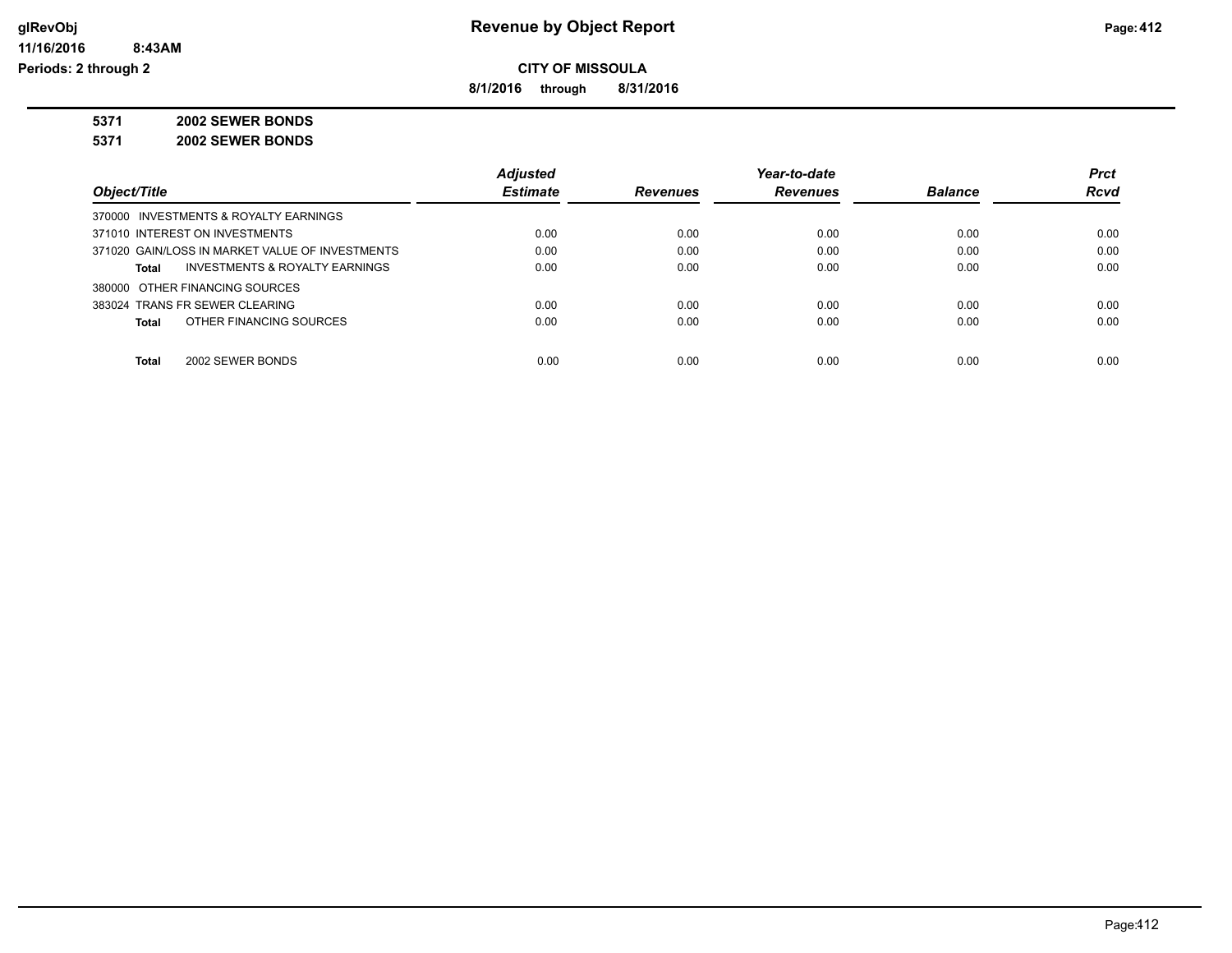**CITY OF MISSOULA**

**8/1/2016 through 8/31/2016**

#### **5371 2002 SEWER BONDS**

| <b>Adjusted</b> |                                                                                          | Year-to-date    |                | <b>Prct</b> |
|-----------------|------------------------------------------------------------------------------------------|-----------------|----------------|-------------|
| <b>Estimate</b> | <b>Revenues</b>                                                                          | <b>Revenues</b> | <b>Balance</b> | <b>Rcvd</b> |
|                 |                                                                                          |                 |                |             |
| 0.00            | 0.00                                                                                     | 0.00            | 0.00           | 0.00        |
| 0.00            | 0.00                                                                                     | 0.00            | 0.00           | 0.00        |
| 0.00            | 0.00                                                                                     | 0.00            | 0.00           | 0.00        |
|                 |                                                                                          |                 |                |             |
| 0.00            | 0.00                                                                                     | 0.00            | 0.00           | 0.00        |
| 0.00            | 0.00                                                                                     | 0.00            | 0.00           | 0.00        |
|                 |                                                                                          |                 |                | 0.00        |
|                 | 371020 GAIN/LOSS IN MARKET VALUE OF INVESTMENT<br>INVESTMENTS & ROYALTY EARNINGS<br>0.00 | 0.00            | 0.00           | 0.00        |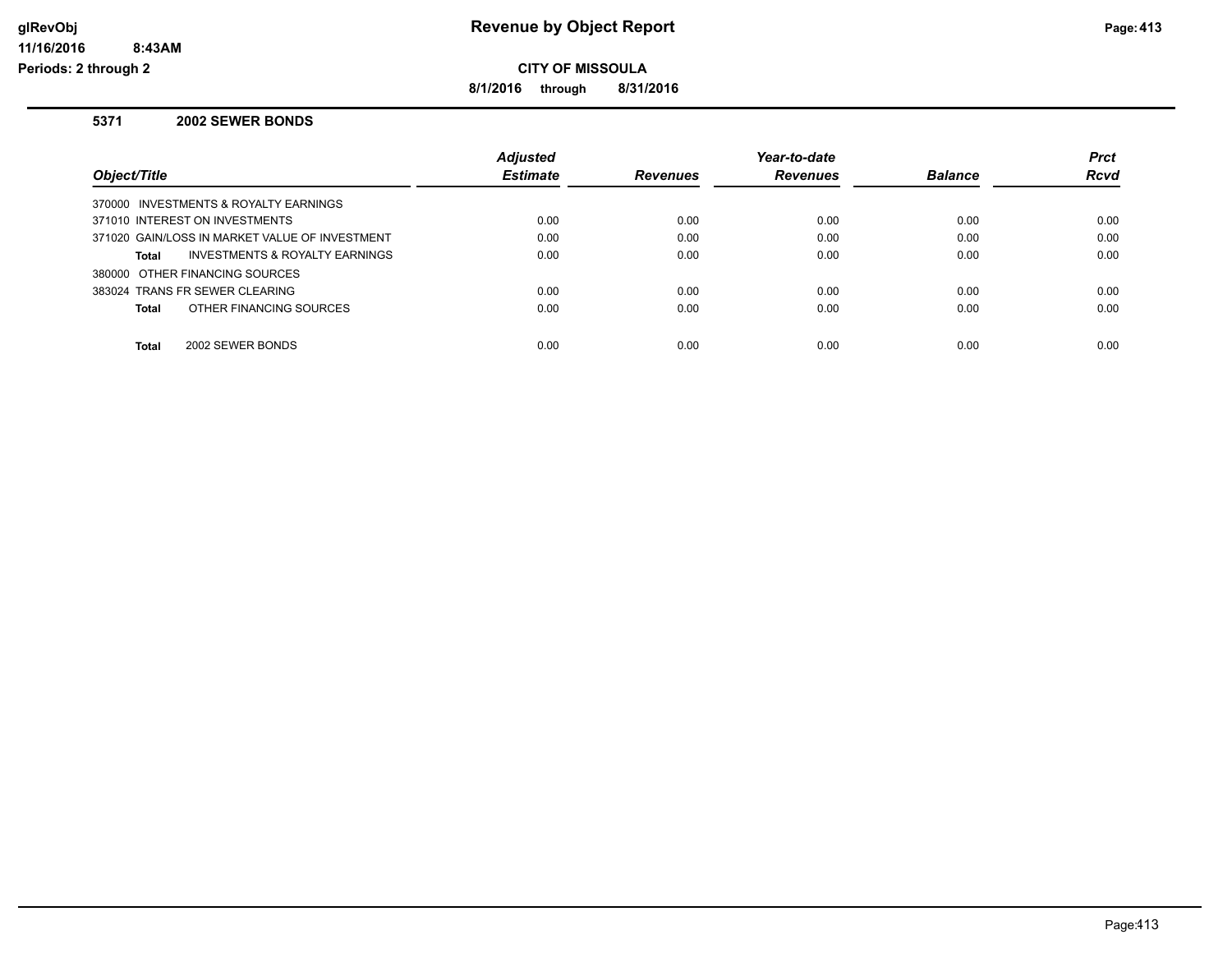**8/1/2016 through 8/31/2016**

#### **5372 2002 SEWER REVENUE BOND**

#### **5372 2002 SEWER REVENUE BOND**

|                                                 | <b>Adjusted</b> |                 | Year-to-date    |                | <b>Prct</b> |
|-------------------------------------------------|-----------------|-----------------|-----------------|----------------|-------------|
| Object/Title                                    | <b>Estimate</b> | <b>Revenues</b> | <b>Revenues</b> | <b>Balance</b> | <b>Rcvd</b> |
| 360000 MISCELLANEOUS REVENUES                   |                 |                 |                 |                |             |
| 360000 MISCELLANEOUS REVENUES                   | 0.00            | 0.00            | 0.00            | 0.00           | 0.00        |
| MISCELLANEOUS REVENUES<br>Total                 | 0.00            | 0.00            | 0.00            | 0.00           | 0.00        |
| 370000 INVESTMENTS & ROYALTY EARNINGS           |                 |                 |                 |                |             |
| 371010 INTEREST ON INVESTMENTS                  | 0.00            | 0.00            | 0.00            | 0.00           | 0.00        |
| 371020 GAIN/LOSS IN MARKET VALUE OF INVESTMENTS | 0.00            | 0.00            | 0.00            | 0.00           | 0.00        |
| INVESTMENTS & ROYALTY EARNINGS<br>Total         | 0.00            | 0.00            | 0.00            | 0.00           | 0.00        |
| 380000 OTHER FINANCING SOURCES                  |                 |                 |                 |                |             |
| 383024 TRANS FR SEWER CLEARING                  | 0.00            | 0.00            | 0.00            | 0.00           | 0.00        |
| 383042 TRANSFERS FROM OTHER FUNDS               | 0.00            | 0.00            | 0.00            | 0.00           | 0.00        |
| OTHER FINANCING SOURCES<br>Total                | 0.00            | 0.00            | 0.00            | 0.00           | 0.00        |
| 2002 SEWER REVENUE BOND<br>Total                | 0.00            | 0.00            | 0.00            | 0.00           | 0.00        |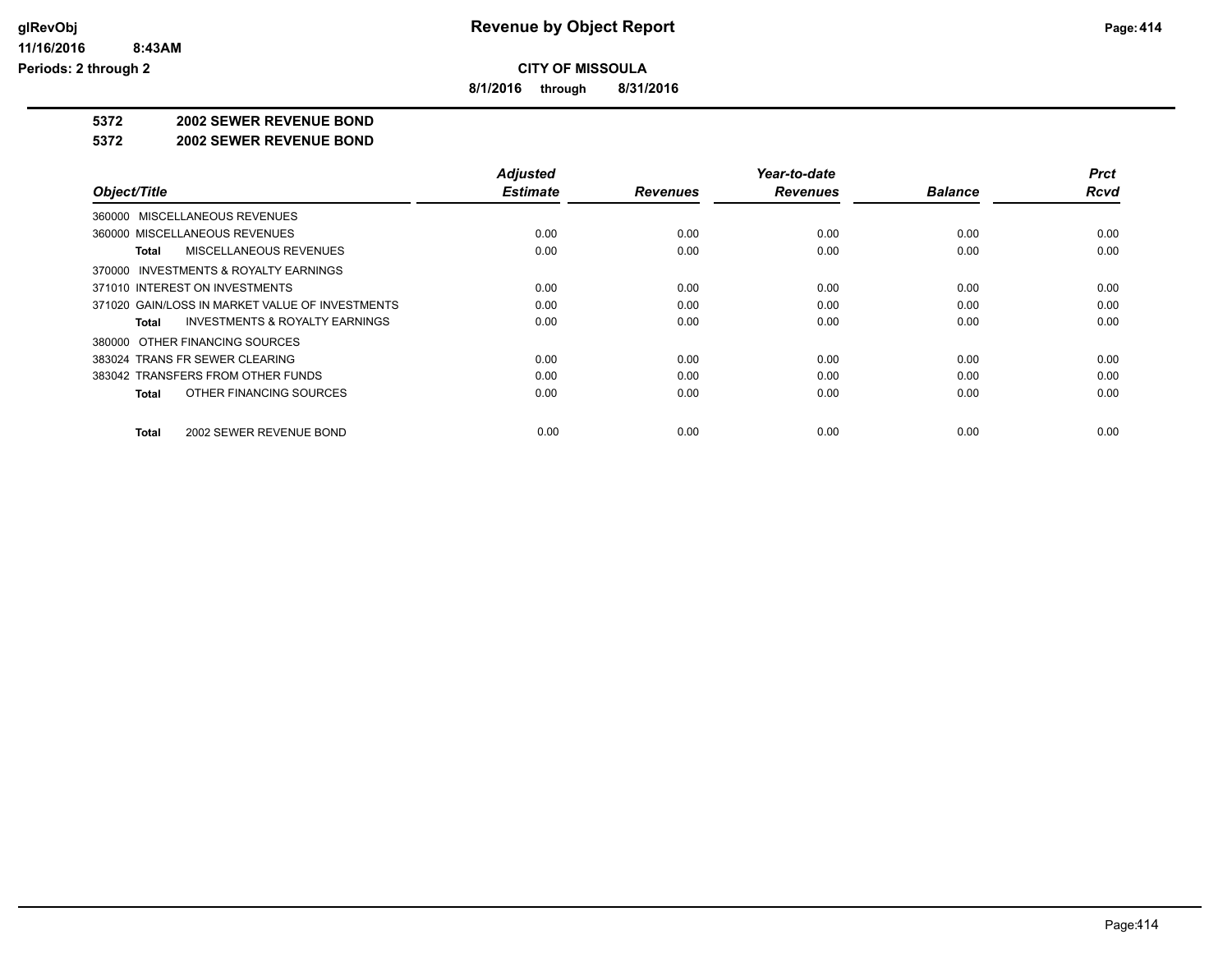**8/1/2016 through 8/31/2016**

### **5372 2002 SEWER REVENUE BOND**

| Object/Title                                       | <b>Adjusted</b><br><b>Estimate</b> | <b>Revenues</b> | Year-to-date<br><b>Revenues</b> | <b>Balance</b> | <b>Prct</b><br><b>Rcvd</b> |
|----------------------------------------------------|------------------------------------|-----------------|---------------------------------|----------------|----------------------------|
| 360000 MISCELLANEOUS REVENUES                      |                                    |                 |                                 |                |                            |
| 360000 MISCELLANEOUS REVENUES                      | 0.00                               | 0.00            | 0.00                            | 0.00           | 0.00                       |
| MISCELLANEOUS REVENUES<br><b>Total</b>             | 0.00                               | 0.00            | 0.00                            | 0.00           | 0.00                       |
| 370000 INVESTMENTS & ROYALTY EARNINGS              |                                    |                 |                                 |                |                            |
| 371010 INTEREST ON INVESTMENTS                     | 0.00                               | 0.00            | 0.00                            | 0.00           | 0.00                       |
| 371020 GAIN/LOSS IN MARKET VALUE OF INVESTMENT     | 0.00                               | 0.00            | 0.00                            | 0.00           | 0.00                       |
| <b>INVESTMENTS &amp; ROYALTY EARNINGS</b><br>Total | 0.00                               | 0.00            | 0.00                            | 0.00           | 0.00                       |
| 380000 OTHER FINANCING SOURCES                     |                                    |                 |                                 |                |                            |
| 383024 TRANS FR SEWER CLEARING                     | 0.00                               | 0.00            | 0.00                            | 0.00           | 0.00                       |
| 383042 TRANSFERS FROM OTHER FUNDS                  | 0.00                               | 0.00            | 0.00                            | 0.00           | 0.00                       |
| OTHER FINANCING SOURCES<br><b>Total</b>            | 0.00                               | 0.00            | 0.00                            | 0.00           | 0.00                       |
| 2002 SEWER REVENUE BOND<br><b>Total</b>            | 0.00                               | 0.00            | 0.00                            | 0.00           | 0.00                       |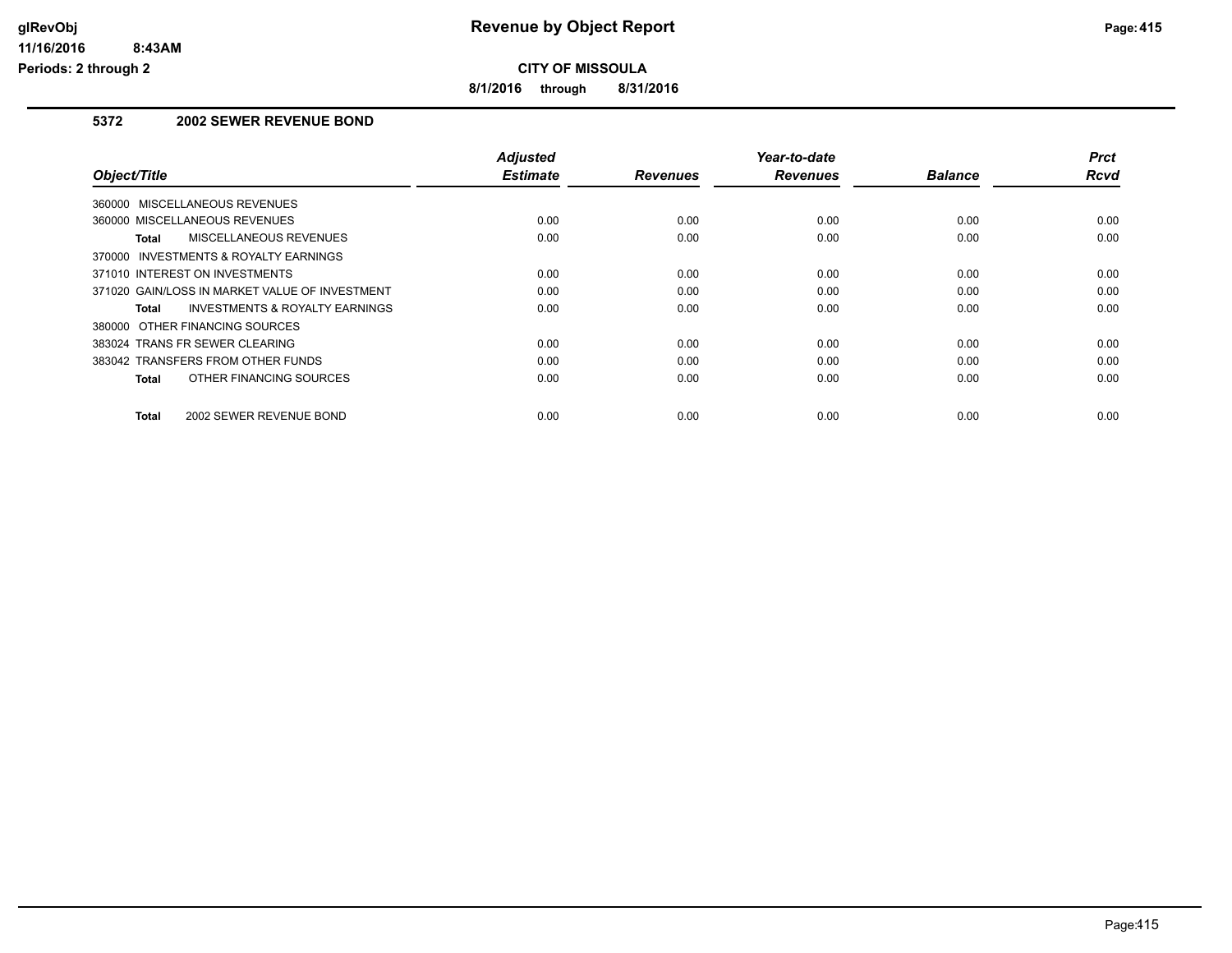**8/1/2016 through 8/31/2016**

# **5373 2002 WWTP UPGRADE REVENUE BOND**

## **5373 2002 WWTP UPGRADE REVENUE BOND**

|                                                 | <b>Adjusted</b> |                 | Year-to-date    |                | <b>Prct</b> |
|-------------------------------------------------|-----------------|-----------------|-----------------|----------------|-------------|
| Object/Title                                    | <b>Estimate</b> | <b>Revenues</b> | <b>Revenues</b> | <b>Balance</b> | <b>Rcvd</b> |
| 370000 INVESTMENTS & ROYALTY EARNINGS           |                 |                 |                 |                |             |
| 371010 INTEREST ON INVESTMENTS                  | 0.00            | 0.00            | 0.00            | 0.00           | 0.00        |
| 371020 GAIN/LOSS IN MARKET VALUE OF INVESTMENTS | 0.00            | 0.00            | 0.00            | 0.00           | 0.00        |
| INVESTMENTS & ROYALTY EARNINGS<br>Total         | 0.00            | 0.00            | 0.00            | 0.00           | 0.00        |
| 380000 OTHER FINANCING SOURCES                  |                 |                 |                 |                |             |
| 383024 TRANS FR SEWER CLEARING                  | 0.00            | 0.00            | 0.00            | 0.00           | 0.00        |
| OTHER FINANCING SOURCES<br>Total                | 0.00            | 0.00            | 0.00            | 0.00           | 0.00        |
|                                                 |                 |                 |                 |                |             |
| Total<br>2002 WWTP UPGRADE REVENUE BOND         | 0.00            | 0.00            | 0.00            | 0.00           | 0.00        |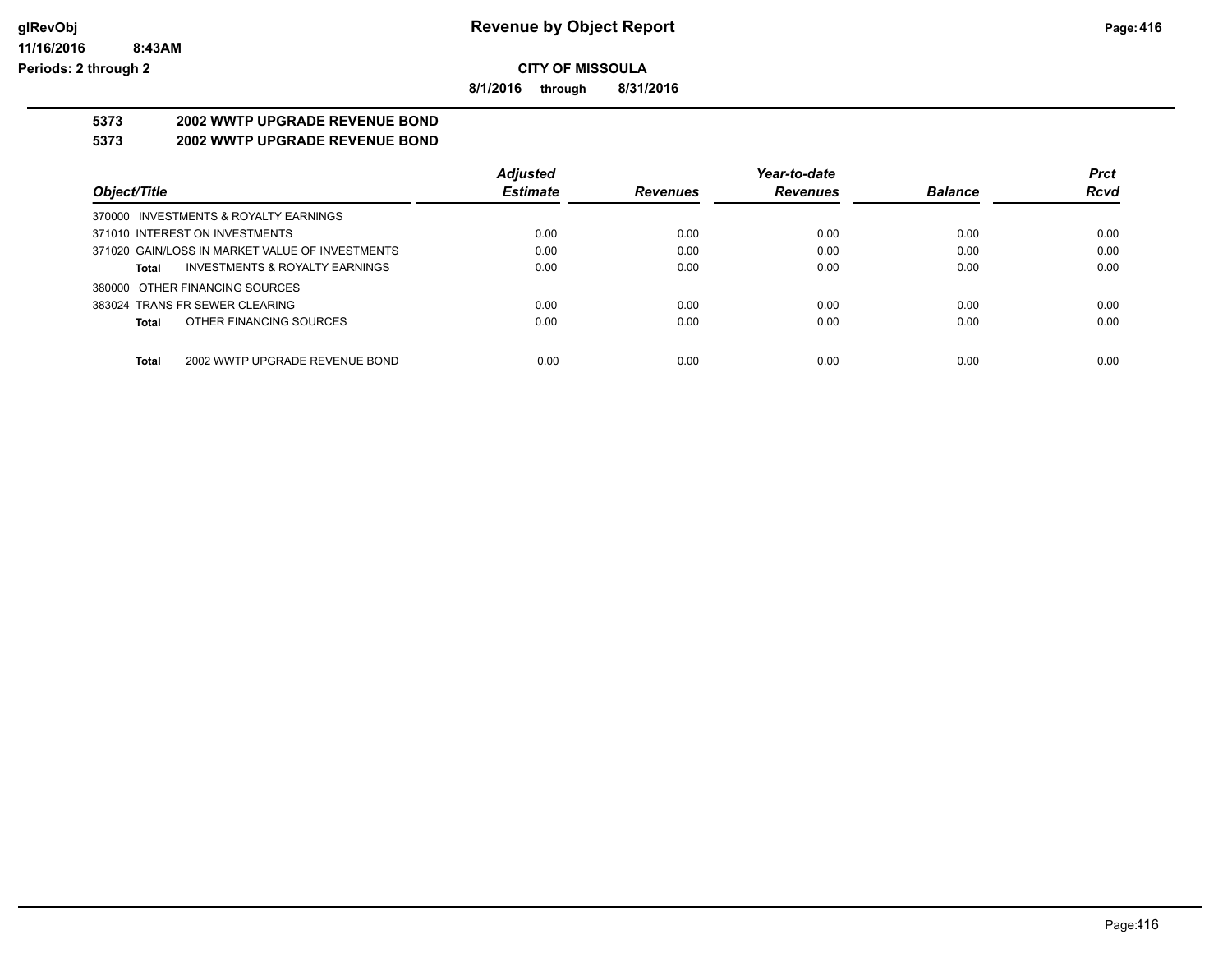**8/1/2016 through 8/31/2016**

### **5373 2002 WWTP UPGRADE REVENUE BOND**

|                                                | <b>Adjusted</b> |                 | Year-to-date    |                | <b>Prct</b> |
|------------------------------------------------|-----------------|-----------------|-----------------|----------------|-------------|
| Object/Title                                   | <b>Estimate</b> | <b>Revenues</b> | <b>Revenues</b> | <b>Balance</b> | <b>Rcvd</b> |
| 370000 INVESTMENTS & ROYALTY EARNINGS          |                 |                 |                 |                |             |
| 371010 INTEREST ON INVESTMENTS                 | 0.00            | 0.00            | 0.00            | 0.00           | 0.00        |
| 371020 GAIN/LOSS IN MARKET VALUE OF INVESTMENT | 0.00            | 0.00            | 0.00            | 0.00           | 0.00        |
| INVESTMENTS & ROYALTY EARNINGS<br>Total        | 0.00            | 0.00            | 0.00            | 0.00           | 0.00        |
| 380000 OTHER FINANCING SOURCES                 |                 |                 |                 |                |             |
| 383024 TRANS FR SEWER CLEARING                 | 0.00            | 0.00            | 0.00            | 0.00           | 0.00        |
| OTHER FINANCING SOURCES<br>Total               | 0.00            | 0.00            | 0.00            | 0.00           | 0.00        |
|                                                |                 |                 |                 |                |             |
| Total<br>2002 WWTP UPGRADE REVENUE BOND        | 0.00            | 0.00            | 0.00            | 0.00           | 0.00        |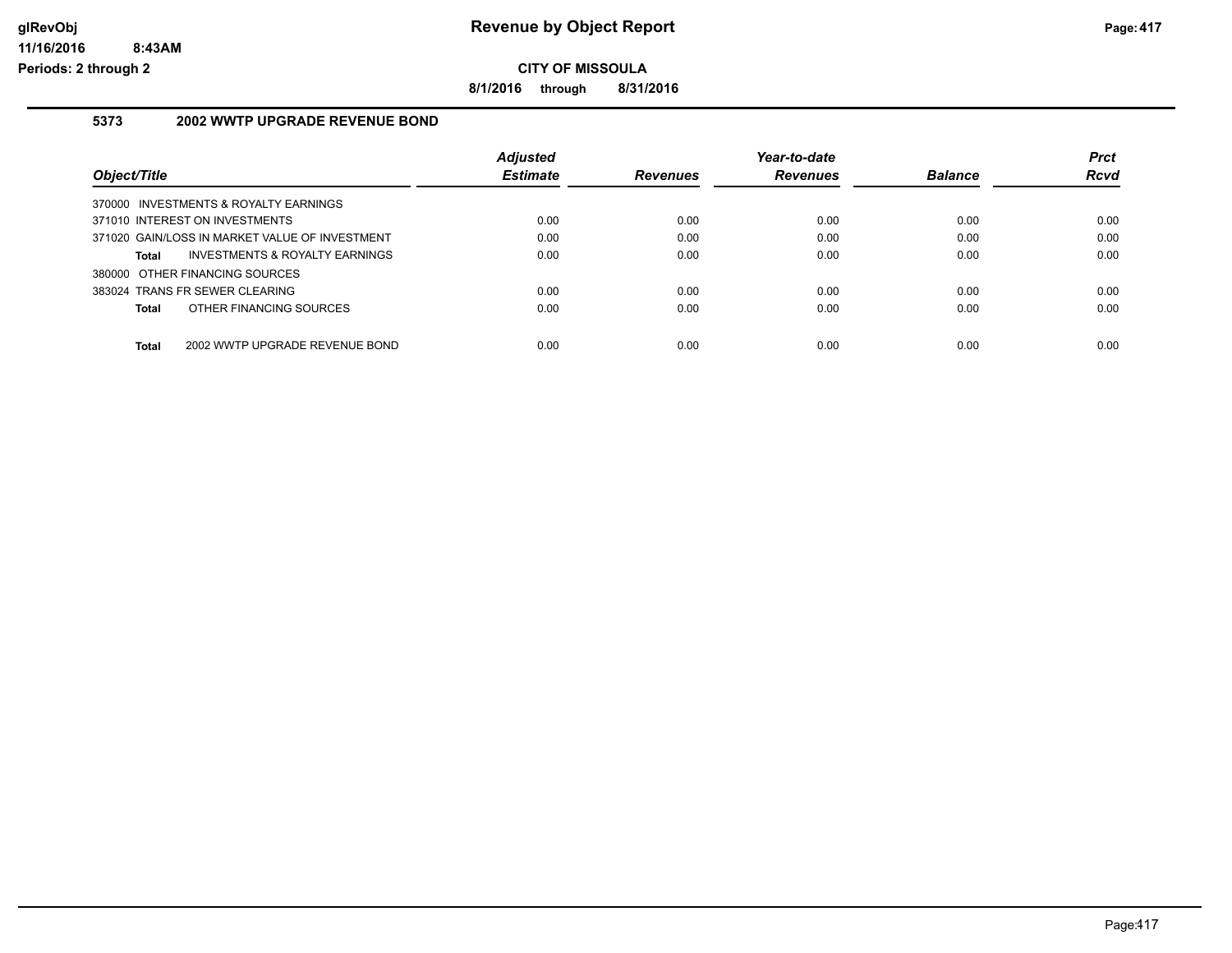**8/1/2016 through 8/31/2016**

**5374 2002 WWTP UPGRADE RESERVE**

#### **5374 2002 WWTP UPGRADE RESERVE**

|                                                    | <b>Adjusted</b> |                 | Year-to-date    |                | <b>Prct</b> |
|----------------------------------------------------|-----------------|-----------------|-----------------|----------------|-------------|
| Object/Title                                       | <b>Estimate</b> | <b>Revenues</b> | <b>Revenues</b> | <b>Balance</b> | <b>Rcvd</b> |
| 360000 MISCELLANEOUS REVENUES                      |                 |                 |                 |                |             |
| 360000 MISCELLANEOUS REVENUES                      | 0.00            | 0.00            | 0.00            | 0.00           | 0.00        |
| <b>MISCELLANEOUS REVENUES</b><br>Total             | 0.00            | 0.00            | 0.00            | 0.00           | 0.00        |
| 370000 INVESTMENTS & ROYALTY EARNINGS              |                 |                 |                 |                |             |
| 371010 INTEREST ON INVESTMENTS                     | 0.00            | 0.00            | 0.00            | 0.00           | 0.00        |
| 371020 GAIN/LOSS IN MARKET VALUE OF INVESTMENTS    | 0.00            | 0.00            | 0.00            | 0.00           | 0.00        |
| <b>INVESTMENTS &amp; ROYALTY EARNINGS</b><br>Total | 0.00            | 0.00            | 0.00            | 0.00           | 0.00        |
| 380000 OTHER FINANCING SOURCES                     |                 |                 |                 |                |             |
| 381002 SRF LOAN                                    | 0.00            | 0.00            | 0.00            | 0.00           | 0.00        |
| 383042 TRANSFERS FROM OTHER FUNDS                  | 0.00            | 0.00            | 0.00            | 0.00           | 0.00        |
| OTHER FINANCING SOURCES<br>Total                   | 0.00            | 0.00            | 0.00            | 0.00           | 0.00        |
| 2002 WWTP UPGRADE RESERVE<br>Total                 | 0.00            | 0.00            | 0.00            | 0.00           | 0.00        |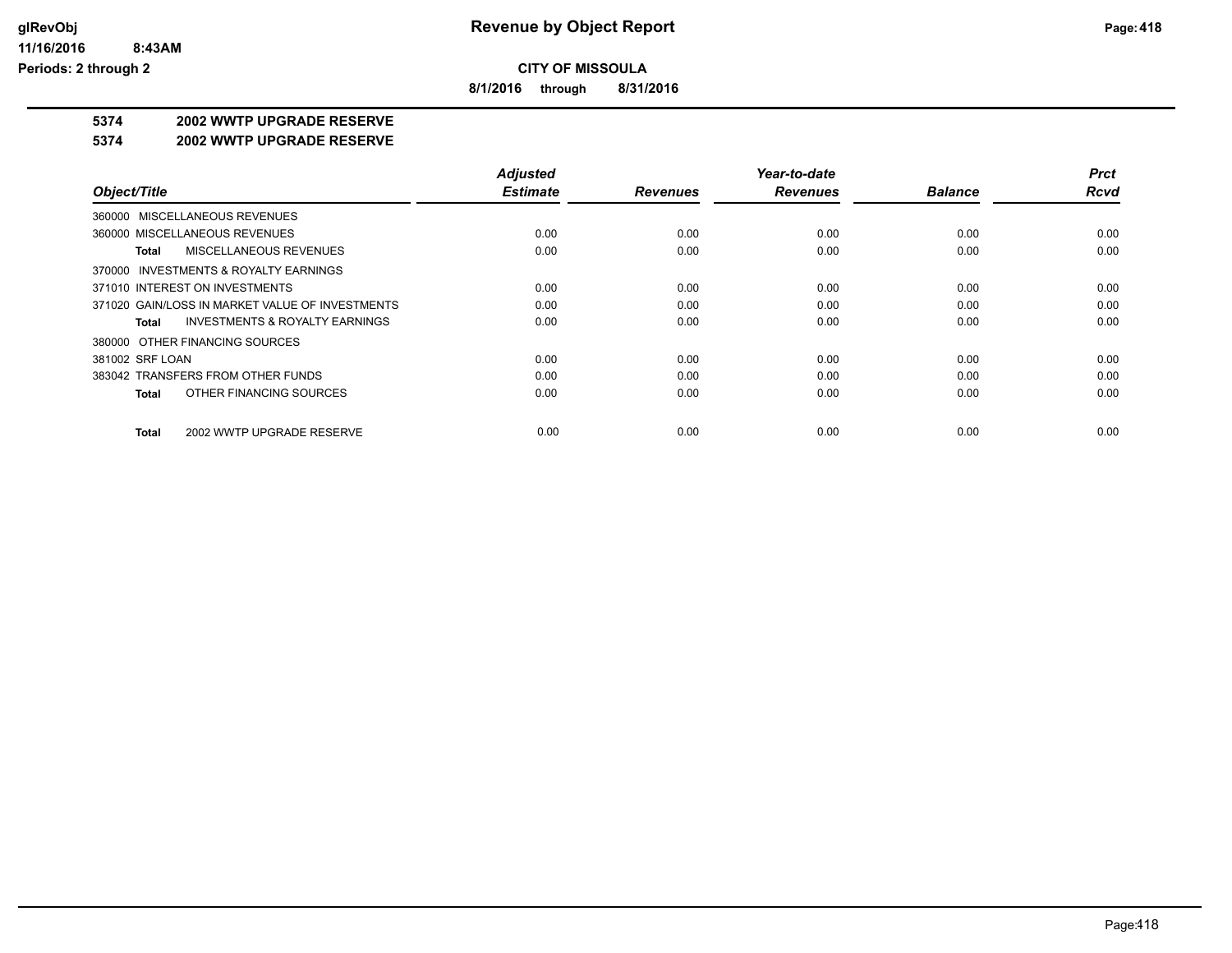**CITY OF MISSOULA**

**8/1/2016 through 8/31/2016**

### **5374 2002 WWTP UPGRADE RESERVE**

| Object/Title                                       | <b>Adjusted</b><br><b>Estimate</b> | <b>Revenues</b> | Year-to-date<br><b>Revenues</b> | <b>Balance</b> | <b>Prct</b><br><b>Rcvd</b> |
|----------------------------------------------------|------------------------------------|-----------------|---------------------------------|----------------|----------------------------|
|                                                    |                                    |                 |                                 |                |                            |
| 360000 MISCELLANEOUS REVENUES                      |                                    |                 |                                 |                |                            |
| 360000 MISCELLANEOUS REVENUES                      | 0.00                               | 0.00            | 0.00                            | 0.00           | 0.00                       |
| MISCELLANEOUS REVENUES<br>Total                    | 0.00                               | 0.00            | 0.00                            | 0.00           | 0.00                       |
| 370000 INVESTMENTS & ROYALTY EARNINGS              |                                    |                 |                                 |                |                            |
| 371010 INTEREST ON INVESTMENTS                     | 0.00                               | 0.00            | 0.00                            | 0.00           | 0.00                       |
| 371020 GAIN/LOSS IN MARKET VALUE OF INVESTMENT     | 0.00                               | 0.00            | 0.00                            | 0.00           | 0.00                       |
| <b>INVESTMENTS &amp; ROYALTY EARNINGS</b><br>Total | 0.00                               | 0.00            | 0.00                            | 0.00           | 0.00                       |
| 380000 OTHER FINANCING SOURCES                     |                                    |                 |                                 |                |                            |
| 381002 SRF LOAN                                    | 0.00                               | 0.00            | 0.00                            | 0.00           | 0.00                       |
| 383042 TRANSFERS FROM OTHER FUNDS                  | 0.00                               | 0.00            | 0.00                            | 0.00           | 0.00                       |
| OTHER FINANCING SOURCES<br><b>Total</b>            | 0.00                               | 0.00            | 0.00                            | 0.00           | 0.00                       |
| 2002 WWTP UPGRADE RESERVE<br><b>Total</b>          | 0.00                               | 0.00            | 0.00                            | 0.00           | 0.00                       |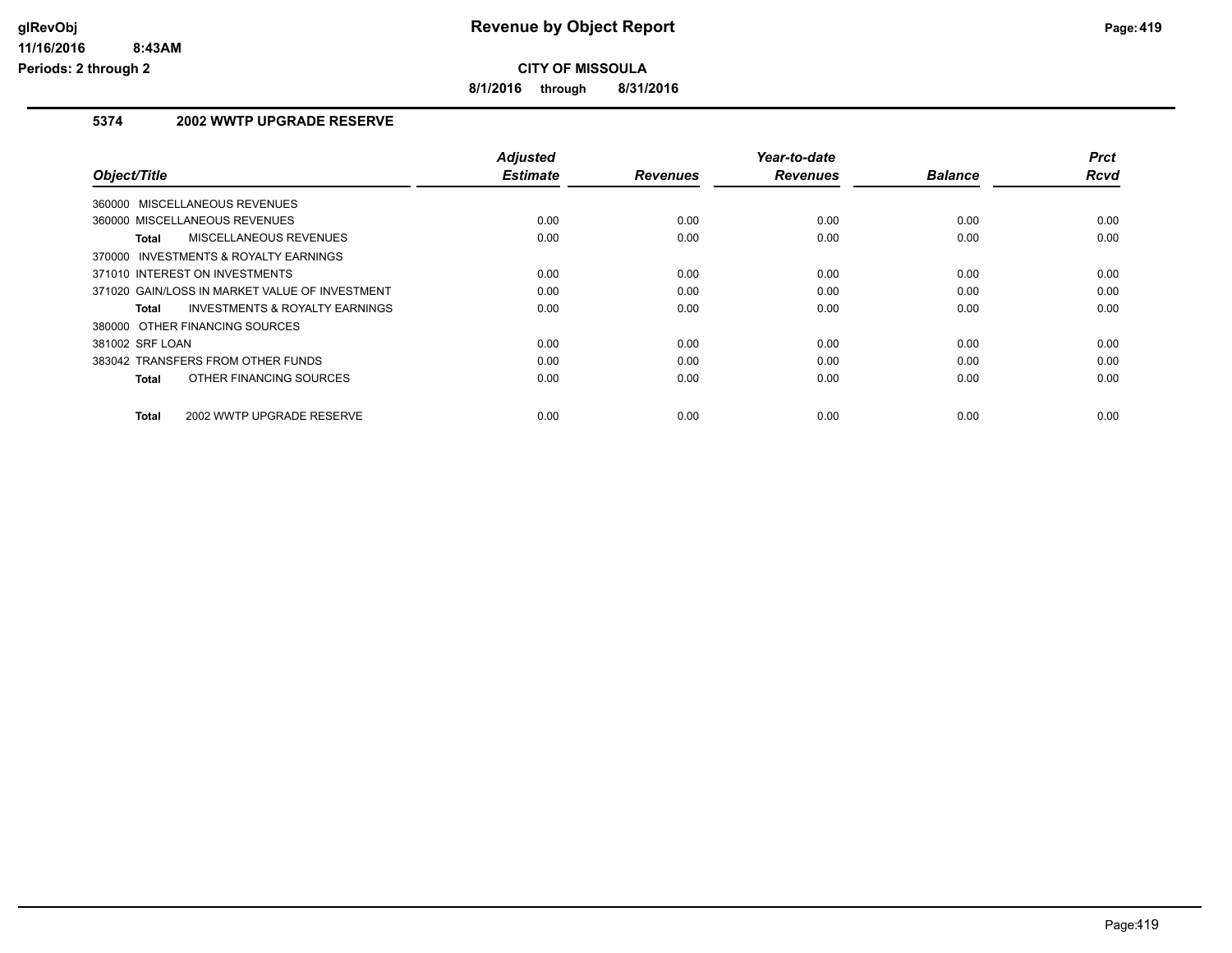**CITY OF MISSOULA**

**8/1/2016 through 8/31/2016**

**5375 2003 WWTP SRF \$3.8M EPA DEBT**

 **8:43AM**

**5375 2003 WWTP SRF \$3.8M EPA DEBT**

|                                                    | <b>Adjusted</b> |                 | Year-to-date    |                | <b>Prct</b> |
|----------------------------------------------------|-----------------|-----------------|-----------------|----------------|-------------|
| Object/Title                                       | <b>Estimate</b> | <b>Revenues</b> | <b>Revenues</b> | <b>Balance</b> | <b>Rcvd</b> |
| 340000 CHARGES FOR SERVICES                        |                 |                 |                 |                |             |
| 343032 SEWER INSTALLATION CHARGES                  | 0.00            | 0.00            | 0.00            | 0.00           | 0.00        |
| <b>CHARGES FOR SERVICES</b><br>Total               | 0.00            | 0.00            | 0.00            | 0.00           | 0.00        |
| 370000 INVESTMENTS & ROYALTY EARNINGS              |                 |                 |                 |                |             |
| 371010 INTEREST ON INVESTMENTS                     | 0.00            | 0.00            | 0.00            | 0.00           | 0.00        |
| 371020 GAIN/LOSS IN MARKET VALUE OF INVESTMENTS    | 0.00            | 0.00            | 0.00            | 0.00           | 0.00        |
| <b>INVESTMENTS &amp; ROYALTY EARNINGS</b><br>Total | 0.00            | 0.00            | 0.00            | 0.00           | 0.00        |
| 380000 OTHER FINANCING SOURCES                     |                 |                 |                 |                |             |
| 383024 TRANS FR SEWER CLEARING                     | 0.00            | 0.00            | 0.00            | 0.00           | 0.00        |
| OTHER FINANCING SOURCES<br>Total                   | 0.00            | 0.00            | 0.00            | 0.00           | 0.00        |
| 2003 WWTP SRF \$3.8M EPA DEBT<br>Total             | 0.00            | 0.00            | 0.00            | 0.00           | 0.00        |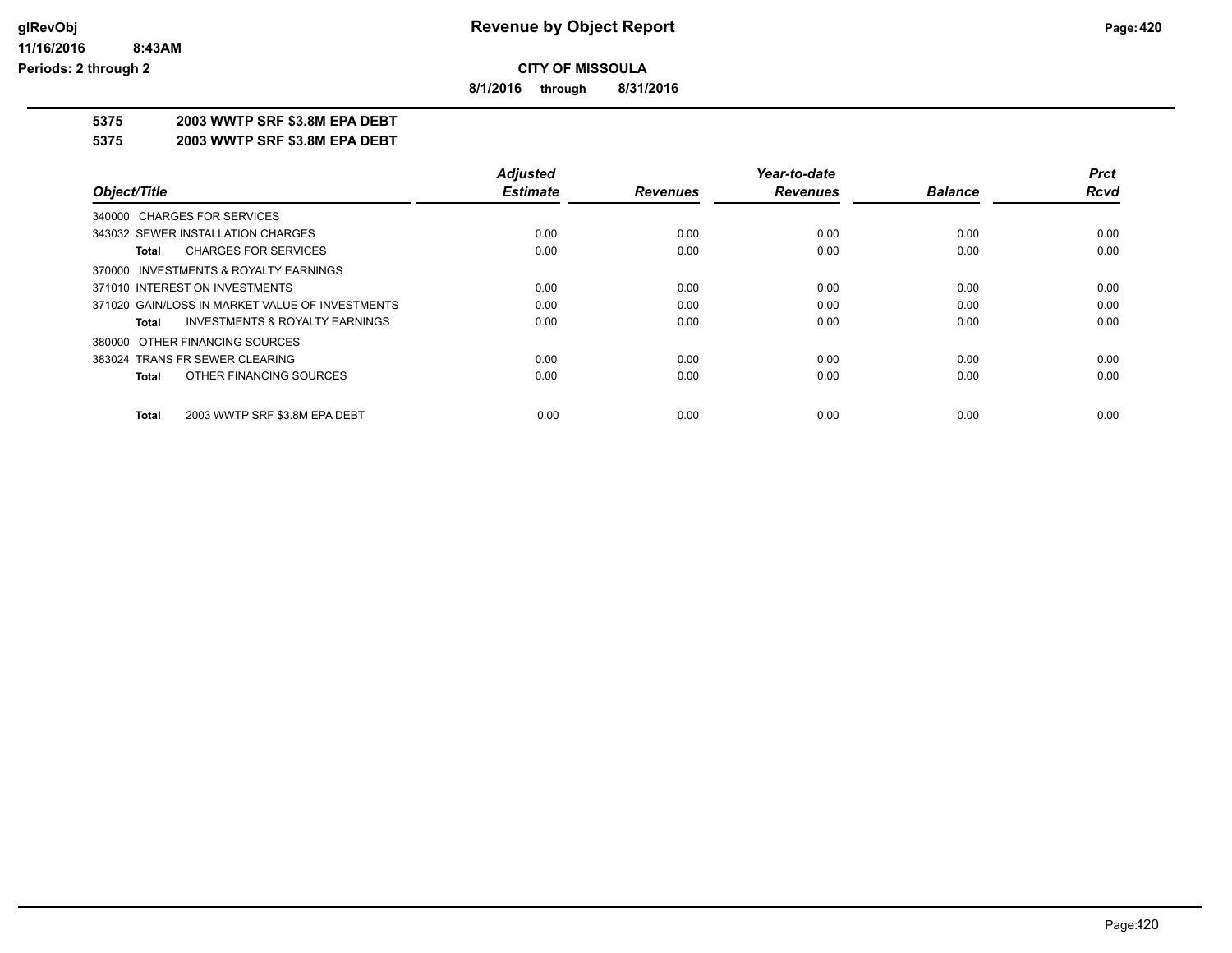**8/1/2016 through 8/31/2016**

### **5375 2003 WWTP SRF \$3.8M EPA DEBT**

| Object/Title                                       | <b>Adjusted</b><br><b>Estimate</b> | <b>Revenues</b> | Year-to-date<br><b>Revenues</b> | <b>Balance</b> | <b>Prct</b><br><b>Rcvd</b> |
|----------------------------------------------------|------------------------------------|-----------------|---------------------------------|----------------|----------------------------|
|                                                    |                                    |                 |                                 |                |                            |
| 340000 CHARGES FOR SERVICES                        |                                    |                 |                                 |                |                            |
| 343032 SEWER INSTALLATION CHARGES                  | 0.00                               | 0.00            | 0.00                            | 0.00           | 0.00                       |
| <b>CHARGES FOR SERVICES</b><br>Total               | 0.00                               | 0.00            | 0.00                            | 0.00           | 0.00                       |
| 370000 INVESTMENTS & ROYALTY EARNINGS              |                                    |                 |                                 |                |                            |
| 371010 INTEREST ON INVESTMENTS                     | 0.00                               | 0.00            | 0.00                            | 0.00           | 0.00                       |
| 371020 GAIN/LOSS IN MARKET VALUE OF INVESTMENT     | 0.00                               | 0.00            | 0.00                            | 0.00           | 0.00                       |
| <b>INVESTMENTS &amp; ROYALTY EARNINGS</b><br>Total | 0.00                               | 0.00            | 0.00                            | 0.00           | 0.00                       |
| 380000 OTHER FINANCING SOURCES                     |                                    |                 |                                 |                |                            |
| 383024 TRANS FR SEWER CLEARING                     | 0.00                               | 0.00            | 0.00                            | 0.00           | 0.00                       |
| OTHER FINANCING SOURCES<br>Total                   | 0.00                               | 0.00            | 0.00                            | 0.00           | 0.00                       |
| 2003 WWTP SRF \$3.8M EPA DEBT<br><b>Total</b>      | 0.00                               | 0.00            | 0.00                            | 0.00           | 0.00                       |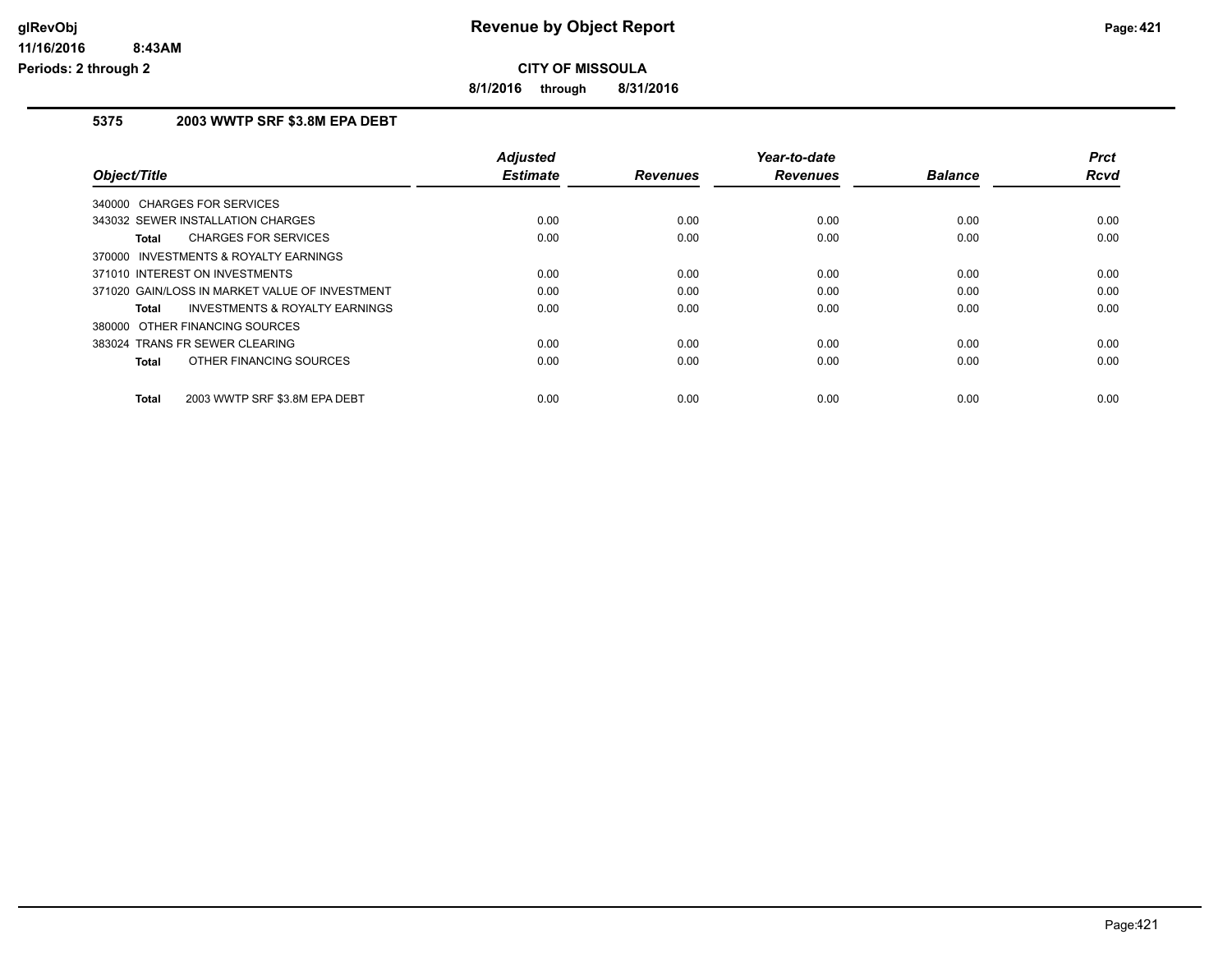**8/1/2016 through 8/31/2016**

## **5376 2003 WWTP SRF \$3.8M EPA RESERVE**

#### **5376 2003 WWTP SRF \$3.8M EPA RESERVE**

|                                                    | <b>Adjusted</b> |                 | Year-to-date    |                | <b>Prct</b> |
|----------------------------------------------------|-----------------|-----------------|-----------------|----------------|-------------|
| Object/Title                                       | <b>Estimate</b> | <b>Revenues</b> | <b>Revenues</b> | <b>Balance</b> | <b>Rcvd</b> |
| 360000 MISCELLANEOUS REVENUES                      |                 |                 |                 |                |             |
| 360000 MISCELLANEOUS REVENUES                      | 0.00            | 0.00            | 0.00            | 0.00           | 0.00        |
| 360010 MISCELLANEOUS                               | 0.00            | 0.00            | 0.00            | 0.00           | 0.00        |
| MISCELLANEOUS REVENUES<br>Total                    | 0.00            | 0.00            | 0.00            | 0.00           | 0.00        |
| 370000 INVESTMENTS & ROYALTY EARNINGS              |                 |                 |                 |                |             |
| 371010 INTEREST ON INVESTMENTS                     | 0.00            | 0.00            | 0.00            | 0.00           | 0.00        |
| 371020 GAIN/LOSS IN MARKET VALUE OF INVESTMENTS    | 0.00            | 0.00            | 0.00            | 0.00           | 0.00        |
| <b>INVESTMENTS &amp; ROYALTY EARNINGS</b><br>Total | 0.00            | 0.00            | 0.00            | 0.00           | 0.00        |
| 380000 OTHER FINANCING SOURCES                     |                 |                 |                 |                |             |
| 381002 SRF LOAN                                    | 0.00            | 0.00            | 0.00            | 0.00           | 0.00        |
| 383042 TRANSFERS FROM OTHER FUNDS                  | 0.00            | 0.00            | 0.00            | 0.00           | 0.00        |
| OTHER FINANCING SOURCES<br>Total                   | 0.00            | 0.00            | 0.00            | 0.00           | 0.00        |
| 2003 WWTP SRF \$3.8M EPA RESERVE<br>Total          | 0.00            | 0.00            | 0.00            | 0.00           | 0.00        |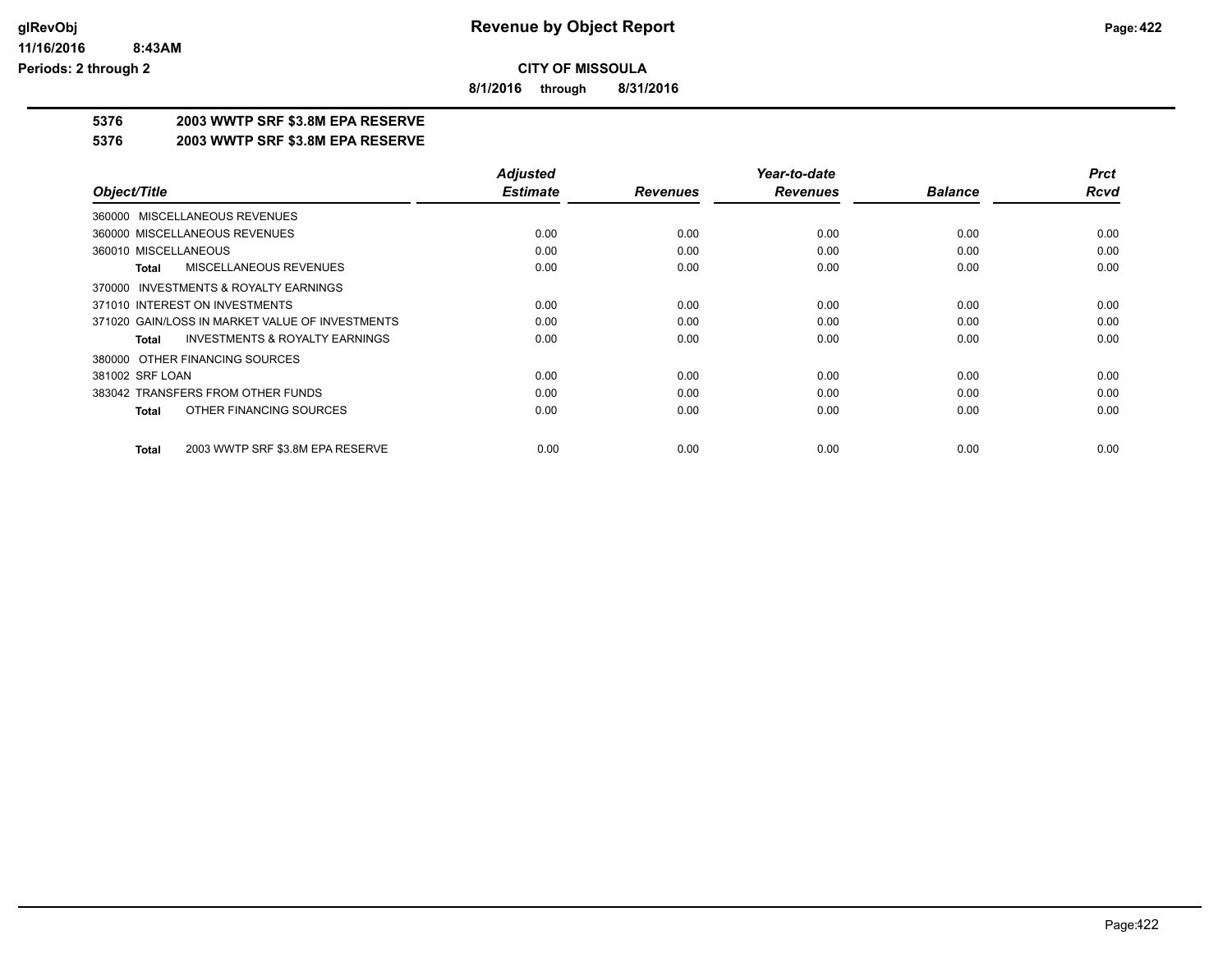**8/1/2016 through 8/31/2016**

#### **5376 2003 WWTP SRF \$3.8M EPA RESERVE**

| Object/Title                                        | <b>Adjusted</b><br><b>Estimate</b> | <b>Revenues</b> | Year-to-date<br><b>Revenues</b> | <b>Balance</b> | <b>Prct</b><br>Rcvd |
|-----------------------------------------------------|------------------------------------|-----------------|---------------------------------|----------------|---------------------|
|                                                     |                                    |                 |                                 |                |                     |
| 360000 MISCELLANEOUS REVENUES                       |                                    |                 |                                 |                |                     |
| 360000 MISCELLANEOUS REVENUES                       | 0.00                               | 0.00            | 0.00                            | 0.00           | 0.00                |
| 360010 MISCELLANEOUS                                | 0.00                               | 0.00            | 0.00                            | 0.00           | 0.00                |
| <b>MISCELLANEOUS REVENUES</b><br>Total              | 0.00                               | 0.00            | 0.00                            | 0.00           | 0.00                |
| <b>INVESTMENTS &amp; ROYALTY EARNINGS</b><br>370000 |                                    |                 |                                 |                |                     |
| 371010 INTEREST ON INVESTMENTS                      | 0.00                               | 0.00            | 0.00                            | 0.00           | 0.00                |
| 371020 GAIN/LOSS IN MARKET VALUE OF INVESTMENT      | 0.00                               | 0.00            | 0.00                            | 0.00           | 0.00                |
| <b>INVESTMENTS &amp; ROYALTY EARNINGS</b><br>Total  | 0.00                               | 0.00            | 0.00                            | 0.00           | 0.00                |
| 380000 OTHER FINANCING SOURCES                      |                                    |                 |                                 |                |                     |
| 381002 SRF LOAN                                     | 0.00                               | 0.00            | 0.00                            | 0.00           | 0.00                |
| 383042 TRANSFERS FROM OTHER FUNDS                   | 0.00                               | 0.00            | 0.00                            | 0.00           | 0.00                |
| OTHER FINANCING SOURCES<br>Total                    | 0.00                               | 0.00            | 0.00                            | 0.00           | 0.00                |
|                                                     |                                    |                 |                                 |                |                     |
| 2003 WWTP SRF \$3.8M EPA RESERVE<br>Total           | 0.00                               | 0.00            | 0.00                            | 0.00           | 0.00                |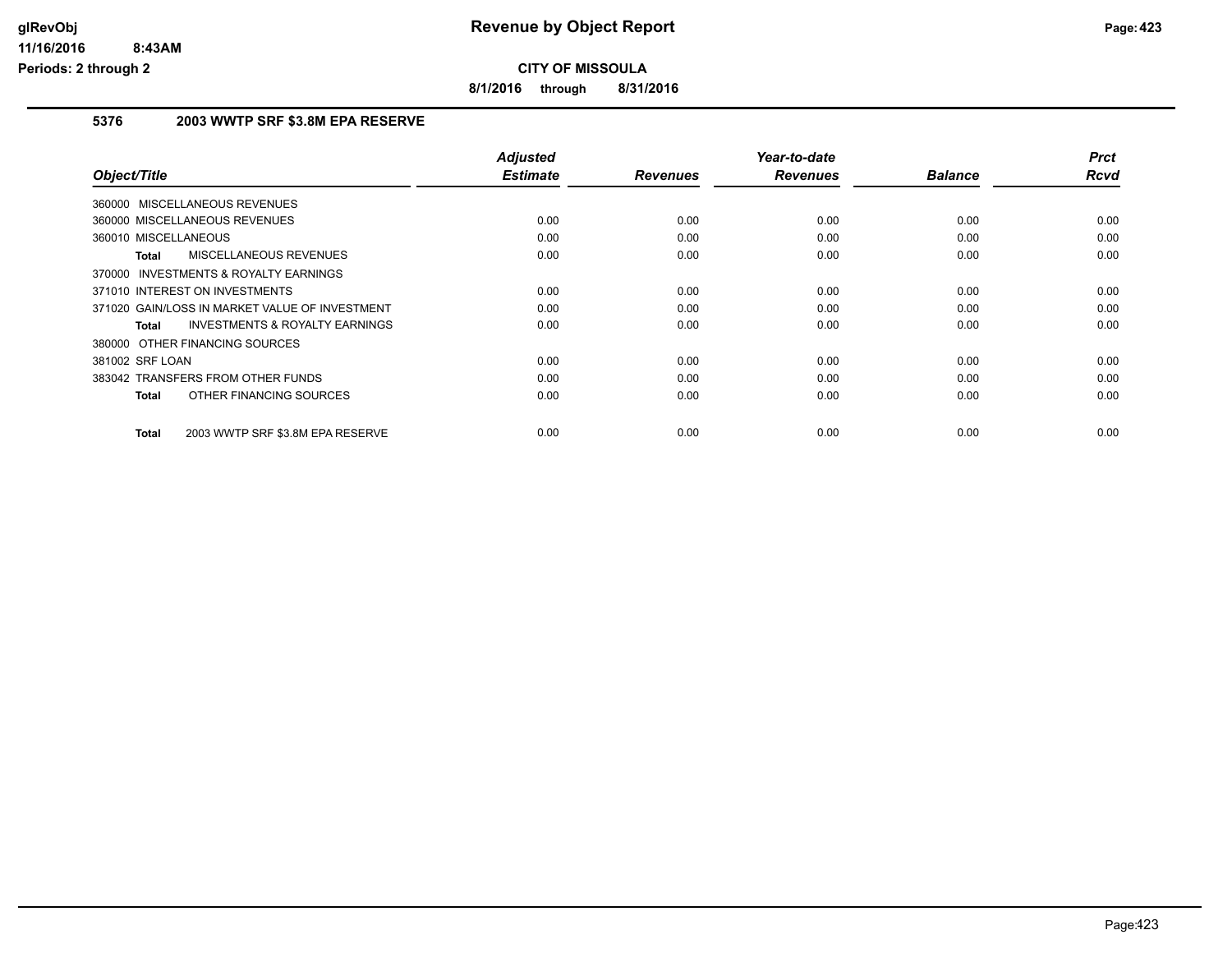**8/1/2016 through 8/31/2016**

# **5377 2004 WWTP \$3.023 LOAN DEBT SERVICE**

# **5377 2004 WWTP \$3.023 LOAN DEBT SERVICE**

| Object/Title                                       | <b>Adjusted</b><br><b>Estimate</b> | <b>Revenues</b> | Year-to-date<br><b>Revenues</b> | <b>Balance</b> | <b>Prct</b><br><b>Rcvd</b> |
|----------------------------------------------------|------------------------------------|-----------------|---------------------------------|----------------|----------------------------|
|                                                    |                                    |                 |                                 |                |                            |
| 340000 CHARGES FOR SERVICES                        |                                    |                 |                                 |                |                            |
| 343032 SEWER INSTALLATION CHARGES                  | 0.00                               | 0.00            | 0.00                            | 0.00           | 0.00                       |
| <b>CHARGES FOR SERVICES</b><br>Total               | 0.00                               | 0.00            | 0.00                            | 0.00           | 0.00                       |
| 370000 INVESTMENTS & ROYALTY EARNINGS              |                                    |                 |                                 |                |                            |
| 371010 INTEREST ON INVESTMENTS                     | 0.00                               | 0.00            | 0.00                            | 0.00           | 0.00                       |
| 371020 GAIN/LOSS IN MARKET VALUE OF INVESTMENTS    | 0.00                               | 0.00            | 0.00                            | 0.00           | 0.00                       |
| <b>INVESTMENTS &amp; ROYALTY EARNINGS</b><br>Total | 0.00                               | 0.00            | 0.00                            | 0.00           | 0.00                       |
| 380000 OTHER FINANCING SOURCES                     |                                    |                 |                                 |                |                            |
| 383024 TRANS FR SEWER CLEARING                     | 0.00                               | 0.00            | 0.00                            | 0.00           | 0.00                       |
| OTHER FINANCING SOURCES<br><b>Total</b>            | 0.00                               | 0.00            | 0.00                            | 0.00           | 0.00                       |
| 2004 WWTP \$3.023 LOAN DEBT SERVICE<br>Total       | 0.00                               | 0.00            | 0.00                            | 0.00           | 0.00                       |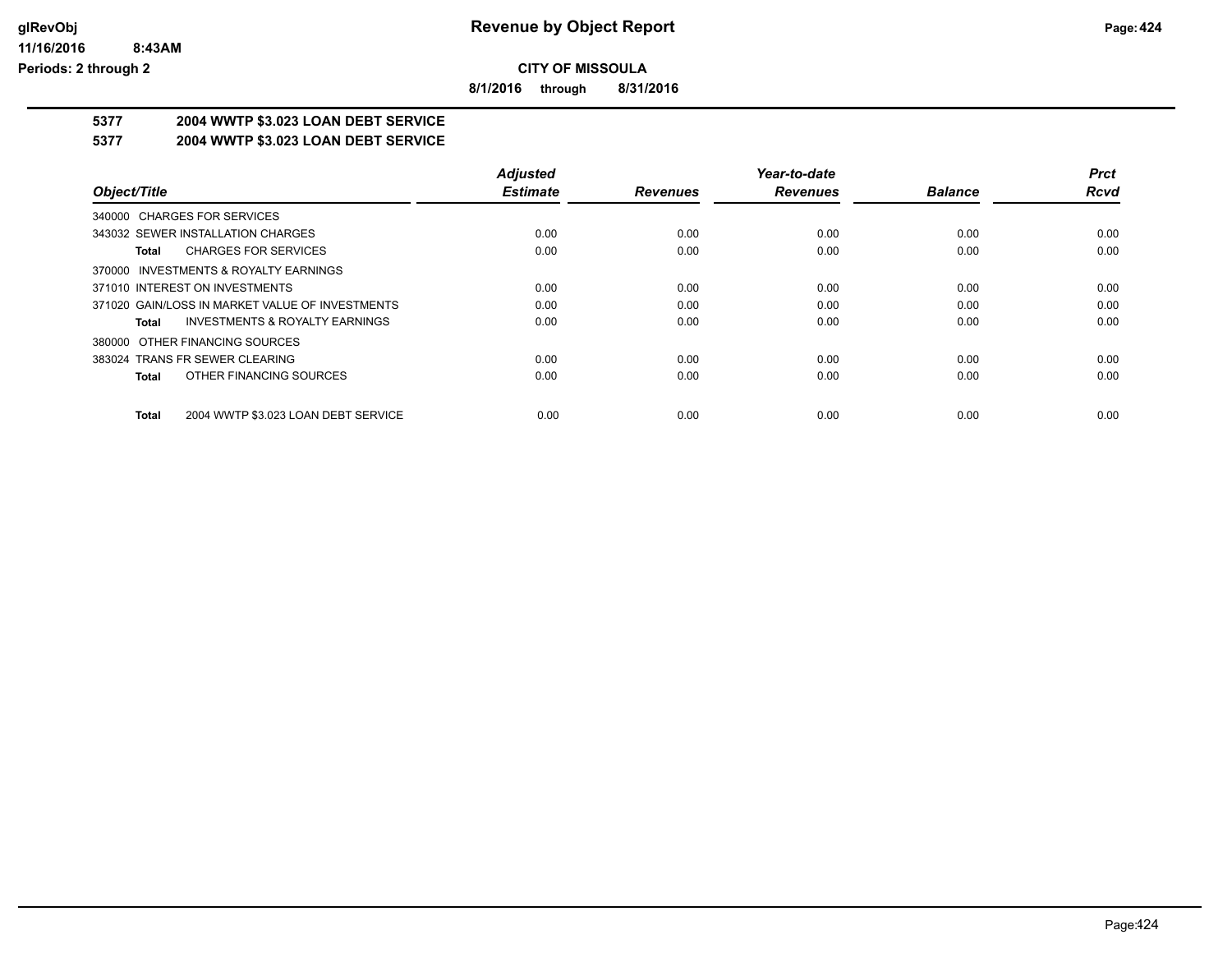**8/1/2016 through 8/31/2016**

### **5377 2004 WWTP \$3.023 LOAN DEBT SERVICE**

| Object/Title                                              | <b>Adjusted</b><br><b>Estimate</b> | <b>Revenues</b> | Year-to-date<br><b>Revenues</b> | <b>Balance</b> | <b>Prct</b><br><b>Rcvd</b> |
|-----------------------------------------------------------|------------------------------------|-----------------|---------------------------------|----------------|----------------------------|
| 340000 CHARGES FOR SERVICES                               |                                    |                 |                                 |                |                            |
| 343032 SEWER INSTALLATION CHARGES                         | 0.00                               | 0.00            | 0.00                            | 0.00           | 0.00                       |
| <b>CHARGES FOR SERVICES</b><br><b>Total</b>               | 0.00                               | 0.00            | 0.00                            | 0.00           | 0.00                       |
| 370000 INVESTMENTS & ROYALTY EARNINGS                     |                                    |                 |                                 |                |                            |
| 371010 INTEREST ON INVESTMENTS                            | 0.00                               | 0.00            | 0.00                            | 0.00           | 0.00                       |
| 371020 GAIN/LOSS IN MARKET VALUE OF INVESTMENT            | 0.00                               | 0.00            | 0.00                            | 0.00           | 0.00                       |
| <b>INVESTMENTS &amp; ROYALTY EARNINGS</b><br><b>Total</b> | 0.00                               | 0.00            | 0.00                            | 0.00           | 0.00                       |
| 380000 OTHER FINANCING SOURCES                            |                                    |                 |                                 |                |                            |
| 383024 TRANS FR SEWER CLEARING                            | 0.00                               | 0.00            | 0.00                            | 0.00           | 0.00                       |
| OTHER FINANCING SOURCES<br><b>Total</b>                   | 0.00                               | 0.00            | 0.00                            | 0.00           | 0.00                       |
| <b>Total</b><br>2004 WWTP \$3.023 LOAN DEBT SERVICE       | 0.00                               | 0.00            | 0.00                            | 0.00           | 0.00                       |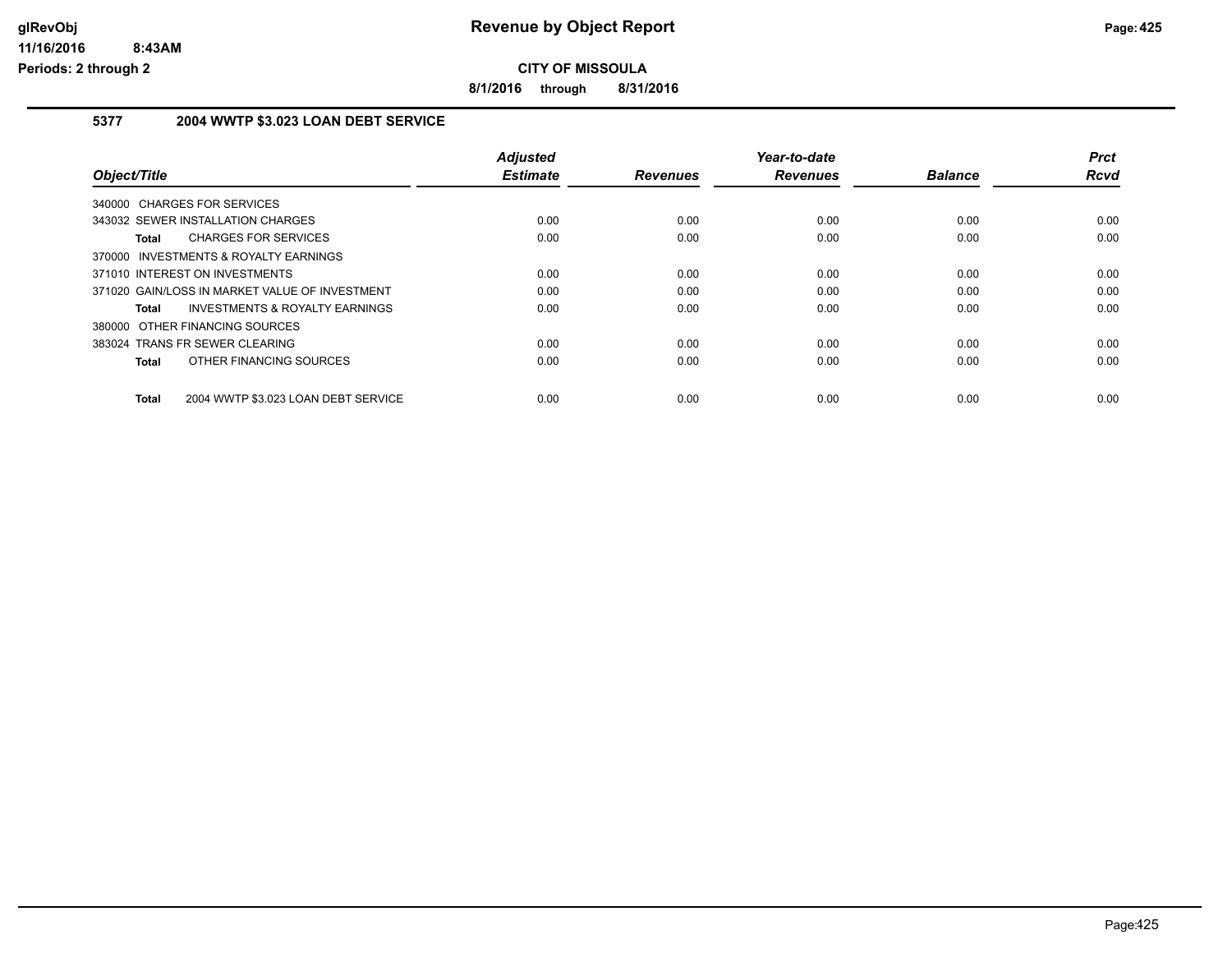**8/1/2016 through 8/31/2016**

## **5378 2004 WWTP \$3.023 LOAN RESERVE**

#### **5378 2004 WWTP \$3.023 LOAN RESERVE**

|                                                    | <b>Adjusted</b> |                 | Year-to-date    |                | <b>Prct</b> |
|----------------------------------------------------|-----------------|-----------------|-----------------|----------------|-------------|
| Object/Title                                       | <b>Estimate</b> | <b>Revenues</b> | <b>Revenues</b> | <b>Balance</b> | <b>Rcvd</b> |
| 360000 MISCELLANEOUS REVENUES                      |                 |                 |                 |                |             |
| 360000 MISCELLANEOUS REVENUES                      | 0.00            | 0.00            | 0.00            | 0.00           | 0.00        |
| MISCELLANEOUS REVENUES<br>Total                    | 0.00            | 0.00            | 0.00            | 0.00           | 0.00        |
| 370000 INVESTMENTS & ROYALTY EARNINGS              |                 |                 |                 |                |             |
| 371010 INTEREST ON INVESTMENTS                     | 0.00            | 0.00            | 0.00            | 0.00           | 0.00        |
| 371020 GAIN/LOSS IN MARKET VALUE OF INVESTMENTS    | 0.00            | 0.00            | 0.00            | 0.00           | 0.00        |
| <b>INVESTMENTS &amp; ROYALTY EARNINGS</b><br>Total | 0.00            | 0.00            | 0.00            | 0.00           | 0.00        |
| 380000 OTHER FINANCING SOURCES                     |                 |                 |                 |                |             |
| 381002 SRF LOAN                                    | 0.00            | 0.00            | 0.00            | 0.00           | 0.00        |
| 383024 TRANS FR SEWER CLEARING                     | 0.00            | 0.00            | 0.00            | 0.00           | 0.00        |
| 383042 TRANSFERS FROM OTHER FUNDS                  | 0.00            | 0.00            | 0.00            | 0.00           | 0.00        |
| OTHER FINANCING SOURCES<br>Total                   | 0.00            | 0.00            | 0.00            | 0.00           | 0.00        |
| 2004 WWTP \$3.023 LOAN RESERVE<br>Total            | 0.00            | 0.00            | 0.00            | 0.00           | 0.00        |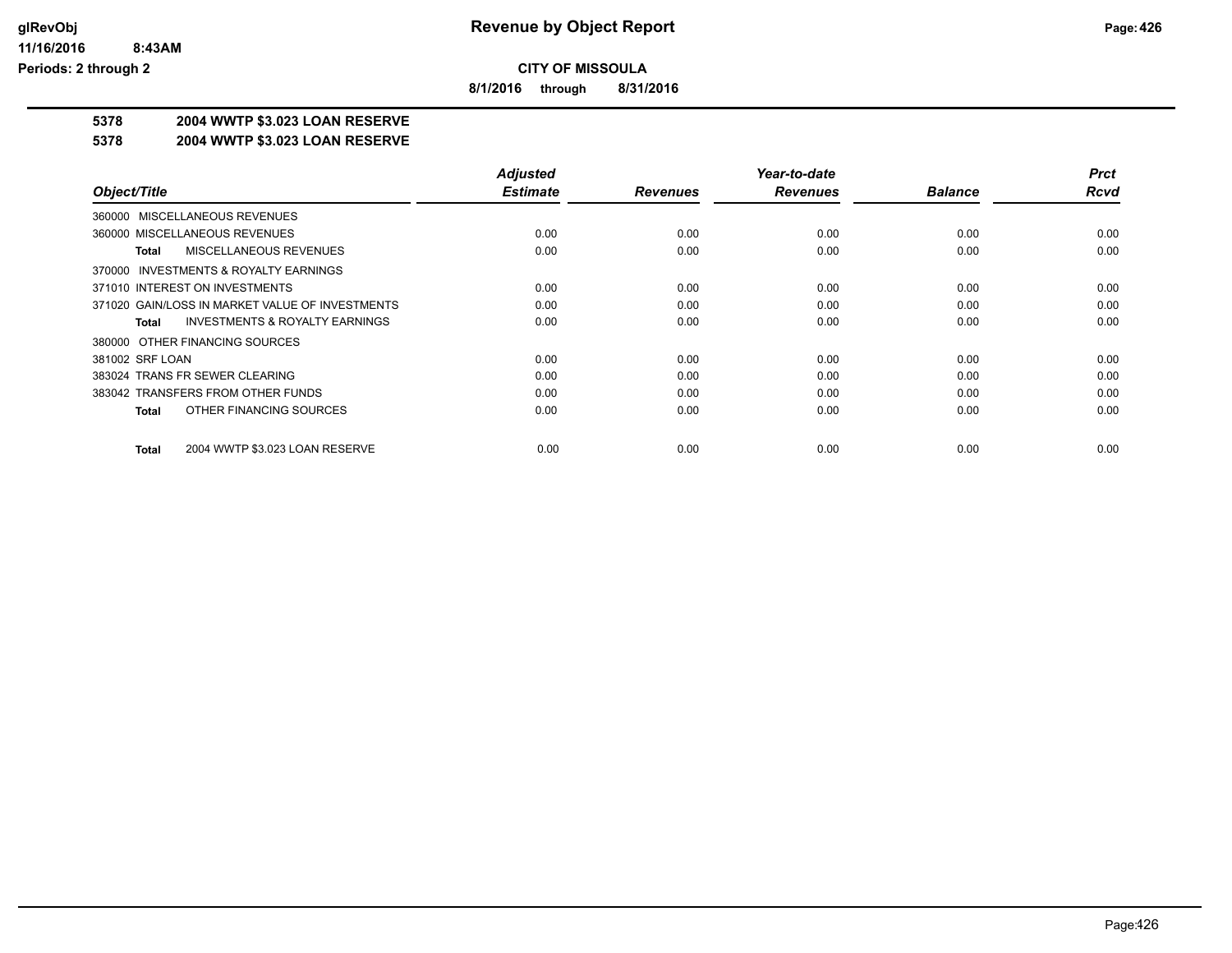**8/1/2016 through 8/31/2016**

### **5378 2004 WWTP \$3.023 LOAN RESERVE**

| Object/Title                                              | <b>Adjusted</b><br><b>Estimate</b> | <b>Revenues</b> | Year-to-date<br><b>Revenues</b> | <b>Balance</b> | <b>Prct</b><br>Rcvd |
|-----------------------------------------------------------|------------------------------------|-----------------|---------------------------------|----------------|---------------------|
| MISCELLANEOUS REVENUES<br>360000                          |                                    |                 |                                 |                |                     |
| 360000 MISCELLANEOUS REVENUES                             | 0.00                               | 0.00            | 0.00                            | 0.00           | 0.00                |
| MISCELLANEOUS REVENUES<br><b>Total</b>                    | 0.00                               | 0.00            | 0.00                            | 0.00           | 0.00                |
| INVESTMENTS & ROYALTY EARNINGS<br>370000                  |                                    |                 |                                 |                |                     |
| 371010 INTEREST ON INVESTMENTS                            | 0.00                               | 0.00            | 0.00                            | 0.00           | 0.00                |
| 371020 GAIN/LOSS IN MARKET VALUE OF INVESTMENT            | 0.00                               | 0.00            | 0.00                            | 0.00           | 0.00                |
| <b>INVESTMENTS &amp; ROYALTY EARNINGS</b><br><b>Total</b> | 0.00                               | 0.00            | 0.00                            | 0.00           | 0.00                |
| 380000 OTHER FINANCING SOURCES                            |                                    |                 |                                 |                |                     |
| 381002 SRF LOAN                                           | 0.00                               | 0.00            | 0.00                            | 0.00           | 0.00                |
| 383024 TRANS FR SEWER CLEARING                            | 0.00                               | 0.00            | 0.00                            | 0.00           | 0.00                |
| 383042 TRANSFERS FROM OTHER FUNDS                         | 0.00                               | 0.00            | 0.00                            | 0.00           | 0.00                |
| OTHER FINANCING SOURCES<br><b>Total</b>                   | 0.00                               | 0.00            | 0.00                            | 0.00           | 0.00                |
|                                                           |                                    |                 |                                 |                |                     |
| 2004 WWTP \$3.023 LOAN RESERVE<br><b>Total</b>            | 0.00                               | 0.00            | 0.00                            | 0.00           | 0.00                |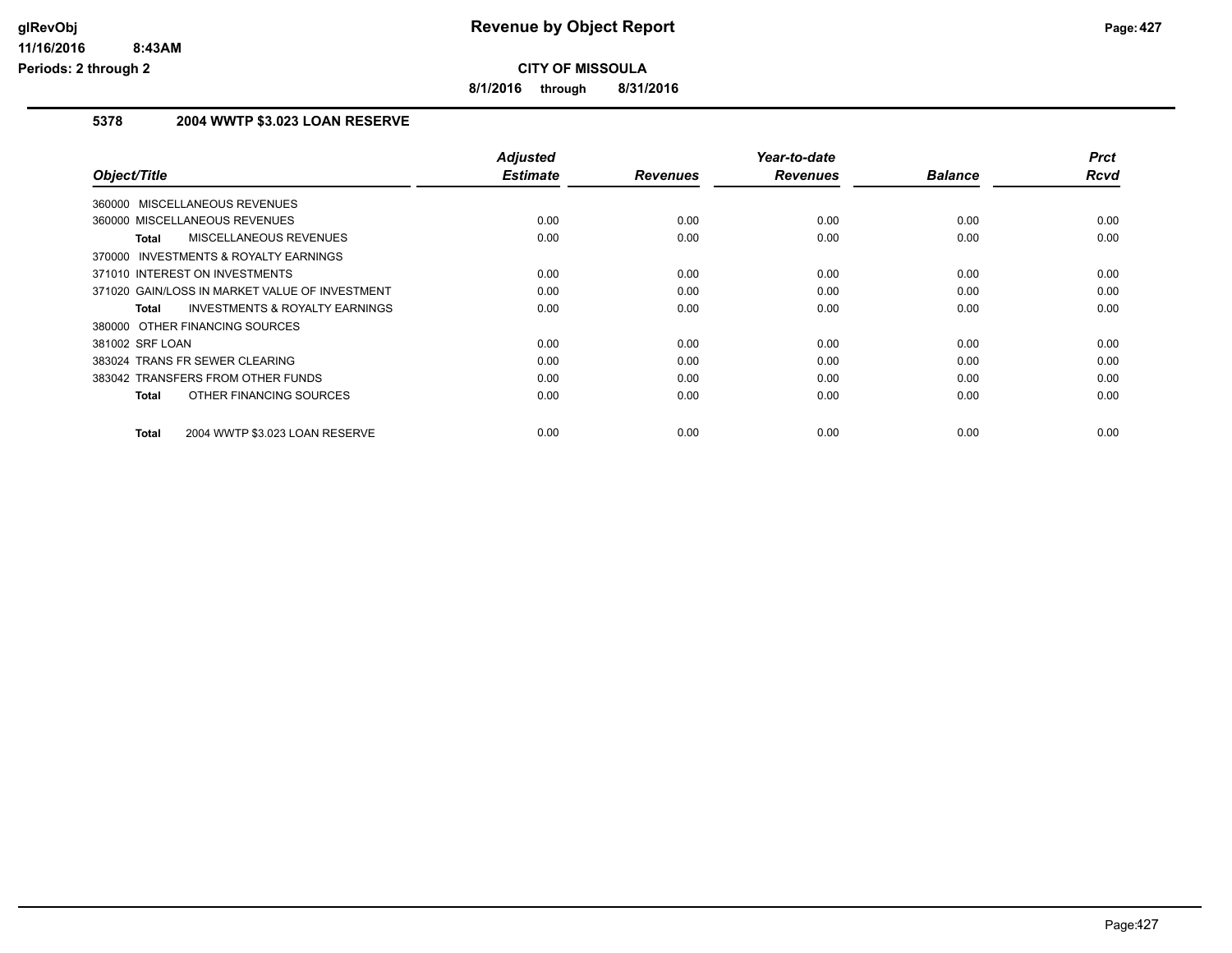**8/1/2016 through 8/31/2016**

## **5379 2005 BRICH/BRDY/LIN/GIL SRF DEBT**

#### **5379 2005 BRICH/BRDY/LIN/GIL SRF DEBT**

|                                                  | <b>Adjusted</b> |                 | Year-to-date    |                | <b>Prct</b> |
|--------------------------------------------------|-----------------|-----------------|-----------------|----------------|-------------|
| Object/Title                                     | <b>Estimate</b> | <b>Revenues</b> | <b>Revenues</b> | <b>Balance</b> | <b>Rcvd</b> |
| 370000 INVESTMENTS & ROYALTY EARNINGS            |                 |                 |                 |                |             |
| 371010 INTEREST ON INVESTMENTS                   | 0.00            | 0.00            | 0.00            | 0.00           | 0.00        |
| 371020 GAIN/LOSS IN MARKET VALUE OF INVESTMENTS  | 0.00            | 0.00            | 0.00            | 0.00           | 0.00        |
| INVESTMENTS & ROYALTY EARNINGS<br><b>Total</b>   | 0.00            | 0.00            | 0.00            | 0.00           | 0.00        |
| 380000 OTHER FINANCING SOURCES                   |                 |                 |                 |                |             |
| 383024 TRANS FR SEWER CLEARING                   | 0.00            | 0.00            | 0.00            | 0.00           | 0.00        |
| OTHER FINANCING SOURCES<br><b>Total</b>          | 0.00            | 0.00            | 0.00            | 0.00           | 0.00        |
|                                                  |                 |                 |                 |                |             |
| <b>Total</b><br>2005 BRICH/BRDY/LIN/GIL SRF DEBT | 0.00            | 0.00            | 0.00            | 0.00           | 0.00        |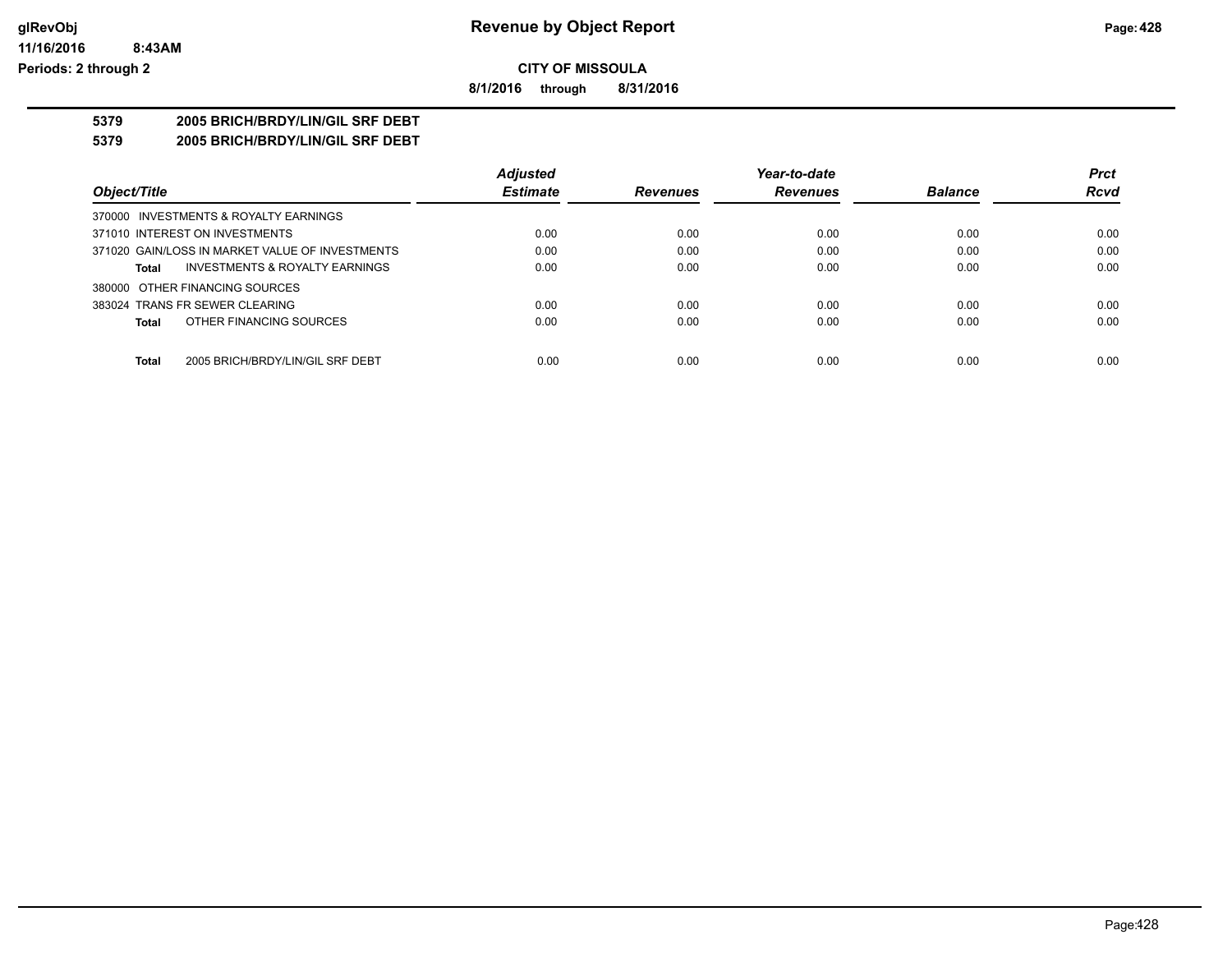**8:43AM**

#### **CITY OF MISSOULA**

**8/1/2016 through 8/31/2016**

### **5379 2005 BRICH/BRDY/LIN/GIL SRF DEBT**

|                                                | <b>Adjusted</b> |                 | Year-to-date    |                | <b>Prct</b> |
|------------------------------------------------|-----------------|-----------------|-----------------|----------------|-------------|
| Object/Title                                   | <b>Estimate</b> | <b>Revenues</b> | <b>Revenues</b> | <b>Balance</b> | <b>Rcvd</b> |
| 370000 INVESTMENTS & ROYALTY EARNINGS          |                 |                 |                 |                |             |
| 371010 INTEREST ON INVESTMENTS                 | 0.00            | 0.00            | 0.00            | 0.00           | 0.00        |
| 371020 GAIN/LOSS IN MARKET VALUE OF INVESTMENT | 0.00            | 0.00            | 0.00            | 0.00           | 0.00        |
| INVESTMENTS & ROYALTY EARNINGS<br>Total        | 0.00            | 0.00            | 0.00            | 0.00           | 0.00        |
| 380000 OTHER FINANCING SOURCES                 |                 |                 |                 |                |             |
| 383024 TRANS FR SEWER CLEARING                 | 0.00            | 0.00            | 0.00            | 0.00           | 0.00        |
| OTHER FINANCING SOURCES<br>Total               | 0.00            | 0.00            | 0.00            | 0.00           | 0.00        |
| Total<br>2005 BRICH/BRDY/LIN/GIL SRF DEBT      | 0.00            | 0.00            | 0.00            | 0.00           | 0.00        |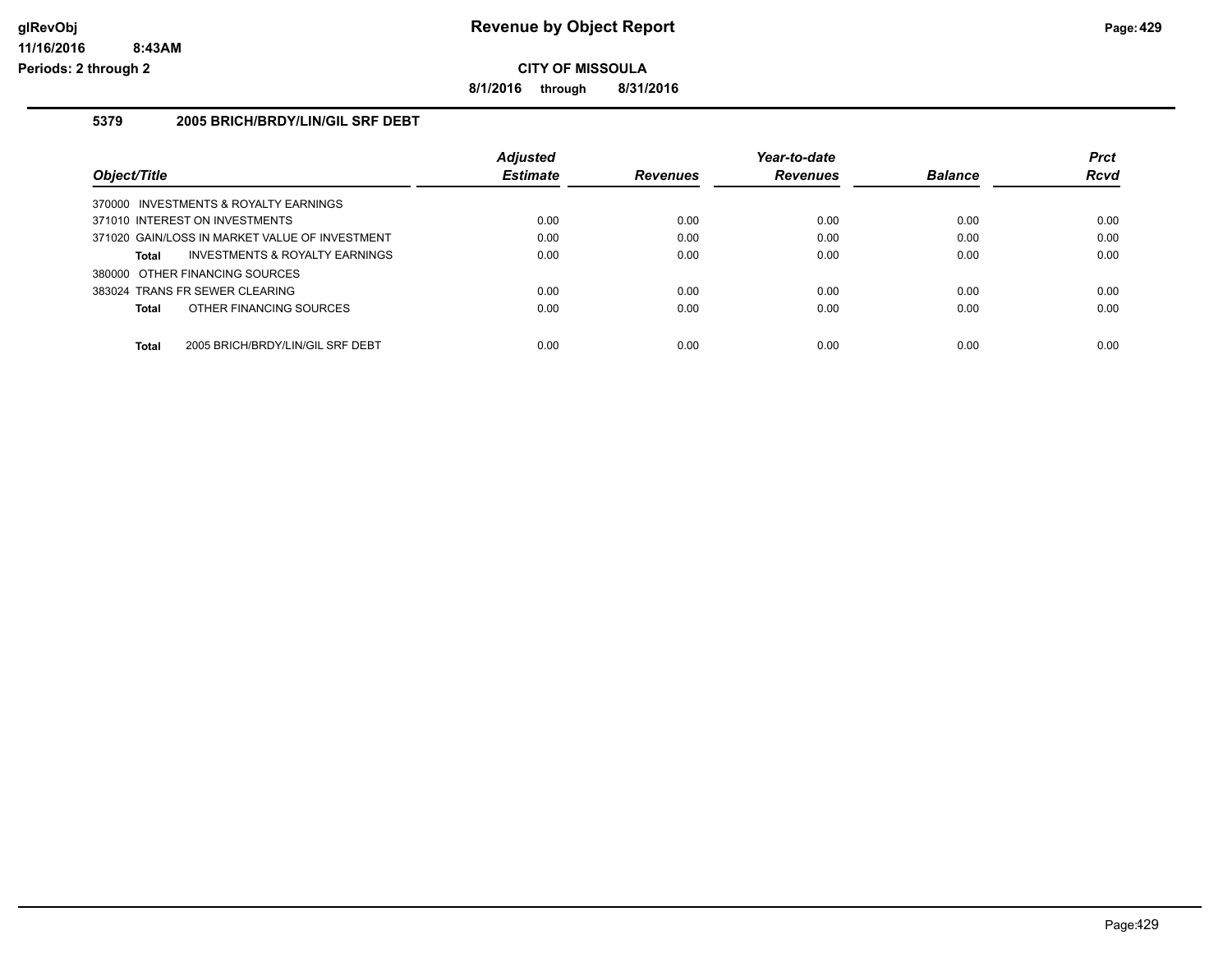**8/1/2016 through 8/31/2016**

#### **5380 BRDWY/BIRCH/GILBERT/LINCOLNWOOD 5380 BRDWY/BIRCH/GILBERT/LINCOLNWOOD**

|                                                    | <b>Adjusted</b> |                 | Year-to-date    |                | Prct        |
|----------------------------------------------------|-----------------|-----------------|-----------------|----------------|-------------|
| Object/Title                                       | <b>Estimate</b> | <b>Revenues</b> | <b>Revenues</b> | <b>Balance</b> | <b>Rcvd</b> |
| 370000 INVESTMENTS & ROYALTY EARNINGS              |                 |                 |                 |                |             |
| 371010 INTEREST ON INVESTMENTS                     | 0.00            | 0.00            | 0.00            | 0.00           | 0.00        |
| 371020 GAIN/LOSS IN MARKET VALUE OF INVESTMENTS    | 0.00            | 0.00            | 0.00            | 0.00           | 0.00        |
| <b>INVESTMENTS &amp; ROYALTY EARNINGS</b><br>Total | 0.00            | 0.00            | 0.00            | 0.00           | 0.00        |
| 380000 OTHER FINANCING SOURCES                     |                 |                 |                 |                |             |
| 381002 SRF LOAN                                    | 0.00            | 0.00            | 0.00            | 0.00           | 0.00        |
| 383042 TRANSFERS FROM OTHER FUNDS                  | 0.00            | 0.00            | 0.00            | 0.00           | 0.00        |
| OTHER FINANCING SOURCES<br>Total                   | 0.00            | 0.00            | 0.00            | 0.00           | 0.00        |
|                                                    |                 |                 |                 |                |             |
| BRDWY/BIRCH/GILBERT/LINCOLNWOOD<br>Total           | 0.00            | 0.00            | 0.00            | 0.00           | 0.00        |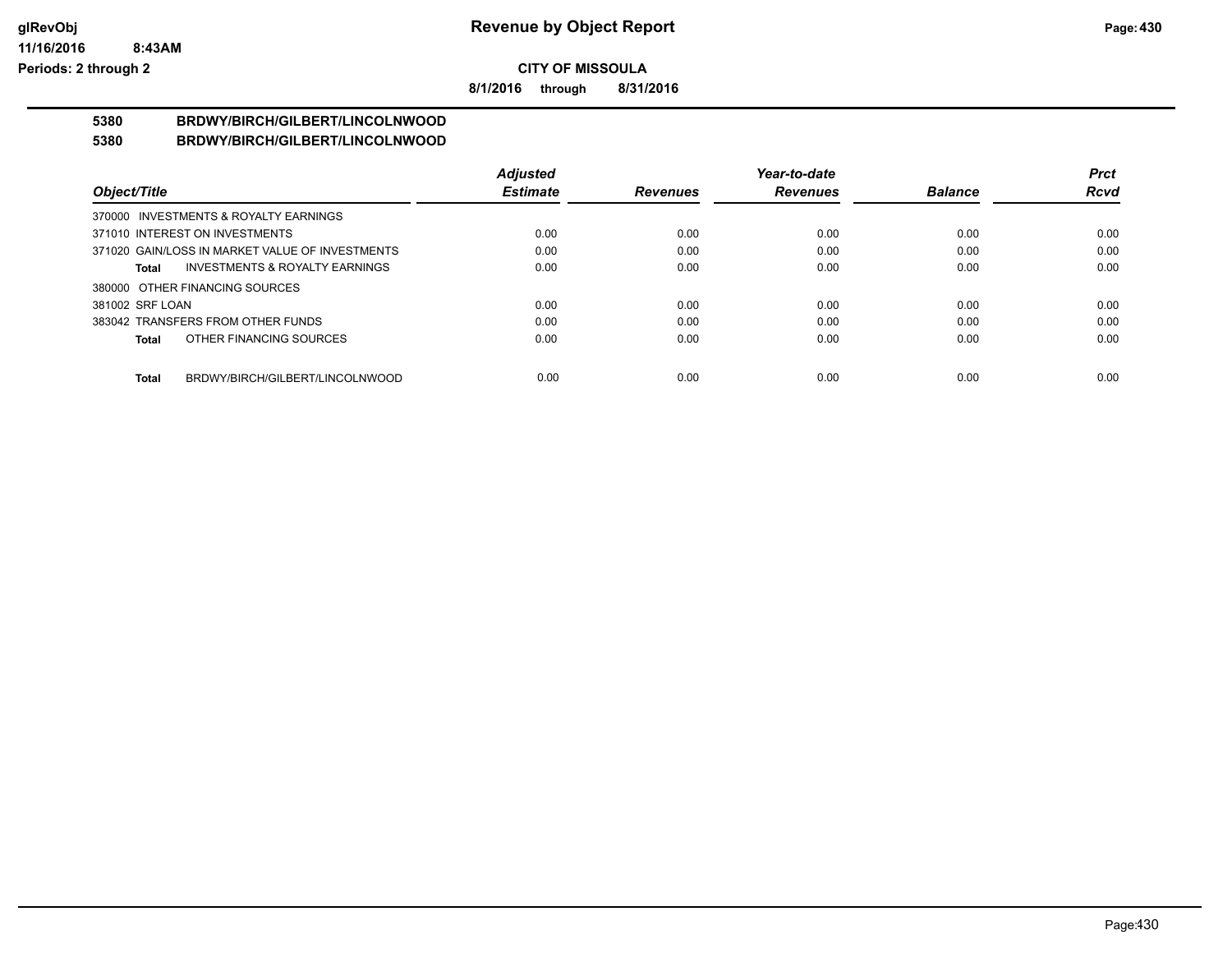**8:43AM**

**CITY OF MISSOULA**

**8/1/2016 through 8/31/2016**

### **5380 BRDWY/BIRCH/GILBERT/LINCOLNWOOD**

|                                                 | <b>Adjusted</b> |                 | Year-to-date    |                | <b>Prct</b> |
|-------------------------------------------------|-----------------|-----------------|-----------------|----------------|-------------|
| Object/Title                                    | <b>Estimate</b> | <b>Revenues</b> | <b>Revenues</b> | <b>Balance</b> | Rcvd        |
| 370000 INVESTMENTS & ROYALTY EARNINGS           |                 |                 |                 |                |             |
| 371010 INTEREST ON INVESTMENTS                  | 0.00            | 0.00            | 0.00            | 0.00           | 0.00        |
| 371020 GAIN/LOSS IN MARKET VALUE OF INVESTMENT  | 0.00            | 0.00            | 0.00            | 0.00           | 0.00        |
| INVESTMENTS & ROYALTY EARNINGS<br>Total         | 0.00            | 0.00            | 0.00            | 0.00           | 0.00        |
| 380000 OTHER FINANCING SOURCES                  |                 |                 |                 |                |             |
| 381002 SRF LOAN                                 | 0.00            | 0.00            | 0.00            | 0.00           | 0.00        |
| 383042 TRANSFERS FROM OTHER FUNDS               | 0.00            | 0.00            | 0.00            | 0.00           | 0.00        |
| OTHER FINANCING SOURCES<br><b>Total</b>         | 0.00            | 0.00            | 0.00            | 0.00           | 0.00        |
|                                                 |                 |                 |                 |                |             |
| BRDWY/BIRCH/GILBERT/LINCOLNWOOD<br><b>Total</b> | 0.00            | 0.00            | 0.00            | 0.00           | 0.00        |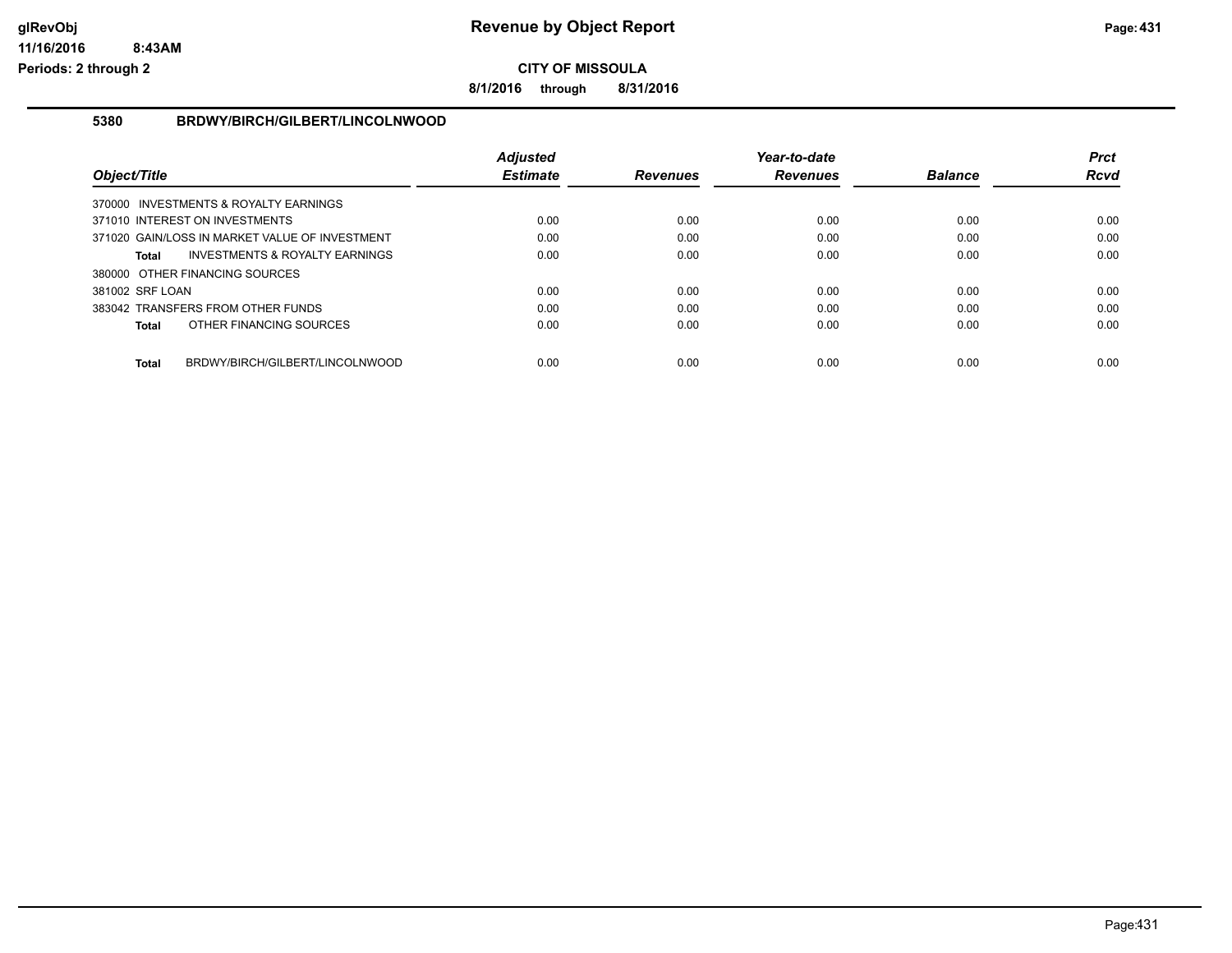**8/1/2016 through 8/31/2016**

## **5382 LINCOLNWOOD PH2 RESERVE FUND**

### **5382 LINCOLNWOOD PH2 RESERVE FUND**

|                                                    | <b>Adiusted</b> |                 | Year-to-date    |                | <b>Prct</b> |
|----------------------------------------------------|-----------------|-----------------|-----------------|----------------|-------------|
| Object/Title                                       | <b>Estimate</b> | <b>Revenues</b> | <b>Revenues</b> | <b>Balance</b> | <b>Rcvd</b> |
| INVESTMENTS & ROYALTY EARNINGS<br>370000           |                 |                 |                 |                |             |
| 371010 INTEREST ON INVESTMENTS                     | 0.00            | 0.00            | 0.00            | 0.00           | 0.00        |
| 371020 GAIN/LOSS IN MARKET VALUE OF INVESTMENTS    | 0.00            | 0.00            | 0.00            | 0.00           | 0.00        |
| <b>INVESTMENTS &amp; ROYALTY EARNINGS</b><br>Total | 0.00            | 0.00            | 0.00            | 0.00           | 0.00        |
| 380000 OTHER FINANCING SOURCES                     |                 |                 |                 |                |             |
| 381002 SRF LOAN                                    | 0.00            | 0.00            | 0.00            | 0.00           | 0.00        |
| 381030 SID BONDS PROCEEDS                          | 0.00            | 0.00            | 0.00            | 0.00           | 0.00        |
| 383024 TRANS FR SEWER CLEARING                     | 0.00            | 0.00            | 0.00            | 0.00           | 0.00        |
| 383042 TRANSFERS FROM OTHER FUNDS                  | 0.00            | 0.00            | 0.00            | 0.00           | 0.00        |
| OTHER FINANCING SOURCES<br>Total                   | 0.00            | 0.00            | 0.00            | 0.00           | 0.00        |
| LINCOLNWOOD PH2 RESERVE FUND<br><b>Total</b>       | 0.00            | 0.00            | 0.00            | 0.00           | 0.00        |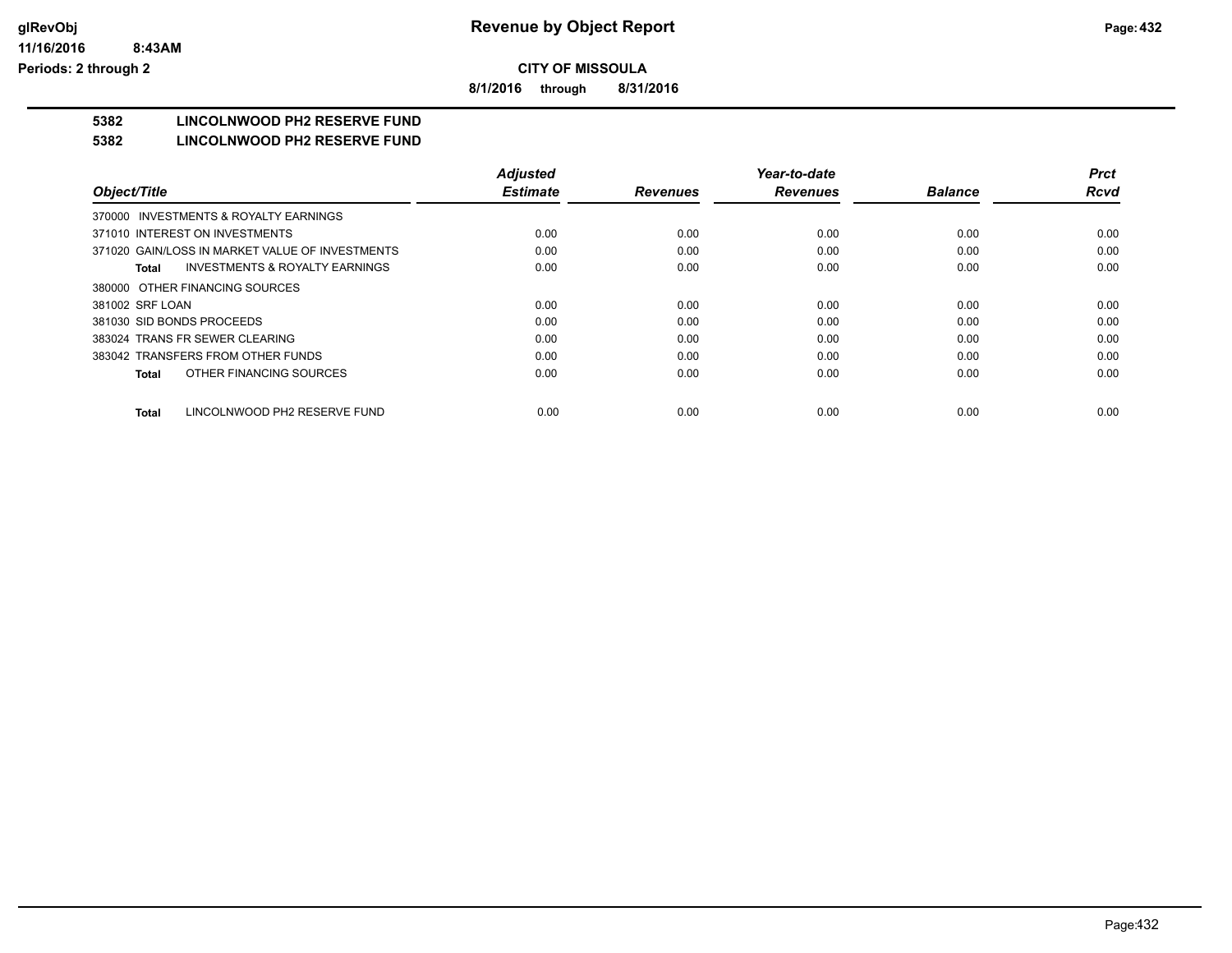**8/1/2016 through 8/31/2016**

## **5382 LINCOLNWOOD PH2 RESERVE FUND**

|                                                    | <b>Adjusted</b> |                 | Year-to-date    |                | <b>Prct</b> |
|----------------------------------------------------|-----------------|-----------------|-----------------|----------------|-------------|
| Object/Title                                       | <b>Estimate</b> | <b>Revenues</b> | <b>Revenues</b> | <b>Balance</b> | <b>Rcvd</b> |
| 370000 INVESTMENTS & ROYALTY EARNINGS              |                 |                 |                 |                |             |
| 371010 INTEREST ON INVESTMENTS                     | 0.00            | 0.00            | 0.00            | 0.00           | 0.00        |
| 371020 GAIN/LOSS IN MARKET VALUE OF INVESTMENT     | 0.00            | 0.00            | 0.00            | 0.00           | 0.00        |
| <b>INVESTMENTS &amp; ROYALTY EARNINGS</b><br>Total | 0.00            | 0.00            | 0.00            | 0.00           | 0.00        |
| 380000 OTHER FINANCING SOURCES                     |                 |                 |                 |                |             |
| 381002 SRF LOAN                                    | 0.00            | 0.00            | 0.00            | 0.00           | 0.00        |
| 381030 SID BONDS PROCEEDS                          | 0.00            | 0.00            | 0.00            | 0.00           | 0.00        |
| 383024 TRANS FR SEWER CLEARING                     | 0.00            | 0.00            | 0.00            | 0.00           | 0.00        |
| 383042 TRANSFERS FROM OTHER FUNDS                  | 0.00            | 0.00            | 0.00            | 0.00           | 0.00        |
| OTHER FINANCING SOURCES<br>Total                   | 0.00            | 0.00            | 0.00            | 0.00           | 0.00        |
| <b>Total</b><br>LINCOLNWOOD PH2 RESERVE FUND       | 0.00            | 0.00            | 0.00            | 0.00           | 0.00        |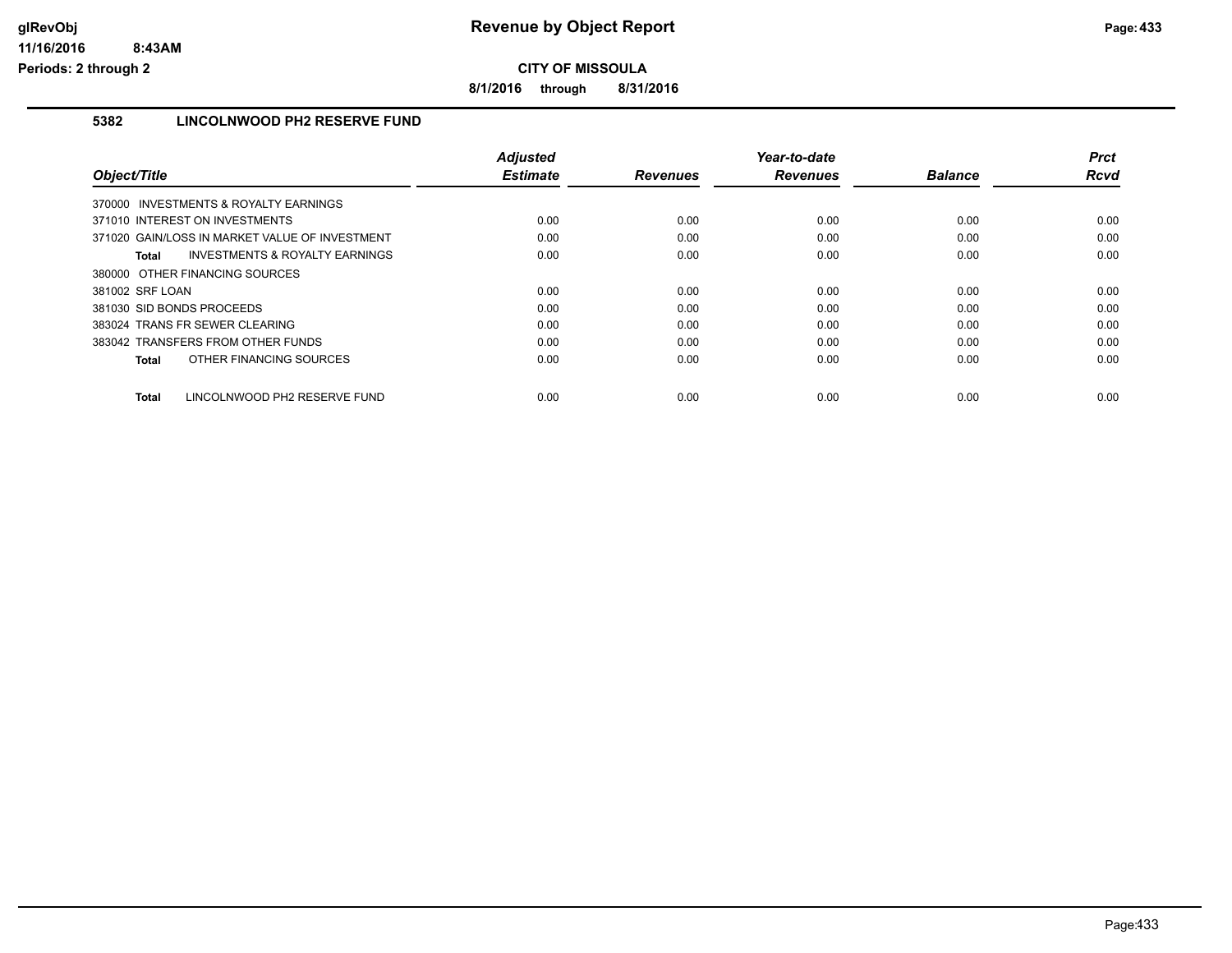**8/1/2016 through 8/31/2016**

## **5383 FY09 RATTLESNAKE SEWER DEBT SVS**

## **5383 FY09 RATTLESNAKE SEWER DEBT SVS**

|                                                        | <b>Adjusted</b> |                 | Year-to-date    |                | <b>Prct</b> |
|--------------------------------------------------------|-----------------|-----------------|-----------------|----------------|-------------|
| Object/Title                                           | <b>Estimate</b> | <b>Revenues</b> | <b>Revenues</b> | <b>Balance</b> | <b>Rcvd</b> |
| 340000 CHARGES FOR SERVICES                            |                 |                 |                 |                |             |
| 343032 SEWER INSTALLATION CHARGES                      | 0.00            | 0.00            | 0.00            | 0.00           | 0.00        |
| <b>CHARGES FOR SERVICES</b><br><b>Total</b>            | 0.00            | 0.00            | 0.00            | 0.00           | 0.00        |
| <b>INVESTMENTS &amp; ROYALTY EARNINGS</b><br>370000    |                 |                 |                 |                |             |
| 371010 INTEREST ON INVESTMENTS                         | 0.00            | 0.00            | 0.00            | 0.00           | 0.00        |
| 371020 GAIN/LOSS IN MARKET VALUE OF INVESTMENTS        | 0.00            | 0.00            | 0.00            | 0.00           | 0.00        |
| <b>INVESTMENTS &amp; ROYALTY EARNINGS</b><br>Total     | 0.00            | 0.00            | 0.00            | 0.00           | 0.00        |
| OTHER FINANCING SOURCES<br>380000                      |                 |                 |                 |                |             |
| 381002 SRF LOAN                                        | 0.00            | 0.00            | 0.00            | 0.00           | 0.00        |
| 381020 REVENUE BONDS                                   | 0.00            | 0.00            | 0.00            | 0.00           | 0.00        |
| 383024 TRANS FR SEWER CLEARING                         | 0.00            | 0.00            | 0.00            | 0.00           | 0.00        |
| 383042 TRANSFERS FROM OTHER FUNDS                      | 0.00            | 0.00            | 0.00            | 0.00           | 0.00        |
| OTHER FINANCING SOURCES<br>Total                       | 0.00            | 0.00            | 0.00            | 0.00           | 0.00        |
| <b>FY09 RATTLESNAKE SEWER DEBT SVS</b><br><b>Total</b> | 0.00            | 0.00            | 0.00            | 0.00           | 0.00        |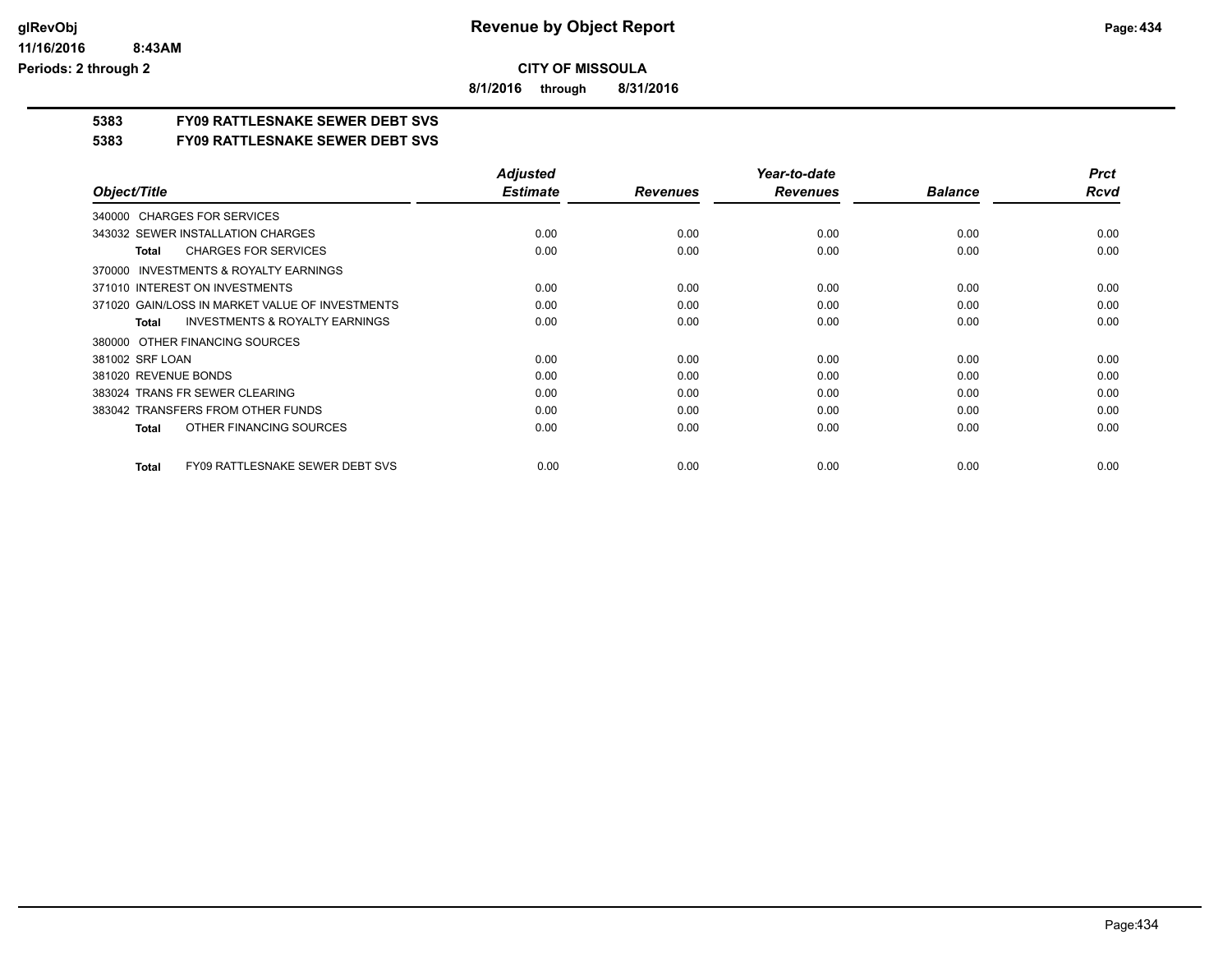**8/1/2016 through 8/31/2016**

## **5383 FY09 RATTLESNAKE SEWER DEBT SVS**

| Object/Title                                              | <b>Adjusted</b><br><b>Estimate</b> | <b>Revenues</b> | Year-to-date<br><b>Revenues</b> | <b>Balance</b> | <b>Prct</b><br><b>Rcvd</b> |
|-----------------------------------------------------------|------------------------------------|-----------------|---------------------------------|----------------|----------------------------|
|                                                           |                                    |                 |                                 |                |                            |
| 340000 CHARGES FOR SERVICES                               |                                    |                 |                                 |                |                            |
| 343032 SEWER INSTALLATION CHARGES                         | 0.00                               | 0.00            | 0.00                            | 0.00           | 0.00                       |
| <b>CHARGES FOR SERVICES</b><br>Total                      | 0.00                               | 0.00            | 0.00                            | 0.00           | 0.00                       |
| INVESTMENTS & ROYALTY EARNINGS<br>370000                  |                                    |                 |                                 |                |                            |
| 371010 INTEREST ON INVESTMENTS                            | 0.00                               | 0.00            | 0.00                            | 0.00           | 0.00                       |
| 371020 GAIN/LOSS IN MARKET VALUE OF INVESTMENT            | 0.00                               | 0.00            | 0.00                            | 0.00           | 0.00                       |
| <b>INVESTMENTS &amp; ROYALTY EARNINGS</b><br><b>Total</b> | 0.00                               | 0.00            | 0.00                            | 0.00           | 0.00                       |
| 380000 OTHER FINANCING SOURCES                            |                                    |                 |                                 |                |                            |
| 381002 SRF LOAN                                           | 0.00                               | 0.00            | 0.00                            | 0.00           | 0.00                       |
| 381020 REVENUE BONDS                                      | 0.00                               | 0.00            | 0.00                            | 0.00           | 0.00                       |
| 383024 TRANS FR SEWER CLEARING                            | 0.00                               | 0.00            | 0.00                            | 0.00           | 0.00                       |
| 383042 TRANSFERS FROM OTHER FUNDS                         | 0.00                               | 0.00            | 0.00                            | 0.00           | 0.00                       |
| OTHER FINANCING SOURCES<br><b>Total</b>                   | 0.00                               | 0.00            | 0.00                            | 0.00           | 0.00                       |
|                                                           |                                    |                 |                                 |                |                            |
| FY09 RATTLESNAKE SEWER DEBT SVS<br><b>Total</b>           | 0.00                               | 0.00            | 0.00                            | 0.00           | 0.00                       |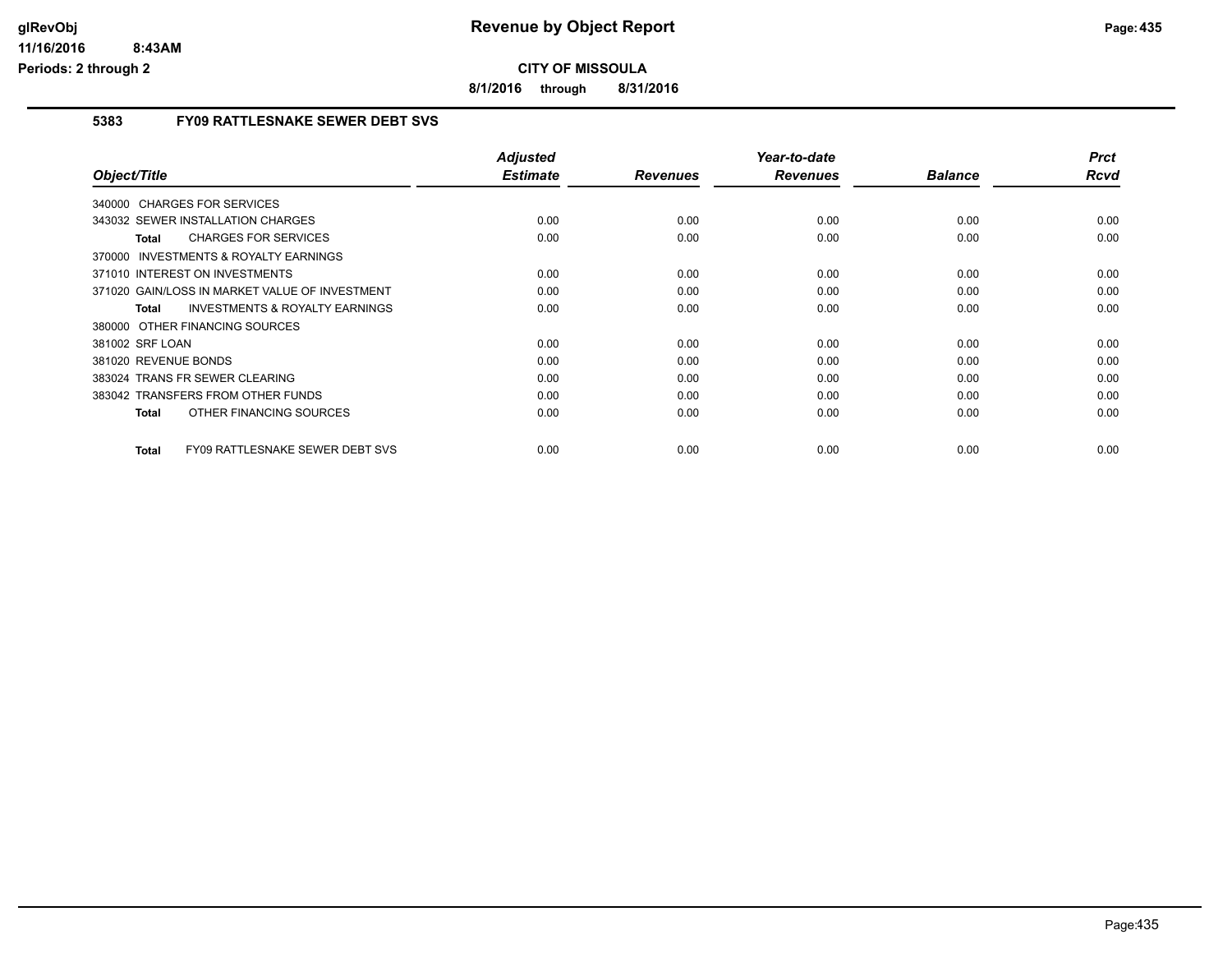**8/1/2016 through 8/31/2016**

**5384 09 LOLO BOND RESERVE**

**5384 09 LOLO BOND RESERVE**

|                                                    | <b>Adjusted</b> |                 | Year-to-date    |                | <b>Prct</b> |
|----------------------------------------------------|-----------------|-----------------|-----------------|----------------|-------------|
| Object/Title                                       | <b>Estimate</b> | <b>Revenues</b> | <b>Revenues</b> | <b>Balance</b> | <b>Rcvd</b> |
| 370000 INVESTMENTS & ROYALTY EARNINGS              |                 |                 |                 |                |             |
| 371010 INTEREST ON INVESTMENTS                     | 0.00            | 0.00            | 0.00            | 0.00           | 0.00        |
| 371020 GAIN/LOSS IN MARKET VALUE OF INVESTMENTS    | 0.00            | 0.00            | 0.00            | 0.00           | 0.00        |
| <b>INVESTMENTS &amp; ROYALTY EARNINGS</b><br>Total | 0.00            | 0.00            | 0.00            | 0.00           | 0.00        |
| 380000 OTHER FINANCING SOURCES                     |                 |                 |                 |                |             |
| 381002 SRF LOAN                                    | 0.00            | 0.00            | 0.00            | 0.00           | 0.00        |
| 383024 TRANS FR SEWER CLEARING                     | 0.00            | 0.00            | 0.00            | 0.00           | 0.00        |
| OTHER FINANCING SOURCES<br>Total                   | 0.00            | 0.00            | 0.00            | 0.00           | 0.00        |
| 09 LOLO BOND RESERVE<br>Total                      | 0.00            | 0.00            | 0.00            | 0.00           | 0.00        |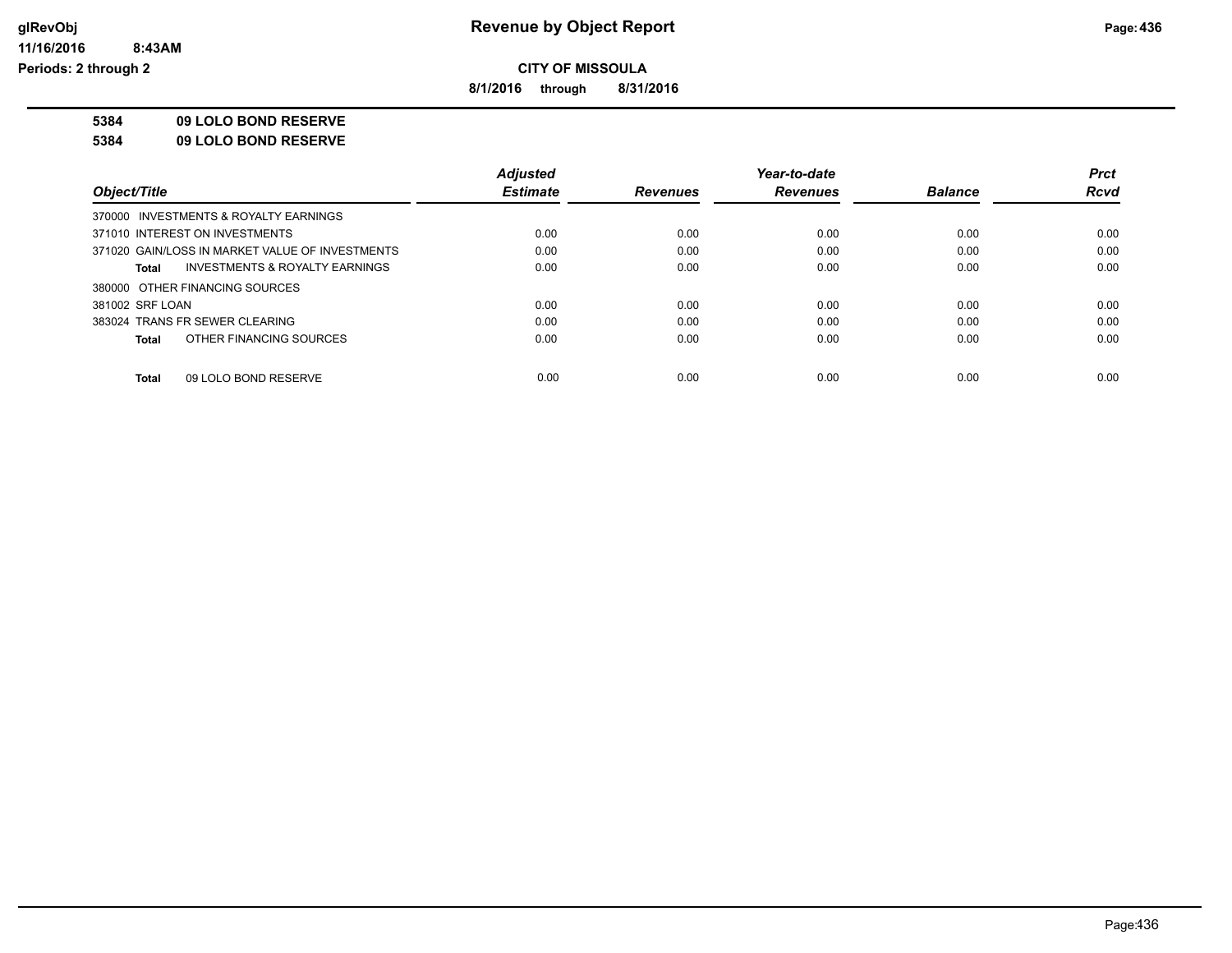**11/16/2016 8:43AM Periods: 2 through 2**

#### **CITY OF MISSOULA**

**8/1/2016 through 8/31/2016**

### **5384 09 LOLO BOND RESERVE**

|                                                | <b>Adiusted</b> |                 | Year-to-date    |                | <b>Prct</b> |
|------------------------------------------------|-----------------|-----------------|-----------------|----------------|-------------|
| Object/Title                                   | <b>Estimate</b> | <b>Revenues</b> | <b>Revenues</b> | <b>Balance</b> | <b>Rcvd</b> |
| 370000 INVESTMENTS & ROYALTY EARNINGS          |                 |                 |                 |                |             |
| 371010 INTEREST ON INVESTMENTS                 | 0.00            | 0.00            | 0.00            | 0.00           | 0.00        |
| 371020 GAIN/LOSS IN MARKET VALUE OF INVESTMENT | 0.00            | 0.00            | 0.00            | 0.00           | 0.00        |
| INVESTMENTS & ROYALTY EARNINGS<br><b>Total</b> | 0.00            | 0.00            | 0.00            | 0.00           | 0.00        |
| 380000 OTHER FINANCING SOURCES                 |                 |                 |                 |                |             |
| 381002 SRF LOAN                                | 0.00            | 0.00            | 0.00            | 0.00           | 0.00        |
| 383024 TRANS FR SEWER CLEARING                 | 0.00            | 0.00            | 0.00            | 0.00           | 0.00        |
| Total<br>OTHER FINANCING SOURCES               | 0.00            | 0.00            | 0.00            | 0.00           | 0.00        |
| 09 LOLO BOND RESERVE<br>Total                  | 0.00            | 0.00            | 0.00            | 0.00           | 0.00        |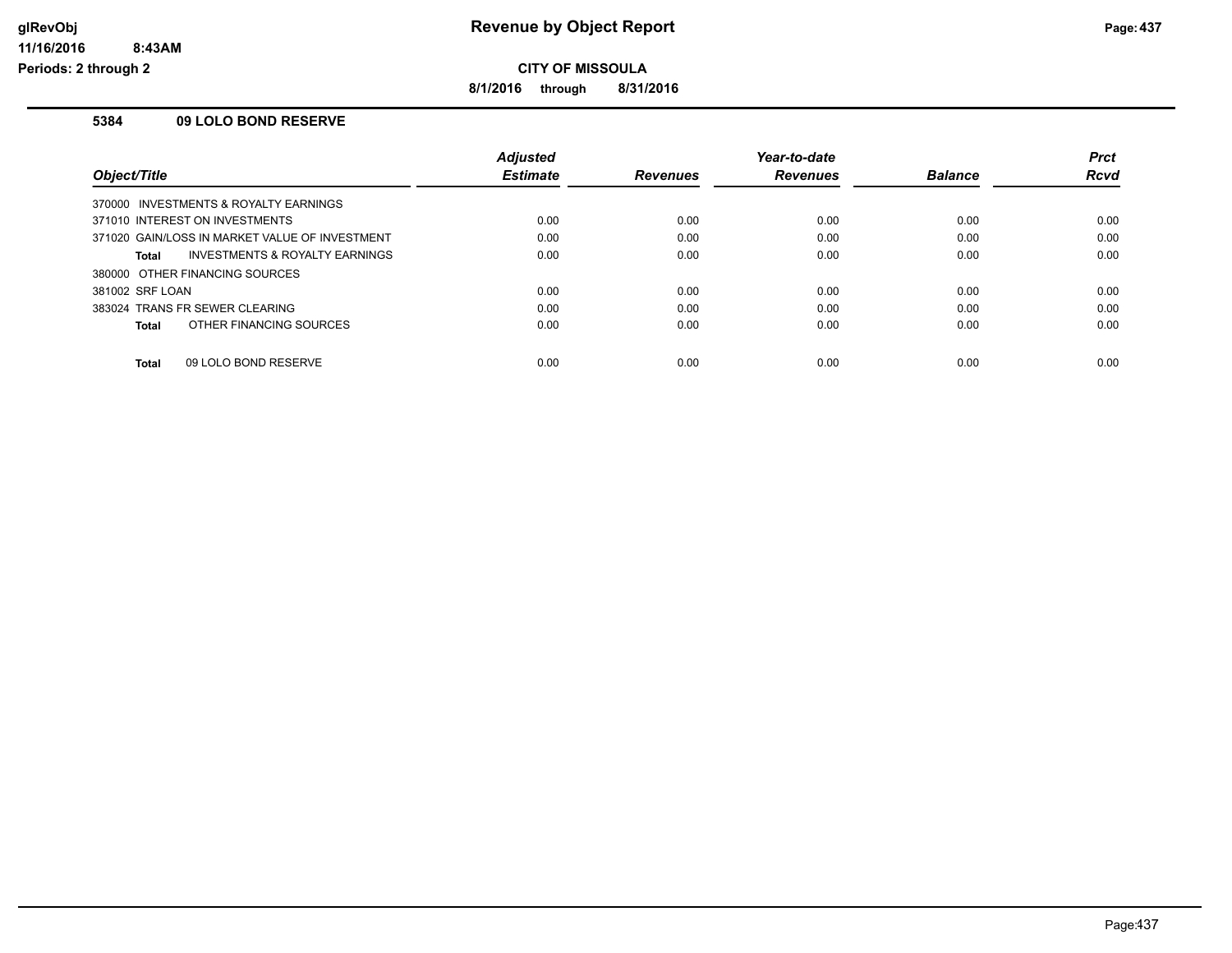**8/1/2016 through 8/31/2016**

## **5385 HEADWORKS 2010 BOND RESERVE**

## **5385 HEADWORKS 2010 BOND RESERVE**

|                 |                                | <b>Adjusted</b> |                 | Year-to-date    |                | <b>Prct</b> |
|-----------------|--------------------------------|-----------------|-----------------|-----------------|----------------|-------------|
| Object/Title    |                                | <b>Estimate</b> | <b>Revenues</b> | <b>Revenues</b> | <b>Balance</b> | <b>Rcvd</b> |
|                 | 380000 OTHER FINANCING SOURCES |                 |                 |                 |                |             |
| 381002 SRF LOAN |                                | 0.00            | 0.00            | 0.00            | 0.00           | 0.00        |
| <b>Total</b>    | OTHER FINANCING SOURCES        | 0.00            | 0.00            | 0.00            | 0.00           | 0.00        |
| <b>Total</b>    | HEADWORKS 2010 BOND RESERVE    | 0.00            | 0.00            | 0.00            | 0.00           | 0.00        |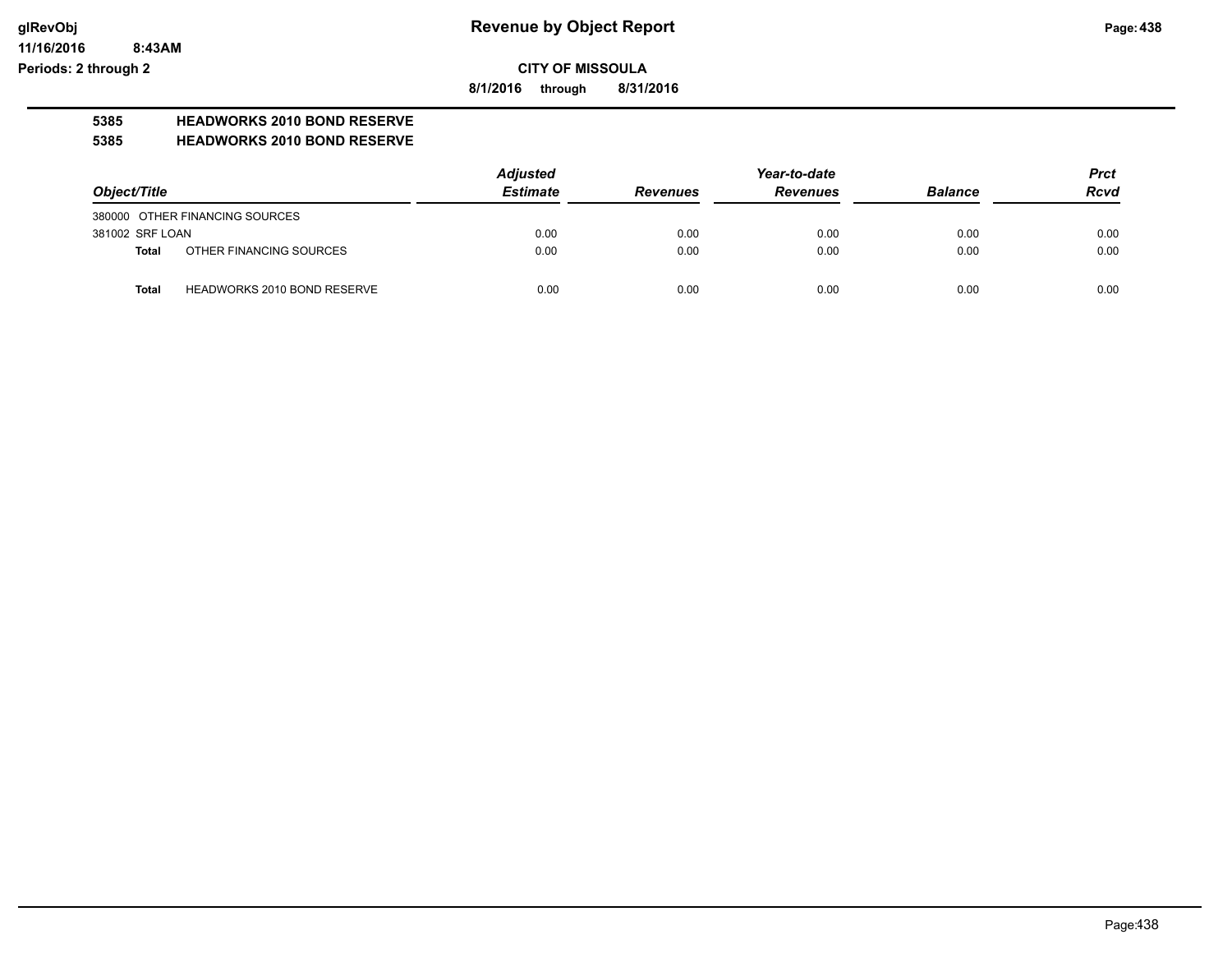**8/1/2016 through 8/31/2016**

### **5385 HEADWORKS 2010 BOND RESERVE**

|                 |                                | <b>Adjusted</b> |                 | <b>Prct</b>     |                |             |
|-----------------|--------------------------------|-----------------|-----------------|-----------------|----------------|-------------|
| Object/Title    |                                | <b>Estimate</b> | <b>Revenues</b> | <b>Revenues</b> | <b>Balance</b> | <b>Rcvd</b> |
|                 | 380000 OTHER FINANCING SOURCES |                 |                 |                 |                |             |
| 381002 SRF LOAN |                                | 0.00            | 0.00            | 0.00            | 0.00           | 0.00        |
| <b>Total</b>    | OTHER FINANCING SOURCES        | 0.00            | 0.00            | 0.00            | 0.00           | 0.00        |
| <b>Total</b>    | HEADWORKS 2010 BOND RESERVE    | 0.00            | 0.00            | 0.00            | 0.00           | 0.00        |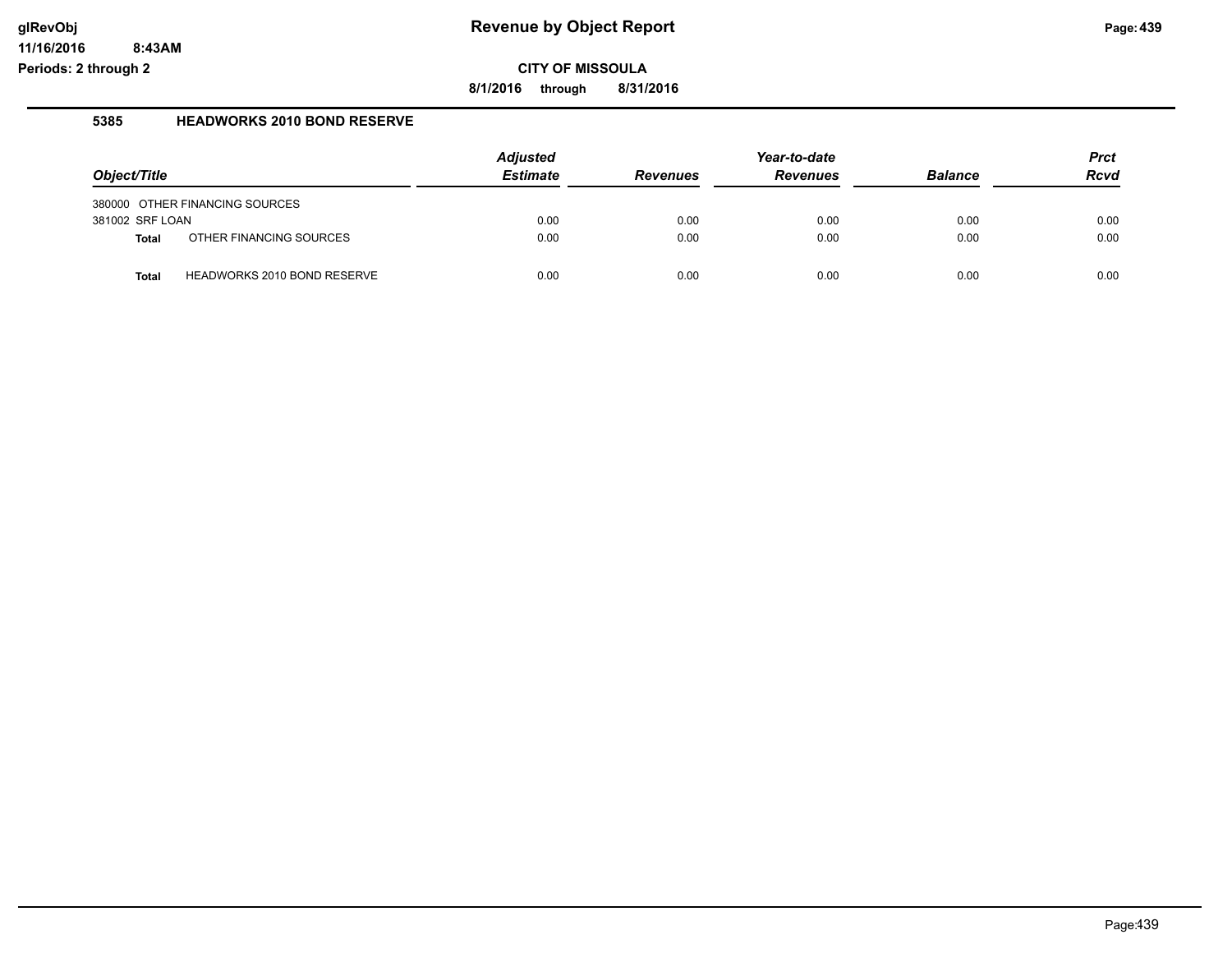**8/1/2016 through 8/31/2016**

## **5386 FY10 HEADWORKS DEBT SERVICE**

### **5386 FY10 HEADWORKS DEBT SERVICE**

|                                             | <b>Adiusted</b> |                 | Year-to-date    |                | <b>Prct</b> |
|---------------------------------------------|-----------------|-----------------|-----------------|----------------|-------------|
| Object/Title                                | <b>Estimate</b> | <b>Revenues</b> | <b>Revenues</b> | <b>Balance</b> | <b>Rcvd</b> |
| 330000 INTERGOVERNMENTAL REVENUES           |                 |                 |                 |                |             |
| 331990 IRS REIMB/DEBT SVS INTEREST          | 0.00            | 0.00            | 0.00            | 0.00           | 0.00        |
| INTERGOVERNMENTAL REVENUES<br><b>Total</b>  | 0.00            | 0.00            | 0.00            | 0.00           | 0.00        |
| 380000 OTHER FINANCING SOURCES              |                 |                 |                 |                |             |
| 383024 TRANS FR SEWER CLEARING              | 0.00            | 0.00            | 0.00            | 0.00           | 0.00        |
| OTHER FINANCING SOURCES<br>Total            | 0.00            | 0.00            | 0.00            | 0.00           | 0.00        |
|                                             |                 |                 |                 |                |             |
| <b>FY10 HEADWORKS DEBT SERVICE</b><br>Total | 0.00            | 0.00            | 0.00            | 0.00           | 0.00        |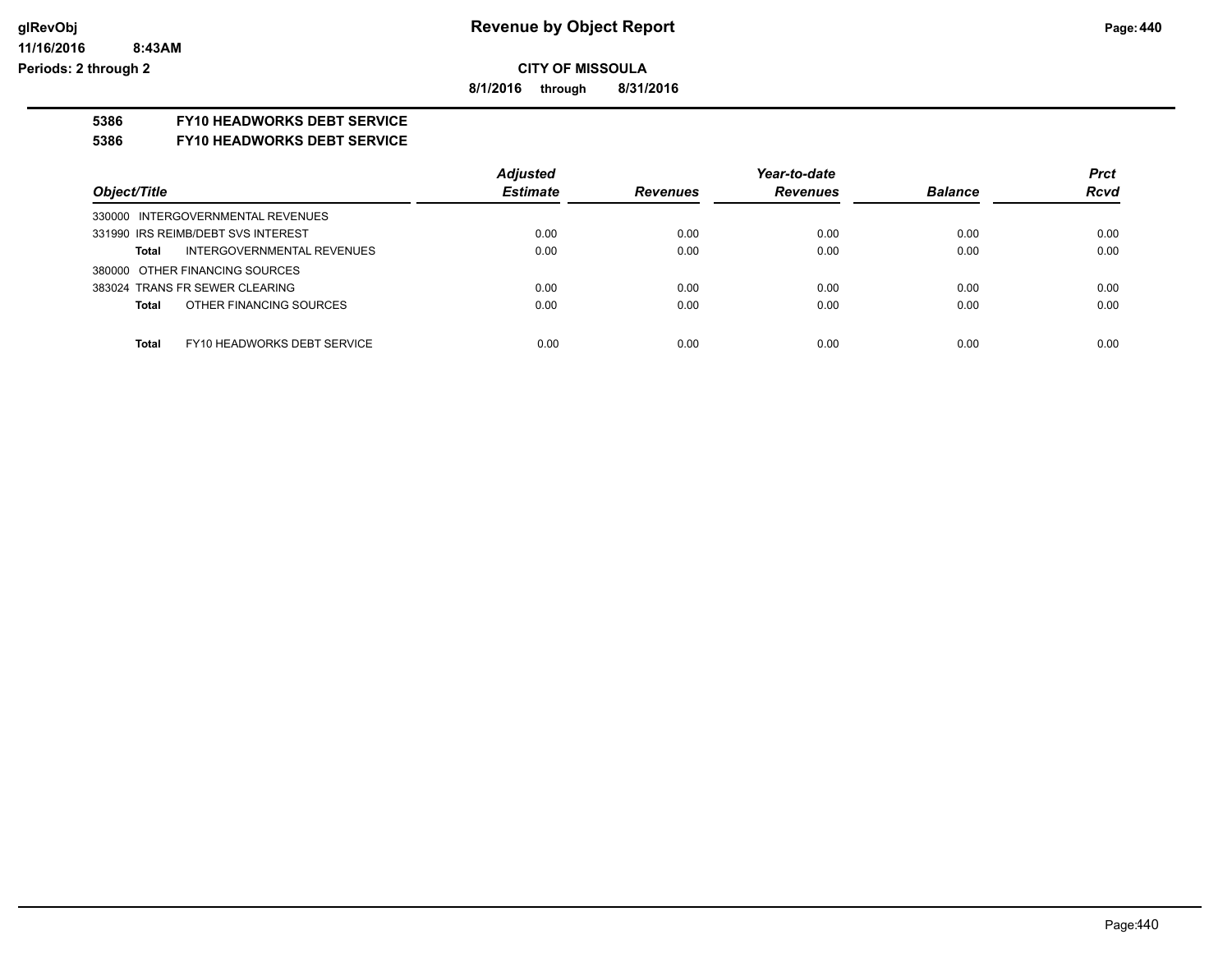**8/1/2016 through 8/31/2016**

## **5386 FY10 HEADWORKS DEBT SERVICE**

| Object/Title                                | <b>Adjusted</b><br><b>Estimate</b> | <b>Revenues</b> | Year-to-date<br><b>Revenues</b> | <b>Balance</b> | <b>Prct</b><br><b>Rcvd</b> |
|---------------------------------------------|------------------------------------|-----------------|---------------------------------|----------------|----------------------------|
| 330000 INTERGOVERNMENTAL REVENUES           |                                    |                 |                                 |                |                            |
| 331990 IRS REIMB/DEBT SVS INTEREST          | 0.00                               | 0.00            | 0.00                            | 0.00           | 0.00                       |
| INTERGOVERNMENTAL REVENUES<br>Total         | 0.00                               | 0.00            | 0.00                            | 0.00           | 0.00                       |
| 380000 OTHER FINANCING SOURCES              |                                    |                 |                                 |                |                            |
| 383024 TRANS FR SEWER CLEARING              | 0.00                               | 0.00            | 0.00                            | 0.00           | 0.00                       |
| OTHER FINANCING SOURCES<br><b>Total</b>     | 0.00                               | 0.00            | 0.00                            | 0.00           | 0.00                       |
|                                             |                                    |                 |                                 |                |                            |
| <b>FY10 HEADWORKS DEBT SERVICE</b><br>Total | 0.00                               | 0.00            | 0.00                            | 0.00           | 0.00                       |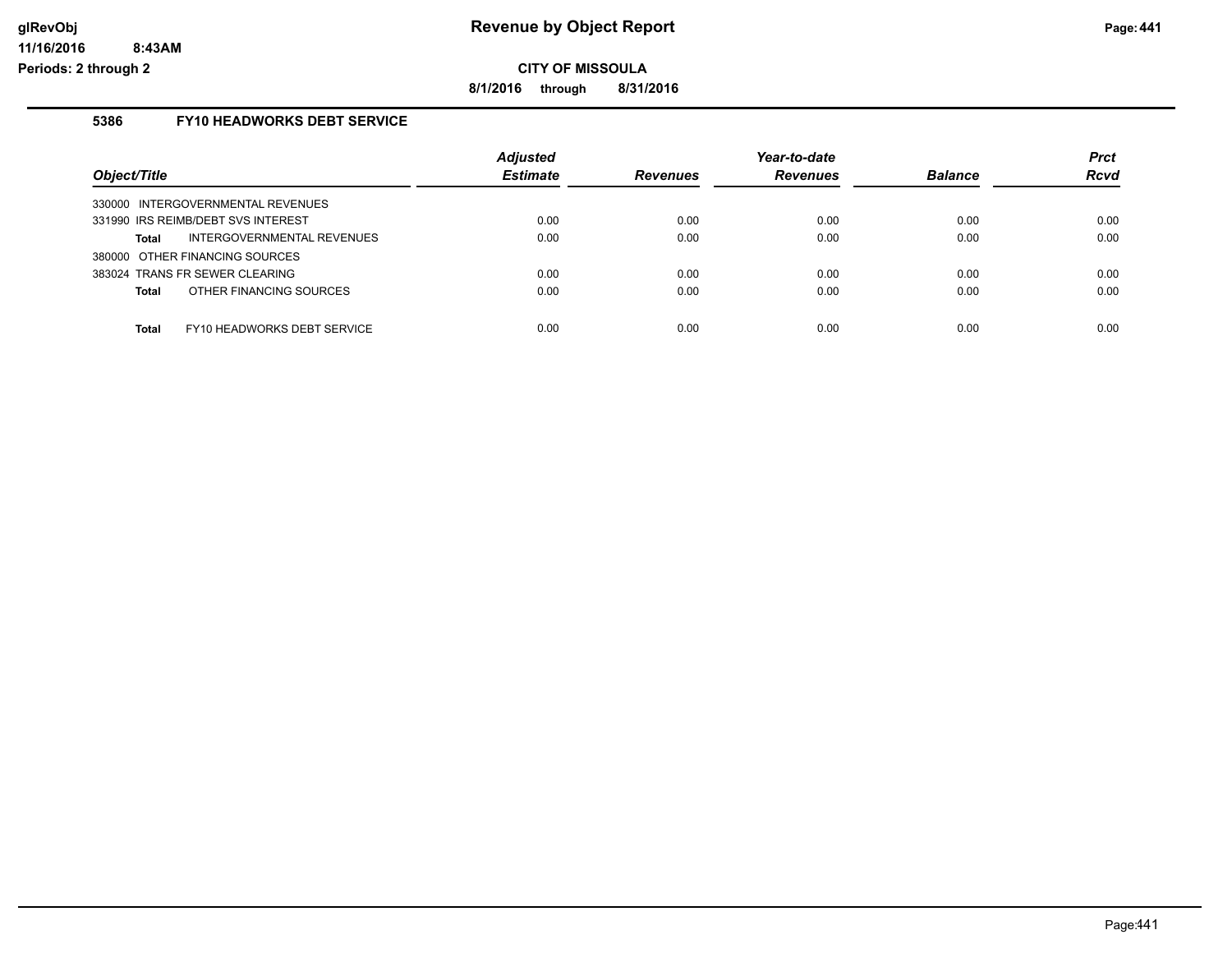**Periods: 2 through 2**

**CITY OF MISSOULA**

**8/1/2016 through 8/31/2016**

# **5387 FY11 SEWER \$1.29M BOND DEBT SERVICE**

## **5387 FY11 SEWER \$1.29M BOND DEBT SERVICE**

|                                                    | <b>Adjusted</b> |                 | Year-to-date    |                | <b>Prct</b> |
|----------------------------------------------------|-----------------|-----------------|-----------------|----------------|-------------|
| Object/Title                                       | <b>Estimate</b> | <b>Revenues</b> | <b>Revenues</b> | <b>Balance</b> | <b>Rcvd</b> |
| 370000 INVESTMENTS & ROYALTY EARNINGS              |                 |                 |                 |                |             |
| 371010 INTEREST ON INVESTMENTS                     | 0.00            | 0.00            | 0.00            | 0.00           | 0.00        |
| 371020 GAIN/LOSS IN MARKET VALUE OF INVESTMENTS    | 0.00            | 0.00            | 0.00            | 0.00           | 0.00        |
| <b>INVESTMENTS &amp; ROYALTY EARNINGS</b><br>Total | 0.00            | 0.00            | 0.00            | 0.00           | 0.00        |
| 380000 OTHER FINANCING SOURCES                     |                 |                 |                 |                |             |
| 383024 TRANS FR SEWER CLEARING                     | 0.00            | 0.00            | 0.00            | 0.00           | 0.00        |
| OTHER FINANCING SOURCES<br>Total                   | 0.00            | 0.00            | 0.00            | 0.00           | 0.00        |
|                                                    |                 |                 |                 |                |             |
| FY11 SEWER \$1.29M BOND DEBT SERVICE<br>Total      | 0.00            | 0.00            | 0.00            | 0.00           | 0.00        |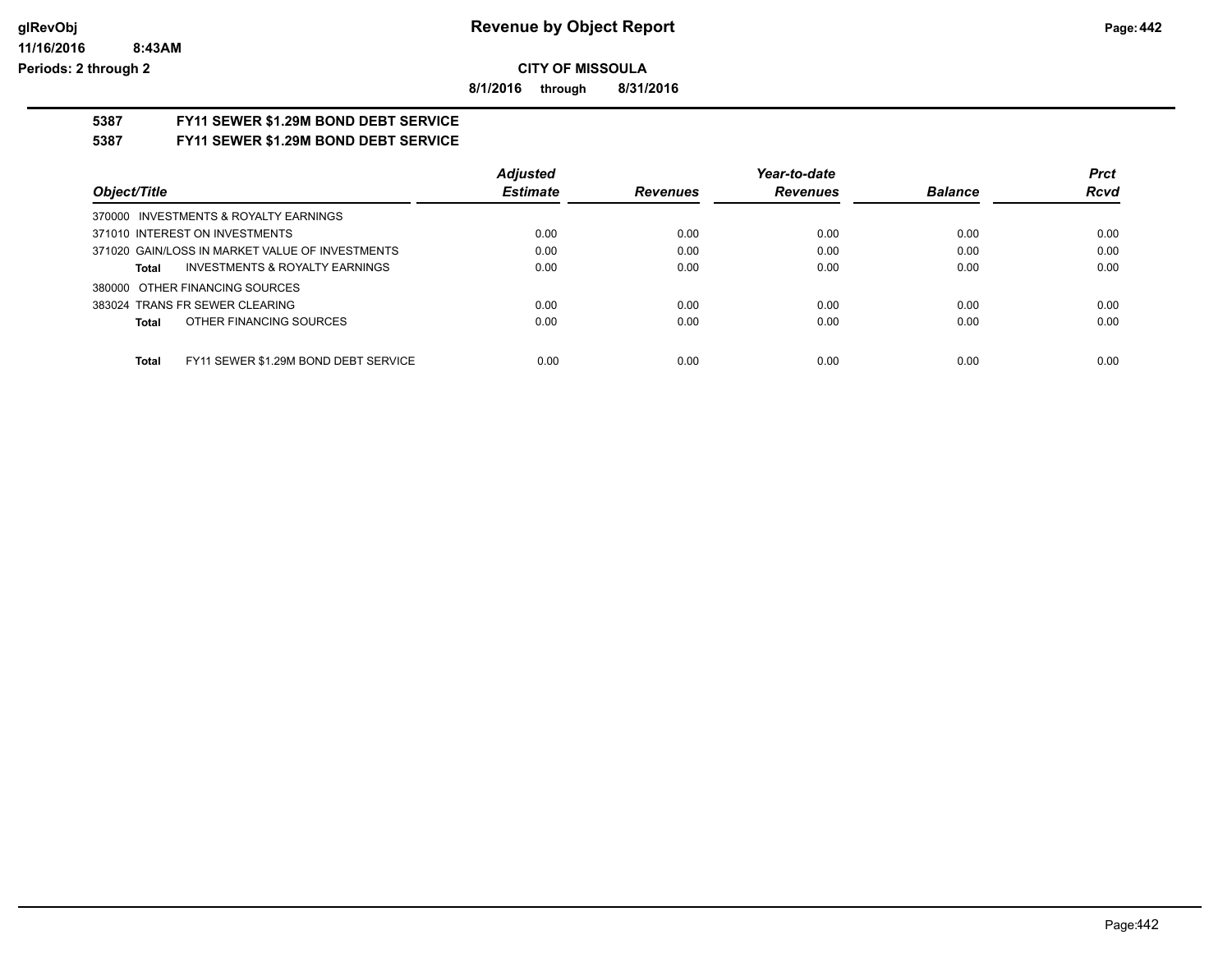**8/1/2016 through 8/31/2016**

## **5387 FY11 SEWER \$1.29M BOND DEBT SERVICE**

|                                                      | <b>Adjusted</b> |                 | Year-to-date    |                | <b>Prct</b> |
|------------------------------------------------------|-----------------|-----------------|-----------------|----------------|-------------|
| Object/Title                                         | <b>Estimate</b> | <b>Revenues</b> | <b>Revenues</b> | <b>Balance</b> | <b>Rcvd</b> |
| 370000 INVESTMENTS & ROYALTY EARNINGS                |                 |                 |                 |                |             |
| 371010 INTEREST ON INVESTMENTS                       | 0.00            | 0.00            | 0.00            | 0.00           | 0.00        |
| 371020 GAIN/LOSS IN MARKET VALUE OF INVESTMENT       | 0.00            | 0.00            | 0.00            | 0.00           | 0.00        |
| INVESTMENTS & ROYALTY EARNINGS<br>Total              | 0.00            | 0.00            | 0.00            | 0.00           | 0.00        |
| 380000 OTHER FINANCING SOURCES                       |                 |                 |                 |                |             |
| 383024 TRANS FR SEWER CLEARING                       | 0.00            | 0.00            | 0.00            | 0.00           | 0.00        |
| OTHER FINANCING SOURCES<br>Total                     | 0.00            | 0.00            | 0.00            | 0.00           | 0.00        |
|                                                      |                 |                 |                 |                |             |
| <b>Total</b><br>FY11 SEWER \$1.29M BOND DEBT SERVICE | 0.00            | 0.00            | 0.00            | 0.00           | 0.00        |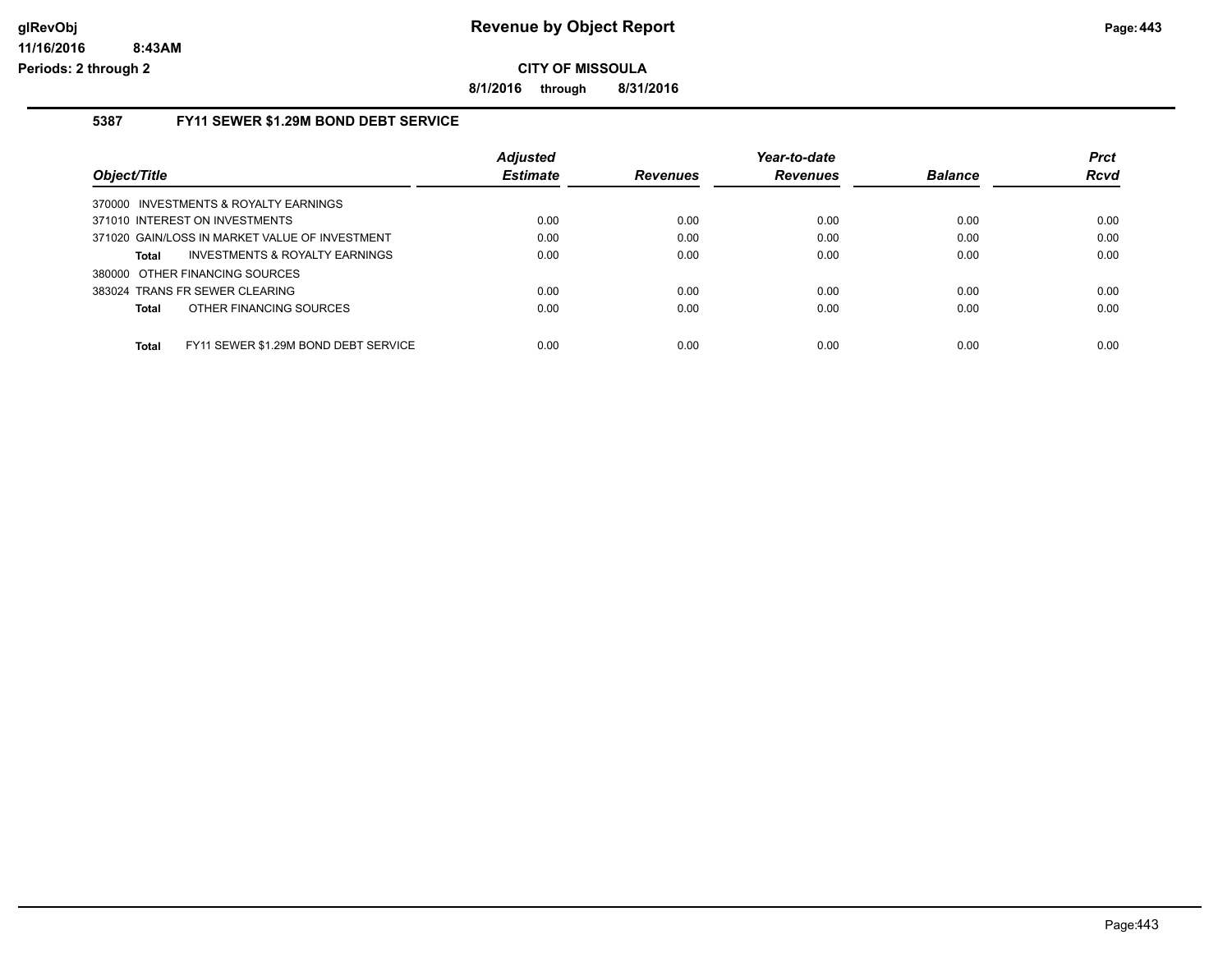**8/1/2016 through 8/31/2016**

## **5388 FY11 \$1.29M SEWER BOND RESERVE**

**5388 FY11 \$1.29M SEWER BOND RESERVE**

|                                          | <b>Adjusted</b> |                 | Year-to-date    |                | <b>Prct</b> |
|------------------------------------------|-----------------|-----------------|-----------------|----------------|-------------|
| Object/Title                             | <b>Estimate</b> | <b>Revenues</b> | <b>Revenues</b> | <b>Balance</b> | <b>Rcvd</b> |
| 370000 INVESTMENTS & ROYALTY EARNINGS    |                 |                 |                 |                |             |
| 371010 INTEREST ON INVESTMENTS           | 0.00            | 0.00            | 0.00            | 0.00           | 0.00        |
| INVESTMENTS & ROYALTY EARNINGS<br>Total  | 0.00            | 0.00            | 0.00            | 0.00           | 0.00        |
| 380000 OTHER FINANCING SOURCES           |                 |                 |                 |                |             |
| 381002 SRF LOAN                          | 0.00            | 0.00            | 0.00            | 0.00           | 0.00        |
| 383024 TRANS FR SEWER CLEARING           | 0.00            | 0.00            | 0.00            | 0.00           | 0.00        |
| 383042 TRANSFERS FROM OTHER FUNDS        | 0.00            | 0.00            | 0.00            | 0.00           | 0.00        |
| OTHER FINANCING SOURCES<br>Total         | 0.00            | 0.00            | 0.00            | 0.00           | 0.00        |
| FY11 \$1.29M SEWER BOND RESERVE<br>Total | 0.00            | 0.00            | 0.00            | 0.00           | 0.00        |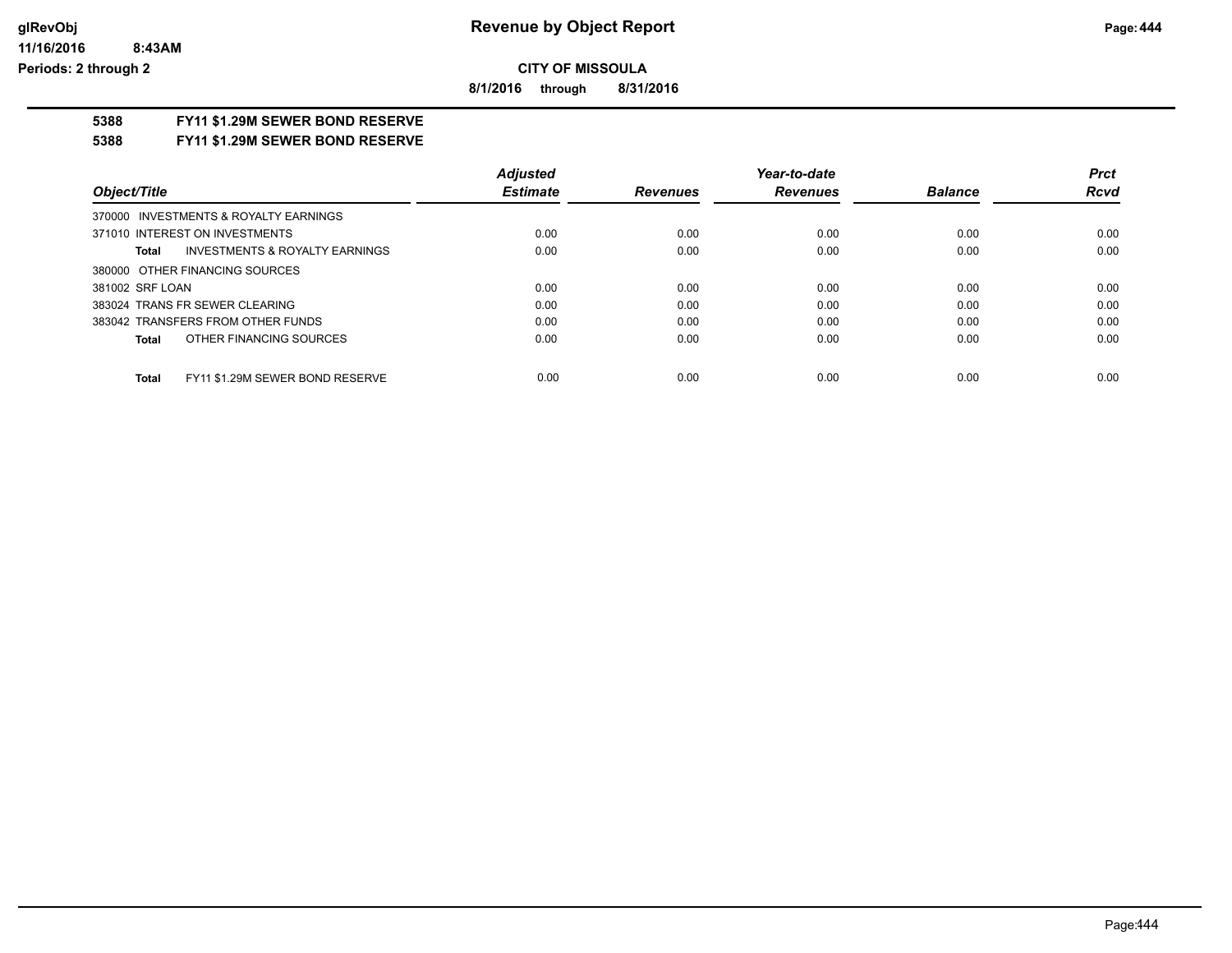**8/1/2016 through 8/31/2016**

## **5388 FY11 \$1.29M SEWER BOND RESERVE**

|                                                 | <b>Adjusted</b> |                 | Year-to-date    |                | <b>Prct</b> |
|-------------------------------------------------|-----------------|-----------------|-----------------|----------------|-------------|
| Object/Title                                    | <b>Estimate</b> | <b>Revenues</b> | <b>Revenues</b> | <b>Balance</b> | <b>Rcvd</b> |
| 370000 INVESTMENTS & ROYALTY EARNINGS           |                 |                 |                 |                |             |
| 371010 INTEREST ON INVESTMENTS                  | 0.00            | 0.00            | 0.00            | 0.00           | 0.00        |
| INVESTMENTS & ROYALTY EARNINGS<br>Total         | 0.00            | 0.00            | 0.00            | 0.00           | 0.00        |
| 380000 OTHER FINANCING SOURCES                  |                 |                 |                 |                |             |
| 381002 SRF LOAN                                 | 0.00            | 0.00            | 0.00            | 0.00           | 0.00        |
| 383024 TRANS FR SEWER CLEARING                  | 0.00            | 0.00            | 0.00            | 0.00           | 0.00        |
| 383042 TRANSFERS FROM OTHER FUNDS               | 0.00            | 0.00            | 0.00            | 0.00           | 0.00        |
| OTHER FINANCING SOURCES<br>Total                | 0.00            | 0.00            | 0.00            | 0.00           | 0.00        |
| FY11 \$1.29M SEWER BOND RESERVE<br><b>Total</b> | 0.00            | 0.00            | 0.00            | 0.00           | 0.00        |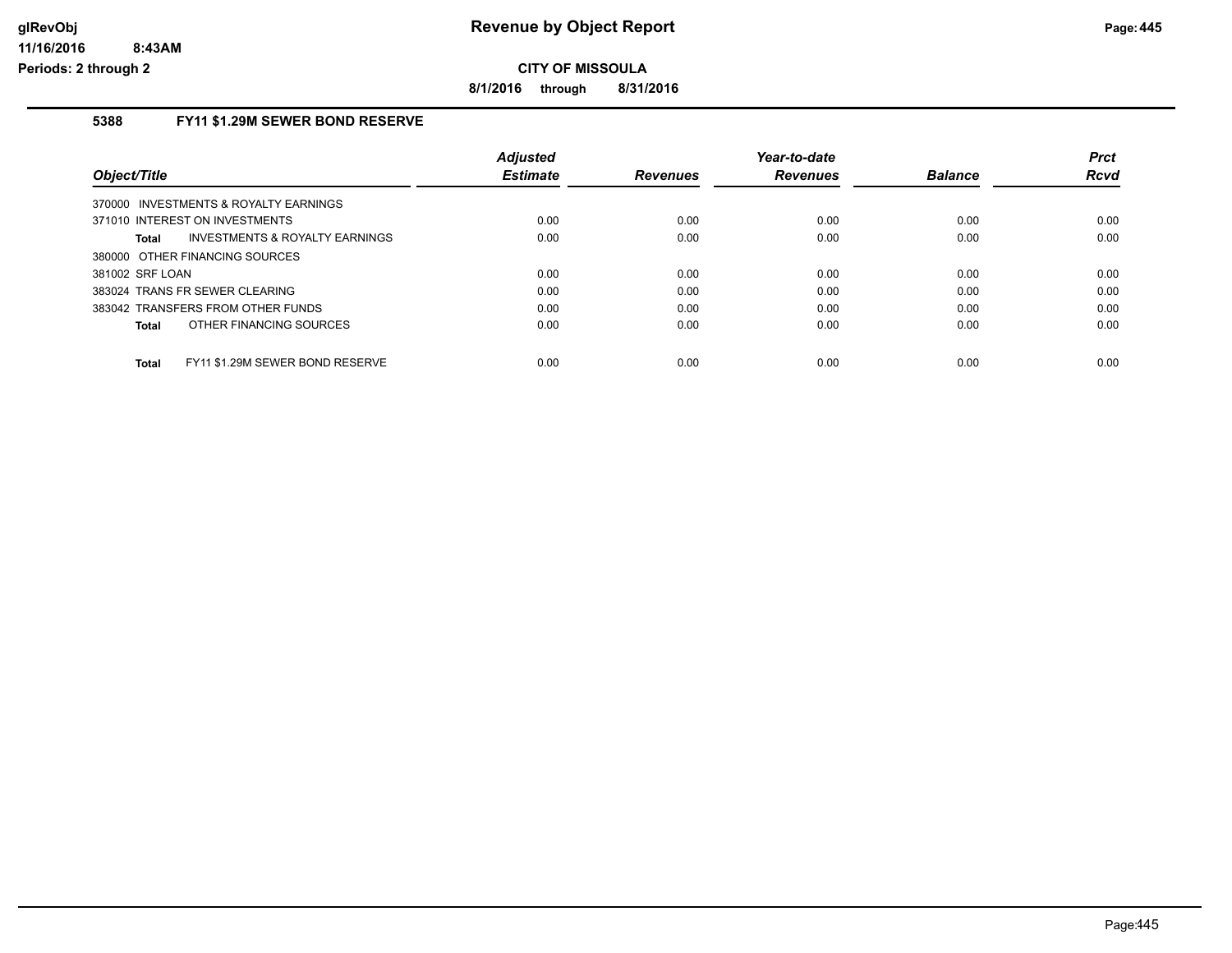**11/16/2016 8:43AM Periods: 2 through 2**

**CITY OF MISSOULA**

**8/1/2016 through 8/31/2016**

# **5389 FY15 SEWER REVENUE BOND DEBT SERVICE**

## **5389 FY15 SEWER REVENUE BOND DEBT SERVICE**

|                                                     | <b>Adjusted</b> |          | Year-to-date    |                | <b>Prct</b> |
|-----------------------------------------------------|-----------------|----------|-----------------|----------------|-------------|
| Object/Title                                        | <b>Estimate</b> | Revenues | <b>Revenues</b> | <b>Balance</b> | <b>Rcvd</b> |
| 370000 INVESTMENTS & ROYALTY EARNINGS               |                 |          |                 |                |             |
| 371010 INTEREST ON INVESTMENTS                      | 0.00            | 0.00     | 0.00            | 0.00           | 0.00        |
| 371020 GAIN/LOSS IN MARKET VALUE OF INVESTMENTS     | 0.00            | 0.00     | 0.00            | 0.00           | 0.00        |
| <b>INVESTMENTS &amp; ROYALTY EARNINGS</b><br>Total  | 0.00            | 0.00     | 0.00            | 0.00           | 0.00        |
| 380000 OTHER FINANCING SOURCES                      |                 |          |                 |                |             |
| 381010 BOND PROCEEDS                                | 0.00            | 0.00     | 0.00            | 0.00           | 0.00        |
| 383024 TRANS FR SEWER CLEARING                      | 0.00            | 0.00     | 0.00            | 0.00           | 0.00        |
| OTHER FINANCING SOURCES<br>Total                    | 0.00            | 0.00     | 0.00            | 0.00           | 0.00        |
|                                                     |                 |          |                 |                |             |
| FY15 SEWER REVENUE BOND DEBT SERVIC<br><b>Total</b> | 0.00            | 0.00     | 0.00            | 0.00           | 0.00        |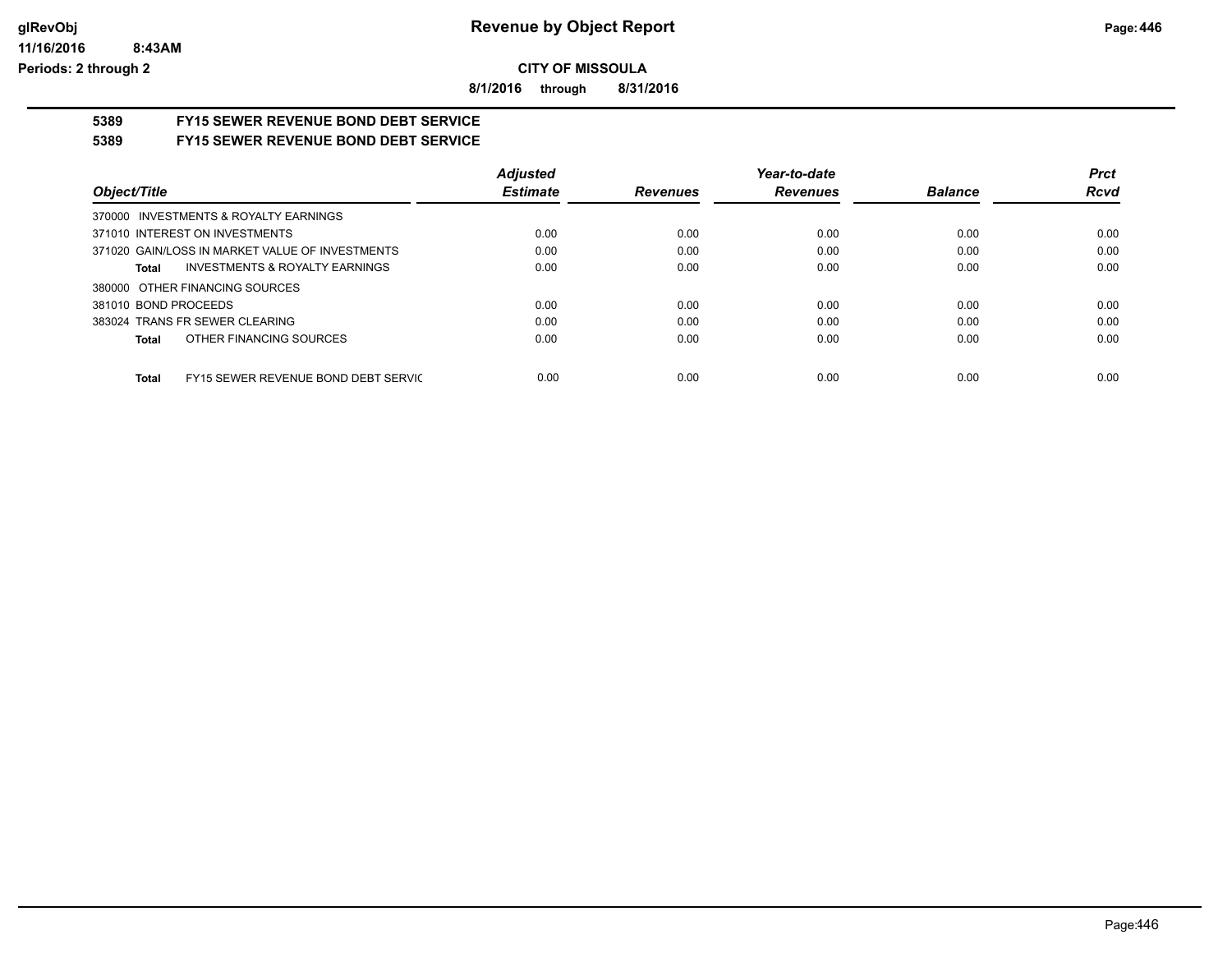**Periods: 2 through 2**

 **8:43AM**

**CITY OF MISSOULA**

**8/1/2016 through 8/31/2016**

## **5389 FY15 SEWER REVENUE BOND DEBT SERVICE**

|                                                     | <b>Adjusted</b> |                 | Year-to-date    |                | <b>Prct</b> |
|-----------------------------------------------------|-----------------|-----------------|-----------------|----------------|-------------|
| Object/Title                                        | <b>Estimate</b> | <b>Revenues</b> | <b>Revenues</b> | <b>Balance</b> | Rcvd        |
| 370000 INVESTMENTS & ROYALTY EARNINGS               |                 |                 |                 |                |             |
| 371010 INTEREST ON INVESTMENTS                      | 0.00            | 0.00            | 0.00            | 0.00           | 0.00        |
| 371020 GAIN/LOSS IN MARKET VALUE OF INVESTMENT      | 0.00            | 0.00            | 0.00            | 0.00           | 0.00        |
| INVESTMENTS & ROYALTY EARNINGS<br><b>Total</b>      | 0.00            | 0.00            | 0.00            | 0.00           | 0.00        |
| 380000 OTHER FINANCING SOURCES                      |                 |                 |                 |                |             |
| 381010 BOND PROCEEDS                                | 0.00            | 0.00            | 0.00            | 0.00           | 0.00        |
| 383024 TRANS FR SEWER CLEARING                      | 0.00            | 0.00            | 0.00            | 0.00           | 0.00        |
| OTHER FINANCING SOURCES<br>Total                    | 0.00            | 0.00            | 0.00            | 0.00           | 0.00        |
|                                                     |                 |                 |                 |                |             |
| FY15 SEWER REVENUE BOND DEBT SERVIC<br><b>Total</b> | 0.00            | 0.00            | 0.00            | 0.00           | 0.00        |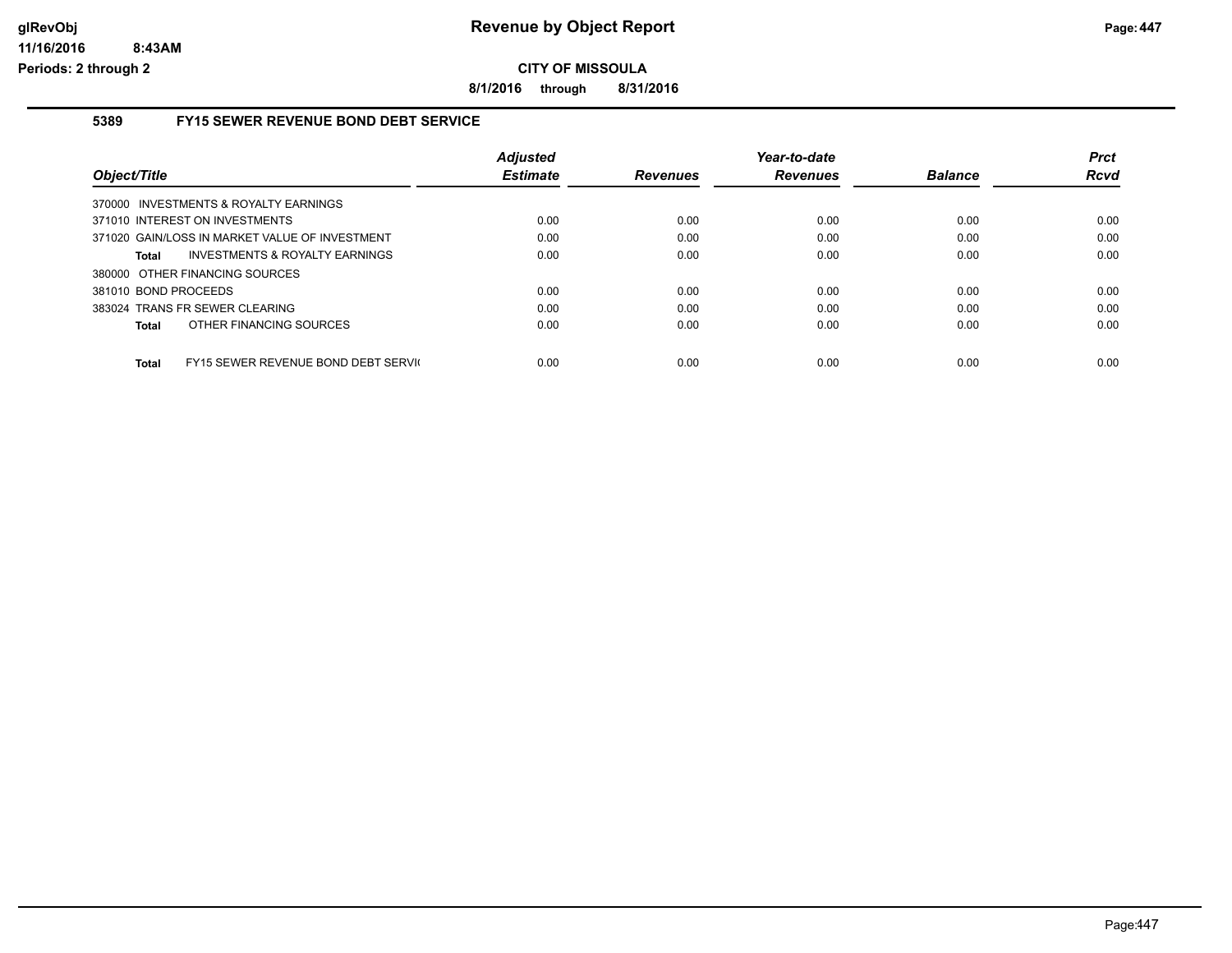**8/1/2016 through 8/31/2016**

## **5390 FY15 SEWER BOND DEBT RESERVE**

## **5390 FY15 SEWER BOND DEBT RESERVE**

|                                                    | <b>Adjusted</b> |                 | Year-to-date    |                | <b>Prct</b> |
|----------------------------------------------------|-----------------|-----------------|-----------------|----------------|-------------|
| Object/Title                                       | <b>Estimate</b> | <b>Revenues</b> | <b>Revenues</b> | <b>Balance</b> | <b>Rcvd</b> |
| 370000 INVESTMENTS & ROYALTY EARNINGS              |                 |                 |                 |                |             |
| 371010 INTEREST ON INVESTMENTS                     | 0.00            | 0.00            | 0.00            | 0.00           | 0.00        |
| 371020 GAIN/LOSS IN MARKET VALUE OF INVESTMENTS    | 0.00            | 0.00            | 0.00            | 0.00           | 0.00        |
| <b>INVESTMENTS &amp; ROYALTY EARNINGS</b><br>Total | 0.00            | 0.00            | 0.00            | 0.00           | 0.00        |
| 380000 OTHER FINANCING SOURCES                     |                 |                 |                 |                |             |
| 381002 SRF LOAN                                    | 0.00            | 0.00            | 0.00            | 0.00           | 0.00        |
| 383024 TRANS FR SEWER CLEARING                     | 0.00            | 0.00            | 0.00            | 0.00           | 0.00        |
| 383042 TRANSFERS FROM OTHER FUNDS                  | 0.00            | 0.00            | 0.00            | 0.00           | 0.00        |
| OTHER FINANCING SOURCES<br>Total                   | 0.00            | 0.00            | 0.00            | 0.00           | 0.00        |
| <b>FY15 SEWER BOND DEBT RESERVE</b><br>Total       | 0.00            | 0.00            | 0.00            | 0.00           | 0.00        |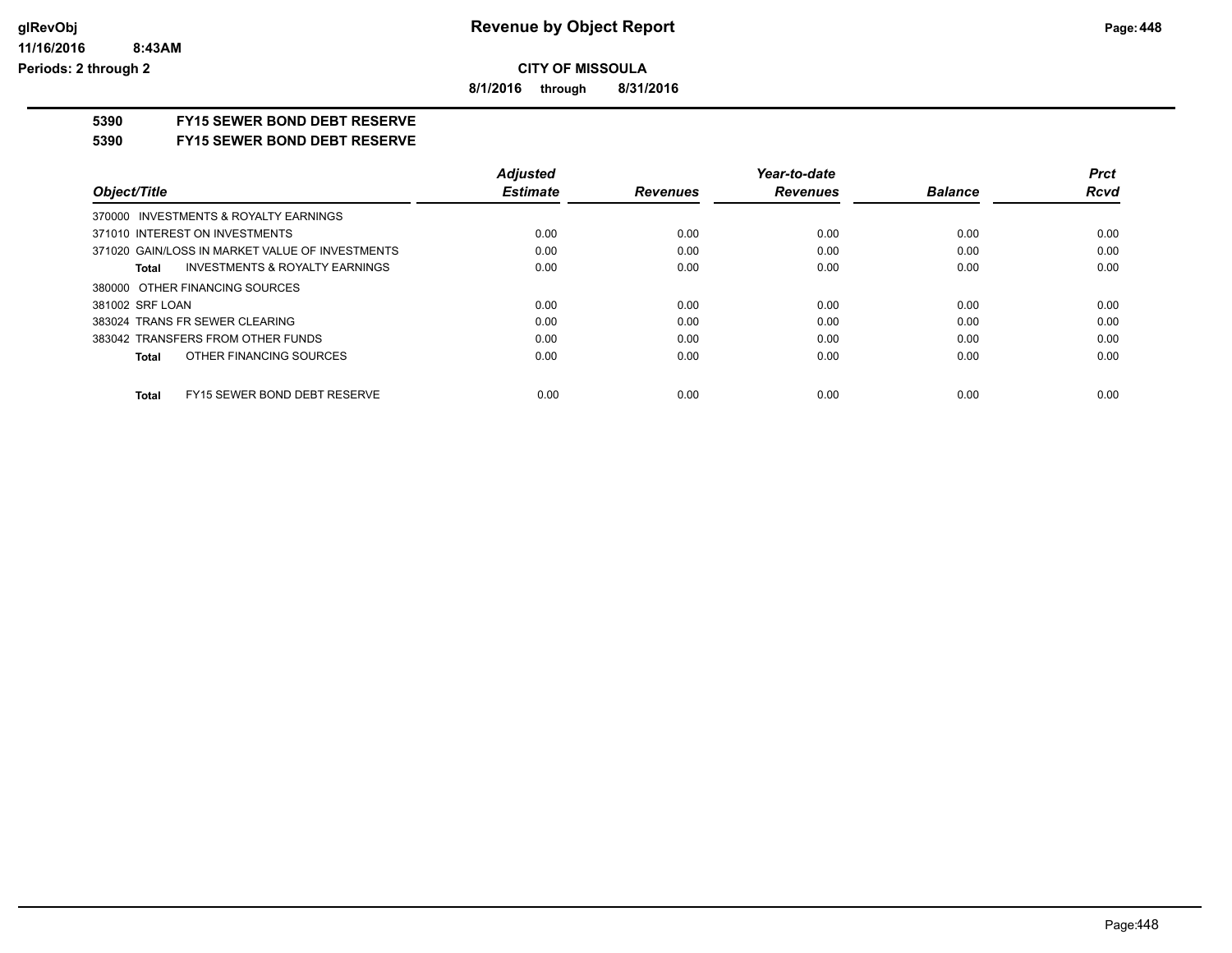**8/1/2016 through 8/31/2016**

## **5390 FY15 SEWER BOND DEBT RESERVE**

| Object/Title                                       | <b>Adjusted</b><br><b>Estimate</b> | <b>Revenues</b> | Year-to-date<br><b>Revenues</b> | <b>Balance</b> | <b>Prct</b><br>Rcvd |
|----------------------------------------------------|------------------------------------|-----------------|---------------------------------|----------------|---------------------|
| 370000 INVESTMENTS & ROYALTY EARNINGS              |                                    |                 |                                 |                |                     |
| 371010 INTEREST ON INVESTMENTS                     | 0.00                               | 0.00            | 0.00                            | 0.00           | 0.00                |
| 371020 GAIN/LOSS IN MARKET VALUE OF INVESTMENT     | 0.00                               | 0.00            | 0.00                            | 0.00           | 0.00                |
| <b>INVESTMENTS &amp; ROYALTY EARNINGS</b><br>Total | 0.00                               | 0.00            | 0.00                            | 0.00           | 0.00                |
| 380000 OTHER FINANCING SOURCES                     |                                    |                 |                                 |                |                     |
| 381002 SRF LOAN                                    | 0.00                               | 0.00            | 0.00                            | 0.00           | 0.00                |
| 383024 TRANS FR SEWER CLEARING                     | 0.00                               | 0.00            | 0.00                            | 0.00           | 0.00                |
| 383042 TRANSFERS FROM OTHER FUNDS                  | 0.00                               | 0.00            | 0.00                            | 0.00           | 0.00                |
| OTHER FINANCING SOURCES<br>Total                   | 0.00                               | 0.00            | 0.00                            | 0.00           | 0.00                |
| FY15 SEWER BOND DEBT RESERVE<br>Total              | 0.00                               | 0.00            | 0.00                            | 0.00           | 0.00                |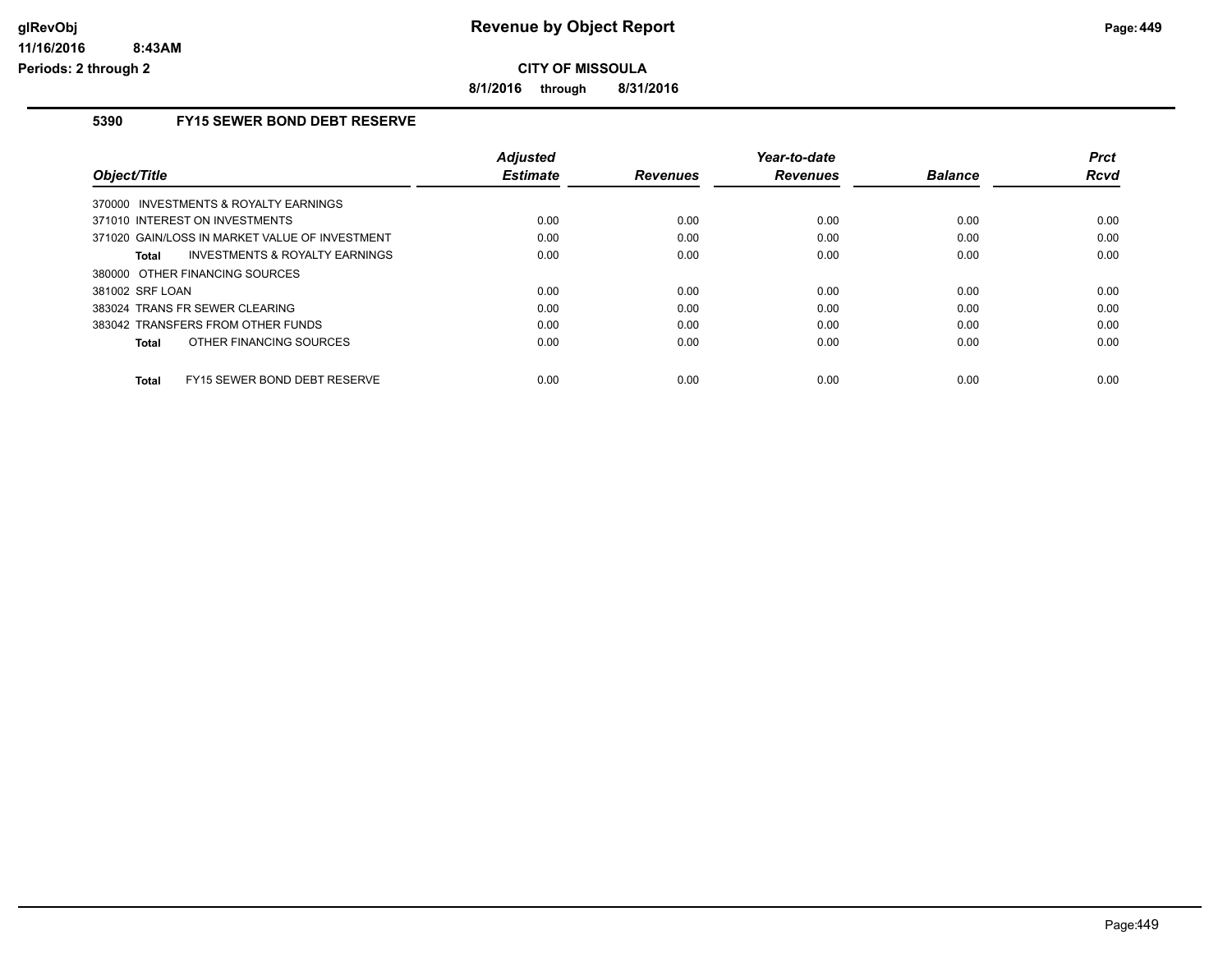**8/1/2016 through 8/31/2016**

#### **5450 STORMWATER UTILITIY**

#### **5450 STORMWATER UTILITIY**

|                                                     | <b>Adjusted</b> |                 | Year-to-date    |                | <b>Prct</b> |
|-----------------------------------------------------|-----------------|-----------------|-----------------|----------------|-------------|
| Object/Title                                        | <b>Estimate</b> | <b>Revenues</b> | <b>Revenues</b> | <b>Balance</b> | Rcvd        |
| 330000 INTERGOVERNMENTAL REVENUES                   |                 |                 |                 |                |             |
| 336020 STATE PENSION CONTRIBUTION                   | 0.00            | 0.00            | 0.00            | 0.00           | 0.00        |
| <b>INTERGOVERNMENTAL REVENUES</b><br>Total          | 0.00            | 0.00            | 0.00            | 0.00           | 0.00        |
| 340000 CHARGES FOR SERVICES                         |                 |                 |                 |                |             |
| 345032 STORMWATER INSTALLATION FEES                 | 0.00            | 0.00            | 0.00            | 0.00           | 0.00        |
| 345034 STORMWATER USE FEES                          | 0.00            | 0.00            | 0.00            | 0.00           | 0.00        |
| <b>CHARGES FOR SERVICES</b><br>Total                | 0.00            | 0.00            | 0.00            | 0.00           | 0.00        |
| 360000 MISCELLANEOUS REVENUES                       |                 |                 |                 |                |             |
| 360010 MISCELLANEOUS                                | 0.00            | 0.00            | 0.00            | 0.00           | 0.00        |
| <b>MISCELLANEOUS REVENUES</b><br><b>Total</b>       | 0.00            | 0.00            | 0.00            | 0.00           | 0.00        |
| <b>INVESTMENTS &amp; ROYALTY EARNINGS</b><br>370000 |                 |                 |                 |                |             |
| 371010 INTEREST ON INVESTMENTS                      | 0.00            | 0.00            | 0.00            | 0.00           | 0.00        |
| <b>INVESTMENTS &amp; ROYALTY EARNINGS</b><br>Total  | 0.00            | 0.00            | 0.00            | 0.00           | 0.00        |
| 380000 OTHER FINANCING SOURCES                      |                 |                 |                 |                |             |
| 383000 OPERATING TRANSFERS                          | 0.00            | 0.00            | 0.00            | 0.00           | 0.00        |
| OTHER FINANCING SOURCES<br><b>Total</b>             | 0.00            | 0.00            | 0.00            | 0.00           | 0.00        |
|                                                     |                 |                 |                 |                |             |
| STORMWATER UTILITIY<br><b>Total</b>                 | 0.00            | 0.00            | 0.00            | 0.00           | 0.00        |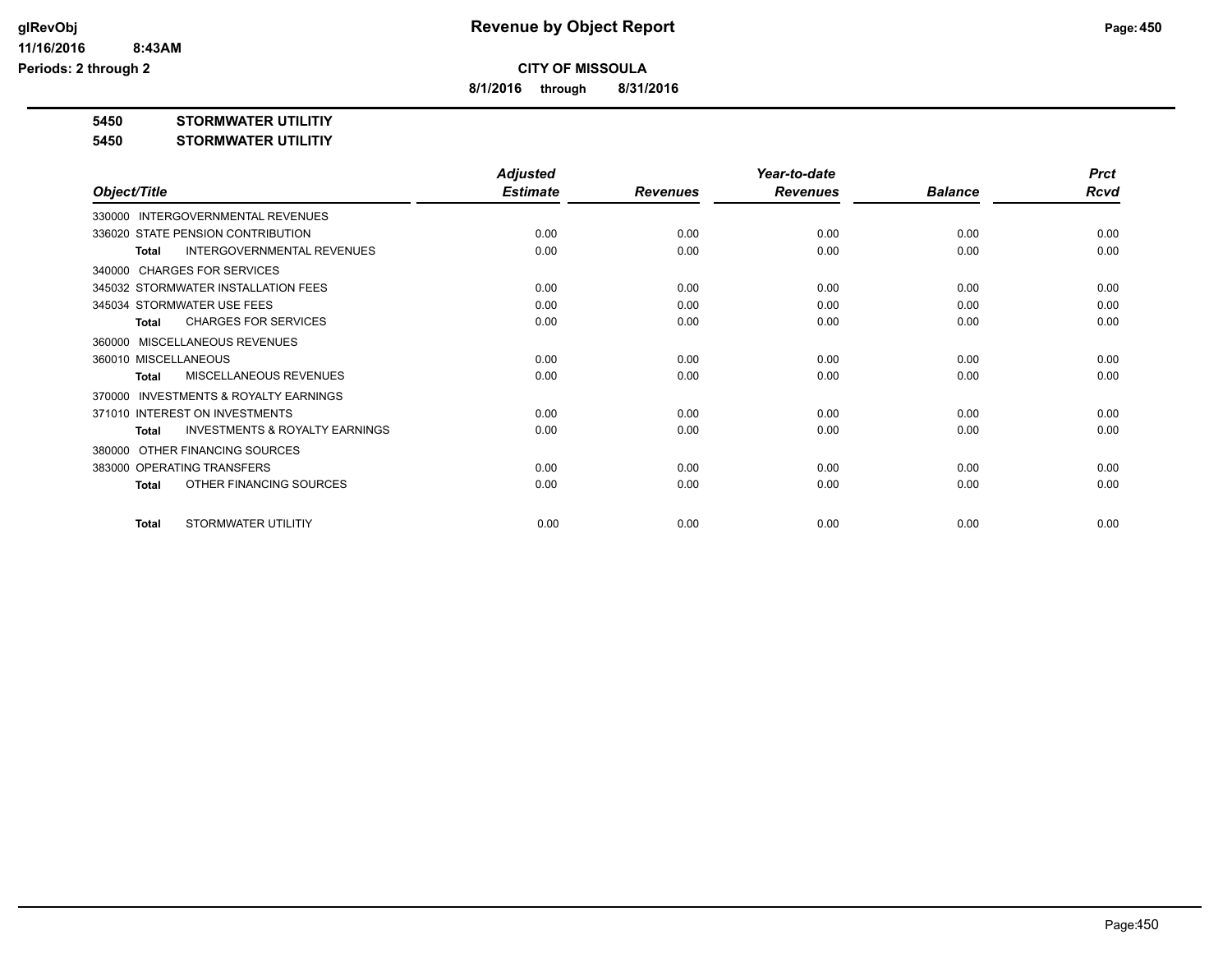**8/1/2016 through 8/31/2016**

## **5450 STORMWATER UTILITIY**

|                                                           | <b>Adjusted</b> |                 | Year-to-date    |                | <b>Prct</b> |
|-----------------------------------------------------------|-----------------|-----------------|-----------------|----------------|-------------|
| Object/Title                                              | <b>Estimate</b> | <b>Revenues</b> | <b>Revenues</b> | <b>Balance</b> | <b>Rcvd</b> |
| INTERGOVERNMENTAL REVENUES<br>330000                      |                 |                 |                 |                |             |
| 336020 STATE PENSION CONTRIBUTION                         | 0.00            | 0.00            | 0.00            | 0.00           | 0.00        |
| <b>INTERGOVERNMENTAL REVENUES</b><br><b>Total</b>         | 0.00            | 0.00            | 0.00            | 0.00           | 0.00        |
| 340000 CHARGES FOR SERVICES                               |                 |                 |                 |                |             |
| 345032 STORMWATER INSTALLATION FEES                       | 0.00            | 0.00            | 0.00            | 0.00           | 0.00        |
| 345034 STORMWATER USE FEES                                | 0.00            | 0.00            | 0.00            | 0.00           | 0.00        |
| <b>CHARGES FOR SERVICES</b><br><b>Total</b>               | 0.00            | 0.00            | 0.00            | 0.00           | 0.00        |
| 360000 MISCELLANEOUS REVENUES                             |                 |                 |                 |                |             |
| 360010 MISCELLANEOUS                                      | 0.00            | 0.00            | 0.00            | 0.00           | 0.00        |
| MISCELLANEOUS REVENUES<br><b>Total</b>                    | 0.00            | 0.00            | 0.00            | 0.00           | 0.00        |
| <b>INVESTMENTS &amp; ROYALTY EARNINGS</b><br>370000       |                 |                 |                 |                |             |
| 371010 INTEREST ON INVESTMENTS                            | 0.00            | 0.00            | 0.00            | 0.00           | 0.00        |
| <b>INVESTMENTS &amp; ROYALTY EARNINGS</b><br><b>Total</b> | 0.00            | 0.00            | 0.00            | 0.00           | 0.00        |
| OTHER FINANCING SOURCES<br>380000                         |                 |                 |                 |                |             |
| 383000 OPERATING TRANSFERS                                | 0.00            | 0.00            | 0.00            | 0.00           | 0.00        |
| OTHER FINANCING SOURCES<br><b>Total</b>                   | 0.00            | 0.00            | 0.00            | 0.00           | 0.00        |
| STORMWATER UTILITIY<br><b>Total</b>                       | 0.00            | 0.00            | 0.00            | 0.00           | 0.00        |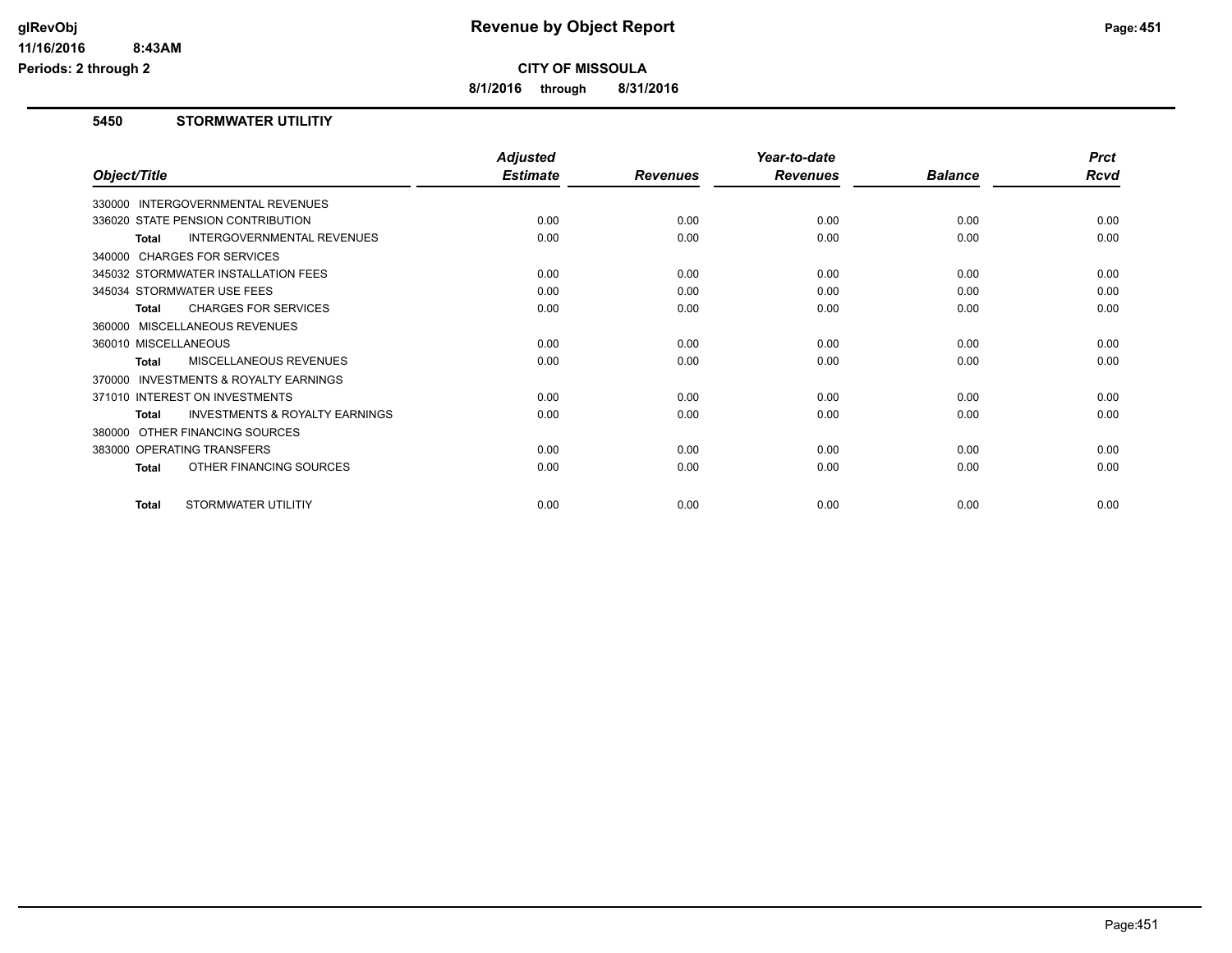**8/1/2016 through 8/31/2016**

## **5711 AQUATICS**

**5711 AQUATICS**

|                                                           | <b>Adjusted</b> |                 | Year-to-date    |                | <b>Prct</b> |  |
|-----------------------------------------------------------|-----------------|-----------------|-----------------|----------------|-------------|--|
| Object/Title                                              | <b>Estimate</b> | <b>Revenues</b> | <b>Revenues</b> | <b>Balance</b> | <b>Rcvd</b> |  |
| 330000 INTERGOVERNMENTAL REVENUES                         |                 |                 |                 |                |             |  |
| 336020 STATE PENSION CONTRIBUTION                         | 0.00            | 0.00            | 0.00            | 0.00           | 0.00        |  |
| 336023 STATE CONTRIB. - PERS                              | 0.00            | 0.00            | 0.00            | 0.00           | 0.00        |  |
| <b>INTERGOVERNMENTAL REVENUES</b><br><b>Total</b>         | 0.00            | 0.00            | 0.00            | 0.00           | 0.00        |  |
| 340000 CHARGES FOR SERVICES                               |                 |                 |                 |                |             |  |
| 340051 GRILL VAN CONCESSIONS                              | 0.00            | 9,500.25        | 23,793.80       | $-23,793.80$   | 0.00        |  |
| 346030 SWIMMING POOL FEES                                 | 0.00            | 140,683.36      | 338,595.36      | $-338,595.36$  | 0.00        |  |
| 346060 CURRENTS SWIMMING FACILITY                         | 0.00            | 22,111.29       | 57,977.21       | $-57,977.21$   | 0.00        |  |
| 346061 CURRENTS ENTERPRISE                                | 0.00            | 0.00            | 0.00            | 0.00           | 0.00        |  |
| 346062 SPLASH ENTERPRISE                                  | 0.00            | 0.00            | 0.00            | 0.00           | 0.00        |  |
| <b>CHARGES FOR SERVICES</b><br><b>Total</b>               | 0.00            | 172,294.90      | 420,366.37      | -420,366.37    | 0.00        |  |
| 360000 MISCELLANEOUS REVENUES                             |                 |                 |                 |                |             |  |
| 360010 MISCELLANEOUS                                      | 0.00            | 0.00            | 0.00            | 0.00           | 0.00        |  |
| 365000 DONATIONS                                          | 0.00            | 0.00            | 0.00            | 0.00           | 0.00        |  |
| 365019 AQUATICS DONATIONS & GRANTS                        | 0.00            | 0.00            | 0.00            | 0.00           | 0.00        |  |
| MISCELLANEOUS REVENUES<br><b>Total</b>                    | 0.00            | 0.00            | 0.00            | 0.00           | 0.00        |  |
| 370000 INVESTMENTS & ROYALTY EARNINGS                     |                 |                 |                 |                |             |  |
| 371010 INTEREST ON INVESTMENTS                            | 0.00            | 0.00            | 0.00            | 0.00           | 0.00        |  |
| <b>INVESTMENTS &amp; ROYALTY EARNINGS</b><br><b>Total</b> | 0.00            | 0.00            | 0.00            | 0.00           | 0.00        |  |
| 380000 OTHER FINANCING SOURCES                            |                 |                 |                 |                |             |  |
| 383029 TRANS FR GENERAL                                   | 0.00            | 0.00            | 0.00            | 0.00           | 0.00        |  |
| 383043 TRANSFERS FROM IMPACT FEES                         | 0.00            | 0.00            | 0.00            | 0.00           | 0.00        |  |
| 383400 CAPITAL CONTRIBUTION                               | 0.00            | 0.00            | 0.00            | 0.00           | 0.00        |  |
| OTHER FINANCING SOURCES<br><b>Total</b>                   | 0.00            | 0.00            | 0.00            | 0.00           | 0.00        |  |
| <b>AQUATICS</b>                                           | 0.00            | 172,294.90      | 420,366.37      | -420,366.37    | 0.00        |  |
| <b>Total</b>                                              |                 |                 |                 |                |             |  |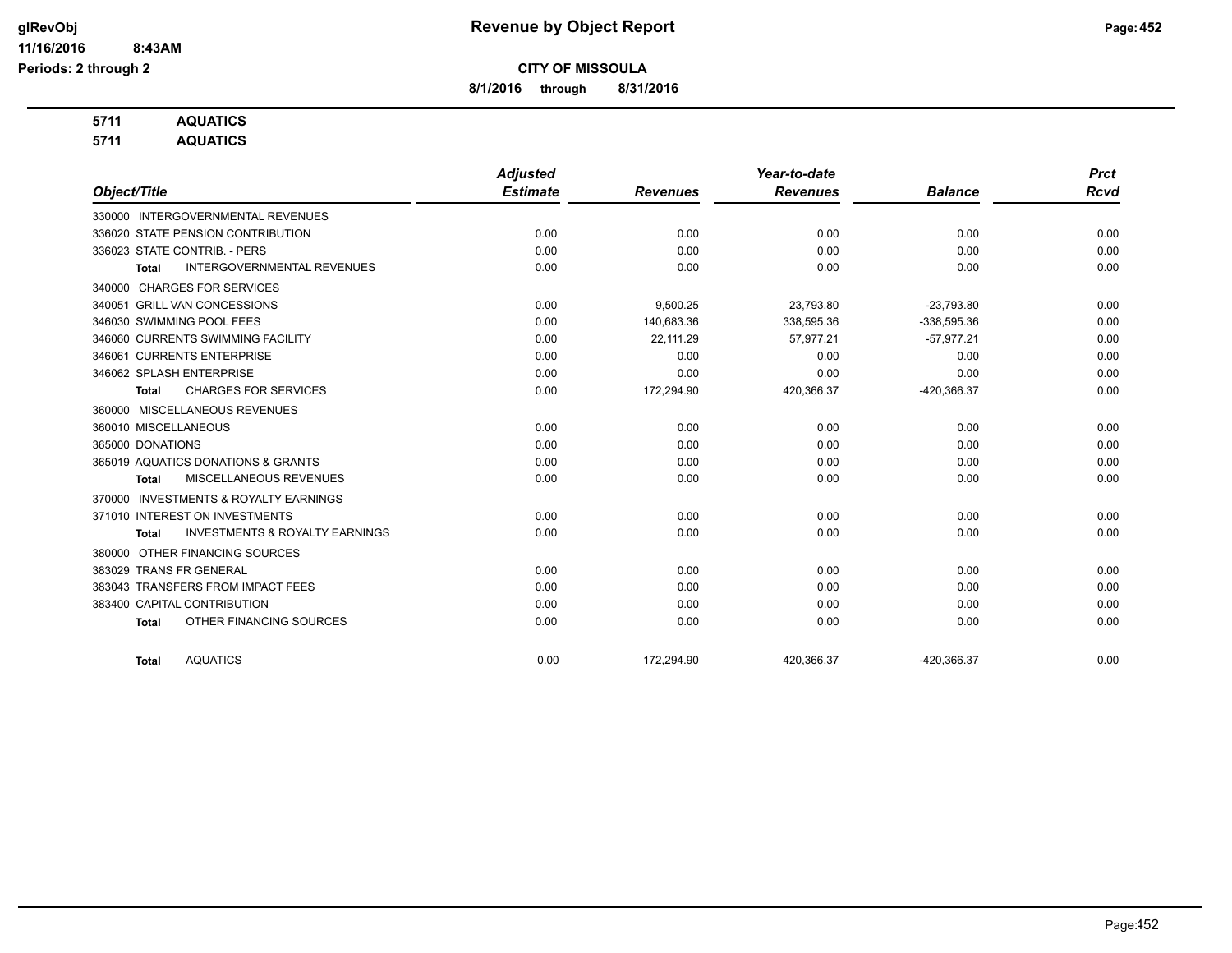**Periods: 2 through 2**

**CITY OF MISSOULA**

**8/1/2016 through 8/31/2016**

**5711 AQUATICS**

 **8:43AM**

|                                                     | <b>Adjusted</b> |                 | Year-to-date    |                | <b>Prct</b> |
|-----------------------------------------------------|-----------------|-----------------|-----------------|----------------|-------------|
| Object/Title                                        | <b>Estimate</b> | <b>Revenues</b> | <b>Revenues</b> | <b>Balance</b> | <b>Rcvd</b> |
| 330000 INTERGOVERNMENTAL REVENUES                   |                 |                 |                 |                |             |
| 336020 STATE PENSION CONTRIBUTION                   | 0.00            | 0.00            | 0.00            | 0.00           | 0.00        |
| 336023 STATE CONTRIB. - PERS                        | 0.00            | 0.00            | 0.00            | 0.00           | 0.00        |
| <b>INTERGOVERNMENTAL REVENUES</b><br><b>Total</b>   | 0.00            | 0.00            | 0.00            | 0.00           | 0.00        |
| 340000 CHARGES FOR SERVICES                         |                 |                 |                 |                |             |
| 340051 GRILL VAN CONCESSIONS                        | 0.00            | 9,500.25        | 23,793.80       | $-23,793.80$   | 0.00        |
| 346030 SWIMMING POOL FEES                           | 0.00            | 140,683.36      | 338,595.36      | $-338,595.36$  | 0.00        |
| 346060 CURRENTS SWIMMING FACILITY                   | 0.00            | 22,111.29       | 57,977.21       | $-57,977.21$   | 0.00        |
| 346061 CURRENTS ENTERPRISE                          | 0.00            | 0.00            | 0.00            | 0.00           | 0.00        |
| 346062 SPLASH ENTERPRISE                            | 0.00            | 0.00            | 0.00            | 0.00           | 0.00        |
| <b>CHARGES FOR SERVICES</b><br><b>Total</b>         | 0.00            | 172,294.90      | 420,366.37      | -420,366.37    | 0.00        |
| 360000 MISCELLANEOUS REVENUES                       |                 |                 |                 |                |             |
| 360010 MISCELLANEOUS                                | 0.00            | 0.00            | 0.00            | 0.00           | 0.00        |
| 365000 DONATIONS                                    | 0.00            | 0.00            | 0.00            | 0.00           | 0.00        |
| 365019 AQUATICS DONATIONS & GRANTS                  | 0.00            | 0.00            | 0.00            | 0.00           | 0.00        |
| MISCELLANEOUS REVENUES<br>Total                     | 0.00            | 0.00            | 0.00            | 0.00           | 0.00        |
| <b>INVESTMENTS &amp; ROYALTY EARNINGS</b><br>370000 |                 |                 |                 |                |             |
| 371010 INTEREST ON INVESTMENTS                      | 0.00            | 0.00            | 0.00            | 0.00           | 0.00        |
| <b>INVESTMENTS &amp; ROYALTY EARNINGS</b><br>Total  | 0.00            | 0.00            | 0.00            | 0.00           | 0.00        |
| 380000 OTHER FINANCING SOURCES                      |                 |                 |                 |                |             |
| 383029 TRANS FR GENERAL                             | 0.00            | 0.00            | 0.00            | 0.00           | 0.00        |
| 383043 TRANSFERS FROM IMPACT FEES                   | 0.00            | 0.00            | 0.00            | 0.00           | 0.00        |
| 383400 CAPITAL CONTRIBUTION                         | 0.00            | 0.00            | 0.00            | 0.00           | 0.00        |
| OTHER FINANCING SOURCES<br><b>Total</b>             | 0.00            | 0.00            | 0.00            | 0.00           | 0.00        |
| <b>AQUATICS</b><br><b>Total</b>                     | 0.00            | 172,294.90      | 420.366.37      | -420,366.37    | 0.00        |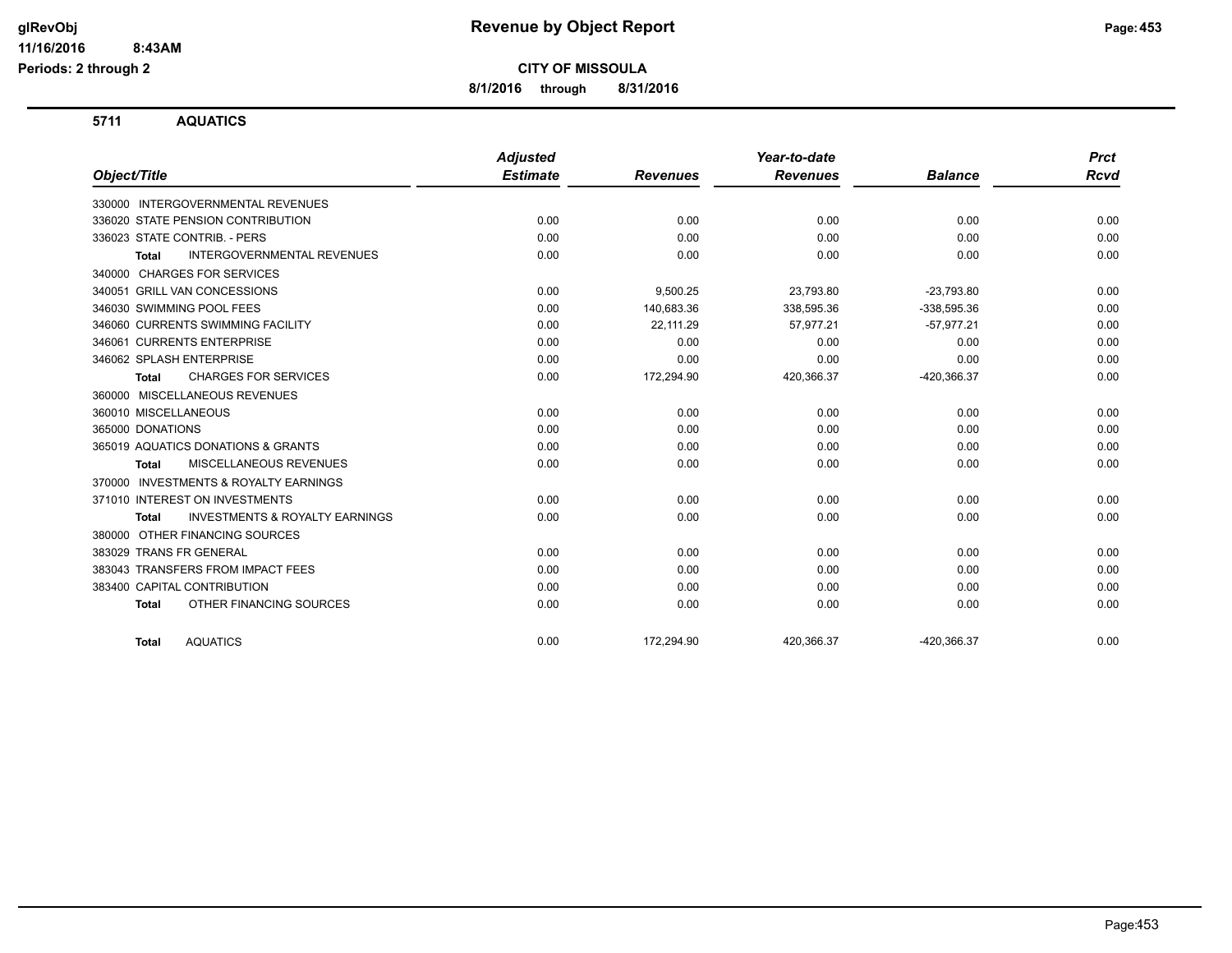**8/1/2016 through 8/31/2016**

## **6050 EMPLOYEE BENEFIT PLAN FUND**

#### **6050 EMPLOYEE BENEFIT PLAN FUND**

|                                                          | <b>Adjusted</b> |                 | Year-to-date    |                 | <b>Prct</b> |
|----------------------------------------------------------|-----------------|-----------------|-----------------|-----------------|-------------|
| Object/Title                                             | <b>Estimate</b> | <b>Revenues</b> | <b>Revenues</b> | <b>Balance</b>  | <b>Rcvd</b> |
| 330000 INTERGOVERNMENTAL REVENUES                        |                 |                 |                 |                 |             |
| 334112 WELLNESS GRANT                                    | 0.00            | 0.00            | 0.00            | 0.00            | 0.00        |
| <b>INTERGOVERNMENTAL REVENUES</b><br><b>Total</b>        | 0.00            | 0.00            | 0.00            | 0.00            | 0.00        |
| 360000 MISCELLANEOUS REVENUES                            |                 |                 |                 |                 |             |
| 360010 MISCELLANEOUS                                     | 0.00            | 0.00            | 0.00            | 0.00            | 0.00        |
| MISCELLANEOUS REVENUES<br><b>Total</b>                   | 0.00            | 0.00            | 0.00            | 0.00            | 0.00        |
| 370000 INVESTMENTS & ROYALTY EARNINGS                    |                 |                 |                 |                 |             |
| 371010 INTEREST ON INVESTMENTS                           | 0.00            | 0.00            | 0.00            | 0.00            | 0.00        |
| <b>INVESTMENTS &amp; ROYALTY EARNINGS</b><br>Total       | 0.00            | 0.00            | 0.00            | 0.00            | 0.00        |
| 380000 OTHER FINANCING SOURCES                           |                 |                 |                 |                 |             |
| 383028 TRANS FROM GF FOR HEALTH RESERVE                  | 0.00            | 0.00            | 0.00            | 0.00            | 0.00        |
| 383029 TRANS FR GENERAL                                  | 0.00            | 5,809.65        | 17,736.94       | $-17,736.94$    | 0.00        |
| OTHER FINANCING SOURCES<br>Total                         | 0.00            | 5,809.65        | 17,736.94       | $-17,736.94$    | 0.00        |
| 390000 INTERNAL SERVICES                                 |                 |                 |                 |                 |             |
| 396001 INSURANCE REIMBURSEMENTS                          | 0.00            | 0.00            | $-15,672.69$    | 15,672.69       | 0.00        |
| 396002 CITY CONTRIBUTIONS                                | 0.00            | 237,980.10      | 721,938.45      | $-721,938.45$   | 0.00        |
| 396003 EMPLOYEE DEDUCTION CONTRIBUTIONS                  | 0.00            | 65,176.24       | 433,988.02      | -433,988.02     | 0.00        |
| 396004 RETIREE CONTRIBUTIONS                             | 0.00            | 33,561.90       | 40,295.30       | $-40,295.30$    | 0.00        |
| 396005 FIRE + POLICE ADDTL HEALTH CONTRIB                | 0.00            | 134,082.00      | 390,276.00      | $-390,276.00$   | 0.00        |
| 396006 RX REBATES                                        | 0.00            | 0.00            | $-0.36$         | 0.36            | 0.00        |
| 396007 OTHER PARTICIPANT HEALTH PREM CONTRIB             | 0.00            | 345.93          | 628.43          | $-628.43$       | 0.00        |
| 396008 COBRA CONTRIBUTIONS                               | 0.00            | 0.00            | 0.00            | 0.00            | 0.00        |
| 396009 WELLNESS PROGRAM CONTRIBUTIONS                    | 0.00            | 0.00            | 0.00            | 0.00            | 0.00        |
| 396010 EMPLOYEE SUPPLI LIFE INSURANCE CONTRI             | 0.00            | 2,748.95        | 3,588.67        | $-3,588.67$     | 0.00        |
| <b>EMPLOYEE VISION INSURANCE CONTRIBUTIONS</b><br>396011 | 0.00            | 150.52          | 293.01          | $-293.01$       | 0.00        |
| <b>INTERNAL SERVICES</b><br><b>Total</b>                 | 0.00            | 474,045.64      | 1,575,334.83    | $-1,575,334.83$ | 0.00        |
| <b>EMPLOYEE BENEFIT PLAN FUND</b><br><b>Total</b>        | 0.00            | 479.855.29      | 1,593,071.77    | $-1,593,071.77$ | 0.00        |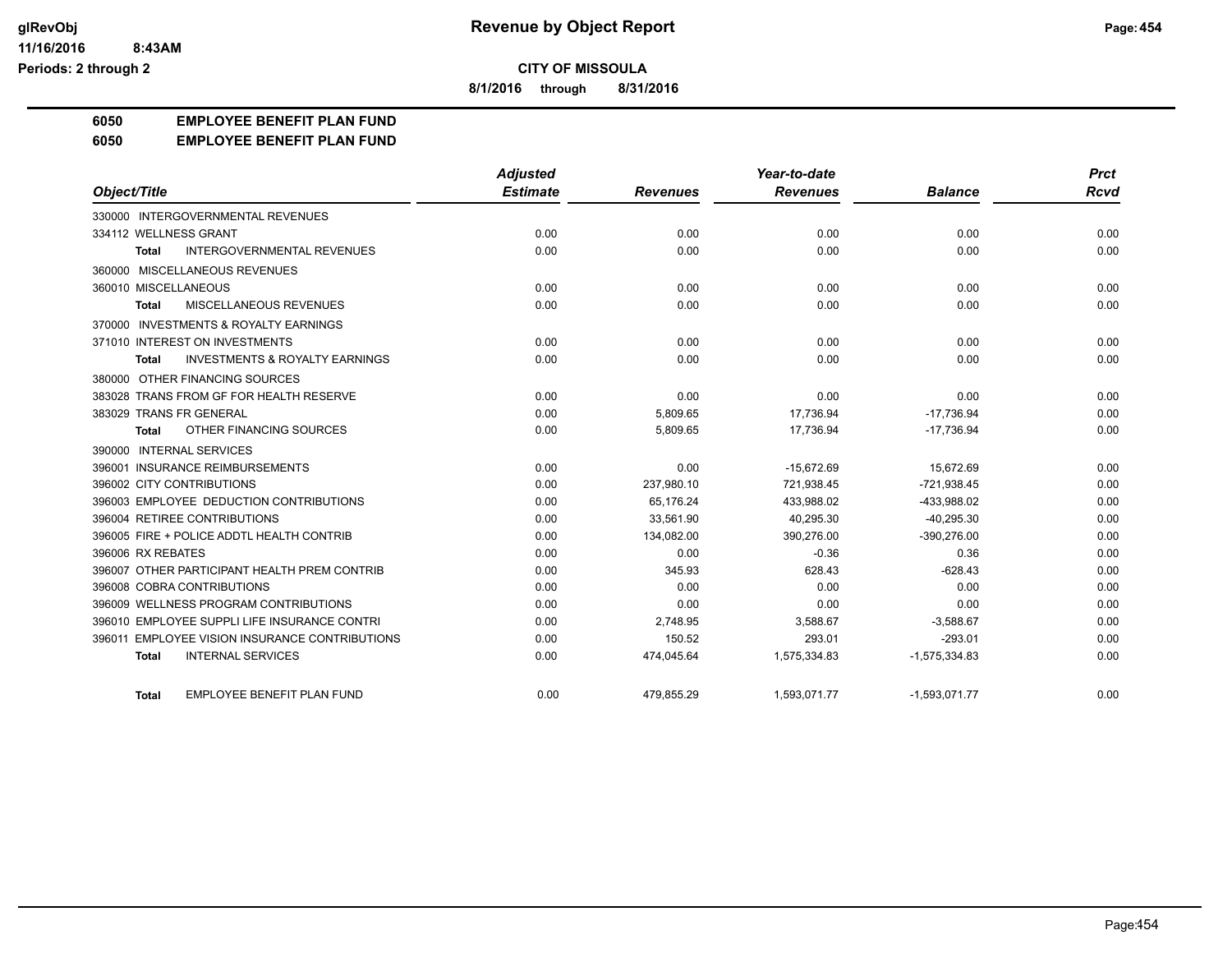**11/16/2016 8:43AM**

**Periods: 2 through 2**

## **CITY OF MISSOULA**

**8/1/2016 through 8/31/2016**

#### **6050 EMPLOYEE BENEFIT PLAN FUND**

|                                                           | <b>Adjusted</b> |                 | Year-to-date    |                 | <b>Prct</b> |
|-----------------------------------------------------------|-----------------|-----------------|-----------------|-----------------|-------------|
| Object/Title                                              | <b>Estimate</b> | <b>Revenues</b> | <b>Revenues</b> | <b>Balance</b>  | <b>Rcvd</b> |
| 330000 INTERGOVERNMENTAL REVENUES                         |                 |                 |                 |                 |             |
| 334112 WELLNESS GRANT                                     | 0.00            | 0.00            | 0.00            | 0.00            | 0.00        |
| <b>INTERGOVERNMENTAL REVENUES</b><br><b>Total</b>         | 0.00            | 0.00            | 0.00            | 0.00            | 0.00        |
| 360000 MISCELLANEOUS REVENUES                             |                 |                 |                 |                 |             |
| 360010 MISCELLANEOUS                                      | 0.00            | 0.00            | 0.00            | 0.00            | 0.00        |
| <b>MISCELLANEOUS REVENUES</b><br><b>Total</b>             | 0.00            | 0.00            | 0.00            | 0.00            | 0.00        |
| 370000 INVESTMENTS & ROYALTY EARNINGS                     |                 |                 |                 |                 |             |
| 371010 INTEREST ON INVESTMENTS                            | 0.00            | 0.00            | 0.00            | 0.00            | 0.00        |
| <b>INVESTMENTS &amp; ROYALTY EARNINGS</b><br><b>Total</b> | 0.00            | 0.00            | 0.00            | 0.00            | 0.00        |
| 380000 OTHER FINANCING SOURCES                            |                 |                 |                 |                 |             |
| 383028 TRANS FROM GF FOR HEALTH RESERVE                   | 0.00            | 0.00            | 0.00            | 0.00            | 0.00        |
| 383029 TRANS FR GENERAL                                   | 0.00            | 5,809.65        | 17,736.94       | $-17,736.94$    | 0.00        |
| OTHER FINANCING SOURCES<br><b>Total</b>                   | 0.00            | 5,809.65        | 17,736.94       | $-17,736.94$    | 0.00        |
| 390000 INTERNAL SERVICES                                  |                 |                 |                 |                 |             |
| 396001 INSURANCE REIMBURSEMENTS                           | 0.00            | 0.00            | $-15,672.69$    | 15,672.69       | 0.00        |
| 396002 CITY CONTRIBUTIONS                                 | 0.00            | 237,980.10      | 721,938.45      | $-721,938.45$   | 0.00        |
| 396003 EMPLOYEE DEDUCTION CONTRIBUTIONS                   | 0.00            | 65.176.24       | 433,988.02      | -433,988.02     | 0.00        |
| 396004 RETIREE CONTRIBUTIONS                              | 0.00            | 33,561.90       | 40,295.30       | $-40,295.30$    | 0.00        |
| 396005 FIRE + POLICE ADDTL HEALTH CONTRIB                 | 0.00            | 134,082.00      | 390,276.00      | $-390,276.00$   | 0.00        |
| 396006 RX REBATES                                         | 0.00            | 0.00            | $-0.36$         | 0.36            | 0.00        |
| 396007 OTHER PARTICIPANT HEALTH PREM CONTRIB              | 0.00            | 345.93          | 628.43          | $-628.43$       | 0.00        |
| 396008 COBRA CONTRIBUTIONS                                | 0.00            | 0.00            | 0.00            | 0.00            | 0.00        |
| 396009 WELLNESS PROGRAM CONTRIBUTIONS                     | 0.00            | 0.00            | 0.00            | 0.00            | 0.00        |
| 396010 EMPLOYEE SUPPLI LIFE INSURANCE CONTRI              | 0.00            | 2,748.95        | 3,588.67        | $-3,588.67$     | 0.00        |
| <b>EMPLOYEE VISION INSURANCE CONTRIBUTION</b><br>396011   | 0.00            | 150.52          | 293.01          | $-293.01$       | 0.00        |
| <b>INTERNAL SERVICES</b><br><b>Total</b>                  | 0.00            | 474,045.64      | 1,575,334.83    | $-1,575,334.83$ | 0.00        |
| EMPLOYEE BENEFIT PLAN FUND<br><b>Total</b>                | 0.00            | 479,855.29      | 1,593,071.77    | $-1,593,071.77$ | 0.00        |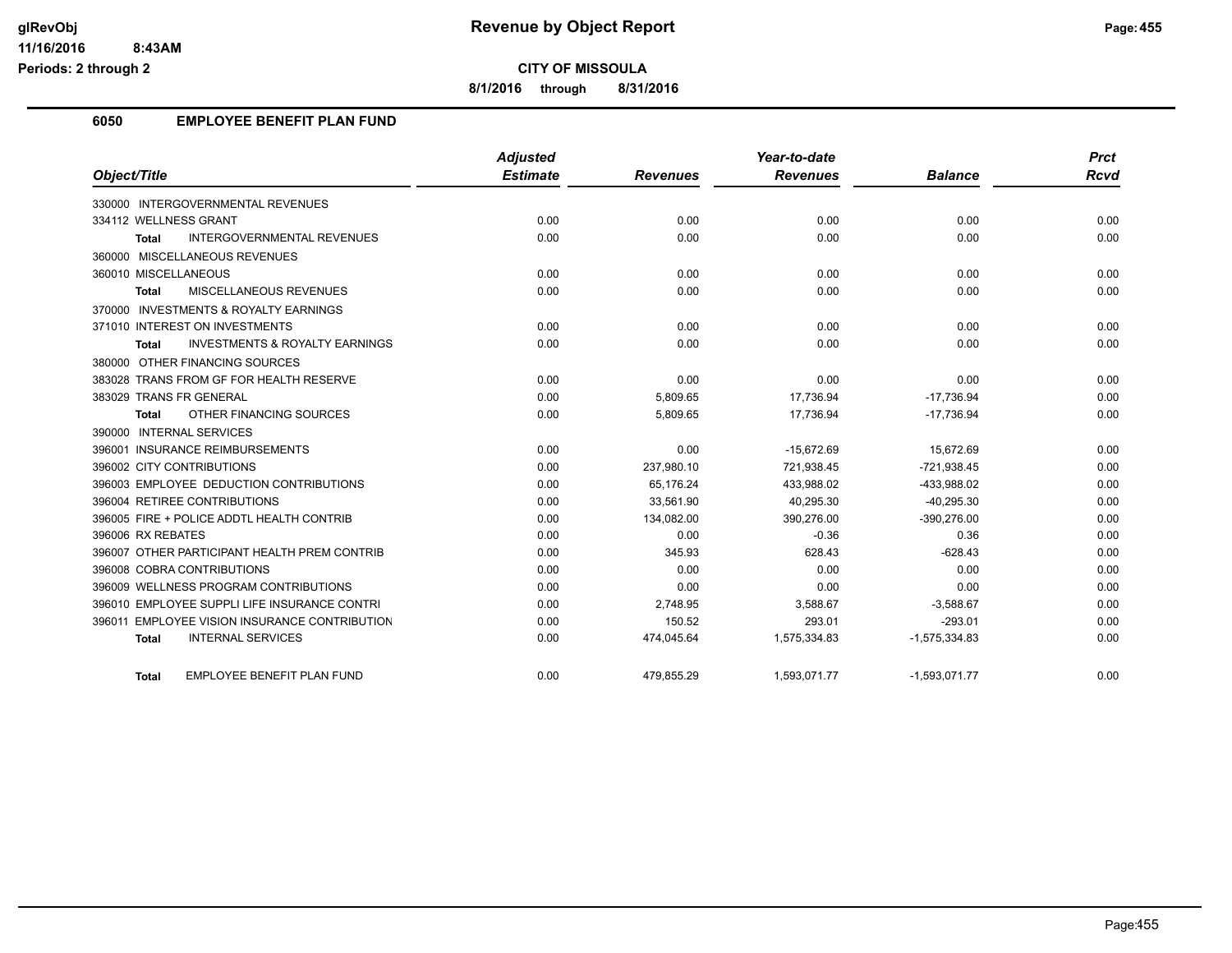**8/1/2016 through 8/31/2016**

**7370 PARKING COMMISSION FUND**

**7370 PARKING COMMISSION FUND**

|                                                    | <b>Adjusted</b> |                 | Year-to-date    |                | <b>Prct</b> |  |
|----------------------------------------------------|-----------------|-----------------|-----------------|----------------|-------------|--|
| Object/Title                                       | <b>Estimate</b> | <b>Revenues</b> | <b>Revenues</b> | <b>Balance</b> | <b>Rcvd</b> |  |
| 330000 INTERGOVERNMENTAL REVENUES                  |                 |                 |                 |                |             |  |
| 336020 STATE PENSION CONTRIBUTION                  | 0.00            | 0.00            | 0.00            | 0.00           | 0.00        |  |
| 336023 STATE CONTRIB. - PERS                       | 0.00            | 0.00            | 0.00            | 0.00           | 0.00        |  |
| <b>INTERGOVERNMENTAL REVENUES</b><br><b>Total</b>  | 0.00            | 0.00            | 0.00            | 0.00           | 0.00        |  |
| 340000 CHARGES FOR SERVICES                        |                 |                 |                 |                |             |  |
| 343009 TOW CHARGES                                 | 0.00            | 0.00            | 0.00            | 0.00           | 0.00        |  |
| 343015 PARKING                                     | 0.00            | 0.00            | 0.00            | 0.00           | 0.00        |  |
| 343016 METER MONEY                                 | 0.00            | 101,622.63      | 184,004.34      | $-184,004.34$  | 0.00        |  |
| 343017 PARKING LEASE REVENUE                       | 0.00            | 47,179.00       | 121,740.00      | $-121,740.00$  | 0.00        |  |
| 343018 *** Title Not Found ***                     | 0.00            | 9,581.85        | 17,080.80       | $-17,080.80$   | 0.00        |  |
| 343301 BOOT REMOVAL                                | 0.00            | 830.00          | 1,385.00        | $-1,385.00$    | 0.00        |  |
| <b>CHARGES FOR SERVICES</b><br><b>Total</b>        | 0.00            | 159,213.48      | 324,210.14      | $-324,210.14$  | 0.00        |  |
| 350000 FINES & FORFEITURES                         |                 |                 |                 |                |             |  |
| 352000 TICKETS                                     | 0.00            | 0.00            | 0.00            | 0.00           | 0.00        |  |
| 352001 PARKING TICKET REVENUE                      | 0.00            | 25,206.00       | 45,722.50       | $-45,722.50$   | 0.00        |  |
| 352002 PARKING FINES                               | 0.00            | 0.00            | 0.00            | 0.00           | 0.00        |  |
| <b>FINES &amp; FORFEITURES</b><br><b>Total</b>     | 0.00            | 25,206.00       | 45,722.50       | $-45,722.50$   | 0.00        |  |
| 360000 MISCELLANEOUS REVENUES                      |                 |                 |                 |                |             |  |
| 360010 MISCELLANEOUS                               | 0.00            | 6,069.00        | 16,739.00       | $-16,739.00$   | 0.00        |  |
| 360018 MARKET ON FRONT UTILITY PAYMENTS            | 0.00            | 201.92          | 201.92          | $-201.92$      | 0.00        |  |
| 360019 GARBAGE-MARKET ON FRONT                     | 0.00            | 0.00            | 0.00            | 0.00           | 0.00        |  |
| 362002 BAD CHECK CHARGES                           | 0.00            | 0.00            | 0.00            | 0.00           | 0.00        |  |
| 362005 LEASE LATE PAYMENT PENALTY                  | 0.00            | 0.00            | 0.00            | 0.00           | 0.00        |  |
| 364040 INSURANCE AND DAMAGE RECOVERY               | 0.00            | 0.00            | 0.00            | 0.00           | 0.00        |  |
| <b>MISCELLANEOUS REVENUES</b><br>Total             | 0.00            | 6,270.92        | 16,940.92       | $-16,940.92$   | 0.00        |  |
| 370000 INVESTMENTS & ROYALTY EARNINGS              |                 |                 |                 |                |             |  |
| 371010 INTEREST ON INVESTMENTS                     | 0.00            | 0.00            | 0.00            | 0.00           | 0.00        |  |
| 371020 GAIN/LOSS IN MARKET VALUE OF INVESTMENTS    | 0.00            | 0.00            | 0.00            | 0.00           | 0.00        |  |
| <b>INVESTMENTS &amp; ROYALTY EARNINGS</b><br>Total | 0.00            | 0.00            | 0.00            | 0.00           | 0.00        |  |
| 380000 OTHER FINANCING SOURCES                     |                 |                 |                 |                |             |  |
| 381010 BOND PROCEEDS                               | 0.00            | 0.00            | 0.00            | 0.00           | 0.00        |  |
| 381090 PROCEEDS FROM CAPITAL LEASE                 | 0.00            | 0.00            | 0.00            | 0.00           | 0.00        |  |
| 382010 SALE OF FIXED ASSETS                        | 0.00            | 0.00            | 0.00            | 0.00           | 0.00        |  |
| 383013 TRANS FR SID DEBT SERVICE                   | 0.00            | 0.00            | 0.00            | 0.00           | 0.00        |  |
| 383400 CAPITAL CONTRIBUTION                        | 0.00            | 0.00            | 0.00            | 0.00           | 0.00        |  |
| OTHER FINANCING SOURCES<br><b>Total</b>            | 0.00            | 0.00            | 0.00            | 0.00           | 0.00        |  |
| PARKING COMMISSION FUND<br><b>Total</b>            | 0.00            | 190,690.40      | 386,873.56      | -386,873.56    | 0.00        |  |
|                                                    |                 |                 |                 |                |             |  |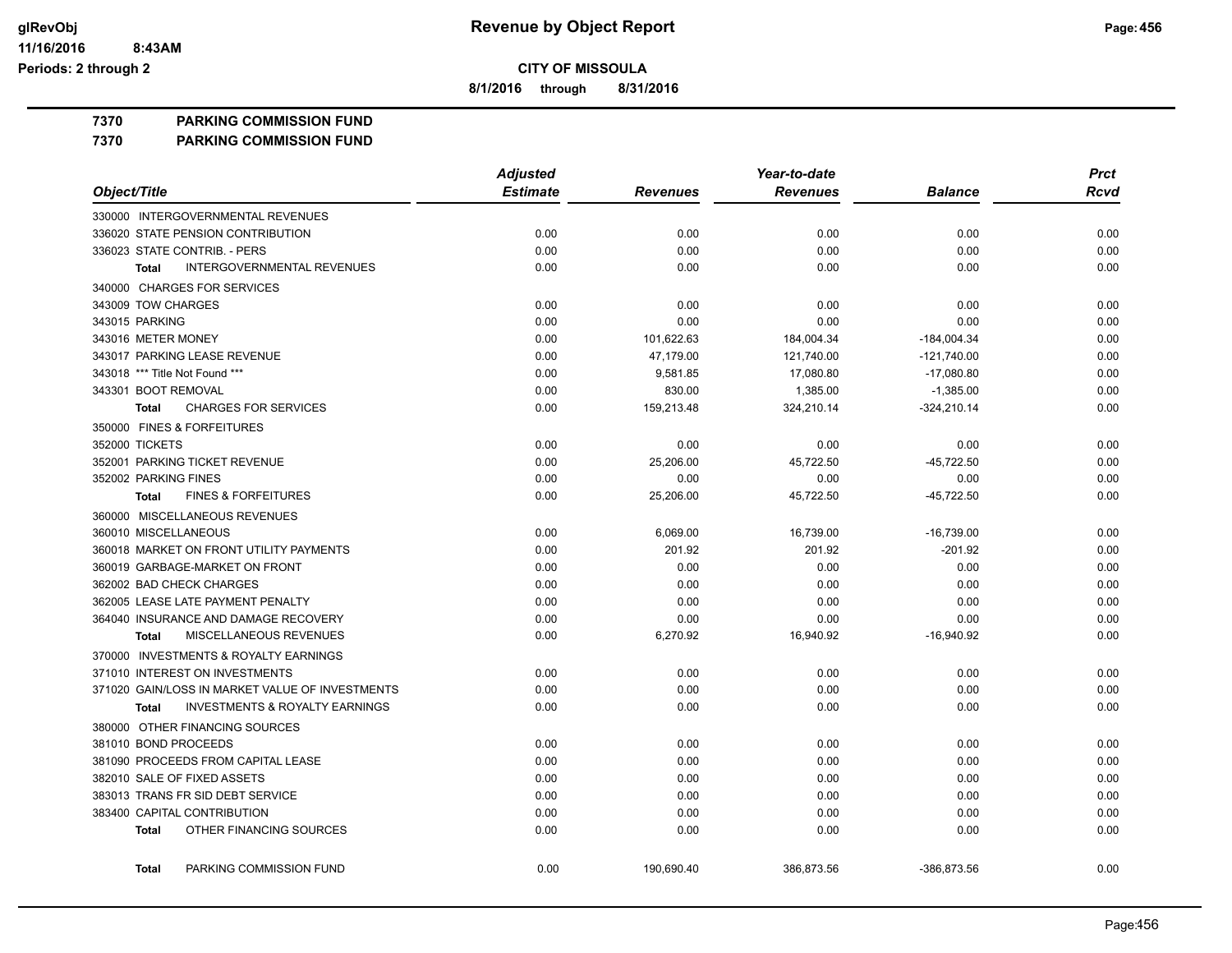**CITY OF MISSOULA 8/1/2016 through 8/31/2016**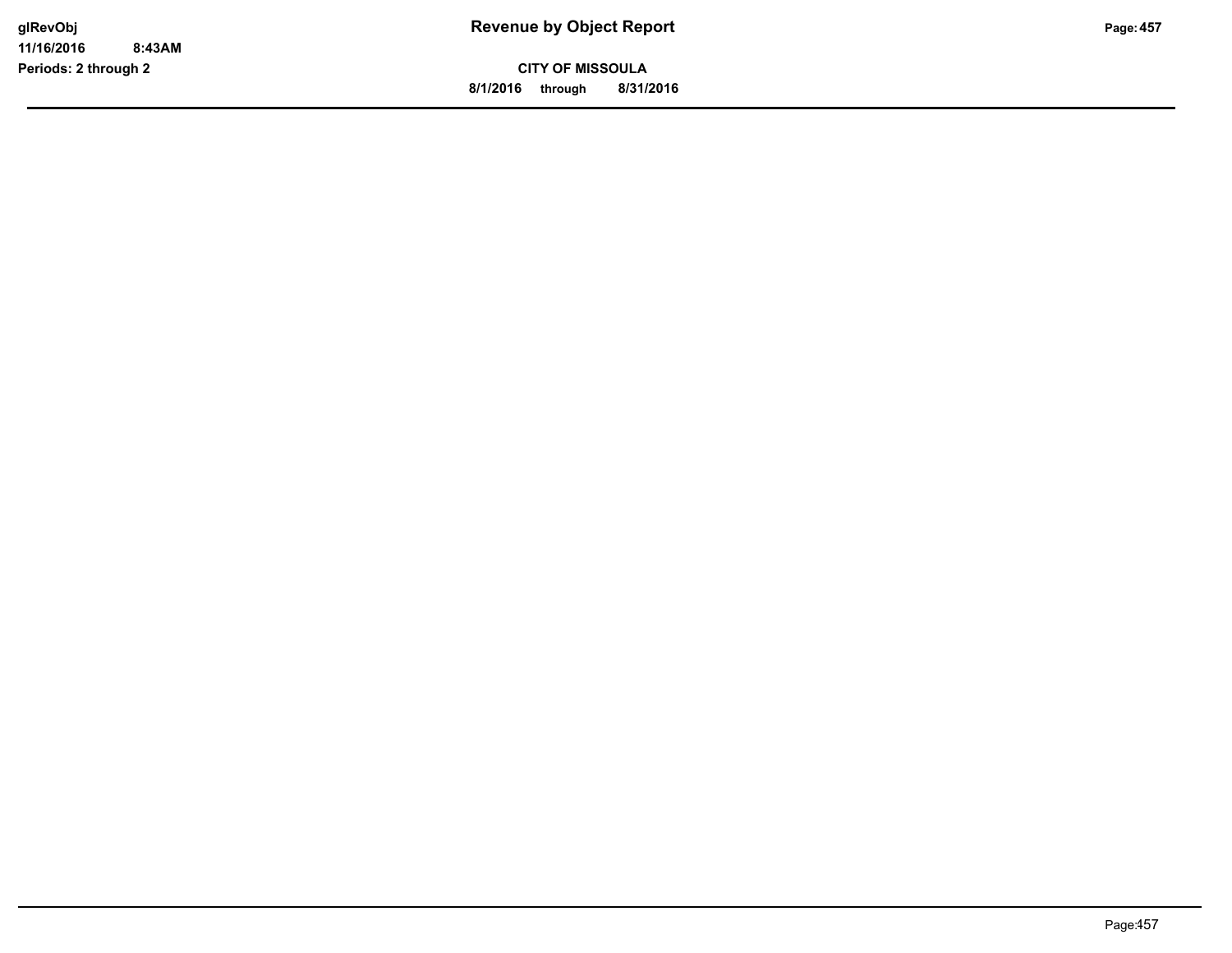**Periods: 2 through 2**

**CITY OF MISSOULA**

**8/1/2016 through 8/31/2016**

### **7370 PARKING COMMISSION FUND**

|                                                           | <b>Adjusted</b> | Year-to-date    |                 |                | <b>Prct</b> |
|-----------------------------------------------------------|-----------------|-----------------|-----------------|----------------|-------------|
| Object/Title                                              | <b>Estimate</b> | <b>Revenues</b> | <b>Revenues</b> | <b>Balance</b> | <b>Rcvd</b> |
| 330000 INTERGOVERNMENTAL REVENUES                         |                 |                 |                 |                |             |
| 336020 STATE PENSION CONTRIBUTION                         | 0.00            | 0.00            | 0.00            | 0.00           | 0.00        |
| 336023 STATE CONTRIB. - PERS                              | 0.00            | 0.00            | 0.00            | 0.00           | 0.00        |
| <b>INTERGOVERNMENTAL REVENUES</b><br><b>Total</b>         | 0.00            | 0.00            | 0.00            | 0.00           | 0.00        |
| 340000 CHARGES FOR SERVICES                               |                 |                 |                 |                |             |
| 343009 TOW CHARGES                                        | 0.00            | 0.00            | 0.00            | 0.00           | 0.00        |
| 343015 PARKING                                            | 0.00            | 0.00            | 0.00            | 0.00           | 0.00        |
| 343016 METER MONEY                                        | 0.00            | 101,622.63      | 184,004.34      | $-184,004.34$  | 0.00        |
| 343017 PARKING LEASE REVENUE                              | 0.00            | 47,179.00       | 121,740.00      | $-121,740.00$  | 0.00        |
| 343018 *** Title Not Found ***                            | 0.00            | 9,581.85        | 17,080.80       | $-17,080.80$   | 0.00        |
| 343301 BOOT REMOVAL                                       | 0.00            | 830.00          | 1,385.00        | $-1,385.00$    | 0.00        |
| <b>CHARGES FOR SERVICES</b><br><b>Total</b>               | 0.00            | 159,213.48      | 324,210.14      | $-324,210.14$  | 0.00        |
| 350000 FINES & FORFEITURES                                |                 |                 |                 |                |             |
| 352000 TICKETS                                            | 0.00            | 0.00            | 0.00            | 0.00           | 0.00        |
| 352001 PARKING TICKET REVENUE                             | 0.00            | 25,206.00       | 45,722.50       | $-45,722.50$   | 0.00        |
| 352002 PARKING FINES                                      | 0.00            | 0.00            | 0.00            | 0.00           | 0.00        |
| <b>FINES &amp; FORFEITURES</b><br><b>Total</b>            | 0.00            | 25,206.00       | 45,722.50       | $-45,722.50$   | 0.00        |
| 360000 MISCELLANEOUS REVENUES                             |                 |                 |                 |                |             |
| 360010 MISCELLANEOUS                                      | 0.00            | 6,069.00        | 16,739.00       | $-16,739.00$   | 0.00        |
| 360018 MARKET ON FRONT UTILITY PAYMENTS                   | 0.00            | 201.92          | 201.92          | $-201.92$      | 0.00        |
| 360019 GARBAGE-MARKET ON FRONT                            | 0.00            | 0.00            | 0.00            | 0.00           | 0.00        |
| 362002 BAD CHECK CHARGES                                  | 0.00            | 0.00            | 0.00            | 0.00           | 0.00        |
| 362005 LEASE LATE PAYMENT PENALTY                         | 0.00            | 0.00            | 0.00            | 0.00           | 0.00        |
| 364040 INSURANCE AND DAMAGE RECOVERY                      | 0.00            | 0.00            | 0.00            | 0.00           | 0.00        |
| MISCELLANEOUS REVENUES<br><b>Total</b>                    | 0.00            | 6,270.92        | 16,940.92       | $-16,940.92$   | 0.00        |
| 370000 INVESTMENTS & ROYALTY EARNINGS                     |                 |                 |                 |                |             |
| 371010 INTEREST ON INVESTMENTS                            | 0.00            | 0.00            | 0.00            | 0.00           | 0.00        |
| 371020 GAIN/LOSS IN MARKET VALUE OF INVESTMENT            | 0.00            | 0.00            | 0.00            | 0.00           | 0.00        |
| <b>INVESTMENTS &amp; ROYALTY EARNINGS</b><br><b>Total</b> | 0.00            | 0.00            | 0.00            | 0.00           | 0.00        |
| 380000 OTHER FINANCING SOURCES                            |                 |                 |                 |                |             |
| 381010 BOND PROCEEDS                                      | 0.00            | 0.00            | 0.00            | 0.00           | 0.00        |
| 381090 PROCEEDS FROM CAPITAL LEASE                        | 0.00            | 0.00            | 0.00            | 0.00           | 0.00        |
| 382010 SALE OF FIXED ASSETS                               | 0.00            | 0.00            | 0.00            | 0.00           | 0.00        |
| 383013 TRANS FR SID DEBT SERVICE                          | 0.00            | 0.00            | 0.00            | 0.00           | 0.00        |
| 383400 CAPITAL CONTRIBUTION                               | 0.00            | 0.00            | 0.00            | 0.00           | 0.00        |
| OTHER FINANCING SOURCES<br><b>Total</b>                   | 0.00            | 0.00            | 0.00            | 0.00           | 0.00        |
| PARKING COMMISSION FUND<br><b>Total</b>                   | 0.00            | 190,690.40      | 386,873.56      | -386.873.56    | 0.00        |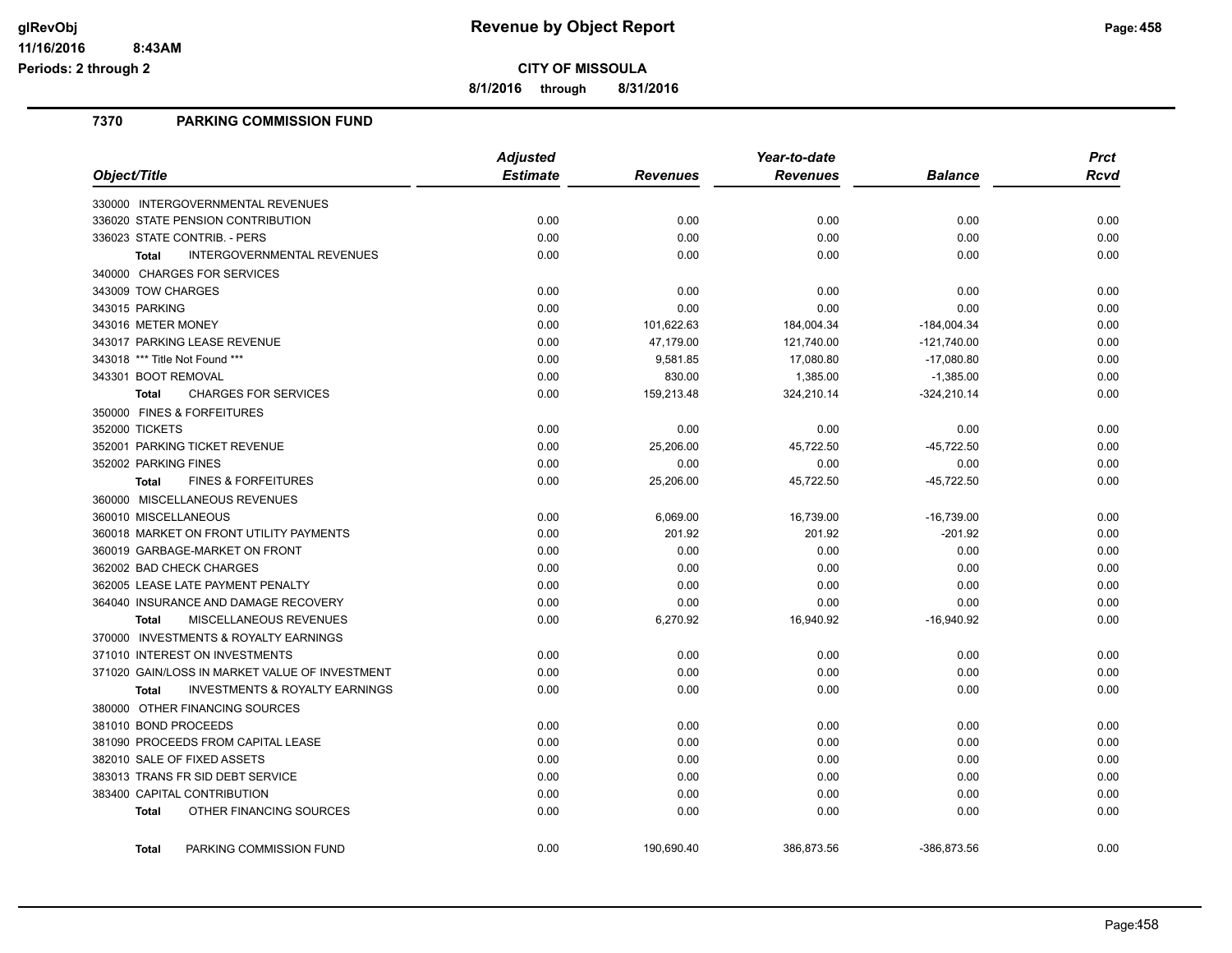**CITY OF MISSOULA 8/1/2016 through 8/31/2016**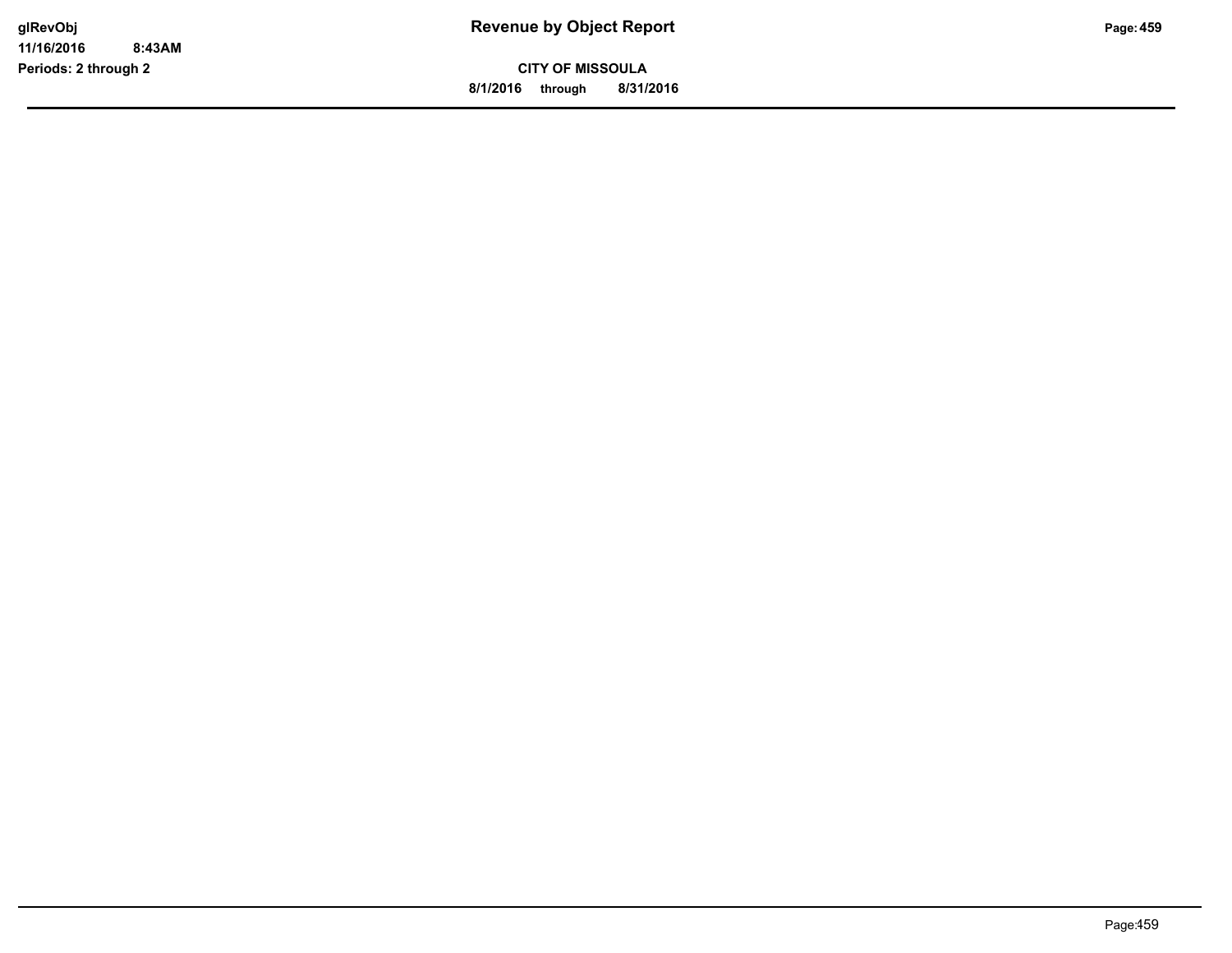**8/1/2016 through 8/31/2016**

**7371 FRONT STREET PARKING BONDS**

**7371 FRONT STREET PARKING BONDS**

|                                                     | <b>Adjusted</b> |                 | Year-to-date    |                | <b>Prct</b> |
|-----------------------------------------------------|-----------------|-----------------|-----------------|----------------|-------------|
| Object/Title                                        | <b>Estimate</b> | <b>Revenues</b> | <b>Revenues</b> | <b>Balance</b> | <b>Rcvd</b> |
| 330000 INTERGOVERNMENTAL REVENUES                   |                 |                 |                 |                |             |
| 331990 IRS REIMB/DEBT SVS INTEREST                  | 0.00            | 0.00            | 0.00            | 0.00           | 0.00        |
| 338000 LOCAL SHARING OF TAX INCREMENT               | 0.00            | 0.00            | 0.00            | 0.00           | 0.00        |
| <b>INTERGOVERNMENTAL REVENUES</b><br>Total          | 0.00            | 0.00            | 0.00            | 0.00           | 0.00        |
| 360000 MISCELLANEOUS REVENUES                       |                 |                 |                 |                |             |
| 360010 MISCELLANEOUS                                | 0.00            | 0.00            | 0.00            | 0.00           | 0.00        |
| MISCELLANEOUS REVENUES<br>Total                     | 0.00            | 0.00            | 0.00            | 0.00           | 0.00        |
| <b>INVESTMENTS &amp; ROYALTY EARNINGS</b><br>370000 |                 |                 |                 |                |             |
| 371010 INTEREST ON INVESTMENTS                      | 0.00            | 0.00            | 0.00            | 0.00           | 0.00        |
| <b>INVESTMENTS &amp; ROYALTY EARNINGS</b><br>Total  | 0.00            | 0.00            | 0.00            | 0.00           | 0.00        |
| 380000 OTHER FINANCING SOURCES                      |                 |                 |                 |                |             |
| 381009 TRANSFERS IN                                 | 0.00            | 0.00            | 0.00            | 0.00           | 0.00        |
| 381010 BOND PROCEEDS                                | 0.00            | 0.00            | 0.00            | 0.00           | 0.00        |
| 383000 OPERATING TRANSFERS                          | 0.00            | 13,536.25       | 27,072.50       | $-27,072.50$   | 0.00        |
| OTHER FINANCING SOURCES<br>Total                    | 0.00            | 13,536.25       | 27,072.50       | $-27,072.50$   | 0.00        |
| FRONT STREET PARKING BONDS<br>Total                 | 0.00            | 13,536.25       | 27,072.50       | $-27,072.50$   | 0.00        |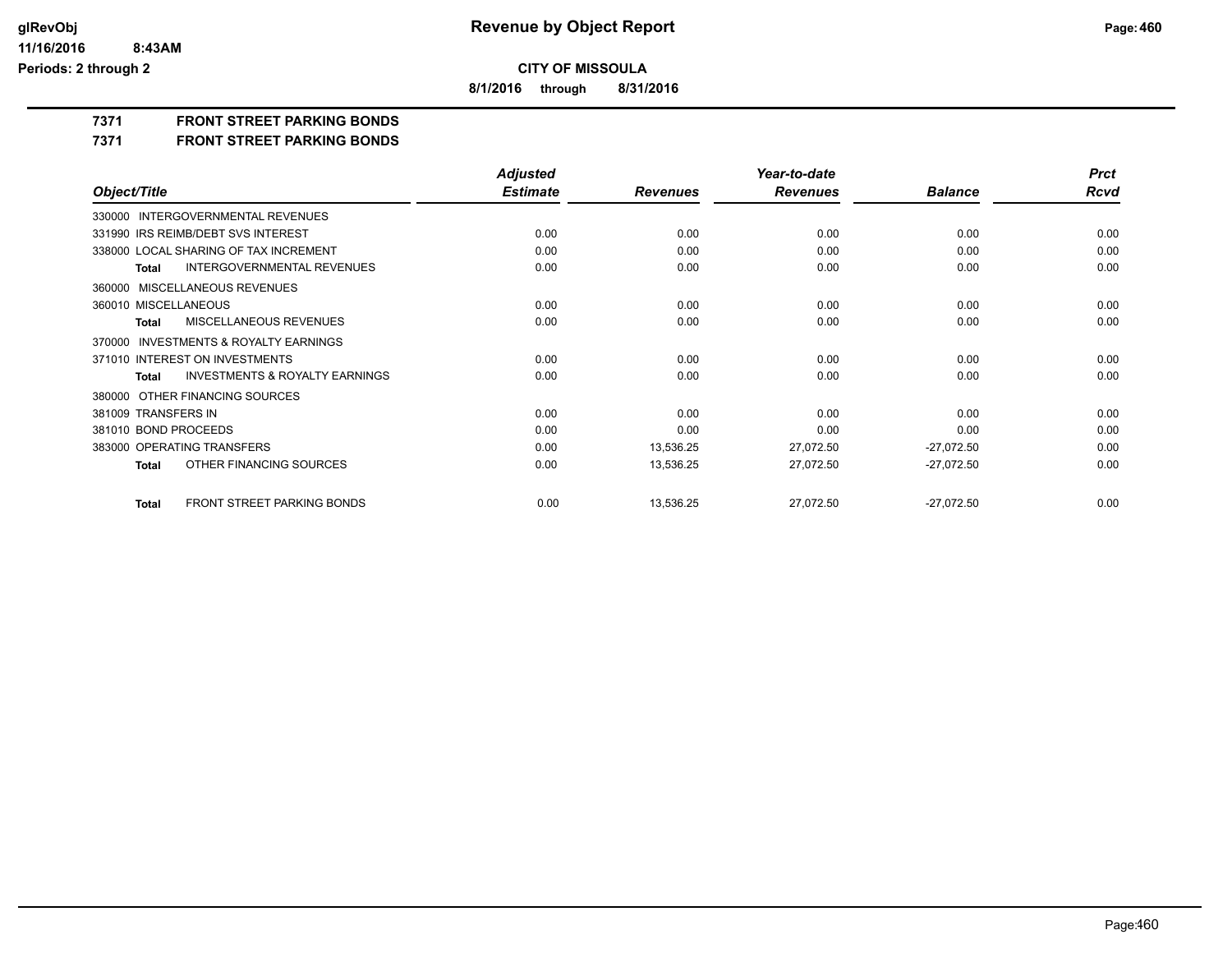**8/1/2016 through 8/31/2016**

## **7371 FRONT STREET PARKING BONDS**

|                                                     | <b>Adjusted</b> |                 | Year-to-date    |                | <b>Prct</b> |
|-----------------------------------------------------|-----------------|-----------------|-----------------|----------------|-------------|
| Object/Title                                        | <b>Estimate</b> | <b>Revenues</b> | <b>Revenues</b> | <b>Balance</b> | Rcvd        |
| 330000 INTERGOVERNMENTAL REVENUES                   |                 |                 |                 |                |             |
| 331990 IRS REIMB/DEBT SVS INTEREST                  | 0.00            | 0.00            | 0.00            | 0.00           | 0.00        |
| 338000 LOCAL SHARING OF TAX INCREMENT               | 0.00            | 0.00            | 0.00            | 0.00           | 0.00        |
| <b>INTERGOVERNMENTAL REVENUES</b><br><b>Total</b>   | 0.00            | 0.00            | 0.00            | 0.00           | 0.00        |
| 360000 MISCELLANEOUS REVENUES                       |                 |                 |                 |                |             |
| 360010 MISCELLANEOUS                                | 0.00            | 0.00            | 0.00            | 0.00           | 0.00        |
| <b>MISCELLANEOUS REVENUES</b><br><b>Total</b>       | 0.00            | 0.00            | 0.00            | 0.00           | 0.00        |
| <b>INVESTMENTS &amp; ROYALTY EARNINGS</b><br>370000 |                 |                 |                 |                |             |
| 371010 INTEREST ON INVESTMENTS                      | 0.00            | 0.00            | 0.00            | 0.00           | 0.00        |
| INVESTMENTS & ROYALTY EARNINGS<br><b>Total</b>      | 0.00            | 0.00            | 0.00            | 0.00           | 0.00        |
| 380000 OTHER FINANCING SOURCES                      |                 |                 |                 |                |             |
| 381009 TRANSFERS IN                                 | 0.00            | 0.00            | 0.00            | 0.00           | 0.00        |
| 381010 BOND PROCEEDS                                | 0.00            | 0.00            | 0.00            | 0.00           | 0.00        |
| 383000 OPERATING TRANSFERS                          | 0.00            | 13,536.25       | 27,072.50       | $-27,072.50$   | 0.00        |
| OTHER FINANCING SOURCES<br><b>Total</b>             | 0.00            | 13,536.25       | 27,072.50       | $-27,072.50$   | 0.00        |
| FRONT STREET PARKING BONDS<br><b>Total</b>          | 0.00            | 13,536.25       | 27,072.50       | $-27,072.50$   | 0.00        |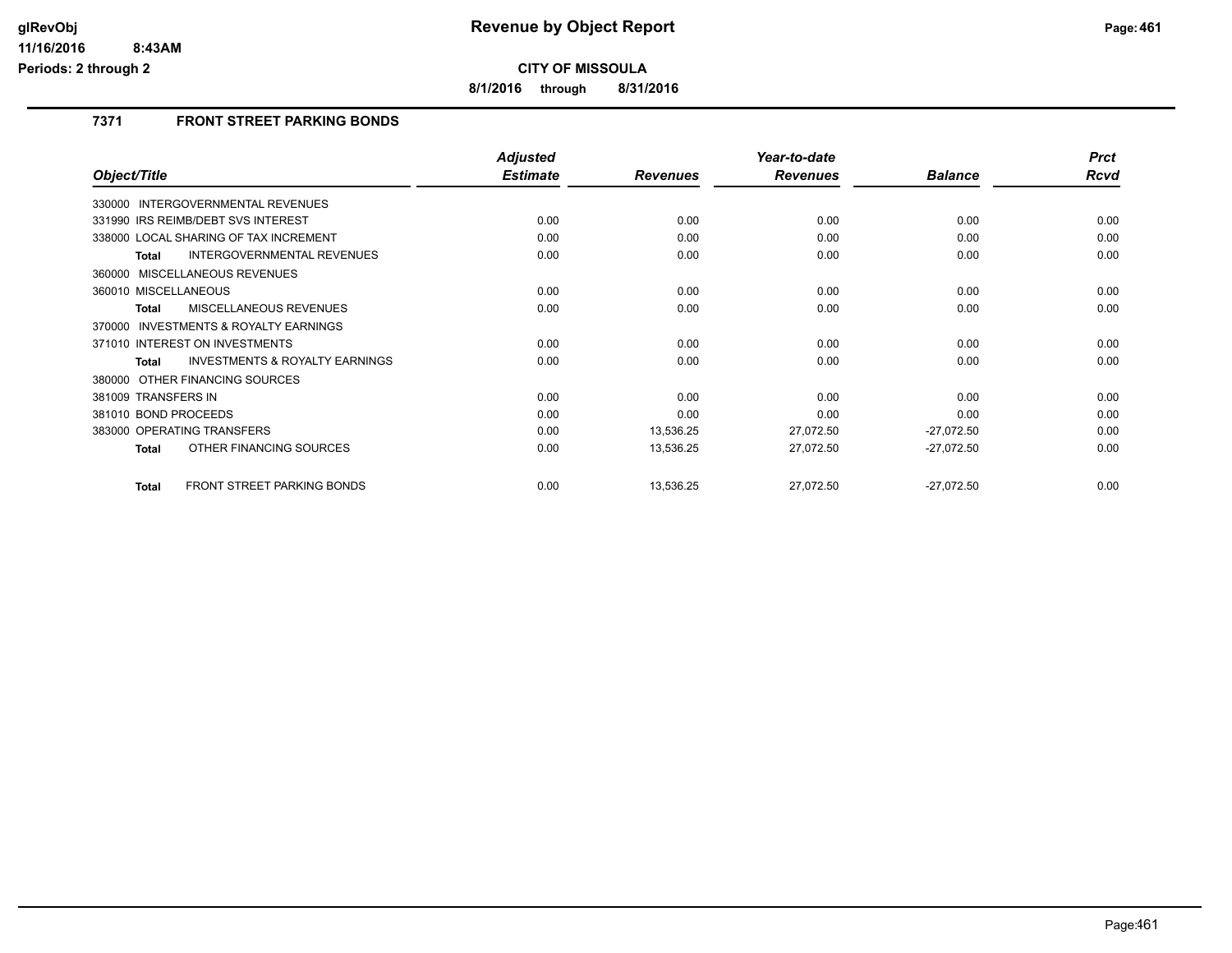**8/1/2016 through 8/31/2016**

## **7372 SINKING FUND/FRONT ST PARKING BONDS**

**7372 SINKING FUND/FRONT ST PARKING BONDS**

|                                                    | <b>Adjusted</b> |                 | Year-to-date    |                | <b>Prct</b> |
|----------------------------------------------------|-----------------|-----------------|-----------------|----------------|-------------|
| Object/Title                                       | <b>Estimate</b> | <b>Revenues</b> | <b>Revenues</b> | <b>Balance</b> | <b>Rcvd</b> |
| 330000 INTERGOVERNMENTAL REVENUES                  |                 |                 |                 |                |             |
| 338000 LOCAL SHARING OF TAX INCREMENT              | 0.00            | 0.00            | 0.00            | 0.00           | 0.00        |
| INTERGOVERNMENTAL REVENUES<br>Total                | 0.00            | 0.00            | 0.00            | 0.00           | 0.00        |
| 370000 INVESTMENTS & ROYALTY EARNINGS              |                 |                 |                 |                |             |
| 371010 INTEREST ON INVESTMENTS                     | 0.00            | 0.00            | 0.00            | 0.00           | 0.00        |
| <b>INVESTMENTS &amp; ROYALTY EARNINGS</b><br>Total | 0.00            | 0.00            | 0.00            | 0.00           | 0.00        |
| 380000 OTHER FINANCING SOURCES                     |                 |                 |                 |                |             |
| 381009 TRANSFERS IN                                | 0.00            | 0.00            | 0.00            | 0.00           | 0.00        |
| 381010 BOND PROCEEDS                               | 0.00            | 0.00            | 0.00            | 0.00           | 0.00        |
| 383000 OPERATING TRANSFERS                         | 0.00            | 12,500.00       | 25,000.00       | $-25,000.00$   | 0.00        |
| OTHER FINANCING SOURCES<br>Total                   | 0.00            | 12,500.00       | 25,000.00       | $-25,000.00$   | 0.00        |
| SINKING FUND/FRONT ST PARKING BONDS<br>Total       | 0.00            | 12.500.00       | 25.000.00       | $-25.000.00$   | 0.00        |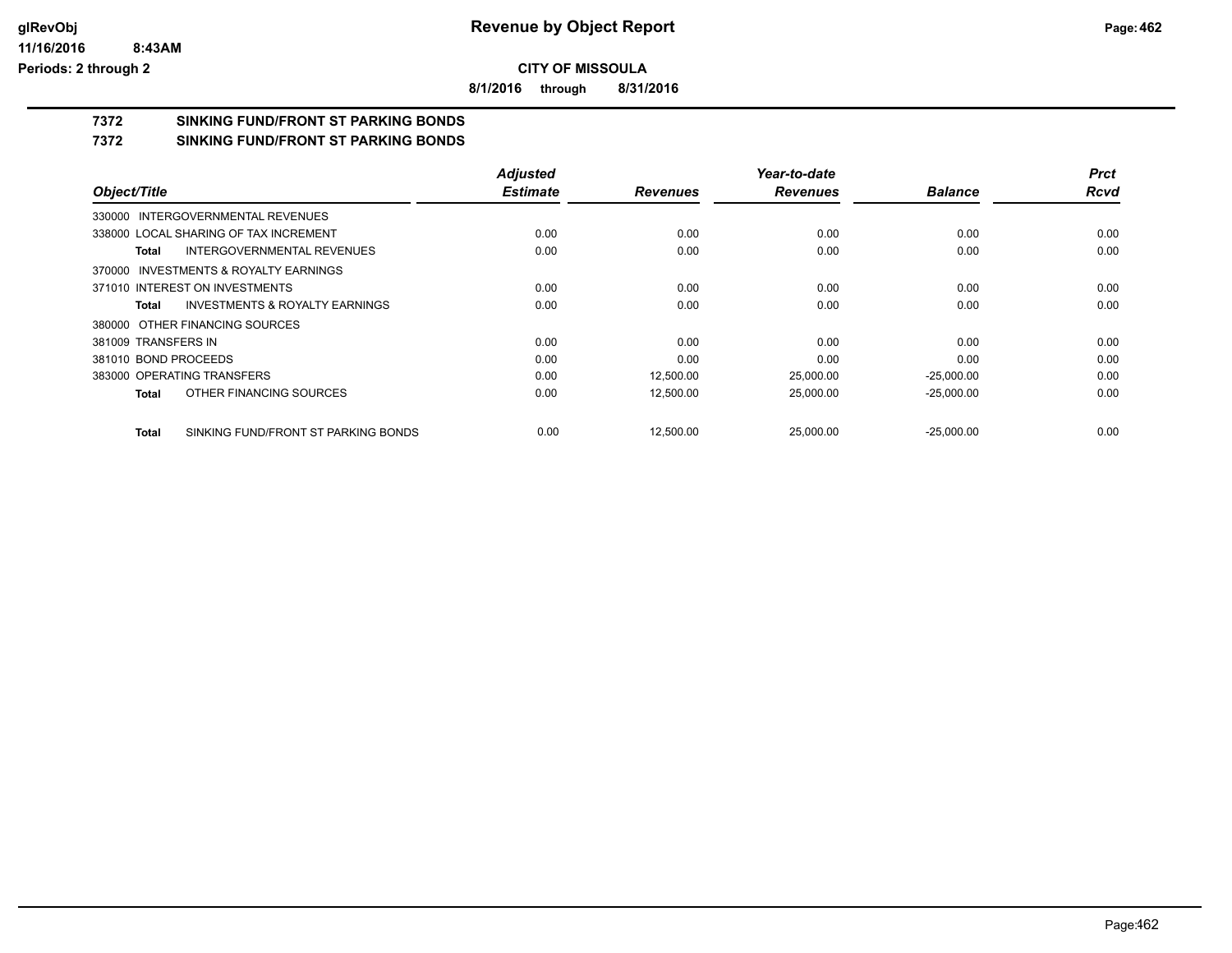**8/1/2016 through 8/31/2016**

### **7372 SINKING FUND/FRONT ST PARKING BONDS**

| Object/Title                                        | <b>Adjusted</b><br><b>Estimate</b> | <b>Revenues</b> | Year-to-date<br><b>Revenues</b> | <b>Balance</b> | <b>Prct</b><br>Rcvd |
|-----------------------------------------------------|------------------------------------|-----------------|---------------------------------|----------------|---------------------|
|                                                     |                                    |                 |                                 |                |                     |
| 330000 INTERGOVERNMENTAL REVENUES                   |                                    |                 |                                 |                |                     |
| 338000 LOCAL SHARING OF TAX INCREMENT               | 0.00                               | 0.00            | 0.00                            | 0.00           | 0.00                |
| <b>INTERGOVERNMENTAL REVENUES</b><br>Total          | 0.00                               | 0.00            | 0.00                            | 0.00           | 0.00                |
| 370000 INVESTMENTS & ROYALTY EARNINGS               |                                    |                 |                                 |                |                     |
| 371010 INTEREST ON INVESTMENTS                      | 0.00                               | 0.00            | 0.00                            | 0.00           | 0.00                |
| <b>INVESTMENTS &amp; ROYALTY EARNINGS</b><br>Total  | 0.00                               | 0.00            | 0.00                            | 0.00           | 0.00                |
| 380000 OTHER FINANCING SOURCES                      |                                    |                 |                                 |                |                     |
| 381009 TRANSFERS IN                                 | 0.00                               | 0.00            | 0.00                            | 0.00           | 0.00                |
| 381010 BOND PROCEEDS                                | 0.00                               | 0.00            | 0.00                            | 0.00           | 0.00                |
| 383000 OPERATING TRANSFERS                          | 0.00                               | 12.500.00       | 25,000.00                       | $-25,000.00$   | 0.00                |
| OTHER FINANCING SOURCES<br>Total                    | 0.00                               | 12.500.00       | 25,000.00                       | $-25,000.00$   | 0.00                |
| SINKING FUND/FRONT ST PARKING BONDS<br><b>Total</b> | 0.00                               | 12,500.00       | 25,000.00                       | $-25,000.00$   | 0.00                |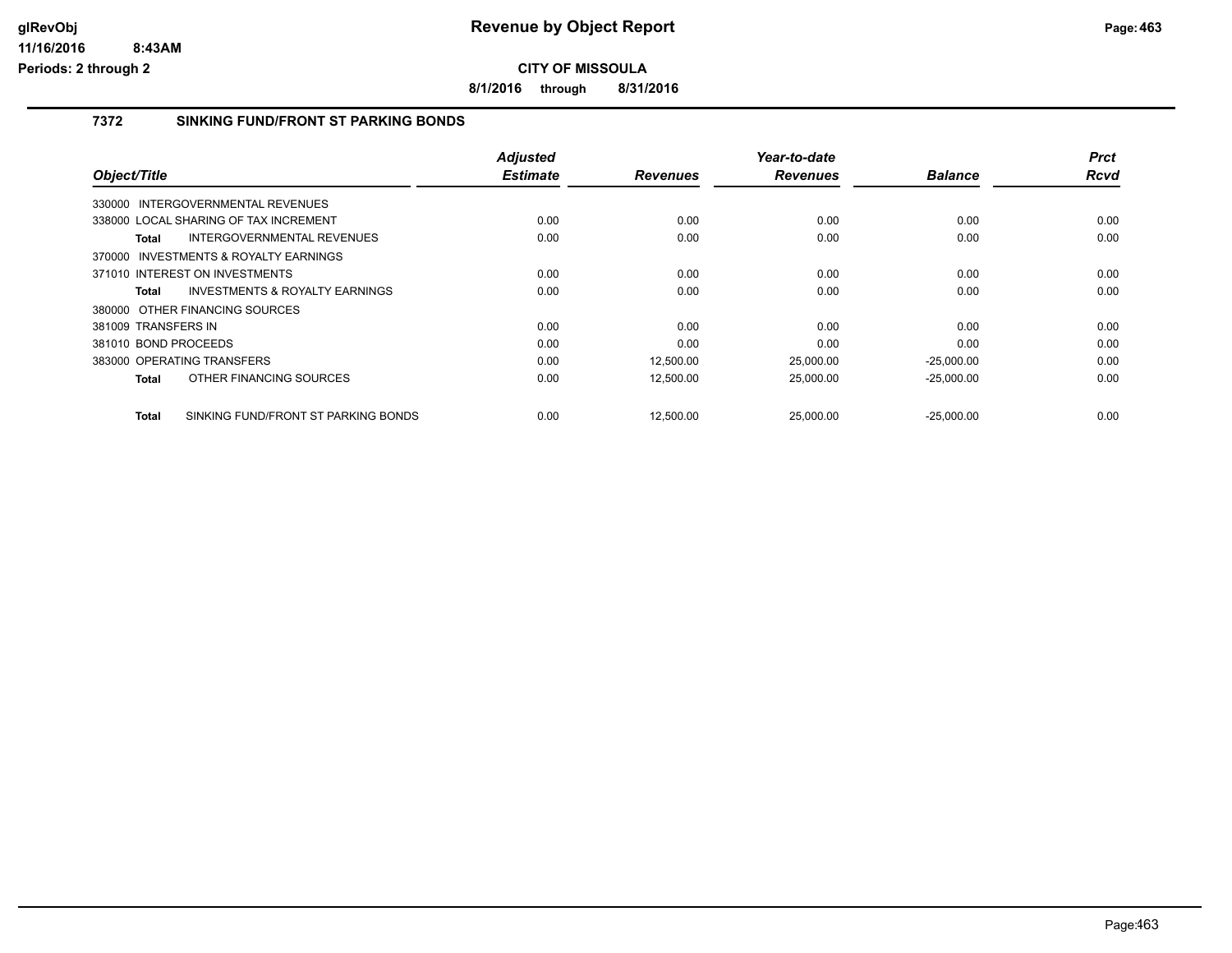**8/1/2016 through 8/31/2016**

## **7373 MPC SERIES 2010B CONSTRUCTION**

## **7373 MPC SERIES 2010B CONSTRUCTION**

|                                                           | <b>Adjusted</b> |                 | Year-to-date    |                | <b>Prct</b> |
|-----------------------------------------------------------|-----------------|-----------------|-----------------|----------------|-------------|
| Object/Title                                              | <b>Estimate</b> | <b>Revenues</b> | <b>Revenues</b> | <b>Balance</b> | <b>Rcvd</b> |
| 310000 TAXES/ASSESSMENTS                                  |                 |                 |                 |                |             |
| PENALTIES & INTEREST<br>312001                            | 0.00            | 0.00            | 0.00            | 0.00           | 0.00        |
| TAXES/ASSESSMENTS<br><b>Total</b>                         | 0.00            | 0.00            | 0.00            | 0.00           | 0.00        |
| 360000 MISCELLANEOUS REVENUES                             |                 |                 |                 |                |             |
| 360010 MISCELLANEOUS                                      | 0.00            | 0.00            | 0.00            | 0.00           | 0.00        |
| <b>MISCELLANEOUS REVENUES</b><br><b>Total</b>             | 0.00            | 0.00            | 0.00            | 0.00           | 0.00        |
| <b>INVESTMENTS &amp; ROYALTY EARNINGS</b><br>370000       |                 |                 |                 |                |             |
| 371010 INTEREST ON INVESTMENTS                            | 0.00            | 0.00            | 0.00            | 0.00           | 0.00        |
| <b>INVESTMENTS &amp; ROYALTY EARNINGS</b><br><b>Total</b> | 0.00            | 0.00            | 0.00            | 0.00           | 0.00        |
| OTHER FINANCING SOURCES<br>380000                         |                 |                 |                 |                |             |
| 381010 BOND PROCEEDS                                      | 0.00            | 0.00            | 0.00            | 0.00           | 0.00        |
| 383000 OPERATING TRANSFERS                                | 0.00            | 0.00            | 0.00            | 0.00           | 0.00        |
| 383042 TRANSFERS FROM OTHER FUNDS                         | 0.00            | 0.00            | 0.00            | 0.00           | 0.00        |
| 383400 CAPITAL CONTRIBUTION                               | 0.00            | 0.00            | 0.00            | 0.00           | 0.00        |
| OTHER FINANCING SOURCES<br><b>Total</b>                   | 0.00            | 0.00            | 0.00            | 0.00           | 0.00        |
| MPC SERIES 2010B CONSTRUCTION<br><b>Total</b>             | 0.00            | 0.00            | 0.00            | 0.00           | 0.00        |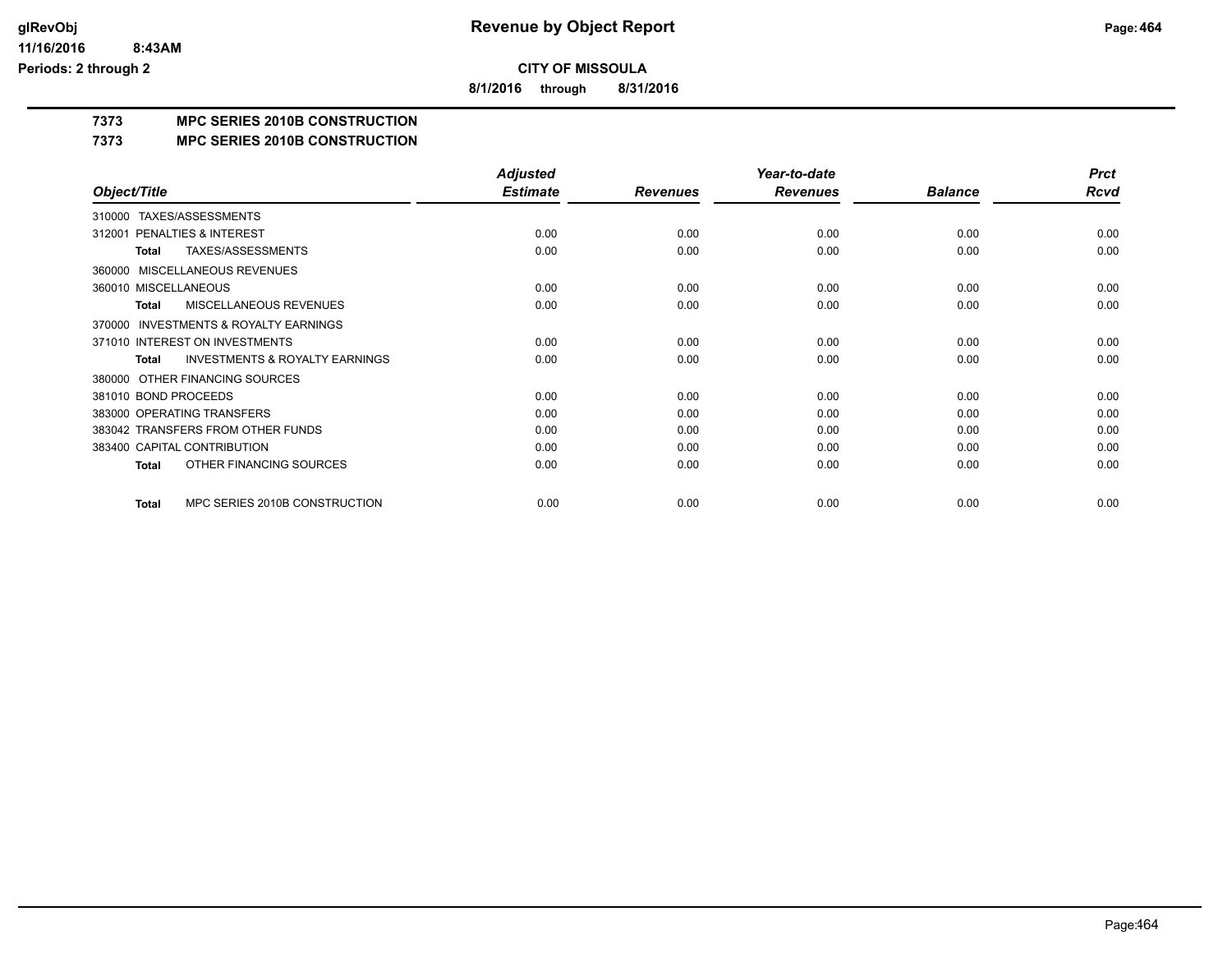**8/1/2016 through 8/31/2016**

## **7373 MPC SERIES 2010B CONSTRUCTION**

|                                                           | <b>Adjusted</b> |                 | Year-to-date    |                | <b>Prct</b> |
|-----------------------------------------------------------|-----------------|-----------------|-----------------|----------------|-------------|
| Object/Title                                              | <b>Estimate</b> | <b>Revenues</b> | <b>Revenues</b> | <b>Balance</b> | <b>Rcvd</b> |
| 310000 TAXES/ASSESSMENTS                                  |                 |                 |                 |                |             |
| 312001 PENALTIES & INTEREST                               | 0.00            | 0.00            | 0.00            | 0.00           | 0.00        |
| TAXES/ASSESSMENTS<br><b>Total</b>                         | 0.00            | 0.00            | 0.00            | 0.00           | 0.00        |
| 360000 MISCELLANEOUS REVENUES                             |                 |                 |                 |                |             |
| 360010 MISCELLANEOUS                                      | 0.00            | 0.00            | 0.00            | 0.00           | 0.00        |
| <b>MISCELLANEOUS REVENUES</b><br><b>Total</b>             | 0.00            | 0.00            | 0.00            | 0.00           | 0.00        |
| <b>INVESTMENTS &amp; ROYALTY EARNINGS</b><br>370000       |                 |                 |                 |                |             |
| 371010 INTEREST ON INVESTMENTS                            | 0.00            | 0.00            | 0.00            | 0.00           | 0.00        |
| <b>INVESTMENTS &amp; ROYALTY EARNINGS</b><br><b>Total</b> | 0.00            | 0.00            | 0.00            | 0.00           | 0.00        |
| 380000 OTHER FINANCING SOURCES                            |                 |                 |                 |                |             |
| 381010 BOND PROCEEDS                                      | 0.00            | 0.00            | 0.00            | 0.00           | 0.00        |
| 383000 OPERATING TRANSFERS                                | 0.00            | 0.00            | 0.00            | 0.00           | 0.00        |
| 383042 TRANSFERS FROM OTHER FUNDS                         | 0.00            | 0.00            | 0.00            | 0.00           | 0.00        |
| 383400 CAPITAL CONTRIBUTION                               | 0.00            | 0.00            | 0.00            | 0.00           | 0.00        |
| OTHER FINANCING SOURCES<br><b>Total</b>                   | 0.00            | 0.00            | 0.00            | 0.00           | 0.00        |
|                                                           |                 |                 |                 |                |             |
| MPC SERIES 2010B CONSTRUCTION<br><b>Total</b>             | 0.00            | 0.00            | 0.00            | 0.00           | 0.00        |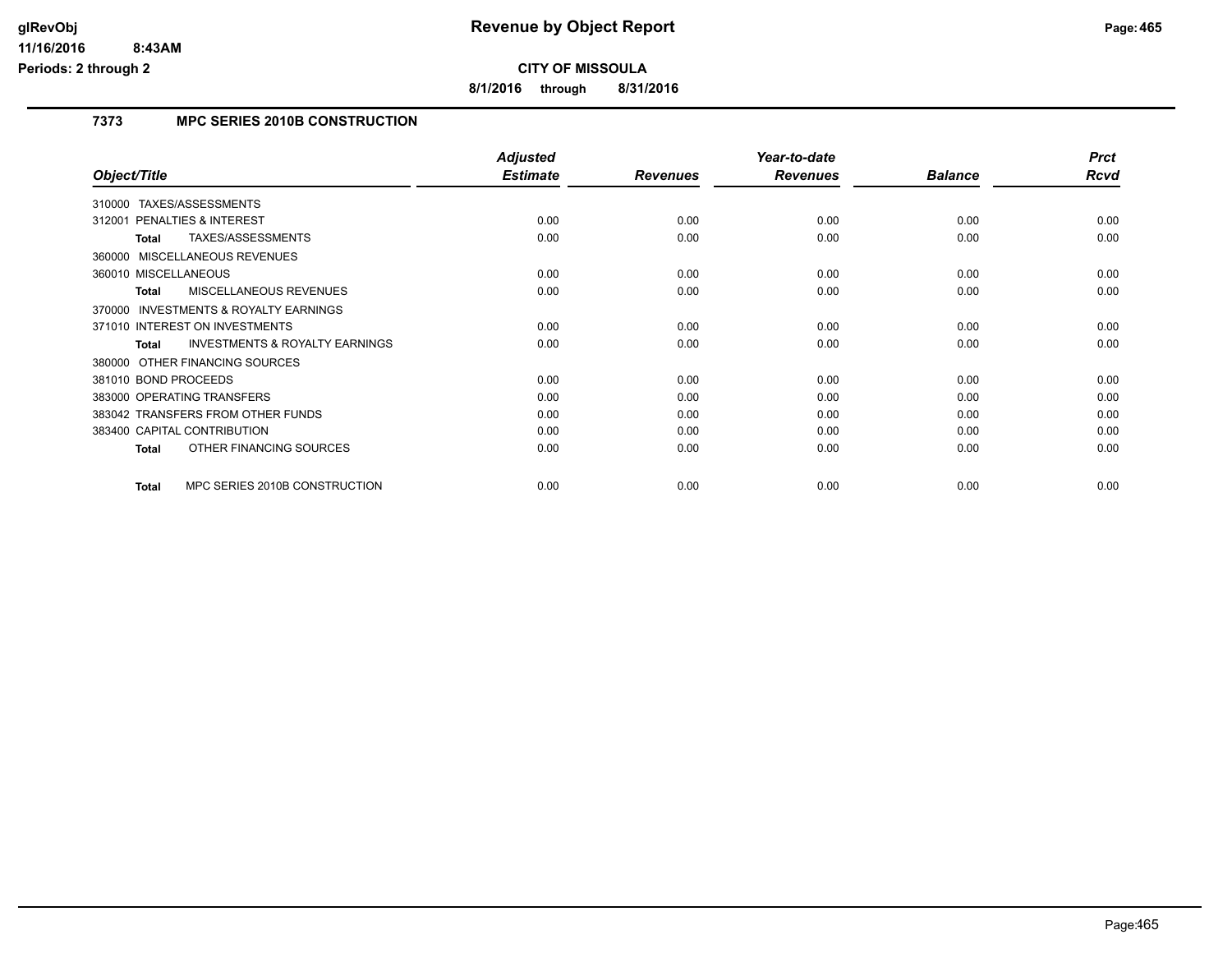**8/1/2016 through 8/31/2016**

## **7374 RESERVE FUND-PARKING BONDS**

#### **7374 RESERVE FUND-PARKING BONDS**

|                      |                                       | <b>Adjusted</b> |                 | Year-to-date    |                | <b>Prct</b> |
|----------------------|---------------------------------------|-----------------|-----------------|-----------------|----------------|-------------|
| Object/Title         |                                       | <b>Estimate</b> | <b>Revenues</b> | <b>Revenues</b> | <b>Balance</b> | <b>Rcvd</b> |
|                      | 370000 INVESTMENTS & ROYALTY EARNINGS |                 |                 |                 |                |             |
|                      | 371010 INTEREST ON INVESTMENTS        | 0.00            | 0.00            | 0.00            | 0.00           | 0.00        |
| Total                | INVESTMENTS & ROYALTY EARNINGS        | 0.00            | 0.00            | 0.00            | 0.00           | 0.00        |
|                      | 380000 OTHER FINANCING SOURCES        |                 |                 |                 |                |             |
| 381009 TRANSFERS IN  |                                       | 0.00            | 0.00            | 0.00            | 0.00           | 0.00        |
| 381010 BOND PROCEEDS |                                       | 0.00            | 0.00            | 0.00            | 0.00           | 0.00        |
|                      | 383000 OPERATING TRANSFERS            | 0.00            | 0.00            | 0.00            | 0.00           | 0.00        |
| Total                | OTHER FINANCING SOURCES               | 0.00            | 0.00            | 0.00            | 0.00           | 0.00        |
|                      |                                       |                 |                 |                 |                |             |
| Total                | RESERVE FUND-PARKING BONDS            | 0.00            | 0.00            | 0.00            | 0.00           | 0.00        |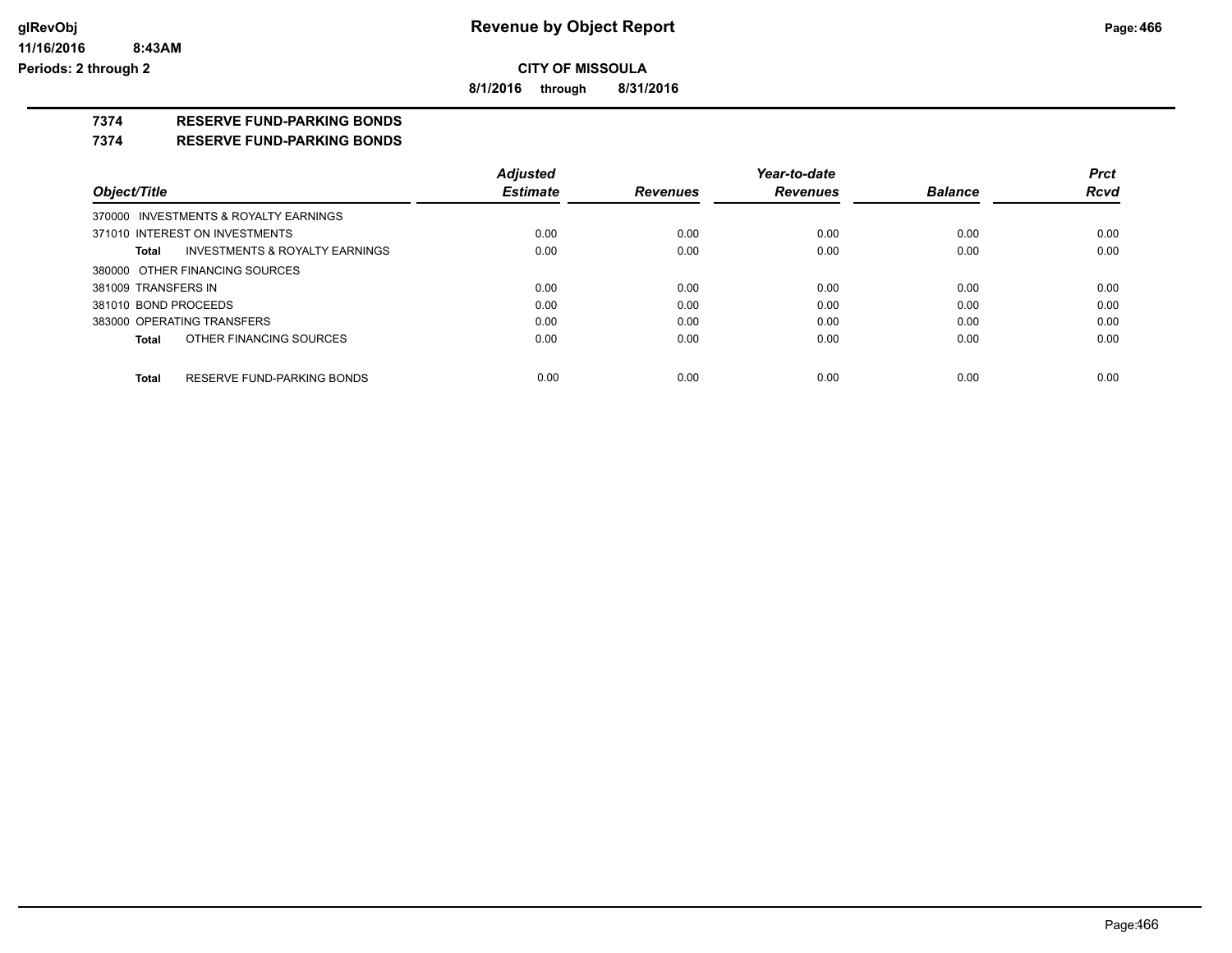**8/1/2016 through 8/31/2016**

## **7374 RESERVE FUND-PARKING BONDS**

|                      |                                       | <b>Adjusted</b> |                 | Year-to-date    |                | <b>Prct</b> |
|----------------------|---------------------------------------|-----------------|-----------------|-----------------|----------------|-------------|
| Object/Title         |                                       | <b>Estimate</b> | <b>Revenues</b> | <b>Revenues</b> | <b>Balance</b> | <b>Rcvd</b> |
|                      | 370000 INVESTMENTS & ROYALTY EARNINGS |                 |                 |                 |                |             |
|                      | 371010 INTEREST ON INVESTMENTS        | 0.00            | 0.00            | 0.00            | 0.00           | 0.00        |
| <b>Total</b>         | INVESTMENTS & ROYALTY EARNINGS        | 0.00            | 0.00            | 0.00            | 0.00           | 0.00        |
|                      | 380000 OTHER FINANCING SOURCES        |                 |                 |                 |                |             |
| 381009 TRANSFERS IN  |                                       | 0.00            | 0.00            | 0.00            | 0.00           | 0.00        |
| 381010 BOND PROCEEDS |                                       | 0.00            | 0.00            | 0.00            | 0.00           | 0.00        |
|                      | 383000 OPERATING TRANSFERS            | 0.00            | 0.00            | 0.00            | 0.00           | 0.00        |
| <b>Total</b>         | OTHER FINANCING SOURCES               | 0.00            | 0.00            | 0.00            | 0.00           | 0.00        |
| <b>Total</b>         | RESERVE FUND-PARKING BONDS            | 0.00            | 0.00            | 0.00            | 0.00           | 0.00        |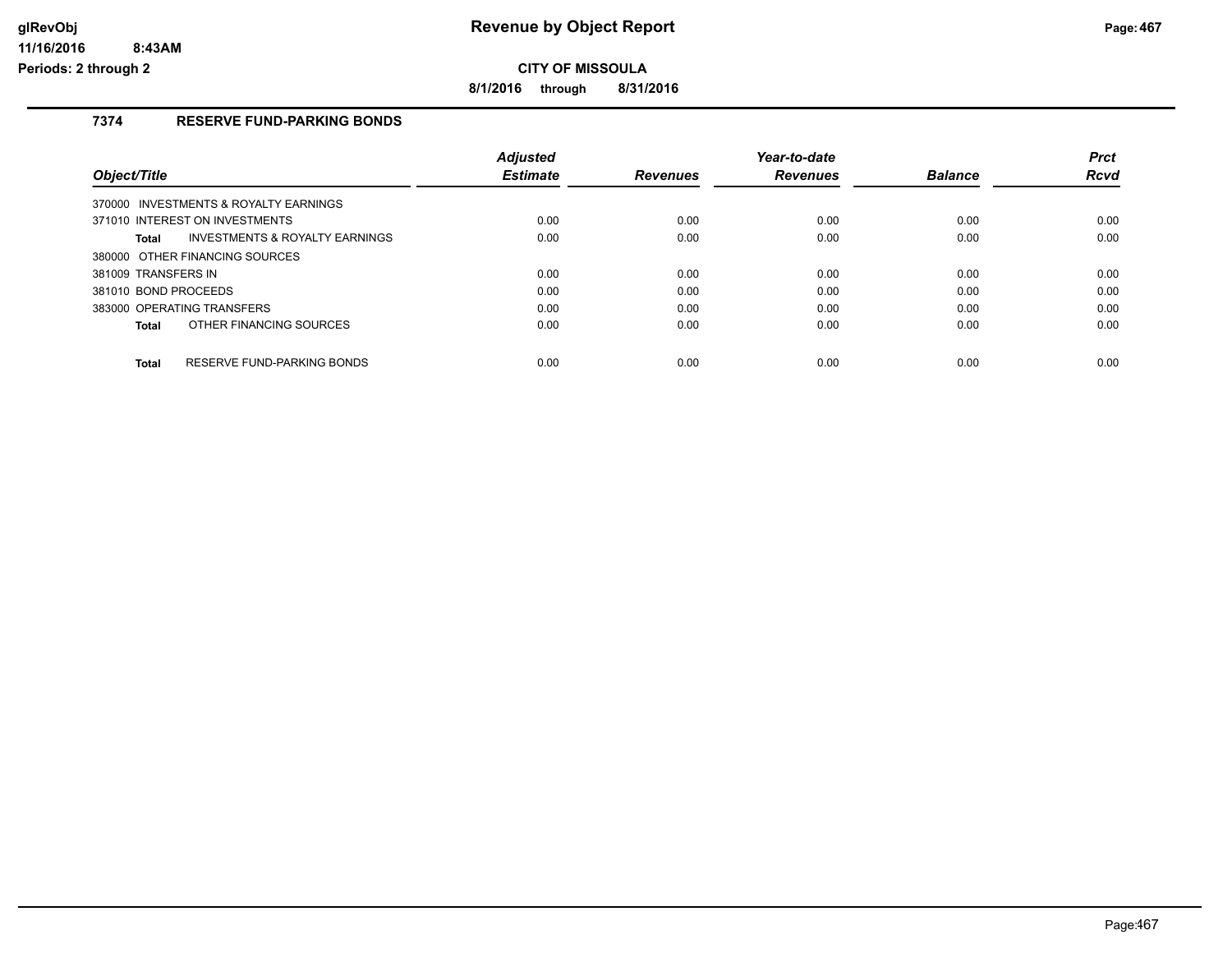**8/1/2016 through 8/31/2016**

# **7375 PLEDGED TAX INCREMENT-2010B BOND**

## **7375 PLEDGED TAX INCREMENT-2010B BOND**

|                                                    | <b>Adjusted</b> |                 | Year-to-date    |                | <b>Prct</b> |
|----------------------------------------------------|-----------------|-----------------|-----------------|----------------|-------------|
| Object/Title                                       | <b>Estimate</b> | <b>Revenues</b> | <b>Revenues</b> | <b>Balance</b> | <b>Rcvd</b> |
| 330000 INTERGOVERNMENTAL REVENUES                  |                 |                 |                 |                |             |
| 338000 LOCAL SHARING OF TAX INCREMENT              | 0.00            | 0.00            | 0.00            | 0.00           | 0.00        |
| <b>INTERGOVERNMENTAL REVENUES</b><br>Total         | 0.00            | 0.00            | 0.00            | 0.00           | 0.00        |
| 370000 INVESTMENTS & ROYALTY EARNINGS              |                 |                 |                 |                |             |
| 371010 INTEREST ON INVESTMENTS                     | 0.00            | 0.00            | 0.00            | 0.00           | 0.00        |
| <b>INVESTMENTS &amp; ROYALTY EARNINGS</b><br>Total | 0.00            | 0.00            | 0.00            | 0.00           | 0.00        |
| 380000 OTHER FINANCING SOURCES                     |                 |                 |                 |                |             |
| 383000 OPERATING TRANSFERS                         | 0.00            | 0.00            | 0.00            | 0.00           | 0.00        |
| OTHER FINANCING SOURCES<br>Total                   | 0.00            | 0.00            | 0.00            | 0.00           | 0.00        |
| PLEDGED TAX INCREMENT-2010B BOND<br><b>Total</b>   | 0.00            | 0.00            | 0.00            | 0.00           | 0.00        |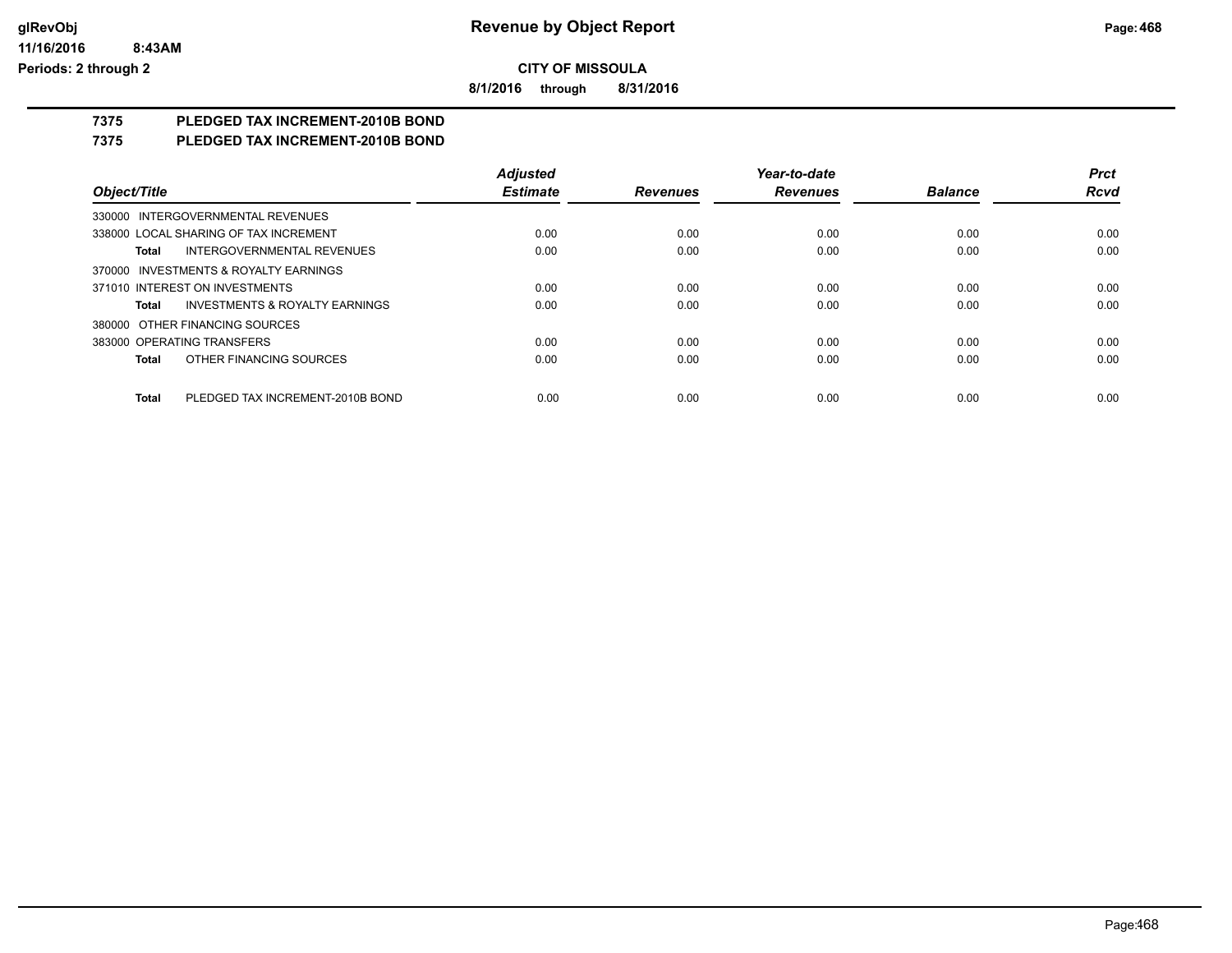**8/1/2016 through 8/31/2016**

#### **7375 PLEDGED TAX INCREMENT-2010B BOND**

| Object/Title                                     | <b>Adjusted</b><br><b>Estimate</b> | <b>Revenues</b> | Year-to-date<br><b>Revenues</b> | <b>Balance</b> | <b>Prct</b><br><b>Rcvd</b> |
|--------------------------------------------------|------------------------------------|-----------------|---------------------------------|----------------|----------------------------|
| INTERGOVERNMENTAL REVENUES<br>330000             |                                    |                 |                                 |                |                            |
| 338000 LOCAL SHARING OF TAX INCREMENT            | 0.00                               | 0.00            | 0.00                            | 0.00           | 0.00                       |
| INTERGOVERNMENTAL REVENUES<br>Total              | 0.00                               | 0.00            | 0.00                            | 0.00           | 0.00                       |
| 370000 INVESTMENTS & ROYALTY EARNINGS            |                                    |                 |                                 |                |                            |
| 371010 INTEREST ON INVESTMENTS                   | 0.00                               | 0.00            | 0.00                            | 0.00           | 0.00                       |
| INVESTMENTS & ROYALTY EARNINGS<br>Total          | 0.00                               | 0.00            | 0.00                            | 0.00           | 0.00                       |
| 380000 OTHER FINANCING SOURCES                   |                                    |                 |                                 |                |                            |
| 383000 OPERATING TRANSFERS                       | 0.00                               | 0.00            | 0.00                            | 0.00           | 0.00                       |
| OTHER FINANCING SOURCES<br>Total                 | 0.00                               | 0.00            | 0.00                            | 0.00           | 0.00                       |
| PLEDGED TAX INCREMENT-2010B BOND<br><b>Total</b> | 0.00                               | 0.00            | 0.00                            | 0.00           | 0.00                       |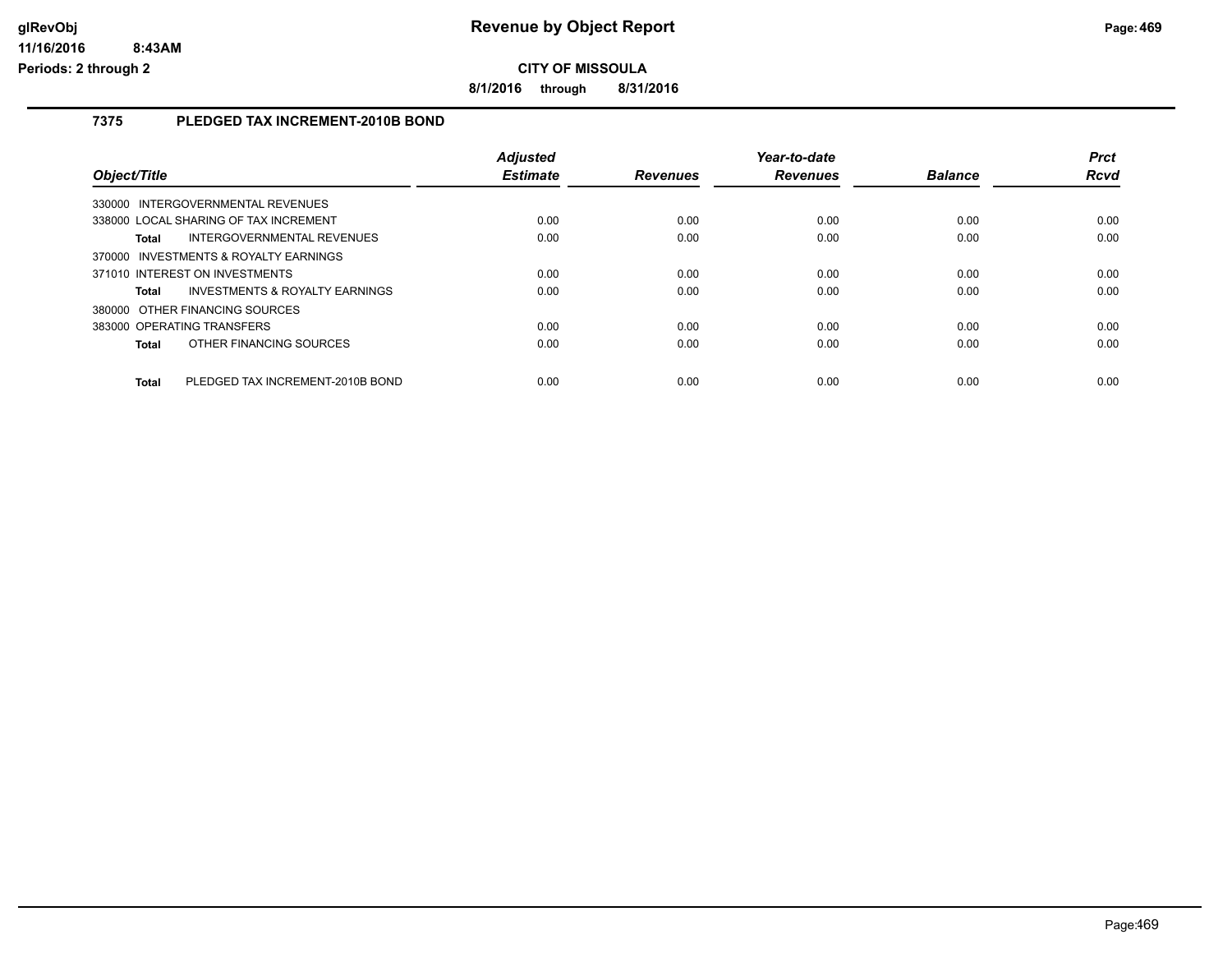**8/1/2016 through 8/31/2016**

#### **7376 MPC 2010A BONDS DEBT INTEREST**

#### **7376 MPC 2010A BONDS DEBT INTEREST**

|                      |                                           | <b>Adjusted</b> |                 | Year-to-date    |                | <b>Prct</b> |
|----------------------|-------------------------------------------|-----------------|-----------------|-----------------|----------------|-------------|
| Object/Title         |                                           | <b>Estimate</b> | <b>Revenues</b> | <b>Revenues</b> | <b>Balance</b> | <b>Rcvd</b> |
|                      | 370000 INVESTMENTS & ROYALTY EARNINGS     |                 |                 |                 |                |             |
|                      | 371010 INTEREST ON INVESTMENTS            | 0.00            | 0.00            | 0.00            | 0.00           | 0.00        |
| Total                | <b>INVESTMENTS &amp; ROYALTY EARNINGS</b> | 0.00            | 0.00            | 0.00            | 0.00           | 0.00        |
|                      | 380000 OTHER FINANCING SOURCES            |                 |                 |                 |                |             |
| 381009 TRANSFERS IN  |                                           | 0.00            | 0.00            | 0.00            | 0.00           | 0.00        |
| 381010 BOND PROCEEDS |                                           | 0.00            | 0.00            | 0.00            | 0.00           | 0.00        |
|                      | 383000 OPERATING TRANSFERS                | 0.00            | 0.00            | 0.00            | 0.00           | 0.00        |
| Total                | OTHER FINANCING SOURCES                   | 0.00            | 0.00            | 0.00            | 0.00           | 0.00        |
| Total                | MPC 2010A BONDS DEBT INTEREST             | 0.00            | 0.00            | 0.00            | 0.00           | 0.00        |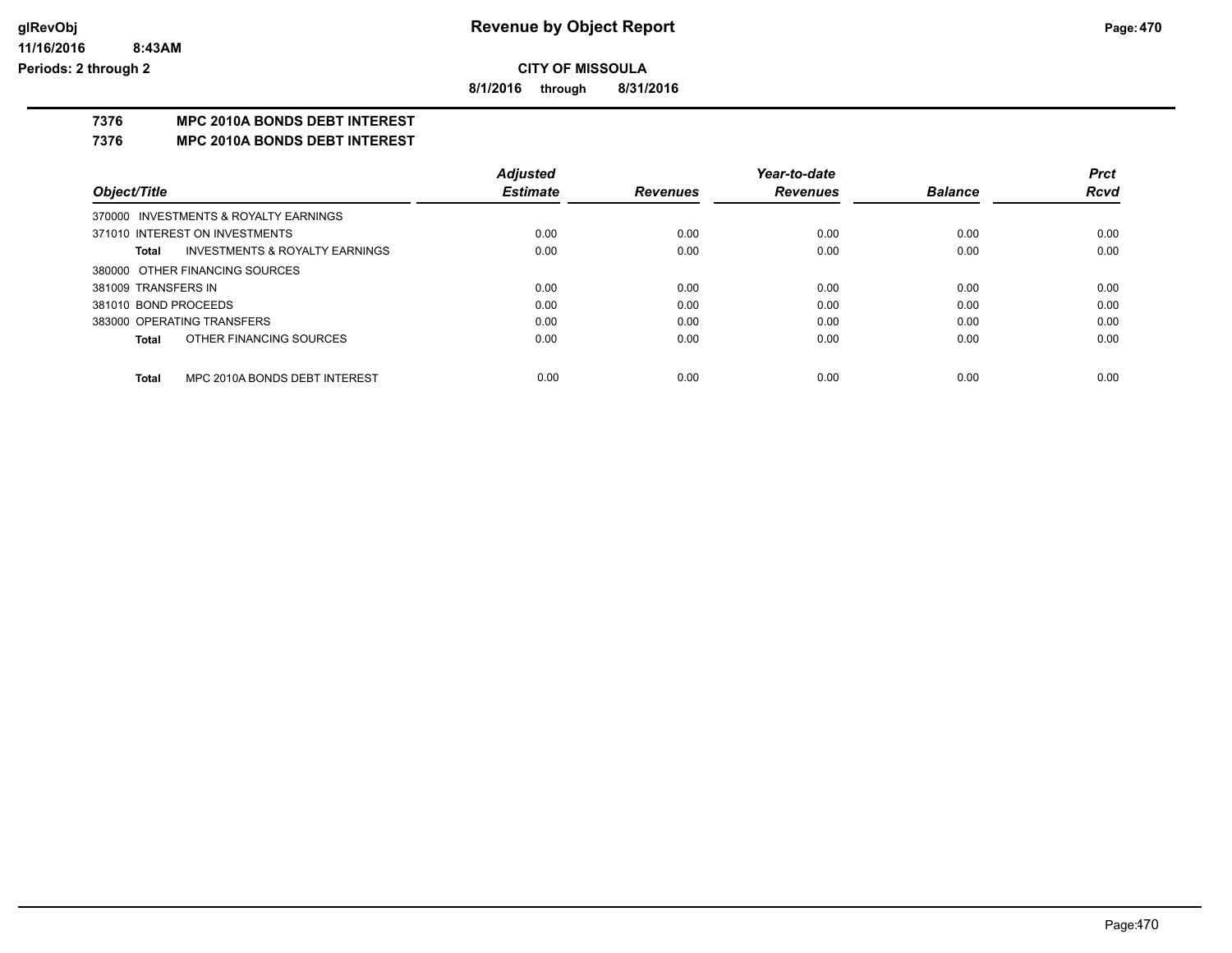**8/1/2016 through 8/31/2016**

#### **7376 MPC 2010A BONDS DEBT INTEREST**

|                                                    | <b>Adjusted</b> |                 | Year-to-date    |                | <b>Prct</b> |
|----------------------------------------------------|-----------------|-----------------|-----------------|----------------|-------------|
| Object/Title                                       | <b>Estimate</b> | <b>Revenues</b> | <b>Revenues</b> | <b>Balance</b> | <b>Rcvd</b> |
| 370000 INVESTMENTS & ROYALTY EARNINGS              |                 |                 |                 |                |             |
| 371010 INTEREST ON INVESTMENTS                     | 0.00            | 0.00            | 0.00            | 0.00           | 0.00        |
| <b>INVESTMENTS &amp; ROYALTY EARNINGS</b><br>Total | 0.00            | 0.00            | 0.00            | 0.00           | 0.00        |
| 380000 OTHER FINANCING SOURCES                     |                 |                 |                 |                |             |
| 381009 TRANSFERS IN                                | 0.00            | 0.00            | 0.00            | 0.00           | 0.00        |
| 381010 BOND PROCEEDS                               | 0.00            | 0.00            | 0.00            | 0.00           | 0.00        |
| 383000 OPERATING TRANSFERS                         | 0.00            | 0.00            | 0.00            | 0.00           | 0.00        |
| OTHER FINANCING SOURCES<br>Total                   | 0.00            | 0.00            | 0.00            | 0.00           | 0.00        |
| MPC 2010A BONDS DEBT INTEREST<br><b>Total</b>      | 0.00            | 0.00            | 0.00            | 0.00           | 0.00        |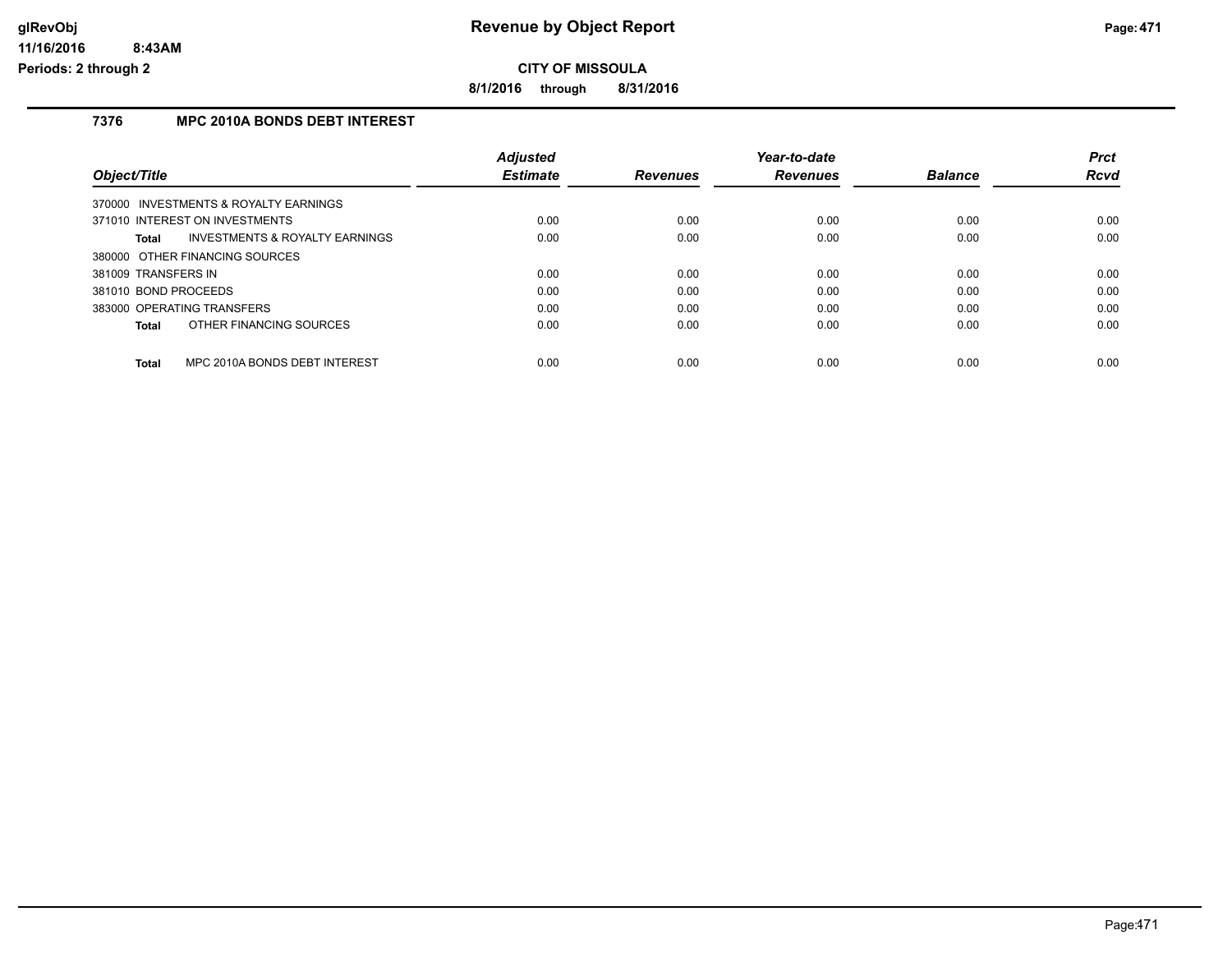**Periods: 2 through 2**

 **8:43AM**

**CITY OF MISSOULA**

**8/1/2016 through 8/31/2016**

### **7377 MPC 2010A BONDS SINKING FUND**

**7377 MPC 2010A BONDS SINKING FUND**

|                                       |                                           | <b>Adjusted</b> |                 | Year-to-date    |                | <b>Prct</b> |
|---------------------------------------|-------------------------------------------|-----------------|-----------------|-----------------|----------------|-------------|
| Object/Title                          |                                           | <b>Estimate</b> | <b>Revenues</b> | <b>Revenues</b> | <b>Balance</b> | <b>Rcvd</b> |
| 370000 INVESTMENTS & ROYALTY EARNINGS |                                           |                 |                 |                 |                |             |
| 371010 INTEREST ON INVESTMENTS        |                                           | 0.00            | 0.00            | 0.00            | 0.00           | 0.00        |
| <b>Total</b>                          | <b>INVESTMENTS &amp; ROYALTY EARNINGS</b> | 0.00            | 0.00            | 0.00            | 0.00           | 0.00        |
| 380000 OTHER FINANCING SOURCES        |                                           |                 |                 |                 |                |             |
| 381009 TRANSFERS IN                   |                                           | 0.00            | 0.00            | 0.00            | 0.00           | 0.00        |
| 381010 BOND PROCEEDS                  |                                           | 0.00            | 0.00            | 0.00            | 0.00           | 0.00        |
| 383000 OPERATING TRANSFERS            |                                           | 0.00            | 0.00            | 0.00            | 0.00           | 0.00        |
| <b>Total</b>                          | OTHER FINANCING SOURCES                   | 0.00            | 0.00            | 0.00            | 0.00           | 0.00        |
| <b>Total</b>                          | MPC 2010A BONDS SINKING FUND              | 0.00            | 0.00            | 0.00            | 0.00           | 0.00        |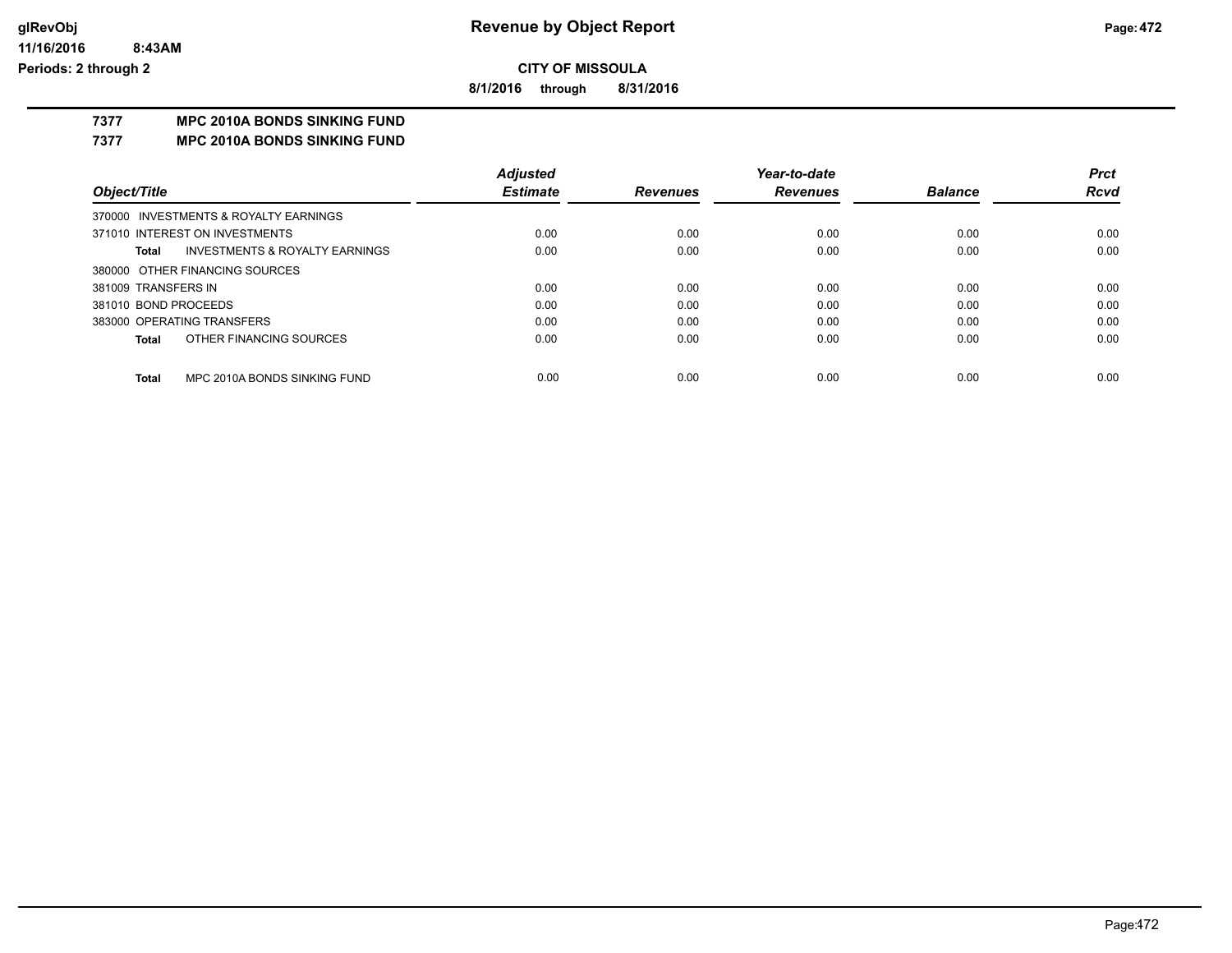**8/1/2016 through 8/31/2016**

#### **7377 MPC 2010A BONDS SINKING FUND**

|                      |                                           | <b>Adjusted</b> |                 | Year-to-date    |                | <b>Prct</b> |
|----------------------|-------------------------------------------|-----------------|-----------------|-----------------|----------------|-------------|
| Object/Title         |                                           | <b>Estimate</b> | <b>Revenues</b> | <b>Revenues</b> | <b>Balance</b> | <b>Rcvd</b> |
|                      | 370000 INVESTMENTS & ROYALTY EARNINGS     |                 |                 |                 |                |             |
|                      | 371010 INTEREST ON INVESTMENTS            | 0.00            | 0.00            | 0.00            | 0.00           | 0.00        |
| <b>Total</b>         | <b>INVESTMENTS &amp; ROYALTY EARNINGS</b> | 0.00            | 0.00            | 0.00            | 0.00           | 0.00        |
|                      | 380000 OTHER FINANCING SOURCES            |                 |                 |                 |                |             |
| 381009 TRANSFERS IN  |                                           | 0.00            | 0.00            | 0.00            | 0.00           | 0.00        |
| 381010 BOND PROCEEDS |                                           | 0.00            | 0.00            | 0.00            | 0.00           | 0.00        |
|                      | 383000 OPERATING TRANSFERS                | 0.00            | 0.00            | 0.00            | 0.00           | 0.00        |
| <b>Total</b>         | OTHER FINANCING SOURCES                   | 0.00            | 0.00            | 0.00            | 0.00           | 0.00        |
| <b>Total</b>         | MPC 2010A BONDS SINKING FUND              | 0.00            | 0.00            | 0.00            | 0.00           | 0.00        |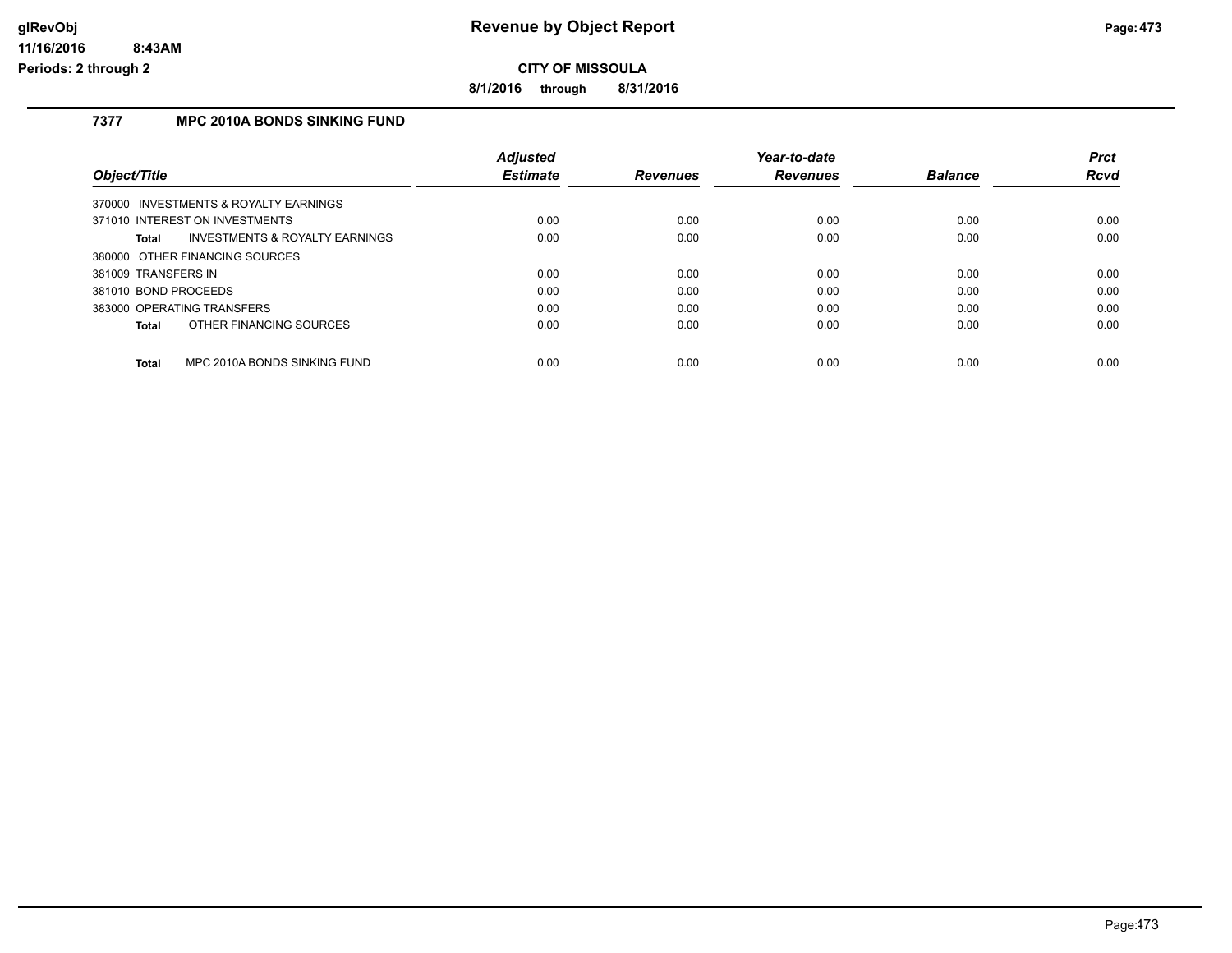**8/1/2016 through 8/31/2016**

#### **7378 MPC 2010A BOND RESERVE**

**7378 MPC 2010A BOND RESERVE**

|                      |                                       | <b>Adjusted</b> |                 | Year-to-date    |                | <b>Prct</b> |
|----------------------|---------------------------------------|-----------------|-----------------|-----------------|----------------|-------------|
| Object/Title         |                                       | <b>Estimate</b> | <b>Revenues</b> | <b>Revenues</b> | <b>Balance</b> | <b>Rcvd</b> |
|                      | 370000 INVESTMENTS & ROYALTY EARNINGS |                 |                 |                 |                |             |
|                      | 371010 INTEREST ON INVESTMENTS        | 0.00            | 0.00            | 0.00            | 0.00           | 0.00        |
| Total                | INVESTMENTS & ROYALTY EARNINGS        | 0.00            | 0.00            | 0.00            | 0.00           | 0.00        |
|                      | 380000 OTHER FINANCING SOURCES        |                 |                 |                 |                |             |
| 381009 TRANSFERS IN  |                                       | 0.00            | 0.00            | 0.00            | 0.00           | 0.00        |
| 381010 BOND PROCEEDS |                                       | 0.00            | 0.00            | 0.00            | 0.00           | 0.00        |
|                      | 383000 OPERATING TRANSFERS            | 0.00            | 0.00            | 0.00            | 0.00           | 0.00        |
| Total                | OTHER FINANCING SOURCES               | 0.00            | 0.00            | 0.00            | 0.00           | 0.00        |
|                      |                                       |                 |                 |                 |                |             |
| Total                | MPC 2010A BOND RESERVE                | 0.00            | 0.00            | 0.00            | 0.00           | 0.00        |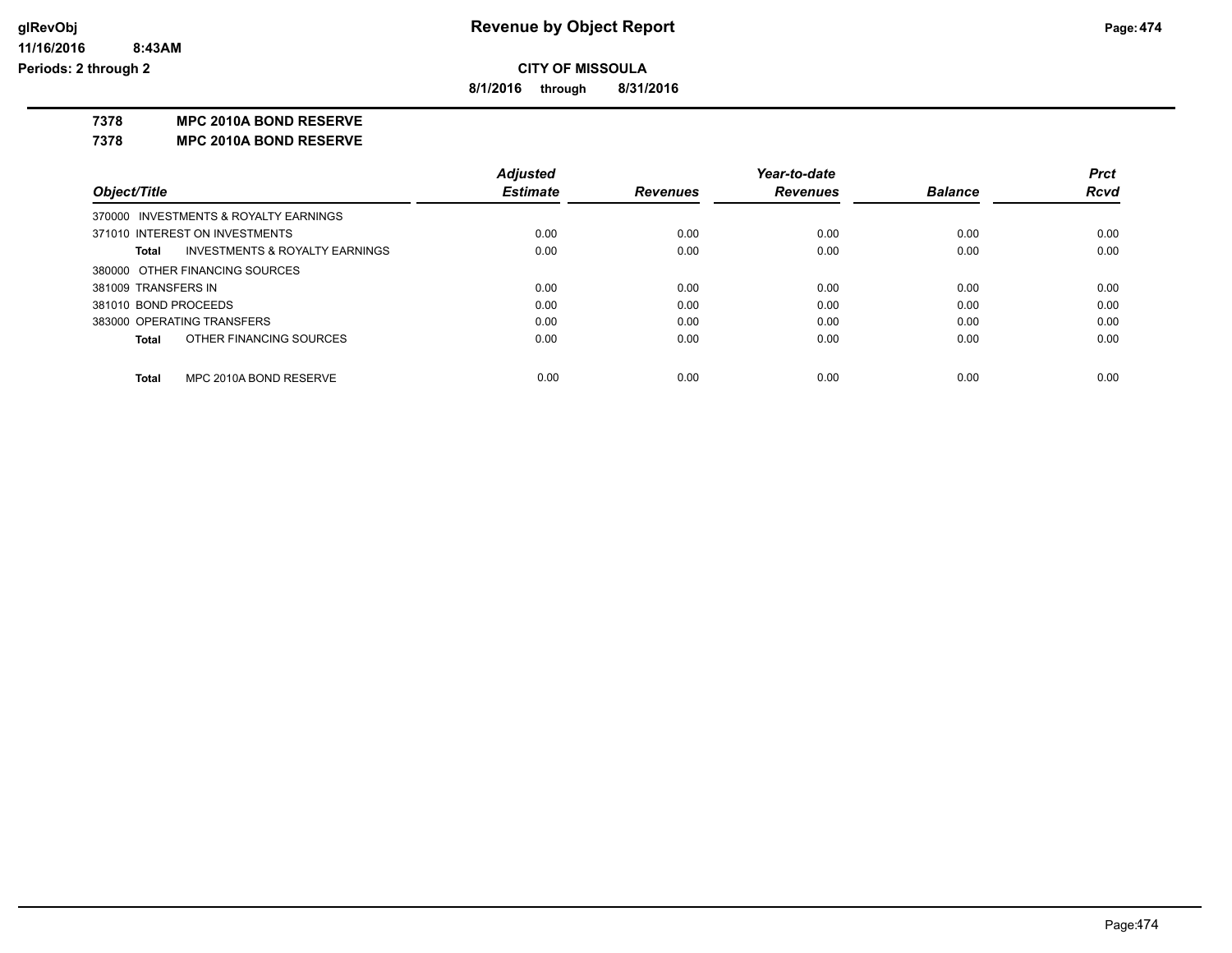**8/1/2016 through 8/31/2016**

#### **7378 MPC 2010A BOND RESERVE**

|                      |                                           | <b>Adjusted</b> |                 | Year-to-date    |                | <b>Prct</b> |
|----------------------|-------------------------------------------|-----------------|-----------------|-----------------|----------------|-------------|
| Object/Title         |                                           | <b>Estimate</b> | <b>Revenues</b> | <b>Revenues</b> | <b>Balance</b> | <b>Rcvd</b> |
|                      | 370000 INVESTMENTS & ROYALTY EARNINGS     |                 |                 |                 |                |             |
|                      | 371010 INTEREST ON INVESTMENTS            | 0.00            | 0.00            | 0.00            | 0.00           | 0.00        |
| Total                | <b>INVESTMENTS &amp; ROYALTY EARNINGS</b> | 0.00            | 0.00            | 0.00            | 0.00           | 0.00        |
|                      | 380000 OTHER FINANCING SOURCES            |                 |                 |                 |                |             |
| 381009 TRANSFERS IN  |                                           | 0.00            | 0.00            | 0.00            | 0.00           | 0.00        |
| 381010 BOND PROCEEDS |                                           | 0.00            | 0.00            | 0.00            | 0.00           | 0.00        |
|                      | 383000 OPERATING TRANSFERS                | 0.00            | 0.00            | 0.00            | 0.00           | 0.00        |
| <b>Total</b>         | OTHER FINANCING SOURCES                   | 0.00            | 0.00            | 0.00            | 0.00           | 0.00        |
| <b>Total</b>         | MPC 2010A BOND RESERVE                    | 0.00            | 0.00            | 0.00            | 0.00           | 0.00        |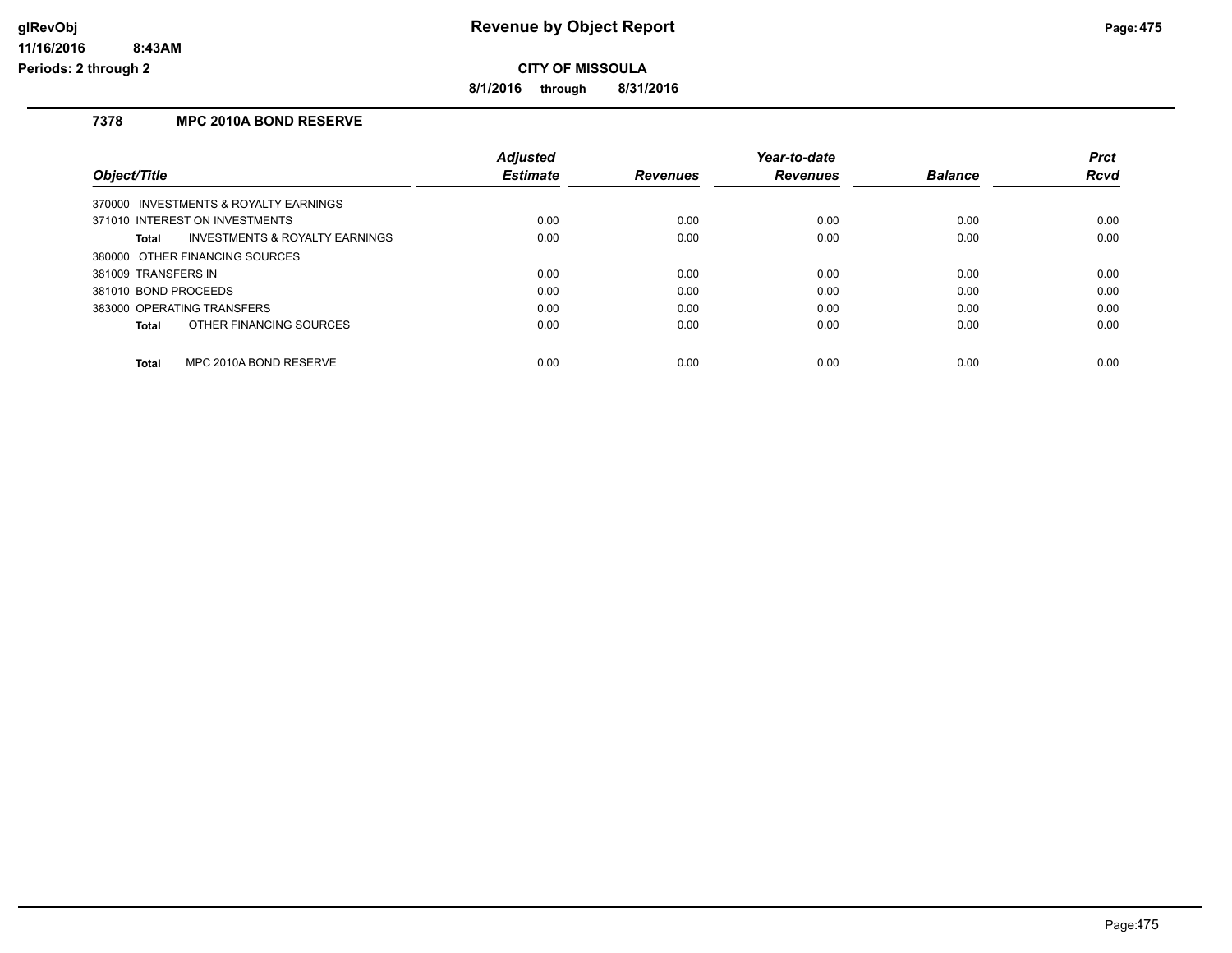**Periods: 2 through 2**

 **8:43AM**

**CITY OF MISSOULA**

**8/1/2016 through 8/31/2016**

### **7379 MPC 2010A BOND CONSTRUCTION**

#### **7379 MPC 2010A BOND CONSTRUCTION**

|                                                    | <b>Adjusted</b> |                 | Year-to-date    |                | <b>Prct</b> |
|----------------------------------------------------|-----------------|-----------------|-----------------|----------------|-------------|
| Object/Title                                       | <b>Estimate</b> | <b>Revenues</b> | <b>Revenues</b> | <b>Balance</b> | <b>Rcvd</b> |
| 370000 INVESTMENTS & ROYALTY EARNINGS              |                 |                 |                 |                |             |
| 371010 INTEREST ON INVESTMENTS                     | 0.00            | 0.00            | 0.00            | 0.00           | 0.00        |
| <b>INVESTMENTS &amp; ROYALTY EARNINGS</b><br>Total | 0.00            | 0.00            | 0.00            | 0.00           | 0.00        |
| 380000 OTHER FINANCING SOURCES                     |                 |                 |                 |                |             |
| 381009 TRANSFERS IN                                | 0.00            | 0.00            | 0.00            | 0.00           | 0.00        |
| 381010 BOND PROCEEDS                               | 0.00            | 0.00            | 0.00            | 0.00           | 0.00        |
| 383000 OPERATING TRANSFERS                         | 0.00            | 0.00            | 0.00            | 0.00           | 0.00        |
| OTHER FINANCING SOURCES<br>Total                   | 0.00            | 0.00            | 0.00            | 0.00           | 0.00        |
| MPC 2010A BOND CONSTRUCTION<br>Total               | 0.00            | 0.00            | 0.00            | 0.00           | 0.00        |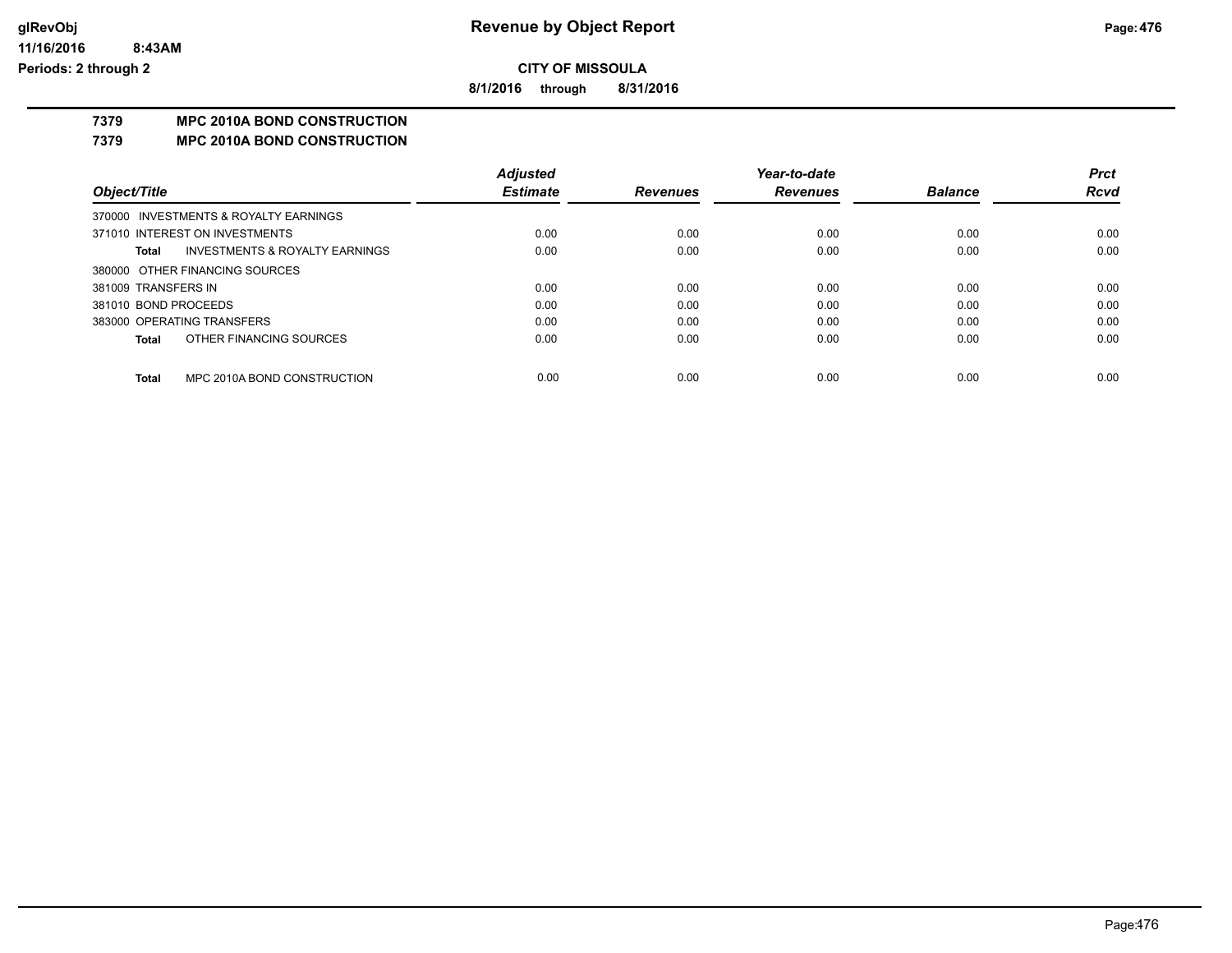**8/1/2016 through 8/31/2016**

#### **7379 MPC 2010A BOND CONSTRUCTION**

|                      |                                           | <b>Adjusted</b> |                 | Year-to-date    |                | <b>Prct</b> |
|----------------------|-------------------------------------------|-----------------|-----------------|-----------------|----------------|-------------|
| Object/Title         |                                           | <b>Estimate</b> | <b>Revenues</b> | <b>Revenues</b> | <b>Balance</b> | <b>Rcvd</b> |
|                      | 370000 INVESTMENTS & ROYALTY EARNINGS     |                 |                 |                 |                |             |
|                      | 371010 INTEREST ON INVESTMENTS            | 0.00            | 0.00            | 0.00            | 0.00           | 0.00        |
| <b>Total</b>         | <b>INVESTMENTS &amp; ROYALTY EARNINGS</b> | 0.00            | 0.00            | 0.00            | 0.00           | 0.00        |
|                      | 380000 OTHER FINANCING SOURCES            |                 |                 |                 |                |             |
| 381009 TRANSFERS IN  |                                           | 0.00            | 0.00            | 0.00            | 0.00           | 0.00        |
| 381010 BOND PROCEEDS |                                           | 0.00            | 0.00            | 0.00            | 0.00           | 0.00        |
|                      | 383000 OPERATING TRANSFERS                | 0.00            | 0.00            | 0.00            | 0.00           | 0.00        |
| <b>Total</b>         | OTHER FINANCING SOURCES                   | 0.00            | 0.00            | 0.00            | 0.00           | 0.00        |
| <b>Total</b>         | MPC 2010A BOND CONSTRUCTION               | 0.00            | 0.00            | 0.00            | 0.00           | 0.00        |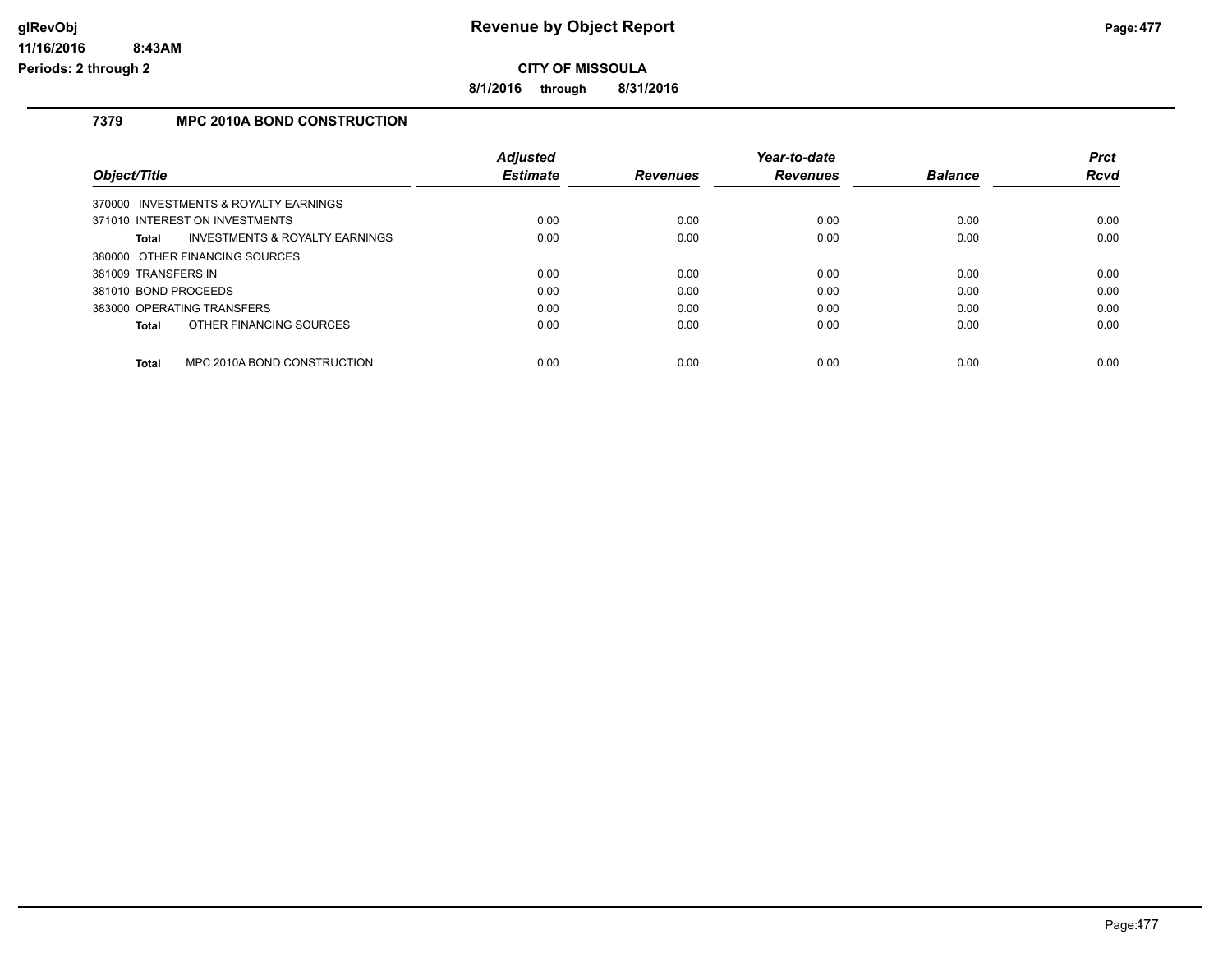**8/1/2016 through 8/31/2016**

#### **7380 BUSINESS IMPROVEMENT DISTRICT**

#### **7380 BUSINESS IMPROVEMENT DISTRICT**

|                                                           | <b>Adjusted</b> |                 | Year-to-date    |                | <b>Prct</b> |
|-----------------------------------------------------------|-----------------|-----------------|-----------------|----------------|-------------|
| Object/Title                                              | <b>Estimate</b> | <b>Revenues</b> | <b>Revenues</b> | <b>Balance</b> | Rcvd        |
| 310000 TAXES/ASSESSMENTS                                  |                 |                 |                 |                |             |
| <b>TAX INCREMENT</b><br>311011                            | 0.00            | 4,611.39        | 4,611.39        | $-4,611.39$    | 0.00        |
| <b>PENALTIES &amp; INTEREST</b><br>312001                 | 0.00            | 174.70          | 174.70          | $-174.70$      | 0.00        |
| TAXES/ASSESSMENTS<br><b>Total</b>                         | 0.00            | 4,786.09        | 4,786.09        | $-4,786.09$    | 0.00        |
| <b>CHARGES FOR SERVICES</b><br>340000                     |                 |                 |                 |                |             |
| 343041 GARBAGE COLLECTION SERVICES                        | 0.00            | 2,011.77        | 4,023.54        | $-4,023.54$    | 0.00        |
| <b>CHARGES FOR SERVICES</b><br><b>Total</b>               | 0.00            | 2,011.77        | 4,023.54        | $-4,023.54$    | 0.00        |
| MISCELLANEOUS REVENUES<br>360000                          |                 |                 |                 |                |             |
| 363010 LIGHTING ASSESSMENTS                               | 0.00            | 0.00            | 0.00            | 0.00           | 0.00        |
| 363020 PROPERTY ASSESSMENTS                               | 0.00            | 0.00            | 0.00            | 0.00           | 0.00        |
| <b>MISCELLANEOUS REVENUES</b><br>Total                    | 0.00            | 0.00            | 0.00            | 0.00           | 0.00        |
| <b>INVESTMENTS &amp; ROYALTY EARNINGS</b><br>370000       |                 |                 |                 |                |             |
| 371010 INTEREST ON INVESTMENTS                            | 0.00            | 0.00            | 0.00            | 0.00           | 0.00        |
| 371020 GAIN/LOSS IN MARKET VALUE OF INVESTMENTS           | 0.00            | 0.00            | 0.00            | 0.00           | 0.00        |
| <b>INVESTMENTS &amp; ROYALTY EARNINGS</b><br><b>Total</b> | 0.00            | 0.00            | 0.00            | 0.00           | 0.00        |
| <b>BUSINESS IMPROVEMENT DISTRICT</b><br><b>Total</b>      | 0.00            | 6,797.86        | 8,809.63        | $-8,809.63$    | 0.00        |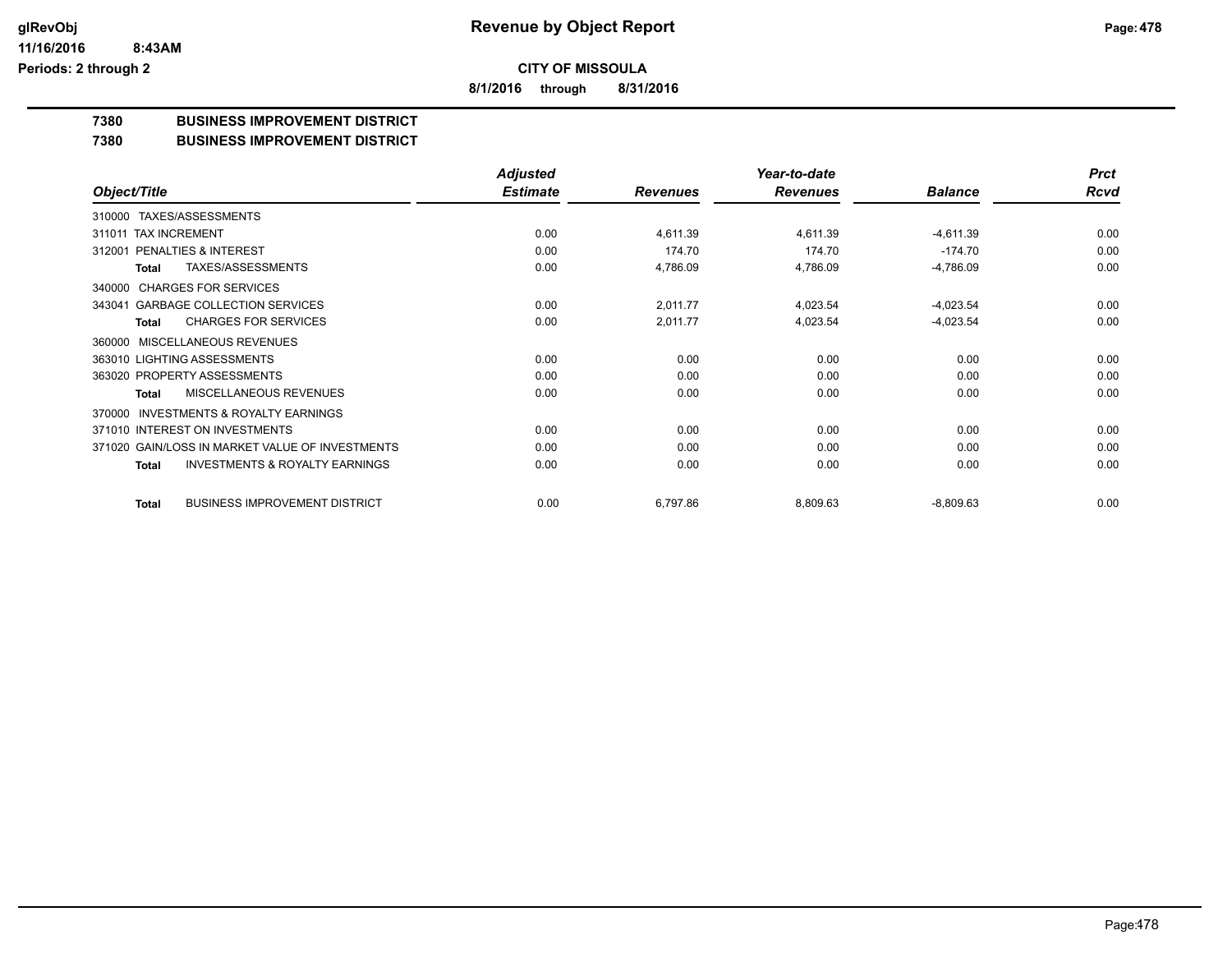**8/1/2016 through 8/31/2016**

#### **7380 BUSINESS IMPROVEMENT DISTRICT**

|                                                           | <b>Adjusted</b> |                 | Year-to-date    |                | <b>Prct</b> |
|-----------------------------------------------------------|-----------------|-----------------|-----------------|----------------|-------------|
| Object/Title                                              | <b>Estimate</b> | <b>Revenues</b> | <b>Revenues</b> | <b>Balance</b> | <b>Rcvd</b> |
| 310000 TAXES/ASSESSMENTS                                  |                 |                 |                 |                |             |
| 311011 TAX INCREMENT                                      | 0.00            | 4,611.39        | 4,611.39        | $-4,611.39$    | 0.00        |
| 312001 PENALTIES & INTEREST                               | 0.00            | 174.70          | 174.70          | $-174.70$      | 0.00        |
| TAXES/ASSESSMENTS<br>Total                                | 0.00            | 4,786.09        | 4,786.09        | $-4,786.09$    | 0.00        |
| 340000 CHARGES FOR SERVICES                               |                 |                 |                 |                |             |
| 343041 GARBAGE COLLECTION SERVICES                        | 0.00            | 2,011.77        | 4,023.54        | $-4,023.54$    | 0.00        |
| <b>CHARGES FOR SERVICES</b><br><b>Total</b>               | 0.00            | 2,011.77        | 4,023.54        | $-4,023.54$    | 0.00        |
| <b>MISCELLANEOUS REVENUES</b><br>360000                   |                 |                 |                 |                |             |
| 363010 LIGHTING ASSESSMENTS                               | 0.00            | 0.00            | 0.00            | 0.00           | 0.00        |
| 363020 PROPERTY ASSESSMENTS                               | 0.00            | 0.00            | 0.00            | 0.00           | 0.00        |
| <b>MISCELLANEOUS REVENUES</b><br><b>Total</b>             | 0.00            | 0.00            | 0.00            | 0.00           | 0.00        |
| INVESTMENTS & ROYALTY EARNINGS<br>370000                  |                 |                 |                 |                |             |
| 371010 INTEREST ON INVESTMENTS                            | 0.00            | 0.00            | 0.00            | 0.00           | 0.00        |
| 371020 GAIN/LOSS IN MARKET VALUE OF INVESTMENT            | 0.00            | 0.00            | 0.00            | 0.00           | 0.00        |
| <b>INVESTMENTS &amp; ROYALTY EARNINGS</b><br><b>Total</b> | 0.00            | 0.00            | 0.00            | 0.00           | 0.00        |
|                                                           |                 |                 |                 |                |             |
| <b>BUSINESS IMPROVEMENT DISTRICT</b><br><b>Total</b>      | 0.00            | 6,797.86        | 8,809.63        | $-8,809.63$    | 0.00        |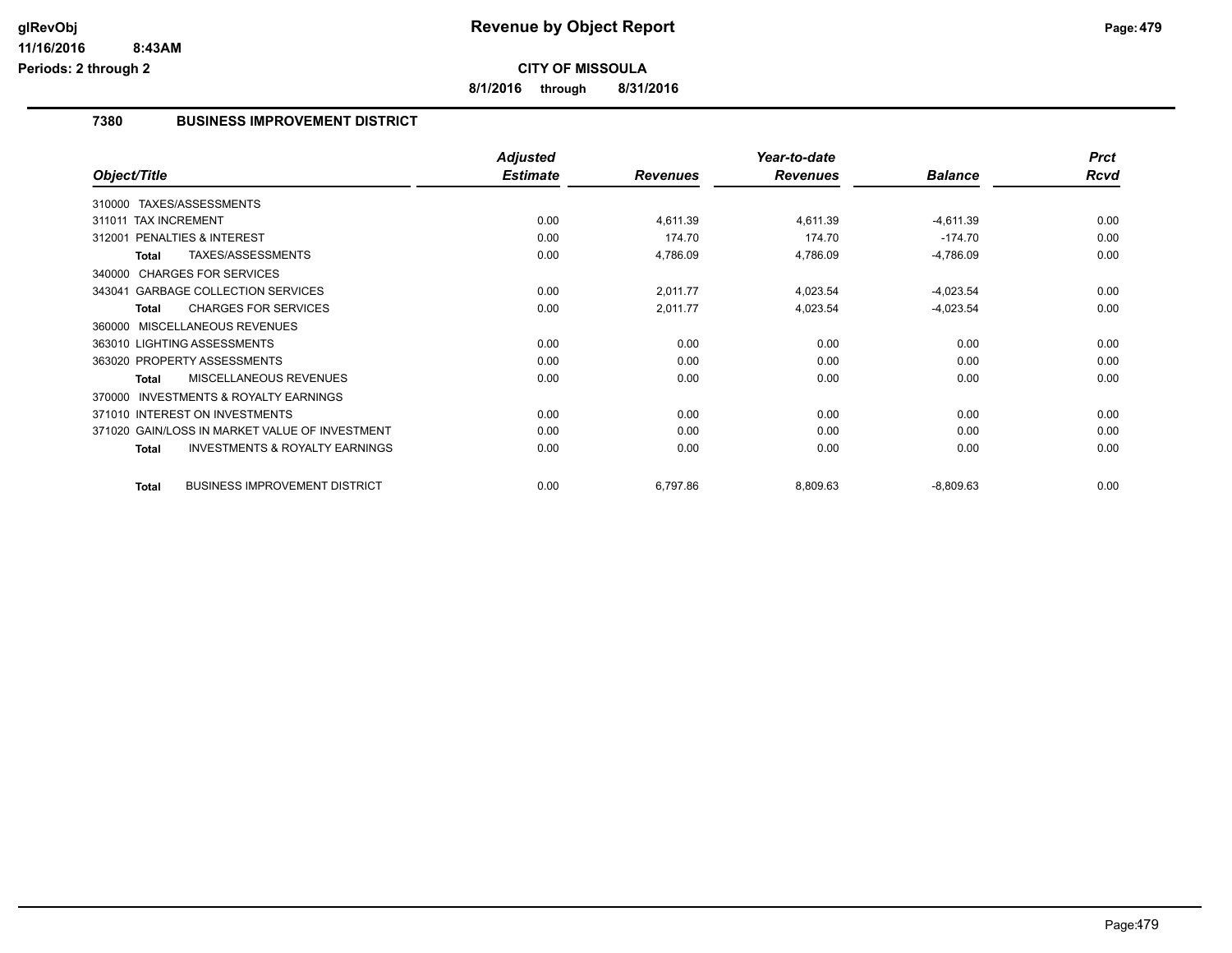**11/16/2016**

### **CITY OF MISSOULA**

**8/1/2016 through 8/31/2016**

# **7381 TOURISM BUSINESS IMPROVEMENT DISTRICT**

### **7381 TOURISM BUSINESS IMPROVEMENT DISTRICT**

|                                                     | <b>Adjusted</b> |                 | Year-to-date    |                | <b>Prct</b> |
|-----------------------------------------------------|-----------------|-----------------|-----------------|----------------|-------------|
| Object/Title                                        | <b>Estimate</b> | <b>Revenues</b> | <b>Revenues</b> | <b>Balance</b> | <b>Rcvd</b> |
| 310000 TAXES/ASSESSMENTS                            |                 |                 |                 |                |             |
| 314100 TBID REVENUE                                 | 0.00            | 0.00            | 0.00            | 0.00           | 0.00        |
| TAXES/ASSESSMENTS<br>Total                          | 0.00            | 0.00            | 0.00            | 0.00           | 0.00        |
| 370000 INVESTMENTS & ROYALTY EARNINGS               |                 |                 |                 |                |             |
| 371010 INTEREST ON INVESTMENTS                      | 0.00            | 0.00            | 0.00            | 0.00           | 0.00        |
| <b>INVESTMENTS &amp; ROYALTY EARNINGS</b><br>Total  | 0.00            | 0.00            | 0.00            | 0.00           | 0.00        |
|                                                     |                 |                 |                 |                |             |
| TOURISM BUSINESS IMPROVEMENT DISTRI<br><b>Total</b> | 0.00            | 0.00            | 0.00            | 0.00           | 0.00        |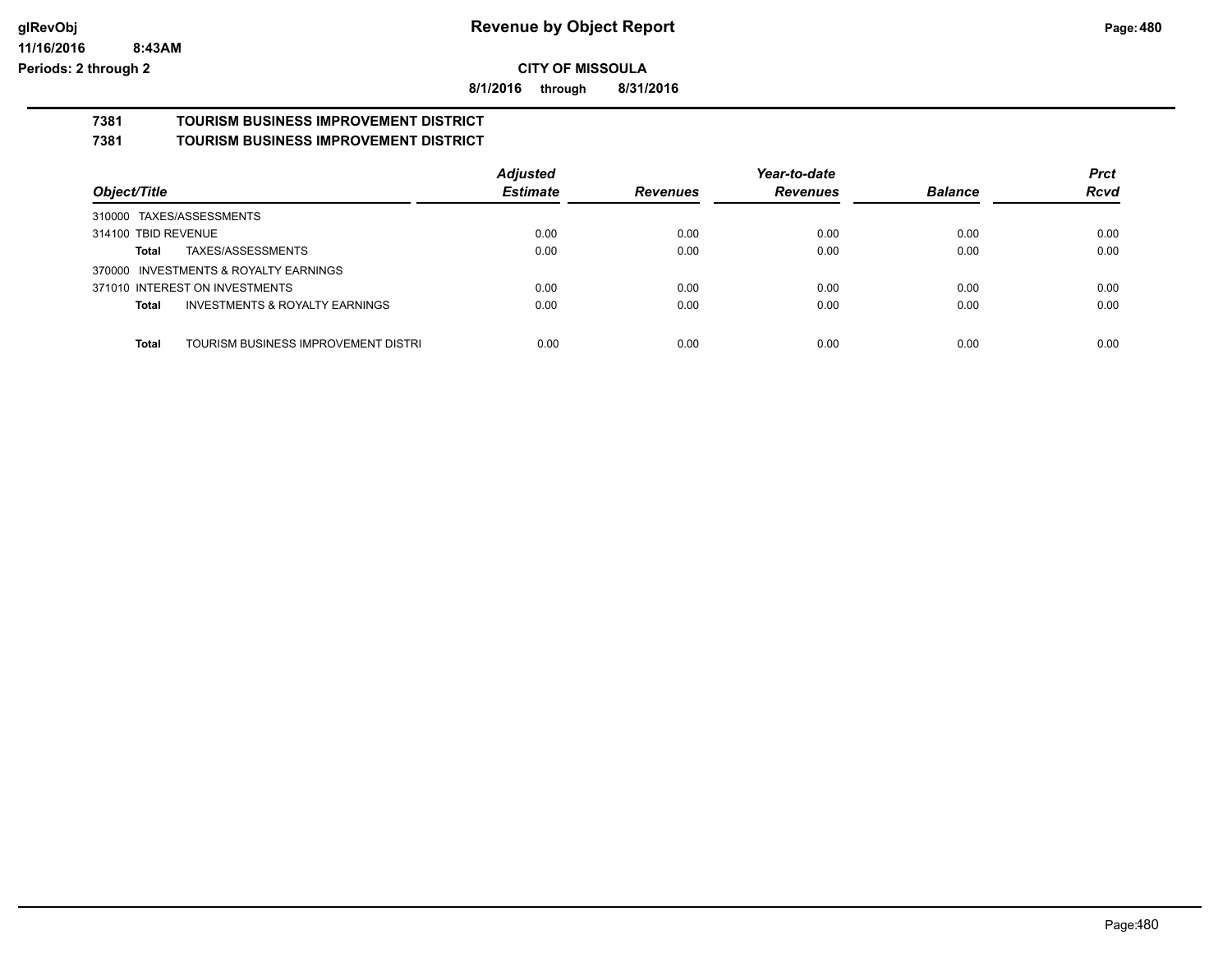**Periods: 2 through 2**

**CITY OF MISSOULA**

**8/1/2016 through 8/31/2016**

#### **7381 TOURISM BUSINESS IMPROVEMENT DISTRICT**

| Object/Title                                       | <b>Adjusted</b><br><b>Estimate</b> | <b>Revenues</b> | Year-to-date<br><b>Revenues</b> | <b>Balance</b> | <b>Prct</b><br><b>Rcvd</b> |
|----------------------------------------------------|------------------------------------|-----------------|---------------------------------|----------------|----------------------------|
| 310000 TAXES/ASSESSMENTS                           |                                    |                 |                                 |                |                            |
| 314100 TBID REVENUE                                | 0.00                               | 0.00            | 0.00                            | 0.00           | 0.00                       |
| TAXES/ASSESSMENTS<br><b>Total</b>                  | 0.00                               | 0.00            | 0.00                            | 0.00           | 0.00                       |
| 370000 INVESTMENTS & ROYALTY EARNINGS              |                                    |                 |                                 |                |                            |
| 371010 INTEREST ON INVESTMENTS                     | 0.00                               | 0.00            | 0.00                            | 0.00           | 0.00                       |
| INVESTMENTS & ROYALTY EARNINGS<br><b>Total</b>     | 0.00                               | 0.00            | 0.00                            | 0.00           | 0.00                       |
|                                                    |                                    |                 |                                 |                |                            |
| TOURISM BUSINESS IMPROVEMENT DISTR<br><b>Total</b> | 0.00                               | 0.00            | 0.00                            | 0.00           | 0.00                       |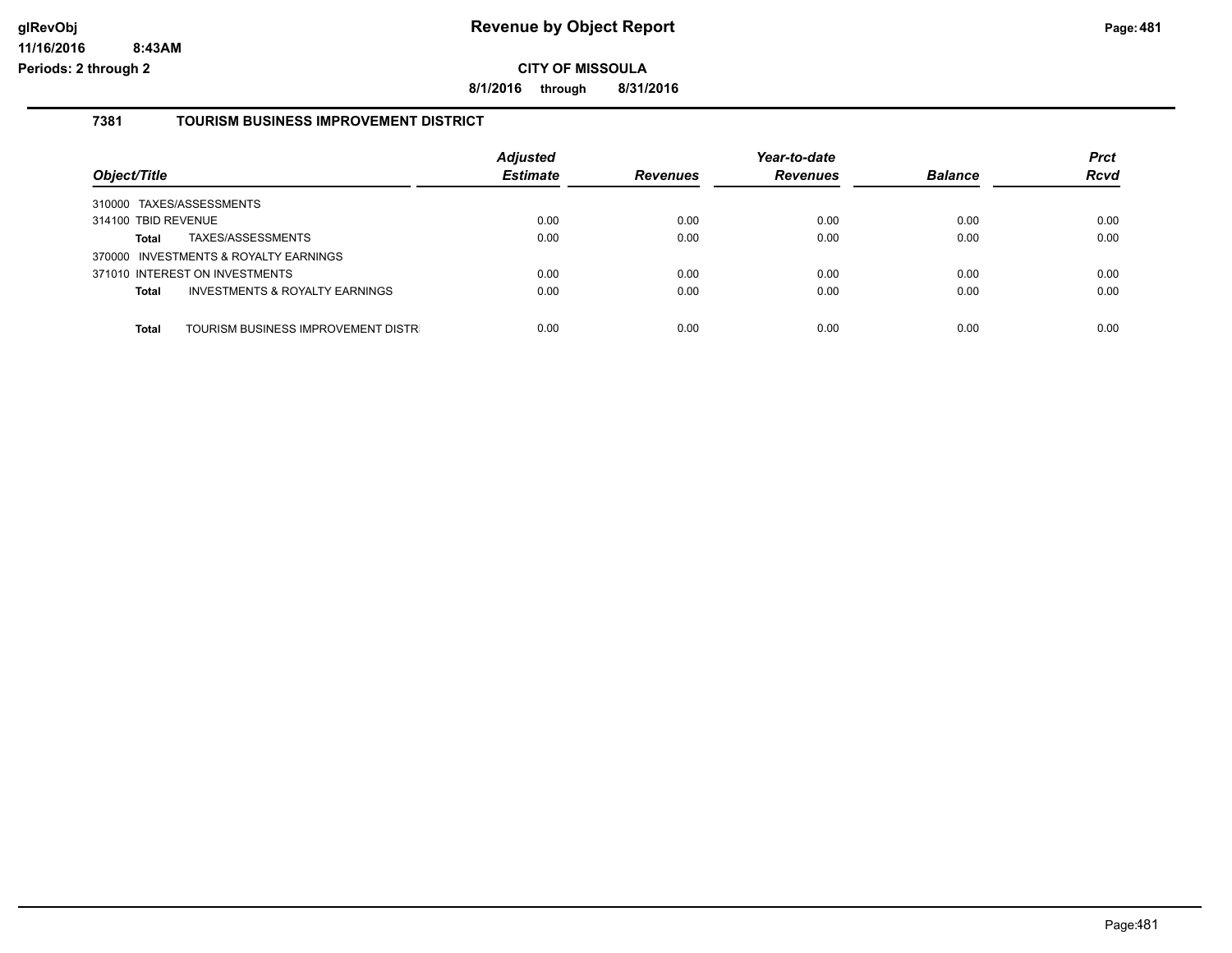**8/1/2016 through 8/31/2016**

**7382 5.75M TIF RESERVE**

**7382 5.75M TIF RESERVE**

|                                         | <b>Adjusted</b> |                 | Year-to-date    |                | <b>Prct</b> |
|-----------------------------------------|-----------------|-----------------|-----------------|----------------|-------------|
| Object/Title                            | <b>Estimate</b> | <b>Revenues</b> | <b>Revenues</b> | <b>Balance</b> | <b>Rcvd</b> |
| 370000 INVESTMENTS & ROYALTY EARNINGS   |                 |                 |                 |                |             |
| 371010 INTEREST ON INVESTMENTS          | 0.00            | 0.00            | 0.00            | 0.00           | 0.00        |
| INVESTMENTS & ROYALTY EARNINGS<br>Total | 0.00            | 0.00            | 0.00            | 0.00           | 0.00        |
| 380000 OTHER FINANCING SOURCES          |                 |                 |                 |                |             |
| 381025 BOND PROCEEDS                    | 0.00            | 0.00            | 0.00            | 0.00           | 0.00        |
| 383014 TRANS FR MRA                     | 0.00            | 0.00            | 0.00            | 0.00           | 0.00        |
| 383040 TRANSFER FROM CITY GRANTS        | 0.00            | 0.00            | 0.00            | 0.00           | 0.00        |
| OTHER FINANCING SOURCES<br>Total        | 0.00            | 0.00            | 0.00            | 0.00           | 0.00        |
|                                         |                 |                 |                 |                |             |
| 5.75M TIF RESERVE<br><b>Total</b>       | 0.00            | 0.00            | 0.00            | 0.00           | 0.00        |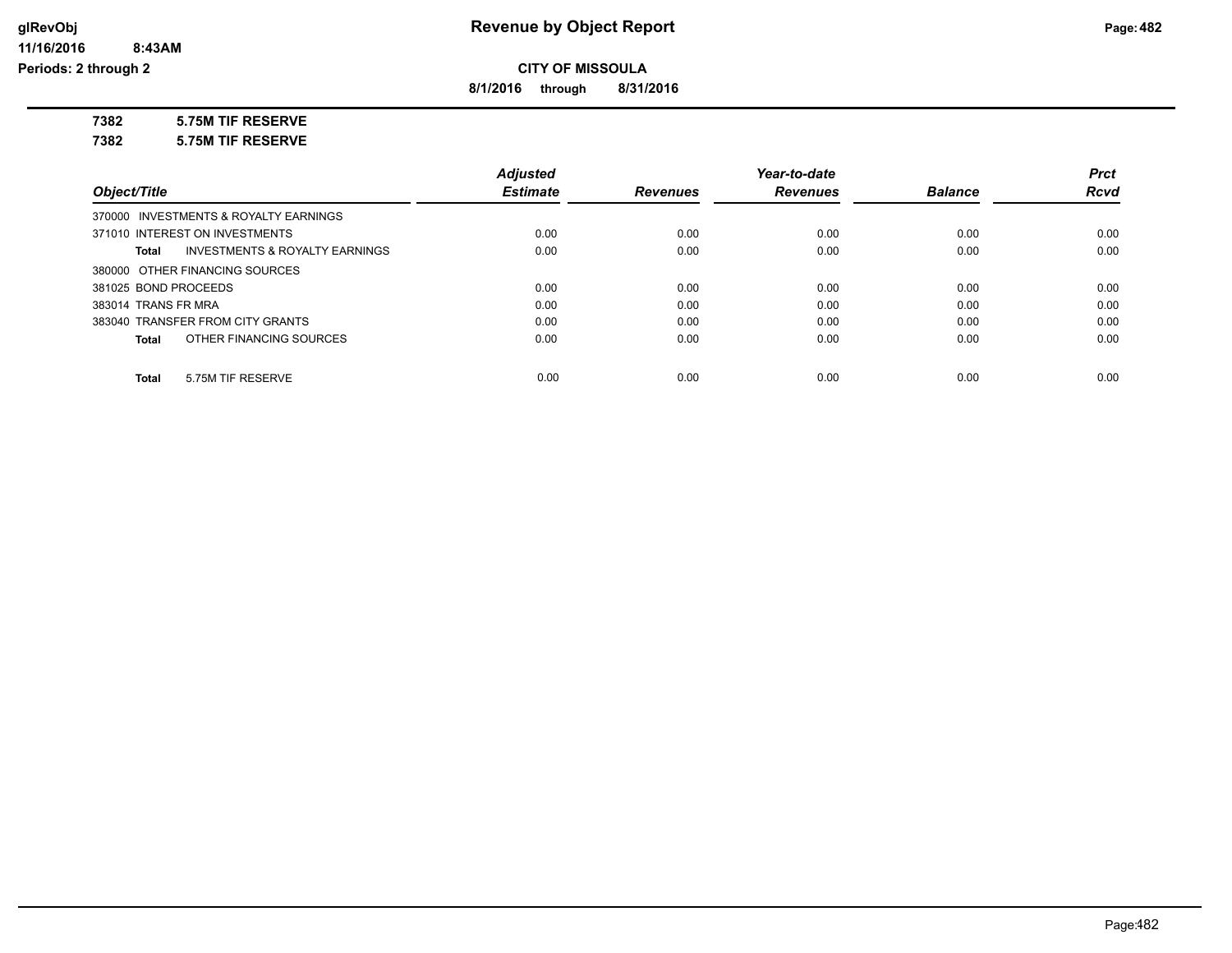**8/1/2016 through 8/31/2016**

#### **7382 5.75M TIF RESERVE**

|                                         | <b>Adjusted</b> |                 | Year-to-date    |                | <b>Prct</b> |
|-----------------------------------------|-----------------|-----------------|-----------------|----------------|-------------|
| Object/Title                            | <b>Estimate</b> | <b>Revenues</b> | <b>Revenues</b> | <b>Balance</b> | <b>Rcvd</b> |
| 370000 INVESTMENTS & ROYALTY EARNINGS   |                 |                 |                 |                |             |
| 371010 INTEREST ON INVESTMENTS          | 0.00            | 0.00            | 0.00            | 0.00           | 0.00        |
| INVESTMENTS & ROYALTY EARNINGS<br>Total | 0.00            | 0.00            | 0.00            | 0.00           | 0.00        |
| 380000 OTHER FINANCING SOURCES          |                 |                 |                 |                |             |
| 381025 BOND PROCEEDS                    | 0.00            | 0.00            | 0.00            | 0.00           | 0.00        |
| 383014 TRANS FR MRA                     | 0.00            | 0.00            | 0.00            | 0.00           | 0.00        |
| 383040 TRANSFER FROM CITY GRANTS        | 0.00            | 0.00            | 0.00            | 0.00           | 0.00        |
| OTHER FINANCING SOURCES<br>Total        | 0.00            | 0.00            | 0.00            | 0.00           | 0.00        |
|                                         |                 |                 |                 |                |             |
| 5.75M TIF RESERVE<br><b>Total</b>       | 0.00            | 0.00            | 0.00            | 0.00           | 0.00        |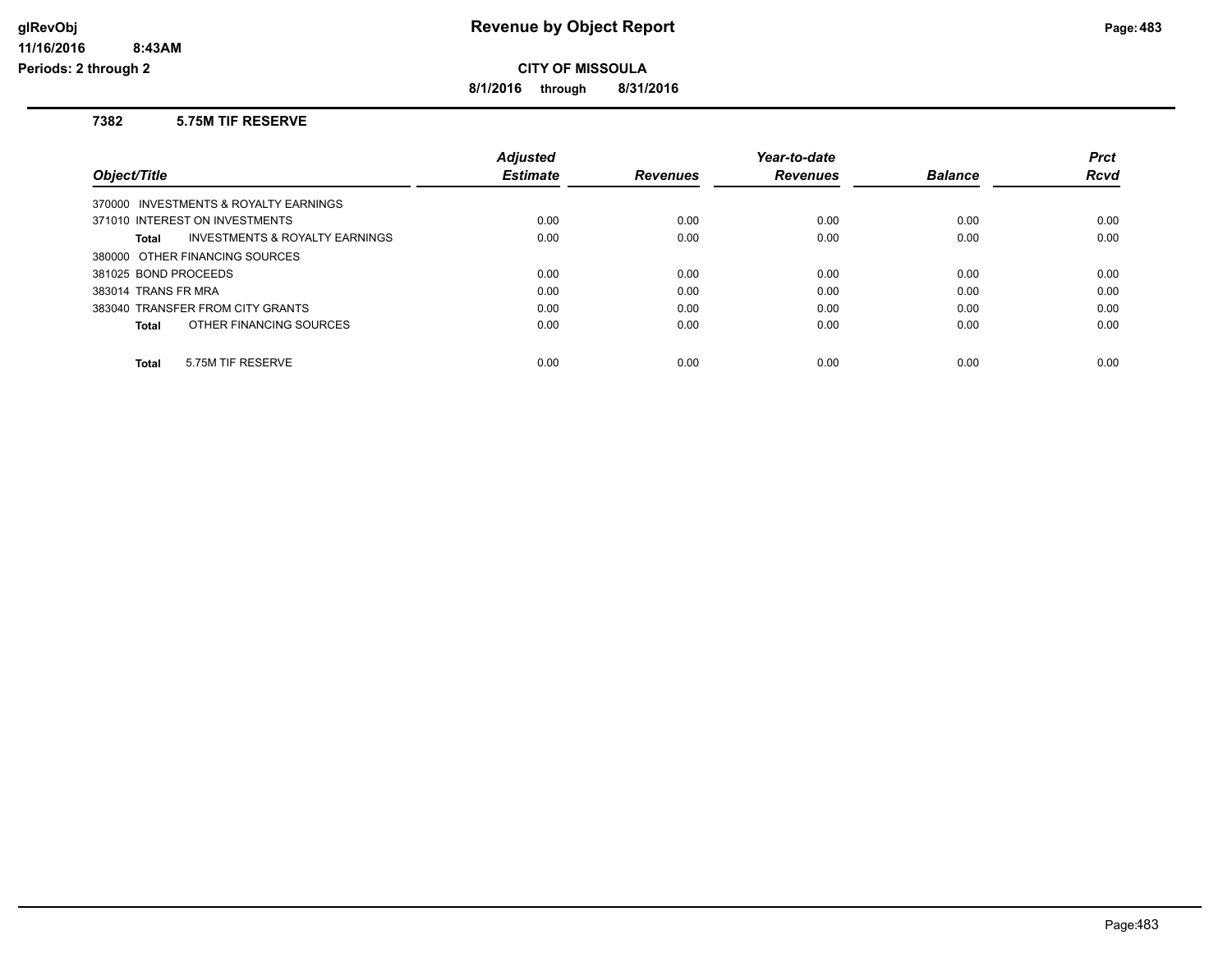**8/1/2016 through 8/31/2016**

**7383 RIVERFRONT TRIANGLE URD**

**7383 RIVERFRONT TRIANGLE URD**

|                                                    | <b>Adjusted</b> |                 | Year-to-date    |                | <b>Prct</b> |
|----------------------------------------------------|-----------------|-----------------|-----------------|----------------|-------------|
| Object/Title                                       | <b>Estimate</b> | <b>Revenues</b> | <b>Revenues</b> | <b>Balance</b> | <b>Rcvd</b> |
| 310000 TAXES/ASSESSMENTS                           |                 |                 |                 |                |             |
| 311011 TAX INCREMENT                               | 0.00            | 0.00            | 0.00            | 0.00           | 0.00        |
| 312001 PENALTIES & INTEREST                        | 0.00            | 0.00            | 0.00            | 0.00           | 0.00        |
| TAXES/ASSESSMENTS<br>Total                         | 0.00            | 0.00            | 0.00            | 0.00           | 0.00        |
| 330000 INTERGOVERNMENTAL REVENUES                  |                 |                 |                 |                |             |
| 335210 PERSONAL PROPERTY TAX REIMBURSEMENT         | 0.00            | 0.00            | 0.00            | 0.00           | 0.00        |
| <b>INTERGOVERNMENTAL REVENUES</b><br>Total         | 0.00            | 0.00            | 0.00            | 0.00           | 0.00        |
| 370000 INVESTMENTS & ROYALTY EARNINGS              |                 |                 |                 |                |             |
| 371010 INTEREST ON INVESTMENTS                     | 0.00            | 0.00            | 0.00            | 0.00           | 0.00        |
| <b>INVESTMENTS &amp; ROYALTY EARNINGS</b><br>Total | 0.00            | 0.00            | 0.00            | 0.00           | 0.00        |
| <b>RIVERFRONT TRIANGLE URD</b><br>Total            | 0.00            | 0.00            | 0.00            | 0.00           | 0.00        |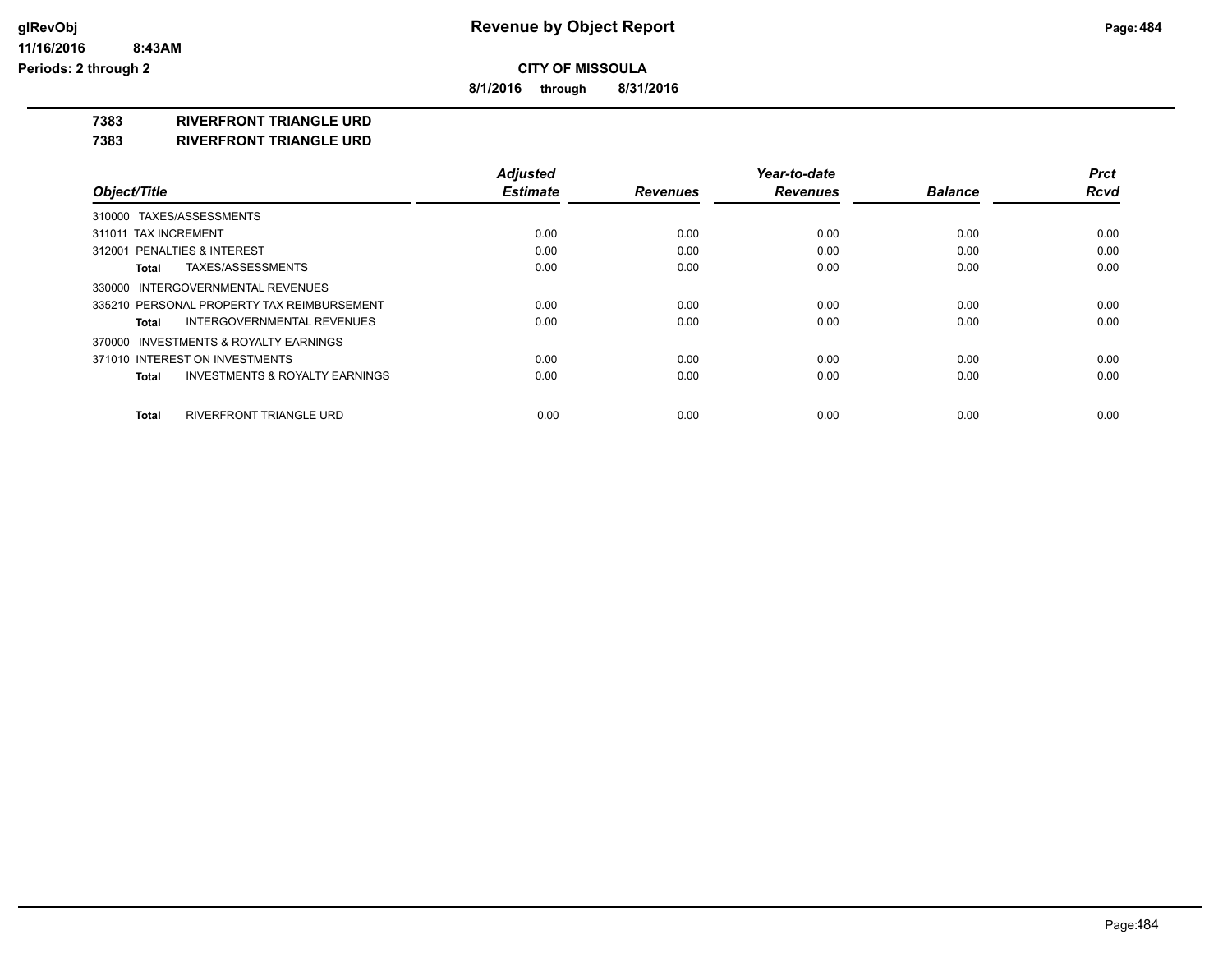**8/1/2016 through 8/31/2016**

#### **7383 RIVERFRONT TRIANGLE URD**

|                                                    | <b>Adjusted</b> |                 | Year-to-date    |                | <b>Prct</b> |
|----------------------------------------------------|-----------------|-----------------|-----------------|----------------|-------------|
| Object/Title                                       | <b>Estimate</b> | <b>Revenues</b> | <b>Revenues</b> | <b>Balance</b> | <b>Rcvd</b> |
| 310000 TAXES/ASSESSMENTS                           |                 |                 |                 |                |             |
| 311011 TAX INCREMENT                               | 0.00            | 0.00            | 0.00            | 0.00           | 0.00        |
| PENALTIES & INTEREST<br>312001                     | 0.00            | 0.00            | 0.00            | 0.00           | 0.00        |
| TAXES/ASSESSMENTS<br>Total                         | 0.00            | 0.00            | 0.00            | 0.00           | 0.00        |
| 330000 INTERGOVERNMENTAL REVENUES                  |                 |                 |                 |                |             |
| 335210 PERSONAL PROPERTY TAX REIMBURSEMENT         | 0.00            | 0.00            | 0.00            | 0.00           | 0.00        |
| <b>INTERGOVERNMENTAL REVENUES</b><br>Total         | 0.00            | 0.00            | 0.00            | 0.00           | 0.00        |
| 370000 INVESTMENTS & ROYALTY EARNINGS              |                 |                 |                 |                |             |
| 371010 INTEREST ON INVESTMENTS                     | 0.00            | 0.00            | 0.00            | 0.00           | 0.00        |
| <b>INVESTMENTS &amp; ROYALTY EARNINGS</b><br>Total | 0.00            | 0.00            | 0.00            | 0.00           | 0.00        |
|                                                    |                 |                 |                 |                |             |
| <b>RIVERFRONT TRIANGLE URD</b><br><b>Total</b>     | 0.00            | 0.00            | 0.00            | 0.00           | 0.00        |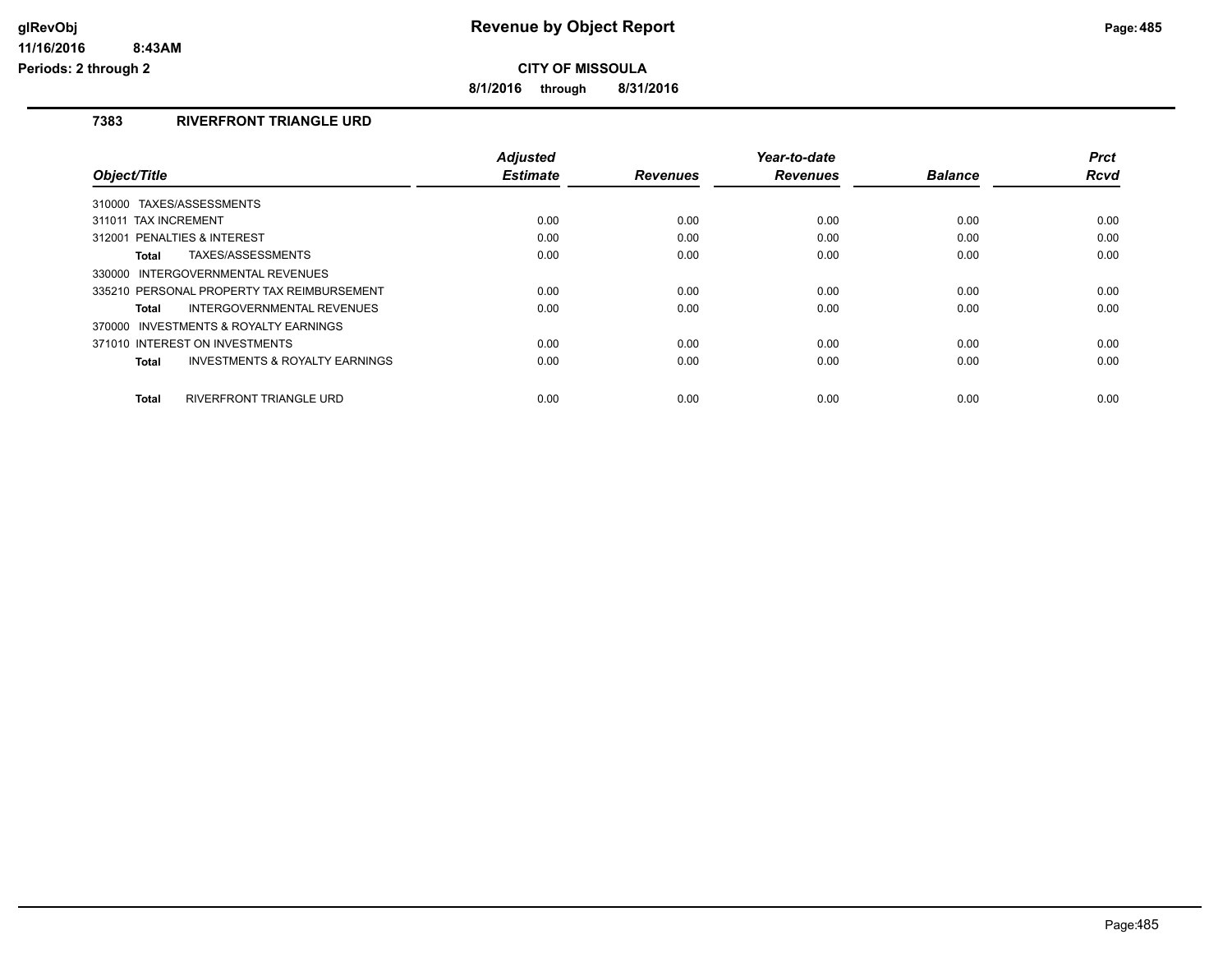**8/1/2016 through 8/31/2016**

#### **7384 NRSS DEBT SERVICE CLEARING**

**7384 NRSS DEBT SERVICE CLEARING**

|                                                    | <b>Adjusted</b> |                 | Year-to-date    |                | <b>Prct</b> |
|----------------------------------------------------|-----------------|-----------------|-----------------|----------------|-------------|
| Object/Title                                       | <b>Estimate</b> | <b>Revenues</b> | <b>Revenues</b> | <b>Balance</b> | <b>Rcvd</b> |
| 310000 TAXES/ASSESSMENTS                           |                 |                 |                 |                |             |
| 311011 TAX INCREMENT                               | 0.00            | 1.789.92        | 0.00            | 0.00           | 0.00        |
| 312001 PENALTIES & INTEREST                        | 0.00            | 80.72           | 3.13            | $-3.13$        | 0.00        |
| TAXES/ASSESSMENTS<br>Total                         | 0.00            | 1.870.64        | 3.13            | $-3.13$        | 0.00        |
| 370000 INVESTMENTS & ROYALTY EARNINGS              |                 |                 |                 |                |             |
| 371010 INTEREST ON INVESTMENTS                     | 0.00            | 0.00            | 0.00            | 0.00           | 0.00        |
| <b>INVESTMENTS &amp; ROYALTY EARNINGS</b><br>Total | 0.00            | 0.00            | 0.00            | 0.00           | 0.00        |
| 380000 OTHER FINANCING SOURCES                     |                 |                 |                 |                |             |
| 383014 TRANS FR MRA                                | 0.00            | 0.00            | 0.00            | 0.00           | 0.00        |
| OTHER FINANCING SOURCES<br>Total                   | 0.00            | 0.00            | 0.00            | 0.00           | 0.00        |
| NRSS DEBT SERVICE CLEARING<br>Total                | 0.00            | 1.870.64        | 3.13            | $-3.13$        | 0.00        |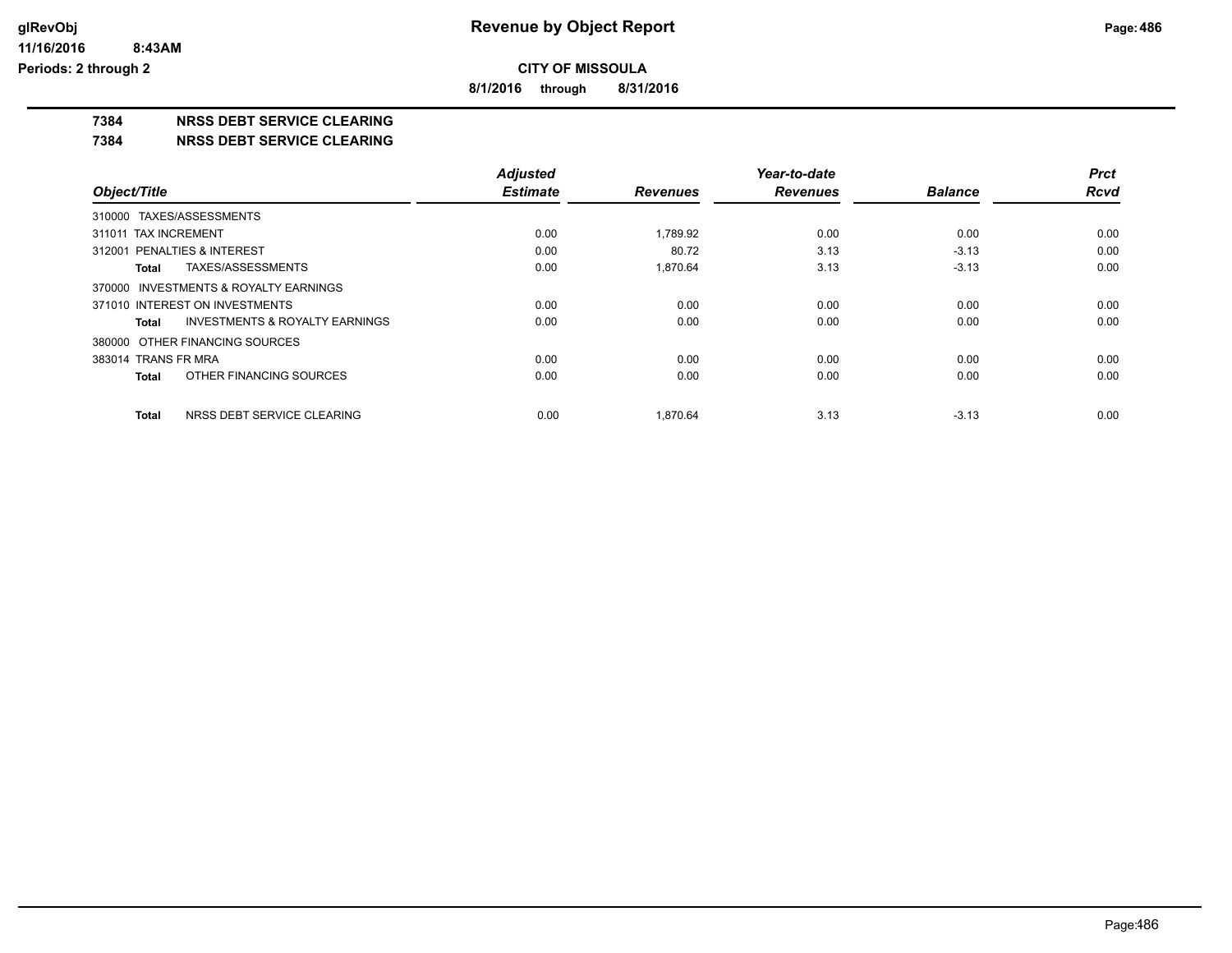**8/1/2016 through 8/31/2016**

#### **7384 NRSS DEBT SERVICE CLEARING**

|                                                    | <b>Adjusted</b> |                 | Year-to-date    |                | <b>Prct</b> |
|----------------------------------------------------|-----------------|-----------------|-----------------|----------------|-------------|
| Object/Title                                       | <b>Estimate</b> | <b>Revenues</b> | <b>Revenues</b> | <b>Balance</b> | <b>Rcvd</b> |
| 310000 TAXES/ASSESSMENTS                           |                 |                 |                 |                |             |
| 311011 TAX INCREMENT                               | 0.00            | 1,789.92        | 0.00            | 0.00           | 0.00        |
| PENALTIES & INTEREST<br>312001                     | 0.00            | 80.72           | 3.13            | $-3.13$        | 0.00        |
| TAXES/ASSESSMENTS<br>Total                         | 0.00            | 1,870.64        | 3.13            | $-3.13$        | 0.00        |
| 370000 INVESTMENTS & ROYALTY EARNINGS              |                 |                 |                 |                |             |
| 371010 INTEREST ON INVESTMENTS                     | 0.00            | 0.00            | 0.00            | 0.00           | 0.00        |
| <b>INVESTMENTS &amp; ROYALTY EARNINGS</b><br>Total | 0.00            | 0.00            | 0.00            | 0.00           | 0.00        |
| 380000 OTHER FINANCING SOURCES                     |                 |                 |                 |                |             |
| 383014 TRANS FR MRA                                | 0.00            | 0.00            | 0.00            | 0.00           | 0.00        |
| OTHER FINANCING SOURCES<br>Total                   | 0.00            | 0.00            | 0.00            | 0.00           | 0.00        |
| NRSS DEBT SERVICE CLEARING<br><b>Total</b>         | 0.00            | 1.870.64        | 3.13            | $-3.13$        | 0.00        |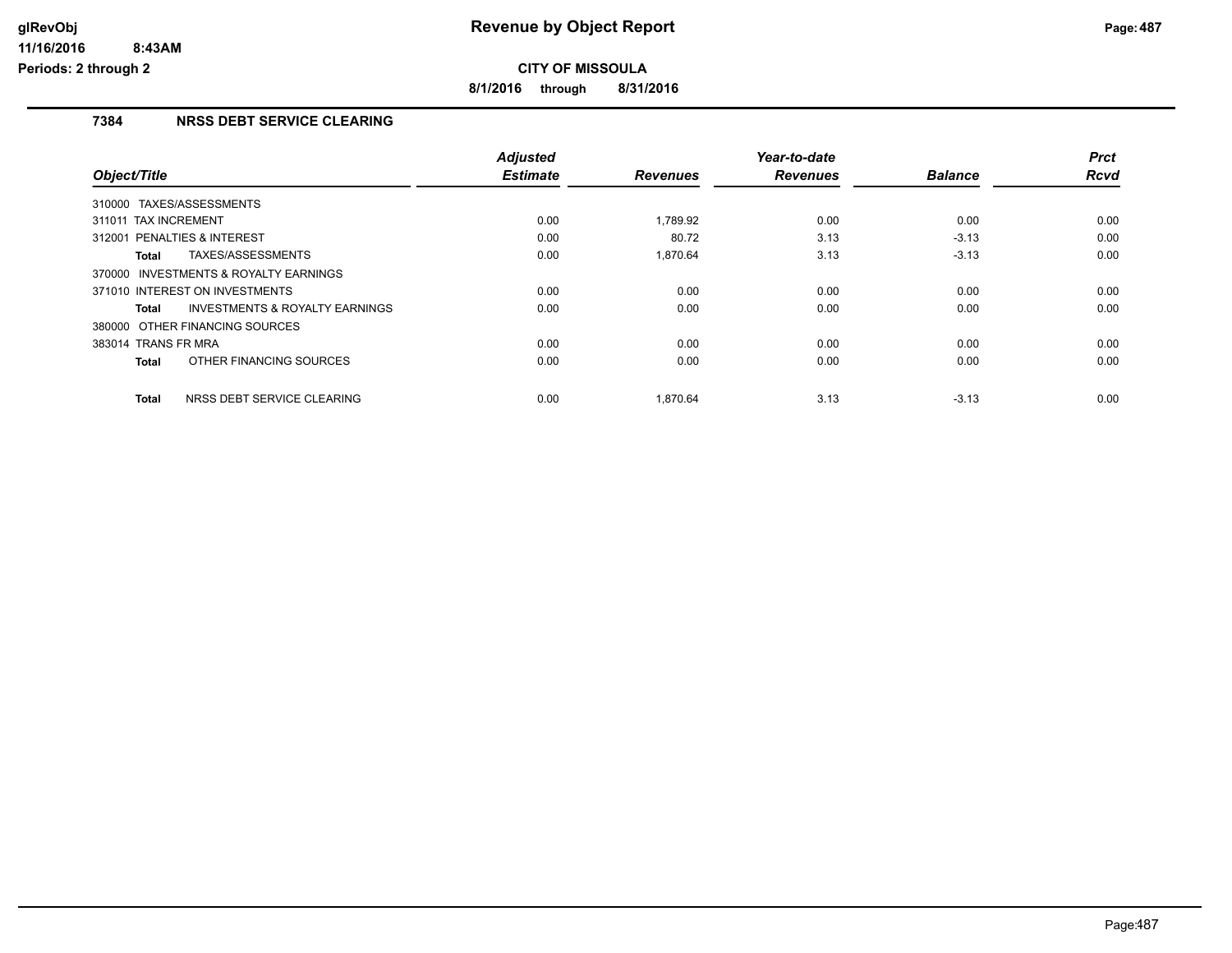**8/1/2016 through 8/31/2016**

**7385 FRONT STREET URD**

|  | 7385 |  | <b>FRONT STREET URD</b> |
|--|------|--|-------------------------|
|--|------|--|-------------------------|

|                                                     | <b>Adjusted</b> |                 | Year-to-date    |                | <b>Prct</b> |
|-----------------------------------------------------|-----------------|-----------------|-----------------|----------------|-------------|
| Object/Title                                        | <b>Estimate</b> | <b>Revenues</b> | <b>Revenues</b> | <b>Balance</b> | <b>Rcvd</b> |
| 310000 TAXES/ASSESSMENTS                            |                 |                 |                 |                |             |
| 311011 TAX INCREMENT                                | 0.00            | 0.00            | 0.00            | 0.00           | 0.00        |
| TAXES/ASSESSMENTS<br>Total                          | 0.00            | 0.00            | 0.00            | 0.00           | 0.00        |
| 330000 INTERGOVERNMENTAL REVENUES                   |                 |                 |                 |                |             |
| 331056 MDT FEDERAL CMAQ                             | 0.00            | 0.00            | 0.00            | 0.00           | 0.00        |
| 335210 PERSONAL PROPERTY TAX REIMBURSEMENT          | 0.00            | 0.00            | 0.00            | 0.00           | 0.00        |
| <b>INTERGOVERNMENTAL REVENUES</b><br><b>Total</b>   | 0.00            | 0.00            | 0.00            | 0.00           | 0.00        |
| 360000 MISCELLANEOUS REVENUES                       |                 |                 |                 |                |             |
| 365000 DONATIONS                                    | 0.00            | 0.00            | 0.00            | 0.00           | 0.00        |
| MISCELLANEOUS REVENUES<br><b>Total</b>              | 0.00            | 0.00            | 0.00            | 0.00           | 0.00        |
| <b>INVESTMENTS &amp; ROYALTY EARNINGS</b><br>370000 |                 |                 |                 |                |             |
| 371010 INTEREST ON INVESTMENTS                      | 0.00            | 0.00            | 0.00            | 0.00           | 0.00        |
| <b>INVESTMENTS &amp; ROYALTY EARNINGS</b><br>Total  | 0.00            | 0.00            | 0.00            | 0.00           | 0.00        |
| 380000 OTHER FINANCING SOURCES                      |                 |                 |                 |                |             |
| 381029 PARKING STRUCTURE BOND PROCEEDS              | 0.00            | 0.00            | 0.00            | 0.00           | 0.00        |
| 381071 WILMA NOTE PROCEEDS                          | 0.00            | 0.00            | 0.00            | 0.00           | 0.00        |
| 381072 FIB NOTE PROCEEDS                            | 0.00            | 0.00            | 0.00            | 0.00           | 0.00        |
| 383066 TRANSFER FROM FRONT ST CLEARING              | 0.00            | 0.00            | 0.00            | 0.00           | 0.00        |
| 383067 TRANSFER FROM FSPS                           | 0.00            | 0.00            | 0.00            | 0.00           | 0.00        |
| 383068 TRANSFER FROM SUBORDINATE LIEN               | 0.00            | 0.00            | 0.00            | 0.00           | 0.00        |
| OTHER FINANCING SOURCES<br><b>Total</b>             | 0.00            | 0.00            | 0.00            | 0.00           | 0.00        |
|                                                     |                 |                 |                 |                |             |
| <b>FRONT STREET URD</b><br><b>Total</b>             | 0.00            | 0.00            | 0.00            | 0.00           | 0.00        |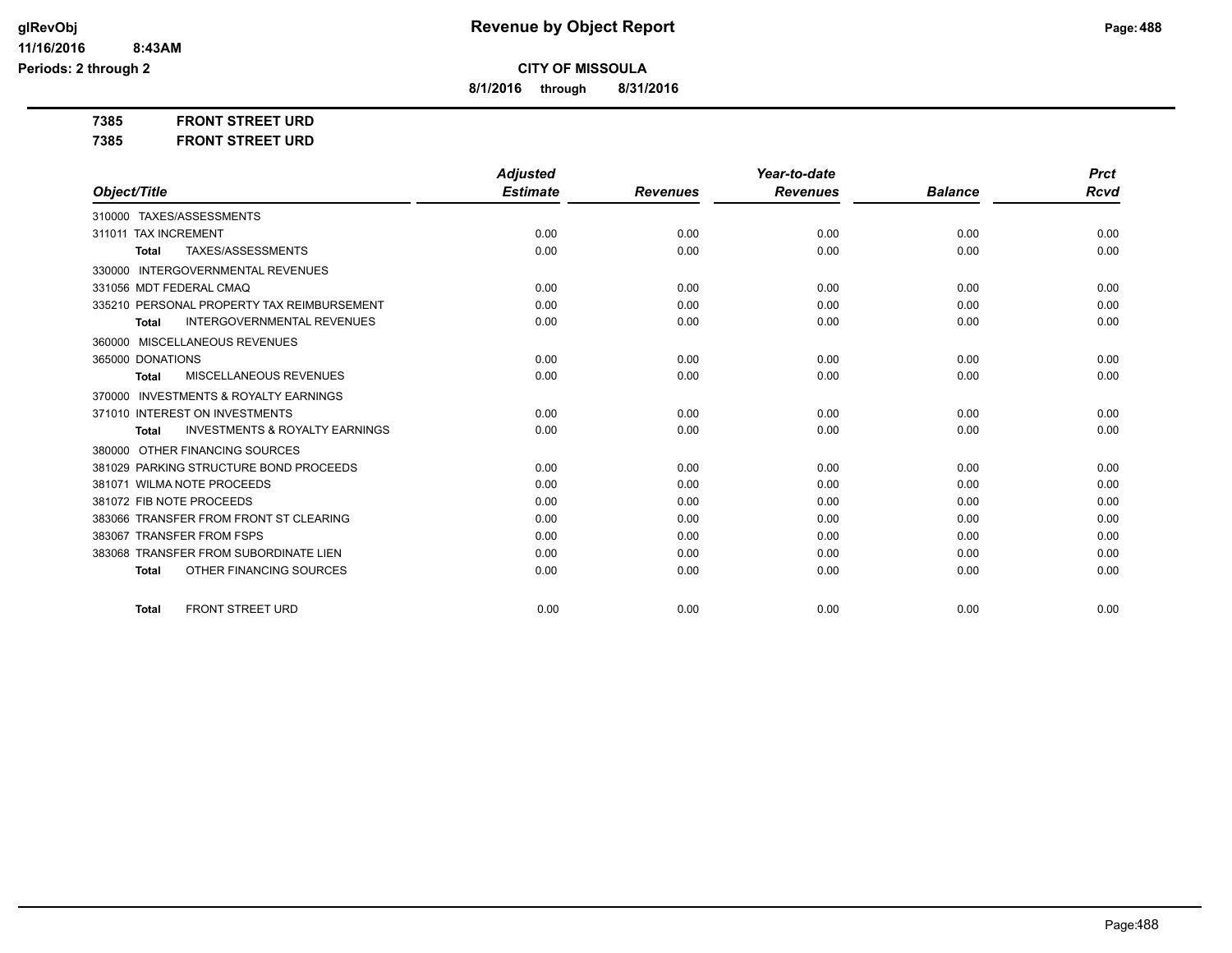**8/1/2016 through 8/31/2016**

#### **7385 FRONT STREET URD**

|                                                           | <b>Adjusted</b> |                 | Year-to-date    |                | <b>Prct</b> |
|-----------------------------------------------------------|-----------------|-----------------|-----------------|----------------|-------------|
| Object/Title                                              | <b>Estimate</b> | <b>Revenues</b> | <b>Revenues</b> | <b>Balance</b> | <b>Rcvd</b> |
| 310000 TAXES/ASSESSMENTS                                  |                 |                 |                 |                |             |
| 311011 TAX INCREMENT                                      | 0.00            | 0.00            | 0.00            | 0.00           | 0.00        |
| TAXES/ASSESSMENTS<br><b>Total</b>                         | 0.00            | 0.00            | 0.00            | 0.00           | 0.00        |
| 330000 INTERGOVERNMENTAL REVENUES                         |                 |                 |                 |                |             |
| 331056 MDT FEDERAL CMAQ                                   | 0.00            | 0.00            | 0.00            | 0.00           | 0.00        |
| 335210 PERSONAL PROPERTY TAX REIMBURSEMENT                | 0.00            | 0.00            | 0.00            | 0.00           | 0.00        |
| <b>INTERGOVERNMENTAL REVENUES</b><br>Total                | 0.00            | 0.00            | 0.00            | 0.00           | 0.00        |
| 360000 MISCELLANEOUS REVENUES                             |                 |                 |                 |                |             |
| 365000 DONATIONS                                          | 0.00            | 0.00            | 0.00            | 0.00           | 0.00        |
| <b>MISCELLANEOUS REVENUES</b><br><b>Total</b>             | 0.00            | 0.00            | 0.00            | 0.00           | 0.00        |
| 370000 INVESTMENTS & ROYALTY EARNINGS                     |                 |                 |                 |                |             |
| 371010 INTEREST ON INVESTMENTS                            | 0.00            | 0.00            | 0.00            | 0.00           | 0.00        |
| <b>INVESTMENTS &amp; ROYALTY EARNINGS</b><br><b>Total</b> | 0.00            | 0.00            | 0.00            | 0.00           | 0.00        |
| 380000 OTHER FINANCING SOURCES                            |                 |                 |                 |                |             |
| 381029 PARKING STRUCTURE BOND PROCEEDS                    | 0.00            | 0.00            | 0.00            | 0.00           | 0.00        |
| 381071 WILMA NOTE PROCEEDS                                | 0.00            | 0.00            | 0.00            | 0.00           | 0.00        |
| 381072 FIB NOTE PROCEEDS                                  | 0.00            | 0.00            | 0.00            | 0.00           | 0.00        |
| 383066 TRANSFER FROM FRONT ST CLEARING                    | 0.00            | 0.00            | 0.00            | 0.00           | 0.00        |
| 383067 TRANSFER FROM FSPS                                 | 0.00            | 0.00            | 0.00            | 0.00           | 0.00        |
| 383068 TRANSFER FROM SUBORDINATE LIEN                     | 0.00            | 0.00            | 0.00            | 0.00           | 0.00        |
| OTHER FINANCING SOURCES<br><b>Total</b>                   | 0.00            | 0.00            | 0.00            | 0.00           | 0.00        |
| <b>FRONT STREET URD</b><br><b>Total</b>                   | 0.00            | 0.00            | 0.00            | 0.00           | 0.00        |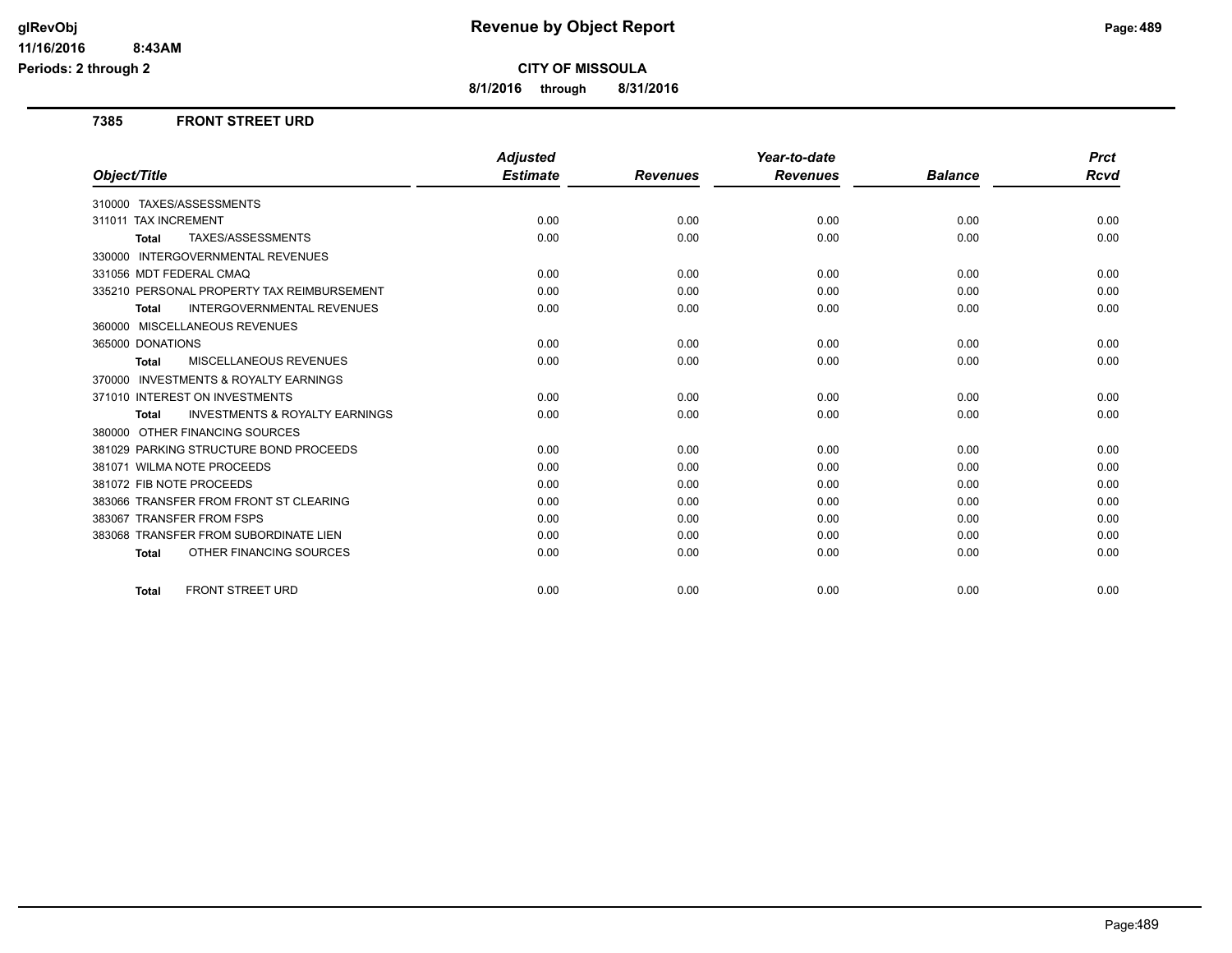**8/1/2016 through 8/31/2016**

### **7386 DEBT SERVICE-SAFEWAY/ST PAT 1.5M**

#### **7386 DEBT SERVICE-SAFEWAY/ST PAT 1.5M**

|                                                     | <b>Adjusted</b> |                 | Year-to-date    |                | <b>Prct</b> |
|-----------------------------------------------------|-----------------|-----------------|-----------------|----------------|-------------|
| Object/Title                                        | <b>Estimate</b> | <b>Revenues</b> | <b>Revenues</b> | <b>Balance</b> | <b>Rcvd</b> |
| TAXES/ASSESSMENTS<br>310000                         |                 |                 |                 |                |             |
| 311011 TAX INCREMENT                                | 0.00            | 0.00            | 0.00            | 0.00           | 0.00        |
| TAXES/ASSESSMENTS<br>Total                          | 0.00            | 0.00            | 0.00            | 0.00           | 0.00        |
| 360000 MISCELLANEOUS REVENUES                       |                 |                 |                 |                |             |
| 365000 DONATIONS                                    | 0.00            | 0.00            | 0.00            | 0.00           | 0.00        |
| <b>MISCELLANEOUS REVENUES</b><br>Total              | 0.00            | 0.00            | 0.00            | 0.00           | 0.00        |
| <b>INVESTMENTS &amp; ROYALTY EARNINGS</b><br>370000 |                 |                 |                 |                |             |
| 371010 INTEREST ON INVESTMENTS                      | 0.00            | 0.00            | 0.00            | 0.00           | 0.00        |
| <b>INVESTMENTS &amp; ROYALTY EARNINGS</b><br>Total  | 0.00            | 0.00            | 0.00            | 0.00           | 0.00        |
| 380000 OTHER FINANCING SOURCES                      |                 |                 |                 |                |             |
| 383014 TRANS FR MRA                                 | 0.00            | 0.00            | 0.00            | 0.00           | 0.00        |
| 383037 TRANSFER - URD II                            | 0.00            | 0.00            | 0.00            | 0.00           | 0.00        |
| 384000 GUARANTOR REVENUE                            | 0.00            | 0.00            | 0.00            | 0.00           | 0.00        |
| OTHER FINANCING SOURCES<br>Total                    | 0.00            | 0.00            | 0.00            | 0.00           | 0.00        |
| DEBT SERVICE-SAFEWAY/ST PAT 1.5M<br>Total           | 0.00            | 0.00            | 0.00            | 0.00           | 0.00        |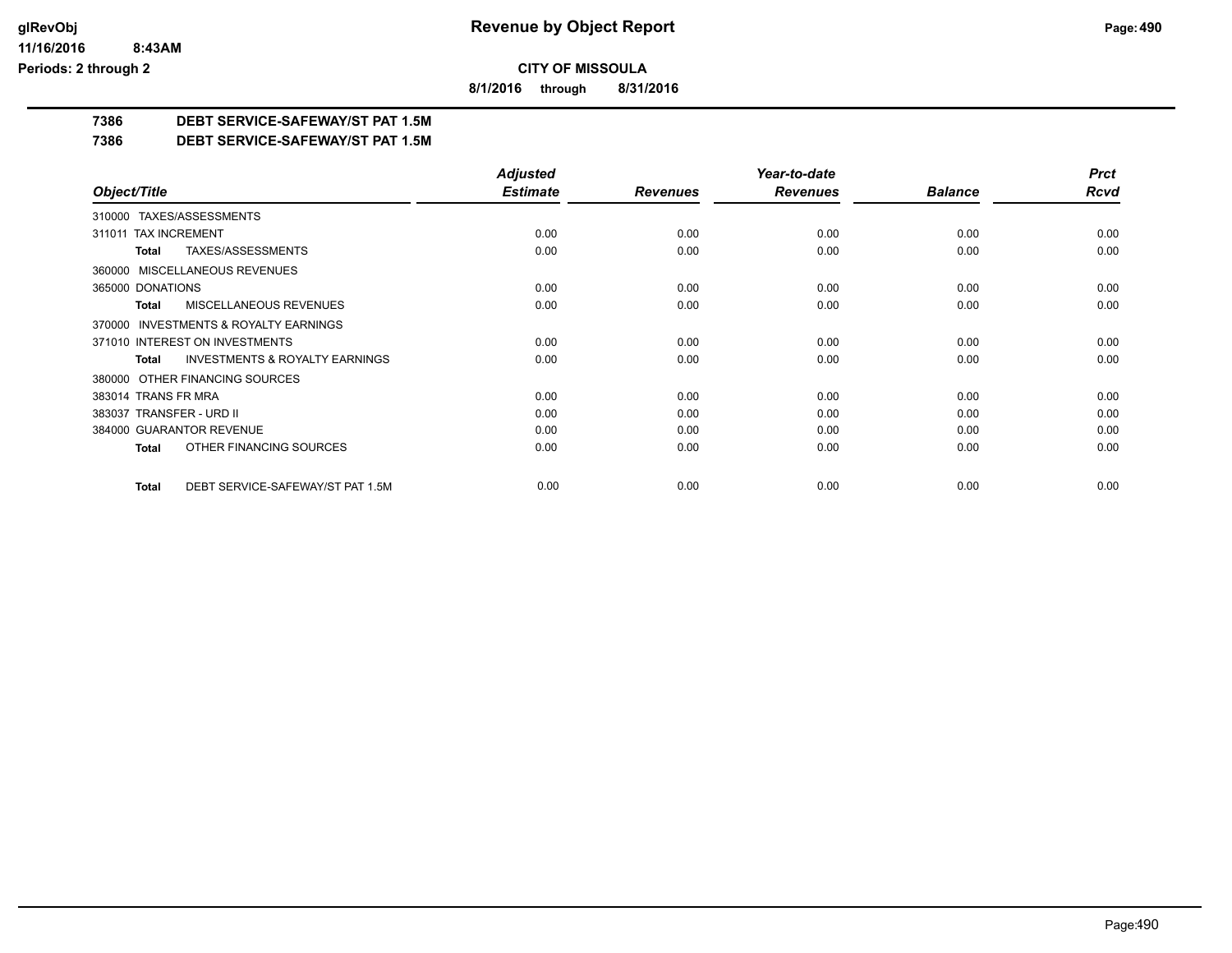**8/1/2016 through 8/31/2016**

#### **7386 DEBT SERVICE-SAFEWAY/ST PAT 1.5M**

|                                                    | <b>Adjusted</b> |                 | Year-to-date    |                | <b>Prct</b> |
|----------------------------------------------------|-----------------|-----------------|-----------------|----------------|-------------|
| Object/Title                                       | <b>Estimate</b> | <b>Revenues</b> | <b>Revenues</b> | <b>Balance</b> | <b>Rcvd</b> |
| 310000 TAXES/ASSESSMENTS                           |                 |                 |                 |                |             |
| 311011 TAX INCREMENT                               | 0.00            | 0.00            | 0.00            | 0.00           | 0.00        |
| TAXES/ASSESSMENTS<br>Total                         | 0.00            | 0.00            | 0.00            | 0.00           | 0.00        |
| 360000 MISCELLANEOUS REVENUES                      |                 |                 |                 |                |             |
| 365000 DONATIONS                                   | 0.00            | 0.00            | 0.00            | 0.00           | 0.00        |
| MISCELLANEOUS REVENUES<br>Total                    | 0.00            | 0.00            | 0.00            | 0.00           | 0.00        |
| 370000 INVESTMENTS & ROYALTY EARNINGS              |                 |                 |                 |                |             |
| 371010 INTEREST ON INVESTMENTS                     | 0.00            | 0.00            | 0.00            | 0.00           | 0.00        |
| <b>INVESTMENTS &amp; ROYALTY EARNINGS</b><br>Total | 0.00            | 0.00            | 0.00            | 0.00           | 0.00        |
| 380000 OTHER FINANCING SOURCES                     |                 |                 |                 |                |             |
| 383014 TRANS FR MRA                                | 0.00            | 0.00            | 0.00            | 0.00           | 0.00        |
| 383037 TRANSFER - URD II                           | 0.00            | 0.00            | 0.00            | 0.00           | 0.00        |
| 384000 GUARANTOR REVENUE                           | 0.00            | 0.00            | 0.00            | 0.00           | 0.00        |
| OTHER FINANCING SOURCES<br>Total                   | 0.00            | 0.00            | 0.00            | 0.00           | 0.00        |
| DEBT SERVICE-SAFEWAY/ST PAT 1.5M<br><b>Total</b>   | 0.00            | 0.00            | 0.00            | 0.00           | 0.00        |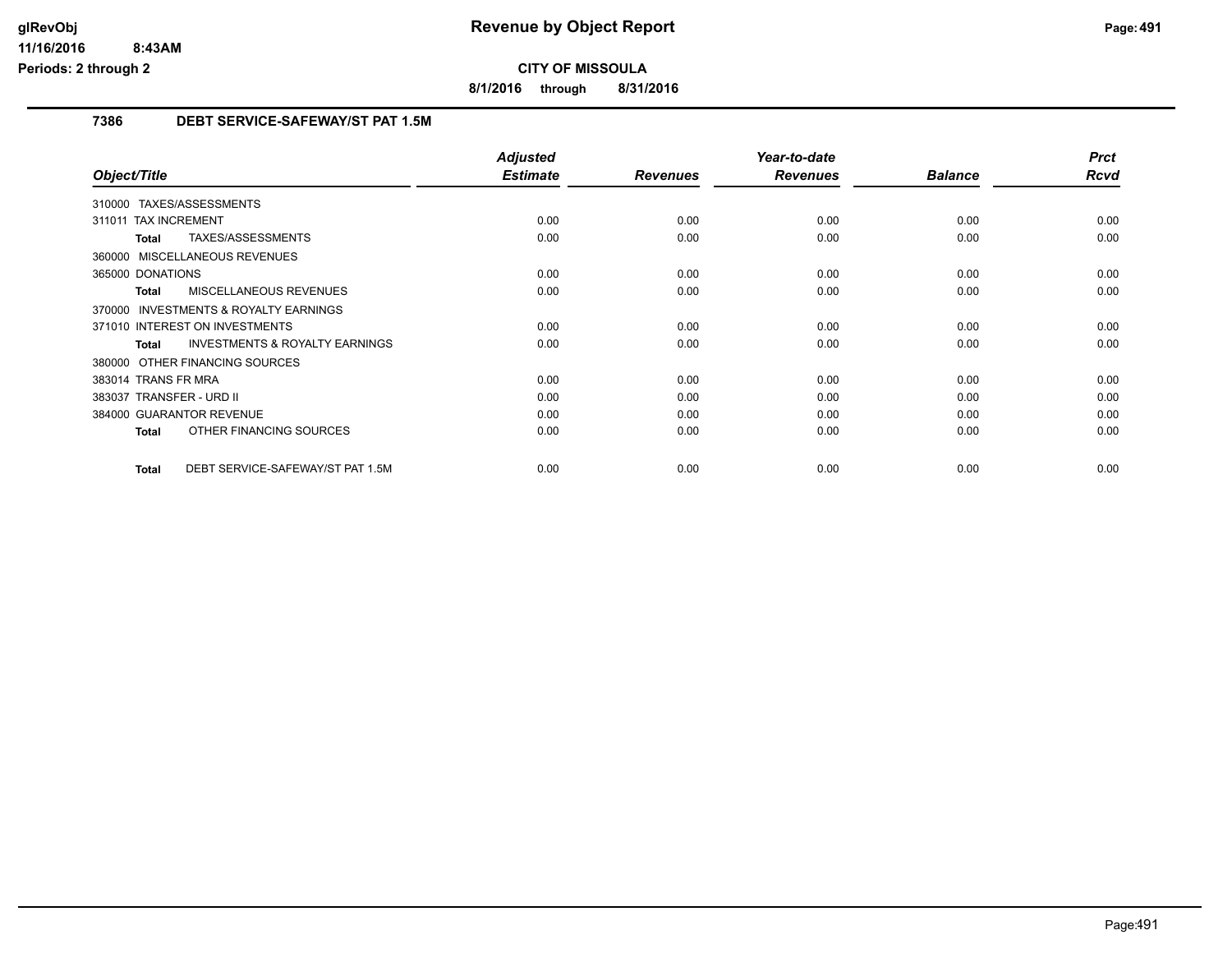**8/1/2016 through 8/31/2016**

### **7387 DEBT SERVICE-BROWNFIELD RLF 1.125M**

**7387 DEBT SERVICE-BROWNFIELD RLF 1.125M**

|                                                    | <b>Adjusted</b> |                 | Year-to-date    |                | <b>Prct</b> |
|----------------------------------------------------|-----------------|-----------------|-----------------|----------------|-------------|
| Object/Title                                       | <b>Estimate</b> | <b>Revenues</b> | <b>Revenues</b> | <b>Balance</b> | <b>Rcvd</b> |
| TAXES/ASSESSMENTS<br>310000                        |                 |                 |                 |                |             |
| 311011 TAX INCREMENT                               | 0.00            | 0.00            | 0.00            | 0.00           | 0.00        |
| TAXES/ASSESSMENTS<br>Total                         | 0.00            | 0.00            | 0.00            | 0.00           | 0.00        |
| 370000 INVESTMENTS & ROYALTY EARNINGS              |                 |                 |                 |                |             |
| 371010 INTEREST ON INVESTMENTS                     | 0.00            | 0.00            | 0.00            | 0.00           | 0.00        |
| <b>INVESTMENTS &amp; ROYALTY EARNINGS</b><br>Total | 0.00            | 0.00            | 0.00            | 0.00           | 0.00        |
| 380000 OTHER FINANCING SOURCES                     |                 |                 |                 |                |             |
| 383014 TRANS FR MRA                                | 0.00            | 0.00            | 0.00            | 0.00           | 0.00        |
| 383016 TRANS FR TAX INCREMENT BOND                 | 0.00            | 0.00            | 0.00            | 0.00           | 0.00        |
| OTHER FINANCING SOURCES<br>Total                   | 0.00            | 0.00            | 0.00            | 0.00           | 0.00        |
| DEBT SERVICE-BROWNFIELD RLF 1.125M<br><b>Total</b> | 0.00            | 0.00            | 0.00            | 0.00           | 0.00        |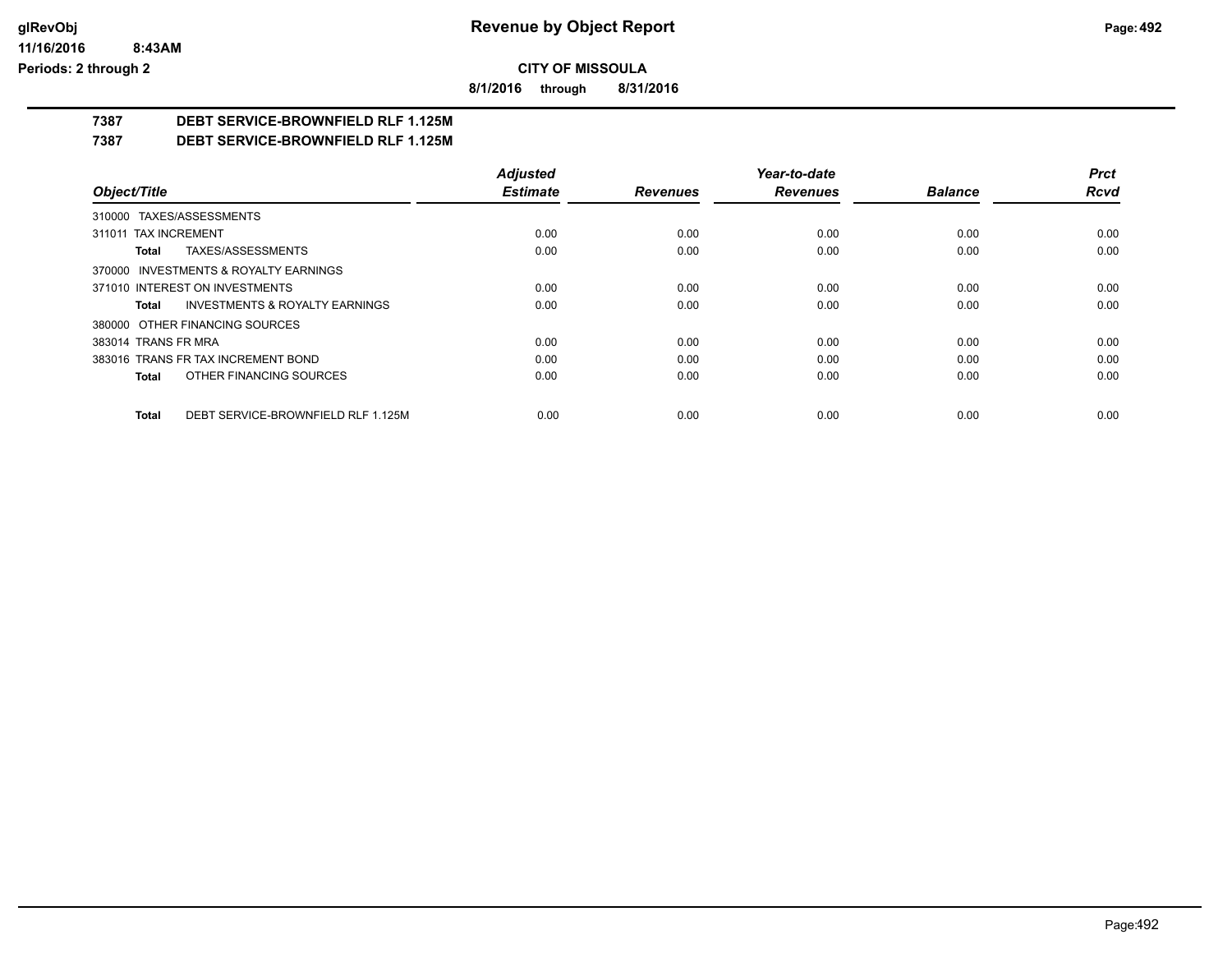**8/1/2016 through 8/31/2016**

#### **7387 DEBT SERVICE-BROWNFIELD RLF 1.125M**

|                                                    | <b>Adjusted</b> |                 | Year-to-date    |                | <b>Prct</b> |
|----------------------------------------------------|-----------------|-----------------|-----------------|----------------|-------------|
| Object/Title                                       | <b>Estimate</b> | <b>Revenues</b> | <b>Revenues</b> | <b>Balance</b> | <b>Rcvd</b> |
| 310000 TAXES/ASSESSMENTS                           |                 |                 |                 |                |             |
| 311011 TAX INCREMENT                               | 0.00            | 0.00            | 0.00            | 0.00           | 0.00        |
| TAXES/ASSESSMENTS<br>Total                         | 0.00            | 0.00            | 0.00            | 0.00           | 0.00        |
| 370000 INVESTMENTS & ROYALTY EARNINGS              |                 |                 |                 |                |             |
| 371010 INTEREST ON INVESTMENTS                     | 0.00            | 0.00            | 0.00            | 0.00           | 0.00        |
| <b>INVESTMENTS &amp; ROYALTY EARNINGS</b><br>Total | 0.00            | 0.00            | 0.00            | 0.00           | 0.00        |
| 380000 OTHER FINANCING SOURCES                     |                 |                 |                 |                |             |
| 383014 TRANS FR MRA                                | 0.00            | 0.00            | 0.00            | 0.00           | 0.00        |
| 383016 TRANS FR TAX INCREMENT BOND                 | 0.00            | 0.00            | 0.00            | 0.00           | 0.00        |
| OTHER FINANCING SOURCES<br>Total                   | 0.00            | 0.00            | 0.00            | 0.00           | 0.00        |
| DEBT SERVICE-BROWNFIELD RLF 1.125M<br>Total        | 0.00            | 0.00            | 0.00            | 0.00           | 0.00        |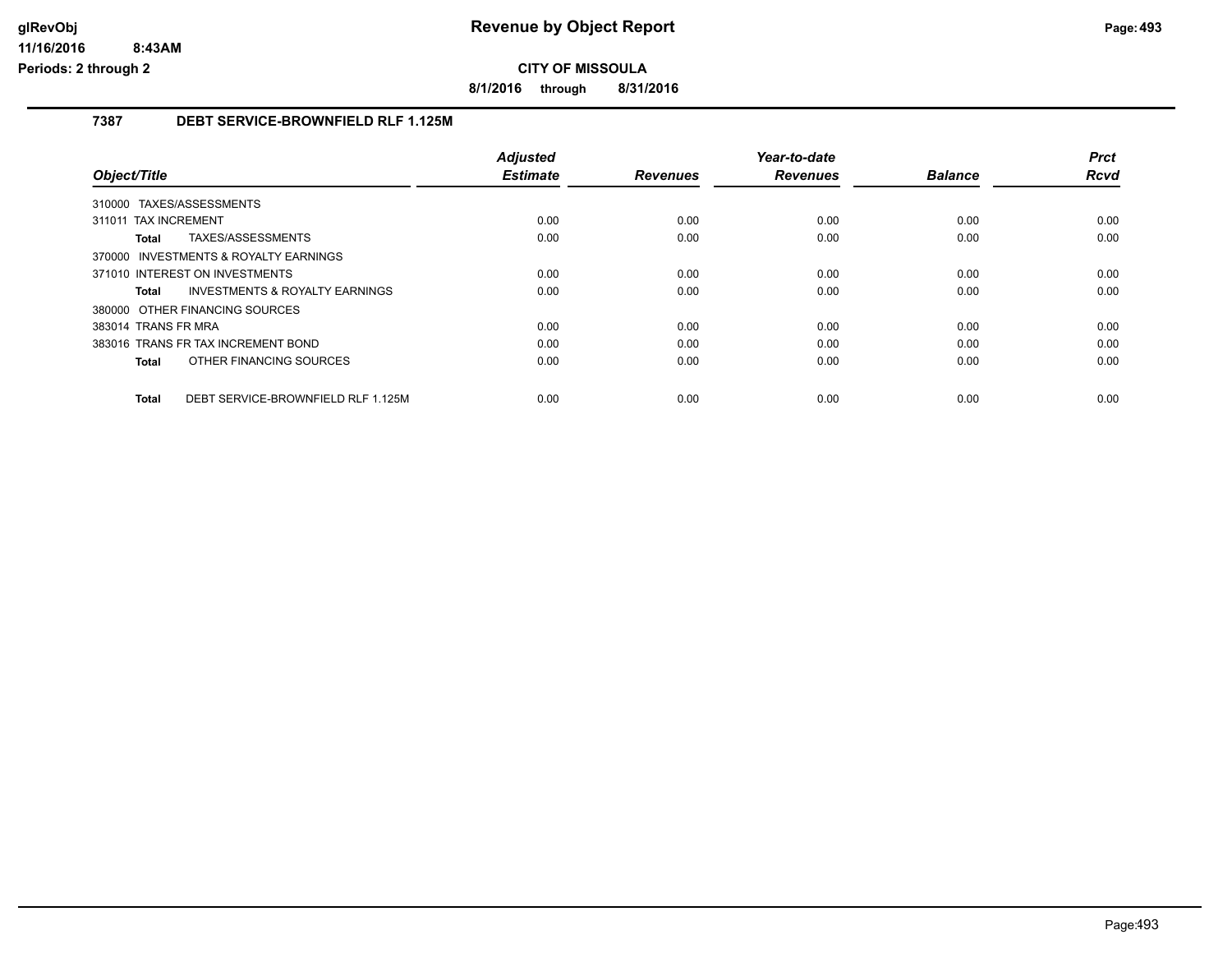**8/1/2016 through 8/31/2016**

**7388 RESERVE-3.6m TIF**

**7388 RESERVE-3.6m TIF**

|                                                    | <b>Adjusted</b> |                 | Year-to-date    |                | <b>Prct</b> |
|----------------------------------------------------|-----------------|-----------------|-----------------|----------------|-------------|
| Object/Title                                       | <b>Estimate</b> | <b>Revenues</b> | <b>Revenues</b> | <b>Balance</b> | <b>Rcvd</b> |
| 370000 INVESTMENTS & ROYALTY EARNINGS              |                 |                 |                 |                |             |
| 371010 INTEREST ON INVESTMENTS                     | 0.00            | 0.00            | 0.00            | 0.00           | 0.00        |
| 371020 GAIN/LOSS IN MARKET VALUE OF INVESTMENTS    | 0.00            | 0.00            | 0.00            | 0.00           | 0.00        |
| <b>INVESTMENTS &amp; ROYALTY EARNINGS</b><br>Total | 0.00            | 0.00            | 0.00            | 0.00           | 0.00        |
| 380000 OTHER FINANCING SOURCES                     |                 |                 |                 |                |             |
| 381025 BOND PROCEEDS                               | 0.00            | 0.00            | 0.00            | 0.00           | 0.00        |
| 383014 TRANS FR MRA                                | 0.00            | 0.00            | 0.00            | 0.00           | 0.00        |
| 383037 TRANSFER - URD II                           | 0.00            | 0.00            | 0.00            | 0.00           | 0.00        |
| 383040 TRANSFER FROM CITY GRANTS                   | 0.00            | 0.00            | 0.00            | 0.00           | 0.00        |
| OTHER FINANCING SOURCES<br>Total                   | 0.00            | 0.00            | 0.00            | 0.00           | 0.00        |
| RESERVE-3.6m TIF<br>Total                          | 0.00            | 0.00            | 0.00            | 0.00           | 0.00        |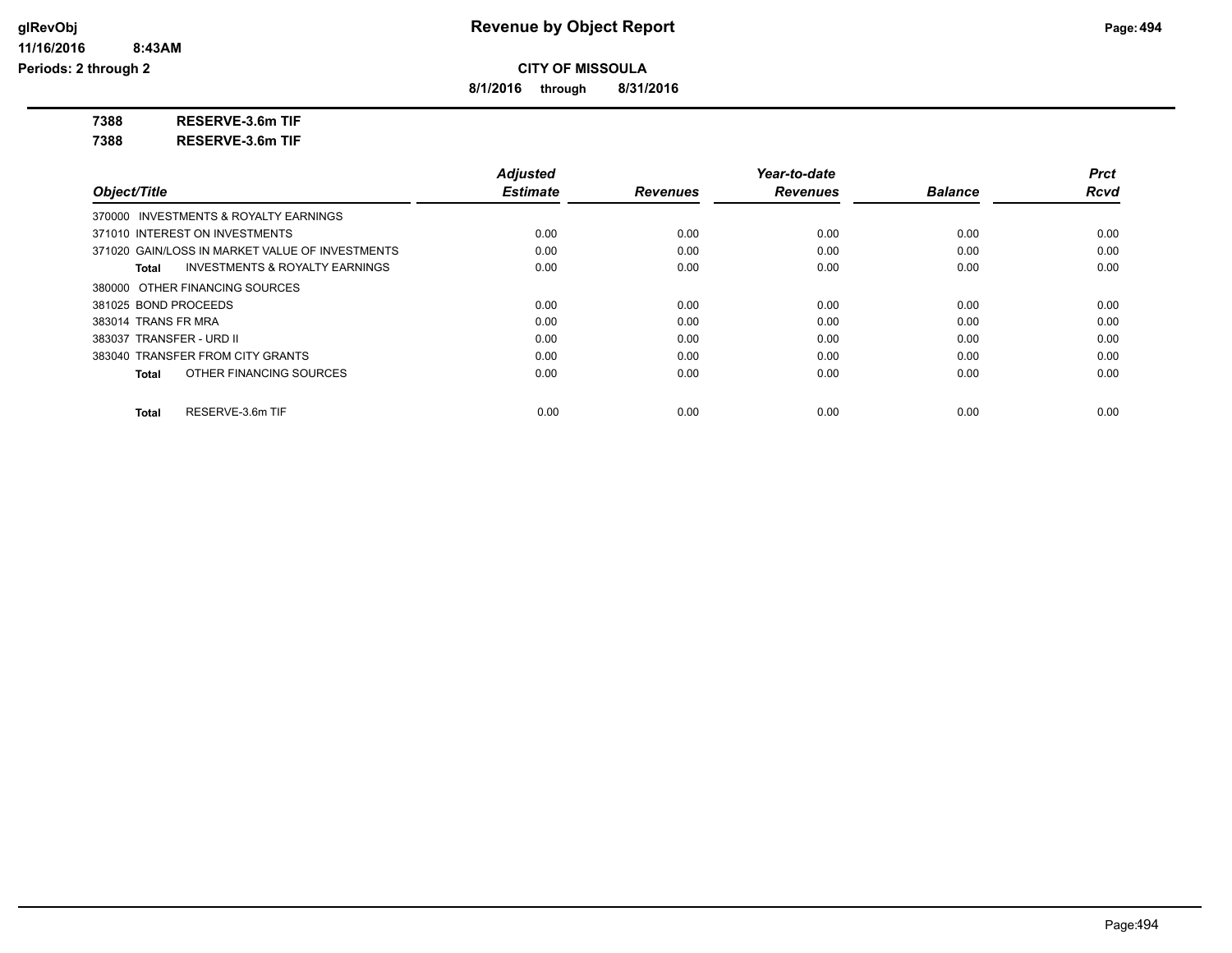#### **11/16/2016 8:43AM Periods: 2 through 2**

**CITY OF MISSOULA**

**8/1/2016 through 8/31/2016**

#### **7388 RESERVE-3.6m TIF**

|                                                    | <b>Adjusted</b> |                 | Year-to-date    |                | <b>Prct</b> |
|----------------------------------------------------|-----------------|-----------------|-----------------|----------------|-------------|
| Object/Title                                       | <b>Estimate</b> | <b>Revenues</b> | <b>Revenues</b> | <b>Balance</b> | Rcvd        |
| 370000 INVESTMENTS & ROYALTY EARNINGS              |                 |                 |                 |                |             |
| 371010 INTEREST ON INVESTMENTS                     | 0.00            | 0.00            | 0.00            | 0.00           | 0.00        |
| 371020 GAIN/LOSS IN MARKET VALUE OF INVESTMENT     | 0.00            | 0.00            | 0.00            | 0.00           | 0.00        |
| <b>INVESTMENTS &amp; ROYALTY EARNINGS</b><br>Total | 0.00            | 0.00            | 0.00            | 0.00           | 0.00        |
| 380000 OTHER FINANCING SOURCES                     |                 |                 |                 |                |             |
| 381025 BOND PROCEEDS                               | 0.00            | 0.00            | 0.00            | 0.00           | 0.00        |
| 383014 TRANS FR MRA                                | 0.00            | 0.00            | 0.00            | 0.00           | 0.00        |
| 383037 TRANSFER - URD II                           | 0.00            | 0.00            | 0.00            | 0.00           | 0.00        |
| 383040 TRANSFER FROM CITY GRANTS                   | 0.00            | 0.00            | 0.00            | 0.00           | 0.00        |
| OTHER FINANCING SOURCES<br>Total                   | 0.00            | 0.00            | 0.00            | 0.00           | 0.00        |
|                                                    |                 |                 |                 |                |             |
| RESERVE-3.6m TIF<br>Total                          | 0.00            | 0.00            | 0.00            | 0.00           | 0.00        |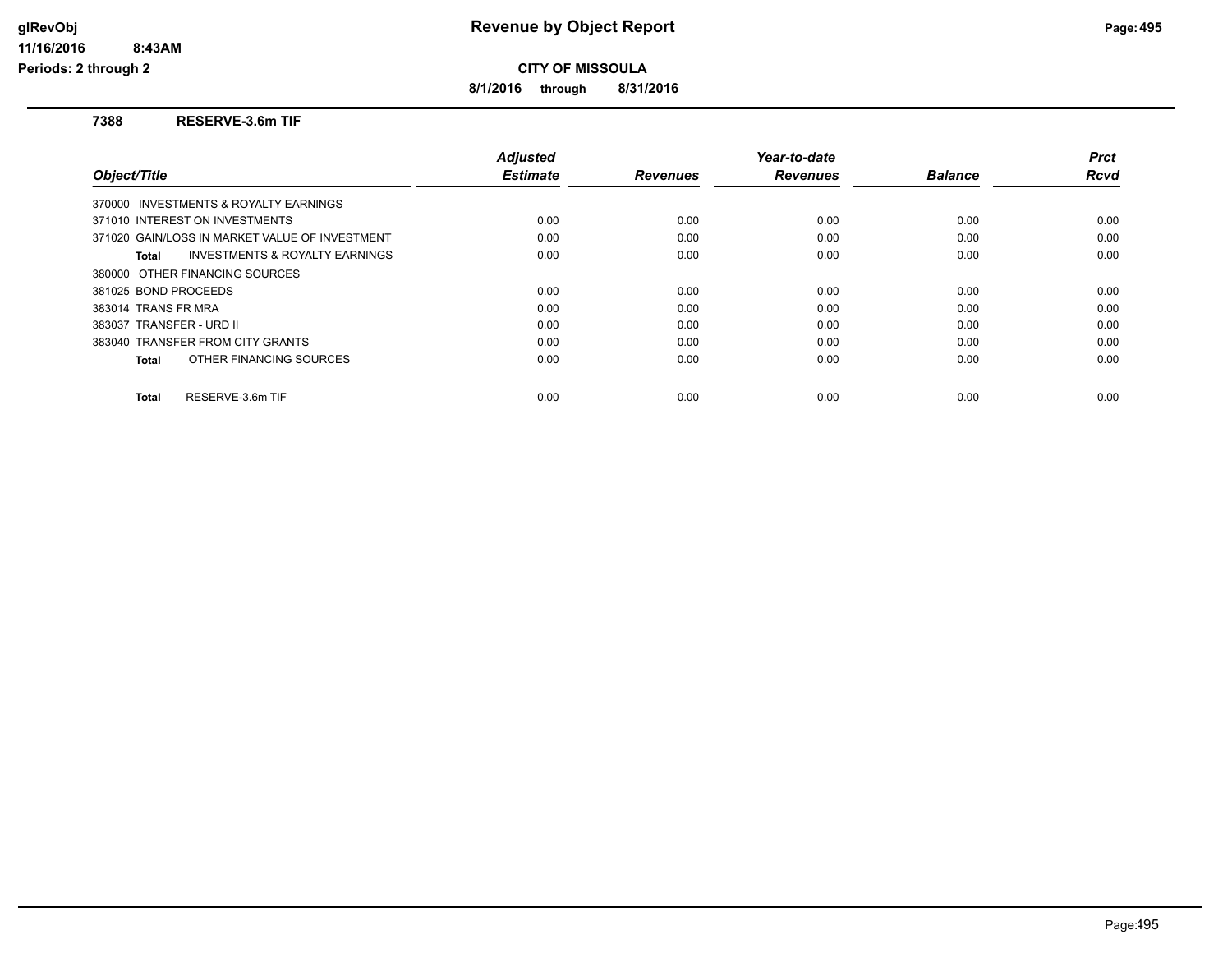**8/1/2016 through 8/31/2016**

**7389 DEBT SERVICE - 3.6M/5.75M**

**7389 DEBT SERVICE - 3.6M/5.75M**

|                                       |                                                 | <b>Adjusted</b> |                 | Year-to-date    |                | <b>Prct</b> |
|---------------------------------------|-------------------------------------------------|-----------------|-----------------|-----------------|----------------|-------------|
| Object/Title                          |                                                 | <b>Estimate</b> | <b>Revenues</b> | <b>Revenues</b> | <b>Balance</b> | Rcvd        |
| 370000 INVESTMENTS & ROYALTY EARNINGS |                                                 |                 |                 |                 |                |             |
| 371010 INTEREST ON INVESTMENTS        |                                                 | 0.00            | 0.00            | 0.00            | 0.00           | 0.00        |
|                                       | 371020 GAIN/LOSS IN MARKET VALUE OF INVESTMENTS | 0.00            | 0.00            | 0.00            | 0.00           | 0.00        |
| Total                                 | INVESTMENTS & ROYALTY EARNINGS                  | 0.00            | 0.00            | 0.00            | 0.00           | 0.00        |
| 380000 OTHER FINANCING SOURCES        |                                                 |                 |                 |                 |                |             |
| 381009 TRANSFER FROM CLEARING         |                                                 | 0.00            | 0.00            | 0.00            | 0.00           | 0.00        |
| 381025 BOND PROCEEDS                  |                                                 | 0.00            | 0.00            | 0.00            | 0.00           | 0.00        |
| 383014 TRANS FR MRA                   |                                                 | 0.00            | 0.00            | 0.00            | 0.00           | 0.00        |
| Total                                 | OTHER FINANCING SOURCES                         | 0.00            | 0.00            | 0.00            | 0.00           | 0.00        |
| <b>Total</b>                          | DEBT SERVICE - 3.6M/5.75M                       | 0.00            | 0.00            | 0.00            | 0.00           | 0.00        |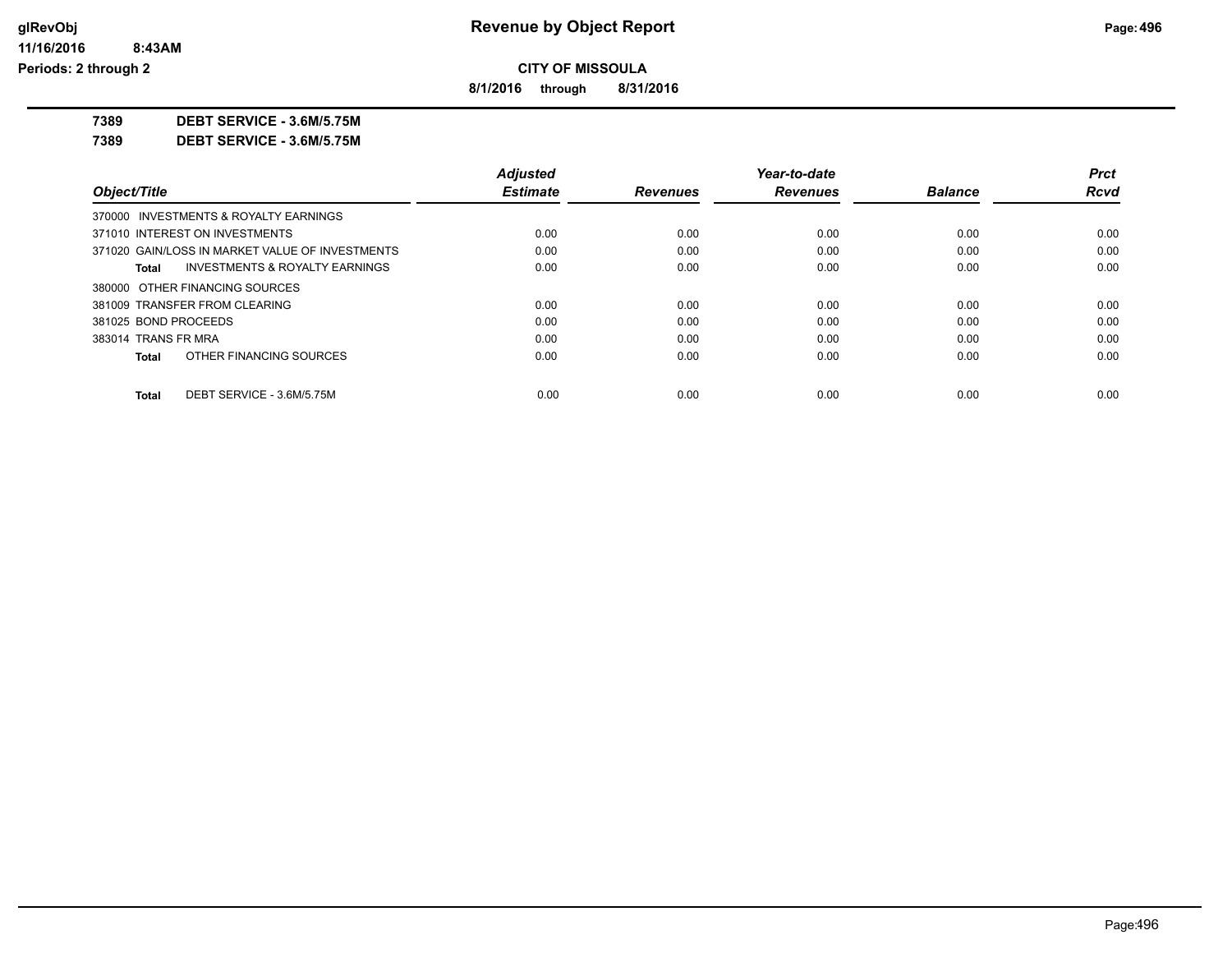**Periods: 2 through 2**

**CITY OF MISSOULA**

**8/1/2016 through 8/31/2016**

#### **7389 DEBT SERVICE - 3.6M/5.75M**

 **8:43AM**

| Object/Title                                       | <b>Adjusted</b><br><b>Estimate</b> | <b>Revenues</b> | Year-to-date<br><b>Revenues</b> | <b>Balance</b> | <b>Prct</b><br><b>Rcvd</b> |
|----------------------------------------------------|------------------------------------|-----------------|---------------------------------|----------------|----------------------------|
| 370000 INVESTMENTS & ROYALTY EARNINGS              |                                    |                 |                                 |                |                            |
| 371010 INTEREST ON INVESTMENTS                     | 0.00                               | 0.00            | 0.00                            | 0.00           | 0.00                       |
| 371020 GAIN/LOSS IN MARKET VALUE OF INVESTMENT     | 0.00                               | 0.00            | 0.00                            | 0.00           | 0.00                       |
| <b>INVESTMENTS &amp; ROYALTY EARNINGS</b><br>Total | 0.00                               | 0.00            | 0.00                            | 0.00           | 0.00                       |
| 380000 OTHER FINANCING SOURCES                     |                                    |                 |                                 |                |                            |
| 381009 TRANSFER FROM CLEARING                      | 0.00                               | 0.00            | 0.00                            | 0.00           | 0.00                       |
| 381025 BOND PROCEEDS                               | 0.00                               | 0.00            | 0.00                            | 0.00           | 0.00                       |
| 383014 TRANS FR MRA                                | 0.00                               | 0.00            | 0.00                            | 0.00           | 0.00                       |
| OTHER FINANCING SOURCES<br>Total                   | 0.00                               | 0.00            | 0.00                            | 0.00           | 0.00                       |
| DEBT SERVICE - 3.6M/5.75M<br>Total                 | 0.00                               | 0.00            | 0.00                            | 0.00           | 0.00                       |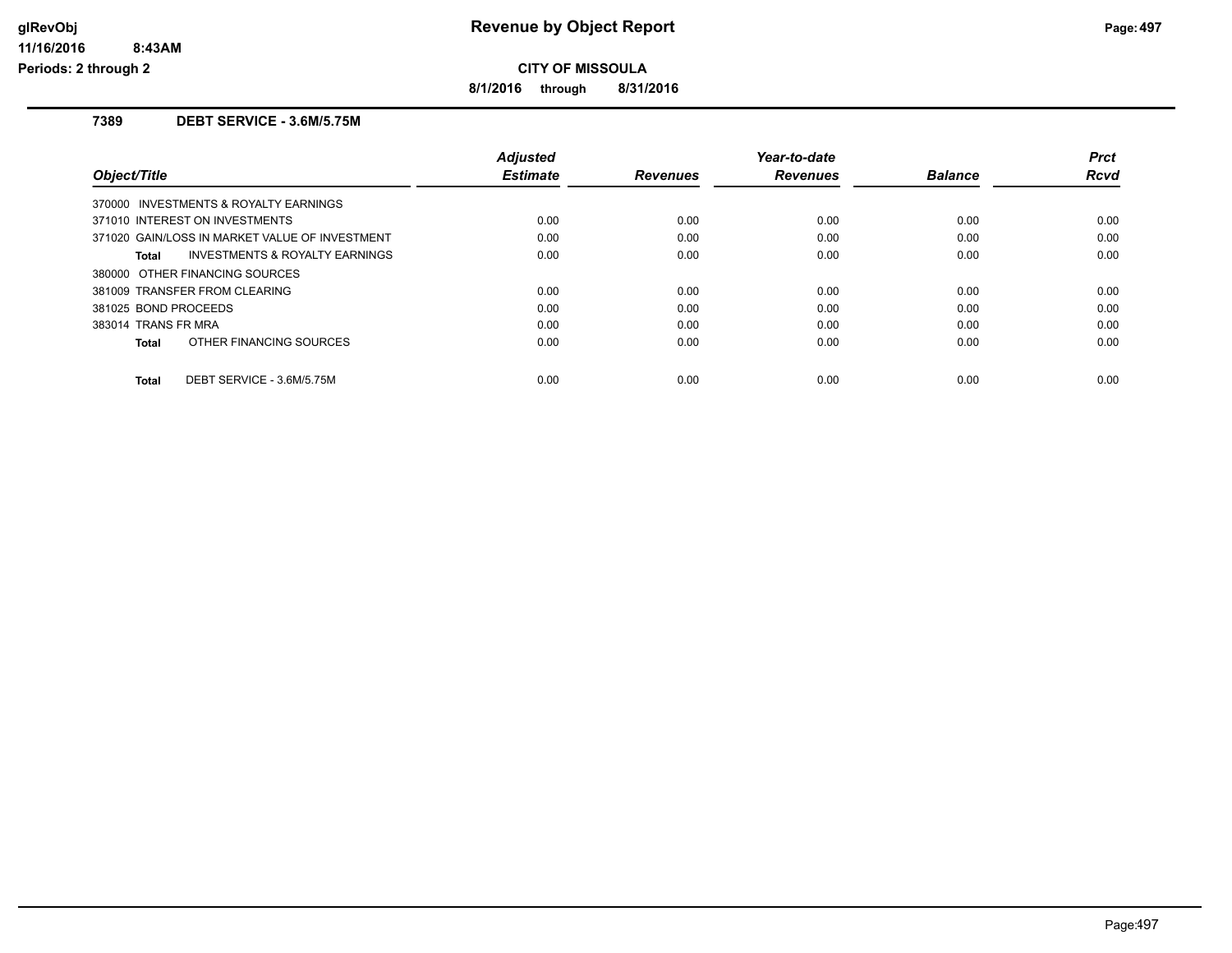**8/1/2016 through 8/31/2016**

**7390 URDII CLEARING - 3.6M TIF**

**7390 URDII CLEARING - 3.6M TIF**

|                                                    | <b>Adjusted</b> |                 | Year-to-date    |                | <b>Prct</b> |
|----------------------------------------------------|-----------------|-----------------|-----------------|----------------|-------------|
| Object/Title                                       | <b>Estimate</b> | <b>Revenues</b> | <b>Revenues</b> | <b>Balance</b> | <b>Rcvd</b> |
| 310000 TAXES/ASSESSMENTS                           |                 |                 |                 |                |             |
| 310000 TAXES/ASSESSMENTS                           | 0.00            | 0.00            | 0.00            | 0.00           | 0.00        |
| 311011 TAX INCREMENT                               | 0.00            | 39,175.22       | $-92.59$        | 92.59          | 0.00        |
| 312001 PENALTIES & INTEREST                        | 0.00            | 1,043.12        | 56.55           | $-56.55$       | 0.00        |
| TAXES/ASSESSMENTS<br><b>Total</b>                  | 0.00            | 40,218.34       | $-36.04$        | 36.04          | 0.00        |
| <b>INTERGOVERNMENTAL REVENUES</b><br>330000        |                 |                 |                 |                |             |
| 335210 PERSONAL PROPERTY TAX REIMBURSEMENT         | 0.00            | 0.00            | 0.00            | 0.00           | 0.00        |
| 335230 HB 124 REVENUE                              | 0.00            | 0.00            | 0.00            | 0.00           | 0.00        |
| <b>INTERGOVERNMENTAL REVENUES</b><br><b>Total</b>  | 0.00            | 0.00            | 0.00            | 0.00           | 0.00        |
| INVESTMENTS & ROYALTY EARNINGS<br>370000           |                 |                 |                 |                |             |
| 371010 INTEREST ON INVESTMENTS                     | 0.00            | 0.00            | 0.00            | 0.00           | 0.00        |
| 371020 GAIN/LOSS IN MARKET VALUE OF INVESTMENTS    | 0.00            | 0.00            | 0.00            | 0.00           | 0.00        |
| <b>INVESTMENTS &amp; ROYALTY EARNINGS</b><br>Total | 0.00            | 0.00            | 0.00            | 0.00           | 0.00        |
| OTHER FINANCING SOURCES<br>380000                  |                 |                 |                 |                |             |
| 383037 TRANSFER FROM URD II                        | 0.00            | 0.00            | 0.00            | 0.00           | 0.00        |
| OTHER FINANCING SOURCES<br>Total                   | 0.00            | 0.00            | 0.00            | 0.00           | 0.00        |
| <b>URDII CLEARING - 3.6M TIF</b><br><b>Total</b>   | 0.00            | 40,218.34       | $-36.04$        | 36.04          | 0.00        |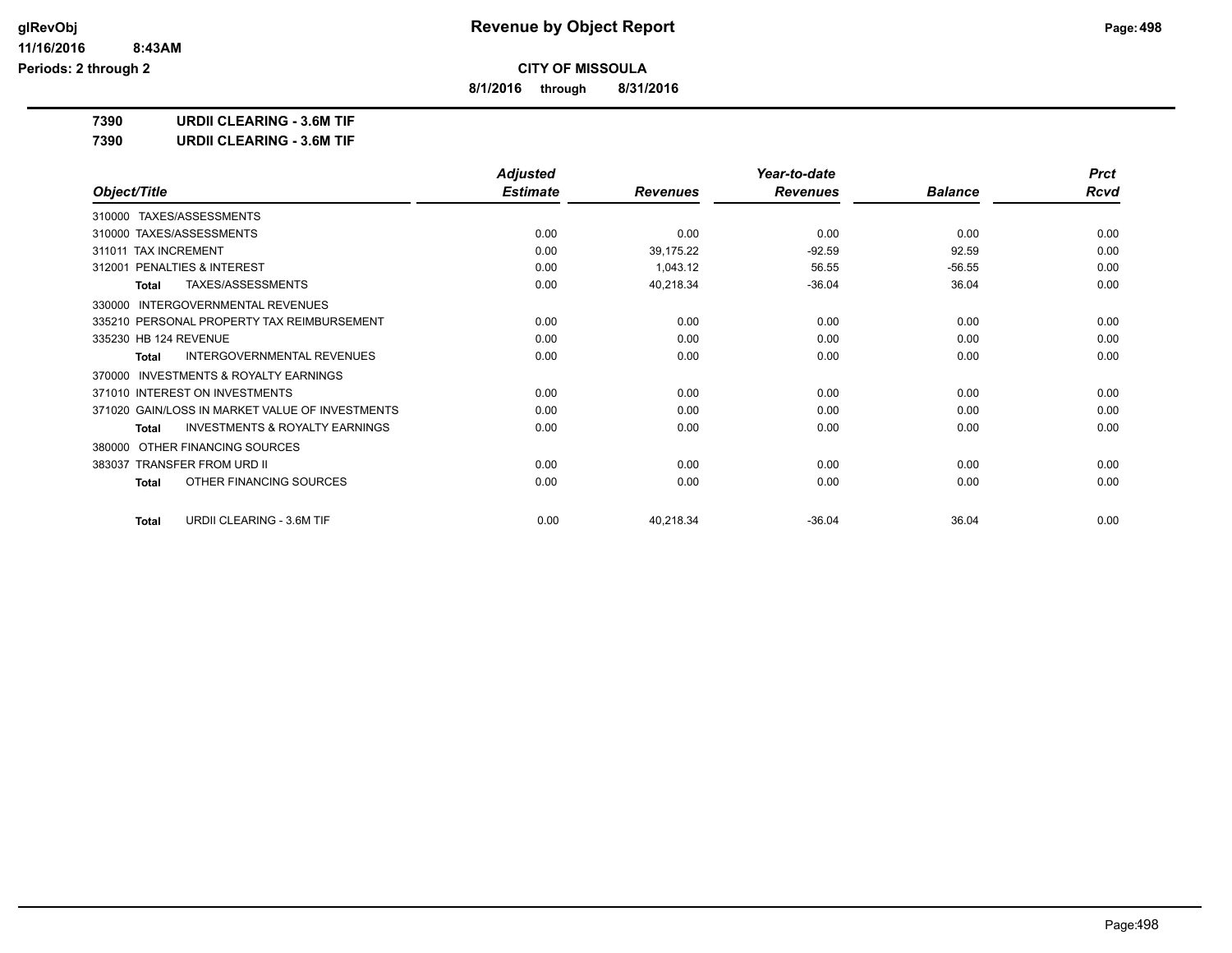**Periods: 2 through 2**

**CITY OF MISSOULA**

**8/1/2016 through 8/31/2016**

#### **7390 URDII CLEARING - 3.6M TIF**

 **8:43AM**

|                                                     | <b>Adjusted</b> |                 | Year-to-date    |                | <b>Prct</b> |
|-----------------------------------------------------|-----------------|-----------------|-----------------|----------------|-------------|
| Object/Title                                        | <b>Estimate</b> | <b>Revenues</b> | <b>Revenues</b> | <b>Balance</b> | Rcvd        |
| TAXES/ASSESSMENTS<br>310000                         |                 |                 |                 |                |             |
| 310000 TAXES/ASSESSMENTS                            | 0.00            | 0.00            | 0.00            | 0.00           | 0.00        |
| 311011 TAX INCREMENT                                | 0.00            | 39,175.22       | $-92.59$        | 92.59          | 0.00        |
| 312001 PENALTIES & INTEREST                         | 0.00            | 1,043.12        | 56.55           | $-56.55$       | 0.00        |
| TAXES/ASSESSMENTS<br><b>Total</b>                   | 0.00            | 40,218.34       | $-36.04$        | 36.04          | 0.00        |
| <b>INTERGOVERNMENTAL REVENUES</b><br>330000         |                 |                 |                 |                |             |
| 335210 PERSONAL PROPERTY TAX REIMBURSEMENT          | 0.00            | 0.00            | 0.00            | 0.00           | 0.00        |
| 335230 HB 124 REVENUE                               | 0.00            | 0.00            | 0.00            | 0.00           | 0.00        |
| <b>INTERGOVERNMENTAL REVENUES</b><br><b>Total</b>   | 0.00            | 0.00            | 0.00            | 0.00           | 0.00        |
| <b>INVESTMENTS &amp; ROYALTY EARNINGS</b><br>370000 |                 |                 |                 |                |             |
| 371010 INTEREST ON INVESTMENTS                      | 0.00            | 0.00            | 0.00            | 0.00           | 0.00        |
| 371020 GAIN/LOSS IN MARKET VALUE OF INVESTMENT      | 0.00            | 0.00            | 0.00            | 0.00           | 0.00        |
| <b>INVESTMENTS &amp; ROYALTY EARNINGS</b><br>Total  | 0.00            | 0.00            | 0.00            | 0.00           | 0.00        |
| OTHER FINANCING SOURCES<br>380000                   |                 |                 |                 |                |             |
| 383037 TRANSFER FROM URD II                         | 0.00            | 0.00            | 0.00            | 0.00           | 0.00        |
| OTHER FINANCING SOURCES<br><b>Total</b>             | 0.00            | 0.00            | 0.00            | 0.00           | 0.00        |
| <b>URDII CLEARING - 3.6M TIF</b><br><b>Total</b>    | 0.00            | 40,218.34       | $-36.04$        | 36.04          | 0.00        |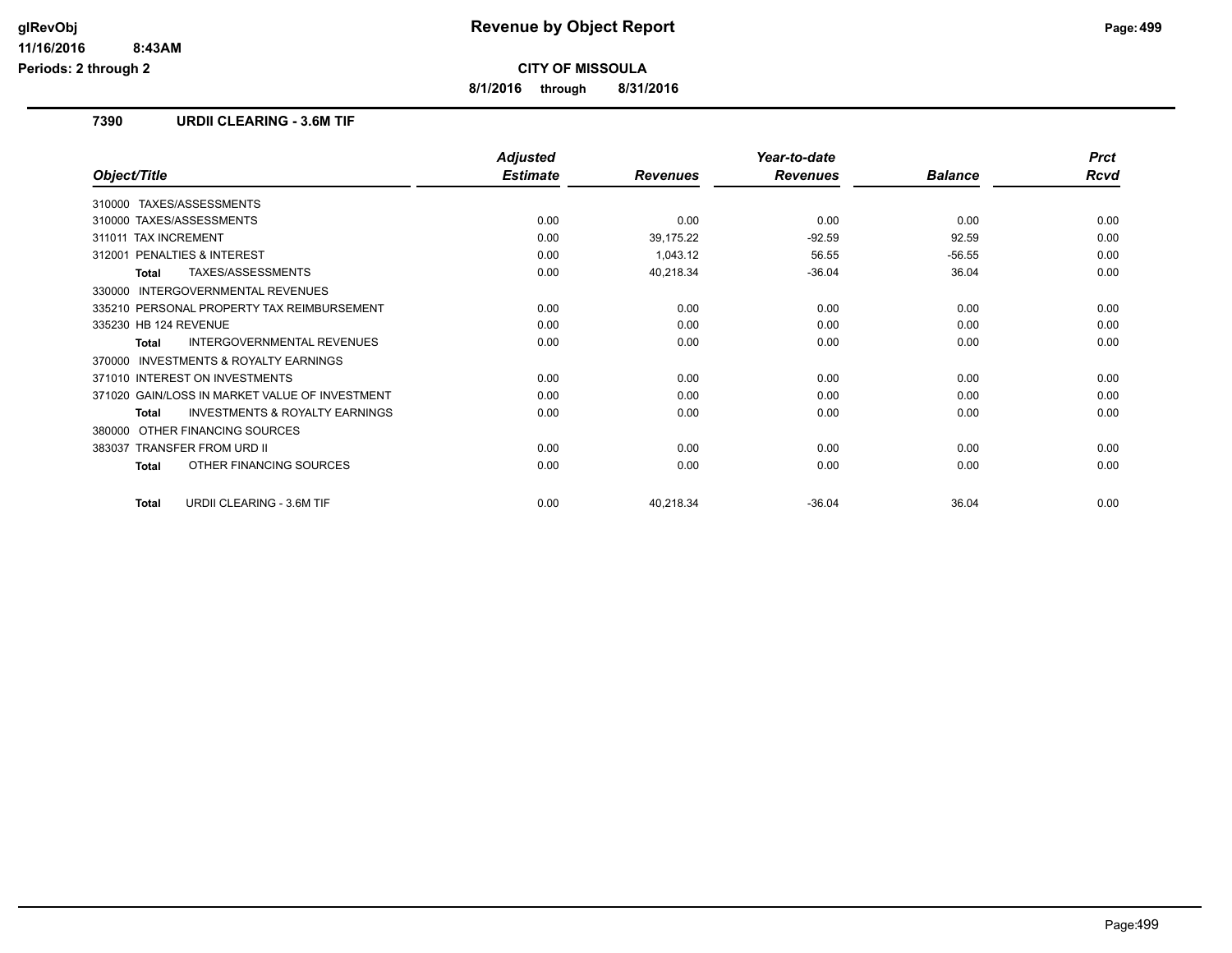**Periods: 2 through 2**

**CITY OF MISSOULA**

**8/1/2016 through 8/31/2016**

**7391 MRA - URD I FUND**

**7391 MRA - URD I FUND**

|                                                     | <b>Adjusted</b> |                 | Year-to-date    |                | <b>Prct</b> |
|-----------------------------------------------------|-----------------|-----------------|-----------------|----------------|-------------|
| Object/Title                                        | <b>Estimate</b> | <b>Revenues</b> | <b>Revenues</b> | <b>Balance</b> | <b>Rcvd</b> |
| 310000 TAXES/ASSESSMENTS                            |                 |                 |                 |                |             |
| 311011 TAX INCREMENT                                | 0.00            | 0.00            | 0.00            | 0.00           | 0.00        |
| 312001 PENALTIES & INTEREST                         | 0.00            | 0.00            | 0.00            | 0.00           | 0.00        |
| TAXES/ASSESSMENTS<br>Total                          | 0.00            | 0.00            | 0.00            | 0.00           | 0.00        |
| 330000 INTERGOVERNMENTAL REVENUES                   |                 |                 |                 |                |             |
| 331050 ISTEA/CTEP GRANT                             | 0.00            | 0.00            | 0.00            | 0.00           | 0.00        |
| 336023 STATE CONTRIB. - PERS                        | 0.00            | 0.00            | 0.00            | 0.00           | 0.00        |
| <b>INTERGOVERNMENTAL REVENUES</b><br><b>Total</b>   | 0.00            | 0.00            | 0.00            | 0.00           | 0.00        |
| 360000 MISCELLANEOUS REVENUES                       |                 |                 |                 |                |             |
| 360000 MISCELLANEOUS REVENUES                       | 0.00            | 0.00            | 0.00            | 0.00           | 0.00        |
| 360010 MISCELLANEOUS                                | 0.00            | 0.00            | 0.00            | 0.00           | 0.00        |
| 364012 SALE OF SURPLUS PROPERTY                     | 0.00            | 0.00            | 0.00            | 0.00           | 0.00        |
| 365000 DONATIONS                                    | 0.00            | 0.00            | 0.00            | 0.00           | 0.00        |
| MISCELLANEOUS REVENUES<br><b>Total</b>              | 0.00            | 0.00            | 0.00            | 0.00           | 0.00        |
| <b>INVESTMENTS &amp; ROYALTY EARNINGS</b><br>370000 |                 |                 |                 |                |             |
| 371010 INTEREST ON INVESTMENTS                      | 0.00            | 0.00            | 0.00            | 0.00           | 0.00        |
| 371020 GAIN/LOSS IN MARKET VALUE OF INVESTMENTS     | 0.00            | 0.00            | 0.00            | 0.00           | 0.00        |
| <b>INVESTMENTS &amp; ROYALTY EARNINGS</b><br>Total  | 0.00            | 0.00            | 0.00            | 0.00           | 0.00        |
| 380000 OTHER FINANCING SOURCES                      |                 |                 |                 |                |             |
| 382010 SALE OF FIXED ASSETS                         | 0.00            | 0.00            | 0.00            | 0.00           | 0.00        |
| 383001 TRANS FR FLUSHING DISTRICT                   | 0.00            | 0.00            | 0.00            | 0.00           | 0.00        |
| 383016 TRANS FR TAX INCREMENT BOND                  | 0.00            | 0.00            | 0.00            | 0.00           | 0.00        |
| 383029 TRANS FR GENERAL                             | 0.00            | 0.00            | 0.00            | 0.00           | 0.00        |
| 383037 TRANSFER - URD II                            | 0.00            | 0.00            | 0.00            | 0.00           | 0.00        |
| 383038 TRANSFER - URD III                           | 0.00            | 0.00            | 0.00            | 0.00           | 0.00        |
| OTHER FINANCING SOURCES<br><b>Total</b>             | 0.00            | 0.00            | 0.00            | 0.00           | 0.00        |
|                                                     |                 |                 |                 |                |             |
| MRA - URD I FUND<br>Total                           | 0.00            | 0.00            | 0.00            | 0.00           | 0.00        |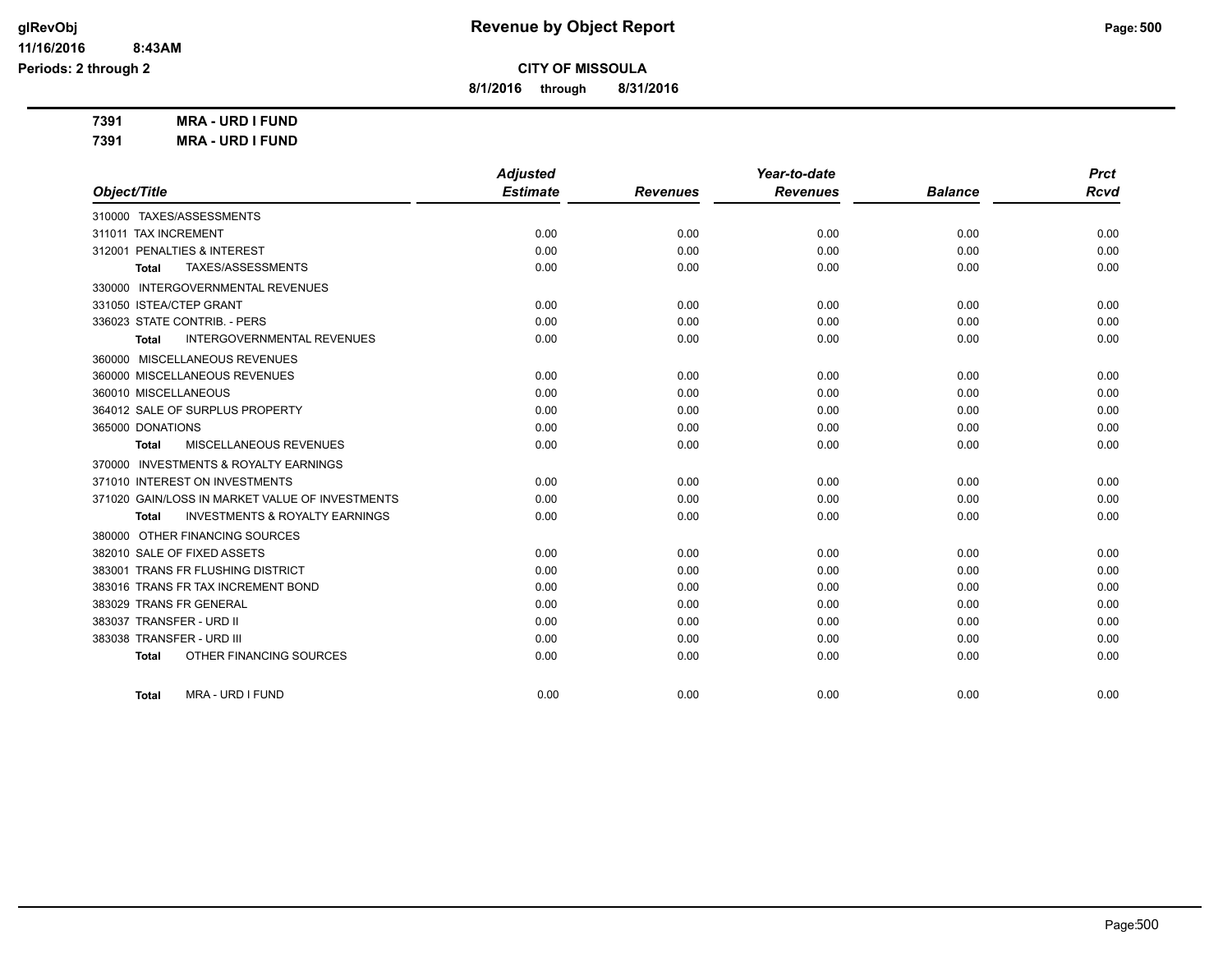#### **8:43AM Periods: 2 through 2**

**CITY OF MISSOULA**

**8/1/2016 through 8/31/2016**

#### **7391 MRA - URD I FUND**

|                                                           | <b>Adjusted</b> |                 | Year-to-date    |                | <b>Prct</b> |
|-----------------------------------------------------------|-----------------|-----------------|-----------------|----------------|-------------|
| Object/Title                                              | <b>Estimate</b> | <b>Revenues</b> | <b>Revenues</b> | <b>Balance</b> | <b>Rcvd</b> |
| 310000 TAXES/ASSESSMENTS                                  |                 |                 |                 |                |             |
| 311011 TAX INCREMENT                                      | 0.00            | 0.00            | 0.00            | 0.00           | 0.00        |
| 312001 PENALTIES & INTEREST                               | 0.00            | 0.00            | 0.00            | 0.00           | 0.00        |
| TAXES/ASSESSMENTS<br><b>Total</b>                         | 0.00            | 0.00            | 0.00            | 0.00           | 0.00        |
| 330000 INTERGOVERNMENTAL REVENUES                         |                 |                 |                 |                |             |
| 331050 ISTEA/CTEP GRANT                                   | 0.00            | 0.00            | 0.00            | 0.00           | 0.00        |
| 336023 STATE CONTRIB. - PERS                              | 0.00            | 0.00            | 0.00            | 0.00           | 0.00        |
| <b>INTERGOVERNMENTAL REVENUES</b><br><b>Total</b>         | 0.00            | 0.00            | 0.00            | 0.00           | 0.00        |
| 360000 MISCELLANEOUS REVENUES                             |                 |                 |                 |                |             |
| 360000 MISCELLANEOUS REVENUES                             | 0.00            | 0.00            | 0.00            | 0.00           | 0.00        |
| 360010 MISCELLANEOUS                                      | 0.00            | 0.00            | 0.00            | 0.00           | 0.00        |
| 364012 SALE OF SURPLUS PROPERTY                           | 0.00            | 0.00            | 0.00            | 0.00           | 0.00        |
| 365000 DONATIONS                                          | 0.00            | 0.00            | 0.00            | 0.00           | 0.00        |
| <b>MISCELLANEOUS REVENUES</b><br><b>Total</b>             | 0.00            | 0.00            | 0.00            | 0.00           | 0.00        |
| 370000 INVESTMENTS & ROYALTY EARNINGS                     |                 |                 |                 |                |             |
| 371010 INTEREST ON INVESTMENTS                            | 0.00            | 0.00            | 0.00            | 0.00           | 0.00        |
| 371020 GAIN/LOSS IN MARKET VALUE OF INVESTMENT            | 0.00            | 0.00            | 0.00            | 0.00           | 0.00        |
| <b>INVESTMENTS &amp; ROYALTY EARNINGS</b><br><b>Total</b> | 0.00            | 0.00            | 0.00            | 0.00           | 0.00        |
| 380000 OTHER FINANCING SOURCES                            |                 |                 |                 |                |             |
| 382010 SALE OF FIXED ASSETS                               | 0.00            | 0.00            | 0.00            | 0.00           | 0.00        |
| 383001 TRANS FR FLUSHING DISTRICT                         | 0.00            | 0.00            | 0.00            | 0.00           | 0.00        |
| 383016 TRANS FR TAX INCREMENT BOND                        | 0.00            | 0.00            | 0.00            | 0.00           | 0.00        |
| 383029 TRANS FR GENERAL                                   | 0.00            | 0.00            | 0.00            | 0.00           | 0.00        |
| 383037 TRANSFER - URD II                                  | 0.00            | 0.00            | 0.00            | 0.00           | 0.00        |
| 383038 TRANSFER - URD III                                 | 0.00            | 0.00            | 0.00            | 0.00           | 0.00        |
| OTHER FINANCING SOURCES<br><b>Total</b>                   | 0.00            | 0.00            | 0.00            | 0.00           | 0.00        |
| MRA - URD I FUND<br>Total                                 | 0.00            | 0.00            | 0.00            | 0.00           | 0.00        |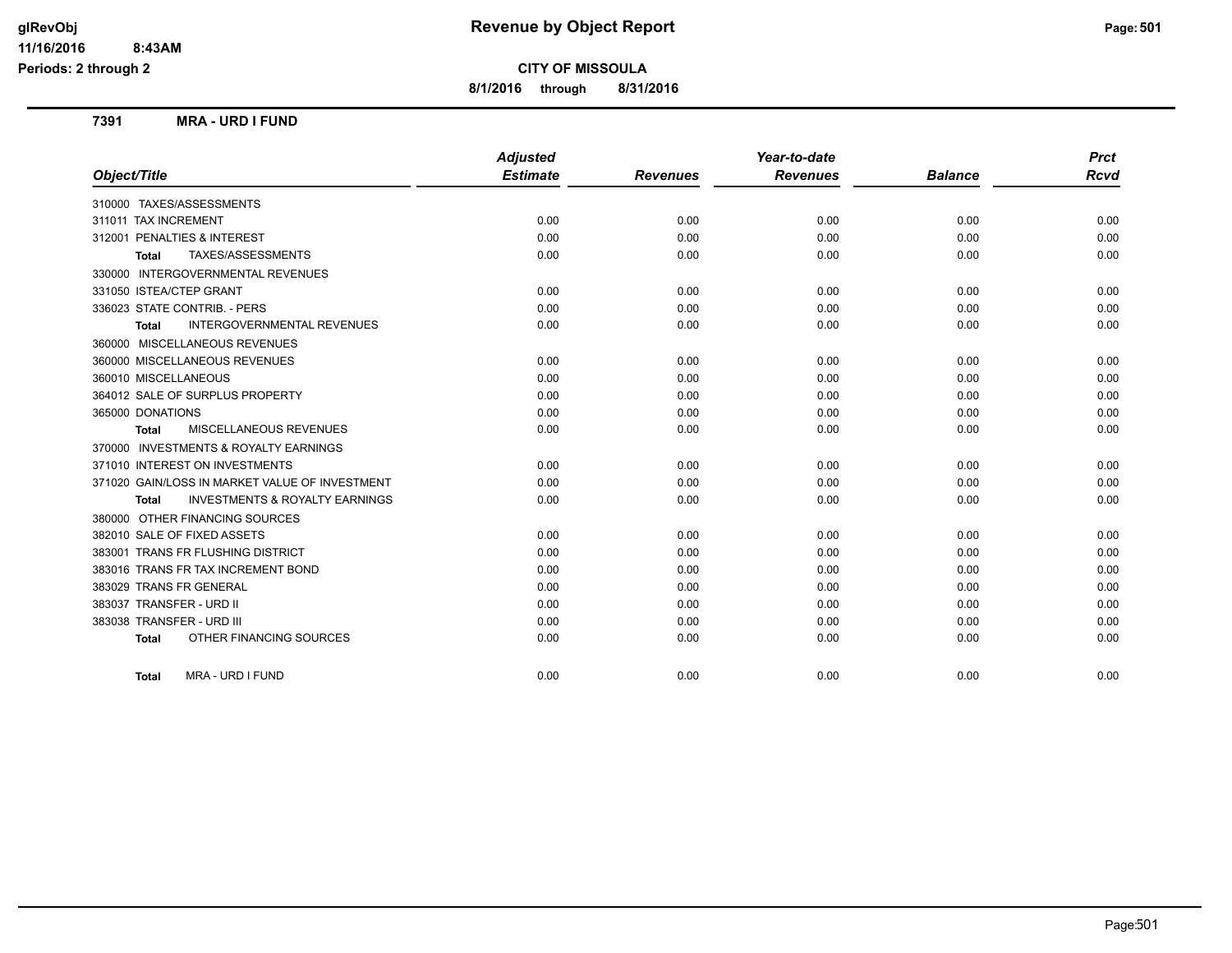**8/1/2016 through 8/31/2016**

**Periods: 2 through 2**

**7392 MRA - URD II FUND**

**7392 MRA - URD II FUND**

|                                                           | <b>Adjusted</b> |                 | Year-to-date    |                | <b>Prct</b> |
|-----------------------------------------------------------|-----------------|-----------------|-----------------|----------------|-------------|
| Object/Title                                              | <b>Estimate</b> | <b>Revenues</b> | <b>Revenues</b> | <b>Balance</b> | <b>Rcvd</b> |
| 310000 TAXES/ASSESSMENTS                                  |                 |                 |                 |                |             |
| 311011 TAX INCREMENT                                      | 0.00            | 0.00            | 0.00            | 0.00           | 0.00        |
| TAXES/ASSESSMENTS<br><b>Total</b>                         | 0.00            | 0.00            | 0.00            | 0.00           | 0.00        |
| 330000 INTERGOVERNMENTAL REVENUES                         |                 |                 |                 |                |             |
| 330000 INTERGOVERNMENTAL REVENUES                         | 0.00            | 0.00            | 0.00            | 0.00           | 0.00        |
| 331050 ISTEA/CTEP GRANT                                   | 0.00            | 0.00            | 0.00            | 0.00           | 0.00        |
| 331060 NATL RECREATION TRAILS GRANTS                      | 0.00            | 0.00            | 0.00            | 0.00           | 0.00        |
| 335210 PERSONAL PROPERTY TAX REIMBURSEMENT                | 0.00            | 0.00            | 0.00            | 0.00           | 0.00        |
| 335250 STATE REIMB - SB #184                              | 0.00            | 0.00            | 0.00            | 0.00           | 0.00        |
| 336023 STATE CONTRIB. - PERS                              | 0.00            | 0.00            | 0.00            | 0.00           | 0.00        |
| <b>INTERGOVERNMENTAL REVENUES</b><br><b>Total</b>         | 0.00            | 0.00            | 0.00            | 0.00           | 0.00        |
| 340000 CHARGES FOR SERVICES                               |                 |                 |                 |                |             |
| 343300 MISC CHARGES FOR SERVICES                          | 0.00            | 0.00            | 0.00            | 0.00           | 0.00        |
| <b>CHARGES FOR SERVICES</b><br><b>Total</b>               | 0.00            | 0.00            | 0.00            | 0.00           | 0.00        |
| 360000 MISCELLANEOUS REVENUES                             |                 |                 |                 |                |             |
| 360000 MISCELLANEOUS REVENUES                             | 0.00            | 0.00            | 0.00            | 0.00           | 0.00        |
| 360007 RLF REVENUES                                       | 0.00            | 0.00            | 0.00            | 0.00           | 0.00        |
| 360010 MISCELLANEOUS                                      | 0.00            | 0.00            | 0.00            | 0.00           | 0.00        |
| 365000 DONATIONS                                          | 0.00            | 0.00            | 0.00            | 0.00           | 0.00        |
| <b>MISCELLANEOUS REVENUES</b><br><b>Total</b>             | 0.00            | 0.00            | 0.00            | 0.00           | 0.00        |
| 370000 INVESTMENTS & ROYALTY EARNINGS                     |                 |                 |                 |                |             |
| 371010 INTEREST ON INVESTMENTS                            | 0.00            | 0.00            | 0.00            | 0.00           | 0.00        |
| 371020 GAIN/LOSS IN MARKET VALUE OF INVESTMENTS           | 0.00            | 0.00            | 0.00            | 0.00           | 0.00        |
| <b>INVESTMENTS &amp; ROYALTY EARNINGS</b><br><b>Total</b> | 0.00            | 0.00            | 0.00            | 0.00           | 0.00        |
| 380000 OTHER FINANCING SOURCES                            |                 |                 |                 |                |             |
| 381009 TRANSFERS IN                                       | 0.00            | 0.00            | 0.00            | 0.00           | 0.00        |
| 381025 BOND PROCEEDS                                      | 0.00            | 0.00            | 0.00            | 0.00           | 0.00        |
| 381026 DEBT SERVICE/BROWNSFIELD RLF 1.125M                | 0.00            | 0.00            | 0.00            | 0.00           | 0.00        |
| 381027 SOUTH RESERVE TRAIL CROSSING 5.M                   | 0.00            | 0.00            | 0.00            | 0.00           | 0.00        |
| 381028 BOND PROCEEDS-MILL SITE                            | 0.00            | 0.00            | 0.00            | 0.00           | 0.00        |
| 381074 CIVIC STADIUM TIF NOTES 1.5M                       | 0.00            | 0.00            | 0.00            | 0.00           | 0.00        |
| 383014 TRANS FR MRA                                       | 0.00            | 0.00            | 0.00            | 0.00           | 0.00        |
| 383037 TRANSFER - URD II                                  | 0.00            | 0.00            | 0.00            | 0.00           | 0.00        |
| 383038 TRANSFER - URD III                                 | 0.00            | 0.00            | 0.00            | 0.00           | 0.00        |
| 383039 FROM SID TRANSFERS                                 | 0.00            | 0.00            | 0.00            | 0.00           | 0.00        |
| 383060 TRANSFERS FROM FRONT ST URD                        | 0.00            | 0.00            | 0.00            | 0.00           | 0.00        |
| 383061 TRANSFERS FROM PARK IMPACT FEES                    | 0.00            | 0.00            | 0.00            | 0.00           | 0.00        |
| 383062 TRANSFERS FROM PARK SIDS                           | 0.00            | 0.00            | 0.00            | 0.00           | 0.00        |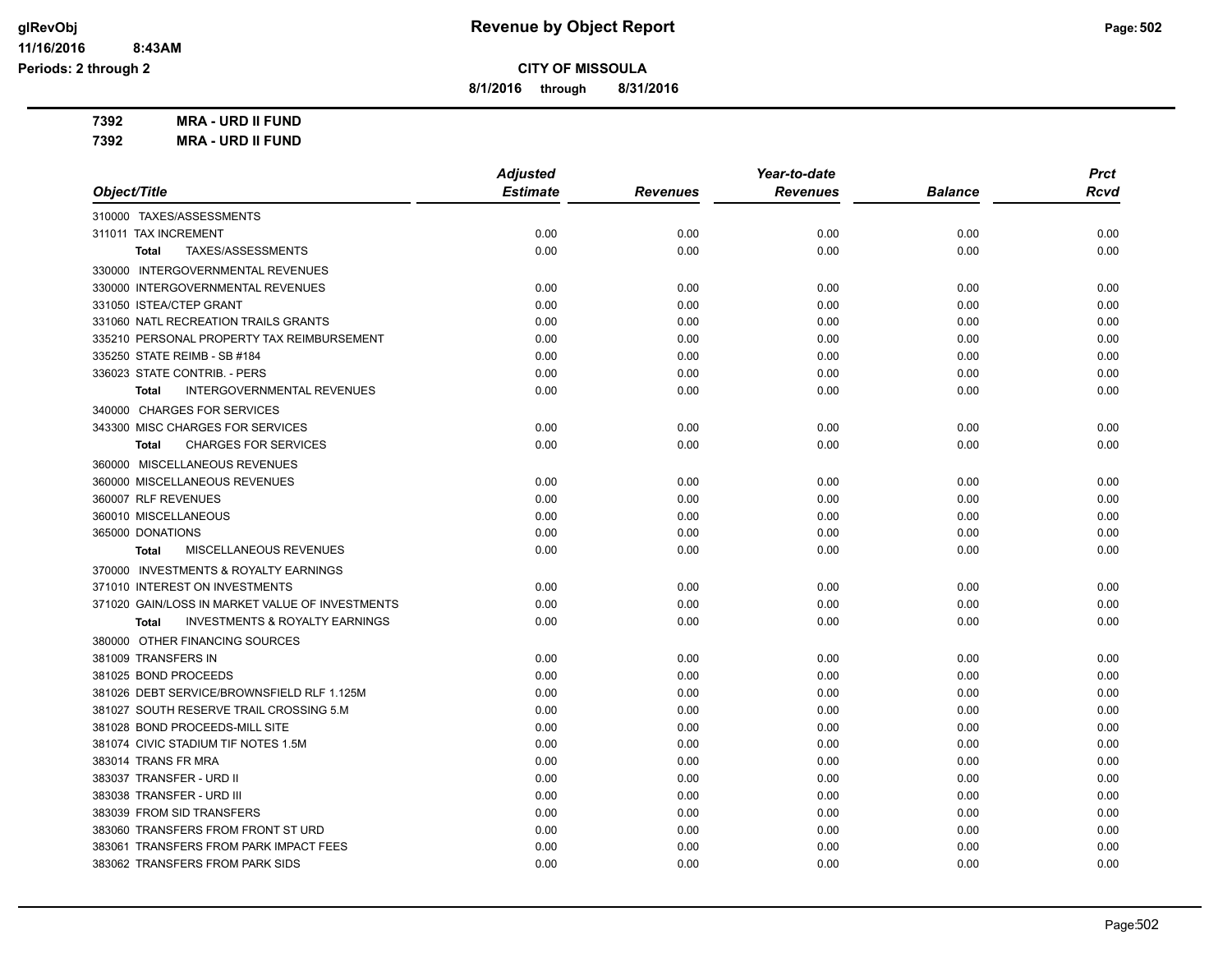**glRevObj Revenue by Object Report Page:503** 

**11/16/2016 8:43AM Periods: 2 through 2**

## **CITY OF MISSOULA**

**8/1/2016 through 8/31/2016**

**7392 MRA - URD II FUND 7392 MRA - URD II FUND**

|                                         | <b>Adjusted</b> |                 | Year-to-date    |                | Prct        |
|-----------------------------------------|-----------------|-----------------|-----------------|----------------|-------------|
| Object/Title                            | <b>Estimate</b> | <b>Revenues</b> | <b>Revenues</b> | <b>Balance</b> | <b>Rcvd</b> |
| 383063 TRANSF FROM SAFETY-LU (CTEP)FUND | 0.00            | 0.00            | 0.00            | 0.00           | 0.00        |
| OTHER FINANCING SOURCES<br>Total        | 0.00            | 0.00            | 0.00            | 0.00           | 0.00        |
|                                         |                 |                 |                 |                |             |
| MRA - URD II FUND<br>Total              | 0.00            | 0.00            | 0.00            | 0.00           | 0.00        |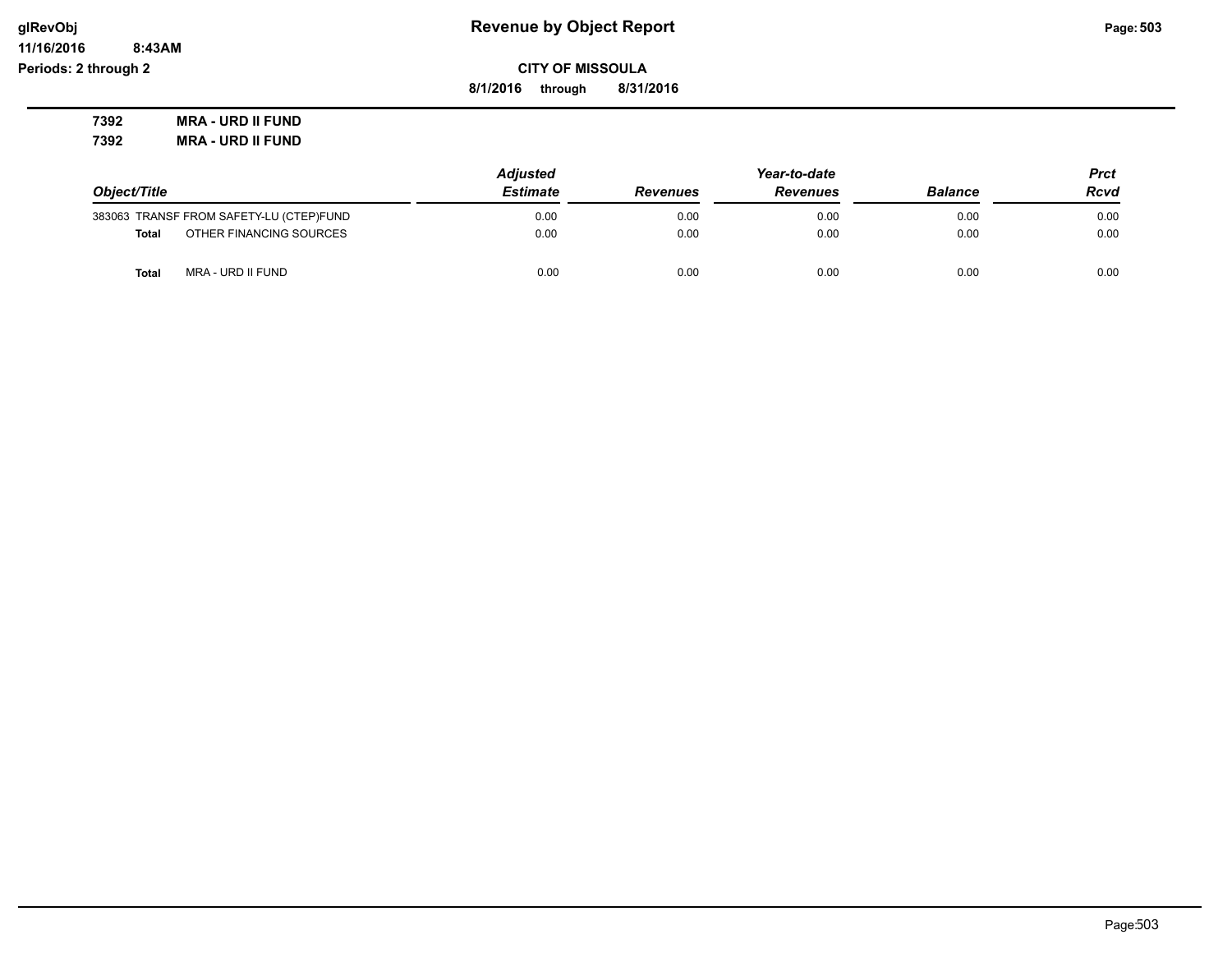**8/1/2016 through 8/31/2016**

#### **7392 MRA - URD II FUND**

| Object/Title                                              | <b>Adjusted</b> |                 | Year-to-date    |                | <b>Prct</b> |
|-----------------------------------------------------------|-----------------|-----------------|-----------------|----------------|-------------|
|                                                           | <b>Estimate</b> | <b>Revenues</b> | <b>Revenues</b> | <b>Balance</b> | <b>Rcvd</b> |
| 310000 TAXES/ASSESSMENTS                                  |                 |                 |                 |                |             |
| 311011 TAX INCREMENT                                      | 0.00            | 0.00            | 0.00            | 0.00           | 0.00        |
| TAXES/ASSESSMENTS<br>Total                                | 0.00            | 0.00            | 0.00            | 0.00           | 0.00        |
| 330000 INTERGOVERNMENTAL REVENUES                         |                 |                 |                 |                |             |
| 330000 INTERGOVERNMENTAL REVENUES                         | 0.00            | 0.00            | 0.00            | 0.00           | 0.00        |
| 331050 ISTEA/CTEP GRANT                                   | 0.00            | 0.00            | 0.00            | 0.00           | 0.00        |
| 331060 NATL RECREATION TRAILS GRANTS                      | 0.00            | 0.00            | 0.00            | 0.00           | 0.00        |
| 335210 PERSONAL PROPERTY TAX REIMBURSEMENT                | 0.00            | 0.00            | 0.00            | 0.00           | 0.00        |
| 335250 STATE REIMB - SB #184                              | 0.00            | 0.00            | 0.00            | 0.00           | 0.00        |
| 336023 STATE CONTRIB. - PERS                              | 0.00            | 0.00            | 0.00            | 0.00           | 0.00        |
| INTERGOVERNMENTAL REVENUES<br><b>Total</b>                | 0.00            | 0.00            | 0.00            | 0.00           | 0.00        |
| 340000 CHARGES FOR SERVICES                               |                 |                 |                 |                |             |
| 343300 MISC CHARGES FOR SERVICES                          | 0.00            | 0.00            | 0.00            | 0.00           | 0.00        |
| <b>CHARGES FOR SERVICES</b><br>Total                      | 0.00            | 0.00            | 0.00            | 0.00           | 0.00        |
| 360000 MISCELLANEOUS REVENUES                             |                 |                 |                 |                |             |
| 360000 MISCELLANEOUS REVENUES                             | 0.00            | 0.00            | 0.00            | 0.00           | 0.00        |
| 360007 RLF REVENUES                                       | 0.00            | 0.00            | 0.00            | 0.00           | 0.00        |
| 360010 MISCELLANEOUS                                      | 0.00            | 0.00            | 0.00            | 0.00           | 0.00        |
| 365000 DONATIONS                                          | 0.00            | 0.00            | 0.00            | 0.00           | 0.00        |
| MISCELLANEOUS REVENUES<br><b>Total</b>                    | 0.00            | 0.00            | 0.00            | 0.00           | 0.00        |
| 370000 INVESTMENTS & ROYALTY EARNINGS                     |                 |                 |                 |                |             |
| 371010 INTEREST ON INVESTMENTS                            | 0.00            | 0.00            | 0.00            | 0.00           | 0.00        |
| 371020 GAIN/LOSS IN MARKET VALUE OF INVESTMENT            | 0.00            | 0.00            | 0.00            | 0.00           | 0.00        |
| <b>INVESTMENTS &amp; ROYALTY EARNINGS</b><br><b>Total</b> | 0.00            | 0.00            | 0.00            | 0.00           | 0.00        |
| 380000 OTHER FINANCING SOURCES                            |                 |                 |                 |                |             |
| 381009 TRANSFERS IN                                       | 0.00            | 0.00            | 0.00            | 0.00           | 0.00        |
| 381025 BOND PROCEEDS                                      | 0.00            | 0.00            | 0.00            | 0.00           | 0.00        |
| 381026 DEBT SERVICE/BROWNSFIELD RLF 1.125M                | 0.00            | 0.00            | 0.00            | 0.00           | 0.00        |
| 381027 SOUTH RESERVE TRAIL CROSSING 5.M                   | 0.00            | 0.00            | 0.00            | 0.00           | 0.00        |
| 381028 BOND PROCEEDS-MILL SITE                            | 0.00            | 0.00            | 0.00            | 0.00           | 0.00        |
| 381074 CIVIC STADIUM TIF NOTES 1.5M                       | 0.00            | 0.00            | 0.00            | 0.00           | 0.00        |
| 383014 TRANS FR MRA                                       | 0.00            | 0.00            | 0.00            | 0.00           | 0.00        |
| 383037 TRANSFER - URD II                                  | 0.00            | 0.00            | 0.00            | 0.00           | 0.00        |
| 383038 TRANSFER - URD III                                 | 0.00            | 0.00            | 0.00            | 0.00           | 0.00        |
| 383039 FROM SID TRANSFERS                                 | 0.00            | 0.00            | 0.00            | 0.00           | 0.00        |
| 383060 TRANSFERS FROM FRONT ST URD                        | 0.00            | 0.00            | 0.00            | 0.00           | 0.00        |
| 383061 TRANSFERS FROM PARK IMPACT FEES                    | 0.00            | 0.00            | 0.00            | 0.00           | 0.00        |
| 383062 TRANSFERS FROM PARK SIDS                           | 0.00            | 0.00            | 0.00            | 0.00           | 0.00        |
| 383063 TRANSF FROM SAFETY-LU (CTEP)FUND                   | 0.00            | 0.00            | 0.00            | 0.00           | 0.00        |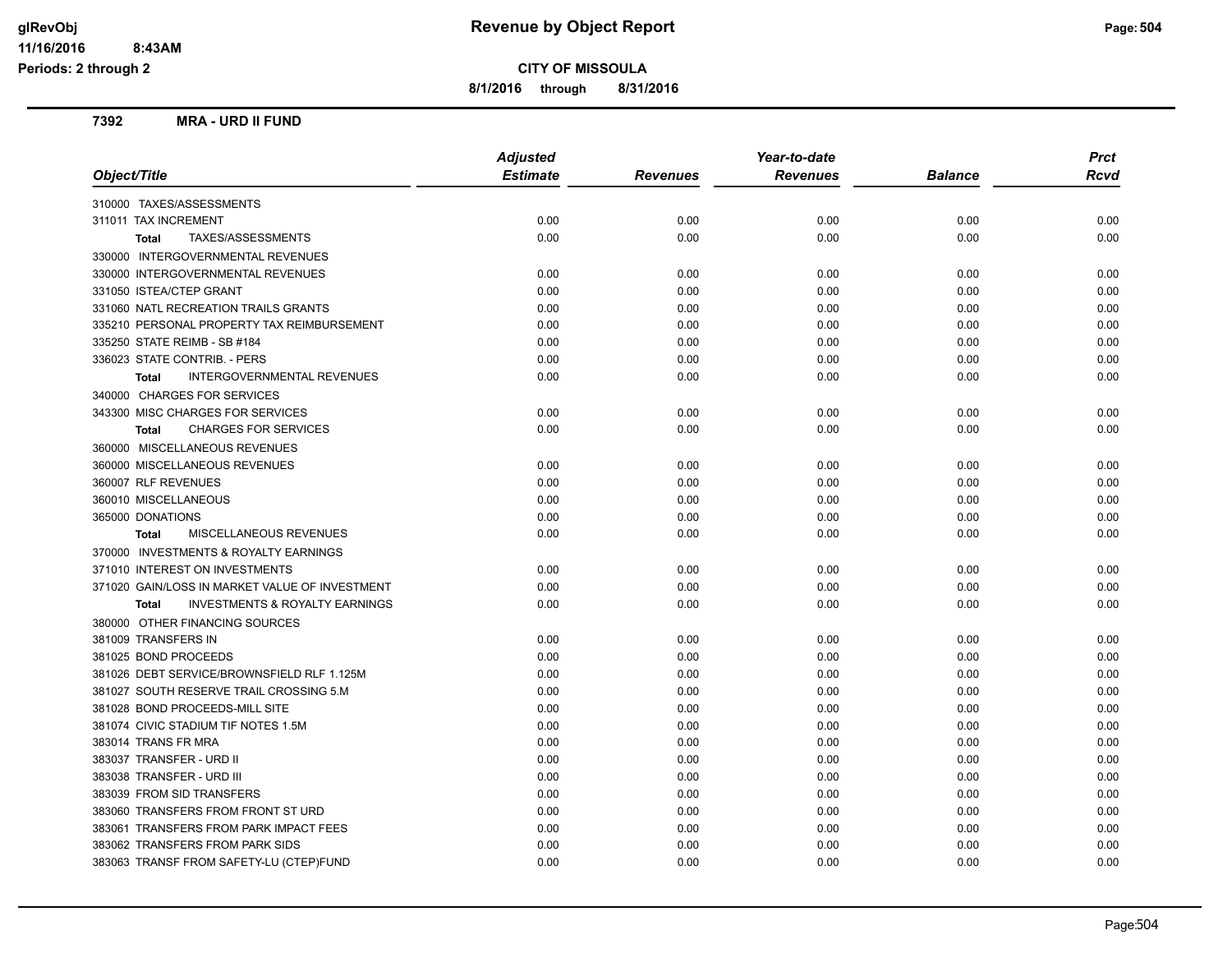**11/16/2016 8:43AM Periods: 2 through 2**

**CITY OF MISSOULA**

**8/1/2016 through 8/31/2016**

**7392 MRA - URD II FUND**

|              |                         | <b>Adjusted</b> |                 | Year-to-date    |                | <b>Prct</b> |
|--------------|-------------------------|-----------------|-----------------|-----------------|----------------|-------------|
| Object/Title |                         | <b>Estimate</b> | <b>Revenues</b> | <b>Revenues</b> | <b>Balance</b> | <b>Rcvd</b> |
| Total        | OTHER FINANCING SOURCES | 0.00            | 0.00            | 0.00            | 0.00           | 0.00        |
| Total        | MRA - URD II FUND       | 0.00            | 0.00            | 0.00            | 0.00           | 0.00        |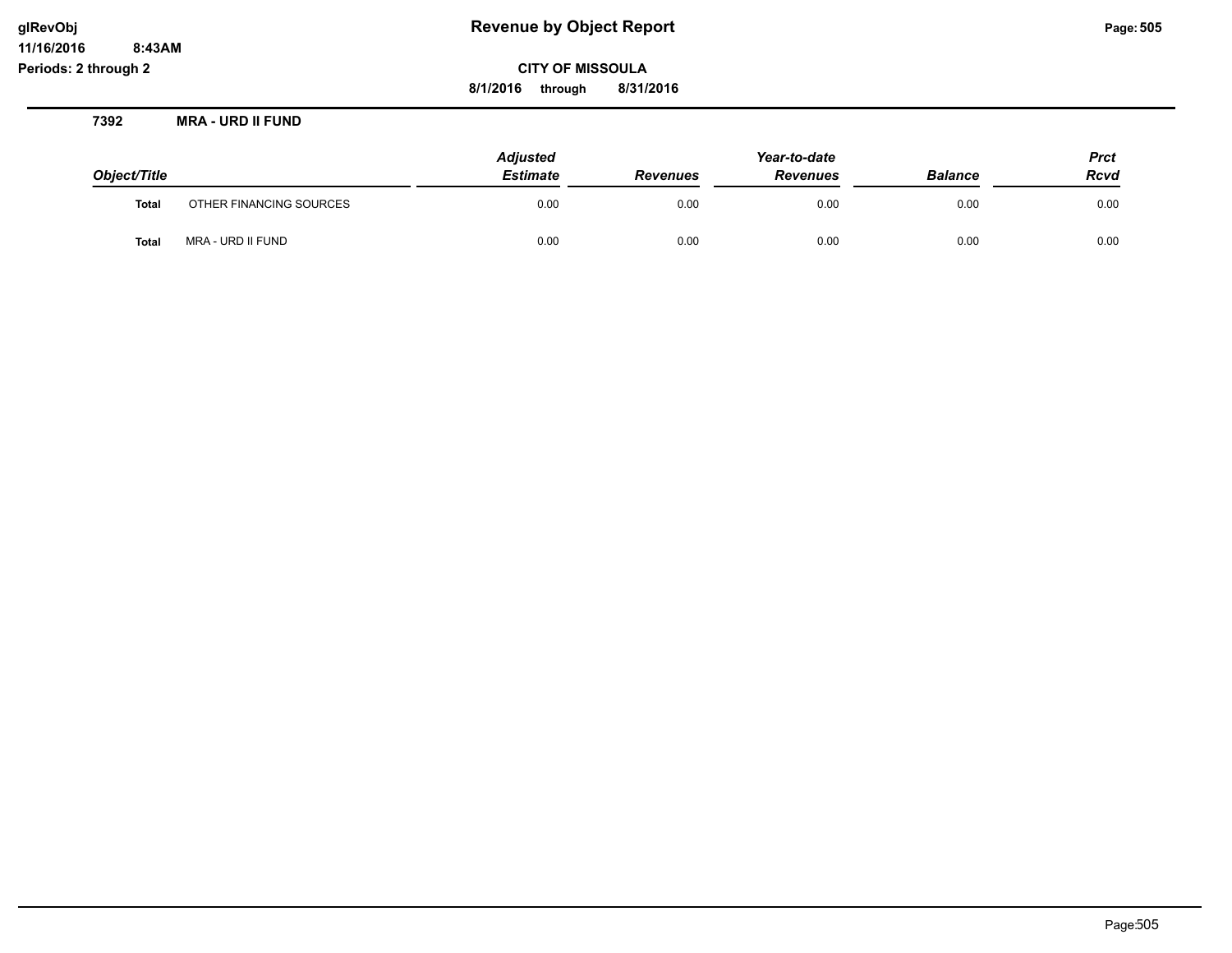**8/1/2016 through 8/31/2016**

**7393 MRA - URD III FUND**

**7393 MRA - URD III FUND**

|                                                    | <b>Adjusted</b> |                 | Year-to-date    |                | <b>Prct</b> |
|----------------------------------------------------|-----------------|-----------------|-----------------|----------------|-------------|
| Object/Title                                       | <b>Estimate</b> | <b>Revenues</b> | <b>Revenues</b> | <b>Balance</b> | <b>Rcvd</b> |
| 310000 TAXES/ASSESSMENTS                           |                 |                 |                 |                |             |
| 311011 TAX INCREMENT                               | 0.00            | 0.00            | 0.00            | 0.00           | 0.00        |
| 312001 PENALTIES & INTEREST                        | 0.00            | 0.00            | 0.00            | 0.00           | 0.00        |
| TAXES/ASSESSMENTS<br>Total                         | 0.00            | 0.00            | 0.00            | 0.00           | 0.00        |
| 330000 INTERGOVERNMENTAL REVENUES                  |                 |                 |                 |                |             |
| 331050 ISTEA/CTEP GRANT                            | 0.00            | 0.00            | 0.00            | 0.00           | 0.00        |
| 331060 NATL RECREATION TRAILS GRANTS               | 0.00            | 0.00            | 0.00            | 0.00           | 0.00        |
| 335210 PERSONAL PROPERTY TAX REIMBURSEMENT         | 0.00            | 0.00            | 0.00            | 0.00           | 0.00        |
| 336020 STATE PENSION CONTRIBUTION                  | 0.00            | 0.00            | 0.00            | 0.00           | 0.00        |
| 336023 STATE CONTRIB. - PERS                       | 0.00            | 0.00            | 0.00            | 0.00           | 0.00        |
| <b>INTERGOVERNMENTAL REVENUES</b><br>Total         | 0.00            | 0.00            | 0.00            | 0.00           | 0.00        |
| 360000 MISCELLANEOUS REVENUES                      |                 |                 |                 |                |             |
| 360000 MISCELLANEOUS REVENUES                      | 0.00            | 0.00            | 0.00            | 0.00           | 0.00        |
| 360010 MISCELLANEOUS                               | 0.00            | 0.00            | 0.00            | 0.00           | 0.00        |
| 362000 OTHER MISCELLANEOUS REVENUE                 | 0.00            | 0.00            | 0.00            | 0.00           | 0.00        |
| 362004 URD III FACADE IMPROVEMENT LOAN REC         | 0.00            | 0.00            | 0.00            | 0.00           | 0.00        |
| 365000 DONATIONS                                   | 0.00            | 0.00            | 0.00            | 0.00           | 0.00        |
| MISCELLANEOUS REVENUES<br>Total                    | 0.00            | 0.00            | 0.00            | 0.00           | 0.00        |
| 370000 INVESTMENTS & ROYALTY EARNINGS              |                 |                 |                 |                |             |
| 371010 INTEREST ON INVESTMENTS                     | 0.00            | 0.00            | 0.00            | 0.00           | 0.00        |
| 371020 GAIN/LOSS IN MARKET VALUE OF INVESTMENTS    | 0.00            | 0.00            | 0.00            | 0.00           | 0.00        |
| <b>INVESTMENTS &amp; ROYALTY EARNINGS</b><br>Total | 0.00            | 0.00            | 0.00            | 0.00           | 0.00        |
| 380000 OTHER FINANCING SOURCES                     |                 |                 |                 |                |             |
| 381000 LOAN PROCEEDS                               | 0.00            | 0.00            | 0.00            | 0.00           | 0.00        |
| 381024 MARY AVENUE BOND PROCEEDS                   | 0.00            | 0.00            | 0.00            | 0.00           | 0.00        |
| 381027 5M SO RESERVE TRAIL CROSSING                | 0.00            | 0.00            | 0.00            | 0.00           | 0.00        |
| 383014 TRANS FR MRA                                | 0.00            | 0.00            | 0.00            | 0.00           | 0.00        |
| 383037 TRANSFER - URD II                           | 0.00            | 0.00            | 0.00            | 0.00           | 0.00        |
| OTHER FINANCING SOURCES<br><b>Total</b>            | 0.00            | 0.00            | 0.00            | 0.00           | 0.00        |
| MRA - URD III FUND<br>Total                        | 0.00            | 0.00            | 0.00            | 0.00           | 0.00        |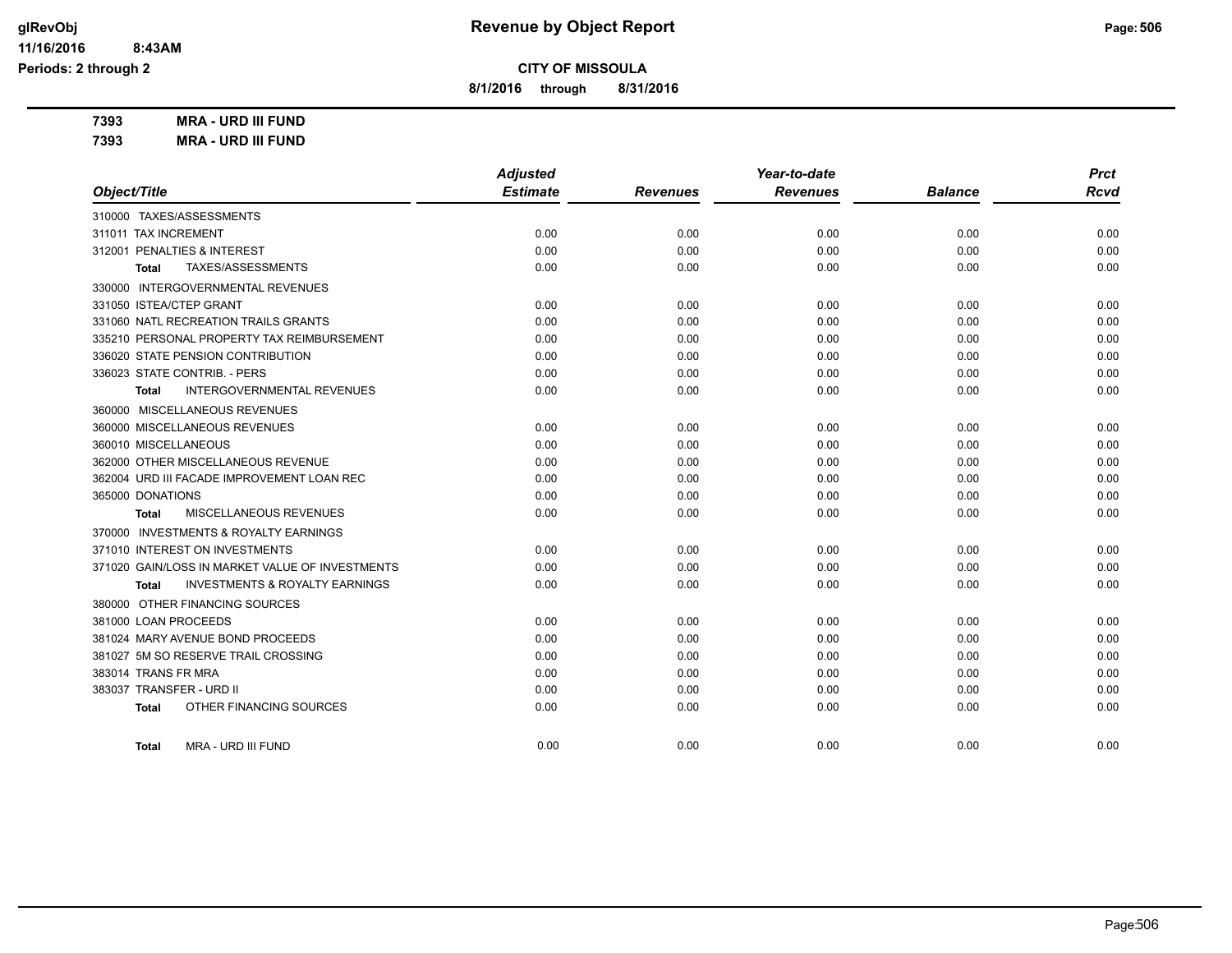**8/1/2016 through 8/31/2016**

### **7393 MRA - URD III FUND**

|                                                | <b>Adjusted</b> |                 | Year-to-date    |                | Prct        |
|------------------------------------------------|-----------------|-----------------|-----------------|----------------|-------------|
| Object/Title                                   | <b>Estimate</b> | <b>Revenues</b> | <b>Revenues</b> | <b>Balance</b> | <b>Rcvd</b> |
| 310000 TAXES/ASSESSMENTS                       |                 |                 |                 |                |             |
| 311011 TAX INCREMENT                           | 0.00            | 0.00            | 0.00            | 0.00           | 0.00        |
| 312001 PENALTIES & INTEREST                    | 0.00            | 0.00            | 0.00            | 0.00           | 0.00        |
| TAXES/ASSESSMENTS<br>Total                     | 0.00            | 0.00            | 0.00            | 0.00           | 0.00        |
| 330000 INTERGOVERNMENTAL REVENUES              |                 |                 |                 |                |             |
| 331050 ISTEA/CTEP GRANT                        | 0.00            | 0.00            | 0.00            | 0.00           | 0.00        |
| 331060 NATL RECREATION TRAILS GRANTS           | 0.00            | 0.00            | 0.00            | 0.00           | 0.00        |
| 335210 PERSONAL PROPERTY TAX REIMBURSEMENT     | 0.00            | 0.00            | 0.00            | 0.00           | 0.00        |
| 336020 STATE PENSION CONTRIBUTION              | 0.00            | 0.00            | 0.00            | 0.00           | 0.00        |
| 336023 STATE CONTRIB. - PERS                   | 0.00            | 0.00            | 0.00            | 0.00           | 0.00        |
| INTERGOVERNMENTAL REVENUES<br><b>Total</b>     | 0.00            | 0.00            | 0.00            | 0.00           | 0.00        |
| 360000 MISCELLANEOUS REVENUES                  |                 |                 |                 |                |             |
| 360000 MISCELLANEOUS REVENUES                  | 0.00            | 0.00            | 0.00            | 0.00           | 0.00        |
| 360010 MISCELLANEOUS                           | 0.00            | 0.00            | 0.00            | 0.00           | 0.00        |
| 362000 OTHER MISCELLANEOUS REVENUE             | 0.00            | 0.00            | 0.00            | 0.00           | 0.00        |
| 362004 URD III FACADE IMPROVEMENT LOAN REC     | 0.00            | 0.00            | 0.00            | 0.00           | 0.00        |
| 365000 DONATIONS                               | 0.00            | 0.00            | 0.00            | 0.00           | 0.00        |
| MISCELLANEOUS REVENUES<br>Total                | 0.00            | 0.00            | 0.00            | 0.00           | 0.00        |
| 370000 INVESTMENTS & ROYALTY EARNINGS          |                 |                 |                 |                |             |
| 371010 INTEREST ON INVESTMENTS                 | 0.00            | 0.00            | 0.00            | 0.00           | 0.00        |
| 371020 GAIN/LOSS IN MARKET VALUE OF INVESTMENT | 0.00            | 0.00            | 0.00            | 0.00           | 0.00        |
| INVESTMENTS & ROYALTY EARNINGS<br>Total        | 0.00            | 0.00            | 0.00            | 0.00           | 0.00        |
| 380000 OTHER FINANCING SOURCES                 |                 |                 |                 |                |             |
| 381000 LOAN PROCEEDS                           | 0.00            | 0.00            | 0.00            | 0.00           | 0.00        |
| 381024 MARY AVENUE BOND PROCEEDS               | 0.00            | 0.00            | 0.00            | 0.00           | 0.00        |
| 381027 5M SO RESERVE TRAIL CROSSING            | 0.00            | 0.00            | 0.00            | 0.00           | 0.00        |
| 383014 TRANS FR MRA                            | 0.00            | 0.00            | 0.00            | 0.00           | 0.00        |
| 383037 TRANSFER - URD II                       | 0.00            | 0.00            | 0.00            | 0.00           | 0.00        |
| OTHER FINANCING SOURCES<br><b>Total</b>        | 0.00            | 0.00            | 0.00            | 0.00           | 0.00        |
| MRA - URD III FUND<br>Total                    | 0.00            | 0.00            | 0.00            | 0.00           | 0.00        |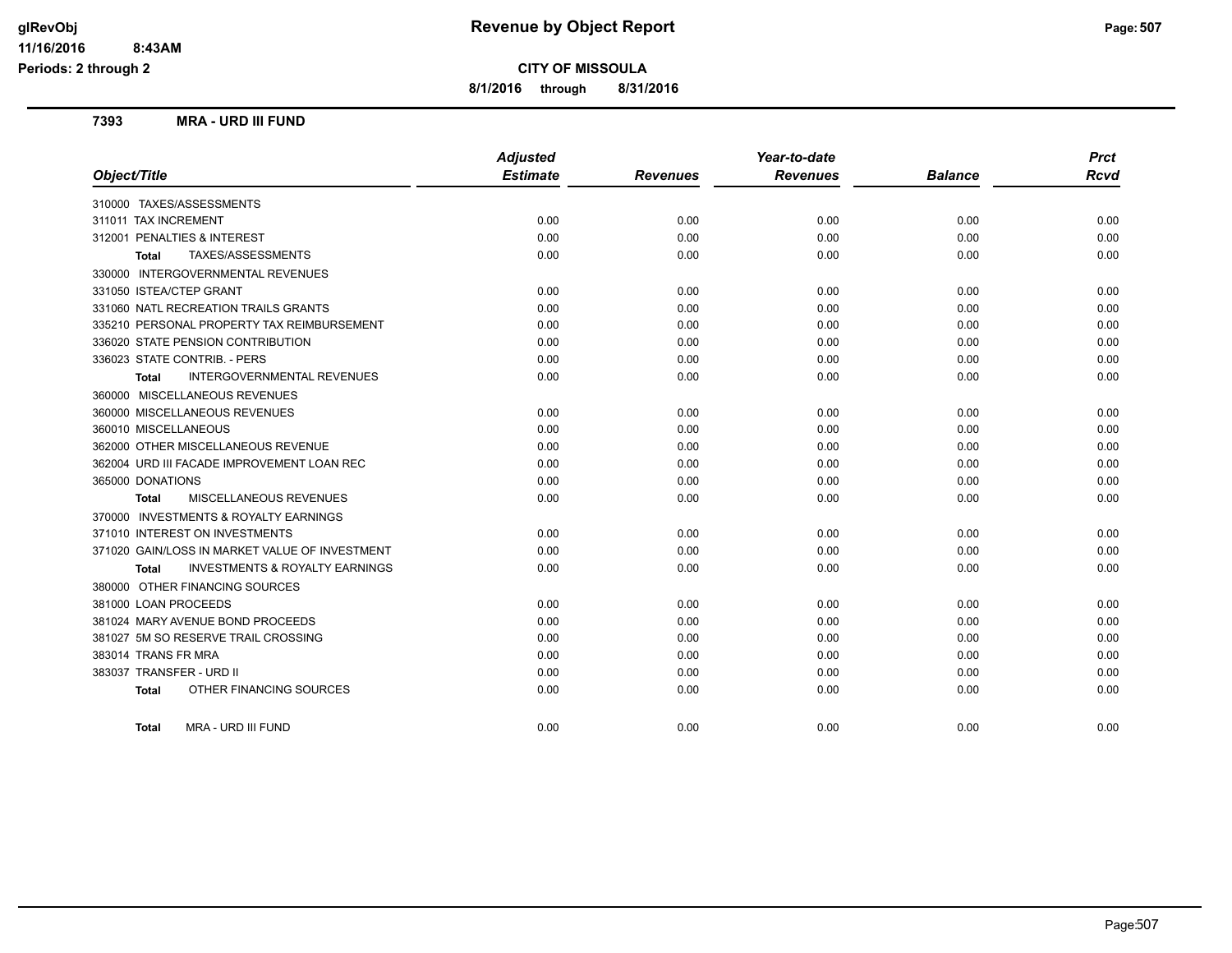**8/1/2016 through 8/31/2016**

### **7394 MRA URD III TI DEBT CLEARING FUND**

**7394 MRA URD III TI DEBT CLEARING FUND**

|                                                           | <b>Adjusted</b> |                 | Year-to-date    |                | <b>Prct</b> |
|-----------------------------------------------------------|-----------------|-----------------|-----------------|----------------|-------------|
| Object/Title                                              | <b>Estimate</b> | <b>Revenues</b> | <b>Revenues</b> | <b>Balance</b> | Rcvd        |
| TAXES/ASSESSMENTS<br>310000                               |                 |                 |                 |                |             |
| <b>TAX INCREMENT</b><br>311011                            | 0.00            | 15,093.89       | $-1,198.39$     | 1,198.39       | 0.00        |
| <b>PENALTIES &amp; INTEREST</b><br>312001                 | 0.00            | 592.86          | $-111.94$       | 111.94         | 0.00        |
| TAXES/ASSESSMENTS<br><b>Total</b>                         | 0.00            | 15,686.75       | $-1,310.33$     | 1,310.33       | 0.00        |
| <b>INTERGOVERNMENTAL REVENUES</b><br>330000               |                 |                 |                 |                |             |
| 335210 PERSONAL PROPERTY TAX REIMBURSEMENT                | 0.00            | 0.00            | 0.00            | 0.00           | 0.00        |
| 335250 STATE REIMB - SB #184                              | 0.00            | 0.00            | 0.00            | 0.00           | 0.00        |
| <b>INTERGOVERNMENTAL REVENUES</b><br><b>Total</b>         | 0.00            | 0.00            | 0.00            | 0.00           | 0.00        |
| <b>INVESTMENTS &amp; ROYALTY EARNINGS</b><br>370000       |                 |                 |                 |                |             |
| 371010 INTEREST ON INVESTMENTS                            | 0.00            | 0.00            | 0.00            | 0.00           | 0.00        |
| 371020 GAIN/LOSS IN MARKET VALUE OF INVESTMENTS           | 0.00            | 0.00            | 0.00            | 0.00           | 0.00        |
| <b>INVESTMENTS &amp; ROYALTY EARNINGS</b><br><b>Total</b> | 0.00            | 0.00            | 0.00            | 0.00           | 0.00        |
| OTHER FINANCING SOURCES<br>380000                         |                 |                 |                 |                |             |
| 383014 TRANS FR MRA                                       | 0.00            | 0.00            | 0.00            | 0.00           | 0.00        |
| OTHER FINANCING SOURCES<br><b>Total</b>                   | 0.00            | 0.00            | 0.00            | 0.00           | 0.00        |
| MRA URD III TI DEBT CLEARING FUND<br><b>Total</b>         | 0.00            | 15,686.75       | $-1,310.33$     | 1,310.33       | 0.00        |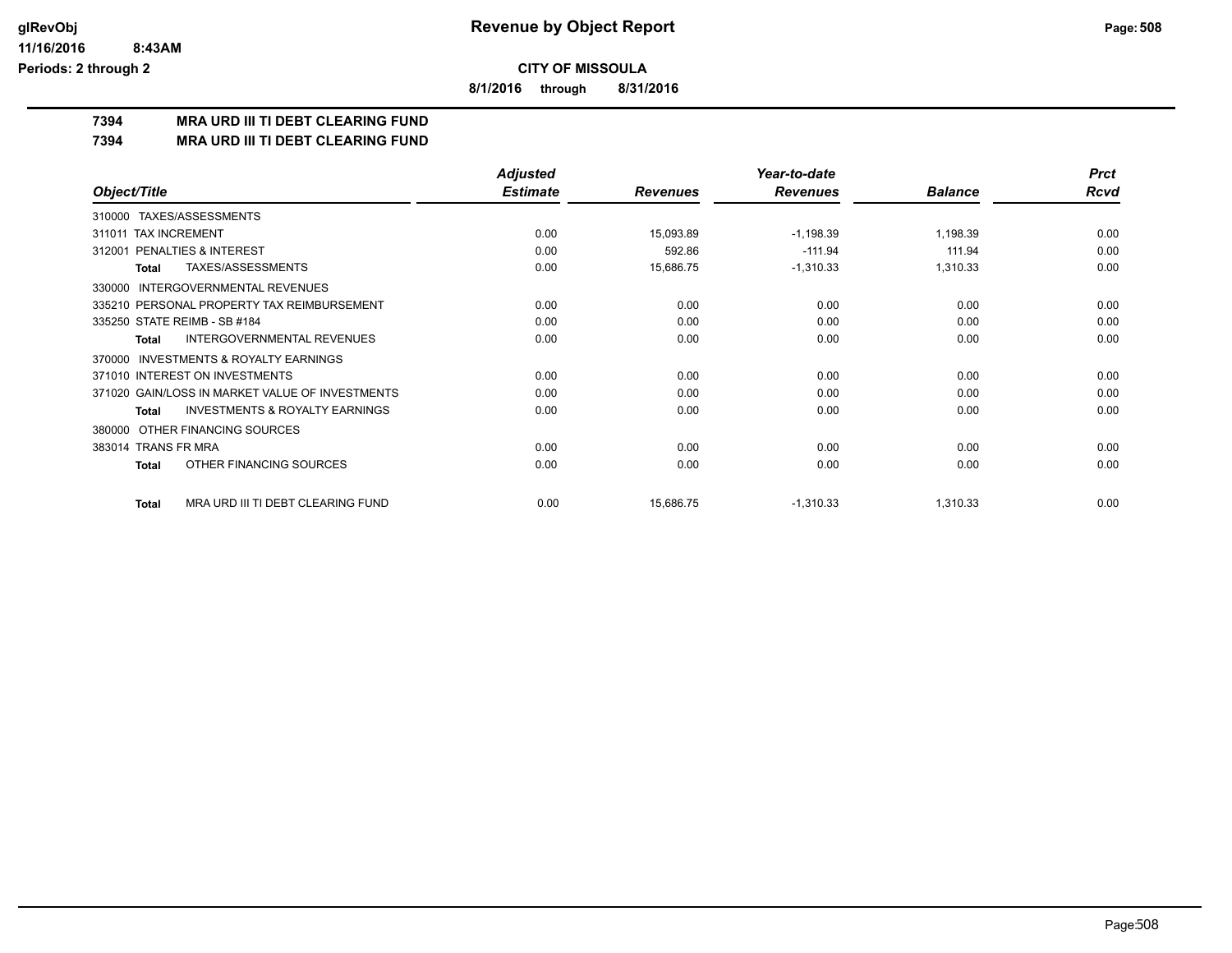**8/1/2016 through 8/31/2016**

### **7394 MRA URD III TI DEBT CLEARING FUND**

|                                                           | <b>Adjusted</b> |                 | Year-to-date    |                | <b>Prct</b> |
|-----------------------------------------------------------|-----------------|-----------------|-----------------|----------------|-------------|
| Object/Title                                              | <b>Estimate</b> | <b>Revenues</b> | <b>Revenues</b> | <b>Balance</b> | <b>Rcvd</b> |
| 310000 TAXES/ASSESSMENTS                                  |                 |                 |                 |                |             |
| 311011 TAX INCREMENT                                      | 0.00            | 15,093.89       | $-1,198.39$     | 1,198.39       | 0.00        |
| 312001 PENALTIES & INTEREST                               | 0.00            | 592.86          | $-111.94$       | 111.94         | 0.00        |
| TAXES/ASSESSMENTS<br><b>Total</b>                         | 0.00            | 15,686.75       | $-1,310.33$     | 1,310.33       | 0.00        |
| INTERGOVERNMENTAL REVENUES<br>330000                      |                 |                 |                 |                |             |
| 335210 PERSONAL PROPERTY TAX REIMBURSEMENT                | 0.00            | 0.00            | 0.00            | 0.00           | 0.00        |
| 335250 STATE REIMB - SB #184                              | 0.00            | 0.00            | 0.00            | 0.00           | 0.00        |
| <b>INTERGOVERNMENTAL REVENUES</b><br><b>Total</b>         | 0.00            | 0.00            | 0.00            | 0.00           | 0.00        |
| <b>INVESTMENTS &amp; ROYALTY EARNINGS</b><br>370000       |                 |                 |                 |                |             |
| 371010 INTEREST ON INVESTMENTS                            | 0.00            | 0.00            | 0.00            | 0.00           | 0.00        |
| 371020 GAIN/LOSS IN MARKET VALUE OF INVESTMENT            | 0.00            | 0.00            | 0.00            | 0.00           | 0.00        |
| <b>INVESTMENTS &amp; ROYALTY EARNINGS</b><br><b>Total</b> | 0.00            | 0.00            | 0.00            | 0.00           | 0.00        |
| OTHER FINANCING SOURCES<br>380000                         |                 |                 |                 |                |             |
| 383014 TRANS FR MRA                                       | 0.00            | 0.00            | 0.00            | 0.00           | 0.00        |
| OTHER FINANCING SOURCES<br><b>Total</b>                   | 0.00            | 0.00            | 0.00            | 0.00           | 0.00        |
| MRA URD III TI DEBT CLEARING FUND<br><b>Total</b>         | 0.00            | 15,686.75       | $-1,310.33$     | 1,310.33       | 0.00        |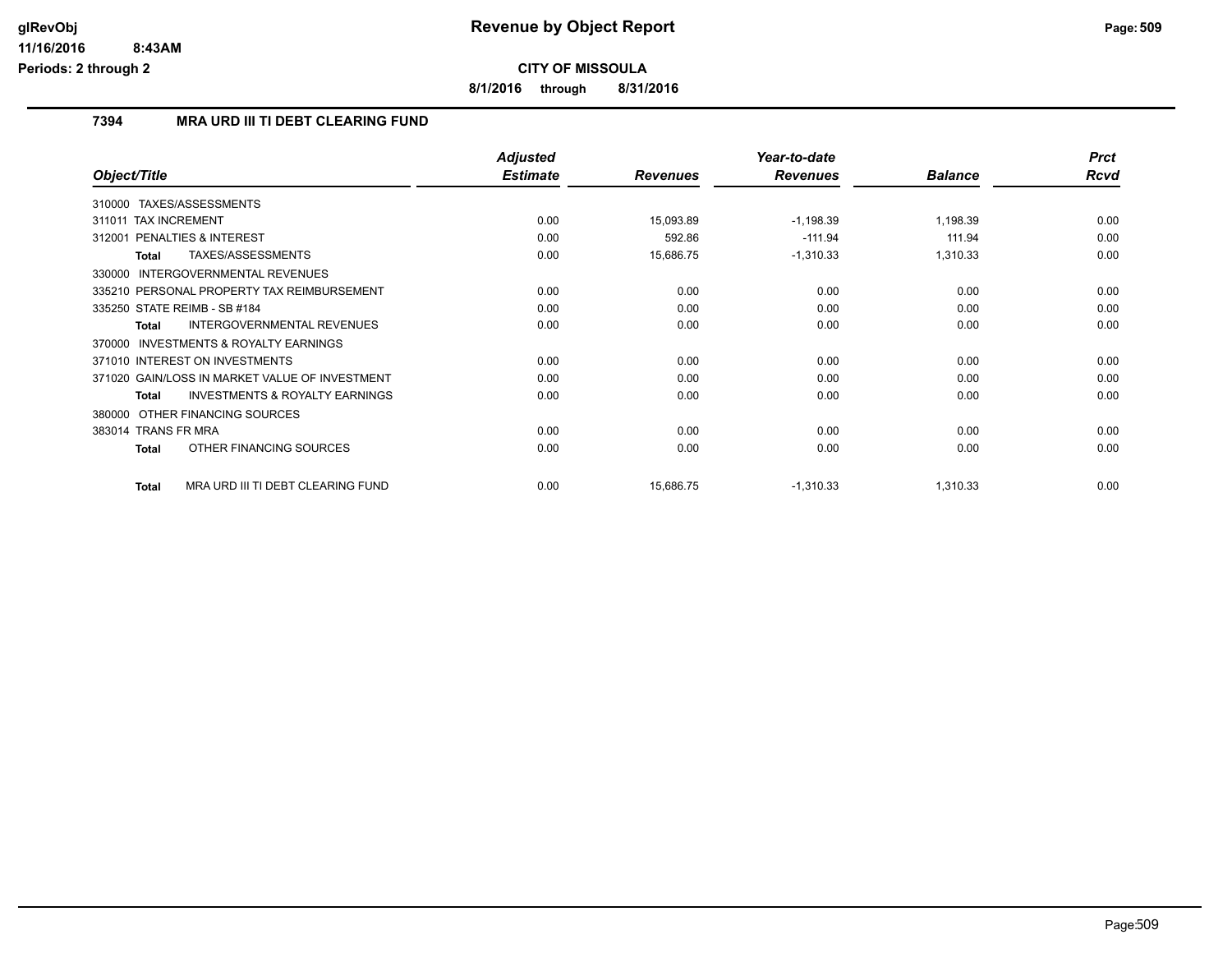**11/16/2016 8:43AM Periods: 2 through 2**

# **CITY OF MISSOULA**

**8/1/2016 through 8/31/2016**

# **7395 MRA TAX INCREMENT DEBT SERVICE**

### **7395 MRA TAX INCREMENT DEBT SERVICE**

|                                                    | <b>Adjusted</b> |                 | Year-to-date    |                | <b>Prct</b> |
|----------------------------------------------------|-----------------|-----------------|-----------------|----------------|-------------|
| Object/Title                                       | <b>Estimate</b> | <b>Revenues</b> | <b>Revenues</b> | <b>Balance</b> | <b>Rcvd</b> |
| 370000 INVESTMENTS & ROYALTY EARNINGS              |                 |                 |                 |                |             |
| 371010 INTEREST ON INVESTMENTS                     | 0.00            | 0.00            | 0.00            | 0.00           | 0.00        |
| <b>INVESTMENTS &amp; ROYALTY EARNINGS</b><br>Total | 0.00            | 0.00            | 0.00            | 0.00           | 0.00        |
| 380000 OTHER FINANCING SOURCES                     |                 |                 |                 |                |             |
| 383014 TRANS FR MRA                                | 0.00            | 0.00            | 0.00            | 0.00           | 0.00        |
| OTHER FINANCING SOURCES<br>Total                   | 0.00            | 0.00            | 0.00            | 0.00           | 0.00        |
|                                                    |                 |                 |                 |                |             |
| MRA TAX INCREMENT DEBT SERVICE<br>Total            | 0.00            | 0.00            | 0.00            | 0.00           | 0.00        |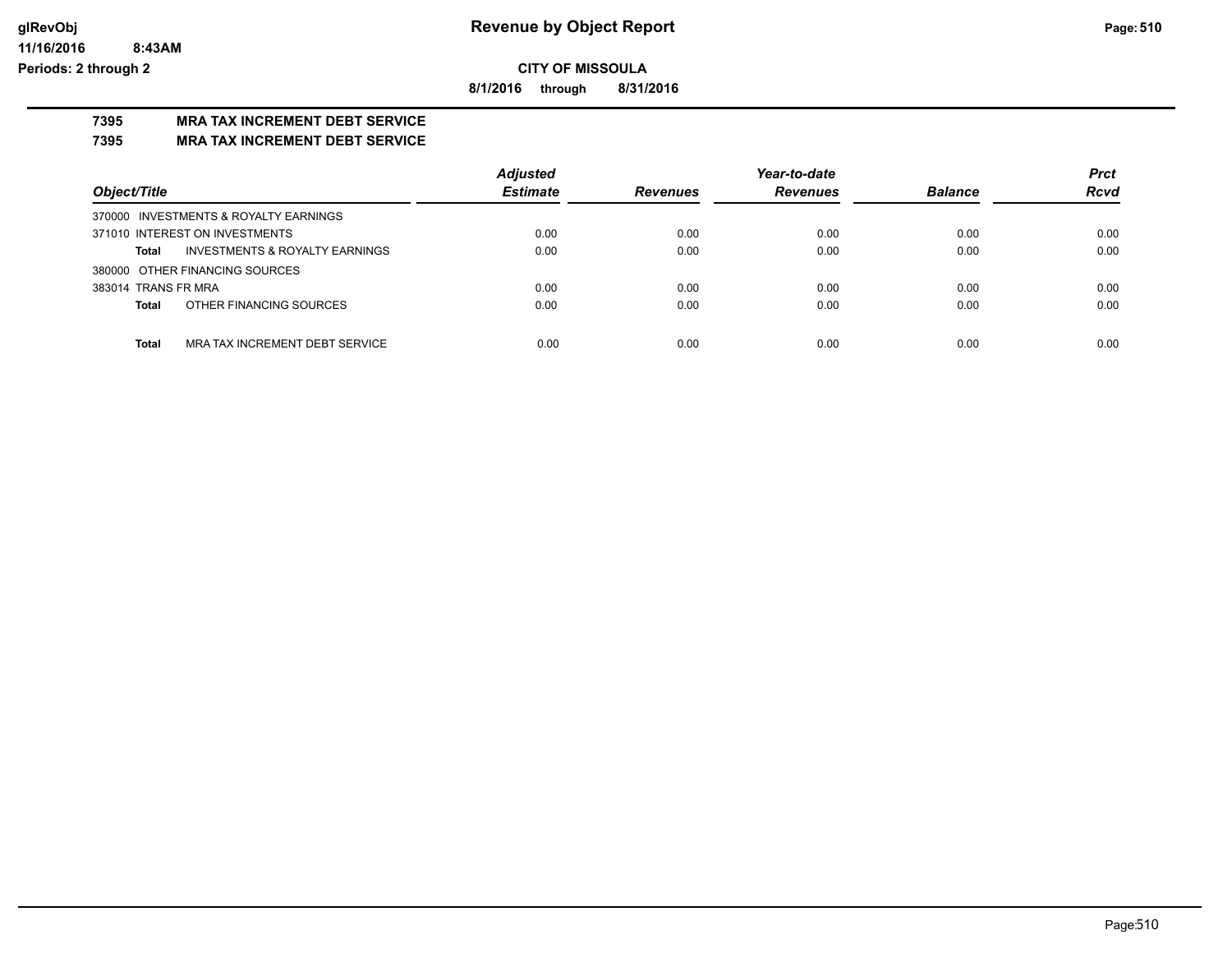**8/1/2016 through 8/31/2016**

### **7395 MRA TAX INCREMENT DEBT SERVICE**

|                                                | <b>Adjusted</b><br><b>Estimate</b> | <b>Revenues</b> | Year-to-date<br><b>Revenues</b> | <b>Balance</b> | <b>Prct</b><br><b>Rcvd</b> |
|------------------------------------------------|------------------------------------|-----------------|---------------------------------|----------------|----------------------------|
| Object/Title                                   |                                    |                 |                                 |                |                            |
| 370000 INVESTMENTS & ROYALTY EARNINGS          |                                    |                 |                                 |                |                            |
| 371010 INTEREST ON INVESTMENTS                 | 0.00                               | 0.00            | 0.00                            | 0.00           | 0.00                       |
| INVESTMENTS & ROYALTY EARNINGS<br>Total        | 0.00                               | 0.00            | 0.00                            | 0.00           | 0.00                       |
| 380000 OTHER FINANCING SOURCES                 |                                    |                 |                                 |                |                            |
| 383014 TRANS FR MRA                            | 0.00                               | 0.00            | 0.00                            | 0.00           | 0.00                       |
| OTHER FINANCING SOURCES<br><b>Total</b>        | 0.00                               | 0.00            | 0.00                            | 0.00           | 0.00                       |
|                                                |                                    |                 |                                 |                |                            |
| MRA TAX INCREMENT DEBT SERVICE<br><b>Total</b> | 0.00                               | 0.00            | 0.00                            | 0.00           | 0.00                       |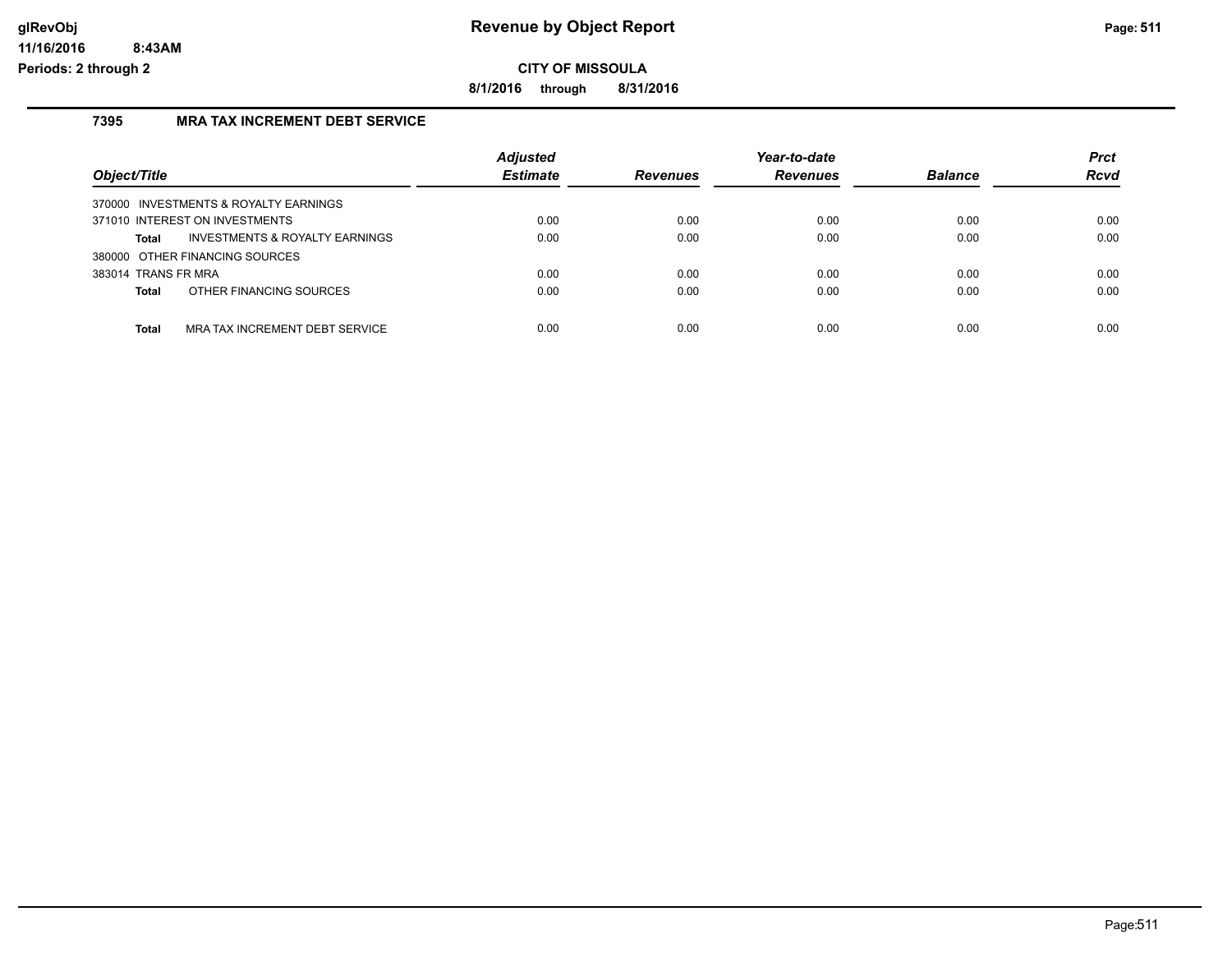**8/1/2016 through 8/31/2016**

# **7396 NRSS DEBT SERVICE SINKING FUND**

**7396 NRSS DEBT SERVICE SINKING FUND**

|                                                           | <b>Adjusted</b> |                 | Year-to-date    |                | <b>Prct</b> |
|-----------------------------------------------------------|-----------------|-----------------|-----------------|----------------|-------------|
| Object/Title                                              | <b>Estimate</b> | <b>Revenues</b> | <b>Revenues</b> | <b>Balance</b> | <b>Rcvd</b> |
| 370000 INVESTMENTS & ROYALTY EARNINGS                     |                 |                 |                 |                |             |
| 371010 INTEREST ON INVESTMENTS                            | 0.00            | 0.00            | 0.00            | 0.00           | 0.00        |
| 371020 GAIN/LOSS IN MARKET VALUE OF INVESTMENTS           | 0.00            | 0.00            | 0.00            | 0.00           | 0.00        |
| <b>INVESTMENTS &amp; ROYALTY EARNINGS</b><br><b>Total</b> | 0.00            | 0.00            | 0.00            | 0.00           | 0.00        |
| 380000 OTHER FINANCING SOURCES                            |                 |                 |                 |                |             |
| 383014 TRANS FR MRA                                       | 0.00            | 0.00            | 0.00            | 0.00           | 0.00        |
| OTHER FINANCING SOURCES<br><b>Total</b>                   | 0.00            | 0.00            | 0.00            | 0.00           | 0.00        |
|                                                           |                 |                 |                 |                |             |
| <b>Total</b><br>NRSS DEBT SERVICE SINKING FUND            | 0.00            | 0.00            | 0.00            | 0.00           | 0.00        |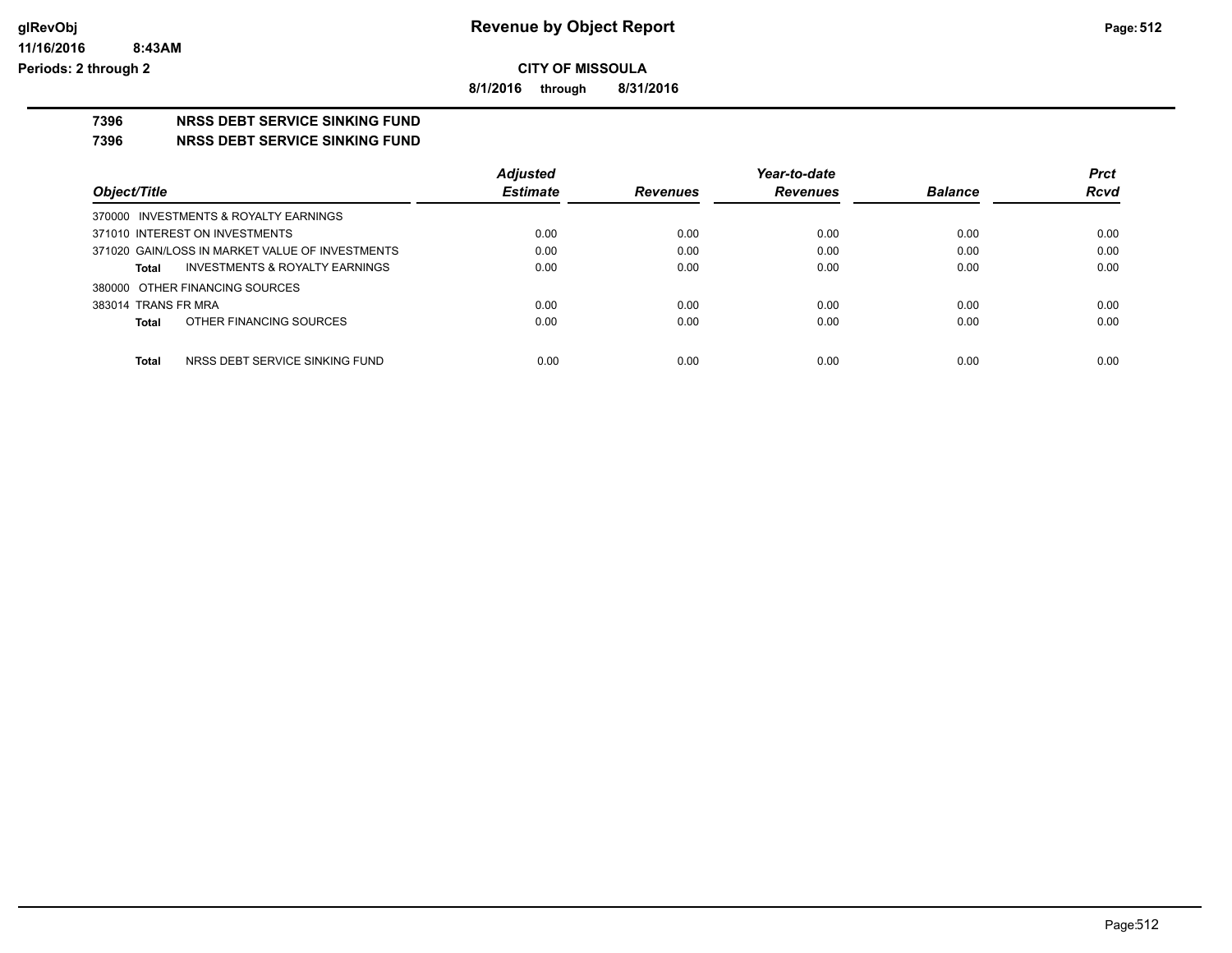**8/1/2016 through 8/31/2016**

### **7396 NRSS DEBT SERVICE SINKING FUND**

|                                                | <b>Adjusted</b> |                 | Year-to-date    |                | <b>Prct</b> |
|------------------------------------------------|-----------------|-----------------|-----------------|----------------|-------------|
| Object/Title                                   | <b>Estimate</b> | <b>Revenues</b> | <b>Revenues</b> | <b>Balance</b> | <b>Rcvd</b> |
| 370000 INVESTMENTS & ROYALTY EARNINGS          |                 |                 |                 |                |             |
| 371010 INTEREST ON INVESTMENTS                 | 0.00            | 0.00            | 0.00            | 0.00           | 0.00        |
| 371020 GAIN/LOSS IN MARKET VALUE OF INVESTMENT | 0.00            | 0.00            | 0.00            | 0.00           | 0.00        |
| INVESTMENTS & ROYALTY EARNINGS<br><b>Total</b> | 0.00            | 0.00            | 0.00            | 0.00           | 0.00        |
| 380000 OTHER FINANCING SOURCES                 |                 |                 |                 |                |             |
| 383014 TRANS FR MRA                            | 0.00            | 0.00            | 0.00            | 0.00           | 0.00        |
| OTHER FINANCING SOURCES<br><b>Total</b>        | 0.00            | 0.00            | 0.00            | 0.00           | 0.00        |
|                                                |                 |                 |                 |                |             |
| <b>Total</b><br>NRSS DEBT SERVICE SINKING FUND | 0.00            | 0.00            | 0.00            | 0.00           | 0.00        |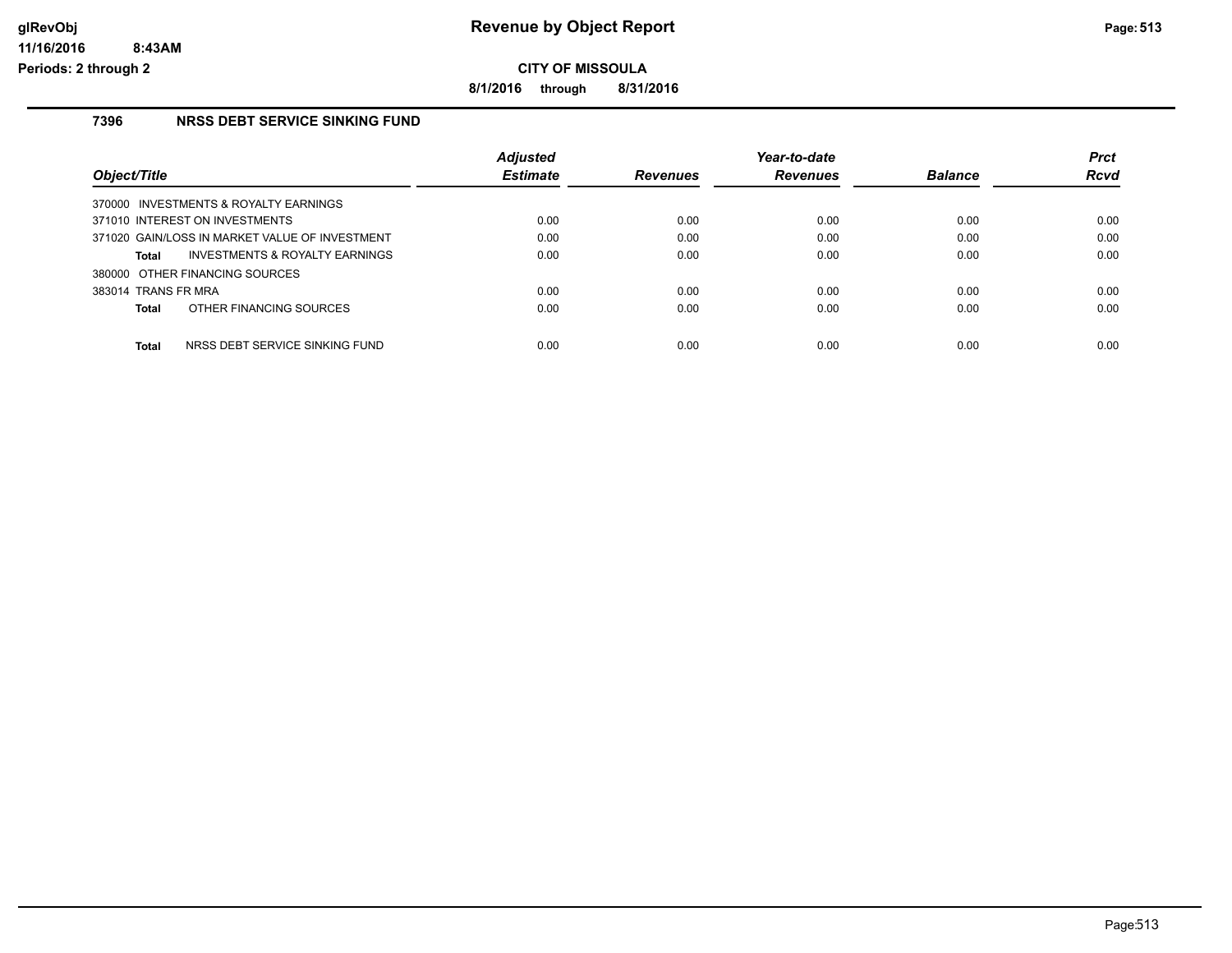**8/1/2016 through 8/31/2016**

**7397 NORTH RESERVE/SCOTT ST URD**

**7397 NORTH RESERVE/SCOTT ST URD**

|                                                           | <b>Adjusted</b> |                 | Year-to-date    |                | <b>Prct</b> |
|-----------------------------------------------------------|-----------------|-----------------|-----------------|----------------|-------------|
| Object/Title                                              | <b>Estimate</b> | <b>Revenues</b> | <b>Revenues</b> | <b>Balance</b> | <b>Rcvd</b> |
| TAXES/ASSESSMENTS<br>310000                               |                 |                 |                 |                |             |
| 311011 TAX INCREMENT                                      | 0.00            | 0.00            | 0.00            | 0.00           | 0.00        |
| PENALTIES & INTEREST<br>312001                            | 0.00            | 0.00            | 0.00            | 0.00           | 0.00        |
| TAXES/ASSESSMENTS<br><b>Total</b>                         | 0.00            | 0.00            | 0.00            | 0.00           | 0.00        |
| <b>INTERGOVERNMENTAL REVENUES</b><br>330000               |                 |                 |                 |                |             |
| 335210 PERSONAL PROPERTY TAX REIMBURSEMENT                | 0.00            | 0.00            | 0.00            | 0.00           | 0.00        |
| <b>INTERGOVERNMENTAL REVENUES</b><br><b>Total</b>         | 0.00            | 0.00            | 0.00            | 0.00           | 0.00        |
| <b>MISCELLANEOUS REVENUES</b><br>360000                   |                 |                 |                 |                |             |
| 360000 MISCELLANEOUS REVENUES                             | 0.00            | 0.00            | 0.00            | 0.00           | 0.00        |
| <b>MISCELLANEOUS REVENUES</b><br><b>Total</b>             | 0.00            | 0.00            | 0.00            | 0.00           | 0.00        |
| INVESTMENTS & ROYALTY EARNINGS<br>370000                  |                 |                 |                 |                |             |
| 371010 INTEREST ON INVESTMENTS                            | 0.00            | 0.00            | 0.00            | 0.00           | 0.00        |
| <b>INVESTMENTS &amp; ROYALTY EARNINGS</b><br><b>Total</b> | 0.00            | 0.00            | 0.00            | 0.00           | 0.00        |
| OTHER FINANCING SOURCES<br>380000                         |                 |                 |                 |                |             |
| 381010 BOND PROCEEDS                                      | 0.00            | 0.00            | 321,007.39      | $-321,007.39$  | 0.00        |
| 383014 TRANS FR MRA                                       | 0.00            | 0.00            | 0.00            | 0.00           | 0.00        |
| OTHER FINANCING SOURCES<br><b>Total</b>                   | 0.00            | 0.00            | 321,007.39      | $-321,007.39$  | 0.00        |
| NORTH RESERVE/SCOTT ST URD<br><b>Total</b>                | 0.00            | 0.00            | 321,007.39      | $-321,007.39$  | 0.00        |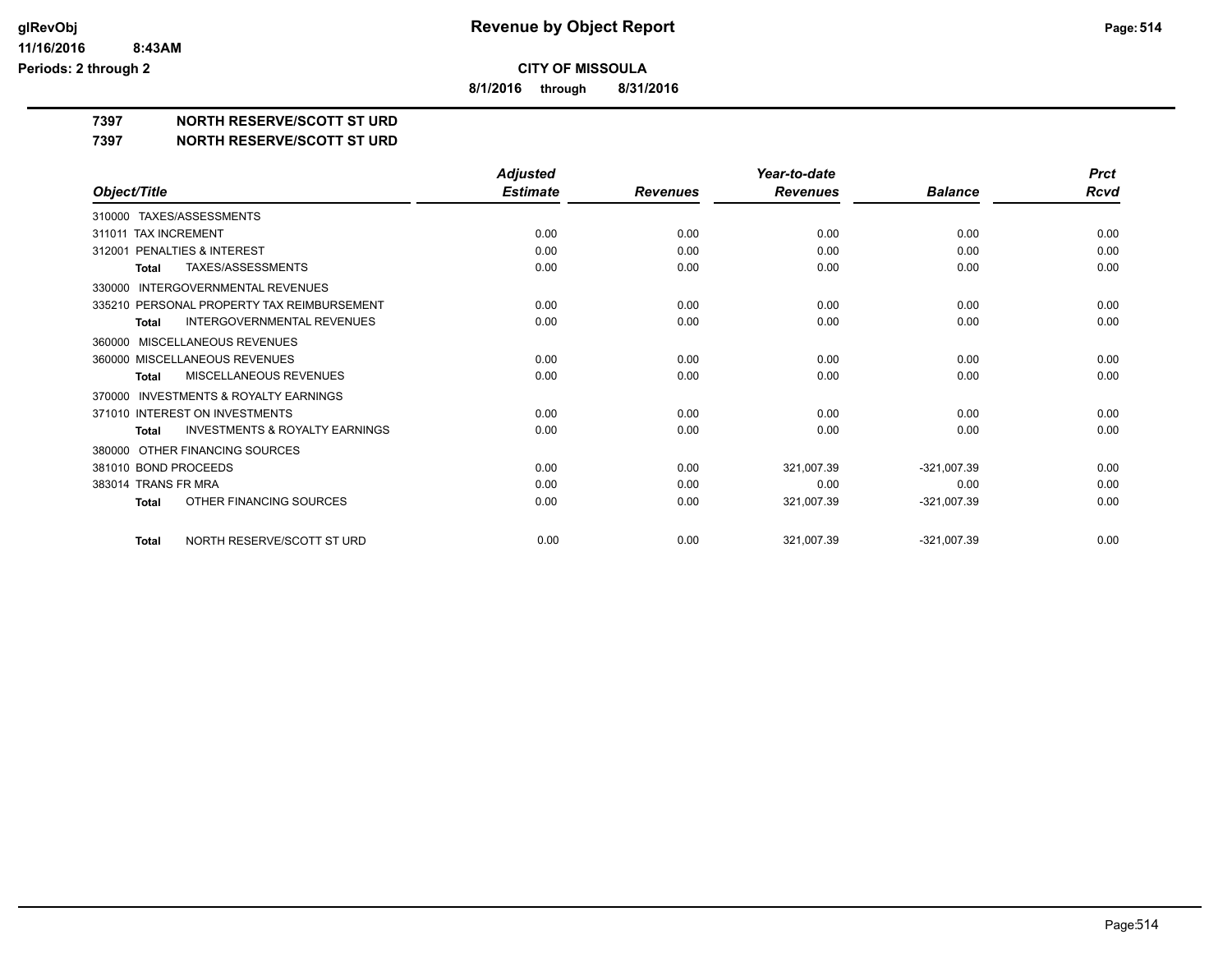**8/1/2016 through 8/31/2016**

### **7397 NORTH RESERVE/SCOTT ST URD**

|                                                           | <b>Adjusted</b> |                 | Year-to-date    |                | <b>Prct</b> |
|-----------------------------------------------------------|-----------------|-----------------|-----------------|----------------|-------------|
| Object/Title                                              | <b>Estimate</b> | <b>Revenues</b> | <b>Revenues</b> | <b>Balance</b> | <b>Rcvd</b> |
| 310000 TAXES/ASSESSMENTS                                  |                 |                 |                 |                |             |
| 311011 TAX INCREMENT                                      | 0.00            | 0.00            | 0.00            | 0.00           | 0.00        |
| PENALTIES & INTEREST<br>312001                            | 0.00            | 0.00            | 0.00            | 0.00           | 0.00        |
| TAXES/ASSESSMENTS<br><b>Total</b>                         | 0.00            | 0.00            | 0.00            | 0.00           | 0.00        |
| <b>INTERGOVERNMENTAL REVENUES</b><br>330000               |                 |                 |                 |                |             |
| 335210 PERSONAL PROPERTY TAX REIMBURSEMENT                | 0.00            | 0.00            | 0.00            | 0.00           | 0.00        |
| INTERGOVERNMENTAL REVENUES<br><b>Total</b>                | 0.00            | 0.00            | 0.00            | 0.00           | 0.00        |
| 360000 MISCELLANEOUS REVENUES                             |                 |                 |                 |                |             |
| 360000 MISCELLANEOUS REVENUES                             | 0.00            | 0.00            | 0.00            | 0.00           | 0.00        |
| <b>MISCELLANEOUS REVENUES</b><br><b>Total</b>             | 0.00            | 0.00            | 0.00            | 0.00           | 0.00        |
| 370000 INVESTMENTS & ROYALTY EARNINGS                     |                 |                 |                 |                |             |
| 371010 INTEREST ON INVESTMENTS                            | 0.00            | 0.00            | 0.00            | 0.00           | 0.00        |
| <b>INVESTMENTS &amp; ROYALTY EARNINGS</b><br><b>Total</b> | 0.00            | 0.00            | 0.00            | 0.00           | 0.00        |
| 380000 OTHER FINANCING SOURCES                            |                 |                 |                 |                |             |
| 381010 BOND PROCEEDS                                      | 0.00            | 0.00            | 321,007.39      | $-321,007.39$  | 0.00        |
| 383014 TRANS FR MRA                                       | 0.00            | 0.00            | 0.00            | 0.00           | 0.00        |
| OTHER FINANCING SOURCES<br><b>Total</b>                   | 0.00            | 0.00            | 321,007.39      | $-321,007.39$  | 0.00        |
| NORTH RESERVE/SCOTT ST URD<br><b>Total</b>                | 0.00            | 0.00            | 321,007.39      | $-321,007.39$  | 0.00        |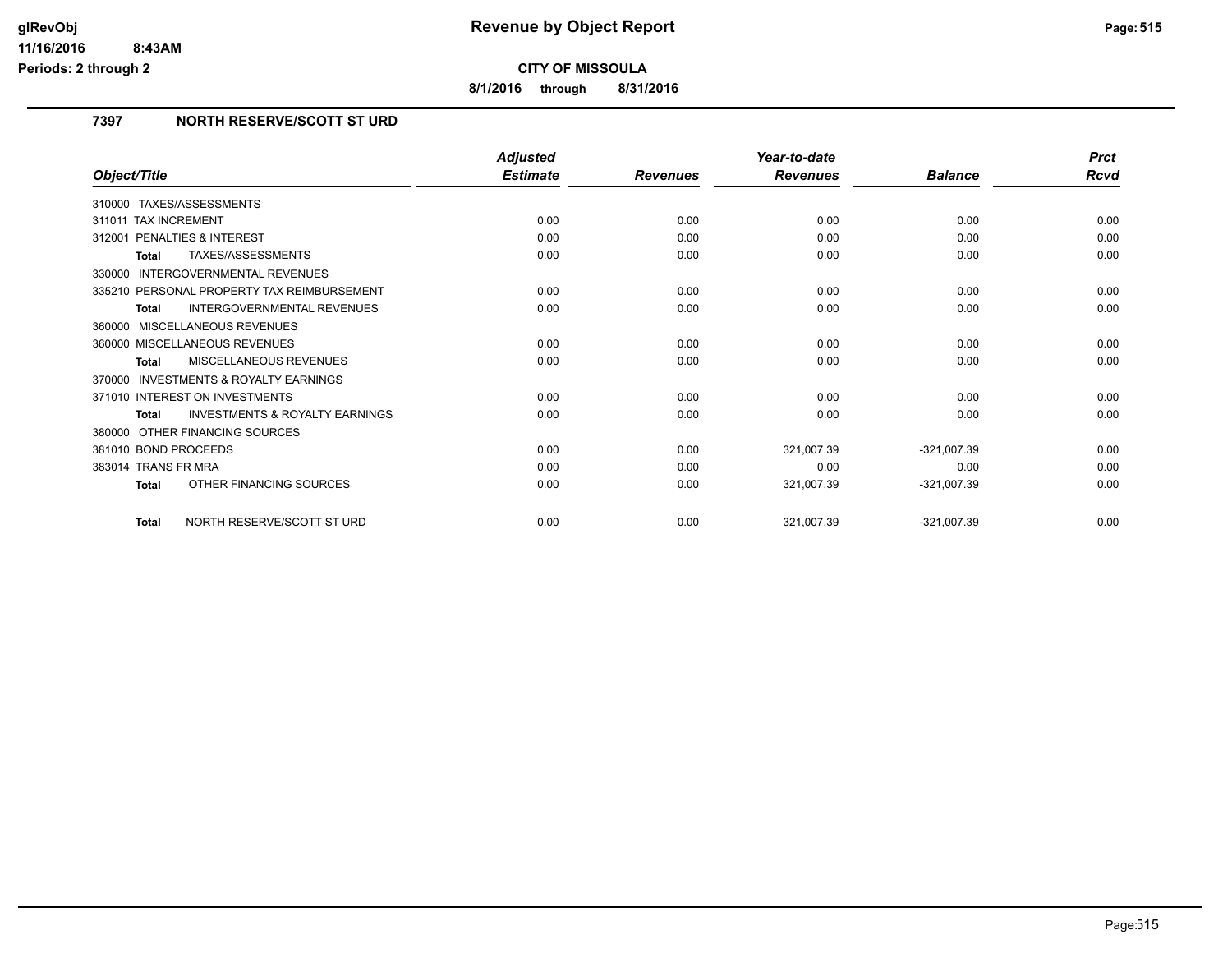**8:43AM**

**CITY OF MISSOULA**

**8/1/2016 through 8/31/2016**

# **7399 INTERMOUNTAIN BOND DEBT SERVICE**

### **7399 INTERMOUNTAIN BOND DEBT SERVICE**

|                                                    | <b>Adjusted</b> |                 | Year-to-date    |                | <b>Prct</b> |
|----------------------------------------------------|-----------------|-----------------|-----------------|----------------|-------------|
| Object/Title                                       | <b>Estimate</b> | <b>Revenues</b> | <b>Revenues</b> | <b>Balance</b> | <b>Rcvd</b> |
| 310000 TAXES/ASSESSMENTS                           |                 |                 |                 |                |             |
| <b>TAX INCREMENT</b><br>311011                     | 0.00            | 0.00            | 0.00            | 0.00           | 0.00        |
| TAXES/ASSESSMENTS<br>Total                         | 0.00            | 0.00            | 0.00            | 0.00           | 0.00        |
| 370000 INVESTMENTS & ROYALTY EARNINGS              |                 |                 |                 |                |             |
| 371010 INTEREST ON INVESTMENTS                     | 0.00            | 0.00            | 0.00            | 0.00           | 0.00        |
| <b>INVESTMENTS &amp; ROYALTY EARNINGS</b><br>Total | 0.00            | 0.00            | 0.00            | 0.00           | 0.00        |
| 380000 OTHER FINANCING SOURCES                     |                 |                 |                 |                |             |
| 381025 BOND PROCEEDS                               | 0.00            | 0.00            | 0.00            | 0.00           | 0.00        |
| 383000 OPERATING TRANSFERS                         | 0.00            | 0.00            | 0.00            | 0.00           | 0.00        |
| 383014 TRANS FR MRA                                | 0.00            | 0.00            | 0.00            | 0.00           | 0.00        |
| OTHER FINANCING SOURCES<br>Total                   | 0.00            | 0.00            | 0.00            | 0.00           | 0.00        |
| INTERMOUNTAIN BOND DEBT SERVICE<br><b>Total</b>    | 0.00            | 0.00            | 0.00            | 0.00           | 0.00        |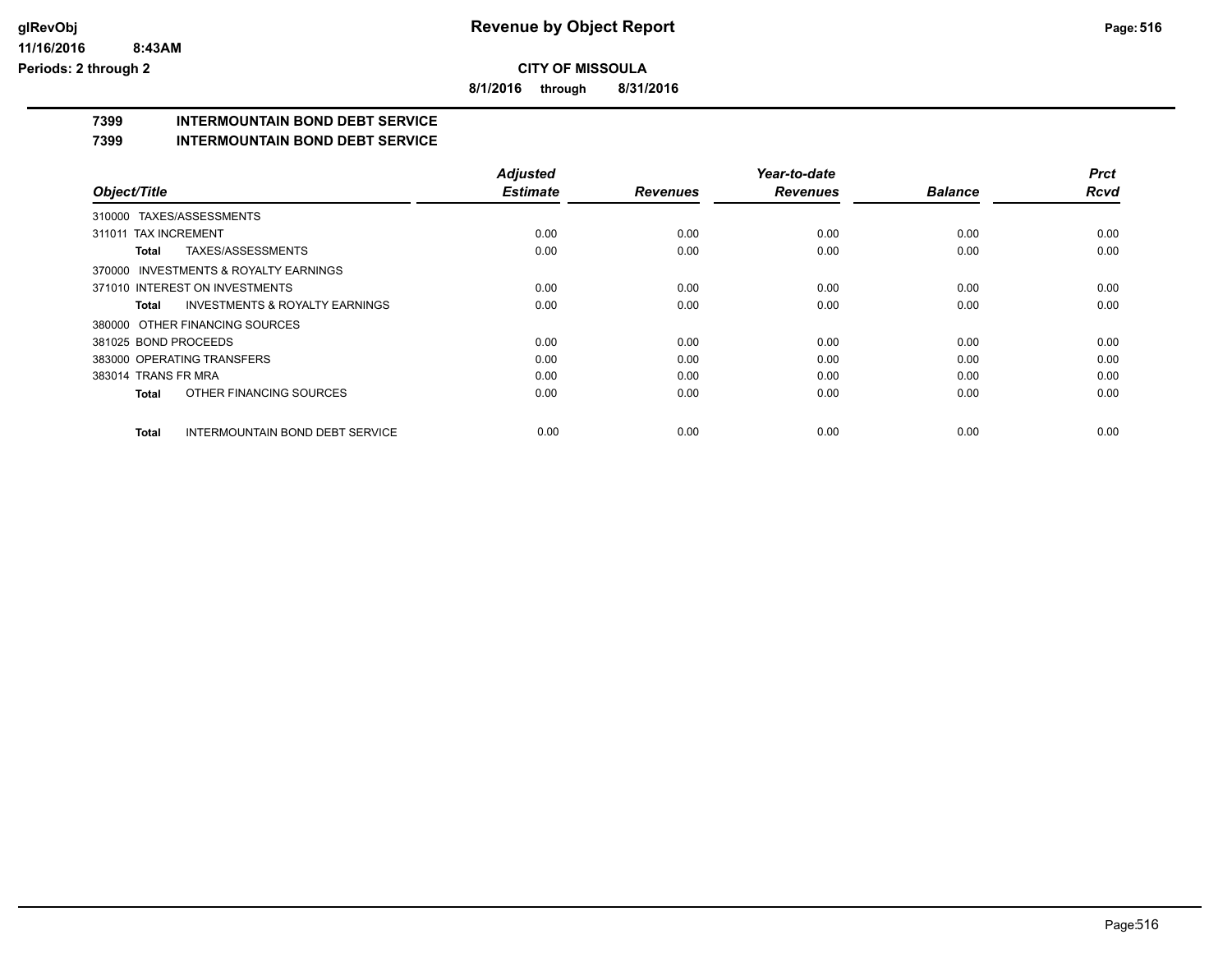**CITY OF MISSOULA**

**8/1/2016 through 8/31/2016**

### **7399 INTERMOUNTAIN BOND DEBT SERVICE**

| Object/Title                                       | <b>Adjusted</b><br><b>Estimate</b> | <b>Revenues</b> | Year-to-date<br><b>Revenues</b> | <b>Balance</b> | <b>Prct</b><br><b>Rcvd</b> |
|----------------------------------------------------|------------------------------------|-----------------|---------------------------------|----------------|----------------------------|
|                                                    |                                    |                 |                                 |                |                            |
| 310000 TAXES/ASSESSMENTS                           |                                    |                 |                                 |                |                            |
| 311011 TAX INCREMENT                               | 0.00                               | 0.00            | 0.00                            | 0.00           | 0.00                       |
| TAXES/ASSESSMENTS<br><b>Total</b>                  | 0.00                               | 0.00            | 0.00                            | 0.00           | 0.00                       |
| 370000 INVESTMENTS & ROYALTY EARNINGS              |                                    |                 |                                 |                |                            |
| 371010 INTEREST ON INVESTMENTS                     | 0.00                               | 0.00            | 0.00                            | 0.00           | 0.00                       |
| <b>INVESTMENTS &amp; ROYALTY EARNINGS</b><br>Total | 0.00                               | 0.00            | 0.00                            | 0.00           | 0.00                       |
| 380000 OTHER FINANCING SOURCES                     |                                    |                 |                                 |                |                            |
| 381025 BOND PROCEEDS                               | 0.00                               | 0.00            | 0.00                            | 0.00           | 0.00                       |
| 383000 OPERATING TRANSFERS                         | 0.00                               | 0.00            | 0.00                            | 0.00           | 0.00                       |
| 383014 TRANS FR MRA                                | 0.00                               | 0.00            | 0.00                            | 0.00           | 0.00                       |
| OTHER FINANCING SOURCES<br><b>Total</b>            | 0.00                               | 0.00            | 0.00                            | 0.00           | 0.00                       |
| INTERMOUNTAIN BOND DEBT SERVICE<br><b>Total</b>    | 0.00                               | 0.00            | 0.00                            | 0.00           | 0.00                       |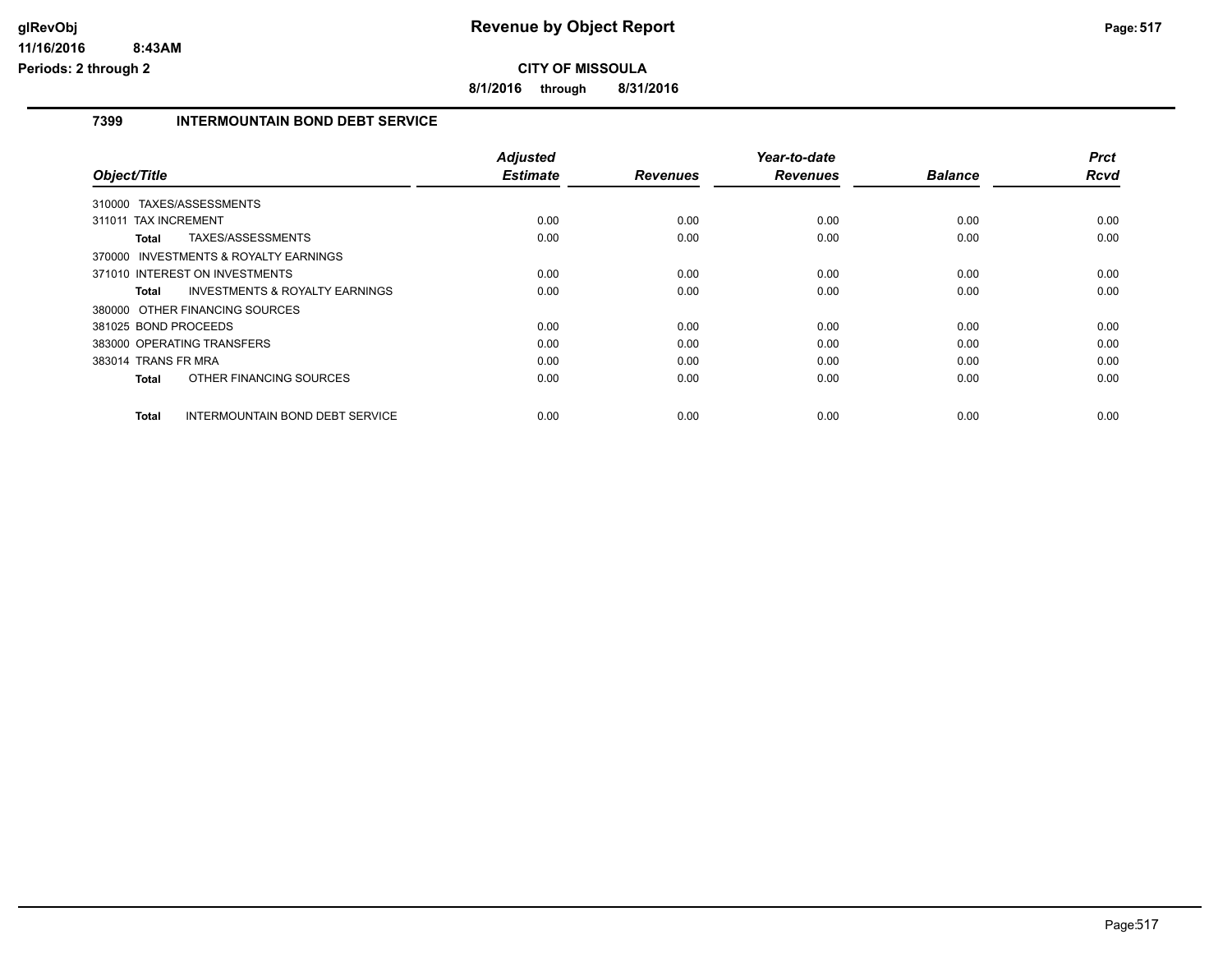**8/1/2016 through 8/31/2016**

**7400 FRONT ST BOND CLEARING**

**7400 FRONT ST BOND CLEARING**

|                                                           | <b>Adjusted</b> |                 | Year-to-date    |                | <b>Prct</b> |
|-----------------------------------------------------------|-----------------|-----------------|-----------------|----------------|-------------|
| Object/Title                                              | <b>Estimate</b> | <b>Revenues</b> | <b>Revenues</b> | <b>Balance</b> | <b>Rcvd</b> |
| 310000 TAXES/ASSESSMENTS                                  |                 |                 |                 |                |             |
| 311011 TAX INCREMENT                                      | 0.00            | 5,658.82        | 0.00            | 0.00           | 0.00        |
| <b>PENALTIES &amp; INTEREST</b><br>312001                 | 0.00            | 282.26          | 8.02            | $-8.02$        | 0.00        |
| TAXES/ASSESSMENTS<br>Total                                | 0.00            | 5,941.08        | 8.02            | $-8.02$        | 0.00        |
| 330000 INTERGOVERNMENTAL REVENUES                         |                 |                 |                 |                |             |
| 335210 PERSONAL PROPERTY TAX REIMBURSEMENT                | 0.00            | 0.00            | 0.00            | 0.00           | 0.00        |
| <b>INTERGOVERNMENTAL REVENUES</b><br>Total                | 0.00            | 0.00            | 0.00            | 0.00           | 0.00        |
| 370000 INVESTMENTS & ROYALTY EARNINGS                     |                 |                 |                 |                |             |
| 371010 INTEREST ON INVESTMENTS                            | 0.00            | 0.00            | 0.00            | 0.00           | 0.00        |
| <b>INVESTMENTS &amp; ROYALTY EARNINGS</b><br><b>Total</b> | 0.00            | 0.00            | 0.00            | 0.00           | 0.00        |
| <b>FRONT ST BOND CLEARING</b><br>Total                    | 0.00            | 5.941.08        | 8.02            | $-8.02$        | 0.00        |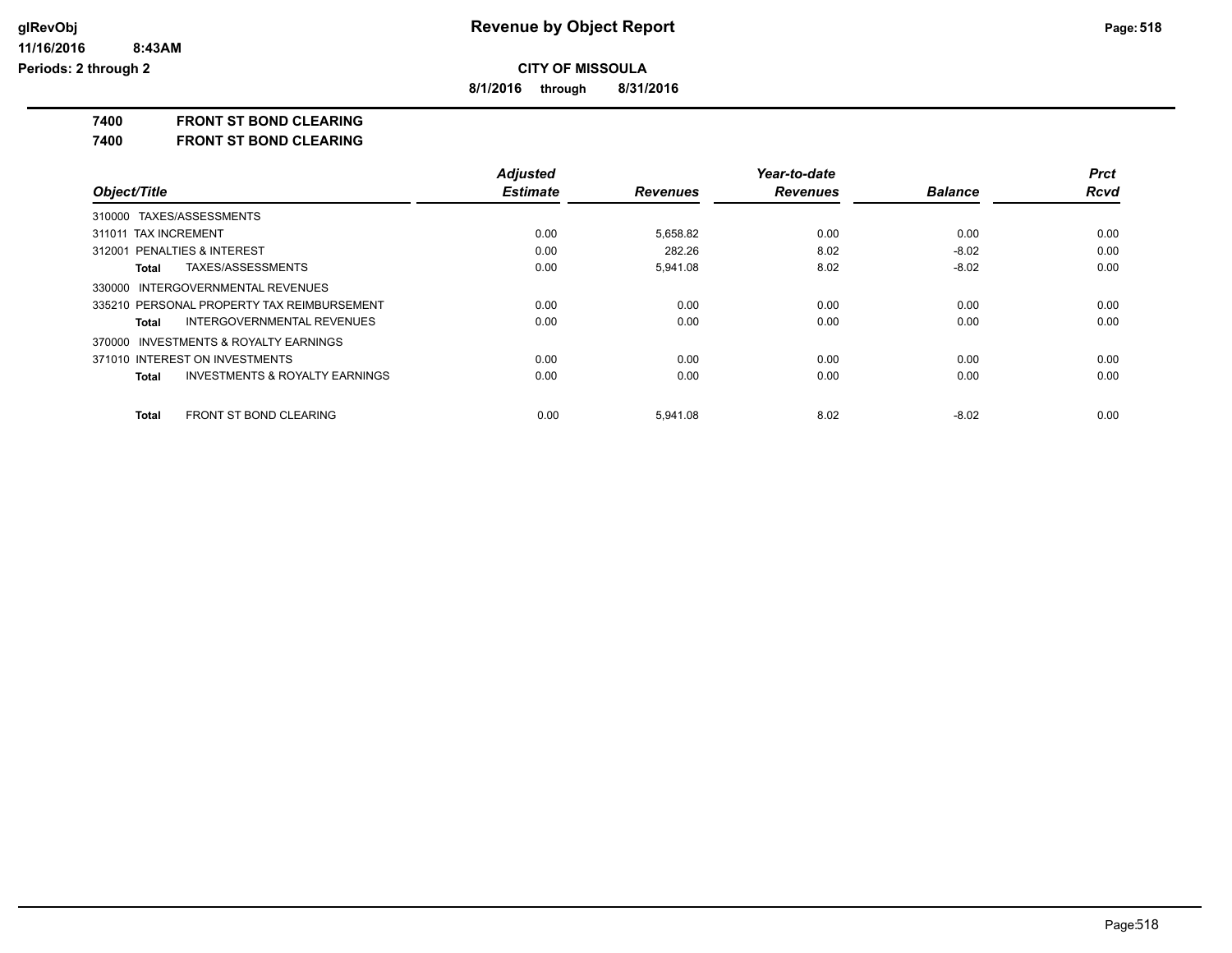**CITY OF MISSOULA**

**8/1/2016 through 8/31/2016**

### **7400 FRONT ST BOND CLEARING**

|                                                    | <b>Adjusted</b> |                 | Year-to-date    |                | <b>Prct</b> |
|----------------------------------------------------|-----------------|-----------------|-----------------|----------------|-------------|
| Object/Title                                       | <b>Estimate</b> | <b>Revenues</b> | <b>Revenues</b> | <b>Balance</b> | <b>Rcvd</b> |
| 310000 TAXES/ASSESSMENTS                           |                 |                 |                 |                |             |
| 311011 TAX INCREMENT                               | 0.00            | 5,658.82        | 0.00            | 0.00           | 0.00        |
| PENALTIES & INTEREST<br>312001                     | 0.00            | 282.26          | 8.02            | $-8.02$        | 0.00        |
| TAXES/ASSESSMENTS<br>Total                         | 0.00            | 5,941.08        | 8.02            | $-8.02$        | 0.00        |
| 330000 INTERGOVERNMENTAL REVENUES                  |                 |                 |                 |                |             |
| 335210 PERSONAL PROPERTY TAX REIMBURSEMENT         | 0.00            | 0.00            | 0.00            | 0.00           | 0.00        |
| INTERGOVERNMENTAL REVENUES<br>Total                | 0.00            | 0.00            | 0.00            | 0.00           | 0.00        |
| 370000 INVESTMENTS & ROYALTY EARNINGS              |                 |                 |                 |                |             |
| 371010 INTEREST ON INVESTMENTS                     | 0.00            | 0.00            | 0.00            | 0.00           | 0.00        |
| <b>INVESTMENTS &amp; ROYALTY EARNINGS</b><br>Total | 0.00            | 0.00            | 0.00            | 0.00           | 0.00        |
| FRONT ST BOND CLEARING<br><b>Total</b>             | 0.00            | 5.941.08        | 8.02            | $-8.02$        | 0.00        |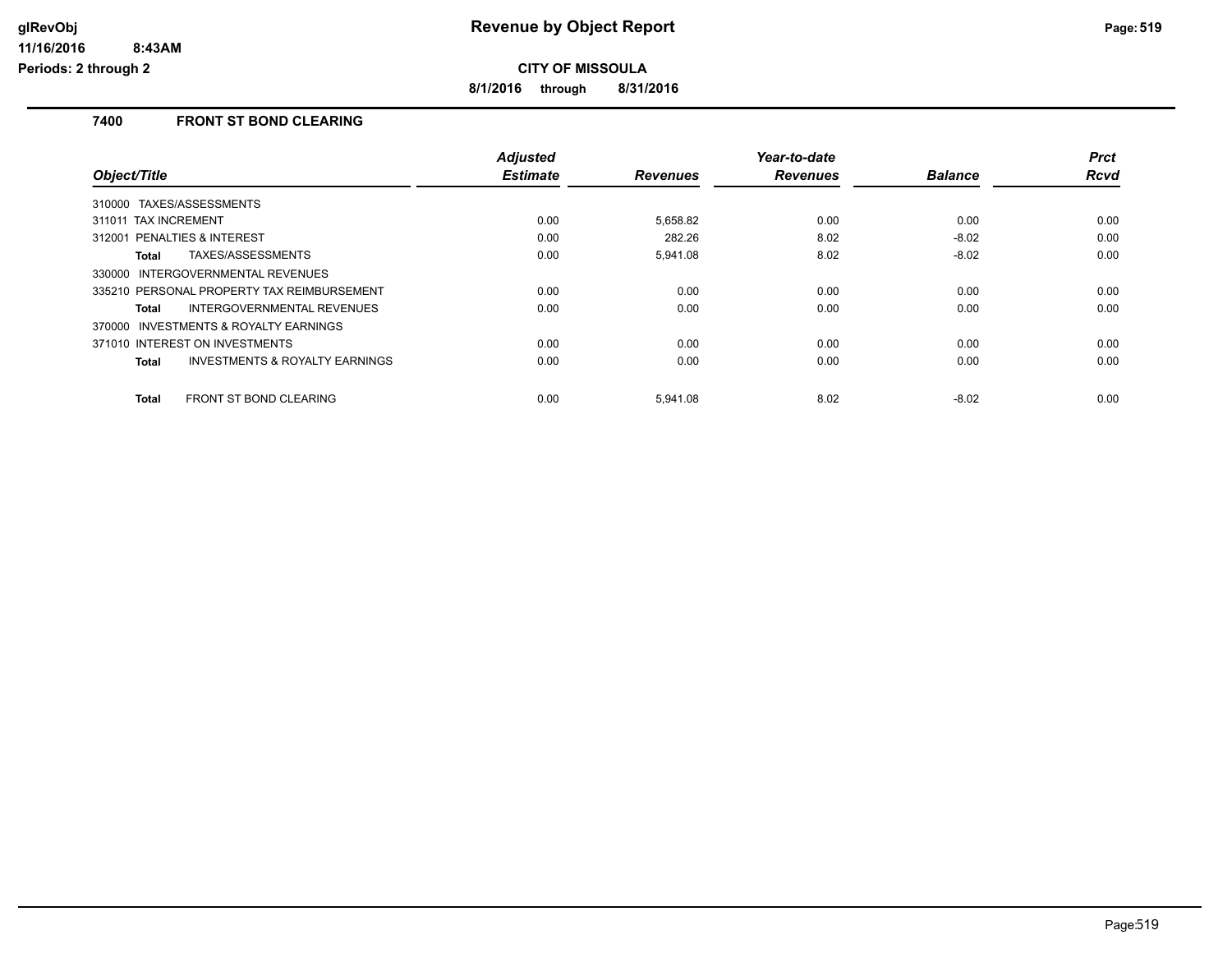**8/1/2016 through 8/31/2016**

# **7401 FRONT ST PARKING STRUCTURE**

**7401 FRONT ST PARKING STRUCTURE**

|                                                   | <b>Adiusted</b> |                 | Year-to-date    |                | <b>Prct</b> |
|---------------------------------------------------|-----------------|-----------------|-----------------|----------------|-------------|
| Object/Title                                      | <b>Estimate</b> | <b>Revenues</b> | <b>Revenues</b> | <b>Balance</b> | <b>Rcvd</b> |
| 370000 INVESTMENTS & ROYALTY EARNINGS             |                 |                 |                 |                |             |
| 371010 INTEREST ON INVESTMENTS                    | 0.00            | 0.00            | 0.00            | 0.00           | 0.00        |
| INVESTMENTS & ROYALTY EARNINGS<br><b>Total</b>    | 0.00            | 0.00            | 0.00            | 0.00           | 0.00        |
| 380000 OTHER FINANCING SOURCES                    |                 |                 |                 |                |             |
| 383066 TRANSFER FROM FRONT ST CLEARING            | 0.00            | 0.00            | 0.00            | 0.00           | 0.00        |
| OTHER FINANCING SOURCES<br><b>Total</b>           | 0.00            | 0.00            | 0.00            | 0.00           | 0.00        |
|                                                   |                 |                 |                 |                |             |
| <b>FRONT ST PARKING STRUCTURE</b><br><b>Total</b> | 0.00            | 0.00            | 0.00            | 0.00           | 0.00        |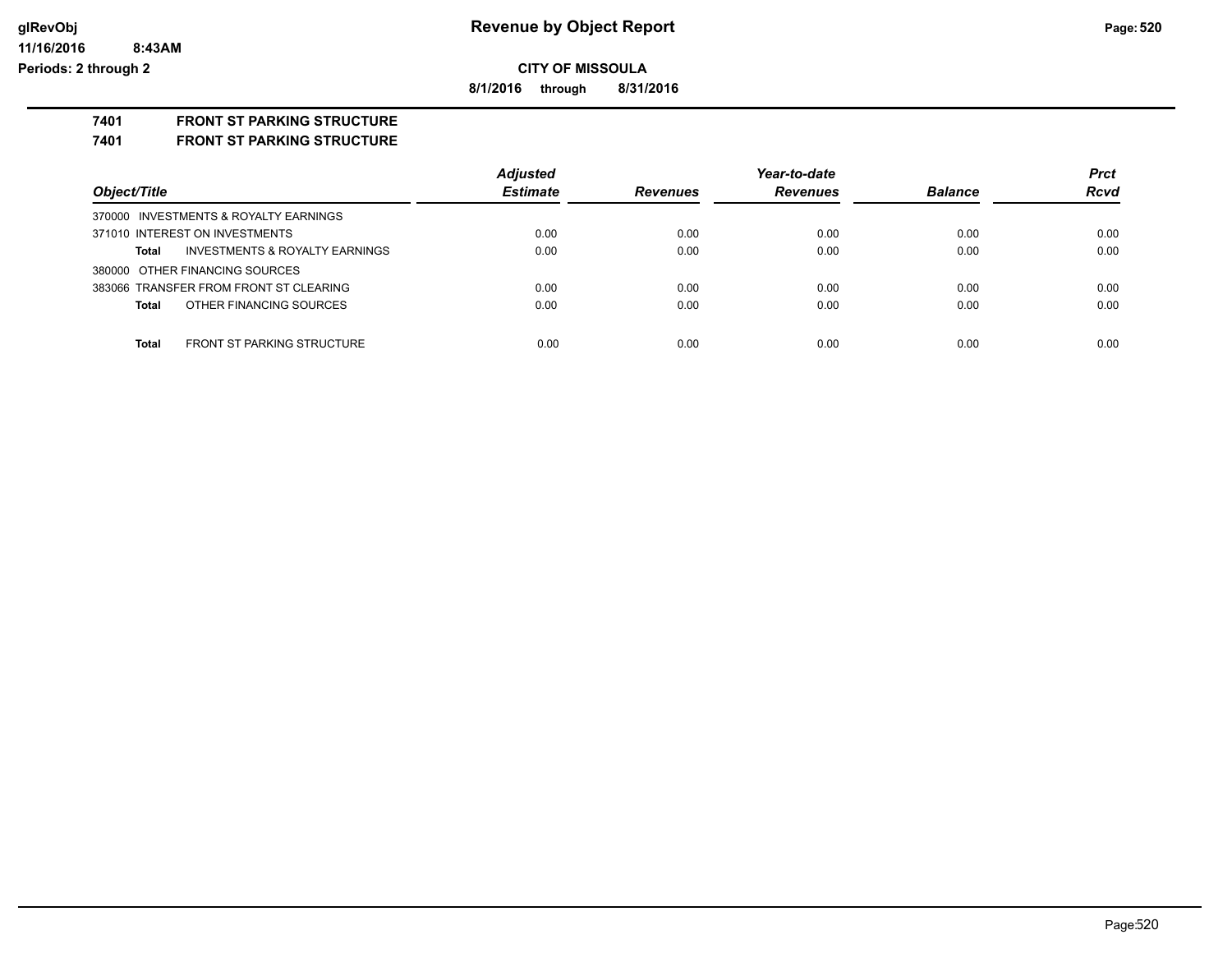**8/1/2016 through 8/31/2016**

### **7401 FRONT ST PARKING STRUCTURE**

| Object/Title                               | <b>Adjusted</b><br><b>Estimate</b> | <b>Revenues</b> | Year-to-date<br><b>Revenues</b> | <b>Balance</b> | <b>Prct</b><br><b>Rcvd</b> |
|--------------------------------------------|------------------------------------|-----------------|---------------------------------|----------------|----------------------------|
| 370000 INVESTMENTS & ROYALTY EARNINGS      |                                    |                 |                                 |                |                            |
| 371010 INTEREST ON INVESTMENTS             | 0.00                               | 0.00            | 0.00                            | 0.00           | 0.00                       |
| INVESTMENTS & ROYALTY EARNINGS<br>Total    | 0.00                               | 0.00            | 0.00                            | 0.00           | 0.00                       |
| 380000 OTHER FINANCING SOURCES             |                                    |                 |                                 |                |                            |
| 383066 TRANSFER FROM FRONT ST CLEARING     | 0.00                               | 0.00            | 0.00                            | 0.00           | 0.00                       |
| OTHER FINANCING SOURCES<br><b>Total</b>    | 0.00                               | 0.00            | 0.00                            | 0.00           | 0.00                       |
|                                            |                                    |                 |                                 |                |                            |
| <b>FRONT ST PARKING STRUCTURE</b><br>Total | 0.00                               | 0.00            | 0.00                            | 0.00           | 0.00                       |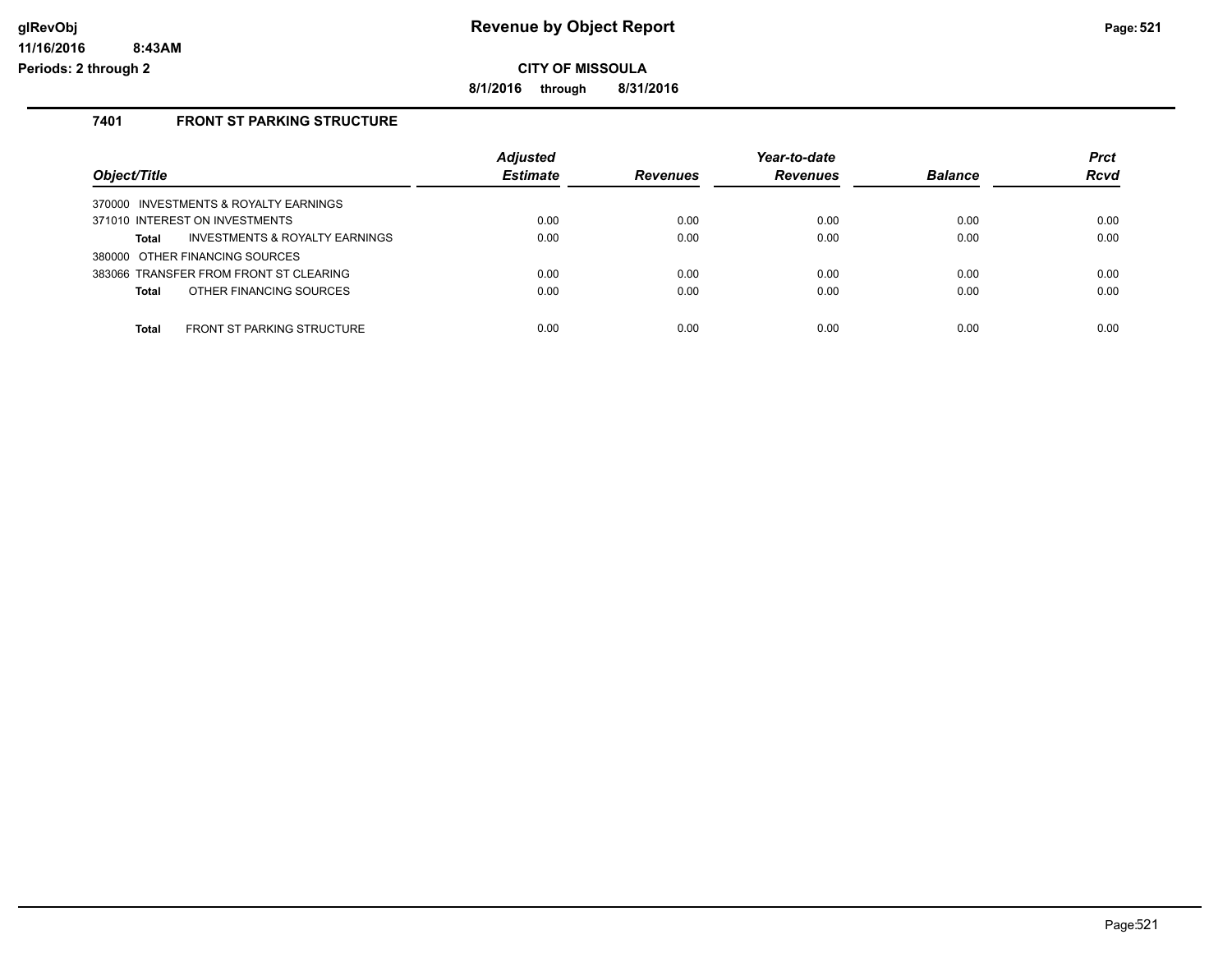**8/1/2016 through 8/31/2016**

# **7402 FRONT ST SUBORDINATE LIEN NOTE**

**7402 FRONT ST SUBORDINATE LIEN NOTE**

|                                                    | <b>Adjusted</b> |                 | Year-to-date    |                | <b>Prct</b> |
|----------------------------------------------------|-----------------|-----------------|-----------------|----------------|-------------|
| Object/Title                                       | <b>Estimate</b> | <b>Revenues</b> | <b>Revenues</b> | <b>Balance</b> | <b>Rcvd</b> |
| 330000 INTERGOVERNMENTAL REVENUES                  |                 |                 |                 |                |             |
| 338001 EXCESS PLEDGED TAX INCREMENT RETURNED       | 0.00            | 0.00            | 0.00            | 0.00           | 0.00        |
| INTERGOVERNMENTAL REVENUES<br>Total                | 0.00            | 0.00            | 0.00            | 0.00           | 0.00        |
| 370000 INVESTMENTS & ROYALTY EARNINGS              |                 |                 |                 |                |             |
| 371010 INTEREST ON INVESTMENTS                     | 0.00            | 0.00            | 0.00            | 0.00           | 0.00        |
| <b>INVESTMENTS &amp; ROYALTY EARNINGS</b><br>Total | 0.00            | 0.00            | 0.00            | 0.00           | 0.00        |
| 380000 OTHER FINANCING SOURCES                     |                 |                 |                 |                |             |
| 383066 TRANSFER FROM FRONT ST CLEARING             | 0.00            | 0.00            | 0.00            | 0.00           | 0.00        |
| 383067 TRANSFER FROM FSPS                          | 0.00            | 0.00            | 0.00            | 0.00           | 0.00        |
| OTHER FINANCING SOURCES<br>Total                   | 0.00            | 0.00            | 0.00            | 0.00           | 0.00        |
| FRONT ST SUBORDINATE LIEN NOTE<br>Total            | 0.00            | 0.00            | 0.00            | 0.00           | 0.00        |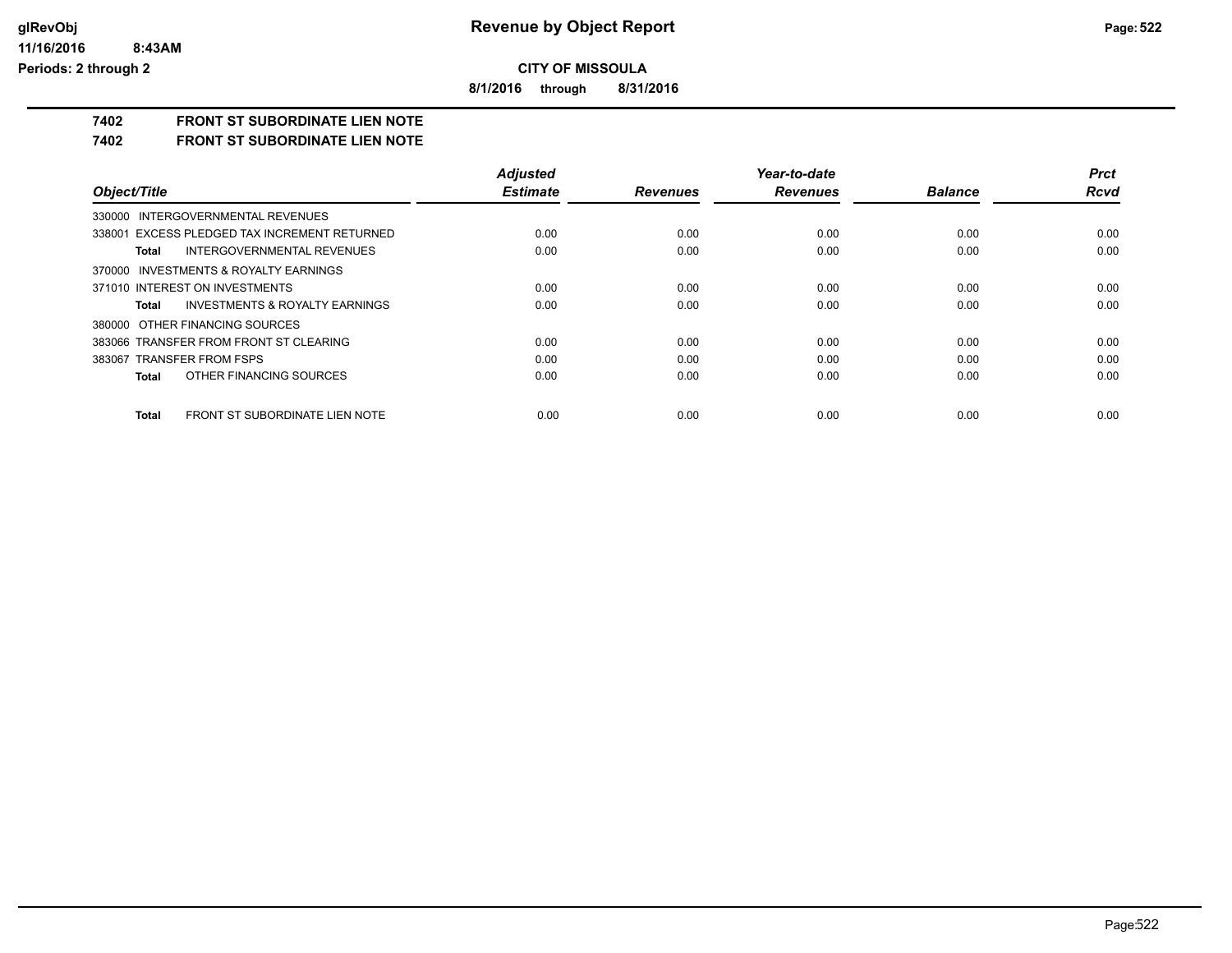**8/1/2016 through 8/31/2016**

### **7402 FRONT ST SUBORDINATE LIEN NOTE**

|                                                    | <b>Adiusted</b> |                 | Year-to-date    |                | <b>Prct</b> |
|----------------------------------------------------|-----------------|-----------------|-----------------|----------------|-------------|
| Object/Title                                       | <b>Estimate</b> | <b>Revenues</b> | <b>Revenues</b> | <b>Balance</b> | <b>Rcvd</b> |
| INTERGOVERNMENTAL REVENUES<br>330000               |                 |                 |                 |                |             |
| 338001 EXCESS PLEDGED TAX INCREMENT RETURNED       | 0.00            | 0.00            | 0.00            | 0.00           | 0.00        |
| INTERGOVERNMENTAL REVENUES<br>Total                | 0.00            | 0.00            | 0.00            | 0.00           | 0.00        |
| 370000 INVESTMENTS & ROYALTY EARNINGS              |                 |                 |                 |                |             |
| 371010 INTEREST ON INVESTMENTS                     | 0.00            | 0.00            | 0.00            | 0.00           | 0.00        |
| <b>INVESTMENTS &amp; ROYALTY EARNINGS</b><br>Total | 0.00            | 0.00            | 0.00            | 0.00           | 0.00        |
| 380000 OTHER FINANCING SOURCES                     |                 |                 |                 |                |             |
| 383066 TRANSFER FROM FRONT ST CLEARING             | 0.00            | 0.00            | 0.00            | 0.00           | 0.00        |
| 383067 TRANSFER FROM FSPS                          | 0.00            | 0.00            | 0.00            | 0.00           | 0.00        |
| OTHER FINANCING SOURCES<br>Total                   | 0.00            | 0.00            | 0.00            | 0.00           | 0.00        |
|                                                    |                 |                 |                 |                |             |
| FRONT ST SUBORDINATE LIEN NOTE<br><b>Total</b>     | 0.00            | 0.00            | 0.00            | 0.00           | 0.00        |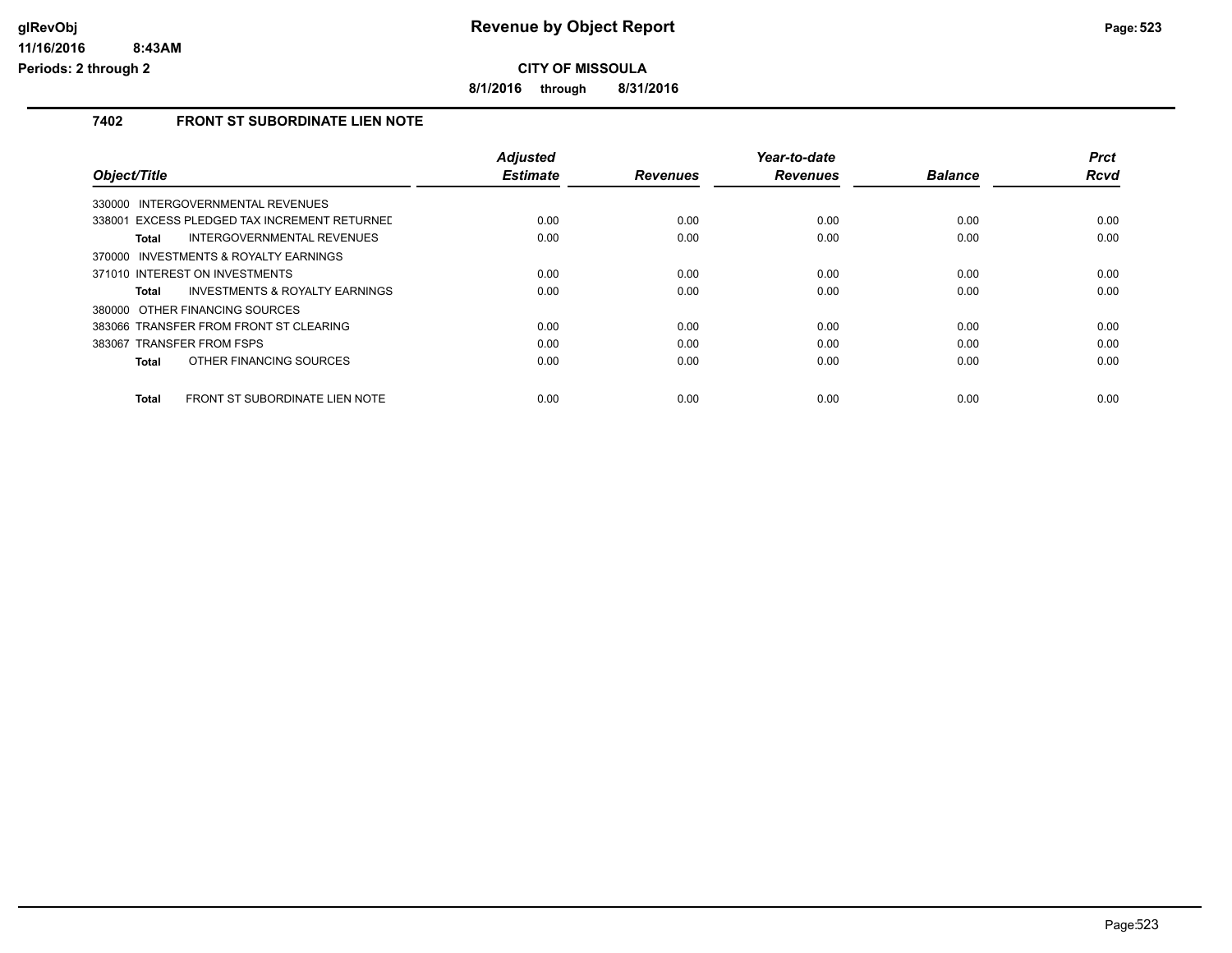**8/1/2016 through 8/31/2016**

# **7447 COURT COLLECTED PARKING FINES**

**7447 COURT COLLECTED PARKING FINES**

|                                                    | <b>Adjusted</b> |                 | Year-to-date    |                | <b>Prct</b> |
|----------------------------------------------------|-----------------|-----------------|-----------------|----------------|-------------|
| Object/Title                                       | <b>Estimate</b> | <b>Revenues</b> | <b>Revenues</b> | <b>Balance</b> | <b>Rcvd</b> |
| 350000 FINES & FORFEITURES                         |                 |                 |                 |                |             |
| 352002 PARKING FINES                               | 0.00            | 0.00            | 0.00            | 0.00           | 0.00        |
| <b>FINES &amp; FORFEITURES</b><br>Total            | 0.00            | 0.00            | 0.00            | 0.00           | 0.00        |
| 370000 INVESTMENTS & ROYALTY EARNINGS              |                 |                 |                 |                |             |
| 371010 INTEREST ON INVESTMENTS                     | 0.00            | 0.00            | 0.00            | 0.00           | 0.00        |
| <b>INVESTMENTS &amp; ROYALTY EARNINGS</b><br>Total | 0.00            | 0.00            | 0.00            | 0.00           | 0.00        |
|                                                    |                 |                 |                 |                |             |
| <b>COURT COLLECTED PARKING FINES</b><br>Total      | 0.00            | 0.00            | 0.00            | 0.00           | 0.00        |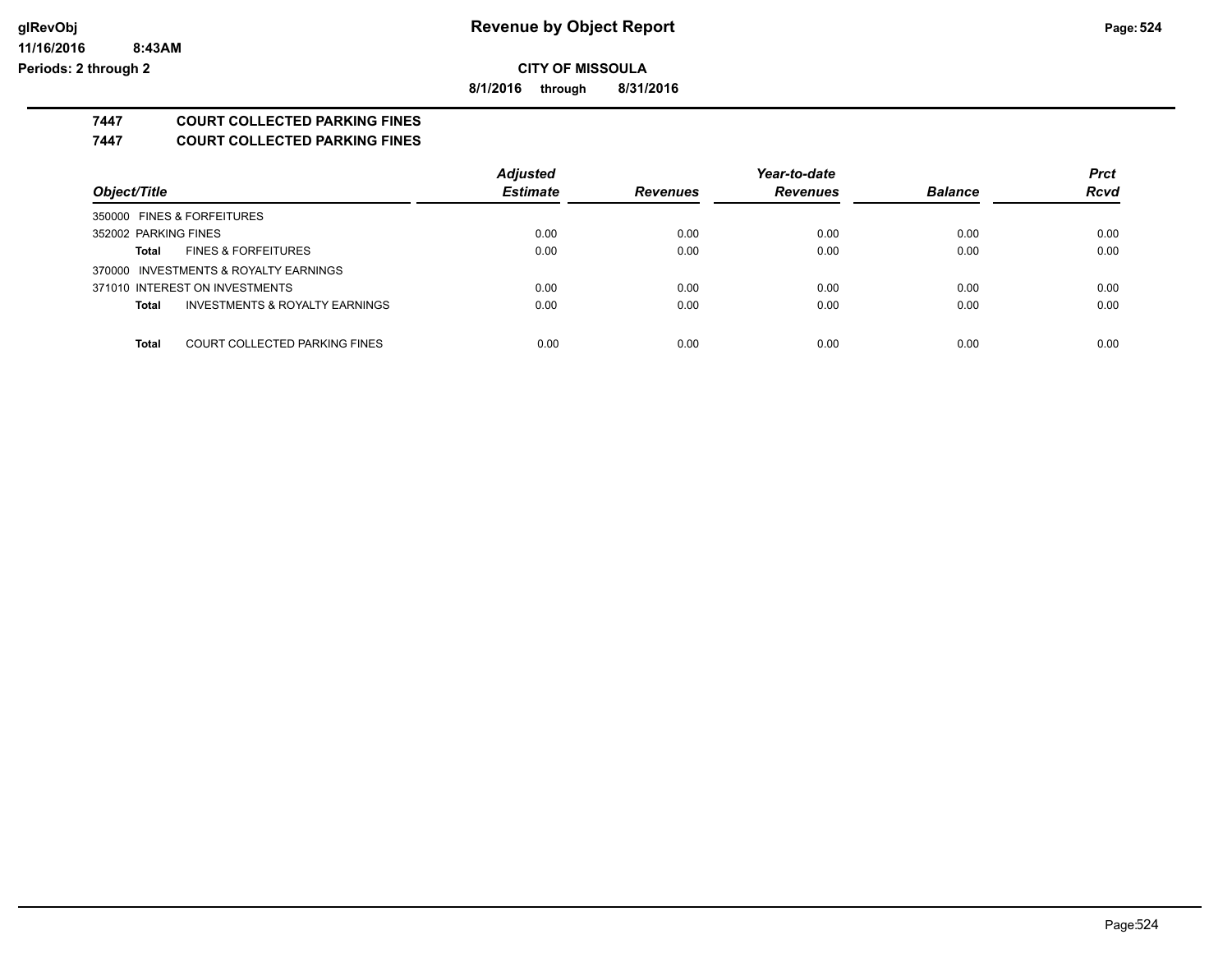**8/1/2016 through 8/31/2016**

### **7447 COURT COLLECTED PARKING FINES**

| Object/Title                                         | <b>Adjusted</b><br><b>Estimate</b> | <b>Revenues</b> | Year-to-date<br><b>Revenues</b> | <b>Balance</b> | <b>Prct</b><br><b>Rcvd</b> |
|------------------------------------------------------|------------------------------------|-----------------|---------------------------------|----------------|----------------------------|
| 350000 FINES & FORFEITURES                           |                                    |                 |                                 |                |                            |
| 352002 PARKING FINES                                 | 0.00                               | 0.00            | 0.00                            | 0.00           | 0.00                       |
| <b>FINES &amp; FORFEITURES</b><br>Total              | 0.00                               | 0.00            | 0.00                            | 0.00           | 0.00                       |
| 370000 INVESTMENTS & ROYALTY EARNINGS                |                                    |                 |                                 |                |                            |
| 371010 INTEREST ON INVESTMENTS                       | 0.00                               | 0.00            | 0.00                            | 0.00           | 0.00                       |
| INVESTMENTS & ROYALTY EARNINGS<br><b>Total</b>       | 0.00                               | 0.00            | 0.00                            | 0.00           | 0.00                       |
|                                                      |                                    |                 |                                 |                |                            |
| <b>COURT COLLECTED PARKING FINES</b><br><b>Total</b> | 0.00                               | 0.00            | 0.00                            | 0.00           | 0.00                       |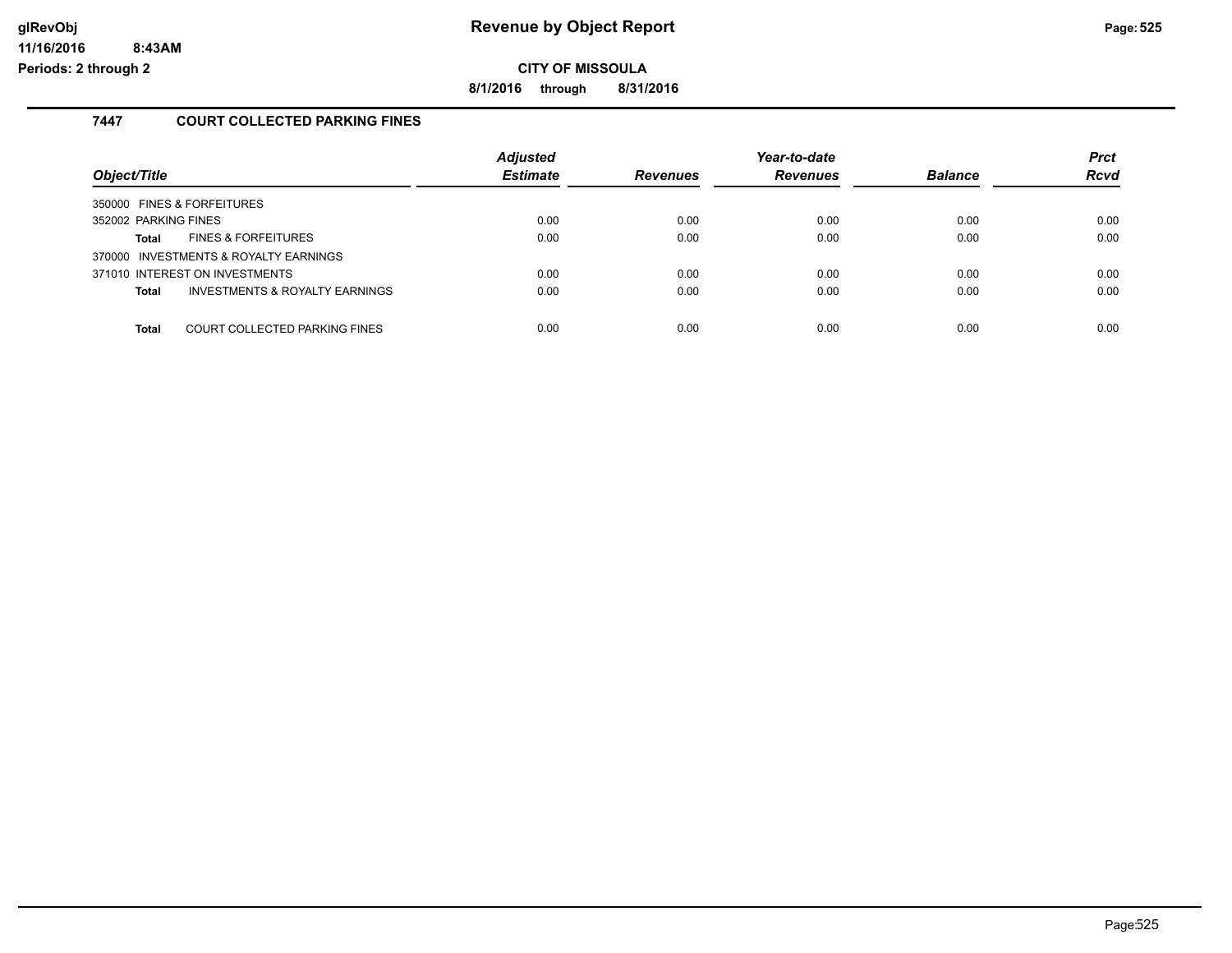**8/1/2016 through 8/31/2016**

**7458 COURT SURCHARGE**

**7458 COURT SURCHARGE**

|                                                 | <b>Adjusted</b> |                 | Year-to-date    |                | <b>Prct</b> |
|-------------------------------------------------|-----------------|-----------------|-----------------|----------------|-------------|
| Object/Title                                    | <b>Estimate</b> | <b>Revenues</b> | <b>Revenues</b> | <b>Balance</b> | Rcvd        |
| 350000 FINES & FORFEITURES                      |                 |                 |                 |                |             |
| 351032 SURCHARGE ON FINES                       | 0.00            | 5.046.86        | 5.046.86        | -5.046.86      | 0.00        |
| <b>FINES &amp; FORFEITURES</b><br>Total         | 0.00            | 5.046.86        | 5.046.86        | $-5.046.86$    | 0.00        |
| 370000 INVESTMENTS & ROYALTY EARNINGS           |                 |                 |                 |                |             |
| 371010 INTEREST ON INVESTMENTS                  | 0.00            | 0.00            | 0.00            | 0.00           | 0.00        |
| 371020 GAIN/LOSS IN MARKET VALUE OF INVESTMENTS | 0.00            | 0.00            | 0.00            | 0.00           | 0.00        |
| INVESTMENTS & ROYALTY EARNINGS<br><b>Total</b>  | 0.00            | 0.00            | 0.00            | 0.00           | 0.00        |
| <b>COURT SURCHARGE</b><br><b>Total</b>          | 0.00            | 5.046.86        | 5.046.86        | -5.046.86      | 0.00        |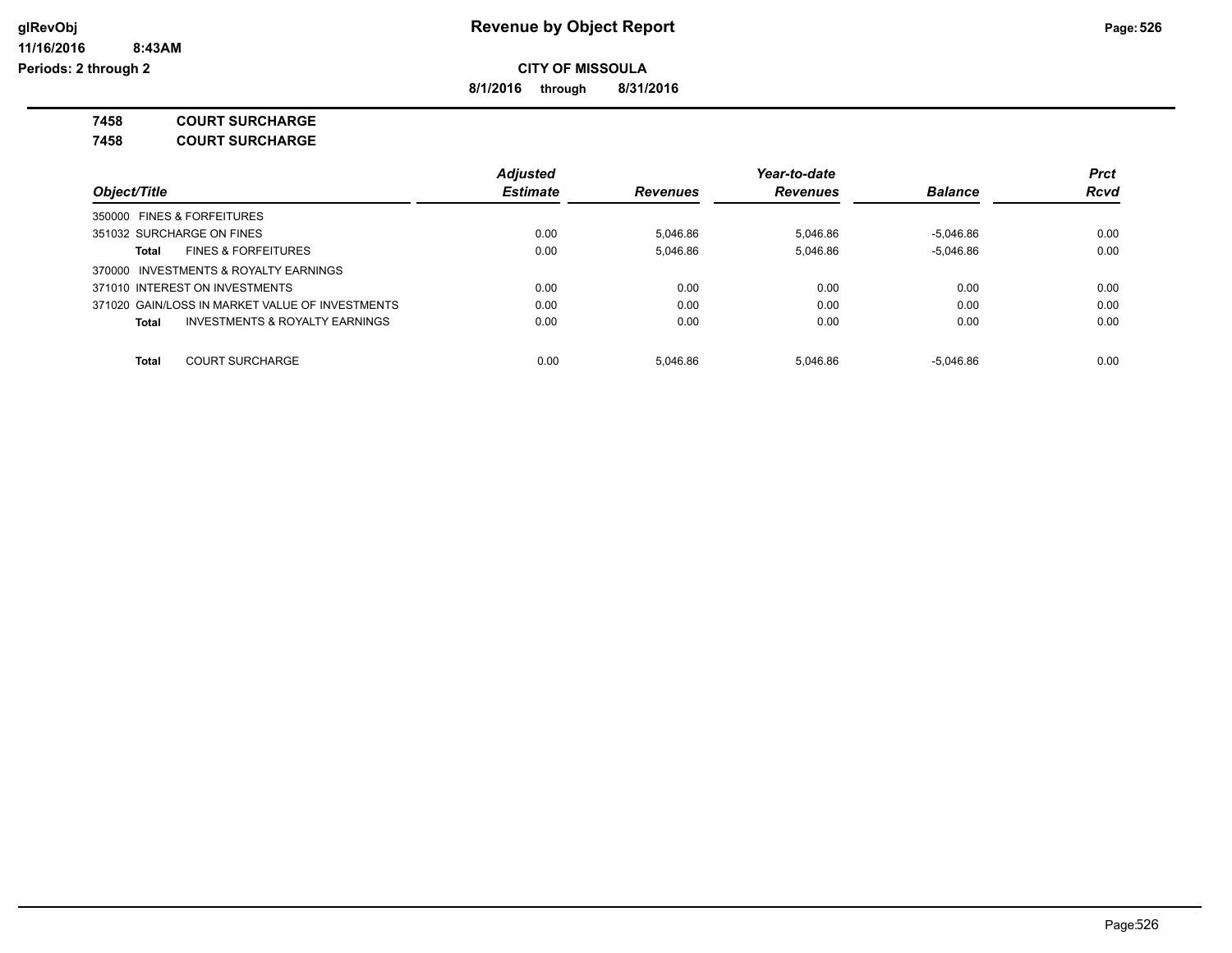**CITY OF MISSOULA**

**8/1/2016 through 8/31/2016**

### **7458 COURT SURCHARGE**

 **8:43AM**

|                                                | <b>Adjusted</b> |                 | Year-to-date    |                | <b>Prct</b> |
|------------------------------------------------|-----------------|-----------------|-----------------|----------------|-------------|
| Object/Title                                   | <b>Estimate</b> | <b>Revenues</b> | <b>Revenues</b> | <b>Balance</b> | <b>Rcvd</b> |
| 350000 FINES & FORFEITURES                     |                 |                 |                 |                |             |
| 351032 SURCHARGE ON FINES                      | 0.00            | 5.046.86        | 5.046.86        | $-5.046.86$    | 0.00        |
| <b>FINES &amp; FORFEITURES</b><br>Total        | 0.00            | 5.046.86        | 5,046.86        | $-5,046.86$    | 0.00        |
| 370000 INVESTMENTS & ROYALTY EARNINGS          |                 |                 |                 |                |             |
| 371010 INTEREST ON INVESTMENTS                 | 0.00            | 0.00            | 0.00            | 0.00           | 0.00        |
| 371020 GAIN/LOSS IN MARKET VALUE OF INVESTMENT | 0.00            | 0.00            | 0.00            | 0.00           | 0.00        |
| INVESTMENTS & ROYALTY EARNINGS<br>Total        | 0.00            | 0.00            | 0.00            | 0.00           | 0.00        |
|                                                |                 |                 |                 |                |             |
| <b>Total</b><br><b>COURT SURCHARGE</b>         | 0.00            | 5.046.86        | 5.046.86        | $-5.046.86$    | 0.00        |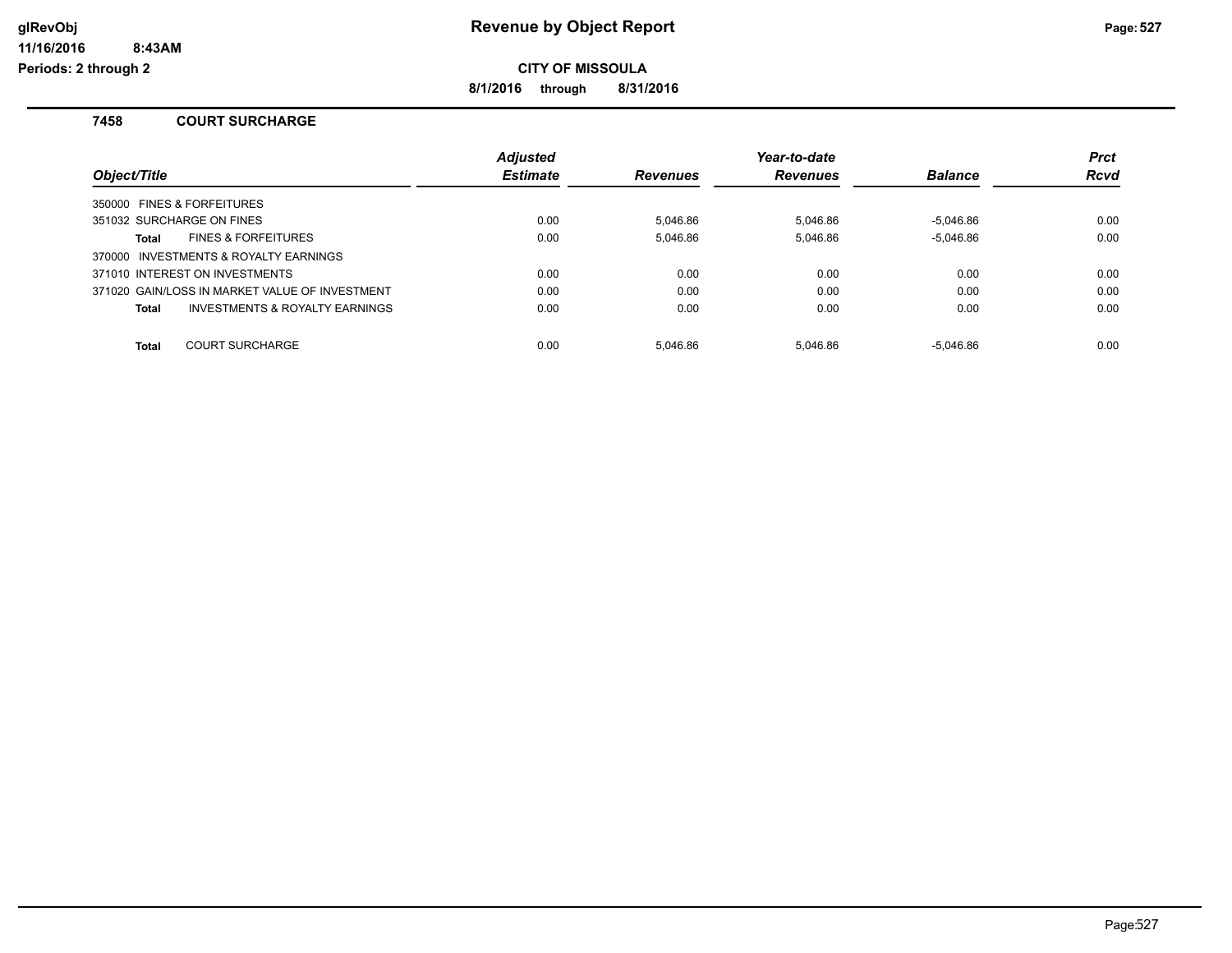**8/1/2016 through 8/31/2016**

**7469 PUBLIC DEFENDER FEES**

**7469 PUBLIC DEFENDER FEES**

|                                                    | <b>Adjusted</b> |                 | Year-to-date    |                | <b>Prct</b> |
|----------------------------------------------------|-----------------|-----------------|-----------------|----------------|-------------|
| Object/Title                                       | <b>Estimate</b> | <b>Revenues</b> | <b>Revenues</b> | <b>Balance</b> | <b>Rcvd</b> |
| 350000 FINES & FORFEITURES                         |                 |                 |                 |                |             |
| 351032 SURCHARGE ON FINES                          | 0.00            | 0.00            | 0.00            | 0.00           | 0.00        |
| 351033 PUBLIC DEFENDER FEES                        | 0.00            | 130.00          | 130.00          | $-130.00$      | 0.00        |
| <b>FINES &amp; FORFEITURES</b><br>Total            | 0.00            | 130.00          | 130.00          | $-130.00$      | 0.00        |
| 370000 INVESTMENTS & ROYALTY EARNINGS              |                 |                 |                 |                |             |
| 371010 INTEREST ON INVESTMENTS                     | 0.00            | 0.00            | 0.00            | 0.00           | 0.00        |
| 371020 GAIN/LOSS IN MARKET VALUE OF INVESTMENTS    | 0.00            | 0.00            | 0.00            | 0.00           | 0.00        |
| <b>INVESTMENTS &amp; ROYALTY EARNINGS</b><br>Total | 0.00            | 0.00            | 0.00            | 0.00           | 0.00        |
| PUBLIC DEFENDER FEES<br>Total                      | 0.00            | 130.00          | 130.00          | $-130.00$      | 0.00        |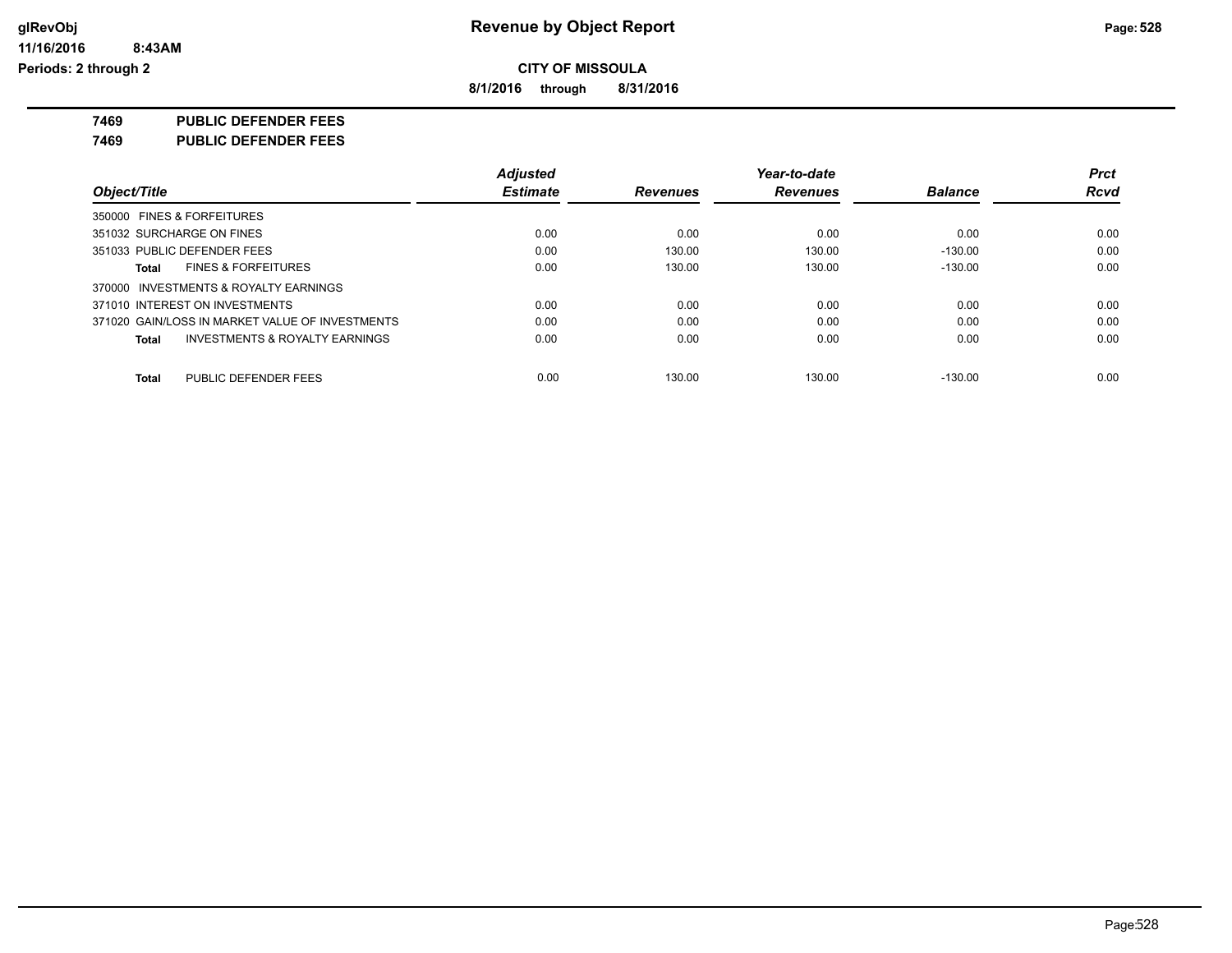**CITY OF MISSOULA**

**8/1/2016 through 8/31/2016**

### **7469 PUBLIC DEFENDER FEES**

|                                                | <b>Adjusted</b> |                 | Year-to-date    |                | <b>Prct</b> |
|------------------------------------------------|-----------------|-----------------|-----------------|----------------|-------------|
| Object/Title                                   | <b>Estimate</b> | <b>Revenues</b> | <b>Revenues</b> | <b>Balance</b> | Rcvd        |
| 350000 FINES & FORFEITURES                     |                 |                 |                 |                |             |
| 351032 SURCHARGE ON FINES                      | 0.00            | 0.00            | 0.00            | 0.00           | 0.00        |
| 351033 PUBLIC DEFENDER FEES                    | 0.00            | 130.00          | 130.00          | $-130.00$      | 0.00        |
| <b>FINES &amp; FORFEITURES</b><br>Total        | 0.00            | 130.00          | 130.00          | $-130.00$      | 0.00        |
| 370000 INVESTMENTS & ROYALTY EARNINGS          |                 |                 |                 |                |             |
| 371010 INTEREST ON INVESTMENTS                 | 0.00            | 0.00            | 0.00            | 0.00           | 0.00        |
| 371020 GAIN/LOSS IN MARKET VALUE OF INVESTMENT | 0.00            | 0.00            | 0.00            | 0.00           | 0.00        |
| INVESTMENTS & ROYALTY EARNINGS<br>Total        | 0.00            | 0.00            | 0.00            | 0.00           | 0.00        |
| PUBLIC DEFENDER FEES<br><b>Total</b>           | 0.00            | 130.00          | 130.00          | $-130.00$      | 0.00        |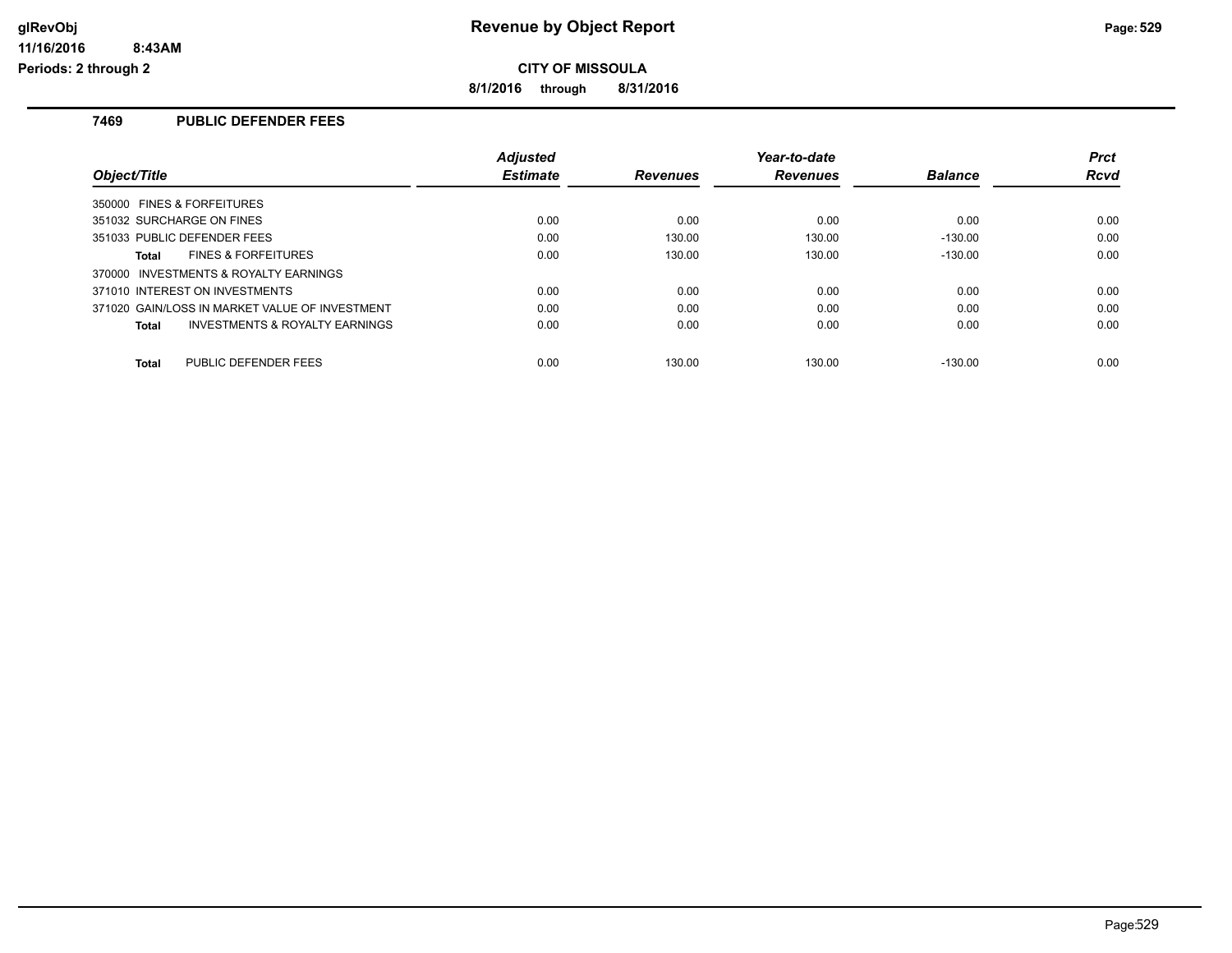**8/1/2016 through 8/31/2016**

**7900 PAYROLL CLEARING FUND**

**7900 PAYROLL CLEARING FUND**

|                                                           | <b>Adjusted</b> |                 | Year-to-date    |                | Prct |
|-----------------------------------------------------------|-----------------|-----------------|-----------------|----------------|------|
| Object/Title                                              | <b>Estimate</b> | <b>Revenues</b> | <b>Revenues</b> | <b>Balance</b> | Rcvd |
| 370000 INVESTMENTS & ROYALTY EARNINGS                     |                 |                 |                 |                |      |
| 371010 INTEREST ON INVESTMENTS                            | 0.00            | 0.00            | 0.00            | 0.00           | 0.00 |
| 371020 GAIN/LOSS IN MARKET VALUE OF INVESTMENTS           | 0.00            | 0.00            | 0.00            | 0.00           | 0.00 |
| <b>INVESTMENTS &amp; ROYALTY EARNINGS</b><br><b>Total</b> | 0.00            | 0.00            | 0.00            | 0.00           | 0.00 |
|                                                           |                 |                 |                 |                |      |
| <b>Total</b><br>PAYROLL CLEARING FUND                     | 0.00            | 0.00            | 0.00            | 0.00           | 0.00 |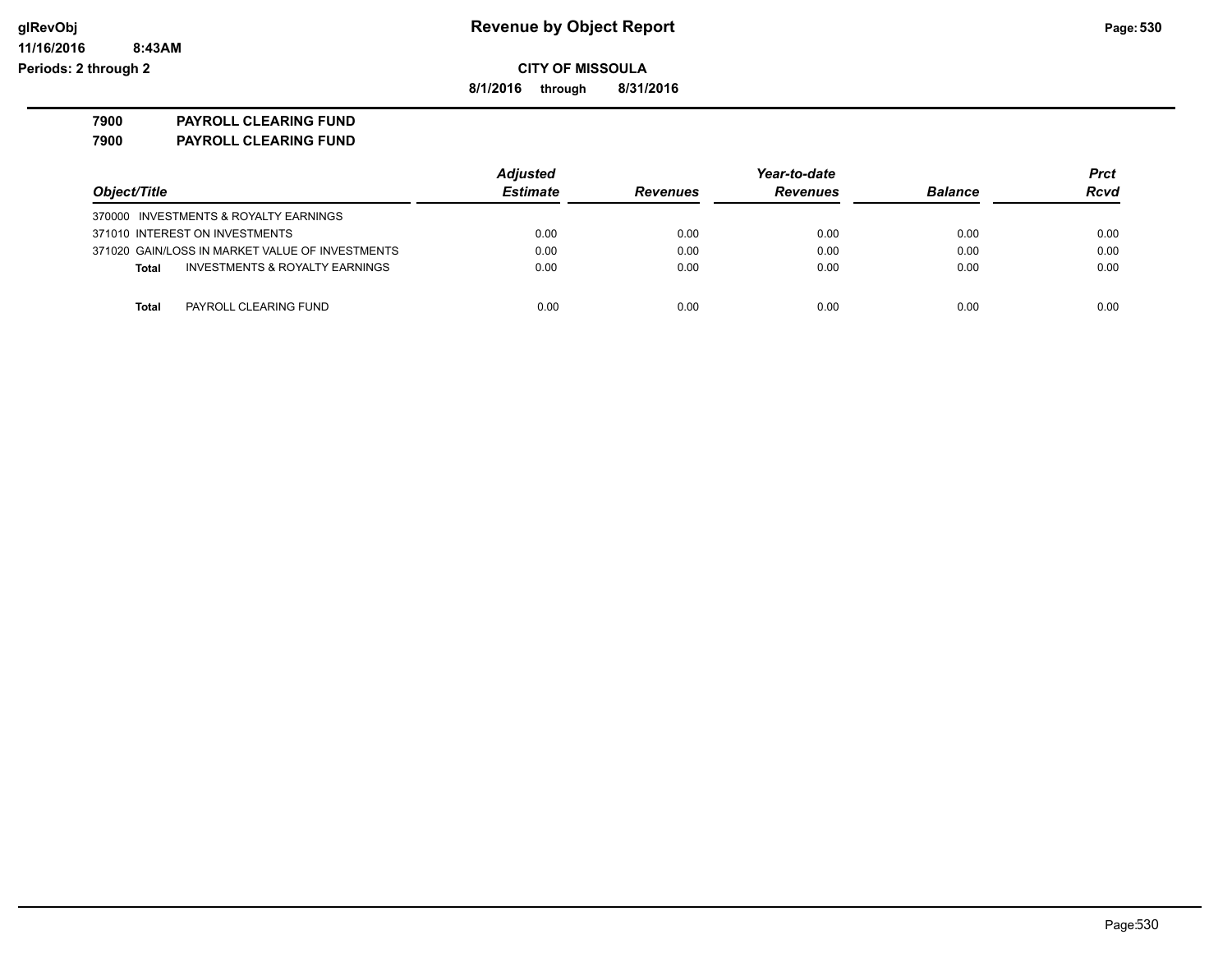**CITY OF MISSOULA**

**8/1/2016 through 8/31/2016**

### **7900 PAYROLL CLEARING FUND**

 **8:43AM**

| Object/Title |                                                | <b>Adjusted</b><br><b>Estimate</b> | <b>Revenues</b> | Year-to-date<br><b>Revenues</b> | <b>Balance</b> | <b>Prct</b><br><b>Rcvd</b> |
|--------------|------------------------------------------------|------------------------------------|-----------------|---------------------------------|----------------|----------------------------|
|              | 370000 INVESTMENTS & ROYALTY EARNINGS          |                                    |                 |                                 |                |                            |
|              | 371010 INTEREST ON INVESTMENTS                 | 0.00                               | 0.00            | 0.00                            | 0.00           | 0.00                       |
|              | 371020 GAIN/LOSS IN MARKET VALUE OF INVESTMENT | 0.00                               | 0.00            | 0.00                            | 0.00           | 0.00                       |
| <b>Total</b> | INVESTMENTS & ROYALTY EARNINGS                 | 0.00                               | 0.00            | 0.00                            | 0.00           | 0.00                       |
|              |                                                |                                    |                 |                                 |                |                            |
| Total        | PAYROLL CLEARING FUND                          | 0.00                               | 0.00            | 0.00                            | 0.00           | 0.00                       |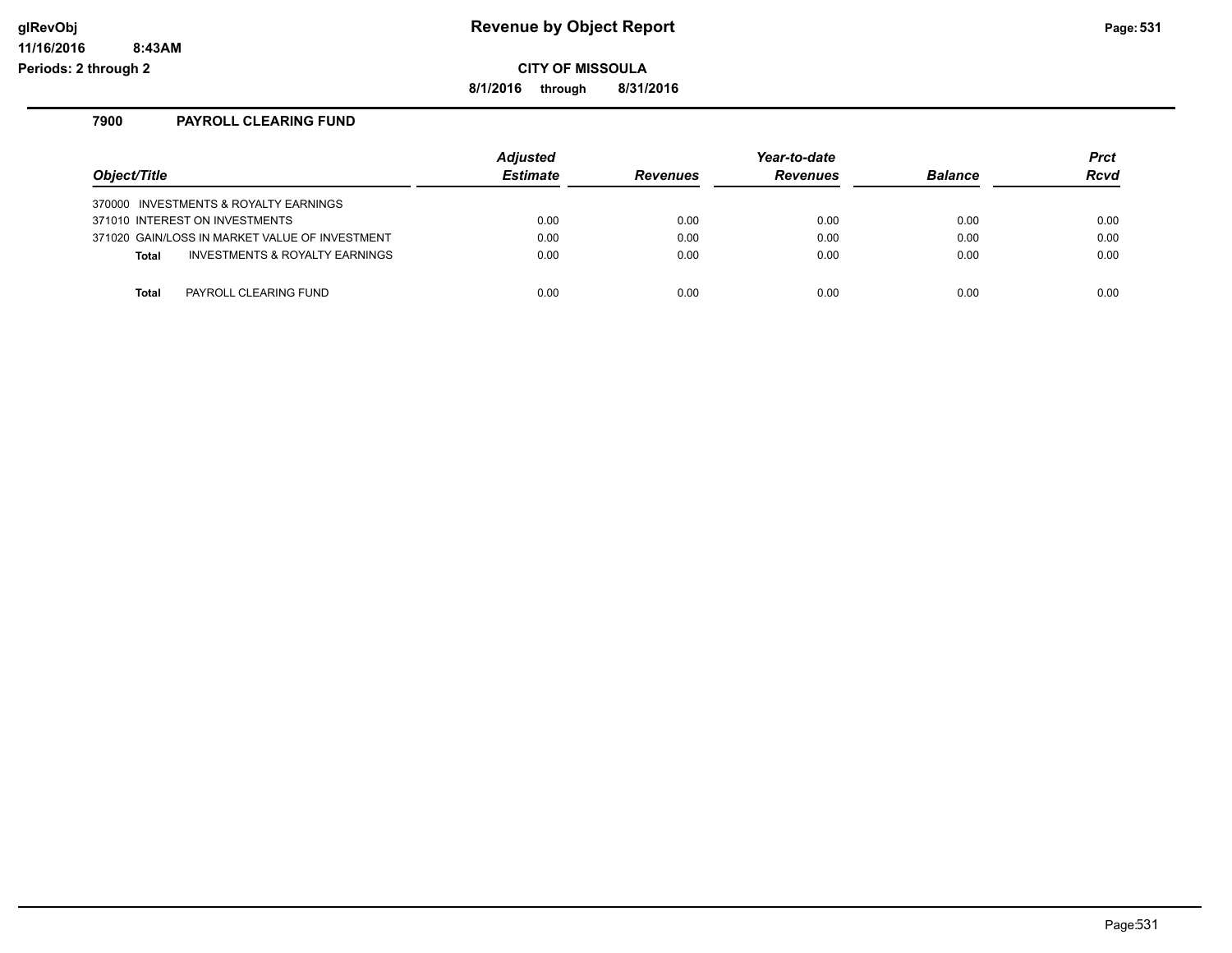**8/1/2016 through 8/31/2016**

**7903 COUNTY CLEARING**

**7903 COUNTY CLEARING**

|                                                           | <b>Adjusted</b> |                 | Year-to-date    |                | <b>Prct</b> |
|-----------------------------------------------------------|-----------------|-----------------|-----------------|----------------|-------------|
| Object/Title                                              | <b>Estimate</b> | <b>Revenues</b> | <b>Revenues</b> | <b>Balance</b> | <b>Rcvd</b> |
| <b>LICENSES &amp; PERMITS</b><br>320000                   |                 |                 |                 |                |             |
| 323030 ANIMAL LICENSES                                    | 0.00            | 1.092.52        | 2.155.99        | $-2,155.99$    | 0.00        |
| LICENSES & PERMITS<br>Total                               | 0.00            | 1,092.52        | 2,155.99        | $-2,155.99$    | 0.00        |
| 360000 MISCELLANEOUS REVENUES                             |                 |                 |                 |                |             |
| 360010 MISCELLANEOUS                                      | 0.00            | 0.00            | 0.00            | 0.00           | 0.00        |
| MISCELLANEOUS REVENUES<br>Total                           | 0.00            | 0.00            | 0.00            | 0.00           | 0.00        |
| 370000 INVESTMENTS & ROYALTY EARNINGS                     |                 |                 |                 |                |             |
| 371010 INTEREST ON INVESTMENTS                            | 0.00            | 0.00            | 0.00            | 0.00           | 0.00        |
| 371020 GAIN/LOSS IN MARKET VALUE OF INVESTMENTS           | 0.00            | 0.00            | 0.00            | 0.00           | 0.00        |
| <b>INVESTMENTS &amp; ROYALTY EARNINGS</b><br><b>Total</b> | 0.00            | 0.00            | 0.00            | 0.00           | 0.00        |
| <b>COUNTY CLEARING</b><br><b>Total</b>                    | 0.00            | 1.092.52        | 2.155.99        | $-2.155.99$    | 0.00        |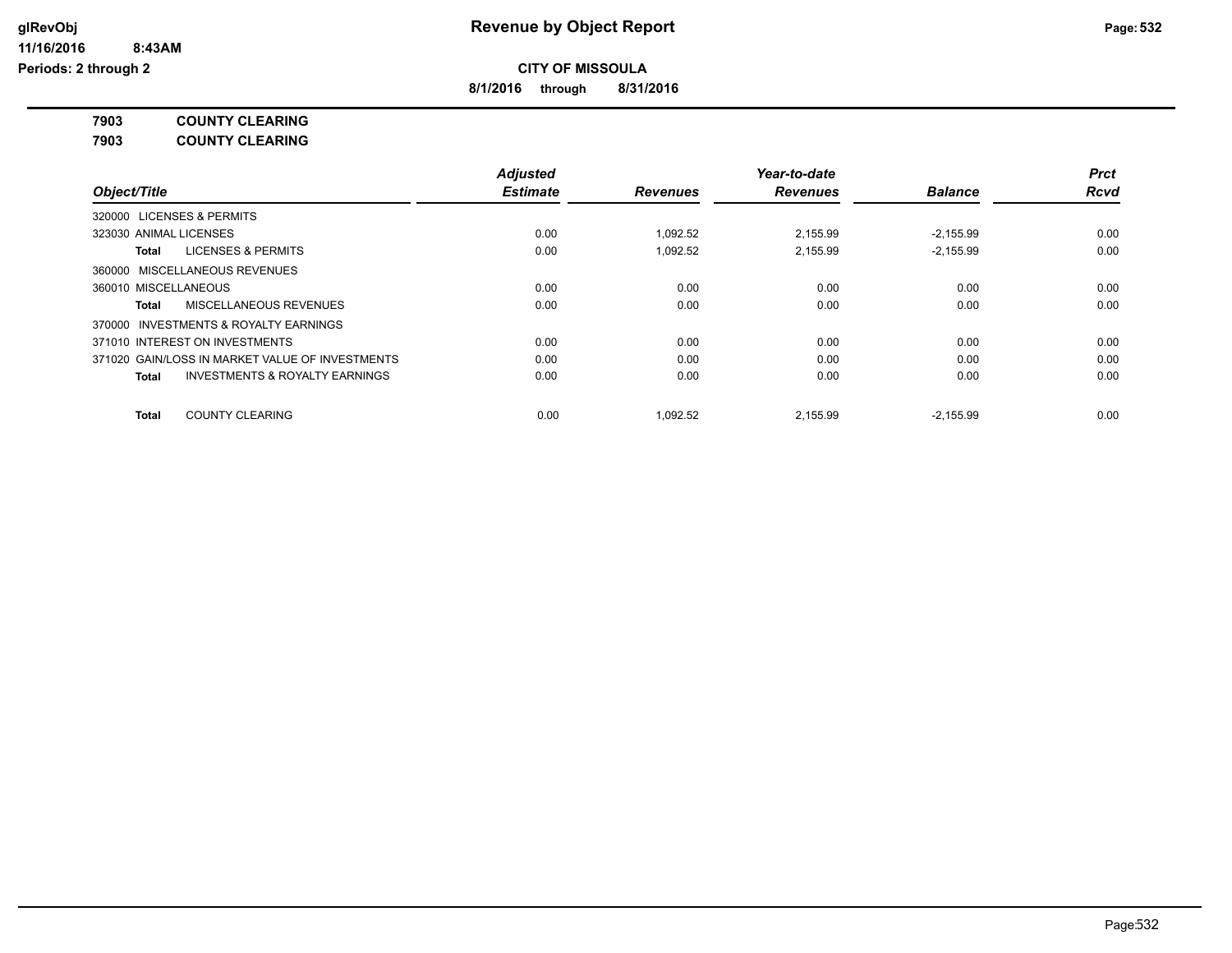**CITY OF MISSOULA**

**8/1/2016 through 8/31/2016**

### **7903 COUNTY CLEARING**

 **8:43AM**

|                                                    | <b>Adjusted</b> |                 | Year-to-date    |                | <b>Prct</b> |
|----------------------------------------------------|-----------------|-----------------|-----------------|----------------|-------------|
| Object/Title                                       | <b>Estimate</b> | <b>Revenues</b> | <b>Revenues</b> | <b>Balance</b> | <b>Rcvd</b> |
| 320000 LICENSES & PERMITS                          |                 |                 |                 |                |             |
| 323030 ANIMAL LICENSES                             | 0.00            | 1,092.52        | 2,155.99        | $-2,155.99$    | 0.00        |
| LICENSES & PERMITS<br>Total                        | 0.00            | 1.092.52        | 2,155.99        | $-2,155.99$    | 0.00        |
| 360000 MISCELLANEOUS REVENUES                      |                 |                 |                 |                |             |
| 360010 MISCELLANEOUS                               | 0.00            | 0.00            | 0.00            | 0.00           | 0.00        |
| MISCELLANEOUS REVENUES<br><b>Total</b>             | 0.00            | 0.00            | 0.00            | 0.00           | 0.00        |
| 370000 INVESTMENTS & ROYALTY EARNINGS              |                 |                 |                 |                |             |
| 371010 INTEREST ON INVESTMENTS                     | 0.00            | 0.00            | 0.00            | 0.00           | 0.00        |
| 371020 GAIN/LOSS IN MARKET VALUE OF INVESTMENT     | 0.00            | 0.00            | 0.00            | 0.00           | 0.00        |
| <b>INVESTMENTS &amp; ROYALTY EARNINGS</b><br>Total | 0.00            | 0.00            | 0.00            | 0.00           | 0.00        |
| <b>COUNTY CLEARING</b><br><b>Total</b>             | 0.00            | 1.092.52        | 2.155.99        | $-2.155.99$    | 0.00        |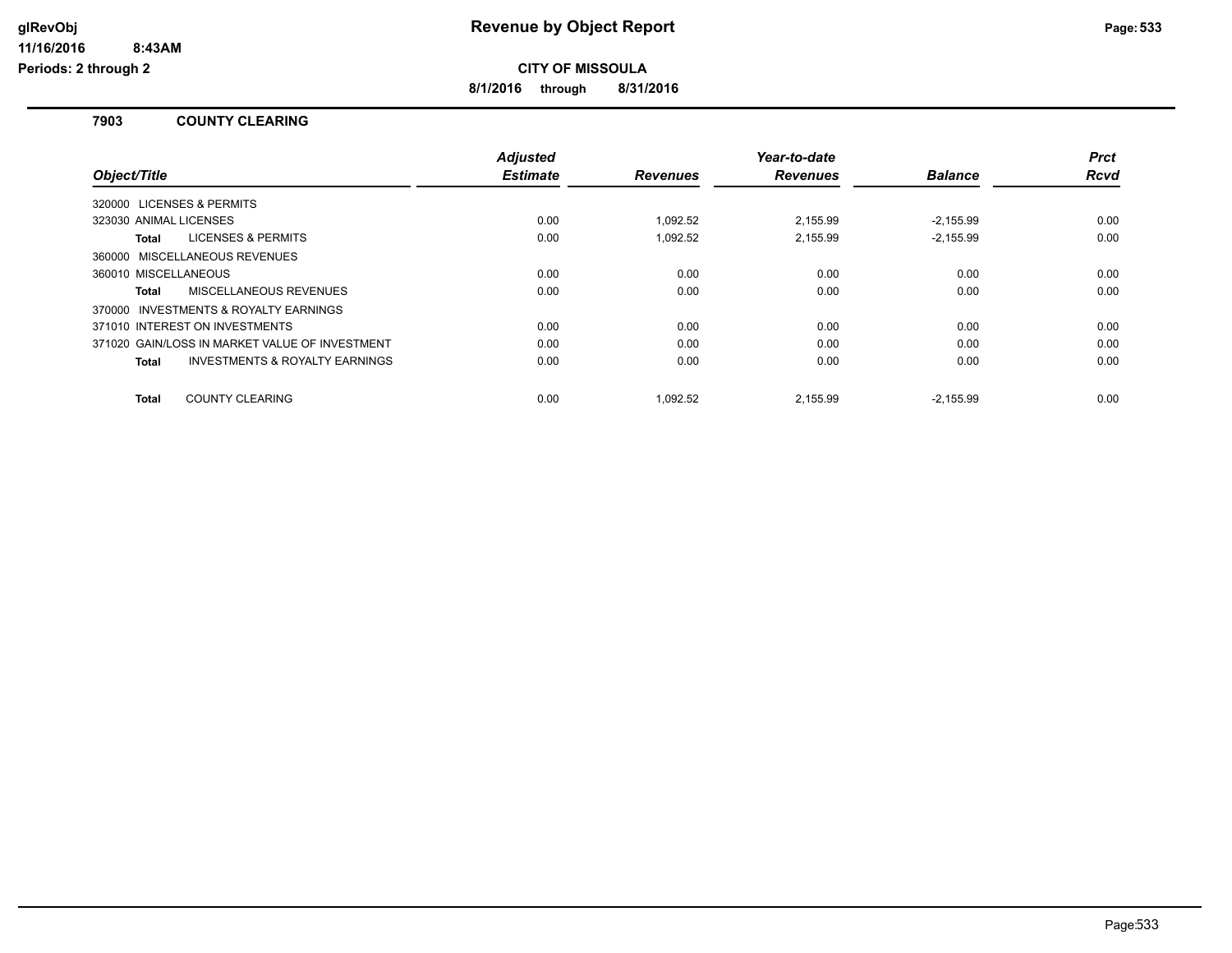**8/1/2016 through 8/31/2016**

**7904 SEWER REBATE**

**7904 SEWER REBATE**

|                                                    | <b>Adjusted</b> |                 | Year-to-date    |                | <b>Prct</b> |
|----------------------------------------------------|-----------------|-----------------|-----------------|----------------|-------------|
| Object/Title                                       | <b>Estimate</b> | <b>Revenues</b> | <b>Revenues</b> | <b>Balance</b> | <b>Rcvd</b> |
| 340000 CHARGES FOR SERVICES                        |                 |                 |                 |                |             |
| 343036 *** Title Not Found ***                     | 0.00            | 0.00            | 0.00            | 0.00           | 0.00        |
| <b>CHARGES FOR SERVICES</b><br>Total               | 0.00            | 0.00            | 0.00            | 0.00           | 0.00        |
| 360000 MISCELLANEOUS REVENUES                      |                 |                 |                 |                |             |
| 360010 MISCELLANEOUS                               | 0.00            | 0.00            | 0.00            | 0.00           | 0.00        |
| MISCELLANEOUS REVENUES<br>Total                    | 0.00            | 0.00            | 0.00            | 0.00           | 0.00        |
| 370000 INVESTMENTS & ROYALTY EARNINGS              |                 |                 |                 |                |             |
| 371010 INTEREST ON INVESTMENTS                     | 0.00            | 0.00            | 0.00            | 0.00           | 0.00        |
| 371020 GAIN/LOSS IN MARKET VALUE OF INVESTMENTS    | 0.00            | 0.00            | 0.00            | 0.00           | 0.00        |
| <b>INVESTMENTS &amp; ROYALTY EARNINGS</b><br>Total | 0.00            | 0.00            | 0.00            | 0.00           | 0.00        |
| <b>SEWER REBATE</b><br><b>Total</b>                | 0.00            | 0.00            | 0.00            | 0.00           | 0.00        |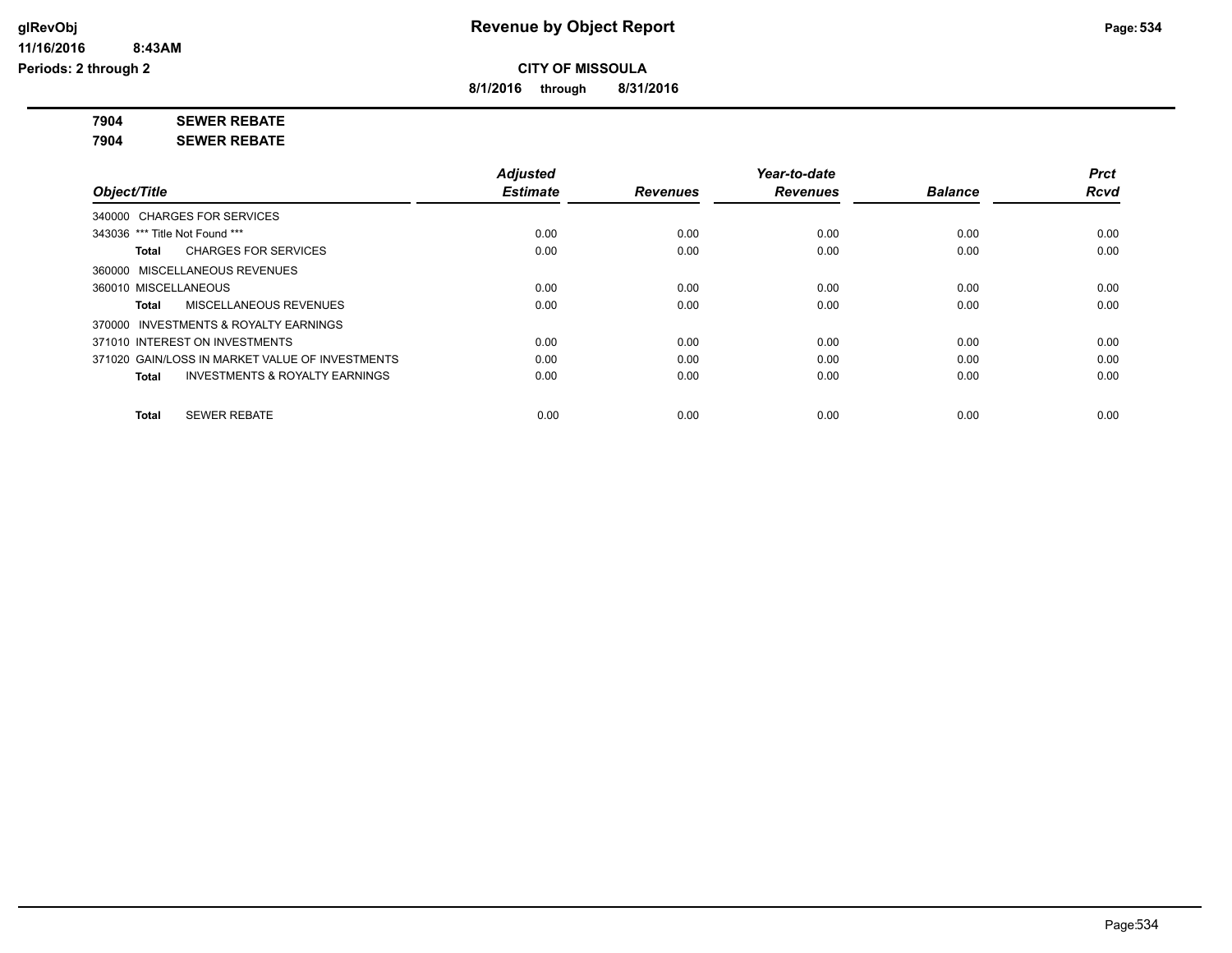#### **11/16/2016 8:43AM Periods: 2 through 2**

**CITY OF MISSOULA**

**8/1/2016 through 8/31/2016**

### **7904 SEWER REBATE**

| Object/Title                                       | <b>Adjusted</b><br><b>Estimate</b> | <b>Revenues</b> | Year-to-date<br><b>Revenues</b> | <b>Balance</b> | <b>Prct</b><br><b>Rcvd</b> |
|----------------------------------------------------|------------------------------------|-----------------|---------------------------------|----------------|----------------------------|
| 340000 CHARGES FOR SERVICES                        |                                    |                 |                                 |                |                            |
| 343036 *** Title Not Found ***                     | 0.00                               | 0.00            | 0.00                            | 0.00           | 0.00                       |
| <b>CHARGES FOR SERVICES</b><br>Total               | 0.00                               | 0.00            | 0.00                            | 0.00           | 0.00                       |
| 360000 MISCELLANEOUS REVENUES                      |                                    |                 |                                 |                |                            |
| 360010 MISCELLANEOUS                               | 0.00                               | 0.00            | 0.00                            | 0.00           | 0.00                       |
| MISCELLANEOUS REVENUES<br>Total                    | 0.00                               | 0.00            | 0.00                            | 0.00           | 0.00                       |
| 370000 INVESTMENTS & ROYALTY EARNINGS              |                                    |                 |                                 |                |                            |
| 371010 INTEREST ON INVESTMENTS                     | 0.00                               | 0.00            | 0.00                            | 0.00           | 0.00                       |
| 371020 GAIN/LOSS IN MARKET VALUE OF INVESTMENT     | 0.00                               | 0.00            | 0.00                            | 0.00           | 0.00                       |
| <b>INVESTMENTS &amp; ROYALTY EARNINGS</b><br>Total | 0.00                               | 0.00            | 0.00                            | 0.00           | 0.00                       |
|                                                    |                                    |                 |                                 |                |                            |
| <b>SEWER REBATE</b><br>Total                       | 0.00                               | 0.00            | 0.00                            | 0.00           | 0.00                       |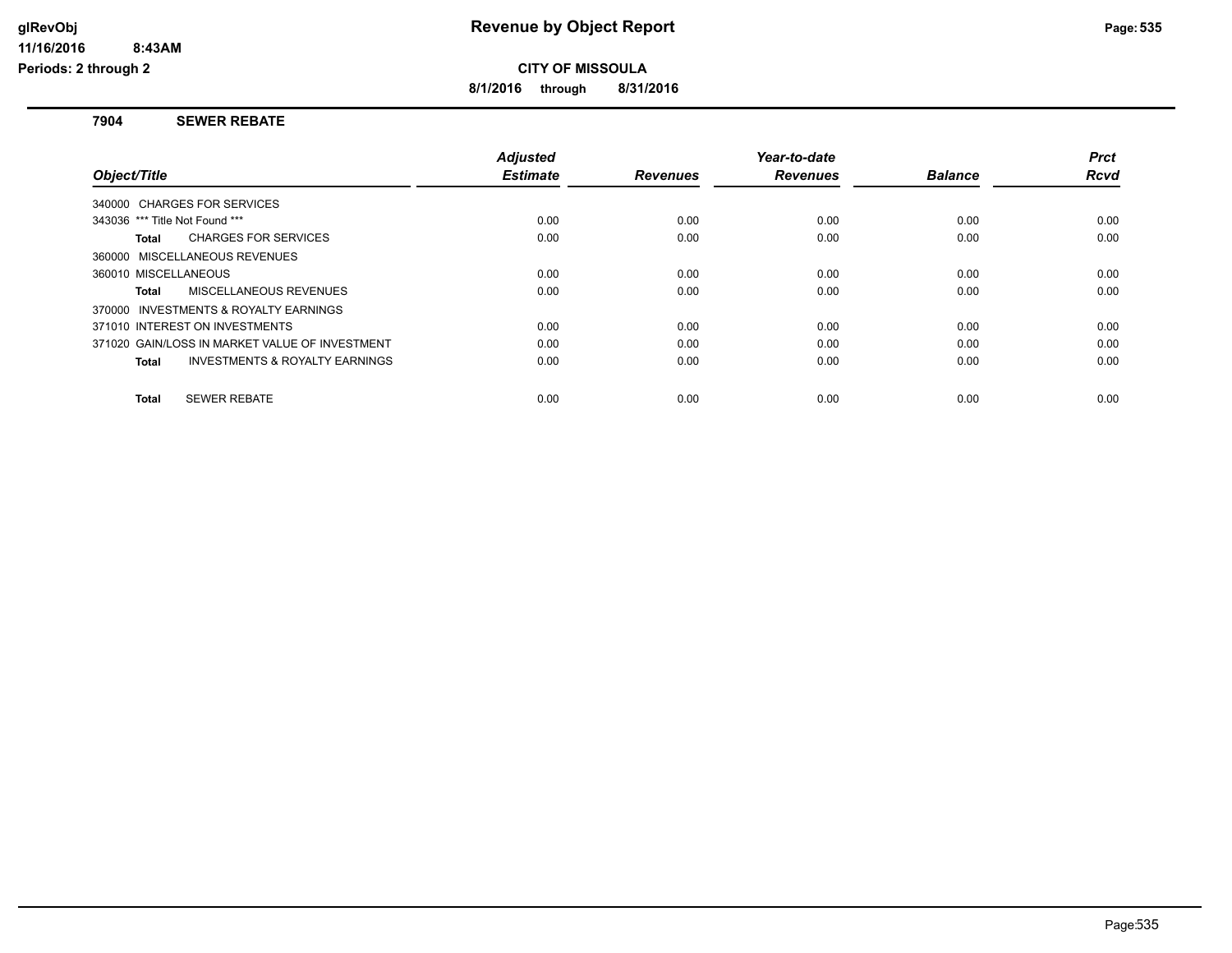**8/1/2016 through 8/31/2016**

**7905 WYE SEWER RSID 8489**

**7905 WYE SEWER RSID 8489**

|                                                 | <b>Adjusted</b> |                 | Year-to-date    |                | Prct        |
|-------------------------------------------------|-----------------|-----------------|-----------------|----------------|-------------|
| Object/Title                                    | <b>Estimate</b> | <b>Revenues</b> | <b>Revenues</b> | <b>Balance</b> | <b>Rcvd</b> |
| 360000 MISCELLANEOUS REVENUES                   |                 |                 |                 |                |             |
| 360010 MISCELLANEOUS                            | 0.00            | 0.00            | 0.00            | 0.00           | 0.00        |
| MISCELLANEOUS REVENUES<br>Total                 | 0.00            | 0.00            | 0.00            | 0.00           | 0.00        |
| 370000 INVESTMENTS & ROYALTY EARNINGS           |                 |                 |                 |                |             |
| 371010 INTEREST ON INVESTMENTS                  | 0.00            | 0.00            | 0.00            | 0.00           | 0.00        |
| 371020 GAIN/LOSS IN MARKET VALUE OF INVESTMENTS | 0.00            | 0.00            | 0.00            | 0.00           | 0.00        |
| INVESTMENTS & ROYALTY EARNINGS<br>Total         | 0.00            | 0.00            | 0.00            | 0.00           | 0.00        |
|                                                 |                 |                 |                 |                |             |
| WYE SEWER RSID 8489<br>Total                    | 0.00            | 0.00            | 0.00            | 0.00           | 0.00        |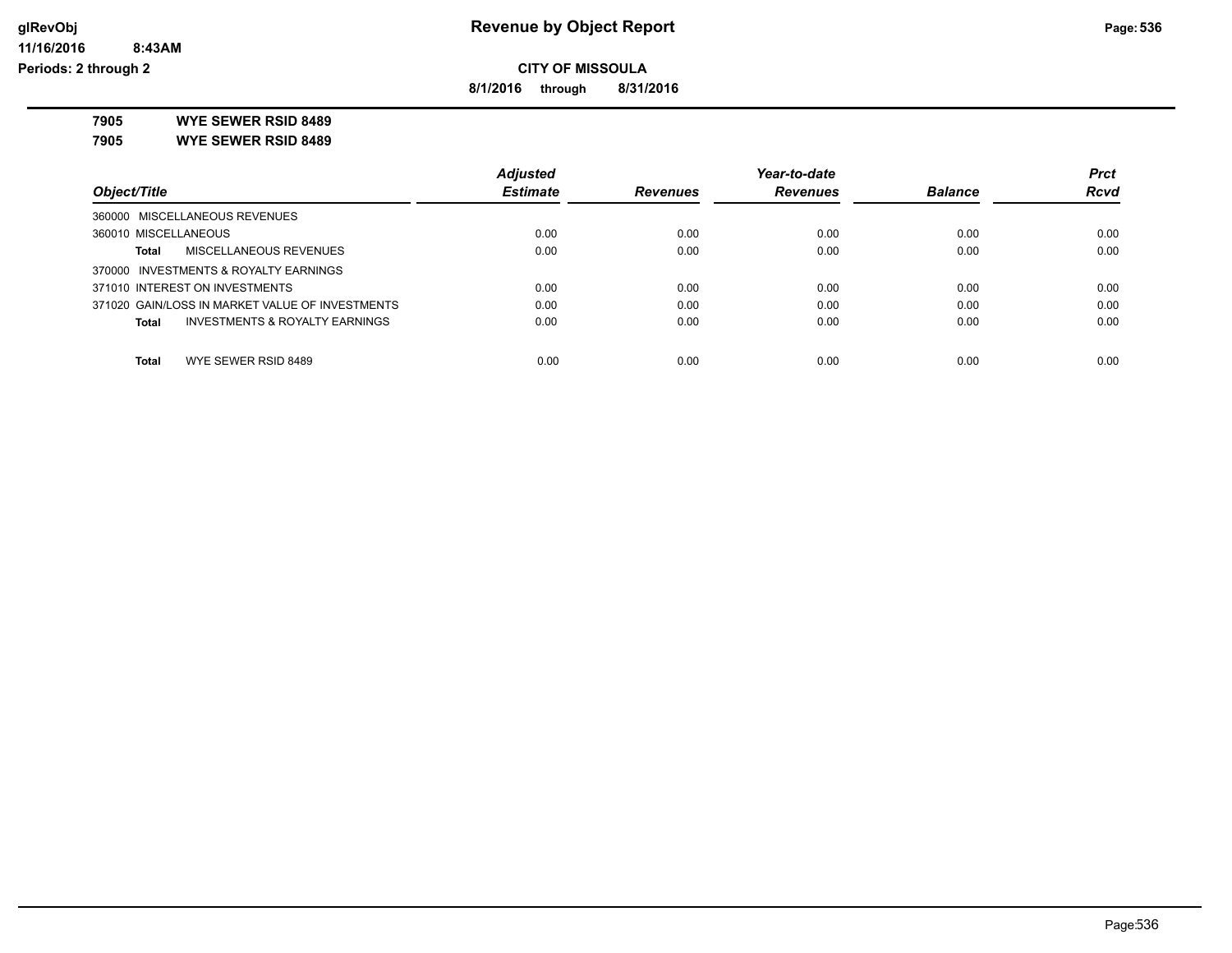**CITY OF MISSOULA**

**8/1/2016 through 8/31/2016**

### **7905 WYE SEWER RSID 8489**

 **8:43AM**

|                                                    | <b>Adjusted</b> |                 | Year-to-date    |                | <b>Prct</b> |
|----------------------------------------------------|-----------------|-----------------|-----------------|----------------|-------------|
| Object/Title                                       | <b>Estimate</b> | <b>Revenues</b> | <b>Revenues</b> | <b>Balance</b> | <b>Rcvd</b> |
| 360000 MISCELLANEOUS REVENUES                      |                 |                 |                 |                |             |
| 360010 MISCELLANEOUS                               | 0.00            | 0.00            | 0.00            | 0.00           | 0.00        |
| MISCELLANEOUS REVENUES<br>Total                    | 0.00            | 0.00            | 0.00            | 0.00           | 0.00        |
| 370000 INVESTMENTS & ROYALTY EARNINGS              |                 |                 |                 |                |             |
| 371010 INTEREST ON INVESTMENTS                     | 0.00            | 0.00            | 0.00            | 0.00           | 0.00        |
| 371020 GAIN/LOSS IN MARKET VALUE OF INVESTMENT     | 0.00            | 0.00            | 0.00            | 0.00           | 0.00        |
| <b>INVESTMENTS &amp; ROYALTY EARNINGS</b><br>Total | 0.00            | 0.00            | 0.00            | 0.00           | 0.00        |
|                                                    |                 |                 |                 |                |             |
| Total<br>WYE SEWER RSID 8489                       | 0.00            | 0.00            | 0.00            | 0.00           | 0.00        |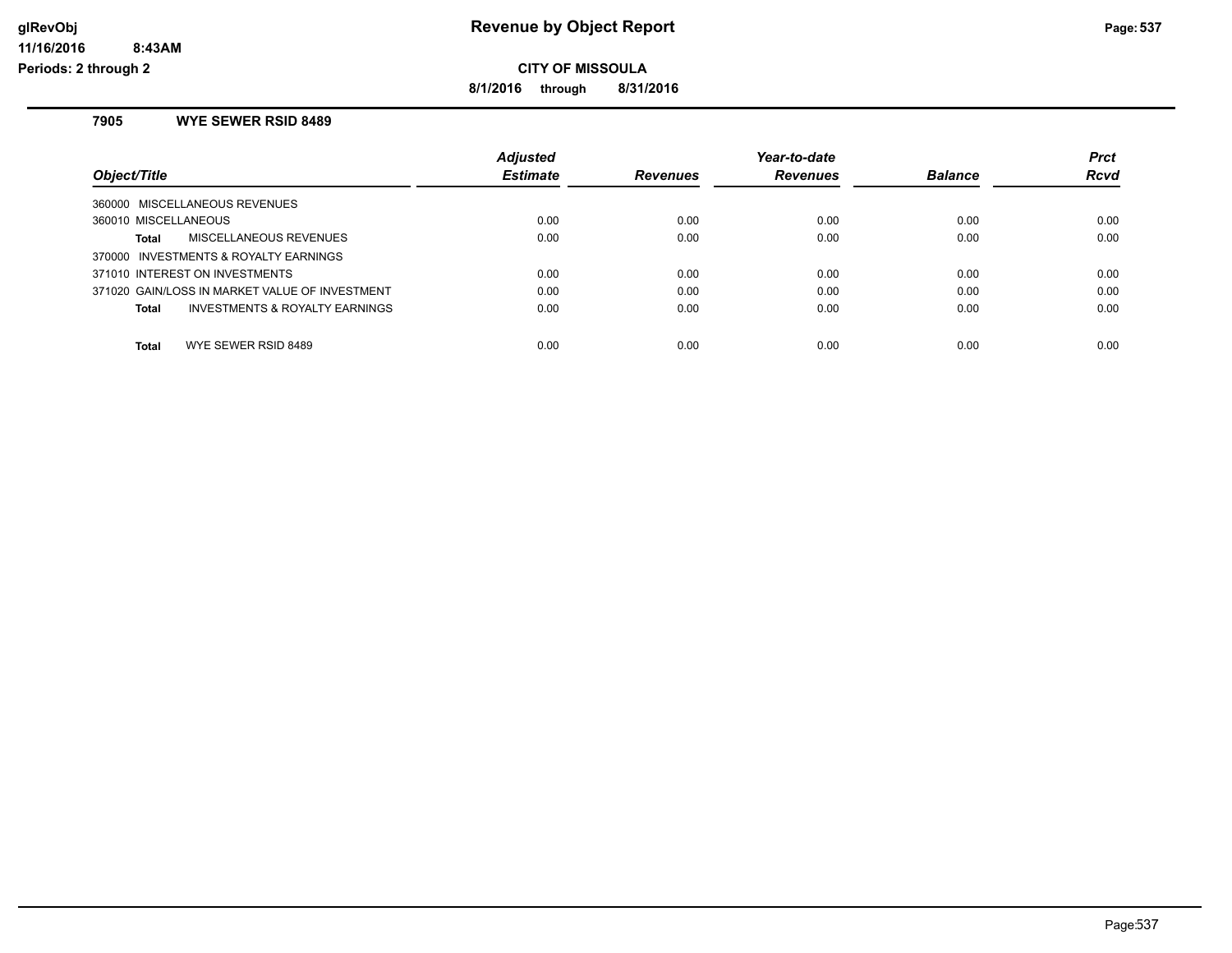**8/1/2016 through 8/31/2016**

**7906 COUNTY PARK BOARD CIP**

**7906 COUNTY PARK BOARD CIP**

|                                                 | <b>Adjusted</b> |                 | Year-to-date    |                | <b>Prct</b> |
|-------------------------------------------------|-----------------|-----------------|-----------------|----------------|-------------|
| Object/Title                                    | <b>Estimate</b> | <b>Revenues</b> | <b>Revenues</b> | <b>Balance</b> | <b>Rcvd</b> |
| 340000 CHARGES FOR SERVICES                     |                 |                 |                 |                |             |
| 346050 COUNTY PLAYGROUND CONTRACT               | 0.00            | 0.00            | 0.00            | 0.00           | 0.00        |
| <b>CHARGES FOR SERVICES</b><br>Total            | 0.00            | 0.00            | 0.00            | 0.00           | 0.00        |
| 370000 INVESTMENTS & ROYALTY EARNINGS           |                 |                 |                 |                |             |
| 371010 INTEREST ON INVESTMENTS                  | 0.00            | 0.00            | 0.00            | 0.00           | 0.00        |
| 371020 GAIN/LOSS IN MARKET VALUE OF INVESTMENTS | 0.00            | 0.00            | 0.00            | 0.00           | 0.00        |
| INVESTMENTS & ROYALTY EARNINGS<br>Total         | 0.00            | 0.00            | 0.00            | 0.00           | 0.00        |
|                                                 |                 |                 |                 |                |             |
| COUNTY PARK BOARD CIP<br>Total                  | 0.00            | 0.00            | 0.00            | 0.00           | 0.00        |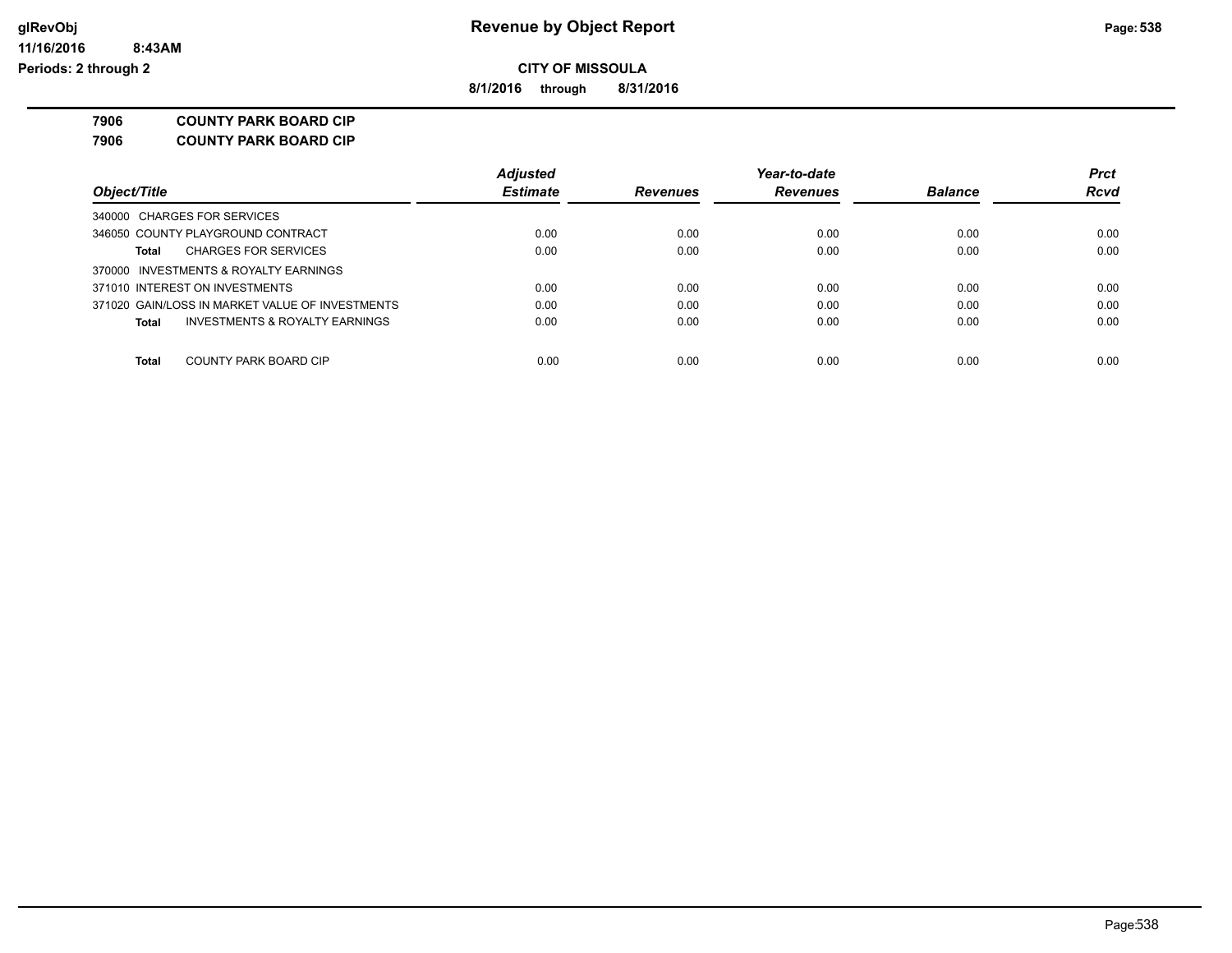**CITY OF MISSOULA**

**8/1/2016 through 8/31/2016**

### **7906 COUNTY PARK BOARD CIP**

 **8:43AM**

|                                                | <b>Adjusted</b> |                 | Year-to-date    |                | <b>Prct</b> |
|------------------------------------------------|-----------------|-----------------|-----------------|----------------|-------------|
| <b>Object/Title</b>                            | <b>Estimate</b> | <b>Revenues</b> | <b>Revenues</b> | <b>Balance</b> | <b>Rcvd</b> |
| 340000 CHARGES FOR SERVICES                    |                 |                 |                 |                |             |
| 346050 COUNTY PLAYGROUND CONTRACT              | 0.00            | 0.00            | 0.00            | 0.00           | 0.00        |
| <b>CHARGES FOR SERVICES</b><br>Total           | 0.00            | 0.00            | 0.00            | 0.00           | 0.00        |
| 370000 INVESTMENTS & ROYALTY EARNINGS          |                 |                 |                 |                |             |
| 371010 INTEREST ON INVESTMENTS                 | 0.00            | 0.00            | 0.00            | 0.00           | 0.00        |
| 371020 GAIN/LOSS IN MARKET VALUE OF INVESTMENT | 0.00            | 0.00            | 0.00            | 0.00           | 0.00        |
| INVESTMENTS & ROYALTY EARNINGS<br>Total        | 0.00            | 0.00            | 0.00            | 0.00           | 0.00        |
| Total<br>COUNTY PARK BOARD CIP                 | 0.00            | 0.00            | 0.00            | 0.00           | 0.00        |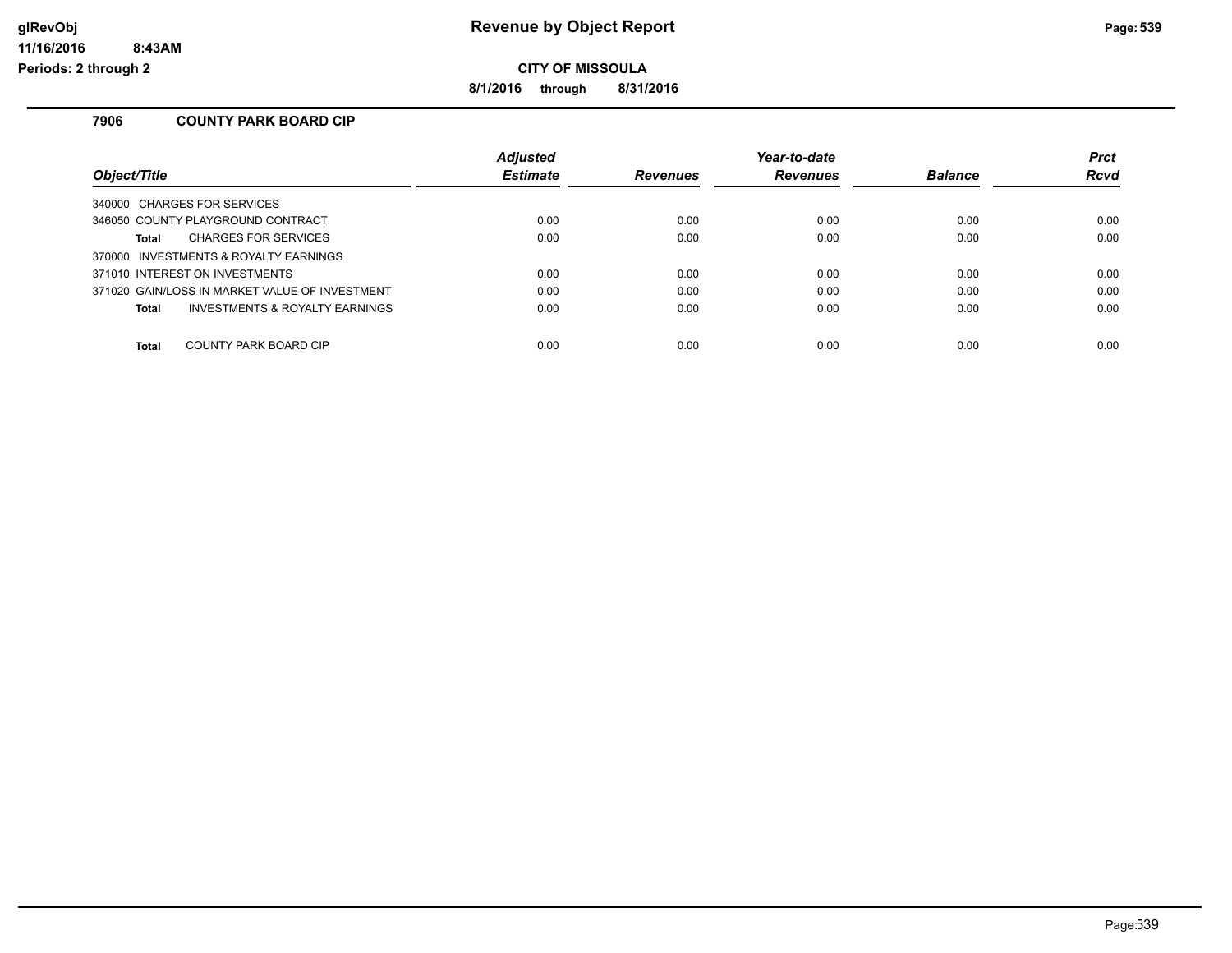**8/1/2016 through 8/31/2016**

### **7907 ELK HILLS SUBDIVISION**

**7907 ELK HILLS SUBDIVISION**

|                                                           | <b>Adjusted</b> |                 | Year-to-date    |                | Prct |
|-----------------------------------------------------------|-----------------|-----------------|-----------------|----------------|------|
| Object/Title                                              | <b>Estimate</b> | <b>Revenues</b> | <b>Revenues</b> | <b>Balance</b> | Rcvd |
| 370000 INVESTMENTS & ROYALTY EARNINGS                     |                 |                 |                 |                |      |
| 371010 INTEREST ON INVESTMENTS                            | 0.00            | 0.00            | 0.00            | 0.00           | 0.00 |
| 371020 GAIN/LOSS IN MARKET VALUE OF INVESTMENTS           | 0.00            | 0.00            | 0.00            | 0.00           | 0.00 |
| <b>INVESTMENTS &amp; ROYALTY EARNINGS</b><br><b>Total</b> | 0.00            | 0.00            | 0.00            | 0.00           | 0.00 |
|                                                           |                 |                 |                 |                |      |
| <b>Total</b><br>ELK HILLS SUBDIVISION                     | 0.00            | 0.00            | 0.00            | 0.00           | 0.00 |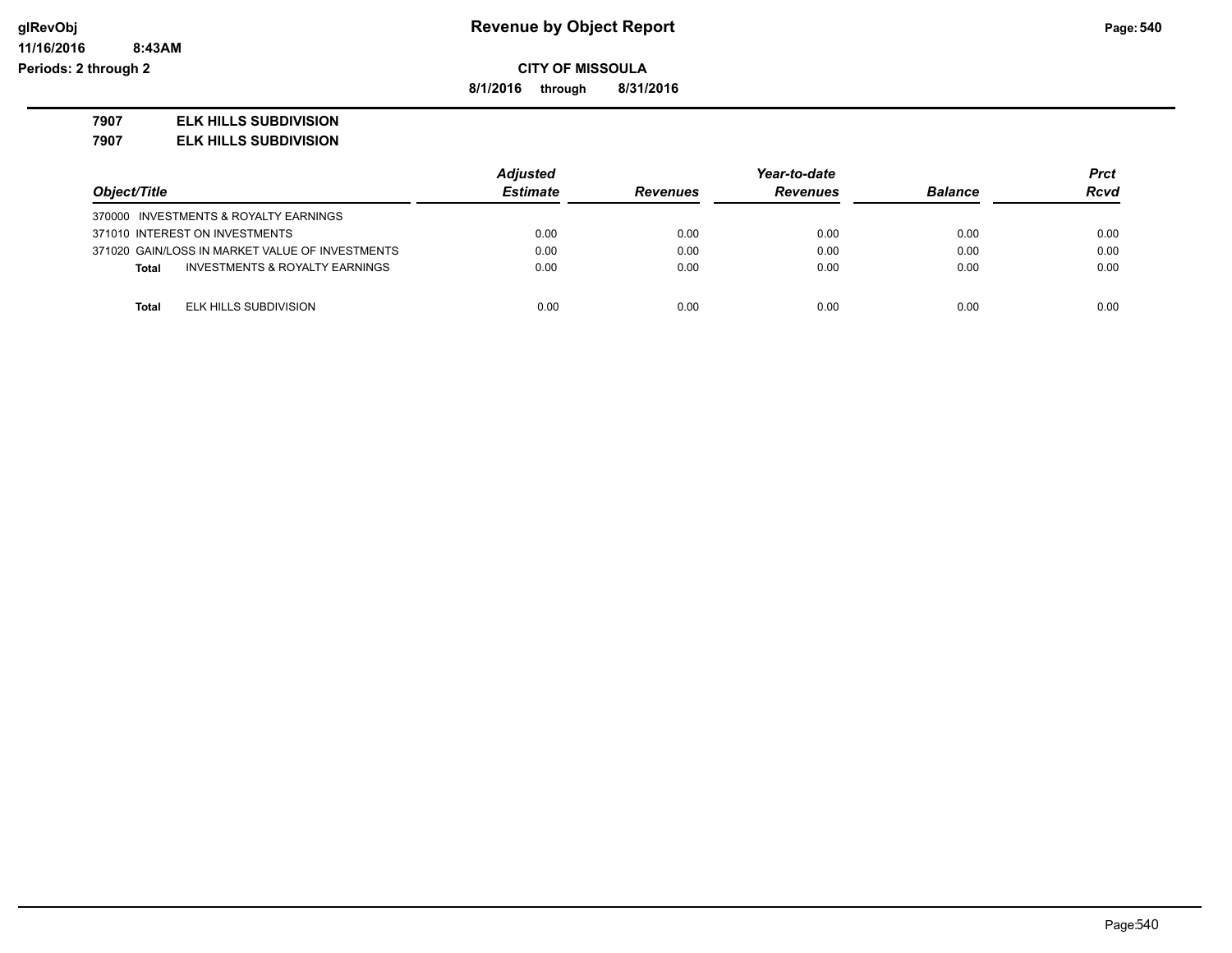**Periods: 2 through 2**

**CITY OF MISSOULA**

**8/1/2016 through 8/31/2016**

#### **7907 ELK HILLS SUBDIVISION**

 **8:43AM**

| Object/Title |                                                | <b>Adjusted</b><br><b>Estimate</b> | <b>Revenues</b> | Year-to-date<br><b>Revenues</b> | <b>Balance</b> | <b>Prct</b><br><b>Rcvd</b> |
|--------------|------------------------------------------------|------------------------------------|-----------------|---------------------------------|----------------|----------------------------|
|              | 370000 INVESTMENTS & ROYALTY EARNINGS          |                                    |                 |                                 |                |                            |
|              | 371010 INTEREST ON INVESTMENTS                 | 0.00                               | 0.00            | 0.00                            | 0.00           | 0.00                       |
|              | 371020 GAIN/LOSS IN MARKET VALUE OF INVESTMENT | 0.00                               | 0.00            | 0.00                            | 0.00           | 0.00                       |
| <b>Total</b> | <b>INVESTMENTS &amp; ROYALTY EARNINGS</b>      | 0.00                               | 0.00            | 0.00                            | 0.00           | 0.00                       |
|              |                                                |                                    |                 |                                 |                |                            |
| <b>Total</b> | ELK HILLS SUBDIVISION                          | 0.00                               | 0.00            | 0.00                            | 0.00           | 0.00                       |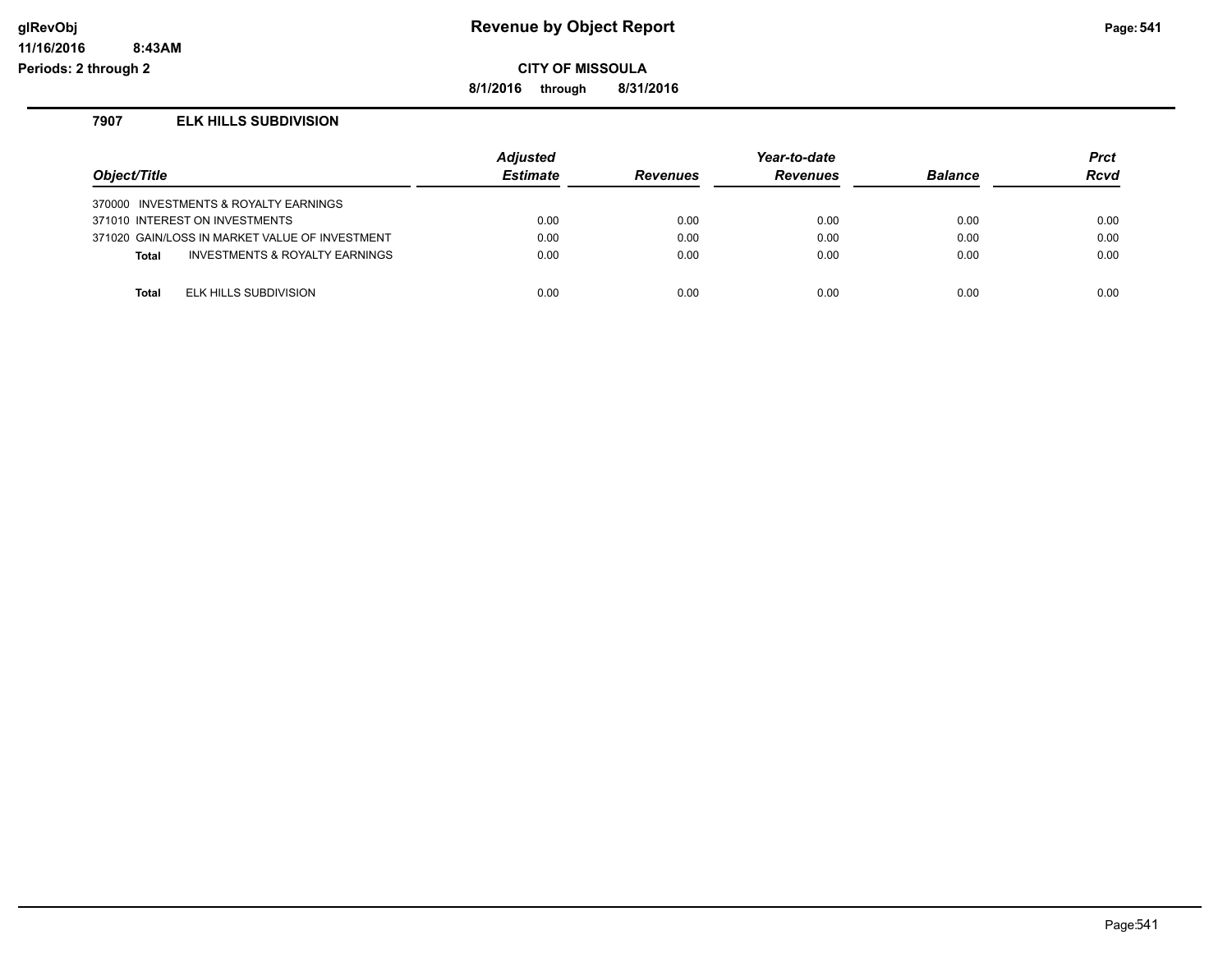**8/1/2016 through 8/31/2016**

# **7908 RATTLESNAKE-CORNERSTONE TRAIL SW**

## **7908 RATTLESNAKE-CORNERSTONE TRAIL SW**

|                                                 | <b>Adjusted</b> |                 | Year-to-date    |                | <b>Prct</b> |
|-------------------------------------------------|-----------------|-----------------|-----------------|----------------|-------------|
| Object/Title                                    | <b>Estimate</b> | <b>Revenues</b> | <b>Revenues</b> | <b>Balance</b> | <b>Rcvd</b> |
| 370000 INVESTMENTS & ROYALTY EARNINGS           |                 |                 |                 |                |             |
| 371010 INTEREST ON INVESTMENTS                  | 0.00            | 0.00            | 0.00            | 0.00           | 0.00        |
| 371020 GAIN/LOSS IN MARKET VALUE OF INVESTMENTS | 0.00            | 0.00            | 0.00            | 0.00           | 0.00        |
| INVESTMENTS & ROYALTY EARNINGS<br>Total         | 0.00            | 0.00            | 0.00            | 0.00           | 0.00        |
| 380000 OTHER FINANCING SOURCES                  |                 |                 |                 |                |             |
| 383000 OPERATING TRANSFERS                      | 0.00            | 0.00            | 0.00            | 0.00           | 0.00        |
| OTHER FINANCING SOURCES<br>Total                | 0.00            | 0.00            | 0.00            | 0.00           | 0.00        |
|                                                 |                 |                 |                 |                |             |
| Total<br>RATTLESNAKE-CORNERSTONE TRAIL SW       | 0.00            | 0.00            | 0.00            | 0.00           | 0.00        |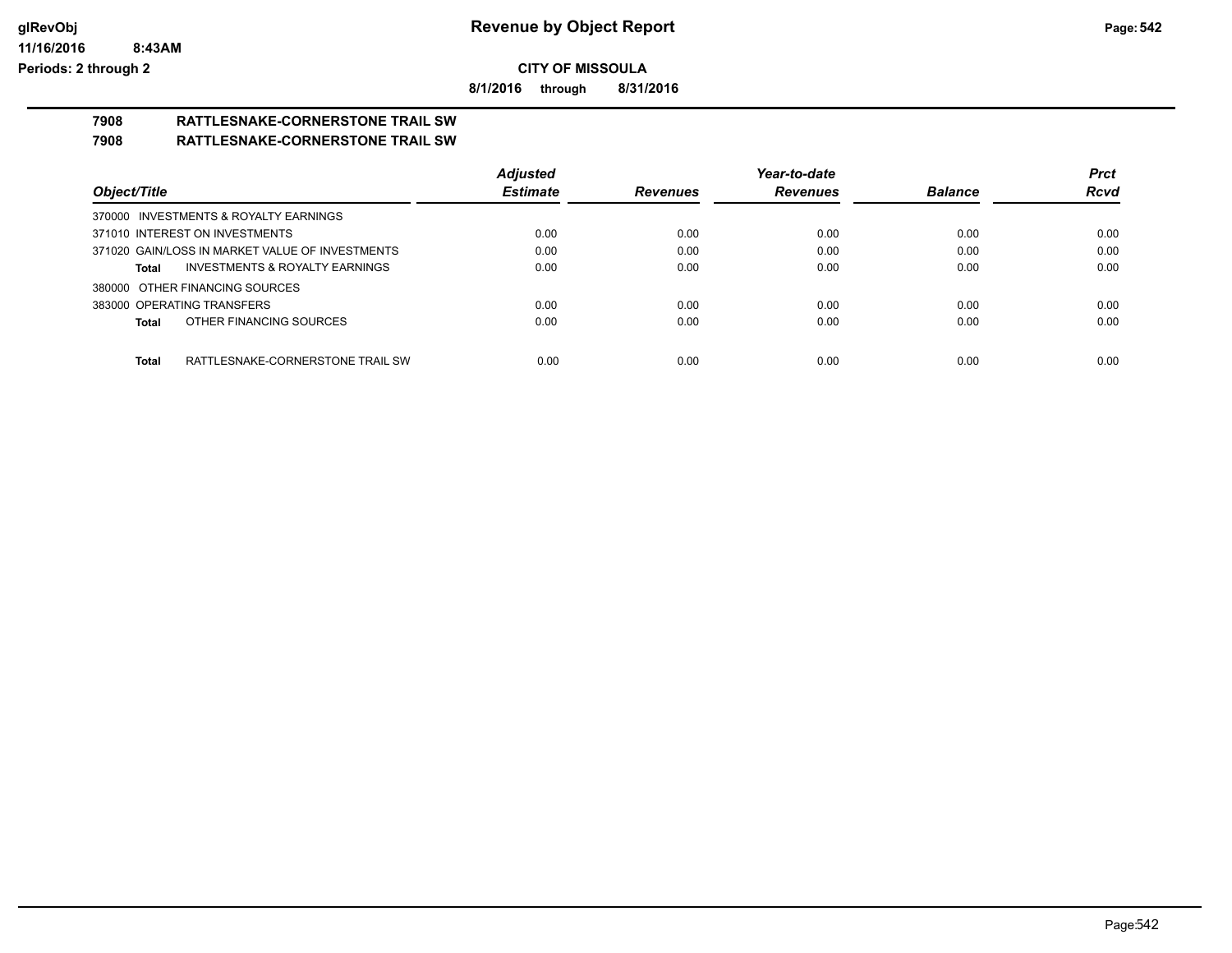**Periods: 2 through 2**

**CITY OF MISSOULA**

**8/1/2016 through 8/31/2016**

#### **7908 RATTLESNAKE-CORNERSTONE TRAIL SW**

|                                                | <b>Adjusted</b> |                 | Year-to-date    |                | <b>Prct</b> |
|------------------------------------------------|-----------------|-----------------|-----------------|----------------|-------------|
| Object/Title                                   | <b>Estimate</b> | <b>Revenues</b> | <b>Revenues</b> | <b>Balance</b> | Rcvd        |
| 370000 INVESTMENTS & ROYALTY EARNINGS          |                 |                 |                 |                |             |
| 371010 INTEREST ON INVESTMENTS                 | 0.00            | 0.00            | 0.00            | 0.00           | 0.00        |
| 371020 GAIN/LOSS IN MARKET VALUE OF INVESTMENT | 0.00            | 0.00            | 0.00            | 0.00           | 0.00        |
| INVESTMENTS & ROYALTY EARNINGS<br>Total        | 0.00            | 0.00            | 0.00            | 0.00           | 0.00        |
| 380000 OTHER FINANCING SOURCES                 |                 |                 |                 |                |             |
| 383000 OPERATING TRANSFERS                     | 0.00            | 0.00            | 0.00            | 0.00           | 0.00        |
| OTHER FINANCING SOURCES<br>Total               | 0.00            | 0.00            | 0.00            | 0.00           | 0.00        |
|                                                |                 |                 |                 |                |             |
| Total<br>RATTLESNAKE-CORNERSTONE TRAIL SW      | 0.00            | 0.00            | 0.00            | 0.00           | 0.00        |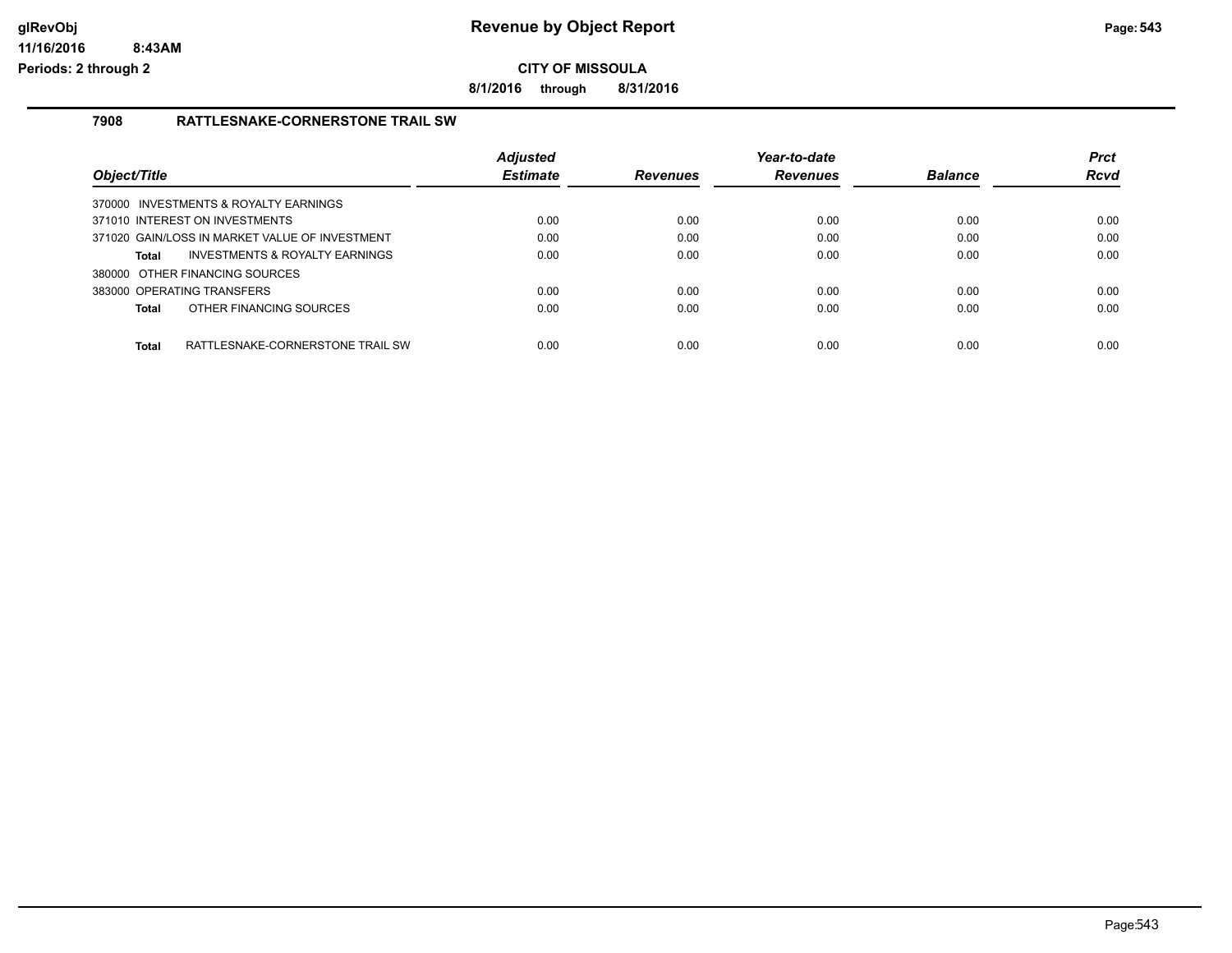**8/1/2016 through 8/31/2016**

**7909 YOUTH PROGRAMS**

**7909 YOUTH PROGRAMS**

|                                                 | Adjusted        |                 | Year-to-date    |                | Prct |
|-------------------------------------------------|-----------------|-----------------|-----------------|----------------|------|
| Object/Title                                    | <b>Estimate</b> | <b>Revenues</b> | <b>Revenues</b> | <b>Balance</b> | Rcvd |
| 370000 INVESTMENTS & ROYALTY EARNINGS           |                 |                 |                 |                |      |
| 371010 INTEREST ON INVESTMENTS                  | 0.00            | 0.00            | 0.00            | 0.00           | 0.00 |
| 371020 GAIN/LOSS IN MARKET VALUE OF INVESTMENTS | 0.00            | 0.00            | 0.00            | 0.00           | 0.00 |
| INVESTMENTS & ROYALTY EARNINGS<br>Total         | 0.00            | 0.00            | 0.00            | 0.00           | 0.00 |
|                                                 |                 |                 |                 |                |      |
| YOUTH PROGRAMS<br>Total                         | 0.00            | 0.00            | 0.00            | 0.00           | 0.00 |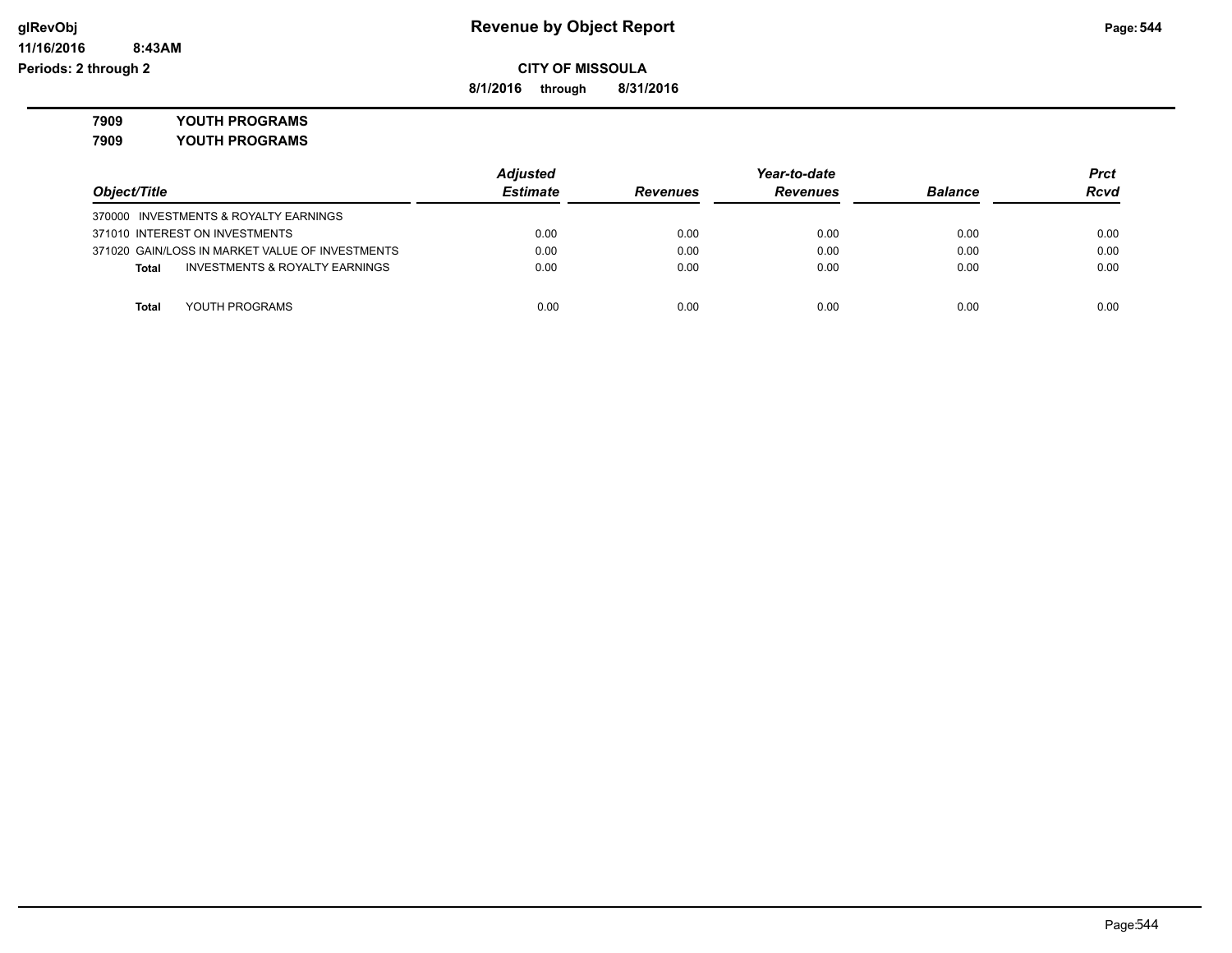**Periods: 2 through 2**

**CITY OF MISSOULA**

**8/1/2016 through 8/31/2016**

#### **7909 YOUTH PROGRAMS**

 **8:43AM**

| Object/Title                                              | Adjusted<br><b>Estimate</b> | <b>Revenues</b> | Year-to-date<br><b>Revenues</b> | <b>Balance</b> | <b>Prct</b><br><b>Rcvd</b> |
|-----------------------------------------------------------|-----------------------------|-----------------|---------------------------------|----------------|----------------------------|
| 370000 INVESTMENTS & ROYALTY EARNINGS                     |                             |                 |                                 |                |                            |
| 371010 INTEREST ON INVESTMENTS                            | 0.00                        | 0.00            | 0.00                            | 0.00           | 0.00                       |
| 371020 GAIN/LOSS IN MARKET VALUE OF INVESTMENT            | 0.00                        | 0.00            | 0.00                            | 0.00           | 0.00                       |
| <b>INVESTMENTS &amp; ROYALTY EARNINGS</b><br><b>Total</b> | 0.00                        | 0.00            | 0.00                            | 0.00           | 0.00                       |
|                                                           |                             |                 |                                 |                |                            |
| YOUTH PROGRAMS<br>Tota                                    | 0.00                        | 0.00            | 0.00                            | 0.00           | 0.00                       |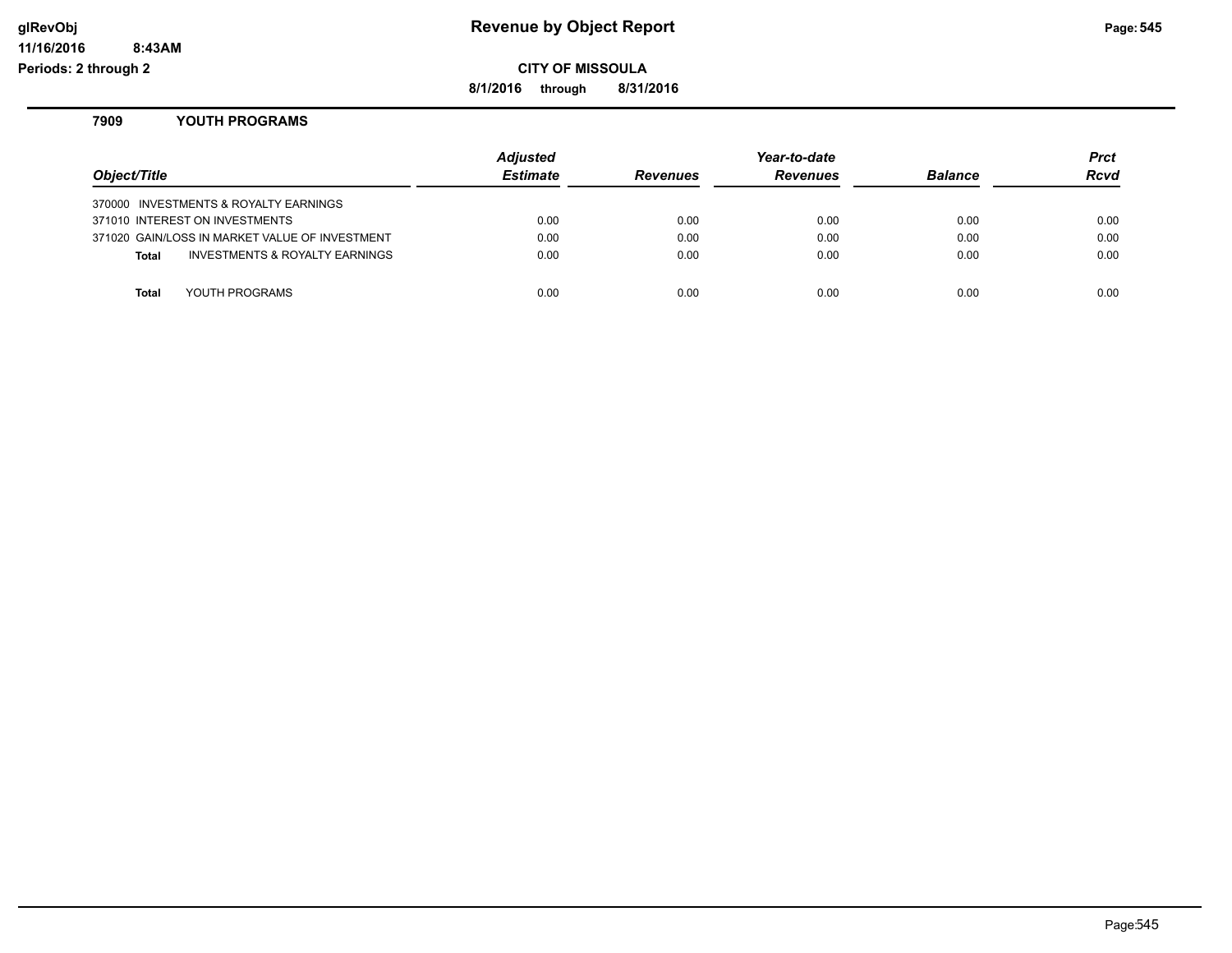**8/1/2016 through 8/31/2016**

## **7910 SIDEWALK & CURB LOAN FUND**

### **7910 SIDEWALK & CURB LOAN FUND**

|                                                           | <b>Adjusted</b> |                 | Year-to-date    |                | Prct |
|-----------------------------------------------------------|-----------------|-----------------|-----------------|----------------|------|
| Object/Title                                              | <b>Estimate</b> | <b>Revenues</b> | <b>Revenues</b> | <b>Balance</b> | Rcvd |
| 370000 INVESTMENTS & ROYALTY EARNINGS                     |                 |                 |                 |                |      |
| 371010 INTEREST ON INVESTMENTS                            | 0.00            | 0.00            | 0.00            | 0.00           | 0.00 |
| 371020 GAIN/LOSS IN MARKET VALUE OF INVESTMENTS           | 0.00            | 0.00            | 0.00            | 0.00           | 0.00 |
| <b>INVESTMENTS &amp; ROYALTY EARNINGS</b><br><b>Total</b> | 0.00            | 0.00            | 0.00            | 0.00           | 0.00 |
|                                                           |                 |                 |                 |                |      |
| <b>Total</b><br>SIDEWALK & CURB LOAN FUND                 | 0.00            | 0.00            | 0.00            | 0.00           | 0.00 |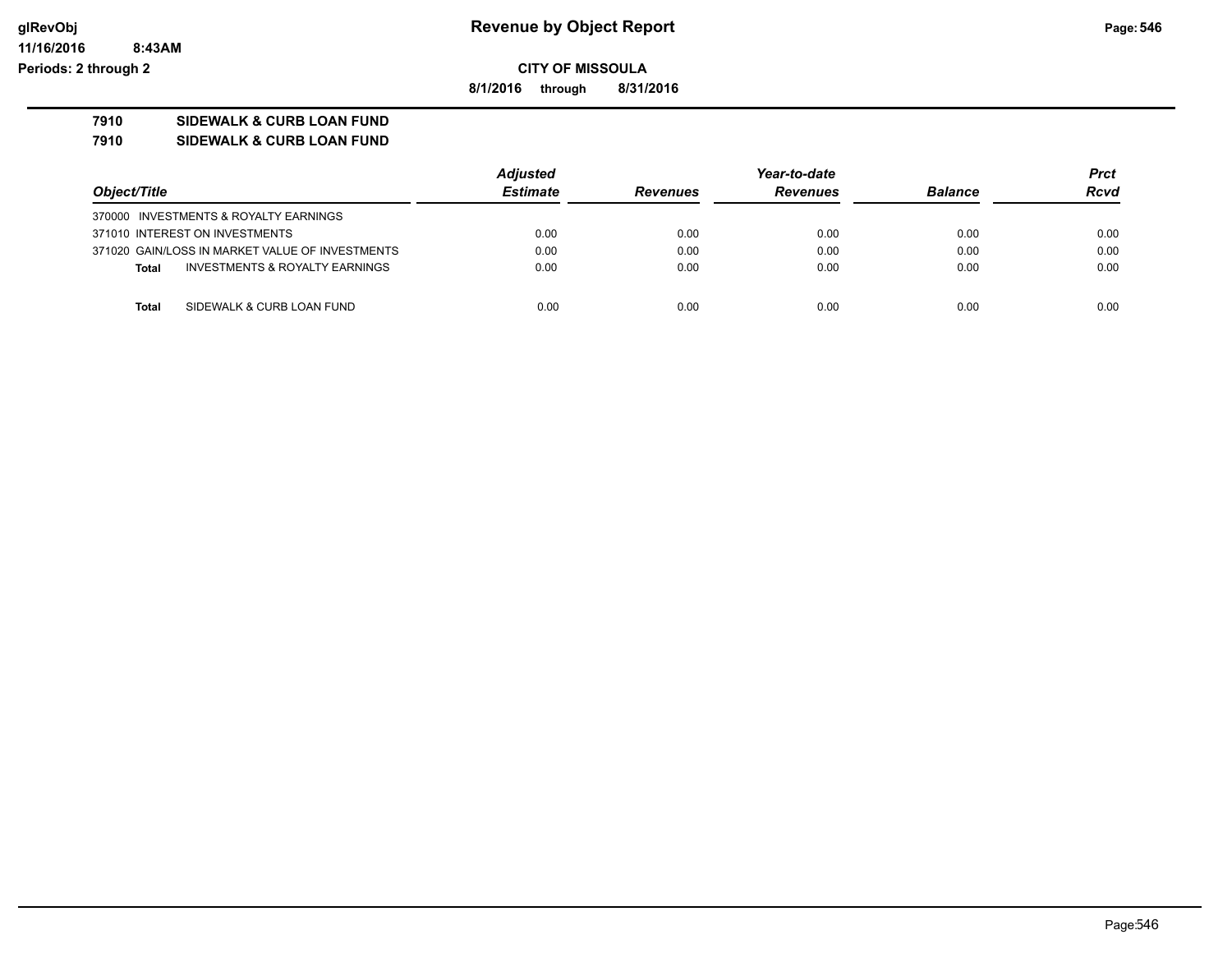**11/16/2016 8:43AM Periods: 2 through 2**

**CITY OF MISSOULA**

**8/1/2016 through 8/31/2016**

### **7910 SIDEWALK & CURB LOAN FUND**

| Object/Title                                   |                                           | <b>Adjusted</b><br><b>Estimate</b> | <b>Revenues</b> | Year-to-date<br><b>Revenues</b> | <b>Balance</b> | <b>Prct</b><br>Rcvd |
|------------------------------------------------|-------------------------------------------|------------------------------------|-----------------|---------------------------------|----------------|---------------------|
| 370000 INVESTMENTS & ROYALTY EARNINGS          |                                           |                                    |                 |                                 |                |                     |
| 371010 INTEREST ON INVESTMENTS                 |                                           | 0.00                               | 0.00            | 0.00                            | 0.00           | 0.00                |
| 371020 GAIN/LOSS IN MARKET VALUE OF INVESTMENT |                                           | 0.00                               | 0.00            | 0.00                            | 0.00           | 0.00                |
| <b>Total</b>                                   | <b>INVESTMENTS &amp; ROYALTY EARNINGS</b> | 0.00                               | 0.00            | 0.00                            | 0.00           | 0.00                |
|                                                |                                           |                                    |                 |                                 |                |                     |
| Total                                          | SIDEWALK & CURB LOAN FUND                 | 0.00                               | 0.00            | 0.00                            | 0.00           | 0.00                |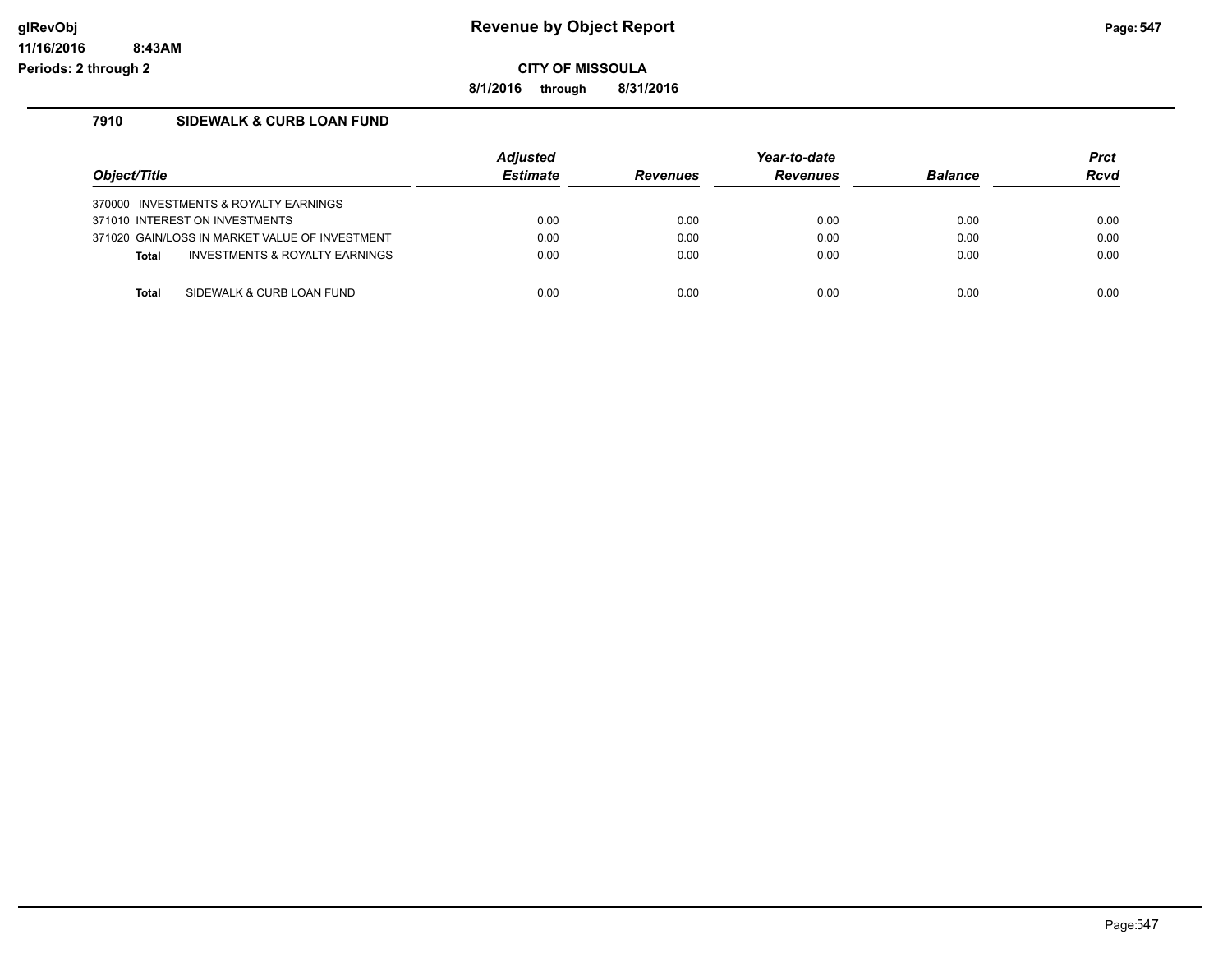**8/1/2016 through 8/31/2016**

**7911 RESIDENTIAL INSPECTION FUND**

**7911 RESIDENTIAL INSPECTION FUND**

|                                                    | <b>Adjusted</b> |                 | Year-to-date    |                | <b>Prct</b> |
|----------------------------------------------------|-----------------|-----------------|-----------------|----------------|-------------|
| Object/Title                                       | <b>Estimate</b> | <b>Revenues</b> | <b>Revenues</b> | <b>Balance</b> | <b>Rcvd</b> |
| 320000 LICENSES & PERMITS                          |                 |                 |                 |                |             |
| 323018 PAVING ASSESSMENTS                          | 0.00            | 0.00            | 0.00            | 0.00           | 0.00        |
| <b>LICENSES &amp; PERMITS</b><br>Total             | 0.00            | 0.00            | 0.00            | 0.00           | 0.00        |
| 360000 MISCELLANEOUS REVENUES                      |                 |                 |                 |                |             |
| 360010 MISCELLANEOUS                               | 0.00            | 0.00            | 0.00            | 0.00           | 0.00        |
| 365001 *** Title Not Found ***                     | 0.00            | 0.00            | 0.00            | 0.00           | 0.00        |
| 365002 OTHER RECREATION DONATIONS                  | 0.00            | 0.00            | 0.00            | 0.00           | 0.00        |
| MISCELLANEOUS REVENUES<br>Total                    | 0.00            | 0.00            | 0.00            | 0.00           | 0.00        |
| 370000 INVESTMENTS & ROYALTY EARNINGS              |                 |                 |                 |                |             |
| 371010 INTEREST ON INVESTMENTS                     | 0.00            | 0.00            | 0.00            | 0.00           | 0.00        |
| 371020 GAIN/LOSS IN MARKET VALUE OF INVESTMENTS    | 0.00            | 0.00            | 0.00            | 0.00           | 0.00        |
| <b>INVESTMENTS &amp; ROYALTY EARNINGS</b><br>Total | 0.00            | 0.00            | 0.00            | 0.00           | 0.00        |
| <b>RESIDENTIAL INSPECTION FUND</b><br>Total        | 0.00            | 0.00            | 0.00            | 0.00           | 0.00        |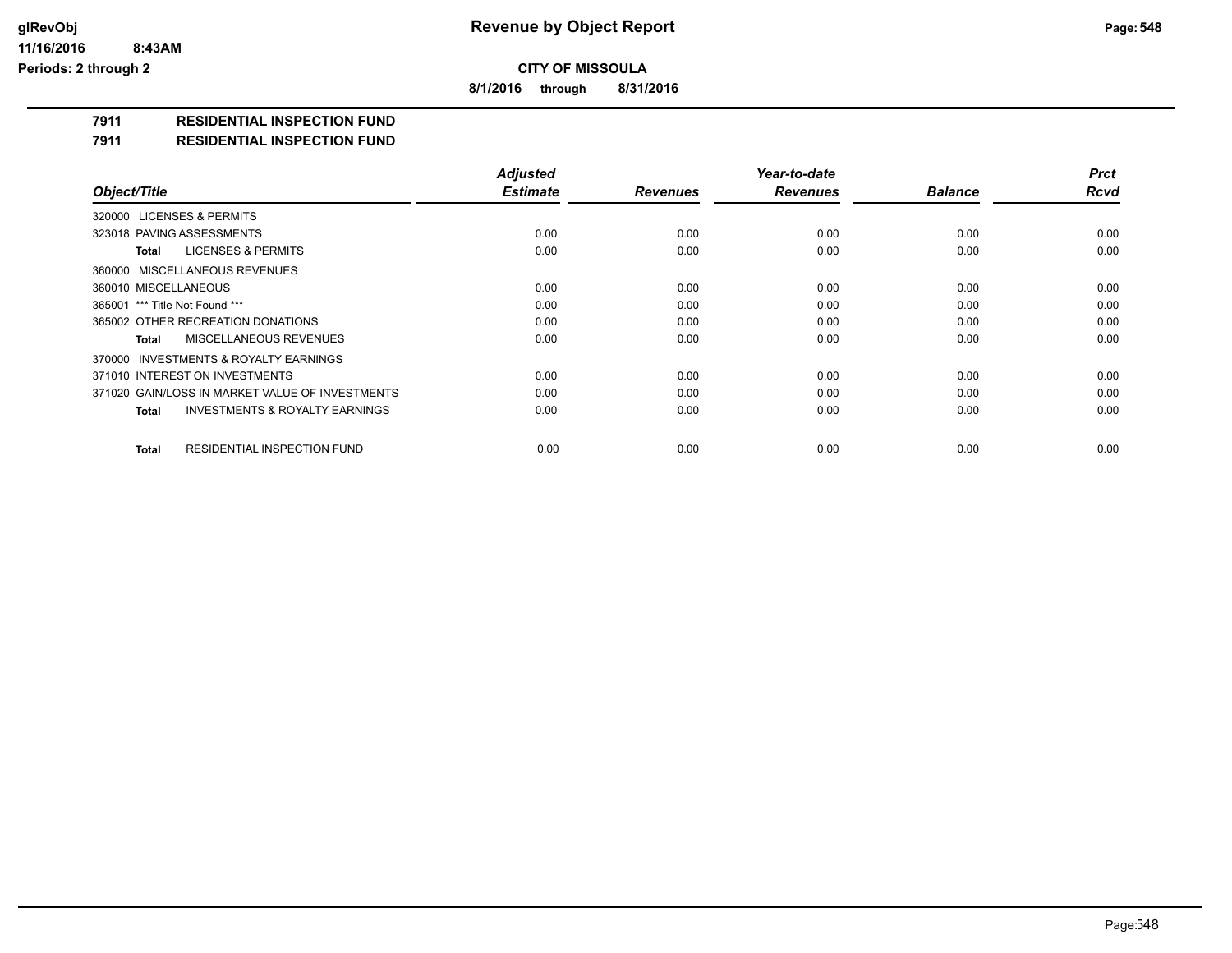**Periods: 2 through 2**

**CITY OF MISSOULA**

**8/1/2016 through 8/31/2016**

### **7911 RESIDENTIAL INSPECTION FUND**

| Object/Title                                              | <b>Adjusted</b><br><b>Estimate</b> | <b>Revenues</b> | Year-to-date<br><b>Revenues</b> | <b>Balance</b> | <b>Prct</b><br><b>Rcvd</b> |
|-----------------------------------------------------------|------------------------------------|-----------------|---------------------------------|----------------|----------------------------|
|                                                           |                                    |                 |                                 |                |                            |
| 320000 LICENSES & PERMITS                                 |                                    |                 |                                 |                |                            |
| 323018 PAVING ASSESSMENTS                                 | 0.00                               | 0.00            | 0.00                            | 0.00           | 0.00                       |
| <b>LICENSES &amp; PERMITS</b><br><b>Total</b>             | 0.00                               | 0.00            | 0.00                            | 0.00           | 0.00                       |
| 360000 MISCELLANEOUS REVENUES                             |                                    |                 |                                 |                |                            |
| 360010 MISCELLANEOUS                                      | 0.00                               | 0.00            | 0.00                            | 0.00           | 0.00                       |
| 365001 *** Title Not Found ***                            | 0.00                               | 0.00            | 0.00                            | 0.00           | 0.00                       |
| 365002 OTHER RECREATION DONATIONS                         | 0.00                               | 0.00            | 0.00                            | 0.00           | 0.00                       |
| <b>MISCELLANEOUS REVENUES</b><br><b>Total</b>             | 0.00                               | 0.00            | 0.00                            | 0.00           | 0.00                       |
| 370000 INVESTMENTS & ROYALTY EARNINGS                     |                                    |                 |                                 |                |                            |
| 371010 INTEREST ON INVESTMENTS                            | 0.00                               | 0.00            | 0.00                            | 0.00           | 0.00                       |
| 371020 GAIN/LOSS IN MARKET VALUE OF INVESTMENT            | 0.00                               | 0.00            | 0.00                            | 0.00           | 0.00                       |
| <b>INVESTMENTS &amp; ROYALTY EARNINGS</b><br><b>Total</b> | 0.00                               | 0.00            | 0.00                            | 0.00           | 0.00                       |
|                                                           |                                    |                 |                                 |                |                            |
| RESIDENTIAL INSPECTION FUND<br><b>Total</b>               | 0.00                               | 0.00            | 0.00                            | 0.00           | 0.00                       |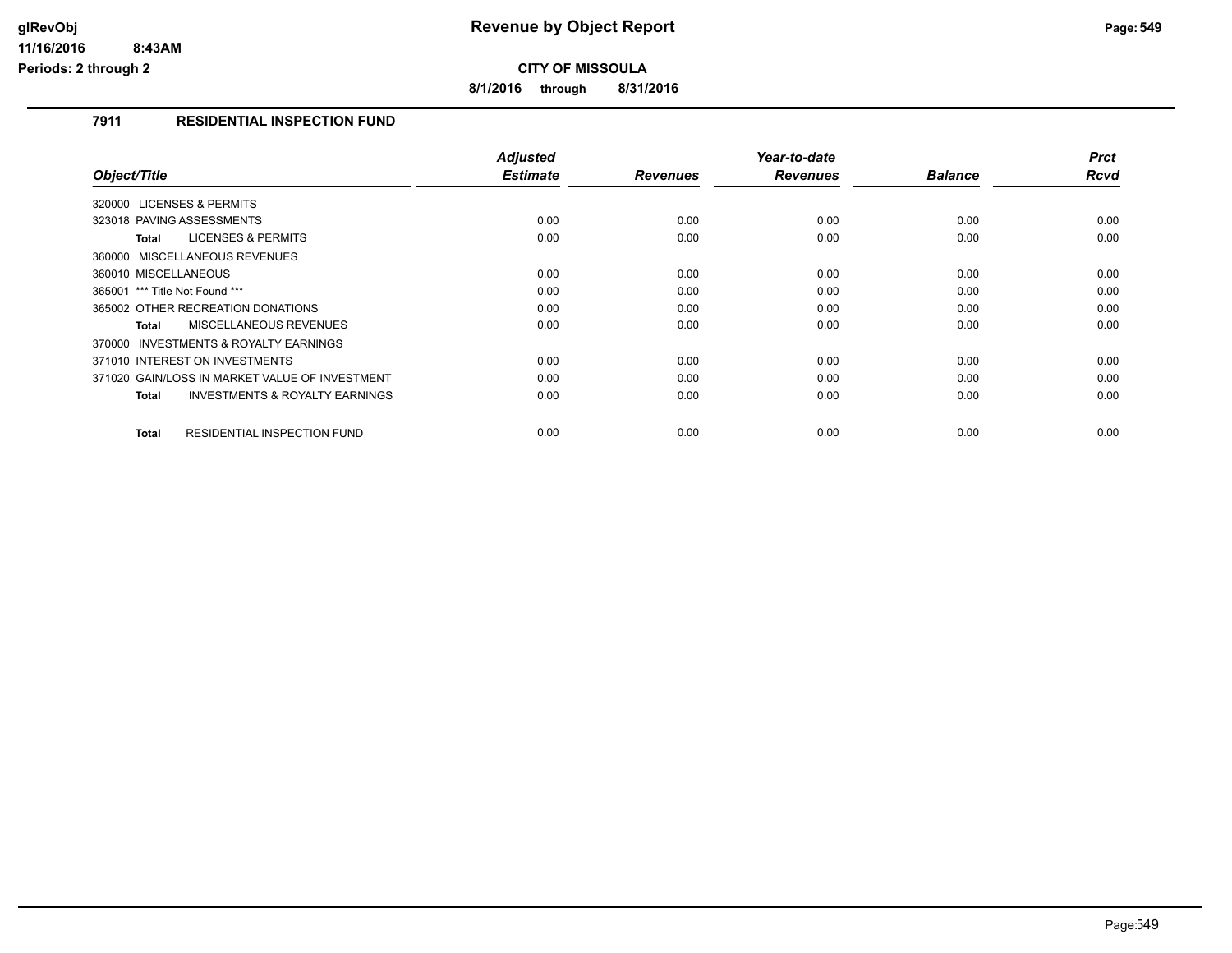**11/16/2016 8:43AM Periods: 2 through 2**

**CITY OF MISSOULA**

**8/1/2016 through 8/31/2016**

#### **9000 GENERAL FIXED ASSETS ACCOUNT GROUP 9000 GENERAL FIXED ASSETS ACCOUNT GROUP**

|                                |                                           | <b>Adjusted</b> |                 | Year-to-date    |                | Prct |
|--------------------------------|-------------------------------------------|-----------------|-----------------|-----------------|----------------|------|
| Object/Title                   |                                           | <b>Estimate</b> | <b>Revenues</b> | <b>Revenues</b> | <b>Balance</b> | Rcvd |
|                                | 380000 OTHER FINANCING SOURCES            |                 |                 |                 |                |      |
| 382000 *** Title Not Found *** |                                           | 0.00            | 0.00            | 0.00            | 0.00           | 0.00 |
| <b>Total</b>                   | OTHER FINANCING SOURCES                   | 0.00            | 0.00            | 0.00            | 0.00           | 0.00 |
| <b>Total</b>                   | <b>GENERAL FIXED ASSETS ACCOUNT GROUP</b> | 0.00            | 0.00            | 0.00            | 0.00           | 0.00 |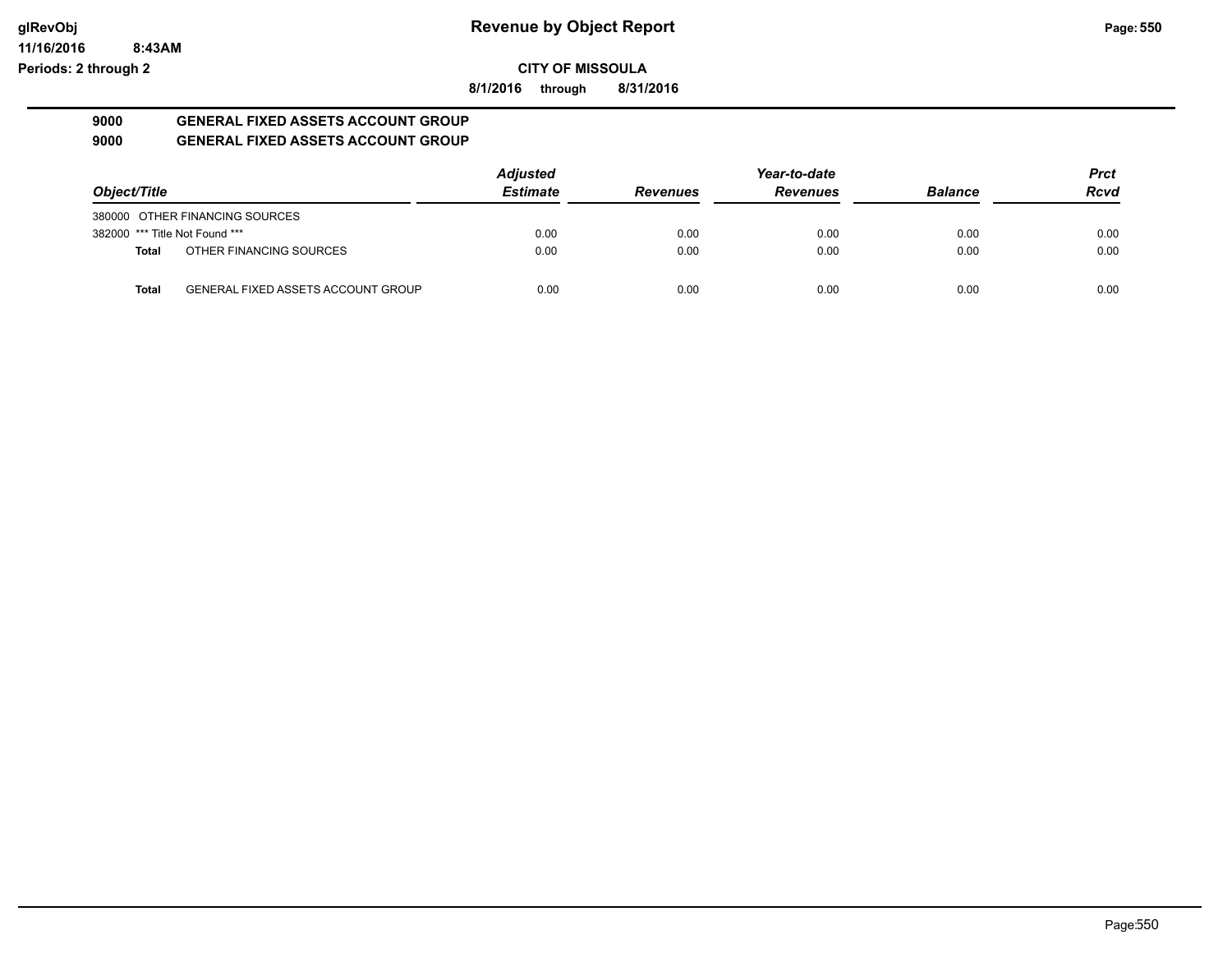**8/1/2016 through 8/31/2016**

#### **9000 GENERAL FIXED ASSETS ACCOUNT GROUP**

| Object/Title                   |                                           | <b>Adjusted</b><br><b>Estimate</b> | <b>Revenues</b> | Year-to-date<br><b>Revenues</b> | <b>Balance</b> | <b>Prct</b><br><b>Rcvd</b> |
|--------------------------------|-------------------------------------------|------------------------------------|-----------------|---------------------------------|----------------|----------------------------|
|                                | 380000 OTHER FINANCING SOURCES            |                                    |                 |                                 |                |                            |
| 382000 *** Title Not Found *** |                                           | 0.00                               | 0.00            | 0.00                            | 0.00           | 0.00                       |
| <b>Total</b>                   | OTHER FINANCING SOURCES                   | 0.00                               | 0.00            | 0.00                            | 0.00           | 0.00                       |
| <b>Total</b>                   | <b>GENERAL FIXED ASSETS ACCOUNT GROUF</b> | 0.00                               | 0.00            | 0.00                            | 0.00           | 0.00                       |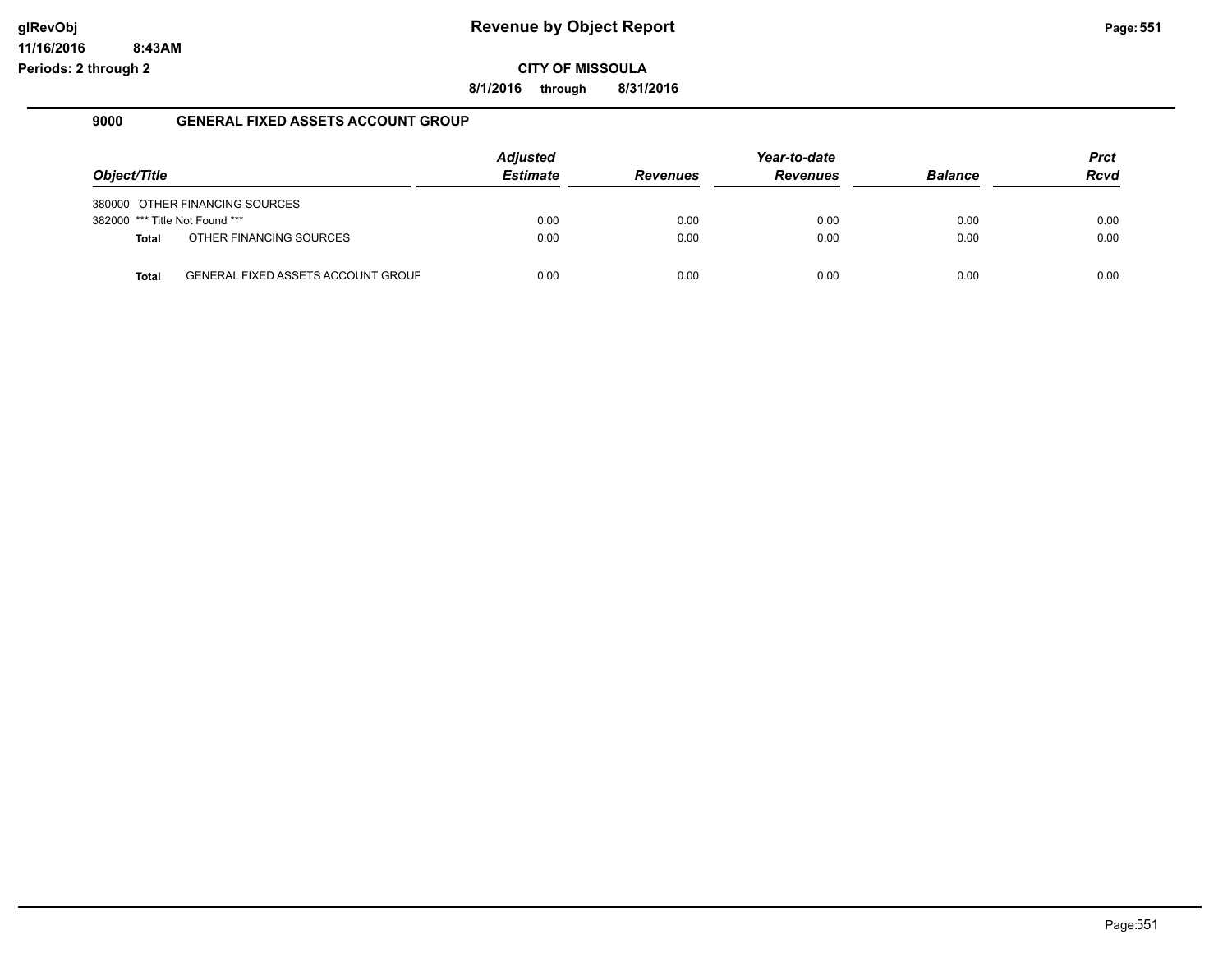**CITY OF MISSOULA 8/1/2016 through 8/31/2016**

#### *Grand Totals*

|                                                | <b>Adjusted</b> |                 | Year-to-date    |                | <b>Prct</b> |
|------------------------------------------------|-----------------|-----------------|-----------------|----------------|-------------|
| Object/Title                                   | <b>Estimate</b> | <b>Revenues</b> | <b>Revenues</b> | <b>Balance</b> | <b>Rcvd</b> |
| 310000 TAXES/ASSESSMENTS                       |                 |                 |                 |                |             |
| 310000 TAXES/ASSESSMENTS                       | 0.00            | 0.00            | 0.00            | 0.00           | 0.00        |
| 311000 GENERAL PROPERTY TAXES                  | 0.00            | 325,140.88      | $-30,414.93$    | 30,414.93      | 0.00        |
| 311001 CURRENT TAXES                           | 0.00            | 0.00            | 0.00            | 0.00           | 0.00        |
| 311005 DELINQUENT TAXES                        | 0.00            | 0.00            | $-979.92$       | 979.92         | 0.00        |
| 311011 TAX INCREMENT                           | 0.00            | 66,329.24       | 3,320.41        | $-3,320.41$    | 0.00        |
| 311030 MOTOR VEHICLE TAXES                     | 0.00            | 132,535.39      | $-146,532.09$   | 146,532.09     | 0.00        |
| 312000 PENALTIES & INTEREST - DELINQUENT TAXES | 0.00            | 0.00            | 0.00            | 0.00           | 0.00        |
| 312001 PENALTIES & INTEREST                    | 0.00            | 13,803.88       | $-81.13$        | 81.13          | 0.00        |
| 314000 PROP TAX - OTHER THAN ASSESSED VAL      | 0.00            | 0.00            | 0.00            | 0.00           | 0.00        |
| 314001 LIGHT VEHICLE TAX                       | 0.00            | 0.00            | 0.00            | 0.00           | 0.00        |
| 314100 TBID REVENUE                            | 0.00            | 0.00            | 0.00            | 0.00           | 0.00        |
| TAXES/ASSESSMENTS<br><b>Total</b>              | 0.00            | 537,809.39      | $-174,687.66$   | 174,687.66     | 0.00        |
| 320000 LICENSES & PERMITS                      |                 |                 |                 |                |             |
| 322011 LIQUOR LICENSES                         | 0.00            | 0.00            | 0.00            | 0.00           | 0.00        |
| 322012 BEER LICENSES                           | 0.00            | 0.00            | 0.00            | 0.00           | 0.00        |
| 322013 WINE LICENSES                           | 0.00            | 0.00            | 0.00            | 0.00           | 0.00        |
| 322014 GOING OUT OF BUSINESS LICENSE           | 0.00            | 0.00            | 0.00            | 0.00           | 0.00        |
| 322020 GENERAL BUSINESS/PROF/OCCUPATIONAL LIC  | 0.00            | 16,268.44       | 20,393.68       | $-20,393.68$   | 0.00        |
| 322021 RENTAL LICENSES                         | 0.00            | 245.00          | 126.92          | $-126.92$      | 0.00        |
| 322022 BLIC PENALTIES & LICENSES               | 0.00            | 2,782.34        | $-2,216.55$     | 2,216.55       | 0.00        |
| 322023 TOURIST HOME REGISTRATION               | 0.00            | 0.00            | 0.00            | 0.00           | 0.00        |
| 322031 FRANCHISE FEE - AT&T                    | 0.00            | 171,221.56      | 0.00            | 0.00           | 0.00        |
| 322034 PEG ACCESS                              | 0.00            | 9,737.33        | 0.00            | 0.00           | 0.00        |
| 323011 BUILDING PERMITS                        | 0.00            | 192,894.83      | 337,532.37      | $-337,532.37$  | 0.00        |
| 323012 ELECTRICAL PERMITS                      | 0.00            | 25,970.16       | 52,437.14       | $-52,437.14$   | 0.00        |
| 323013 PLUMBING PERMITS                        | 0.00            | 17,708.00       | 30,759.00       | $-30,759.00$   | 0.00        |
| 323014 BLDG PERMIT REVIEW FEE                  | 0.00            | 0.00            | 0.00            | 0.00           | 0.00        |
| 323015 EXCAVATING PERMITS                      | 0.00            | 37,170.80       | 119,580.11      | $-119,580.11$  | 0.00        |
| 323016 MOVING PERMITS                          | 0.00            | 424.00          | 848.00          | $-848.00$      | 0.00        |
| 323017 MECHANICAL PERMITS                      | 0.00            | 10,365.00       | 17,661.00       | $-17,661.00$   | 0.00        |
| 323018 PAVING ASSESSMENTS                      | 0.00            | 0.00            | 0.00            | 0.00           | 0.00        |
| 323019 ALARM USERS PERMITS                     | 0.00            | 754.00          | 10,062.00       | $-10,062.00$   | 0.00        |
| 323020 FENCE PERMITS                           | 0.00            | 700.00          | 2,667.00        | $-2,667.00$    | 0.00        |
| 323021 PAVING PERMITS                          | 0.00            | 4,575.00        | 7,116.00        | $-7,116.00$    | 0.00        |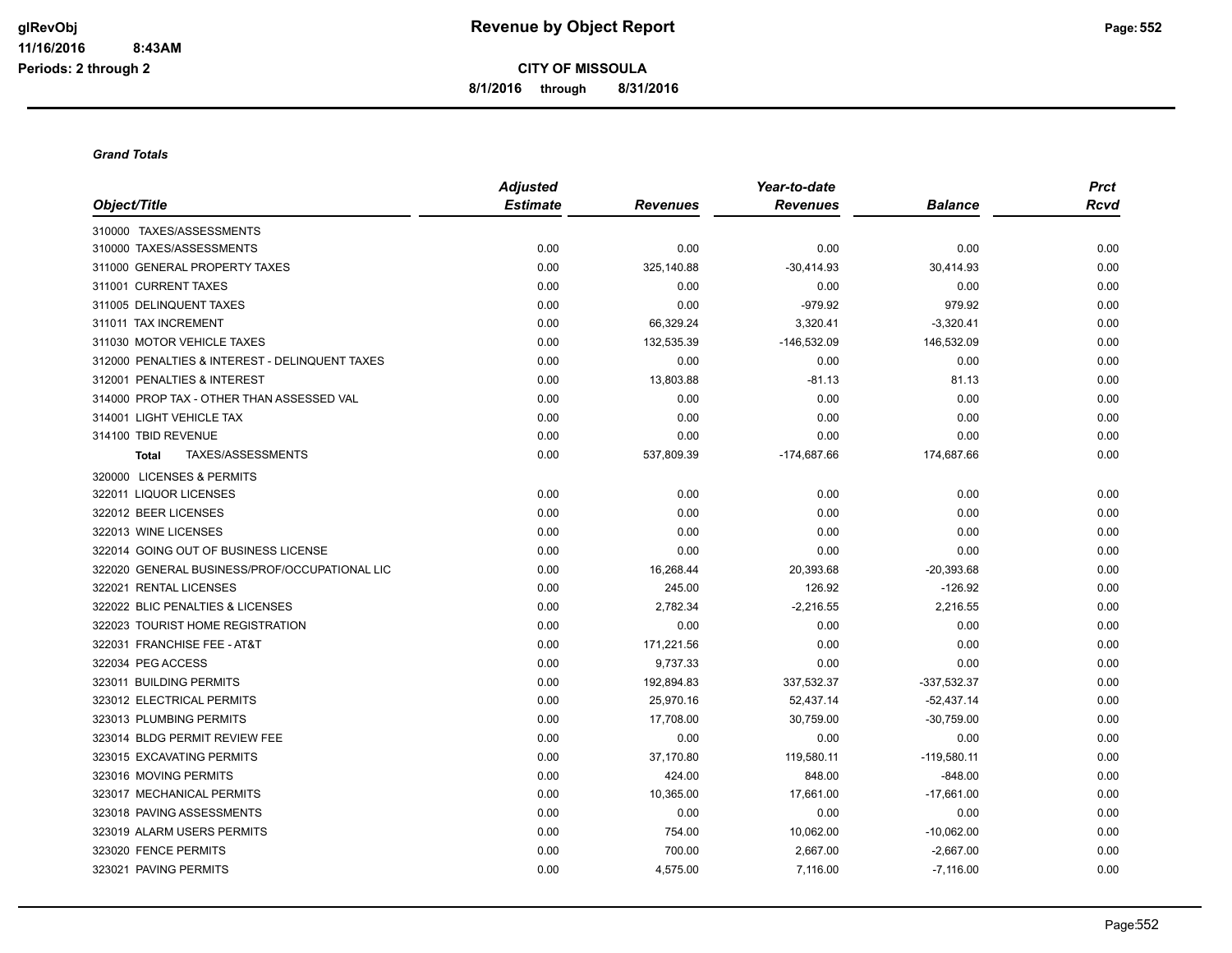**8/1/2016 through 8/31/2016**

| Object/Title                                   | <b>Adjusted</b><br><b>Estimate</b> | <b>Revenues</b> | Year-to-date<br><b>Revenues</b> | <b>Balance</b> | <b>Prct</b><br><b>Rcvd</b> |
|------------------------------------------------|------------------------------------|-----------------|---------------------------------|----------------|----------------------------|
| 323022 GRADING/DRAINAGE PERMITS                | 0.00                               | 1,149.00        | 4,195.00                        | $-4,195.00$    | 0.00                       |
| 323023 ADA ACCESS PERMITS                      | 0.00                               | 2,275.00        | 3,316.00                        | $-3,316.00$    | 0.00                       |
| 323025 STREET USE PERMITS                      | 0.00                               | 580.00          | 725.00                          | $-725.00$      | 0.00                       |
| 323026 PYROTECHNICS PERMITS                    | 0.00                               | 2,364.00        | 2,364.00                        | $-2,364.00$    | 0.00                       |
| 323027 HAULER PERMITS                          | 0.00                               | 150.00          | 150.00                          | $-150.00$      | 0.00                       |
| 323030 ANIMAL LICENSES                         | 0.00                               | 1,092.52        | 2,155.99                        | $-2,155.99$    | 0.00                       |
| 323031 CHICKEN LICENSES                        | 0.00                               | 90.00           | 165.00                          | $-165.00$      | 0.00                       |
| 323052 STORM WATER POLLUTION PREVENTION PERMIT | 0.00                               | 1,194.00        | 1,766.00                        | $-1,766.00$    | 0.00                       |
| 323054 ZONING COMPLIANCE PERMITS               | 0.00                               | 2,065.00        | 3,319.00                        | $-3,319.00$    | 0.00                       |
| 323055 FLOOD PLAIN PERMITS                     | 0.00                               | 1,762.00        | 2,308.00                        | $-2,308.00$    | 0.00                       |
| 323056 SIGN PERMITS                            | 0.00                               | 798.00          | 1,981.00                        | $-1,981.00$    | 0.00                       |
| 323057 SIDEWALK CAFE PERMIT                    | 0.00                               | 0.00            | 0.00                            | 0.00           | 0.00                       |
| <b>LICENSES &amp; PERMITS</b><br>Total         | 0.00                               | 504,335.98      | 619,411.66                      | $-619,411.66$  | 0.00                       |
| 330000 INTERGOVERNMENTAL REVENUES              |                                    |                 |                                 |                |                            |
| 330000 INTERGOVERNMENTAL REVENUES              | 0.00                               | 188,064.31      | 144,226.34                      | $-144,226.34$  | 0.00                       |
| 330005 MUTD GRANT ADMIN FEE                    | 0.00                               | 0.00            | 0.00                            | 0.00           | 0.00                       |
| 331000 FEDERAL GRANTS                          | 0.00                               | 0.00            | 0.00                            | 0.00           | 0.00                       |
| 331001 BYRNE DISCRETIONARY                     | 0.00                               | 0.00            | 0.00                            | 0.00           | 0.00                       |
| 331002 COUNTY ASSISTANCE CIP PROJECTS          | 0.00                               | 0.00            | 0.00                            | 0.00           | 0.00                       |
| 331003 STATE HOME PROGRAM INCOME               | 0.00                               | 0.00            | 0.00                            | 0.00           | 0.00                       |
| 331004 CITY ASSESSMENTS                        | 0.00                               | 0.00            | 0.00                            | 0.00           | 0.00                       |
| 331005 WESTERN FEDERAL LANDS GRANT             | 0.00                               | 0.00            | 0.00                            | 0.00           | 0.00                       |
| 331010 ENTITLEMENT - CDBG                      | 0.00                               | 0.00            | $-54,037.12$                    | 54,037.12      | 0.00                       |
| 331011 NSP GRANT/SILVERTIP PROJECT             | 0.00                               | 0.00            | 0.00                            | 0.00           | 0.00                       |
| 331012 ARRA/CDBG STIMULUS REVENUE              | 0.00                               | 0.00            | 0.00                            | 0.00           | 0.00                       |
| 331013 NORTHSIDE PED BRIDGE/ARRA-CDBG GRANT    | 0.00                               | 0.00            | 0.00                            | 0.00           | 0.00                       |
| 331014 EECBG GRANT                             | 0.00                               | 0.00            | 0.00                            | 0.00           | 0.00                       |
| 331016 HOMEWORD 1800 PHILLIPS                  | 0.00                               | 0.00            | 0.00                            | 0.00           | 0.00                       |
| 331017 HUD 6.7M/SILVERTIP APTS                 | 0.00                               | 0.00            | 0.00                            | 0.00           | 0.00                       |
| 331018 MHA 1M/SILVERTIP APTS                   | 0.00                               | 0.00            | 0.00                            | 0.00           | 0.00                       |
| 331022 EQUIPMENT GRANT                         | 0.00                               | 0.00            | 0.00                            | 0.00           | 0.00                       |
| 331023 COPS HIRING GRANT 2011                  | 0.00                               | 0.00            | 0.00                            | 0.00           | 0.00                       |
| 331024 DEPT OF JUSTICE GRANTS                  | 0.00                               | 32,813.26       | 0.00                            | 0.00           | 0.00                       |
| 331025 DV ACCOUNTABILITY PROJECT               | 0.00                               | 0.00            | 0.00                            | 0.00           | 0.00                       |
| 331026 FY09 POLICE ICAC FEDERAL GRANT          | 0.00                               | 15,747.65       | 0.00                            | 0.00           | 0.00                       |
| 331027 JAG GRANTS REVENUE                      | 0.00                               | 0.00            | $-165.37$                       | 165.37         | 0.00                       |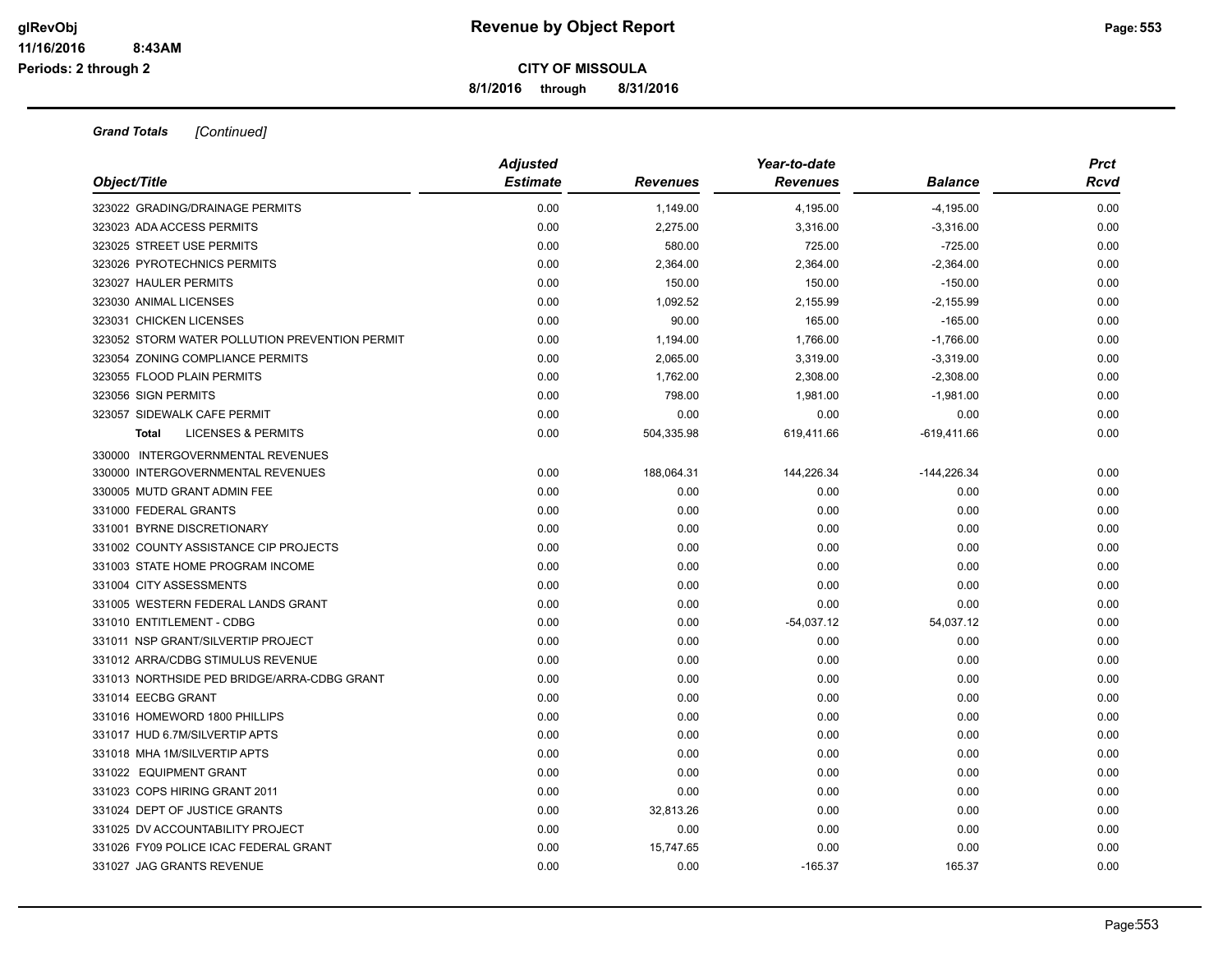**8/1/2016 through 8/31/2016**

| Object/Title                                                                     | <b>Adjusted</b><br><b>Estimate</b> | <b>Revenues</b>   | Year-to-date<br><b>Revenues</b> | <b>Balance</b>       | <b>Prct</b><br><b>Rcvd</b> |
|----------------------------------------------------------------------------------|------------------------------------|-------------------|---------------------------------|----------------------|----------------------------|
| 331028 JAG VII                                                                   | 0.00                               | 0.00              | 0.00                            | 0.00                 | 0.00                       |
| 331029 CHRP GRANT                                                                | 0.00                               | 0.00              | 0.00                            | 0.00                 | 0.00                       |
| 331030 COMMUNITY RESOURCE OFFICER/MCPS                                           | 0.00                               | 0.00              | 0.00                            | 0.00                 | 0.00                       |
| 331031 EECBG REVOLVING LOAN                                                      | 0.00                               | 0.00              | 0.00                            | 0.00                 | 0.00                       |
| 331033 WORD                                                                      | 0.00                               | 0.00              | 0.00                            | 0.00                 | 0.00                       |
| 331050 ISTEA/CTEP GRANT                                                          | 0.00                               | 0.00              | 0.00                            | 0.00                 | 0.00                       |
| 331051 ISTEA/CTEP-HIGGINS HILL/BECKWITH                                          | 0.00                               | 0.00              | 0.00                            | 0.00                 | 0.00                       |
| 331052 MDT CMAQ STRIPING GRANT                                                   | 0.00                               | 0.00              | 0.00                            | 0.00                 | 0.00                       |
| 331053 CTEP PLAYFAIR                                                             | 0.00                               | 0.00              | 0.00                            | 0.00                 | 0.00                       |
| 331054 FHWA PL GRANT                                                             | 0.00                               | 0.00              | $-173,636.00$                   | 173,636.00           | 0.00                       |
| 331055 FTA GRANT                                                                 | 0.00                               | 0.00              | $-30,696.00$                    | 30,696.00            | 0.00                       |
| 331056 MDT FEDERAL CMAQ                                                          | 0.00                               | 110,789.21        | 49,077.21                       | $-49,077.21$         | 0.00                       |
| 331060 NATL RECREATION TRAILS GRANTS                                             | 0.00                               | 0.00              | 0.00                            | 0.00                 | 0.00                       |
| 331090 EPA GRANT                                                                 | 0.00                               | 0.00              | $-212,016.23$                   | 212,016.23           | 0.00                       |
| 331091 US DOT HMEP GRANT                                                         | 0.00                               |                   | 19,441.86                       |                      | 0.00                       |
| 331112 SAFER GRANT                                                               | 0.00                               | 19,441.86<br>0.00 | 0.00                            | $-19,441.86$<br>0.00 | 0.00                       |
| 331113 *** Title Not Found ***                                                   | 0.00                               | 0.00              | 0.00                            | 0.00                 | 0.00                       |
| 331114 TITLE III GRANT-MSLA CO                                                   | 0.00                               | 0.00              | 0.00                            | 0.00                 | 0.00                       |
| 331153 RUSSELL S 3RD IMPROVEMENTS                                                | 0.00                               | 0.00              | 0.00                            | 0.00                 | 0.00                       |
| 331154 CTEP-MILWAUKEE RR TRAIL                                                   | 0.00                               | 0.00              | 0.00                            | 0.00                 | 0.00                       |
|                                                                                  |                                    |                   |                                 |                      |                            |
| 331155 CTEP/GRANT CREEK TRAIL BCN<br>331156 CTEP GRANTS                          | 0.00                               | 0.00              | 0.00                            | 0.00                 | 0.00                       |
| 331159 CTEP-U OF M CROSSWALK PROJECT                                             | 0.00<br>0.00                       | 0.00<br>0.00      | 0.00                            | 0.00                 | 0.00                       |
|                                                                                  |                                    |                   | 0.00                            | 0.00                 | 0.00                       |
| 331160 SAFE ROUTES TO SCHOOLS fY08 \$82,500                                      | 0.00                               | 0.00              | 0.00                            | 0.00                 | 0.00                       |
| 331161 CTEP-LOLO ST/BRIDGE TO DUNCAN S/C<br>331170 HISTORICAL PRESERVATION GRANT | 0.00                               | 0.00              | 0.00                            | 0.00                 | 0.00                       |
| 331178 DUI TASK FORCE GRANT                                                      | 0.00                               | 0.00              | 0.00                            | 0.00                 | 0.00                       |
|                                                                                  | 0.00                               | 0.00              | 0.00                            | 0.00                 | 0.00                       |
| 331180 LIBRARY LITERACY GRANT                                                    | 0.00                               | 0.00              | 0.00                            | 0.00                 | 0.00                       |
| 331181 CTEP/CMAQ MADISON ST TO U CONNECTOR                                       | 0.00                               | 0.00              | 0.00                            | 0.00                 | 0.00                       |
| 331990 IRS REIMB/DEBT SVS INTEREST                                               | 0.00                               | 0.00              | 0.00                            | 0.00                 | 0.00                       |
| 331992 FEDERAL ARRA GRANTS                                                       | 0.00                               | 0.00              | 0.00                            | 0.00                 | 0.00                       |
| 334013 STATE GRANT - OT SEATBELT                                                 | 0.00                               | 0.00              | 0.00                            | 0.00                 | 0.00                       |
| 334014 *** Title Not Found ***                                                   | 0.00                               | 0.00              | 0.00                            | 0.00                 | 0.00                       |
| 334015 COPS TECHNOLOGY GRANT                                                     | 0.00                               | 0.00              | 0.00                            | 0.00                 | 0.00                       |
| 334016 BULLETPROOF VEST GRANT                                                    | 0.00                               | 0.00              | 0.00                            | 0.00                 | 0.00                       |
| 334017 SCHOOL RESOURCE OFFICER                                                   | 0.00                               | 288,850.00        | 68,850.00                       | $-68,850.00$         | 0.00                       |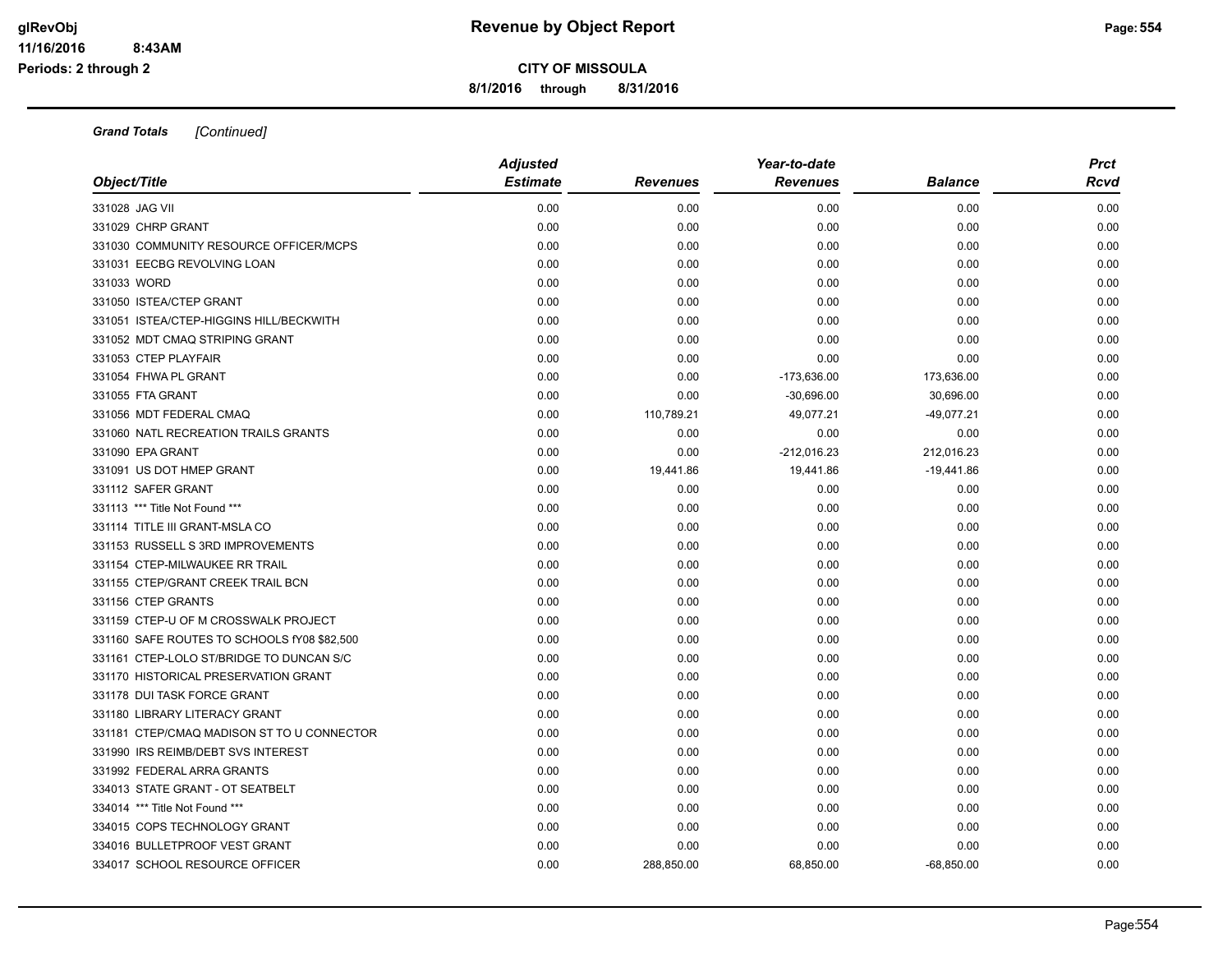**8/1/2016 through 8/31/2016**

| Object/Title                                  | <b>Adjusted</b><br><b>Estimate</b> | <b>Revenues</b> | Year-to-date<br><b>Revenues</b> | <b>Balance</b> | <b>Prct</b><br>Rcvd |
|-----------------------------------------------|------------------------------------|-----------------|---------------------------------|----------------|---------------------|
| 334018 STATE GRANT - CAPITAL                  | 0.00                               | 0.00            | 0.00                            | 0.00           | 0.00                |
| 334020 UNDERAGE DRINKING GRANT                | 0.00                               | 0.00            | 0.00                            | 0.00           | 0.00                |
| 334025 COUNTY WEED                            | 0.00                               | 0.00            | 0.00                            | 0.00           | 0.00                |
| 334026 FOREST HEALTH GRANT                    | 0.00                               | 0.00            | 0.00                            | 0.00           | 0.00                |
| 334028 DEPT OF AG INTERN GRANT                | 0.00                               | 0.00            | 0.00                            | 0.00           | 0.00                |
| 334040 GAS TAX APPORTIONMENT                  | 0.00                               | 90,125.79       | 180,251.60                      | $-180,251.60$  | 0.00                |
| 334045 MONTANA DEPARTMENT TRANSPORTATION      | 0.00                               | 0.00            | 0.00                            | 0.00           | 0.00                |
| 334056 BANK CORP. LIC. TAX - (PREVIOUS YEARS) | 0.00                               | 0.00            | 0.00                            | 0.00           | 0.00                |
| 334061 IMPACT FEES-CLEARING ACCOUNT           | 0.00                               | 0.00            | 0.00                            | 0.00           | 0.00                |
| 334071 DEQ/RIVER WATER SAMPLING               | 0.00                               | 0.00            | 0.00                            | 0.00           | 0.00                |
| 334076 BIG SKY TRUST FUND GRANTS              | 0.00                               | 0.00            | 0.00                            | 0.00           | 0.00                |
| 334112 WELLNESS GRANT                         | 0.00                               | 0.00            | 0.00                            | 0.00           | 0.00                |
| 334120 TSEP GRANT                             | 0.00                               | 0.00            | 0.00                            | 0.00           | 0.00                |
| 334121 DNRC GRANT                             | 0.00                               | 0.00            | 0.00                            | 0.00           | 0.00                |
| 334122 RENEWABLE RESOURCE GRANTS              | 0.00                               | 0.00            | $-49,800.00$                    | 49,800.00      | 0.00                |
| 334123 MAQI FEDERAL ASSISTANCE                | 0.00                               | 0.00            | 0.00                            | 0.00           | 0.00                |
| 334124 GRANTS-CIP                             | 0.00                               | 0.00            | 0.00                            | 0.00           | 0.00                |
| 334125 FIRE FIGHTER GRANT                     | 0.00                               | 0.00            | 0.00                            | 0.00           | 0.00                |
| 334126 DEVELOPER ASSESSMENTS                  | 0.00                               | 0.00            | 0.00                            | 0.00           | 0.00                |
| 334127 TONKIN TRAIL - FISH WILDLIFE PARKS     | 0.00                               | 0.00            | 0.00                            | 0.00           | 0.00                |
| 334128 CDBG FIRE HYDRANT GRANT                | 0.00                               | 0.00            | 0.00                            | 0.00           | 0.00                |
| 334140 DNRC GRANT                             | 0.00                               | 0.00            | 0.00                            | 0.00           | 0.00                |
| 334143 MONTANA TOURISM GRANT                  | 0.00                               | 0.00            | 0.00                            | 0.00           | 0.00                |
| 334145 WESTERN MT MENTAL HEALTH CTR           | 0.00                               | 0.00            | 0.00                            | 0.00           | 0.00                |
| 334146 ADDI FUNDS-1ST TIME HOMEBUYERS         | 0.00                               | 0.00            | 0.00                            | 0.00           | 0.00                |
| 334149 MISSOULA HOMEOWNERSHIP PROGRAM         | 0.00                               | 0.00            | 0.00                            | 0.00           | 0.00                |
| 334153 FY14 DISTRICT XI HRC TBRA              | 0.00                               | 0.00            | $-15,989.01$                    | 15,989.01      | 0.00                |
| 334154 HOMEWORD SWEETGRASS                    | 0.00                               | 0.00            | 0.00                            | 0.00           | 0.00                |
| 334155 FY08 NMCDC                             | 0.00                               | 0.00            | 0.00                            | 0.00           | 0.00                |
| 334156 *** Title Not Found ***                | 0.00                               | 27,882.97       | 27,882.97                       | $-27,882.97$   | 0.00                |
| 334157 FY09 MHA                               | 0.00                               | 0.00            | 0.00                            | 0.00           | 0.00                |
| 334159 FY09 HOMEWORD                          | 0.00                               | 0.00            | 0.00                            | 0.00           | 0.00                |
| 334160 FY09 NMCDC                             | 0.00                               | 0.00            | 0.00                            | 0.00           | 0.00                |
| 334161 FY10 DISTRICT XI HRC                   | 0.00                               | 0.00            | 0.00                            | 0.00           | 0.00                |
| 334163 FY10 homeWORD/SOLSTICE APT             | 0.00                               | 0.00            | 0.00                            | 0.00           | 0.00                |
| 334251 RTP/TAP STATE GRANTS                   | 0.00                               | 0.00            | $-2,548.00$                     | 2,548.00       | 0.00                |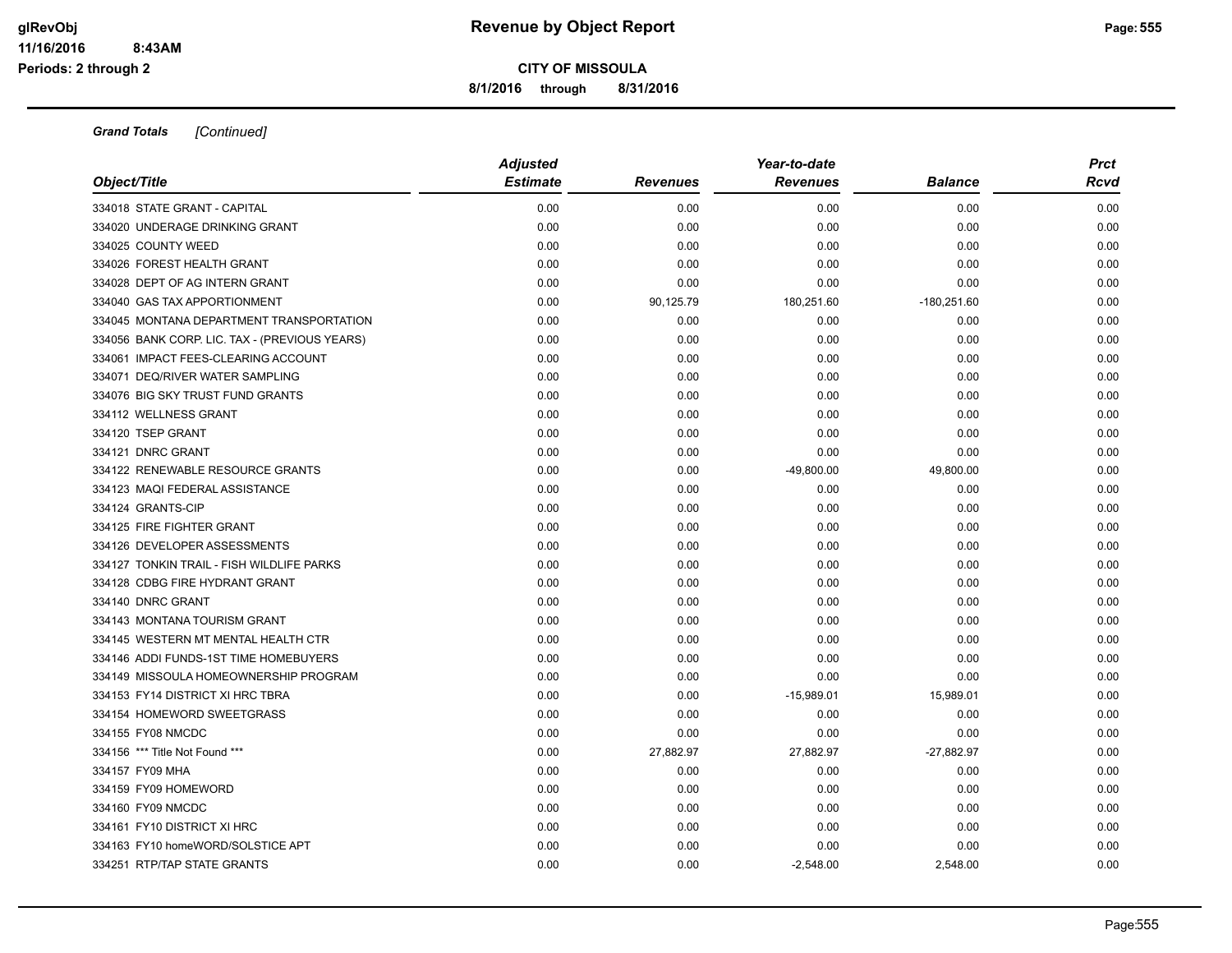**8/1/2016 through 8/31/2016**

|                                                   | <b>Adjusted</b> |                 | Year-to-date    |                | <b>Prct</b> |
|---------------------------------------------------|-----------------|-----------------|-----------------|----------------|-------------|
| Object/Title                                      | <b>Estimate</b> | <b>Revenues</b> | <b>Revenues</b> | <b>Balance</b> | <b>Rcvd</b> |
| 334990 ARRA FUNDING                               | 0.00            | 0.00            | 0.00            | 0.00           | 0.00        |
| 334991 ARRA HB645 FUNDING                         | 0.00            | 0.00            | 0.00            | 0.00           | 0.00        |
| 334992 ARRA LOAN                                  | 0.00            | 0.00            | 0.00            | 0.00           | 0.00        |
| 335075 STATE GAMBLING/VIDEO/KENO/BINGO FEES       | 0.00            | 0.00            | 1,175.00        | $-1,175.00$    | 0.00        |
| 335077 STATE KENO/BINGO PROCEEDS TAX              | 0.00            | 0.00            | 0.00            | 0.00           | 0.00        |
| 335210 PERSONAL PROPERTY TAX REIMBURSEMENT        | 0.00            | 0.00            | 0.00            | 0.00           | 0.00        |
| 335230 HB 124 REVENUE                             | 0.00            | 0.00            | 0.00            | 0.00           | 0.00        |
| 335250 STATE REIMB - SB #184                      | 0.00            | 0.00            | 0.00            | 0.00           | 0.00        |
| 336001 MDT REIMBURSEMENTS                         | 0.00            | 0.00            | 0.00            | 0.00           | 0.00        |
| 336020 STATE PENSION CONTRIBUTION                 | 0.00            | 0.00            | 0.00            | 0.00           | 0.00        |
| 336021 STATE CONTRIB - POLICE RETIREMENT          | 0.00            | 0.00            | 167,843.74      | $-167,843.74$  | 0.00        |
| 336022 STATE CONTRIB. - FIRE RETIREMENT           | 0.00            | 0.00            | 181,893.16      | -181,893.16    | 0.00        |
| 336023 STATE CONTRIB. - PERS                      | 0.00            | 0.00            | 0.00            | 0.00           | 0.00        |
| 336030 COUNTY CONTRIBUTION                        | 0.00            | 0.00            | 0.00            | 0.00           | 0.00        |
| 337000 LOCAL GRANTS                               | 0.00            | 5,000.00        | 0.00            | 0.00           | 0.00        |
| 337002 MRA GRANT                                  | 0.00            | 0.00            | 0.00            | 0.00           | 0.00        |
| 337003 HEALTH DEPT-STORM WATER MGMT               | 0.00            | 0.00            | 0.00            | 0.00           | 0.00        |
| 337004 MRA GRANTS                                 | 0.00            | 0.00            | 0.00            | 0.00           | 0.00        |
| 337009 *** Title Not Found ***                    | 0.00            | 0.00            | 0.00            | 0.00           | 0.00        |
| 337010 COUNTY REIMBURSEMENT-DEANOS                | 0.00            | 0.00            | 0.00            | 0.00           | 0.00        |
| 337012 LEGAL SERVICES-CONTRACTED/REIMB.           | 0.00            | 0.00            | 0.00            | 0.00           | 0.00        |
| 337013 MUTD SIGN MAINTENANCE AGREEMENT            | 0.00            | 0.00            | 0.00            | 0.00           | 0.00        |
| 338000 LOCAL SHARING OF TAX INCREMENT             | 0.00            | 0.00            | 0.00            | 0.00           | 0.00        |
| 338001 EXCESS PLEDGED TAX INCREMENT RETURNED      | 0.00            | 0.00            | 0.00            | 0.00           | 0.00        |
| 338100 PLANNING MILLS PASSED THRU COUNTY          | 0.00            | 0.00            | 0.00            | 0.00           | 0.00        |
| 339000 PAYMENT IN LIEU OF TAXES                   | 0.00            | 0.00            | 0.00            | 0.00           | 0.00        |
| <b>INTERGOVERNMENTAL REVENUES</b><br><b>Total</b> | 0.00            | 778,715.05      | 301,754.15      | $-301,754.15$  | 0.00        |
| 340000 CHARGES FOR SERVICES                       |                 |                 |                 |                |             |
| 340051 GRILL VAN CONCESSIONS                      | 0.00            | 9,500.25        | 23,793.80       | $-23,793.80$   | 0.00        |
| 341009 BLDG ADMIN FEES                            | 0.00            | 0.00            | 0.00            | 0.00           | 0.00        |
| 341010 MISCELLANEOUS COLLECTIONS                  | 0.00            | 0.00            | 75.00           | $-75.00$       | 0.00        |
| 341011 TRANSPORTATION ADMIN FEES                  | 0.00            | 0.00            | 0.00            | 0.00           | 0.00        |
| 341012 MAYORS PROCLAMATION FEES                   | 0.00            | 0.00            | 0.00            | 0.00           | 0.00        |
| 341013 AIR FUND FEES                              | 0.00            | 0.00            | 0.00            | 0.00           | 0.00        |
| 341015 SEWER ADMINISTRATION FEES                  | 0.00            | 0.00            | 0.00            | 0.00           | 0.00        |
| 341016 MRA ADMINISTRATION FEES                    | 0.00            | 0.00            | 0.00            | 0.00           | 0.00        |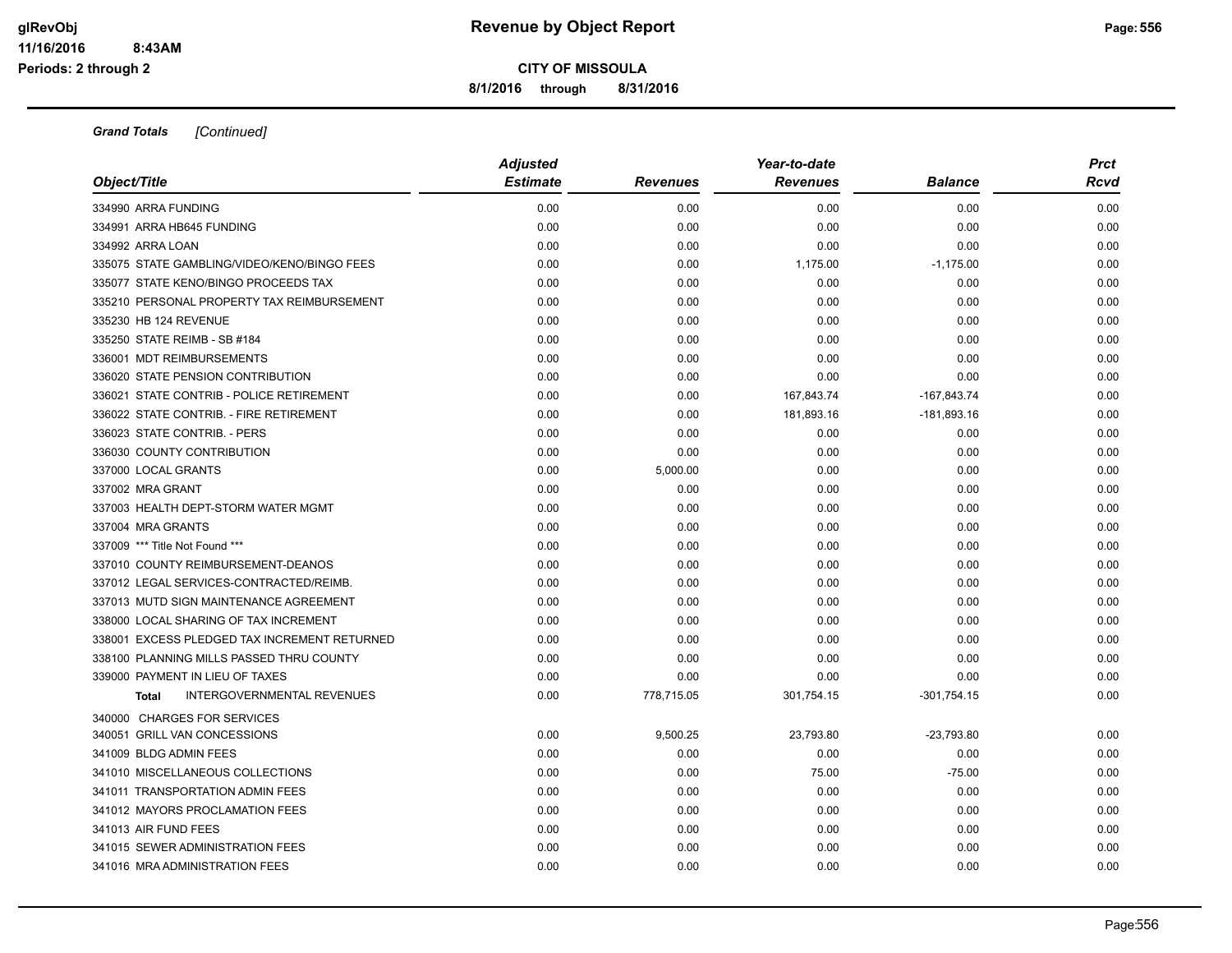**8/1/2016 through 8/31/2016**

| Object/Title                               | <b>Adjusted</b><br><b>Estimate</b> | <b>Revenues</b> | Year-to-date<br><b>Revenues</b> | <b>Balance</b> | <b>Prct</b><br>Rcvd |
|--------------------------------------------|------------------------------------|-----------------|---------------------------------|----------------|---------------------|
| 341017 LIGHTING ADMINISTRATION FEES        | 0.00                               | 0.00            | 0.00                            | 0.00           | 0.00                |
| 341018 PARKING COMM ADMIN FEES             | 0.00                               | 0.00            | 0.00                            | 0.00           | 0.00                |
| 341019 *** Title Not Found ***             | 0.00                               | 0.00            | 0.00                            | 0.00           | 0.00                |
| 341021 SID ADMINISTRATION FEES             | 0.00                               | 0.00            | 0.00                            | 0.00           | 0.00                |
| 341022 PROJECT ADMIN FEES                  | 0.00                               | 0.00            | 0.00                            | 0.00           | 0.00                |
| 341023 PLANNING ADMIN FEES                 | 0.00                               | 0.00            | 0.00                            | 0.00           | 0.00                |
| 341031 STATE REIMB MUNI COURT              | 0.00                               | 0.00            | 0.00                            | 0.00           | 0.00                |
| 341032 IMPACT FEE CLEARING ACCOUNT         | 0.00                               | 465,888.35      | 593,594.69                      | -593,594.69    | 0.00                |
| 341033 IMPACT FEES-PARKS SHARE             | 0.00                               | 0.00            | 0.00                            | 0.00           | 0.00                |
| 341034 IMPACT FEES-FIRE SHARE              | 0.00                               | 0.00            | 0.00                            | 0.00           | 0.00                |
| 341035 IMPACT FEES-POLICE SHARE            | 0.00                               | 0.00            | 0.00                            | 0.00           | 0.00                |
| 341036 IMPACT FEES-COMMUNITY SERVICE SHARE | 0.00                               | 0.00            | 0.00                            | 0.00           | 0.00                |
| 341037 IMPACT FEE-ROAD SHARE               | 0.00                               | 0.00            | 0.00                            | 0.00           | 0.00                |
| 341041 SEWER EXTENSION RECORDING FEES      | 0.00                               | 426.00          | 539.00                          | $-539.00$      | 0.00                |
| 341052 MUNICIPAL COURT FILING FEES         | 0.00                               | 29,105.86       | 29,105.86                       | $-29,105.86$   | 0.00                |
| 341055 CRIME VICTIM SURCHARGE              | 0.00                               | 5,811.73        | 5,811.73                        | $-5,811.73$    | 0.00                |
| 341067 SUBDIVISION EXEMPTION AFFIDAVITS    | 0.00                               | 400.00          | 1,391.16                        | $-1,391.16$    | 0.00                |
| 341068 SUBDIVISON FEES                     | 0.00                               | 0.00            | 1,249.00                        | $-1,249.00$    | 0.00                |
| 341069 REZONING FEES                       | 0.00                               | 0.00            | 0.00                            | 0.00           | 0.00                |
| 341070 DESIGN REVIEW BOARD                 | 0.00                               | 1,795.28        | 4,513.60                        | $-4,513.60$    | 0.00                |
| 341071 BOARD OF ADJUST. ZONING, SIGNS      | 0.00                               | 0.00            | 0.00                            | 0.00           | 0.00                |
| 341072 FLOOD PLAIN-0THER FEES              | 0.00                               | 0.00            | 0.00                            | 0.00           | 0.00                |
| 341073 FIRE PLAN CHECK FEES                | 0.00                               | 6,124.00        | 9,669.00                        | $-9,669.00$    | 0.00                |
| 341074 FIRE INSPECTION FEES                | 0.00                               | 10,524.00       | 16,273.00                       | $-16,273.00$   | 0.00                |
| 341076 ENGINEERING PLAN CHECK FEES         | 0.00                               | 5,569.00        | 10,099.00                       | $-10,099.00$   | 0.00                |
| 341077 ZONING COMPLIANCE INSPECTIONS       | 0.00                               | 0.00            | 0.00                            | 0.00           | 0.00                |
| 341078 ENGINEERING MAP FEES                | 0.00                               | 0.00            | 5.00                            | $-5.00$        | 0.00                |
| 341079 GREASE INTERCEPTOR APPEAL FEES      | 0.00                               | 0.00            | 0.00                            | 0.00           | 0.00                |
| 341090 STREET VACATION PETITION FEES       | 0.00                               | 0.00            | $-1,981.00$                     | 1,981.00       | 0.00                |
| 341091 INSPECTION CODE BOOKS & COPIES      | 0.00                               | 21.75           | 147.50                          | $-147.50$      | 0.00                |
| 341100 GRANT ADMINISTRATION SERVICE FEES   | 0.00                               | 0.00            | 0.00                            | 0.00           | 0.00                |
| 341450 *** Title Not Found ***             | 0.00                               | 0.00            | 0.00                            | 0.00           | 0.00                |
| 342000 *** Title Not Found ***             | 0.00                               | 0.00            | 0.00                            | 0.00           | 0.00                |
| 342010 POLICE/BID AGREEMENT                | 0.00                               | 0.00            | 0.00                            | 0.00           | 0.00                |
| 342012 PD REIMBURSABLE SERVICES            | 0.00                               | 531.66          | 531.66                          | $-531.66$      | 0.00                |
| 342013 SECURITY INVEST FEES                | 0.00                               | 4,332.00        | 5,578.00                        | $-5,578.00$    | 0.00                |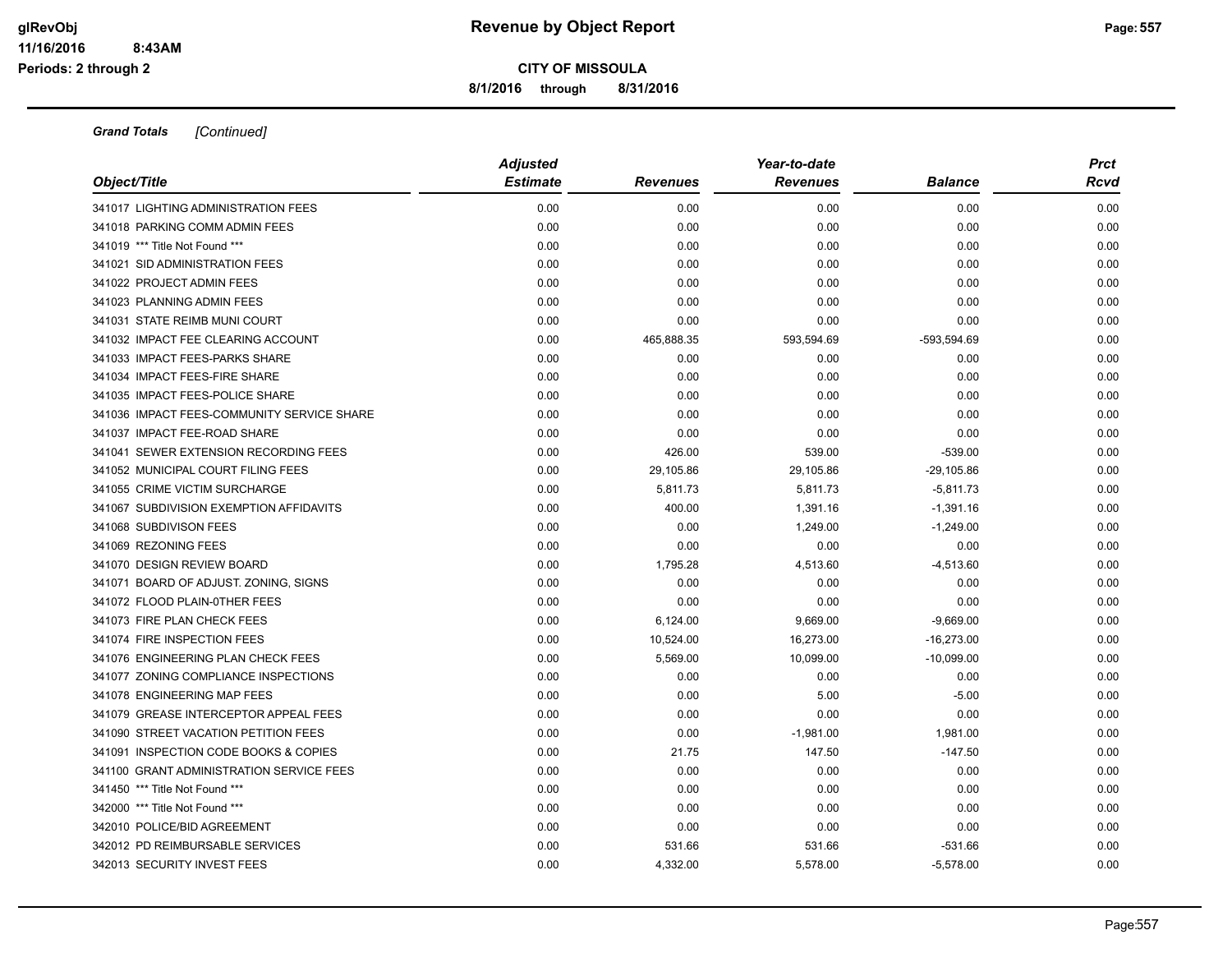**8/1/2016 through 8/31/2016**

|                                             | <b>Adjusted</b> |                 | Year-to-date    |                 | <b>Prct</b> |  |
|---------------------------------------------|-----------------|-----------------|-----------------|-----------------|-------------|--|
| Object/Title                                | <b>Estimate</b> | <b>Revenues</b> | <b>Revenues</b> | <b>Balance</b>  | Rcvd        |  |
| 342014 POLICE DEPARTMENT SERVICE FEES       | 0.00            | 6,931.00        | 5,177.00        | $-5,177.00$     | 0.00        |  |
| 342015 POLICE OVERTIME FEES                 | 0.00            | 13,022.89       | 9,948.94        | $-9,948.94$     | 0.00        |  |
| 342016 POLICE TRAINING FEES                 | 0.00            | 187.29          | 617.01          | $-617.01$       | 0.00        |  |
| 342017 CATERING FEES                        | 0.00            | 525.00          | 910.00          | $-910.00$       | 0.00        |  |
| 342018 DESK REPORTS                         | 0.00            | 2,450.00        | 4,061.00        | $-4,061.00$     | 0.00        |  |
| 342019 ABANDONED VEHICLE REVENUE FEES       | 0.00            | 290.00          | 690.00          | $-690.00$       | 0.00        |  |
| 342020 FIRE DEPARTMENT FEES                 | 0.00            | 0.00            | 80.00           | $-80.00$        | 0.00        |  |
| 342021 CPR EDUCATION PROGRAM                | 0.00            | 420.00          | 1,405.00        | $-1,405.00$     | 0.00        |  |
| 342022 OUTSIDE HIRES                        | 0.00            | 12,347.77       | $-24,351.57$    | 24,351.57       | 0.00        |  |
| 342060 BIKE PROGRAM SALES & FEES            | 0.00            | 0.00            | 0.00            | 0.00            | 0.00        |  |
| 343000 PW REIMBURSABLE SERVICES             | 0.00            | 9,227.56        | 9,227.56        | $-9,227.56$     | 0.00        |  |
| 343001 SIGN FABRICATION & CONTRACTS         | 0.00            | 0.00            | 0.00            | 0.00            | 0.00        |  |
| 343002 OTHER AGENCIES - VEH MAINT           | 0.00            | 0.00            | 117.62          | $-117.62$       | 0.00        |  |
| 343003 STATE PAYMENT - TRAFFIC COUNTS       | 0.00            | 0.00            | 0.00            | 0.00            | 0.00        |  |
| 343004 SPECIAL STATE CONTRACTS              | 0.00            | 0.00            | 0.00            | 0.00            | 0.00        |  |
| 343005 NON-ARRA MOUNTAIN WATER CONTRACT     | 0.00            | 0.00            | 0.00            | 0.00            | 0.00        |  |
| 343006 OTHER GOVT AGENCY-STREET PROJECTS    | 0.00            | 0.00            | 0.00            | 0.00            | 0.00        |  |
| 343008 PRIVATE COMPANY STREET PAYMENTS      | 0.00            | 0.00            | 0.00            | 0.00            | 0.00        |  |
| 343009 TOW CHARGES                          | 0.00            | 0.00            | 0.00            | 0.00            | 0.00        |  |
| 343010 STREET DEPT SALES & SERVICES         | 0.00            | 0.00            | 0.00            | 0.00            | 0.00        |  |
| 343011 STREET AND ROADWAY REPAIR CHARGES    | 0.00            | 0.00            | 0.00            | 0.00            | 0.00        |  |
| 343013 SNOW REMOVAL FEES                    | 0.00            | 0.00            | 126.00          | $-126.00$       | 0.00        |  |
| 343015 PARKING                              | 0.00            | 0.00            | 0.00            | 0.00            | 0.00        |  |
| 343016 METER MONEY                          | 0.00            | 101,622.63      | 184,004.34      | $-184,004.34$   | 0.00        |  |
| 343017 PARKING LEASE REVENUE                | 0.00            | 47,179.00       | 121,740.00      | $-121,740.00$   | 0.00        |  |
| 343018 *** Title Not Found ***              | 0.00            | 9,581.85        | 17,080.80       | $-17,080.80$    | 0.00        |  |
| 343021 WATER FEES                           | 0.00            | 0.00            | 0.00            | 0.00            | 0.00        |  |
| 343026 WATER INSTALLATION CHARGES           | 0.00            | 0.00            | 0.00            | 0.00            | 0.00        |  |
| 343031 SEWER SERVICE CHARGES                | 0.00            | 0.00            | 0.00            | 0.00            | 0.00        |  |
| 343032 SEWER INSTALLATION CHARGES           | 0.00            | 7,450.00        | 14,675.00       | $-14,675.00$    | 0.00        |  |
| 343034 TREATMENT FACILITIES FEES            | 0.00            | 228,202.02      | 3,738,606.47    | $-3,738,606.47$ | 0.00        |  |
| 343035 SALE OF SEWER MATERIALS AND SUPPLIES | 0.00            | 0.00            | $-26,751.54$    | 26,751.54       | 0.00        |  |
| 343036 *** Title Not Found ***              | 0.00            | 0.00            | 0.00            | 0.00            | 0.00        |  |
| 343037 DELINQUENT SEWER FEES                | 0.00            | 0.00            | 0.00            | 0.00            | 0.00        |  |
| 343038 P & I TAX LIENS                      | 0.00            | 1,795.68        | 1,795.68        | $-1,795.68$     | 0.00        |  |
| 343039 DISPOSAL FEES                        | 0.00            | 2.148.40        | 2.148.40        | $-2.148.40$     | 0.00        |  |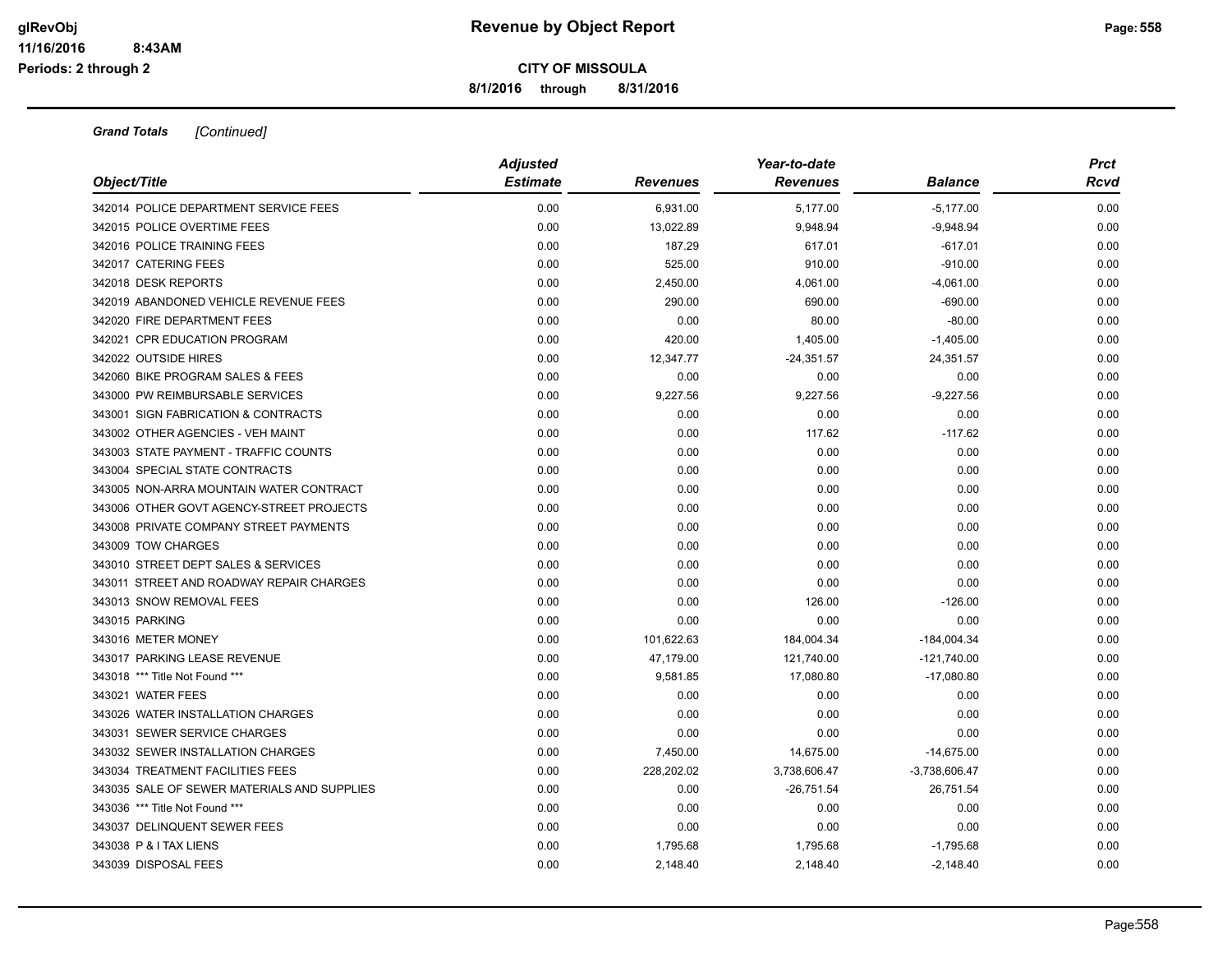**8/1/2016 through 8/31/2016**

| Object/Title                              | <b>Adjusted</b><br><b>Estimate</b> | <b>Revenues</b> | Year-to-date<br><b>Revenues</b> | <b>Balance</b> | <b>Prct</b><br>Rcvd |
|-------------------------------------------|------------------------------------|-----------------|---------------------------------|----------------|---------------------|
| 343041 GARBAGE COLLECTION SERVICES        | 0.00                               | 2,011.77        | 4,023.54                        | $-4,023.54$    | 0.00                |
| 343065 BUILDING RENTALS                   | 0.00                               | 0.00            | 0.00                            | 0.00           | 0.00                |
| 343080 STATE MAINTENANCE CONTRACT         | 0.00                               | 4,584.90        | 4,584.90                        | $-4,584.90$    | 0.00                |
| 343082 MDT URBAN PROJECTS                 | 0.00                               | 0.00            | 0.00                            | 0.00           | 0.00                |
| 343083 CONTRACT SEWER APPLICATIONS        | 0.00                               | 0.00            | 0.00                            | 0.00           | 0.00                |
| 343084 STREET MAINTENANCE MATERIALS REIMB | 0.00                               | 0.00            | 0.00                            | 0.00           | 0.00                |
| 343097 SIDEWALK AND CURB FEES             | 0.00                               | 28,958.06       | 58,340.14                       | $-58,340.14$   | 0.00                |
| 343300 MISC CHARGES FOR SERVICES          | 0.00                               | 0.00            | 0.00                            | 0.00           | 0.00                |
| 343301 BOOT REMOVAL                       | 0.00                               | 830.00          | 1,385.00                        | $-1,385.00$    | 0.00                |
| 343302 PARKS SOIL PROJECT                 | 0.00                               | 0.00            | 0.00                            | 0.00           | 0.00                |
| 343310 SALE OF NICHE NAMEPLATES & VASES   | 0.00                               | 1,700.00        | 2,400.00                        | $-2,400.00$    | 0.00                |
| 343311 SALE OF NICHES                     | 0.00                               | 0.00            | 0.00                            | 0.00           | 0.00                |
| 343320 CEMETERY - SALE OF PLOTS           | 0.00                               | 4,700.00        | 9,200.00                        | $-9,200.00$    | 0.00                |
| 343321 CEMETERY FOUNDATIONS               | 0.00                               | 1,440.00        | 1,440.00                        | $-1,440.00$    | 0.00                |
| 343322 CEMETERY FLOWER CARE               | 0.00                               | 0.00            | 0.00                            | 0.00           | 0.00                |
| 343323 CEMETERY - LINER INSTALL FEES      | 0.00                               | 4,400.00        | 9,800.00                        | $-9,800.00$    | 0.00                |
| 343324 OTHER CEMETERY FEES                | 0.00                               | 300.00          | 600.00                          | $-600.00$      | 0.00                |
| 343325 2ND INTERMENT RIGHT                | 0.00                               | 0.00            | 1,600.00                        | $-1,600.00$    | 0.00                |
| 343340 CEMETERY - OPENINGS & CLOSINGS     | 0.00                               | 4,000.00        | 8,950.00                        | $-8,950.00$    | 0.00                |
| 343350 CEMETERY CARE, FEES                | 0.00                               | 0.00            | 0.00                            | 0.00           | 0.00                |
| 343360 WEED CONTROL                       | 0.00                               | 0.00            | 0.00                            | 0.00           | 0.00                |
| 345032 STORMWATER INSTALLATION FEES       | 0.00                               | 0.00            | 0.00                            | 0.00           | 0.00                |
| 345034 STORMWATER USE FEES                | 0.00                               | 0.00            | 0.00                            | 0.00           | 0.00                |
| 346000 FEES                               | 0.00                               | 4,517.11        | 6,979.83                        | $-6,979.83$    | 0.00                |
| 346001 TENNIS FEE                         | 0.00                               | 0.00            | 0.00                            | 0.00           | 0.00                |
| 346029 PARKS PETTY CASH FUND              | 0.00                               | 0.00            | 0.00                            | 0.00           | 0.00                |
| 346030 SWIMMING POOL FEES                 | 0.00                               | 140,683.36      | 339,345.36                      | $-339,345.36$  | 0.00                |
| 346031 RECREATION FEES                    | 0.00                               | 46,339.52       | 63,025.14                       | $-63,025.14$   | 0.00                |
| 346032 PRESCHOOL PROGRAMS                 | 0.00                               | 0.00            | 0.00                            | 0.00           | 0.00                |
| 346033 PARK FEES/FACILITY RENTALS         | 0.00                               | 7,655.11        | 12,474.65                       | $-12,474.65$   | 0.00                |
| 346034 GROUNDS MAINTENANCE CONTRACT       | 0.00                               | 0.00            | 0.00                            | 0.00           | 0.00                |
| 346036 PARK CONCESSION FEES               | 0.00                               | 0.00            | 0.00                            | 0.00           | 0.00                |
| 346037 YOUTH DRUG COURT CONTRACT          | 0.00                               | 0.00            | 0.00                            | 0.00           | 0.00                |
| 346040 MCCORMICK SWIMMING POOL            | 0.00                               | 0.00            | 0.00                            | 0.00           | 0.00                |
| 346050 COUNTY PLAYGROUND CONTRACT         | 0.00                               | 0.00            | 0.00                            | 0.00           | 0.00                |
| 346051 MONTANA PARKS/REC CONFERENCE 2012  | 0.00                               | 0.00            | 0.00                            | 0.00           | 0.00                |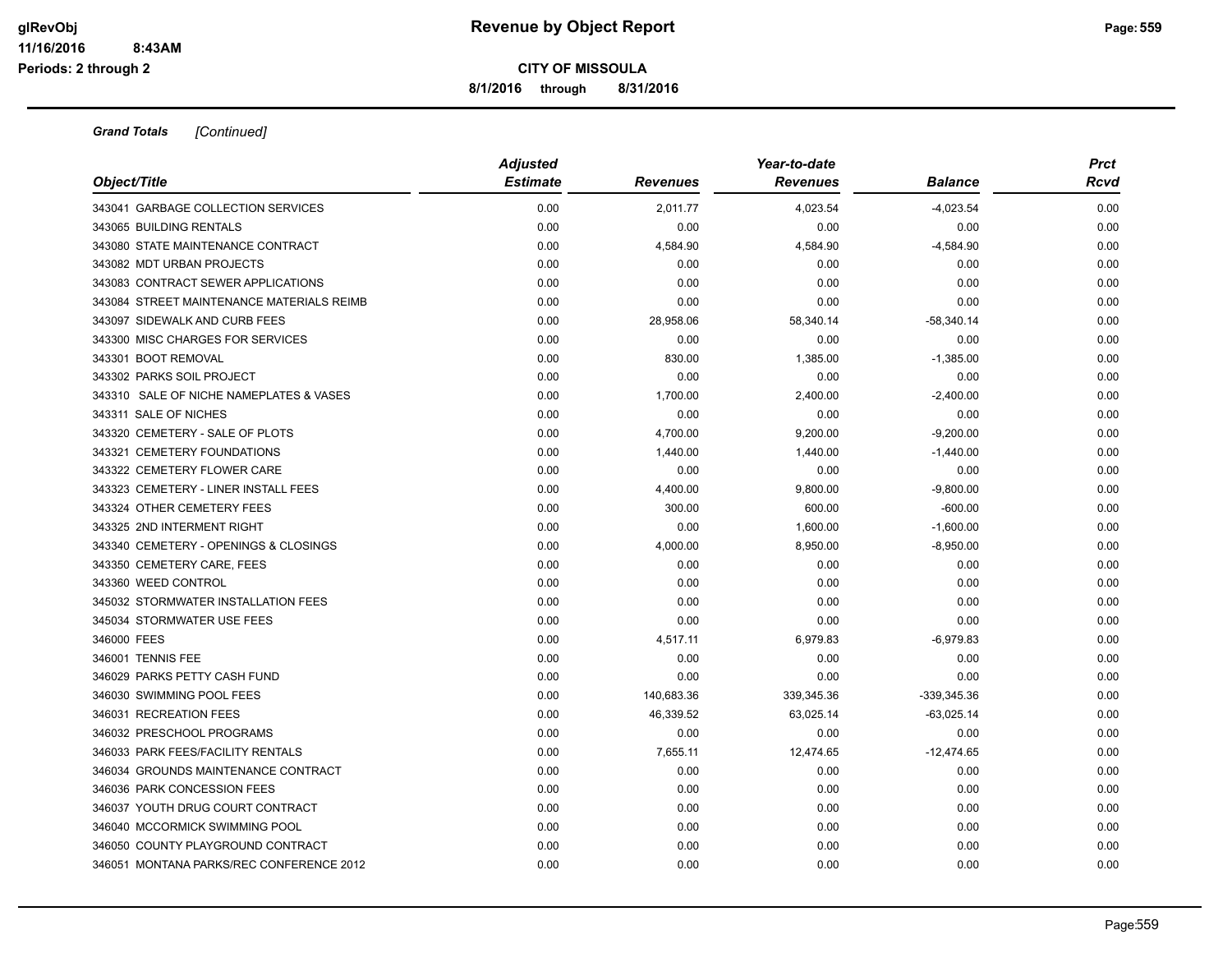**8/1/2016 through 8/31/2016**

| Object/Title                                   | <b>Adjusted</b><br><b>Estimate</b> | <b>Revenues</b> | Year-to-date<br><b>Revenues</b> | <b>Balance</b>  | <b>Prct</b><br>Rcvd |
|------------------------------------------------|------------------------------------|-----------------|---------------------------------|-----------------|---------------------|
| 346052 PLAYGROUND SAFETY TRAINING              | 0.00                               | 0.00            | 0.00                            | 0.00            | 0.00                |
| 346053 CITY LIFE PROGRAMS                      | 0.00                               | 0.00            | 0.00                            | 0.00            | 0.00                |
| 346055 COUNTY PARK SUPPORT                     | 0.00                               | 0.00            | 0.00                            | 0.00            | 0.00                |
| 346056 PICNIC SITE FEES                        | 0.00                               | 0.00            | 0.00                            | 0.00            | 0.00                |
| 346060 CURRENTS SWIMMING FACILITY              | 0.00                               | 22,111.29       | 57,977.21                       | $-57,977.21$    | 0.00                |
| 346061 CURRENTS ENTERPRISE                     | 0.00                               | 0.00            | 0.00                            | 0.00            | 0.00                |
| 346062 SPLASH ENTERPRISE                       | 0.00                               | 0.00            | 0.00                            | 0.00            | 0.00                |
| 346070 RECREATION GENERAL MERCHANDISE          | 0.00                               | 0.00            | 0.00                            | 0.00            | 0.00                |
| 346080 PAYMENT IN LIEU OF PARKS                | 0.00                               | 0.00            | 0.00                            | 0.00            | 0.00                |
| 346082 HIGH PARK EASEMENT EXCHANGE             | 0.00                               | 0.00            | 0.00                            | 0.00            | 0.00                |
| <b>CHARGES FOR SERVICES</b><br><b>Total</b>    | 0.00                               | 1,257,642.09    | 5,343,829.48                    | $-5,343,829.48$ | 0.00                |
| 350000 FINES & FORFEITURES                     |                                    |                 |                                 |                 |                     |
| 351013 DRUG FORFEITURES                        | 0.00                               | 3,320.92        | 3,320.92                        | $-3,320.92$     | 0.00                |
| 351022 LAW ENFORCEMENT ACADEMY SURCHARGE #5    | 0.00                               | 5,151.17        | 5,151.17                        | $-5,151.17$     | 0.00                |
| 351031 TRAFFIC FINES                           | 0.00                               | 105,139.42      | 105,139.42                      | $-105, 139.42$  | 0.00                |
| 351032 SURCHARGE ON FINES                      | 0.00                               | 12,337.60       | 12,337.60                       | $-12,337.60$    | 0.00                |
| 351033 PUBLIC DEFENDER FEES                    | 0.00                               | 130.00          | 130.00                          | $-130.00$       | 0.00                |
| 351034 CELLULAR PHONE FINES                    | 0.00                               | 8,155.25        | 8,155.25                        | $-8,155.25$     | 0.00                |
| 351035 CELL PHONE FINES: EDUCATION             | 0.00                               | 8,155.25        | 8,155.25                        | $-8,155.25$     | 0.00                |
| 352000 TICKETS                                 | 0.00                               | 0.00            | 0.00                            | 0.00            | 0.00                |
| 352001 PARKING TICKET REVENUE                  | 0.00                               | 25,206.00       | 45,722.50                       | $-45,722.50$    | 0.00                |
| 352002 PARKING FINES                           | 0.00                               | 0.00            | 0.00                            | 0.00            | 0.00                |
| 355000 FALSE ALARM PENALTY                     | 0.00                               | 104.00          | 104.00                          | $-104.00$       | 0.00                |
| <b>FINES &amp; FORFEITURES</b><br><b>Total</b> | 0.00                               | 167,699.61      | 188,216.11                      | $-188,216.11$   | 0.00                |
| 360000 MISCELLANEOUS REVENUES                  |                                    |                 |                                 |                 |                     |
| 360000 MISCELLANEOUS REVENUES                  | 0.00                               | 0.00            | 0.00                            | 0.00            | 0.00                |
| 360001 COPIES                                  | 0.00                               | 57.00           | 62.00                           | $-62.00$        | 0.00                |
| 360002 PHONES                                  | 0.00                               | 0.00            | 0.00                            | 0.00            | 0.00                |
| 360003 MMIA REIMBURSEMENT-ATTORNEY             | 0.00                               | 0.00            | 0.00                            | 0.00            | 0.00                |
| 360005 LOAN REPAYMENTS                         | 0.00                               | 0.00            | 0.00                            | 0.00            | 0.00                |
| 360007 RLF REVENUES                            | 0.00                               | 0.00            | 0.00                            | 0.00            | 0.00                |
| 360010 MISCELLANEOUS                           | 0.00                               | 7,983.53        | 337,860.57                      | $-337,860.57$   | 0.00                |
| 360011 YOUTH COUNCIL FUNDS                     | 0.00                               | 0.00            | 0.00                            | 0.00            | 0.00                |
| 360012 SEWER GRANT REPAYMENTS                  | 0.00                               | 0.00            | 0.00                            | 0.00            | 0.00                |
| 360013 REPAYMENT OF SEWER GRANT                | 0.00                               | 0.00            | 0.00                            | 0.00            | 0.00                |
| 360014 REPAYMENT OF LOAN/MHA                   | 0.00                               | 0.00            | 0.00                            | 0.00            | 0.00                |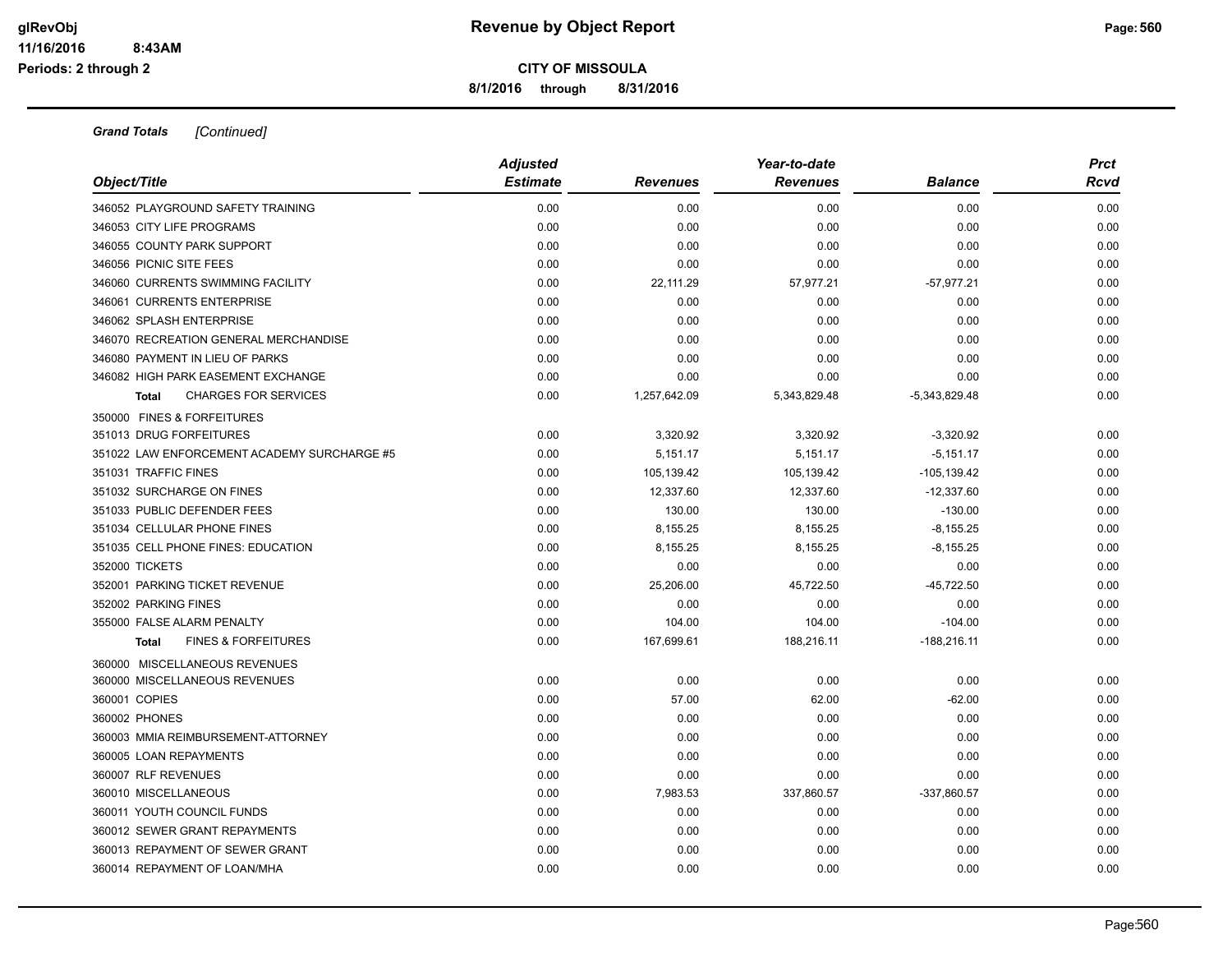**8/1/2016 through 8/31/2016**

| Object/Title                               | <b>Adjusted</b><br><b>Estimate</b> | <b>Revenues</b> | Year-to-date<br><b>Revenues</b> | <b>Balance</b> | <b>Prct</b><br>Rcvd |
|--------------------------------------------|------------------------------------|-----------------|---------------------------------|----------------|---------------------|
| 360015 CONFERENCE REVENUES - BUILDING      | 0.00                               | 0.00            | 0.00                            | 0.00           | 0.00                |
| 360016 MRA SHARE OF CIVIC STADIUM PARKING  | 0.00                               | 0.00            | 0.00                            | 0.00           | 0.00                |
| 360017 PARK PLANS FORFEITURE               | 0.00                               | 0.00            | 0.00                            | 0.00           | 0.00                |
| 360018 MARKET ON FRONT UTILITY PAYMENTS    | 0.00                               | 201.92          | 201.92                          | $-201.92$      | 0.00                |
| 360019 GARBAGE-MARKET ON FRONT             | 0.00                               | 0.00            | 0.00                            | 0.00           | 0.00                |
| 360020 GREENOUGH PARK ENCROACHMENTS        | 0.00                               | 0.00            | 0.00                            | 0.00           | 0.00                |
| 360030 CONTRIBUTIONS FROM PROPERTY OWNERS  | 0.00                               | 0.00            | 0.00                            | 0.00           | 0.00                |
| 360050 OVER/SHORT                          | 0.00                               | 0.00            | 0.00                            | 0.00           | 0.00                |
| 360100 REFUNDS                             | 0.00                               | 0.00            | 0.00                            | 0.00           | 0.00                |
| 361000 RATTLESNAKE LAND LEASES             | 0.00                               | 0.00            | 0.00                            | 0.00           | 0.00                |
| 361003 CARAS PARK CONCERT REVENUE          | 0.00                               | 0.00            | 0.00                            | 0.00           | 0.00                |
| 361010 RENTAL REVENUE                      | 0.00                               | 0.00            | 0.00                            | 0.00           | 0.00                |
| 361013 CLOSED GRANT REPAYMENTS             | 0.00                               | 0.00            | 0.00                            | 0.00           | 0.00                |
| 361200 RADIO TOWER LEASE PAYMENTS          | 0.00                               | 0.00            | 0.00                            | 0.00           | 0.00                |
| 361201 EKO LAND LEASE                      | 0.00                               | 12,661.97       | 0.00                            | 0.00           | 0.00                |
| 362000 OTHER MISCELLANEOUS REVENUE         | 0.00                               | 0.00            | 32,310.55                       | $-32,310.55$   | 0.00                |
| 362001 MUNICIPAL COURT BAD CHECK CHARGES   | 0.00                               | 0.00            | 0.00                            | 0.00           | 0.00                |
| 362002 BAD CHECK CHARGES                   | 0.00                               | 15.00           | 45.00                           | $-45.00$       | 0.00                |
| 362003 US BANK FEE REIMBURSEMENT           | 0.00                               | 0.00            | 0.00                            | 0.00           | 0.00                |
| 362004 URD III FACADE IMPROVEMENT LOAN REC | 0.00                               | 0.00            | 0.00                            | 0.00           | 0.00                |
| 362005 LEASE LATE PAYMENT PENALTY          | 0.00                               | 0.00            | 0.00                            | 0.00           | 0.00                |
| 362006 GAIC INSURANCE SETTLEMENT           | 0.00                               | 0.00            | 0.00                            | 0.00           | 0.00                |
| 362007 *** Title Not Found ***             | 0.00                               | 0.00            | 0.00                            | 0.00           | 0.00                |
| 362011 SALE OF UNCLAIMED PROPERTY          | 0.00                               | 0.00            | 0.00                            | 0.00           | 0.00                |
| 362012 REC/GREEN TAG PROGRAM               | 0.00                               | 0.00            | 0.00                            | 0.00           | 0.00                |
| 363000 ASSESSMENTS PAID                    | 0.00                               | 0.00            | 0.00                            | 0.00           | 0.00                |
| 363010 LIGHTING ASSESSMENTS                | 0.00                               | 2,142.41        | $-22.59$                        | 22.59          | 0.00                |
| 363020 PROPERTY ASSESSMENTS                | 0.00                               | 45,983.36       | $-2,558.64$                     | 2,558.64       | 0.00                |
| 363021 PAYOFF PRINCIPAL ASSESSMENTS        | 0.00                               | 8,116.45        | 34,237.36                       | $-34,237.36$   | 0.00                |
| 363022 BOND INTEREST ASSESSMENTS           | 0.00                               | 0.00            | 0.00                            | 0.00           | 0.00                |
| 363030 SIDEWALK AND CURB ASSESSMENTS       | 0.00                               | 0.00            | 0.00                            | 0.00           | 0.00                |
| 363040 PENALTY AND INTEREST                | 0.00                               | 2,162.49        | 181.25                          | $-181.25$      | 0.00                |
| 364012 SALE OF SURPLUS PROPERTY            | 0.00                               | 0.00            | 55,899.97                       | $-55,899.97$   | 0.00                |
| 364040 INSURANCE AND DAMAGE RECOVERY       | 0.00                               | 421.87          | 1,022.87                        | $-1,022.87$    | 0.00                |
| 364041 WORKERS COMPENSATION REIMBURSEMENT  | 0.00                               | 0.00            | 0.00                            | 0.00           | 0.00                |
| 364042 EXPENDITURE REIMBURSEMENTS          | 0.00                               | 0.00            | 0.00                            | 0.00           | 0.00                |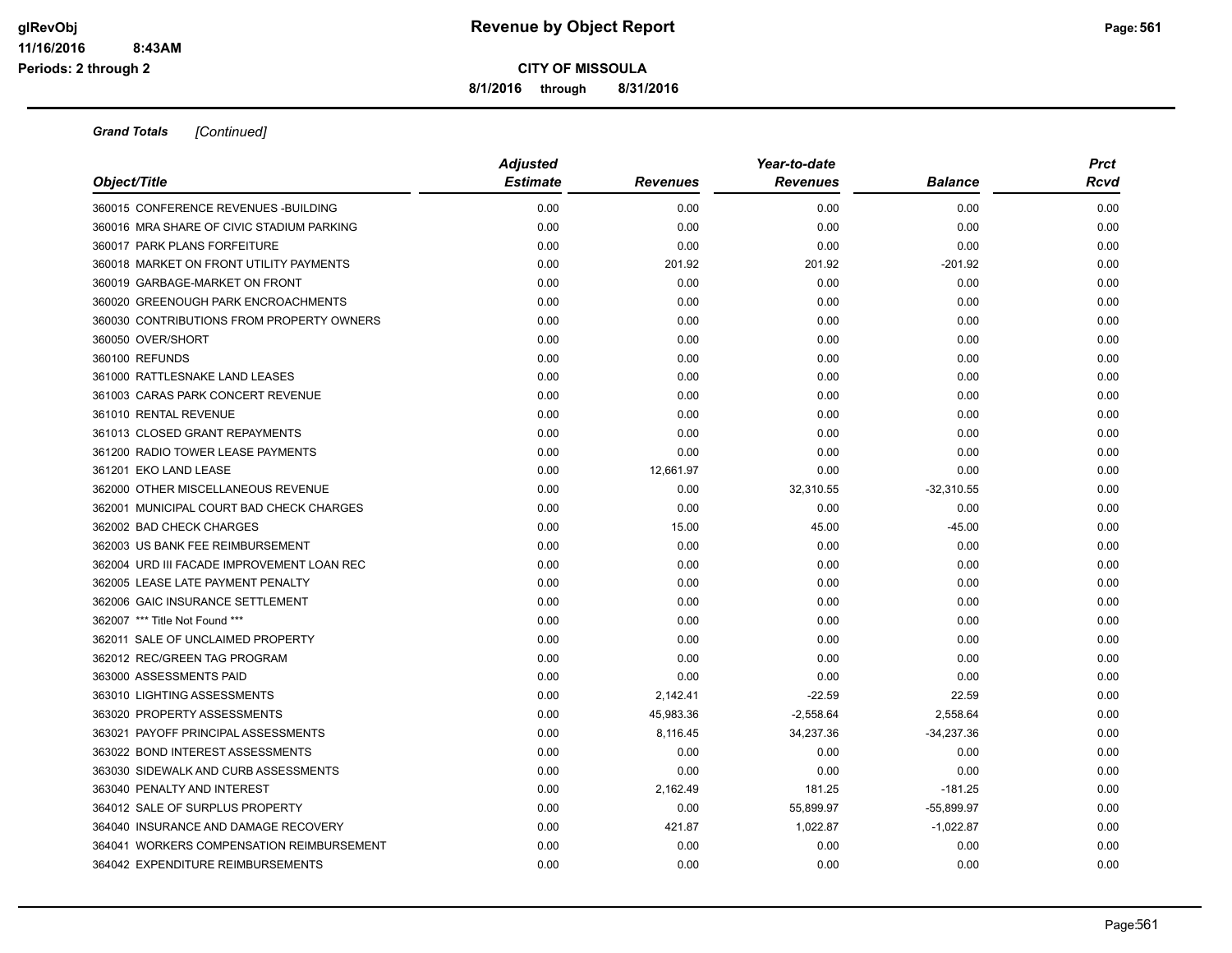**8/1/2016 through 8/31/2016**

| Object/Title                                 | <b>Adjusted</b><br><b>Estimate</b> | <b>Revenues</b> | Year-to-date<br><b>Revenues</b> | <b>Balance</b> | <b>Prct</b><br>Rcvd |
|----------------------------------------------|------------------------------------|-----------------|---------------------------------|----------------|---------------------|
| 364043 RATTLESNAKE CORRIDOR REIMBURSEMENT    | 0.00                               | 0.00            | 2,860.00                        | $-2,860.00$    | 0.00                |
| 364044 EMERGENCY RESPONSE REIMBURSEMENT      | 0.00                               | 0.00            | 0.00                            | 0.00           | 0.00                |
| 364047 MMIA EXPENDITURE REIMBURSEMENT        | 0.00                               | 0.00            | 0.00                            | 0.00           | 0.00                |
| 364051 DOT RADAR GRANT                       | 0.00                               | 0.00            | 0.00                            | 0.00           | 0.00                |
| 364053 EXPENDITURE REIMB-FIRE SERVICES       | 0.00                               | 0.00            | 0.00                            | 0.00           | 0.00                |
| 364060 REIMB LETTER OF CREDIT-709 PARKVIEW   | 0.00                               | 0.00            | 0.00                            | 0.00           | 0.00                |
| 364061 REIMB LETTER OF CREDIT-LINNEA LANE    | 0.00                               | 0.00            | 0.00                            | 0.00           | 0.00                |
| 365000 DONATIONS                             | 0.00                               | 50.00           | 130.50                          | $-130.50$      | 0.00                |
| 365001 *** Title Not Found ***               | 0.00                               | 25,375.75       | 25,924.60                       | $-25,924.60$   | 0.00                |
| 365002 OTHER RECREATION DONATIONS            | 0.00                               | 407.05          | 2,400.05                        | $-2,400.05$    | 0.00                |
| 365003 DONATIONS - SMOKE ALARMS              | 0.00                               | 0.00            | 100.55                          | $-100.55$      | 0.00                |
| 365004 GRANT CR TRAIL ASSN DONATION          | 0.00                               | 0.00            | 0.00                            | 0.00           | 0.00                |
| 365005 DONATIONS - ARCO                      | 0.00                               | 0.00            | 0.00                            | 0.00           | 0.00                |
| 365009 DONATIONS - BASKETBALL/TENNIS COURT   | 0.00                               | 1,200.00        | 1,200.00                        | $-1,200.00$    | 0.00                |
| 365010 FRIENDS OF MISSOULA PARKS DONATION    | 0.00                               | 0.00            | 0.00                            | 0.00           | 0.00                |
| 365015 GREEN BLOCK PILOT PROJECT             | 0.00                               | 0.00            | 0.00                            | 0.00           | 0.00                |
| 365016 LOCAL MATCH MDT                       | 0.00                               | 25.00           | 1,073.08                        | $-1,073.08$    | 0.00                |
| 365017 LOCAL MATCH TRANSIT                   | 0.00                               | 0.00            | 0.00                            | 0.00           | 0.00                |
| 365018 DONATIONS - MLCT CONFERENCE           | 0.00                               | 0.00            | 0.00                            | 0.00           | 0.00                |
| 365019 PARKS DONATIONS                       | 0.00                               | 8,052.32        | 8,348.20                        | $-8,348.20$    | 0.00                |
| 365020 OPEN SPACE DONATIONS                  | 0.00                               | 0.00            | 0.00                            | 0.00           | 0.00                |
| 365021 PARKS AND RECS GRANTS & CONTRIBUTIONS | 0.00                               | 0.00            | 0.00                            | 0.00           | 0.00                |
| 365022 NEIGHBORHOOD COUNCIL DONATIONS        | 0.00                               | 0.00            | 0.00                            | 0.00           | 0.00                |
| 365023 NORTHWESTERN ENERGY GRANT             | 0.00                               | 0.00            | 0.00                            | 0.00           | 0.00                |
| 365030 WHITE PINE PARK DONATION-ZIP BEVERAGE | 0.00                               | 0.00            | 0.00                            | 0.00           | 0.00                |
| 365100 RECREATION OUTDOOR                    | 0.00                               | 0.00            | 0.00                            | 0.00           | 0.00                |
| 365101 RECREATION SCHOLARSHIP                | 0.00                               | $-593.84$       | $-1,177.24$                     | 1,177.24       | 0.00                |
| 365102 RECREATION YOUTH & ADULT SPORTS       | 0.00                               | 0.00            | 0.00                            | 0.00           | 0.00                |
| 365103 URBAN FORESTRY PROGRAMS               | 0.00                               | 1,123.00        | 1,123.00                        | $-1,123.00$    | 0.00                |
| 365109 CONSERVATION LANDS DONATIONS          | 0.00                               | 0.00            | 0.00                            | 0.00           | 0.00                |
| 368000 SALE OF COINS                         | 0.00                               | 0.00            | 0.00                            | 0.00           | 0.00                |
| 368001 SALE OF POLICE PROMOTIONS             | 0.00                               | 0.00            | 0.00                            | 0.00           | 0.00                |
| 368002 SALE OF FIRE PROMOTIONS               | 0.00                               | 0.00            | 0.00                            | 0.00           | 0.00                |
| MISCELLANEOUS REVENUES<br>Total              | 0.00                               | 115,385.28      | 501,223.00                      | $-501,223.00$  | 0.00                |
| 370000 INVESTMENTS & ROYALTY EARNINGS        |                                    |                 |                                 |                |                     |
| 371010 INTEREST ON INVESTMENTS               | 0.00                               | 0.00            | 0.00                            | 0.00           | 0.00                |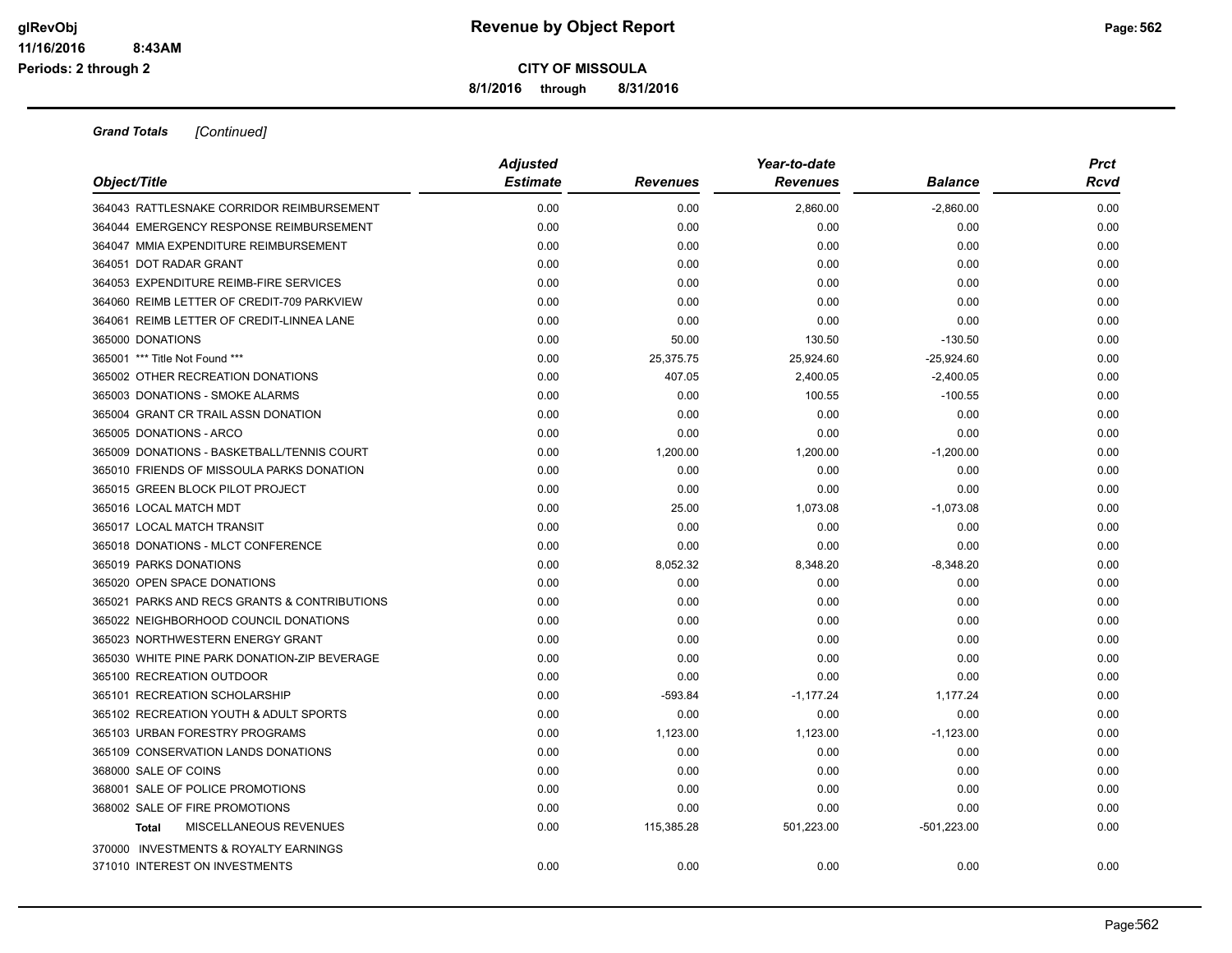**8/1/2016 through 8/31/2016**

| Object/Title                                              | <b>Adjusted</b><br><b>Estimate</b> | <b>Revenues</b> | Year-to-date<br><b>Revenues</b> | <b>Balance</b>  | <b>Prct</b><br>Rcvd |
|-----------------------------------------------------------|------------------------------------|-----------------|---------------------------------|-----------------|---------------------|
|                                                           |                                    |                 |                                 |                 |                     |
| 371020 GAIN/LOSS IN MARKET VALUE OF INVESTMENTS           | 0.00                               | 0.00            | 0.00                            | 0.00            | 0.00                |
| 371500 INTEREST ON INTERFUND LOAN                         | 0.00                               | 0.00            | 0.00                            | 0.00            | 0.00                |
| 373002 LOAN REPAYMENT - FAMILY SERVICES                   | 0.00                               | 946.15          | 0.00                            | 0.00            | 0.00                |
| 373006 BURNS ST COMMONS                                   | 0.00                               | 0.00            | 0.00                            | 0.00            | 0.00                |
| <b>INVESTMENTS &amp; ROYALTY EARNINGS</b><br><b>Total</b> | 0.00                               | 946.15          | 0.00                            | 0.00            | 0.00                |
| 380000 OTHER FINANCING SOURCES                            |                                    |                 |                                 |                 |                     |
| 380000 OTHER FINANCING SOURCES                            | 0.00                               | 0.00            | 0.00                            | 0.00            | 0.00                |
| 381000 LOAN PROCEEDS                                      | 0.00                               | 0.00            | 0.00                            | 0.00            | 0.00                |
| 381002 SRF LOAN                                           | 0.00                               | 0.00            | 0.00                            | 0.00            | 0.00                |
| 381009 TRANSFERS IN                                       | 0.00                               | 0.00            | 0.00                            | 0.00            | 0.00                |
| 381010 BOND PROCEEDS                                      | 0.00                               | 0.00            | 321,007.39                      | $-321,007.39$   | 0.00                |
| 381011 \$1,860,000 General Fund Obligation Bond           | 0.00                               | 0.00            | 0.00                            | 0.00            | 0.00                |
| 381012 \$680,000 FIRE GF DEBT                             | 0.00                               | 0.00            | 0.00                            | 0.00            | 0.00                |
| 381015 \$1,010,000 LIMITED TAX GO BONDS 2010C             | 0.00                               | 0.00            | 0.00                            | 0.00            | 0.00                |
| 381020 REVENUE BONDS                                      | 0.00                               | 0.00            | 0.00                            | 0.00            | 0.00                |
| 381024 MARY AVENUE BOND PROCEEDS                          | 0.00                               | 0.00            | 0.00                            | 0.00            | 0.00                |
| 381025 BOND PROCEEDS                                      | 0.00                               | 0.00            | 0.00                            | 0.00            | 0.00                |
| 381026 DEBT SERVICE/BROWNSFIELD RLF 1.125M                | 0.00                               | 0.00            | 0.00                            | 0.00            | 0.00                |
| 381027 5M SO RESERVE TRAIL CROSSING                       | 0.00                               | 0.00            | 0.00                            | 0.00            | 0.00                |
| 381028 BOND PROCEEDS-MILL SITE                            | 0.00                               | 0.00            | 0.00                            | 0.00            | 0.00                |
| 381029 PARKING STRUCTURE BOND PROCEEDS                    | 0.00                               | 0.00            | 0.00                            | 0.00            | 0.00                |
| 381030 SID BONDS PROCEEDS                                 | 0.00                               | 2,869,735.00    | 2,869,735.00                    | $-2,869,735.00$ | 0.00                |
| 381070 PROCEEDS FROM NOTES/LOANS/INTERCAP                 | 0.00                               | 0.00            | 0.00                            | 0.00            | 0.00                |
| 381071 WILMA NOTE PROCEEDS                                | 0.00                               | 0.00            | 0.00                            | 0.00            | 0.00                |
| 381072 FIB NOTE PROCEEDS                                  | 0.00                               | 0.00            | 0.00                            | 0.00            | 0.00                |
| 381074 CIVIC STADIUM TIF NOTES 1.5M                       | 0.00                               | 0.00            | 0.00                            | 0.00            | 0.00                |
| 381090 PROCEEDS FROM CAPITAL LEASE                        | 0.00                               | 0.00            | 0.00                            | 0.00            | 0.00                |
| 382000 *** Title Not Found ***                            | 0.00                               | 0.00            | 0.00                            | 0.00            | 0.00                |
| 382010 SALE OF FIXED ASSETS                               | 0.00                               | 0.00            | 0.00                            | 0.00            | 0.00                |
| 383000 OPERATING TRANSFERS                                | 0.00                               | 170,670.50      | 196,706.75                      | -196,706.75     | 0.00                |
| 383001 TRANS FR FLUSHING DISTRICT                         | 0.00                               | 0.00            | 0.00                            | 0.00            | 0.00                |
| 383002 TRANS FR GAS TAX                                   | 0.00                               | 0.00            | 0.00                            | 0.00            | 0.00                |
| 383003 TRANS FR COMPREHENSIVE INSURANCE LEVY              | 0.00                               | 0.00            | 0.00                            | 0.00            | 0.00                |
| 383004 TRANS FR EMPLOYEE HEALTH INSURANCE LEVY            | 0.00                               | 0.00            | 0.00                            | 0.00            | 0.00                |
| 383007 TRANS FR CABLE FRANCHISE                           | 0.00                               | 0.00            | 0.00                            | 0.00            | 0.00                |
| 383008 TRANS FR RUSSELL PARK DISTRICT                     | 0.00                               | 0.00            | 0.00                            | 0.00            | 0.00                |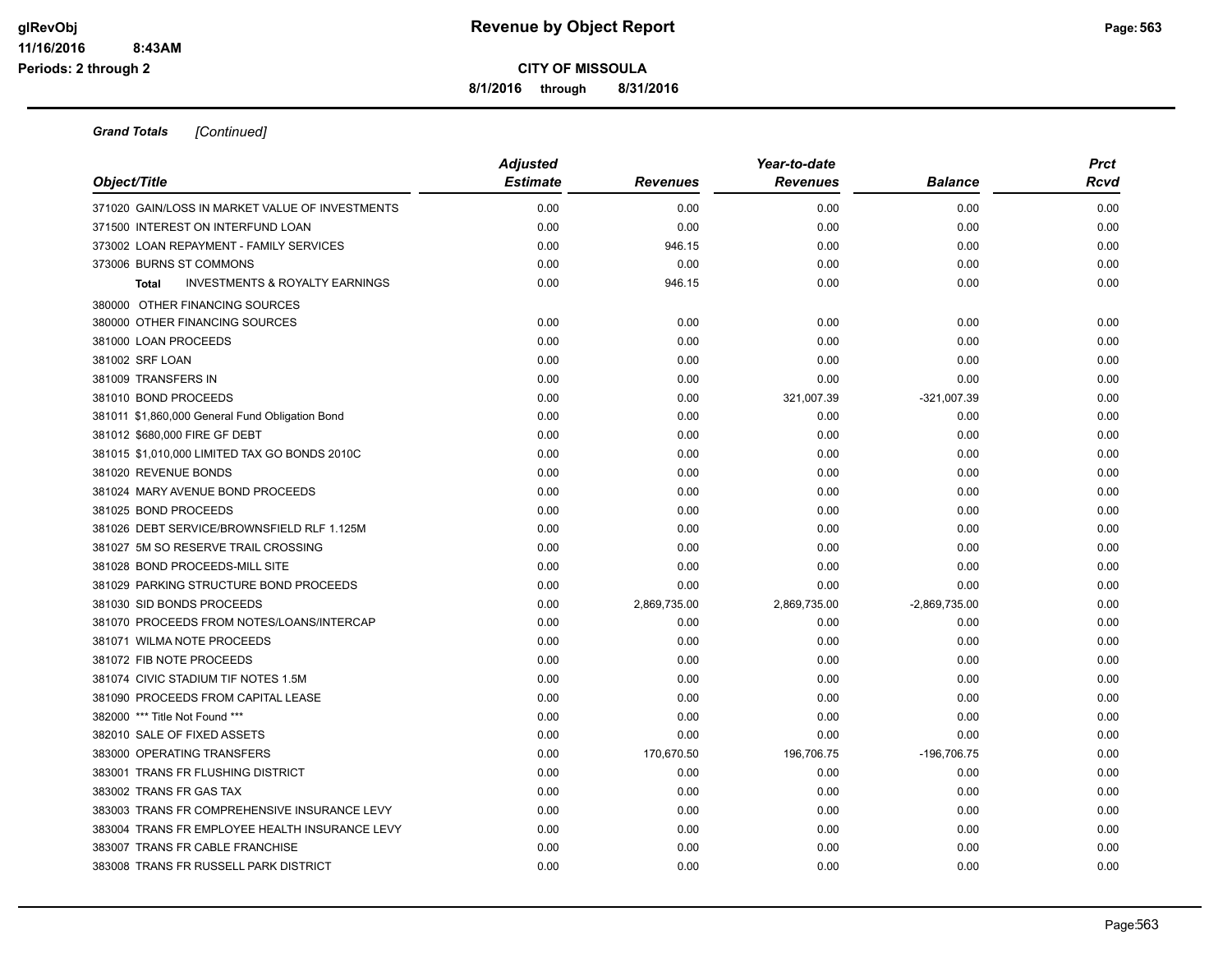**8/1/2016 through 8/31/2016**

| Object/Title                                | <b>Adjusted</b> |                 | Year-to-date    |                | <b>Prct</b> |
|---------------------------------------------|-----------------|-----------------|-----------------|----------------|-------------|
|                                             | <b>Estimate</b> | <b>Revenues</b> | <b>Revenues</b> | <b>Balance</b> | Rcvd        |
| 383009 TRANS FR TITLE I                     | 0.00            | 0.00            | 0.00            | 0.00           | 0.00        |
| 383010 TRANS FR CIP                         | 0.00            | 0.00            | 0.00            | 0.00           | 0.00        |
| 383011 TRANS FR SID REVOLVING               | 0.00            | 0.00            | 0.00            | 0.00           | 0.00        |
| 383013 TRANS FR SID DEBT SERVICE            | 0.00            | 0.00            | 0.00            | 0.00           | 0.00        |
| 383014 TRANS FR MRA                         | 0.00            | 0.00            | 0.00            | 0.00           | 0.00        |
| 383015 TRANS FR MPC                         | 0.00            | 25,000.00       | 25,000.00       | $-25,000.00$   | 0.00        |
| 383016 TRANS FR TAX INCREMENT BOND          | 0.00            | 0.00            | 0.00            | 0.00           | 0.00        |
| 383017 TRANS FR BUILDING                    | 0.00            | 0.00            | 0.00            | 0.00           | 0.00        |
| 383018 TRANS FR WILLOWWOOD PARK DISTRICT    | 0.00            | 0.00            | 0.00            | 0.00           | 0.00        |
| 383020 TRANS FR CEMETERY CARE               | 0.00            | 0.00            | 0.00            | 0.00           | 0.00        |
| 383021 TRANS FR P&R TRAILS DEVLP            | 0.00            | 0.00            | 0.00            | 0.00           | 0.00        |
| 383022 TRANS FR OPEN SPACE BOND             | 0.00            | 0.00            | 0.00            | 0.00           | 0.00        |
| 383023 TRANS FR DRUG FORFEITURE             | 0.00            | 0.00            | 0.00            | 0.00           | 0.00        |
| 383024 TRANS FR SEWER CLEARING              | 0.00            | 0.00            | 0.00            | 0.00           | 0.00        |
| 383025 TRANS FR SEWER R & D                 | 0.00            | 0.00            | 0.00            | 0.00           | 0.00        |
| 383026 TRANS FR CDBG                        | 0.00            | 90,303.40       | 90,303.40       | $-90,303.40$   | 0.00        |
| 383027 TRANS FR URD                         | 0.00            | 0.00            | 0.00            | 0.00           | 0.00        |
| 383028 TRANS FROM GF FOR HEALTH RESERVE     | 0.00            | 0.00            | 0.00            | 0.00           | 0.00        |
| 383029 TRANS FR GENERAL                     | 0.00            | 5,809.65        | 17,736.94       | $-17,736.94$   | 0.00        |
| 383034 TRANS FR 01 SERIES DEBT SERVICE      | 0.00            | 0.00            | 0.00            | 0.00           | 0.00        |
| 383036 TRANSFER - GRANT                     | 0.00            | 0.00            | 0.00            | 0.00           | 0.00        |
| 383037 TRANSFER - URD II                    | 0.00            | 0.00            | 0.00            | 0.00           | 0.00        |
| 383038 TRANSFER - URD III                   | 0.00            | 0.00            | 0.00            | 0.00           | 0.00        |
| 383039 FROM SID TRANSFERS                   | 0.00            | 0.00            | 0.00            | 0.00           | 0.00        |
| 383040 TRANSFER FROM CITY GRANTS            | 0.00            | 0.00            | 0.00            | 0.00           | 0.00        |
| 383041 TRANS FR CDBG                        | 0.00            | 0.00            | 0.00            | 0.00           | 0.00        |
| 383042 TRANSFERS FROM OTHER FUNDS           | 0.00            | 0.00            | 0.00            | 0.00           | 0.00        |
| 383043 TRANSFERS FROM IMPACT FEES           | 0.00            | 0.00            | 0.00            | 0.00           | 0.00        |
| 383044 TRANSFER FROM PYMT IN LIEU OF PARKS  | 0.00            | 0.00            | 0.00            | 0.00           | 0.00        |
| 383045 TRANSFER FROM PARK ENTERPRISE        | 0.00            | 0.00            | 0.00            | 0.00           | 0.00        |
| 383046 TRANS FR PARKS MAINTENANCE DIST      | 0.00            | 0.00            | 0.00            | 0.00           | 0.00        |
| 383047 TRANS FR STREET MAINTENANCE DISTRICT | 0.00            | 0.00            | 0.00            | 0.00           | 0.00        |
| 383050 TRANSFER FROM IMPACT FEES            | 0.00            | 0.00            | 0.00            | 0.00           | 0.00        |
| 383060 TRANSFERS FROM FRONT ST URD          | 0.00            | 0.00            | 0.00            | 0.00           | 0.00        |
| 383061 TRANSFERS FROM PARK IMPACT FEES      | 0.00            | 0.00            | 0.00            | 0.00           | 0.00        |
| 383062 TRANSFERS FROM PARK SIDS             | 0.00            | 0.00            | 0.00            | 0.00           | 0.00        |